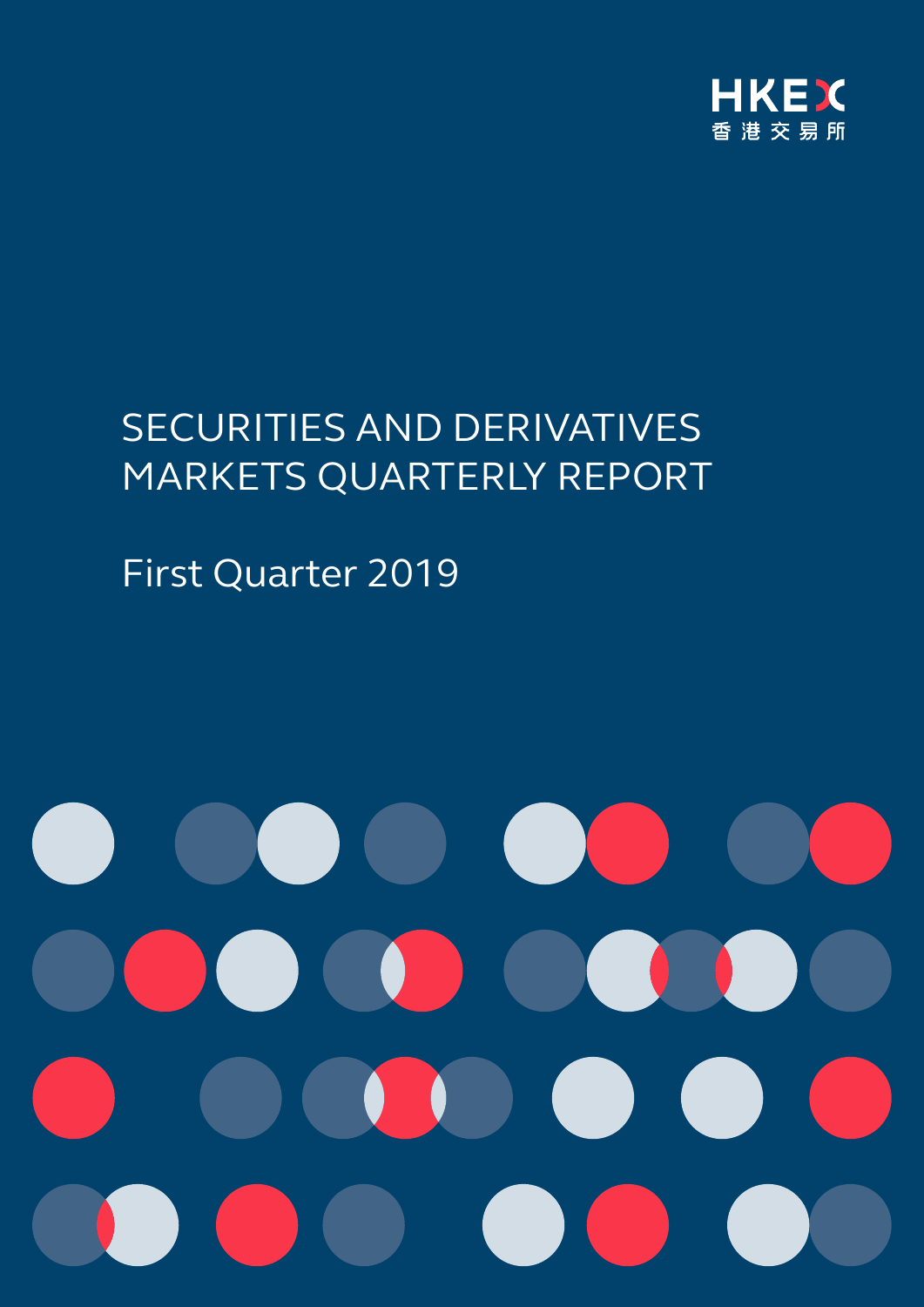# MARKET HIGHLIGHTS

### **Market Highlights – Main Board**

| <b>Highlights</b>                      | 1st Quarter 2019   | 1st Quarter 2018     |  |
|----------------------------------------|--------------------|----------------------|--|
| No. of listed companies                | 1,959              | 1,827                |  |
| No. of listed securities               | 13,994             | 13,527               |  |
| Equities                               |                    |                      |  |
| Ordinary shares                        | 1,960              | 1,828                |  |
| Preference shares                      | 17                 | 16                   |  |
| Warrants                               | 6,726              | 6,967                |  |
| Equity                                 | $\overline{2}$     | 4                    |  |
| Derivative                             | 6,724              | 6,963                |  |
| Equity linked instrument               | 0                  | $\mathbf 0$          |  |
| Callable bull/bear contracts           | 3,899              | 3,476                |  |
| Unit trusts/mutual funds               | 149                | 145                  |  |
| Debt securities                        | 1,243              | 1,095                |  |
| No. of trading only stocks             |                    |                      |  |
| Nasdaq stocks                          | $\bf 6$            | 6                    |  |
| iShares                                | 0                  | $\mathsf{O}\xspace$  |  |
|                                        |                    |                      |  |
| No. of trading days                    | 60                 | 61                   |  |
| Total turnover in value (HK\$mil.) *   | 6,047,990.67       | 8,869,379.61         |  |
| Total turnover in shares (mil. shs)    | 20,397,695.25      | 15,299,180.54        |  |
| Total number of trades (deals)         | 98,011,862         | 109,082,001          |  |
| Total market capitalisation (HK\$mil.) | 33,647,822.31      | 34,138,548.54        |  |
| Average P/E ratio (times)              | 11.56              | 12.42                |  |
| Average dividend yield (%)             | 2.96               | 3.15                 |  |
| Number of exchange participants        |                    |                      |  |
| - Trading                              | 646                | 626                  |  |
| - Non-trading                          | 34                 | 32                   |  |
| Turnover in value (HK\$mil.)           |                    |                      |  |
| Highest                                | 168,754.50 (25/02) | 283,592.75 (23/03)   |  |
| Lowest                                 | 68,052.96 (02/01)  | 96,783.80 (21/02)    |  |
| Turnover in shares (mil. shs)          |                    |                      |  |
| Highest                                | 456,164.80 (13/02) | 344,331.54 (16/01)   |  |
| Lowest                                 | 215,429.34 (02/01) | 185, 147. 75 (05/01) |  |
| Total number of trades (deals)         |                    |                      |  |
| Highest                                | 2,262,672 (25/02)  | 2,858,682 (06/02)    |  |
| Lowest                                 | 1,216,439 (02/01)  | 1,342,527 (21/02)    |  |
|                                        |                    |                      |  |

\* Included turnover value traded in non-HKD currency securities.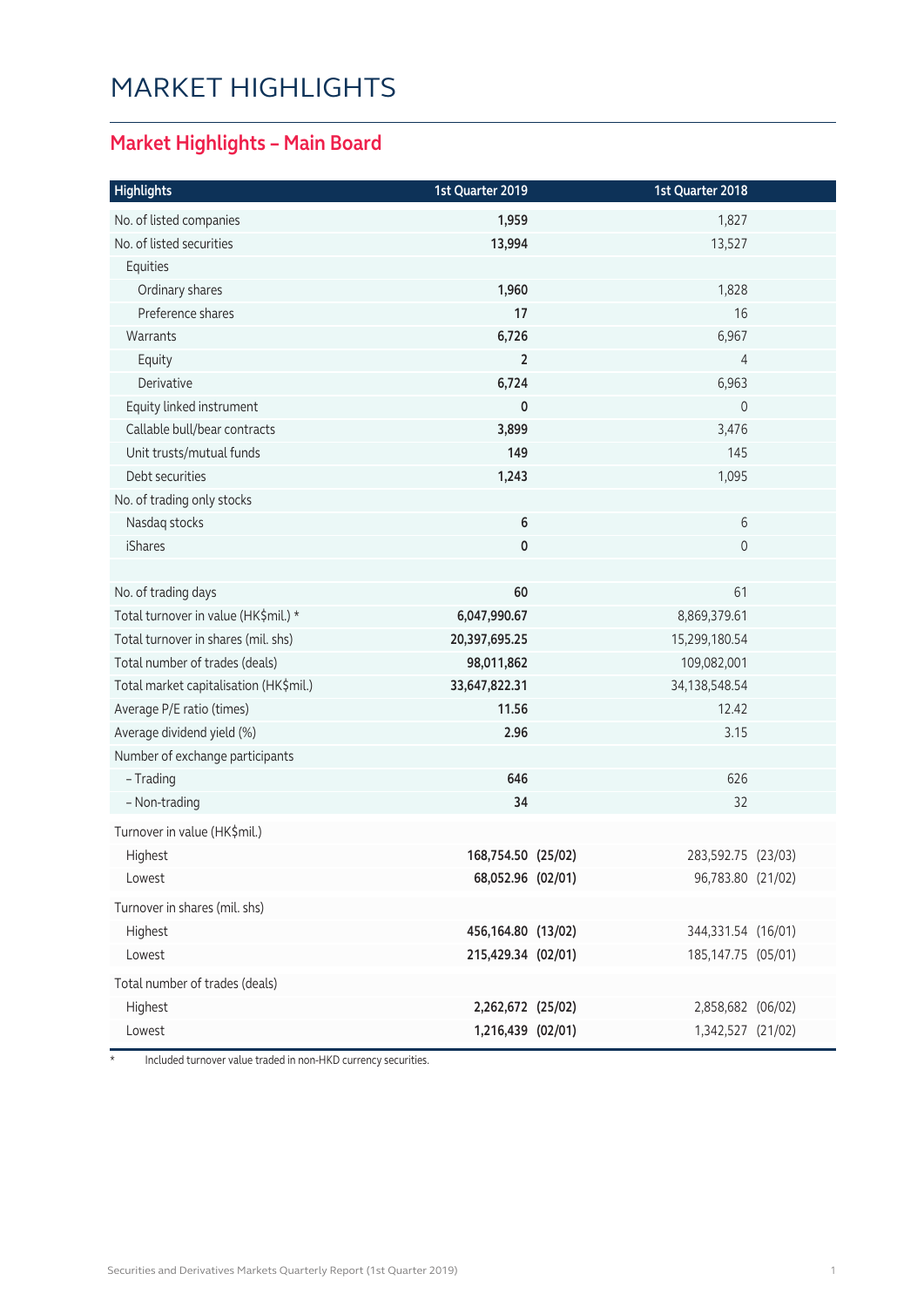# Market Highlights

#### **Market Highlights – GEM**

| <b>Highlights</b>                      | 1st Quarter 2019 |                | 1st Quarter 2018 |                |
|----------------------------------------|------------------|----------------|------------------|----------------|
| No. of listed companies                | 387              |                | 352              |                |
| No. of listed securities               | 388              |                | 353              |                |
| Equities                               | 387              |                | 352              |                |
| Warrants                               | $\mathbf{1}$     |                | 1                |                |
|                                        |                  |                |                  |                |
| No. of trading days                    | 60               |                | 61               |                |
| Total turnover in value (HK\$mil.) *   | 15,250.71        |                | 40,458.50        |                |
| Total turnover in shares (mil. shs)    | 50,806.57        |                | 108,015.34       |                |
| Total number of trades (deals)         | 706,132          |                | 1,559,860        |                |
| Total market capitalisation (HK\$mil.) | 166,890.33       |                | 263,735.88       |                |
| Average P/E ratio (times)              | 27.40            |                | 42.23            |                |
| Average dividend yield (%)             | 0.38             |                | 0.34             |                |
| Turnover in value (HK\$mil.)           |                  |                |                  |                |
| Highest                                |                  | 598.83 (29/03) | 1,191.42 (22/02) |                |
| Lowest                                 |                  | 121.84 (08/02) |                  | 385.57 (26/03) |
| Turnover in shares (mil. shs)          |                  |                |                  |                |
| Highest                                | 2,725.35 (29/03) |                | 2,844.85 (22/02) |                |
| Lowest                                 |                  | 320.97 (08/02) | 1,134.05 (26/03) |                |
| Total number of trades (deals)         |                  |                |                  |                |
| Highest                                |                  | 28,239 (29/03) |                  | 45,017 (25/01) |
| Lowest                                 |                  | 6,277 (08/02)  |                  | 14,997 (26/03) |

\* Included turnover value traded in non-HKD currency securities.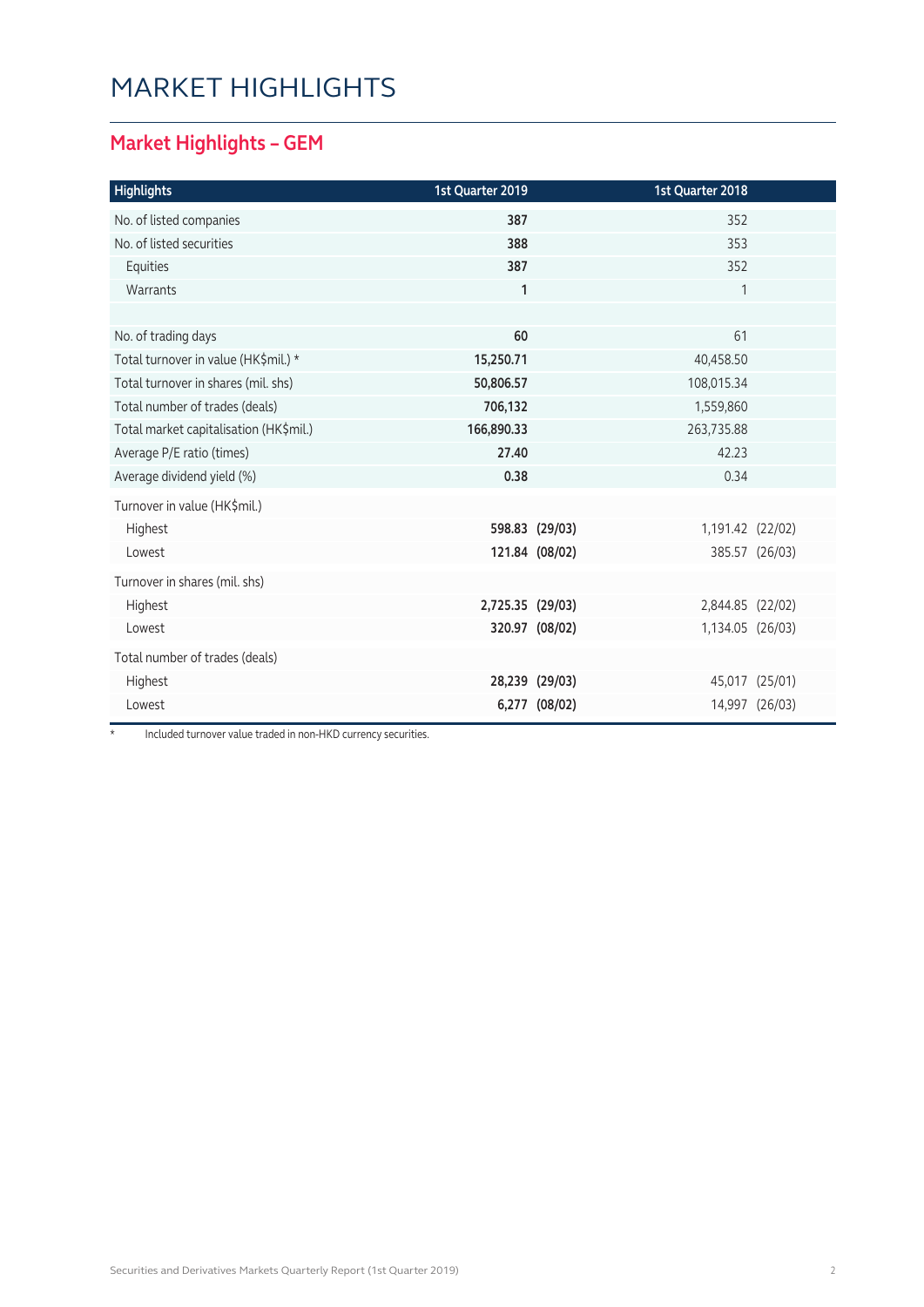# Market Highlights

### **Derivatives Market Highlights**

| <b>Highlights</b>                                                     | <b>1st Quarter</b>       | <b>1st Quarter</b>       |
|-----------------------------------------------------------------------|--------------------------|--------------------------|
|                                                                       | 2019                     | 2018                     |
| All futures and options products (excluding stock options)            |                          |                          |
| No. of trading days                                                   | 60                       | 61                       |
| Total contract volume                                                 | 39,568,006               | 41,286,093               |
| Equity index products                                                 | 38,622,709               | 40,761,917               |
| Equity products                                                       | 311,049                  | 65,484                   |
| Interest rates products                                               | 23                       | 55                       |
| RMB Currency products                                                 | 533,846                  | 326,641                  |
| <b>Gold Futures</b>                                                   | 97,038                   | 128,273                  |
| Iron Ore Futures                                                      | 3,285                    | 3,043                    |
| London Metal Mini Futures                                             | 56                       | 680                      |
| Average daily contract volume                                         | 659,467                  | 676,821                  |
| Total open interest as at the quarter end (contracts)                 | 3,608,393                | 3,699,465                |
| Equity index products                                                 | 3,547,644                | 3,653,039                |
| Equity products                                                       | 20,845                   | 11,729                   |
| Interest rates products                                               | 113                      | 290                      |
| RMB Currency products                                                 | 38,377                   | 34,037                   |
| <b>Gold Futures</b>                                                   | 550                      | 190                      |
| <b>Iron Ore Futures</b>                                               | 851                      | 169                      |
| London Metal Mini Futures                                             | 13                       | 11                       |
|                                                                       |                          |                          |
|                                                                       |                          |                          |
| <b>Stock options</b><br>No. of newly introduced stock options classes | 0                        | 5                        |
| No. of stock options as at the quarter end                            |                          |                          |
| Class                                                                 | 96                       | 89                       |
| <b>Series</b>                                                         | 35,666                   | 33,278                   |
|                                                                       |                          |                          |
| Total premium (HK\$mil.)                                              | 24,070.13                | 36,925.03                |
| Call                                                                  | 12,733.26                | 21,481.36                |
| Put                                                                   | 11,336.87                | 15,443.66                |
| Average daily premium (HK\$mil.)                                      | 401.17                   | 605.33                   |
| Total contract volume                                                 | 31,683,747<br>16,040,579 | 40,592,232               |
| Call<br>Put                                                           | 15,643,168               | 21,671,733<br>18,920,499 |
| Average daily contract volume                                         | 528,062                  | 665,446                  |
| Total open interest as at the quarter end (contracts)                 | 8,579,783                | 9,585,088                |
| Call                                                                  | 4,239,514                | 5,043,828                |
| Put                                                                   | 4,340,269                | 4,541,260                |
| Total number of trades                                                | 1,255,648                | 1,567,038                |
| Average daily number of trades                                        | 20,927                   | 25,689                   |
| Total contracts exercised                                             | 2,535,688                | 3,346,767                |
| Average premium per contract (HK\$)                                   | 759.70                   | 909.66                   |
| Average contract per trade (contracts)                                | 25                       | 26                       |
| Put volume/call volume                                                | 0.98                     | 0.87                     |
| Average daily contract volume/open interest                           | 6.2%                     | 6.9%                     |
|                                                                       |                          |                          |
|                                                                       |                          |                          |
| All futures and options products                                      |                          |                          |

| All futures and options products                      |            |            |
|-------------------------------------------------------|------------|------------|
| Total contract volume                                 | 71.251.753 | 81,878,325 |
| Total open interest as at the quarter end (contracts) | 12.188.176 | 13,284,553 |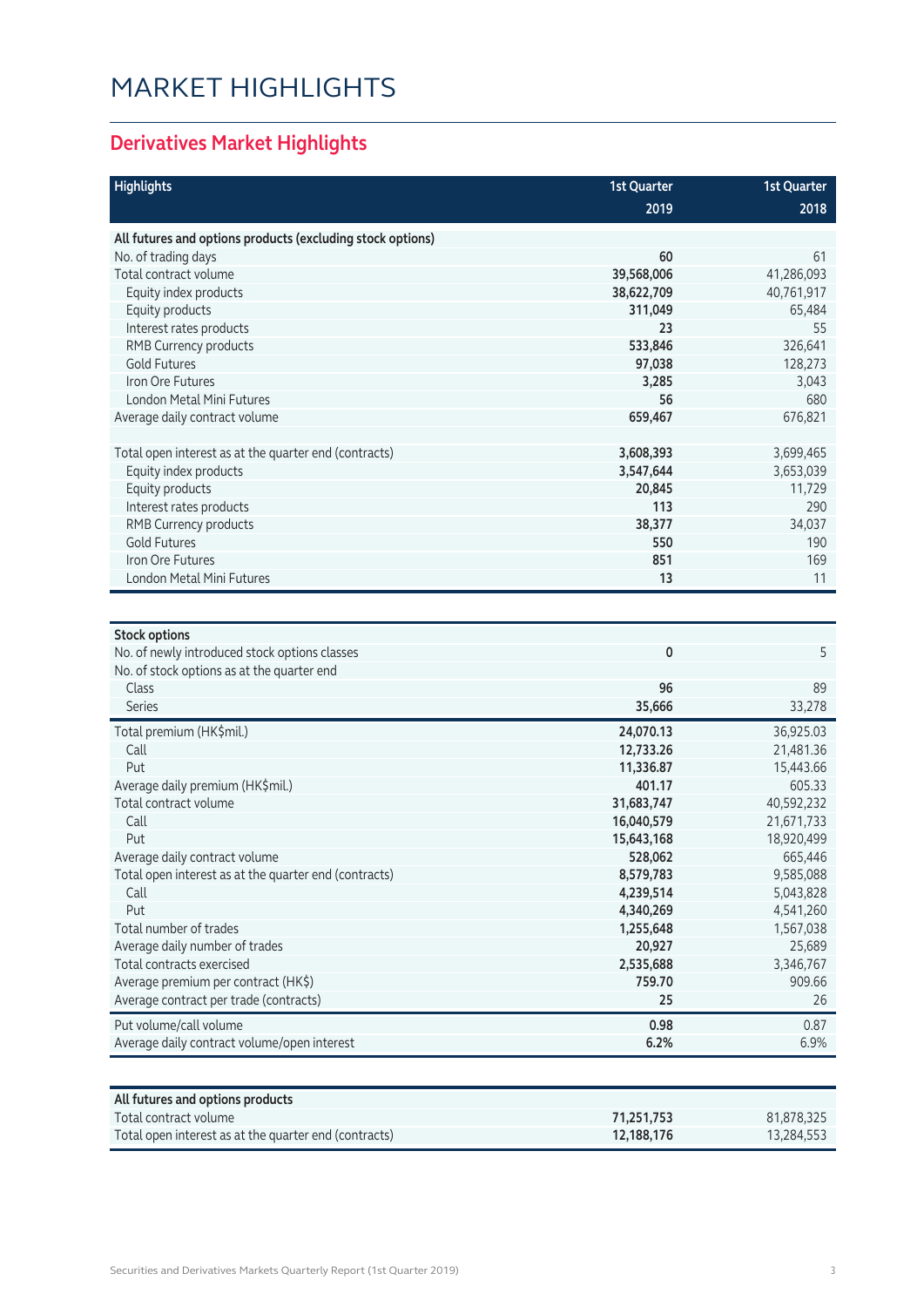#### **Clearing and Settlement Statistics**

| <b>Securities Market</b>                                                        | 1st Quarter 2019 | 1st Quarter 2018 |
|---------------------------------------------------------------------------------|------------------|------------------|
| Average Daily Exchange Trades Handled by CCASS                                  |                  |                  |
| - Number of trades                                                              | 1,644,627        | 1,813,140        |
| - Value of trades (HK\$bil.)                                                    | 100.7            | 145.8            |
| - Share quantity Involved (bil shares)                                          | 340.8            | 252.6            |
| Average Daily Settlement Instructions ("SIs") Settled by CCASS                  |                  |                  |
| - Number of SIs                                                                 | 101,072          | 113,959          |
| - Value of SIs (HK\$bil.)                                                       | 234.6            | 299.5            |
| - Share quantity involved (bil. Shares)                                         | 47.7             | 55.3             |
| Average Daily Investor SIs ("ISIs") Settled by CCASS                            |                  |                  |
| - Number of ISIs                                                                | 251              | 442              |
| - Value of ISIs (HK\$mil.)                                                      | 109.6            | 283.9            |
| - Share quantity involved (mil. shares)                                         | 87.1             | 87.6             |
| Average Daily Settlement Efficiency of CNS Stock Positions on Due Day (T+2) (%) | 99.92            | 99.89            |
| Average Daily Settlement Efficiency of CNS Stock Positions                      |                  |                  |
| on the Day following the Due Day (T+3) (%)                                      | 99.99            | 99.99            |
| Average Daily Buy-ins Executed on T+3                                           |                  |                  |
| - Number of brokers involved                                                    | 3                | 4                |
| - Number of buy-ins                                                             | 3                | 5                |
| - Value of buy-ins (HK\$mil)                                                    | 1.5              | 7.7              |
| Shares Deposited in the CCASS Depository *                                      |                  |                  |
| - Number of shares (bil shares)                                                 | 6,713.0          | 6,628.9          |
| - Percentage of total issued shares of the admitted securities                  | 75.97            | 76.47            |
| - Value of shares (HK\$bil)                                                     | 21,734.4         | 22,128.7         |
| - Percentage of the total market capitalisation of the admitted securities      | 60.09            | 60.04            |

| <b>Derivatives Market</b>                 | 1st Quarter 2019 | 1st Quarter 2018 |
|-------------------------------------------|------------------|------------------|
| Open Interest                             |                  |                  |
| - Equity Index Futures                    | 681,453          | 521,279          |
| - Stock Futures                           | 20,845           | 11,729           |
| - Interest Rates Futures                  | 113              | 290              |
| - RMB Currency Futures                    | 34,348           | 30,515           |
| - Gold Futures                            | 550              | 190              |
| - Iron Ore Futures                        | 851              | 169              |
| - London Metal Mini Futures               | 13               | 11               |
| - Equity Index Options                    | 2,866,191        | 3,131,760        |
| - Stock Options                           | 8,579,783        | 9,585,088        |
| - RMB Currency Options                    | 4,029            | 3,522            |
| <b>Cumulative Stock Options Exercised</b> |                  |                  |
| - Share quantity involved (mil. shs)      | 2,535            | 3,007            |
| - Value of shares (HK\$bil.)              | 59               | 83               |

\* Share quantity and market value of securities in non-HKD currency are included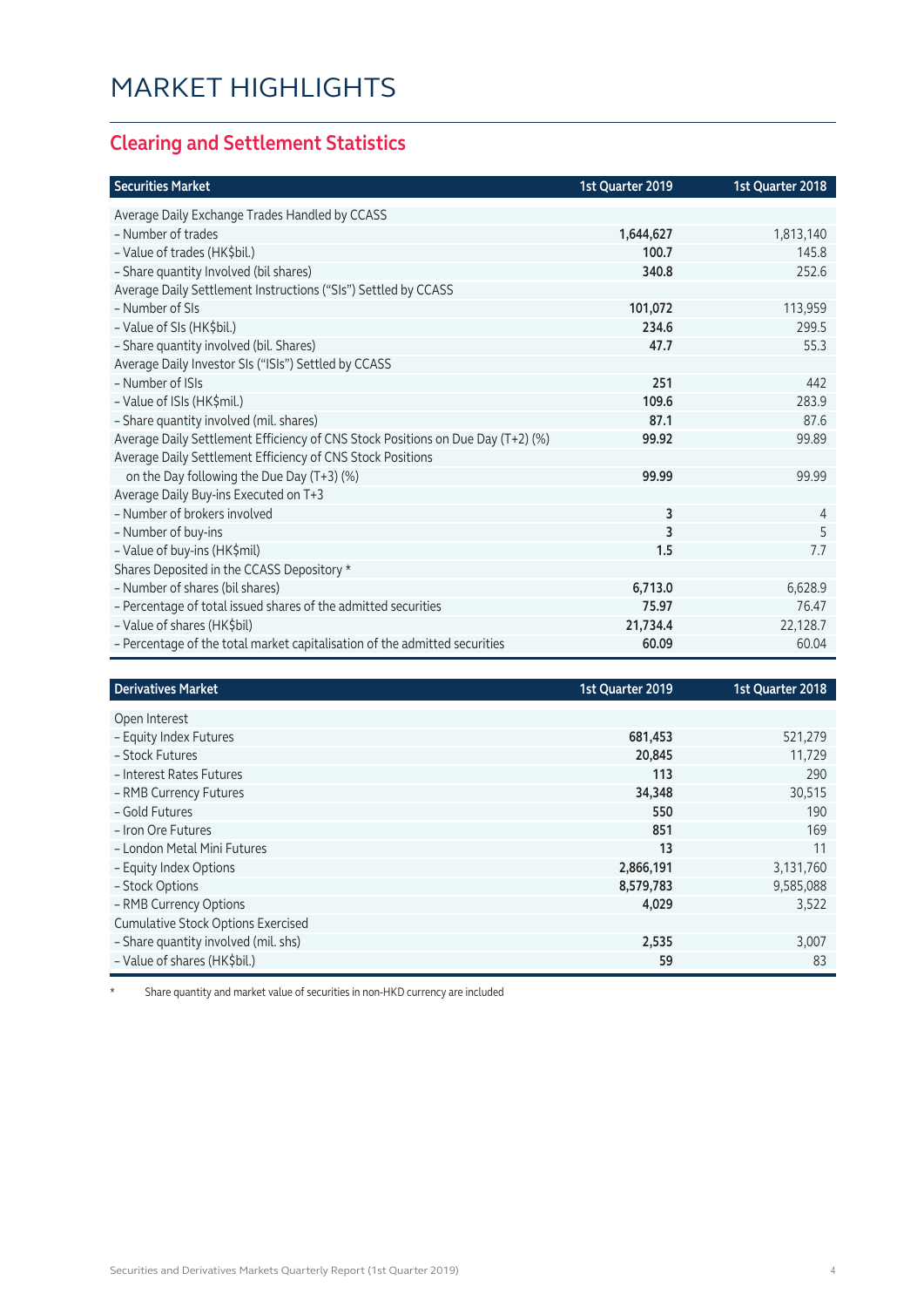#### **Equity Turnover**

|      |                | <b>Share</b> | Value        |              |
|------|----------------|--------------|--------------|--------------|
|      |                | (mil. shs)   | (HK\$ mil.)  | No. of deals |
| 2018 | Q1             | 922,529.87   | 6,442,430.45 | 82,448,315   |
|      | Q <sub>2</sub> | 764,395.06   | 4,893,924.22 | 74,184,981   |
|      | Q <sub>3</sub> | 662,200.49   | 4,350,400.73 | 70,039,018   |
|      | Q4             | 586,848.27   | 3,646,713.37 | 64,855,996   |
| 2019 | Q1             | 750,792.38   | 4,110,410.18 | 73,076,097   |

### **Equity Trading Statistics**

|      |                | No. of<br>trading days | Average daily<br>turnover (HK\$ mil.) | Average<br>value per deal |
|------|----------------|------------------------|---------------------------------------|---------------------------|
| 2018 | Q1             | 61                     | 105,613.61                            | 78,139                    |
|      | Q <sub>2</sub> | 60                     | 81,565.40                             | 65,969                    |
|      | Q <sub>3</sub> | 63                     | 69,053.98                             | 62,114                    |
|      | Q4             | 62                     | 58,817.96                             | 56,228                    |
| 2019 | Q1             | 60                     | 68,506.84                             | 56,248                    |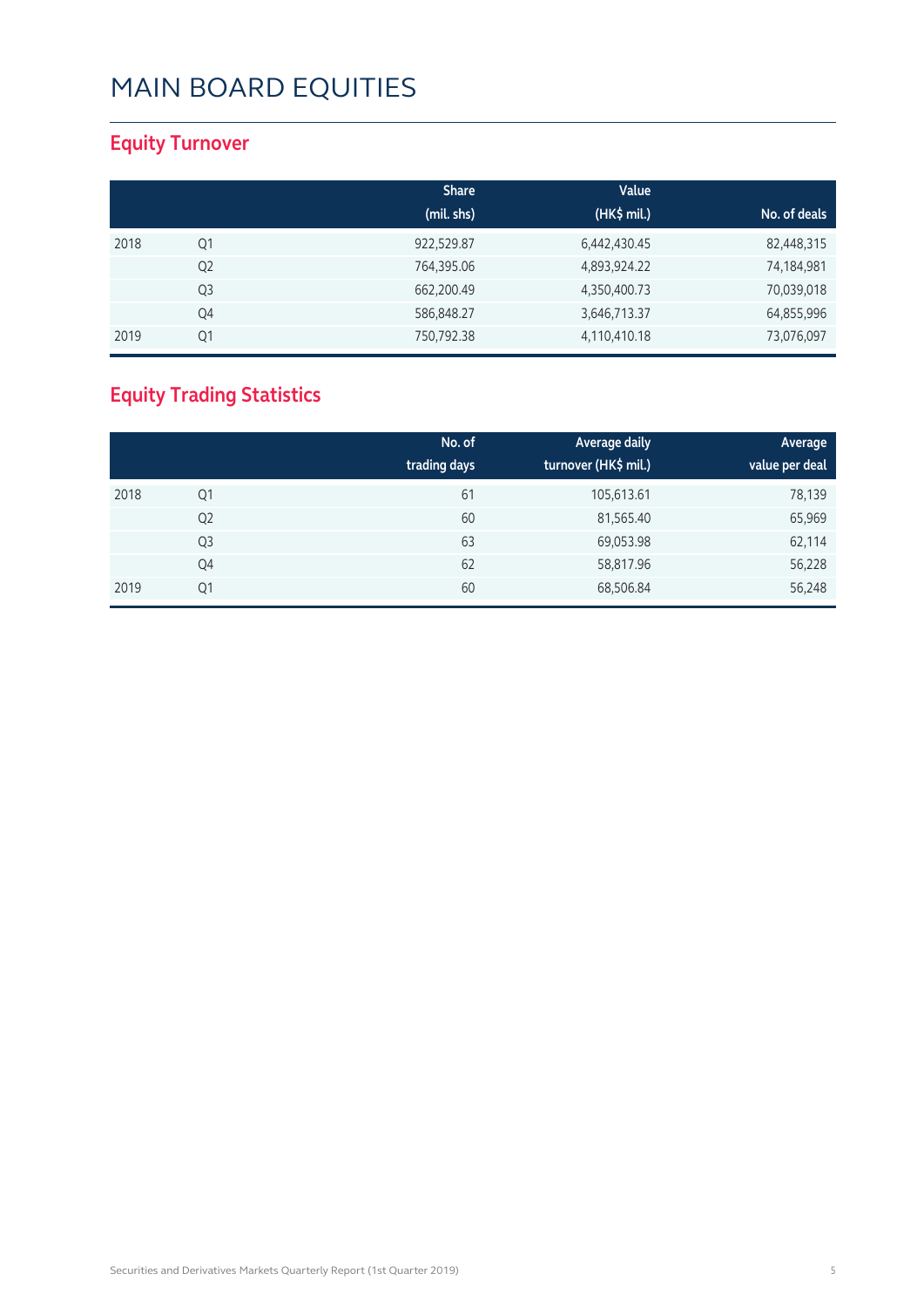#### **20 Most Advanced Stocks**

for 1st quarter 2019

|                |       |                        | <b>Closing price</b> |                 |        |
|----------------|-------|------------------------|----------------------|-----------------|--------|
| Rank           | Code  | <b>Stock</b>           | End of Mar 2019      | End of Dec 2018 | % up   |
|                | 00381 | KIU HUNG INT'L         | 0.075                | 0.014           | 435.71 |
| $\overline{2}$ | 01255 | S. CULTURE             | 8.100                | 2.350           | 244.68 |
| 3              | 01068 | YURUN FOOD             | 1.860                | 0.640           | 190.63 |
| $\overline{4}$ | 03313 | ARTGO HOLDINGS         | 1.100                | 0.380           | 189.47 |
| 5              | 01029 | <b>IRC</b>             | 0.136                | 0.047           | 189.36 |
| 6              | 01629 | <b>CHAMP ALLI INTL</b> | 5.320                | 1.840           | 189.13 |
| 7              | 01096 | SINO ENERGY INT        | 0.255                | 0.097           | 162.89 |
| 8              | 02327 | MEILLEUREHEALTH        | 0.960                | 0.380           | 152.63 |
| 9              | 00809 | <b>GLOBAL BIO-CHEM</b> | 0.123                | 0.049           | 151.02 |
| 10             | 01831 | <b>SHIFANG HLDG</b>    | 0.131                | 0.054           | 142.59 |
| 11             | 00339 | <b>CORE ECON INV</b>   | 1.030                | 0.430           | 139.53 |
| 12             | 01671 | <b>TIANBAO ENERGY</b>  | 2.200                | 0.930           | 136.56 |
| 13             | 00735 | <b>CP CLEAN ENERGY</b> | 5.160                | 2.370           | 117.72 |
| 14             | 01755 | <b>XINCHENGYUE</b>     | 8.120                | 3.850           | 110.91 |
| 15             | 03889 | <b>GLOBAL SWEET</b>    | 0.114                | 0.055           | 107.27 |
| 16             | 01610 | <b>COFCO MEAT</b>      | 2.850                | 1.450           | 96.55  |
| 17             | 02211 | <b>UNI HEALTH</b>      | 0.129                | 0.066           | 95.45  |
| 18             | 00572 | <b>FUTURE WORLD FH</b> | 0.101                | 0.052           | 94.23  |
| 19             | 00334 | CH DISPLAY OPT         | 0.970                | 0.500           | 94.00  |
| 20             | 00921 | <b>HISENSE HA</b>      | 11.040               | 5.770           | 91.33  |
|                |       |                        |                      |                 |        |

A Adjusted

#### **20 Most Declined Stocks**

for 1st quarter 2019

|                |       |                       | <b>Closing price</b> |                         |          |
|----------------|-------|-----------------------|----------------------|-------------------------|----------|
| Rank           | Code  | <b>Stock</b>          | End of Mar 2019      | End of Dec 2018         | % down   |
| 1              | 00885 | <b>RENTIAN TECH</b>   | 0.020                | 0.074                   | $-72.97$ |
| $\overline{2}$ | 02768 | <b>JIAYUAN INTL</b>   | 4.150                | 14.480                  | $-71.34$ |
| 3              | 00689 | EPI (HOLDINGS)        | 0.124                | 0.430                   | $-71.16$ |
| 4              | 01220 | ZHIDAO INT'L          | 0.111                | 0.370                   | $-70.00$ |
| 5              | 00996 | <b>CARNIVAL GROUP</b> | 0.047                | 0.145                   | $-67.59$ |
| 6              | 01106 | MING LAM HLDGS        | 0.046                | 0.117                   | $-60.68$ |
| 7              | 01281 | LT SMART ENERGY       | 0.720                | 1.780                   | $-59.55$ |
| 8              | 01822 | <b>HONGDA FIN</b>     | 0.045                | 0.110                   | $-59.09$ |
| 9              | 02608 | <b>SUNSHINE 100</b>   | 1.550                | 3.700                   | $-58.11$ |
| 10             | 00209 | <b>WINSHINE SCI</b>   | 0.021                | 0.050                   | $-58.00$ |
| 11             | 02221 | <b>NEW CONCEPTS</b>   | 1.490                | 3.490                   | $-57.31$ |
| 12             | 00395 | SMARTAC GP CH         | 0.405                | 0.900                   | $-55.00$ |
| 13             | 00750 | <b>SINGYES SOLAR</b>  | 0.990                | 2.150                   | $-53.95$ |
| 14             | 00928 | LIFE HEALTHCARE       | 0.056                | 0.119                   | $-52.94$ |
| 15             | 03344 | <b>GTI HLDGS</b>      | 0.150                | 0.300                   | $-50.00$ |
| 16             | 01499 | <b>LEAP HLDGS GP</b>  | 0.160                | 0.300                   | $-46.67$ |
| 17             | 01575 | <b>MORRIS HOLD</b>    | 0.325                | 0.590                   | $-44.92$ |
| 18             | 01462 | <b>GOLD-FIN HLDG</b>  | 0.238                | 0.425                   | $-44.00$ |
| 19             | 00223 | <b>ELIFE HLDGS</b>    | 0.085                | 0.150<br>$\overline{A}$ | $-43.33$ |
| 20             | 01723 | <b>HK ASIA HLDGS</b>  | 3.720                | 6.500                   | $-42.77$ |

A Adjusted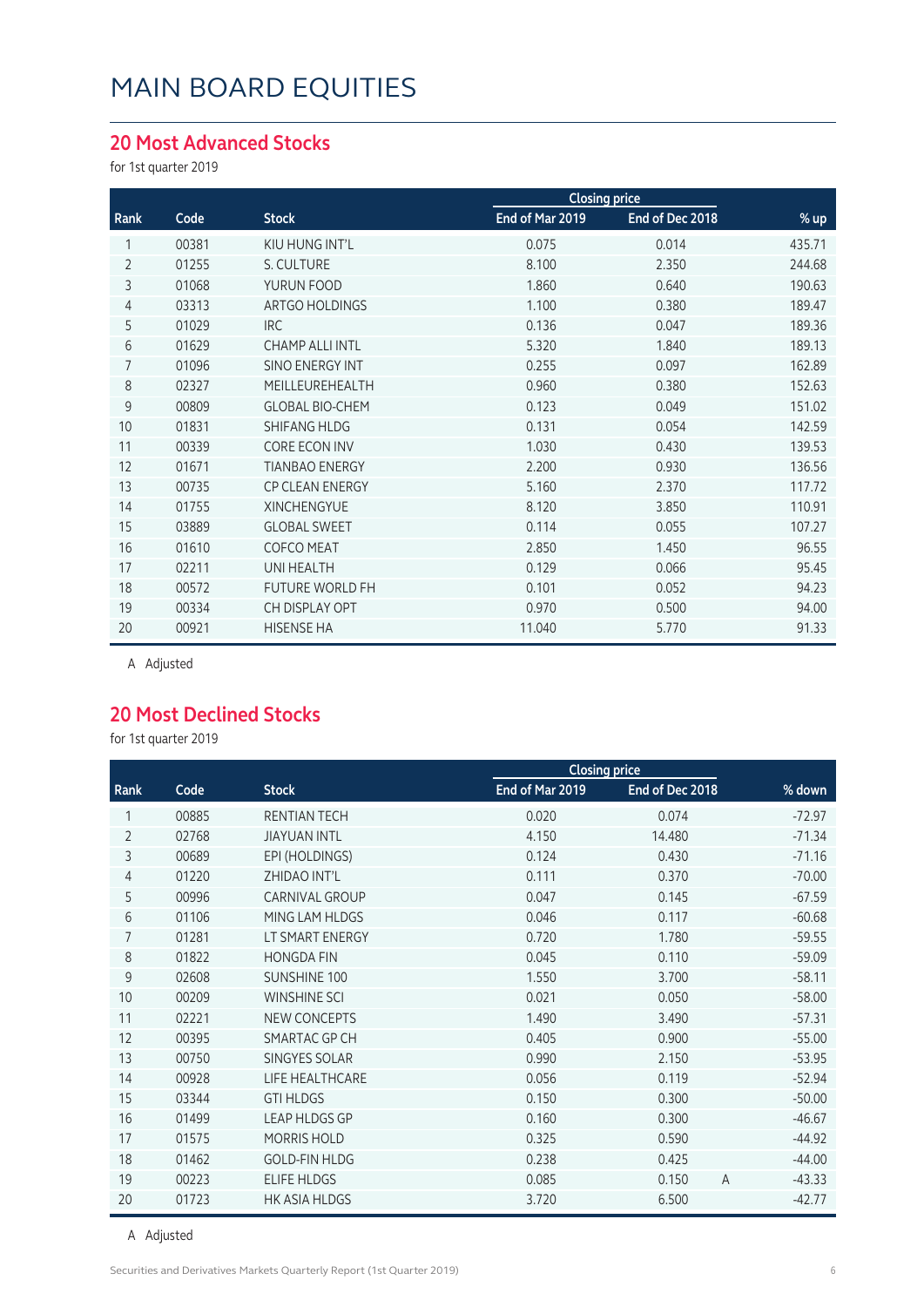### **20 Most Active Stocks by Value**

for 1st quarter 2019

| Rank           | Code  | <b>Stock</b>         | Turnover (HK\$ mil.) | % of total |
|----------------|-------|----------------------|----------------------|------------|
| 1              | 00700 | <b>TENCENT</b>       | 378,959.47           | 9.22       |
| $\overline{2}$ | 02318 | PING AN              | 179,460.00           | 4.37       |
| 3              | 00939 | CCB                  | 132,063.49           | 3.21       |
| 4              | 01299 | AIA                  | 93,118.81            | 2.27       |
| 5              | 00941 | <b>CHINA MOBILE</b>  | 88,538.37            | 2.15       |
| 6              | 00005 | <b>HSBC HOLDINGS</b> | 82,806.37            | 2.01       |
| 7              | 00388 | <b>HKEX</b>          | 79,083.34            | 1.92       |
| 8              | 01398 | <b>ICBC</b>          | 78,970.06            | 1.92       |
| 9              | 00788 | <b>CHINA TOWER</b>   | 74,226.14            | 1.81       |
| 10             | 02628 | <b>CHINA LIFE</b>    | 72,579.15            | 1.77       |
| 11             | 01810 | XIAOMI-W             | 71,494.65            | 1.74       |
| 12             | 03988 | <b>BANK OF CHINA</b> | 62,285.14            | 1.52       |
| 13             | 00175 | <b>GEELY AUTO</b>    | 60,117.82            | 1.46       |
| 14             | 02382 | <b>SUNNY OPTICAL</b> | 45,895.81            | 1.12       |
| 15             | 03968 | <b>CM BANK</b>       | 45,563.37            | 1.11       |
| 16             | 01918 | <b>SUNAC</b>         | 43,618.41            | 1.06       |
| 17             | 00883 | <b>CNOOC</b>         | 42,297.45            | 1.03       |
| 18             | 00027 | <b>GALAXY ENT</b>    | 40,875.85            | 0.99       |
| 19             | 00386 | SINOPEC CORP         | 38,978.20            | 0.95       |
| 20             | 06030 | CITIC SEC            | 37,987.86            | 0.92       |
| Total          |       |                      | 1,748,919.77         | 42.55      |

#### **20 Most Active Stock by Shares**

| Rank           | Code  | <b>Stock</b>           | Turnover (mil. shs) | % of total |
|----------------|-------|------------------------|---------------------|------------|
|                | 00788 | <b>CHINA TOWER</b>     | 42,811.86           | 5.70       |
| $\overline{2}$ | 00885 | RENTIAN TECH           | 25,313.08           | 3.37       |
| 3              | 00939 | <b>CCB</b>             | 19,257.83           | 2.57       |
| 4              | 03988 | <b>BANK OF CHINA</b>   | 17,383.83           | 2.32       |
| 5              | 00996 | <b>CARNIVAL GROUP</b>  | 16,375.20           | 2.18       |
| 6              | 01398 | <b>ICBC</b>            | 13,412.63           | 1.79       |
| 7              | 00381 | KIU HUNG INT'L         | 11,376.30           | 1.52       |
| 8              | 03800 | <b>GCL-POLY ENERGY</b> | 8,705.83            | 1.16       |
| 9              | 00729 | <b>FDG EVEHICLES</b>   | 7,933.71            | 1.06       |
| 10             | 00395 | SMARTAC GP CH          | 7,661.73            | 1.02       |
| 11             | 00621 | <b>TAUNG GOLD</b>      | 7,477.33            | 1.00       |
| 12             | 01288 | ABC                    | 6,714.68            | 0.89       |
| 13             | 01810 | XIAOMI-W               | 6,444.88            | 0.86       |
| 14             | 00787 | <b>GLOBAL BRANDS</b>   | 6,189.34            | 0.82       |
| 15             | 00386 | SINOPEC CORP           | 6,115.73            | 0.81       |
| 16             | 00857 | PETROCHINA             | 6,017.18            | 0.80       |
| 17             | 01029 | <b>IRC</b>             | 5,800.09            | 0.77       |
| 18             | 00136 | <b>HENGTEN NET</b>     | 5,523.33            | 0.74       |
| 19             | 00698 | <b>TONGDA GROUP</b>    | 5,134.60            | 0.68       |
| 20             | 00555 | REXLOT HOLDINGS        | 4,971.96            | 0.66       |
| <b>Total</b>   |       |                        | 230,621.12          | 30.72      |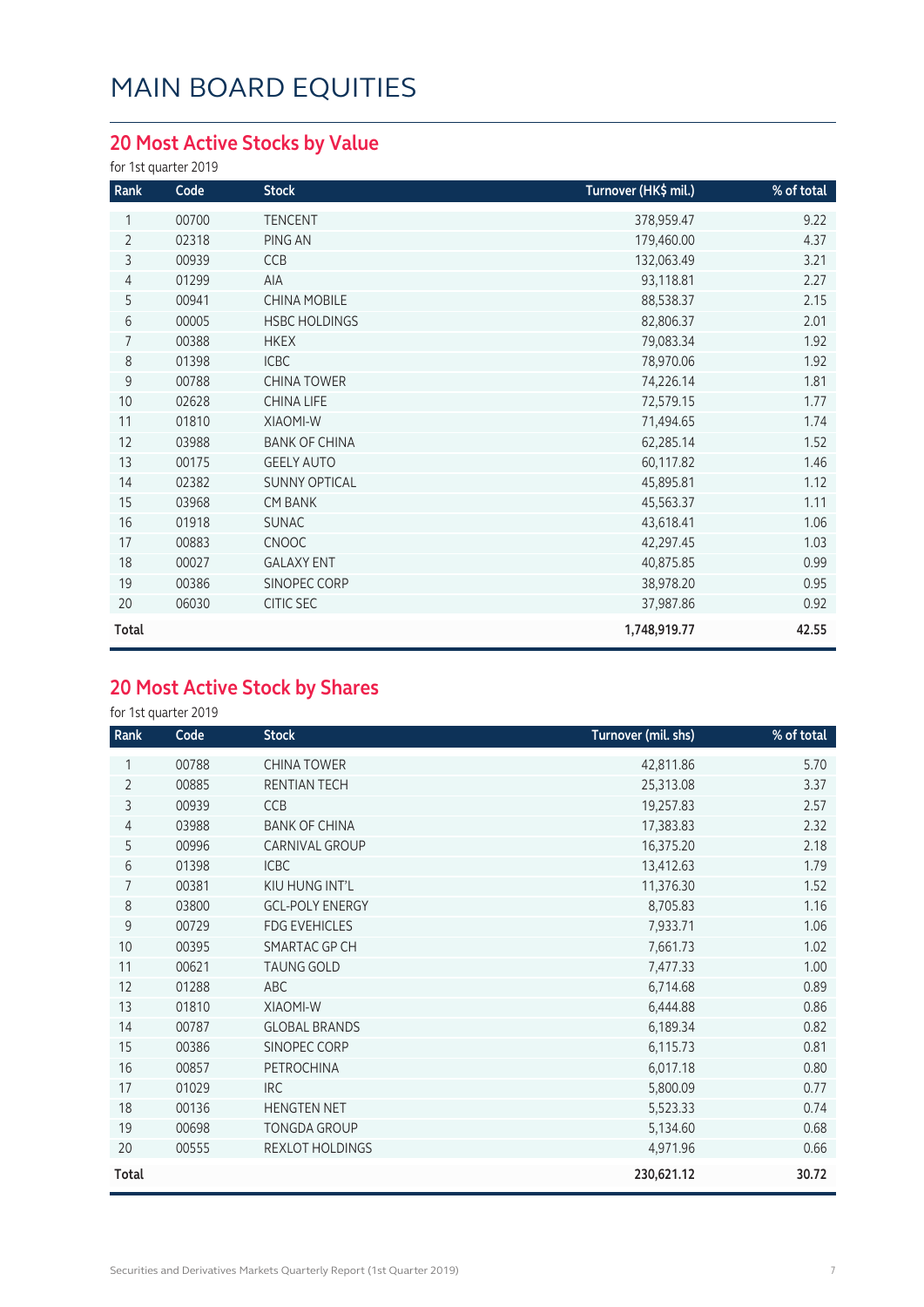#### **Market Capitalisation of Listed Companies for Main Board**

|      |                | HK\$ mil.     |
|------|----------------|---------------|
| 2018 | Q1             | 34,138,548.54 |
|      | Q2             | 32,855,932.37 |
|      | Q <sub>3</sub> | 31,956,761.39 |
|      | Q4             | 29,723,238.27 |
| 2019 | Ο1             | 33,647,822.31 |

#### **Market Capitalisation by Hang Seng Industry Classification System\* – Main Board**

Quarter-end figures



\* Hang Seng Industry Classification System (HSICS) is provided by Hang Seng Indexes Company Limited. Note: New Hang Seng Industry Classification System took effect on 9 September 2013.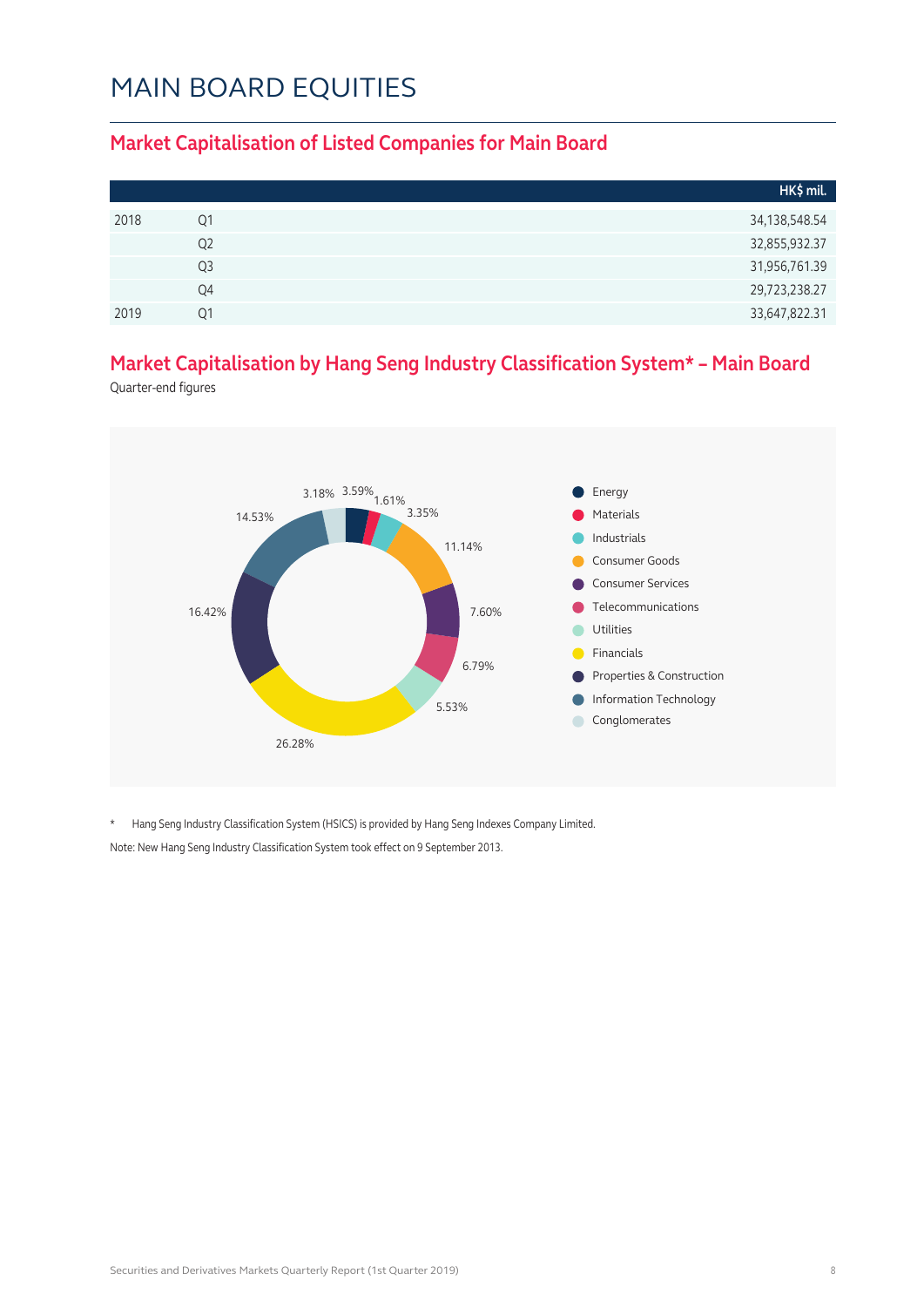#### **50 Leading Companies by Market Capitalisation**

as at the 1st quarter end 2019

|                     |       |                                                         | <b>Market capitalisation</b> |                    |
|---------------------|-------|---------------------------------------------------------|------------------------------|--------------------|
| Rank                | Code  | Company                                                 | (HK\$ mil.)                  | % of market total  |
| 1                   | 00700 | Tencent Holdings Ltd.                                   | 3,436,856.41                 | 10.21              |
| $\overline{2}$      | 00941 | China Mobile Ltd.                                       | 1,638,038.63                 | 4.87               |
| 3                   | 00939 | China Construction Bank Corporation - H Shares          | 1,618,008.56                 | 4.81               |
| 4                   | 00005 | <b>HSBC Holdings plc</b>                                | 1,304,603.58                 | 3.88               |
| 5                   | 01299 | AIA Group Ltd.                                          | 943,824.84                   | 2.81               |
| 6                   | 00883 | CNOOC Ltd.                                              | 656,317.60                   | 1.95               |
| 7                   | 02318 | Ping An Insurance (Group) Co. of China, Ltd. - H Shares | 654,642.01                   | 1.95               |
| 8                   | 01398 | Industrial and Commercial Bank of China Ltd. - H Shares | 499,065.76                   | 1.48               |
| $\mathsf 9$         | 02378 | Prudential plc *                                        |                              | 412,328.12<br>N.A. |
| 10                  | 00016 | Sun Hung Kai Properties Ltd.                            | 390,254.22                   | 1.16               |
| 11                  | 00011 | Hang Seng Bank Ltd.                                     | 370,323.94                   | 1.10               |
| 12                  | 02388 | BOC Hong Kong (Holdings) Ltd.                           | 343,615.36                   | 1.02               |
| 13                  | 03333 | China Evergrande Group                                  | 342,526.06                   | 1.02               |
| 14                  | 00388 | Hong Kong Exchanges and Clearing Ltd.                   | 342,172.93                   | 1.02               |
| 15                  | 00267 | CITIC Ltd.                                              | 340,937.88                   | 1.01               |
| 16                  | 00688 | China Overseas Land & Investment Ltd.                   | 326,494.81                   | 0.97               |
| 17                  | 01928 | Sands China Ltd.                                        | 318,801.34                   | 0.95               |
| 18                  | 00001 | CK Hutchison Holdings Ltd.                              | 317,947.03                   | 0.94               |
| 19                  | 00762 | China Unicom (Hong Kong) Ltd.                           | 304,451.34                   | 0.90               |
| 20                  | 03690 | Meituan Dianping - W                                    | 303,072.24                   | 0.90               |
| 21                  | 00066 | MTR Corporation Ltd.                                    | 298,392.05                   | 0.89               |
| 22                  | 03988 | Bank of China Ltd. - H Shares                           | 297,695.30                   | 0.88               |
| 23                  | 00003 | Hong Kong and China Gas Co. Ltd., The                   | 289,572.26                   | 0.86               |
| 24                  | 01810 | Xiaomi Corporation - W                                  | 272,316.19                   | 0.81               |
| 25                  | 02007 | Country Garden Holdings Co. Ltd.                        | 265,400.63                   | 0.79               |
| 26                  | 00945 | Manulife Financial Corporation *                        |                              | 262,017.36<br>N.A. |
| 27                  | 01113 | CK Asset Holdings Ltd.                                  | 257,799.35                   | 0.77               |
| 28                  | 01109 | China Resources Land Ltd.                               | 243,969.07                   | 0.73               |
| 29                  | 00027 | Galaxy Entertainment Group Ltd.                         | 231,423.41                   | 0.69               |
| 30                  | 00002 | CLP Holdings Ltd.                                       | 229,907.00                   | 0.68               |
| 31                  | 03328 | Bank of Communications Co., Ltd. - H Shares             | 225,126.28                   | 0.67               |
| 32                  | 00012 | Henderson Land Development Co. Ltd.                     | 219,622.92                   | 0.65               |
| 33                  | 02888 | <b>Standard Chartered PLC</b>                           | 200,727.08                   | 0.60               |
| 34                  | 01972 | Swire Properties Ltd.                                   | 197,437.50                   | 0.59               |
| 35                  | 01997 | Wharf Real Estate Investment Co. Ltd.                   | 177,467.49                   | 0.53               |
| 36                  | 03968 | China Merchants Bank Co., Ltd. - H Shares               | 175,142.88                   | 0.52               |
| 37                  | 01918 | Sunac China Holdings Ltd.                               | 172,668.50                   | 0.51               |
| 38                  | 01038 | CK Infrastructure Holdings Ltd.                         | 170,836.07                   | 0.51               |
| 39                  | 00960 | Longfor Group Holdings Ltd.                             | 164,337.31                   | 0.49               |
| 40                  | 02313 | Shenzhou International Group Holdings Ltd.              | 158,139.00                   | 0.47               |
| 41                  | 00386 | China Petroleum & Chemical Corporation - H Shares       | 157,928.18                   | 0.47               |
| 42                  | 02628 | China Life Insurance Co. Ltd. - H Shares                | 157,008.79                   | 0.47               |
| 43                  | 02020 | ANTA Sports Products Ltd.                               | 143,378.20                   | 0.43               |
| 44                  | 00384 | China Gas Holdings Ltd.                                 | 140,082.93                   | 0.42               |
| 45                  | 00019 | Swire Pacific Ltd.                                      | 138,241.17                   | 0.41               |
| 46                  | 00175 | Geely Automobile Holdings Ltd.                          | 134,845.36                   | 0.40               |
| 47                  | 06862 | Haidilao International Holding Ltd.                     | 133,030.00                   | 0.40               |
| 48                  | 00017 | New World Development Co. Ltd.                          | 133,028.28                   | 0.40               |
| 49                  | 00288 | WH Group Ltd.                                           | 123,278.75                   | 0.37               |
| 50                  | 00020 | Wheelock and Co. Ltd.                                   | 117,757.08                   | 0.35               |
| <b>Total</b>        |       |                                                         | 20,078,513.56                | 59.67              |
| <b>Market Total</b> |       |                                                         | 33,647,822.31                | 100.00             |

Notes:

\* not included in Market Total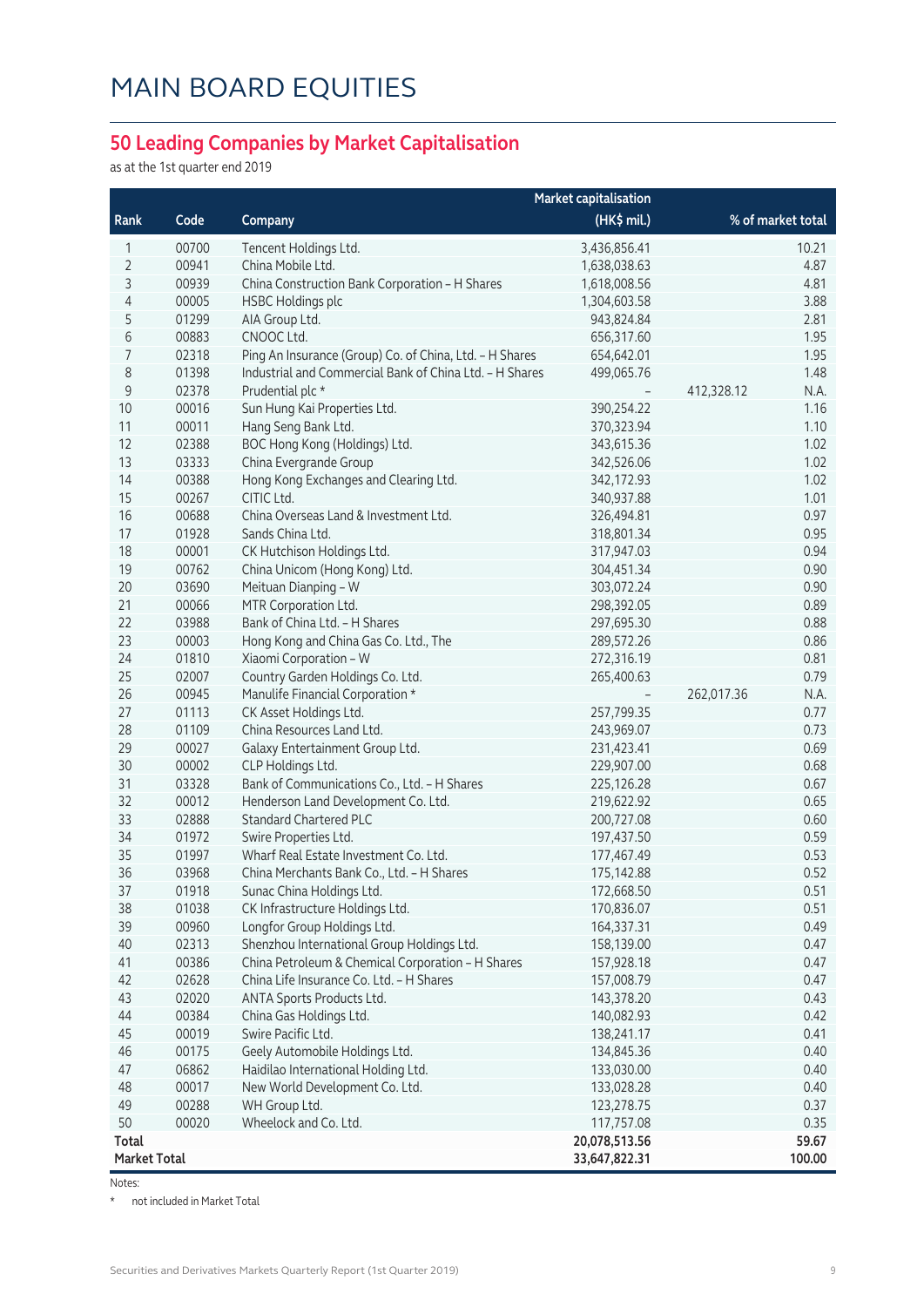#### **Short Selling (value)**

|      |    | Short selling turnover (HK\$ mil.) | Market turnover (HK\$ mil.) * | % of market total |
|------|----|------------------------------------|-------------------------------|-------------------|
| 2018 | Q1 | 988,343.62                         | 8,909,838.11                  | 11.09             |
|      | Q2 | 772,146.39                         | 6,410,882.11                  | 12.04             |
|      | Q3 | 786,746.65                         | 5,790,267.37                  | 13.59             |
|      | Q4 | 777,054.26                         | 5,311,774.48                  | 14.63             |
| 2019 | 01 | 831,592.80                         | 6,063,241.38                  | 13.72             |

**Included Market total for Main Board and GEM** 

#### **Short Selling (share)**

|      |    | Short selling turnover (mil. shs) | Market turnover (mil. shs) * | % of market total |
|------|----|-----------------------------------|------------------------------|-------------------|
| 2018 | Q1 | 73,962.52                         | 15,407,195.88                | 0.48              |
|      | Q2 | 62,536.85                         | 12,221,529.12                | 0.51              |
|      | Q3 | 63,962.52                         | 12,829,760.90                | 0.50              |
|      | Q4 | 64,067.68                         | 15,188,313.38                | 0.42              |
| 2019 | Ο1 | 70,290.01                         | 20,448,501.82                | 0.34              |

Included Market total for Main Board and GEM

#### **New Listing Companies Statistics**

|      |                | No. of newly<br>listed companies | No. of companies<br>transferred from GEM * | <b>Funds raised</b><br>(HK\$ mil.) $*$ |
|------|----------------|----------------------------------|--------------------------------------------|----------------------------------------|
| 2018 | Q1             | 31                               | 5                                          | 22,173.45                              |
|      | Q <sub>2</sub> | 20                               |                                            | 26,033.23                              |
|      | Q <sub>3</sub> | 40                               |                                            | 190,338.13                             |
|      | Q4             | 42                               |                                            | 44,400.75                              |
| 2019 | Q1             | 32                               | 6                                          | 20,571.76                              |

Included only the transfers of listing from GEM to Main Board pursuant to the revised Rule 9.24 of GEM Listing Rules and to the new Chapter 9A of the Main Board Listing Rules effective from 1 July 2008

All funds raised are attributed to the initial public offers of newly listed companies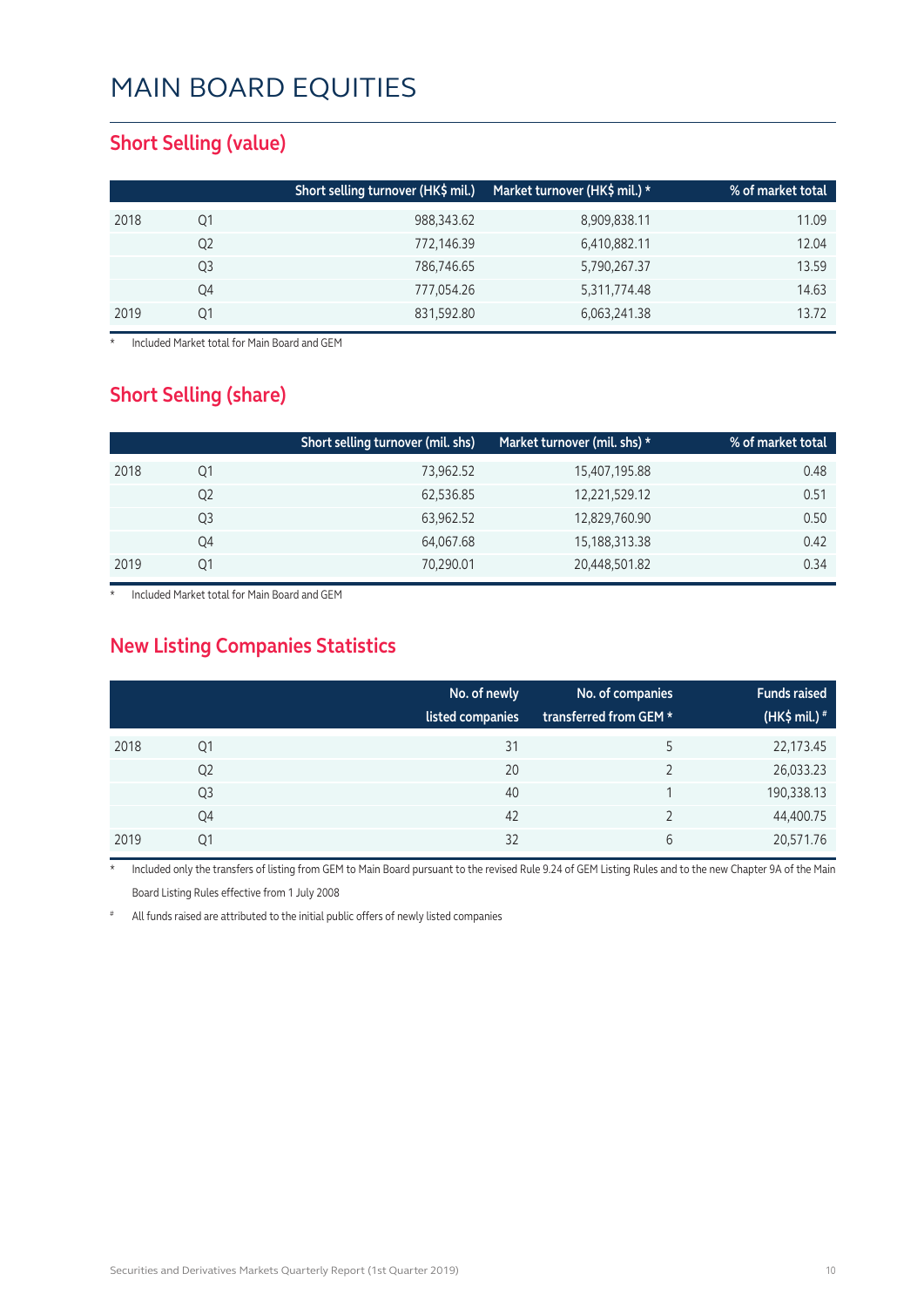#### **Newly Listed Companies**

for 1st quarter 2019

| Code         | Company                                                    | <b>Listing date</b> | No. of issued shares | Funds raised (HK\$ mil.) |
|--------------|------------------------------------------------------------|---------------------|----------------------|--------------------------|
| 06058        | China Industrial Securities Int'l Financial Group Ltd. *   | 2019/01/03          | 4,000,000,000        |                          |
| 01845        | Weigang Environmental Technology Holding Group Ltd.        | 2019/01/03          | 1,333,335,000        | 274.97                   |
| 01743        | Zhejiang Cangnan Instrument Group Co. Ltd. - H Shares      | 2019/01/04          | 17,901,167           | 282.84                   |
| 01841        | A.Plus Group Holdings Ltd. *                               | 2019/01/11          | 400,000,000          |                          |
| 02360        | Best Mart 360 Holdings Ltd.                                | 2019/01/11          | 1,000,000,000        | 250.00                   |
| 02885        | Peiport Holdings Ltd.                                      | 2019/01/11          | 400,000,000          | 125.00                   |
| 01767        | TS Wonders Holding Ltd.                                    | 2019/01/14          | 1,000,000,000        | 125.00                   |
| 01785        | Chengdu Expressway Co., Ltd. - H Shares                    | 2019/01/15          | 456,102,000          | 1,003.42                 |
| 06162        | China Tianrui Automotive Interiors Co., Ltd.               | 2019/01/15          | 2,000,000,000        | 125.00                   |
| 02013        | Weimob Inc.                                                | 2019/01/15          | 2,011,355,000        | 846.65                   |
| 01851        | China Gingko Education Group Co. Ltd.                      | 2019/01/18          | 500,000,000          | 180.00                   |
| 01890        | China Kepei Education Group Ltd.                           | 2019/01/25          | 2,000,798,667        | 878.25                   |
| 01896        | Maoyan Entertainment                                       | 2019/02/04          | 1,126,265,575        | 1,959.18                 |
| 01850        | WINDMILL Group Ltd. *                                      | 2019/02/14          | 800,000,000          |                          |
| 01703        | Palace Banquet Holdings Ltd.                               | 2019/02/15          | 1,000,000,000        | 150.00                   |
| 01827        | Miricor Enterprises Holdings Ltd. *                        | 2019/02/18          | 400,000,000          |                          |
| 02616        | CStone Pharmaceuticals - B                                 | 2019/02/26          | 1,012,010,532        | 2,572.26                 |
| 02019        | Dexin China Holdings Co. Ltd.                              | 2019/02/26          | 2,701,341,000        | 1,683.75                 |
| 01793        | Wecon Holdings Ltd.                                        | 2019/02/27          | 800,000,000          | 125.00                   |
| 01872        | Guan Chao Holdings Ltd.                                    | 2019/02/28          | 900,000,000          | 96.75                    |
| 01025        | KNT Holdings Ltd.                                          | 2019/02/28          | 520,000,000          | 127.40                   |
| 02108        | K2 F&B Holdings Ltd.                                       | 2019/03/06          | 800,000,000          | 150.00                   |
| 01902        | Yincheng International Holding Co., Ltd.                   | 2019/03/06          | 1,446,962,138        | 914.34                   |
| 00150        | Hypebeast Ltd. *                                           | 2019/03/08          | 2,000,000,000        |                          |
| 01158        | Zhejiang New Century Hotel Management Co., Ltd. - H Shares | 2019/03/11          | 70,000,000           | 1,155.00                 |
| 01917        | Doumob                                                     | 2019/03/14          | 2,300,000,000        | 81.10                    |
| 03316        | Binjiang Service Group Co. Ltd.                            | 2019/03/15          | 276,407,000          | 531.79                   |
| 01907        | China Risun Group Ltd.                                     | 2019/03/15          | 4,090,000,000        | 1,932.00                 |
| 01891        | Heng Hup Holdings Ltd.                                     | 2019/03/15          | 1,000,000,000        | 125.00                   |
| 01563        | International Alliance Financial Leasing Co., Ltd.         | 2019/03/15          | 1,500,000,000        | 420.75                   |
| 03662        | Aoyuan Healthy Life Group Co. Ltd.                         | 2019/03/18          | 726,250,000          | 736.58                   |
| 02682        | Yun Lee Marine Group Holdings Ltd.                         | 2019/03/18          | 1,000,000,000        | 125.00                   |
| 01897        | Million Hope Industries Holdings Ltd.                      | 2019/03/19          | 431,095,060          |                          |
| 01854        | Goal Forward Holdings Ltd. *                               | 2019/03/21          | 1,280,000,000        |                          |
| 06819        | IntelliCentrics Global Holdings Ltd.                       | 2019/03/27          | 449,470,655          | 432.82                   |
| 01865        | Pipeline Engineering Holdings Ltd.                         | 2019/03/27          | 920,000,000          | 126.50                   |
| 06185        | CanSino Biologics Inc. - B - H Shares                      | 2019/03/28          | 132,670,900          | 1,357.38                 |
| 01797        | Koolearn Technology Holding Ltd.                           | 2019/03/28          | 913,959,102          | 1,678.03                 |
| <b>Total</b> |                                                            |                     |                      | 20,571.76                |

\* Transfers of listing from GEM to Main Board pursuant to the revised Rule 9.24 of the GEM Listing Rules and to the new Chapter 9A of the Main Board Listing Rules effective from 1 July 2008.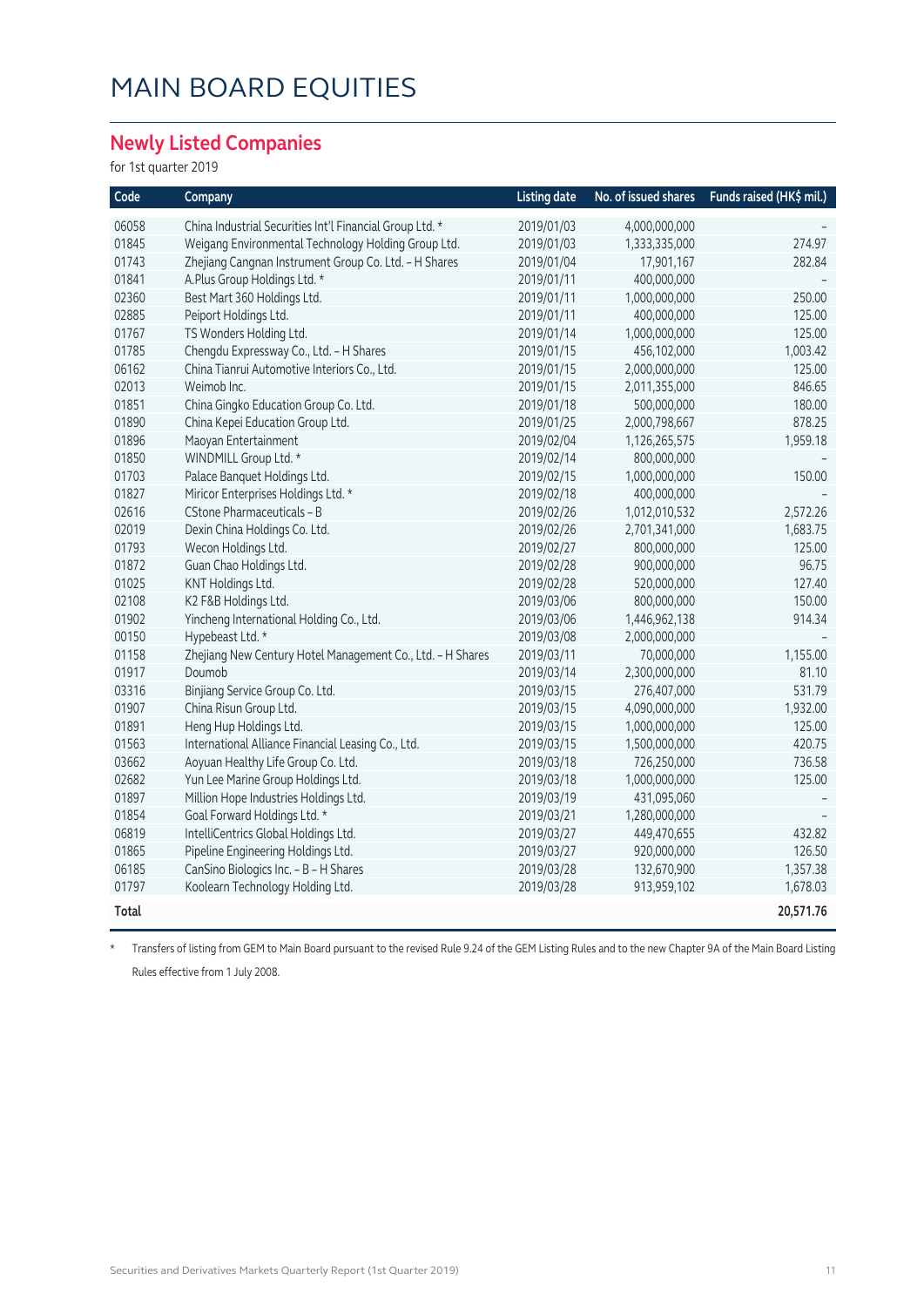#### **Withdrawal of Listed Companies**

| Code  | Company                                                       | Last trading date | <b>Delisted date</b> |
|-------|---------------------------------------------------------------|-------------------|----------------------|
| 00368 | Sinotrans Shipping Ltd.                                       | 2018/12/14        | 2019/01/16           |
| 03355 | Advanced Semiconductor Manufacturing Corporation Ltd. - H Shs | 2019/01/17        | 2019/01/25           |
| 03777 | China Fiber Optic Network System Group Ltd.                   | 2016/10/12        | 2019/02/14           |
| 00873 | China Taifeng Beddings Holdings Ltd.                          | 2015/02/26        | 2019/02/21           |
| 00909 | Zhongda International Holdings Ltd.                           | 2011/09/02        | 2019/03/08           |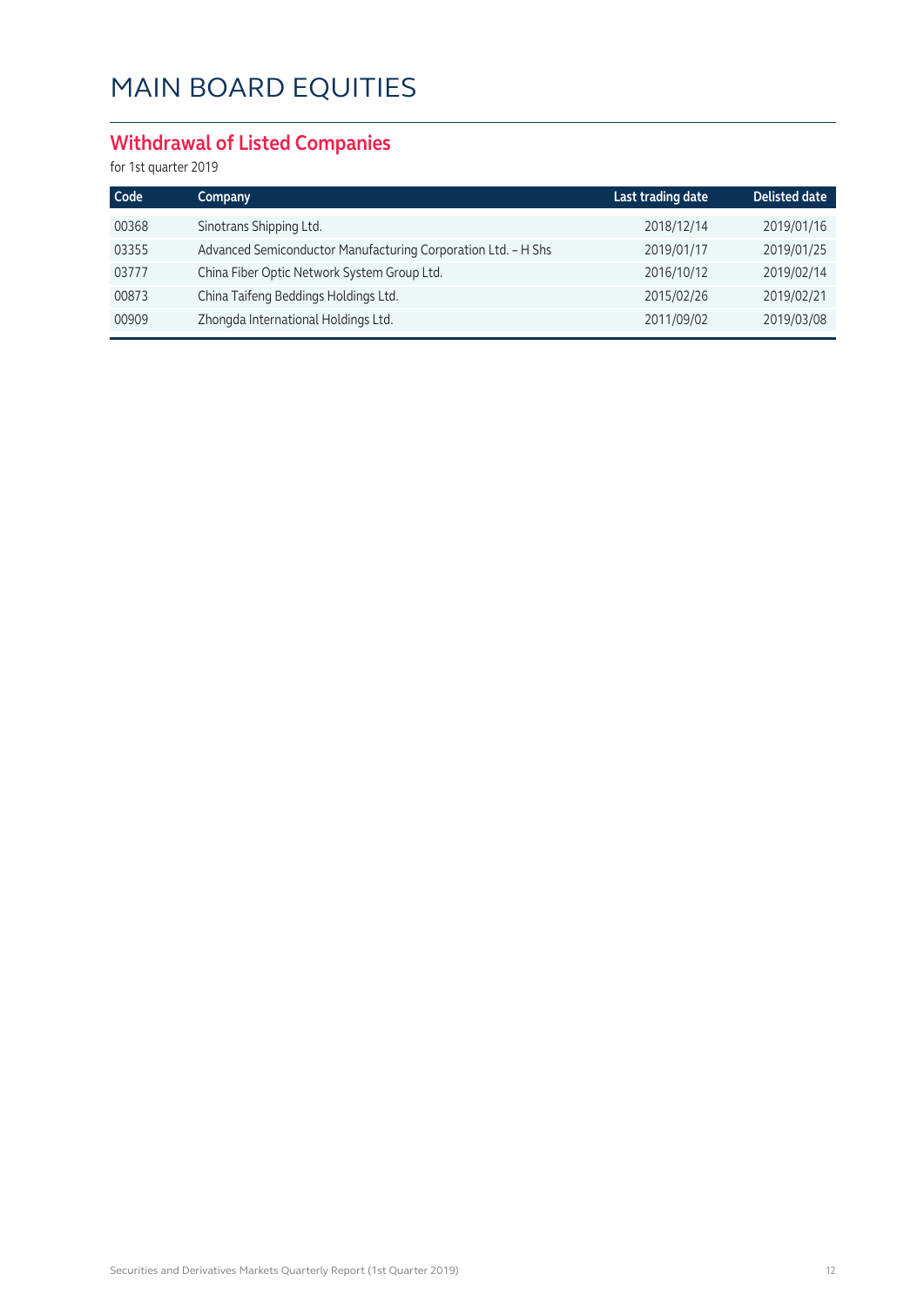#### **Company Name Changes**

| Code  | Old name                                  | New name                                         | <b>Effective date</b> | <b>Adoption date</b> |
|-------|-------------------------------------------|--------------------------------------------------|-----------------------|----------------------|
| 01573 | China Unienergy Group Ltd.                | Southern Energy Holdings Group Ltd.              | 2018/12/03            | 2019/01/11           |
| 00629 | Yue Da Mining Holdings Ltd.               | Yue Da International Holdings Ltd.               | 2018/12/05            | 2019/01/11           |
| 00704 | Huscoke Resources Holdings Ltd.           | Huscoke Holdings Ltd.                            | 2018/11/29            | 2019/01/21           |
| 01106 | Sino Haijing Holdings Ltd.                | Ming Lam Holdings Ltd.                           | 2019/01/07            | 2019/02/08           |
| 00139 | China Soft Power Technology Holdings Ltd. | Central Wealth Group Holdings Ltd.               | 2019/01/14            | 2019/02/11           |
| 00206 | TSC Group Holdings Ltd.                   | CMIC Ocean En-Tech Holding Co., Ltd.             | 2019/01/11            | 2019/02/18           |
| 00112 | LT Commercial Real Estate Ltd.            | Lerthai Group Ltd.                               | 2019/02/15            | 2019/02/21           |
| 02113 | CHerish Holdings Ltd.                     | Century Group International Holdings Ltd.        | 2019/01/31            | 2019/03/08           |
| 01629 | Mengke Holdings Ltd.                      | Champion Alliance International Holdings Ltd.    | 2019/02/20            | 2019/03/20           |
| 00261 | CCT Land Holdings Ltd.                    | Greater Bay Area Investments Group Holdings Ltd. | 2019/02/28            | 2019/03/29           |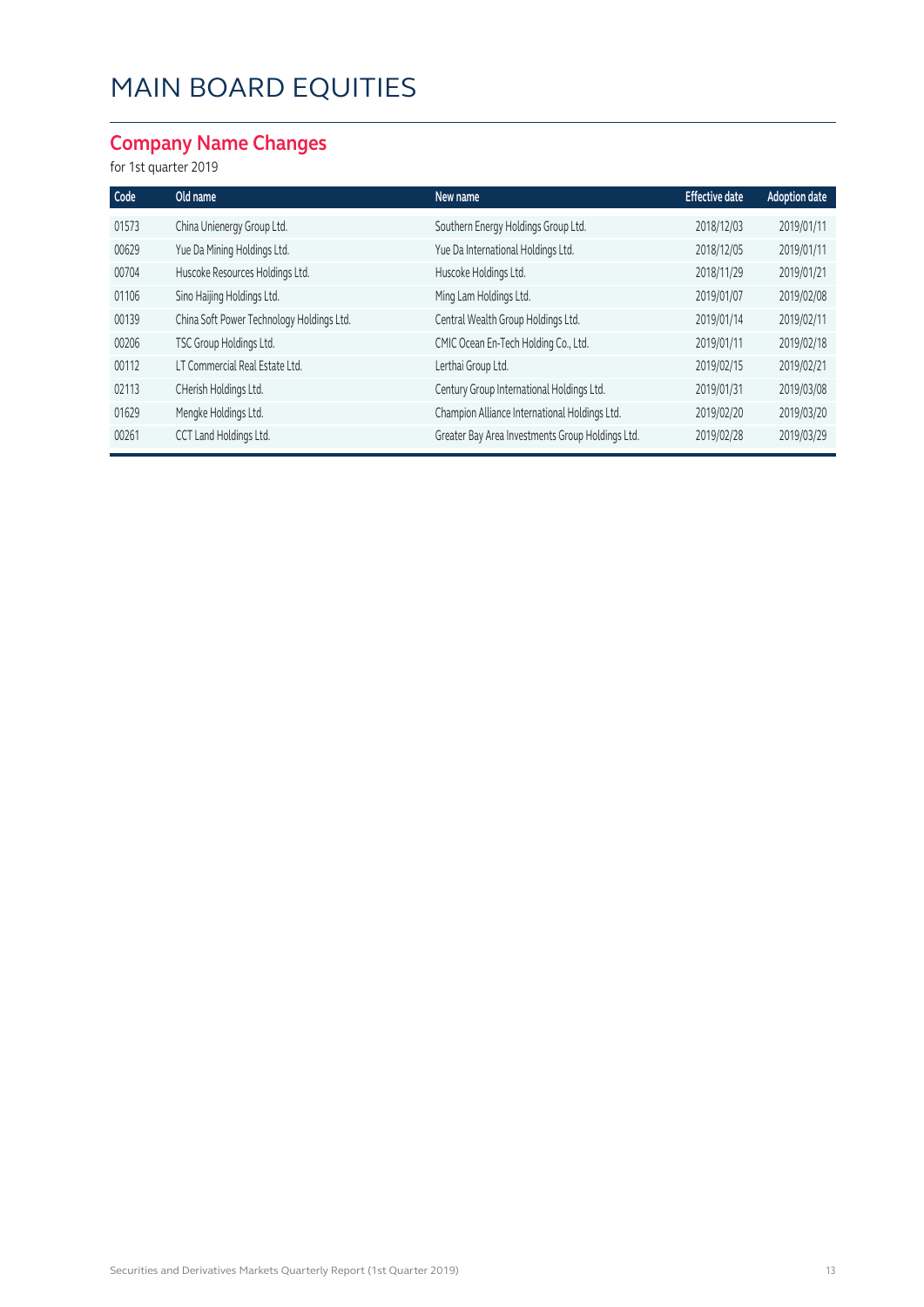#### **Bonus Issues/Bonus Warrants**

for 1st quarter 2019

| Code  | Company                       | Particulars | Ex-date    |
|-------|-------------------------------|-------------|------------|
| 01858 | Beijing Chunlizhengda Medical | 1 for 1     | 2019/02/22 |
|       | Instruments Co., Ltd. - H Shs |             |            |

### **Share Split/Consolidation**

| Code  | Company                                       | <b>Particulars</b>      | <b>Effective date</b> |
|-------|-----------------------------------------------|-------------------------|-----------------------|
| 00223 | Elife Holdings Ltd.                           | Consolidation 2 into 1  | 2019/01/08            |
| 01094 | China Public Procurement Ltd.                 | Consolidation 10 into 1 | 2019/02/21            |
| 01239 | Teamway International Group Holdings Ltd.     | Consolidation 10 into 1 | 2019/02/22            |
| 00803 | Prosperity International Holdings (H.K.) Ltd. | Consolidation 10 into 1 | 2019/02/25            |
| 02700 | Green International Holdings Ltd.             | Consolidation 4 into 1  | 2019/03/04            |
| 01227 | National Investments Fund Ltd.                | Consolidation 10 into 1 | 2019/03/06            |
| 00193 | Capital Estate Ltd.                           | Consolidation 20 into 1 | 2019/03/13            |
| 00204 | China Investment Development Ltd.             | Consolidation 10 into 1 | 2019/03/21            |
| 00263 | GT Group Holdings Ltd.                        | Consolidation 10 into 1 | 2019/03/29            |
|       |                                               |                         |                       |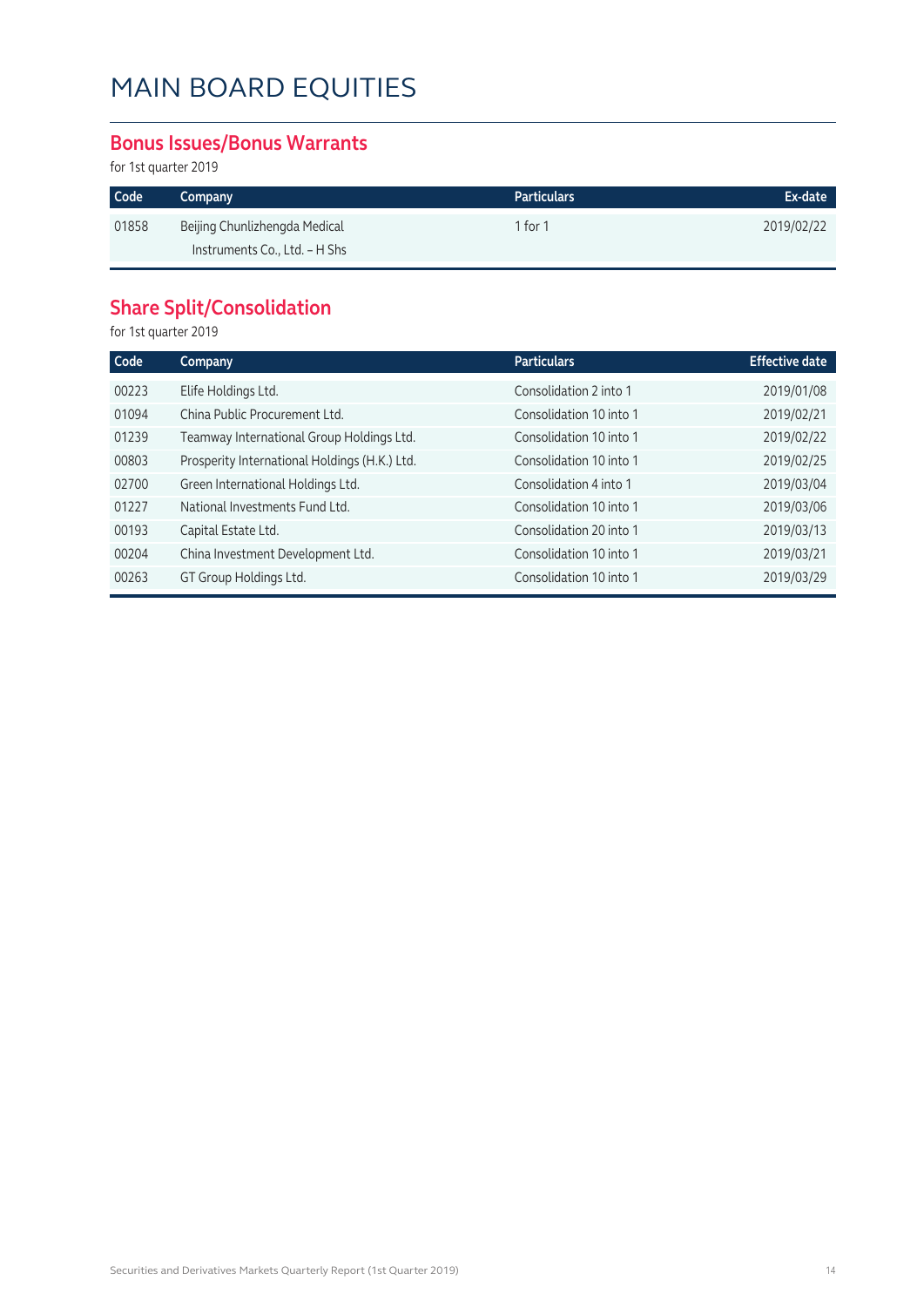### **Rights Issues & Open Offers**

| Month | Code  | Company                              | Ratio               | Funds raised (HK\$ mil.) |
|-------|-------|--------------------------------------|---------------------|--------------------------|
| Jan   | 00206 | CMIC Ocean En-Tech Holding Co., Ltd. | Rts 1 for 1 @\$0.45 | 662.92                   |
| Feb   | 00328 | Alco Holdings Ltd.                   | Rts 1 for 4 @\$0.87 | 125.84                   |
|       | 02286 | Chen Xing Development Holdings Ltd.  | Rts 1 for 5 @\$1.50 | 150.00                   |
| Total |       |                                      |                     | 938.76                   |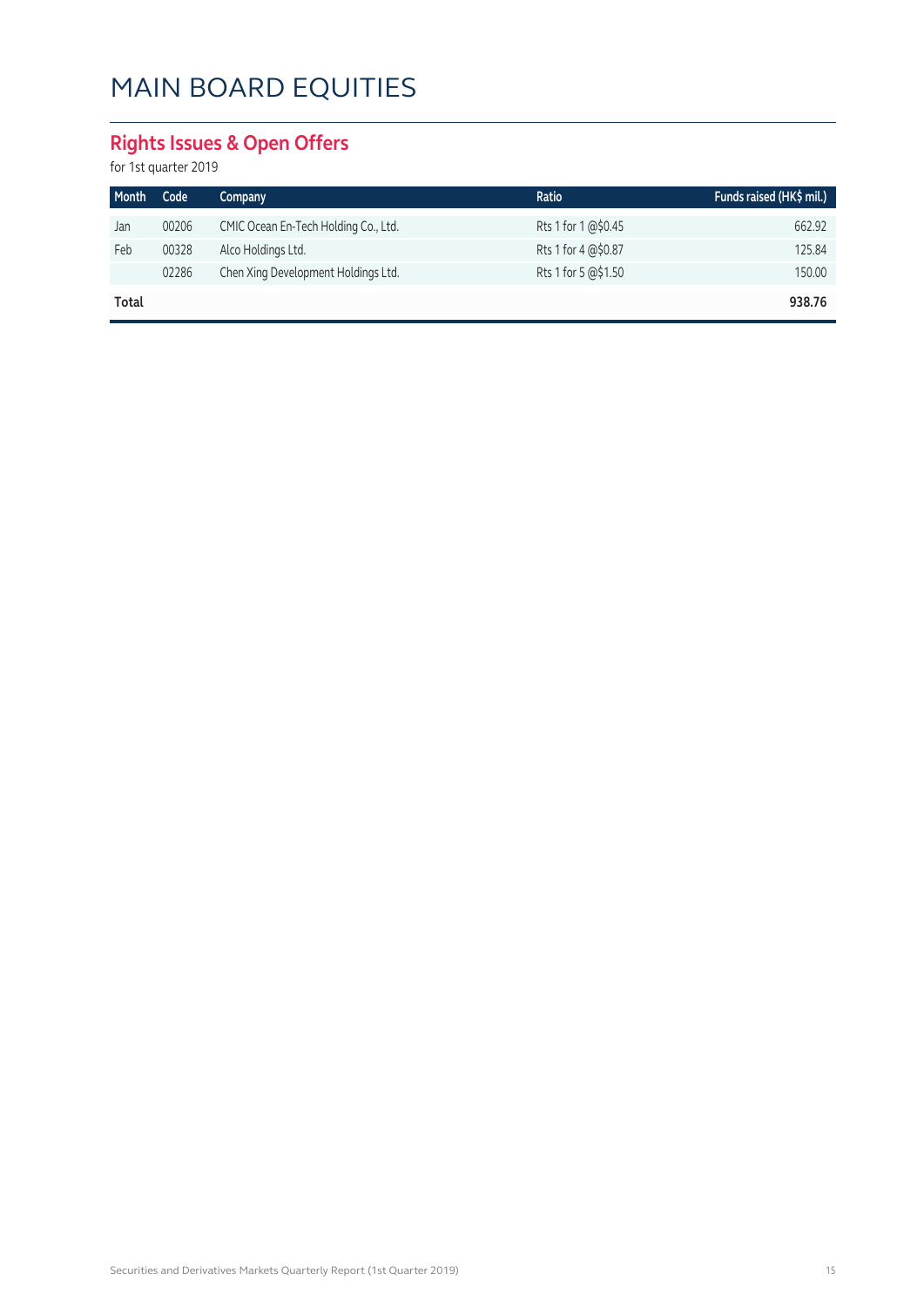### **Placing\***

|              |       |                        | No. of new    | <b>Placing price</b> | <b>Funds raised</b> |
|--------------|-------|------------------------|---------------|----------------------|---------------------|
| Month        | Code  | Company                | shares placed | (HK\$)               | (HK\$ mil.)         |
| 2019         |       |                        |               |                      |                     |
| Jan          | 06098 | <b>CG SERVICES</b>     | 168,761,000   | 11.6100              | 1,959.32            |
|              | 00476 | <b>CH DYNAMICS</b>     | 330,000,000   | 0.1000               | 33.00               |
|              | 00204 | CHINA INV DEV          | 1,760,000,000 | 0.0180               | 31.68               |
|              | 00471 | <b>CMMB VISION</b>     | 66,081,535    | 0.1080               | 7.14                |
|              | 00061 | <b>GREEN LEADER</b>    | 1,462,200,000 | 0.0400               | 58.49               |
|              | 01087 | <b>INVESTECH HLDGS</b> | 234,000,000   | 0.1600               | 37.44               |
|              | 00768 | <b>UBA INVESTMENTS</b> | 211,954,000   | 0.0820               | 17.38               |
|              | 01176 | ZHUGUANG HOLD          | 770,000,000   | 1.3000               | 1,001.00            |
|              |       |                        |               |                      |                     |
| Feb          | 00339 | CORE ECON INV          | 27,800,000    | 0.4000               | 11.12               |
|              | 00265 | ORIENT VICTORY         | 156,460,000   | 0.1450               | 22.69               |
|              | 00218 | <b>SWHYHK</b>          | 765,000,000   | 2.0680               | 1,582.02            |
|              | 00515 | <b>TC ORI LIGHT</b>    | 453,039,495   | 0.1000               | 45.30               |
|              | 01239 | <b>TEAMWAY INTL GP</b> | 550,000,000   | 0.0200               | 11.00               |
|              | 00872 | TUS INTL               | 671,425,871   | 0.6084               | 408.50              |
|              |       |                        |               |                      |                     |
| Mar          | 01060 | <b>ALI PICTURES</b>    | 1,000,000,000 | 1.2500               | 1,250.00            |
|              | 01121 | BAOFENGMODERN          | 182,800,000   | 0.2700               | 49.36               |
|              | 00371 | <b>BJ ENT WATER</b>    | 598,397,150   | 4.2900               | 2,567.12            |
|              | 00633 | CH ALL ACCESS          | 30,182,000    | 0.4800               | 14.49               |
|              | 00153 | <b>CHINA SAITE</b>     | 260,000,000   | 0.5000               | 130.00              |
|              | 00080 | <b>CNEWECON FUND</b>   | 220,000,000   | 0.1000               | 22.00               |
|              | 00572 | FUTURE WORLD FH        | 900,000,000   | 0.0640               | 57.60               |
|              | 03344 | <b>GTI HLDGS</b>       | 177,208,000   | 0.1800               | 31.90               |
|              | 01003 | <b>HUANXI MEDIA</b>    | 236,600,000   | 1.6507               | 390.56              |
|              | 01656 | <b>ISDN HOLDINGS</b>   | 26,987,295    | 1.1600               | 31.31               |
|              | 01555 | MIE HOLDINGS           | 112,000,000   | 0.1000               | 11.20               |
|              | 00686 | PANDA GREEN            | 5,721,193,467 | 0.3000               | 1,716.36            |
|              | 01096 | SINO ENERGY INT        | 77,335,826    | 0.2565               | 19.84               |
|              | 00058 | SUNWAY INT'L           | 124,800,000   | 0.1360               | 16.97               |
|              | 00968 | XINYI SOLAR            | 380,000,000   | 3.4700               | 1,318.60            |
| <b>Total</b> |       |                        |               |                      | 12,853.36           |

\* Due to the reporting time-lag, placing figures for the quarter are provisional.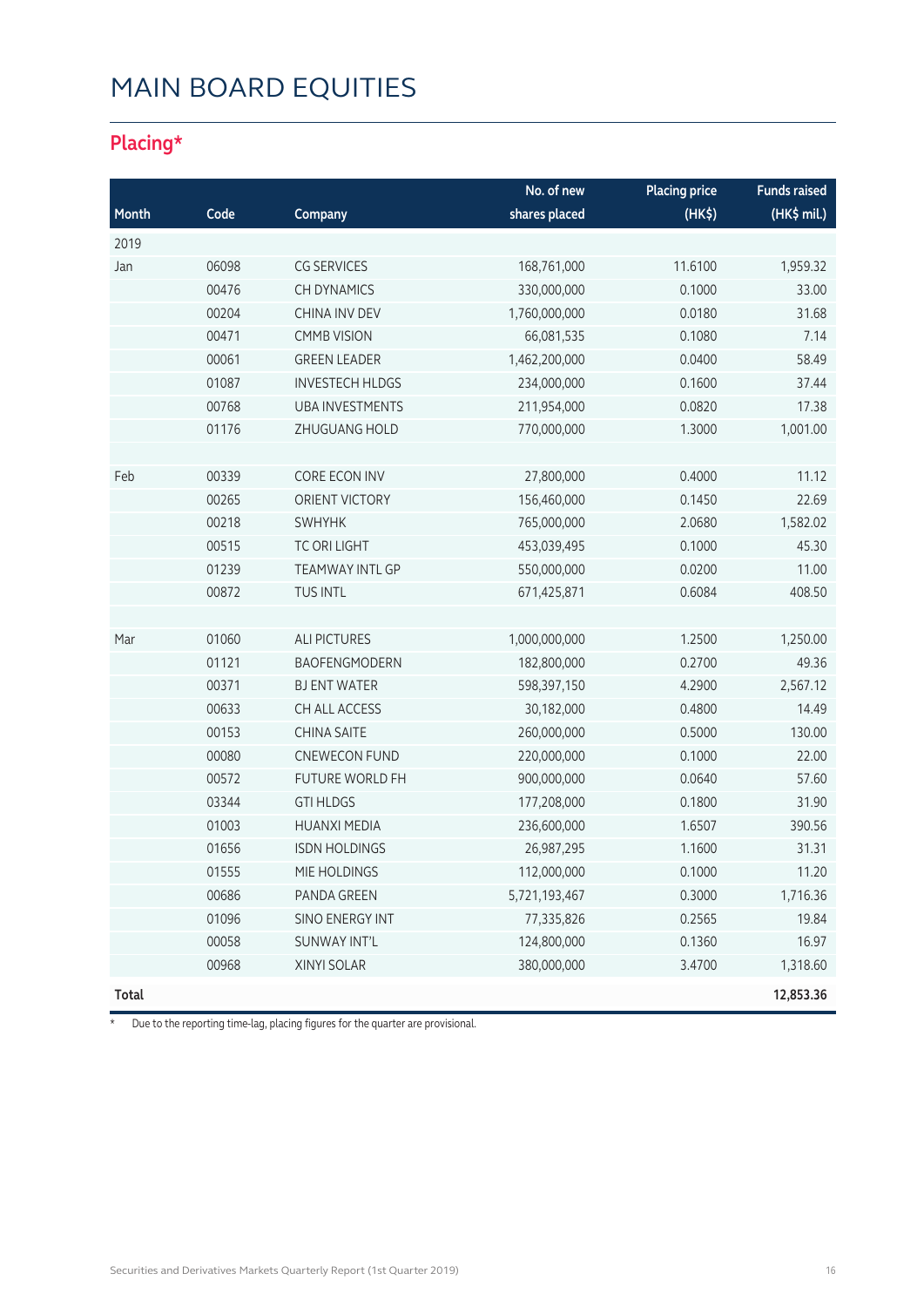#### **Warrant Trading Statistics**

|      |                | <b>Equity wts</b><br>(HK\$ mil.) | Derivative wts<br>(HK\$ mil.) | <b>Total</b><br>(HK\$ mil.) |
|------|----------------|----------------------------------|-------------------------------|-----------------------------|
| 2018 | Q1             | 14.79                            | 1,420,399.00                  | 1,420,413.79                |
|      | Q <sub>2</sub> | 0.26                             | 798,436.24                    | 798,436.50                  |
|      | Q <sub>3</sub> | 0.33                             | 783,971.47                    | 783,971.81                  |
|      | Q4             | 6.44                             | 863,336.45                    | 863,342.90                  |
| 2018 | Q1             | 0.92                             | 1,009,753.31                  | 1,009,754.23                |

#### **Warrant Market Value**

|      |                |               | <b>Equity wts</b> |               | Derivative wts |           | Total       |
|------|----------------|---------------|-------------------|---------------|----------------|-----------|-------------|
|      |                | <b>Number</b> | (HK\$ mil.)       | <b>Number</b> | (HK\$ mil.)    | Total no. | (HK\$ mil.) |
| 2018 | Q1             | 4             | 61.57             | 6.963         | 118,398.35     | 6.967     | 118,459.92  |
|      | Q <sub>2</sub> |               | 48.51             | 7,189         | 70,085.05      | 7,190     | 70,133.56   |
|      | Q <sub>3</sub> |               | 42.92             | 7,229         | 85,285.94      | 7,230     | 85,328.86   |
|      | Q4             |               | 71.12             | 6,763         | 70,515.61      | 6,765     | 70,586.73   |
| 2019 | Q1             |               | 43.87             | 6.724         | 110,213.51     | 6,726     | 110,257.38  |

### **New Listing Statistics – Warrants**

|      |                | No. of newly listed<br>equity wts | No. of newly listed<br>derivative wts | <b>Amount raised</b><br>(HK\$ mil.) |
|------|----------------|-----------------------------------|---------------------------------------|-------------------------------------|
| 2018 | Q1             | 0                                 | 3,076                                 | 69,887.42                           |
|      | Q <sub>2</sub> | 0                                 | 2,709                                 | 58,049.31                           |
|      | Q <sub>3</sub> | 0                                 | 3,348                                 | 72,114.72                           |
|      | Q4             |                                   | 2,661                                 | 52,904.05                           |
| 2019 | Q1             | 0                                 | 2,965                                 | 53,532.77                           |

#### **Newly Listed Equity Warrants**

|            |                        | Initial issued |              |               | Amount raised          |
|------------|------------------------|----------------|--------------|---------------|------------------------|
| Code       | <b>Equity warrants</b> | amount (HK\$)  | Listing date | <b>Expiry</b> | $(HK\frac{1}{2}$ mil.) |
| <b>Nil</b> |                        |                |              |               |                        |
| Total      |                        |                |              |               | $\equiv$               |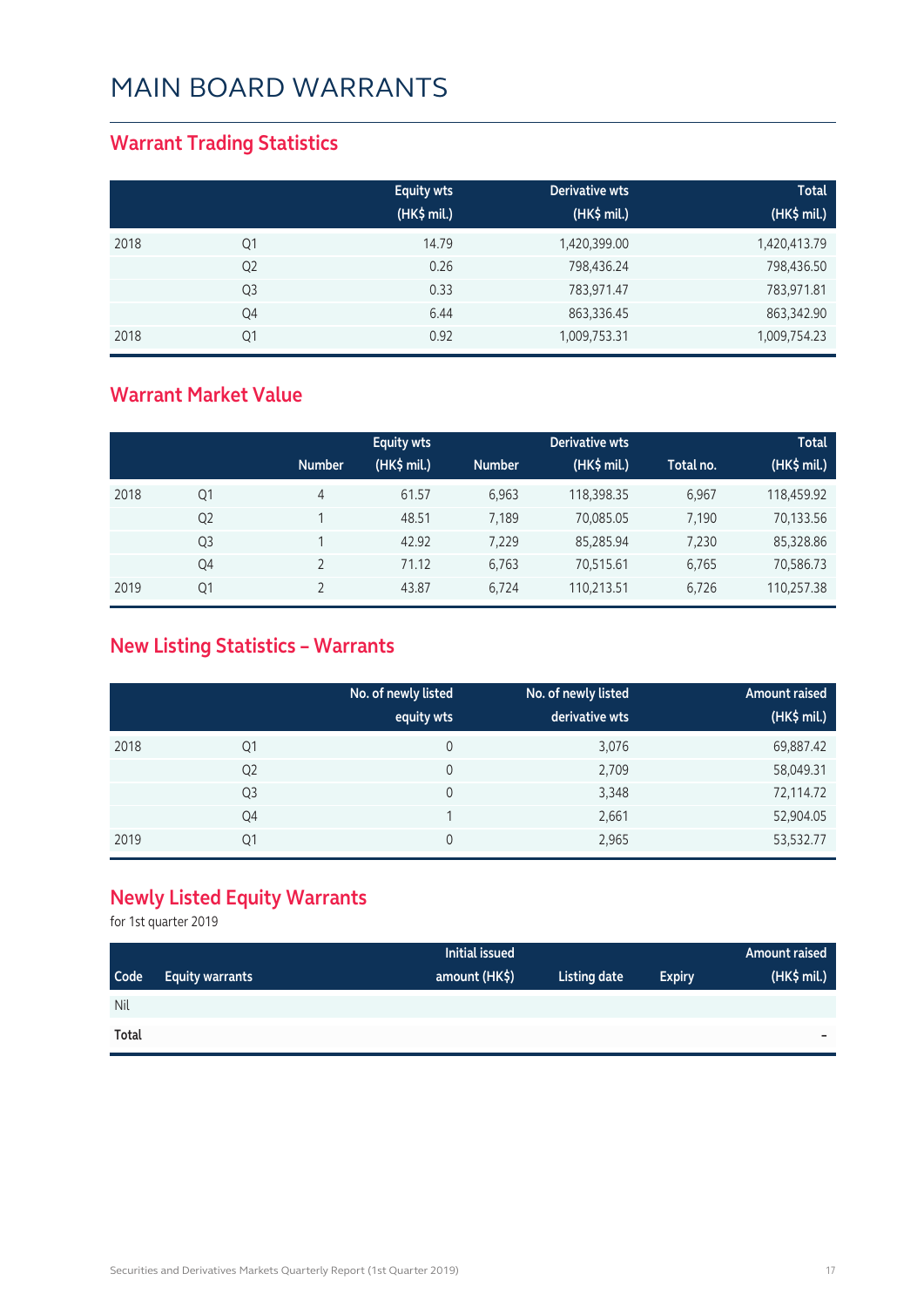### **Newly Listed Derivative Warrants**

|       |                                                              |              |              |               | Amount      |
|-------|--------------------------------------------------------------|--------------|--------------|---------------|-------------|
|       |                                                              | No. of issue |              |               | raised      |
| Code  | Derivative warrants                                          | (units)      | Listing date | <b>Expiry</b> | (HK\$ mil.) |
| 17366 | Credit Suisse AG - AAC Tech European Warrants Jul 2019 A     | 20,000,000   | 2019/01/02   | 2019/07/02    | 11.40       |
| 17377 | Credit Suisse AG - AAC Tech European Put Warrants Jul 2019 B | 20,000,000   | 2019/01/02   | 2019/07/02    | 12.00       |
| 17357 | Credit Suisse AG - CHALCO European Wts Jul 2019 A            | 30,000,000   | 2019/01/02   | 2019/07/02    | 10.20       |
| 17376 | Credit Suisse AG - BAIC Motor European Warrants Jul 2019 B   | 20,000,000   | 2019/01/02   | 2019/07/02    | 12.80       |
| 17292 | Credit Suisse AG - BJ Ent Water European Warrants Jul 2019 A | 20,000,000   | 2019/01/02   | 2019/07/02    | 10.00       |
| 17326 | Credit Suisse AG - CC Bank European Warrants Apr 2019 B      | 50,000,000   | 2019/01/02   | 2019/04/26    | 13.50       |
| 17329 | Credit Suisse AG - CC Bank European Warrants May 2019 A      | 50,000,000   | 2019/01/02   | 2019/05/28    | 10.00       |
| 17303 | Credit Suisse AG - CGN Power European Warrants Jun 2019 A    | 60,000,000   | 2019/01/02   | 2019/06/26    | 10.20       |
| 17363 | Credit Suisse AG - CGS European Warrants Jul 2019 A          | 35,000,000   | 2019/01/02   | 2019/07/31    | 12.25       |
| 17335 | Credit Suisse AG - CK Asset European Warrants Jul 2019 A     | 40,000,000   | 2019/01/02   | 2019/07/02    | 13.40       |
| 17287 | Credit Suisse AG - CKH Holdings European Warrants Jul 2019 A | 40,000,000   | 2019/01/02   | 2019/07/02    | 16.80       |
| 17293 | Credit Suisse AG - Sinopec Corp European Warrants Jul 2019 A | 50,000,000   | 2019/01/02   | 2019/07/02    | 12.50       |
| 17351 | Credit Suisse AG - CPIC European Warrants Jul 2019 B         | 40,000,000   | 2019/01/02   | 2019/07/02    | 10.00       |
| 17305 | Credit Suisse AG - China Railway European Warrants Jun 2019A | 25,000,000   | 2019/01/02   | 2019/06/05    | 10.63       |
| 17354 | Credit Suisse AG - CSOP A50 ETF European Warrants Apr 2019 A | 50,000,000   | 2019/01/02   | 2019/04/23    | 21.00       |
| 17380 | Credit Suisse AG - China South Air European Wts May 2019 A   | 20,000,000   | 2019/01/02   | 2019/05/10    | 13.00       |
| 17294 | Credit Suisse AG - China Telecom European Wts Jul 2019 A     | 50,000,000   | 2019/01/02   | 2019/07/02    | 12.50       |
| 17358 | Credit Suisse AG - A50 China European Warrants Apr 2019 A    | 50,000,000   | 2019/01/02   | 2019/04/26    | 22.00       |
| 17346 | Credit Suisse AG - Geely Auto European Warrants Apr 2019 D   | 100,000,000  | 2019/01/02   | 2019/04/23    | 18.50       |
| 17289 | Credit Suisse AG - Galaxy Ent European Warrants Apr 2019 D   | 50,000,000   | 2019/01/02   | 2019/04/30    | 22.50       |
| 17348 | Credit Suisse AG - Hua Hong Semi European Warrants Jul 2019A | 40,000,000   | 2019/01/02   | 2019/07/02    | 10.00       |
| 17322 | Credit Suisse AG - Huaneng Power European Warrants Jul 2019A | 35,000,000   | 2019/01/02   | 2019/07/02    | 10.50       |
| 17350 | Credit Suisse AG - ICBC European Warrants May 2019 A         | 50,000,000   | 2019/01/02   | 2019/05/24    | 10.00       |
| 17302 | Credit Suisse AG - IGG European Warrants Nov 2019 A          | 40,000,000   | 2019/01/02   | 2019/11/29    | 10.00       |
| 17291 | Credit Suisse AG - Kunlun Energy European Warrants Jul 2019A | 20,000,000   | 2019/01/02   | 2019/07/02    | 10.20       |
| 17333 | Credit Suisse AG - Lenovo European Warrants Jun 2019 A       | 40,000,000   | 2019/01/02   | 2019/06/03    | 15.40       |
| 17345 | Credit Suisse AG - NCI European Warrants Jul 2019 A          | 40,000,000   | 2019/01/02   | 2019/07/02    | 12.00       |
| 17314 | Credit Suisse AG - PetroChina European Warrants Jul 2019 A   | 40,000,000   | 2019/01/02   | 2019/07/02    | 12.00       |
| 17340 | Credit Suisse AG - Ping An European Warrants Apr 2019 G      | 150,000,000  | 2019/01/02   | 2019/04/01    | 112.50      |
| 17343 | Credit Suisse AG - Ping An European Warrants Jul 2019 C      | 150,000,000  | 2019/01/02   | 2019/07/02    | 99.00       |
| 17373 | Credit Suisse AG - Sands China European Warrants Jun 2019 C  | 50,000,000   | 2019/01/02   | 2019/06/21    | 10.00       |
| 17364 | Credit Suisse AG - Sino Biopharm European Wts Mar 2020 A     | 50,000,000   | 2019/01/02   | 2020/03/31    | 10.00       |
| 17288 | Credit Suisse AG - SHK Ppt European Warrants May 2019 B      | 30,000,000   | 2019/01/02   | 2019/05/30    | 11.85       |
| 17383 | Credit Suisse AG - Techtronic European Warrants Jul 2019 A   | 25,000,000   | 2019/01/02   | 2019/07/02    | 11.75       |
| 17372 | Credit Suisse AG - Xiaomi European Warrants Jul 2019 B       | 100,000,000  | 2019/01/02   | 2019/07/02    | 17.00       |
| 17317 | Credit Suisse AG - Xinyi Glass European Warrants Jul 2019 A  | 15,000,000   | 2019/01/02   | 2019/07/02    | 13.20       |
| 17356 | Credit Suisse AG - ZA Onine European Warrants Jul 2019 A     | 35,000,000   | 2019/01/02   | 2019/07/02    | 11.90       |
| 17278 | Goldman Sachs SP (Asia) - Agricultural Bank Eur Wt May 2019A | 80,000,000   | 2019/01/02   | 2019/05/24    | 12.48       |
| 17276 | Goldman Sachs SP (Asia) - BYD Company Euro Wts Apr 2019 A    | 40,000,000   | 2019/01/02   | 2019/04/23    | 13.56       |
| 17279 | Goldman Sachs SP (Asia) - Ch Comm Cons Euro Wts Apr 2019 A   | 40,000,000   | 2019/01/02   | 2019/04/23    | 13.32       |
| 17283 | Goldman Sachs SP (Asia) - A50 China European Wts Apr 2019 A  | 80,000,000   | 2019/01/02   | 2019/04/26    | 27.92       |
| 17281 | Goldman Sachs SP (Asia) - GAC European Warrants Apr 2019 A   | 60,000,000   | 2019/01/02   | 2019/04/24    | 30.24       |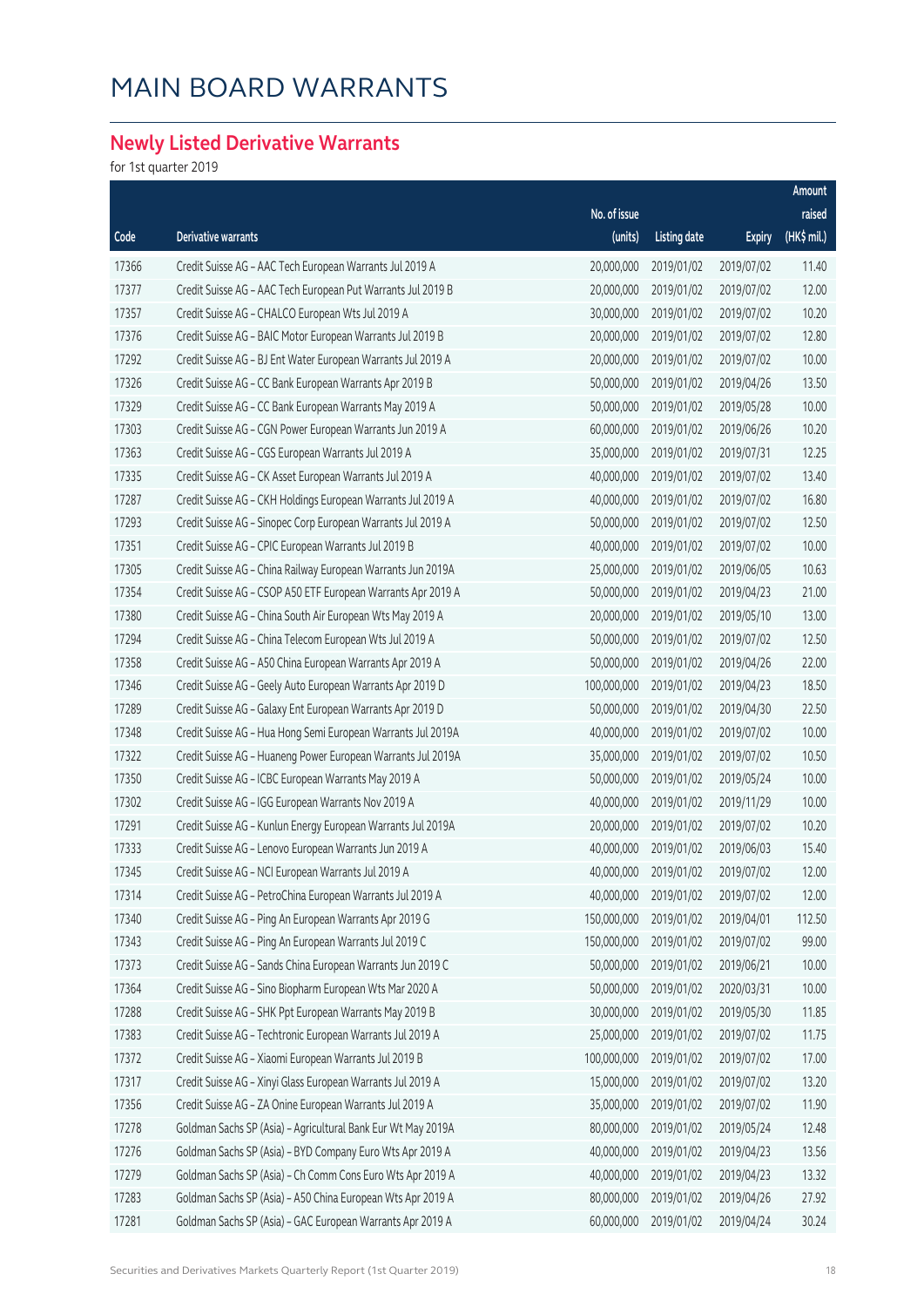|       |                                                              |              |                       |               | Amount      |
|-------|--------------------------------------------------------------|--------------|-----------------------|---------------|-------------|
|       |                                                              | No. of issue |                       |               | raised      |
| Code  | Derivative warrants                                          | (units)      | <b>Listing date</b>   | <b>Expiry</b> | (HK\$ mil.) |
| 17285 | Goldman Sachs SP (Asia) - HSCEI ETF European Wts Apr 2019 A  | 50,000,000   | 2019/01/02            | 2019/04/26    | 11.85       |
| 17272 | Goldman Sachs SP (Asia) - KECL European Warrants Apr 2019 B  | 50,000,000   | 2019/01/02            | 2019/04/23    | 22.70       |
| 17282 | Goldman Sachs SP (Asia) - Ping An Euro Put Wts Apr 2019 H    | 80,000,000   | 2019/01/02            | 2019/04/02    | 12.72       |
| 17280 | Goldman Sachs SP (Asia) - SUNAC European Warrants Apr 2019 B | 40,000,000   | 2019/01/02            | 2019/04/23    | 12.04       |
| 17274 | Goldman Sachs SP (Asia) - Yanzhou Coal Euro Wts Feb 2020 A   | 60,000,000   | 2019/01/02            | 2020/02/13    | 10.08       |
| 17263 | J P Morgan SP BV - CNOOC European Put Warrants Jun 2019 B    | 40,000,000   | 2019/01/02            | 2019/06/17    | 21.04       |
| 17265 | J P Morgan SP BV - HSBC European Warrants Jun 2019 C         | 100,000,000  | 2019/01/02            | 2019/06/28    | 15.10       |
| 17259 | J P Morgan SP BV - Meitu European Warrants Aug 2019 A        | 40,000,000   | 2019/01/02            | 2019/08/02    | 10.16       |
| 17258 | J P Morgan SP BV - Tencent European Put Warrants Apr 2019 M  | 250,000,000  | 2019/01/02            | 2019/04/16    | 41.50       |
| 17256 | J P Morgan SP BV - Tencent European Put Warrants Jun 2019 E  | 250,000,000  | 2019/01/02            | 2019/06/21    | 37.50       |
| 17232 | Macquarie Bank Ltd. - CHALCO European Warrants Jul 2019 A    | 31,500,000   | 2019/01/02            | 2019/07/03    | 10.02       |
| 17225 | Macquarie Bank Ltd. - Evergrande European Wts Jul 2019 C     | 32,000,000   | 2019/01/02            | 2019/07/03    | 10.08       |
| 17228 | Macquarie Bank Ltd. - Greatwall Motor European Wts Aug 2019A | 20,000,000   | 2019/01/02            | 2019/08/02    | 10.26       |
| 17231 | Macquarie Bank Ltd. - Link REIT European Warrants Oct 2019 A | 22,500,000   | 2019/01/02            | 2019/10/03    | 10.01       |
| 17229 | Macquarie Bank Ltd. - SHK Ppt European Warrants Aug 2019 A   | 17,000,000   | 2019/01/02            | 2019/08/02    | 10.23       |
| 17270 | SG Issuer - PetroChina European Warrants Jul 2019 A          | 40,000,000   | 2019/01/02            | 2019/07/31    | 12.00       |
| 17271 | SG Issuer - Tencent European Warrants Jun 2019 C             | 200,000,000  | 2019/01/02            | 2019/06/28    | 42.00       |
| 17254 | UBS AG - AAC Tech European Warrants Jul 2019 A               | 17,000,000   | 2019/01/02            | 2019/07/02    | 10.47       |
| 17242 | UBS AG - Tencent European Warrants May 2019 D                | 300,000,000  | 2019/01/02            | 2019/05/21    | 80.70       |
| 17245 | UBS AG - Tencent European Warrants Jun 2019 C                | 300,000,000  | 2019/01/02            | 2019/06/10    | 58.80       |
| 17248 | UBS AG - Tencent European Put Warrants May 2019 E            | 300,000,000  | 2019/01/02            | 2019/05/24    | 68.70       |
| 17233 | Bank Vontobel - CSPC Pharma European Warrants Sep 2019 B     | 40,000,000   | 2019/01/02            | 2019/09/03    | 10.04       |
| 17239 | Bank Vontobel - Ping An European Put Warrants Apr 2019 D     | 30,000,000   | 2019/01/02            | 2019/04/26    | 13.98       |
| 17234 | Bank Vontobel - Ping An European Put Warrants Jul 2019 B     | 30,000,000   | 2019/01/02            | 2019/07/29    | 13.65       |
| 17420 | Credit Suisse AG - SUNAC European Warrants Apr 2019 B        | 40,000,000   | 2019/01/03            | 2019/04/23    | 12.40       |
| 17421 | Credit Suisse AG - Yanzhou Coal European Warrants Feb 2020 A | 80,000,000   | 2019/01/03            | 2020/02/13    | 12.00       |
| 17438 | Goldman Sachs SP (Asia) - AIA European Put Wts Apr 2019 C    |              | 80,000,000 2019/01/03 | 2019/04/24    | 12.48       |
| 17426 | Goldman Sachs SP (Asia) - CKH Holdings Euro Wts Jun 2019 A   | 60,000,000   | 2019/01/03            | 2019/06/03    | 10.02       |
| 17424 | Goldman Sachs SP (Asia) - CSOP A50 ETF Euro Wts Nov 2020 A   | 150,000,000  | 2019/01/03            | 2020/11/23    | 22.50       |
| 17430 | Goldman Sachs SP (Asia) - Fosun Intl European Wts Oct 2019 A | 70,000,000   | 2019/01/03            | 2019/10/24    | 10.50       |
| 17443 | Goldman Sachs SP (Asia) - Galaxy Ent European Wts Jun 2019 A | 80,000,000   | 2019/01/03            | 2019/06/21    | 14.96       |
| 17422 | Goldman Sachs SP (Asia) - Lenovo European Wts May 2019 A     | 60,000,000   | 2019/01/03            | 2019/05/31    | 15.66       |
| 17440 | Goldman Sachs SP (Asia) - Ping An European Wts Apr 2019 I    | 100,000,000  | 2019/01/03            | 2019/04/03    | 28.80       |
| 17439 | Goldman Sachs SP (Asia) - Sands China Ltd Euro Wts Jun 2019A | 80,000,000   | 2019/01/03            | 2019/06/26    | 14.08       |
| 17427 | Goldman Sachs SP (Asia) - SHK Ppt European Put Wt Apr 2019 B | 60,000,000   | 2019/01/03            | 2019/04/23    | 10.02       |
| 17441 | Goldman Sachs SP (Asia) - Stanchart European Wts Apr 2019 A  | 40,000,000   | 2019/01/03            | 2019/04/23    | 12.72       |
| 17419 | Haitong Int'l Sec - CM Bank European Warrants Jul 2019 A     | 80,000,000   | 2019/01/03            | 2019/07/22    | 20.00       |
| 17412 | Haitong Int'l Sec - Meituan European Warrants Jul 2019 A     | 20,000,000   | 2019/01/03            | 2019/07/03    | 10.00       |
| 17402 | J P Morgan SP BV - CSOP A50 ETF European Warrants Apr 2019 A | 80,000,000   | 2019/01/03            | 2019/04/30    | 26.00       |
| 17384 | J P Morgan SP BV - CSOP A50 ETF European Warrants Nov 2020 A | 300,000,000  | 2019/01/03            | 2020/11/23    | 45.60       |
| 17408 | J P Morgan SP BV - HKEX European Warrants Nov 2019 A         | 200,000,000  | 2019/01/03            | 2019/11/29    | 30.60       |
| 17596 | Goldman Sachs SP (Asia) - AAC Tech Euro Wts Jul 2019 A       | 40,000,000   | 2019/01/04            | 2019/07/04    | 21.36       |
| 17591 | Goldman Sachs SP (Asia) - BOC HK European Wts May 2019 B     | 80,000,000   | 2019/01/04            | 2019/05/28    | 12.00       |
| 17593 | Goldman Sachs SP (Asia) - CRRC European Warrants May 2019 A  | 40,000,000   | 2019/01/04            | 2019/05/15    | 12.04       |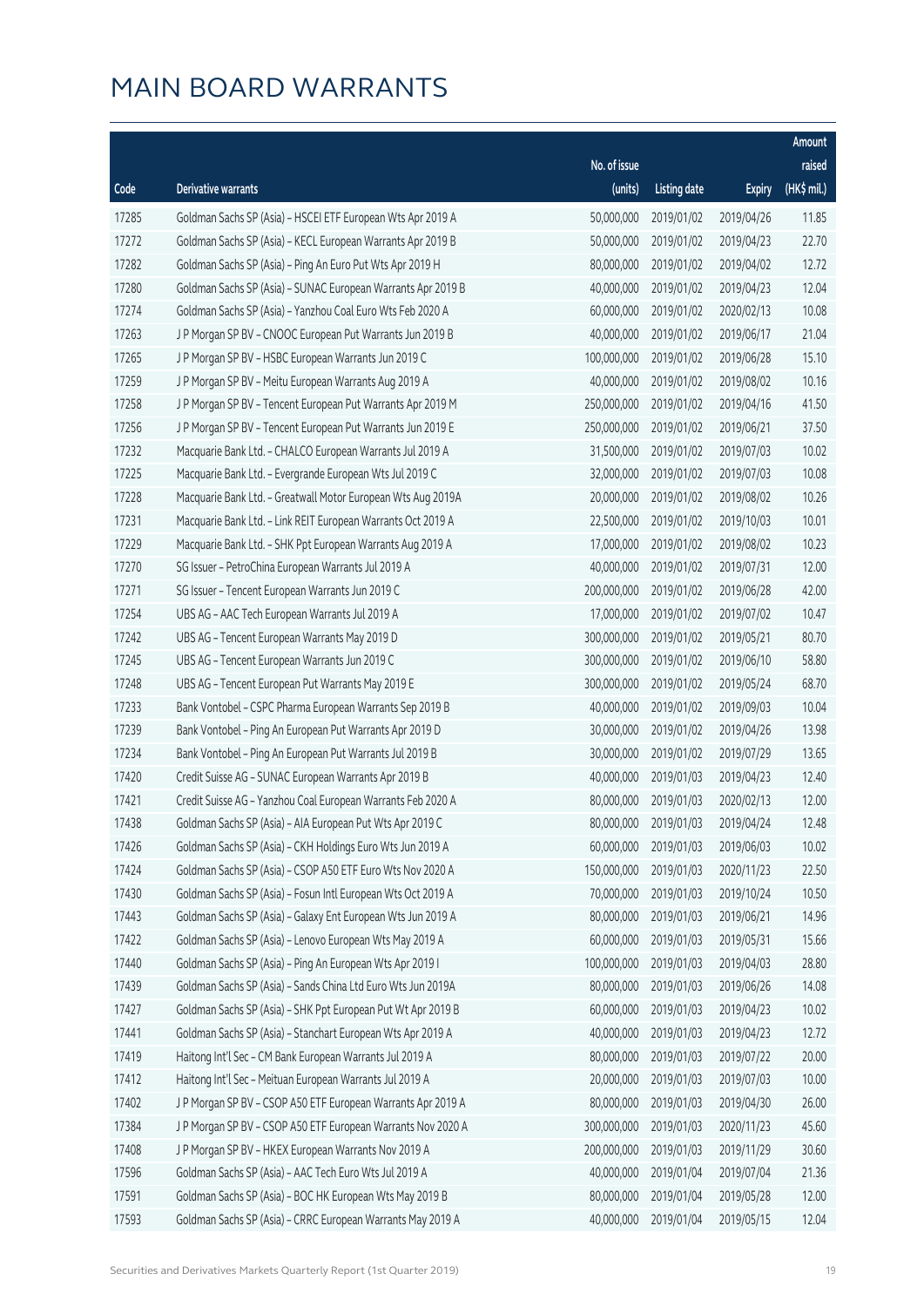|       |                                                              |              |                       |               | Amount      |
|-------|--------------------------------------------------------------|--------------|-----------------------|---------------|-------------|
|       |                                                              | No. of issue |                       |               | raised      |
| Code  | Derivative warrants                                          | (units)      | <b>Listing date</b>   | <b>Expiry</b> | (HK\$ mil.) |
| 17589 | Goldman Sachs SP (Asia) - China Tower European Wts Sep 2019B | 70,000,000   | 2019/01/04            | 2019/09/23    | 10.50       |
| 17574 | Goldman Sachs SP (Asia) - Geely Auto Euro Put Wts Sep 2019 A | 70,000,000   | 2019/01/04            | 2019/09/23    | 10.50       |
| 17597 | Goldman Sachs SP (Asia) - HSCEI European Warrants Apr 2019 A | 150,000,000  | 2019/01/04            | 2019/04/29    | 22.50       |
| 17590 | Goldman Sachs SP (Asia) - Sands China Ltd Euro Wts Jun 2019B | 80,000,000   | 2019/01/04            | 2019/06/28    | 12.00       |
| 17586 | Goldman Sachs SP (Asia) - Tencent European Wt Jun 2019 F     | 150,000,000  | 2019/01/04            | 2019/06/04    | 38.40       |
| 17587 | Goldman Sachs SP (Asia) - Tencent European Put Wt May 2019 K | 100,000,000  | 2019/01/04            | 2019/05/24    | 20.60       |
| 17588 | Goldman Sachs SP (Asia) - Tencent European Put Wt Jun 2019 G | 100,000,000  | 2019/01/04            | 2019/06/18    | 15.00       |
| 17467 | HK Bank - Sinopec Corp European Warrants Jul 2019 B          | 40,000,000   | 2019/01/04            | 2019/07/31    | 16.00       |
| 17474 | HK Bank - CSPC Pharma European Warrants Aug 2019 A           | 80,000,000   | 2019/01/04            | 2019/08/30    | 12.00       |
| 17470 | HK Bank - China Tower European Warrants Aug 2019 A           | 40,000,000   | 2019/01/04            | 2019/08/30    | 10.00       |
| 17465 | HK Bank - HSI European Warrants May 2019 G                   | 150,000,000  | 2019/01/04            | 2019/05/30    | 24.00       |
| 17460 | HK Bank - HSI European Put Warrants Apr 2019 J               | 150,000,000  | 2019/01/04            | 2019/04/29    | 22.50       |
| 17462 | HK Bank - HSI European Put Warrants May 2019 F               | 150,000,000  | 2019/01/04            | 2019/05/30    | 22.50       |
| 17468 | HK Bank - PetroChina European Warrants Jul 2019 A            | 40,000,000   | 2019/01/04            | 2019/07/31    | 12.00       |
| 17459 | HK Bank - Ping An European Warrants Jul 2019 A               | 40,000,000   | 2019/01/04            | 2019/07/03    | 18.00       |
| 17471 | HK Bank - Sands China European Warrants Jul 2019 A           | 40,000,000   | 2019/01/04            | 2019/07/03    | 10.00       |
| 17469 | HK Bank - Sino Biopharm European Warrants Sep 2020 A         | 80,000,000   | 2019/01/04            | 2020/09/23    | 12.80       |
| 17569 | Haitong Int'l Sec - Agricultural Bank European Wts Jul 2019A | 30,000,000   | 2019/01/04            | 2019/07/31    | 12.60       |
| 17452 | Haitong Int'l Sec - CNOOC European Warrants Dec 2019 A       | 50,000,000   | 2019/01/04            | 2019/12/31    | 12.50       |
| 17566 | Haitong Int'l Sec - Geely Auto European Warrants Jul 2019 A  | 50,000,000   | 2019/01/04            | 2019/07/29    | 14.50       |
| 17457 | Haitong Int'l Sec - Galaxy Ent European Warrants Jul 2019 A  | 60,000,000   | 2019/01/04            | 2019/07/16    | 41.40       |
| 17458 | Haitong Int'l Sec - Meituan European Warrants Jul 2019 B     | 40,000,000   | 2019/01/04            | 2019/07/08    | 30.00       |
| 17453 | Haitong Int'l Sec - Ping An European Warrants Jul 2019 A     | 60,000,000   | 2019/01/04            | 2019/07/30    | 42.00       |
| 17455 | Haitong Int'l Sec - Ping An European Put Warrants Jul 2019 B | 60,000,000   | 2019/01/04            | 2019/07/30    | 26.40       |
| 17567 | Haitong Int'l Sec - Yanzhou Coal European Warrants Oct 2020A | 70,000,000   | 2019/01/04            | 2020/10/27    | 19.60       |
| 17550 | J P Morgan SP BV - BYD Company European Warrants Apr 2019 C  | 50,000,000   | 2019/01/04            | 2019/04/30    | 15.30       |
| 17546 | J P Morgan SP BV - BYD Company European Put Wts Jul 2019 A   |              | 50,000,000 2019/01/04 | 2019/07/04    | 14.60       |
| 17510 | J P Morgan SP BV - China Gas Hold European Wts Jun 2019 A    | 60,000,000   | 2019/01/04            | 2019/06/03    | 10.02       |
| 17532 | J P Morgan SP BV - China Cinda European Warrants Apr 2019 A  | 70,000,000   | 2019/01/04            | 2019/04/23    | 10.50       |
| 17561 | J P Morgan SP BV - CK Asset European Warrants Jul 2019 A     | 80,000,000   | 2019/01/04            | 2019/07/02    | 12.16       |
| 17513 | J P Morgan SP BV - Sinopec Corp European Warrants Jul 2019 B | 100,000,000  | 2019/01/04            | 2019/07/03    | 25.10       |
| 17511 | J P Morgan SP BV - Sinopec Corp Eu Put Wt Jul 2019 A         | 100,000,000  | 2019/01/04            | 2019/07/03    | 42.50       |
| 17541 | J P Morgan SP BV - Ch State Con European Warrants May 2019 A | 20,000,000   | 2019/01/04            | 2019/05/31    | 10.02       |
| 17506 | J P Morgan SP BV - China Tower European Warrants Nov 2019 A  | 100,000,000  | 2019/01/04            | 2019/11/29    | 25.00       |
| 17514 | J P Morgan SP BV - Fosun Intl European Warrants Oct 2019 A   | 70,000,000   | 2019/01/04            | 2019/10/24    | 10.50       |
| 17557 | J P Morgan SP BV - Geely Auto European Put Wts Sep 2019 A    | 100,000,000  | 2019/01/04            | 2019/09/30    | 15.10       |
| 17565 | J P Morgan SP BV - Baiyunshan Ph European Wts Jul 2019 A     | 40,000,000   | 2019/01/04            | 2019/07/31    | 10.00       |
| 17534 | J P Morgan SP BV - Henganintl European Warrants Jun 2019 A   | 50,000,000   | 2019/01/04            | 2019/06/21    | 10.85       |
| 17537 | J P Morgan SP BV - Kunlun Energy European Warrants Jul 2019A | 40,000,000   | 2019/01/04            | 2019/07/03    | 14.36       |
| 17521 | J P Morgan SP BV - Kingboard Hldg European Wts Oct 2019 A    | 40,000,000   | 2019/01/04            | 2019/10/02    | 10.00       |
| 17539 | J P Morgan SP BV - Link REIT European Warrants Jul 2019 B    | 40,000,000   | 2019/01/04            | 2019/07/05    | 10.16       |
| 17508 | J P Morgan SP BV - PetroChina European Warrants Jul 2019 A   | 100,000,000  | 2019/01/04            | 2019/07/03    | 26.20       |
| 17509 | J P Morgan SP BV - PetroChina European Put Wts Jun 2019 A    | 100,000,000  | 2019/01/04            | 2019/06/21    | 22.60       |
| 17516 | J P Morgan SP BV - Ping An European Warrants May 2019 B      | 200,000,000  | 2019/01/04            | 2019/05/24    | 31.40       |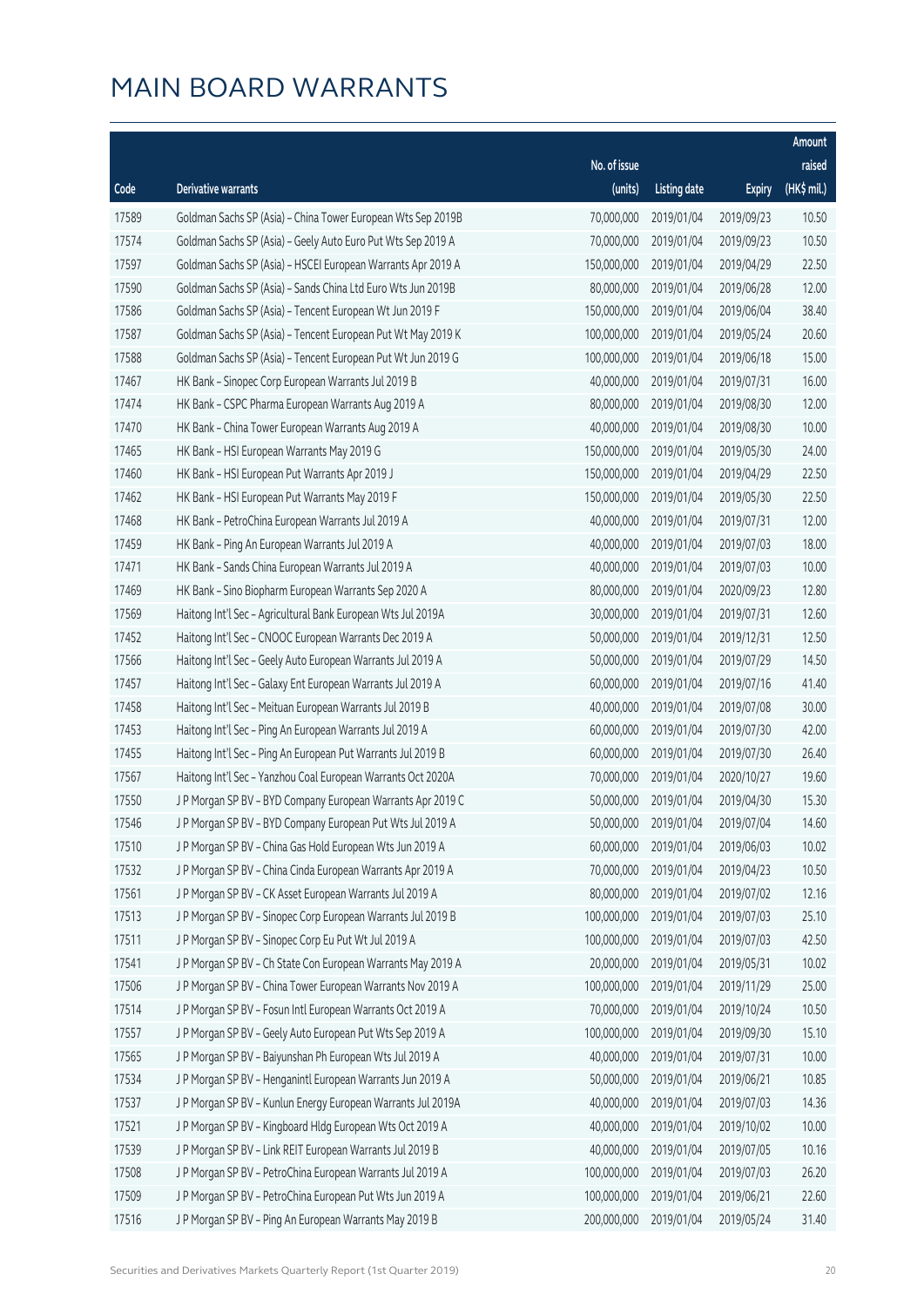|       |                                                              |                        |                     |               | Amount      |
|-------|--------------------------------------------------------------|------------------------|---------------------|---------------|-------------|
|       |                                                              | No. of issue           |                     |               | raised      |
| Code  | Derivative warrants                                          | (units)                | <b>Listing date</b> | <b>Expiry</b> | (HK\$ mil.) |
| 17515 | J P Morgan SP BV - Ping An European Put Warrants Jul 2019 A  | 200,000,000            | 2019/01/04          | 2019/07/03    | 50.20       |
| 17535 | J P Morgan SP BV - Shenzhen Int'l European Wts Sep 2019 A    | 60,000,000             | 2019/01/04          | 2019/09/06    | 10.02       |
| 17559 | J P Morgan SP BV - Tencent European Warrants Apr 2019 N      | 250,000,000            | 2019/01/04          | 2019/04/30    | 37.75       |
| 17495 | Macquarie Bank Ltd. - CITIC Bank European Wts Aug 2019 A     | 32,600,000             | 2019/01/04          | 2019/08/02    | 10.01       |
| 17444 | Macquarie Bank Ltd. - Chi Res Land European Wts Aug 2019 A   | 33,000,000             | 2019/01/04          | 2019/08/02    | 10.03       |
| 17450 | Macquarie Bank Ltd. - Greatwall Motor Euro Put Wt Sep 2019 A | 15,000,000             | 2019/01/04          | 2019/09/03    | 10.02       |
| 17501 | Macquarie Bank Ltd. - Kingdee Int'l European Wts Sep 2020 A  | 40,000,000             | 2019/01/04          | 2020/09/16    | 10.00       |
| 17502 | Macquarie Bank Ltd. - Sinopharm European Warrants Sep 2019 A | 18,800,000             | 2019/01/04          | 2019/09/03    | 10.10       |
| 17451 | Macquarie Bank Ltd. - Yanzhou Coal European Wts Jul 2019 A   | 7,500,000              | 2019/01/04          | 2019/07/04    | 10.01       |
| 17480 | UBS AG - Conch Cement European Warrants Jul 2019 A           | 35,000,000             | 2019/01/04          | 2019/07/03    | 11.03       |
| 17489 | UBS AG - Anta Sports European Warrants Sep 2019 A            | 30,000,000             | 2019/01/04          | 2019/09/23    | 15.42       |
| 17487 | UBS AG - Chinares Cement European Warrants Dec 2019 A        | 70,000,000             | 2019/01/04          | 2019/12/05    | 12.25       |
| 17486 | UBS AG - Chi Res Land European Warrants Aug 2019 A           | 60,000,000             | 2019/01/04          | 2019/08/12    | 17.10       |
| 17483 | UBS AG - China Shenhua European Warrants Nov 2019 A          | 70,000,000             | 2019/01/04          | 2019/11/08    | 17.50       |
| 17475 | UBS AG - MTR Corporation European Warrants Jun 2019 A        | 60,000,000             | 2019/01/04          | 2019/06/03    | 13.02       |
| 17598 | BOCI Asia Ltd. - Ping An European Warrants Apr 2019 A        | 80,000,000             | 2019/01/07          | 2019/04/09    | 22.08       |
| 17682 | Credit Suisse AG - Agricultural Bank European Wts Jul 2019 A | 50,000,000             | 2019/01/07          | 2019/07/10    | 10.00       |
| 17697 | Goldman Sachs SP (Asia) - Angang Steel Euro Wts Jul 2019 A   | 40,000,000             | 2019/01/07          | 2019/07/08    | 17.92       |
| 17715 | Goldman Sachs SP (Asia) - Country Garden Euro Wts Mar 2020 A | 60,000,000             | 2019/01/07          | 2020/03/26    | 12.00       |
| 17714 | Goldman Sachs SP (Asia) - Minsheng Bank Euro Wts Jul 2019 A  | 50,000,000             | 2019/01/07          | 2019/07/10    | 10.00       |
| 17709 | Goldman Sachs SP (Asia) - China Mobile Eu Put Wts Apr 2019 F | 80,000,000             | 2019/01/07          | 2019/04/26    | 12.00       |
| 17703 | Goldman Sachs SP (Asia) - Sinopec Corp Euro Wts Jul 2019 A   | 60,000,000             | 2019/01/07          | 2019/07/08    | 15.18       |
| 17713 | Goldman Sachs SP (Asia) - Chi Res Land Euro Wts Jun 2019 A   | 50,000,000             | 2019/01/07          | 2019/06/26    | 10.00       |
| 17720 | Goldman Sachs SP (Asia) - Evergrande European Wts May 2019 A | 50,000,000             | 2019/01/07          | 2019/05/27    | 13.10       |
| 17718 | Goldman Sachs SP (Asia) - Greatwall Motor Eur Wts Jun 2019 B | 40,000,000             | 2019/01/07          | 2019/06/21    | 10.00       |
| 17707 | Goldman Sachs SP (Asia) - PetroChina European Wts Jun 2019 A | 80,000,000             | 2019/01/07          | 2019/06/24    | 14.80       |
| 17717 | Goldman Sachs SP (Asia) - Ping An European Wts May 2019 E    | 100,000,000 2019/01/07 |                     | 2019/05/24    | 28.80       |
| 17687 | Haitong Int'l Sec - CM Bank European Warrants Apr 2019 B     | 50,000,000             | 2019/01/07          | 2019/04/30    | 12.00       |
| 17621 | Haitong Int'l Sec - Sinopec Corp European Wts Jul 2019 A     | 60,000,000             | 2019/01/07          | 2019/07/08    | 21.60       |
| 17684 | Haitong Int'l Sec - HSI European Warrants May 2019 F         | 150,000,000            | 2019/01/07          | 2019/05/30    | 22.50       |
| 17685 | Haitong Int'l Sec - HSI European Put Warrants Apr 2019 G     | 150,000,000            | 2019/01/07          | 2019/04/29    | 22.50       |
| 17619 | Haitong Int'l Sec - MTRC European Put Warrants Jul 2019 A    | 60,000,000             | 2019/01/07          | 2019/07/08    | 15.00       |
| 17613 | Haitong Int'l Sec - Sands China European Put Wts Jul 2019 A  | 60,000,000             | 2019/01/07          | 2019/07/30    | 19.20       |
| 17679 | J P Morgan SP BV - BOC HK European Warrants Jul 2019 A       | 100,000,000            | 2019/01/07          | 2019/07/24    | 15.10       |
| 17653 | J P Morgan SP BV - Brilliance Chi European Wts Jul 2019 A    | 30,000,000             | 2019/01/07          | 2019/07/08    | 22.80       |
| 17691 | J P Morgan SP BV - China Com Services European Wts Feb 2020A | 100,000,000            | 2019/01/07          | 2020/02/18    | 25.00       |
| 17658 | J P Morgan SP BV - China East Air European Wts Jul 2019 A    | 30,000,000             | 2019/01/07          | 2019/07/19    | 12.36       |
| 17651 | J P Morgan SP BV - China Huarong European Warrants Jul 2019A | 60,000,000             | 2019/01/07          | 2019/07/31    | 15.18       |
| 17673 | J P Morgan SP BV - CKH Holdings European Warrants Jul 2019 A | 60,000,000             | 2019/01/07          | 2019/07/08    | 15.36       |
| 17662 | J P Morgan SP BV - Ch Long Yuan European Warrants Jul 2019 A | 30,000,000             | 2019/01/07          | 2019/07/08    | 12.15       |
| 17664 | J P Morgan SP BV - Genscript Bio European Warrants Jun 2019A | 60,000,000             | 2019/01/07          | 2019/06/28    | 12.60       |
| 17680 | J P Morgan SP BV - Jiangxi Copper European Wts May 2020 A    | 80,000,000             | 2019/01/07          | 2020/05/22    | 15.44       |
| 17654 | J P Morgan SP BV - Logan PPT European Warrants Jun 2020 A    | 60,000,000             | 2019/01/07          | 2020/06/02    | 15.12       |
| 10008 | J P Morgan SP BV - N225 Index Euro Wts Sep 2019 B            | 100,000,000            | 2019/01/07          | 2019/09/13    | 25.10       |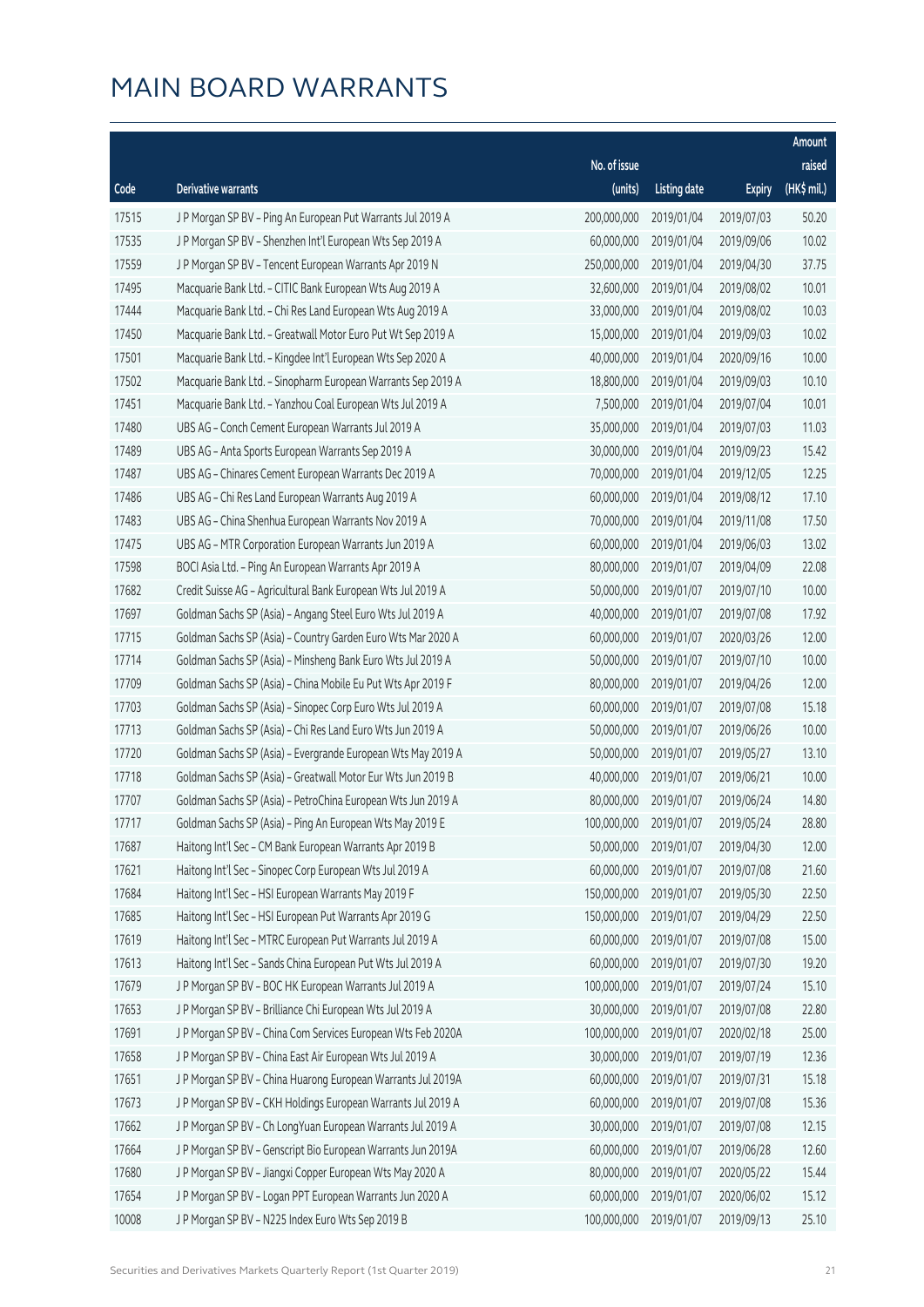|       |                                                              |              |                       |               | Amount      |
|-------|--------------------------------------------------------------|--------------|-----------------------|---------------|-------------|
|       |                                                              | No. of issue |                       |               | raised      |
| Code  | Derivative warrants                                          | (units)      | <b>Listing date</b>   | <b>Expiry</b> | (HK\$ mil.) |
| 10012 | J P Morgan SP BV - N225 Index Euro Put Wts Sep 2019 C        | 100,000,000  | 2019/01/07            | 2019/09/13    | 25.10       |
| 17667 | J P Morgan SP BV - New World Dev European Wts Apr 2019 A     | 30,000,000   | 2019/01/07            | 2019/04/30    | 10.14       |
| 17660 | J P Morgan SP BV - Sh Petrochem European Warrants Jul 2019 A | 50,000,000   | 2019/01/07            | 2019/07/08    | 12.55       |
| 17643 | Macquarie Bank Ltd. - AAC Tech European Wts Aug 2019 A       | 12,700,000   | 2019/01/07            | 2019/08/02    | 10.01       |
| 17646 | Macquarie Bank Ltd. - BYD Company European Wts Aug 2019 A    | 15,800,000   | 2019/01/07            | 2019/08/02    | 10.05       |
| 17639 | Macquarie Bank Ltd. - CKH Holdings European Wts Aug 2019 A   | 18,900,000   | 2019/01/07            | 2019/08/02    | 10.04       |
| 17602 | Macquarie Bank Ltd. - Cathay Pacific European Wts Oct 2019 A | 8,000,000    | 2019/01/07            | 2019/10/03    | 10.26       |
| 17647 | Macquarie Bank Ltd. - CRCC European Warrants Jan 2020 A      | 5,500,000    | 2019/01/07            | 2020/01/03    | 10.19       |
| 17603 | Macquarie Bank Ltd. - Jiangxi Copper European Wts Nov 2019 A | 6,000,000    | 2019/01/07            | 2019/11/04    | 10.00       |
| 17649 | Macquarie Bank Ltd. - KECL European Warrants Oct 2020 A      | 5,700,000    | 2019/01/07            | 2020/10/06    | 10.12       |
| 17607 | Macquarie Bank Ltd. - Zijin Mining European Wts Dec 2019 A   | 20,000,000   | 2019/01/07            | 2019/12/03    | 10.08       |
| 17695 | UBS AG - BYD Company European Warrants May 2019 C            | 30,000,000   | 2019/01/07            | 2019/05/27    | 15.84       |
| 17694 | UBS AG - Nine Dragons Paper European Warrants Jul 2019 A     | 11,000,000   | 2019/01/07            | 2019/07/29    | 12.62       |
| 17781 | Credit Suisse AG - BOC HK European Warrants May 2019 C       | 60,000,000   | 2019/01/08            | 2019/05/28    | 10.80       |
| 17743 | Goldman Sachs SP (Asia) - BYD Company Euro Wts May 2019 C    | 40,000,000   | 2019/01/08            | 2019/05/24    | 15.92       |
| 17736 | Goldman Sachs SP (Asia) - China Cinda Euro Wts Jun 2019 A    | 70,000,000   | 2019/01/08            | 2019/06/21    | 10.50       |
| 17746 | Goldman Sachs SP (Asia) - CKH Holdings European Wts Jun 19 B | 60,000,000   | 2019/01/08            | 2019/06/27    | 17.70       |
| 17758 | Goldman Sachs SP (Asia) - Sinopec Corp Euro Put Wts Apr 19 C | 60,000,000   | 2019/01/08            | 2019/04/08    | 64.26       |
| 17737 | Goldman Sachs SP (Asia) - A50 China European Wts Jun 2019 B  | 80,000,000   | 2019/01/08            | 2019/06/21    | 14.96       |
| 17732 | Goldman Sachs SP (Asia) - Galaxy Ent Euro Put Wts Jun 2019 B | 80,000,000   | 2019/01/08            | 2019/06/06    | 21.60       |
| 17742 | Goldman Sachs SP (Asia) - Haitong Sec Euro Wts Apr 2019 B    | 40,000,000   | 2019/01/08            | 2019/04/23    | 26.44       |
| 17754 | Goldman Sachs SP (Asia) - Tencent European Wt Jun 2019 H     | 150,000,000  | 2019/01/08            | 2019/06/18    | 22.50       |
| 17738 | Goldman Sachs SP (Asia) - ZA Onine European Wts Apr 2019 C   | 50,000,000   | 2019/01/08            | 2019/04/23    | 10.00       |
| 17769 | Haitong Int'l Sec - AIA European Warrants May 2019 A         | 50,000,000   | 2019/01/08            | 2019/05/08    | 10.50       |
| 17773 | J P Morgan SP BV - MTRC European Warrants Sep 2019 A         | 60,000,000   | 2019/01/08            | 2019/09/04    | 15.06       |
| 17775 | J P Morgan SP BV - MTRC European Put Warrants Aug 2019 A     | 40,000,000   | 2019/01/08            | 2019/08/01    | 10.08       |
| 17722 | Macquarie Bank Ltd. - CC Bank European Put Wts Aug 2019 A    |              | 28,500,000 2019/01/08 | 2019/08/02    | 10.12       |
| 17730 | Macquarie Bank Ltd. - China Cinda European Wts Oct 2019 A    | 40,000,000   | 2019/01/08            | 2019/10/03    | 10.04       |
| 17725 | Macquarie Bank Ltd. - China Overseas European Wts Oct 2019 B | 5,500,000    | 2019/01/08            | 2019/10/03    | 10.12       |
| 17723 | Macquarie Bank Ltd. - Fosun Intl European Warrants Jan 2020A | 40,000,000   | 2019/01/08            | 2020/01/10    | 10.08       |
| 17726 | Macquarie Bank Ltd. - Swire Pacific A European Wts Oct 2019A | 30,500,000   | 2019/01/08            | 2019/10/03    | 10.00       |
| 17920 | BOCI Asia Ltd. - AAC Tech European Warrants Jun 2019 B       | 30,000,000   | 2019/01/09            | 2019/06/24    | 13.83       |
| 17915 | BOCI Asia Ltd. - CNOOC European Warrants Dec 2019 B          | 100,000,000  | 2019/01/09            | 2019/12/09    | 15.30       |
| 17912 | BOCI Asia Ltd. - Sinopec Corp European Warrants Jul 2019 A   | 60,000,000   | 2019/01/09            | 2019/07/24    | 10.74       |
| 17925 | BOCI Asia Ltd. - CSOP A50 ETF European Warrants Nov 2020 A   | 150,000,000  | 2019/01/09            | 2020/11/23    | 22.95       |
| 17926 | BOCI Asia Ltd. - A50 China European Warrants Nov 2020 A      | 150,000,000  | 2019/01/09            | 2020/11/03    | 23.40       |
| 17905 | BOCI Asia Ltd. - HKEX European Warrants Jun 2019 C           | 200,000,000  | 2019/01/09            | 2019/06/28    | 30.40       |
| 17902 | BOCI Asia Ltd. - HSBC European Warrants Jun 2019 A           | 80,000,000   | 2019/01/09            | 2019/06/25    | 12.16       |
| 17924 | BOCI Asia Ltd. - Meituan European Warrants Jun 2019 A        | 30,000,000   | 2019/01/09            | 2019/06/25    | 12.66       |
| 17913 | BOCI Asia Ltd. - PetroChina European Warrants May 2019 A     | 70,000,000   | 2019/01/09            | 2019/05/27    | 10.57       |
| 17911 | BOCI Asia Ltd. - Ping An European Warrants Jul 2019 A        | 80,000,000   | 2019/01/09            | 2019/07/09    | 32.80       |
| 17908 | BOCI Asia Ltd. - Tencent European Wts Apr 2019 G             | 200,000,000  | 2019/01/09            | 2019/04/09    | 39.80       |
| 17917 | BOCI Asia Ltd. - Xiaomi European Warrants May 2019 A         | 100,000,000  | 2019/01/09            | 2019/05/28    | 15.10       |
| 17864 | Credit Suisse AG - Conch Cement European Warrants May 2019 A | 40,000,000   | 2019/01/09            | 2019/05/24    | 11.20       |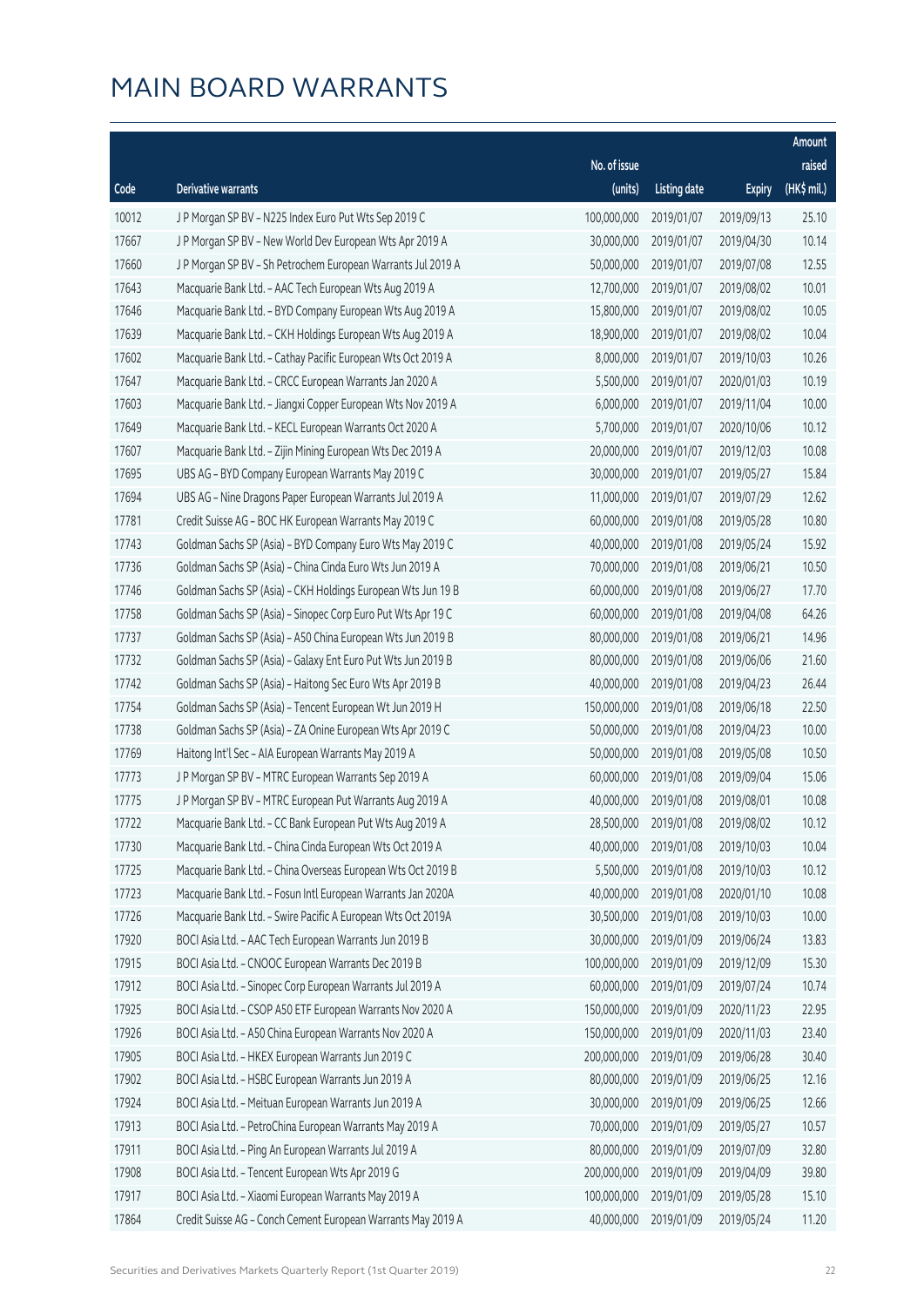|       |                                                              |                        |                     |               | Amount      |
|-------|--------------------------------------------------------------|------------------------|---------------------|---------------|-------------|
|       |                                                              | No. of issue           |                     |               | raised      |
| Code  | Derivative warrants                                          | (units)                | <b>Listing date</b> | <b>Expiry</b> | (HK\$ mil.) |
| 17853 | Credit Suisse AG - Country Garden European Warrants Mar2020A | 60,000,000             | 2019/01/09          | 2020/03/26    | 12.00       |
| 17850 | Credit Suisse AG - China Life European Warrants Jul 2019 A   | 80,000,000             | 2019/01/09          | 2019/07/23    | 12.16       |
| 17872 | Credit Suisse AG - CSPC Pharma European Warrants Sep 2019 A  | 60,000,000             | 2019/01/09          | 2019/09/30    | 15.00       |
| 17946 | Goldman Sachs SP (Asia) - Country Garden Euro Wts Dec 2019 A | 60,000,000             | 2019/01/09          | 2019/12/20    | 11.70       |
| 17939 | Goldman Sachs SP (Asia) - CNOOC European Warrants Oct 2019 A | 80,000,000             | 2019/01/09          | 2019/10/24    | 12.00       |
| 17943 | Goldman Sachs SP (Asia) - CSPC Pharma Euro Wts Aug 2019 A    | 60,000,000             | 2019/01/09          | 2019/08/27    | 10.68       |
| 17948 | Goldman Sachs SP (Asia) - Meituan European Warrants Jun 19 A | 40,000,000             | 2019/01/09          | 2019/06/25    | 15.36       |
| 17950 | Goldman Sachs SP (Asia) - PetroChina European Wts Jun 2019 B | 80,000,000             | 2019/01/09          | 2019/06/25    | 22.48       |
| 17938 | Haitong Int'l Sec - Agricultural Bank European Wts Jul 2019B | 40,000,000             | 2019/01/09          | 2019/07/31    | 11.60       |
| 17936 | Haitong Int'l Sec - CITIC Bank European Warrants Jul 2019 A  | 50,000,000             | 2019/01/09          | 2019/07/31    | 20.00       |
| 17929 | Haitong Int'l Sec - Minsheng Bank European Warrants Jul 19 A | 40,000,000             | 2019/01/09          | 2019/07/31    | 16.40       |
| 17928 | Haitong Int'l Sec - Chi Res Land European Warrants Jul 2019A | 50,000,000             | 2019/01/09          | 2019/07/31    | 28.00       |
| 17935 | Haitong Int'l Sec - HSBC European Warrants Jul 2019 A        | 50,000,000             | 2019/01/09          | 2019/07/23    | 19.00       |
| 17898 | J P Morgan SP BV - AAC Tech European Warrants Jun 2019 A     | 25,000,000             | 2019/01/09          | 2019/06/28    | 13.60       |
| 17873 | J P Morgan SP BV - Agricultural Bank Euro Warrants Jul 2019B | 100,000,000            | 2019/01/09          | 2019/07/03    | 20.00       |
| 17893 | J P Morgan SP BV - AIA European Warrants Jun 2019 A          | 100,000,000            | 2019/01/09          | 2019/06/21    | 31.40       |
| 17846 | J P Morgan SP BV - CAM CSI300 European Warrants Aug 2019 A   | 100,000,000            | 2019/01/09          | 2019/08/30    | 25.10       |
| 17843 | J P Morgan SP BV - Bank of China European Wts May 2019 A     | 100,000,000            | 2019/01/09          | 2019/05/10    | 15.10       |
| 17874 | J P Morgan SP BV - CM Bank European Warrants Jul 2019 A      | 80,000,000             | 2019/01/09          | 2019/07/31    | 20.08       |
| 17875 | J P Morgan SP BV - China Mobile European Wts Apr 2019 C      | 100,000,000            | 2019/01/09          | 2019/04/30    | 27.80       |
| 17886 | J P Morgan SP BV - CNOOC European Warrants Dec 2019 D        | 100,000,000            | 2019/01/09          | 2019/12/09    | 15.00       |
| 17844 | J P Morgan SP BV - Geely Auto European Warrants Apr 2019 A   | 100,000,000            | 2019/01/09          | 2019/04/30    | 16.40       |
| 17848 | J P Morgan SP BV - HSI European Warrants Jul 2019 C          | 500,000,000            | 2019/01/09          | 2019/07/30    | 125.50      |
| 17894 | J P Morgan SP BV - HSI European Warrants Aug 2019 A          | 500,000,000            | 2019/01/09          | 2019/08/29    | 75.50       |
| 17889 | J P Morgan SP BV - SUNAC European Warrants Apr 2019 A        | 70,000,000             | 2019/01/09          | 2019/04/30    | 10.50       |
| 17883 | J P Morgan SP BV - Sunny Optical European Warrants Sep 2019A | 100,000,000            | 2019/01/09          | 2019/09/23    | 15.00       |
| 17830 | JP Morgan SP BV - Tracker Fund European Warrants Aug 2019 A  | 100,000,000 2019/01/09 |                     | 2019/08/29    | 25.00       |
| 17802 | Macquarie Bank Ltd. - Huaneng Power European Wts Jan 2020 A  | 17,500,000             | 2019/01/09          | 2020/01/03    | 10.03       |
| 17803 | Macquarie Bank Ltd. - Tencent European Warrants Aug 2019 A   | 17,900,000             | 2019/01/09          | 2019/08/01    | 10.02       |
| 17806 | Macquarie Bank Ltd. - Tencent European Warrants Aug 2019 B   | 10,000,000             | 2019/01/09          | 2019/08/01    | 10.05       |
| 17807 | Macquarie Bank Ltd. - Tencent European Warrants Aug 2019 C   | 9,000,000              | 2019/01/09          | 2019/08/01    | 15.98       |
| 17808 | Macquarie Bank Ltd. - Tencent European Warrants Aug 2019 D   | 10,000,000             | 2019/01/09          | 2019/08/01    | 29.11       |
| 17826 | UBS AG - CSPC Pharma European Warrants Sep 2019 A            | 70,000,000             | 2019/01/09          | 2019/09/26    | 10.50       |
| 17825 | UBS AG - HSI European Warrants Jun 2019 C                    | 300,000,000            | 2019/01/09          | 2019/06/27    | 45.30       |
| 17824 | UBS AG - Ping An European Warrants Jul 2019 A                | 100,000,000            | 2019/01/09          | 2019/07/29    | 37.70       |
| 17783 | Bank Vontobel - BYD Company European Warrants May 2019 B     | 20,000,000             | 2019/01/09          | 2019/05/24    | 12.02       |
| 17782 | Bank Vontobel - Sinopec Corp European Warrants Jul 2019 A    | 40,000,000             | 2019/01/09          | 2019/07/08    | 11.64       |
| 17795 | Bank Vontobel - Ping An European Warrants Jul 2019 C         | 30,000,000             | 2019/01/09          | 2019/07/09    | 13.83       |
| 18019 | BOCI Asia Ltd. - AIA European Warrants Apr 2019 A            | 60,000,000             | 2019/01/10          | 2019/04/24    | 12.78       |
| 18014 | BOCI Asia Ltd. - China Mobile European Warrants Jun 2019 A   | 60,000,000             | 2019/01/10          | 2019/06/17    | 15.36       |
| 18018 | BOCI Asia Ltd. - Geely Auto European Warrants Jun 2019 A     | 100,000,000            | 2019/01/10          | 2019/06/24    | 17.00       |
| 18035 | BOCI Asia Ltd. - HSI European Warrants May 2019 B            | 200,000,000            | 2019/01/10          | 2019/05/30    | 30.40       |
| 18038 | BOCI Asia Ltd. - HSI European Put Warrants May 2019 C        | 200,000,000            | 2019/01/10          | 2019/05/30    | 33.80       |
| 17996 | BNP Paribas Issuance B.V. - CC Bank Euro Put Wt Aug 2019 A   | 40,000,000             | 2019/01/10          | 2019/08/02    | 14.00       |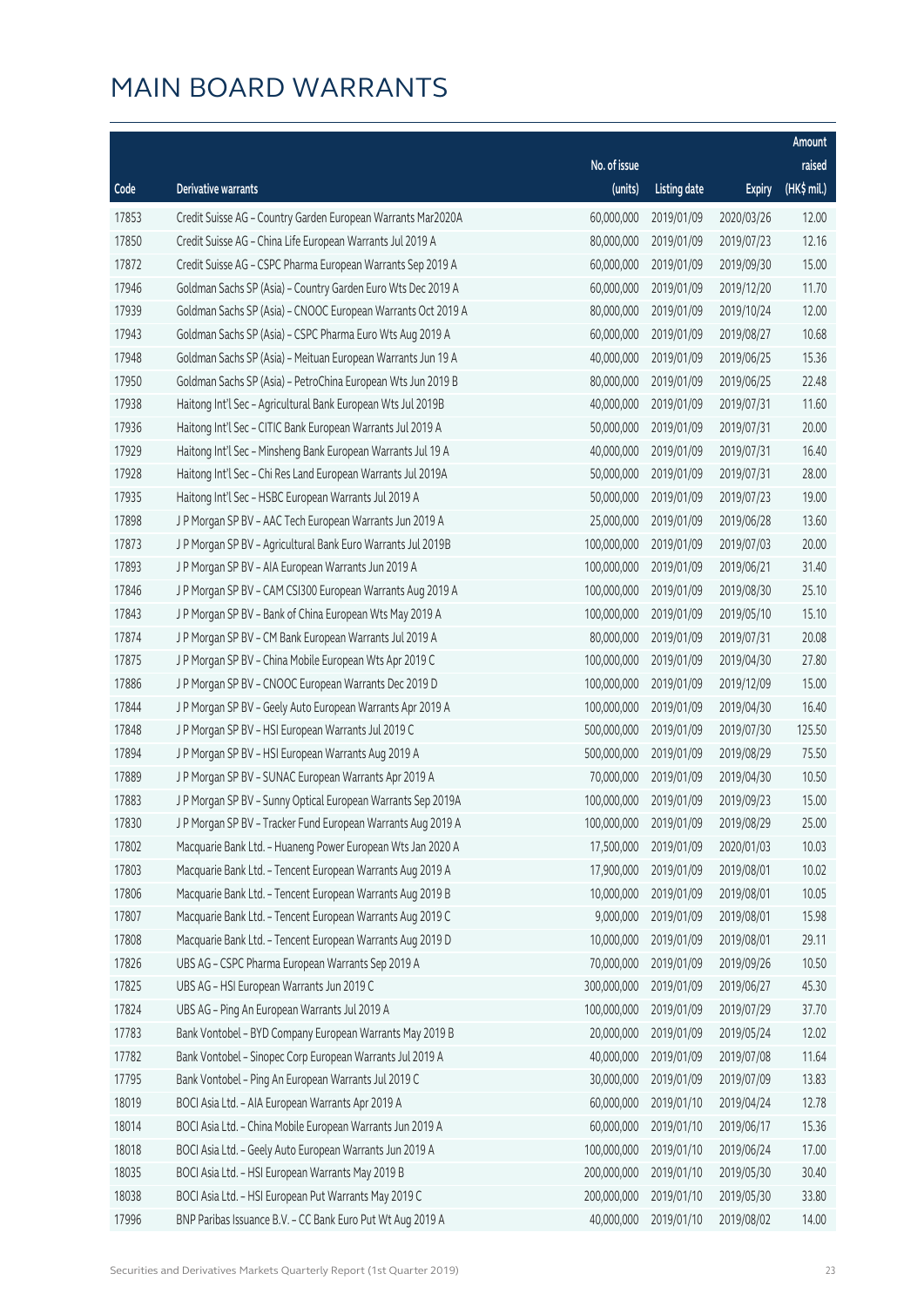|       |                                                              |              |                       |               | Amount                |
|-------|--------------------------------------------------------------|--------------|-----------------------|---------------|-----------------------|
|       |                                                              | No. of issue |                       |               | raised                |
| Code  | Derivative warrants                                          | (units)      | <b>Listing date</b>   | <b>Expiry</b> | $(HK\frac{1}{2}mil.)$ |
| 17997 | BNP Paribas Issuance B.V. - Geely Auto Euro Wts Dec 2019 A   | 60,000,000   | 2019/01/10            | 2019/12/03    | 15.00                 |
| 17999 | BNP Paribas Issuance B.V. - Geely Auto Euro Wts May 2020 A   | 60,000,000   | 2019/01/10            | 2020/05/04    | 15.00                 |
| 17993 | BNP Paribas Issuance B.V. - Ping An European Wt Aug 2019 E   | 40,000,000   | 2019/01/10            | 2019/08/02    | 18.40                 |
| 17992 | BNP Paribas Issuance B.V. - Ping An Eur Put Wts Aug 2019 D   | 40,000,000   | 2019/01/10            | 2019/08/02    | 14.00                 |
| 18136 | Credit Suisse AG - China Taiping European Warrants Jul 2019A | 40,000,000   | 2019/01/10            | 2019/07/31    | 10.00                 |
| 18127 | Credit Suisse AG - Geely Auto European Warrants Jul 2019 A   | 100,000,000  | 2019/01/10            | 2019/07/09    | 25.00                 |
| 18128 | Credit Suisse AG - Meituan European Warrants Jun 2019 C      | 30,000,000   | 2019/01/10            | 2019/06/25    | 13.80                 |
| 18133 | Credit Suisse AG - Xiaomi European Warrants Apr 2019 D       | 100,000,000  | 2019/01/10            | 2019/04/23    | 15.00                 |
| 18118 | Credit Suisse AG - Xiaomi European Warrants Jun 2019 D       | 100,000,000  | 2019/01/10            | 2019/06/26    | 15.00                 |
| 18155 | Goldman Sachs SP (Asia) - AIA European Warrants May 2019 B   | 80,000,000   | 2019/01/10            | 2019/05/31    | 23.84                 |
| 18144 | Goldman Sachs SP (Asia) - CKA European Warrants May 2019 B   | 60,000,000   | 2019/01/10            | 2019/05/28    | 18.54                 |
| 18151 | Goldman Sachs SP (Asia) - Geely Auto European Wts Jun 2019 B | 80,000,000   | 2019/01/10            | 2019/06/21    | 12.00                 |
| 18146 | Goldman Sachs SP (Asia) - Sands China Ltd Euro Wts Apr 2019B | 80,000,000   | 2019/01/10            | 2019/04/24    | 14.48                 |
| 18145 | Goldman Sachs SP (Asia) - Xiaomi European Warrants Jun 2019C | 100,000,000  | 2019/01/10            | 2019/06/13    | 15.00                 |
| 18117 | Haitong Int'l Sec - CSPC Pharma European Put Wts Dec 2020 A  | 50,000,000   | 2019/01/10            | 2020/12/31    | 12.50                 |
| 18053 | Haitong Int'l Sec - Geely Auto European Put Wts Dec 2019 A   | 80,000,000   | 2019/01/10            | 2019/12/30    | 20.00                 |
| 18049 | Haitong Int'l Sec - Meituan European Put Warrants May 2019 B | 30,000,000   | 2019/01/10            | 2019/05/31    | 10.80                 |
| 18052 | Haitong Int'l Sec - Meituan European Put Warrants Jul 2019 C | 35,000,000   | 2019/01/10            | 2019/07/30    | 10.50                 |
| 18078 | Haitong Int'l Sec - Sunny Optical European Put Wts Jul 2019C | 40,000,000   | 2019/01/10            | 2019/07/31    | 29.20                 |
| 18089 | J P Morgan SP BV - AAC Tech European Put Warrants Jul 2019 A | 100,000,000  | 2019/01/10            | 2019/07/09    | 34.70                 |
| 18100 | J P Morgan SP BV - CK Asset European Put Warrants Jun 2019 A | 80,000,000   | 2019/01/10            | 2019/06/21    | 12.00                 |
| 18091 | J P Morgan SP BV - CKH European Put Warrants Jul 2019 B      | 40,000,000   | 2019/01/10            | 2019/07/09    | 10.60                 |
| 18114 | J P Morgan SP BV - CSPC Pharma European Put Warrants Mar 20A | 100,000,000  | 2019/01/10            | 2020/03/31    | 25.30                 |
| 18080 | J P Morgan SP BV - Geely Auto European Warrants Jul 2019 A   | 100,000,000  | 2019/01/10            | 2019/07/31    | 25.00                 |
| 18107 | JP Morgan SP BV - Henderson Land European Put Wts Jul 19 A   | 40,000,000   | 2019/01/10            | 2019/07/09    | 10.04                 |
| 18081 | JP Morgan SP BV - Hang Seng Bank European Warrants Dec 19 A  | 100,000,000  | 2019/01/10            | 2019/12/02    | 15.00                 |
| 18111 | J P Morgan SP BV - Hang Seng Bank European Put Wts May 2019A |              | 20,000,000 2019/01/10 | 2019/05/31    | 10.72                 |
| 18090 | J P Morgan SP BV - Meituan European Put Warrants May 2019 C  | 30,000,000   | 2019/01/10            | 2019/05/24    | 10.11                 |
| 18092 | J P Morgan SP BV - SHK Ppt European Warrants Jun 2019 A      | 60,000,000   | 2019/01/10            | 2019/06/03    | 11.28                 |
| 18102 | J P Morgan SP BV - Sino Land European Warrants Jul 2020 A    | 40,000,000   | 2019/01/10            | 2020/07/02    | 10.04                 |
| 18084 | J P Morgan SP BV - Sunny Optical European Put Wts Jul 2019 B | 100,000,000  | 2019/01/10            | 2019/07/09    | 54.30                 |
| 17956 | Macquarie Bank Ltd. - ASM Pacific European Wts Jan 2020 A    | 6,500,000    | 2019/01/10            | 2020/01/10    | 10.38                 |
| 18039 | Macquarie Bank Ltd. - BOCHK European Put Warrants Oct 2019 A | 40,000,000   | 2019/01/10            | 2019/10/03    | 10.08                 |
| 18048 | Macquarie Bank Ltd. - PICC Group European Wts Sep 2019 A     | 24,300,000   | 2019/01/10            | 2019/09/03    | 10.01                 |
| 17957 | Macquarie Bank Ltd. - Sunart Retail European Warrants Dec19A | 40,000,000   | 2019/01/10            | 2019/12/13    | 10.00                 |
| 18041 | Macquarie Bank Ltd. - Tencent European Warrants Aug 2019 E   | 10,000,000   | 2019/01/10            | 2019/08/01    | 40.47                 |
| 18045 | Macquarie Bank Ltd. - Tencent European Put Wts Jul 2019 N    | 40,000,000   | 2019/01/10            | 2019/07/26    | 13.36                 |
| 18073 | UBS AG - AAC Tech European Warrants Jul 2019 B               | 25,000,000   | 2019/01/10            | 2019/07/09    | 11.80                 |
| 18054 | UBS AG - AIA European Warrants May 2019 A                    | 100,000,000  | 2019/01/10            | 2019/05/31    | 33.70                 |
| 18067 | UBS AG - HSBC European Put Warrants Jun 2019 A               | 100,000,000  | 2019/01/10            | 2019/06/25    | 21.20                 |
| 18055 | UBS AG - Ping An European Put Warrants Jul 2019 B            | 100,000,000  | 2019/01/10            | 2019/07/29    | 26.70                 |
| 17970 | Bank Vontobel - AIA European Warrants Aug 2019 A             | 40,000,000   | 2019/01/10            | 2019/08/05    | 10.04                 |
| 17979 | Bank Vontobel - AIA European Put Warrants Aug 2019 B         | 40,000,000   | 2019/01/10            | 2019/08/06    | 10.04                 |
| 18002 | Bank Vontobel - Geely Auto European Warrants Jun 2019 A      | 60,000,000   | 2019/01/10            | 2019/06/21    | 10.14                 |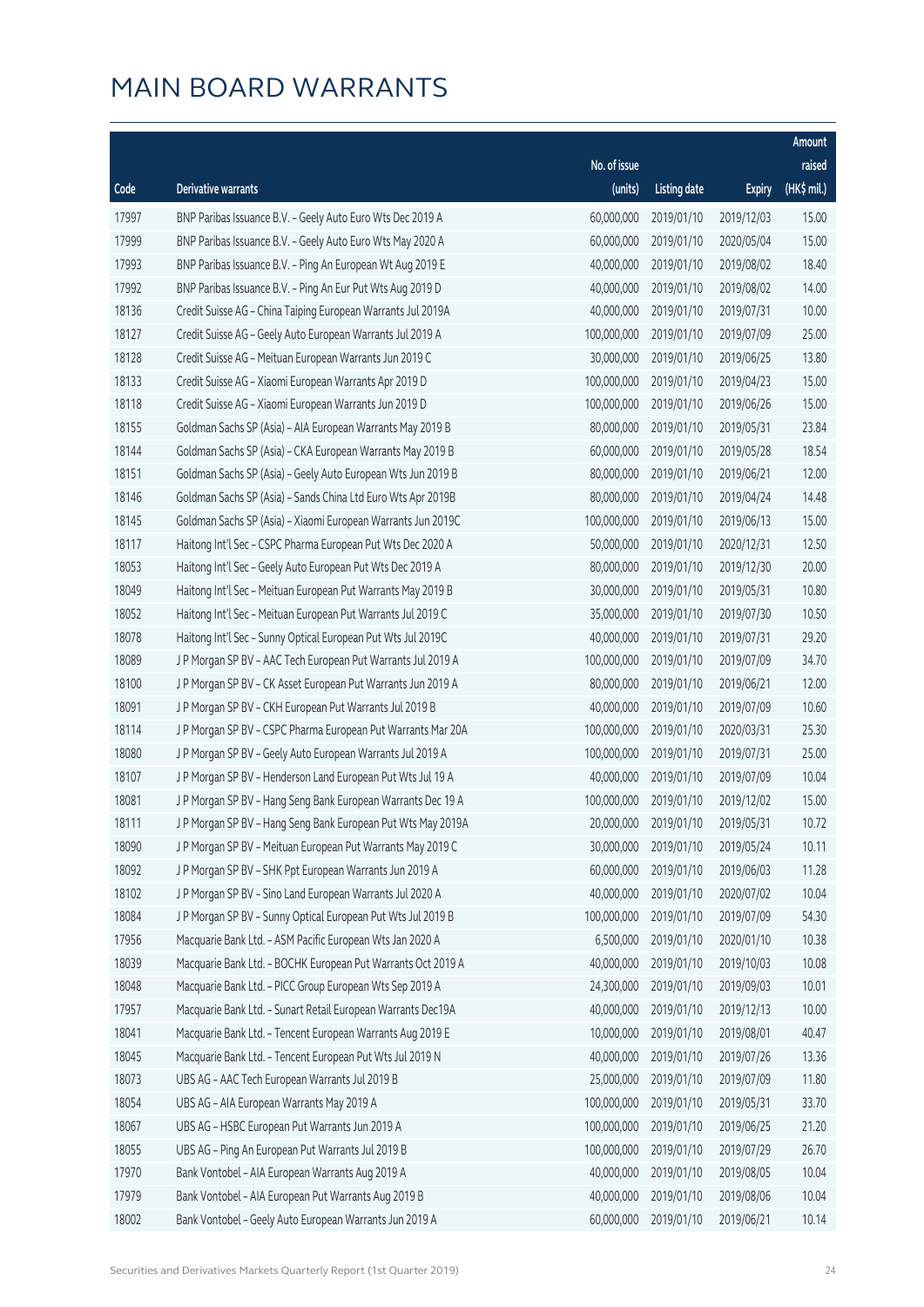|       |                                                              |              |                       |               | Amount      |
|-------|--------------------------------------------------------------|--------------|-----------------------|---------------|-------------|
|       |                                                              | No. of issue |                       |               | raised      |
| Code  | Derivative warrants                                          | (units)      | <b>Listing date</b>   | <b>Expiry</b> | (HK\$ mil.) |
| 18000 | Bank Vontobel - Geely Auto European Warrants Jul 2019 B      | 40,000,000   | 2019/01/10            | 2019/07/10    | 10.44       |
| 18005 | Bank Vontobel - Geely Auto European Put Warrants Sep 2019 A  | 40,000,000   | 2019/01/10            | 2019/09/26    | 10.04       |
| 17985 | Bank Vontobel - HSI European Warrants May 2019 E             | 80,000,000   | 2019/01/10            | 2019/05/30    | 12.08       |
| 17986 | Bank Vontobel - HSI European Warrants Jun 2019 E             | 80,000,000   | 2019/01/10            | 2019/06/27    | 12.40       |
| 17991 | Bank Vontobel - HSI European Put Warrants May 2019 F         | 80,000,000   | 2019/01/10            | 2019/05/30    | 12.08       |
| 18284 | BOCI Asia Ltd. - BYD Company European Warrants Jul 2019 B    | 40,000,000   | 2019/01/11            | 2019/07/29    | 18.60       |
| 18325 | BOCI Asia Ltd. - CNBM European Warrants Apr 2019 A           | 70,000,000   | 2019/01/11            | 2019/04/29    | 21.84       |
| 18310 | BOCI Asia Ltd. - China Res Land European Warrants Jul 2019 A | 50,000,000   | 2019/01/11            | 2019/07/31    | 16.10       |
| 18315 | BOCI Asia Ltd. - China Unicom European Warrants Jul 2019 A   | 40,000,000   | 2019/01/11            | 2019/07/29    | 18.36       |
| 18285 | BOCI Asia Ltd. - Genscript Bio European Warrants Jun 2019 A  | 50,000,000   | 2019/01/11            | 2019/06/27    | 10.20       |
| 18282 | BOCI Asia Ltd. - Kingdee Int'l European Warrants Sep 2020 A  | 70,000,000   | 2019/01/11            | 2020/09/09    | 13.16       |
| 18267 | BOCI Asia Ltd. - ZA Onine European Warrants Jun 2019 B       | 50,000,000   | 2019/01/11            | 2019/06/24    | 10.60       |
| 18342 | Credit Suisse AG - BOC HK European Put Warrants Sep 2019 B   | 40,000,000   | 2019/01/11            | 2019/09/30    | 10.00       |
| 18363 | Credit Suisse AG - CK Asset European Put Warrants Jun 2019 B | 70,000,000   | 2019/01/11            | 2019/06/21    | 10.50       |
| 18373 | Credit Suisse AG - China Res Beer European Warrants Jul 19 A | 35,000,000   | 2019/01/11            | 2019/07/10    | 10.15       |
| 18361 | Credit Suisse AG - Geely Auto European Put Wts Dec 2019 A    | 40,000,000   | 2019/01/11            | 2019/12/31    | 10.00       |
| 18327 | Credit Suisse AG - HSI European Warrants May 2019 A          | 200,000,000  | 2019/01/11            | 2019/05/30    | 30.00       |
| 18328 | Credit Suisse AG - HSI European Warrants May 2019 B          | 200,000,000  | 2019/01/11            | 2019/05/30    | 30.00       |
| 18330 | Credit Suisse AG - HSI European Put Warrants Apr 2019 A      | 200,000,000  | 2019/01/11            | 2019/04/29    | 30.00       |
| 18332 | Credit Suisse AG - Meituan European Put Warrants Jul 2019 A  | 40,000,000   | 2019/01/11            | 2019/07/10    | 10.00       |
| 18375 | Credit Suisse AG - Nine Dragons European Warrants Jul 2019 A | 15,000,000   | 2019/01/11            | 2019/07/10    | 13.50       |
| 18340 | Credit Suisse AG - Ping An European Put Warrants Jul 2019 D  | 100,000,000  | 2019/01/11            | 2019/07/10    | 25.00       |
| 18394 | Goldman Sachs SP (Asia) - AAC Tech Euro Wts Jul 2019 B       | 40,000,000   | 2019/01/11            | 2019/07/11    | 10.00       |
| 18392 | Goldman Sachs SP (Asia) - CC Bank European Wts Apr 2019 C    | 80,000,000   | 2019/01/11            | 2019/04/23    | 15.52       |
| 18395 | Goldman Sachs SP (Asia) - CSOP A50 ETF Euro Wts May 2019 A   | 60,000,000   | 2019/01/11            | 2019/05/09    | 10.02       |
| 18397 | Goldman Sachs SP (Asia) - Galaxy Ent Euro Put Wts Jun 2019 C | 60,000,000   | 2019/01/11            | 2019/06/25    | 12.96       |
| 18400 | Goldman Sachs SP (Asia) - HSBC European Put Wts May 2019 D   |              | 80,000,000 2019/01/11 | 2019/05/28    | 24.16       |
| 18179 | HK Bank - AAC Tech European Warrants Jul 2019 A              | 30,000,000   | 2019/01/11            | 2019/07/31    | 10.50       |
| 18201 | HK Bank - A50 China European Warrants Jul 2019 B             | 30,000,000   | 2019/01/11            | 2019/07/31    | 10.50       |
| 18174 | HK Bank - Geely Auto European Warrants Jul 2019 A            | 80,000,000   | 2019/01/11            | 2019/07/22    | 12.00       |
| 18177 | HK Bank - HKEX European Warrants Sep 2019 A                  | 80,000,000   | 2019/01/11            | 2019/09/23    | 12.00       |
| 18186 | HK Bank - HKEX European Put Warrants Dec 2019 A              | 80,000,000   | 2019/01/11            | 2019/12/16    | 12.00       |
| 18189 | HK Bank - HSI European Warrants May 2019 H                   | 80,000,000   | 2019/01/11            | 2019/05/30    | 12.00       |
| 18190 | HK Bank - HSI European Warrants Jul 2019 A                   | 80,000,000   | 2019/01/11            | 2019/07/30    | 20.00       |
| 18185 | HK Bank - Tencent European Put Warrants Jul 2019 A           | 80,000,000   | 2019/01/11            | 2019/07/23    | 12.00       |
| 18160 | Haitong Int'l Sec - Anta Sports European Warrants Dec 2019 A | 20,000,000   | 2019/01/11            | 2019/12/30    | 10.00       |
| 18158 | Haitong Int'l Sec - BYD Company European Warrants May 2019 C | 20,000,000   | 2019/01/11            | 2019/05/24    | 11.40       |
| 18169 | Haitong Int'l Sec - China Res Beer European Warrants Nov 19A | 30,000,000   | 2019/01/11            | 2019/11/29    | 10.50       |
| 18246 | Haitong Int'l Sec - HS Bank European Put Warrants May 2019 A | 20,000,000   | 2019/01/11            | 2019/05/24    | 10.20       |
| 18172 | Haitong Int'l Sec - Li Ning European Warrants Mar 2020 A     | 40,000,000   | 2019/01/11            | 2020/03/30    | 10.00       |
| 18238 | J P Morgan SP BV - BOC HK European Put Warrants Aug 2019 B   | 40,000,000   | 2019/01/11            | 2019/08/30    | 10.16       |
| 18240 | J P Morgan SP BV - CSOP A50 ETF Euro Put Wts Apr 2019 B      | 25,000,000   | 2019/01/11            | 2019/04/30    | 10.43       |
| 18244 | J P Morgan SP BV - A50 China European Put Wts May 2019 B     | 25,000,000   | 2019/01/11            | 2019/05/31    | 10.93       |
| 18230 | JP Morgan SP BV - Link REIT European Put Warrants Jul 2019C  | 40,000,000   | 2019/01/11            | 2019/07/12    | 15.00       |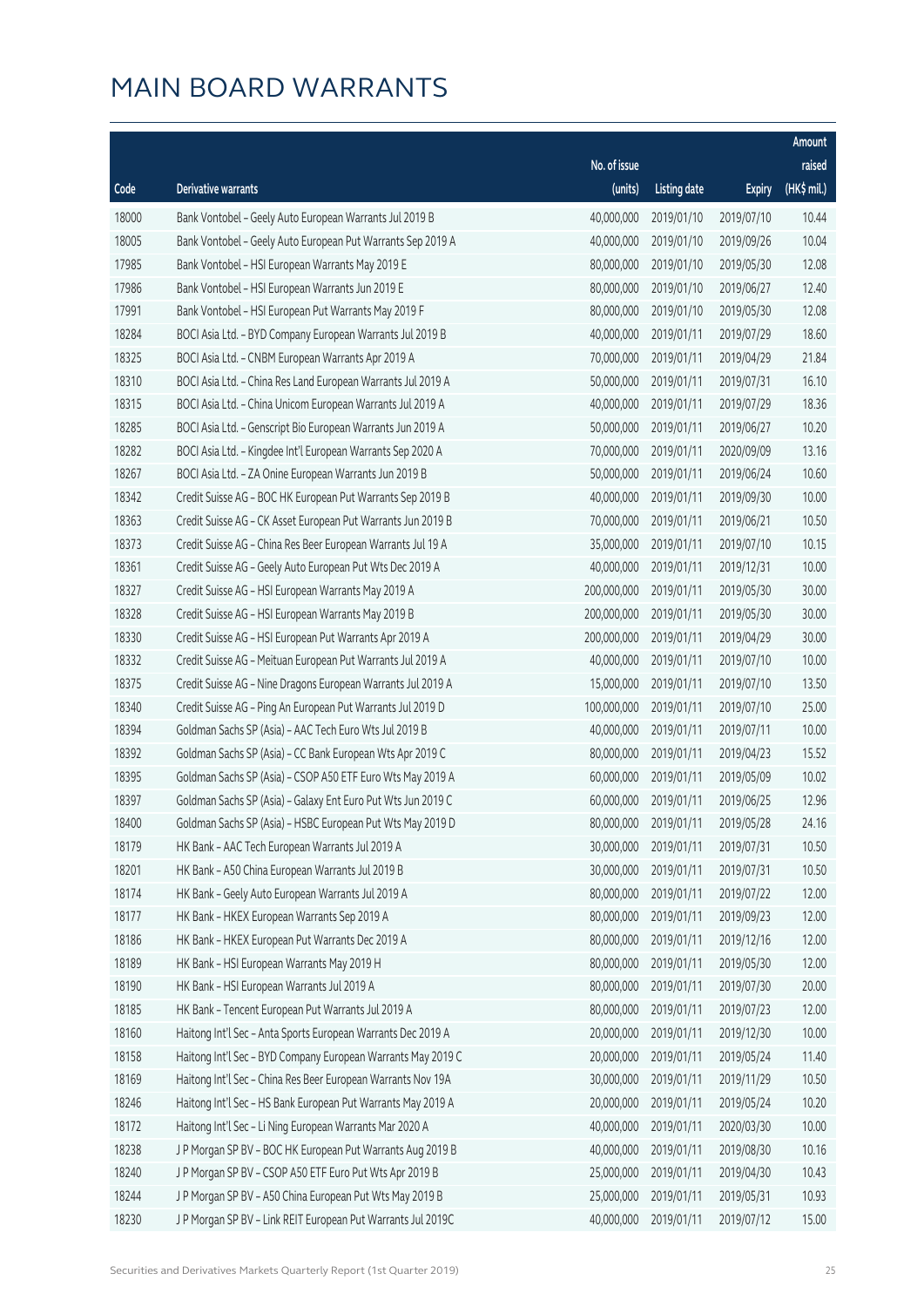|        |                                                              |              |                       |               | Amount      |
|--------|--------------------------------------------------------------|--------------|-----------------------|---------------|-------------|
|        |                                                              | No. of issue |                       |               | raised      |
| Code   | Derivative warrants                                          | (units)      | <b>Listing date</b>   | <b>Expiry</b> | (HK\$ mil.) |
| 18231  | J P Morgan SP BV - SHK Ppt European Put Warrants May 2019 C  | 40,000,000   | 2019/01/11            | 2019/05/31    | 10.80       |
| 18234  | J P Morgan SP BV - Xiaomi European Put Warrants Dec 2019 A   | 100,000,000  | 2019/01/11            | 2019/12/31    | 25.10       |
| 18228  | Macquarie Bank Ltd. - CC Bank European Warrants Aug 2019 B   | 39,000,000   | 2019/01/11            | 2019/08/02    | 10.02       |
| 18206  | Macquarie Bank Ltd. - Geely Auto European Wts Aug 2019 A     | 5,500,000    | 2019/01/11            | 2019/08/02    | 10.27       |
| 18207  | Macquarie Bank Ltd. - Geely Auto European Put Wts Aug 2019 B | 6,500,000    | 2019/01/11            | 2019/08/02    | 10.30       |
| 18216  | Macquarie Bank Ltd. - Ping An European Warrants Jun 2019 D   | 29,000,000   | 2019/01/11            | 2019/06/04    | 10.06       |
| 18213  | Macquarie Bank Ltd. - Ping An European Warrants Jul 2019 E   | 17,000,000   | 2019/01/11            | 2019/07/03    | 10.06       |
| 18229  | Macquarie Bank Ltd. - Sunny Optical European Wts Aug 2019 A  | 9,500,000    | 2019/01/11            | 2019/08/02    | 10.00       |
| 18218  | Macquarie Bank Ltd. - Xiaomi European Put Warrants Aug 2019B | 6,550,000    | 2019/01/11            | 2019/08/02    | 10.11       |
| 18254  | UBS AG - HKEX European Put Warrants Dec 2019 A               | 300,000,000  | 2019/01/11            | 2019/12/16    | 51.90       |
| 18249  | UBS AG - HSBC European Warrants Jun 2019 B                   | 100,000,000  | 2019/01/11            | 2019/06/26    | 18.90       |
| 18266  | UBS AG - PetroChina European Warrants Jun 2019 A             | 70,000,000   | 2019/01/11            | 2019/06/25    | 22.12       |
| 18247  | UBS AG - Ping An European Warrants May 2019 A                | 100,000,000  | 2019/01/11            | 2019/05/02    | 17.00       |
| 14158# | Goldman Sachs SP (Asia) - Geely Auto European Wts Mar 2019 C | 200,000,000  | 2019/01/11            | 2019/03/20    | 10.00       |
| 18448  | BOCI Asia Ltd. - HSI European Put Warrants May 2019 D        | 200,000,000  | 2019/01/14            | 2019/05/30    | 30.80       |
| 18435  | BOCI Asia Ltd. - Ping An European Warrants May 2019 A        | 80,000,000   | 2019/01/14            | 2019/05/21    | 12.24       |
| 18438  | BOCI Asia Ltd. - Ping An European Put Warrants Apr 2019 B    | 70,000,000   | 2019/01/14            | 2019/04/29    | 17.22       |
| 18437  | BOCI Asia Ltd. - Ping An European Put Warrants Jun 2019 B    | 70,000,000   | 2019/01/14            | 2019/06/25    | 14.70       |
| 18439  | BOCI Asia Ltd. - Tencent European Wts Jun 2019 C             | 200,000,000  | 2019/01/14            | 2019/06/21    | 30.40       |
| 18440  | BOCI Asia Ltd. - Tencent European Put Wts Jul 2019 A         | 200,000,000  | 2019/01/14            | 2019/07/23    | 30.40       |
| 18508  | BNP Paribas Issuance B.V. - AIA European Wts Oct 2019 A      | 40,000,000   | 2019/01/14            | 2019/10/03    | 10.00       |
| 18536  | BNP Paribas Issuance B.V. - Evergrande Euro Wts Oct 2019 A   | 50,000,000   | 2019/01/14            | 2019/10/03    | 12.50       |
| 18553  | BNP Paribas Issuance B.V. - Galaxy Ent Euro Wts Aug 2019 B   | 40,000,000   | 2019/01/14            | 2019/08/02    | 14.00       |
| 18554  | BNP Paribas Issuance B.V. - Galaxy Ent Euro Put Wts Sep 19 A | 40,000,000   | 2019/01/14            | 2019/09/03    | 10.00       |
| 18538  | BNP Paribas Issuance B.V. - HKEX European Wts Aug 2019 A     | 25,000,000   | 2019/01/14            | 2019/08/02    | 19.25       |
| 18542  | BNP Paribas Issuance B.V. - HKEX Euro Put Wts Jun 2019 A     | 25,000,000   | 2019/01/14            | 2019/06/04    | 15.75       |
| 18510  | BNP Paribas Issuance B.V. - ICBC European Wts Oct 2019 A     |              | 50,000,000 2019/01/14 | 2019/10/03    | 15.00       |
| 18529  | BNP Paribas Issuance B.V. - ICBC European Wts Dec 2019 A     | 60,000,000   | 2019/01/14            | 2019/12/31    | 11.40       |
| 18530  | BNP Paribas Issuance B.V. - Ping An European Wt Oct 2019 C   | 40,000,000   | 2019/01/14            | 2019/10/03    | 10.40       |
| 18543  | BNP Paribas Issuance B.V. - Tencent European Wts Oct 2019 F  | 80,000,000   | 2019/01/14            | 2019/10/03    | 26.40       |
| 18548  | BNP Paribas Issuance B.V. - Tencent European Wts Jan 2020 C  | 80,000,000   | 2019/01/14            | 2020/01/03    | 20.00       |
| 18550  | BNP Paribas Issuance B.V. - Tencent Eu Put Wt Oct 2019 G     | 80,000,000   | 2019/01/14            | 2019/10/03    | 20.00       |
| 18507  | Credit Suisse AG - HKEX European Put Warrants Dec 2019 A     | 100,000,000  | 2019/01/14            | 2019/12/16    | 15.00       |
| 18505  | Credit Suisse AG - Xiaomi European Put Warrants Dec 2019 A   | 80,000,000   | 2019/01/14            | 2019/12/31    | 20.00       |
| 18582  | Goldman Sachs SP (Asia) - BYD Company Euro Wts May 2019 D    | 40,000,000   | 2019/01/14            | 2019/05/24    | 19.44       |
| 18585  | Goldman Sachs SP (Asia) - Geely Auto European Wts Jul 2019 A | 80,000,000   | 2019/01/14            | 2019/07/22    | 12.00       |
| 18563  | Goldman Sachs SP (Asia) - HKEX European Put Wts Dec 2019 A   | 100,000,000  | 2019/01/14            | 2019/12/16    | 15.00       |
| 18564  | Goldman Sachs SP (Asia) - NCI European Warrants Jul 2019 A   | 60,000,000   | 2019/01/14            | 2019/07/31    | 15.00       |
| 18589  | Goldman Sachs SP (Asia) - Xiaomi European Put Wts Jul 2019 A | 80,000,000   | 2019/01/14            | 2019/07/24    | 12.00       |
| 18556  | Haitong Int'l Sec - Link REIT European Put Wts Jun 2019 A    | 60,000,000   | 2019/01/14            | 2019/06/04    | 10.20       |
| 18479  | Haitong Int'l Sec - NCI European Warrants Jun 2019 A         | 60,000,000   | 2019/01/14            | 2019/06/25    | 10.80       |
| 18558  | Haitong Int'l Sec - PetroChina European Warrants Jul 2019 A  | 40,000,000   | 2019/01/14            | 2019/07/26    | 16.80       |
| 18555  | Haitong Int'l Sec - SHK Ppt European Put Warrants Jun 2019 B | 55,000,000   | 2019/01/14            | 2019/06/26    | 10.45       |
| 18494  | J P Morgan SP BV - Conch Cement European Warrants May 2019 B | 50,000,000   | 2019/01/14            | 2019/05/30    | 12.80       |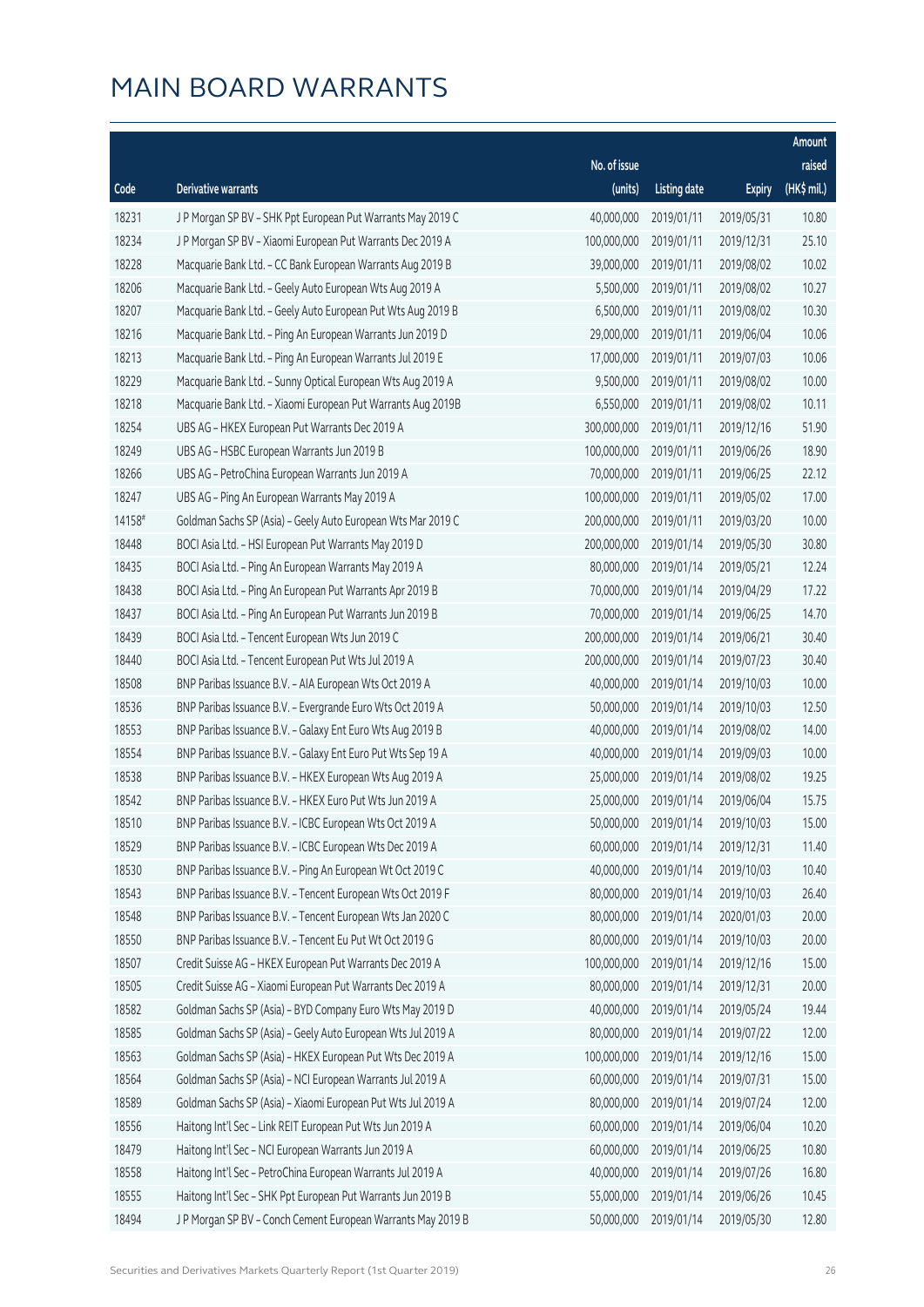|       |                                                              |                        |                     |               | Amount      |
|-------|--------------------------------------------------------------|------------------------|---------------------|---------------|-------------|
|       |                                                              | No. of issue           |                     |               | raised      |
| Code  | Derivative warrants                                          | (units)                | <b>Listing date</b> | <b>Expiry</b> | (HK\$ mil.) |
| 18493 | J P Morgan SP BV - CHALCO European Warrants Jun 2019 A       | 50,000,000             | 2019/01/14          | 2019/06/28    | 11.05       |
| 18495 | J P Morgan SP BV - Lenovo European Put Warrants Jul 2019 B   | 40,000,000             | 2019/01/14          | 2019/07/31    | 10.08       |
| 18496 | J P Morgan SP BV - NCI European Warrants Jun 2019 A          | 60,000,000             | 2019/01/14          | 2019/06/25    | 10.02       |
| 18500 | J P Morgan SP BV - NCI European Warrants Jul 2019 A          | 60,000,000             | 2019/01/14          | 2019/07/31    | 15.24       |
| 18472 | Macquarie Bank Ltd. - AIA European Warrants Aug 2019 A       | 30,500,000             | 2019/01/14          | 2019/08/02    | 10.07       |
| 18450 | Macquarie Bank Ltd. - CNOOC European Warrants Aug 2019 A     | 11,000,000             | 2019/01/14          | 2019/08/02    | 10.38       |
| 18474 | Macquarie Bank Ltd. - CSPC Pharma European Wts Nov 2019 A    | 40,000,000             | 2019/01/14          | 2019/11/04    | 10.00       |
| 18456 | Macquarie Bank Ltd. - Galaxy Ent European Put Wts Sep 2019 A | 19,500,000             | 2019/01/14          | 2019/09/03    | 10.02       |
| 18458 | Macquarie Bank Ltd. - Ping An European Put Wts Aug 2019 C    | 32,500,000             | 2019/01/14          | 2019/08/02    | 10.11       |
| 18473 | Macquarie Bank Ltd. - Tencent European Put Wts Aug 2019 F    | 7,000,000              | 2019/01/14          | 2019/08/01    | 10.25       |
| 18610 | SG Issuer - AAC Tech European Warrants Jun 2019 B            | 25,000,000             | 2019/01/14          | 2019/06/28    | 10.13       |
| 18611 | SG Issuer - AAC Tech European Warrants Jul 2019 B            | 20,000,000             | 2019/01/14          | 2019/07/31    | 14.00       |
| 18598 | SG Issuer - AAC Tech European Put Warrants Jul 2019 A        | 18,000,000             | 2019/01/14          | 2019/07/31    | 10.08       |
| 18621 | SG Issuer - AIA European Warrants Apr 2019 C                 | 60,000,000             | 2019/01/14          | 2019/04/24    | 16.20       |
| 18629 | SG Issuer - AIA European Warrants May 2019 A                 | 60,000,000             | 2019/01/14          | 2019/05/31    | 12.30       |
| 18637 | SG Issuer - Brilliance Chi European Warrants Jun 2019 A      | 13,000,000             | 2019/01/14          | 2019/06/28    | 10.01       |
| 18653 | SG Issuer - CC Bank European Warrants Jul 2019 A             | 60,000,000             | 2019/01/14          | 2019/07/31    | 22.50       |
| 18655 | SG Issuer - Minsheng Bank European Warrants Jul 2019 A       | 30,000,000             | 2019/01/14          | 2019/07/31    | 10.95       |
| 18684 | SG Issuer - Sinopec Corp European Warrants Apr 2019 E        | 70,000,000             | 2019/01/14          | 2019/04/23    | 10.50       |
| 18689 | SG Issuer - Sinopec Corp European Warrants Jun 2019 A        | 30,000,000             | 2019/01/14          | 2019/06/28    | 12.30       |
| 18690 | SG Issuer - Sinopec Corp European Put Warrants Jun 2019 B    | 30,000,000             | 2019/01/14          | 2019/06/28    | 13.80       |
| 18674 | SG Issuer - CPIC Eur Wt Jul 2019 A                           | 40,000,000             | 2019/01/14          | 2019/07/31    | 10.00       |
| 18704 | SG Issuer - NCI European Warrants Jun 2019 A                 | 60,000,000             | 2019/01/14          | 2019/06/28    | 10.80       |
| 18603 | SG Issuer - Ping An European Warrants Apr 2019 E             | 80,000,000             | 2019/01/14          | 2019/04/29    | 16.00       |
| 18609 | SG Issuer - Ping An European Warrants May 2019 D             | 80,000,000             | 2019/01/14          | 2019/05/21    | 12.80       |
| 18723 | SG Issuer - Sands China European Warrants Jun 2019 B         | 50,000,000             | 2019/01/14          | 2019/06/28    | 11.25       |
| 18726 | SG Issuer - Tencent European Put Warrants Apr 2019 Q         | 150,000,000 2019/01/14 |                     | 2019/04/30    | 22.50       |
| 18759 | SG Issuer - Yanzhou Coal Eu Wt Jul 2019 B                    | 13,000,000             | 2019/01/14          | 2019/07/31    | 10.01       |
| 18492 | UBS AG - BOC HK European Warrants Jul 2019 A                 | 70,000,000             | 2019/01/14          | 2019/07/24    | 10.71       |
| 18491 | UBS AG - Henderson Land European Put Warrants Jul 2019 A     | 40,000,000             | 2019/01/14          | 2019/07/02    | 11.48       |
| 18486 | UBS AG - Ping An European Warrants May 2019 B                | 100,000,000            | 2019/01/14          | 2019/05/03    | 23.10       |
| 18489 | UBS AG - Ping An European Warrants May 2019 C                | 100,000,000            | 2019/01/14          | 2019/05/21    | 15.50       |
| 18480 | UBS AG - Tencent European Warrants May 2019 F                | 300,000,000            | 2019/01/14          | 2019/05/24    | 45.00       |
| 18481 | UBS AG - Tencent European Warrants Jun 2019 D                | 300,000,000            | 2019/01/14          | 2019/06/21    | 51.90       |
| 18483 | UBS AG - Tencent European Warrants Jun 2019 E                | 300,000,000            | 2019/01/14          | 2019/06/20    | 80.10       |
| 18415 | Bank Vontobel - AAC Tech European Warrants Jun 2019 B        | 30,000,000             | 2019/01/14          | 2019/06/28    | 11.46       |
| 18413 | Bank Vontobel - CC Bank European Warrants Jun 2019 C         | 40,000,000             | 2019/01/14          | 2019/06/04    | 10.96       |
| 18417 | Bank Vontobel - China Comm Cons European Warrants Jul 2019 A | 20,000,000             | 2019/01/14          | 2019/07/29    | 10.02       |
| 18433 | Bank Vontobel - CK Asset European Warrants Jul 2019 A        | 35,000,000             | 2019/01/14          | 2019/07/31    | 10.89       |
| 18414 | Bank Vontobel - CNBM European Warrants Jul 2019 A            | 20,000,000             | 2019/01/14          | 2019/07/29    | 11.54       |
| 18403 | Bank Vontobel - China Shenhua European Warrants Aug 2019 A   | 40,000,000             | 2019/01/14          | 2019/08/06    | 10.04       |
| 18471 | Bank Vontobel - CSPC Pharma European Warrants Aug 2019 A     | 85,000,000             | 2019/01/14          | 2019/08/30    | 12.75       |
| 18407 | Bank Vontobel - China Unicom European Warrants Jul 2019 B    | 20,000,000             | 2019/01/14          | 2019/07/31    | 11.02       |
| 18424 | Bank Vontobel - Hang Seng Bank European Warrants Nov 2019 A  | 60,000,000             | 2019/01/14          | 2019/11/05    | 10.26       |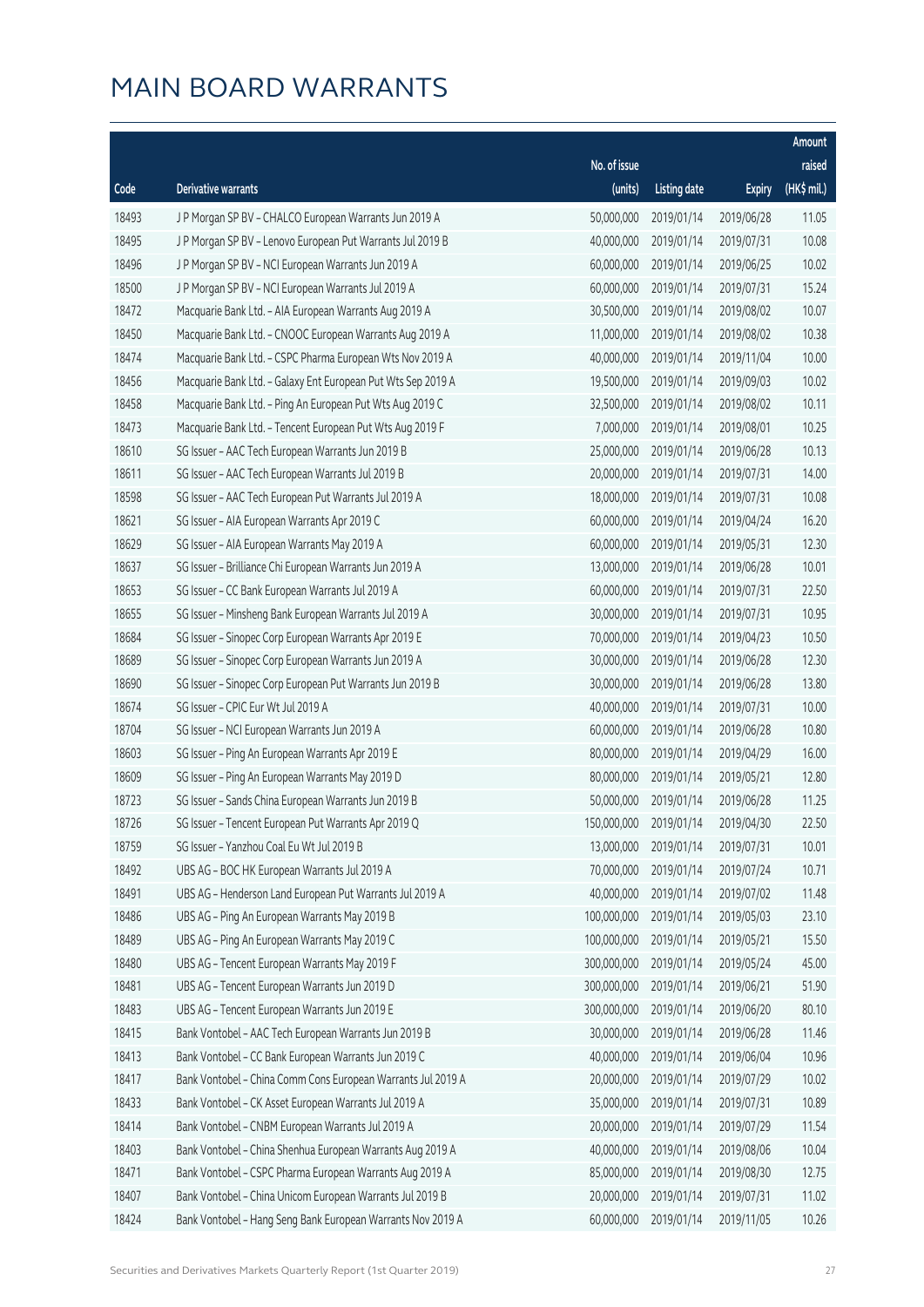|       |                                                              |              |                       |               | Amount       |
|-------|--------------------------------------------------------------|--------------|-----------------------|---------------|--------------|
|       |                                                              | No. of issue |                       |               | raised       |
| Code  | Derivative warrants                                          | (units)      | <b>Listing date</b>   | <b>Expiry</b> | $(HK$$ mil.) |
| 18404 | Bank Vontobel - ICBC European Warrants Aug 2019 B            | 40,000,000   | 2019/01/14            | 2019/08/06    | 16.44        |
| 18421 | Bank Vontobel - ICBC European Put Warrants May 2019 A        | 40,000,000   | 2019/01/14            | 2019/05/27    | 10.84        |
| 18420 | Bank Vontobel - Meituan European Warrants Aug 2019 A         | 13,000,000   | 2019/01/14            | 2019/08/05    | 10.02        |
| 18862 | BOCI Asia Ltd. - BOC HK European Warrants May 2019 A         | 100,000,000  | 2019/01/15            | 2019/05/29    | 15.50        |
| 18762 | BOCI Asia Ltd. - Geely Auto European Warrants Jul 2019 A     | 100,000,000  | 2019/01/15            | 2019/07/29    | 25.20        |
| 18871 | BOCI Asia Ltd. - HKEX European Put Warrants Dec 2019 A       | 100,000,000  | 2019/01/15            | 2019/12/23    | 15.00        |
| 18870 | BOCI Asia Ltd. - HSBC European Put Warrants Jul 2019 A       | 60,000,000   | 2019/01/15            | 2019/07/29    | 15.12        |
| 18872 | BOCI Asia Ltd. - Xiaomi European Warrants Jun 2019 B         | 150,000,000  | 2019/01/15            | 2019/06/24    | 22.80        |
| 19146 | Credit Suisse AG - CK Asset European Warrants Jul 2019 B     | 50,000,000   | 2019/01/15            | 2019/07/15    | 15.00        |
| 19122 | Credit Suisse AG - Geely Auto European Warrants Jul 2019 B   | 100,000,000  | 2019/01/15            | 2019/07/15    | 25.00        |
| 19128 | Credit Suisse AG - Geely Auto European Warrants Jul 2019 C   | 100,000,000  | 2019/01/15            | 2019/07/15    | 32.00        |
| 19135 | Credit Suisse AG - Xiaomi European Warrants Jul 2019 C       | 100,000,000  | 2019/01/15            | 2019/07/15    | 25.00        |
| 19134 | Credit Suisse AG - Xiaomi European Warrants Sep 2019 B       | 100,000,000  | 2019/01/15            | 2019/09/25    | 18.00        |
| 19507 | Goldman Sachs SP (Asia) - Conch Cement European Wts May 19 A | 50,000,000   | 2019/01/15            | 2019/05/24    | 10.65        |
| 19498 | Goldman Sachs SP (Asia) - Bank of China Euro Wts Aug 2019 A  | 80,000,000   | 2019/01/15            | 2019/08/23    | 12.00        |
| 19495 | Goldman Sachs SP (Asia) - CC Bank European Wts May 2019 C    | 80,000,000   | 2019/01/15            | 2019/05/15    | 21.60        |
| 19510 | Goldman Sachs SP (Asia) - Greatwall Motor Eur Wts Apr 2019 A | 40,000,000   | 2019/01/15            | 2019/04/23    | 13.24        |
| 19487 | Goldman Sachs SP (Asia) - Tencent European Put Wt Jul 2019 A | 100,000,000  | 2019/01/15            | 2019/07/23    | 15.00        |
| 18777 | Haitong Int'l Sec - AIA European Put Warrants Apr 2019 E     | 65,000,000   | 2019/01/15            | 2019/04/24    | 10.40        |
| 18797 | Haitong Int'l Sec - CK Asset European Put Warrants Jul 2019B | 70,000,000   | 2019/01/15            | 2019/07/18    | 18.20        |
| 18809 | Haitong Int'l Sec - Evergrande European Put Warrants Jul 19A | 40,000,000   | 2019/01/15            | 2019/07/30    | 11.20        |
| 18816 | Haitong Int'l Sec - R&F Ppt European Warrants Sep 2019 A     | 70,000,000   | 2019/01/15            | 2019/09/03    | 17.50        |
| 18823 | Haitong Int'l Sec - R&F Ppt European Put Warrants Aug 2019 A | 70,000,000   | 2019/01/15            | 2019/08/26    | 17.50        |
| 18815 | Haitong Int'l Sec - Greatwall Motor European Warrants Jul19C | 30,000,000   | 2019/01/15            | 2019/07/30    | 16.50        |
| 18810 | Haitong Int'l Sec - Greatwall Motor European Put Wts Jul19B  | 30,000,000   | 2019/01/15            | 2019/07/30    | 18.30        |
| 19033 | Haitong Int'l Sec - Jiangxi Copper European Warrants May 20A | 80,000,000   | 2019/01/15            | 2020/05/22    | 16.80        |
| 18785 | Haitong Int'l Sec - SUNAC European Warrants Jul 2019 A       |              | 40,000,000 2019/01/15 | 2019/07/16    | 14.00        |
| 18783 | Haitong Int'l Sec - SUNAC European Put Warrants May 2019 B   | 70,000,000   | 2019/01/15            | 2019/05/29    | 10.50        |
| 18824 | Haitong Int'l Sec - Xiaomi European Warrants Jul 2019 A      | 120,000,000  | 2019/01/15            | 2019/07/16    | 30.00        |
| 19075 | J P Morgan SP BV - Beijing Airport European Warrants Jul 20A | 50,000,000   | 2019/01/15            | 2020/07/31    | 12.55        |
| 19037 | J P Morgan SP BV - China Tower European Put Warrants Aug 19A | 100,000,000  | 2019/01/15            | 2019/08/02    | 25.00        |
| 19117 | J P Morgan SP BV - Geely Auto European Warrants Sep 2019 B   | 100,000,000  | 2019/01/15            | 2019/09/10    | 25.00        |
| 19049 | J P Morgan SP BV - Geely Auto European Put Wts Jul 2019 B    | 20,000,000   | 2019/01/15            | 2019/07/15    | 12.58        |
| 19084 | J P Morgan SP BV - Henderson Land European Wt Jul 2019 B     | 40,000,000   | 2019/01/15            | 2019/07/15    | 10.08        |
| 19040 | J P Morgan SP BV - Kingsoft European Put Warrants Dec 2019 A | 40,000,000   | 2019/01/15            | 2019/12/31    | 10.04        |
| 19041 | J P Morgan SP BV - SPDR Gold Trust European Wts Aug 2019 A   | 25,000,000   | 2019/01/15            | 2019/08/30    | 10.38        |
| 19078 | J P Morgan SP BV - Weichai Power European Wts Aug 2019 A     | 60,000,000   | 2019/01/15            | 2019/08/19    | 10.86        |
| 19038 | J P Morgan SP BV - Xiaomi European Warrants Apr 2019 D       | 100,000,000  | 2019/01/15            | 2019/04/30    | 15.10        |
| 19064 | J P Morgan SP BV - Xiaomi European Warrants Sep 2019 B       | 100,000,000  | 2019/01/15            | 2019/09/30    | 15.10        |
| 19068 | J P Morgan SP BV - Xiaomi European Put Warrants Apr 2019 E   | 25,000,000   | 2019/01/15            | 2019/04/30    | 11.00        |
| 18905 | Macquarie Bank Ltd. - Hang Seng Bank European Wts Oct 2019 A | 40,000,000   | 2019/01/15            | 2019/10/03    | 10.00        |
| 18914 | Macquarie Bank Ltd. - Mengniu Dairy European Wts Aug 2019 A  | 33,000,000   | 2019/01/15            | 2019/08/02    | 10.10        |
| 18907 | Macquarie Bank Ltd. - Nine Dragons European Wts Jun 2020 A   | 40,000,000   | 2019/01/15            | 2020/06/22    | 10.00        |
| 18901 | Macquarie Bank Ltd. - PICC P&C European Warrants Aug 2019 A  | 11,500,000   | 2019/01/15            | 2019/08/02    | 10.12        |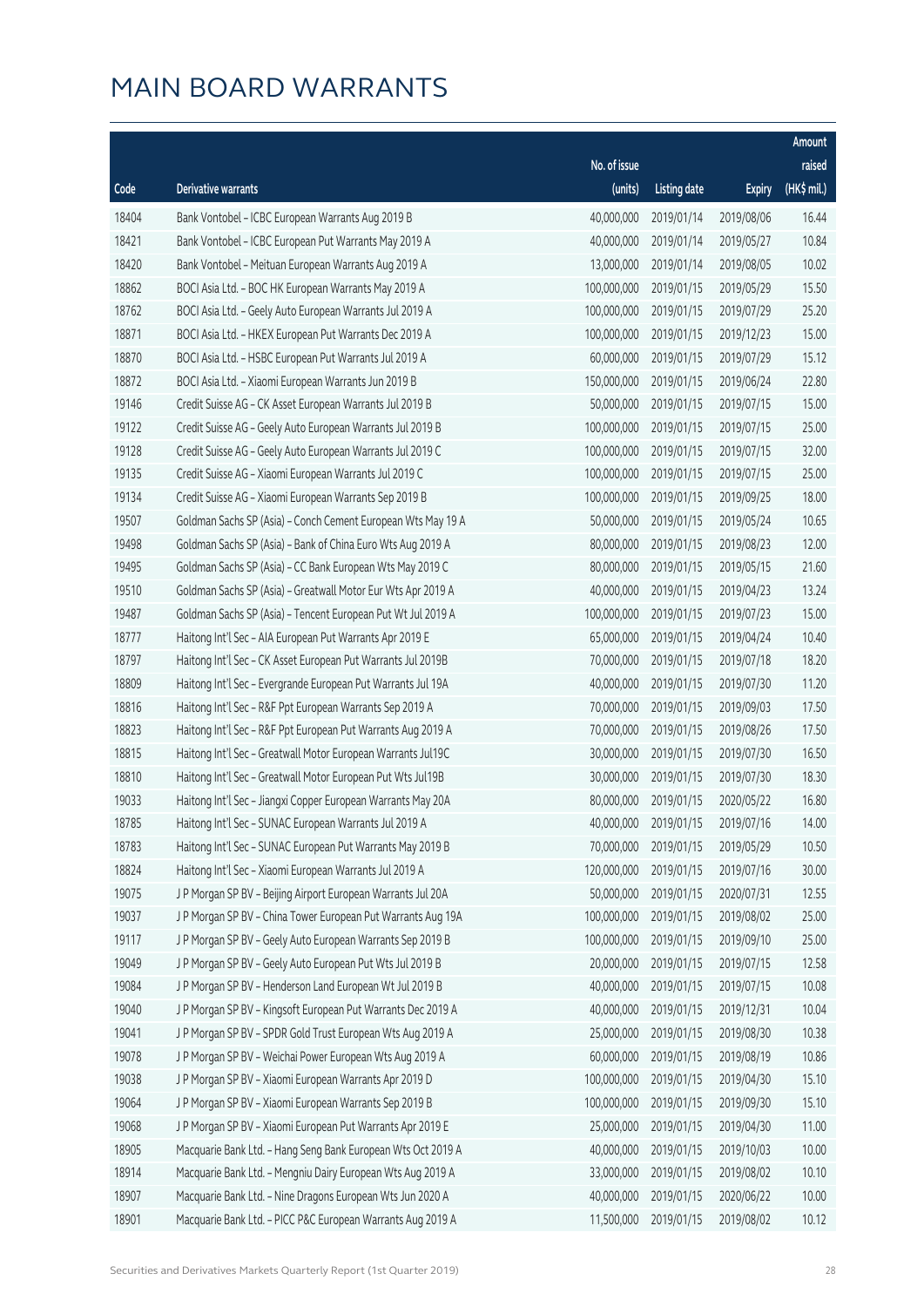|       |                                                              |              |                       |               | Amount      |
|-------|--------------------------------------------------------------|--------------|-----------------------|---------------|-------------|
|       |                                                              | No. of issue |                       |               | raised      |
| Code  | Derivative warrants                                          | (units)      | <b>Listing date</b>   | <b>Expiry</b> | (HK\$ mil.) |
| 19011 | Macquarie Bank Ltd. - Sands China Ltd European Wts Jul 2019A | 30,000,000   | 2019/01/15            | 2019/07/02    | 10.38       |
| 19000 | Macquarie Bank Ltd. - Sands China Ltd European Wts Aug 2019A | 40,000,000   | 2019/01/15            | 2019/08/02    | 10.04       |
| 18875 | Macquarie Bank Ltd. - SHK Ppt European Warrants Oct 2019 B   | 15,000,000   | 2019/01/15            | 2019/10/03    | 10.05       |
| 18874 | Macquarie Bank Ltd. - SHK Ppt European Put Wts Oct 2019 A    | 10,500,000   | 2019/01/15            | 2019/10/03    | 10.31       |
| 19016 | Macquarie Bank Ltd. - Zhaojin Mining Euro Wts Nov 2020 A     | 40,000,000   | 2019/01/15            | 2020/11/23    | 10.12       |
| 19180 | SG Issuer - AIA European Put Warrants Apr 2019 D             | 60,000,000   | 2019/01/15            | 2019/04/24    | 10.50       |
| 19431 | SG Issuer - CHALCO European Warrants Jul 2019 A              | 25,000,000   | 2019/01/15            | 2019/07/31    | 10.00       |
| 19271 | SG Issuer - BYD Electronic European Warrants Jul 2019 B      | 70,000,000   | 2019/01/15            | 2019/07/22    | 10.50       |
| 19440 | SG Issuer - CC Bank European Warrants May 2019 B             | 60,000,000   | 2019/01/15            | 2019/05/28    | 11.40       |
| 19454 | SG Issuer - CK Asset European Warrants Jul 2019 A            | 30,000,000   | 2019/01/15            | 2019/07/31    | 10.20       |
| 19455 | SG Issuer - CK Asset European Put Warrants Jul 2019 B        | 35,000,000   | 2019/01/15            | 2019/07/31    | 10.15       |
| 19341 | SG Issuer - CKH Holdings European Warrants Jun 2019 A        | 25,000,000   | 2019/01/15            | 2019/06/28    | 10.75       |
| 19291 | SG Issuer - Ch Molybdenum European Warrants Jul 2019 A       | 25,000,000   | 2019/01/15            | 2019/07/31    | 10.25       |
| 19442 | SG Issuer - China Shenhua European Warrants Jul 2019 B       | 80,000,000   | 2019/01/15            | 2019/07/31    | 20.00       |
| 19301 | SG Issuer - China Unicom European Warrants Jul 2019 A        | 15,000,000   | 2019/01/15            | 2019/07/31    | 10.05       |
| 19183 | SG Issuer - Geely Auto European Warrants Jun 2019 B          | 80,000,000   | 2019/01/15            | 2019/06/28    | 12.40       |
| 19198 | SG Issuer - Geely Auto European Warrants Jul 2019 A          | 80,000,000   | 2019/01/15            | 2019/07/31    | 24.00       |
| 19218 | SG Issuer - Geely Auto European Warrants Dec 2019 A          | 80,000,000   | 2019/01/15            | 2019/12/31    | 20.00       |
| 19207 | SG Issuer - Geely Auto European Put Warrants Jul 2019 B      | 15,000,000   | 2019/01/15            | 2019/07/31    | 10.05       |
| 19348 | SG Issuer - Galaxy Ent European Warrants Jul 2019 A          | 60,000,000   | 2019/01/15            | 2019/07/31    | 27.60       |
| 19343 | SG Issuer - Galaxy Ent European Put Warrants Jun 2019 A      | 50,000,000   | 2019/01/15            | 2019/06/28    | 12.00       |
| 19229 | SG Issuer - Greatwall Motor European Warrants Jul 2019 A     | 20,000,000   | 2019/01/15            | 2019/07/31    | 10.00       |
| 19363 | SG Issuer - HSBC European Warrants Jul 2019 A                | 80,000,000   | 2019/01/15            | 2019/07/31    | 23.60       |
| 19361 | SG Issuer - Hang Seng Bank European Warrants Oct 2019 A      | 80,000,000   | 2019/01/15            | 2019/10/31    | 12.00       |
| 19466 | SG Issuer - ICBC European Warrants Jul 2019 A                | 70,000,000   | 2019/01/15            | 2019/07/31    | 10.50       |
| 19371 | SG Issuer - Kunlun Energy European Warrants Jun 2019 A       | 18,000,000   | 2019/01/15            | 2019/06/28    | 10.80       |
| 19374 | SG Issuer - Link REIT European Warrants Jul 2019 B           |              | 20,000,000 2019/01/15 | 2019/07/31    | 10.00       |
| 19380 | SG Issuer - Link REIT European Put Warrants Jul 2019 C       | 25,000,000   | 2019/01/15            | 2019/07/31    | 10.00       |
| 19250 | SG Issuer - Maanshan Iron European Warrants Jul 2019 A       | 20,000,000   | 2019/01/15            | 2019/07/31    | 10.00       |
| 19413 | SG Issuer - MTR Corporation European Put Warrants Jun 2019 B | 50,000,000   | 2019/01/15            | 2019/06/28    | 10.00       |
| 19257 | SG Issuer - Ping An European Warrants Jul 2019 B             | 80,000,000   | 2019/01/15            | 2019/07/31    | 35.20       |
| 19418 | SG Issuer - SHK Ppt European Warrants Jul 2019 A             | 15,000,000   | 2019/01/15            | 2019/07/31    | 11.25       |
| 19427 | SG Issuer - SHK Ppt European Put Warrants Jul 2019 B         | 20,000,000   | 2019/01/15            | 2019/07/31    | 10.00       |
| 19260 | SG Issuer - Xiaomi European Warrants May 2019 C              | 120,000,000  | 2019/01/15            | 2019/05/31    | 18.00       |
| 19264 | SG Issuer - Xiaomi European Warrants Sep 2019 B              | 120,000,000  | 2019/01/15            | 2019/09/30    | 22.80       |
| 18971 | UBS AG - Cheung Kong European Put Warrants Jul 2019 A        | 30,000,000   | 2019/01/15            | 2019/07/15    | 10.80       |
| 18959 | UBS AG - China Tower European Warrants Sep 2019 A            | 70,000,000   | 2019/01/15            | 2019/09/23    | 14.56       |
| 18774 | UBS AG - Geely Auto European Warrants Jul 2019 A             | 100,000,000  | 2019/01/15            | 2019/07/15    | 25.00       |
| 18986 | UBS AG - HKEX European Warrants Jun 2019 E                   | 300,000,000  | 2019/01/15            | 2019/06/21    | 65.40       |
| 18982 | UBS AG - HKEX European Warrants Sep 2019 A                   | 300,000,000  | 2019/01/15            | 2019/09/23    | 48.00       |
| 18922 | UBS AG - Ping An European Warrants Jun 2019 A                | 100,000,000  | 2019/01/15            | 2019/06/25    | 54.20       |
| 18960 | UBS AG - SHK Ppt European Put Warrants Jul 2019 A            | 17,000,000   | 2019/01/15            | 2019/07/15    | 10.44       |
| 18934 | UBS AG - Tencent European Warrants Jun 2019 F                | 30,000,000   | 2019/01/15            | 2019/06/25    | 46.14       |
| 18933 | UBS AG - Tencent European Put Warrants Apr 2019 M            | 30,000,000   | 2019/01/15            | 2019/04/25    | 35.28       |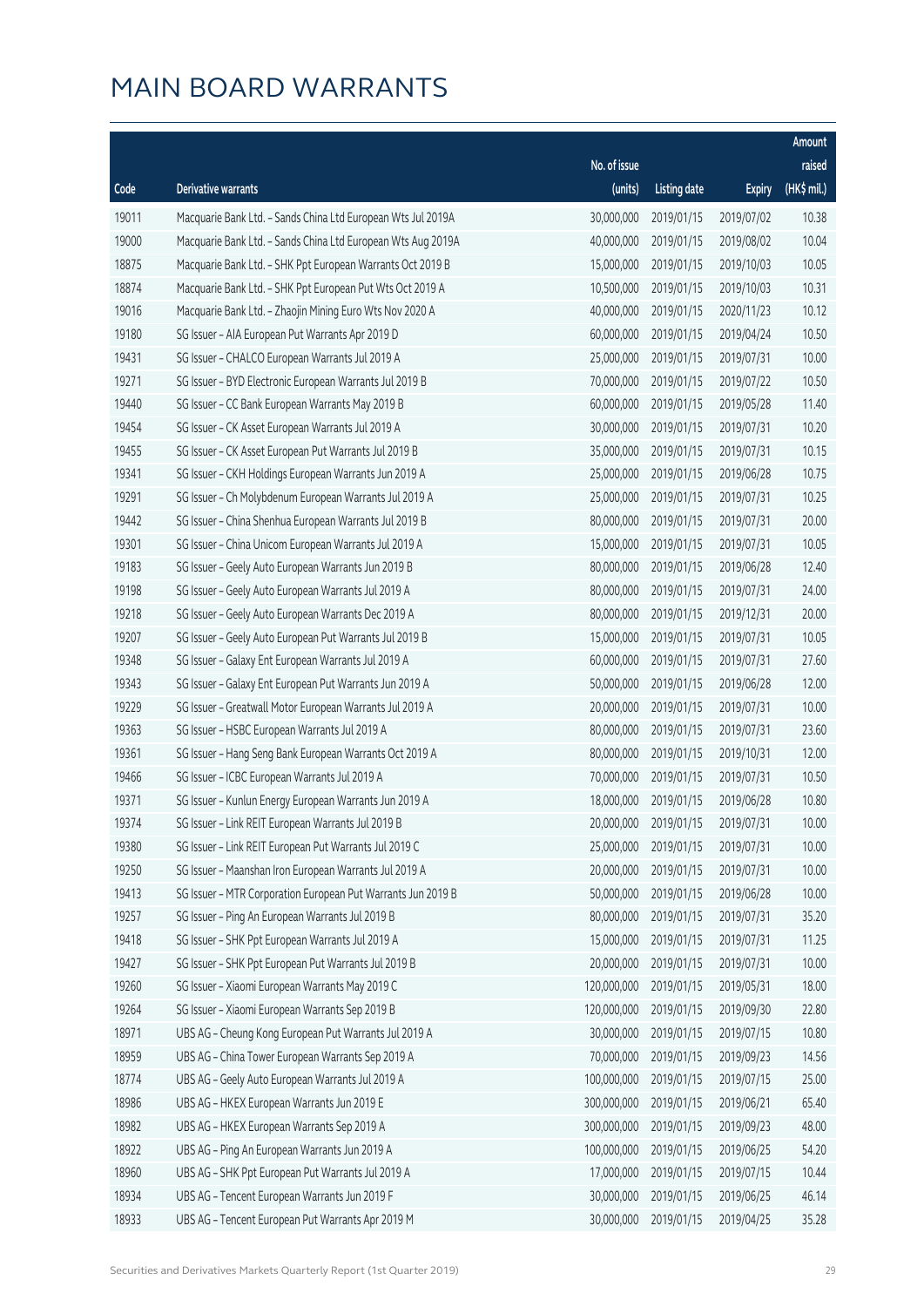|        |                                                              |              |                       |               | Amount       |
|--------|--------------------------------------------------------------|--------------|-----------------------|---------------|--------------|
|        |                                                              | No. of issue |                       |               | raised       |
| Code   | <b>Derivative warrants</b>                                   | (units)      | <b>Listing date</b>   | <b>Expiry</b> | $(HK$$ mil.) |
| 15333# | J P Morgan SP BV - HSI European Put Warrants May 2019 G      | 300,000,000  | 2019/01/15            | 2019/05/30    | 15.60        |
| 15865# | J P Morgan SP BV - HSI European Put Warrants May 2019 H      | 300,000,000  | 2019/01/15            | 2019/05/30    | 20.70        |
| 19679  | BOCI Asia Ltd. - CM Bank European Warrants Jul 2019 A        | 70,000,000   | 2019/01/16            | 2019/07/22    | 17.50        |
| 19678  | BOCI Asia Ltd. - Meituan European Warrants Jun 2019 B        | 30,000,000   | 2019/01/16            | 2019/06/28    | 11.97        |
| 19664  | BNP Paribas Issuance B.V. - CITIC Sec Euro Wts Jan 2020 A    | 80,000,000   | 2019/01/16            | 2020/01/10    | 12.00        |
| 19654  | BNP Paribas Issuance B.V. - HSBC European Wts Feb 2020 A     | 40,000,000   | 2019/01/16            | 2020/02/04    | 10.40        |
| 19675  | BNP Paribas Issuance B.V. - PetroChina Euro Wts Aug 2019 A   | 50,000,000   | 2019/01/16            | 2019/08/02    | 13.50        |
| 19676  | BNP Paribas Issuance B.V. - PetroChina Euro Wts Dec 2019 A   | 50,000,000   | 2019/01/16            | 2019/12/03    | 14.50        |
| 19669  | BNP Paribas Issuance B.V. - ZA Onine European Wts Aug 2019 A | 35,000,000   | 2019/01/16            | 2019/08/02    | 11.20        |
| 19670  | BNP Paribas Issuance B.V. - ZA Onine European Wts Sep 2019 A | 40,000,000   | 2019/01/16            | 2019/09/03    | 10.40        |
| 20166  | Credit Suisse AG - CK Asset European Put Warrants Jul 2019 C | 35,000,000   | 2019/01/16            | 2019/07/15    | 10.15        |
| 20180  | Credit Suisse AG - Maanshan Iron European Warrants Jul 2019A | 20,000,000   | 2019/01/16            | 2019/07/15    | 10.00        |
| 20148  | Credit Suisse AG - SHK Ppt European Warrants Jul 2019 A      | 30,000,000   | 2019/01/16            | 2019/07/15    | 10.20        |
| 20150  | Credit Suisse AG - SHK Ppt European Put Warrants Jul 2019 B  | 20,000,000   | 2019/01/16            | 2019/07/15    | 12.60        |
| 20190  | Credit Suisse AG - Xiaomi European Put Warrants Feb 2020 A   | 80,000,000   | 2019/01/16            | 2020/02/28    | 20.00        |
| 20494  | Goldman Sachs SP (Asia) - AIA European Warrants May 2019 C   | 80,000,000   | 2019/01/16            | 2019/05/07    | 13.60        |
| 20532  | Goldman Sachs SP (Asia) - CKA European Warrants Jul 2019 A   | 60,000,000   | 2019/01/16            | 2019/07/16    | 15.00        |
| 20485  | Goldman Sachs SP (Asia) - China Mobile Eu Put Wts Apr 2019 G | 80,000,000   | 2019/01/16            | 2019/04/16    | 12.88        |
| 20542  | Goldman Sachs SP (Asia) - Ping An European Wts Jul 2019 A    | 100,000,000  | 2019/01/16            | 2019/07/02    | 47.20        |
| 20551  | Goldman Sachs SP (Asia) - Xiaomi European Warrants Apr 2019E | 100,000,000  | 2019/01/16            | 2019/04/23    | 15.00        |
| 20078  | Haitong Int'l Sec - China Tower European Warrants Sep 2019 A | 70,000,000   | 2019/01/16            | 2019/09/23    | 14.00        |
| 20028  | Haitong Int'l Sec - China Tower European Put Warrants Dec19C | 70,000,000   | 2019/01/16            | 2019/12/13    | 10.50        |
| 20113  | Haitong Int'l Sec - Geely Auto European Warrants Jun 2019 C  | 100,000,000  | 2019/01/16            | 2019/06/21    | 15.00        |
| 20104  | Haitong Int'l Sec - Galaxy Ent European Put Wts Jul 2019 B   | 40,000,000   | 2019/01/16            | 2019/07/17    | 14.00        |
| 20114  | Haitong Int'l Sec - Lenovo European Put Warrants May 2019 A  | 50,000,000   | 2019/01/16            | 2019/05/28    | 10.50        |
| 20120  | Haitong Int'l Sec - Tencent European Warrants Jun 2019 I     | 100,000,000  | 2019/01/16            | 2019/06/25    | 21.00        |
| 19928  | J P Morgan SP BV – CK Asset European Warrants Aug 2019 A     |              | 80,000,000 2019/01/16 | 2019/08/02    | 20.00        |
| 19922  | J P Morgan SP BV - CR Beer European Warrants Aug 2019 A      | 50,000,000   | 2019/01/16            | 2019/08/02    | 12.50        |
| 19768  | J P Morgan SP BV - Ch Railway Cons European Wts Dec 2020 A   | 100,000,000  | 2019/01/16            | 2020/12/30    | 25.00        |
| 19770  | J P Morgan SP BV - CRRC European Warrants Jun 2019 A         | 30,000,000   | 2019/01/16            | 2019/06/21    | 11.43        |
| 20121  | J P Morgan SP BV - A50 China European Warrants Jun 2019 B    | 80,000,000   | 2019/01/16            | 2019/06/21    | 15.84        |
| 19818  | J P Morgan SP BV - Haier Elec European Warrants Jul 2019 A   | 40,000,000   | 2019/01/16            | 2019/07/31    | 10.04        |
| 19970  | J P Morgan SP BV - HSI European Put Warrants Jul 2019 D      | 400,000,000  | 2019/01/16            | 2019/07/30    | 100.40       |
| 19883  | J P Morgan SP BV - Mengniu Dairy European Wts Jul 2019 A     | 60,000,000   | 2019/01/16            | 2019/07/15    | 15.06        |
| 20013  | J P Morgan SP BV - Tencent European Warrants Jun 2019 F      | 250,000,000  | 2019/01/16            | 2019/06/21    | 37.50        |
| 19974  | J P Morgan SP BV - Tencent European Warrants Aug 2019 A      | 250,000,000  | 2019/01/16            | 2019/08/30    | 62.75        |
| 20021  | J P Morgan SP BV - Tencent European Put Warrants Jun 2019 G  | 250,000,000  | 2019/01/16            | 2019/06/18    | 37.50        |
| 19594  | Macquarie Bank Ltd. - Conch Cement European Wts Oct 2019 A   | 20,500,000   | 2019/01/16            | 2019/10/03    | 10.11        |
| 19603  | Macquarie Bank Ltd. - BYD Company European Put Wts Oct 2019B | 36,500,000   | 2019/01/16            | 2019/10/03    | 10.00        |
| 19592  | Macquarie Bank Ltd. - China Tower European Warrants Feb 20 A | 40,000,000   | 2019/01/16            | 2020/02/04    | 10.16        |
| 19561  | Macquarie Bank Ltd. - Geely Auto European Wts Sep 2019 A     | 6,000,000    | 2019/01/16            | 2019/09/03    | 10.13        |
| 19639  | Macquarie Bank Ltd. - Lenovo European Warrants Aug 2019 A    | 23,100,000   | 2019/01/16            | 2019/08/02    | 10.00        |
| 19591  | Macquarie Bank Ltd. - SUNAC European Warrants Aug 2019 A     | 28,500,000   | 2019/01/16            | 2019/08/02    | 10.09        |
| 19566  | Macquarie Bank Ltd. - Xiaomi European Warrants Aug 2019 C    | 7,500,000    | 2019/01/16            | 2019/08/02    | 10.23        |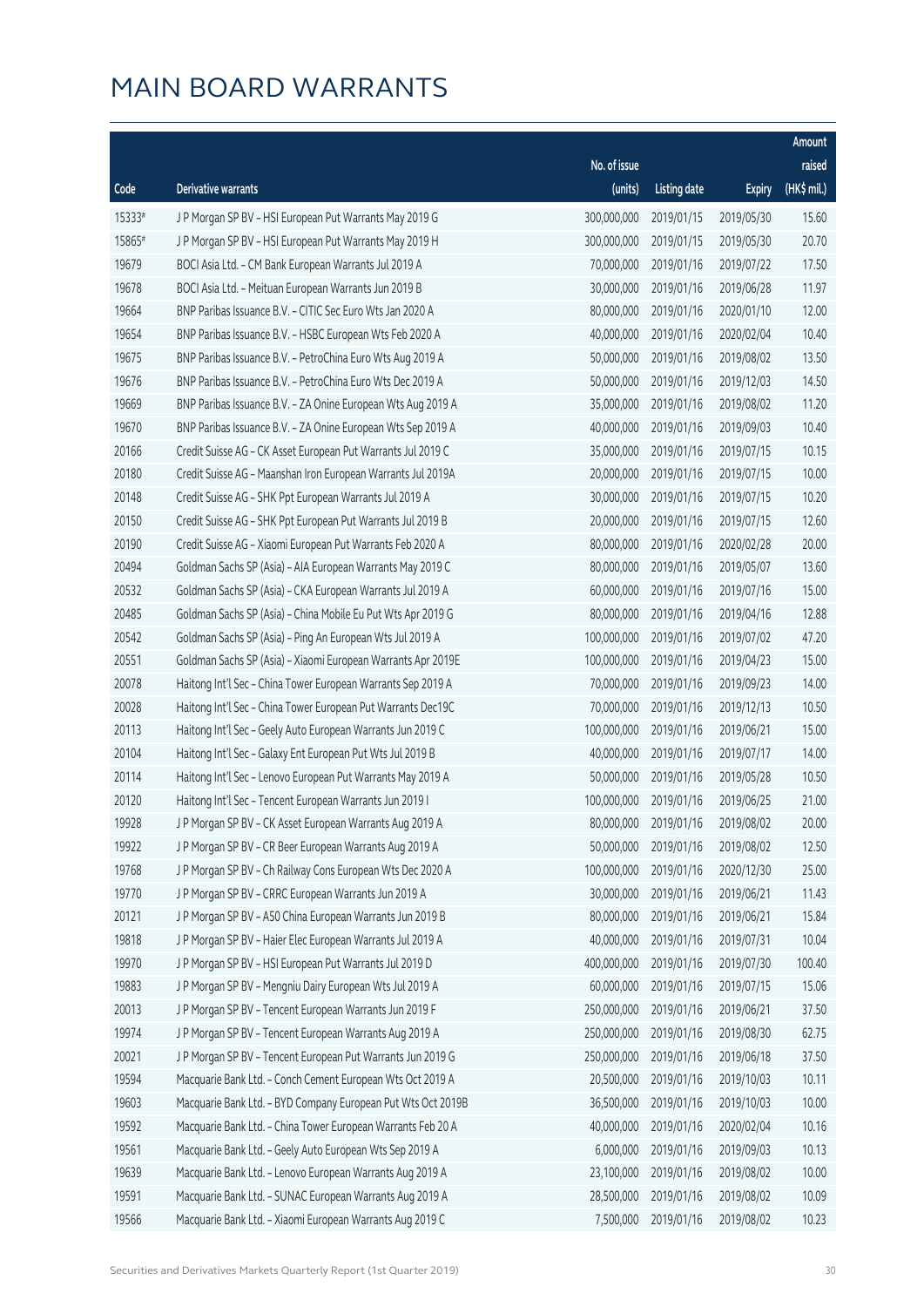|        |                                                              |              |                       |               | Amount      |
|--------|--------------------------------------------------------------|--------------|-----------------------|---------------|-------------|
|        |                                                              | No. of issue |                       |               | raised      |
| Code   | Derivative warrants                                          | (units)      | <b>Listing date</b>   | <b>Expiry</b> | (HK\$ mil.) |
| 20407  | SG Issuer - China Comm Cons European Warrants Jul 2019 A     | 20,000,000   | 2019/01/16            | 2019/07/31    | 10.20       |
| 20397  | SG Issuer - China Coal European Warrants Jul 2019 B          | 40,000,000   | 2019/01/16            | 2019/07/31    | 10.00       |
| 20234  | SG Issuer - China Mobile European Put Warrants Jun 2019 B    | 40,000,000   | 2019/01/16            | 2019/06/28    | 10.20       |
| 20300  | SG Issuer - China Taiping European Warrants Jul 2019 A       | 40,000,000   | 2019/01/16            | 2019/07/31    | 10.00       |
| 20425  | SG Issuer - China Tower European Warrants Nov 2019 A         | 80,000,000   | 2019/01/16            | 2019/11/29    | 16.00       |
| 20456  | SG Issuer - China Tower European Put Warrants Dec 2019 A     | 50,000,000   | 2019/01/16            | 2019/12/31    | 10.00       |
| 20307  | SG Issuer - HKEX European Put Warrants Jul 2019 C            | 20,000,000   | 2019/01/16            | 2019/07/31    | 10.00       |
| 20211  | SG Issuer - HSI European Put Warrants Apr 2019 M             | 300,000,000  | 2019/01/16            | 2019/04/29    | 45.00       |
| 20212  | SG Issuer - HSI European Put Warrants May 2019 K             | 300,000,000  | 2019/01/16            | 2019/05/30    | 45.00       |
| 20319  | SG Issuer - Jiangxi Copper European Warrants Jul 2020 A      | 100,000,000  | 2019/01/16            | 2020/07/13    | 21.50       |
| 20461  | SG Issuer - Lenovo European Put Warrants Jul 2019 A          | 26,000,000   | 2019/01/16            | 2019/07/31    | 10.01       |
| 20321  | SG Issuer - Shimao Ppt Eu Wt Jul 2019 A                      | 35,000,000   | 2019/01/16            | 2019/07/31    | 10.15       |
| 20468  | SG Issuer - Sunny Optical European Warrants Sep 2019 A       | 80,000,000   | 2019/01/16            | 2019/09/30    | 12.00       |
| 20328  | SG Issuer - Tencent European Warrants Apr 2019 R             | 20,000,000   | 2019/01/16            | 2019/04/30    | 20.00       |
| 20396  | SG Issuer - Xiaomi European Warrants Dec 2019 B              | 120,000,000  | 2019/01/16            | 2019/12/31    | 30.00       |
| 20351  | SG Issuer - Xiaomi European Put Warrants Jul 2019 D          | 8,000,000    | 2019/01/16            | 2019/07/31    | 10.00       |
| 19704  | UBS AG - Bank of China European Warrants May 2019 A          | 60,000,000   | 2019/01/16            | 2019/05/14    | 12.00       |
| 19702  | UBS AG - CC Bank European Warrants May 2019 A                | 60,000,000   | 2019/01/16            | 2019/05/28    | 14.58       |
| 19744  | UBS AG - CITIC Bank European Warrants Jul 2019 A             | 40,000,000   | 2019/01/16            | 2019/07/26    | 10.32       |
| 19732  | UBS AG - CM Bank European Warrants Jul 2019 A                | 60,000,000   | 2019/01/16            | 2019/07/15    | 11.46       |
| 19735  | UBS AG - Minsheng Bank European Warrants Jul 2019 A          | 40,000,000   | 2019/01/16            | 2019/07/05    | 10.36       |
| 19747  | UBS AG - Greatwall Motor European Warrants Aug 2019 A        | 25,000,000   | 2019/01/16            | 2019/08/09    | 14.10       |
| 19682  | UBS AG - ICBC European Warrants May 2019 A                   | 60,000,000   | 2019/01/16            | 2019/05/24    | 16.50       |
| 19699  | UBS AG - ICBC European Warrants Aug 2019 A                   | 60,000,000   | 2019/01/16            | 2019/08/19    | 12.96       |
| 19553  | Bank Vontobel - HKEX European Warrants Nov 2019 A            | 80,000,000   | 2019/01/16            | 2019/11/29    | 15.28       |
| 19560  | Bank Vontobel - HKEX European Put Warrants Jul 2019 C        | 60,000,000   | 2019/01/16            | 2019/07/31    | 15.06       |
| 19516  | Bank Vontobel - SHK Ppt European Warrants Jul 2019 A         |              | 20,000,000 2019/01/16 | 2019/07/26    | 10.42       |
| 19552  | Bank Vontobel - SHK Ppt European Put Warrants Jul 2019 B     | 20,000,000   | 2019/01/16            | 2019/07/26    | 10.22       |
| 14051# | J P Morgan SP BV - HSI European Put Warrants Apr 2019 H      | 600,000,000  | 2019/01/16            | 2019/04/29    | 42.60       |
| 21102  | Credit Suisse AG - BYD Company European Put Warrants Jul 19B | 35,000,000   | 2019/01/17            | 2019/07/16    | 10.15       |
| 21106  | Credit Suisse AG - China Mobile European Put Wts Jun 2019 B  | 50,000,000   | 2019/01/17            | 2019/06/21    | 12.50       |
| 21108  | Credit Suisse AG - CSPC Pharma European Put Warrants Mar 20A | 80,000,000   | 2019/01/17            | 2020/03/24    | 14.40       |
| 20566  | Credit Suisse AG - Xiaomi European Warrants Apr 2019 E       | 150,000,000  | 2019/01/17            | 2019/04/23    | 22.50       |
| 21035  | Bank of East Asia - CNBM European Warrants Jul 2021 A        | 70,000,000   | 2019/01/17            | 2021/07/12    | 10.92       |
| 21065  | Bank of East Asia - Geely Auto European Warrants Jun 2019 A  | 65,000,000   | 2019/01/17            | 2019/06/28    | 10.73       |
| 21024  | Bank of East Asia - Tencent European Wts Jun 2019 A          | 60,000,000   | 2019/01/17            | 2019/06/24    | 14.64       |
| 21092  | Bank of East Asia - Xiaomi European Put Warrants Jul 2019 C  | 40,000,000   | 2019/01/17            | 2019/07/18    | 10.08       |
| 21416  | Goldman Sachs SP (Asia) - AIA European Warrants Jun 2019 B   | 80,000,000   | 2019/01/17            | 2019/06/24    | 12.00       |
| 21431  | Goldman Sachs SP (Asia) - CK Asset European Put Wts Jul19B   | 40,000,000   | 2019/01/17            | 2019/07/17    | 10.00       |
| 21422  | Goldman Sachs SP (Asia) - Geely Auto European Wts Jul 2019 B | 80,000,000   | 2019/01/17            | 2019/07/03    | 14.24       |
| 21450  | Goldman Sachs SP (Asia) - Ping An European Wts Jun 2019 A    | 100,000,000  | 2019/01/17            | 2019/06/24    | 15.00       |
| 21451  | Goldman Sachs SP (Asia) - Tencent European Put Wt Jun 2019 I | 100,000,000  | 2019/01/17            | 2019/06/20    | 17.90       |
| 20817  | HK Bank - HSI European Warrants Jul 2019 B                   | 100,000,000  | 2019/01/17            | 2019/07/30    | 15.00       |
| 20834  | HK Bank - HSI European Warrants Jul 2019 C                   | 150,000,000  | 2019/01/17            | 2019/07/30    | 22.50       |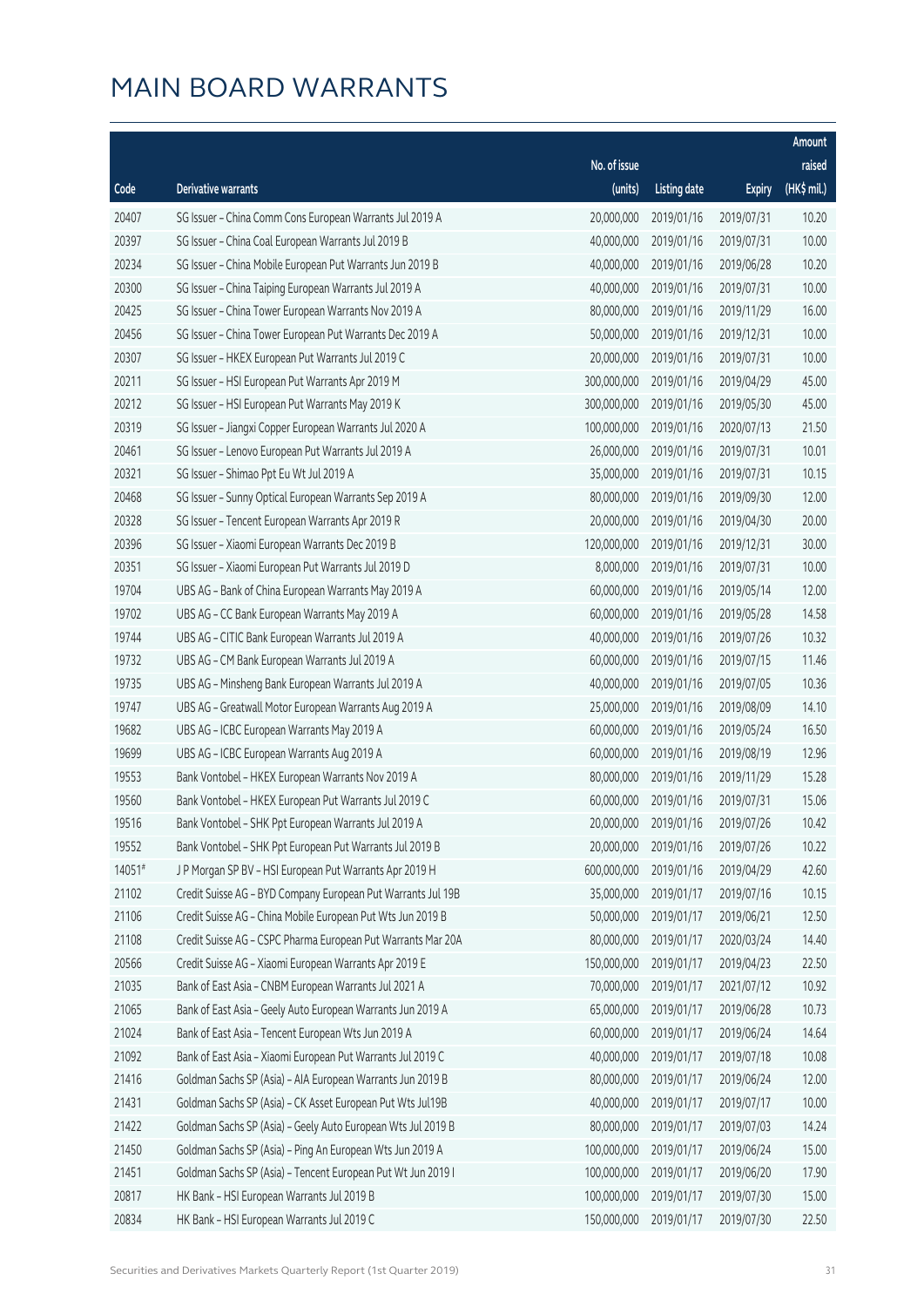|       |                                                              |              |                      |               | Amount      |
|-------|--------------------------------------------------------------|--------------|----------------------|---------------|-------------|
|       |                                                              | No. of issue |                      |               | raised      |
| Code  | Derivative warrants                                          | (units)      | <b>Listing date</b>  | <b>Expiry</b> | (HK\$ mil.) |
| 20850 | HK Bank - HSI European Put Warrants Jun 2019 D               | 150,000,000  | 2019/01/17           | 2019/06/27    | 27.00       |
| 20849 | HK Bank - HSI European Put Warrants Jul 2019 D               | 100,000,000  | 2019/01/17           | 2019/07/30    | 25.00       |
| 20816 | HK Bank - Tencent European Put Warrants Jun 2019 E           | 80,000,000   | 2019/01/17           | 2019/06/21    | 12.00       |
| 20813 | HK Bank - Xiaomi European Put Warrants Dec 2019 A            | 40,000,000   | 2019/01/17           | 2019/12/31    | 10.00       |
| 20659 | Haitong Int'l Sec - Sinopec Corp European Wts Jul 2019 B     | 30,000,000   | 2019/01/17           | 2019/07/24    | 11.10       |
| 20675 | Haitong Int'l Sec - Sinopec Corp European Put Wts Jun 2019 A | 45,000,000   | 2019/01/17           | 2019/06/28    | 10.80       |
| 20676 | Haitong Int'l Sec - PetroChina European Euro Put Wts Jun 19A | 50,000,000   | 2019/01/17           | 2019/06/28    | 10.00       |
| 21179 | J P Morgan SP BV - Country Garden European Put Wt Oct 2020 A | 80,000,000   | 2019/01/17           | 2020/10/05    | 20.00       |
| 21286 | J P Morgan SP BV - CGN Power European Warrants Nov 2019 A    | 50,000,000   | 2019/01/17           | 2019/11/29    | 12.75       |
| 21219 | J P Morgan SP BV - CITIC Bank European Warrants Jul 2019 A   | 50,000,000   | 2019/01/17           | 2019/07/31    | 12.55       |
| 21129 | J P Morgan SP BV - CPIC European Warrants Sep 2019 A         | 80,000,000   | 2019/01/17           | 2019/09/02    | 20.08       |
| 21123 | J P Morgan SP BV - China Taiping European Wts Jul 2019 B     | 60,000,000   | 2019/01/17           | 2019/07/24    | 10.80       |
| 21212 | J P Morgan SP BV - Geely Auto European Put Wts Apr 2019 B    | 20,000,000   | 2019/01/17           | 2019/04/23    | 16.24       |
| 21275 | J P Morgan SP BV - Greatwall Motor European Wts Jul 2019 A   | 40,000,000   | 2019/01/17           | 2019/07/31    | 13.88       |
| 21296 | J P Morgan SP BV - HSI European Put Warrants Apr 2019 J      | 400,000,000  | 2019/01/17           | 2019/04/29    | 76.40       |
| 21263 | J P Morgan SP BV - HSI European Put Warrants May 2019 I      | 400,000,000  | 2019/01/17           | 2019/05/30    | 60.00       |
| 21259 | J P Morgan SP BV - ICBC European Warrants May 2019 A         | 100,000,000  | 2019/01/17           | 2019/05/31    | 15.10       |
| 21139 | J P Morgan SP BV - PICC P&C European Warrants Jul 2019 A     | 40,000,000   | 2019/01/17           | 2019/07/16    | 11.20       |
| 21284 | J P Morgan SP BV - Ping An European Warrants Jun 2019 A      | 200,000,000  | 2019/01/17           | 2019/06/28    | 31.00       |
| 21099 | J P Morgan SP BV - Xiaomi European Warrants Apr 2019 F       | 100,000,000  | 2019/01/17           | 2019/04/23    | 15.10       |
| 21260 | J P Morgan SP BV - Xiaomi European Put Warrants Mar 2020 A   | 100,000,000  | 2019/01/17           | 2020/03/31    | 25.00       |
| 21272 | J P Morgan SP BV - ZA Onine European Warrants Jul 2019 A     | 40,000,000   | 2019/01/17           | 2019/07/31    | 10.12       |
| 20747 | Macquarie Bank Ltd. - Brilliance Chi Euro Wts Feb 2020 A     | 5,500,000    | 2019/01/17           | 2020/02/04    | 10.06       |
| 20713 | Macquarie Bank Ltd. - CK Asset European Warrants Oct 2019 A  | 27,500,000   | 2019/01/17           | 2019/10/03    | 10.01       |
| 20760 | Macquarie Bank Ltd. - CSPC Pharma European Wts Dec 2019 A    | 40,000,000   | 2019/01/17           | 2019/12/03    | 10.04       |
| 20757 | Macquarie Bank Ltd. - CSPC Pharma European Wts Apr 2020 A    | 40,000,000   | 2019/01/17           | 2020/04/02    | 10.04       |
| 20805 | Macquarie Bank Ltd. - Kingdee Int'l European Wts Aug 2019 A  |              | 9,800,000 2019/01/17 | 2019/08/16    | 10.05       |
| 20795 | Macquarie Bank Ltd. - Xiaomi European Warrants Aug 2019 D    | 6,500,000    | 2019/01/17           | 2019/08/02    | 10.35       |
| 20804 | Macquarie Bank Ltd. - Xiaomi European Put Warrants Sep 2019A | 6,500,000    | 2019/01/17           | 2019/09/03    | 10.11       |
| 21307 | SG Issuer - AIA European Put Warrants Jun 2019 A             | 50,000,000   | 2019/01/17           | 2019/06/28    | 10.50       |
| 21316 | SG Issuer - BYD Company European Warrants Jul 2019 A         | 16,000,000   | 2019/01/17           | 2019/07/31    | 10.08       |
| 21326 | SG Issuer - CITIC Bank European Warrants Jul 2019 A          | 30,000,000   | 2019/01/17           | 2019/07/31    | 10.05       |
| 21349 | SG Issuer - CKI Holdings European Warrants Sep 2019 A        | 30,000,000   | 2019/01/17           | 2019/09/30    | 10.05       |
| 21331 | SG Issuer - China Lit European Warrants Jul 2019 C           | 14,000,000   | 2019/01/17           | 2019/07/31    | 10.08       |
| 21347 | SG Issuer - CRCC European Warrants Sep 2019 A                | 10,000,000   | 2019/01/17           | 2019/09/30    | 12.10       |
| 21304 | SG Issuer - CSOP A50 ETF European Warrants Jul 2019 A        | 20,000,000   | 2019/01/17           | 2019/07/31    | 12.20       |
| 21305 | SG Issuer - A50 China European Warrants Jul 2019 A           | 20,000,000   | 2019/01/17           | 2019/07/31    | 12.80       |
| 21352 | SG Issuer - Geely Auto European Warrants Jul 2019 C          | 80,000,000   | 2019/01/17           | 2019/07/03    | 16.00       |
| 21360 | SG Issuer - Geely Auto European Put Warrants Jul 2019 D      | 10,000,000   | 2019/01/17           | 2019/07/31    | 11.60       |
| 21379 | SG Issuer - PICC Group European Warrants Jul 2019 A          | 35,000,000   | 2019/01/17           | 2019/07/31    | 10.15       |
| 21382 | SG Issuer - Sunny Optical European Put Warrants Jul 2019 B   | 12,000,000   | 2019/01/17           | 2019/07/31    | 10.08       |
| 21384 | SG Issuer - Wharf Reic European Warrants Sep 2019 A          | 25,000,000   | 2019/01/17           | 2019/09/30    | 10.88       |
| 21388 | SG Issuer - ZA Onine European Warrants Jul 2019 B            | 26,000,000   | 2019/01/17           | 2019/07/31    | 10.01       |
| 20961 | UBS AG - CAM CSI300 European Warrants Aug 2019 A             | 70,000,000   | 2019/01/17           | 2019/08/23    | 19.46       |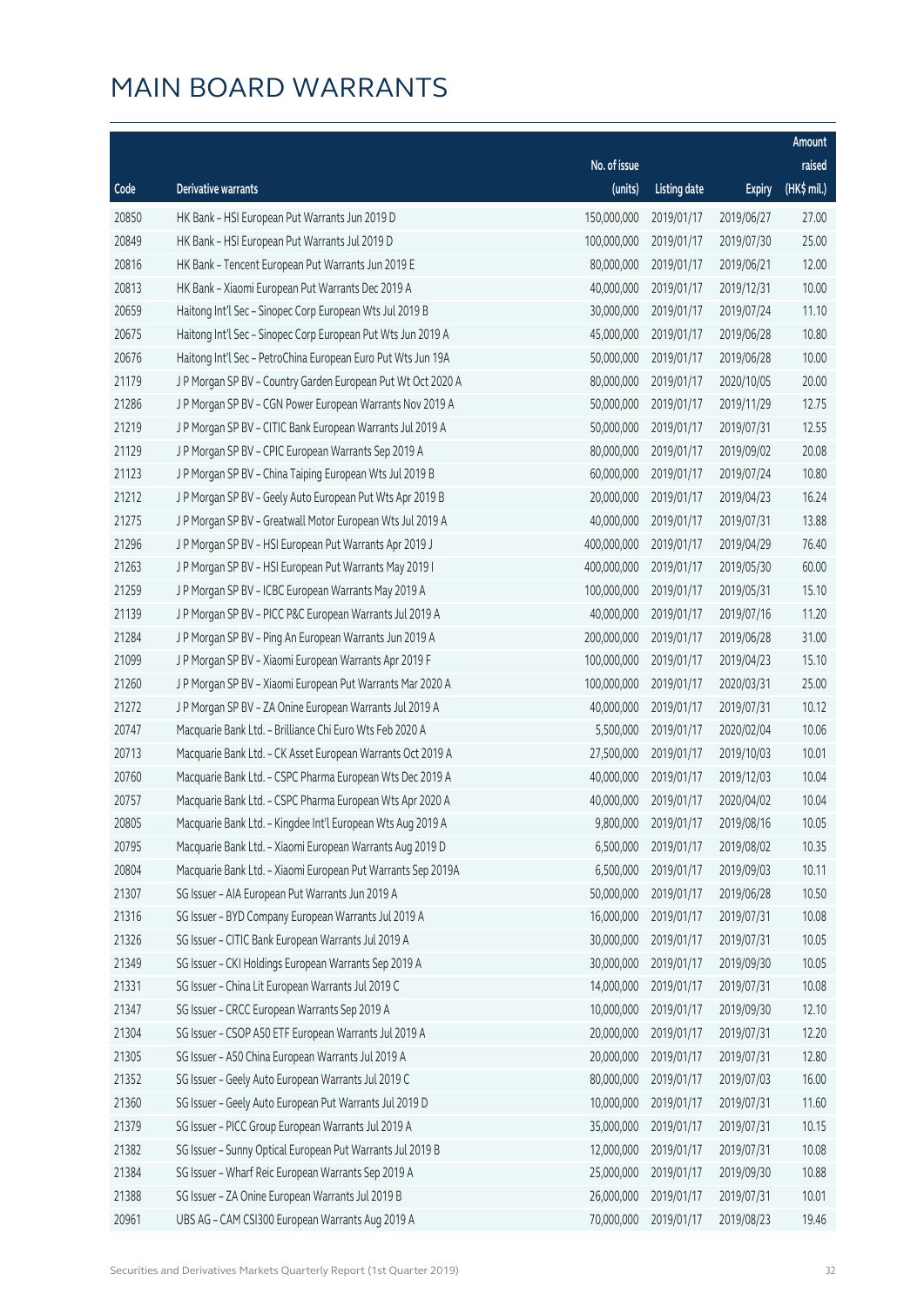|       |                                                              |              |                        |               | Amount      |
|-------|--------------------------------------------------------------|--------------|------------------------|---------------|-------------|
|       |                                                              | No. of issue |                        |               | raised      |
| Code  | Derivative warrants                                          | (units)      | <b>Listing date</b>    | <b>Expiry</b> | (HK\$ mil.) |
| 20962 | UBS AG - CK Asset European Warrants Jul 2019 B               | 40,000,000   | 2019/01/17             | 2019/07/29    | 15.36       |
| 20931 | UBS AG - China Tower European Put Warrants Dec 2019 B        | 70,000,000   | 2019/01/17             | 2019/12/13    | 12.25       |
| 20924 | UBS AG - A50 China European Warrants Jun 2019 B              | 25,000,000   | 2019/01/17             | 2019/06/21    | 10.78       |
| 20898 | UBS AG - A50 China European Warrants Jul 2019 A              | 25,000,000   | 2019/01/17             | 2019/07/16    | 16.90       |
| 20872 | UBS AG - Geely Auto European Put Warrants Nov 2019 A         | 40,000,000   | 2019/01/17             | 2019/11/25    | 10.04       |
| 20992 | UBS AG - Henderson Land Dev European Warrants Oct 2019 A     | 50,000,000   | 2019/01/17             | 2019/10/25    | 14.70       |
| 20944 | UBS AG - Kingsoft European Warrants Oct 2019 A               | 100,000,000  | 2019/01/17             | 2019/10/28    | 26.80       |
| 21023 | UBS AG - NCI European Warrants Jul 2019 A                    | 40,000,000   | 2019/01/17             | 2019/07/22    | 10.40       |
| 20967 | UBS AG - SHK Ppt European Warrants Jul 2019 B                | 30,000,000   | 2019/01/17             | 2019/07/29    | 11.88       |
| 20552 | UBS AG - Xiaomi European Warrants Apr 2019 E                 | 100,000,000  | 2019/01/17             | 2019/04/23    | 15.00       |
| 20858 | UBS AG - Xiaomi European Warrants Oct 2019 A                 | 100,000,000  | 2019/01/17             | 2019/10/14    | 25.00       |
| 20587 | Bank Vontobel - Minsheng Bank European Warrants May 2019 A   | 60,000,000   | 2019/01/17             | 2019/05/24    | 10.26       |
| 20652 | Bank Vontobel - Minsheng Bank European Warrants Jul 2019 A   | 30,000,000   | 2019/01/17             | 2019/07/31    | 11.43       |
| 20657 | Bank Vontobel - China Overseas European Warrants Nov 2019 A  | 40,000,000   | 2019/01/17             | 2019/11/29    | 10.04       |
| 20585 | Bank Vontobel - JIANC European Warrants Aug 2019 A           | 10,000,000   | 2019/01/17             | 2019/08/07    | 10.11       |
| 20576 | Bank Vontobel - Tencent European Put Warrants Aug 2019 B     | 80,000,000   | 2019/01/17             | 2019/08/06    | 28.08       |
| 21490 | BOCI Asia Ltd. - HSI European Warrants Apr 2019 E            | 200,000,000  | 2019/01/18             | 2019/04/29    | 30.40       |
| 21463 | BOCI Asia Ltd. - Tencent European Wts Jun 2019 D             | 200,000,000  | 2019/01/18             | 2019/06/18    | 34.00       |
| 21483 | BOCI Asia Ltd. - Tencent European Put Wts May 2019 F         | 200,000,000  | 2019/01/18             | 2019/05/27    | 30.40       |
| 21722 | BOCI Asia Ltd. - Xiaomi European Warrants Apr 2019 C         | 150,000,000  | 2019/01/18             | 2019/04/24    | 22.80       |
| 21819 | Credit Suisse AG - CKI Holdings European Warrants Jul 2019 A | 40,000,000   | 2019/01/18             | 2019/07/17    | 10.00       |
| 21816 | Credit Suisse AG - HSI European Put Warrants Apr 2019 B      | 200,000,000  | 2019/01/18             | 2019/04/29    | 30.00       |
| 22160 | Goldman Sachs SP (Asia) - Geely Auto Euro Put Wts Oct 2019 A | 80,000,000   | 2019/01/18             | 2019/10/18    | 20.00       |
| 22161 | Goldman Sachs SP (Asia) - HSI European Put Wts Apr 2019 J    | 150,000,000  | 2019/01/18             | 2019/04/29    | 26.25       |
| 22176 | Goldman Sachs SP (Asia) - HSI European Put Wts May 2019 G    | 150,000,000  | 2019/01/18             | 2019/05/30    | 22.50       |
| 22155 | Goldman Sachs SP (Asia) - Tencent European Put Wt Apr 2019 R | 100,000,000  | 2019/01/18             | 2019/04/18    | 15.00       |
| 22159 | Goldman Sachs SP (Asia) - Tencent European Put Wt Jun 2019 J |              | 100,000,000 2019/01/18 | 2019/06/24    | 22.00       |
| 21705 | HK Bank - China Mobile European Put Warrants Jul 2019 A      | 40,000,000   | 2019/01/18             | 2019/07/31    | 10.00       |
| 21649 | HK Bank - Tencent European Warrants Jul 2019 B               | 80,000,000   | 2019/01/18             | 2019/07/31    | 20.00       |
| 21994 | Haitong Int'l Sec - Tencent European Put Warrants Jun 2019 J | 100,000,000  | 2019/01/18             | 2019/06/19    | 29.00       |
| 21913 | J P Morgan SP BV - Agricultural Bank European Put Wts Jun19A | 80,000,000   | 2019/01/18             | 2019/06/28    | 12.00       |
| 21907 | J P Morgan SP BV - Bank of China European Put Wts Jul 2019 A | 80,000,000   | 2019/01/18             | 2019/07/31    | 20.00       |
| 21956 | J P Morgan SP BV - BankComm European Put Warrants Jul 2019 B | 40,000,000   | 2019/01/18             | 2019/07/31    | 10.20       |
| 21898 | J P Morgan SP BV - CC Bank European Put Wts Jul 2019 A       | 80,000,000   | 2019/01/18             | 2019/07/31    | 21.92       |
| 21964 | J P Morgan SP BV - CITIC Sec European Put Warrants Dec 2019A | 50,000,000   | 2019/01/18             | 2019/12/31    | 12.55       |
| 21923 | J P Morgan SP BV - CM Bank European Put Warrants Jul 2019 B  | 80,000,000   | 2019/01/18             | 2019/07/31    | 20.00       |
| 21821 | J P Morgan SP BV - HSI European Put Warrants Jul 2019 E      | 400,000,000  | 2019/01/18             | 2019/07/30    | 100.00      |
| 21981 | J P Morgan SP BV - MGM China European Put Wts Oct 2019 A     | 50,000,000   | 2019/01/18             | 2019/10/31    | 12.50       |
| 21895 | J P Morgan SP BV - PSBC European Warrants Jul 2019 A         | 40,000,000   | 2019/01/18             | 2019/07/31    | 10.08       |
| 21961 | J P Morgan SP BV - Swire Pacific A European Warrants Jul19A  | 40,000,000   | 2019/01/18             | 2019/07/31    | 10.16       |
| 21963 | J P Morgan SP BV - Swire Pacific A European Put Wts Jul19B   | 40,000,000   | 2019/01/18             | 2019/07/31    | 10.00       |
| 21890 | J P Morgan SP BV - Stanchart European Warrants Aug 2019 A    | 25,000,000   | 2019/01/18             | 2019/08/30    | 11.58       |
| 21966 | J P Morgan SP BV - SUNAC European Put Warrants Apr 2019 B    | 70,000,000   | 2019/01/18             | 2019/04/30    | 10.64       |
| 21860 | J P Morgan SP BV - Tracker Fund European Put Warrants May19A | 100,000,000  | 2019/01/18             | 2019/05/31    | 15.00       |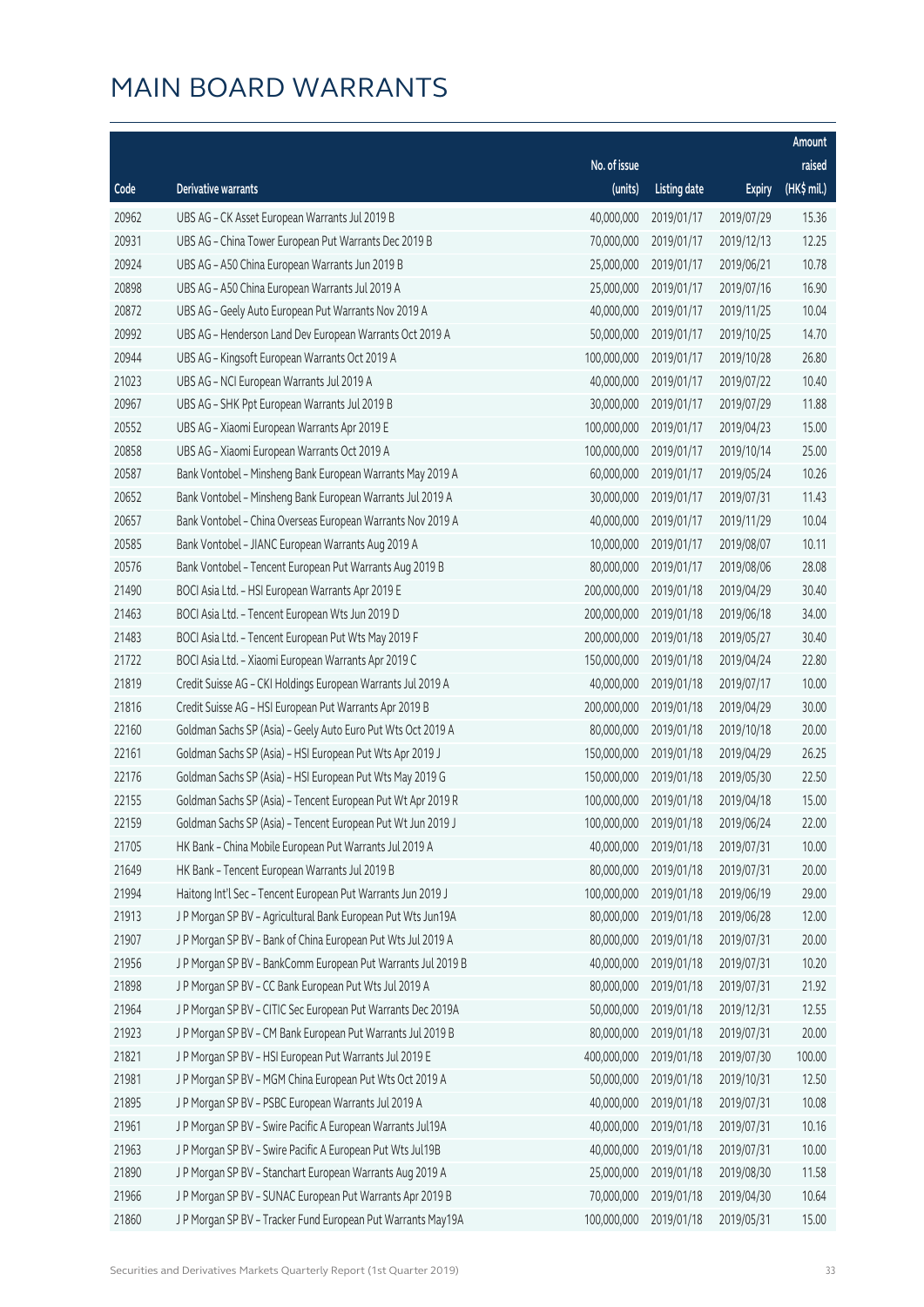|       |                                                              |              |                       |               | <b>Amount</b> |
|-------|--------------------------------------------------------------|--------------|-----------------------|---------------|---------------|
|       |                                                              | No. of issue |                       |               | raised        |
| Code  | Derivative warrants                                          | (units)      | <b>Listing date</b>   | <b>Expiry</b> | (HK\$ mil.)   |
| 21798 | Macquarie Bank Ltd. - CSPC PharmaEuropean Put Wts Jan20A     | 40,000,000   | 2019/01/18            | 2020/01/03    | 10.28         |
| 21726 | Macquarie Bank Ltd. - IGG European Warrants Jan 2020 A       | 40,000,000   | 2019/01/18            | 2020/01/10    | 10.08         |
| 21791 | Macquarie Bank Ltd. - Meituan European Put Warrants Aug 19 A | 27,800,000   | 2019/01/18            | 2019/08/02    | 10.01         |
| 21783 | Macquarie Bank Ltd. - Tencent European Put Wts Aug 2019 G    | 10,000,000   | 2019/01/18            | 2019/08/01    | 43.68         |
| 21764 | Macquarie Bank Ltd. - China Vanke European Wts Oct 2019 A    | 25,500,000   | 2019/01/18            | 2019/10/03    | 10.10         |
| 22007 | SG Issuer - BOC HK European Put Warrants May 2019 C          | 70,000,000   | 2019/01/18            | 2019/05/31    | 10.50         |
| 22083 | SG Issuer - HKEX European Warrants May 2019 E                | 15,000,000   | 2019/01/18            | 2019/05/31    | 10.05         |
| 22008 | SG Issuer - Henderson Land European Put Warrants Jun 2019 B  | 50,000,000   | 2019/01/18            | 2019/06/28    | 10.00         |
| 22030 | SG Issuer - HSBC European Put Warrants May 2019 D            | 60,000,000   | 2019/01/18            | 2019/05/31    | 21.90         |
| 22056 | SG Issuer - ND Paper European Warrants Aug 2019 A            | 8,000,000    | 2019/01/18            | 2019/08/30    | 10.80         |
| 22089 | SG Issuer - Ping An European Warrants Apr 2019 G             | 80,000,000   | 2019/01/18            | 2019/04/24    | 12.00         |
| 22082 | SG Issuer - Ping An European Put Warrants Apr 2019 F         | 60,000,000   | 2019/01/18            | 2019/04/30    | 14.40         |
| 22090 | SG Issuer - Tencent European Put Warrants May 2019 K         | 200,000,000  | 2019/01/18            | 2019/05/24    | 30.00         |
| 21536 | UBS AG - BYD European Put Warrants Jul 2019 A                | 40,000,000   | 2019/01/18            | 2019/07/18    | 18.00         |
| 21572 | UBS AG - CKI Holdings European Warrants Sep 2019 A           | 40,000,000   | 2019/01/18            | 2019/09/23    | 10.56         |
| 21531 | UBS AG - China Overseas European Warrants Jul 2019 A         | 70,000,000   | 2019/01/18            | 2019/07/10    | 11.27         |
| 21607 | UBS AG - HSI European Warrants Jul 2019 A                    | 300,000,000  | 2019/01/18            | 2019/07/30    | 47.10         |
| 21456 | UBS AG - HSI European Put Warrants May 2019 D                | 300,000,000  | 2019/01/18            | 2019/05/30    | 45.00         |
| 21544 | UBS AG - Link REIT European Put Warrants Jul 2019 B          | 40,000,000   | 2019/01/18            | 2019/07/29    | 13.36         |
| 21577 | UBS AG - Ping An European Put Warrants Apr 2019 C            | 100,000,000  | 2019/01/18            | 2019/04/24    | 49.30         |
| 21604 | UBS AG - Ping An European Put Warrants Apr 2019 D            | 100,000,000  | 2019/01/18            | 2019/04/30    | 16.10         |
| 21511 | UBS AG - Tencent European Put Warrants Apr 2019 N            | 300,000,000  | 2019/01/18            | 2019/04/23    | 46.80         |
| 21501 | UBS AG - Tencent European Put Warrants May 2019 G            | 300,000,000  | 2019/01/18            | 2019/05/24    | 45.00         |
| 21452 | UBS AG - Tencent European Put Warrants Jun 2019 G            | 300,000,000  | 2019/01/18            | 2019/06/18    | 45.00         |
| 21624 | UBS AG - Tencent European Put Warrants Jun 2019 H            | 300,000,000  | 2019/01/18            | 2019/06/20    | 64.80         |
| 21630 | UBS AG - Tencent European Put Warrants Sep 2019 A            | 300,000,000  | 2019/01/18            | 2019/09/30    | 75.00         |
| 22287 | Credit Suisse AG - CM Bank European Put Warrants Jul 2019 A  |              | 50,000,000 2019/01/21 | 2019/07/22    | 12.50         |
| 22448 | Goldman Sachs SP (Asia) - AIA European Put Wts May 2019 D    | 80,000,000   | 2019/01/21            | 2019/05/10    | 12.00         |
| 22462 | Goldman Sachs SP (Asia) - CRRC European Warrants Jun 2019 A  | 40,000,000   | 2019/01/21            | 2019/06/21    | 17.36         |
| 22466 | Goldman Sachs SP (Asia) - Ping An European Wts Jul 2019 B    | 100,000,000  | 2019/01/21            | 2019/07/03    | 15.00         |
| 22405 | Goldman Sachs SP (Asia) - Tencent European Put Wt Jun 2019 K | 100,000,000  | 2019/01/21            | 2019/06/21    | 15.00         |
| 22432 | Goldman Sachs SP (Asia) - Tencent European Put Wt Jun 2019 L | 100,000,000  | 2019/01/21            | 2019/06/03    | 26.00         |
| 22267 | Haitong Int'l Sec - BYD Company European Warrants Jul 2019 C | 25,000,000   | 2019/01/21            | 2019/07/22    | 17.00         |
| 22266 | Haitong Int'l Sec - BYD Company European Put Warrants Jul19B | 25,000,000   | 2019/01/21            | 2019/07/22    | 10.25         |
| 22268 | Haitong Int'l Sec - Galaxy Ent European Put Wts Jul 2019 C   | 40,000,000   | 2019/01/21            | 2019/07/22    | 13.20         |
| 22260 | J P Morgan SP BV - Galaxy Ent European Warrants Jun 2019 A   | 100,000,000  | 2019/01/21            | 2019/06/21    | 21.30         |
| 22264 | J P Morgan SP BV - Kingsoft European Warrants May 2019 A     | 70,000,000   | 2019/01/21            | 2019/05/31    | 10.64         |
| 22253 | J P Morgan SP BV - Meituan European Warrants May 2019 D      | 40,000,000   | 2019/01/21            | 2019/05/28    | 10.16         |
| 22263 | J P Morgan SP BV - Sands China Ltd European Warrants Jun 19C | 100,000,000  | 2019/01/21            | 2019/06/28    | 18.60         |
| 22221 | Macquarie Bank Ltd. - Angang Steel European Wts Dec 2021 A   | 40,000,000   | 2019/01/21            | 2021/12/28    | 10.04         |
| 22238 | Macquarie Bank Ltd. - China Huarong European Wts Oct 2019 A  | 32,700,000   | 2019/01/21            | 2019/10/16    | 10.04         |
| 22201 | Macquarie Bank Ltd. - CM Bank European Put Warrants Jan 20 A | 40,000,000   | 2019/01/21            | 2020/01/03    | 10.00         |
| 22216 | Macquarie Bank Ltd. - CPIC European Warrants Sep 2019 A      | 39,100,000   | 2019/01/21            | 2019/09/03    | 10.01         |
| 22219 | Macquarie Bank Ltd. - CPIC European Put Warrants Sep 2019 B  | 40,000,000   | 2019/01/21            | 2019/09/03    | 10.04         |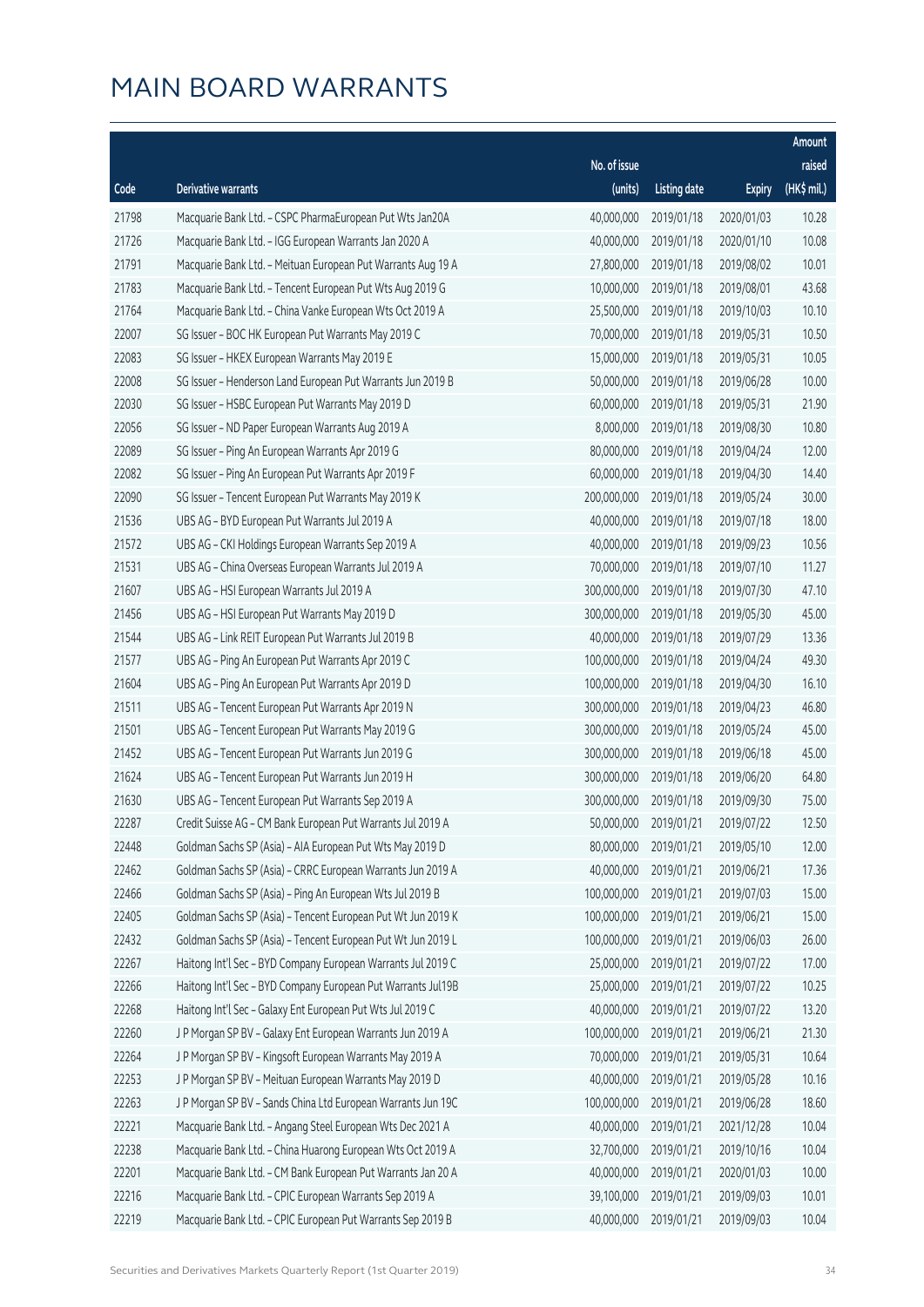|       |                                                              |                        |                     |               | Amount      |
|-------|--------------------------------------------------------------|------------------------|---------------------|---------------|-------------|
|       |                                                              | No. of issue           |                     |               | raised      |
| Code  | Derivative warrants                                          | (units)                | <b>Listing date</b> | <b>Expiry</b> | (HK\$ mil.) |
| 22195 | Macquarie Bank Ltd. - GAC European Wts Dec 2020 A            | 40,000,000             | 2019/01/21          | 2020/12/02    | 10.12       |
| 22236 | Macquarie Bank Ltd. - Swire Pacific A Euro Put Wts Oct 2019B | 15,000,000             | 2019/01/21          | 2019/10/03    | 10.35       |
| 22213 | Macquarie Bank Ltd. - Shenzhen Int'l European Wts Jan 2020 A | 40,000,000             | 2019/01/21          | 2020/01/03    | 10.00       |
| 22359 | SG Issuer - Agricultural Bank European Warrants Sep 2019 A   | 60,000,000             | 2019/01/21          | 2019/09/30    | 15.00       |
| 22360 | SG Issuer - BBMG European Warrants Sep 2019 A                | 25,000,000             | 2019/01/21          | 2019/09/30    | 10.75       |
| 22310 | SG Issuer - China Life European Warrants Sep 2019 A          | 120,000,000            | 2019/01/21          | 2019/09/30    | 19.80       |
| 22368 | SG Issuer - Chinares Cement European Warrants Sep 2019 B     | 8,000,000              | 2019/01/21          | 2019/09/30    | 10.48       |
| 22348 | SG Issuer - CRRC European Warrants Jul 2019 A                | 15,000,000             | 2019/01/21          | 2019/07/31    | 11.10       |
| 22374 | SG Issuer - CSPC Pharma European Warrants Sep 2019 A         | 60,000,000             | 2019/01/21          | 2019/09/30    | 11.10       |
| 22291 | SG Issuer - HSI European Warrants Dec 2019 B                 | 300,000,000            | 2019/01/21          | 2019/12/30    | 75.00       |
| 22375 | SG Issuer - Kingsoft European Warrants Oct 2019 A            | 50,000,000             | 2019/01/21          | 2019/10/31    | 12.50       |
| 22357 | SG Issuer - PICC P&C European Warrants Dec 2020 A            | 100,000,000            | 2019/01/21          | 2020/12/31    | 16.50       |
| 22378 | SG Issuer - Sino Biopharm European Warrants Oct 2019 A       | 9,000,000              | 2019/01/21          | 2019/10/31    | 10.89       |
| 22387 | SG Issuer - Stanchart European Warrants Jul 2019 A           | 20,000,000             | 2019/01/21          | 2019/07/31    | 10.00       |
| 22249 | UBS AG - ASM Pacific European Warrants Jul 2019 A            | 11,000,000             | 2019/01/21          | 2019/07/22    | 10.22       |
| 22245 | UBS AG - Haier Elec European Warrants Jul 2019 A             | 40,000,000             | 2019/01/21          | 2019/07/31    | 10.16       |
| 22285 | Bank Vontobel - Tencent European Warrants Sep 2019 C         | 100,000,000            | 2019/01/21          | 2019/09/25    | 19.10       |
| 22270 | Bank Vontobel - Tencent European Put Warrants Jun 2019 G     | 100,000,000            | 2019/01/21          | 2019/06/20    | 24.10       |
| 22624 | BOCI Asia Ltd. - Ping An European Warrants May 2019 B        | 80,000,000             | 2019/01/22          | 2019/05/27    | 12.24       |
| 22630 | BOCI Asia Ltd. - Ping An European Warrants Jun 2019 C        | 80,000,000             | 2019/01/22          | 2019/06/25    | 14.88       |
| 22595 | BOCI Asia Ltd. - Xiaomi European Warrants Jul 2019 A         | 150,000,000            | 2019/01/22          | 2019/07/15    | 22.50       |
| 22604 | BOCI Asia Ltd. - Xiaomi European Warrants Jul 2019 B         | 150,000,000            | 2019/01/22          | 2019/07/09    | 22.80       |
| 22642 | BNP Paribas Issuance B.V. - CITIC Sec Euro Wts Oct 2020 A    | 50,000,000             | 2019/01/22          | 2020/10/05    | 13.50       |
| 22534 | BNP Paribas Issuance B.V. - China Mobile Eu Put Wt Aug 2019A | 40,000,000             | 2019/01/22          | 2019/08/02    | 13.20       |
| 22568 | BNP Paribas Issuance B.V. - HKEX European Wts Jul 2020 A     | 100,000,000            | 2019/01/22          | 2020/07/03    | 26.00       |
| 22581 | BNP Paribas Issuance B.V. - HKEX European Wts Dec 2020 B     | 100,000,000            | 2019/01/22          | 2020/12/02    | 26.00       |
| 22591 | BNP Paribas Issuance B.V. - HKEX Euro Put Wts Jul 2020 B     | 100,000,000 2019/01/22 |                     | 2020/07/03    | 25.00       |
| 22638 | BNP Paribas Issuance B.V. - Hang Seng Bank Eu Wt Apr 2020 A  | 80,000,000             | 2019/01/22          | 2020/04/20    | 13.60       |
| 22640 | BNP Paribas Issuance B.V. - Meituan European Warrants Aug19A | 40,000,000             | 2019/01/22          | 2019/08/02    | 18.40       |
| 22552 | BNP Paribas Issuance B.V. - Ping An Eur Put Wts Oct 2019 D   | 40,000,000             | 2019/01/22          | 2019/10/03    | 13.20       |
| 22531 | BNP Paribas Issuance B.V. - Tencent European Wts Nov 2019 A  | 80,000,000             | 2019/01/22          | 2019/11/04    | 20.00       |
| 22782 | Credit Suisse AG - AIA European Put Warrants Jul 2019 A      | 60,000,000             | 2019/01/22          | 2019/07/22    | 22.80       |
| 22778 | Credit Suisse AG - China Mobile European Warrants Jun 2019 C | 60,000,000             | 2019/01/22          | 2019/06/25    | 12.60       |
| 22911 | Goldman Sachs SP (Asia) - HSI European Warrants Jul 2019 A   | 150,000,000            | 2019/01/22          | 2019/07/30    | 22.50       |
| 22920 | Goldman Sachs SP (Asia) - HSI European Warrants Jul 2019 B   | 150,000,000            | 2019/01/22          | 2019/07/30    | 22.50       |
| 22921 | Goldman Sachs SP (Asia) - Ping An European Wts Jun 2019 B    | 100,000,000            | 2019/01/22          | 2019/06/25    | 30.90       |
| 22482 | Haitong Int'l Sec - Henderson Land European Put Wts Jun19A   | 50,000,000             | 2019/01/22          | 2019/06/28    | 10.50       |
| 22474 | Haitong Int'l Sec - HSBC European Put Warrants May 2019 A    | 70,000,000             | 2019/01/22          | 2019/05/27    | 10.50       |
| 22761 | J P Morgan SP BV - AIA European Warrants Jun 2019 B          | 100,000,000            | 2019/01/22          | 2019/06/17    | 18.70       |
| 22756 | J P Morgan SP BV - China Mobile European Wts Jun 2019 B      | 100,000,000            | 2019/01/22          | 2019/06/06    | 15.30       |
| 22760 | J P Morgan SP BV - HKEX European Put Wts May 2019 B          | 40,000,000             | 2019/01/22          | 2019/05/31    | 11.28       |
| 22757 | J P Morgan SP BV - Tencent European Put Warrants May 2019 J  | 250,000,000            | 2019/01/22          | 2019/05/24    | 38.50       |
| 22499 | Macquarie Bank Ltd. - China EB Int'l European Wts Dec 2020 A | 40,000,000             | 2019/01/22          | 2020/12/16    | 10.00       |
| 22509 | Macquarie Bank Ltd. - China Mobile Euro Put Wts Oct 2019 B   | 21,000,000             | 2019/01/22          | 2019/10/03    | 10.04       |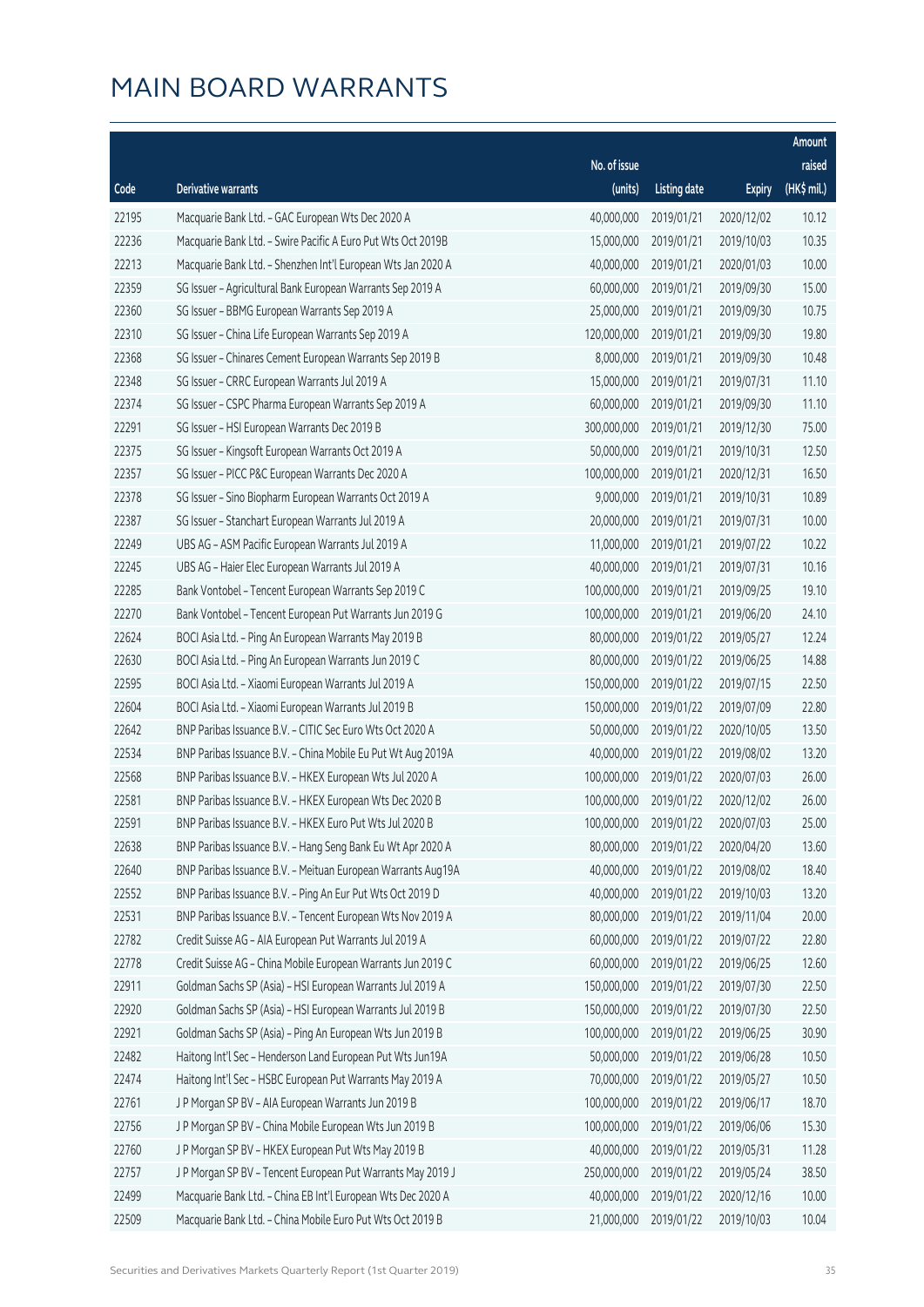|       |                                                              |              |                       |               | Amount      |
|-------|--------------------------------------------------------------|--------------|-----------------------|---------------|-------------|
|       |                                                              | No. of issue |                       |               | raised      |
| Code  | Derivative warrants                                          | (units)      | <b>Listing date</b>   | <b>Expiry</b> | (HK\$ mil.) |
| 22484 | Macquarie Bank Ltd. - China Taiping European Wts Jan 2020 A  | 26,000,000   | 2019/01/22            | 2020/01/03    | 10.01       |
| 22493 | Macquarie Bank Ltd. - R&F Ppt European Warrants Apr 2020 A   | 35,000,000   | 2019/01/22            | 2020/04/02    | 10.05       |
| 22517 | Macquarie Bank Ltd. - NCI European Warrants Oct 2019 A       | 40,000,000   | 2019/01/22            | 2019/10/03    | 10.04       |
| 22787 | SG Issuer - AAC Tech European Put Warrants Jul 2019 C        | 16,000,000   | 2019/01/22            | 2019/07/31    | 10.08       |
| 22808 | SG Issuer - AIA European Warrants Jun 2019 B                 | 60,000,000   | 2019/01/22            | 2019/06/28    | 15.00       |
| 22827 | SG Issuer - BankComm European Warrants Jul 2019 A            | 30,000,000   | 2019/01/22            | 2019/07/31    | 10.35       |
| 22837 | SG Issuer - HSBC European Warrants Aug 2019 A                | 60,000,000   | 2019/01/22            | 2019/08/30    | 15.00       |
| 22876 | SG Issuer - HSI European Put Warrants May 2019 L             | 300,000,000  | 2019/01/22            | 2019/05/30    | 45.00       |
| 22863 | SG Issuer - ICBC European Put Wt May 2019 B                  | 60,000,000   | 2019/01/22            | 2019/05/31    | 10.80       |
| 22674 | UBS AG - AAC Tech European Put Warrants Jul 2019 C           | 12,000,000   | 2019/01/22            | 2019/07/22    | 10.44       |
| 22719 | UBS AG - AIA European Warrants May 2019 B                    | 100,000,000  | 2019/01/22            | 2019/05/08    | 25.40       |
| 22687 | UBS AG - AIA European Warrants Jun 2019 A                    | 100,000,000  | 2019/01/22            | 2019/06/25    | 20.00       |
| 22730 | UBS AG - AIA European Put Warrants Jul 2019 A                | 100,000,000  | 2019/01/22            | 2019/07/22    | 26.10       |
| 22646 | UBS AG - BankComm European Warrants Jul 2019 A               | 30,000,000   | 2019/01/22            | 2019/07/29    | 10.02       |
| 22737 | UBS AG - China Life European Warrants Sep 2019 A             | 200,000,000  | 2019/01/22            | 2019/09/25    | 31.80       |
| 22648 | UBS AG - China Mobile European Warrants Jun 2019 B           | 100,000,000  | 2019/01/22            | 2019/06/04    | 17.10       |
| 22731 | UBS AG - Hang Seng Bank European Put Warrants Jul 2019 A     | 11,000,000   | 2019/01/22            | 2019/07/22    | 11.56       |
| 22891 | Bank Vontobel - China Mobile European Warrants May 2019 B    | 60,000,000   | 2019/01/22            | 2019/05/28    | 11.46       |
| 22877 | Bank Vontobel - Xiaomi European Warrants Jul 2019 C          | 70,000,000   | 2019/01/22            | 2019/07/09    | 10.57       |
| 22954 | BOCI Asia Ltd. - AIA European Warrants Jun 2019 A            | 60,000,000   | 2019/01/23            | 2019/06/17    | 12.66       |
| 22961 | BOCI Asia Ltd. - China Mobile European Warrants Jun 2019 B   | 60,000,000   | 2019/01/23            | 2019/06/26    | 12.84       |
| 22938 | BNP Paribas Issuance B.V. - A50 China Euro Wts Aug 2019 A    | 30,000,000   | 2019/01/23            | 2019/08/02    | 12.90       |
| 22934 | BNP Paribas Issuance B.V. - Geely Auto Euro Wts Jul 2019 C   | 80,000,000   | 2019/01/23            | 2019/07/02    | 12.00       |
| 22926 | BNP Paribas Issuance B.V. - Xiaomi European Warrants Dec 19A | 80,000,000   | 2019/01/23            | 2019/12/31    | 14.40       |
| 23036 | Credit Suisse AG - China EB Int'l European Wts Jul 2020 A    | 60,000,000   | 2019/01/23            | 2020/07/31    | 15.00       |
| 23059 | Credit Suisse AG - Evergrande European Put Warrants Jul 19 A | 40,000,000   | 2019/01/23            | 2019/07/22    | 10.00       |
| 23072 | Credit Suisse AG - R&F Ppt European Warrants Jul 2019 A      |              | 60,000,000 2019/01/23 | 2019/07/22    | 15.00       |
| 23043 | Credit Suisse AG - Kingsoft European Put Warrants Nov 2019 A | 40,000,000   | 2019/01/23            | 2019/11/29    | 10.00       |
| 23073 | Credit Suisse AG - SUNAC European Put Warrants Jul 2019 A    | 40,000,000   | 2019/01/23            | 2019/07/22    | 12.40       |
| 23090 | Goldman Sachs SP (Asia) - China Mobile Euro Wts May 2019 A   | 80,000,000   | 2019/01/23            | 2019/05/28    | 12.00       |
| 23097 | Goldman Sachs SP (Asia) - China Mobile Eu Put Wts Apr 2019 H | 80,000,000   | 2019/01/23            | 2019/04/24    | 14.40       |
| 23088 | Goldman Sachs SP (Asia) - CSPC Pharma Euro Wts Jul 2019 A    | 70,000,000   | 2019/01/23            | 2019/07/26    | 10.50       |
| 23108 | Goldman Sachs SP (Asia) - HSI European Warrants May 2019 H   | 150,000,000  | 2019/01/23            | 2019/05/30    | 22.50       |
| 23121 | Goldman Sachs SP (Asia) - HSI European Warrants May 2019 I   | 150,000,000  | 2019/01/23            | 2019/05/30    | 30.60       |
| 23125 | Goldman Sachs SP (Asia) - HSI European Put Wts Jun 2019 E    | 150,000,000  | 2019/01/23            | 2019/06/27    | 22.50       |
| 23127 | Goldman Sachs SP (Asia) - Xiaomi European Warrants Jul 2019B | 100,000,000  | 2019/01/23            | 2019/07/22    | 15.00       |
| 22923 | HK Bank - Sands China European Warrants Jul 2019 B           | 40,000,000   | 2019/01/23            | 2019/07/31    | 10.00       |
| 22964 | HK Bank - Xiaomi European Warrants Jul 2019 A                | 100,000,000  | 2019/01/23            | 2019/07/23    | 15.00       |
| 23003 | Haitong Int'l Sec - China Life European Warrants Dec 2019 C  | 100,000,000  | 2019/01/23            | 2019/12/30    | 25.00       |
| 23023 | J P Morgan SP BV - AIA European Put Warrants Jul 2019 A      | 100,000,000  | 2019/01/23            | 2019/07/22    | 25.90       |
| 23030 | J P Morgan SP BV - CAM CSI300 European Warrants Oct 2019 A   | 100,000,000  | 2019/01/23            | 2019/10/30    | 25.20       |
| 23012 | J P Morgan SP BV - BankComm European Warrants Sep 2019 A     | 50,000,000   | 2019/01/23            | 2019/09/30    | 12.60       |
| 23014 | J P Morgan SP BV - China Life European Put Wts Dec 2019 C    | 100,000,000  | 2019/01/23            | 2019/12/13    | 15.00       |
| 23026 | J P Morgan SP BV - CSOP A50 ETF European Warrants May 2019 A | 80,000,000   | 2019/01/23            | 2019/05/09    | 16.48       |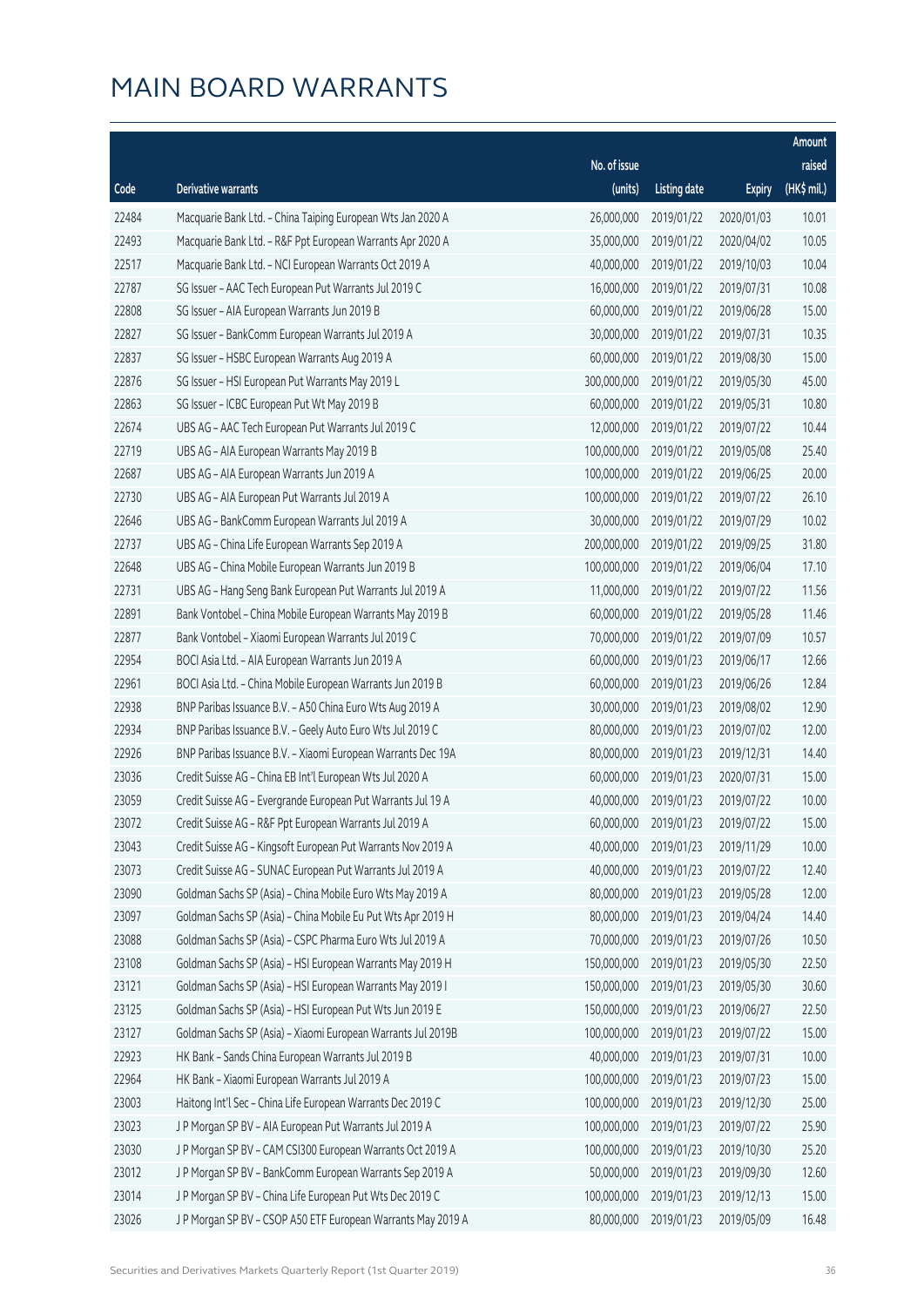|       |                                                              |              |                        |               | Amount      |
|-------|--------------------------------------------------------------|--------------|------------------------|---------------|-------------|
|       |                                                              | No. of issue |                        |               | raised      |
| Code  | Derivative warrants                                          | (units)      | <b>Listing date</b>    | <b>Expiry</b> | (HK\$ mil.) |
| 23019 | J P Morgan SP BV - R&F Ppt European Warrants Oct 2019 A      | 60,000,000   | 2019/01/23             | 2019/10/31    | 15.12       |
| 23010 | J P Morgan SP BV - Lenovo European Warrants Jun 2019 A       | 40,000,000   | 2019/01/23             | 2019/06/03    | 13.32       |
| 23022 | J P Morgan SP BV - PSBC European Put Warrants Jul 2019 B     | 30,000,000   | 2019/01/23             | 2019/07/31    | 10.02       |
| 23034 | J P Morgan SP BV - Xiaomi European Warrants Jul 2019 A       | 100,000,000  | 2019/01/23             | 2019/07/09    | 15.00       |
| 22991 | Macquarie Bank Ltd. - BYD Company European Wts Oct 2019 C    | 10,000,000   | 2019/01/23             | 2019/10/03    | 10.10       |
| 22982 | Macquarie Bank Ltd. - China East Air European Wts Jan 2020 A | 9,500,000    | 2019/01/23             | 2020/01/10    | 10.31       |
| 23001 | Macquarie Bank Ltd. - CSPC Pharma European Wts Feb 2020 A    | 40,000,000   | 2019/01/23             | 2020/02/04    | 10.00       |
| 22971 | Macquarie Bank Ltd. - Yuexiu Property Euro Wts May 2020 A    | 24,500,000   | 2019/01/23             | 2020/05/15    | 10.09       |
| 22949 | SG Issuer - China Life European Put Warrants Dec 2019 A      | 100,000,000  | 2019/01/23             | 2019/12/09    | 15.00       |
| 23042 | Bank Vontobel - Xiaomi European Warrants Jan 2020 A          | 40,000,000   | 2019/01/23             | 2020/01/03    | 10.04       |
| 23154 | BOCI Asia Ltd. - HKEX European Warrants Nov 2019 A           | 200,000,000  | 2019/01/24             | 2019/11/26    | 30.80       |
| 23146 | BOCI Asia Ltd. - Tencent European Put Wts May 2019 G         | 200,000,000  | 2019/01/24             | 2019/05/27    | 30.00       |
| 23170 | Credit Suisse AG - BankComm European Warrants Jul 2019 A     | 40,000,000   | 2019/01/24             | 2019/07/23    | 12.00       |
| 23186 | Credit Suisse AG - BYD Company European Warrants May 2019 B  | 25,000,000   | 2019/01/24             | 2019/05/24    | 10.00       |
| 23168 | Credit Suisse AG - HSI European Put Warrants Jun 2019 A      | 200,000,000  | 2019/01/24             | 2019/06/27    | 35.00       |
| 23181 | Credit Suisse AG - Kingsoft European Warrants Jun 2019 A     | 70,000,000   | 2019/01/24             | 2019/06/14    | 10.50       |
| 23402 | Goldman Sachs SP (Asia) - AIA European Put Wts Jun 2019 C    | 80,000,000   | 2019/01/24             | 2019/06/25    | 12.00       |
| 23407 | Goldman Sachs SP (Asia) - China Life Euro Wts Feb 2020 A     | 100,000,000  | 2019/01/24             | 2020/02/20    | 15.00       |
| 23401 | Goldman Sachs SP (Asia) - CNOOC European Put Warrants Sep19D | 100,000,000  | 2019/01/24             | 2019/09/23    | 15.00       |
| 23399 | Goldman Sachs SP (Asia) - Galaxy Ent European Wts Apr 2019 H | 80,000,000   | 2019/01/24             | 2019/04/24    | 21.28       |
| 23409 | Goldman Sachs SP (Asia) - Ping An European Wts Jul 2019 C    | 100,000,000  | 2019/01/24             | 2019/07/22    | 32.70       |
| 23158 | Haitong Int'l Sec - AIA European Warrants Jun 2019 B         | 50,000,000   | 2019/01/24             | 2019/06/24    | 12.00       |
| 23163 | Haitong Int'l Sec - AIA European Warrants Jul 2019 A         | 40,000,000   | 2019/01/24             | 2019/07/23    | 10.00       |
| 23164 | Haitong Int'l Sec - AIA European Put Warrants Jul 2019 B     | 40,000,000   | 2019/01/24             | 2019/07/24    | 17.60       |
| 23334 | J P Morgan SP BV - BYD Company European Warrants May 2019 A  | 50,000,000   | 2019/01/24             | 2019/05/24    | 14.50       |
| 23397 | JP Morgan SP BV - Country Garden European Wts Apr 2020 A     | 100,000,000  | 2019/01/24             | 2020/04/22    | 22.10       |
| 23327 | JP Morgan SP BV - China Life European Warrants Feb 2020 A    |              | 100,000,000 2019/01/24 | 2020/02/20    | 15.10       |
| 23398 | J P Morgan SP BV - Evergrande European Warrants Jul 2019 B   | 50,000,000   | 2019/01/24             | 2019/07/31    | 12.50       |
| 23233 | Macquarie Bank Ltd. - CITIC Sec European Warrants Aug 2019 B | 10,600,000   | 2019/01/24             | 2019/08/02    | 10.04       |
| 23304 | Macquarie Bank Ltd. - China Life European Wts Aug 2019 A     | 18,000,000   | 2019/01/24             | 2019/08/02    | 10.21       |
| 23255 | Macquarie Bank Ltd. - Chi Res Power European Wts Feb 2020 A  | 36,500,000   | 2019/01/24             | 2020/02/07    | 10.00       |
| 23297 | Macquarie Bank Ltd. - A50 China European Warrants Aug 2019 A | 13,500,000   | 2019/01/24             | 2019/08/02    | 10.26       |
| 23236 | Macquarie Bank Ltd. - Baiyunshan Ph European Warrants Sep19A | 23,000,000   | 2019/01/24             | 2019/09/17    | 10.01       |
| 23234 | Macquarie Bank Ltd. - Henganintl European Wts Sep 2019 A     | 14,800,000   | 2019/01/24             | 2019/09/03    | 10.03       |
| 23235 | Macquarie Bank Ltd. - Henganintl European Put Wts Oct 2019 A | 14,200,000   | 2019/01/24             | 2019/10/03    | 10.07       |
| 23303 | Macquarie Bank Ltd. - HKEX European Warrants Aug 2019 B      | 7,000,000    | 2019/01/24             | 2019/08/02    | 10.02       |
| 23261 | Macquarie Bank Ltd. - HKEX European Warrants Nov 2019 A      | 40,000,000   | 2019/01/24             | 2019/11/04    | 10.04       |
| 23306 | Macquarie Bank Ltd. - PetroChina European Wts Sep 2019 A     | 40,000,000   | 2019/01/24             | 2019/09/03    | 10.04       |
| 23244 | Macquarie Bank Ltd. - Samsonite European Warrants Dec 2019 A | 22,000,000   | 2019/01/24             | 2019/12/16    | 10.01       |
| 23310 | Macquarie Bank Ltd. - Sands China Ltd European Wts Oct 2019A | 40,000,000   | 2019/01/24             | 2019/10/03    | 10.04       |
| 23309 | Macquarie Bank Ltd. - Wynn Macau European Wts Dec 2019 A     | 40,000,000   | 2019/01/24             | 2019/12/16    | 10.08       |
| 23436 | SG Issuer - Conch Cement European Warrants Jul 2019 A        | 30,000,000   | 2019/01/24             | 2019/07/31    | 10.05       |
| 23440 | SG Issuer - CM Bank European Warrants Jul 2019 B             | 40,000,000   | 2019/01/24             | 2019/07/31    | 10.00       |
| 23461 | SG Issuer - China Res Land European Put Warrants Oct 2019 A  | 40,000,000   | 2019/01/24             | 2019/10/31    | 10.00       |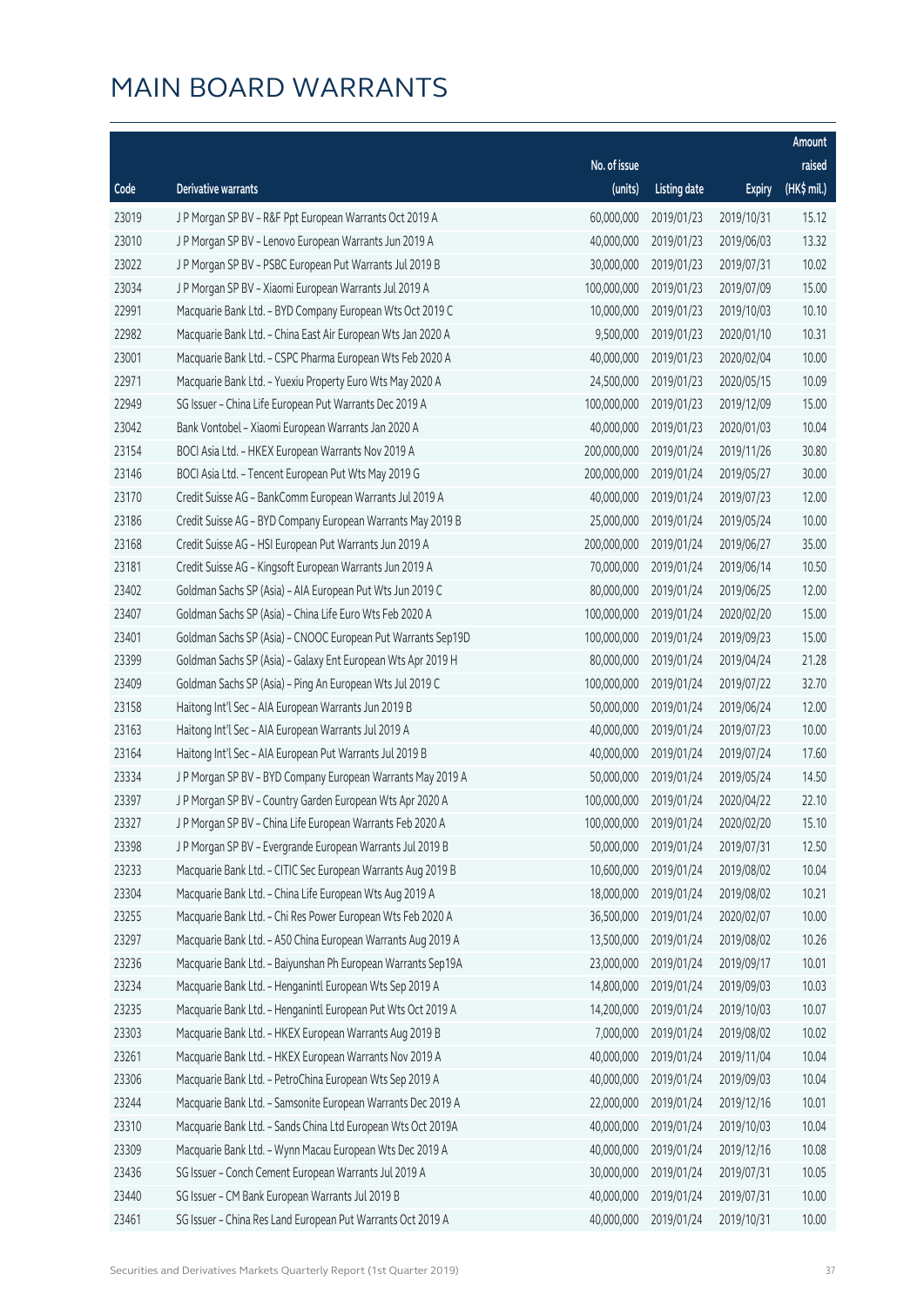|        |                                                              |              |                      |               | Amount      |
|--------|--------------------------------------------------------------|--------------|----------------------|---------------|-------------|
|        |                                                              | No. of issue |                      |               | raised      |
| Code   | Derivative warrants                                          | (units)      | <b>Listing date</b>  | <b>Expiry</b> | (HK\$ mil.) |
| 23413  | SG Issuer - HSI European Put Warrants Jul 2019 C             | 300,000,000  | 2019/01/24           | 2019/07/30    | 45.00       |
| 23468  | SG Issuer - Kingdee Intl European Warrants Jul 2019 B        | 11,000,000   | 2019/01/24           | 2019/07/23    | 10.01       |
| 23450  | SG Issuer - MTR Corporation European Warrants Aug 2019 A     | 40,000,000   | 2019/01/24           | 2019/08/30    | 10.00       |
| 23453  | SG Issuer - Want Want China European Warrants Jun 2019 A     | 13,000,000   | 2019/01/24           | 2019/06/10    | 10.01       |
| 23469  | SG Issuer - Xiaomi European Warrants Jul 2019 E              | 150,000,000  | 2019/01/24           | 2019/07/16    | 22.50       |
| 23229  | UBS AG - BYD Company European Warrants Jul 2019 B            | 30,000,000   | 2019/01/24           | 2019/07/23    | 13.05       |
| 23196  | UBS AG - China Life European Put Warrants May 2019 C         | 100,000,000  | 2019/01/24           | 2019/05/24    | 15.00       |
| 23215  | UBS AG - HKEX European Warrants Jul 2019 B                   | 30,000,000   | 2019/01/24           | 2019/07/23    | 12.84       |
| 23230  | UBS AG - Kingsoft European Put Warrants Aug 2019 A           | 40,000,000   | 2019/01/24           | 2019/08/26    | 10.00       |
| 23231  | UBS AG - Tencent European Put Warrants Jun 2019 I            | 300,000,000  | 2019/01/24           | 2019/06/04    | 69.30       |
| 14560# | J P Morgan SP BV - HSI European Put Warrants Apr 2019 I      | 600,000,000  | 2019/01/24           | 2019/04/29    | 30.00       |
| 23680  | Credit Suisse AG - CITIC Sec European Put Warrants Dec 2019A | 50,000,000   | 2019/01/25           | 2019/12/20    | 10.00       |
| 23654  | Credit Suisse AG - ICBC European Warrants May 2019 B         | 70,000,000   | 2019/01/25           | 2019/05/28    | 10.50       |
| 23685  | Goldman Sachs SP (Asia) - AIA European Warrants Jun 2019 D   | 80,000,000   | 2019/01/25           | 2019/06/17    | 12.00       |
| 23688  | Goldman Sachs SP (Asia) - China Life Euro Put Wts May 2019 B | 100,000,000  | 2019/01/25           | 2019/05/24    | 15.00       |
| 23682  | Goldman Sachs SP (Asia) - Galaxy Ent European Wts May 2019 B | 80,000,000   | 2019/01/25           | 2019/05/28    | 34.56       |
| 23689  | Goldman Sachs SP (Asia) - HSCEI European Warrants Jun 2019 A | 150,000,000  | 2019/01/25           | 2019/06/27    | 22.50       |
| 23700  | Goldman Sachs SP (Asia) - Ping An Euro Put Wts May 2019 F    | 80,000,000   | 2019/01/25           | 2019/05/28    | 13.44       |
| 23506  | J P Morgan SP BV - China Life European Warrants Jul 2019 B   | 25,000,000   | 2019/01/25           | 2019/07/31    | 10.23       |
| 23501  | J P Morgan SP BV - Hua Hong Semi European Warrants Jul 2019A | 60,000,000   | 2019/01/25           | 2019/07/31    | 16.50       |
| 23513  | J P Morgan SP BV - Huaneng Power European Wts Jul 2019 A     | 40,000,000   | 2019/01/25           | 2019/07/05    | 10.64       |
| 23511  | J P Morgan SP BV - SHK Ppt European Warrants Jul 2019 B      | 50,000,000   | 2019/01/25           | 2019/07/08    | 12.45       |
| 23527  | J P Morgan SP BV - SHK Ppt European Put Warrants Jul 2019 C  | 40,000,000   | 2019/01/25           | 2019/07/08    | 14.00       |
| 23483  | Macquarie Bank Ltd. - AIA European Warrants Aug 2019 B       | 29,000,000   | 2019/01/25           | 2019/08/02    | 10.01       |
| 23481  | Macquarie Bank Ltd. - CITIC Sec European Put Warrants Dec19B | 40,000,000   | 2019/01/25           | 2019/12/03    | 10.00       |
| 23476  | Macquarie Bank Ltd. - Galaxy Ent European Wts Aug 2019 A     | 36,000,000   | 2019/01/25           | 2019/08/02    | 10.04       |
| 23474  | Macquarie Bank Ltd. - Ping An European Warrants Aug 2019 D   |              | 7,000,000 2019/01/25 | 2019/08/02    | 10.40       |
| 23478  | Macquarie Bank Ltd. - Tencent European Warrants Aug 2019 H   | 40,000,000   | 2019/01/25           | 2019/08/27    | 10.04       |
| 23547  | SG Issuer - CC Bank European Warrants May 2019 C             | 80,000,000   | 2019/01/25           | 2019/05/28    | 12.00       |
| 23560  | SG Issuer - China Life European Put Warrants Jul 2019 B      | 15,000,000   | 2019/01/25           | 2019/07/31    | 10.05       |
| 23601  | SG Issuer - China Mobile European Put Warrants Apr 2019 D    | 50,000,000   | 2019/01/25           | 2019/04/24    | 11.75       |
| 23603  | SG Issuer - China Overseas European Put Warrants Jul 2019 A  | 8,000,000    | 2019/01/25           | 2019/07/31    | 10.00       |
| 23617  | SG Issuer - HSI European Put Warrants Jul 2019 D             | 300,000,000  | 2019/01/25           | 2019/07/30    | 45.00       |
| 23640  | SG Issuer - HSI European Put Warrants Jul 2019 E             | 300,000,000  | 2019/01/25           | 2019/07/30    | 49.50       |
| 23531  | SG Issuer - Ping An European Put Warrants May 2019 E         | 60,000,000   | 2019/01/25           | 2019/05/28    | 14.40       |
| 23613  | SG Issuer - Sands China European Put Warrants Jul 2019 A     | 50,000,000   | 2019/01/25           | 2019/07/23    | 10.00       |
| 23649  | SG Issuer - Sunny Optical European Put Warrants May 2019 A   | 15,000,000   | 2019/01/25           | 2019/05/31    | 10.05       |
| 23532  | SG Issuer - Tencent European Put Warrants Jun 2019 D         | 200,000,000  | 2019/01/25           | 2019/06/03    | 46.00       |
| 23537  | SG Issuer - Tencent European Put Warrants Jun 2019 E         | 200,000,000  | 2019/01/25           | 2019/06/20    | 35.00       |
| 23540  | SG Issuer - Tencent European Put Warrants Jun 2019 F         | 200,000,000  | 2019/01/25           | 2019/06/21    | 30.00       |
| 23486  | UBS AG - Lenovo European Warrants Jun 2019 A                 | 30,000,000   | 2019/01/25           | 2019/06/03    | 13.20       |
| 23487  | UBS AG - Xiaomi European Warrants Jan 2020 A                 | 100,000,000  | 2019/01/25           | 2020/01/20    | 25.30       |
| 23713  | BOCI Asia Ltd. - HSI European Put Warrants Apr 2019 F        | 200,000,000  | 2019/01/28           | 2019/04/29    | 36.00       |
| 23711  | BOCI Asia Ltd. - HSI European Put Warrants May 2019 E        | 200,000,000  | 2019/01/28           | 2019/05/30    | 30.60       |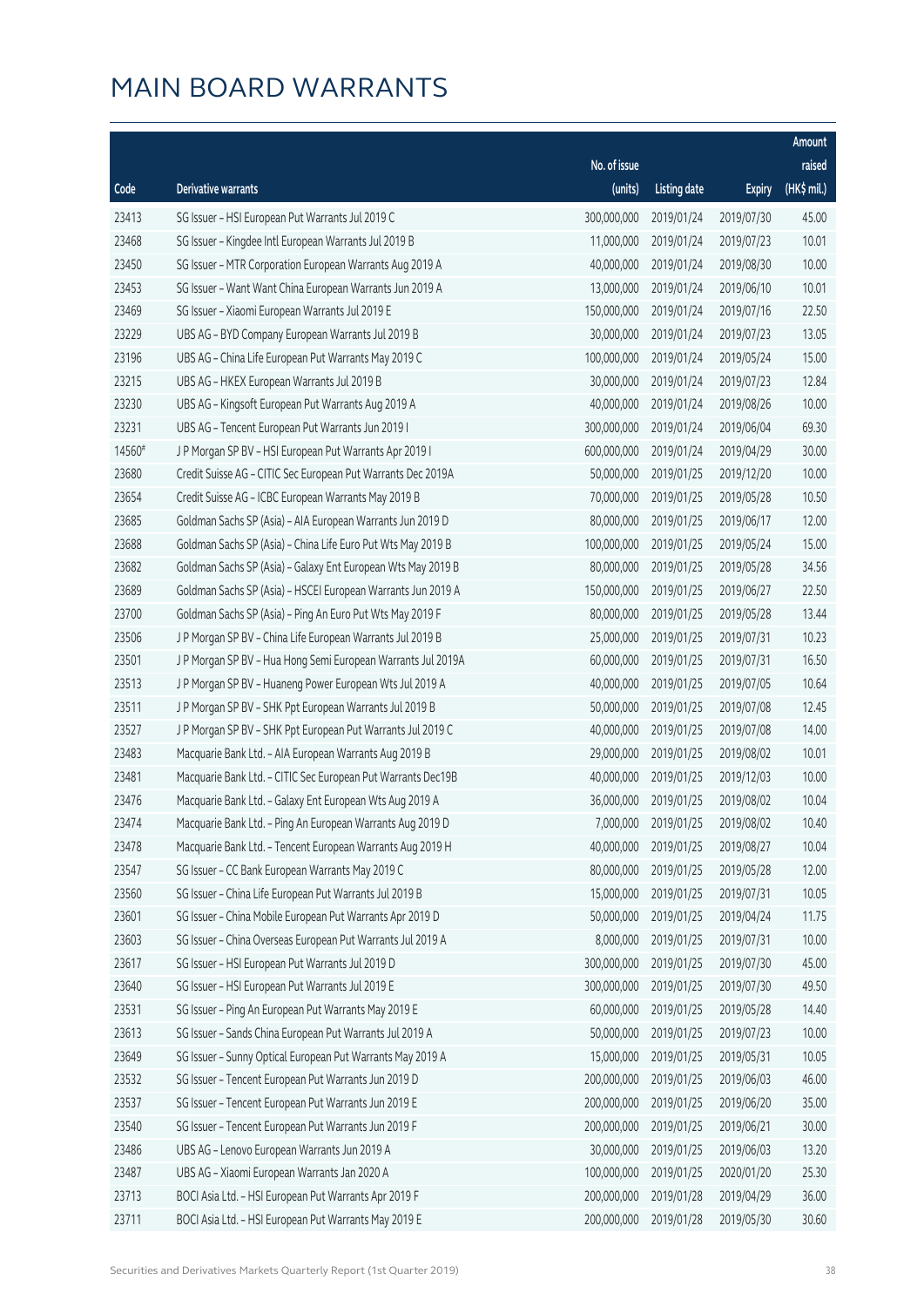|       |                                                              |              |                       |               | Amount       |
|-------|--------------------------------------------------------------|--------------|-----------------------|---------------|--------------|
|       |                                                              | No. of issue |                       |               | raised       |
| Code  | Derivative warrants                                          | (units)      | <b>Listing date</b>   | <b>Expiry</b> | $(HK\$ mil.) |
| 23705 | BOCI Asia Ltd. - Tencent European Wts Jun 2019 E             | 200,000,000  | 2019/01/28            | 2019/06/24    | 30.20        |
| 23710 | BOCI Asia Ltd. - Tencent European Put Wts Jun 2019 F         | 200,000,000  | 2019/01/28            | 2019/06/18    | 41.00        |
| 23896 | BNP Paribas Issuance B.V. - BYD Company Euro Wts Aug 2019 B  | 40,000,000   | 2019/01/28            | 2019/08/02    | 12.80        |
| 23901 | BNP Paribas Issuance B.V. - China Life Euro Wts Mar 2020 A   | 70,000,000   | 2019/01/28            | 2020/03/03    | 11.20        |
| 23897 | BNP Paribas Issuance B.V. - Geely Auto Eur Put Wt Oct 2019 A | 70,000,000   | 2019/01/28            | 2019/10/03    | 11.90        |
| 23759 | BNP Paribas Issuance B.V. - HKEX European Wts Aug 2019 B     | 30,000,000   | 2019/01/28            | 2019/08/02    | 11.10        |
| 23840 | BNP Paribas Issuance B.V. - Ping An European Wt Jul 2019 C   | 60,000,000   | 2019/01/28            | 2019/07/02    | 12.00        |
| 23746 | BNP Paribas Issuance B.V. - Ping An European Wt Aug 2019 F   | 40,000,000   | 2019/01/28            | 2019/08/02    | 10.40        |
| 23875 | BNP Paribas Issuance B.V. - Ping An European Wt Dec 2019 A   | 40,000,000   | 2019/01/28            | 2019/12/03    | 12.00        |
| 23755 | BNP Paribas Issuance B.V. - Ping An European Wt Jan 2020 A   | 40,000,000   | 2019/01/28            | 2020/01/03    | 10.80        |
| 23717 | BNP Paribas Issuance B.V. - Tencent European Wts Jun 2019 C  | 80,000,000   | 2019/01/28            | 2019/06/04    | 14.40        |
| 23735 | BNP Paribas Issuance B.V. - Tencent European Wts Aug 2019 A  | 80,000,000   | 2019/01/28            | 2019/08/02    | 20.00        |
| 23732 | BNP Paribas Issuance B.V. - Tencent European Wts Oct 2019 H  | 80,000,000   | 2019/01/28            | 2019/10/03    | 20.00        |
| 23734 | BNP Paribas Issuance B.V. - Tencent European Wts Jan 2020 D  | 80,000,000   | 2019/01/28            | 2020/01/03    | 20.80        |
| 23985 | Credit Suisse AG - China Tower European Warrants Nov 2019 A  | 70,000,000   | 2019/01/28            | 2019/11/29    | 17.50        |
| 23933 | Credit Suisse AG - Tencent European Wts Jun 2019 L           | 250,000,000  | 2019/01/28            | 2019/06/24    | 37.50        |
| 23926 | Credit Suisse AG - Tencent Euro Put Wts Jun 2019 J           | 120,000,000  | 2019/01/28            | 2019/06/21    | 18.00        |
| 23932 | Credit Suisse AG - Tencent Euro Put Wts Jun 2019 K           | 120,000,000  | 2019/01/28            | 2019/06/24    | 26.40        |
| 24021 | Goldman Sachs SP (Asia) - China Mobile Euro Wts Jun 2019 A   | 80,000,000   | 2019/01/28            | 2019/06/25    | 12.00        |
| 24010 | Goldman Sachs SP (Asia) - HKEX European Put Wts Jul 2019 B   | 100,000,000  | 2019/01/28            | 2019/07/24    | 15.00        |
| 24018 | Goldman Sachs SP (Asia) - HSI European Put Wts Jul 2019 C    | 150,000,000  | 2019/01/28            | 2019/07/30    | 22.50        |
| 24012 | Goldman Sachs SP (Asia) - ICBC European Warrants May 2019 B  | 80,000,000   | 2019/01/28            | 2019/05/28    | 12.00        |
| 24011 | Goldman Sachs SP (Asia) - Tencent European Wt Jun 2019 M     | 150,000,000  | 2019/01/28            | 2019/06/25    | 22.50        |
| 23797 | HK Bank - China Life European Warrants Feb 2020 A            | 100,000,000  | 2019/01/28            | 2020/02/20    | 15.00        |
| 23786 | HK Bank - China Mobile European Warrants Jul 2019 B          | 40,000,000   | 2019/01/28            | 2019/07/31    | 10.00        |
| 23790 | HK Bank - HKEX European Put Warrants Jul 2019 B              | 80,000,000   | 2019/01/28            | 2019/07/24    | 12.00        |
| 23777 | HK Bank - Ping An European Warrants Jul 2019 B               |              | 40,000,000 2019/01/28 | 2019/07/29    | 14.00        |
| 23779 | HK Bank - Ping An European Put Warrants Jul 2019 C           | 40,000,000   | 2019/01/28            | 2019/07/31    | 10.00        |
| 23996 | Haitong Int'l Sec - HSI European Warrants Apr 2019 H         | 150,000,000  | 2019/01/28            | 2019/04/29    | 24.00        |
| 23998 | Haitong Int'l Sec - HSI European Warrants May 2019 G         | 150,000,000  | 2019/01/28            | 2019/05/30    | 25.50        |
| 24006 | Haitong Int'l Sec - HSI European Put Warrants Apr 2019 I     | 150,000,000  | 2019/01/28            | 2019/04/29    | 22.50        |
| 23999 | Haitong Int'l Sec - HSI European Put Warrants Jul 2019 A     | 150,000,000  | 2019/01/28            | 2019/07/30    | 22.50        |
| 23924 | J P Morgan SP BV - CGS European Warrants Jul 2019 A          | 50,000,000   | 2019/01/28            | 2019/07/31    | 12.70        |
| 23806 | Macquarie Bank Ltd. - Genscript Bio European Wts Oct 2019 A  | 32,300,000   | 2019/01/28            | 2019/10/16    | 10.01        |
| 23803 | Macquarie Bank Ltd. - Link REIT European Put Wts Oct 2019 B  | 22,500,000   | 2019/01/28            | 2019/10/03    | 10.04        |
| 23826 | Macquarie Bank Ltd. - SHK Ppt European Warrants Aug 2019 B   | 40,000,000   | 2019/01/28            | 2019/08/02    | 10.08        |
| 23817 | Macquarie Bank Ltd. - Tencent European Put Wts Aug 2019 I    | 26,000,000   | 2019/01/28            | 2019/08/27    | 10.14        |
| 24058 | SG Issuer - AIA European Warrants Jun 2019 C                 | 60,000,000   | 2019/01/28            | 2019/06/17    | 10.80        |
| 24051 | SG Issuer - BYD European Put Warrants Jul 2019 B             | 28,000,000   | 2019/01/28            | 2019/07/09    | 10.08        |
| 24059 | SG Issuer - China Mobile European Warrants May 2019 B        | 70,000,000   | 2019/01/28            | 2019/05/28    | 10.85        |
| 24085 | SG Issuer - China Tower European Put Warrants Jul 2019 A     | 70,000,000   | 2019/01/28            | 2019/07/26    | 11.20        |
| 24054 | SG Issuer - Geely Auto European Put Warrants Jul 2019 E      | 8,000,000    | 2019/01/28            | 2019/07/31    | 10.96        |
| 24056 | SG Issuer - Hua Hong Semi European Warrants Aug 2019 A       | 36,000,000   | 2019/01/28            | 2019/08/30    | 10.08        |
| 24086 | SG Issuer - Meituan European Put Warrants May 2019 B         | 20,000,000   | 2019/01/28            | 2019/05/27    | 10.80        |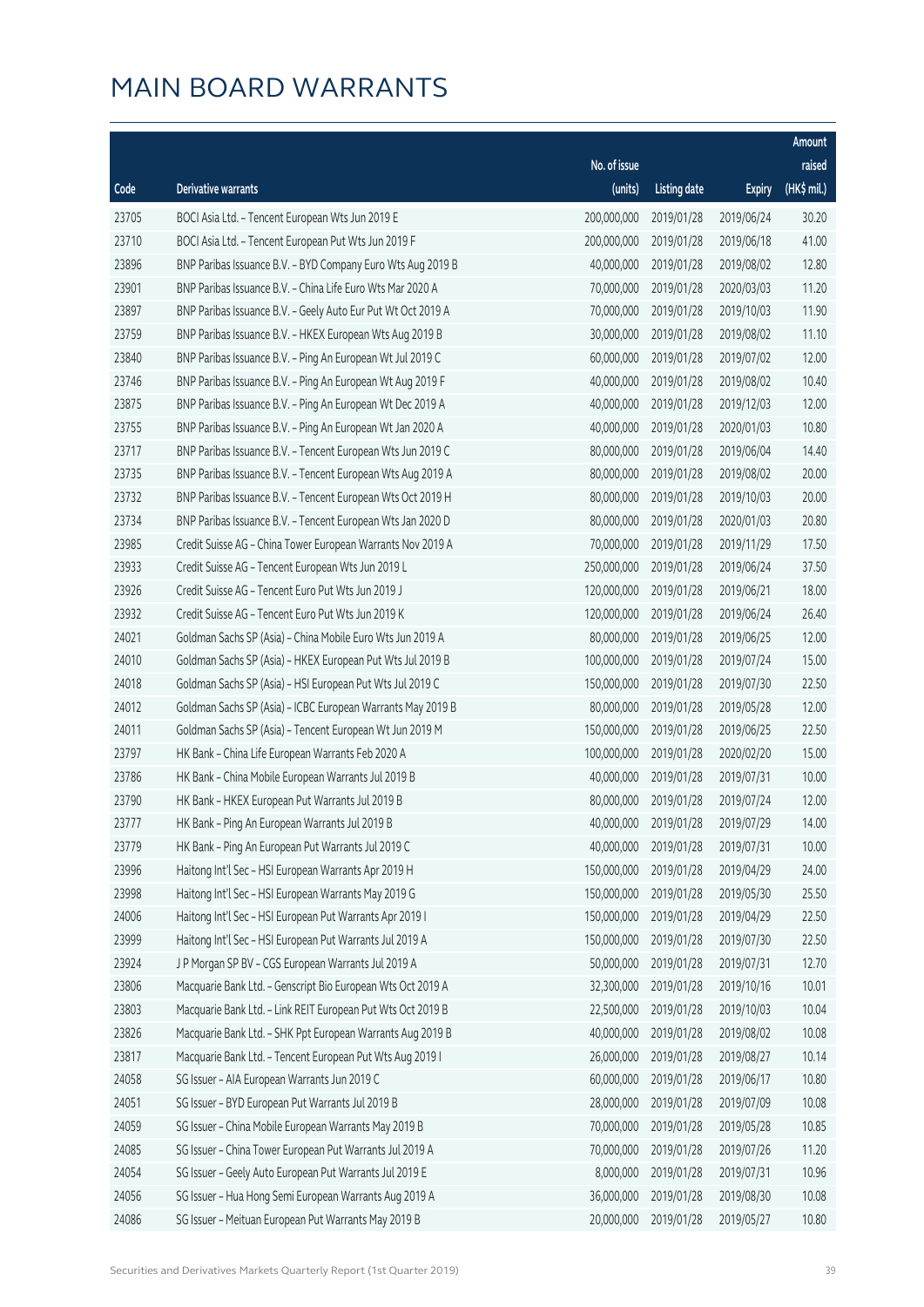|       |                                                              |              |                       |               | Amount      |
|-------|--------------------------------------------------------------|--------------|-----------------------|---------------|-------------|
|       |                                                              | No. of issue |                       |               | raised      |
| Code  | Derivative warrants                                          | (units)      | <b>Listing date</b>   | <b>Expiry</b> | (HK\$ mil.) |
| 24024 | SG Issuer - Sunny Optical European Put Warrants Jul 2019 C   | 10,000,000   | 2019/01/28            | 2019/07/31    | 10.40       |
| 24025 | SG Issuer - Tencent European Warrants Jun 2019 G             | 200,000,000  | 2019/01/28            | 2019/06/25    | 30.00       |
| 24061 | SG Issuer - Tencent European Warrants Aug 2019 A             | 200,000,000  | 2019/01/28            | 2019/08/23    | 33.00       |
| 23828 | Bank Vontobel - HSI European Warrants Jul 2019 A             | 80,000,000   | 2019/01/28            | 2019/07/30    | 12.08       |
| 24293 | BNP Paribas Issuance B.V. - BOC HK European Wts Oct 2019 A   | 80,000,000   | 2019/01/29            | 2019/10/03    | 12.00       |
| 24269 | BNP Paribas Issuance B.V. - CNOOC European Wts Aug 2019 A    | 30,000,000   | 2019/01/29            | 2019/08/02    | 17.10       |
| 24303 | BNP Paribas Issuance B.V. - Sinopec Corp Eu Wts Aug 2019 A   | 50,000,000   | 2019/01/29            | 2019/08/02    | 18.50       |
| 24302 | BNP Paribas Issuance B.V. - CSOP A50 ETF Eu Wts Aug 2019 A   | 30,000,000   | 2019/01/29            | 2019/08/02    | 10.50       |
| 24295 | BNP Paribas Issuance B.V. - Sands China Euro Wt Aug 2019 A   | 50,000,000   | 2019/01/29            | 2019/08/02    | 13.00       |
| 24307 | BNP Paribas Issuance B.V. - SHK Ppt Euro Warrants Aug 2019 A | 30,000,000   | 2019/01/29            | 2019/08/02    | 15.90       |
| 24088 | Credit Suisse AG - HKEX European Warrants Dec 2019 B         | 200,000,000  | 2019/01/29            | 2019/12/20    | 30.00       |
| 24367 | Credit Suisse AG - HKEX European Put Warrants Jul 2019 B     | 100,000,000  | 2019/01/29            | 2019/07/24    | 15.00       |
| 24410 | Credit Suisse AG - Meituan European Put Warrants Jun 2019 D  | 40,000,000   | 2019/01/29            | 2019/06/25    | 17.60       |
| 24383 | Credit Suisse AG - Ping An European Warrants Jun 2019 A      | 150,000,000  | 2019/01/29            | 2019/06/25    | 28.50       |
| 24386 | Credit Suisse AG - Ping An European Warrants Jul 2019 E      | 150,000,000  | 2019/01/29            | 2019/07/25    | 22.50       |
| 24401 | Credit Suisse AG - Ping An European Put Warrants Jun 2019 B  | 100,000,000  | 2019/01/29            | 2019/06/11    | 20.00       |
| 24371 | Credit Suisse AG - Tencent European Wts Aug 2019 B           | 250,000,000  | 2019/01/29            | 2019/08/23    | 42.50       |
| 24348 | Goldman Sachs SP (Asia) - China Mobile Eu Put Wts Jun 2019 B | 80,000,000   | 2019/01/29            | 2019/06/21    | 12.00       |
| 24345 | Goldman Sachs SP (Asia) - Sinopec Corp Euro Put Wts Apr 19 D | 60,000,000   | 2019/01/29            | 2019/04/29    | 13.44       |
| 24344 | Goldman Sachs SP (Asia) - Galaxy Ent European Wts Jun 2019 D | 80,000,000   | 2019/01/29            | 2019/06/21    | 23.04       |
| 24365 | Goldman Sachs SP (Asia) - ICBC European Warrants Jul 2019 A  | 80,000,000   | 2019/01/29            | 2019/07/24    | 12.00       |
| 24341 | Goldman Sachs SP (Asia) - SHK Ppt European Put Wt Jul 2019 A | 50,000,000   | 2019/01/29            | 2019/07/08    | 17.35       |
| 24539 | Haitong Int'l Sec - CKH Holdings European Warrants Jul 2019A | 30,000,000   | 2019/01/29            | 2019/07/31    | 19.80       |
| 24525 | Haitong Int'l Sec - ICBC European Put Warrants Jul 2019 A    | 40,000,000   | 2019/01/29            | 2019/07/31    | 11.60       |
| 24316 | J P Morgan SP BV - BankComm European Warrants Aug 2019 A     | 50,000,000   | 2019/01/29            | 2019/08/02    | 12.55       |
| 24319 | J P Morgan SP BV - HSI European Warrants Aug 2019 B          | 400,000,000  | 2019/01/29            | 2019/08/29    | 100.80      |
| 24215 | Macquarie Bank Ltd. - CHALCO European Warrants Jan 2020 A    |              | 24,000,000 2019/01/29 | 2020/01/03    | 10.01       |
| 24182 | Macquarie Bank Ltd. - BYD Company European Put Wts Aug 2019B | 40,000,000   | 2019/01/29            | 2019/08/02    | 10.00       |
| 24198 | Macquarie Bank Ltd. - Greatwall Motor European Wts Jan 2020A | 14,500,000   | 2019/01/29            | 2020/01/03    | 10.22       |
| 24216 | Macquarie Bank Ltd. - Tencent European Warrants Aug 2019 J   | 24,000,000   | 2019/01/29            | 2019/08/27    | 10.10       |
| 24411 | SG Issuer - Anhui Conch European Put Warrants Jul 2019 B     | 25,000,000   | 2019/01/29            | 2019/07/31    | 10.00       |
| 24448 | SG Issuer - Cathay Pac Air Euro European Warrants Dec 2020 A | 60,000,000   | 2019/01/29            | 2020/12/31    | 15.00       |
| 24516 | SG Issuer - China South Air European Warrants Jul 2019 A     | 15,000,000   | 2019/01/29            | 2019/07/31    | 10.05       |
| 24460 | SG Issuer - Geely Auto European Warrants Jul 2019 F          | 80,000,000   | 2019/01/29            | 2019/07/24    | 12.00       |
| 24456 | SG Issuer - Galaxy Ent European Put Warrants May 2019 B      | 50,000,000   | 2019/01/29            | 2019/05/24    | 11.25       |
| 24094 | SG Issuer - HSI European Warrants Jul 2019 F                 | 300,000,000  | 2019/01/29            | 2019/07/30    | 75.00       |
| 24134 | SG Issuer - HSI European Warrants Sep 2019 A                 | 300,000,000  | 2019/01/29            | 2019/09/27    | 75.00       |
| 24478 | SG Issuer - Jiangxi Copper European Put Warrants Jul 2019 A  | 12,000,000   | 2019/01/29            | 2019/07/31    | 10.08       |
| 24484 | SG Issuer - Ping An European Warrants Jul 2019 D             | 80,000,000   | 2019/01/29            | 2019/07/31    | 22.40       |
| 24479 | SG Issuer - Ping An European Put Warrants Jul 2019 C         | 60,000,000   | 2019/01/29            | 2019/07/23    | 14.40       |
| 24485 | SG Issuer - SJM Holdings Eu Wt Jul 2019 A                    | 12,000,000   | 2019/01/29            | 2019/07/31    | 10.08       |
| 24148 | SG Issuer - Wynn Macau European Warrants Aug 2019 A          | 40,000,000   | 2019/01/29            | 2019/08/30    | 10.00       |
| 24162 | SG Issuer - Xiaomi European Warrants Aug 2019 A              | 150,000,000  | 2019/01/29            | 2019/08/30    | 37.50       |
| 24489 | SG Issuer - Yanzhou Coal European Put Warrants Jul 2019 C    | 12,000,000   | 2019/01/29            | 2019/07/31    | 10.08       |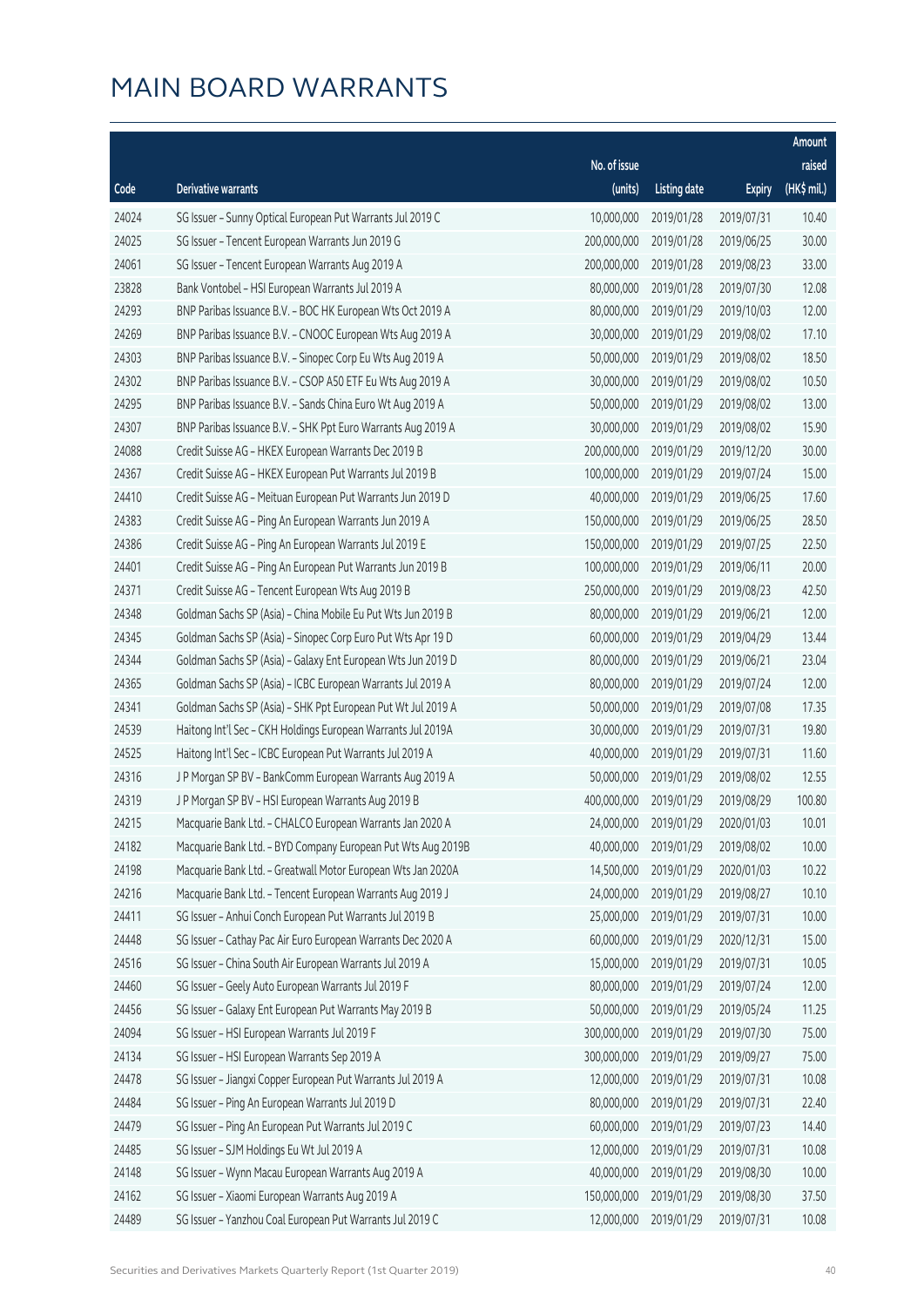|       |                                                              |              |                        |               | Amount      |
|-------|--------------------------------------------------------------|--------------|------------------------|---------------|-------------|
|       |                                                              | No. of issue |                        |               | raised      |
| Code  | Derivative warrants                                          | (units)      | <b>Listing date</b>    | <b>Expiry</b> | (HK\$ mil.) |
| 24261 | UBS AG - HSBC European Warrants Sep 2019 A                   | 100,000,000  | 2019/01/29             | 2019/09/02    | 15.40       |
| 24251 | UBS AG - HSI European Put Warrants Jun 2019 D                | 300,000,000  | 2019/01/29             | 2019/06/27    | 59.70       |
| 24248 | UBS AG - HSI European Put Warrants Jul 2019 B                | 300,000,000  | 2019/01/29             | 2019/07/30    | 54.00       |
| 24231 | UBS AG - Tencent European Warrants Jun 2019 J                | 300,000,000  | 2019/01/29             | 2019/06/25    | 46.50       |
| 24241 | UBS AG - Tencent European Put Warrants Jul 2019 A            | 300,000,000  | 2019/01/29             | 2019/07/29    | 96.90       |
| 24668 | BNP Paribas Issuance B.V. - China Tower European Wts Dec 19A | 50,000,000   | 2019/01/30             | 2019/12/03    | 12.50       |
| 24669 | BNP Paribas Issuance B.V. - China Tower European Wts Mar 20A | 50,000,000   | 2019/01/30             | 2020/03/03    | 13.00       |
| 10035 | BNP Paribas Issuance B.V. - EUR/USD Euro Wts Sep 2019 A      | 50,000,000   | 2019/01/30             | 2019/09/24    | 12.50       |
| 10038 | BNP Paribas Issuance B.V. - EUR/USD Euro Put Wt Sep 2019 B   | 50,000,000   | 2019/01/30             | 2019/09/24    | 12.50       |
| 10013 | BNP Paribas Issuance B.V. - USD/CNH European Wts Sep 2019 A  | 50,000,000   | 2019/01/30             | 2019/09/24    | 13.00       |
| 10022 | BNP Paribas Issuance B.V. - USD/CNH European Put Wts Sep 19B | 50,000,000   | 2019/01/30             | 2019/09/24    | 13.00       |
| 10023 | BNP Paribas Issuance B.V. - USD/YEN Euro Wts Sep 2019 A      | 50,000,000   | 2019/01/30             | 2019/09/24    | 12.50       |
| 10026 | BNP Paribas Issuance B.V. - USD/YEN Eur Put Wts Sep 2019 B   | 50,000,000   | 2019/01/30             | 2019/09/24    | 12.50       |
| 24754 | Credit Suisse AG - BBMG European Warrants Jul 2019 A         | 30,000,000   | 2019/01/30             | 2019/07/29    | 10.20       |
| 24767 | Credit Suisse AG - BYD Electronic European Wts Dec 2019 A    | 40,000,000   | 2019/01/30             | 2019/12/31    | 10.00       |
| 24737 | Credit Suisse AG - CC Bank European Put Warrants May 2019 B  | 70,000,000   | 2019/01/30             | 2019/05/24    | 10.50       |
| 24782 | Credit Suisse AG - GCL-Poly Energy European Wts Dec 2020 A   | 50,000,000   | 2019/01/30             | 2020/12/09    | 10.00       |
| 24784 | Credit Suisse AG - Guangdong Inv European Warrants Jul 2019A | 40,000,000   | 2019/01/30             | 2019/07/29    | 10.00       |
| 24730 | Credit Suisse AG - Galaxy Ent European Put Wts Jun 2019 B    | 60,000,000   | 2019/01/30             | 2019/06/25    | 10.80       |
| 24728 | Credit Suisse AG - HSBC European Wts Aug 2019 A              | 100,000,000  | 2019/01/30             | 2019/08/27    | 15.00       |
| 24740 | Credit Suisse AG - ICBC European Put Warrants May 2019 C     | 70,000,000   | 2019/01/30             | 2019/05/27    | 10.50       |
| 24741 | Credit Suisse AG - PICC Group European Warrants Jul 2019 A   | 40,000,000   | 2019/01/30             | 2019/07/24    | 10.00       |
| 24747 | Credit Suisse AG - SUNAC European Warrants Jun 2019 B        | 40,000,000   | 2019/01/30             | 2019/06/28    | 12.00       |
| 24863 | Goldman Sachs SP (Asia) - China Tel European Wts Jun 2019 A  | 60,000,000   | 2019/01/30             | 2019/06/21    | 10.74       |
| 24878 | Goldman Sachs SP (Asia) - China Tower European Wts Sep 2019C | 80,000,000   | 2019/01/30             | 2019/09/30    | 20.00       |
| 24871 | Goldman Sachs SP (Asia) - China Unicom Euro Wts Jun 2019 C   | 60,000,000   | 2019/01/30             | 2019/06/04    | 18.24       |
| 24881 | Goldman Sachs SP (Asia) - HSI European Warrants Sep 2019 A   |              | 150,000,000 2019/01/30 | 2019/09/27    | 30.15       |
| 24858 | Goldman Sachs SP (Asia) - Tencent European Put Wt Jun 2019 N | 100,000,000  | 2019/01/30             | 2019/06/21    | 22.10       |
| 24713 | J P Morgan SP BV - China Tower European Warrants Dec 2019 B  | 100,000,000  | 2019/01/30             | 2019/12/31    | 25.20       |
| 24714 | J P Morgan SP BV - China Tower European Put Warrants Aug 19B | 100,000,000  | 2019/01/30             | 2019/08/30    | 25.00       |
| 24715 | J P Morgan SP BV - IGG European Warrants Oct 2019 A          | 70,000,000   | 2019/01/30             | 2019/10/31    | 17.57       |
| 24690 | J P Morgan SP BV - Kingsoft European Warrants Jun 2019 A     | 70,000,000   | 2019/01/30             | 2019/06/24    | 10.57       |
| 24695 | J P Morgan SP BV - Sino Biopharm European Warrants Jun 2019A | 30,000,000   | 2019/01/30             | 2019/06/21    | 19.23       |
| 24706 | J P Morgan SP BV - Xinyi Solar European Warrants Aug 2019 A  | 40,000,000   | 2019/01/30             | 2019/08/30    | 10.56       |
| 24667 | Macquarie Bank Ltd. - Conch Cement European Put Wts Oct19B   | 20,000,000   | 2019/01/30             | 2019/10/03    | 10.16       |
| 24584 | Macquarie Bank Ltd. - Chi Res Land European Put Wts Oct 19 A | 29,000,000   | 2019/01/30             | 2019/10/03    | 10.01       |
| 24576 | Macquarie Bank Ltd. - China Tower European Put Wts Jan20B    | 39,500,000   | 2019/01/30             | 2020/01/03    | 10.07       |
| 24592 | Macquarie Bank Ltd. - China Unicom European Wts Oct 2019 A   | 18,000,000   | 2019/01/30             | 2019/10/03    | 10.04       |
| 24805 | SG Issuer - AGBK European Put Warrants Jul 2019 A            | 40,000,000   | 2019/01/30             | 2019/07/31    | 10.00       |
| 24816 | SG Issuer - BOCL European Put Warrants Jul 2019 B            | 50,000,000   | 2019/01/30             | 2019/07/24    | 10.00       |
| 24837 | SG Issuer - BankComm European Put Warrants Jul 2019 B        | 30,000,000   | 2019/01/30             | 2019/07/31    | 10.35       |
| 24839 | SG Issuer - CGN Power European Warrants Jul 2019 A           | 60,000,000   | 2019/01/30             | 2019/07/03    | 11.10       |
| 24789 | SG Issuer - CGS European Warrants Jul 2019 A                 | 30,000,000   | 2019/01/30             | 2019/07/31    | 10.05       |
| 24844 | SG Issuer - CITIC Bank European Put Warrants Jul 2019 B      | 25,000,000   | 2019/01/30             | 2019/07/31    | 10.00       |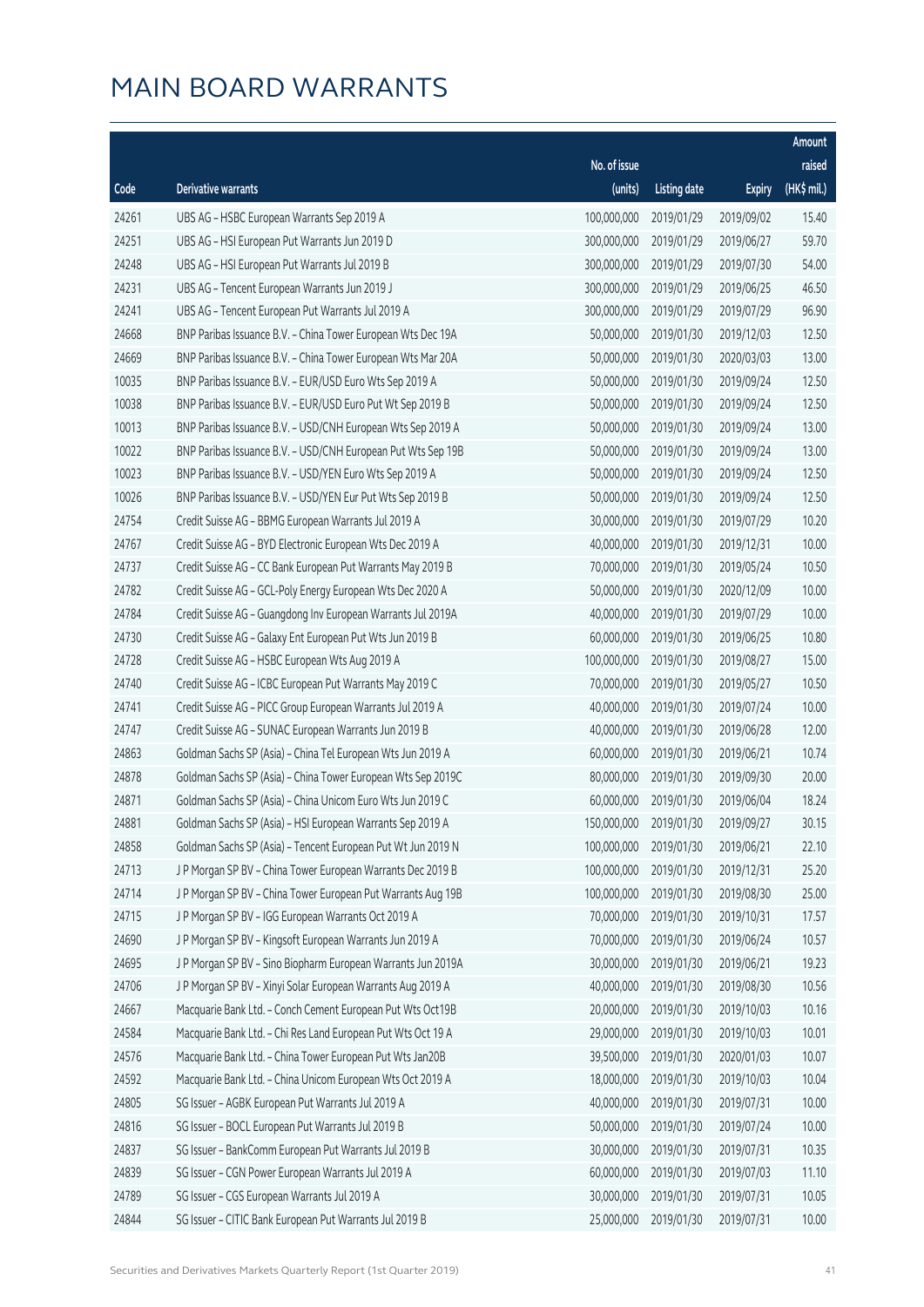|       |                                                              |                        |                     |               | Amount      |
|-------|--------------------------------------------------------------|------------------------|---------------------|---------------|-------------|
|       |                                                              | No. of issue           |                     |               | raised      |
| Code  | Derivative warrants                                          | (units)                | <b>Listing date</b> | <b>Expiry</b> | (HK\$ mil.) |
| 24850 | SG Issuer - Minsheng Bank European Put Warrants Jul 2019 B   | 25,000,000             | 2019/01/30          | 2019/07/31    | 10.00       |
| 24790 | SG Issuer - China Res Land European Warrants Jun 2019 A      | 50,000,000             | 2019/01/30          | 2019/06/28    | 10.25       |
| 24793 | SG Issuer - China Telecom European Put Warrants Jul 2019 A   | 30,000,000             | 2019/01/30          | 2019/07/31    | 10.05       |
| 24800 | SG Issuer - China Unicom European Warrants Jul 2019 B        | 25,000,000             | 2019/01/30          | 2019/07/31    | 10.25       |
| 24851 | SG Issuer - Sands China European Warrants Jul 2019 B         | 60,000,000             | 2019/01/30          | 2019/07/24    | 10.50       |
| 24623 | UBS AG - China Telecom European Warrants Jul 2019 A          | 60,000,000             | 2019/01/30          | 2019/07/24    | 13.20       |
| 24631 | UBS AG - China Tower European Warrants Dec 2019 C            | 70,000,000             | 2019/01/30          | 2019/12/16    | 20.37       |
| 24604 | UBS AG - Link REIT European Warrants Jul 2019 C              | 50,000,000             | 2019/01/30          | 2019/07/02    | 15.10       |
| 24643 | UBS AG - Link REIT European Put Warrants Jul 2019 D          | 40,000,000             | 2019/01/30          | 2019/07/05    | 16.76       |
| 24549 | Bank Vontobel - AIA European Put Warrants Jul 2019 A         | 30,000,000             | 2019/01/30          | 2019/07/15    | 12.03       |
| 24569 | Bank Vontobel - CC Bank European Put Warrants Aug 2019 A     | 20,000,000             | 2019/01/30          | 2019/08/01    | 10.42       |
| 24568 | Bank Vontobel - China Mobile European Put Warrants Aug 2019A | 20,000,000             | 2019/01/30          | 2019/08/02    | 10.02       |
| 24565 | Bank Vontobel - HSBC European Warrants Aug 2019 A            | 40,000,000             | 2019/01/30          | 2019/08/30    | 11.24       |
| 24550 | Bank Vontobel - ICBC European Put Warrants Aug 2019 C        | 30,000,000             | 2019/01/30          | 2019/08/07    | 15.03       |
| 24917 | BNP Paribas Issuance B.V. - China Mobile Euro Wts Nov 2019 A | 40,000,000             | 2019/01/31          | 2019/11/04    | 12.00       |
| 24919 | BNP Paribas Issuance B.V. - China Mobile Euro Wts Jan 2020 A | 40,000,000             | 2019/01/31          | 2020/01/03    | 10.00       |
| 24916 | BNP Paribas Issuance B.V. - Meitu European Wts Aug 2019 A    | 50,000,000             | 2019/01/31          | 2019/08/02    | 12.50       |
| 25226 | Credit Suisse AG - Bank of China European Put Wts Jul 2019 B | 40,000,000             | 2019/01/31          | 2019/07/30    | 10.00       |
| 25221 | Credit Suisse AG - BankComm European Put Warrants Jul 2019 B | 30,000,000             | 2019/01/31          | 2019/07/30    | 10.20       |
| 25204 | Credit Suisse AG - China Com Services European Wts Oct 19 A  | 50,000,000             | 2019/01/31          | 2019/10/31    | 12.50       |
| 25217 | Credit Suisse AG - China Telecom European Wts Jul 2019 B     | 50,000,000             | 2019/01/31          | 2019/07/30    | 12.50       |
| 25179 | Credit Suisse AG - China Tower European Put Warrants Jul 19A | 70,000,000             | 2019/01/31          | 2019/07/26    | 10.50       |
| 25205 | Credit Suisse AG - China Unicom European Warrants Jun 2019 A | 30,000,000             | 2019/01/31          | 2019/06/26    | 10.20       |
| 25219 | Credit Suisse AG - Evergrande European Warrants Jul 2019 B   | 40,000,000             | 2019/01/31          | 2019/07/30    | 10.80       |
| 25176 | Credit Suisse AG - Ping An European Warrants Sep 2019 A      | 150,000,000            | 2019/01/31          | 2019/09/30    | 48.00       |
| 25178 | Credit Suisse AG - Ping An European Warrants Sep 2019 B      | 150,000,000            | 2019/01/31          | 2019/09/24    | 22.50       |
| 25175 | Credit Suisse AG - Tencent European Wts Jun 2019 M           | 250,000,000 2019/01/31 |                     | 2019/06/18    | 37.50       |
| 25234 | Credit Suisse AG - Tencent European Wts Dec 2019 A           | 250,000,000            | 2019/01/31          | 2019/12/31    | 62.50       |
| 25099 | Goldman Sachs SP (Asia) - China Tower European Wts Aug 2019A | 80,000,000             | 2019/01/31          | 2019/08/23    | 15.12       |
| 25073 | Goldman Sachs SP (Asia) - HSBC European Warrants Aug 2019 A  | 80,000,000             | 2019/01/31          | 2019/08/30    | 12.00       |
| 25092 | Goldman Sachs SP (Asia) - HSBC European Put Wts Jun 2019 B   | 80,000,000             | 2019/01/31          | 2019/06/25    | 12.56       |
| 25128 | Goldman Sachs SP (Asia) - HSI European Warrants Aug 2019 A   | 150,000,000            | 2019/01/31          | 2019/08/29    | 25.95       |
| 25114 | Goldman Sachs SP (Asia) - Lenovo European Wts Jun 2019 A     | 60,000,000             | 2019/01/31          | 2019/06/24    | 10.02       |
| 24901 | HK Bank - HSI European Warrants Dec 2019 B                   | 150,000,000            | 2019/01/31          | 2019/12/30    | 37.50       |
| 24905 | HK Bank - HSI European Put Warrants Jul 2019 E               | 150,000,000            | 2019/01/31          | 2019/07/30    | 24.00       |
| 24913 | HK Bank - Ping An European Warrants Jul 2019 D               | 40,000,000             | 2019/01/31          | 2019/07/31    | 10.00       |
| 24909 | HK Bank - Tencent European Warrants Jun 2019 F               | 80,000,000             | 2019/01/31          | 2019/06/18    | 12.00       |
| 25065 | Haitong Int'l Sec - China Mobile European Put Wts Sep 2019 A | 40,000,000             | 2019/01/31          | 2019/09/30    | 12.80       |
| 25024 | J P Morgan SP BV - Minsheng Bank European Put Wts Jul 2019 C | 30,000,000             | 2019/01/31          | 2019/07/31    | 10.02       |
| 25006 | J P Morgan SP BV - China Unicom European Warrants Jun 2019 A | 50,000,000             | 2019/01/31          | 2019/06/28    | 13.00       |
| 25015 | J P Morgan SP BV - China Unicom European Put Warrants Jun19B | 50,000,000             | 2019/01/31          | 2019/06/21    | 10.35       |
| 25001 | J P Morgan SP BV - Dongfeng Motor European Wts Jul 2019 A    | 25,000,000             | 2019/01/31          | 2019/07/31    | 10.08       |
| 25025 | J P Morgan SP BV - SJM Holdings European Put Warrants Dec19C | 25,000,000             | 2019/01/31          | 2019/12/30    | 12.80       |
| 24893 | Macquarie Bank Ltd. - GAC European Put Warrants Aug 2019 A   | 10,000,000             | 2019/01/31          | 2019/08/02    | 10.48       |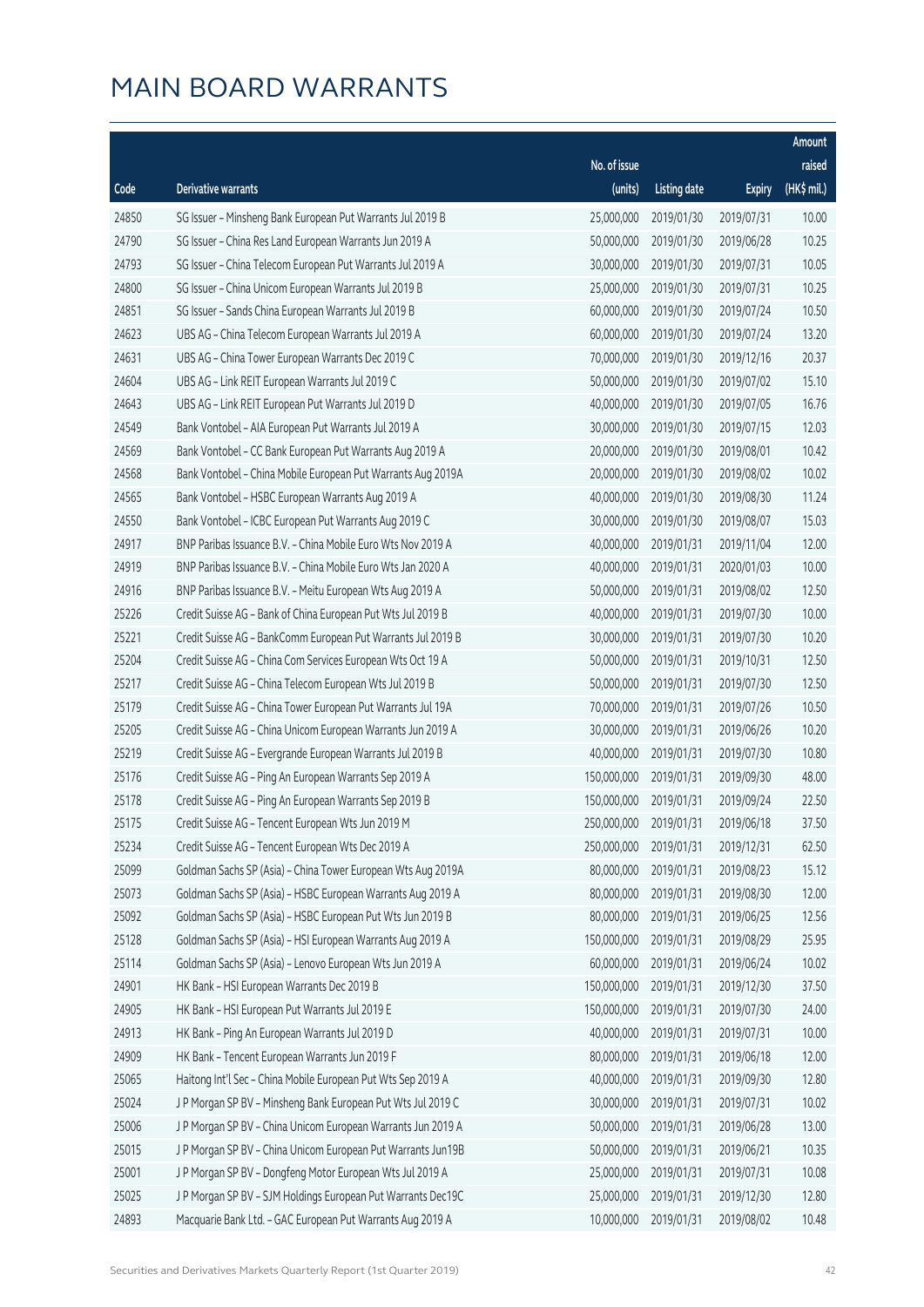|       |                                                              |              |                       |               | Amount      |
|-------|--------------------------------------------------------------|--------------|-----------------------|---------------|-------------|
|       |                                                              | No. of issue |                       |               | raised      |
| Code  | Derivative warrants                                          | (units)      | <b>Listing date</b>   | <b>Expiry</b> | (HK\$ mil.) |
| 24897 | Macquarie Bank Ltd. - Jiangxi Copper European Wts Jan 2021 A | 40,000,000   | 2019/01/31            | 2021/01/05    | 10.00       |
| 25155 | SG Issuer - CAM CSI300 European Warrants Aug 2019 A          | 60,000,000   | 2019/01/31            | 2019/08/30    | 15.00       |
| 25158 | SG Issuer - CAM CSI300 European Warrants Mar 2020 A          | 60,000,000   | 2019/01/31            | 2020/03/31    | 15.00       |
| 25168 | SG Issuer - CITIC European Warrants Dec 2019 A               | 100,000,000  | 2019/01/31            | 2019/12/31    | 15.00       |
| 25173 | SG Issuer - China Mobile European Warrants Jul 2019 B        | 60,000,000   | 2019/01/31            | 2019/07/31    | 15.90       |
| 25171 | SG Issuer - China Mobile European Put Warrants Jul 2019 A    | 40,000,000   | 2019/01/31            | 2019/07/26    | 10.80       |
| 25142 | SG Issuer - China Shenhua European Put Warrants Dec 2019 A   | 40,000,000   | 2019/01/31            | 2019/12/31    | 10.00       |
| 25133 | SG Issuer - HSI European Warrants May 2019 M                 | 300,000,000  | 2019/01/31            | 2019/05/30    | 58.50       |
| 25147 | SG Issuer - Huaneng Power European Warrants Jul 2019 A       | 30,000,000   | 2019/01/31            | 2019/07/31    | 10.35       |
| 10039 | SG Issuer - Nikkei 225 European Warrants Sep 2019 C          | 100,000,000  | 2019/01/31            | 2019/09/13    | 15.00       |
| 10042 | SG Issuer - Nikkei 225 European Warrants Dec 2019 A          | 100,000,000  | 2019/01/31            | 2019/12/13    | 25.00       |
| 10040 | SG Issuer - Nikkei 225 European Put Warrants Sep 2019 D      | 100,000,000  | 2019/01/31            | 2019/09/13    | 15.00       |
| 24997 | UBS AG - China Unicom European Warrants Jun 2019 B           | 25,000,000   | 2019/01/31            | 2019/06/27    | 10.23       |
| 24989 | UBS AG - Galaxy Ent European Warrants Jun 2019 B             | 70,000,000   | 2019/01/31            | 2019/06/21    | 21.84       |
| 24927 | UBS AG - Link REIT European Warrants Jul 2019 E              | 40,000,000   | 2019/01/31            | 2019/07/30    | 11.52       |
| 24999 | UBS AG - Melco Int'l Dev European Warrants Jun 2019 A        | 70,000,000   | 2019/01/31            | 2019/06/25    | 14.91       |
| 24934 | UBS AG - Sands China Ltd European Warrants Jul 2019 A        | 70,000,000   | 2019/01/31            | 2019/07/24    | 11.20       |
| 24955 | UBS AG - Sands China Ltd European Put Warrants Jun 2019 A    | 50,000,000   | 2019/01/31            | 2019/06/10    | 12.30       |
| 24932 | UBS AG - SJM Holdings European Warrants Mar 2021 A           | 60,000,000   | 2019/01/31            | 2021/03/22    | 15.00       |
| 24995 | UBS AG - Tencent European Warrants May 2019 H                | 30,000,000   | 2019/01/31            | 2019/05/02    | 28.68       |
| 25038 | Bank Vontobel - BYD Company European Warrants Jul 2019 A     | 20,000,000   | 2019/01/31            | 2019/07/30    | 10.02       |
| 25026 | Bank Vontobel - Sands China Ltd European Warrants Aug 2019 A | 40,000,000   | 2019/01/31            | 2019/08/02    | 10.04       |
| 25239 | BOCI Asia Ltd. - Tencent European Put Wts Jun 2019 G         | 200,000,000  | 2019/02/01            | 2019/06/24    | 31.00       |
| 25252 | BOCI Asia Ltd. - Tencent European Put Wts Jun 2019 H         | 200,000,000  | 2019/02/01            | 2019/06/03    | 38.20       |
| 25405 | Credit Suisse AG - AIA European Put Warrants Jun 2019 C      | 70,000,000   | 2019/02/01            | 2019/06/25    | 10.50       |
| 25402 | Credit Suisse AG - A-Living European Warrants Nov 2019 A     | 40,000,000   | 2019/02/01            | 2019/11/29    | 10.00       |
| 25399 | Credit Suisse AG - Anta Sports European Warrants Jul 2019 A  |              | 25,000,000 2019/02/01 | 2019/07/31    | 10.00       |
| 25406 | Credit Suisse AG - CRCC European Warrants Jul 2019 A         | 25,000,000   | 2019/02/01            | 2019/07/31    | 16.25       |
| 25387 | Credit Suisse AG - Haier Elec European Warrants Jul 2019 A   | 40,000,000   | 2019/02/01            | 2019/07/31    | 10.00       |
| 25383 | Credit Suisse AG - Ping An European Put Warrants Jul 2019 F  | 100,000,000  | 2019/02/01            | 2019/07/31    | 35.00       |
| 25380 | Credit Suisse AG - Tencent European Wts Jun 2019 P           | 250,000,000  | 2019/02/01            | 2019/06/24    | 37.50       |
| 25372 | Credit Suisse AG - Tencent Euro Put Wts Jun 2019 N           | 120,000,000  | 2019/02/01            | 2019/06/20    | 19.20       |
| 25373 | Credit Suisse AG - Tencent Euro Put Wts Jun 2019 O           | 120,000,000  | 2019/02/01            | 2019/06/03    | 22.80       |
| 25362 | Goldman Sachs SP (Asia) - Galaxy Ent Euro Put Wts May 2019 C | 80,000,000   | 2019/02/01            | 2019/05/24    | 20.96       |
| 25361 | Goldman Sachs SP (Asia) - HSBC European Warrants Jul 2019 A  | 80,000,000   | 2019/02/01            | 2019/07/24    | 16.24       |
| 25366 | Goldman Sachs SP (Asia) - Sands China Ltd Euro Wts Jul 2019A | 80,000,000   | 2019/02/01            | 2019/07/24    | 12.00       |
| 25364 | Goldman Sachs SP (Asia) - Tencent European Wt Aug 2019 A     | 150,000,000  | 2019/02/01            | 2019/08/23    | 22.50       |
| 25370 | Goldman Sachs SP (Asia) - ZA Onine European Wts Jun 2019 B   | 50,000,000   | 2019/02/01            | 2019/06/24    | 10.85       |
| 25235 | Haitong Int'l Sec - China Tower European Warrants Sep 2019 B | 70,000,000   | 2019/02/01            | 2019/09/30    | 18.20       |
| 25335 | J P Morgan SP BV - HSI European Put Warrants Jun 2019 E      | 400,000,000  | 2019/02/01            | 2019/06/27    | 62.40       |
| 25344 | J P Morgan SP BV - HSI European Put Warrants Aug 2019 C      | 400,000,000  | 2019/02/01            | 2019/08/29    | 100.40      |
| 25339 | J P Morgan SP BV - Tencent European Put Warrants Jun 2019 H  | 250,000,000  | 2019/02/01            | 2019/06/20    | 38.25       |
| 25340 | J P Morgan SP BV - Tencent European Put Warrants Jun 2019 I  | 250,000,000  | 2019/02/01            | 2019/06/03    | 38.00       |
| 25237 | Macquarie Bank Ltd. - China Overseas European Wts Mar 2020 A | 27,000,000   | 2019/02/01            | 2020/03/03    | 10.10       |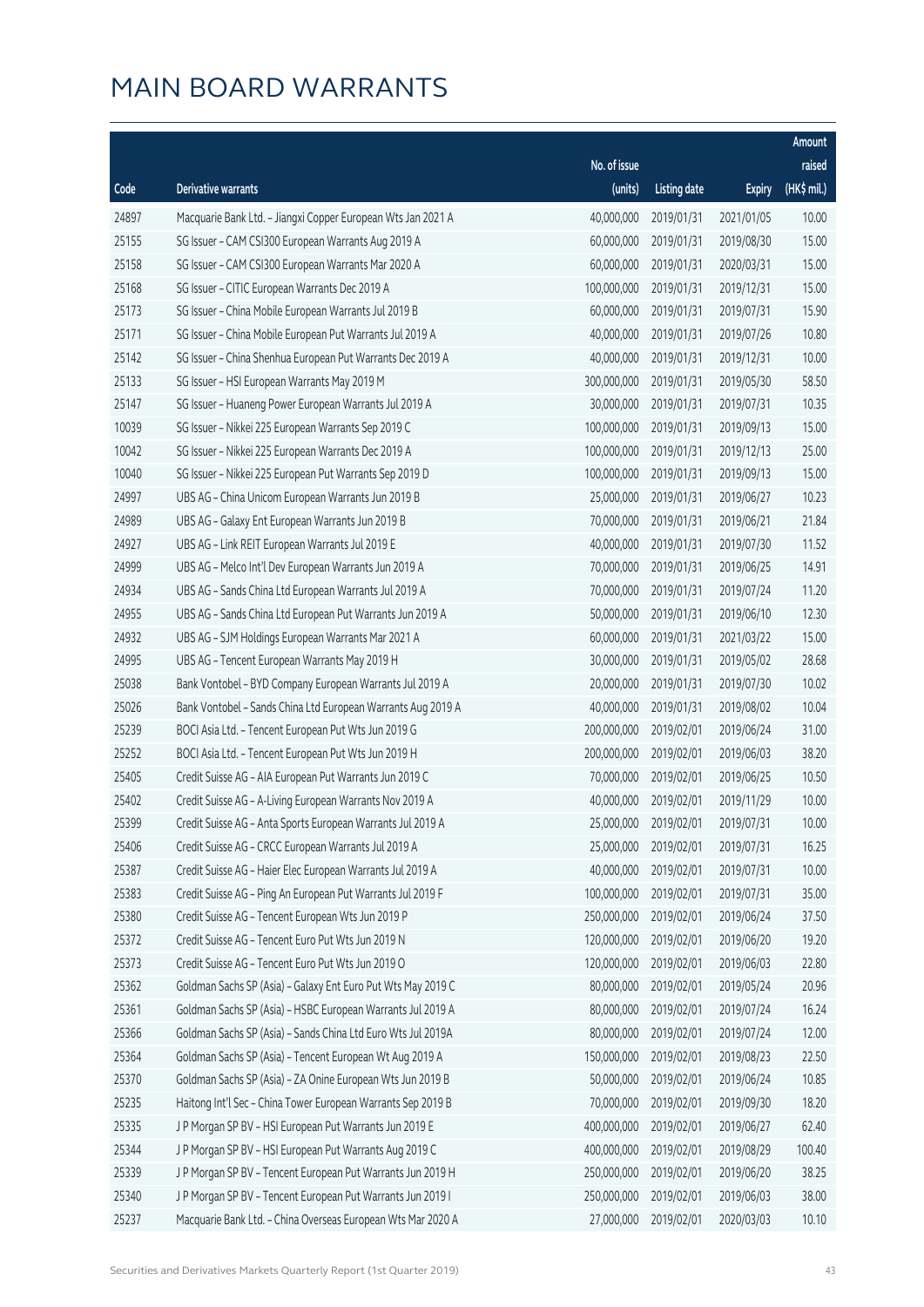|       |                                                              |              |                       |               | Amount      |
|-------|--------------------------------------------------------------|--------------|-----------------------|---------------|-------------|
|       |                                                              | No. of issue |                       |               | raised      |
| Code  | Derivative warrants                                          | (units)      | <b>Listing date</b>   | <b>Expiry</b> | (HK\$ mil.) |
| 25238 | Macquarie Bank Ltd. - China Vanke European Put Wts Oct 2019B | 24,000,000   | 2019/02/01            | 2019/10/03    | 10.13       |
| 25431 | SG Issuer - CC Bank European Warrants Jul 2019 B             | 60,000,000   | 2019/02/01            | 2019/07/31    | 15.00       |
| 25432 | SG Issuer - China Life European Warrants Jul 2019 C          | 15,000,000   | 2019/02/01            | 2019/07/26    | 10.05       |
| 25436 | SG Issuer - China Overseas European Warrants Jul 2019 B      | 60,000,000   | 2019/02/01            | 2019/07/31    | 15.00       |
| 25437 | SG Issuer - China Tower European Warrants Sep 2019 B         | 80,000,000   | 2019/02/01            | 2019/09/30    | 20.00       |
| 25440 | SG Issuer - China Tower European Warrants Dec 2019 B         | 80,000,000   | 2019/02/01            | 2019/12/31    | 20.00       |
| 25448 | SG Issuer - Galaxy Ent European Warrants May 2019 C          | 50,000,000   | 2019/02/01            | 2019/05/27    | 10.75       |
| 25456 | SG Issuer - HKEX European Warrants Jun 2019 H                | 25,000,000   | 2019/02/01            | 2019/06/25    | 10.38       |
| 25459 | SG Issuer - HKEX European Warrants Jun 2020 A                | 200,000,000  | 2019/02/01            | 2020/06/23    | 34.00       |
| 25418 | SG Issuer - HSBC European Warrants May 2019 E                | 80,000,000   | 2019/02/01            | 2019/05/28    | 12.00       |
| 25408 | SG Issuer - HSI European Put Warrants Jun 2019 E             | 300,000,000  | 2019/02/01            | 2019/06/27    | 45.00       |
| 25468 | SG Issuer - ICBC European Warrants May 2019 C                | 70,000,000   | 2019/02/01            | 2019/05/28    | 10.50       |
| 25424 | SG Issuer - Meituan European Warrants May 2019 C             | 30,000,000   | 2019/02/01            | 2019/05/28    | 10.05       |
| 25427 | SG Issuer - Meituan European Put Warrants Jun 2019 B         | 30,000,000   | 2019/02/01            | 2019/06/25    | 10.65       |
| 25492 | SG Issuer - SHK Ppt European Warrants Jul 2019 C             | 20,000,000   | 2019/02/01            | 2019/07/31    | 12.00       |
| 25263 | UBS AG - CNBM European Wts Jul 2021 A                        | 100,000,000  | 2019/02/01            | 2021/07/05    | 18.60       |
| 25298 | UBS AG - China Tower European Put Warrants Aug 2019 A        | 70,000,000   | 2019/02/01            | 2019/08/20    | 17.50       |
| 25265 | UBS AG - Fosun Intl European Warrants Oct 2019 A             | 70,000,000   | 2019/02/01            | 2019/10/24    | 10.99       |
| 25282 | UBS AG - HSI European Put Warrants Jul 2019 C                | 300,000,000  | 2019/02/01            | 2019/07/30    | 45.60       |
| 25284 | UBS AG - HSI European Put Warrants Jul 2019 D                | 300,000,000  | 2019/02/01            | 2019/07/30    | 52.80       |
| 25269 | UBS AG - Ping An European Warrants Jul 2019 C                | 100,000,000  | 2019/02/01            | 2019/07/26    | 20.50       |
| 25267 | UBS AG - Tencent European Warrants Jul 2019 B                | 300,000,000  | 2019/02/01            | 2019/07/24    | 61.80       |
| 25257 | UBS AG - Tencent European Put Warrants Aug 2019 A            | 300,000,000  | 2019/02/01            | 2019/08/01    | 118.80      |
| 25360 | Bank Vontobel - CK Asset European Warrants Sep 2019 A        | 30,000,000   | 2019/02/01            | 2019/09/30    | 10.23       |
| 25352 | Bank Vontobel - China Unicom European Warrants Aug 2019 A    | 35,000,000   | 2019/02/01            | 2019/08/05    | 10.19       |
| 25346 | Bank Vontobel - HKEX European Warrants Jun 2019 C            | 70,000,000   | 2019/02/01            | 2019/06/28    | 10.57       |
| 25349 | Bank Vontobel - PetroChina European Warrants Aug 2019 A      |              | 40,000,000 2019/02/01 | 2019/08/05    | 10.04       |
| 25355 | Bank Vontobel - Ping An European Warrants May 2019 B         | 60,000,000   | 2019/02/01            | 2019/05/24    | 10.26       |
| 25559 | Credit Suisse AG - HSI European Warrants Jul 2019 A          | 200,000,000  | 2019/02/04            | 2019/07/30    | 32.00       |
| 25576 | Goldman Sachs SP (Asia) - Agricultural Bank Eur Wt Jul 2019A | 70,000,000   | 2019/02/04            | 2019/07/26    | 10.50       |
| 25573 | Goldman Sachs SP (Asia) - Greatwall Motor Eur Wts Jul 2019 A | 40,000,000   | 2019/02/04            | 2019/07/24    | 16.96       |
| 25581 | Goldman Sachs SP (Asia) - HSI European Put Wts May 2019 J    | 150,000,000  | 2019/02/04            | 2019/05/30    | 25.50       |
| 25572 | Goldman Sachs SP (Asia) - SHK Ppt European Wts Jul 2019 B    | 60,000,000   | 2019/02/04            | 2019/07/08    | 20.40       |
| 25577 | Goldman Sachs SP (Asia) - Tencent European Put Wt Jul 2019 B | 100,000,000  | 2019/02/04            | 2019/07/30    | 25.30       |
| 25510 | HK Bank - AIA European Put Warrants Aug 2019 A               | 40,000,000   | 2019/02/04            | 2019/08/05    | 10.00       |
| 25511 | HK Bank - HSI European Warrants Aug 2019 A                   | 100,000,000  | 2019/02/04            | 2019/08/29    | 25.00       |
| 25513 | HK Bank - HSI European Put Warrants May 2019 I               | 100,000,000  | 2019/02/04            | 2019/05/30    | 20.00       |
| 25500 | HK Bank - HSI European Put Warrants Jul 2019 F               | 100,000,000  | 2019/02/04            | 2019/07/30    | 15.00       |
| 25503 | HK Bank - Sunny Optical European Put Warrants Aug 2019 A     | 20,000,000   | 2019/02/04            | 2019/08/30    | 12.00       |
| 25509 | HK Bank - Sunny Optical European Put Warrants Dec 2019 A     | 80,000,000   | 2019/02/04            | 2019/12/16    | 16.00       |
| 25553 | Haitong Int'l Sec - HKEX European Put Warrants Jul 2019 B    | 100,000,000  | 2019/02/04            | 2019/07/24    | 16.00       |
| 25555 | Haitong Int'l Sec - Tencent European Warrants May 2019 D     | 100,000,000  | 2019/02/04            | 2019/05/31    | 15.00       |
| 25556 | Haitong Int'l Sec - Tencent European Warrants Jun 2019 K     | 100,000,000  | 2019/02/04            | 2019/06/25    | 15.00       |
| 25539 | J P Morgan SP BV - Anta Sports European Warrants Aug 2019 A  | 40,000,000   | 2019/02/04            | 2019/08/05    | 10.24       |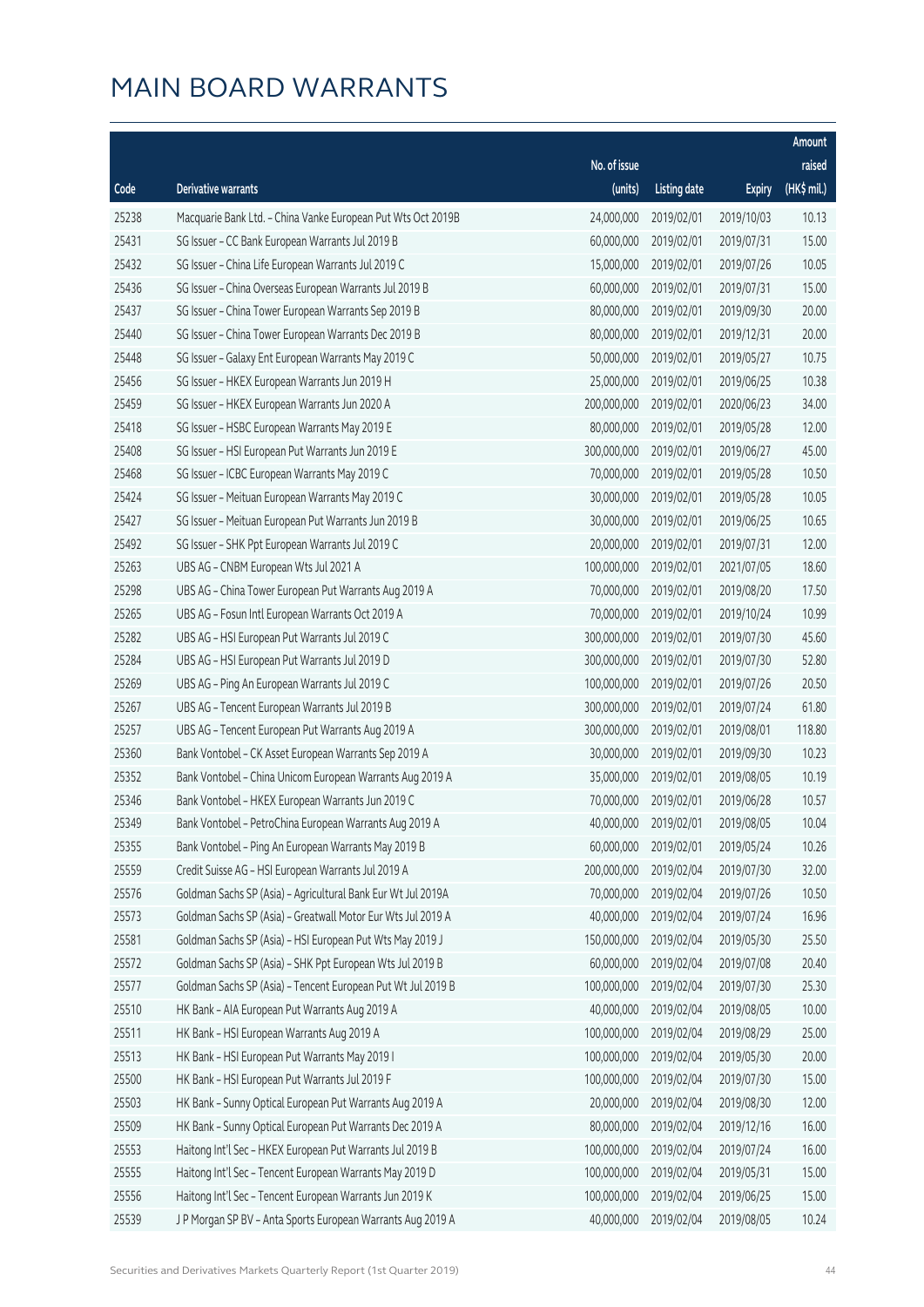|       |                                                              |              |                       |               | Amount      |
|-------|--------------------------------------------------------------|--------------|-----------------------|---------------|-------------|
|       |                                                              | No. of issue |                       |               | raised      |
| Code  | Derivative warrants                                          | (units)      | <b>Listing date</b>   | <b>Expiry</b> | (HK\$ mil.) |
| 25546 | J P Morgan SP BV - Ch Overseas European Warrants Nov 2019 A  | 100,000,000  | 2019/02/04            | 2019/11/29    | 25.00       |
| 25550 | J P Morgan SP BV - Galaxy Ent European Warrants Jun 2019 B   | 100,000,000  | 2019/02/04            | 2019/06/03    | 15.10       |
| 25542 | J P Morgan SP BV - Li Ning European Warrants Feb 2020 A      | 60,000,000   | 2019/02/04            | 2020/02/28    | 15.00       |
| 25543 | J P Morgan SP BV - Link REIT European Warrants Aug 2019 A    | 40,000,000   | 2019/02/04            | 2019/08/30    | 10.00       |
| 25499 | Macquarie Bank Ltd. - COSCO Ship Hold Euro Wts Feb 2020 A    | 21,000,000   | 2019/02/04            | 2020/02/04    | 10.21       |
| 25497 | Macquarie Bank Ltd. - Meitu European Warrants Jun 2020 A     | 12,600,000   | 2019/02/04            | 2020/06/16    | 10.02       |
| 25495 | Macquarie Bank Ltd. - Razer European Warrants Jun 2020 A     | 25,000,000   | 2019/02/04            | 2020/06/16    | 10.00       |
| 25582 | SG Issuer - Agricultural Bank European Warrants Jul 2019 B   | 70,000,000   | 2019/02/04            | 2019/07/26    | 10.50       |
| 25590 | SG Issuer - CITIC Sec European Warrants Dec 2019 A           | 80,000,000   | 2019/02/04            | 2019/12/31    | 13.60       |
| 25520 | UBS AG - Agricultural Bank European Warrants Jul 2019 A      | 70,000,000   | 2019/02/04            | 2019/07/26    | 10.50       |
| 25519 | UBS AG - Bank of China European Warrants Jul 2019 A          | 70,000,000   | 2019/02/04            | 2019/07/31    | 12.32       |
| 25515 | UBS AG - CC Bank European Warrants Aug 2019 A                | 70,000,000   | 2019/02/04            | 2019/08/05    | 17.50       |
| 25537 | UBS AG - CITIC Bank European Warrants Jun 2019 A             | 70,000,000   | 2019/02/04            | 2019/06/21    | 10.50       |
| 25517 | UBS AG - ICBC European Warrants Nov 2019 A                   | 70,000,000   | 2019/02/04            | 2019/11/18    | 18.41       |
| 25530 | UBS AG - Tencent European Warrants Jun 2019 K                | 300,000,000  | 2019/02/04            | 2019/06/25    | 45.00       |
| 25522 | UBS AG - Tencent European Warrants Jul 2019 C                | 300,000,000  | 2019/02/04            | 2019/07/24    | 82.20       |
| 25534 | UBS AG - Tencent European Put Warrants Jun 2019 L            | 300,000,000  | 2019/02/04            | 2019/06/18    | 45.30       |
| 25710 | BOCI Asia Ltd. - HSI European Warrants Jul 2019 B            | 200,000,000  | 2019/02/08            | 2019/07/30    | 31.00       |
| 25685 | BOCI Asia Ltd. - HSI European Put Warrants Jul 2019 A        | 200,000,000  | 2019/02/08            | 2019/07/30    | 30.40       |
| 25684 | BOCI Asia Ltd. - Tencent European Wts Aug 2019 A             | 200,000,000  | 2019/02/08            | 2019/08/23    | 31.00       |
| 25671 | BNP Paribas Issuance B.V. - AIA European Wts Nov 2019 A      | 50,000,000   | 2019/02/08            | 2019/11/04    | 13.50       |
| 25615 | BNP Paribas Issuance B.V. - CSPC Pharma Euro Wts Sep 2019 A  | 80,000,000   | 2019/02/08            | 2019/09/03    | 12.00       |
| 25632 | BNP Paribas Issuance B.V. - HLand Dev Euro Wts Jan 2020 A    | 40,000,000   | 2019/02/08            | 2020/01/03    | 10.80       |
| 25649 | BNP Paribas Issuance B.V. - HSBC European Wts Feb 2020 B     | 50,000,000   | 2019/02/08            | 2020/02/04    | 12.50       |
| 25666 | BNP Paribas Issuance B.V. - HSBC European Wts Jun 2020 A     | 50,000,000   | 2019/02/08            | 2020/06/02    | 13.00       |
| 25675 | BNP Paribas Issuance B.V. - Meituan European Warrants Sep19B | 40,000,000   | 2019/02/08            | 2019/09/03    | 13.60       |
| 25633 | BNP Paribas Issuance B.V. - Ping An European Wt Nov 2019 A   |              | 50,000,000 2019/02/08 | 2019/11/04    | 12.50       |
| 25637 | BNP Paribas Issuance B.V. - Ping An European Wt Nov 2019 B   | 50,000,000   | 2019/02/08            | 2019/11/04    | 15.00       |
| 25630 | BNP Paribas Issuance B.V. - SHK Ppt Euro Warrants Sep 2019 A | 40,000,000   | 2019/02/08            | 2019/09/03    | 10.40       |
| 25596 | Credit Suisse AG - Agricultural Bank European Wts Jul 2019 B | 70,000,000   | 2019/02/08            | 2019/07/26    | 10.50       |
| 25591 | Credit Suisse AG - CC Bank European Warrants Jul 2019 A      | 70,000,000   | 2019/02/08            | 2019/07/24    | 10.50       |
| 25731 | Credit Suisse AG - CITIC Bank European Warrants Jun 2019 A   | 50,000,000   | 2019/02/08            | 2019/06/25    | 10.00       |
| 25738 | Credit Suisse AG - China Life European Warrants Aug 2019 B   | 25,000,000   | 2019/02/08            | 2019/08/07    | 13.75       |
| 25742 | Credit Suisse AG - HSBC European Wts May 2019 C              | 100,000,000  | 2019/02/08            | 2019/05/28    | 15.00       |
| 25751 | Goldman Sachs SP (Asia) - AIA European Put Wts Jul 2019 A    | 80,000,000   | 2019/02/08            | 2019/07/15    | 21.36       |
| 25771 | Goldman Sachs SP (Asia) - CM Bank European Wts Jul 2019 A    | 70,000,000   | 2019/02/08            | 2019/07/24    | 10.50       |
| 25768 | Goldman Sachs SP (Asia) - HKEX European Warrants Jun 2020 A  | 150,000,000  | 2019/02/08            | 2020/06/23    | 22.50       |
| 25743 | Goldman Sachs SP (Asia) - Tencent European Wt Jul 2019 C     | 150,000,000  | 2019/02/08            | 2019/07/24    | 31.65       |
| 25746 | Goldman Sachs SP (Asia) - Tencent European Put Wt Jul 2019 D | 100,000,000  | 2019/02/08            | 2019/07/22    | 21.10       |
| 25681 | HK Bank - Bank of China European Warrants Sep 2019 A         | 50,000,000   | 2019/02/08            | 2019/09/30    | 12.50       |
| 25682 | HK Bank - Country Garden European Warrants Apr 2020 A        | 80,000,000   | 2019/02/08            | 2020/04/22    | 14.40       |
| 25718 | J P Morgan SP BV - AAC Tech European Put Warrants Jul 2019 B | 60,000,000   | 2019/02/08            | 2019/07/24    | 30.66       |
| 25711 | Macquarie Bank Ltd. - Ping An European Warrants Sep 2019 A   | 22,000,000   | 2019/02/08            | 2019/09/03    | 10.05       |
| 25680 | Macquarie Bank Ltd. - Tencent European Warrants Sep 2019 A   | 17,000,000   | 2019/02/08            | 2019/09/02    | 10.01       |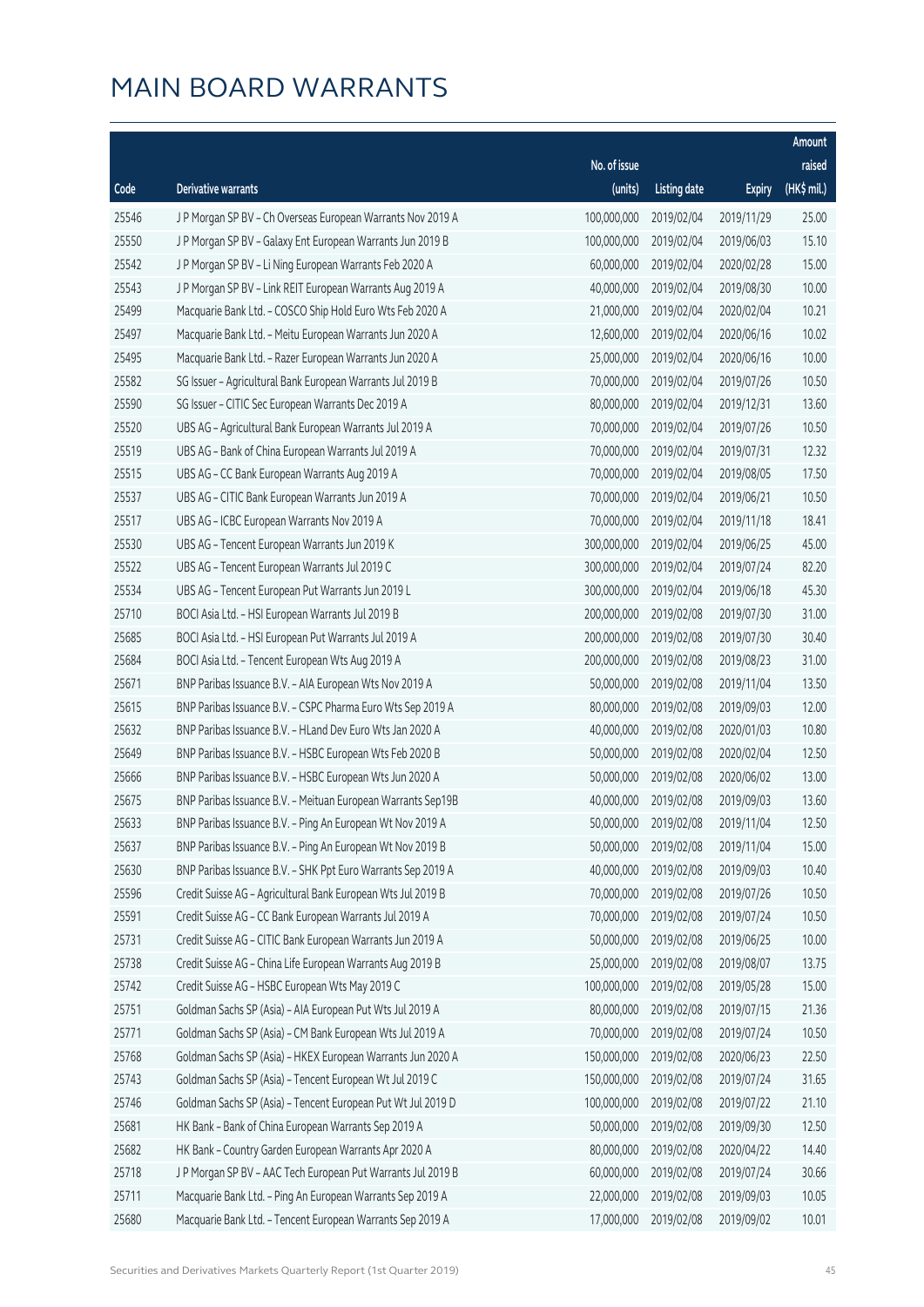|        |                                                              |              |                       |               | Amount      |
|--------|--------------------------------------------------------------|--------------|-----------------------|---------------|-------------|
|        |                                                              | No. of issue |                       |               | raised      |
| Code   | Derivative warrants                                          | (units)      | <b>Listing date</b>   | <b>Expiry</b> | (HK\$ mil.) |
| 25676  | Macquarie Bank Ltd. - Goldwind European Warrants Dec 2020 A  | 40,000,000   | 2019/02/08            | 2020/12/16    | 10.00       |
| 25777  | SG Issuer - HKEX European Warrants Apr 2020 A                | 200,000,000  | 2019/02/08            | 2020/04/29    | 50.00       |
| 25778  | SG Issuer - HKEX European Warrants May 2020 A                | 200,000,000  | 2019/02/08            | 2020/05/29    | 30.00       |
| 25792  | SG Issuer - New World Dev Eu Wt Dec 2019 A                   | 80,000,000   | 2019/02/08            | 2019/12/06    | 12.00       |
| 25793  | SG Issuer - Tencent European Put Warrants Jun 2019 H         | 200,000,000  | 2019/02/08            | 2019/06/24    | 34.00       |
| 25775  | Bank Vontobel - China Mobile European Warrants Aug 2019 B    | 40,000,000   | 2019/02/08            | 2019/08/09    | 11.40       |
| 25776  | Bank Vontobel - SHK Ppt European Warrants Aug 2019 A         | 20,000,000   | 2019/02/08            | 2019/08/30    | 10.42       |
| 15308# | J P Morgan SP BV - HSI European Put Warrants May 2019 F      | 300,000,000  | 2019/02/08            | 2019/05/30    | 15.30       |
| 25800  | BOCI Asia Ltd. - HSBC European Put Warrants May 2019 B       | 60,000,000   | 2019/02/11            | 2019/05/31    | 12.06       |
| 25879  | BNP Paribas Issuance B.V. - HKEX European Wts Jun 2020 A     | 70,000,000   | 2019/02/11            | 2020/06/02    | 10.50       |
| 26093  | Credit Suisse AG - HSI European Put Warrants Jul 2019 B      | 200,000,000  | 2019/02/11            | 2019/07/30    | 30.00       |
| 25816  | Bank of East Asia - Meitu European Warrants Dec 2019 A       | 16,000,000   | 2019/02/11            | 2019/12/30    | 10.40       |
| 25815  | Bank of East Asia - Meitu European Warrants Jul 2020 A       | 15,000,000   | 2019/02/11            | 2020/07/03    | 11.15       |
| 26119  | Goldman Sachs SP (Asia) - BankComm European Wts Jul 2019 A   | 60,000,000   | 2019/02/11            | 2019/07/22    | 10.02       |
| 26096  | Goldman Sachs SP (Asia) - CC Bank European Wts Jul 2019 A    | 80,000,000   | 2019/02/11            | 2019/07/24    | 12.00       |
| 26100  | Goldman Sachs SP (Asia) - Meituan European Warrants May2019A | 40,000,000   | 2019/02/11            | 2019/05/28    | 12.72       |
| 26109  | Goldman Sachs SP (Asia) - Ping An European Wts Jul 2019 D    | 100,000,000  | 2019/02/11            | 2019/07/26    | 15.00       |
| 26113  | Goldman Sachs SP (Asia) - Ping An Euro Put Wts Jun 2019 C    | 80,000,000   | 2019/02/11            | 2019/06/25    | 20.88       |
| 25812  | Haitong Int'l Sec - China Tower European Put Warrants Jul19B | 100,000,000  | 2019/02/11            | 2019/07/26    | 15.00       |
| 25811  | Haitong Int'l Sec - China Tower European Put Warrants Aug19B | 100,000,000  | 2019/02/11            | 2019/08/12    | 28.00       |
| 25925  | J P Morgan SP BV - CK Asset European Put Warrants Jul 2019 B | 60,000,000   | 2019/02/11            | 2019/07/16    | 10.74       |
| 25899  | J P Morgan SP BV - China Res Land European Put Wts Aug 2019A | 50,000,000   | 2019/02/11            | 2019/08/30    | 13.15       |
| 25918  | J P Morgan SP BV - Henderson Land European Wt Sep 2019 A     | 60,000,000   | 2019/02/11            | 2019/09/30    | 15.12       |
| 25920  | J P Morgan SP BV - Henderson Land European Put Wts Aug 2019A | 40,000,000   | 2019/02/11            | 2019/08/12    | 10.04       |
| 25955  | J P Morgan SP BV - SUNAC European Warrants Aug 2019 B        | 70,000,000   | 2019/02/11            | 2019/08/30    | 18.55       |
| 25897  | J P Morgan SP BV - SUNAC European Put Warrants Aug 2019 A    | 70,000,000   | 2019/02/11            | 2019/08/30    | 17.85       |
| 25938  | J P Morgan SP BV - China Vanke European Warrants Aug 2019 A  |              | 60,000,000 2019/02/11 | 2019/08/30    | 15.42       |
| 25892  | Macquarie Bank Ltd. - Xiaomi European Warrants Sep 2019 B    | 7,500,000    | 2019/02/11            | 2019/09/03    | 10.37       |
| 25987  | SG Issuer - Bank of China European Warrants Oct 2019 A       | 60,000,000   | 2019/02/11            | 2019/10/31    | 15.00       |
| 26079  | SG Issuer - CC Bank European Put Warrants Jul 2019 C         | 40,000,000   | 2019/02/11            | 2019/07/25    | 12.00       |
| 26032  | SG Issuer - Country Garden European Warrants Oct 2019 A      | 70,000,000   | 2019/02/11            | 2019/10/03    | 10.50       |
| 26038  | SG Issuer - Country Garden European Put Warrants Dec 2019 A  | 70,000,000   | 2019/02/11            | 2019/12/31    | 10.50       |
| 25991  | SG Issuer - China Life European Warrants Apr 2020 A          | 120,000,000  | 2019/02/11            | 2020/04/29    | 30.00       |
| 26021  | SG Issuer - China Overseas European Warrants Oct 2019 A      | 60,000,000   | 2019/02/11            | 2019/10/31    | 15.00       |
| 26029  | SG Issuer - China Tower European Put Warrants Aug 2019 B     | 60,000,000   | 2019/02/11            | 2019/08/23    | 13.20       |
| 26057  | SG Issuer - HTSC European Warrants Sep 2019 A                | 50,000,000   | 2019/02/11            | 2019/09/25    | 10.50       |
| 26010  | SG Issuer - SMIC European Warrants Aug 2019 A                | 12,000,000   | 2019/02/11            | 2019/08/30    | 10.44       |
| 26075  | SG Issuer - SUNAC European Warrants Sep 2019 A               | 30,000,000   | 2019/02/11            | 2019/09/30    | 10.80       |
| 26073  | SG Issuer - SUNAC European Put Warrants Jul 2019 B           | 50,000,000   | 2019/02/11            | 2019/07/22    | 10.25       |
| 26030  | SG Issuer - China Vanke European Warrants Sep 2019 A         | 30,000,000   | 2019/02/11            | 2019/09/30    | 11.55       |
| 25872  | UBS AG - BOC HK European Warrants Sep 2019 A                 | 70,000,000   | 2019/02/11            | 2019/09/30    | 10.71       |
| 25869  | UBS AG - BankComm European Warrants Jul 2019 B               | 40,000,000   | 2019/02/11            | 2019/07/24    | 11.24       |
| 25864  | UBS AG - CC Bank European Put Warrants Aug 2019 B            | 50,000,000   | 2019/02/11            | 2019/08/12    | 20.80       |
| 25880  | UBS AG - China Cinda European Warrants Sep 2019 A            | 40,000,000   | 2019/02/11            | 2019/09/09    | 10.00       |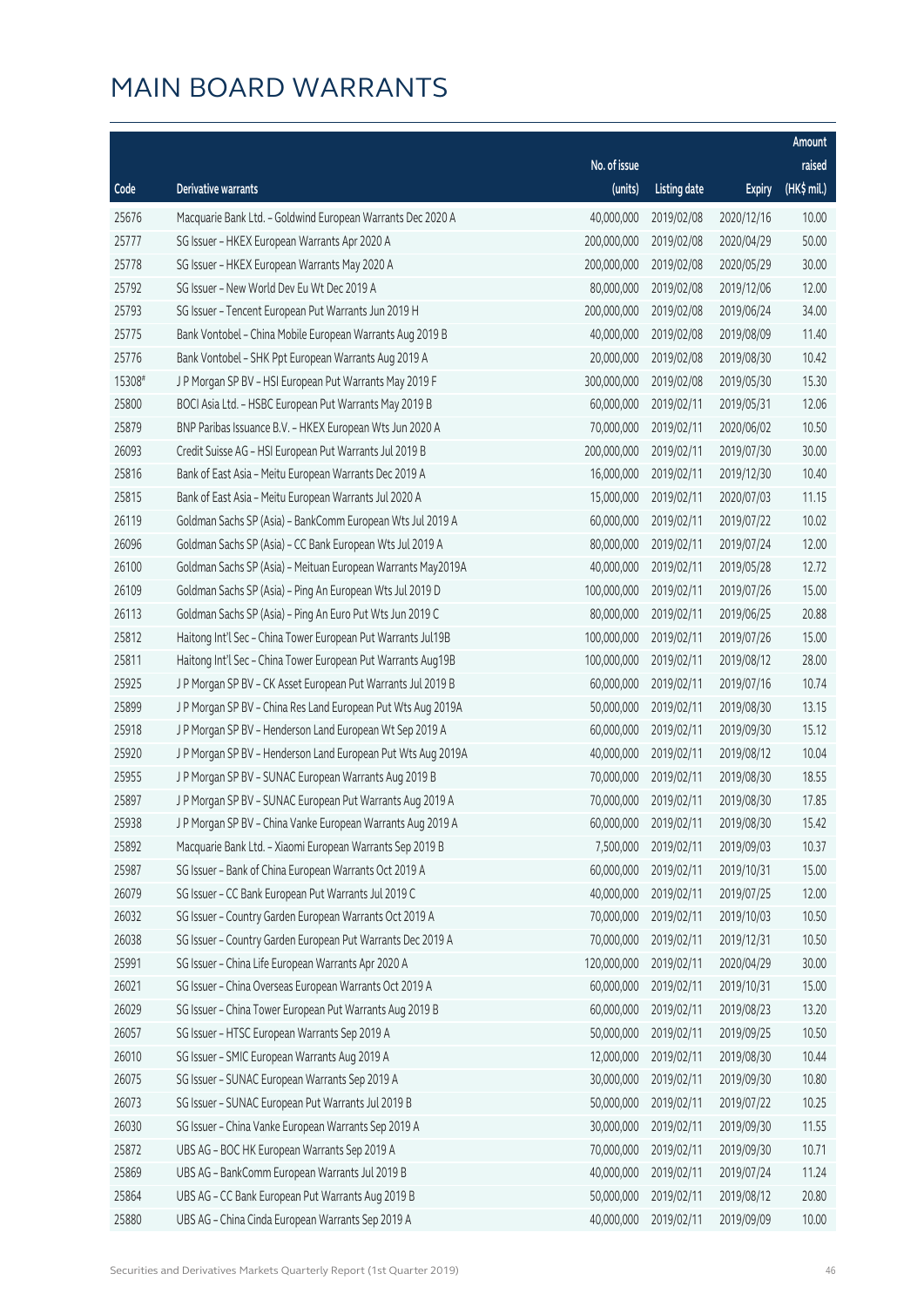|        |                                                              |              |                       |               | Amount      |
|--------|--------------------------------------------------------------|--------------|-----------------------|---------------|-------------|
|        |                                                              | No. of issue |                       |               | raised      |
| Code   | Derivative warrants                                          | (units)      | <b>Listing date</b>   | <b>Expiry</b> | (HK\$ mil.) |
| 25851  | UBS AG - China Life European Put Warrants Dec 2019 B         | 100,000,000  | 2019/02/11            | 2019/12/13    | 15.00       |
| 25865  | UBS AG - CM Bank European Warrants Jul 2019 B                | 70,000,000   | 2019/02/11            | 2019/07/24    | 10.78       |
| 25875  | UBS AG - HKEX European Warrants Jun 2019 F                   | 300,000,000  | 2019/02/11            | 2019/06/25    | 49.80       |
| 25873  | UBS AG - HKEX European Warrants Nov 2019 A                   | 300,000,000  | 2019/02/11            | 2019/11/26    | 48.00       |
| 25832  | UBS AG - Ping An European Put Warrants May 2019 D            | 100,000,000  | 2019/02/11            | 2019/05/28    | 15.40       |
| 25982  | Bank Vontobel - Country Garden European Warrants Oct 2019 A  | 70,000,000   | 2019/02/11            | 2019/10/03    | 10.57       |
| 25972  | Bank Vontobel - Geely Auto European Warrants Jul 2019 C      | 12,000,000   | 2019/02/11            | 2019/07/02    | 10.21       |
| 25973  | Bank Vontobel - ICBC European Warrants May 2019 B            | 60,000,000   | 2019/02/11            | 2019/05/28    | 10.26       |
| 25958  | Bank Vontobel - Tencent European Put Warrants Jun 2019 H     | 80,000,000   | 2019/02/11            | 2019/06/24    | 32.08       |
| 20850# | HK Bank - HSI European Put Warrants Jun 2019 D               | 150,000,000  | 2019/02/11            | 2019/06/27    | 16.05       |
| 26128  | BOCI Asia Ltd. - HSI European Put Warrants Jun 2019 D        | 200,000,000  | 2019/02/12            | 2019/06/27    | 30.20       |
| 26125  | BOCI Asia Ltd. - HSI European Put Warrants Jul 2019 C        | 200,000,000  | 2019/02/12            | 2019/07/30    | 31.60       |
| 26210  | BNP Paribas Issuance B.V. - BankComm Euro Wts Sep 2019 A     | 40,000,000   | 2019/02/12            | 2019/09/03    | 13.20       |
| 26194  | BNP Paribas Issuance B.V. - BYD Company Euro Wts Jul 2019 A  | 60,000,000   | 2019/02/12            | 2019/07/02    | 10.20       |
| 26208  | BNP Paribas Issuance B.V. - CNOOC European Wts Nov 2019 A    | 30,000,000   | 2019/02/12            | 2019/11/04    | 11.40       |
| 26202  | BNP Paribas Issuance B.V. - HSI Euro Put Wts Jun 2019 D      | 80,000,000   | 2019/02/12            | 2019/06/27    | 12.00       |
| 26214  | BNP Paribas Issuance B.V. - Sands China Euro Wt Sep 2019 A   | 40,000,000   | 2019/02/12            | 2019/09/03    | 14.40       |
| 26189  | BNP Paribas Issuance B.V. - Wynn Macau Euro Wts Aug 2019 A   | 60,000,000   | 2019/02/12            | 2019/08/02    | 12.00       |
| 26281  | Credit Suisse AG - Bank of China European Wts Sep 2019 A     | 60,000,000   | 2019/02/12            | 2019/09/30    | 15.00       |
| 26273  | Credit Suisse AG - BankComm European Warrants Jul 2019 C     | 40,000,000   | 2019/02/12            | 2019/07/31    | 10.00       |
| 26297  | Credit Suisse AG - CM Bank European Warrants Jun 2019 B      | 70,000,000   | 2019/02/12            | 2019/06/25    | 10.50       |
| 26272  | Credit Suisse AG - HSI European Put Warrants May 2019 C      | 200,000,000  | 2019/02/12            | 2019/05/30    | 36.00       |
| 26288  | Credit Suisse AG - Meituan European Put Warrants Jun 2019 E  | 40,000,000   | 2019/02/12            | 2019/06/21    | 15.20       |
| 26305  | Credit Suisse AG - Ping An European Warrants May 2019 D      | 150,000,000  | 2019/02/12            | 2019/05/28    | 22.50       |
| 26282  | Credit Suisse AG - SUNAC European Warrants Aug 2019 A        | 40,000,000   | 2019/02/12            | 2019/08/12    | 12.00       |
| 26286  | Credit Suisse AG - Sunny Optical European Put Wts Jul 2019 A | 20,000,000   | 2019/02/12            | 2019/07/24    | 13.40       |
| 26351  | Goldman Sachs SP (Asia) - CC Bank Euro Put Wts Jul 2019 B    |              | 80,000,000 2019/02/12 | 2019/07/25    | 19.60       |
| 26356  | Goldman Sachs SP (Asia) - Country Garden Euro Wts Oct 2019 A | 70,000,000   | 2019/02/12            | 2019/10/03    | 10.50       |
| 26352  | Goldman Sachs SP (Asia) - CITIC Bank European Wts Jun 2019 A | 60,000,000   | 2019/02/12            | 2019/06/21    | 10.02       |
| 26360  | Goldman Sachs SP (Asia) - HSI European Put Wts Jul 2019 D    | 150,000,000  | 2019/02/12            | 2019/07/30    | 22.50       |
| 26353  | Goldman Sachs SP (Asia) - SUNAC European Warrants Aug 2019 A | 40,000,000   | 2019/02/12            | 2019/08/12    | 10.00       |
| 26180  | Haitong Int'l Sec - Bank of China European Warrants Sep 19 A | 70,000,000   | 2019/02/12            | 2019/09/30    | 17.50       |
| 26172  | Haitong Int'l Sec - CC Bank European Warrants Aug 2019 A     | 70,000,000   | 2019/02/12            | 2019/08/29    | 25.90       |
| 26173  | Haitong Int'l Sec - CC Bank European Put Warrants Sep 2019 A | 70,000,000   | 2019/02/12            | 2019/09/27    | 32.90       |
| 26217  | Haitong Int'l Sec - Country Garden European Warrants Feb 20A | 80,000,000   | 2019/02/12            | 2020/02/28    | 20.80       |
| 26181  | Haitong Int'l Sec - Evergrande European Warrants Aug 2019 A  | 60,000,000   | 2019/02/12            | 2019/08/30    | 25.20       |
| 26263  | Haitong Int'l Sec - HSI European Warrants Jul 2019 B         | 150,000,000  | 2019/02/12            | 2019/07/30    | 40.50       |
| 26249  | Haitong Int'l Sec - HSI European Warrants Aug 2019 A         | 150,000,000  | 2019/02/12            | 2019/08/29    | 37.50       |
| 26267  | Haitong Int'l Sec - HSI European Put Warrants Aug 2019 B     | 150,000,000  | 2019/02/12            | 2019/08/29    | 37.50       |
| 26177  | Haitong Int'l Sec - ICBC European Warrants Aug 2019 A        | 70,000,000   | 2019/02/12            | 2019/08/30    | 21.70       |
| 26188  | Haitong Int'l Sec - SUNAC European Warrants Sep 2019 A       | 60,000,000   | 2019/02/12            | 2019/09/30    | 37.20       |
| 26234  | J P Morgan SP BV - CC Bank European Wts Jul 2019 B           | 100,000,000  | 2019/02/12            | 2019/07/24    | 15.10       |
| 26232  | J P Morgan SP BV - CITIC Bank European Warrants Jun 2019 A   | 70,000,000   | 2019/02/12            | 2019/06/28    | 10.64       |
| 26239  | J P Morgan SP BV - HSI European Put Warrants May 2019 J      | 400,000,000  | 2019/02/12            | 2019/05/30    | 61.60       |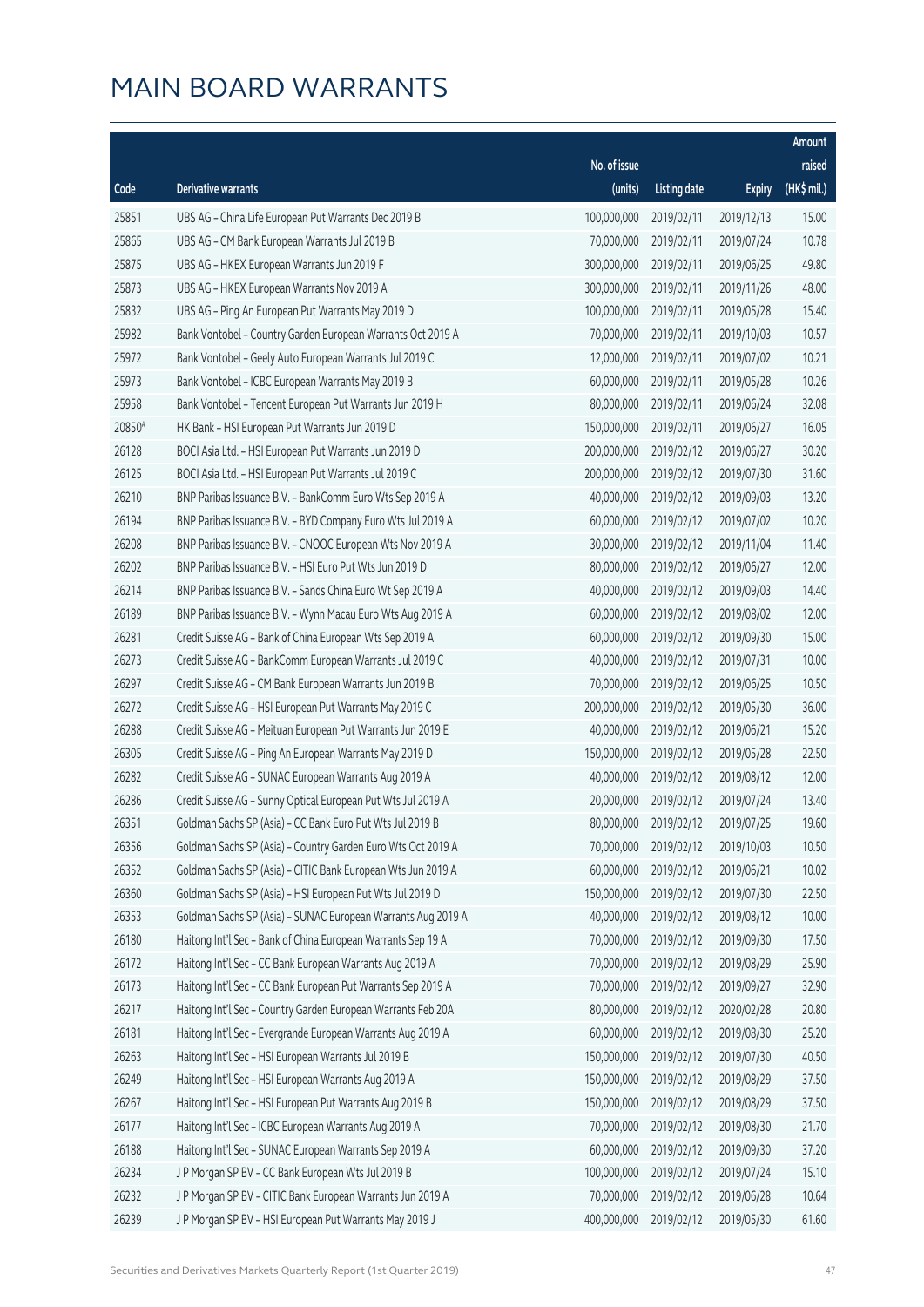|       |                                                              |              |                        |               | Amount      |
|-------|--------------------------------------------------------------|--------------|------------------------|---------------|-------------|
|       |                                                              | No. of issue |                        |               | raised      |
| Code  | <b>Derivative warrants</b>                                   | (units)      | <b>Listing date</b>    | <b>Expiry</b> | (HK\$ mil.) |
| 26219 | J P Morgan SP BV - HSI European Put Warrants Jul 2019 F      | 400,000,000  | 2019/02/12             | 2019/07/30    | 60.40       |
| 26241 | J P Morgan SP BV - Wynn Macau European Warrants Jul 2019 A   | 70,000,000   | 2019/02/12             | 2019/07/24    | 12.67       |
| 26137 | Macquarie Bank Ltd. - SUNAC European Warrants Sep 2019 A     | 27,000,000   | 2019/02/12             | 2019/09/03    | 10.13       |
| 26308 | SG Issuer - Galaxy Ent European Put Warrants May 2019 D      | 50,000,000   | 2019/02/12             | 2019/05/24    | 11.50       |
| 26311 | SG Issuer - NCI European Warrants Sep 2019 A                 | 40,000,000   | 2019/02/12             | 2019/09/30    | 11.40       |
| 26316 | SG Issuer - Ping An European Warrants May 2019 G             | 80,000,000   | 2019/02/12             | 2019/05/28    | 12.00       |
| 26330 | SG Issuer - Ping An European Warrants Jul 2019 E             | 80,000,000   | 2019/02/12             | 2019/07/26    | 18.80       |
| 26312 | SG Issuer - Ping An European Put Warrants May 2019 F         | 80,000,000   | 2019/02/12             | 2019/05/16    | 14.40       |
| 26317 | SG Issuer - Sands China European Put Warrants Jun 2019 C     | 50,000,000   | 2019/02/12             | 2019/06/13    | 12.00       |
| 26145 | UBS AG - HKEX European Put Warrants Jul 2019 C               | 100,000,000  | 2019/02/12             | 2019/07/24    | 15.00       |
| 26165 | UBS AG - Ping An European Put Warrants May 2019 E            | 100,000,000  | 2019/02/12             | 2019/05/14    | 53.80       |
| 26162 | UBS AG - SHK Ppt European Warrants Aug 2019 B                | 30,000,000   | 2019/02/12             | 2019/08/12    | 11.49       |
| 26161 | UBS AG - SHK Ppt European Put Warrants Aug 2019 A            | 18,000,000   | 2019/02/12             | 2019/08/12    | 10.42       |
| 26164 | UBS AG - Sunny Optical European Warrants Oct 2019 A          | 100,000,000  | 2019/02/12             | 2019/10/24    | 16.00       |
| 26144 | Bank Vontobel - HSI European Warrants Aug 2019 A             | 80,000,000   | 2019/02/12             | 2019/08/29    | 20.08       |
| 26139 | Bank Vontobel - SHK Ppt European Put Warrants Aug 2019 B     | 20,000,000   | 2019/02/12             | 2019/08/26    | 12.22       |
| 26140 | Bank Vontobel - SUNAC European Warrants Aug 2019 A           | 30,000,000   | 2019/02/12             | 2019/08/30    | 10.53       |
| 26138 | Bank Vontobel - Tencent European Warrants Jun 2019 I         | 100,000,000  | 2019/02/12             | 2019/06/24    | 15.10       |
| 26528 | Credit Suisse AG - A-Living European Warrants Dec 2019 A     | 40,000,000   | 2019/02/13             | 2019/12/31    | 10.00       |
| 26523 | Credit Suisse AG - HKEX European Warrants Jun 2019 I         | 40,000,000   | 2019/02/13             | 2019/06/25    | 16.00       |
| 26504 | Credit Suisse AG - Meitu European Warrants Oct 2019 A        | 25,000,000   | 2019/02/13             | 2019/10/31    | 11.50       |
| 26515 | Credit Suisse AG - NCI European Warrants Aug 2019 A          | 40,000,000   | 2019/02/13             | 2019/08/12    | 10.00       |
| 26520 | Credit Suisse AG - Ping An European Warrants Jun 2019 C      | 150,000,000  | 2019/02/13             | 2019/06/28    | 24.00       |
| 26522 | Credit Suisse AG - Ping An European Put Warrants Jun 2019 D  | 100,000,000  | 2019/02/13             | 2019/06/28    | 25.00       |
| 26557 | Goldman Sachs SP (Asia) - HSI European Put Wts Jul 2019 E    | 150,000,000  | 2019/02/13             | 2019/07/30    | 22.50       |
| 26529 | Goldman Sachs SP (Asia) - Ping An Euro Put Wts May 2019 G    | 80,000,000   | 2019/02/13             | 2019/05/16    | 12.00       |
| 26537 | Goldman Sachs SP (Asia) - Tencent European Wt Jun 2019 O     |              | 150,000,000 2019/02/13 | 2019/06/25    | 22.50       |
| 26541 | Goldman Sachs SP (Asia) - Tencent European Wt Jun 2019 P     | 150,000,000  | 2019/02/13             | 2019/06/25    | 22.50       |
| 26533 | Goldman Sachs SP (Asia) - Xiaomi European Warrants Dec 2019A | 100,000,000  | 2019/02/13             | 2019/12/20    | 15.10       |
| 26380 | HK Bank - Country Garden European Warrants Oct 2019 A        | 80,000,000   | 2019/02/13             | 2019/10/11    | 12.00       |
| 26369 | HK Bank - Country Garden European Put Warrants Dec 2019 A    | 100,000,000  | 2019/02/13             | 2019/12/23    | 15.00       |
| 26371 | HK Bank - ICBC European Warrants Sep 2019 A                  | 50,000,000   | 2019/02/13             | 2019/09/30    | 12.50       |
| 26376 | HK Bank - Tencent European Warrants Aug 2019 A               | 100,000,000  | 2019/02/13             | 2019/08/26    | 15.00       |
| 26375 | HK Bank - Tencent European Put Warrants Jun 2019 G           | 100,000,000  | 2019/02/13             | 2019/06/03    | 15.00       |
| 26448 | J P Morgan SP BV - AIA European Warrants Aug 2019 A          | 100,000,000  | 2019/02/13             | 2019/08/30    | 30.90       |
| 26500 | J P Morgan SP BV - HKEX European Warrants Jun 2019 F         | 40,000,000   | 2019/02/13             | 2019/06/25    | 10.92       |
| 26464 | J P Morgan SP BV - HSI European Warrants Aug 2019 D          | 400,000,000  | 2019/02/13             | 2019/08/29    | 100.40      |
| 26465 | J P Morgan SP BV - Meitu European Warrants Dec 2019 A        | 30,000,000   | 2019/02/13             | 2019/12/31    | 15.45       |
| 26451 | J P Morgan SP BV - Meituan European Warrants Aug 2019 A      | 40,000,000   | 2019/02/13             | 2019/08/12    | 13.68       |
| 26461 | J P Morgan SP BV - Ping An European Put Warrants Jun 2019 B  | 200,000,000  | 2019/02/13             | 2019/06/21    | 50.40       |
| 26502 | J P Morgan SP BV - Tencent European Warrants Jun 2019 J      | 250,000,000  | 2019/02/13             | 2019/06/24    | 37.50       |
| 26486 | J P Morgan SP BV - Goldwind European Warrants May 2020 A     | 60,000,000   | 2019/02/13             | 2020/05/04    | 15.06       |
| 26391 | Macquarie Bank Ltd. - Meitu European Warrants Oct 2020 A     | 14,300,000   | 2019/02/13             | 2020/10/16    | 10.04       |
| 26383 | Macquarie Bank Ltd. - Razer European Warrants Sep 2020 A     | 24,200,000   | 2019/02/13             | 2020/09/16    | 10.02       |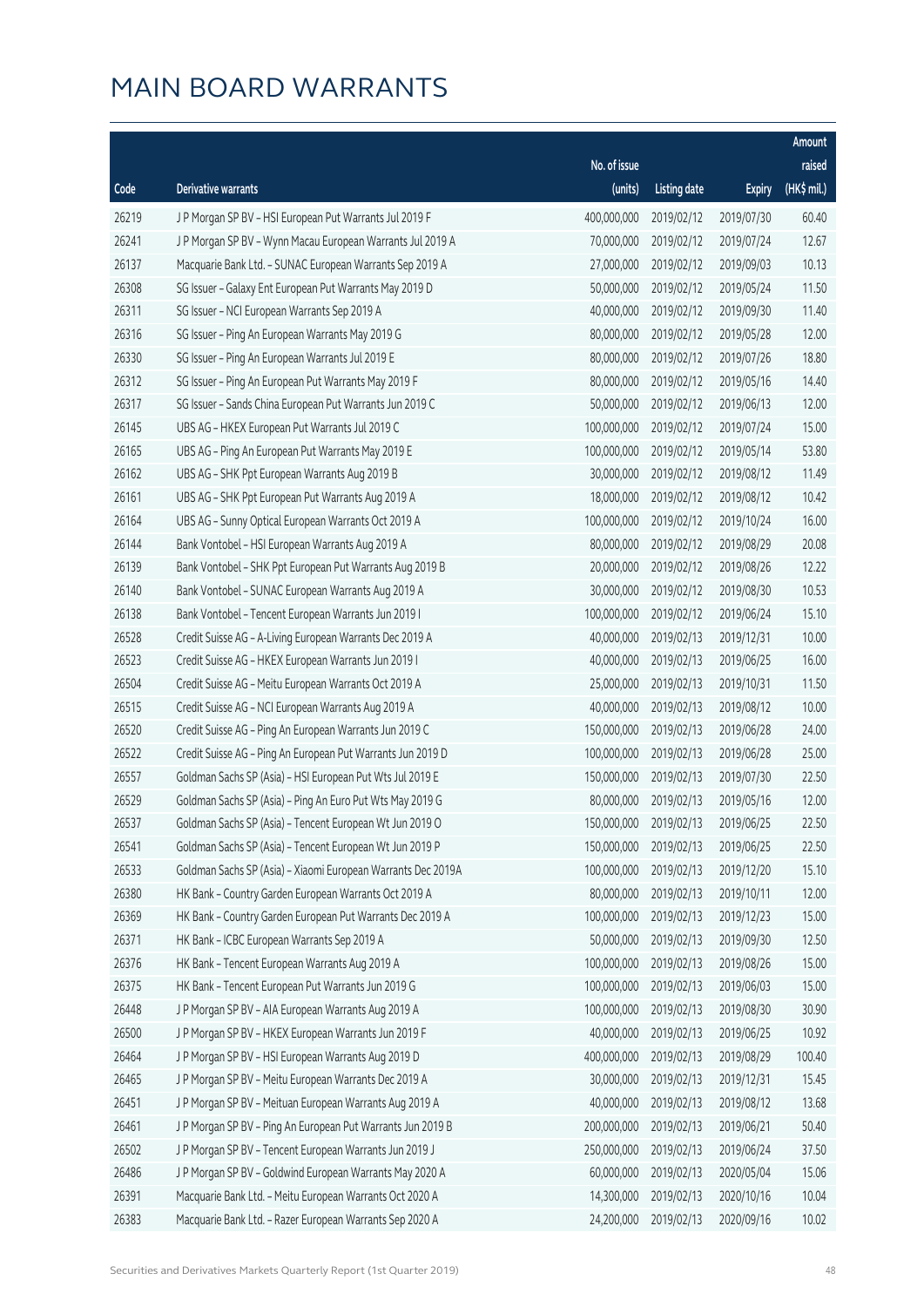|       |                                                              |              |                       |               | Amount      |
|-------|--------------------------------------------------------------|--------------|-----------------------|---------------|-------------|
|       |                                                              | No. of issue |                       |               | raised      |
| Code  | Derivative warrants                                          | (units)      | <b>Listing date</b>   | <b>Expiry</b> | (HK\$ mil.) |
| 26447 | SG Issuer - HSI European Warrants Jun 2019 F                 | 300,000,000  | 2019/02/13            | 2019/06/27    | 48.00       |
| 26446 | SG Issuer - HSI European Put Warrants May 2019 N             | 300,000,000  | 2019/02/13            | 2019/05/30    | 49.50       |
| 26368 | SG Issuer - Link REIT European Put Warrants Jul 2019 D       | 40,000,000   | 2019/02/13            | 2019/07/05    | 10.60       |
| 26367 | SG Issuer - Tencent European Warrants Jun 2019 I             | 200,000,000  | 2019/02/13            | 2019/06/24    | 30.00       |
| 26423 | UBS AG - China Tower European Warrants Sep 2019 B            | 70,000,000   | 2019/02/13            | 2019/09/23    | 11.55       |
| 26415 | UBS AG - HKEX European Warrants May 2019 A                   | 30,000,000   | 2019/02/13            | 2019/05/28    | 20.28       |
| 26438 | UBS AG - HSBC European Warrants May 2019 A                   | 100,000,000  | 2019/02/13            | 2019/05/28    | 15.00       |
| 26424 | UBS AG - HSI European Put Warrants May 2019 E                | 300,000,000  | 2019/02/13            | 2019/05/30    | 59.10       |
| 26427 | UBS AG - Ping An European Warrants May 2019 F                | 100,000,000  | 2019/02/13            | 2019/05/28    | 16.30       |
| 26410 | UBS AG - Tencent European Warrants May 2019 I                | 30,000,000   | 2019/02/13            | 2019/05/27    | 11.22       |
| 26396 | UBS AG - Tencent European Warrants Aug 2019 B                | 300,000,000  | 2019/02/13            | 2019/08/23    | 53.70       |
| 26397 | UBS AG - Tencent European Warrants Nov 2019 A                | 300,000,000  | 2019/02/13            | 2019/11/08    | 82.80       |
| 26430 | UBS AG - Xiaomi European Warrants Jul 2019 A                 | 100,000,000  | 2019/02/13            | 2019/07/08    | 15.00       |
| 26433 | UBS AG - Xiaomi European Warrants Aug 2019 A                 | 11,000,000   | 2019/02/13            | 2019/08/12    | 10.63       |
| 26394 | Bank Vontobel - HSI European Warrants Nov 2019 A             | 80,000,000   | 2019/02/13            | 2019/11/28    | 20.08       |
| 26607 | Credit Suisse AG - AIA European Warrants Jul 2019 B          | 70,000,000   | 2019/02/14            | 2019/07/16    | 11.90       |
| 26564 | Goldman Sachs SP (Asia) - HSI European Put Wts Aug 2019 B    | 150,000,000  | 2019/02/14            | 2019/08/29    | 22.50       |
| 26581 | Goldman Sachs SP (Asia) - Ping An European Wts Jun 2019 D    | 100,000,000  | 2019/02/14            | 2019/06/21    | 15.00       |
| 26586 | Goldman Sachs SP (Asia) - Ping An Euro Put Wts May 2019 H    | 80,000,000   | 2019/02/14            | 2019/05/14    | 34.96       |
| 26568 | Goldman Sachs SP (Asia) - Wynn Macau European Wts Jul 2019 A | 60,000,000   | 2019/02/14            | 2019/07/24    | 10.02       |
| 26571 | Goldman Sachs SP (Asia) - Xiaomi European Warrants Jul 2019C | 100,000,000  | 2019/02/14            | 2019/07/15    | 15.00       |
| 26624 | Haitong Int'l Sec - Evergrande European Warrants Oct 2019 A  | 60,000,000   | 2019/02/14            | 2019/10/31    | 24.00       |
| 26623 | Haitong Int'l Sec - SUNAC European Warrants Oct 2019 A       | 60,000,000   | 2019/02/14            | 2019/10/31    | 21.00       |
| 26622 | Haitong Int'l Sec - Tencent European Put Warrants Jun 2019 L | 120,000,000  | 2019/02/14            | 2019/06/03    | 19.20       |
| 26600 | J P Morgan SP BV - AIA European Warrants Jul 2019 B          | 100,000,000  | 2019/02/14            | 2019/07/16    | 15.00       |
| 26602 | J P Morgan SP BV - AIA European Put Warrants Jul 2019 C      | 100,000,000  | 2019/02/14            | 2019/07/17    | 33.40       |
| 26618 | J P Morgan SP BV - Haidilao European Warrants Aug 2019 A     |              | 40,000,000 2019/02/14 | 2019/08/13    | 10.00       |
| 26588 | SG Issuer - AIA European Put Warrants Jul 2019 A             | 60,000,000   | 2019/02/14            | 2019/07/15    | 17.40       |
| 26587 | SG Issuer - CSOP A50 Eu Put Wt Dec 2019 A                    | 200,000,000  | 2019/02/14            | 2019/12/31    | 32.00       |
| 26593 | SG Issuer - HKEX European Put Warrants Jul 2019 D            | 150,000,000  | 2019/02/14            | 2019/07/24    | 22.50       |
| 26597 | SG Issuer - Tencent European Put Warrants Jul 2019 B         | 200,000,000  | 2019/02/14            | 2019/07/22    | 42.00       |
| 26642 | BNP Paribas Issuance B.V. - HSBC European Wts Sep 2019 A     | 70,000,000   | 2019/02/15            | 2019/09/03    | 10.50       |
| 26640 | BNP Paribas Issuance B.V. - HSI European Wts Sep 2019 A      | 80,000,000   | 2019/02/15            | 2019/09/27    | 20.00       |
| 26671 | Credit Suisse AG - AIA European Warrants Aug 2019 A          | 70,000,000   | 2019/02/15            | 2019/08/30    | 17.50       |
| 26673 | Credit Suisse AG - AIA European Put Warrants Aug 2019 B      | 50,000,000   | 2019/02/15            | 2019/08/30    | 20.00       |
| 26660 | Credit Suisse AG - HSI European Put Warrants Jul 2019 C      | 200,000,000  | 2019/02/15            | 2019/07/30    | 30.00       |
| 26701 | Goldman Sachs SP (Asia) - AIA European Warrants Jul 2019 C   | 80,000,000   | 2019/02/15            | 2019/07/23    | 15.60       |
| 26699 | Goldman Sachs SP (Asia) - AIA European Put Wts Jul 2019 B    | 80,000,000   | 2019/02/15            | 2019/07/17    | 17.20       |
| 26690 | Goldman Sachs SP (Asia) - Galaxy Ent European Wts Jul 2019 A | 80,000,000   | 2019/02/15            | 2019/07/26    | 15.84       |
| 26695 | Goldman Sachs SP (Asia) - HKEX European Warrants Sep 2019 C  | 150,000,000  | 2019/02/15            | 2019/09/25    | 62.25       |
| 26679 | Goldman Sachs SP (Asia) - HSI European Warrants Jul 2019 F   | 150,000,000  | 2019/02/15            | 2019/07/30    | 28.50       |
| 26628 | HK Bank - AIA European Warrants Aug 2019 B                   | 40,000,000   | 2019/02/15            | 2019/08/14    | 12.00       |
| 26627 | HK Bank - Xiaomi European Warrants Jan 2020 A                | 80,000,000   | 2019/02/15            | 2020/01/13    | 14.40       |
| 26658 | J P Morgan SP BV - BAIC Motor European Warrants Jun 2019 A   | 30,000,000   | 2019/02/15            | 2019/06/21    | 10.20       |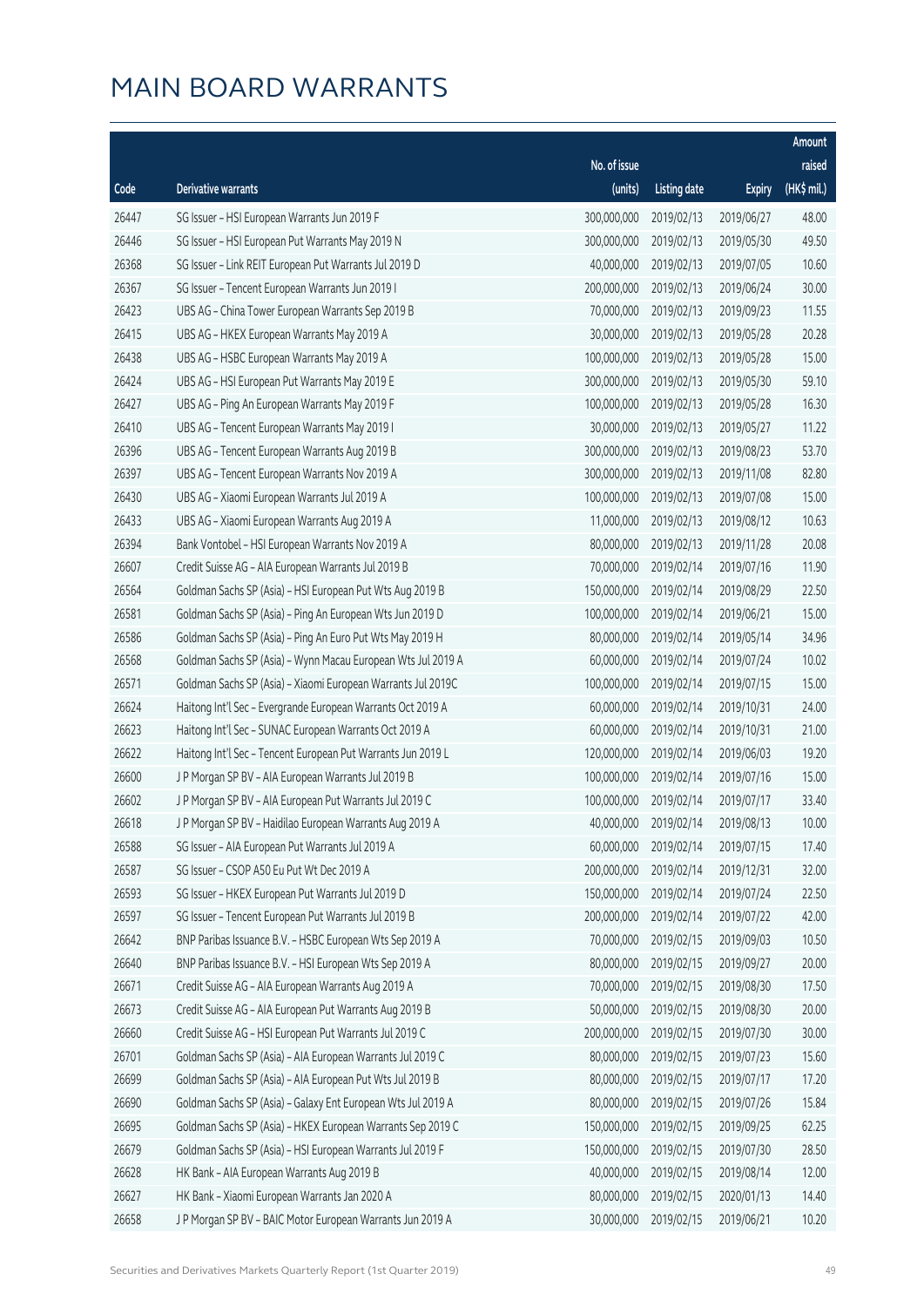|       |                                                              |              |                       |               | Amount      |
|-------|--------------------------------------------------------------|--------------|-----------------------|---------------|-------------|
|       |                                                              | No. of issue |                       |               | raised      |
| Code  | Derivative warrants                                          | (units)      | <b>Listing date</b>   | <b>Expiry</b> | (HK\$ mil.) |
| 26657 | J P Morgan SP BV - Ping An European Warrants May 2019 C      | 200,000,000  | 2019/02/15            | 2019/05/28    | 30.40       |
| 26659 | J P Morgan SP BV - Sunny Optical European Warrants Oct 2019A | 100,000,000  | 2019/02/15            | 2019/10/24    | 15.40       |
| 26635 | Macquarie Bank Ltd. - AIA European Warrants Sep 2019 A       | 36,000,000   | 2019/02/15            | 2019/09/03    | 10.01       |
| 26633 | Macquarie Bank Ltd. - CC Bank European Warrants Sep 2019 A   | 39,000,000   | 2019/02/15            | 2019/09/03    | 10.02       |
| 26637 | Macquarie Bank Ltd. - CM Bank European Warrants Sep 2019 A   | 32,000,000   | 2019/02/15            | 2019/09/03    | 10.11       |
| 26638 | Macquarie Bank Ltd. - China Tel European Warrants Sep 2019 A | 40,000,000   | 2019/02/15            | 2019/09/03    | 10.12       |
| 26740 | SG Issuer - AIA European Warrants Jul 2019 C                 | 50,000,000   | 2019/02/15            | 2019/07/16    | 12.50       |
| 26735 | SG Issuer - AIA European Put Warrants Jul 2019 B             | 40,000,000   | 2019/02/15            | 2019/07/17    | 11.40       |
| 26713 | SG Issuer - CNOOC European Warrants Dec 2019 A               | 200,000,000  | 2019/02/15            | 2019/12/31    | 30.00       |
| 26708 | SG Issuer - CNOOC European Put Warrants Jun 2019 B           | 25,000,000   | 2019/02/15            | 2019/06/25    | 11.38       |
| 26714 | SG Issuer - Galaxy Ent European Warrants Jul 2019 B          | 60,000,000   | 2019/02/15            | 2019/07/26    | 15.30       |
| 26721 | SG Issuer - Sands China European Warrants Jun 2019 D         | 70,000,000   | 2019/02/15            | 2019/06/28    | 10.50       |
| 26726 | SG Issuer - Tencent European Warrants Jun 2019 J             | 200,000,000  | 2019/02/15            | 2019/06/21    | 44.00       |
| 26646 | UBS AG - China Tower European Warrants Sep 2019 C            | 70,000,000   | 2019/02/15            | 2019/09/19    | 17.50       |
| 26656 | UBS AG - China Tower European Warrants Oct 2019 A            | 70,000,000   | 2019/02/15            | 2019/10/08    | 17.50       |
| 26655 | UBS AG - PetroChina European Put Warrants Jun 2019 B         | 60,000,000   | 2019/02/15            | 2019/06/21    | 10.68       |
| 26750 | BOCI Asia Ltd. - AIA European Warrants Jul 2019 A            | 60,000,000   | 2019/02/18            | 2019/07/16    | 15.42       |
| 26752 | BOCI Asia Ltd. - Galaxy Ent European Warrants Jul 2019 A     | 80,000,000   | 2019/02/18            | 2019/07/26    | 16.24       |
| 26808 | BOCI Asia Ltd. - HSI European Warrants Aug 2019 A            | 200,000,000  | 2019/02/18            | 2019/08/29    | 32.80       |
| 26760 | BOCI Asia Ltd. - Ping An European Warrants May 2019 C        | 80,000,000   | 2019/02/18            | 2019/05/28    | 12.08       |
| 26762 | BOCI Asia Ltd. - Ping An European Put Warrants Jun 2019 D    | 70,000,000   | 2019/02/18            | 2019/06/25    | 16.31       |
| 26765 | BOCI Asia Ltd. - Sunny Optical European Warrants Oct 2019 A  | 150,000,000  | 2019/02/18            | 2019/10/24    | 22.80       |
| 26855 | BNP Paribas Issuance B.V. - AIA European Wts Sep 2019 A      | 40,000,000   | 2019/02/18            | 2019/09/03    | 10.40       |
| 26864 | BNP Paribas Issuance B.V. - BYD Company Euro Wts Sep 2019 A  | 40,000,000   | 2019/02/18            | 2019/09/03    | 13.20       |
| 26863 | BNP Paribas Issuance B.V. - CC Bank Euro Wts Dec 2019 A      | 40,000,000   | 2019/02/18            | 2019/12/03    | 13.20       |
| 26870 | BNP Paribas Issuance B.V. - CITIC Sec Euro Wts Jun 2020 A    | 50,000,000   | 2019/02/18            | 2020/06/02    | 13.00       |
| 26861 | BNP Paribas Issuance B.V. - China Life Euro Wts Sep 2019 B   |              | 20,000,000 2019/02/18 | 2019/09/03    | 12.20       |
| 26862 | BNP Paribas Issuance B.V. - China Tower European Wts Sep 19A | 80,000,000   | 2019/02/18            | 2019/09/30    | 12.80       |
| 26859 | BNP Paribas Issuance B.V. - Tencent European Wts Dec 2019 B  | 80,000,000   | 2019/02/18            | 2019/12/03    | 20.00       |
| 26851 | BNP Paribas Issuance B.V. - Tencent Eu Put Wt Oct 2019 I     | 80,000,000   | 2019/02/18            | 2019/10/03    | 20.00       |
| 26906 | Credit Suisse AG - AAC Tech European Put Warrants Jun 2019 A | 20,000,000   | 2019/02/18            | 2019/06/10    | 13.00       |
| 26907 | Credit Suisse AG - Geely Auto European Warrants Sep 2019 B   | 100,000,000  | 2019/02/18            | 2019/09/30    | 25.00       |
| 26928 | Goldman Sachs SP (Asia) - HSI European Warrants Aug 2019 C   | 150,000,000  | 2019/02/18            | 2019/08/29    | 22.50       |
| 26924 | Goldman Sachs SP (Asia) - Meituan European Warrants Dec 19 B | 150,000,000  | 2019/02/18            | 2019/12/20    | 22.50       |
| 26923 | Goldman Sachs SP (Asia) - Sunny Optical Euro Put Wts Dec 19B | 60,000,000   | 2019/02/18            | 2019/12/16    | 10.98       |
| 26913 | Goldman Sachs SP (Asia) - Tencent European Wt Jul 2019 E     | 150,000,000  | 2019/02/18            | 2019/07/24    | 22.50       |
| 26929 | Goldman Sachs SP (Asia) - Tencent European Wt Jul 2019 F     | 150,000,000  | 2019/02/18            | 2019/07/26    | 27.75       |
| 26780 | HK Bank - Meituan Dianping European Put Warrants Aug 2019 A  | 25,000,000   | 2019/02/18            | 2019/08/30    | 10.25       |
| 26792 | HK Bank - Meituan Dianping European Put Warrants Jun 2020 A  | 100,000,000  | 2019/02/18            | 2020/06/24    | 15.00       |
| 26768 | HK Bank - Sands China European Put Warrants Aug 2019 A       | 30,000,000   | 2019/02/18            | 2019/08/30    | 10.20       |
| 26793 | HK Bank - SHK Ppt European Put Warrants Aug 2019 A           | 30,000,000   | 2019/02/18            | 2019/08/30    | 10.20       |
| 26910 | Haitong Int'l Sec - Kingdee Int'l European Wts Nov 2019 A    | 70,000,000   | 2019/02/18            | 2019/11/25    | 10.50       |
| 26892 | J P Morgan SP BV - China Com Services European Wts Oct 2019A | 60,000,000   | 2019/02/18            | 2019/10/31    | 15.06       |
| 26881 | J P Morgan SP BV - CSOP A50 ETF European Warrants Jun 2019 B | 80,000,000   | 2019/02/18            | 2019/06/12    | 17.52       |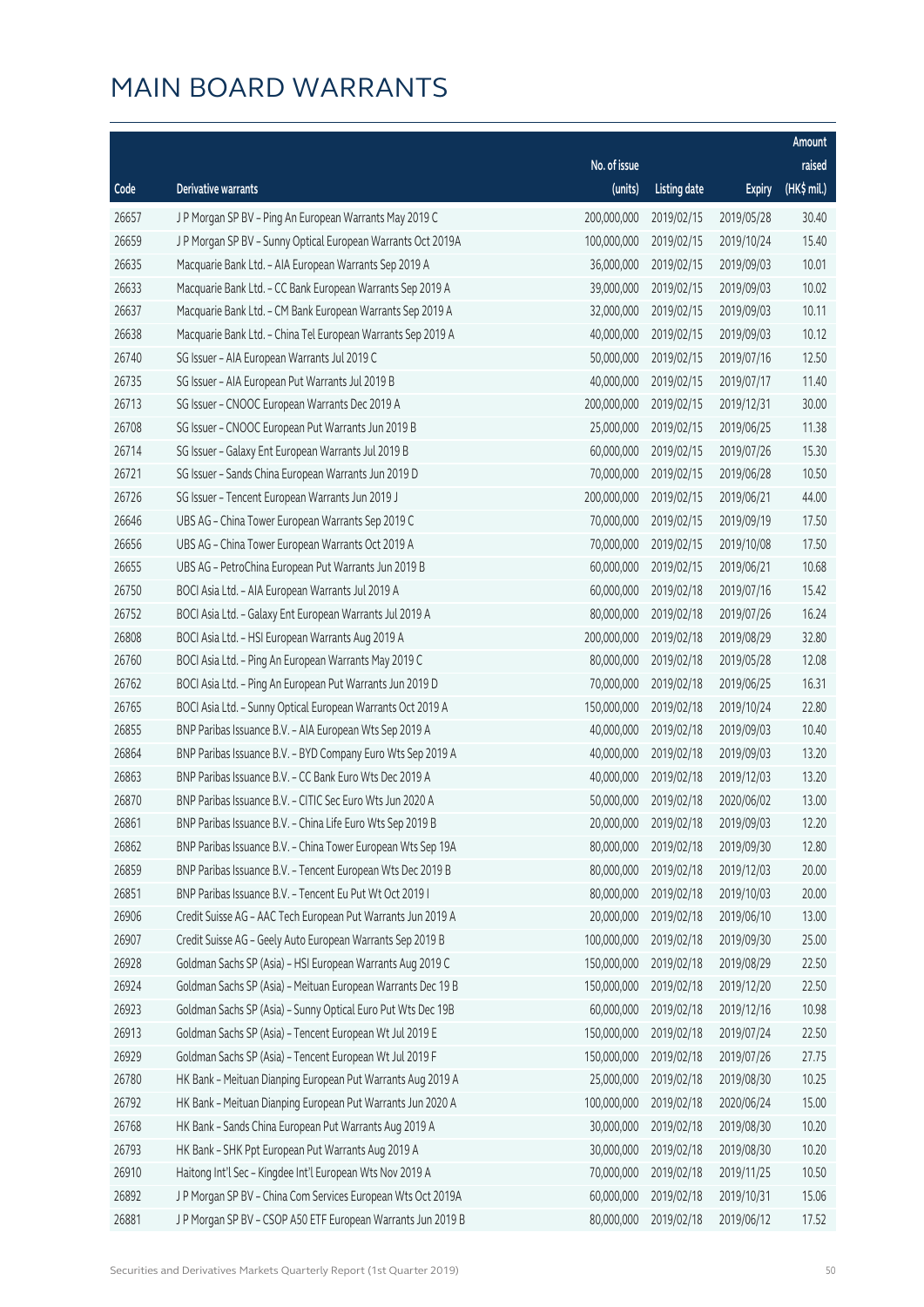|       |                                                              |                        |                     |               | Amount      |
|-------|--------------------------------------------------------------|------------------------|---------------------|---------------|-------------|
|       |                                                              | No. of issue           |                     |               | raised      |
| Code  | Derivative warrants                                          | (units)                | <b>Listing date</b> | <b>Expiry</b> | (HK\$ mil.) |
| 26886 | J P Morgan SP BV - A50 China European Warrants Aug 2019 A    | 80,000,000             | 2019/02/18          | 2019/08/30    | 21.60       |
| 26876 | J P Morgan SP BV - Meituan European Warrants Aug 2019 B      | 40,000,000             | 2019/02/18          | 2019/08/30    | 12.96       |
| 26888 | J P Morgan SP BV - New World Dev European Wts Aug 2019 A     | 30,000,000             | 2019/02/18          | 2019/08/30    | 11.22       |
| 26875 | J P Morgan SP BV - Sands China Ltd European Warrants Aug 19A | 80,000,000             | 2019/02/18          | 2019/08/30    | 20.24       |
| 26873 | J P Morgan SP BV - Sunny Optical European Put Wts May 2019 C | 50,000,000             | 2019/02/18          | 2019/05/30    | 15.55       |
| 26889 | J P Morgan SP BV - WuXi Bio European Warrants Sep 2019 A     | 80,000,000             | 2019/02/18          | 2019/09/10    | 12.08       |
| 26766 | Macquarie Bank Ltd. - AIA European Put Warrants Sep 2019 B   | 26,000,000             | 2019/02/18          | 2019/09/03    | 10.09       |
| 26798 | Macquarie Bank Ltd. - BankComm European Put Warrants Sep 19B | 21,400,000             | 2019/02/18          | 2019/09/03    | 10.02       |
| 26800 | Macquarie Bank Ltd. - Minsheng Bank European Wts Sep 2019 A  | 38,000,000             | 2019/02/18          | 2019/09/03    | 10.03       |
| 26803 | Macquarie Bank Ltd. - Dongfeng Motor European Wts Sep 2019 A | 14,900,000             | 2019/02/18          | 2019/09/03    | 10.01       |
| 26794 | Macquarie Bank Ltd. - Kingsoft European Warrants Nov 2019 A  | 40,000,000             | 2019/02/18          | 2019/11/04    | 10.00       |
| 26796 | Macquarie Bank Ltd. - Xiaomi European Warrants Apr 2020 A    | 39,000,000             | 2019/02/18          | 2020/04/02    | 10.02       |
| 26948 | SG Issuer - HTSC European Warrants Nov 2019 A                | 60,000,000             | 2019/02/18          | 2019/11/29    | 15.00       |
| 26941 | SG Issuer - Link REIT European Warrants Jul 2019 E           | 30,000,000             | 2019/02/18          | 2019/07/23    | 10.05       |
| 26942 | SG Issuer - Ping An European Put Warrants May 2019 H         | 60,000,000             | 2019/02/18          | 2019/05/17    | 28.50       |
| 26938 | SG Issuer - Sunny Optical European Put Warrants Dec 2019 A   | 80,000,000             | 2019/02/18          | 2019/12/16    | 14.80       |
| 26946 | SG Issuer - Tencent European Put Warrants Jul 2019 C         | 200,000,000            | 2019/02/18          | 2019/07/25    | 52.00       |
| 26940 | SG Issuer - Xiaomi European Put Warrants Dec 2019 C          | 80,000,000             | 2019/02/18          | 2019/12/31    | 13.20       |
| 26812 | UBS AG - AIA European Warrants Jul 2019 B                    | 100,000,000            | 2019/02/18          | 2019/07/16    | 30.40       |
| 26815 | UBS AG - AIA European Warrants Aug 2019 A                    | 100,000,000            | 2019/02/18          | 2019/08/30    | 32.00       |
| 26826 | UBS AG - AIA European Put Warrants Aug 2019 B                | 100,000,000            | 2019/02/18          | 2019/08/30    | 47.60       |
| 26839 | UBS AG - CITIC Sec European Warrants Nov 2019 A              | 70,000,000             | 2019/02/18          | 2019/11/11    | 14.35       |
| 26842 | UBS AG - Geely Auto European Warrants Nov 2019 B             | 50,000,000             | 2019/02/18          | 2019/11/18    | 12.50       |
| 26830 | UBS AG - Haitong Sec European Warrants Aug 2019 A            | 25,000,000             | 2019/02/18          | 2019/08/19    | 15.30       |
| 26955 | BOCI Asia Ltd. - CC Bank European Warrants May 2019 A        | 60,000,000             | 2019/02/19          | 2019/05/28    | 10.08       |
| 26991 | BOCI Asia Ltd. - Geely Auto European Warrants Jun 2019 B     | 100,000,000            | 2019/02/19          | 2019/06/20    | 15.00       |
| 26953 | BOCI Asia Ltd. - HKEX European Warrants Jun 2020 A           | 200,000,000 2019/02/19 |                     | 2020/06/23    | 37.80       |
| 26954 | BOCI Asia Ltd. - HKEX European Put Warrants Jul 2019 B       | 100,000,000            | 2019/02/19          | 2019/07/24    | 16.60       |
| 26952 | BOCI Asia Ltd. - Meituan European Warrants Sep 2019 A        | 150,000,000            | 2019/02/19          | 2019/09/24    | 22.50       |
| 27102 | Credit Suisse AG - BAIC Motor European Warrants Jun 2019 A   | 30,000,000             | 2019/02/19          | 2019/06/21    | 10.20       |
| 27106 | Credit Suisse AG - CGS European Warrants Aug 2019 A          | 40,000,000             | 2019/02/19          | 2019/08/19    | 10.00       |
| 27104 | Credit Suisse AG - China Tower European Warrants Nov 2019 B  | 70,000,000             | 2019/02/19          | 2019/11/29    | 17.50       |
| 27105 | Credit Suisse AG - Meituan European Warrants Dec 2019 B      | 150,000,000            | 2019/02/19          | 2019/12/31    | 22.50       |
| 27107 | Credit Suisse AG - ZA Onine European Warrants Aug 2019 A     | 40,000,000             | 2019/02/19          | 2019/08/19    | 10.00       |
| 27139 | Goldman Sachs SP (Asia) - China Mobile Euro Wts Jun 2019 C   | 80,000,000             | 2019/02/19          | 2019/06/21    | 15.36       |
| 27138 | Goldman Sachs SP (Asia) - China Tower European Wts Sep 2019D | 80,000,000             | 2019/02/19          | 2019/09/23    | 12.00       |
| 27143 | Goldman Sachs SP (Asia) - HKEX European Warrants Jun 2019 H  | 50,000,000             | 2019/02/19          | 2019/06/25    | 21.15       |
| 26997 | HK Bank - HKEX European Warrants May 2020 A                  | 100,000,000            | 2019/02/19          | 2020/05/29    | 15.00       |
| 26998 | HK Bank - HKEX European Put Warrants Jun 2020 A              | 100,000,000            | 2019/02/19          | 2020/06/24    | 16.00       |
| 26992 | HK Bank - SHK Ppt European Warrants Aug 2019 B               | 40,000,000             | 2019/02/19          | 2019/08/30    | 10.40       |
| 27084 | Haitong Int'l Sec - HKEX European Warrants Oct 2019 A        | 100,000,000            | 2019/02/19          | 2019/10/08    | 25.00       |
| 27079 | Haitong Int'l Sec - HKEX European Warrants May 2020 A        | 100,000,000            | 2019/02/19          | 2020/05/29    | 17.00       |
| 27083 | Haitong Int'l Sec - HKEX European Put Warrants Sep 2019 B    | 100,000,000            | 2019/02/19          | 2019/09/02    | 25.00       |
| 27085 | Haitong Int'l Sec - HSI European Warrants Jul 2019 C         | 150,000,000            | 2019/02/19          | 2019/07/30    | 25.50       |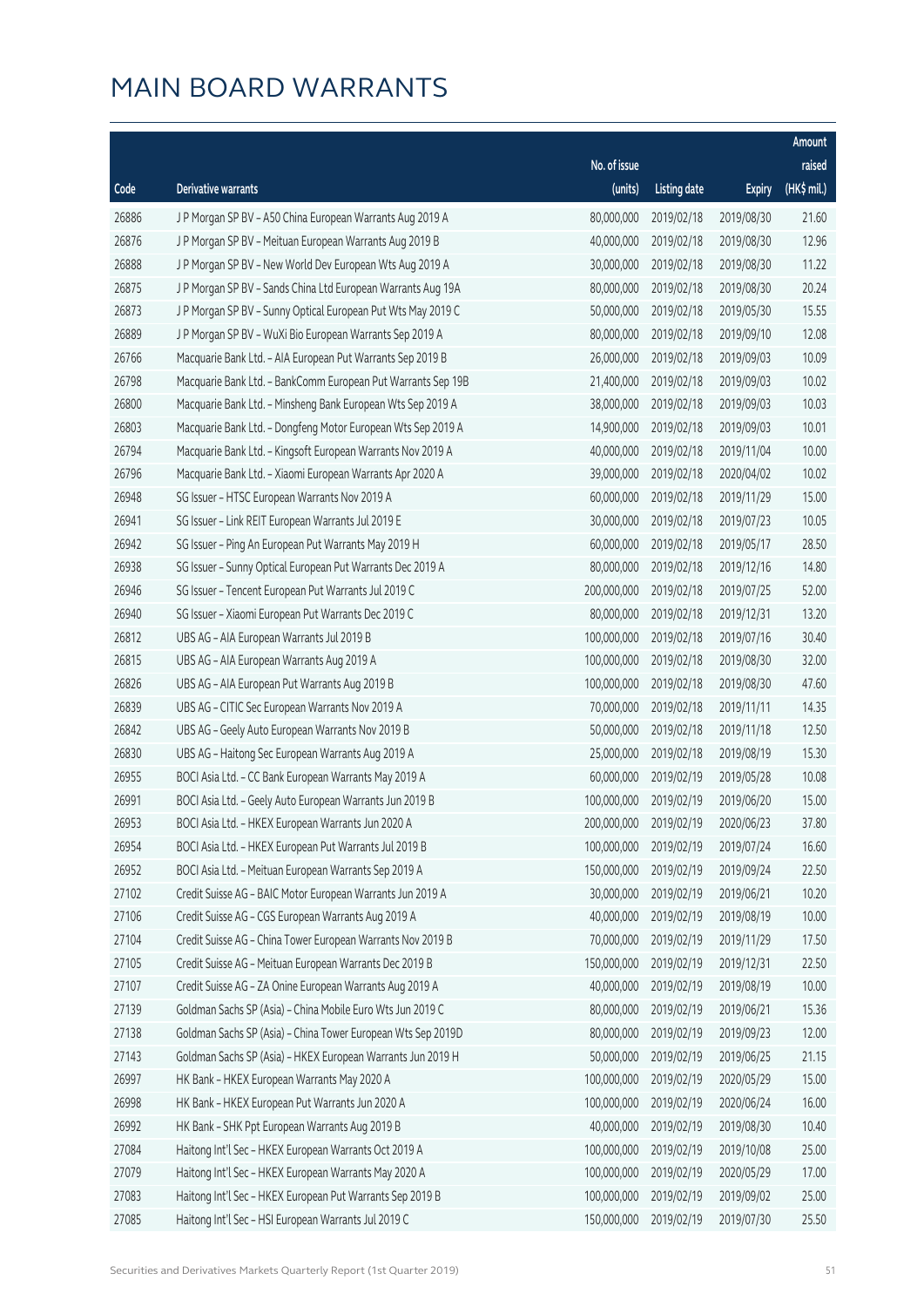|       |                                                              |              |                       |               | Amount                |
|-------|--------------------------------------------------------------|--------------|-----------------------|---------------|-----------------------|
|       |                                                              | No. of issue |                       |               | raised                |
| Code  | Derivative warrants                                          | (units)      | <b>Listing date</b>   | <b>Expiry</b> | $(HK\frac{1}{2}mil.)$ |
| 27086 | Haitong Int'l Sec - HSI European Warrants Aug 2019 C         | 150,000,000  | 2019/02/19            | 2019/08/29    | 25.50                 |
| 27087 | Haitong Int'l Sec - HSI European Put Warrants May 2019 H     | 150,000,000  | 2019/02/19            | 2019/05/30    | 22.50                 |
| 27063 | J P Morgan SP BV - CAM CSI300 European Warrants Sep 2019 A   | 100,000,000  | 2019/02/19            | 2019/09/30    | 15.10                 |
| 27040 | J P Morgan SP BV - HKEX European Warrants Jul 2019 D         | 50,000,000   | 2019/02/19            | 2019/07/26    | 11.45                 |
| 27036 | J P Morgan SP BV - HKEX European Put Wts Jul 2019 C          | 200,000,000  | 2019/02/19            | 2019/07/24    | 30.20                 |
| 27057 | J P Morgan SP BV - HSBC European Warrants May 2019 C         | 100,000,000  | 2019/02/19            | 2019/05/31    | 15.60                 |
| 27074 | J P Morgan SP BV - Sunny Optical European Warrants Aug 2019A | 50,000,000   | 2019/02/19            | 2019/08/19    | 25.60                 |
| 27048 | J P Morgan SP BV - ZTE European Warrants Aug 2019 A          | 50,000,000   | 2019/02/19            | 2019/08/30    | 12.55                 |
| 26984 | Macquarie Bank Ltd. - Geely Auto European Wts Jan 2020 A     | 37,500,000   | 2019/02/19            | 2020/01/03    | 10.01                 |
| 26964 | Macquarie Bank Ltd. - Haidilao European Warrants Sep 2019 A  | 27,300,000   | 2019/02/19            | 2019/09/03    | 10.05                 |
| 26967 | Macquarie Bank Ltd. - Haidilao European Warrants Dec 2019 A  | 36,000,000   | 2019/02/19            | 2019/12/03    | 10.01                 |
| 26990 | Macquarie Bank Ltd. - Kingboard Hldg European Wts Nov 2019 A | 32,000,000   | 2019/02/19            | 2019/11/18    | 10.11                 |
| 26989 | Macquarie Bank Ltd. - NCI European Warrants Nov 2019 A       | 40,000,000   | 2019/02/19            | 2019/11/04    | 10.04                 |
| 26975 | Macquarie Bank Ltd. - Ping An European Warrants Sep 2019 B   | 32,500,000   | 2019/02/19            | 2019/09/03    | 10.04                 |
| 26980 | Macquarie Bank Ltd. - Ping An European Put Wts Sep 2019 C    | 24,500,000   | 2019/02/19            | 2019/09/03    | 10.14                 |
| 27136 | SG Issuer - HSI European Put Warrants Aug 2019 B             | 300,000,000  | 2019/02/19            | 2019/08/29    | 45.00                 |
| 27006 | UBS AG - China Com Services European Warrants Oct 2019 A     | 40,000,000   | 2019/02/19            | 2019/10/08    | 10.20                 |
| 26999 | UBS AG - HKEX European Warrants Jun 2019 G                   | 30,000,000   | 2019/02/19            | 2019/06/26    | 18.93                 |
| 27003 | UBS AG - HKEX European Warrants Jul 2019 D                   | 30,000,000   | 2019/02/19            | 2019/07/26    | 13.17                 |
| 27004 | UBS AG - HKEX European Put Warrants Sep 2019 B               | 100,000,000  | 2019/02/19            | 2019/09/09    | 25.00                 |
| 27007 | UBS AG - Mengniu Dairy European Warrants Jul 2019 A          | 70,000,000   | 2019/02/19            | 2019/07/24    | 11.20                 |
| 27035 | UBS AG - SMIC European Warrants Mar 2020 A                   | 70,000,000   | 2019/02/19            | 2020/03/10    | 10.71                 |
| 27135 | Bank Vontobel - CITIC Sec European Warrants Dec 2019 A       | 50,000,000   | 2019/02/19            | 2019/12/24    | 11.05                 |
| 27113 | Bank Vontobel - Sinopec Corp European Put Warrants Aug 2019A | 50,000,000   | 2019/02/19            | 2019/08/20    | 25.05                 |
| 27117 | Bank Vontobel - CSPC Pharma European Warrants Jan 2020 A     | 40,000,000   | 2019/02/19            | 2020/01/03    | 10.04                 |
| 27119 | Bank Vontobel - Geely Auto European Warrants Aug 2019 A      | 10,000,000   | 2019/02/19            | 2019/08/21    | 11.01                 |
| 27120 | Bank Vontobel - New World Dev European Warrants Aug 2019 A   |              | 17,000,000 2019/02/19 | 2019/08/20    | 10.22                 |
| 27116 | Bank Vontobel - Sands China Ltd European Warrants Sep 2019 A | 40,000,000   | 2019/02/19            | 2019/09/03    | 10.04                 |
| 27122 | Bank Vontobel - SJM Holdings European Warrants Jul 2019 A    | 12,000,000   | 2019/02/19            | 2019/07/09    | 10.09                 |
| 27118 | Bank Vontobel - Tencent European Warrants Aug 2019 C         | 100,000,000  | 2019/02/19            | 2019/08/23    | 19.80                 |
| 27219 | BOCI Asia Ltd. - China Tower European Warrants Sep 2019 A    | 80,000,000   | 2019/02/20            | 2019/09/23    | 17.84                 |
| 27152 | BOCI Asia Ltd. - HKEX European Warrants Dec 2019 B           | 200,000,000  | 2019/02/20            | 2019/12/20    | 30.40                 |
| 27150 | BOCI Asia Ltd. - HSI European Warrants Aug 2019 B            | 200,000,000  | 2019/02/20            | 2019/08/29    | 50.00                 |
| 27151 | BOCI Asia Ltd. - HSI European Put Warrants May 2019 F        | 200,000,000  | 2019/02/20            | 2019/05/30    | 30.60                 |
| 27161 | BOCI Asia Ltd. - SMIC European Warrants Mar 2020 A           | 100,000,000  | 2019/02/20            | 2020/03/10    | 15.00                 |
| 27163 | BOCI Asia Ltd. - Tencent European Wts Jun 2019 I             | 200,000,000  | 2019/02/20            | 2019/06/10    | 43.80                 |
| 27164 | BOCI Asia Ltd. - Tencent European Put Wts Jul 2019 B         | 200,000,000  | 2019/02/20            | 2019/07/22    | 37.40                 |
| 27215 | BOCI Asia Ltd. - Xiaomi European Warrants Sep 2019 B         | 150,000,000  | 2019/02/20            | 2019/09/25    | 22.50                 |
| 27146 | BNP Paribas Issuance B.V. - Geely Auto Euro Wts Dec 2019 B   | 80,000,000   | 2019/02/20            | 2019/12/03    | 20.80                 |
| 27412 | Credit Suisse AG - AAC Tech European Warrants Aug 2019 A     | 20,000,000   | 2019/02/20            | 2019/08/19    | 10.00                 |
| 27419 | Credit Suisse AG - CICC European Warrants Sep 2019 A         | 50,000,000   | 2019/02/20            | 2019/09/30    | 12.50                 |
| 27429 | Credit Suisse AG - HKEX European Warrants Aug 2019 B         | 40,000,000   | 2019/02/20            | 2019/08/19    | 18.40                 |
| 27395 | Credit Suisse AG - HKEX European Put Warrants Aug 2019 A     | 100,000,000  | 2019/02/20            | 2019/08/30    | 25.00                 |
| 27416 | Credit Suisse AG - Haitong Sec European Warrants Aug 2019 A  | 25,000,000   | 2019/02/20            | 2019/08/19    | 13.75                 |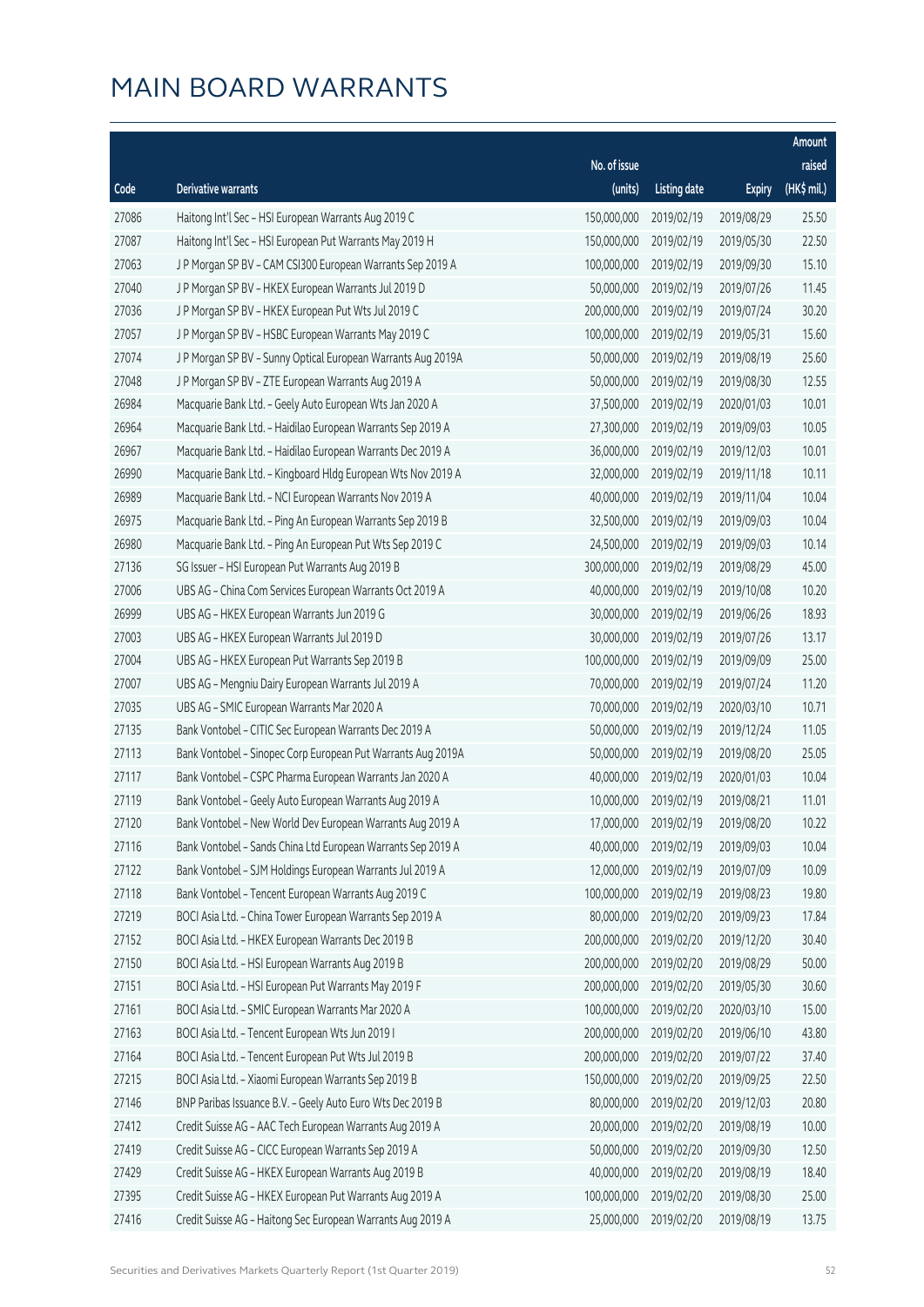|       |                                                              |              |                       |               | Amount      |
|-------|--------------------------------------------------------------|--------------|-----------------------|---------------|-------------|
|       |                                                              | No. of issue |                       |               | raised      |
| Code  | Derivative warrants                                          | (units)      | <b>Listing date</b>   | <b>Expiry</b> | (HK\$ mil.) |
| 27401 | Credit Suisse AG - Nine Dragons European Warrants Sep 2019 A | 70,000,000   | 2019/02/20            | 2019/09/30    | 10.50       |
| 27405 | Credit Suisse AG - Ping An European Warrants Jun 2019 E      | 150,000,000  | 2019/02/20            | 2019/06/25    | 22.50       |
| 27411 | Credit Suisse AG - Ping An European Put Warrants May 2019 E  | 100,000,000  | 2019/02/20            | 2019/05/20    | 46.00       |
| 27428 | Credit Suisse AG - Sunny Optical European Warrants Sep 2019B | 100,000,000  | 2019/02/20            | 2019/09/30    | 15.00       |
| 27310 | Goldman Sachs SP (Asia) - CITIC Sec European Wts Dec 2019 A  | 80,000,000   | 2019/02/20            | 2019/12/24    | 16.00       |
| 27307 | Goldman Sachs SP (Asia) - Geely Auto European Wts Jun 2019 C | 80,000,000   | 2019/02/20            | 2019/06/25    | 12.00       |
| 27322 | Goldman Sachs SP (Asia) - HKEX European Warrants May 2020 A  | 150,000,000  | 2019/02/20            | 2020/05/26    | 22.50       |
| 27340 | Goldman Sachs SP (Asia) - HSI European Warrants May 2019 K   | 150,000,000  | 2019/02/20            | 2019/05/30    | 22.50       |
| 27338 | Goldman Sachs SP (Asia) - HSI European Warrants Aug 2019 D   | 150,000,000  | 2019/02/20            | 2019/08/29    | 22.50       |
| 27332 | Goldman Sachs SP (Asia) - HSI European Put Wts Jun 2019 F    | 150,000,000  | 2019/02/20            | 2019/06/27    | 28.35       |
| 27323 | Goldman Sachs SP (Asia) - Sunny Optical Euro Wts Jun 2019 A  | 70,000,000   | 2019/02/20            | 2019/06/21    | 10.50       |
| 27148 | HK Bank - China Tower European Warrants Sep 2019 A           | 40,000,000   | 2019/02/20            | 2019/09/30    | 10.00       |
| 27149 | HK Bank - Evergrande European Warrants Aug 2019 A            | 40,000,000   | 2019/02/20            | 2019/08/30    | 10.00       |
| 27442 | Haitong Int'l Sec - BOCom European Warrants Oct 2019 A       | 40,000,000   | 2019/02/20            | 2019/10/31    | 28.40       |
| 27440 | Haitong Int'l Sec - China Tower European Warrants Oct 2019 A | 80,000,000   | 2019/02/20            | 2019/10/30    | 20.00       |
| 27250 | Haitong Int'l Sec - Galaxy Ent European Put Wts Aug 2019 A   | 50,000,000   | 2019/02/20            | 2019/08/20    | 19.50       |
| 27249 | Haitong Int'l Sec - Haidilao European Warrants Aug 2019 A    | 50,000,000   | 2019/02/20            | 2019/08/20    | 15.50       |
| 27446 | Haitong Int'l Sec - HSBC European Warrants Aug 2019 A        | 50,000,000   | 2019/02/20            | 2019/08/29    | 17.50       |
| 27251 | Haitong Int'l Sec - Ping An European Put Warrants Aug 2019 B | 60,000,000   | 2019/02/20            | 2019/08/30    | 36.60       |
| 27444 | Haitong Int'l Sec - SHK Ppt European Warrants Nov 2019 A     | 40,000,000   | 2019/02/20            | 2019/11/29    | 34.80       |
| 27430 | Haitong Int'l Sec - Xiaomi European Warrants Oct 2019 A      | 80,000,000   | 2019/02/20            | 2019/10/03    | 14.40       |
| 27294 | J P Morgan SP BV - AAC Tech European Put Warrants Jun 2019 B | 40,000,000   | 2019/02/20            | 2019/06/10    | 21.76       |
| 27295 | J P Morgan SP BV - Bank of China European Wts Sep 2019 A     | 100,000,000  | 2019/02/20            | 2019/09/23    | 16.60       |
| 27297 | J P Morgan SP BV - CGS European Warrants Sep 2019 A          | 50,000,000   | 2019/02/20            | 2019/09/30    | 15.05       |
| 27302 | J P Morgan SP BV - CICC European Warrants Oct 2019 A         | 50,000,000   | 2019/02/20            | 2019/10/31    | 12.70       |
| 27291 | J P Morgan SP BV - HKEX European Warrants Dec 2019 B         | 200,000,000  | 2019/02/20            | 2019/12/20    | 30.20       |
| 27292 | J P Morgan SP BV - HKEX European Put Wts Aug 2019 A          |              | 40,000,000 2019/02/20 | 2019/08/30    | 21.08       |
| 27269 | J P Morgan SP BV - HSCEI European Put Warrants May 2019 A    | 200,000,000  | 2019/02/20            | 2019/05/30    | 30.20       |
| 27303 | J P Morgan SP BV - HSI European Warrants Sep 2019 A          | 400,000,000  | 2019/02/20            | 2019/09/27    | 100.00      |
| 27265 | J P Morgan SP BV - HSI European Put Warrants Aug 2019 E      | 400,000,000  | 2019/02/20            | 2019/08/29    | 100.00      |
| 27300 | J P Morgan SP BV - Haitong Sec European Warrants Aug 2019 A  | 40,000,000   | 2019/02/20            | 2019/08/30    | 21.04       |
| 27276 | J P Morgan SP BV - Ping An European Put Warrants Jul 2019 B  | 200,000,000  | 2019/02/20            | 2019/07/22    | 30.00       |
| 27274 | J P Morgan SP BV - Sunny Optical European Warrants Sep 2019B | 100,000,000  | 2019/02/20            | 2019/09/30    | 15.10       |
| 27259 | Macquarie Bank Ltd. - CGS European Warrants Sep 2019 A       | 30,000,000   | 2019/02/20            | 2019/09/17    | 10.02       |
| 27205 | Macquarie Bank Ltd. - CNOOC European Warrants Sep 2019 A     | 13,000,000   | 2019/02/20            | 2019/09/03    | 10.15       |
| 27213 | Macquarie Bank Ltd. - China Tower European Warrants Apr 20 A | 35,500,000   | 2019/02/20            | 2020/04/02    | 10.01       |
| 27198 | Macquarie Bank Ltd. - Galaxy Ent European Wts Sep 2019 B     | 17,000,000   | 2019/02/20            | 2019/09/03    | 10.25       |
| 27165 | Macquarie Bank Ltd. - HKEX European Warrants Sep 2019 A      | 13,500,000   | 2019/02/20            | 2019/09/03    | 10.06       |
| 27304 | Macquarie Bank Ltd. - HKEX European Put Warrants Oct 2019 C  | 40,000,000   | 2019/02/20            | 2019/10/03    | 10.04       |
| 27172 | Macquarie Bank Ltd. - HSBC European Put Warrants Sep 2019 B  | 38,000,000   | 2019/02/20            | 2019/09/03    | 10.07       |
| 27260 | Macquarie Bank Ltd. - HTSC European Warrants Jun 2020 A      | 37,000,000   | 2019/02/20            | 2020/06/16    | 10.03       |
| 27255 | Macquarie Bank Ltd. - New World Dev European Wts Sep 2019 A  | 21,000,000   | 2019/02/20            | 2019/09/03    | 10.90       |
| 27195 | Macquarie Bank Ltd. - Poly Property European Wts Dec 2019 A  | 22,000,000   | 2019/02/20            | 2019/12/17    | 10.03       |
| 27210 | Macquarie Bank Ltd. - Want Want China European Wts Oct 2019A | 20,000,000   | 2019/02/20            | 2019/10/03    | 10.02       |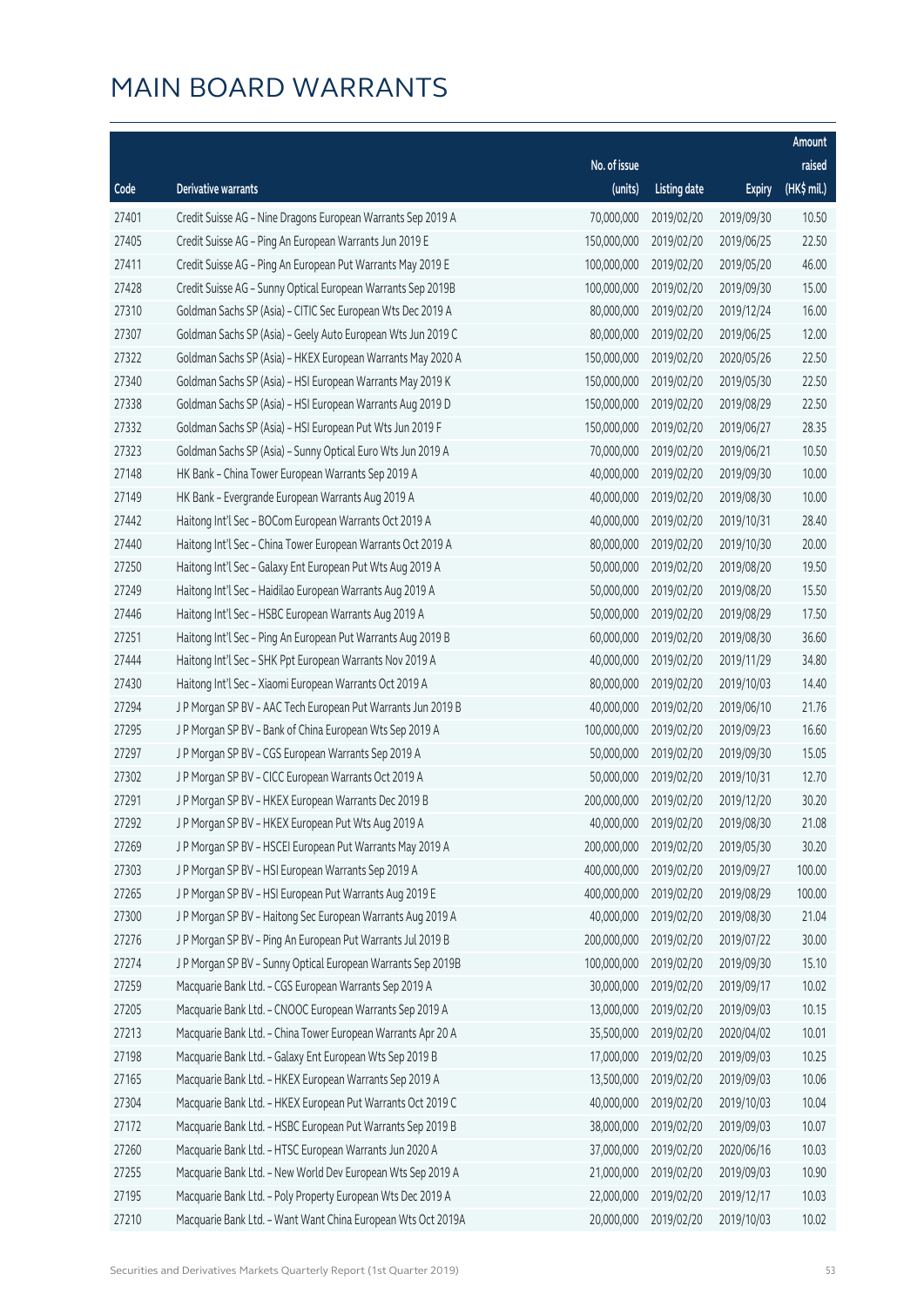|       |                                                              |              |                       |               | Amount      |
|-------|--------------------------------------------------------------|--------------|-----------------------|---------------|-------------|
|       |                                                              | No. of issue |                       |               | raised      |
| Code  | <b>Derivative warrants</b>                                   | (units)      | <b>Listing date</b>   | <b>Expiry</b> | (HK\$ mil.) |
| 27176 | Macquarie Bank Ltd. - Weichai Power European Warrants Feb20A | 40,000,000   | 2019/02/20            | 2020/02/18    | 10.00       |
| 27472 | SG Issuer - AIA European Warrants Aug 2019 A                 | 60,000,000   | 2019/02/20            | 2019/08/30    | 15.00       |
| 27461 | SG Issuer - CAM CSI300 European Warrants Sep 2019 A          | 70,000,000   | 2019/02/20            | 2019/09/25    | 11.20       |
| 27476 | SG Issuer - CC Bank European Warrants Jul 2019 D             | 70,000,000   | 2019/02/20            | 2019/07/24    | 10.50       |
| 27482 | SG Issuer - China Mobile European Warrants Jul 2019 C        | 60,000,000   | 2019/02/20            | 2019/07/24    | 10.50       |
| 27500 | SG Issuer - Ch Molybdenum European Warrants Sep 2019 A       | 20,000,000   | 2019/02/20            | 2019/09/30    | 10.40       |
| 27462 | SG Issuer - CSOP A50 ETF European Warrants Aug 2019 A        | 20,000,000   | 2019/02/20            | 2019/08/30    | 10.40       |
| 27464 | SG Issuer - A50 China European Warrants Aug 2019 A           | 25,000,000   | 2019/02/20            | 2019/08/30    | 11.63       |
| 27467 | SG Issuer - Geely Auto European Warrants Sep 2019 A          | 60,000,000   | 2019/02/20            | 2019/09/30    | 15.00       |
| 27468 | SG Issuer - Geely Auto European Put Warrants Sep 2019 B      | 60,000,000   | 2019/02/20            | 2019/09/30    | 15.00       |
| 27469 | SG Issuer - HKEX European Warrants Jul 2019 E                | 20,000,000   | 2019/02/20            | 2019/07/16    | 15.00       |
| 27447 | SG Issuer - HSI European Warrants Aug 2019 C                 | 300,000,000  | 2019/02/20            | 2019/08/29    | 45.00       |
| 27452 | SG Issuer - HSI European Put Warrants Aug 2019 D             | 300,000,000  | 2019/02/20            | 2019/08/29    | 52.50       |
| 27502 | SG Issuer - ICBC European Warrants Sep 2019 A                | 70,000,000   | 2019/02/20            | 2019/09/23    | 10.50       |
| 27504 | SG Issuer - Jiangxi Copper European Warrants Sep 2019 A      | 10,000,000   | 2019/02/20            | 2019/09/30    | 10.00       |
| 27144 | SG Issuer - SMIC European Warrants Mar 2020 A                | 100,000,000  | 2019/02/20            | 2020/03/10    | 15.00       |
| 27387 | UBS AG - Conch Cement European Warrants Aug 2019 A           | 40,000,000   | 2019/02/20            | 2019/08/19    | 10.12       |
| 27378 | UBS AG - AIA European Put Warrants Aug 2019 C                | 100,000,000  | 2019/02/20            | 2019/08/19    | 42.30       |
| 27357 | UBS AG - CGS European Warrants Aug 2019 A                    | 30,000,000   | 2019/02/20            | 2019/08/19    | 15.03       |
| 27371 | UBS AG - CKH Holdings European Warrants Jun 2019 A           | 70,000,000   | 2019/02/20            | 2019/06/26    | 10.64       |
| 27392 | UBS AG - China Life European Warrants Feb 2020 A             | 100,000,000  | 2019/02/20            | 2020/02/20    | 15.00       |
| 27366 | UBS AG - China Mobile European Put Warrants Jul 2019 A       | 100,000,000  | 2019/02/20            | 2019/07/26    | 24.00       |
| 27355 | UBS AG - CSPC Pharma European Warrants Dec 2019 A            | 50,000,000   | 2019/02/20            | 2019/12/16    | 12.60       |
| 27377 | UBS AG - A50 China European Warrants Aug 2019 A              | 25,000,000   | 2019/02/20            | 2019/08/26    | 15.93       |
| 27390 | UBS AG - Greatwall Motor European Warrants Aug 2019 B        | 30,000,000   | 2019/02/20            | 2019/08/19    | 17.19       |
| 27345 | UBS AG - HKEX European Warrants Dec 2019 B                   | 300,000,000  | 2019/02/20            | 2019/12/20    | 54.00       |
| 27364 | UBS AG - Haitong Int'l European Warrants Nov 2019 A          |              | 20,000,000 2019/02/20 | 2019/11/25    | 10.24       |
| 27376 | UBS AG - Ping An European Warrants Jul 2019 D                | 100,000,000  | 2019/02/20            | 2019/07/26    | 16.50       |
| 27367 | UBS AG - Ping An European Put Warrants Jun 2019 B            | 100,000,000  | 2019/02/20            | 2019/06/26    | 20.10       |
| 27224 | Bank Vontobel - AIA European Put Warrants Aug 2019 C         | 30,000,000   | 2019/02/20            | 2019/08/20    | 12.03       |
| 27226 | Bank Vontobel - China Life European Put Warrants May 2019 A  | 70,000,000   | 2019/02/20            | 2019/05/27    | 10.57       |
| 27220 | Bank Vontobel - Geely Auto European Put Warrants Sep 2019 B  | 40,000,000   | 2019/02/20            | 2019/09/04    | 10.04       |
| 27237 | Bank Vontobel - HKEX European Warrants Dec 2019 A            | 80,000,000   | 2019/02/20            | 2019/12/30    | 12.24       |
| 27232 | Bank Vontobel - PetroChina European Put Warrants Oct 2019 A  | 20,000,000   | 2019/02/20            | 2019/10/02    | 11.64       |
| 27517 | BNP Paribas Issuance B.V. - China Tower European Wts Jan 20A | 50,000,000   | 2019/02/21            | 2020/01/03    | 12.50       |
| 27516 | BNP Paribas Issuance B.V. - Tencent European Wts Sep 2019 C  | 80,000,000   | 2019/02/21            | 2019/09/03    | 15.20       |
| 27507 | BNP Paribas Issuance B.V. - Tencent European Wts Jan 2020 E  | 80,000,000   | 2019/02/21            | 2020/01/03    | 12.00       |
| 27639 | Credit Suisse AG - AIA European Warrants Sep 2019 A          | 70,000,000   | 2019/02/21            | 2019/09/05    | 17.50       |
| 27642 | Credit Suisse AG - BOC HK European Warrants Sep 2019 C       | 60,000,000   | 2019/02/21            | 2019/09/30    | 15.00       |
| 27647 | Credit Suisse AG - China Com Services European Wts Oct 2019B | 50,000,000   | 2019/02/21            | 2019/10/31    | 12.50       |
| 27627 | Credit Suisse AG - China Tower European Warrants Sep 2019 B  | 70,000,000   | 2019/02/21            | 2019/09/30    | 17.50       |
| 27638 | Credit Suisse AG - Geely Auto European Warrants Sep 2019 C   | 100,000,000  | 2019/02/21            | 2019/09/30    | 25.00       |
| 27646 | Credit Suisse AG - Haidilao European Warrants Aug 2019 A     | 40,000,000   | 2019/02/21            | 2019/08/20    | 12.80       |
| 27505 | Credit Suisse AG - HSI European Warrants May 2019 D          | 200,000,000  | 2019/02/21            | 2019/05/30    | 30.00       |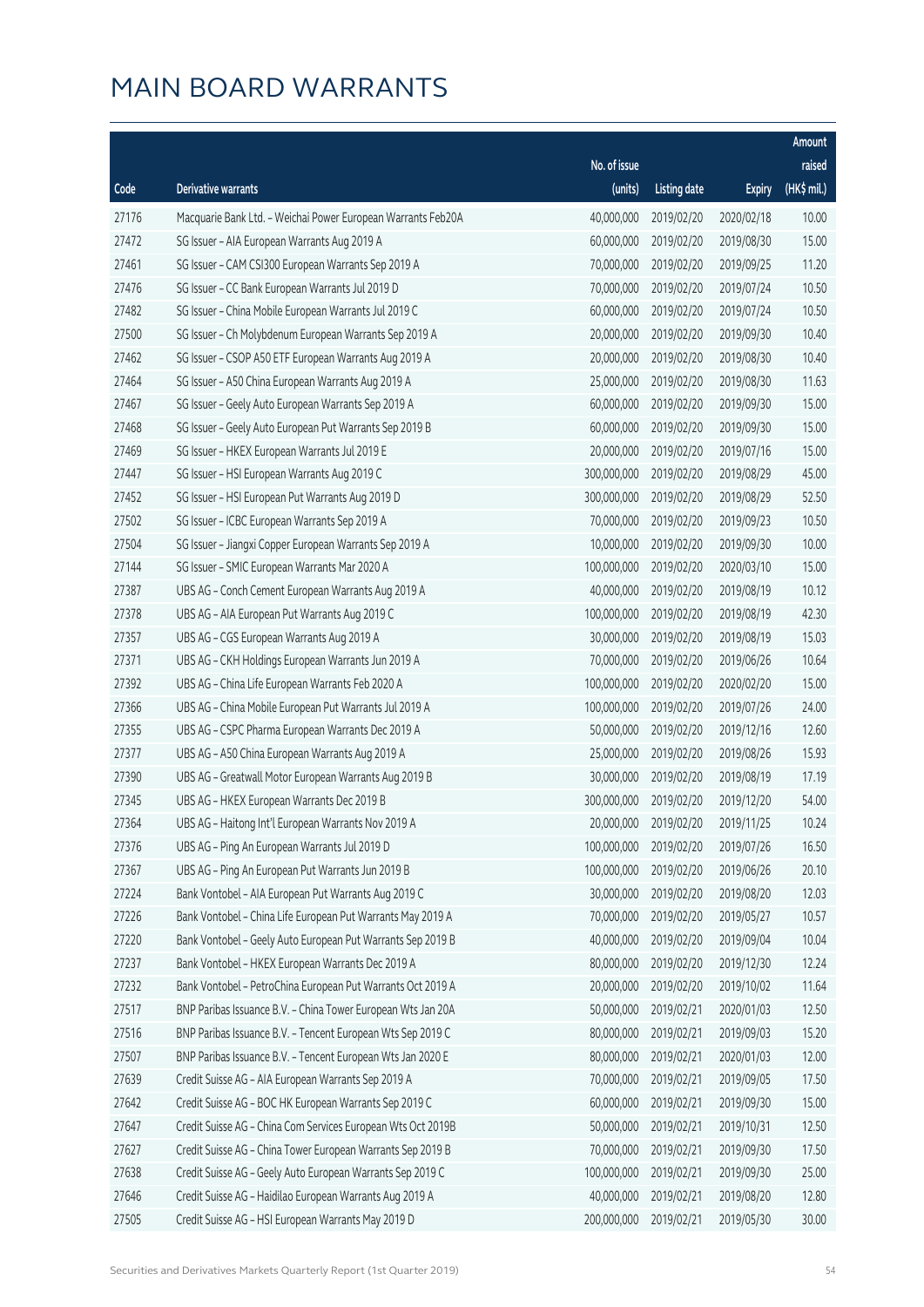|       |                                                              |              |                       |               | Amount      |
|-------|--------------------------------------------------------------|--------------|-----------------------|---------------|-------------|
|       |                                                              | No. of issue |                       |               | raised      |
| Code  | Derivative warrants                                          | (units)      | <b>Listing date</b>   | <b>Expiry</b> | (HK\$ mil.) |
| 27654 | Goldman Sachs SP (Asia) - Geely Auto European Wts May 2019 B | 80,000,000   | 2019/02/21            | 2019/05/24    | 12.00       |
| 27534 | Goldman Sachs SP (Asia) - HKEX European Warrants Jun 2019 I  | 150,000,000  | 2019/02/21            | 2019/06/25    | 22.50       |
| 27648 | Goldman Sachs SP (Asia) - HKEX European Warrants Dec 2019 B  | 150,000,000  | 2019/02/21            | 2019/12/20    | 22.50       |
| 27650 | Goldman Sachs SP (Asia) - Xiaomi European Warrants Sep 2019B | 100,000,000  | 2019/02/21            | 2019/09/25    | 15.00       |
| 27546 | HK Bank - Sunny Optical European Warrants Oct 2019 A         | 100,000,000  | 2019/02/21            | 2019/10/09    | 15.00       |
| 27563 | HK Bank - Xiaomi European Warrants Sep 2019 A                | 100,000,000  | 2019/02/21            | 2019/09/26    | 15.00       |
| 27595 | J P Morgan SP BV - Conch Cement European Warrants Aug 2019 A | 50,000,000   | 2019/02/21            | 2019/08/30    | 12.50       |
| 27590 | J P Morgan SP BV - China Edu Group European Warrants Sep 19A | 80,000,000   | 2019/02/21            | 2019/09/03    | 20.00       |
| 27591 | J P Morgan SP BV - Genscript Bio European Warrants Jul 2019A | 70,000,000   | 2019/02/21            | 2019/07/31    | 11.48       |
| 27567 | Macquarie Bank Ltd. - Bank of China European Wts Oct 2019 A  | 50,000,000   | 2019/02/21            | 2019/10/03    | 10.05       |
| 27565 | Macquarie Bank Ltd. - Evergrande European Put Wts Sep 2019 A | 32,000,000   | 2019/02/21            | 2019/09/03    | 10.05       |
| 27521 | Macquarie Bank Ltd. - Lenovo European Warrants Oct 2019 A    | 26,400,000   | 2019/02/21            | 2019/10/03    | 10.01       |
| 27523 | Macquarie Bank Ltd. - Lenovo European Put Warrants Sep 2019A | 20,000,000   | 2019/02/21            | 2019/09/03    | 10.02       |
| 27566 | Macquarie Bank Ltd. - SJM Holdings European Wts Sep 2019 A   | 14,000,000   | 2019/02/21            | 2019/09/17    | 10.02       |
| 27531 | Macquarie Bank Ltd. - Sunny Optical European Wts Sep 2019 A  | 8,500,000    | 2019/02/21            | 2019/09/03    | 10.25       |
| 27532 | Macquarie Bank Ltd. - Sunny Optical European Put Wts Sep 19B | 8,500,000    | 2019/02/21            | 2019/09/03    | 10.15       |
| 27533 | Macquarie Bank Ltd. - Yanzhou Coal European Wts Oct 2019 A   | 8,500,000    | 2019/02/21            | 2019/10/03    | 10.43       |
| 27610 | SG Issuer - AAC Tech European Warrants Sep 2019 A            | 15,000,000   | 2019/02/21            | 2019/09/30    | 10.65       |
| 27506 | SG Issuer - HKEX European Warrants Jun 2019 I                | 200,000,000  | 2019/02/21            | 2019/06/25    | 30.00       |
| 27611 | SG Issuer - HKEX European Warrants Dec 2019 B                | 200,000,000  | 2019/02/21            | 2019/12/31    | 50.00       |
| 27620 | SG Issuer - Sunny Optical European Warrants Feb 2020 A       | 100,000,000  | 2019/02/21            | 2020/02/28    | 25.00       |
| 27623 | SG Issuer - Xiaomi European Warrants Jul 2019 F              | 120,000,000  | 2019/02/21            | 2019/07/08    | 22.20       |
| 27568 | UBS AG - Galaxy Ent European Warrants Jul 2019 A             | 100,000,000  | 2019/02/21            | 2019/07/26    | 21.50       |
| 27580 | UBS AG - HSI European Put Warrants Jun 2019 E                | 300,000,000  | 2019/02/21            | 2019/06/27    | 72.90       |
| 27573 | UBS AG - MGM China European Warrants Oct 2019 A              | 50,000,000   | 2019/02/21            | 2019/10/14    | 12.60       |
| 27576 | UBS AG - Sands China Ltd European Warrants Jun 2019 B        | 70,000,000   | 2019/02/21            | 2019/06/21    | 10.50       |
| 27585 | UBS AG - Sunny Optical European Put Warrants May 2019 A      |              | 25,000,000 2019/02/21 | 2019/05/23    | 10.25       |
| 27569 | UBS AG - Wynn Macau European Warrants Jul 2019 A             | 60,000,000   | 2019/02/21            | 2019/07/24    | 12.30       |
| 27577 | UBS AG - Xiaomi European Warrants Mar 2020 A                 | 100,000,000  | 2019/02/21            | 2020/03/09    | 25.10       |
| 27597 | Bank Vontobel - Galaxy Ent European Warrants Aug 2019 A      | 40,000,000   | 2019/02/21            | 2019/08/26    | 10.80       |
| 27598 | Bank Vontobel - Galaxy Ent European Put Warrants Aug 2019 B  | 30,000,000   | 2019/02/21            | 2019/08/30    | 11.43       |
| 27601 | Bank Vontobel - Ping An European Warrants Jul 2019 D         | 40,000,000   | 2019/02/21            | 2019/07/26    | 11.60       |
| 27603 | Bank Vontobel - Ping An European Put Warrants Sep 2019 A     | 30,000,000   | 2019/02/21            | 2019/09/23    | 12.00       |
| 27605 | Bank Vontobel - Sunny Optical European Warrants Sep 2019 A   | 70,000,000   | 2019/02/21            | 2019/09/27    | 10.50       |
| 27689 | BOCI Asia Ltd. - CSPC Pharma European Warrants Jun 2019 B    | 70,000,000   | 2019/02/22            | 2019/06/24    | 10.50       |
| 27667 | BOCI Asia Ltd. - Evergrande European Warrants Jul 2019 A     | 100,000,000  | 2019/02/22            | 2019/07/22    | 18.20       |
| 27656 | BOCI Asia Ltd. - HKEX European Warrants Jun 2019 D           | 20,000,000   | 2019/02/22            | 2019/06/27    | 13.22       |
| 27662 | BOCI Asia Ltd. - HSBC European Warrants Aug 2019 A           | 80,000,000   | 2019/02/22            | 2019/08/27    | 12.00       |
| 27675 | BOCI Asia Ltd. - Lenovo European Warrants Jun 2019 A         | 50,000,000   | 2019/02/22            | 2019/06/24    | 11.50       |
| 27692 | BOCI Asia Ltd. - SHK Ppt European Warrants Aug 2019 A        | 50,000,000   | 2019/02/22            | 2019/08/26    | 24.20       |
| 27750 | BOCI Asia Ltd. - Tencent European Wts Jun 2019 J             | 200,000,000  | 2019/02/22            | 2019/06/25    | 30.20       |
| 27810 | Credit Suisse AG - Conch Cement European Warrants Aug 2019 A | 35,000,000   | 2019/02/22            | 2019/08/21    | 10.50       |
| 27813 | Credit Suisse AG - CGN Power European Warrants Nov 2019 A    | 40,000,000   | 2019/02/22            | 2019/11/29    | 10.00       |
| 27808 | Credit Suisse AG - China Mer Port European Warrants Oct 19 A | 50,000,000   | 2019/02/22            | 2019/10/31    | 12.50       |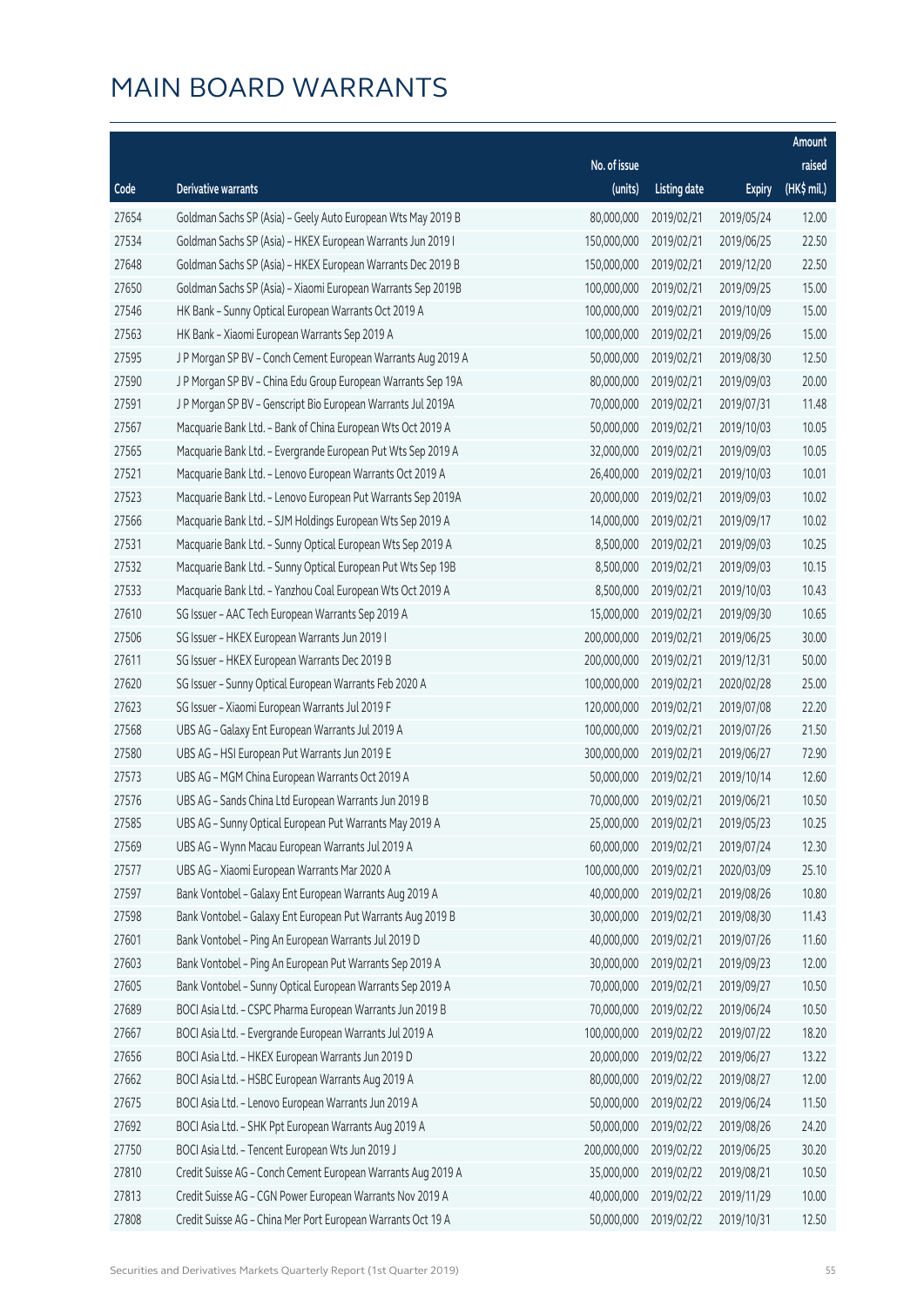|       |                                                               |              |                       |               | Amount      |
|-------|---------------------------------------------------------------|--------------|-----------------------|---------------|-------------|
|       |                                                               | No. of issue |                       |               | raised      |
| Code  | Derivative warrants                                           | (units)      | <b>Listing date</b>   | <b>Expiry</b> | (HK\$ mil.) |
| 27798 | Credit Suisse AG - HKEX European Warrants Dec 2019 C          | 200,000,000  | 2019/02/22            | 2019/12/31    | 50.00       |
| 27807 | Credit Suisse AG - MTRC European Warrants Sep 2019 A          | 40,000,000   | 2019/02/22            | 2019/09/30    | 10.00       |
| 27803 | Credit Suisse AG - Ping An European Warrants Jul 2019 G       | 150,000,000  | 2019/02/22            | 2019/07/26    | 37.50       |
| 27832 | Goldman Sachs SP (Asia) - AIA European Warrants Aug 2019 A    | 80,000,000   | 2019/02/22            | 2019/08/27    | 12.88       |
| 27825 | Goldman Sachs SP (Asia) - CC Bank European Wts Jul 2019 C     | 80,000,000   | 2019/02/22            | 2019/07/24    | 12.00       |
| 27823 | Goldman Sachs SP (Asia) - HSI European Warrants Aug 2019 F    | 150,000,000  | 2019/02/22            | 2019/08/29    | 22.50       |
| 27820 | Goldman Sachs SP (Asia) - HSI European Put Wts Aug 2019 E     | 150,000,000  | 2019/02/22            | 2019/08/29    | 26.85       |
| 27831 | Goldman Sachs SP (Asia) - Tencent European Wt Jul 2019 G      | 150,000,000  | 2019/02/22            | 2019/07/19    | 26.10       |
| 27739 | HK Bank - HSI European Warrants Aug 2019 B                    | 180,000,000  | 2019/02/22            | 2019/08/29    | 45.00       |
| 27744 | HK Bank - HSI European Warrants Sep 2019 A                    | 180,000,000  | 2019/02/22            | 2019/09/27    | 45.00       |
| 27768 | J P Morgan SP BV - CLP Holdings European Warrants Jun 2019 A  | 70,000,000   | 2019/02/22            | 2019/06/28    | 10.71       |
| 27772 | J P Morgan SP BV - CLP Holdings European Put Warrants Aug19A  | 40,000,000   | 2019/02/22            | 2019/08/21    | 10.16       |
| 27776 | J P Morgan SP BV - Chinasoft Int'l European Warrants Aug 19A  | 40,000,000   | 2019/02/22            | 2019/08/30    | 10.36       |
| 27778 | J P Morgan SP BV - Dongfeng Group European Put Wts Aug19A     | 25,000,000   | 2019/02/22            | 2019/08/21    | 11.60       |
| 27765 | J P Morgan SP BV - HSI European Warrants Sep 2019 B           | 400,000,000  | 2019/02/22            | 2019/09/27    | 100.00      |
| 27779 | J P Morgan SP BV - Maanshan Iron European Warrants Aug 2019A  | 40,000,000   | 2019/02/22            | 2019/08/30    | 10.04       |
| 27720 | Macquarie Bank Ltd. - Conch Cement European Wts Sep 2019 A    | 22,500,000   | 2019/02/22            | 2019/09/03    | 10.10       |
| 27751 | Macquarie Bank Ltd. - ASM Pacific European Wts Nov 2020 A     | 40,000,000   | 2019/02/22            | 2020/11/04    | 10.00       |
| 27702 | Macquarie Bank Ltd. - China Life European Wts Sep 2019 A      | 8,500,000    | 2019/02/22            | 2019/09/03    | 10.13       |
| 27704 | Macquarie Bank Ltd. - China Life European Put Warrants Oct19B | 7,000,000    | 2019/02/22            | 2019/10/03    | 10.49       |
| 27716 | Macquarie Bank Ltd. - Greatwall Motor European Wts Oct 2019A  | 17,000,000   | 2019/02/22            | 2019/10/03    | 10.10       |
| 27696 | Macquarie Bank Ltd. - Sands China Ltd Euro Put Wts Oct 2019B  | 40,000,000   | 2019/02/22            | 2019/10/03    | 10.04       |
| 27715 | Macquarie Bank Ltd. - SUNAC European Put Warrants Sep 2019 B  | 21,000,000   | 2019/02/22            | 2019/09/03    | 10.12       |
| 27724 | Macquarie Bank Ltd. - Tencent European Warrants Sep 2019 C    | 10,000,000   | 2019/02/22            | 2019/09/02    | 44.33       |
| 27725 | Macquarie Bank Ltd. - Tencent European Warrants Sep 2019 D    | 8,000,000    | 2019/02/22            | 2019/09/02    | 19.38       |
| 27729 | Macquarie Bank Ltd. - Tencent European Warrants Sep 2019 E    | 8,000,000    | 2019/02/22            | 2019/09/02    | 10.75       |
| 27734 | Macquarie Bank Ltd. - Tencent European Warrants Sep 2019 F    |              | 15,000,000 2019/02/22 | 2019/09/02    | 10.10       |
| 27721 | Macquarie Bank Ltd. - Tencent European Put Wts Sep 2019 B     | 10,000,000   | 2019/02/22            | 2019/09/02    | 18.07       |
| 27782 | SG Issuer - BYD European Put Warrants Jul 2019 C              | 35,000,000   | 2019/02/22            | 2019/07/02    | 10.15       |
| 27785 | SG Issuer - China Unicom European Warrants Jun 2019 B         | 30,000,000   | 2019/02/22            | 2019/06/26    | 10.65       |
| 27792 | SG Issuer - Lenovo European Warrants Jun 2019 B               | 40,000,000   | 2019/02/22            | 2019/06/28    | 10.00       |
| 27757 | UBS AG - Tencent European Warrants May 2019 J                 | 300,000,000  | 2019/02/22            | 2019/05/21    | 65.40       |
| 27842 | BOCI Asia Ltd. - CITIC Sec European Warrants Dec 2019 A       | 70,000,000   | 2019/02/25            | 2019/12/24    | 15.47       |
| 27846 | BOCI Asia Ltd. - ICBC European Warrants Jul 2019 A            | 70,000,000   | 2019/02/25            | 2019/07/24    | 12.60       |
| 27937 | Credit Suisse AG - BOC HK European Put Warrants Aug 2019 A    | 40,000,000   | 2019/02/25            | 2019/08/26    | 10.00       |
| 28005 | Goldman Sachs SP (Asia) - China Tower European Wts Sep 2019E  | 80,000,000   | 2019/02/25            | 2019/09/30    | 23.20       |
| 28009 | Goldman Sachs SP (Asia) - China Tower European Wts Oct 2019A  | 80,000,000   | 2019/02/25            | 2019/10/30    | 20.00       |
| 27999 | Goldman Sachs SP (Asia) - HSBC European Put Wts May 2019 E    | 80,000,000   | 2019/02/25            | 2019/05/27    | 12.00       |
| 28001 | Goldman Sachs SP (Asia) - Ping An Euro Put Wts Jun 2019 E     | 80,000,000   | 2019/02/25            | 2019/06/28    | 12.88       |
| 27997 | Goldman Sachs SP (Asia) - Tencent European Put Wt Jun 2019 Q  | 100,000,000  | 2019/02/25            | 2019/06/18    | 15.00       |
| 27838 | HK Bank - Tencent European Put Warrants Sep 2019 A            | 100,000,000  | 2019/02/25            | 2019/09/27    | 15.00       |
| 28010 | Haitong Int'l Sec - Tencent European Warrants Sep 2019 B      | 100,000,000  | 2019/02/25            | 2019/09/09    | 25.00       |
| 27897 | J P Morgan SP BV - BOC HK European Put Warrants Oct 2019 A    | 50,000,000   | 2019/02/25            | 2019/10/02    | 12.65       |
| 27909 | J P Morgan SP BV - BYD Company European Warrants Jul 2019 B   | 50,000,000   | 2019/02/25            | 2019/07/03    | 10.35       |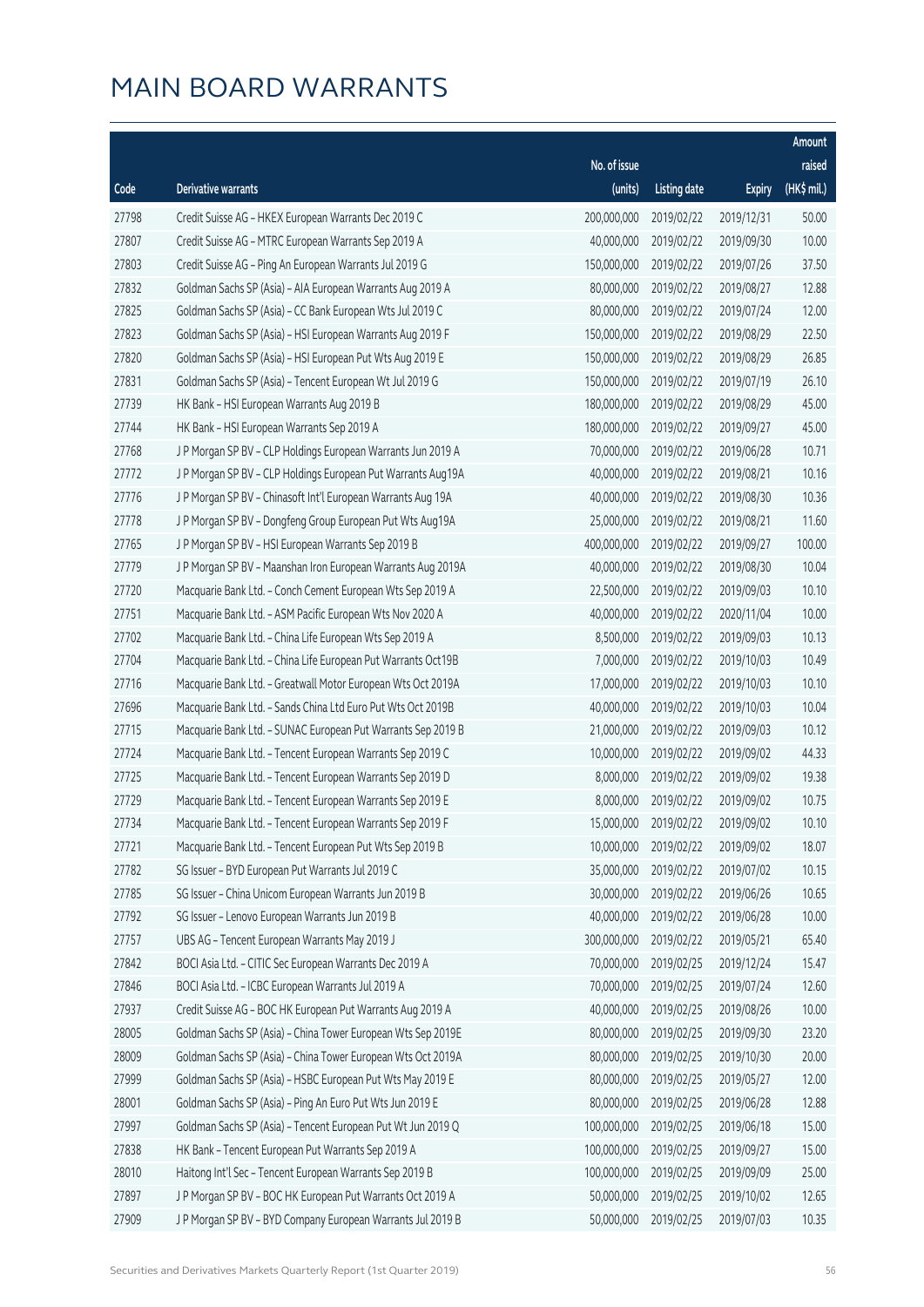|       |                                                              |              |                       |               | Amount                |
|-------|--------------------------------------------------------------|--------------|-----------------------|---------------|-----------------------|
|       |                                                              | No. of issue |                       |               | raised                |
| Code  | Derivative warrants                                          | (units)      | <b>Listing date</b>   | <b>Expiry</b> | $(HK\frac{1}{2}mil.)$ |
| 27915 | J P Morgan SP BV - China Huarong European Warrants Sep 2019A | 50,000,000   | 2019/02/25            | 2019/09/30    | 12.70                 |
| 27912 | J P Morgan SP BV - China Mobile European Put Wts Jul 2019 A  | 100,000,000  | 2019/02/25            | 2019/07/31    | 15.10                 |
| 27936 | J P Morgan SP BV - Sinopec Corp European Warrants Jun 2019 A | 100,000,000  | 2019/02/25            | 2019/06/04    | 27.00                 |
| 27935 | J P Morgan SP BV - Sinopec Corp Eu Put Wt Aug 2019 A         | 100,000,000  | 2019/02/25            | 2019/08/26    | 30.70                 |
| 27939 | J P Morgan SP BV - Evergrande European Warrants Aug 2019 A   | 50,000,000   | 2019/02/25            | 2019/08/30    | 12.65                 |
| 27900 | J P Morgan SP BV - HSBC European Warrants Aug 2019 A         | 100,000,000  | 2019/02/25            | 2019/08/30    | 15.10                 |
| 27899 | J P Morgan SP BV - HSBC European Warrants Nov 2019 A         | 100,000,000  | 2019/02/25            | 2019/11/04    | 25.00                 |
| 27907 | J P Morgan SP BV - HSBC European Put Warrants Aug 2019 B     | 100,000,000  | 2019/02/25            | 2019/08/30    | 32.60                 |
| 27920 | J P Morgan SP BV - Ping An European Warrants Jul 2019 C      | 200,000,000  | 2019/02/25            | 2019/07/31    | 30.40                 |
| 27913 | J P Morgan SP BV - SJM Holdings European Warrants Jul 2019 A | 25,000,000   | 2019/02/25            | 2019/07/09    | 16.30                 |
| 27924 | J P Morgan SP BV - ZTE European Warrants Sep 2019 A          | 50,000,000   | 2019/02/25            | 2019/09/30    | 12.90                 |
| 27863 | Macquarie Bank Ltd. - BBMG European Warrants Dec 2019 A      | 31,600,000   | 2019/02/25            | 2019/12/17    | 10.02                 |
| 27872 | Macquarie Bank Ltd. - CITIC Sec European Warrants Oct 2019 A | 11,000,000   | 2019/02/25            | 2019/10/03    | 10.03                 |
| 27853 | Macquarie Bank Ltd. - China Overseas European Put Wts Feb20A | 29,500,000   | 2019/02/25            | 2020/02/04    | 10.03                 |
| 27864 | Macquarie Bank Ltd. - Genscript Bio European Wts Sep 2019 A  | 38,600,000   | 2019/02/25            | 2019/09/17    | 10.04                 |
| 27851 | Macquarie Bank Ltd. - KECL European Warrants Apr 2020 A      | 9,500,000    | 2019/02/25            | 2020/04/02    | 10.12                 |
| 27857 | Macquarie Bank Ltd. - Tencent European Put Wts Sep 2019 G    | 8,000,000    | 2019/02/25            | 2019/09/02    | 44.06                 |
| 27847 | Macquarie Bank Ltd. - Xinyi Glass European Wts Oct 2020 A    | 39,000,000   | 2019/02/25            | 2020/10/06    | 10.06                 |
| 27955 | SG Issuer - AAC Tech European Put Warrants Jun 2019 C        | 20,000,000   | 2019/02/25            | 2019/06/10    | 10.00                 |
| 27991 | SG Issuer - BOC HK European Put Warrants Sep 2019 A          | 60,000,000   | 2019/02/25            | 2019/09/30    | 15.00                 |
| 27965 | SG Issuer - CITIC Sec European Warrants Sep 2019 A           | 10,000,000   | 2019/02/25            | 2019/09/30    | 10.70                 |
| 27992 | SG Issuer - CK Asset European Put Warrants Sep 2019 A        | 25,000,000   | 2019/02/25            | 2019/09/30    | 10.75                 |
| 27960 | SG Issuer - CM Bank European Warrants Jul 2019 C             | 60,000,000   | 2019/02/25            | 2019/07/24    | 10.50                 |
| 27979 | SG Issuer - Greatwall Motor European Warrants Sep 2019 A     | 16,000,000   | 2019/02/25            | 2019/09/30    | 10.08                 |
| 27990 | SG Issuer - Haitong Sec European Warrants Aug 2019 A         | 20,000,000   | 2019/02/25            | 2019/08/12    | 11.00                 |
| 27993 | SG Issuer - SHK Ppt European Put Warrants Aug 2019 A         | 25,000,000   | 2019/02/25            | 2019/08/05    | 10.00                 |
| 27896 | UBS AG – Sinopec Corp European Warrants Jun 2019 A           |              | 60,000,000 2019/02/25 | 2019/06/10    | 12.12                 |
| 27879 | UBS AG - China Tower European Warrants Nov 2019 A            | 70,000,000   | 2019/02/25            | 2019/11/11    | 17.85                 |
| 27873 | UBS AG - HSBC European Put Warrants May 2019 B               | 100,000,000  | 2019/02/25            | 2019/05/24    | 23.50                 |
| 27834 | UBS AG - HSI European Put Warrants Aug 2019 A                | 300,000,000  | 2019/02/25            | 2019/08/29    | 46.50                 |
| 27881 | UBS AG - New World Dev European Warrants Aug 2019 A          | 12,000,000   | 2019/02/25            | 2019/08/23    | 10.30                 |
| 27892 | UBS AG - PetroChina European Warrants Aug 2019 A             | 70,000,000   | 2019/02/25            | 2019/08/27    | 14.00                 |
| 27895 | UBS AG - ZTE European Warrants Aug 2019 A                    | 30,000,000   | 2019/02/25            | 2019/08/26    | 10.62                 |
| 27947 | Bank Vontobel - AIA European Warrants Sep 2019 A             | 40,000,000   | 2019/02/25            | 2019/09/03    | 12.04                 |
| 27948 | Bank Vontobel - CKH Holdings European Warrants Sep 2019 A    | 30,000,000   | 2019/02/25            | 2019/09/04    | 10.20                 |
| 27951 | Bank Vontobel - Greatwall Motor European Warrants Sep 2019 A | 20,000,000   | 2019/02/25            | 2019/09/03    | 10.00                 |
| 27944 | Bank Vontobel - HSCEI European Warrants Dec 2019 A           | 80,000,000   | 2019/02/25            | 2019/12/30    | 12.88                 |
| 27943 | Bank Vontobel - HSI European Put Warrants Sep 2019 B         | 80,000,000   | 2019/02/25            | 2019/09/27    | 20.08                 |
| 27952 | Bank Vontobel - Tencent European Put Warrants Dec 2020 B     | 80,000,000   | 2019/02/25            | 2020/12/24    | 24.08                 |
| 28018 | BOCI Asia Ltd. - HSBC European Warrants May 2019 C           | 80,000,000   | 2019/02/26            | 2019/05/29    | 20.48                 |
| 28063 | Credit Suisse AG - China Huarong European Warrants Sep 2019B | 40,000,000   | 2019/02/26            | 2019/09/13    | 10.00                 |
| 28064 | Credit Suisse AG - Genscript Bio European Warrants Jul 2019B | 60,000,000   | 2019/02/26            | 2019/07/24    | 10.50                 |
| 28057 | Credit Suisse AG - HSBC European Wts Jun 2019 E              | 100,000,000  | 2019/02/26            | 2019/06/25    | 15.00                 |
| 28058 | Credit Suisse AG - HSBC European Wts Aug 2019 B              | 100,000,000  | 2019/02/26            | 2019/08/26    | 25.00                 |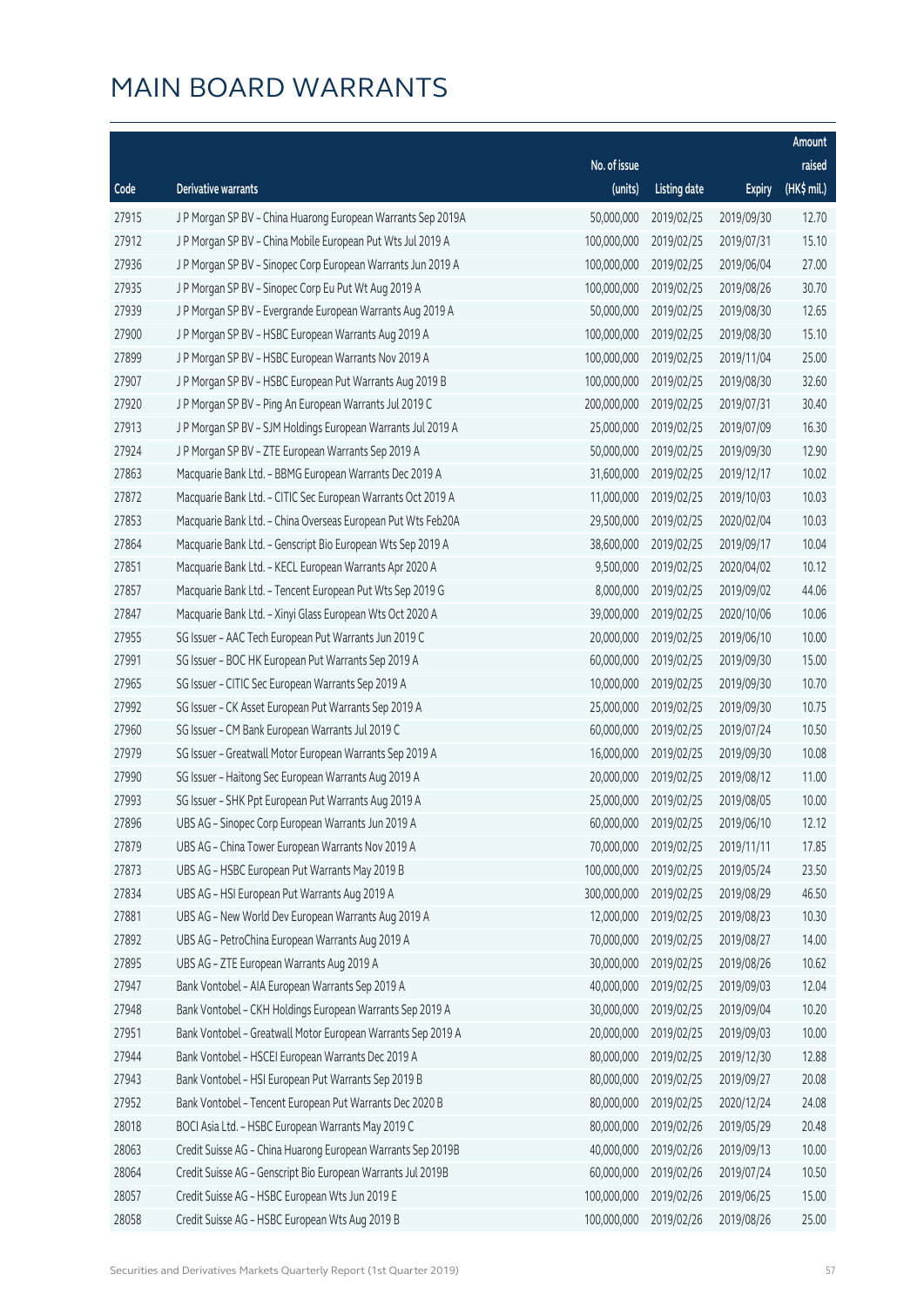|       |                                                              |              |                       |               | Amount      |
|-------|--------------------------------------------------------------|--------------|-----------------------|---------------|-------------|
|       |                                                              | No. of issue |                       |               | raised      |
| Code  | Derivative warrants                                          | (units)      | <b>Listing date</b>   | <b>Expiry</b> | (HK\$ mil.) |
| 28061 | Credit Suisse AG - ICBC European Warrants Jul 2019 A         | 70,000,000   | 2019/02/26            | 2019/07/24    | 10.50       |
| 28054 | Credit Suisse AG - ZTE European Warrants Aug 2019 A          | 40,000,000   | 2019/02/26            | 2019/08/26    | 12.00       |
| 28039 | Goldman Sachs SP (Asia) - CAM CSI300 European Wts Aug 2019 A | 80,000,000   | 2019/02/26            | 2019/08/30    | 20.00       |
| 28037 | Goldman Sachs SP (Asia) - CSOP A50 ETF Euro Wts Jun 2019 C   | 60,000,000   | 2019/02/26            | 2019/06/25    | 23.10       |
| 28050 | Goldman Sachs SP (Asia) - Haitong Sec Euro Wts Aug 2019 A    | 40,000,000   | 2019/02/26            | 2019/08/12    | 22.08       |
| 28048 | Goldman Sachs SP (Asia) - Ping An European Wts Jun 2019 F    | 100,000,000  | 2019/02/26            | 2019/06/25    | 15.00       |
| 28047 | Goldman Sachs SP (Asia) - Sands China Ltd Euro Wts Jun 2019C | 80,000,000   | 2019/02/26            | 2019/06/28    | 12.00       |
| 28024 | J P Morgan SP BV - China Life European Put Wts Nov 2019 B    | 100,000,000  | 2019/02/26            | 2019/11/04    | 25.00       |
| 28031 | J P Morgan SP BV - China Mer Port European Warrants Dec 19 A | 60,000,000   | 2019/02/26            | 2019/12/31    | 15.12       |
| 28032 | J P Morgan SP BV - CNBM European Warrants Sep 2020 A         | 100,000,000  | 2019/02/26            | 2020/09/30    | 16.70       |
| 28035 | J P Morgan SP BV - CSOP A50 ETF Euro Put Wts Dec 2019 A      | 100,000,000  | 2019/02/26            | 2019/12/31    | 15.10       |
| 28030 | J P Morgan SP BV - Hang Seng Bank European Put Wts Jul 2019B | 40,000,000   | 2019/02/26            | 2019/07/15    | 11.68       |
| 28036 | J P Morgan SP BV - KB Laminates European Warrants Sep 2019 A | 80,000,000   | 2019/02/26            | 2019/09/13    | 12.00       |
| 28029 | J P Morgan SP BV - Logan PPT European Warrants Feb 2020 A    | 40,000,000   | 2019/02/26            | 2020/02/28    | 10.16       |
| 28016 | Macquarie Bank Ltd. - Anta Sports European Wts Jun 2020 A    | 12,000,000   | 2019/02/26            | 2020/06/12    | 10.12       |
| 28011 | Macquarie Bank Ltd. - CGN Power European Warrants Nov 2019 A | 40,000,000   | 2019/02/26            | 2019/11/04    | 10.00       |
| 28014 | Macquarie Bank Ltd. - CITIC Bank European Wts Nov 2019 A     | 37,000,000   | 2019/02/26            | 2019/11/04    | 10.10       |
| 28013 | Macquarie Bank Ltd. - Ch Molybdenum European Wts Sep 2019 A  | 26,000,000   | 2019/02/26            | 2019/09/16    | 10.01       |
| 28012 | Macquarie Bank Ltd. - Ch Oilfield European Wts Dec 2021 A    | 40,000,000   | 2019/02/26            | 2021/12/16    | 10.00       |
| 28015 | Macquarie Bank Ltd. - Cathay Pacific European Wts Apr 2020 A | 8,500,000    | 2019/02/26            | 2020/04/02    | 10.50       |
| 28017 | Macquarie Bank Ltd. - ZTE European Warrants Jun 2020 A       | 14,500,000   | 2019/02/26            | 2020/06/12    | 10.01       |
| 28065 | SG Issuer - CGS European Warrants Aug 2019 A                 | 25,000,000   | 2019/02/26            | 2019/08/12    | 10.00       |
| 28066 | SG Issuer - China Telecom European Warrants Jul 2019 B       | 70,000,000   | 2019/02/26            | 2019/07/23    | 10.50       |
| 28069 | SG Issuer - SJM Holdings Eu Wt Jul 2019 B                    | 15,000,000   | 2019/02/26            | 2019/07/09    | 11.40       |
| 28078 | SG Issuer - Sunny Optical European Warrants Aug 2019 A       | 15,000,000   | 2019/02/26            | 2019/08/12    | 10.65       |
| 28083 | SG Issuer - WH Group European Warrants Nov 2019 A            | 100,000,000  | 2019/02/26            | 2019/11/11    | 15.00       |
| 28019 | UBS AG - CITIC Sec European Warrants Mar 2020 A              |              | 70,000,000 2019/02/26 | 2020/03/23    | 20.37       |
| 28022 | UBS AG - CPIC European Warrants Jul 2019 A                   | 70,000,000   | 2019/02/26            | 2019/07/12    | 10.64       |
| 28023 | UBS AG - HSBC European Warrants Aug 2019 A                   | 100,000,000  | 2019/02/26            | 2019/08/26    | 25.90       |
| 28113 | BOCI Asia Ltd. - CAM CSI300 European Warrants Sep 2019 A     | 60,000,000   | 2019/02/27            | 2019/09/25    | 10.20       |
| 28097 | BOCI Asia Ltd. - CGS European Warrants Aug 2019 A            | 40,000,000   | 2019/02/27            | 2019/08/12    | 14.36       |
| 28114 | BOCI Asia Ltd. - Genscript Bio European Warrants Jul 2019 A  | 70,000,000   | 2019/02/27            | 2019/07/24    | 10.50       |
| 28107 | BOCI Asia Ltd. - Greatwall Motor European Warrants Aug 2019A | 20,000,000   | 2019/02/27            | 2019/08/12    | 10.80       |
| 28095 | BOCI Asia Ltd. - HSCEI European Warrants Dec 2019 A          | 100,000,000  | 2019/02/27            | 2019/12/30    | 15.80       |
| 28101 | BOCI Asia Ltd. - Haitong Sec European Warrants Aug 2019 A    | 20,000,000   | 2019/02/27            | 2019/08/12    | 10.08       |
| 28084 | BNP Paribas Issuance B.V. - Geely Auto Euro Wts Apr 2020 A   | 60,000,000   | 2019/02/27            | 2020/04/02    | 15.00       |
| 28092 | BNP Paribas Issuance B.V. - Meituan European Warrants Oct19A | 30,000,000   | 2019/02/27            | 2019/10/03    | 11.10       |
| 28086 | BNP Paribas Issuance B.V. - Tencent Eu Put Wt Mar 2020 A     | 50,000,000   | 2019/02/27            | 2020/03/03    | 12.50       |
| 28087 | BNP Paribas Issuance B.V. - Xiaomi European Warrants Sep 19A | 30,000,000   | 2019/02/27            | 2019/09/03    | 13.50       |
| 28163 | Credit Suisse AG - CITIC Sec European Warrants Feb 2020 A    | 60,000,000   | 2019/02/27            | 2020/02/28    | 15.00       |
| 28162 | Credit Suisse AG - China Life European Put Wts Jun 2019 B    | 60,000,000   | 2019/02/27            | 2019/06/21    | 10.02       |
| 28180 | Credit Suisse AG - China Mobile European Put Wts Jul 2019 A  | 50,000,000   | 2019/02/27            | 2019/07/26    | 15.00       |
| 28164 | Credit Suisse AG - KB Laminates European Warrants Sep 2019 A | 70,000,000   | 2019/02/27            | 2019/09/10    | 10.50       |
| 28166 | Credit Suisse AG - Melco Int'l Dev European Wts Sep 2019 A   | 60,000,000   | 2019/02/27            | 2019/09/30    | 15.00       |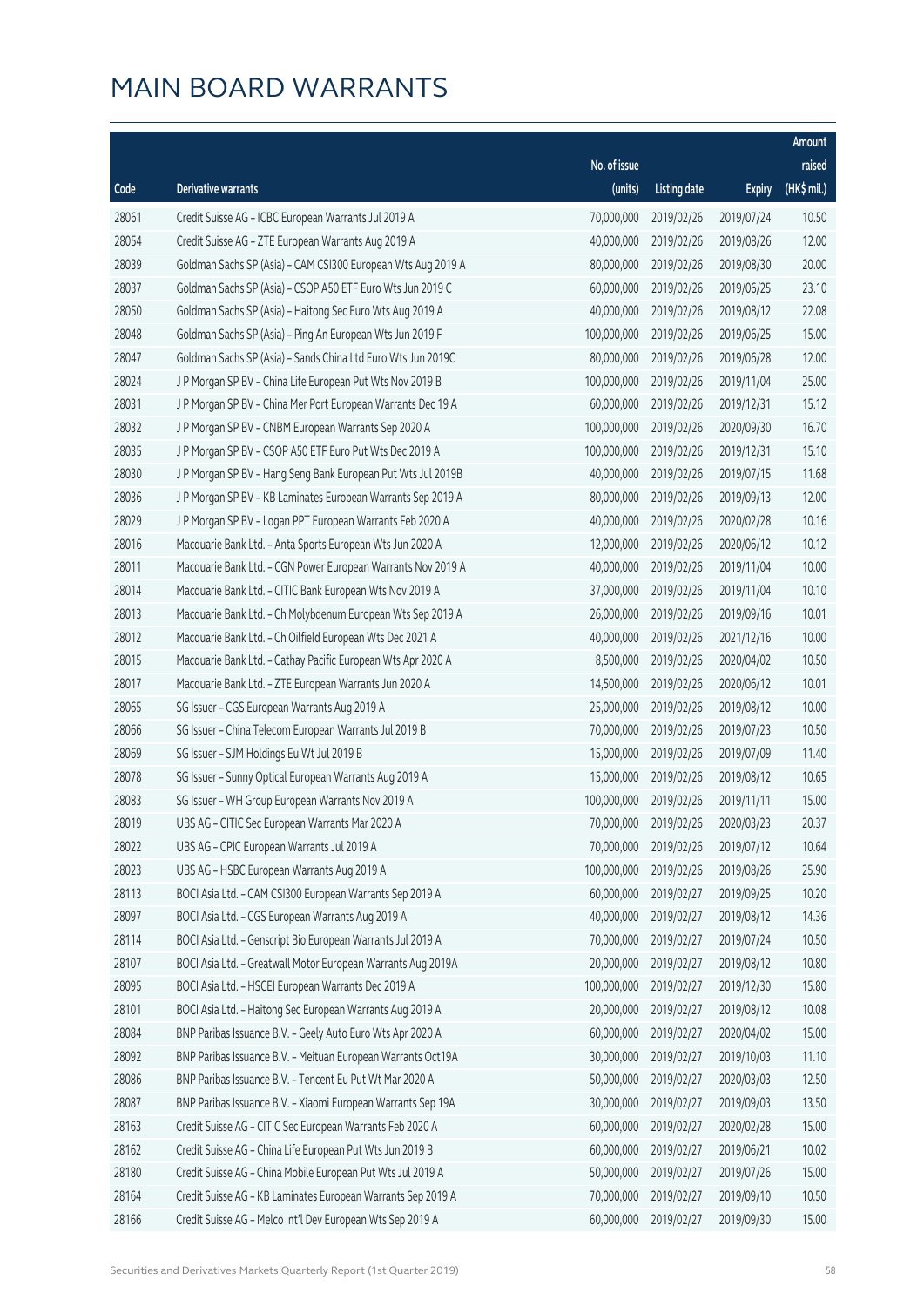|       |                                                              |              |                       |               | Amount      |
|-------|--------------------------------------------------------------|--------------|-----------------------|---------------|-------------|
|       |                                                              | No. of issue |                       |               | raised      |
| Code  | Derivative warrants                                          | (units)      | <b>Listing date</b>   | <b>Expiry</b> | (HK\$ mil.) |
| 28204 | Goldman Sachs SP (Asia) - AIA European Warrants Aug 2019 B   | 80,000,000   | 2019/02/27            | 2019/08/23    | 12.00       |
| 28201 | Goldman Sachs SP (Asia) - HKEX European Put Wts Aug 2019 A   | 100,000,000  | 2019/02/27            | 2019/08/28    | 15.00       |
| 28202 | Goldman Sachs SP (Asia) - HSCEI European Warrants Jul 2019 A | 150,000,000  | 2019/02/27            | 2019/07/30    | 22.50       |
| 28200 | Goldman Sachs SP (Asia) - Ping An European Wts Jul 2019 E    | 100,000,000  | 2019/02/27            | 2019/07/26    | 16.10       |
| 28094 | HK Bank - HSI European Put Warrants Aug 2019 C               | 180,000,000  | 2019/02/27            | 2019/08/29    | 45.00       |
| 28157 | J P Morgan SP BV - Haidilao European Warrants Sep 2019 A     | 40,000,000   | 2019/02/27            | 2019/09/30    | 10.28       |
| 28153 | J P Morgan SP BV - Link REIT European Put Warrants Aug 2019B | 40,000,000   | 2019/02/27            | 2019/08/30    | 10.44       |
| 28150 | J P Morgan SP BV - SHK Ppt European Put Warrants Aug 2019 A  | 40,000,000   | 2019/02/27            | 2019/08/30    | 15.00       |
| 28155 | J P Morgan SP BV - Tencent European Put Warrants Jun 2019 K  | 250,000,000  | 2019/02/27            | 2019/06/28    | 37.75       |
| 28133 | Macquarie Bank Ltd. - Avichina European Warrants Jul 2020 A  | 7,500,000    | 2019/02/27            | 2020/07/03    | 10.34       |
| 28116 | Macquarie Bank Ltd. - BOC HK European Warrants Sep 2019 A    | 25,800,000   | 2019/02/27            | 2019/09/03    | 10.01       |
| 28130 | Macquarie Bank Ltd. - CITIC Sec European Put Warrants Oct19B | 40,000,000   | 2019/02/27            | 2019/10/03    | 10.16       |
| 28132 | Macquarie Bank Ltd. - CPIC European Warrants Nov 2019 A      | 40,000,000   | 2019/02/27            | 2019/11/04    | 10.00       |
| 28117 | Macquarie Bank Ltd. - China South Air Euro Wts Sep 2019 A    | 20,000,000   | 2019/02/27            | 2019/09/16    | 10.42       |
| 28134 | Macquarie Bank Ltd. - Hang Lung Ppt European Wts Jul 2020 A  | 34,000,000   | 2019/02/27            | 2020/07/10    | 10.10       |
| 28135 | Macquarie Bank Ltd. - Longfor Group European Wts Jul 2020 A  | 14,500,000   | 2019/02/27            | 2020/07/10    | 10.01       |
| 28126 | Macquarie Bank Ltd. - PICC P&C European Warrants Jan 2020 A  | 14,000,000   | 2019/02/27            | 2020/01/03    | 10.54       |
| 28125 | Macquarie Bank Ltd. - Sh Electric European Wts Feb 2020 A    | 25,000,000   | 2019/02/27            | 2020/02/24    | 10.10       |
| 28192 | SG Issuer - BBMG European Warrants Aug 2019 A                | 35,000,000   | 2019/02/27            | 2019/08/26    | 10.15       |
| 28194 | SG Issuer - China Gas Hold Eu Wt May 2019 B                  | 70,000,000   | 2019/02/27            | 2019/05/28    | 10.50       |
| 28186 | SG Issuer - China Life European Put Warrants Jun 2019 D      | 80,000,000   | 2019/02/27            | 2019/06/21    | 17.60       |
| 28188 | SG Issuer - China Tower European Warrants Sep 2019 C         | 80,000,000   | 2019/02/27            | 2019/09/30    | 20.00       |
| 28191 | SG Issuer - HKEX European Put Warrants Aug 2019 A            | 100,000,000  | 2019/02/27            | 2019/08/30    | 17.00       |
| 28195 | SG Issuer - Kingsoft European Warrants Jun 2019 A            | 70,000,000   | 2019/02/27            | 2019/06/21    | 10.50       |
| 28187 | SG Issuer - Lenovo European Put Warrants Aug 2019 A          | 20,000,000   | 2019/02/27            | 2019/08/30    | 11.20       |
| 28197 | SG Issuer - PICC P&C European Warrants Jul 2019 A            | 18,000,000   | 2019/02/27            | 2019/07/16    | 10.44       |
| 28198 | SG Issuer - Zijin Mining European Warrants Sep 2019 A        |              | 30,000,000 2019/02/27 | 2019/09/30    | 10.05       |
| 28142 | UBS AG - CGS European Warrants Sep 2019 A                    | 35,000,000   | 2019/02/27            | 2019/09/09    | 10.71       |
| 28136 | UBS AG - China Life European Warrants Jun 2019 A             | 100,000,000  | 2019/02/27            | 2019/06/26    | 15.00       |
| 28137 | UBS AG - China Life European Put Warrants Jun 2019 B         | 100,000,000  | 2019/02/27            | 2019/06/26    | 15.60       |
| 28140 | UBS AG - China Tower European Warrants Nov 2019 B            | 70,000,000   | 2019/02/27            | 2019/11/11    | 17.50       |
| 28141 | UBS AG - China Tower European Put Warrants Aug 2019 B        | 70,000,000   | 2019/02/27            | 2019/08/26    | 17.99       |
| 28149 | UBS AG - HSI European Warrants Aug 2019 B                    | 300,000,000  | 2019/02/27            | 2019/08/29    | 45.90       |
| 28143 | UBS AG - HTSC European Warrants Apr 2020 A                   | 60,000,000   | 2019/02/27            | 2020/04/27    | 16.32       |
| 28145 | UBS AG - Link REIT European Warrants Aug 2019 A              | 50,000,000   | 2019/02/27            | 2019/08/26    | 16.95       |
| 28146 | UBS AG - Ping An European Warrants Jun 2019 C                | 100,000,000  | 2019/02/27            | 2019/06/26    | 15.80       |
| 28225 | BOCI Asia Ltd. - China Life European Warrants Sep 2019 A     | 100,000,000  | 2019/02/28            | 2019/09/23    | 15.00       |
| 28221 | BOCI Asia Ltd. - CPIC European Warrants Jul 2019 A           | 60,000,000   | 2019/02/28            | 2019/07/05    | 10.80       |
| 28213 | BOCI Asia Ltd. - China Tower European Warrants Aug 2019 A    | 80,000,000   | 2019/02/28            | 2019/08/28    | 20.00       |
| 28209 | BOCI Asia Ltd. - China Tower European Warrants Oct 2019 A    | 80,000,000   | 2019/02/28            | 2019/10/28    | 20.00       |
| 28223 | BOCI Asia Ltd. - PICC European Warrants Jul 2019 A           | 30,000,000   | 2019/02/28            | 2019/07/09    | 20.28       |
| 28205 | Credit Suisse AG - China Life European Warrants Sep 2019 A   | 120,000,000  | 2019/02/28            | 2019/09/30    | 18.00       |
| 28263 | Credit Suisse AG - China Tower European Warrants Oct 2019 A  | 70,000,000   | 2019/02/28            | 2019/10/31    | 17.50       |
| 28270 | Credit Suisse AG - HSI European Warrants Aug 2019 A          | 200,000,000  | 2019/02/28            | 2019/08/29    | 30.00       |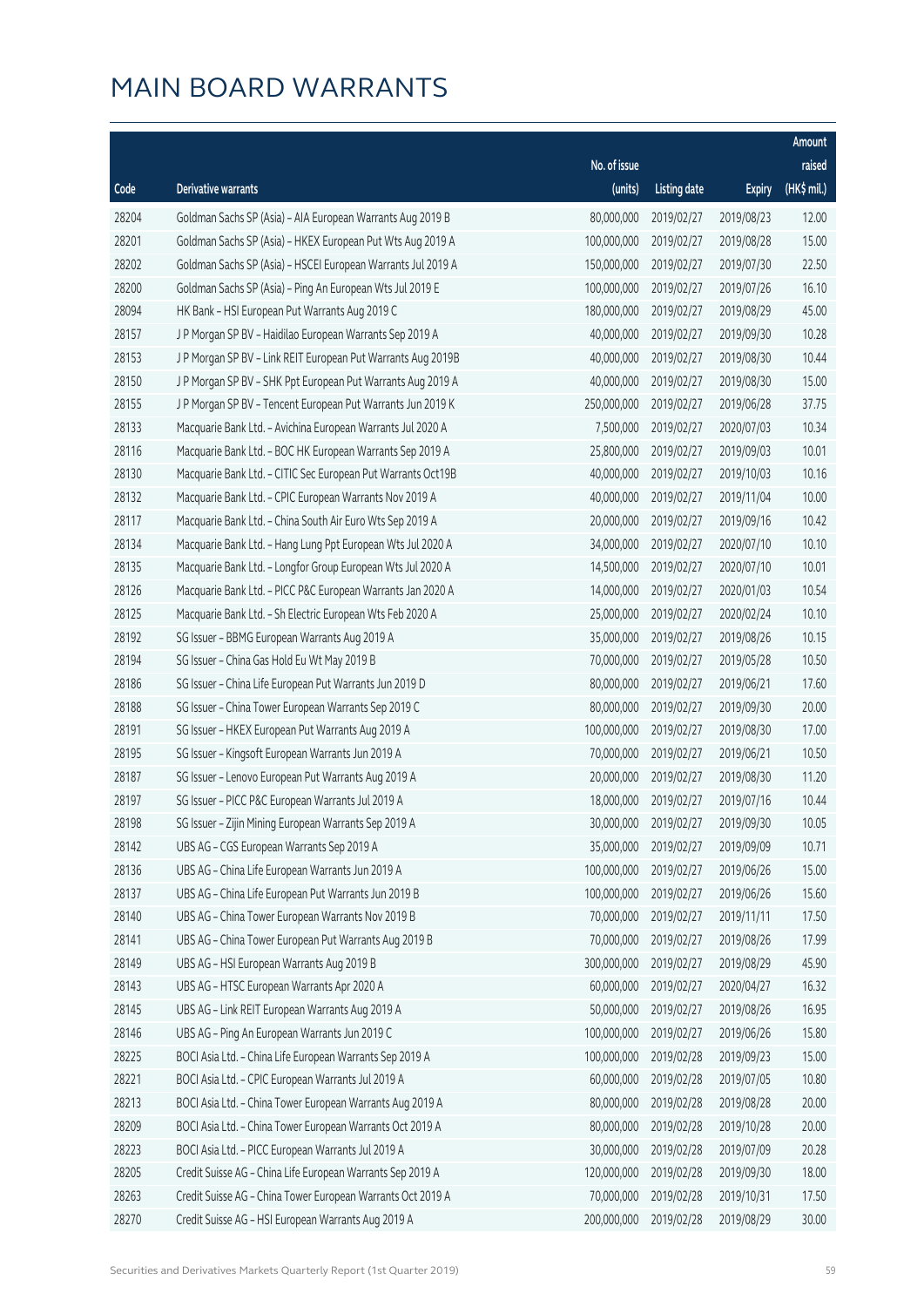|       |                                                              |              |                       |               | Amount      |
|-------|--------------------------------------------------------------|--------------|-----------------------|---------------|-------------|
|       |                                                              | No. of issue |                       |               | raised      |
| Code  | Derivative warrants                                          | (units)      | <b>Listing date</b>   | <b>Expiry</b> | (HK\$ mil.) |
| 28273 | Credit Suisse AG - HSI European Put Warrants Jun 2019 B      | 200,000,000  | 2019/02/28            | 2019/06/27    | 40.00       |
| 28271 | Credit Suisse AG - HSI European Put Warrants Aug 2019 B      | 200,000,000  | 2019/02/28            | 2019/08/29    | 30.00       |
| 28266 | Credit Suisse AG - SJM Holdings European Warrants Dec 2019 A | 70,000,000   | 2019/02/28            | 2019/12/31    | 10.50       |
| 28235 | Bank of East Asia - BankComm European Warrants Dec 2019 A    | 35,000,000   | 2019/02/28            | 2019/12/31    | 10.50       |
| 28237 | Bank of East Asia - CM Bank European Warrants Dec 2019 A     | 36,000,000   | 2019/02/28            | 2019/12/31    | 10.08       |
| 28327 | Goldman Sachs SP (Asia) - China Tower European Wts Sep 2019F | 70,000,000   | 2019/02/28            | 2019/09/16    | 17.50       |
| 28328 | Goldman Sachs SP (Asia) - HSI European Warrants Sep 2019 B   | 150,000,000  | 2019/02/28            | 2019/09/27    | 22.50       |
| 28322 | Goldman Sachs SP (Asia) - Sands China Ltd Euro Wts Aug 2019A | 80,000,000   | 2019/02/28            | 2019/08/23    | 12.00       |
| 28325 | Goldman Sachs SP (Asia) - Sunny Optical Euro Wts Jul 2019 B  | 70,000,000   | 2019/02/28            | 2019/07/22    | 10.50       |
| 28323 | Goldman Sachs SP (Asia) - Sunny Optical Euro Wts Sep 2019 B  | 70,000,000   | 2019/02/28            | 2019/09/24    | 10.50       |
| 28228 | HK Bank - China Life European Warrants Oct 2019 A            | 80,000,000   | 2019/02/28            | 2019/10/09    | 12.00       |
| 28227 | HK Bank - Lenovo European Warrants Aug 2019 A                | 40,000,000   | 2019/02/28            | 2019/08/30    | 12.00       |
| 28349 | Haitong Int'l Sec - AAC Tech European Put Warrants Sep 2019B | 50,000,000   | 2019/02/28            | 2019/09/26    | 36.00       |
| 28334 | Haitong Int'l Sec - GAC European Warrants Dec 2019 A         | 80,000,000   | 2019/02/28            | 2019/12/20    | 13.60       |
| 28337 | Haitong Int'l Sec - Galaxy Ent European Warrants Jul 2019 D  | 50,000,000   | 2019/02/28            | 2019/07/26    | 15.50       |
| 28347 | Haitong Int'l Sec - Greatwall Motor European Warrants Aug19A | 20,000,000   | 2019/02/28            | 2019/08/12    | 16.40       |
| 28260 | Haitong Int'l Sec - HSI European Warrants May 2019 I         | 150,000,000  | 2019/02/28            | 2019/05/30    | 22.50       |
| 28361 | Haitong Int'l Sec - Lenovo European Warrants Sep 2019 A      | 40,000,000   | 2019/02/28            | 2019/09/27    | 29.60       |
| 28360 | Haitong Int'l Sec - Mengniu Dairy European Wts Sep 2019 A    | 50,000,000   | 2019/02/28            | 2019/09/30    | 13.00       |
| 28348 | Haitong Int'l Sec - New World Dev European Warrants Sep 20 A | 50,000,000   | 2019/02/28            | 2020/09/01    | 12.50       |
| 28338 | Haitong Int'l Sec - Sands China European Warrants Aug 2019 A | 60,000,000   | 2019/02/28            | 2019/08/23    | 10.80       |
| 28346 | Haitong Int'l Sec - Sands China European Put Wts Jun 2019 B  | 70,000,000   | 2019/02/28            | 2019/06/13    | 10.50       |
| 28303 | J P Morgan SP BV - AIA European Warrants Aug 2019 B          | 100,000,000  | 2019/02/28            | 2019/08/30    | 25.80       |
| 28299 | JP Morgan SP BV - CSOP A50 ETF European Warrants Aug 2019 A  | 80,000,000   | 2019/02/28            | 2019/08/30    | 24.24       |
| 28291 | JP Morgan SP BV - China Tower European Put Warrants Sep 19B  | 100,000,000  | 2019/02/28            | 2019/09/30    | 25.30       |
| 28302 | JP Morgan SP BV - A50 China European Put Wts Aug 2019 B      | 80,000,000   | 2019/02/28            | 2019/08/30    | 33.04       |
| 28284 | J P Morgan SP BV - HKEX European Warrants Aug 2019 B         |              | 40,000,000 2019/02/28 | 2019/08/12    | 20.32       |
| 28304 | J P Morgan SP BV - HSBC European Warrants Jul 2019 A         | 100,000,000  | 2019/02/28            | 2019/07/19    | 30.20       |
| 28275 | J P Morgan SP BV - Lenovo European Warrants Aug 2019 A       | 40,000,000   | 2019/02/28            | 2019/08/30    | 10.08       |
| 28277 | J P Morgan SP BV - Lenovo European Put Warrants Aug 2019 B   | 40,000,000   | 2019/02/28            | 2019/08/30    | 14.44       |
| 28292 | J P Morgan SP BV - Sands China Ltd European Put Wts Aug 19 B | 80,000,000   | 2019/02/28            | 2019/08/30    | 25.68       |
| 28366 | SG Issuer - CICC European Warrants Sep 2019 A                | 35,000,000   | 2019/02/28            | 2019/09/13    | 10.15       |
| 28378 | SG Issuer - CKH Holdings European Warrants Aug 2019 A        | 40,000,000   | 2019/02/28            | 2019/08/30    | 10.80       |
| 28365 | SG Issuer - Cathay Pac Air Euro European Warrants Aug 2019 A | 18,000,000   | 2019/02/28            | 2019/08/30    | 10.26       |
| 28369 | SG Issuer - China South Air European Warrants Aug 2019 A     | 20,000,000   | 2019/02/28            | 2019/08/27    | 11.40       |
| 28373 | SG Issuer - China Taiping European Warrants Jul 2019 B       | 50,000,000   | 2019/02/28            | 2019/07/31    | 11.75       |
| 28383 | SG Issuer - China Tower European Put Warrants Sep 2019 D     | 60,000,000   | 2019/02/28            | 2019/09/30    | 15.00       |
| 28380 | SG Issuer - HKEX European Warrants Sep 2019 B                | 20,000,000   | 2019/02/28            | 2019/09/03    | 12.60       |
| 28363 | SG Issuer - HSI European Warrants Sep 2019 B                 | 300,000,000  | 2019/02/28            | 2019/09/27    | 45.00       |
| 28362 | SG Issuer - HSI European Put Warrants Jun 2019 G             | 300,000,000  | 2019/02/28            | 2019/06/27    | 57.00       |
| 28390 | SG Issuer - Kingdee Intl European Warrants Nov 2019 A        | 80,000,000   | 2019/02/28            | 2019/11/25    | 12.00       |
| 28372 | SG Issuer - Lenovo European Warrants Jun 2019 C              | 40,000,000   | 2019/02/28            | 2019/06/04    | 10.00       |
| 28392 | SG Issuer - Lenovo European Put Warrants Aug 2019 B          | 20,000,000   | 2019/02/28            | 2019/08/30    | 10.00       |
| 28381 | SG Issuer - PICC Group European Warrants May 2019 A          | 70,000,000   | 2019/02/28            | 2019/05/28    | 10.50       |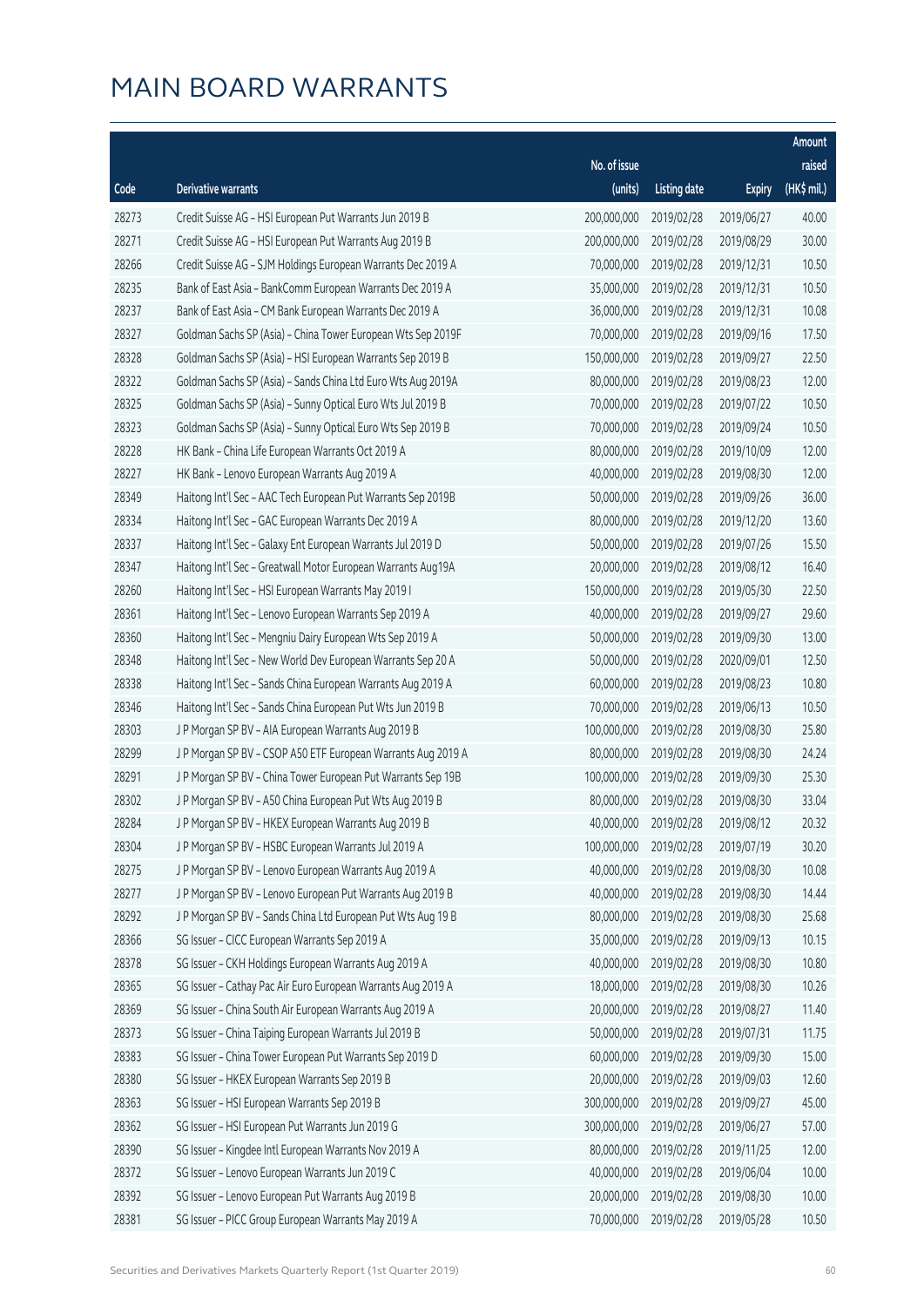|        |                                                              |              |                       |               | Amount      |
|--------|--------------------------------------------------------------|--------------|-----------------------|---------------|-------------|
|        |                                                              | No. of issue |                       |               | raised      |
| Code   | Derivative warrants                                          | (units)      | <b>Listing date</b>   | <b>Expiry</b> | (HK\$ mil.) |
| 28394  | SG Issuer - Ping An European Warrants Jul 2019 F             | 80,000,000   | 2019/02/28            | 2019/07/25    | 12.00       |
| 28238  | UBS AG - CGN Power European Warrants Nov 2019 A              | 50,000,000   | 2019/02/28            | 2019/11/29    | 12.50       |
| 28206  | UBS AG - China Life European Warrants Sep 2019 B             | 100,000,000  | 2019/02/28            | 2019/09/23    | 15.00       |
| 28255  | UBS AG - CSOP A50 ETF European Warrants Jun 2019 C           | 60,000,000   | 2019/02/28            | 2019/06/26    | 10.80       |
| 28252  | UBS AG - China South Air European Warrants Aug 2019 A        | 20,000,000   | 2019/02/28            | 2019/08/27    | 10.12       |
| 28256  | UBS AG - GAC European Warrants Aug 2019 A                    | 13,000,000   | 2019/02/28            | 2019/08/27    | 10.05       |
| 28250  | UBS AG - Jiangxi Copper European Warrants Aug 2019 A         | 13,000,000   | 2019/02/28            | 2019/08/27    | 10.49       |
| 28241  | UBS AG - Lenovo European Warrants Jun 2019 B                 | 35,000,000   | 2019/02/28            | 2019/06/26    | 14.39       |
| 28245  | UBS AG - Melco Int'l Dev European Warrants Oct 2019 A        | 70,000,000   | 2019/02/28            | 2019/10/28    | 17.99       |
| 28311  | Bank Vontobel - BOC HK European Warrants Dec 2019 A          | 40,000,000   | 2019/02/28            | 2019/12/30    | 10.04       |
| 28306  | Bank Vontobel - China Comm Cons European Warrants Nov 2019 A | 20,000,000   | 2019/02/28            | 2019/11/01    | 10.22       |
| 28318  | Bank Vontobel - HSBC European Put Warrants Sep 2019 A        | 40,000,000   | 2019/02/28            | 2019/09/27    | 10.68       |
| 28315  | Bank Vontobel - Lenovo European Warrants Oct 2019 A          | 20,000,000   | 2019/02/28            | 2019/10/29    | 10.02       |
| 28310  | Bank Vontobel - Xiaomi European Warrants Jan 2020 B          | 50,000,000   | 2019/02/28            | 2020/01/13    | 10.55       |
| 14829# | J P Morgan SP BV - IGG European Warrants Jun 2019 A          | 40,000,000   | 2019/02/28            | 2019/06/21    | 12.80       |
| 28398  | BOCI Asia Ltd. - HKEX European Warrants Jun 2019 E           | 200,000,000  | 2019/03/01            | 2019/06/26    | 31.00       |
| 28499  | Credit Suisse AG - HSBC European Wts Jul 2019 A              | 100,000,000  | 2019/03/01            | 2019/07/16    | 28.00       |
| 28502  | Credit Suisse AG - Kingdee Int'l European Warrants Nov 2019A | 80,000,000   | 2019/03/01            | 2019/11/11    | 12.00       |
| 28500  | Credit Suisse AG - Ping An European Warrants Jul 2019 H      | 150,000,000  | 2019/03/01            | 2019/07/31    | 22.50       |
| 28482  | Goldman Sachs SP (Asia) - Geely Auto European Wts Sep 2019 B | 80,000,000   | 2019/03/01            | 2019/09/23    | 16.32       |
| 28481  | Goldman Sachs SP (Asia) - Galaxy Ent European Wts Jun 2019 E | 80,000,000   | 2019/03/01            | 2019/06/25    | 12.00       |
| 28479  | Goldman Sachs SP (Asia) - HSI European Warrants Aug 2019 G   | 150,000,000  | 2019/03/01            | 2019/08/29    | 22.50       |
| 28483  | Goldman Sachs SP (Asia) - SJM Holdings Euro Wts Dec 2019 A   | 80,000,000   | 2019/03/01            | 2019/12/16    | 12.00       |
| 28400  | HK Bank - CITIC Sec European Warrants Dec 2019 A             | 50,000,000   | 2019/03/01            | 2019/12/31    | 12.50       |
| 28399  | HK Bank - Tencent European Put Warrants Sep 2019 B           | 80,000,000   | 2019/03/01            | 2019/09/02    | 20.00       |
| 28404  | Haitong Int'l Sec - HKEX European Warrants Dec 2019 B        | 100,000,000  | 2019/03/01            | 2019/12/24    | 19.00       |
| 28434  | J P Morgan SP BV - AAC Tech European Warrants Sep 2019 A     |              | 25,000,000 2019/03/01 | 2019/09/02    | 11.58       |
| 28436  | J P Morgan SP BV - CAM CSI300 European Warrants Dec 2019 A   | 100,000,000  | 2019/03/01            | 2019/12/02    | 25.10       |
| 28428  | J P Morgan SP BV - China Cinda European Warrants Jul 2019 A  | 70,000,000   | 2019/03/01            | 2019/07/31    | 10.50       |
| 28438  | J P Morgan SP BV - CITIC Sec European Warrants Dec 2019 B    | 100,000,000  | 2019/03/01            | 2019/12/31    | 25.10       |
| 28416  | J P Morgan SP BV - HKEX European Warrants Dec 2019 C         | 200,000,000  | 2019/03/01            | 2019/12/20    | 50.20       |
| 28415  | J P Morgan SP BV - HKEX European Warrants Dec 2020 A         | 200,000,000  | 2019/03/01            | 2020/12/23    | 31.20       |
| 28414  | J P Morgan SP BV - HSCEI European Wts Dec 2019 A             | 200,000,000  | 2019/03/01            | 2019/12/30    | 31.80       |
| 28411  | J P Morgan SP BV - HSI European Put Warrants Sep 2019 C      | 400,000,000  | 2019/03/01            | 2019/09/27    | 101.60      |
| 28439  | J P Morgan SP BV - HTSC European Warrants Dec 2019 A         | 60,000,000   | 2019/03/01            | 2019/12/03    | 15.18       |
| 28427  | J P Morgan SP BV - Hua Hong Semi European Warrants Sep 2019A | 60,000,000   | 2019/03/01            | 2019/09/02    | 15.18       |
| 28407  | J P Morgan SP BV - ICBC European Warrants Jul 2019 B         | 100,000,000  | 2019/03/01            | 2019/07/24    | 15.50       |
| 28410  | J P Morgan SP BV - ICBC European Warrants Sep 2019 A         | 100,000,000  | 2019/03/01            | 2019/09/30    | 15.60       |
| 28426  | J P Morgan SP BV - IGG European Warrants Sep 2019 A          | 60,000,000   | 2019/03/01            | 2019/09/02    | 15.24       |
| 28432  | J P Morgan SP BV - Xiaomi European Warrants Jun 2019 D       | 20,000,000   | 2019/03/01            | 2019/06/28    | 10.54       |
| 28425  | J P Morgan SP BV - ZTE European Warrants Sep 2019 B          | 40,000,000   | 2019/03/01            | 2019/09/02    | 12.44       |
| 28395  | Macquarie Bank Ltd. - Lenovo European Warrants Sep 2019 B    | 32,000,000   | 2019/03/01            | 2019/09/03    | 10.05       |
| 28396  | Macquarie Bank Ltd. - Ping An European Warrants Sep 2019 D   | 5,300,000    | 2019/03/01            | 2019/09/03    | 10.03       |
| 28397  | Macquarie Bank Ltd. - Ping An European Put Wts Oct 2019 B    | 14,500,000   | 2019/03/01            | 2019/10/03    | 10.12       |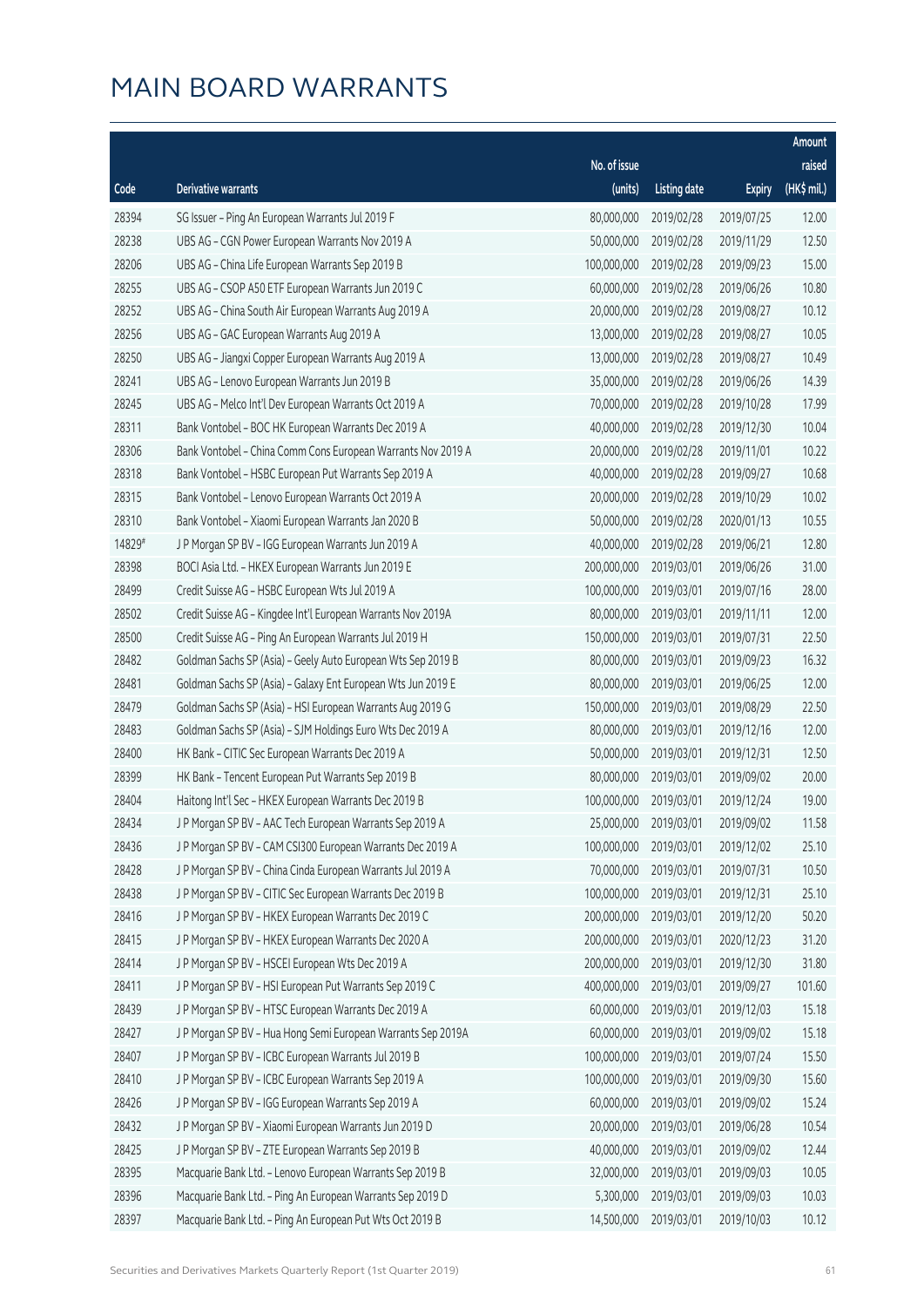|       |                                                              |              |                       |               | Amount      |
|-------|--------------------------------------------------------------|--------------|-----------------------|---------------|-------------|
|       |                                                              | No. of issue |                       |               | raised      |
| Code  | Derivative warrants                                          | (units)      | <b>Listing date</b>   | <b>Expiry</b> | (HK\$ mil.) |
| 28485 | SG Issuer - Kingsoft European Warrants Jun 2019 B            | 65,000,000   | 2019/03/01            | 2019/06/27    | 10.40       |
| 28486 | SG Issuer - Kingsoft European Warrants Jun 2019 C            | 70,000,000   | 2019/03/01            | 2019/06/27    | 10.50       |
| 28491 | SG Issuer - Kingsoft European Warrants Oct 2019 B            | 50,000,000   | 2019/03/01            | 2019/10/30    | 10.25       |
| 28498 | SG Issuer - Lenovo European Warrants Sep 2019 A              | 30,000,000   | 2019/03/01            | 2019/09/02    | 11.25       |
| 28497 | SG Issuer - MGM China European Warrants Sep 2019 A           | 40,000,000   | 2019/03/01            | 2019/09/30    | 10.00       |
| 28494 | SG Issuer - Maanshan Iron European Warrants Aug 2019 A       | 30,000,000   | 2019/03/01            | 2019/08/23    | 10.80       |
| 28444 | UBS AG - Anta Sports European Warrants Sep 2019 B            | 30,000,000   | 2019/03/01            | 2019/09/23    | 10.17       |
| 28454 | UBS AG - China Gas Hold European Warrants Sep 2019 A         | 30,000,000   | 2019/03/01            | 2019/09/23    | 11.10       |
| 28458 | UBS AG - Xiaomi European Put Warrants Jul 2019 B             | 70,000,000   | 2019/03/01            | 2019/07/11    | 10.50       |
| 28456 | UBS AG - ZTE European Warrants Nov 2019 A                    | 35,000,000   | 2019/03/01            | 2019/11/18    | 12.04       |
| 28474 | Bank Vontobel - CC Bank European Warrants Oct 2019 A         | 40,000,000   | 2019/03/01            | 2019/10/04    | 12.44       |
| 28462 | Bank Vontobel - China Life European Warrants Aug 2019 A      | 50,000,000   | 2019/03/01            | 2019/08/28    | 10.05       |
| 28476 | Bank Vontobel - CLP Holdings European Warrants Nov 2019 A    | 40,000,000   | 2019/03/01            | 2019/11/04    | 10.00       |
| 28464 | Bank Vontobel - HKEX European Warrants Dec 2020 A            | 80,000,000   | 2019/03/01            | 2020/12/03    | 20.08       |
| 28471 | Bank Vontobel - HSBC European Warrants Aug 2019 B            | 70,000,000   | 2019/03/01            | 2019/08/30    | 10.57       |
| 28478 | Bank Vontobel - Power Assets European Warrants Feb 2020 A    | 40,000,000   | 2019/03/01            | 2020/02/28    | 10.00       |
| 28624 | BOCI Asia Ltd. - BOC HK European Warrants Jul 2019 A         | 100,000,000  | 2019/03/04            | 2019/07/24    | 15.00       |
| 28626 | BOCI Asia Ltd. - Bank of China European Warrants Sep 2019 A  | 80,000,000   | 2019/03/04            | 2019/09/23    | 14.40       |
| 28604 | BOCI Asia Ltd. - CKH Holdings European Warrants Aug 2019 A   | 50,000,000   | 2019/03/04            | 2019/08/28    | 12.70       |
| 28615 | BOCI Asia Ltd. - China Life European Warrants Sep 2019 B     | 100,000,000  | 2019/03/04            | 2019/09/26    | 16.00       |
| 28630 | BOCI Asia Ltd. - CSOP A50 ETF European Warrants Jun 2019 A   | 60,000,000   | 2019/03/04            | 2019/06/25    | 17.94       |
| 28631 | BOCI Asia Ltd. - A50 China European Warrants Sep 2019 A      | 40,000,000   | 2019/03/04            | 2019/09/09    | 16.64       |
| 28599 | BOCI Asia Ltd. - Geely Auto European Warrants Jun 2019 C     | 100,000,000  | 2019/03/04            | 2019/06/21    | 15.00       |
| 28627 | BOCI Asia Ltd. - HKEX European Put Warrants Aug 2019 A       | 100,000,000  | 2019/03/04            | 2019/08/29    | 15.00       |
| 28636 | BOCI Asia Ltd. - HSI European Warrants Sep 2019 A            | 200,000,000  | 2019/03/04            | 2019/09/27    | 31.80       |
| 28640 | BOCI Asia Ltd. - HSI European Put Warrants Aug 2019 C        | 200,000,000  | 2019/03/04            | 2019/08/29    | 30.00       |
| 28618 | BOCI Asia Ltd. - Kingdee Int'l European Warrants Nov 2019 A  |              | 70,000,000 2019/03/04 | 2019/11/11    | 10.50       |
| 28607 | BOCI Asia Ltd. - Ping An European Warrants Jul 2019 B        | 80,000,000   | 2019/03/04            | 2019/07/26    | 16.96       |
| 28612 | BOCI Asia Ltd. - Ping An European Warrants Jul 2019 C        | 80,000,000   | 2019/03/04            | 2019/07/24    | 16.24       |
| 28617 | BOCI Asia Ltd. - Sunny Optical European Warrants Sep 2019 A  | 150,000,000  | 2019/03/04            | 2019/09/25    | 22.50       |
| 28684 | Credit Suisse AG - BYD Electronic European Wts Oct 2019 A    | 40,000,000   | 2019/03/04            | 2019/10/31    | 10.00       |
| 28701 | Credit Suisse AG - CC Bank European Put Warrants Sep 2019 A  | 50,000,000   | 2019/03/04            | 2019/09/30    | 21.50       |
| 28688 | Credit Suisse AG - CGS European Warrants Sep 2019 A          | 30,000,000   | 2019/03/04            | 2019/09/30    | 11.40       |
| 28685 | Credit Suisse AG - CITIC Sec European Warrants Dec 2019 B    | 60,000,000   | 2019/03/04            | 2019/12/31    | 15.00       |
| 28673 | Credit Suisse AG - CITIC Sec European Put Warrants Sep 2019A | 50,000,000   | 2019/03/04            | 2019/09/30    | 12.50       |
| 28689 | Credit Suisse AG - China Life European Warrants Sep 2019 B   | 120,000,000  | 2019/03/04            | 2019/09/24    | 18.00       |
| 28704 | Credit Suisse AG - CM Bank European Put Warrants Sep 2019 A  | 50,000,000   | 2019/03/04            | 2019/09/30    | 13.50       |
| 28678 | Credit Suisse AG - HKEX European Put Warrants Sep 2019 B     | 100,000,000  | 2019/03/04            | 2019/09/05    | 25.00       |
| 28686 | Credit Suisse AG - Haitong Sec European Warrants Sep 2019 A  | 25,000,000   | 2019/03/04            | 2019/09/30    | 19.50       |
| 28683 | Credit Suisse AG - Hua Hong Semi European Warrants Sep 2019A | 30,000,000   | 2019/03/04            | 2019/09/03    | 10.20       |
| 28702 | Credit Suisse AG - ICBC European Put Warrants Sep 2019 A     | 50,000,000   | 2019/03/04            | 2019/09/30    | 21.50       |
| 28694 | Credit Suisse AG - NCI European Warrants Sep 2019 A          | 40,000,000   | 2019/03/04            | 2019/09/30    | 11.20       |
| 28690 | Credit Suisse AG - PICC Group European Warrants Sep 2019 A   | 40,000,000   | 2019/03/04            | 2019/09/30    | 10.00       |
| 28698 | Credit Suisse AG - Ping An European Warrants Sep 2019 C      | 150,000,000  | 2019/03/04            | 2019/09/30    | 40.50       |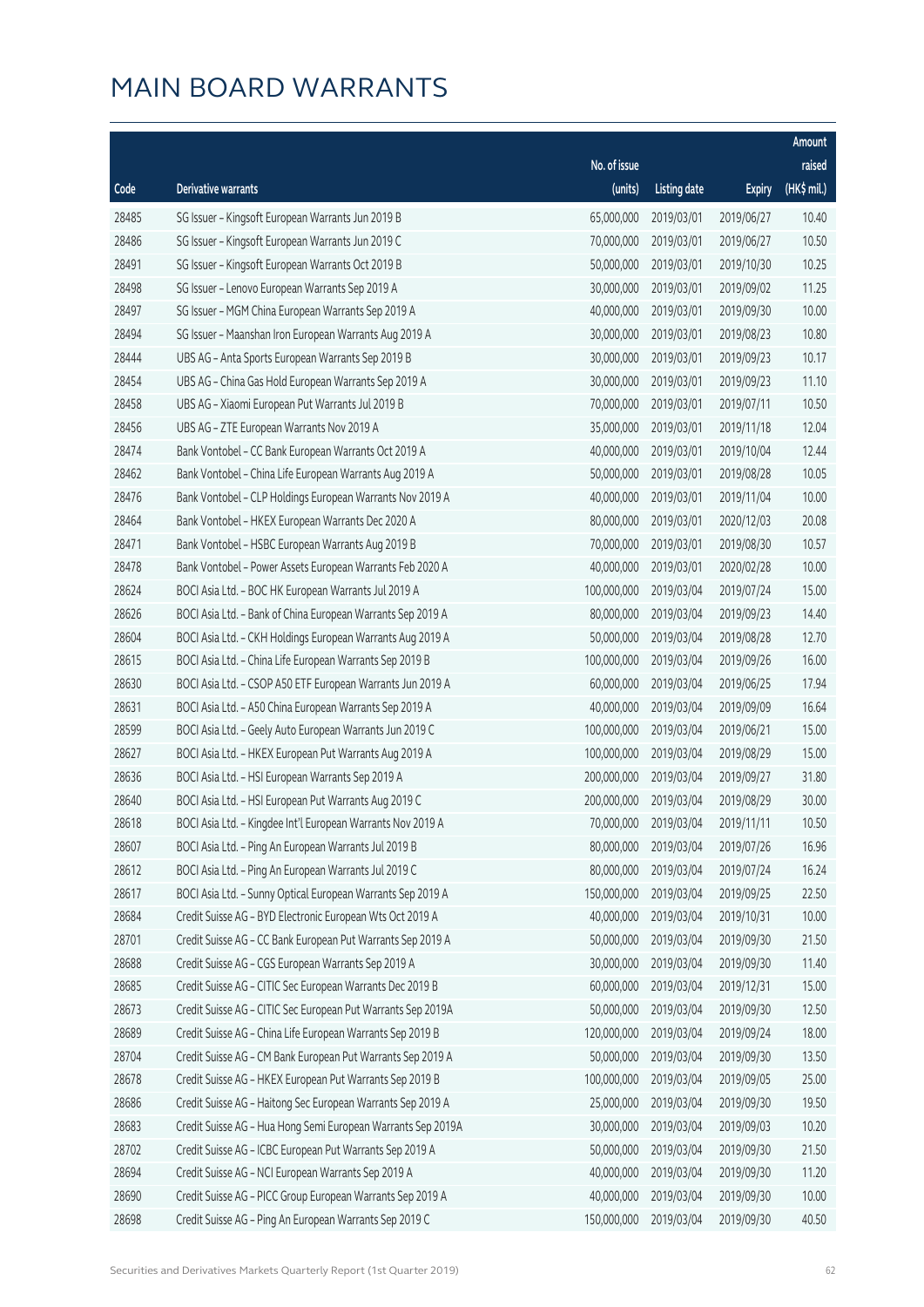|       |                                                              |              |                       |               | Amount      |
|-------|--------------------------------------------------------------|--------------|-----------------------|---------------|-------------|
|       |                                                              | No. of issue |                       |               | raised      |
| Code  | Derivative warrants                                          | (units)      | <b>Listing date</b>   | <b>Expiry</b> | (HK\$ mil.) |
| 28662 | Goldman Sachs SP (Asia) - AAC Tech Euro Wts Jul 2021 A       | 60,000,000   | 2019/03/04            | 2021/07/27    | 10.02       |
| 28660 | Goldman Sachs SP (Asia) - China Life Euro Wts Sep 2019 B     | 100,000,000  | 2019/03/04            | 2019/09/23    | 17.90       |
| 28668 | Goldman Sachs SP (Asia) - CSOP A50 ETF Euro Wts Jun 2019 D   | 60,000,000   | 2019/03/04            | 2019/06/25    | 19.56       |
| 28665 | Goldman Sachs SP (Asia) - Ping An European Wts Jul 2019 F    | 100,000,000  | 2019/03/04            | 2019/07/24    | 15.00       |
| 28506 | HK Bank - China Life European Put Warrants Jul 2019 B        | 80,000,000   | 2019/03/04            | 2019/07/03    | 12.00       |
| 28517 | HK Bank - HKEX European Warrants Dec 2019 B                  | 80,000,000   | 2019/03/04            | 2019/12/20    | 16.00       |
| 28505 | HK Bank - HKEX European Put Warrants Sep 2019 B              | 80,000,000   | 2019/03/04            | 2019/09/30    | 20.00       |
| 28503 | HK Bank - HSI European Put Warrants Jun 2019 E               | 200,000,000  | 2019/03/04            | 2019/06/27    | 36.00       |
| 28518 | HK Bank - HSI European Put Warrants Sep 2019 B               | 200,000,000  | 2019/03/04            | 2019/09/27    | 50.00       |
| 28658 | Haitong Int'l Sec - CAM CSI300 European Warrants Sep 2019 B  | 70,000,000   | 2019/03/04            | 2019/09/30    | 19.60       |
| 28651 | Haitong Int'l Sec - BYD Company European Warrants Sep 2019 A | 40,000,000   | 2019/03/04            | 2019/09/04    | 26.00       |
| 28656 | Haitong Int'l Sec - CM Bank European Warrants Sep 2019 A     | 40,000,000   | 2019/03/04            | 2019/09/25    | 13.20       |
| 28657 | Haitong Int'l Sec - CSOP A50 ETF European Warrants Jul 2019A | 40,000,000   | 2019/03/04            | 2019/07/03    | 17.20       |
| 28659 | Haitong Int'l Sec - A50 China European Warrants Sep 2019 A   | 40,000,000   | 2019/03/04            | 2019/09/30    | 29.60       |
| 28655 | Haitong Int'l Sec - ICBC European Warrants Oct 2019 A        | 60,000,000   | 2019/03/04            | 2019/10/28    | 15.00       |
| 28672 | Haitong Int'l Sec - Link REIT European Warrants Sep 2019 A   | 70,000,000   | 2019/03/04            | 2019/09/30    | 18.20       |
| 28650 | Haitong Int'l Sec - Ping An European Warrants Sep 2019 A     | 80,000,000   | 2019/03/04            | 2019/09/04    | 32.00       |
| 28654 | Haitong Int'l Sec - Techtronic European Warrants Dec 2019 A  | 30,000,000   | 2019/03/04            | 2019/12/30    | 21.90       |
| 28545 | J P Morgan SP BV - AIA European Put Warrants Sep 2019 A      | 100,000,000  | 2019/03/04            | 2019/09/03    | 38.30       |
| 28594 | J P Morgan SP BV - CAM CSI300 European Warrants Sep 2019 B   | 80,000,000   | 2019/03/04            | 2019/09/30    | 20.00       |
| 28569 | J P Morgan SP BV - BJ Ent Water European Warrants Sep 2019 A | 40,000,000   | 2019/03/04            | 2019/09/03    | 10.72       |
| 28592 | J P Morgan SP BV - Bank of China European Wts Jan 2020 A     | 100,000,000  | 2019/03/04            | 2020/01/03    | 25.00       |
| 28591 | J P Morgan SP BV - Bank of China European Put Wts Sep 2019 B | 100,000,000  | 2019/03/04            | 2019/09/03    | 25.30       |
| 28598 | J P Morgan SP BV - CC Bank European Wts Aug 2019 A           | 100,000,000  | 2019/03/04            | 2019/08/27    | 17.90       |
| 28589 | JP Morgan SP BV - CC Bank European Put Wts Sep 2019 A        | 100,000,000  | 2019/03/04            | 2019/09/03    | 34.30       |
| 28530 | J P Morgan SP BV - CGS European Warrants Sep 2019 B          | 40,000,000   | 2019/03/04            | 2019/09/03    | 13.92       |
| 28564 | JP Morgan SP BV - CS Services European Warrants Sep 2019 A   |              | 60,000,000 2019/03/04 | 2019/09/16    | 15.00       |
| 28551 | J P Morgan SP BV - China Life European Warrants Sep 2019 A   | 100,000,000  | 2019/03/04            | 2019/09/24    | 15.30       |
| 28554 | J P Morgan SP BV - China Life European Warrants Sep 2020 A   | 100,000,000  | 2019/03/04            | 2020/09/30    | 25.40       |
| 28523 | J P Morgan SP BV - China Life European Put Wts Dec 2019 D    | 100,000,000  | 2019/03/04            | 2019/12/31    | 25.00       |
| 28537 | J P Morgan SP BV - CM Bank European Warrants Sep 2019 A      | 40,000,000   | 2019/03/04            | 2019/09/03    | 10.04       |
| 28560 | J P Morgan SP BV - China Mobile European Wts Jul 2019 B      | 100,000,000  | 2019/03/04            | 2019/07/31    | 15.10       |
| 28586 | J P Morgan SP BV - Ch Molybdenum European Warrants Sep 2019A | 50,000,000   | 2019/03/04            | 2019/09/04    | 14.35       |
| 28541 | J P Morgan SP BV - Chinasoft Int'l European Warrants Jul 19A | 40,000,000   | 2019/03/04            | 2019/07/26    | 15.64       |
| 28547 | J P Morgan SP BV - HKEX European Warrants Nov 2020 A         | 200,000,000  | 2019/03/04            | 2020/11/30    | 50.20       |
| 28548 | J P Morgan SP BV - HKEX European Put Wts Aug 2019 C          | 200,000,000  | 2019/03/04            | 2019/08/30    | 30.00       |
| 28561 | J P Morgan SP BV - HSCEI ETF European Warrants Sep 2019 A    | 100,000,000  | 2019/03/04            | 2019/09/03    | 26.20       |
| 28546 | J P Morgan SP BV - HSI European Warrants Oct 2019 B          | 400,000,000  | 2019/03/04            | 2019/10/30    | 100.40      |
| 28521 | J P Morgan SP BV - HSI European Put Warrants Sep 2019 D      | 400,000,000  | 2019/03/04            | 2019/09/27    | 100.40      |
| 28522 | J P Morgan SP BV - HSI European Put Warrants Oct 2019 A      | 400,000,000  | 2019/03/04            | 2019/10/30    | 100.40      |
| 28565 | J P Morgan SP BV - Haitong Sec European Warrants Sep 2019 A  | 40,000,000   | 2019/03/04            | 2019/09/16    | 20.64       |
| 28590 | J P Morgan SP BV - ICBC European Put Wts Sep 2019 B          | 100,000,000  | 2019/03/04            | 2019/09/03    | 36.80       |
| 28528 | J P Morgan SP BV - Jiangxi Copper European Wts Dec 2020 A    | 60,000,000   | 2019/03/04            | 2020/12/31    | 15.30       |
| 28525 | J P Morgan SP BV - Kingboard Hldg European Wts Sep 2019 A    | 40,000,000   | 2019/03/04            | 2019/09/03    | 10.16       |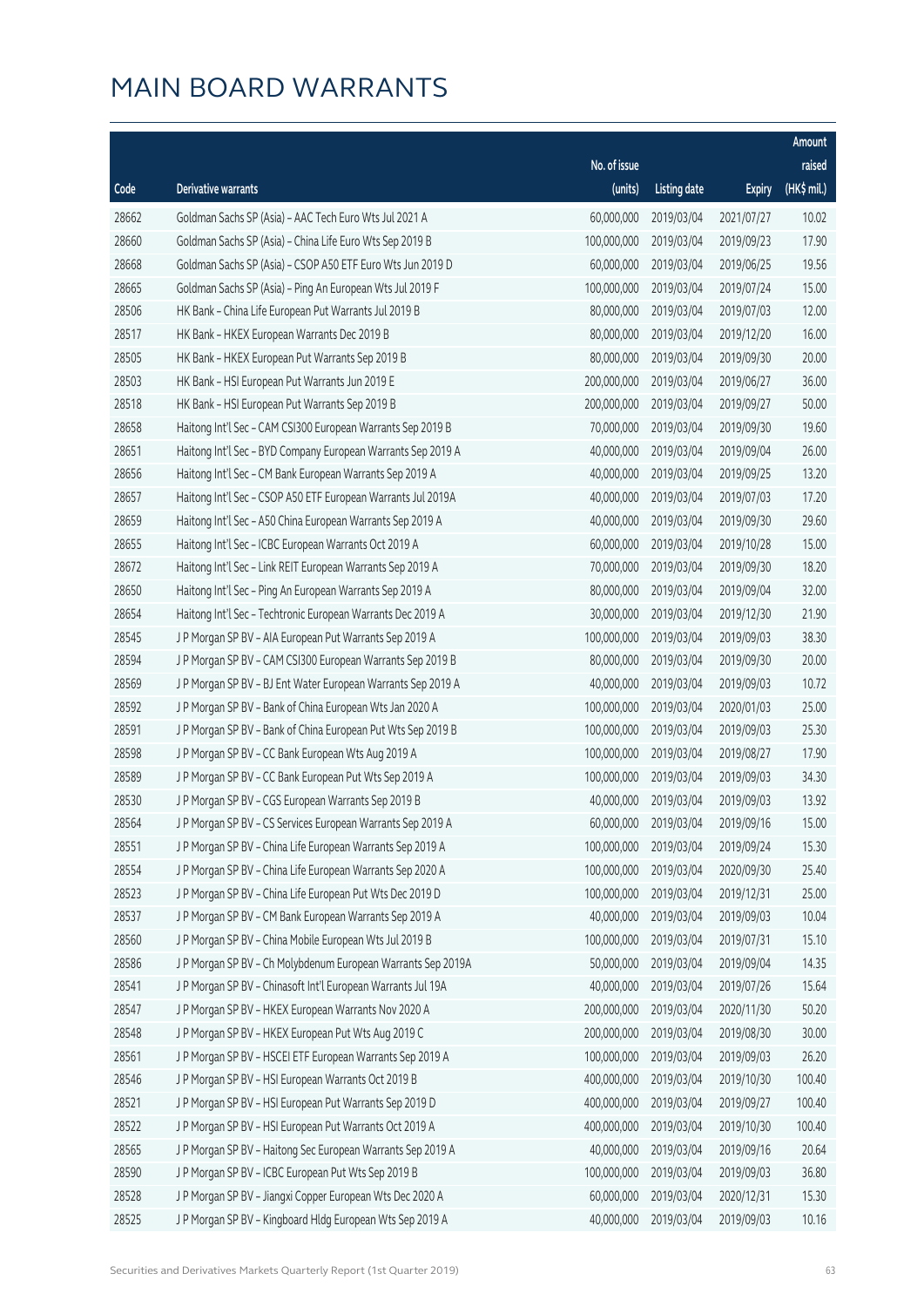|       |                                                              |              |                       |               | Amount      |
|-------|--------------------------------------------------------------|--------------|-----------------------|---------------|-------------|
|       |                                                              | No. of issue |                       |               | raised      |
| Code  | Derivative warrants                                          | (units)      | <b>Listing date</b>   | <b>Expiry</b> | (HK\$ mil.) |
| 28535 | J P Morgan SP BV - Kingsoft European Warrants Dec 2019 B     | 40,000,000   | 2019/03/04            | 2019/12/03    | 10.08       |
| 28527 | J P Morgan SP BV - MGM China European Warrants Dec 2019 A    | 40,000,000   | 2019/03/04            | 2019/12/31    | 10.04       |
| 28538 | J P Morgan SP BV - NCI European Warrants Sep 2019 A          | 40,000,000   | 2019/03/04            | 2019/09/03    | 10.20       |
| 28544 | J P Morgan SP BV - PICC P&C European Warrants Sep 2019 A     | 40,000,000   | 2019/03/04            | 2019/09/03    | 11.24       |
| 28555 | J P Morgan SP BV - Ping An European Warrants Jul 2019 D      | 200,000,000  | 2019/03/04            | 2019/07/26    | 34.20       |
| 28558 | J P Morgan SP BV - Ping An European Warrants Nov 2019 C      | 200,000,000  | 2019/03/04            | 2019/11/04    | 50.20       |
| 28559 | J P Morgan SP BV - Ping An European Put Warrants Aug 2019 A  | 200,000,000  | 2019/03/04            | 2019/08/23    | 56.60       |
| 28563 | J P Morgan SP BV - Tracker Fund European Put Warrants Dec19A | 100,000,000  | 2019/03/04            | 2019/12/31    | 25.00       |
| 28531 | J P Morgan SP BV - Techtronic European Warrants Sep 2019 A   | 40,000,000   | 2019/03/04            | 2019/09/03    | 10.64       |
| 28529 | J P Morgan SP BV - Want Want Ch European Warrants Sep 2019 A | 30,000,000   | 2019/03/04            | 2019/09/03    | 13.08       |
| 28532 | J P Morgan SP BV - Wharf Reic European Warrants Sep 2019 A   | 40,000,000   | 2019/03/04            | 2019/09/16    | 10.04       |
| 28536 | J P Morgan SP BV - Zijin Mining European Warrants Sep 2019 A | 40,000,000   | 2019/03/04            | 2019/09/30    | 10.24       |
| 28511 | Macquarie Bank Ltd. - China Tower European Warrants Oct 19 A | 40,000,000   | 2019/03/04            | 2019/10/03    | 10.00       |
| 28707 | SG Issuer - Bank of China European Warrants Sep 2019 A       | 80,000,000   | 2019/03/04            | 2019/09/23    | 12.00       |
| 28740 | SG Issuer - China EB Ltd European Warrants Dec 2019 A        | 60,000,000   | 2019/03/04            | 2019/12/31    | 15.00       |
| 28713 | SG Issuer - CGS European Warrants Sep 2019 A                 | 16,000,000   | 2019/03/04            | 2019/09/12    | 10.08       |
| 28741 | SG Issuer - CICC European Warrants Sep 2019 B                | 40,000,000   | 2019/03/04            | 2019/09/30    | 10.00       |
| 28708 | SG Issuer - China Cinda European Warrants Jul 2019 A         | 70,000,000   | 2019/03/04            | 2019/07/31    | 11.90       |
| 28712 | SG Issuer - CITIC Bank European Warrants Sep 2019 A          | 40,000,000   | 2019/03/04            | 2019/09/30    | 10.00       |
| 28742 | SG Issuer - CITIC Sec European Warrants Sep 2019 B           | 10,000,000   | 2019/03/04            | 2019/09/30    | 12.00       |
| 28716 | SG Issuer - China Life European Warrants Sep 2019 B          | 70,000,000   | 2019/03/04            | 2019/09/30    | 10.50       |
| 28717 | SG Issuer - Minsheng Bank European Warrants Jul 2019 C       | 40,000,000   | 2019/03/04            | 2019/07/31    | 10.00       |
| 28729 | SG Issuer - CSOP A50 ETF European Warrants Jun 2019 C        | 35,000,000   | 2019/03/04            | 2019/06/25    | 10.15       |
| 28718 | SG Issuer - China Taiping European Warrants Sep 2019 A       | 40,000,000   | 2019/03/04            | 2019/09/30    | 10.00       |
| 28733 | SG Issuer - A50 China European Warrants Sep 2019 A           | 20,000,000   | 2019/03/04            | 2019/09/03    | 10.00       |
| 28723 | SG Issuer - Geely Auto European Warrants Jun 2019 C          | 80,000,000   | 2019/03/04            | 2019/06/28    | 12.00       |
| 28722 | SG Issuer - Galaxy Ent European Put Warrants Jun 2019 B      |              | 70,000,000 2019/03/04 | 2019/06/03    | 11.90       |
| 28730 | SG Issuer - HSCEI ETF European Warrants Sep 2019 A           | 30,000,000   | 2019/03/04            | 2019/09/03    | 15.00       |
| 28737 | SG Issuer - HSI European Warrants Aug 2019 E                 | 300,000,000  | 2019/03/04            | 2019/08/29    | 45.00       |
| 28738 | SG Issuer - HSI European Warrants Sep 2019 C                 | 300,000,000  | 2019/03/04            | 2019/09/27    | 75.00       |
| 28745 | SG Issuer - HTSC European Warrants Oct 2019 B                | 60,000,000   | 2019/03/04            | 2019/10/22    | 15.00       |
| 28724 | SG Issuer - Haitong Sec European Warrants Sep 2019 A         | 10,000,000   | 2019/03/04            | 2019/09/30    | 10.00       |
| 28727 | SG Issuer - NCI European Warrants Jul 2019 A                 | 40,000,000   | 2019/03/04            | 2019/07/31    | 10.00       |
| 28728 | SG Issuer - Ping An European Warrants Jul 2019 G             | 80,000,000   | 2019/03/04            | 2019/07/24    | 12.00       |
| 28744 | SG Issuer - Ping An European Put Warrants Sep 2019 B         | 60,000,000   | 2019/03/04            | 2019/09/30    | 19.50       |
| 28572 | UBS AG - CAM CSI300 European Warrants Nov 2019 A             | 70,000,000   | 2019/03/04            | 2019/11/08    | 22.47       |
| 28582 | UBS AG - CC Bank European Warrants Oct 2019 A                | 70,000,000   | 2019/03/04            | 2019/10/14    | 19.88       |
| 28583 | UBS AG - CC Bank European Warrants Dec 2019 A                | 70,000,000   | 2019/03/04            | 2019/12/16    | 20.37       |
| 28570 | UBS AG - China Life European Warrants Sep 2019 C             | 100,000,000  | 2019/03/04            | 2019/09/03    | 34.70       |
| 28574 | UBS AG - CSOP A50 ETF European Warrants Sep 2019 A           | 40,000,000   | 2019/03/04            | 2019/09/09    | 14.56       |
| 28575 | UBS AG - CSOP A50 ETF European Put Warrants Nov 2020 A       | 70,000,000   | 2019/03/04            | 2020/11/09    | 17.50       |
| 28581 | UBS AG - A50 China European Warrants Sep 2019 A              | 40,000,000   | 2019/03/04            | 2019/09/09    | 24.84       |
| 28585 | UBS AG - HSI European Put Warrants Aug 2019 C                | 300,000,000  | 2019/03/04            | 2019/08/29    | 46.50       |
| 28573 | UBS AG - Kingsoft European Warrants Jun 2019 A               | 70,000,000   | 2019/03/04            | 2019/06/14    | 10.50       |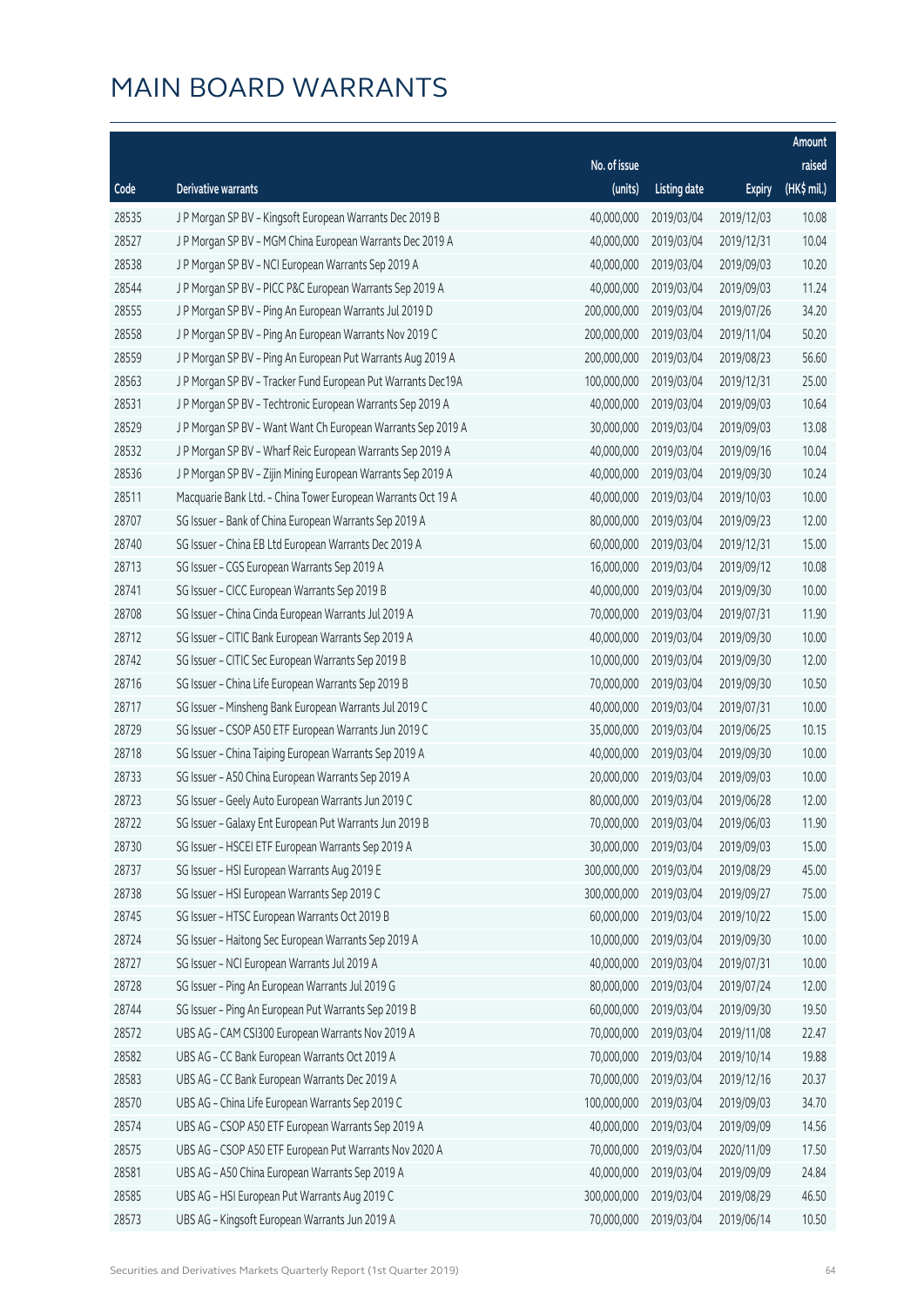|        |                                                              |              |                        |               | Amount      |
|--------|--------------------------------------------------------------|--------------|------------------------|---------------|-------------|
|        |                                                              | No. of issue |                        |               | raised      |
| Code   | Derivative warrants                                          | (units)      | <b>Listing date</b>    | <b>Expiry</b> | (HK\$ mil.) |
| 28576  | UBS AG - PICC Group European Warrants Oct 2019 A             | 40,000,000   | 2019/03/04             | 2019/10/25    | 10.00       |
| 28648  | Bank Vontobel - CSOP A50 ETF European Warrants Jun 2019 B    | 30,000,000   | 2019/03/04             | 2019/06/25    | 10.23       |
| 28645  | Bank Vontobel - CSOP A50 ETF European Put Warrants Dec 2019A | 70,000,000   | 2019/03/04             | 2019/12/23    | 10.57       |
| 15568# | Credit Suisse AG - AAC Tech European Warrants May 2019 A     | 45,000,000   | 2019/03/04             | 2019/05/15    | 10.17       |
| 21499# | J P Morgan SP BV - China Life European Warrants Jun 2019 B   | 150,000,000  | 2019/03/04             | 2019/06/28    | 10.95       |
| 23812# | J P Morgan SP BV - Ping An European Warrants Nov 2019 A      | 900,000,000  | 2019/03/04             | 2019/11/22    | 18.00       |
| 28872  | Credit Suisse AG - CHALCO European Wts Sep 2019 A            | 30,000,000   | 2019/03/05             | 2019/09/04    | 10.20       |
| 28853  | Credit Suisse AG - Bank of China European Wts Nov 2019 A     | 60,000,000   | 2019/03/05             | 2019/11/29    | 15.00       |
| 28858  | Credit Suisse AG - Bank of China European Put Wts Sep 2019 B | 40,000,000   | 2019/03/05             | 2019/09/04    | 10.00       |
| 28851  | Credit Suisse AG - CC Bank European Warrants Sep 2019 B      | 60,000,000   | 2019/03/05             | 2019/09/04    | 15.00       |
| 28856  | Credit Suisse AG - CITIC Bank European Warrants Sep 2019 A   | 40,000,000   | 2019/03/05             | 2019/09/04    | 10.00       |
| 28863  | Credit Suisse AG - China Life European Warrants Sep 2019 C   | 25,000,000   | 2019/03/05             | 2019/09/04    | 11.25       |
| 28854  | Credit Suisse AG - CM Bank European Warrants Oct 2019 A      | 50,000,000   | 2019/03/05             | 2019/10/31    | 12.50       |
| 28855  | Credit Suisse AG - Minsheng Bank European Wts Sep 2019 A     | 35,000,000   | 2019/03/05             | 2019/09/04    | 10.50       |
| 28876  | Credit Suisse AG - Ch Molybdenum European Wts Sep 2019 A     | 30,000,000   | 2019/03/05             | 2019/09/30    | 10.50       |
| 28879  | Credit Suisse AG - CSOP A50 ETF European Warrants Jun 2019 B | 50,000,000   | 2019/03/05             | 2019/06/25    | 15.00       |
| 28861  | Credit Suisse AG - China Taiping European Warrants Oct 2019A | 40,000,000   | 2019/03/05             | 2019/10/31    | 10.00       |
| 28847  | Credit Suisse AG - HSI European Warrants Sep 2019 A          | 200,000,000  | 2019/03/05             | 2019/09/27    | 50.00       |
| 28852  | Credit Suisse AG - ICBC European Warrants Sep 2019 B         | 60,000,000   | 2019/03/05             | 2019/09/04    | 15.00       |
| 28871  | Credit Suisse AG - Maanshan Iron European Warrants Jun 2019A | 40,000,000   | 2019/03/05             | 2019/06/21    | 10.00       |
| 28849  | Credit Suisse AG - Ping An European Warrants Oct 2019 A      | 150,000,000  | 2019/03/05             | 2019/10/31    | 37.50       |
| 28864  | Credit Suisse AG - Ping An European Put Warrants Aug 2019 A  | 100,000,000  | 2019/03/05             | 2019/08/30    | 35.00       |
| 28877  | Credit Suisse AG - Techtronic Ind European Wts Sep 2019 A    | 25,000,000   | 2019/03/05             | 2019/09/04    | 10.00       |
| 28875  | Credit Suisse AG - Zijin Mining European Warrants Sep 2019 A | 40,000,000   | 2019/03/05             | 2019/09/30    | 10.00       |
| 28816  | Goldman Sachs SP (Asia) - CAM CSI300 European Wts Sep 2019 B | 80,000,000   | 2019/03/05             | 2019/09/05    | 20.00       |
| 28812  | Goldman Sachs SP (Asia) - CITIC Sec European Wts Oct 2019 B  | 80,000,000   | 2019/03/05             | 2019/10/30    | 20.00       |
| 28807  | Goldman Sachs SP (Asia) - China Life Euro Wts Sep 2019 C     |              | 100,000,000 2019/03/05 | 2019/09/24    | 15.00       |
| 28810  | Goldman Sachs SP (Asia) - A50 China European Wts Aug 2019 A  | 80,000,000   | 2019/03/05             | 2019/08/19    | 52.48       |
| 28815  | Goldman Sachs SP (Asia) - Haitong Sec Euro Wts Sep 2019 A    | 40,000,000   | 2019/03/05             | 2019/09/05    | 22.16       |
| 28811  | Goldman Sachs SP (Asia) - Ping An European Wts Jun 2019 G    | 100,000,000  | 2019/03/05             | 2019/06/11    | 20.60       |
| 28753  | HK Bank - Agricultural Bank European Warrants Sep 2019 A     | 50,000,000   | 2019/03/05             | 2019/09/30    | 12.50       |
| 28758  | HK Bank - Bank of China European Warrants Sep 2019 B         | 60,000,000   | 2019/03/05             | 2019/09/23    | 10.80       |
| 28762  | HK Bank - CITIC Bank European Warrants Sep 2019 A            | 40,000,000   | 2019/03/05             | 2019/09/30    | 10.00       |
| 28752  | HK Bank - China Life European Warrants Sep 2019 A            | 80,000,000   | 2019/03/05             | 2019/09/24    | 12.00       |
| 28756  | HK Bank - ICBC European Warrants Aug 2019 A                  | 50,000,000   | 2019/03/05             | 2019/08/23    | 11.00       |
| 28806  | Haitong Int'l Sec - AIA European Warrants Aug 2019 A         | 60,000,000   | 2019/03/05             | 2019/08/27    | 15.00       |
| 28803  | Haitong Int'l Sec - HSI European Warrants Aug 2019 D         | 150,000,000  | 2019/03/05             | 2019/08/29    | 28.50       |
| 28804  | Haitong Int'l Sec - HSI European Put Warrants Jun 2019 B     | 150,000,000  | 2019/03/05             | 2019/06/27    | 28.50       |
| 28799  | J P Morgan SP BV - AAC Tech European Warrants Jul 2021 A     | 100,000,000  | 2019/03/05             | 2021/07/30    | 17.50       |
| 28802  | J P Morgan SP BV - China Coal European Warrants Sep 2019 A   | 33,000,000   | 2019/03/05             | 2019/09/04    | 10.23       |
| 28774  | J P Morgan SP BV - China Life European Warrants Nov 2019 C   | 100,000,000  | 2019/03/05             | 2019/11/29    | 25.10       |
| 28788  | J P Morgan SP BV - China Railway European Wts Sep 2019 A     | 40,000,000   | 2019/03/05             | 2019/09/04    | 12.32       |
| 28794  | J P Morgan SP BV - Ch Railway Cons European Wts Sep 2019 A   | 25,000,000   | 2019/03/05             | 2019/09/04    | 12.20       |
| 28785  | J P Morgan SP BV - CRRC European Warrants Dec 2020 A         | 100,000,000  | 2019/03/05             | 2020/12/31    | 15.10       |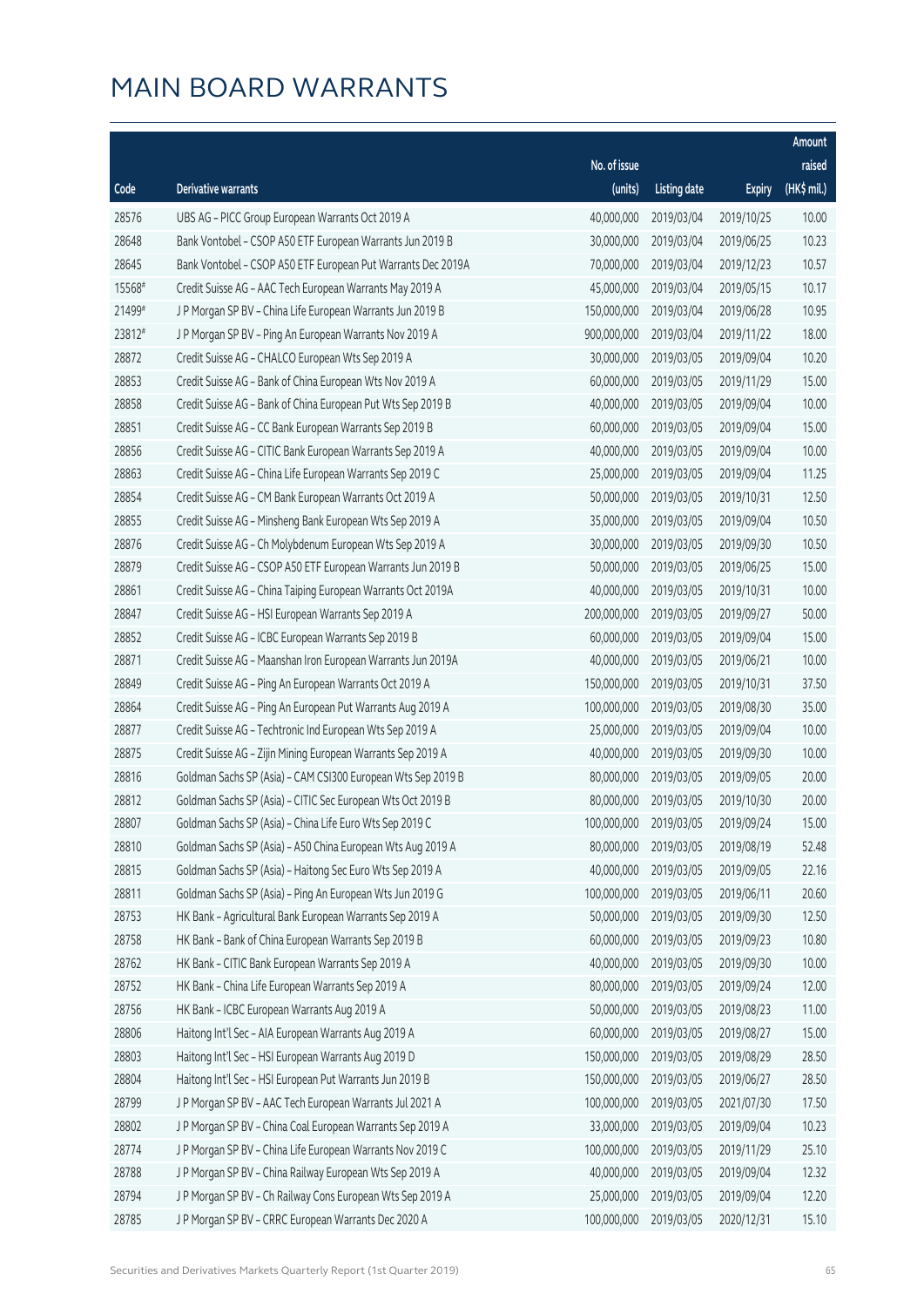|       |                                                              |              |                       |               | Amount      |
|-------|--------------------------------------------------------------|--------------|-----------------------|---------------|-------------|
|       |                                                              | No. of issue |                       |               | raised      |
| Code  | Derivative warrants                                          | (units)      | <b>Listing date</b>   | <b>Expiry</b> | (HK\$ mil.) |
| 28796 | J P Morgan SP BV - CSPC Pharma European Warrants Dec 2019 A  | 70,000,000   | 2019/03/05            | 2019/12/09    | 13.93       |
| 28775 | J P Morgan SP BV - GF Sec European Warrants Mar 2020 A       | 70,000,000   | 2019/03/05            | 2020/03/31    | 17.57       |
| 28777 | J P Morgan SP BV - HSI European Put Warrants Jun 2019 F      | 400,000,000  | 2019/03/05            | 2019/06/27    | 67.20       |
| 28798 | J P Morgan SP BV - Ping An European Warrants Jul 2019 E      | 200,000,000  | 2019/03/05            | 2019/07/02    | 42.00       |
| 28782 | J P Morgan SP BV - CRRC Times European Warrants Sep 2019 A   | 30,000,000   | 2019/03/05            | 2019/09/04    | 10.50       |
| 28751 | Macquarie Bank Ltd. - A50 China European Warrants Sep 2019 A | 17,900,000   | 2019/03/05            | 2019/09/04    | 10.26       |
| 28747 | Macquarie Bank Ltd. - Melco Int'l Dev Euro Wts Dec 2019 A    | 38,400,000   | 2019/03/05            | 2019/12/17    | 10.02       |
| 28750 | Macquarie Bank Ltd. - MGM China European Warrants Sep 2019 A | 40,000,000   | 2019/03/05            | 2019/09/04    | 10.08       |
| 28746 | Macquarie Bank Ltd. - Techtronic Ind European Wts Oct 2019 A | 22,100,000   | 2019/03/05            | 2019/10/16    | 10.01       |
| 28841 | SG Issuer - CAM CSI300 European Warrants Sep 2019 B          | 80,000,000   | 2019/03/05            | 2019/09/04    | 20.00       |
| 28834 | SG Issuer - CGS European Warrants Sep 2019 B                 | 20,000,000   | 2019/03/05            | 2019/09/19    | 10.00       |
| 28836 | SG Issuer - China Life European Warrants Sep 2019 C          | 15,000,000   | 2019/03/05            | 2019/09/04    | 10.20       |
| 28837 | SG Issuer - China Life European Warrants Sep 2019 D          | 120,000,000  | 2019/03/05            | 2019/09/23    | 23.40       |
| 28843 | SG Issuer - Sinopec Corp European Warrants Jun 2019 C        | 60,000,000   | 2019/03/05            | 2019/06/28    | 10.80       |
| 28842 | SG Issuer - CPIC Eur Wt Sep 2019 A                           | 40,000,000   | 2019/03/05            | 2019/09/30    | 10.00       |
| 28844 | SG Issuer - CRRC European Warrants Dec 2020 A                | 100,000,000  | 2019/03/05            | 2020/12/31    | 15.00       |
| 28846 | SG Issuer - HKEX European Warrants Dec 2020 B                | 200,000,000  | 2019/03/05            | 2020/12/31    | 32.00       |
| 28839 | SG Issuer - Ping An European Warrants Jul 2019 H             | 80,000,000   | 2019/03/05            | 2019/07/26    | 19.60       |
| 28765 | UBS AG - Bank of China European Warrants Sep 2019 A          | 70,000,000   | 2019/03/05            | 2019/09/23    | 10.92       |
| 28771 | UBS AG - HSCEI European Warrants Mar 2020 A                  | 200,000,000  | 2019/03/05            | 2020/03/30    | 50.00       |
| 28773 | UBS AG - HSI European Warrants Sep 2019 A                    | 300,000,000  | 2019/03/05            | 2019/09/27    | 46.50       |
| 28766 | UBS AG - Haitong Sec European Warrants Sep 2019 A            | 25,000,000   | 2019/03/05            | 2019/09/09    | 16.83       |
| 28772 | UBS AG - Stanchart European Warrants Sep 2019 A              | 35,000,000   | 2019/03/05            | 2019/09/26    | 12.53       |
| 28768 | UBS AG - Zijin Mining European Warrants Sep 2019 A           | 30,000,000   | 2019/03/05            | 2019/09/09    | 10.44       |
| 28827 | Bank Vontobel - Bank of China European Warrants Sep 2019 A   | 60,000,000   | 2019/03/05            | 2019/09/26    | 11.10       |
| 28818 | Bank Vontobel - CITIC Sec European Warrants Dec 2019 B       | 40,000,000   | 2019/03/05            | 2019/12/06    | 10.00       |
| 28821 | Bank Vontobel - China Life European Warrants Sep 2019 A      |              | 60,000,000 2019/03/05 | 2019/09/24    | 10.08       |
| 28820 | Bank Vontobel - China Life European Put Warrants Oct 2019 B  | 40,000,000   | 2019/03/05            | 2019/10/04    | 10.00       |
| 28823 | Bank Vontobel - COSCO Ship Hold European Warrants Dec 2019 A | 25,000,000   | 2019/03/05            | 2019/12/05    | 10.03       |
| 28829 | Bank Vontobel - CSPC Pharma European Warrants Dec 2019 A     | 50,000,000   | 2019/03/05            | 2019/12/09    | 10.55       |
| 28822 | Bank Vontobel - ICBC European Warrants Sep 2019 A            | 55,000,000   | 2019/03/05            | 2019/09/23    | 10.01       |
| 28828 | Bank Vontobel - Kingsoft European Warrants Nov 2019 A        | 45,000,000   | 2019/03/05            | 2019/11/01    | 10.35       |
| 28830 | Bank Vontobel - Ping An European Warrants Jul 2019 E         | 40,000,000   | 2019/03/05            | 2019/07/29    | 10.00       |
| 28831 | Bank Vontobel - Ping An European Warrants Nov 2019 A         | 40,000,000   | 2019/03/05            | 2019/11/04    | 10.00       |
| 28832 | Bank Vontobel - Ping An European Put Warrants Oct 2019 A     | 25,000,000   | 2019/03/05            | 2019/10/28    | 10.78       |
| 28826 | Bank Vontobel - Swire Pacific A European Warrants Dec 2019 A | 25,000,000   | 2019/03/05            | 2019/12/23    | 10.03       |
| 28824 | Bank Vontobel - Zijin Mining European Warrants Sep 2019 A    | 40,000,000   | 2019/03/05            | 2019/09/06    | 10.04       |
| 28895 | BNP Paribas Issuance B.V. - Bank of China Euro Wt Mar 2020 A | 50,000,000   | 2019/03/06            | 2020/03/03    | 13.50       |
| 28884 | BNP Paribas Issuance B.V. - CITIC Sec Euro Wts Dec 2019 A    | 50,000,000   | 2019/03/06            | 2019/12/03    | 13.50       |
| 28886 | BNP Paribas Issuance B.V. - CITIC Sec Euro Wts Mar 2020 A    | 50,000,000   | 2019/03/06            | 2020/03/03    | 13.50       |
| 28888 | BNP Paribas Issuance B.V. - CITIC Sec Euro Wts Jun 2020 B    | 50,000,000   | 2019/03/06            | 2020/06/02    | 14.00       |
| 28892 | BNP Paribas Issuance B.V. - CSOP A50 ETF Eu Wts Oct 2019 A   | 40,000,000   | 2019/03/06            | 2019/10/03    | 17.20       |
| 28894 | BNP Paribas Issuance B.V. - A50 China Euro Wts Oct 2019 A    | 40,000,000   | 2019/03/06            | 2019/10/03    | 15.60       |
| 28896 | BNP Paribas Issuance B.V. - Lenovo European Wts Oct 2019 A   | 50,000,000   | 2019/03/06            | 2019/10/03    | 14.00       |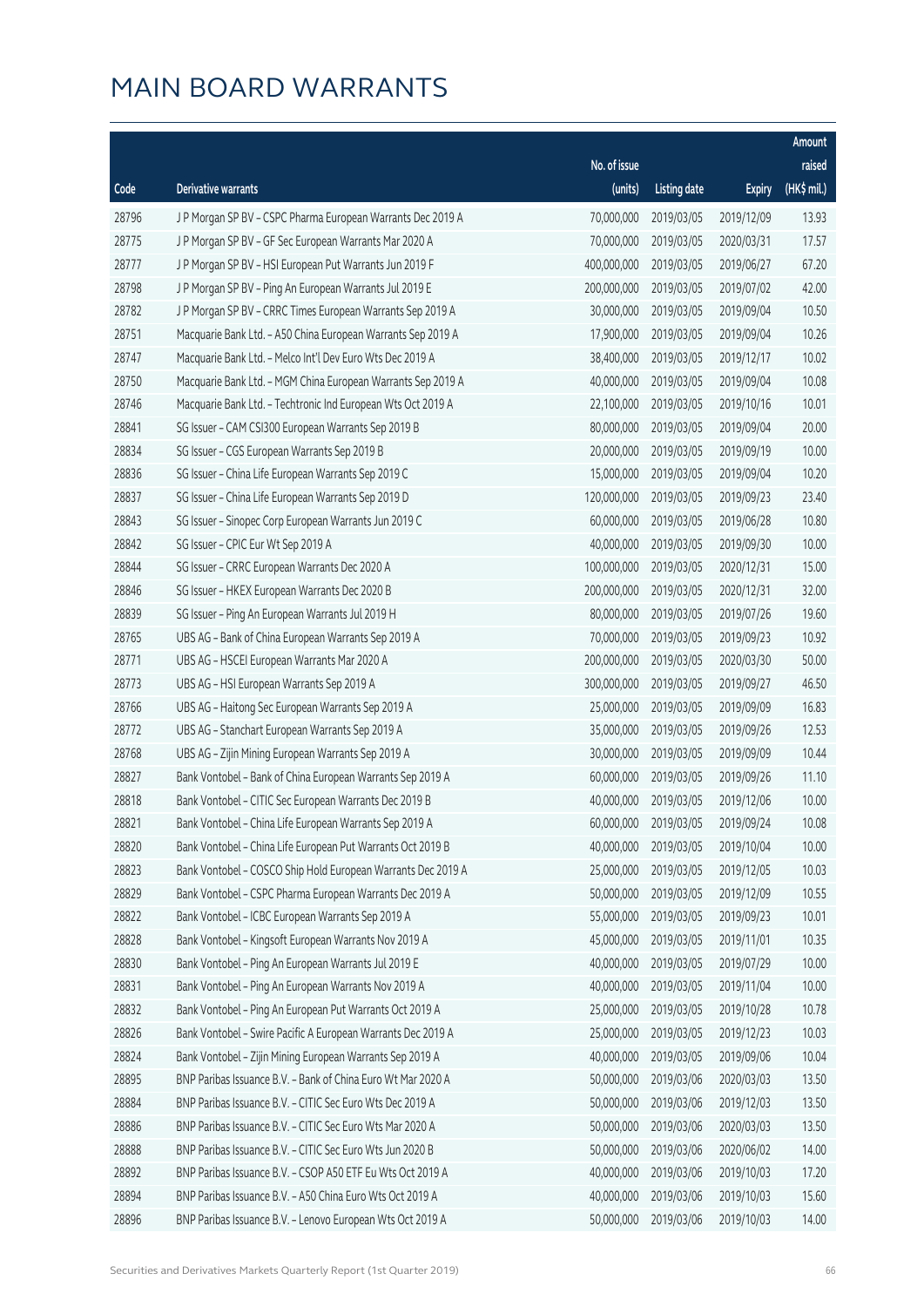|       |                                                              |              |                       |               | Amount      |
|-------|--------------------------------------------------------------|--------------|-----------------------|---------------|-------------|
|       |                                                              | No. of issue |                       |               | raised      |
| Code  | Derivative warrants                                          | (units)      | <b>Listing date</b>   | <b>Expiry</b> | (HK\$ mil.) |
| 28891 | BNP Paribas Issuance B.V. - SHK Ppt Euro Warrants Dec 2019 A | 40,000,000   | 2019/03/06            | 2019/12/03    | 19.60       |
| 28933 | Credit Suisse AG - AAC Tech European Warrants Jul 2021 A     | 100,000,000  | 2019/03/06            | 2021/07/27    | 15.00       |
| 28936 | Credit Suisse AG - Agricultural Bank European Wts Dec 2019 A | 60,000,000   | 2019/03/06            | 2019/12/31    | 15.00       |
| 28938 | Credit Suisse AG - BOC HK European Warrants Feb 2020 A       | 60,000,000   | 2019/03/06            | 2020/02/28    | 15.00       |
| 28937 | Credit Suisse AG - BankComm European Warrants Sep 2019 A     | 40,000,000   | 2019/03/06            | 2019/09/05    | 10.00       |
| 28939 | Credit Suisse AG - China Life European Warrants Feb 2020 A   | 120,000,000  | 2019/03/06            | 2020/02/28    | 30.00       |
| 28946 | Credit Suisse AG - Sinopec Corp European Warrants Jun 2019 A | 50,000,000   | 2019/03/06            | 2019/06/28    | 10.00       |
| 28940 | Credit Suisse AG - CPIC European Warrants Sep 2019 A         | 40,000,000   | 2019/03/06            | 2019/09/30    | 10.00       |
| 28941 | Credit Suisse AG - China Railway European Warrants Sep 2019A | 30,000,000   | 2019/03/06            | 2019/09/05    | 10.80       |
| 28942 | Credit Suisse AG - CRRC European Warrants Dec 2020 A         | 100,000,000  | 2019/03/06            | 2020/12/31    | 15.00       |
| 28935 | Credit Suisse AG - ICBC European Warrants Sep 2019 C         | 60,000,000   | 2019/03/06            | 2019/09/23    | 10.02       |
| 28947 | Credit Suisse AG - PetroChina European Warrants Jul 2019 B   | 70,000,000   | 2019/03/06            | 2019/07/05    | 10.50       |
| 28944 | Credit Suisse AG - CRRC Times European Warrants Sep 2019 A   | 30,000,000   | 2019/03/06            | 2019/09/05    | 10.20       |
| 28931 | Goldman Sachs SP (Asia) - BYD Company Euro Wts Jun 2019 B    | 60,000,000   | 2019/03/06            | 2019/06/25    | 10.08       |
| 28932 | Goldman Sachs SP (Asia) - China Mobile Euro Wts Sep 2019 A   | 80,000,000   | 2019/03/06            | 2019/09/06    | 20.00       |
| 28926 | Goldman Sachs SP (Asia) - China Unicom Euro Wts Jul 2019 A   | 70,000,000   | 2019/03/06            | 2019/07/29    | 10.50       |
| 28930 | Goldman Sachs SP (Asia) - A50 China European Wts Sep 2019 A  | 80,000,000   | 2019/03/06            | 2019/09/06    | 28.64       |
| 28928 | Goldman Sachs SP (Asia) - ICBC European Warrants Sep 2019 A  | 80,000,000   | 2019/03/06            | 2019/09/23    | 12.00       |
| 28899 | HK Bank - HSCEI European Warrants Dec 2019 B                 | 100,000,000  | 2019/03/06            | 2019/12/30    | 25.00       |
| 28901 | HK Bank - HSI European Warrants Sep 2019 C                   | 150,000,000  | 2019/03/06            | 2019/09/27    | 22.50       |
| 28902 | HK Bank - HSI European Warrants Sep 2019 D                   | 150,000,000  | 2019/03/06            | 2019/09/27    | 37.50       |
| 28962 | Haitong Int'l Sec - Agricultural Bank European Wts Jan 2020A | 40,000,000   | 2019/03/06            | 2020/01/30    | 13.60       |
| 28963 | Haitong Int'l Sec - BOC HK European Warrants Jan 2020 A      | 60,000,000   | 2019/03/06            | 2020/01/30    | 15.00       |
| 28964 | Haitong Int'l Sec - Bank of China European Warrants Jan 20 A | 60,000,000   | 2019/03/06            | 2020/01/30    | 15.00       |
| 28960 | Haitong Int'l Sec - China Mobile European Wts Sep 2019 B     | 60,000,000   | 2019/03/06            | 2019/09/30    | 18.00       |
| 28961 | Haitong Int'l Sec - China Mobile European Put Wts Oct 2019 A | 60,000,000   | 2019/03/06            | 2019/10/30    | 30.00       |
| 28923 | Haitong Int'l Sec - Tencent European Warrants Jul 2019 B     |              | 36,000,000 2019/03/06 | 2019/07/26    | 10.08       |
| 28925 | Haitong Int'l Sec - Tencent European Put Warrants Jun 2019 M | 36,000,000   | 2019/03/06            | 2019/06/06    | 10.08       |
| 28915 | J P Morgan SP BV - CHALCO European Warrants Sep 2019 A       | 40,000,000   | 2019/03/06            | 2019/09/06    | 10.12       |
| 28922 | J P Morgan SP BV - CITIC European Warrants Dec 2020 A        | 100,000,000  | 2019/03/06            | 2020/12/23    | 18.90       |
| 28918 | J P Morgan SP BV - CM Bank European Put Warrants Sep 2019 B  | 80,000,000   | 2019/03/06            | 2019/09/30    | 20.24       |
| 28913 | J P Morgan SP BV - CSPC Pharma European Put Warrants Jan20 A | 70,000,000   | 2019/03/06            | 2020/01/31    | 17.57       |
| 28917 | J P Morgan SP BV - China Tower European Warrants Oct 2019 A  | 200,000,000  | 2019/03/06            | 2019/10/23    | 32.00       |
| 28914 | J P Morgan SP BV - Galaxy Ent European Put Wts Sep 2019 A    | 100,000,000  | 2019/03/06            | 2019/09/06    | 35.00       |
| 28916 | J P Morgan SP BV - NagaCorp European Warrants Oct 2019 A     | 60,000,000   | 2019/03/06            | 2019/10/31    | 15.00       |
| 28920 | J P Morgan SP BV - Zijin Mining European Warrants Dec 2019 A | 40,000,000   | 2019/03/06            | 2019/12/03    | 19.16       |
| 28881 | Macquarie Bank Ltd. - Air China European Warrants May 2020 A | 39,500,000   | 2019/03/06            | 2020/05/15    | 10.03       |
| 28882 | Macquarie Bank Ltd. - Lenovo European Put Warrants Dec 2019A | 8,000,000    | 2019/03/06            | 2019/12/03    | 10.40       |
| 28880 | Macquarie Bank Ltd. - Zijin Mining European Wts Jul 2020 A   | 15,500,000   | 2019/03/06            | 2020/07/03    | 10.03       |
| 28949 | SG Issuer - AAC Tech European Warrants Jul 2021 A            | 200,000,000  | 2019/03/06            | 2021/07/30    | 30.00       |
| 28953 | SG Issuer - HSCEI European Warrants Sep 2019 A               | 150,000,000  | 2019/03/06            | 2019/09/27    | 37.50       |
| 28958 | SG Issuer - HSCEI European Warrants Mar 2020 A               | 150,000,000  | 2019/03/06            | 2020/03/30    | 37.50       |
| 28911 | UBS AG - AAC Tech European Warrants Sep 2019 A               | 20,000,000   | 2019/03/06            | 2019/09/23    | 10.14       |
| 28908 | UBS AG - CHALCO European Warrants Sep 2019 A                 | 37,000,000   | 2019/03/06            | 2019/09/05    | 10.25       |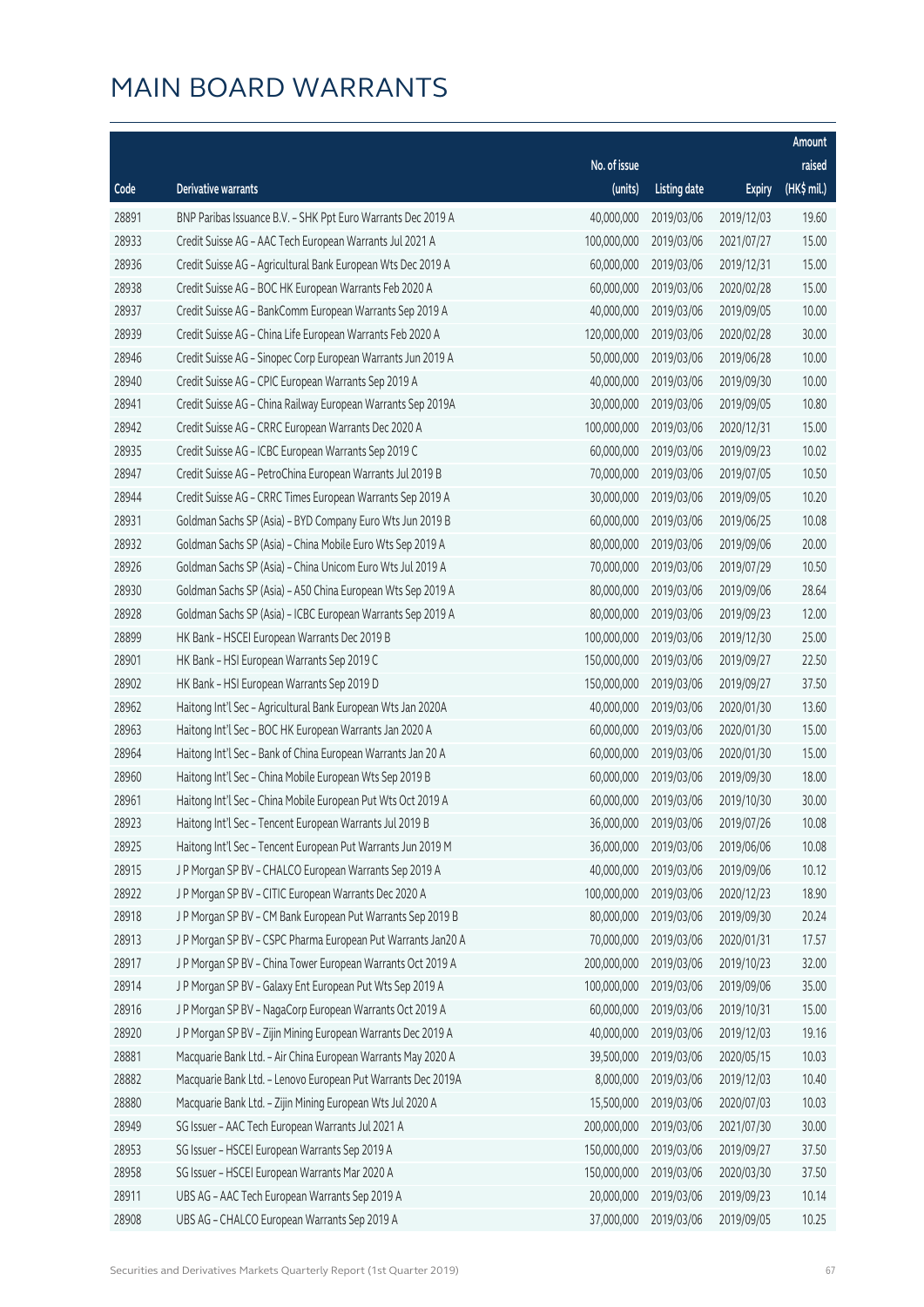|       |                                                              |                        |                     |               | Amount      |
|-------|--------------------------------------------------------------|------------------------|---------------------|---------------|-------------|
|       |                                                              | No. of issue           |                     |               | raised      |
| Code  | Derivative warrants                                          | (units)                | <b>Listing date</b> | <b>Expiry</b> | (HK\$ mil.) |
| 28910 | UBS AG - CM Bank European Warrants Oct 2019 A                | 70,000,000             | 2019/03/06          | 2019/10/28    | 17.50       |
| 28907 | UBS AG - Minsheng Bank European Warrants Sep 2019 A          | 40,000,000             | 2019/03/06          | 2019/09/05    | 10.20       |
| 28906 | UBS AG - China Mobile European Warrants Sep 2019 A           | 100,000,000            | 2019/03/06          | 2019/09/26    | 18.80       |
| 28903 | UBS AG - HKEX European Put Warrants Sep 2019 C               | 300,000,000            | 2019/03/06          | 2019/09/16    | 89.70       |
| 28905 | UBS AG - IGG European Warrants Oct 2019 A                    | 70,000,000             | 2019/03/06          | 2019/10/24    | 11.13       |
| 28909 | UBS AG - Lenovo European Warrants Sep 2019 A                 | 30,000,000             | 2019/03/06          | 2019/09/05    | 10.44       |
| 28970 | BOCI Asia Ltd. - AAC Tech European Warrants Sep 2019 A       | 30,000,000             | 2019/03/07          | 2019/09/23    | 11.16       |
| 28974 | BOCI Asia Ltd. - CHALCO European Warrants Dec 2019 A         | 30,000,000             | 2019/03/07          | 2019/12/24    | 16.20       |
| 28969 | BOCI Asia Ltd. - CAM CSI300 European Warrants Sep 2019 B     | 60,000,000             | 2019/03/07          | 2019/09/30    | 15.00       |
| 28976 | BOCI Asia Ltd. - CGS European Warrants Sep 2019 A            | 80,000,000             | 2019/03/07          | 2019/09/09    | 20.96       |
| 28975 | BOCI Asia Ltd. - CITIC Sec European Warrants Dec 2019 B      | 70,000,000             | 2019/03/07          | 2019/12/30    | 17.50       |
| 28977 | BOCI Asia Ltd. - CM Bank European Warrants Sep 2019 A        | 70,000,000             | 2019/03/07          | 2019/09/30    | 17.50       |
| 28971 | BOCI Asia Ltd. - PICC Group European Warrants Jul 2019 A     | 70,000,000             | 2019/03/07          | 2019/07/24    | 10.50       |
| 29022 | Credit Suisse AG - AIA European Warrants Sep 2019 B          | 70,000,000             | 2019/03/07          | 2019/09/09    | 17.50       |
| 29024 | Credit Suisse AG - AIA European Put Warrants Sep 2019 C      | 50,000,000             | 2019/03/07          | 2019/09/30    | 24.00       |
| 29019 | Credit Suisse AG - China Coal European Warrants Sep 2019 A   | 40,000,000             | 2019/03/07          | 2019/09/09    | 10.00       |
| 29017 | Credit Suisse AG - China Re European Warrants Nov 2019 A     | 40,000,000             | 2019/03/07          | 2019/11/29    | 10.00       |
| 29012 | Credit Suisse AG - China Mobile European Warrants Sep 2019 A | 50,000,000             | 2019/03/07          | 2019/09/30    | 12.50       |
| 29020 | Credit Suisse AG - COSCO Sh Hold European Warrants Sep 2019A | 30,000,000             | 2019/03/07          | 2019/09/30    | 12.00       |
| 29015 | Credit Suisse AG - CSPC Pharma European Put Warrants Dec19A  | 60,000,000             | 2019/03/07          | 2019/12/31    | 15.00       |
| 29018 | Credit Suisse AG - GF Sec European Warrants Sep 2019 A       | 60,000,000             | 2019/03/07          | 2019/09/23    | 10.02       |
| 29013 | Credit Suisse AG - Zijin Mining European Warrants Nov 2019 A | 40,000,000             | 2019/03/07          | 2019/11/29    | 19.20       |
| 29008 | Goldman Sachs SP (Asia) - Sinopec Corp Euro Wts Jun 2019 A   | 60,000,000             | 2019/03/07          | 2019/06/21    | 10.02       |
| 29011 | Goldman Sachs SP (Asia) - HSBC European Warrants Aug 2019 B  | 80,000,000             | 2019/03/07          | 2019/08/19    | 12.00       |
| 29009 | Goldman Sachs SP (Asia) - PetroChina European Wts Jun 2019 C | 80,000,000             | 2019/03/07          | 2019/06/27    | 12.00       |
| 29007 | Goldman Sachs SP (Asia) - Tencent European Wt Aug 2019 B     | 150,000,000            | 2019/03/07          | 2019/08/20    | 22.50       |
| 29006 | Goldman Sachs SP (Asia) - Tencent European Wt Sep 2019 A     | 150,000,000 2019/03/07 |                     | 2019/09/25    | 22.50       |
| 28979 | HK Bank - CAM CSI300 European Warrants Sep 2019 A            | 40,000,000             | 2019/03/07          | 2019/09/30    | 10.00       |
| 28982 | HK Bank - PICC Group European Warrants Sep 2019 A            | 40,000,000             | 2019/03/07          | 2019/09/30    | 10.40       |
| 28995 | Haitong Int'l Sec - CITIC Sec European Warrants Dec 2019 A   | 60,000,000             | 2019/03/07          | 2019/12/30    | 15.00       |
| 28986 | Haitong Int'l Sec - Sinopec Corp European Put Wts Aug 2019 A | 40,000,000             | 2019/03/07          | 2019/08/13    | 14.00       |
| 28998 | Haitong Int'l Sec - HSI European Put Warrants Sep 2019 A     | 150,000,000            | 2019/03/07          | 2019/09/27    | 37.50       |
| 28987 | Haitong Int'l Sec - PetroChina European Euro Put Wts Jun19B  | 80,000,000             | 2019/03/07          | 2019/06/21    | 12.00       |
| 29001 | Haitong Int'l Sec - Xiaomi European Put Warrants Jan 2020 A  | 70,000,000             | 2019/03/07          | 2020/01/30    | 17.50       |
| 28967 | J P Morgan SP BV - China Life European Put Wts Jun 2019 D    | 100,000,000            | 2019/03/07          | 2019/06/28    | 15.10       |
| 28997 | J P Morgan SP BV - Galaxy Ent European Warrants Jul 2019 A   | 100,000,000            | 2019/03/07          | 2019/07/26    | 15.70       |
| 28983 | Macquarie Bank Ltd. - AIA European Warrants Oct 2019 A       | 33,500,000             | 2019/03/07          | 2019/10/03    | 10.02       |
| 28984 | Macquarie Bank Ltd. - ZTE European Warrants Oct 2020 A       | 9,800,000              | 2019/03/07          | 2020/10/06    | 10.11       |
| 29027 | SG Issuer - BOC HK European Warrants Dec 2019 A              | 80,000,000             | 2019/03/07          | 2019/12/31    | 13.60       |
| 28990 | UBS AG - HKEX European Warrants Aug 2019 A                   | 30,000,000             | 2019/03/07          | 2019/08/27    | 23.31       |
| 28989 | UBS AG - MTR Corporation European Warrants Sep 2019 A        | 60,000,000             | 2019/03/07          | 2019/09/30    | 15.00       |
| 28993 | UBS AG - Tencent European Warrants Jun 2019 M                | 300,000,000            | 2019/03/07          | 2019/06/21    | 45.60       |
| 29005 | Bank Vontobel - Lenovo European Warrants Dec 2019 A          | 20,000,000             | 2019/03/07          | 2019/12/02    | 10.02       |
| 29072 | BNP Paribas Issuance B.V. - CC Bank Euro Wts Oct 2019 B      | 40,000,000             | 2019/03/08          | 2019/10/03    | 13.60       |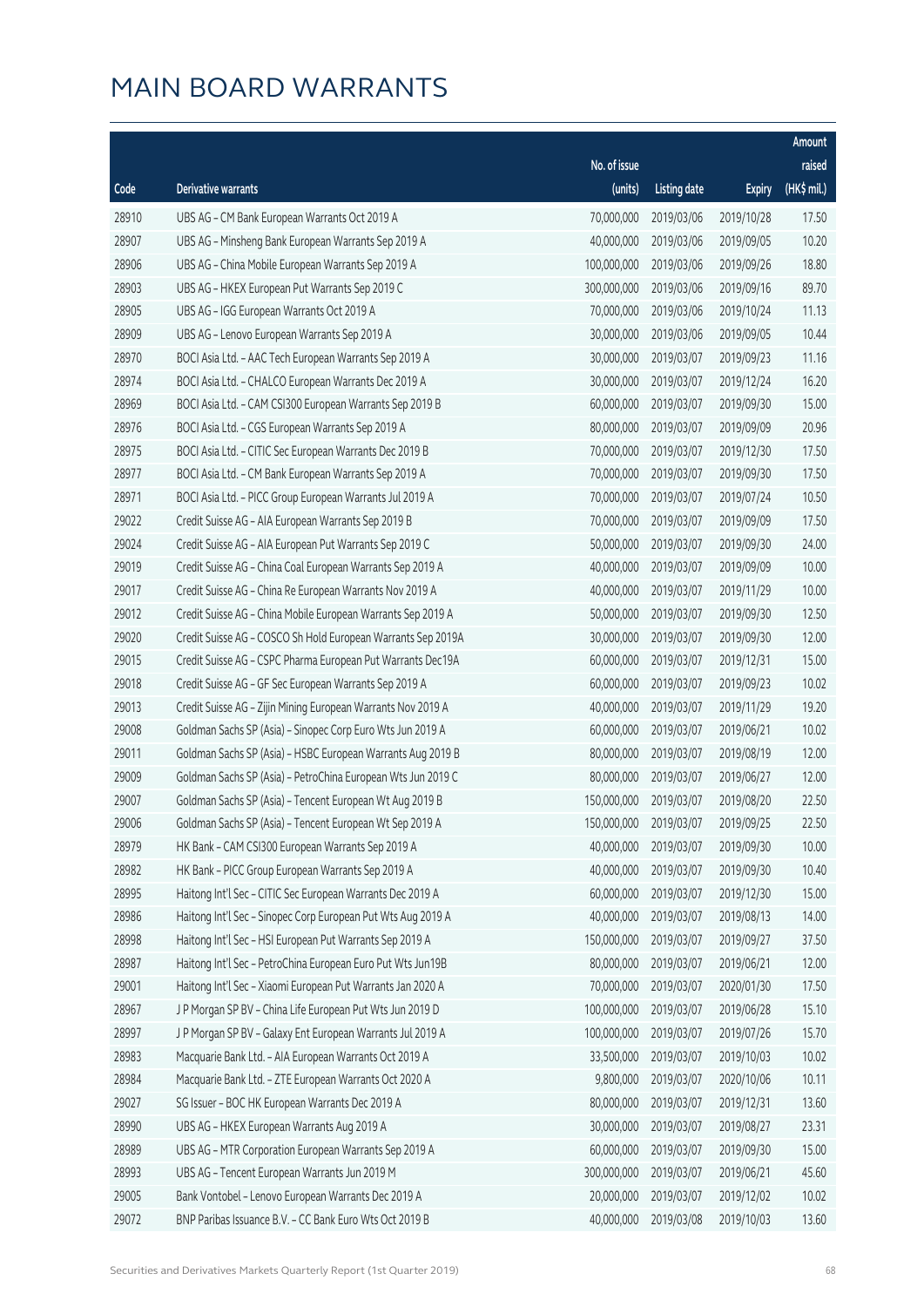|       |                                                              |              |                       |               | Amount      |
|-------|--------------------------------------------------------------|--------------|-----------------------|---------------|-------------|
|       |                                                              | No. of issue |                       |               | raised      |
| Code  | Derivative warrants                                          | (units)      | <b>Listing date</b>   | <b>Expiry</b> | (HK\$ mil.) |
| 29154 | BNP Paribas Issuance B.V. - China Life Euro Wts Dec 2019 B   | 60,000,000   | 2019/03/08            | 2019/12/03    | 16.80       |
| 29147 | BNP Paribas Issuance B.V. - Geely Auto Euro Wts Oct 2019 B   | 40,000,000   | 2019/03/08            | 2019/10/03    | 13.20       |
| 29073 | BNP Paribas Issuance B.V. - Galaxy Ent Euro Wts Oct 2019 A   | 40,000,000   | 2019/03/08            | 2019/10/03    | 11.20       |
| 29148 | BNP Paribas Issuance B.V. - HKEX European Wts Nov 2019 A     | 50,000,000   | 2019/03/08            | 2019/11/04    | 17.50       |
| 29155 | BNP Paribas Issuance B.V. - HSBC European Wts Oct 2019 A     | 40,000,000   | 2019/03/08            | 2019/10/03    | 10.00       |
| 29077 | BNP Paribas Issuance B.V. - Link REIT Euro Wts Oct 2019 A    | 40,000,000   | 2019/03/08            | 2019/10/03    | 13.20       |
| 29146 | BNP Paribas Issuance B.V. - Tencent European Wts Oct 2019 J  | 40,000,000   | 2019/03/08            | 2019/10/03    | 11.20       |
| 29149 | BNP Paribas Issuance B.V. - Xiaomi European Warrants Dec19 B | 50,000,000   | 2019/03/08            | 2019/12/03    | 15.50       |
| 29208 | Credit Suisse AG - Angang Steel European Warrants Dec 2019 A | 60,000,000   | 2019/03/08            | 2019/12/31    | 15.00       |
| 29188 | Credit Suisse AG - Avichina European Warrants Dec 2019 A     | 50,000,000   | 2019/03/08            | 2019/12/31    | 12.50       |
| 29206 | Credit Suisse AG - China Life European Warrants Sep 2019 E   | 60,000,000   | 2019/03/08            | 2019/09/09    | 15.00       |
| 29202 | Credit Suisse AG - China Life European Put Wts Sep 2019 D    | 60,000,000   | 2019/03/08            | 2019/09/09    | 15.00       |
| 29230 | Credit Suisse AG - Cathay Pacific European Wts Nov 2019 A    | 40,000,000   | 2019/03/08            | 2019/11/08    | 10.00       |
| 29227 | Credit Suisse AG - CSOP A50 ETF European Warrants Oct 2019 A | 50,000,000   | 2019/03/08            | 2019/10/31    | 12.50       |
| 29221 | Credit Suisse AG - China Unicom European Warrants Jul 2019 A | 30,000,000   | 2019/03/08            | 2019/07/29    | 10.50       |
| 29228 | Credit Suisse AG - A50 China European Warrants Oct 2019 A    | 50,000,000   | 2019/03/08            | 2019/10/31    | 12.50       |
| 29196 | Credit Suisse AG - HKEX European Warrants Sep 2019 C         | 80,000,000   | 2019/03/08            | 2019/09/09    | 24.00       |
| 29224 | Credit Suisse AG - Haitong Sec European Warrants Oct 2019 A  | 80,000,000   | 2019/03/08            | 2019/10/31    | 20.00       |
| 29225 | Credit Suisse AG - Haitong Sec European Put Warrants Oct19 B | 50,000,000   | 2019/03/08            | 2019/10/31    | 12.50       |
| 29183 | Credit Suisse AG - Jiangxi Copper European Wts Sep 2019 A    | 60,000,000   | 2019/03/08            | 2019/09/30    | 15.00       |
| 29220 | Credit Suisse AG - Lenovo European Warrants Mar 2020 A       | 80,000,000   | 2019/03/08            | 2020/03/31    | 20.00       |
| 29195 | Credit Suisse AG - PICC European Warrants Dec 2019 A         | 60,000,000   | 2019/03/08            | 2019/12/31    | 15.00       |
| 29207 | Credit Suisse AG - PICC Group European Warrants Jul 2019 B   | 60,000,000   | 2019/03/08            | 2019/07/24    | 10.02       |
| 29180 | Credit Suisse AG - SJM Holdings European Put Warrants Sep19A | 50,000,000   | 2019/03/08            | 2019/09/30    | 12.50       |
| 29219 | Credit Suisse AG - SMIC European Warrants Oct 2019 A         | 50,000,000   | 2019/03/08            | 2019/10/31    | 12.50       |
| 29184 | Credit Suisse AG - Zhaojin Mining European Warrants Sep 19 A | 60,000,000   | 2019/03/08            | 2019/09/30    | 15.00       |
| 29104 | Goldman Sachs SP (Asia) - Bank of China Euro Wts Sep 2019 A  |              | 80,000,000 2019/03/08 | 2019/09/23    | 12.00       |
| 29102 | Goldman Sachs SP (Asia) - China Life Euro Wts Sep 2019 D     | 80,000,000   | 2019/03/08            | 2019/09/09    | 20.00       |
| 29100 | Goldman Sachs SP (Asia) - CNOOC European Warrants Sep 2019 E | 80,000,000   | 2019/03/08            | 2019/09/09    | 20.00       |
| 29093 | Goldman Sachs SP (Asia) - CSOP A50 ETF Euro Wts Sep 2019 A   | 100,000,000  | 2019/03/08            | 2019/09/09    | 25.00       |
| 29097 | Goldman Sachs SP (Asia) - A50 China European Wts Sep 2019 B  | 100,000,000  | 2019/03/08            | 2019/09/09    | 25.00       |
| 29095 | Goldman Sachs SP (Asia) - HKEX European Warrants Sep 2019 D  | 100,000,000  | 2019/03/08            | 2019/09/09    | 25.00       |
| 29036 | HK Bank - CSOP A50 ETF European Warrants Dec 2019 A          | 80,000,000   | 2019/03/08            | 2019/12/31    | 20.00       |
| 29039 | HK Bank - A50 China European Warrants Dec 2019 A             | 80,000,000   | 2019/03/08            | 2019/12/31    | 20.00       |
| 29037 | HK Bank - Haitong Sec European Warrants Sep 2019 A           | 50,000,000   | 2019/03/08            | 2019/09/30    | 12.50       |
| 29134 | Haitong Int'l Sec - AIA European Warrants Sep 2019 A         | 50,000,000   | 2019/03/08            | 2019/09/30    | 22.00       |
| 29143 | Haitong Int'l Sec - HKEX European Warrants Sep 2019 C        | 40,000,000   | 2019/03/08            | 2019/09/09    | 10.00       |
| 29141 | Haitong Int'l Sec - HSI European Put Warrants Sep 2019 B     | 150,000,000  | 2019/03/08            | 2019/09/27    | 31.50       |
| 29145 | Haitong Int'l Sec - Ping An European Warrants Feb 2020 A     | 120,000,000  | 2019/03/08            | 2020/02/25    | 30.00       |
| 29136 | Haitong Int'l Sec - Tencent European Warrants Oct 2019 A     | 100,000,000  | 2019/03/08            | 2019/10/03    | 21.00       |
| 29135 | Haitong Int'l Sec - Tencent European Warrants Dec 2019 B     | 100,000,000  | 2019/03/08            | 2019/12/03    | 16.00       |
| 29142 | J P Morgan SP BV - AIA European Warrants Dec 2020 A          | 200,000,000  | 2019/03/08            | 2020/12/31    | 51.40       |
| 29121 | J P Morgan SP BV - Air China European Warrants Sep 2019 A    | 50,000,000   | 2019/03/08            | 2019/09/30    | 12.55       |
| 29129 | J P Morgan SP BV - Country Garden European Wts Oct 2019 A    | 50,000,000   | 2019/03/08            | 2019/10/31    | 12.50       |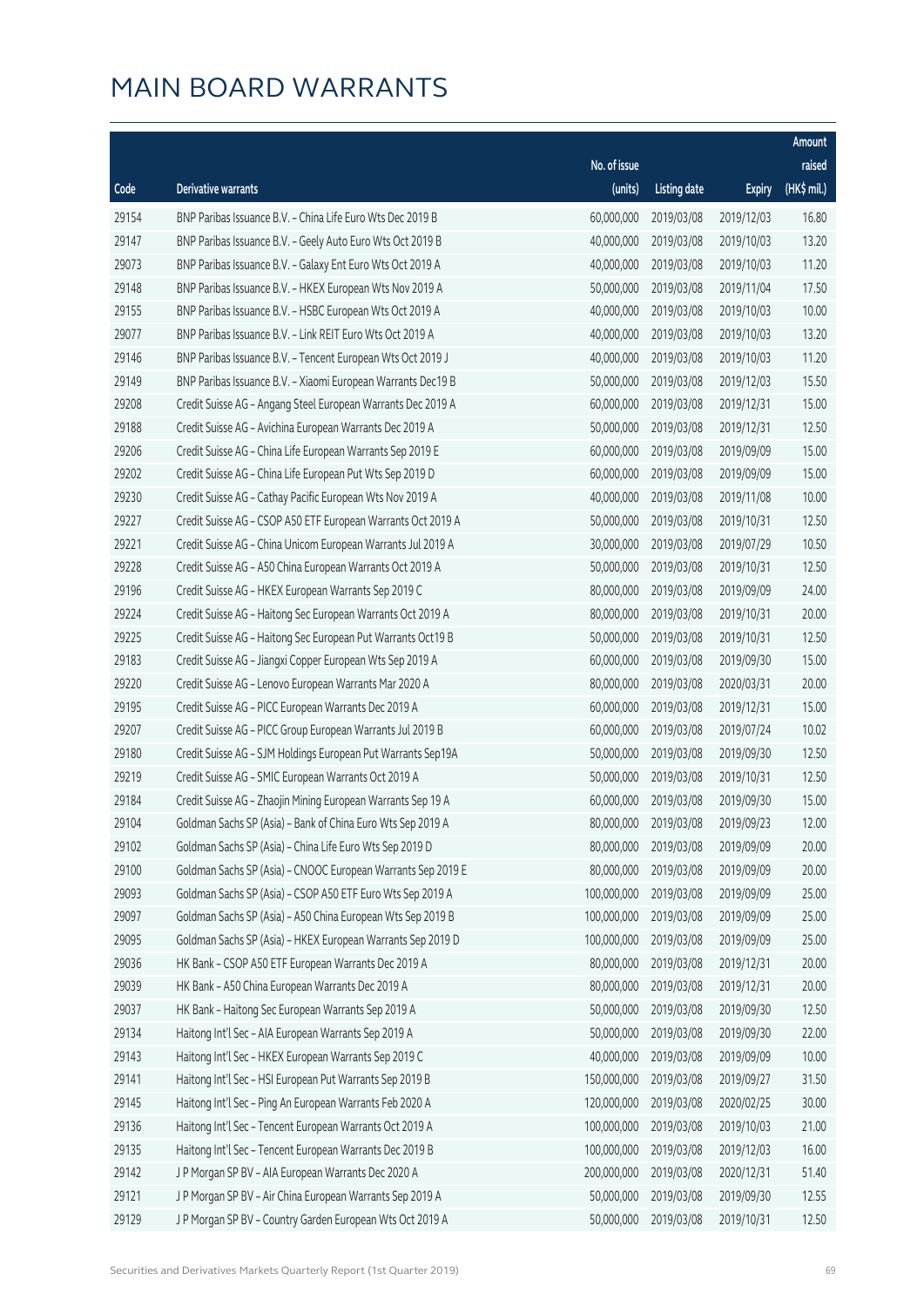|       |                                                              |              |                       |               | Amount      |
|-------|--------------------------------------------------------------|--------------|-----------------------|---------------|-------------|
|       |                                                              | No. of issue |                       |               | raised      |
| Code  | Derivative warrants                                          | (units)      | <b>Listing date</b>   | <b>Expiry</b> | (HK\$ mil.) |
| 29114 | J P Morgan SP BV - CITIC Sec European Warrants Sep 2019 A    | 50,000,000   | 2019/03/08            | 2019/09/13    | 12.50       |
| 29111 | J P Morgan SP BV - China Life European Warrants Sep 2019 B   | 100,000,000  | 2019/03/08            | 2019/09/09    | 25.20       |
| 29118 | J P Morgan SP BV - CSOP A50 ETF European Warrants Oct 2019 A | 100,000,000  | 2019/03/08            | 2019/10/30    | 25.10       |
| 29120 | J P Morgan SP BV - Ch Southern Air European Warrants Dec19 A | 50,000,000   | 2019/03/08            | 2019/12/31    | 12.65       |
| 29131 | J P Morgan SP BV - China Unicom European Put Warrants Sep19A | 50,000,000   | 2019/03/08            | 2019/09/09    | 16.85       |
| 29132 | J P Morgan SP BV - Fosun Intl European Warrants Sep 2019 A   | 40,000,000   | 2019/03/08            | 2019/09/09    | 10.04       |
| 29115 | J P Morgan SP BV - A50 China European Warrants Mar 2020 A    | 100,000,000  | 2019/03/08            | 2020/03/31    | 25.20       |
| 29133 | J P Morgan SP BV - GAC European Warrants Oct 2019 A          | 40,000,000   | 2019/03/08            | 2019/10/31    | 10.04       |
| 29125 | J P Morgan SP BV - Geely Auto European Warrants Sep 2019 C   | 50,000,000   | 2019/03/08            | 2019/09/09    | 13.65       |
| 29108 | J P Morgan SP BV - HKEX European Warrants Sep 2019 A         | 100,000,000  | 2019/03/08            | 2019/09/09    | 25.90       |
| 29112 | J P Morgan SP BV - Ping An European Warrants Sep 2019 A      | 100,000,000  | 2019/03/08            | 2019/09/13    | 32.70       |
| 29113 | J P Morgan SP BV - Ping An European Warrants Dec 2020 C      | 500,000,000  | 2019/03/08            | 2020/12/31    | 125.00      |
| 29122 | J P Morgan SP BV - Tencent European Warrants Sep 2019 A      | 150,000,000  | 2019/03/08            | 2019/09/09    | 37.50       |
| 29109 | J P Morgan SP BV - Tracker Fund European Warrants Sep 2019 A | 100,000,000  | 2019/03/08            | 2019/09/30    | 25.20       |
| 29082 | Macquarie Bank Ltd. - China Life European Wts Nov 2019 A     | 40,000,000   | 2019/03/08            | 2019/11/04    | 10.04       |
| 29092 | Macquarie Bank Ltd. - China Life European Put Wts Nov19B     | 23,500,000   | 2019/03/08            | 2019/11/04    | 10.08       |
| 29088 | Macquarie Bank Ltd. - HKEX European Warrants Oct 2019 D      | 30,000,000   | 2019/03/08            | 2019/10/03    | 11.49       |
| 29091 | Macquarie Bank Ltd. - HKEX European Put Warrants Dec 2019 B  | 40,000,000   | 2019/03/08            | 2019/12/03    | 10.04       |
| 29078 | Macquarie Bank Ltd. - HSBC European Warrants Oct 2019 B      | 21,000,000   | 2019/03/08            | 2019/10/03    | 10.27       |
| 29080 | Macquarie Bank Ltd. - HSBC European Put Warrants Jan 2020 A  | 37,000,000   | 2019/03/08            | 2020/01/03    | 10.03       |
| 29028 | Macquarie Bank Ltd. - Ping An European Warrants Oct 2019 C   | 15,500,000   | 2019/03/08            | 2019/10/03    | 10.01       |
| 29031 | Macquarie Bank Ltd. - Ping An European Warrants Oct 2019 D   | 27,000,000   | 2019/03/08            | 2019/10/03    | 10.04       |
| 29089 | Macquarie Bank Ltd. - Tencent European Warrants Sep 2019 H   | 18,000,000   | 2019/03/08            | 2019/09/25    | 10.10       |
| 29090 | Macquarie Bank Ltd. - Tencent European Put Wts Sep 2019 I    | 20,500,000   | 2019/03/08            | 2019/09/25    | 10.02       |
| 29032 | Macquarie Bank Ltd. - Xiaomi European Warrants Oct 2019 A    | 35,500,000   | 2019/03/08            | 2019/10/03    | 10.05       |
| 29045 | SG Issuer - CAM CSI300 European Put Warrants Sep 2019 C      | 40,000,000   | 2019/03/08            | 2019/09/30    | 10.00       |
| 29169 | SG Issuer - CITIC Sec European Warrants Sep 2019 C           |              | 60,000,000 2019/03/08 | 2019/09/30    | 15.00       |
| 29174 | SG Issuer - China Life European Warrants Sep 2019 F          | 60,000,000   | 2019/03/08            | 2019/09/30    | 15.00       |
| 29175 | SG Issuer - China Life European Warrants Sep 2019 G          | 60,000,000   | 2019/03/08            | 2019/09/30    | 15.00       |
| 29164 | SG Issuer - China Life European Put Warrants Sep 2019 E      | 60,000,000   | 2019/03/08            | 2019/09/30    | 15.00       |
| 29049 | SG Issuer - CSOP A50 ETF European Warrants Sep 2019 A        | 100,000,000  | 2019/03/08            | 2019/09/30    | 29.00       |
| 29055 | SG Issuer - CSOP A50 ETF European Warrants Nov 2019 B        | 100,000,000  | 2019/03/08            | 2019/11/29    | 25.00       |
| 29051 | SG Issuer - CSOP A50 ETF Eu Put Wt Sep 2019 B                | 80,000,000   | 2019/03/08            | 2019/09/30    | 20.00       |
| 29166 | SG Issuer - China Unicom European Warrants Jul 2019 C        | 30,000,000   | 2019/03/08            | 2019/07/29    | 10.05       |
| 29070 | SG Issuer - A50 China European Put Warrants Oct 2019 A       | 60,000,000   | 2019/03/08            | 2019/10/31    | 15.00       |
| 29172 | SG Issuer - HKEX European Warrants Sep 2019 C                | 100,000,000  | 2019/03/08            | 2019/09/30    | 29.00       |
| 29173 | SG Issuer - HKEX European Warrants Sep 2019 D                | 100,000,000  | 2019/03/08            | 2019/09/30    | 25.00       |
| 29170 | SG Issuer - Haitong Sec European Warrants Sep 2019 B         | 100,000,000  | 2019/03/08            | 2019/09/30    | 25.00       |
| 29176 | SG Issuer - SUNAC European Warrants Aug 2019 A               | 40,000,000   | 2019/03/08            | 2019/08/23    | 14.00       |
| 29177 | SG Issuer - SUNAC European Warrants Sep 2019 B               | 40,000,000   | 2019/03/08            | 2019/09/30    | 12.20       |
| 29040 | SG Issuer - Zijin Mining European Warrants Jul 2019 A        | 30,000,000   | 2019/03/08            | 2019/07/31    | 10.05       |
| 29044 | SG Issuer - Zijin Mining European Warrants Oct 2019 A        | 35,000,000   | 2019/03/08            | 2019/10/31    | 10.15       |
| 29105 | UBS AG - NCI European Warrants Sep 2019 A                    | 70,000,000   | 2019/03/08            | 2019/09/09    | 17.50       |
| 29107 | UBS AG - Xiaomi European Warrants Sep 2019 A                 | 100,000,000  | 2019/03/08            | 2019/09/26    | 15.00       |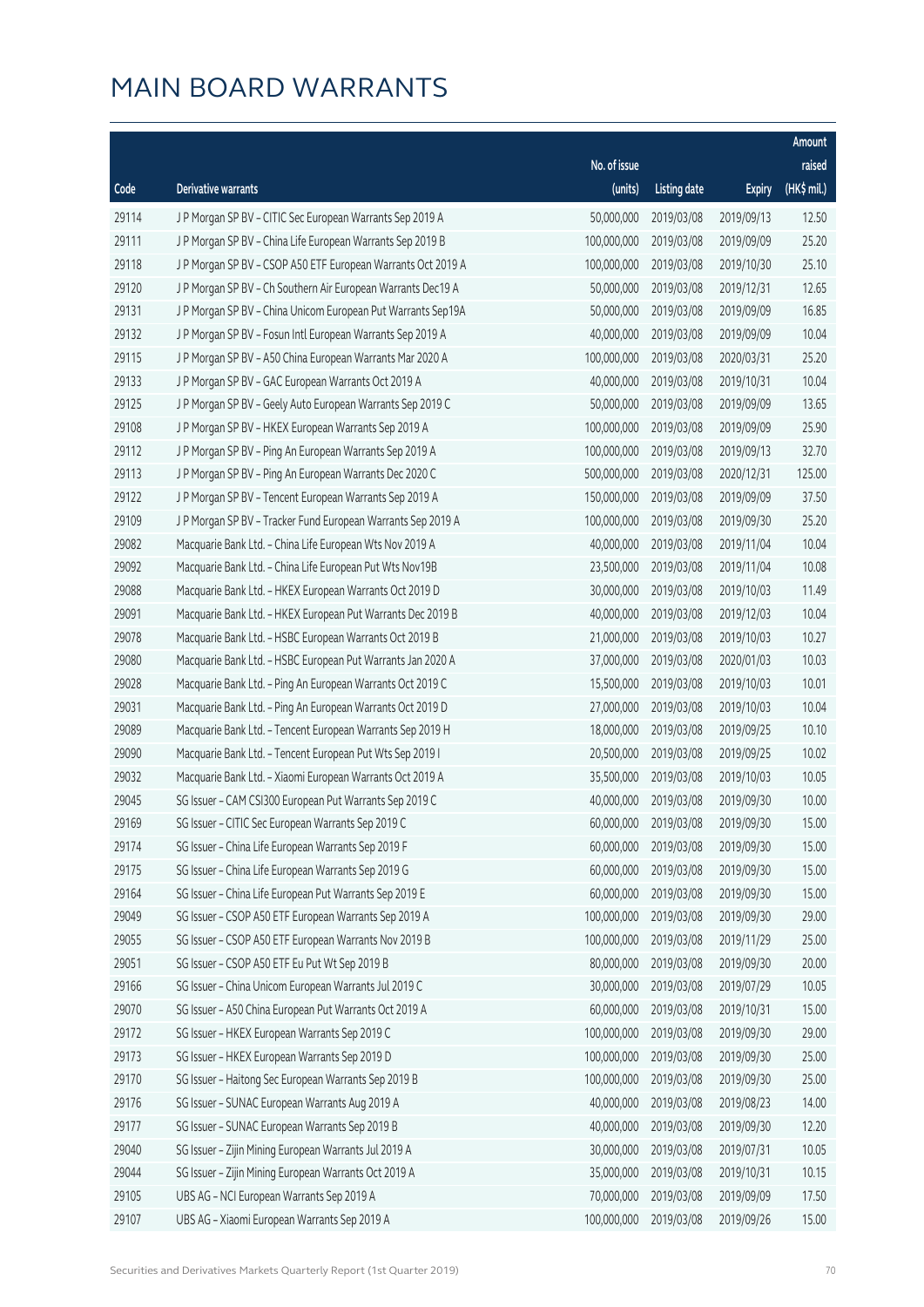|        |                                                              |                        |                     |               | Amount      |
|--------|--------------------------------------------------------------|------------------------|---------------------|---------------|-------------|
|        |                                                              | No. of issue           |                     |               | raised      |
| Code   | Derivative warrants                                          | (units)                | <b>Listing date</b> | <b>Expiry</b> | (HK\$ mil.) |
| 29159  | Bank Vontobel - AIA European Warrants Aug 2019 D             | 40,000,000             | 2019/03/08          | 2019/08/29    | 10.00       |
| 29163  | Bank Vontobel - HK & China Gas European Warrants Mar 2020 A  | 40,000,000             | 2019/03/08          | 2020/03/27    | 10.00       |
| 29156  | Bank Vontobel - HKEX European Warrants Sep 2019 A            | 40,000,000             | 2019/03/08          | 2019/09/30    | 14.84       |
| 29158  | Bank Vontobel - HKEX European Put Warrants Sep 2019 B        | 40,000,000             | 2019/03/08          | 2019/09/10    | 13.64       |
| 29160  | Bank Vontobel - Jiangxi Copper European Warrants Oct 2019 A  | 40,000,000             | 2019/03/08          | 2019/10/15    | 11.32       |
| 29162  | Bank Vontobel - SJM Holdings European Warrants Oct 2019 A    | 40,000,000             | 2019/03/08          | 2019/10/21    | 10.00       |
| 24860# | J P Morgan SP BV - Ping An European Warrants Nov 2019 B      | 900,000,000            | 2019/03/08          | 2019/11/29    | 38.70       |
| 29243  | BOCI Asia Ltd. - AAC Tech European Warrants Apr 2020 A       | 100,000,000            | 2019/03/11          | 2020/04/27    | 25.00       |
| 29247  | BOCI Asia Ltd. - China Life European Warrants Sep 2019 C     | 60,000,000             | 2019/03/11          | 2019/09/11    | 15.00       |
| 29248  | BOCI Asia Ltd. - China Mobile European Warrants Sep 2019 A   | 50,000,000             | 2019/03/11          | 2019/09/27    | 12.50       |
| 29240  | BOCI Asia Ltd. - CSOP A50 ETF European Warrants Sep 2019 A   | 60,000,000             | 2019/03/11          | 2019/09/11    | 15.00       |
| 29242  | BOCI Asia Ltd. - HKEX European Warrants Sep 2019 A           | 100,000,000            | 2019/03/11          | 2019/09/11    | 25.00       |
| 29244  | BOCI Asia Ltd. - Ping An European Warrants Dec 2020 B        | 400,000,000            | 2019/03/11          | 2020/12/31    | 100.00      |
| 29327  | Credit Suisse AG - China Huarong European Warrants Sep 2019C | 40,000,000             | 2019/03/11          | 2019/09/30    | 10.00       |
| 29326  | Credit Suisse AG - China Cinda European Warrants Sep 2019 A  | 40,000,000             | 2019/03/11          | 2019/09/30    | 10.00       |
| 29328  | Credit Suisse AG - CITIC Sec European Warrants Sep 2019 B    | 50,000,000             | 2019/03/11          | 2019/09/10    | 12.50       |
| 29350  | Credit Suisse AG - CNOOC European Warrants Nov 2019 A        | 50,000,000             | 2019/03/11          | 2019/11/29    | 12.50       |
| 29343  | Credit Suisse AG - CSOP A50 ETF European Warrants Nov 2019 A | 50,000,000             | 2019/03/11          | 2019/11/29    | 12.50       |
| 29359  | Credit Suisse AG - Dongfeng Motor European Wts Dec 2019 A    | 40,000,000             | 2019/03/11          | 2019/12/31    | 10.00       |
| 29335  | Credit Suisse AG - Fosun Intl European Warrants Sep 2019 A   | 40,000,000             | 2019/03/11          | 2019/09/30    | 10.00       |
| 29334  | Credit Suisse AG - GAC European Warrants Sep 2019 A          | 40,000,000             | 2019/03/11          | 2019/09/30    | 10.00       |
| 29349  | Credit Suisse AG - Greatwall Motor European Wts Apr 2020 A   | 40,000,000             | 2019/03/11          | 2020/04/29    | 10.00       |
| 29324  | Credit Suisse AG - HKEX European Warrants Sep 2019 D         | 80,000,000             | 2019/03/11          | 2019/09/10    | 20.00       |
| 29325  | Credit Suisse AG - HKEX European Warrants Sep 2019 E         | 80,000,000             | 2019/03/11          | 2019/09/30    | 20.00       |
| 29329  | Credit Suisse AG - Haitong Sec European Warrants Sep 2019 B  | 80,000,000             | 2019/03/11          | 2019/09/30    | 24.00       |
| 29358  | Credit Suisse AG - Ping An European Warrants Mar 2020 A      | 300,000,000            | 2019/03/11          | 2020/03/31    | 75.00       |
| 29357  | Credit Suisse AG - Ping An European Put Warrants Jan 2020 A  | 250,000,000 2019/03/11 |                     | 2020/01/31    | 62.50       |
| 29355  | Credit Suisse AG - SUNAC European Put Warrants Sep 2019 A    | 30,000,000             | 2019/03/11          | 2019/09/30    | 11.70       |
| 29336  | Credit Suisse AG - Tracker Fund European Warrants Sep 2019 A | 50,000,000             | 2019/03/11          | 2019/09/30    | 12.50       |
| 29340  | Credit Suisse AG - Tracker Fund European Put Warrants Sep19B | 40,000,000             | 2019/03/11          | 2019/09/30    | 10.00       |
| 29347  | Credit Suisse AG - Xiaomi European Warrants Sep 2019 C       | 50,000,000             | 2019/03/11          | 2019/09/10    | 12.50       |
| 29317  | Goldman Sachs SP (Asia) - CITIC Sec European Wts Sep 2019 A  | 50,000,000             | 2019/03/11          | 2019/09/11    | 12.50       |
| 29318  | Goldman Sachs SP (Asia) - China Life Euro Wts Sep 2019 E     | 60,000,000             | 2019/03/11          | 2019/09/11    | 15.00       |
| 29301  | Goldman Sachs SP (Asia) - Geely Auto European Wts Sep 2019 C | 50,000,000             | 2019/03/11          | 2019/09/11    | 12.50       |
| 29296  | Goldman Sachs SP (Asia) - PICC Group European Wts Jul 2019 A | 70,000,000             | 2019/03/11          | 2019/07/24    | 10.50       |
| 29309  | Goldman Sachs SP (Asia) - Ping An European Wts Sep 2019 A    | 80,000,000             | 2019/03/11          | 2019/09/20    | 20.00       |
| 29277  | HK Bank - Ping An European Warrants Sep 2019 B               | 40,000,000             | 2019/03/11          | 2019/09/30    | 14.40       |
| 29279  | HK Bank - Ping An European Warrants Dec 2019 B               | 100,000,000            | 2019/03/11          | 2019/12/31    | 25.00       |
| 29278  | HK Bank - Ping An European Warrants Jul 2020 B               | 100,000,000            | 2019/03/11          | 2020/07/31    | 25.00       |
| 29289  | Haitong Int'l Sec - CAM CSI300 European Warrants Oct 2019 A  | 40,000,000             | 2019/03/11          | 2019/10/30    | 10.00       |
| 29320  | Haitong Int'l Sec - Angang Steel European Warrants Dec 2020A | 60,000,000             | 2019/03/11          | 2020/12/31    | 15.00       |
| 29291  | Haitong Int'l Sec - CGS European Warrants Jul 2020 A         | 80,000,000             | 2019/03/11          | 2020/07/31    | 20.80       |
| 29290  | Haitong Int'l Sec - CITIC Sec European Warrants Dec 2019 B   | 50,000,000             | 2019/03/11          | 2019/12/31    | 11.50       |
| 29293  | Haitong Int'l Sec - CNBM European Warrants Oct 2020 A        | 100,000,000            | 2019/03/11          | 2020/10/06    | 17.00       |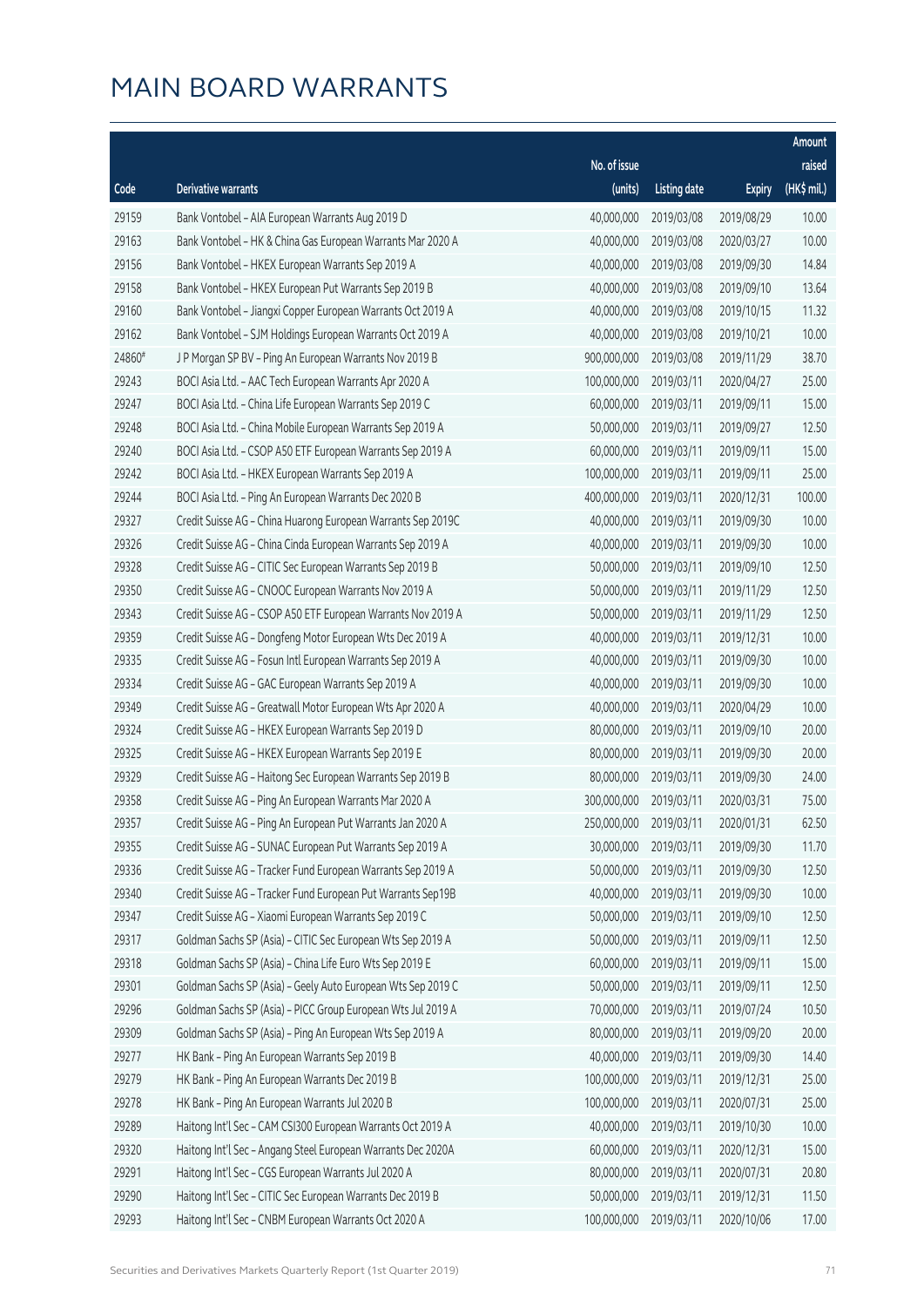|       |                                                              |                        |                     |               | Amount      |
|-------|--------------------------------------------------------------|------------------------|---------------------|---------------|-------------|
|       |                                                              | No. of issue           |                     |               | raised      |
| Code  | Derivative warrants                                          | (units)                | <b>Listing date</b> | <b>Expiry</b> | (HK\$ mil.) |
| 29321 | Haitong Int'l Sec - CNBM European Warrants May 2021 A        | 80,000,000             | 2019/03/11          | 2021/05/28    | 20.00       |
| 29322 | Haitong Int'l Sec - CRRC European Warrants Feb 2022 A        | 60,000,000             | 2019/03/11          | 2022/02/28    | 15.00       |
| 29285 | Haitong Int'l Sec - CSOP A50 ETF European Warrants Sep 2019A | 80,000,000             | 2019/03/11          | 2019/09/25    | 20.00       |
| 29288 | Haitong Int'l Sec - A50 China European Warrants Sep 2019 B   | 80,000,000             | 2019/03/11          | 2019/09/20    | 20.00       |
| 29261 | Haitong Int'l Sec - HSI European Warrants Sep 2019 C         | 150,000,000            | 2019/03/11          | 2019/09/27    | 22.50       |
| 29262 | Haitong Int'l Sec - HSI European Put Warrants Sep 2019 D     | 150,000,000            | 2019/03/11          | 2019/09/27    | 37.50       |
| 29295 | Haitong Int'l Sec - Jiangxi Copper European Warrants Aug20A  | 70,000,000             | 2019/03/11          | 2020/08/31    | 18.20       |
| 29268 | J P Morgan SP BV - CAM CSI300 European Put Wts Sep 2019 C    | 50,000,000             | 2019/03/11          | 2019/09/10    | 12.60       |
| 29270 | J P Morgan SP BV - Conch Venture European Warrants Sep 2019A | 40,000,000             | 2019/03/11          | 2019/09/30    | 10.12       |
| 29265 | J P Morgan SP BV - China Life European Warrants Sep 2019 C   | 50,000,000             | 2019/03/11          | 2019/09/30    | 12.50       |
| 29276 | J P Morgan SP BV - China Mobile European Wts Jun 2019 C      | 100,000,000            | 2019/03/11          | 2019/06/28    | 17.10       |
| 29266 | J P Morgan SP BV - A50 China European Put Wts Dec 2019 A     | 150,000,000            | 2019/03/11          | 2019/12/31    | 37.95       |
| 29264 | J P Morgan SP BV - HSI European Warrants Sep 2019 E          | 400,000,000            | 2019/03/11          | 2019/09/27    | 100.80      |
| 29274 | J P Morgan SP BV - Nexteer European Warrants Sep 2019 A      | 35,000,000             | 2019/03/11          | 2019/09/30    | 10.22       |
| 29273 | J P Morgan SP BV - PICC Group European Warrants Sep 2019 A   | 60,000,000             | 2019/03/11          | 2019/09/30    | 15.24       |
| 29272 | J P Morgan SP BV - Ping An European Put Warrants Sep 2019 B  | 200,000,000            | 2019/03/11          | 2019/09/30    | 104.80      |
| 29269 | J P Morgan SP BV - Xinyi Glass European Warrants Sep 2019 A  | 40,000,000             | 2019/03/11          | 2019/09/30    | 10.00       |
| 29233 | Macquarie Bank Ltd. - Geely Auto European Wts Oct 2019 A     | 29,500,000             | 2019/03/11          | 2019/10/03    | 10.00       |
| 29236 | Macquarie Bank Ltd. - SUNAC European Warrants Oct 2019 A     | 27,000,000             | 2019/03/11          | 2019/10/03    | 10.04       |
| 29393 | SG Issuer - CAM CSI300 European Warrants Sep 2019 D          | 80,000,000             | 2019/03/11          | 2019/09/30    | 20.00       |
| 29407 | SG Issuer - BankComm European Warrants Jul 2019 C            | 40,000,000             | 2019/03/11          | 2019/07/31    | 10.00       |
| 29397 | SG Issuer - CC Bank European Put Warrants Aug 2019 A         | 60,000,000             | 2019/03/11          | 2019/08/30    | 23.10       |
| 29399 | SG Issuer - CITIC Sec European Warrants Dec 2019 B           | 60,000,000             | 2019/03/11          | 2019/12/31    | 12.00       |
| 29385 | SG Issuer - CM Bank European Warrants Sep 2019 A             | 40,000,000             | 2019/03/11          | 2019/09/03    | 10.00       |
| 29386 | SG Issuer - China Tower European Warrants Oct 2019 A         | 80,000,000             | 2019/03/11          | 2019/10/31    | 14.40       |
| 29396 | SG Issuer - A50 China European Warrants Nov 2019 A           | 100,000,000            | 2019/03/11          | 2019/11/29    | 25.00       |
| 29384 | SG Issuer - HSI European Warrants Oct 2019 A                 | 300,000,000 2019/03/11 |                     | 2019/10/30    | 45.00       |
| 29383 | SG Issuer - HSI European Put Warrants Sep 2019 D             | 300,000,000            | 2019/03/11          | 2019/09/27    | 45.00       |
| 29375 | SG Issuer - Hua Hong Semi European Warrants Aug 2019 B       | 40,000,000             | 2019/03/11          | 2019/08/30    | 10.80       |
| 29402 | SG Issuer - ICBC European Put Wt Jul 2019 B                  | 60,000,000             | 2019/03/11          | 2019/07/31    | 16.20       |
| 29406 | SG Issuer - Ping An European Warrants Sep 2019 C             | 80,000,000             | 2019/03/11          | 2019/09/30    | 20.00       |
| 29392 | SG Issuer - SJM Holdings Eu Wt Oct 2019 A                    | 60,000,000             | 2019/03/11          | 2019/10/04    | 15.00       |
| 29379 | SG Issuer - SJM Holdings European Put Warrants Sep 2019 A    | 40,000,000             | 2019/03/11          | 2019/09/11    | 10.00       |
| 29388 | SG Issuer - SMIC European Warrants Oct 2019 A                | 60,000,000             | 2019/03/11          | 2019/10/25    | 15.00       |
| 29249 | UBS AG - CAM CSI300 European Warrants Jun 2019 A             | 70,000,000             | 2019/03/11          | 2019/06/10    | 13.51       |
| 29260 | UBS AG - CGS European Warrants Aug 2020 A                    | 70,000,000             | 2019/03/11          | 2020/08/10    | 17.50       |
| 29250 | UBS AG - CITIC Bank European Warrants Sep 2019 A             | 40,000,000             | 2019/03/11          | 2019/09/10    | 10.00       |
| 29254 | UBS AG - CSOP A50 ETF European Warrants Sep 2019 B           | 70,000,000             | 2019/03/11          | 2019/09/30    | 17.99       |
| 29255 | UBS AG - A50 China European Put Warrants Oct 2019 A          | 70,000,000             | 2019/03/11          | 2019/10/14    | 17.50       |
| 29256 | UBS AG - Maanshan Iron European Warrants Sep 2019 A          | 30,000,000             | 2019/03/11          | 2019/09/11    | 11.70       |
| 29251 | UBS AG - PICC Group European Warrants Sep 2019 A             | 40,000,000             | 2019/03/11          | 2019/09/10    | 10.00       |
| 29259 | UBS AG - PSBC European Warrants Sep 2019 A                   | 36,000,000             | 2019/03/11          | 2019/09/10    | 10.12       |
| 29361 | Bank Vontobel - CC Bank European Warrants Oct 2019 B         | 40,000,000             | 2019/03/11          | 2019/10/04    | 10.04       |
| 29363 | Bank Vontobel - CC Bank European Put Warrants Oct 2019 C     | 30,000,000             | 2019/03/11          | 2019/10/03    | 11.73       |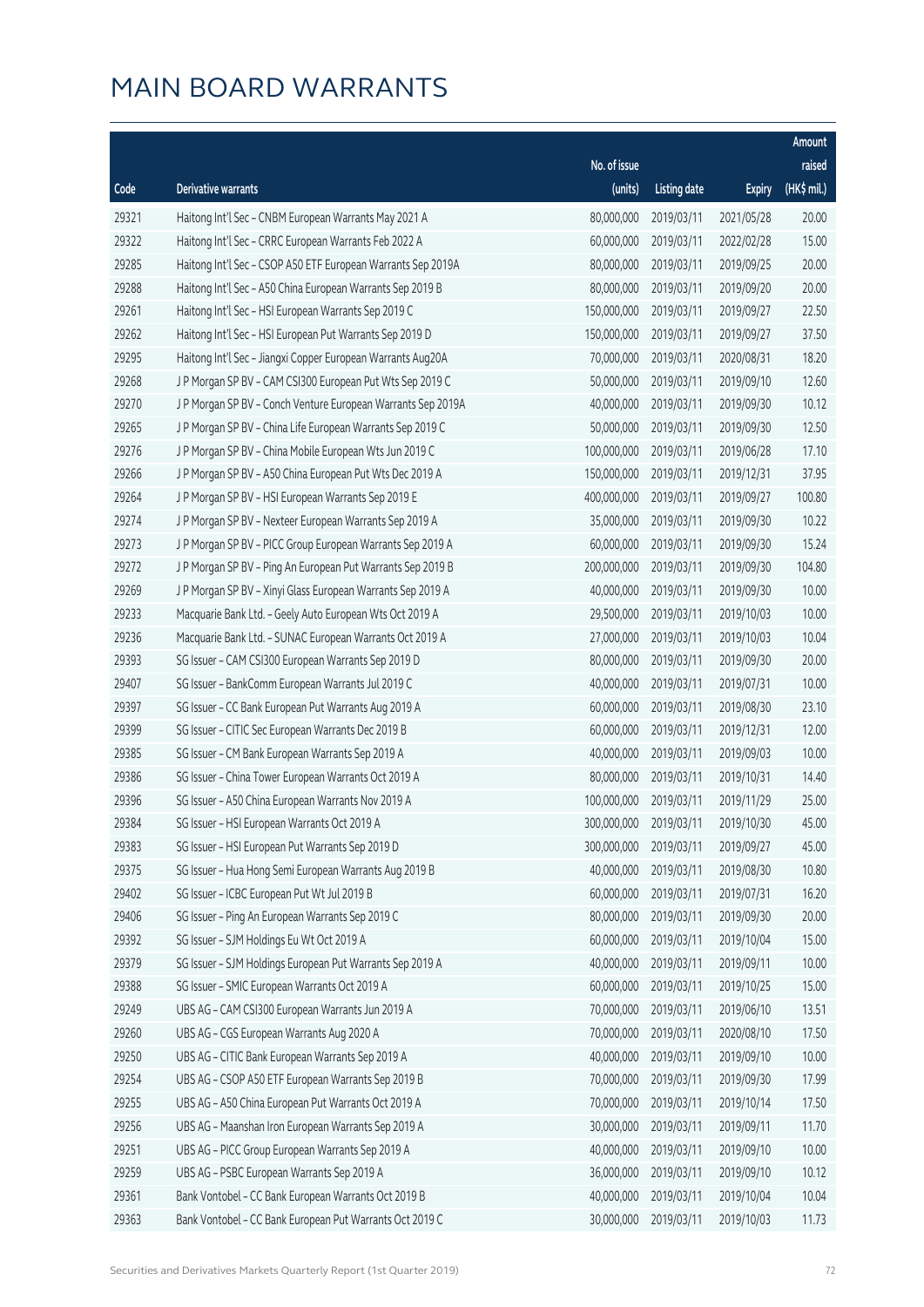|        |                                                              |              |                        |               | Amount      |
|--------|--------------------------------------------------------------|--------------|------------------------|---------------|-------------|
|        |                                                              | No. of issue |                        |               | raised      |
| Code   | Derivative warrants                                          | (units)      | <b>Listing date</b>    | <b>Expiry</b> | (HK\$ mil.) |
| 29365  | Bank Vontobel - CSOP A50 ETF European Warrants Oct 2019 A    | 40,000,000   | 2019/03/11             | 2019/10/04    | 10.00       |
| 29370  | Bank Vontobel - CSOP A50 ETF European Warrants Jul 2020 A    | 40,000,000   | 2019/03/11             | 2020/07/06    | 11.88       |
| 29364  | Bank Vontobel - PetroChina European Warrants Nov 2019 A      | 70,000,000   | 2019/03/11             | 2019/11/29    | 10.92       |
| 29371  | Bank Vontobel - Tencent European Warrants Nov 2019 A         | 50,000,000   | 2019/03/11             | 2019/11/05    | 15.00       |
| 29374  | Bank Vontobel - Tencent European Put Warrants Oct 2019 A     | 80,000,000   | 2019/03/11             | 2019/10/04    | 26.40       |
| 25335# | J P Morgan SP BV - HSI European Put Warrants Jun 2019 E      | 400,000,000  | 2019/03/11             | 2019/06/27    | 22.80       |
| 29413  | BOCI Asia Ltd. - China Tower European Warrants Sep 2019 B    | 80,000,000   | 2019/03/12             | 2019/09/16    | 20.24       |
| 29422  | BOCI Asia Ltd. - Tencent European Wts Sep 2019 A             | 100,000,000  | 2019/03/12             | 2019/09/12    | 25.80       |
| 29415  | BOCI Asia Ltd. - Tencent European Wts Nov 2019 A             | 200,000,000  | 2019/03/12             | 2019/11/01    | 31.20       |
| 29421  | BOCI Asia Ltd. - Tencent European Wts Dec 2019 A             | 200,000,000  | 2019/03/12             | 2019/12/20    | 38.20       |
| 29424  | BOCI Asia Ltd. - Tencent European Put Wts Jul 2019 C         | 200,000,000  | 2019/03/12             | 2019/07/25    | 41.40       |
| 29442  | BNP Paribas Issuance B.V. - BYD Company Euro Wts Oct 2019 A  | 30,000,000   | 2019/03/12             | 2019/10/03    | 11.70       |
| 29436  | BNP Paribas Issuance B.V. - Country Garden Eu Wt Apr 2020 A  | 50,000,000   | 2019/03/12             | 2020/04/02    | 12.50       |
| 29438  | BNP Paribas Issuance B.V. - CITIC Sec Euro Wts Oct 2019 A    | 50,000,000   | 2019/03/12             | 2019/10/03    | 14.50       |
| 29439  | BNP Paribas Issuance B.V. - China Life Euro Wts Dec 2019 C   | 50,000,000   | 2019/03/12             | 2019/12/03    | 14.00       |
| 29451  | BNP Paribas Issuance B.V. - CSOP A50 ETF Eu Wts Feb 2020 A   | 50,000,000   | 2019/03/12             | 2020/02/04    | 12.50       |
| 29448  | BNP Paribas Issuance B.V. - HKEX European Wts Oct 2019 B     | 40,000,000   | 2019/03/12             | 2019/10/03    | 10.80       |
| 29450  | BNP Paribas Issuance B.V. - HSBC European Wts Dec 2019 A     | 40,000,000   | 2019/03/12             | 2019/12/03    | 10.40       |
| 29443  | BNP Paribas Issuance B.V. - Tencent European Wts Feb 2020 A  | 80,000,000   | 2019/03/12             | 2020/02/04    | 20.00       |
| 29445  | BNP Paribas Issuance B.V. - Tencent European Wts Apr 2020 A  | 80,000,000   | 2019/03/12             | 2020/04/02    | 20.00       |
| 29564  | Credit Suisse AG - Ch Comm Cons European Warrants Sep 2019 A | 20,000,000   | 2019/03/12             | 2019/09/30    | 10.00       |
| 29570  | Credit Suisse AG - China EB Ltd European Warrants Dec 2019 A | 50,000,000   | 2019/03/12             | 2019/12/31    | 12.50       |
| 29566  | Credit Suisse AG - Link REIT European Warrants Sep 2020 A    | 50,000,000   | 2019/03/12             | 2020/09/30    | 12.50       |
| 29567  | Credit Suisse AG - Link REIT European Put Warrants Aug 2020A | 40,000,000   | 2019/03/12             | 2020/08/31    | 10.00       |
| 29552  | Credit Suisse AG - SJM Holdings European Warrants Sep 2019 B | 60,000,000   | 2019/03/12             | 2019/09/30    | 15.00       |
| 29553  | Credit Suisse AG - Tencent Euro Put Wts Jun 2019 Q           | 200,000,000  | 2019/03/12             | 2019/06/21    | 30.00       |
| 29557  | Credit Suisse AG - Tencent Euro Put Wts Jul 2019 C           |              | 200,000,000 2019/03/12 | 2019/07/30    | 36.00       |
| 29554  | Credit Suisse AG - Tencent Euro Put Wts Aug 2019 C           | 200,000,000  | 2019/03/12             | 2019/08/26    | 30.00       |
| 29562  | Credit Suisse AG - Xinyi Glass European Warrants Sep 2019 A  | 40,000,000   | 2019/03/12             | 2019/09/11    | 10.00       |
| 29563  | Credit Suisse AG - Xinyi Solar European Warrants Sep 2019 A  | 25,000,000   | 2019/03/12             | 2019/09/11    | 11.00       |
| 29565  | Credit Suisse AG - ZTE European Warrants Sep 2019 A          | 30,000,000   | 2019/03/12             | 2019/09/30    | 12.00       |
| 29575  | Goldman Sachs SP (Asia) - Bank of China Euro Wts Nov 2019 A  | 80,000,000   | 2019/03/12             | 2019/11/22    | 12.00       |
| 29579  | Goldman Sachs SP (Asia) - CC Bank European Wts Aug 2019 A    | 80,000,000   | 2019/03/12             | 2019/08/28    | 12.00       |
| 29583  | Goldman Sachs SP (Asia) - Ping An Euro Put Wts Aug 2019 A    | 80,000,000   | 2019/03/12             | 2019/08/23    | 21.92       |
| 29571  | Goldman Sachs SP (Asia) - Tencent European Wt Nov 2019 A     | 150,000,000  | 2019/03/12             | 2019/11/01    | 22.50       |
| 29572  | Goldman Sachs SP (Asia) - Tencent European Put Wt Jun 2019 R | 100,000,000  | 2019/03/12             | 2019/06/24    | 19.20       |
| 29435  | Haitong Int'l Sec - China Mobile European Wts Jul 2019 B     | 60,000,000   | 2019/03/12             | 2019/07/31    | 10.80       |
| 29433  | Haitong Int'l Sec - NCI European Warrants Sep 2019 A         | 40,000,000   | 2019/03/12             | 2019/09/30    | 10.80       |
| 29434  | Haitong Int'l Sec - PICC European Warrants Dec 2019 A        | 50,000,000   | 2019/03/12             | 2019/12/31    | 12.50       |
| 29432  | Haitong Int'l Sec - PICC Group European Warrants Jul 2019 A  | 60,000,000   | 2019/03/12             | 2019/07/24    | 12.00       |
| 29504  | J P Morgan SP BV - Agricultural Bank Euro Warrants Oct 2019A | 100,000,000  | 2019/03/12             | 2019/10/31    | 25.00       |
| 29489  | J P Morgan SP BV - China Everbright Ltd Euro Wts Jan 2020 A  | 40,000,000   | 2019/03/12             | 2020/01/31    | 10.04       |
| 29503  | J P Morgan SP BV - CITIC Bank European Warrants Sep 2019 A   | 50,000,000   | 2019/03/12             | 2019/09/30    | 12.50       |
| 29496  | J P Morgan SP BV - China Mobile European Put Wts Sep 2019 A  | 100,000,000  | 2019/03/12             | 2019/09/11    | 42.40       |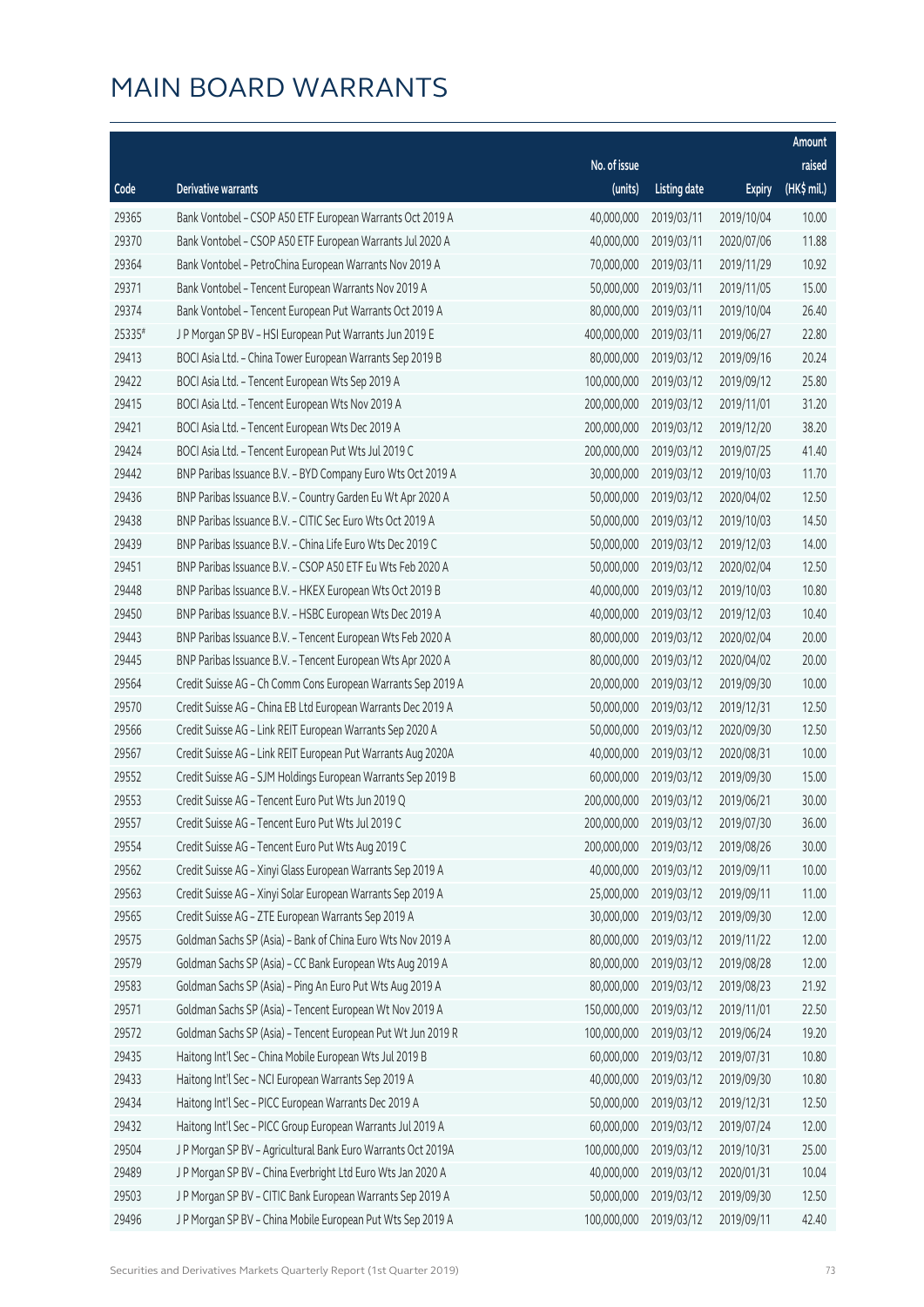|       |                                                              |                        |                     |               | Amount      |
|-------|--------------------------------------------------------------|------------------------|---------------------|---------------|-------------|
|       |                                                              | No. of issue           |                     |               | raised      |
| Code  | Derivative warrants                                          | (units)                | <b>Listing date</b> | <b>Expiry</b> | (HK\$ mil.) |
| 29495 | J P Morgan SP BV - Cathay Pacific European Wts Nov 2019 A    | 35,000,000             | 2019/03/12          | 2019/11/29    | 10.01       |
| 29491 | J P Morgan SP BV - CSOP A50 ETF European Warrants Dec 2019 B | 50,000,000             | 2019/03/12          | 2019/12/31    | 12.50       |
| 29409 | J P Morgan SP BV - HKEX European Warrants Dec 2019 D         | 200,000,000            | 2019/03/12          | 2019/12/31    | 30.00       |
| 29506 | JP Morgan SP BV - SJM Holdings European Put Warrants Oct19A  | 40,000,000             | 2019/03/12          | 2019/10/31    | 10.04       |
| 29497 | JP Morgan SP BV - Tencent European Warrants Sep 2019 B       | 250,000,000            | 2019/03/12          | 2019/09/30    | 62.75       |
| 29501 | JP Morgan SP BV - Tencent European Put Warrants Jun 2019 L   | 250,000,000            | 2019/03/12          | 2019/06/21    | 38.25       |
| 29500 | J P Morgan SP BV - Tencent European Put Warrants Jul 2019 A  | 250,000,000            | 2019/03/12          | 2019/07/31    | 37.75       |
| 29502 | J P Morgan SP BV - Tencent European Put Warrants Sep 2019 C  | 150,000,000            | 2019/03/12          | 2019/09/11    | 37.50       |
| 29492 | J P Morgan SP BV - Weichai Power European Wts Dec 2019 A     | 60,000,000             | 2019/03/12          | 2019/12/31    | 15.00       |
| 29493 | J P Morgan SP BV - Xiaomi European Warrants Sep 2019 C       | 50,000,000             | 2019/03/12          | 2019/09/11    | 12.55       |
| 29429 | Macquarie Bank Ltd. - Sunny Optical European Wts Oct 2019 A  | 40,000,000             | 2019/03/12          | 2019/10/03    | 10.00       |
| 29522 | SG Issuer - Bank of China European Warrants Nov 2019 A       | 80,000,000             | 2019/03/12          | 2019/11/22    | 12.00       |
| 29524 | SG Issuer - CC Bank European Warrants Aug 2019 B             | 70,000,000             | 2019/03/12          | 2019/08/28    | 10.50       |
| 29529 | SG Issuer - CITIC Sec European Warrants Oct 2019 A           | 70,000,000             | 2019/03/12          | 2019/10/31    | 12.25       |
| 29527 | SG Issuer - CITIC Sec European Put Warrants Sep 2019 D       | 40,000,000             | 2019/03/12          | 2019/09/30    | 10.00       |
| 29526 | SG Issuer - China Unicom European Put Warrants Oct 2019 A    | 50,000,000             | 2019/03/12          | 2019/10/31    | 12.50       |
| 29412 | SG Issuer - HKEX European Warrants Dec 2019 C                | 200,000,000            | 2019/03/12          | 2019/12/24    | 30.00       |
| 29511 | SG Issuer - HKEX European Put Warrants Sep 2019 E            | 150,000,000            | 2019/03/12          | 2019/09/05    | 22.50       |
| 29532 | SG Issuer - Haitong Sec European Put Warrants Sep 2019 C     | 40,000,000             | 2019/03/12          | 2019/09/30    | 10.00       |
| 29534 | SG Issuer - ICBC European Warrants Aug 2019 A                | 70,000,000             | 2019/03/12          | 2019/08/28    | 10.50       |
| 29519 | SG Issuer - Lenovo European Warrants Aug 2019 C              | 25,000,000             | 2019/03/12          | 2019/08/30    | 10.00       |
| 29520 | SG Issuer - Lenovo European Warrants Dec 2019 A              | 100,000,000            | 2019/03/12          | 2019/12/31    | 25.00       |
| 29535 | SG Issuer - NCI European Warrants Sep 2019 B                 | 40,000,000             | 2019/03/12          | 2019/09/30    | 10.00       |
| 29538 | SG Issuer - PICC P&C European Warrants Sep 2019 A            | 15,000,000             | 2019/03/12          | 2019/09/30    | 10.20       |
| 29536 | SG Issuer - PICC Group European Warrants Jul 2019 B          | 50,000,000             | 2019/03/12          | 2019/07/31    | 10.00       |
| 29541 | SG Issuer - Ping An European Warrants Oct 2019 A             | 80,000,000             | 2019/03/12          | 2019/10/24    | 12.00       |
| 29547 | SG Issuer - Tencent European Warrants Nov 2019 A             | 200,000,000 2019/03/12 |                     | 2019/11/01    | 34.00       |
| 29548 | SG Issuer - Tencent European Warrants Dec 2019 B             | 200,000,000            | 2019/03/12          | 2019/12/20    | 33.00       |
| 29549 | SG Issuer - Tencent European Put Warrants Jun 2019 K         | 200,000,000            | 2019/03/12          | 2019/06/24    | 45.00       |
| 29551 | SG Issuer - Tencent European Put Warrants Jun 2019 L         | 200,000,000            | 2019/03/12          | 2019/06/28    | 30.00       |
| 29458 | UBS AG - CAM CSI300 European Warrants Sep 2019 A             | 70,000,000             | 2019/03/12          | 2019/09/11    | 17.50       |
| 29456 | UBS AG - Bank of China European Warrants Nov 2019 A          | 70,000,000             | 2019/03/12          | 2019/11/22    | 13.37       |
| 29460 | UBS AG - Bank of China European Put Warrants Aug 2019 A      | 70,000,000             | 2019/03/12          | 2019/08/28    | 17.78       |
| 29455 | UBS AG - CC Bank European Warrants Jul 2019 A                | 70,000,000             | 2019/03/12          | 2019/07/24    | 11.34       |
| 29459 | UBS AG - China Life European Warrants Sep 2019 D             | 100,000,000            | 2019/03/12          | 2019/09/25    | 15.10       |
| 29463 | UBS AG - ICBC European Put Warrants Jul 2019 A               | 70,000,000             | 2019/03/12          | 2019/07/31    | 24.36       |
| 29454 | UBS AG - Tencent European Warrants Jul 2019 D                | 30,000,000             | 2019/03/12          | 2019/07/25    | 10.50       |
| 29482 | Bank Vontobel - CITIC Sec European Warrants Oct 2019 A       | 40,000,000             | 2019/03/12          | 2019/10/04    | 11.20       |
| 29487 | Bank Vontobel - China Life European Warrants Nov 2019 B      | 40,000,000             | 2019/03/12          | 2019/11/04    | 11.20       |
| 29480 | Bank Vontobel - China Mobile European Warrants Nov 2019 A    | 25,000,000             | 2019/03/12          | 2019/11/25    | 12.03       |
| 29475 | Bank Vontobel - Evergrande European Warrants Jan 2020 A      | 40,000,000             | 2019/03/12          | 2020/01/06    | 10.84       |
| 29471 | Bank Vontobel - HSBC European Warrants Dec 2019 A            | 20,000,000             | 2019/03/12          | 2019/12/23    | 10.22       |
| 29481 | Bank Vontobel - Kunlun Energy European Warrants Mar 2020 A   | 40,000,000             | 2019/03/12          | 2020/03/27    | 10.04       |
| 29465 | Bank Vontobel - Ping An European Put Warrants Aug 2019 A     | 30,000,000             | 2019/03/12          | 2019/08/23    | 10.23       |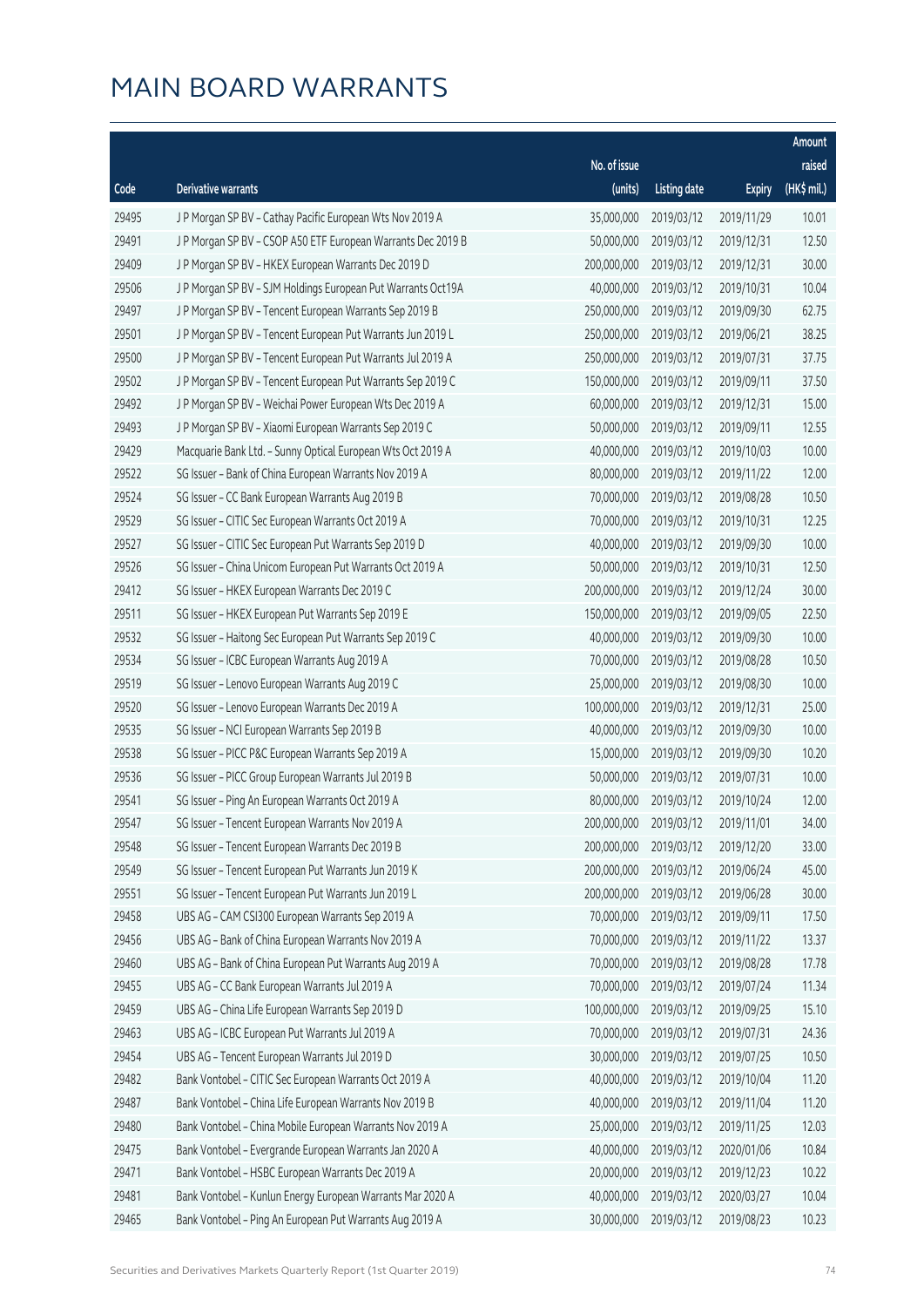|       |                                                              |              |                       |               | Amount      |
|-------|--------------------------------------------------------------|--------------|-----------------------|---------------|-------------|
|       |                                                              | No. of issue |                       |               | raised      |
| Code  | Derivative warrants                                          | (units)      | <b>Listing date</b>   | <b>Expiry</b> | (HK\$ mil.) |
| 29597 | BOCI Asia Ltd. - China Mobile European Warrants Sep 2019 B   | 70,000,000   | 2019/03/13            | 2019/09/25    | 10.50       |
| 29613 | BOCI Asia Ltd. - HKEX European Warrants Sep 2019 B           | 100,000,000  | 2019/03/13            | 2019/09/16    | 25.00       |
| 29586 | BOCI Asia Ltd. - HSBC European Warrants Aug 2019 B           | 80,000,000   | 2019/03/13            | 2019/08/28    | 12.00       |
| 29605 | BOCI Asia Ltd. - Sunny Optical European Warrants Sep 2019 B  | 100,000,000  | 2019/03/13            | 2019/09/27    | 25.00       |
| 29612 | BOCI Asia Ltd. - Xiaomi European Warrants Sep 2019 C         | 100,000,000  | 2019/03/13            | 2019/09/16    | 25.00       |
| 29811 | Credit Suisse AG - Geely Auto European Warrants Nov 2019 A   | 80,000,000   | 2019/03/13            | 2019/11/29    | 20.00       |
| 29786 | Credit Suisse AG - Geely Auto European Put Wts Sep 2019 D    | 60,000,000   | 2019/03/13            | 2019/09/23    | 10.02       |
| 29585 | Credit Suisse AG - HKEX European Warrants Dec 2019 D         | 200,000,000  | 2019/03/13            | 2019/12/24    | 30.00       |
| 29783 | Credit Suisse AG - Kingsoft European Warrants Jun 2019 B     | 70,000,000   | 2019/03/13            | 2019/06/21    | 10.50       |
| 29793 | Credit Suisse AG - Sunny Optical European Warrants Sep 2019C | 50,000,000   | 2019/03/13            | 2019/09/12    | 12.50       |
| 29763 | Credit Suisse AG - Tencent European Wts Sep 2019 A           | 250,000,000  | 2019/03/13            | 2019/09/30    | 62.50       |
| 29765 | Credit Suisse AG - Tencent European Wts Sep 2019 B           | 150,000,000  | 2019/03/13            | 2019/09/30    | 45.00       |
| 29780 | Credit Suisse AG - Tencent European Wts Sep 2019 C           | 250,000,000  | 2019/03/13            | 2019/09/30    | 62.50       |
| 29757 | Credit Suisse AG - Tencent European Wts Nov 2019 A           | 250,000,000  | 2019/03/13            | 2019/11/08    | 40.00       |
| 29795 | Credit Suisse AG - Tencent Euro Put Wts Jun 2019 R           | 200,000,000  | 2019/03/13            | 2019/06/24    | 40.00       |
| 29827 | Goldman Sachs SP (Asia) - Country Garden Euro Wts Oct 2019 B | 50,000,000   | 2019/03/13            | 2019/10/31    | 12.50       |
| 29842 | Goldman Sachs SP (Asia) - Evergrande European Wts Aug 2019 A | 60,000,000   | 2019/03/13            | 2019/08/23    | 10.50       |
| 29833 | Goldman Sachs SP (Asia) - ICBC European Warrants Aug 2019 A  | 80,000,000   | 2019/03/13            | 2019/08/28    | 12.00       |
| 29834 | Goldman Sachs SP (Asia) - Ping An European Wts Aug 2019 B    | 100,000,000  | 2019/03/13            | 2019/08/28    | 24.60       |
| 29825 | Goldman Sachs SP (Asia) - Tencent European Wt Dec 2019 A     | 150,000,000  | 2019/03/13            | 2019/12/20    | 22.50       |
| 29626 | HK Bank - Lenovo European Warrants Dec 2019 A                | 80,000,000   | 2019/03/13            | 2019/12/31    | 20.00       |
| 29619 | HK Bank - Ping An European Warrants Jul 2019 E               | 50,000,000   | 2019/03/13            | 2019/07/31    | 13.00       |
| 29635 | HK Bank - Tencent European Warrants Jul 2019 D               | 80,000,000   | 2019/03/13            | 2019/07/31    | 20.80       |
| 29634 | HK Bank - Tencent European Warrants Sep 2019 C               | 80,000,000   | 2019/03/13            | 2019/09/30    | 20.00       |
| 29628 | HK Bank - Tencent European Warrants Nov 2019 A               | 100,000,000  | 2019/03/13            | 2019/11/01    | 19.00       |
| 29618 | HK Bank - Tencent European Put Warrants Jul 2019 C           | 100,000,000  | 2019/03/13            | 2019/07/31    | 15.00       |
| 29621 | HK Bank - Xiaomi European Warrants Sep 2019 B                |              | 80,000,000 2019/03/13 | 2019/09/30    | 20.00       |
| 29637 | J P Morgan SP BV - CSOP A50 ETF European Warrants Jun 2019 C | 80,000,000   | 2019/03/13            | 2019/06/25    | 29.92       |
| 29650 | J P Morgan SP BV - Haier Elec European Warrants Sep 2019 A   | 40,000,000   | 2019/03/13            | 2019/09/30    | 10.16       |
| 29646 | J P Morgan SP BV - HSI European Put Warrants Sep 2019 F      | 400,000,000  | 2019/03/13            | 2019/09/27    | 100.00      |
| 29649 | J P Morgan SP BV - Ping An European Warrants Mar 2020 A      | 200,000,000  | 2019/03/13            | 2020/03/31    | 60.00       |
| 29617 | Macquarie Bank Ltd. - Bank of China European Wts Jan 2020 A  | 40,000,000   | 2019/03/13            | 2020/01/03    | 10.08       |
| 29614 | Macquarie Bank Ltd. - CC Bank European Warrants Oct 2019 A   | 40,000,000   | 2019/03/13            | 2019/10/03    | 10.04       |
| 29753 | UBS AG - BOC HK European Warrants Feb 2020 A                 | 70,000,000   | 2019/03/13            | 2020/02/10    | 18.13       |
| 29725 | UBS AG - BankComm European Put Warrants Sep 2019 A           | 30,000,000   | 2019/03/13            | 2019/09/12    | 12.84       |
| 29739 | UBS AG - Country Garden European Warrants Oct 2019 A         | 40,000,000   | 2019/03/13            | 2019/10/21    | 10.92       |
| 29751 | UBS AG - China Cinda European Warrants Jul 2019 A            | 70,000,000   | 2019/03/13            | 2019/07/26    | 10.50       |
| 29748 | UBS AG - China Shenhua European Warrants Aug 2019 A          | 70,000,000   | 2019/03/13            | 2019/08/26    | 11.20       |
| 29756 | UBS AG - Geely Auto European Warrants Dec 2019 A             | 50,000,000   | 2019/03/13            | 2019/12/16    | 12.50       |
| 29754 | UBS AG - Geely Auto European Put Warrants Aug 2019 A         | 70,000,000   | 2019/03/13            | 2019/08/28    | 10.78       |
| 29729 | UBS AG - Tencent European Warrants Sep 2019 B                | 150,000,000  | 2019/03/13            | 2019/09/12    | 38.55       |
| 29742 | UBS AG - ZA Onine European Warrants Sep 2019 A               | 35,000,000   | 2019/03/13            | 2019/09/12    | 12.11       |
| 29702 | Bank Vontobel - AIA European Put Warrants Oct 2019 A         | 20,000,000   | 2019/03/13            | 2019/10/08    | 10.02       |
| 29716 | Bank Vontobel - CHALCO European Warrants Nov 2019 A          | 20,000,000   | 2019/03/13            | 2019/11/04    | 11.02       |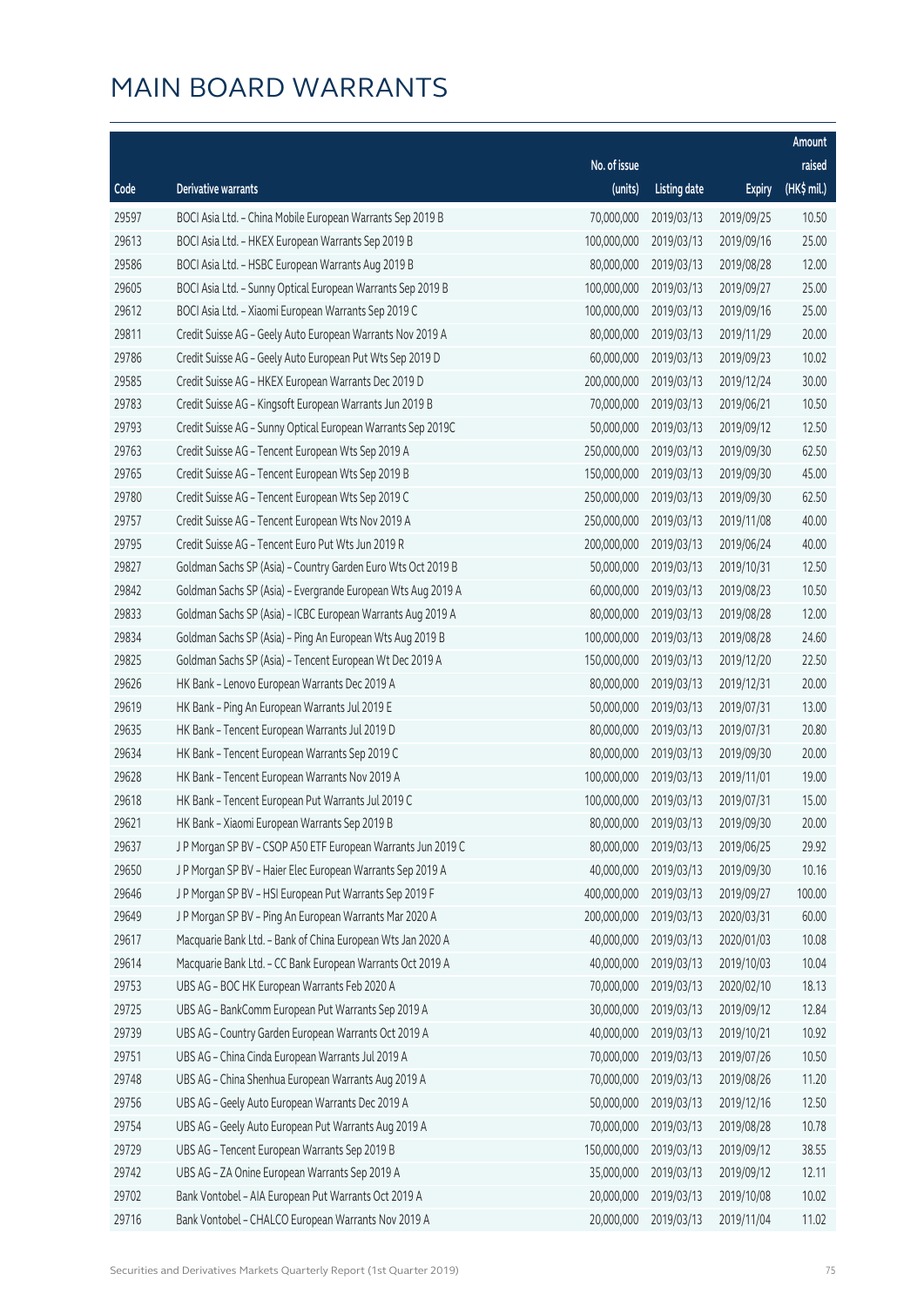|       |                                                              |              |                       |               | Amount      |
|-------|--------------------------------------------------------------|--------------|-----------------------|---------------|-------------|
|       |                                                              | No. of issue |                       |               | raised      |
| Code  | Derivative warrants                                          | (units)      | <b>Listing date</b>   | <b>Expiry</b> | (HK\$ mil.) |
| 29694 | Bank Vontobel - Sinopec Corp European Warrants Nov 2019 A    | 25,000,000   | 2019/03/13            | 2019/11/05    | 12.28       |
| 29653 | Bank Vontobel - China Tower European Warrants Sep 2019 A     | 60,000,000   | 2019/03/13            | 2019/09/23    | 10.86       |
| 29681 | Bank Vontobel - China Tower European Warrants Nov 2019 A     | 40,000,000   | 2019/03/13            | 2019/11/29    | 10.00       |
| 29708 | Bank Vontobel - Geely Auto European Warrants Oct 2019 A      | 40,000,000   | 2019/03/13            | 2019/10/04    | 12.44       |
| 29719 | Bank Vontobel - Meituan European Warrants Dec 2019 A         | 40,000,000   | 2019/03/13            | 2019/12/23    | 10.04       |
| 29880 | BOCI Asia Ltd. - AIA European Warrants Aug 2019 A            | 60,000,000   | 2019/03/14            | 2019/08/23    | 15.54       |
| 29905 | BOCI Asia Ltd. - China Unicom European Warrants Dec 2019 A   | 80,000,000   | 2019/03/14            | 2019/12/31    | 20.00       |
| 29879 | BOCI Asia Ltd. - Geely Auto European Warrants Sep 2019 A     | 100,000,000  | 2019/03/14            | 2019/09/23    | 16.50       |
| 29890 | BOCI Asia Ltd. - Galaxy Ent European Warrants Aug 2019 A     | 80,000,000   | 2019/03/14            | 2019/08/27    | 23.12       |
| 29909 | BOCI Asia Ltd. - Jiangxi Copper European Warrants Sep 2019 A | 80,000,000   | 2019/03/14            | 2019/09/30    | 20.00       |
| 29896 | BOCI Asia Ltd. - SUNAC European Warrants Sep 2019 A          | 50,000,000   | 2019/03/14            | 2019/09/30    | 17.90       |
| 11008 | Credit Suisse AG - CITIC European Warrants Dec 2019 A        | 50,000,000   | 2019/03/14            | 2019/12/31    | 12.50       |
| 11032 | Credit Suisse AG - China Lit European Warrants Sep 2019 B    | 20,000,000   | 2019/03/14            | 2019/09/13    | 10.00       |
| 11012 | Credit Suisse AG - China Res Beer European Warrants Sep 19 A | 40,000,000   | 2019/03/14            | 2019/09/13    | 10.00       |
| 11020 | Credit Suisse AG - Evergrande European Warrants Sep 2019 A   | 40,000,000   | 2019/03/14            | 2019/09/30    | 11.20       |
| 11033 | Credit Suisse AG - HSCEI ETF European Warrants Sep 2019 A    | 40,000,000   | 2019/03/14            | 2019/09/13    | 10.00       |
| 11049 | Credit Suisse AG - HSCEI ETF European Put Warrants Sep 2019B | 30,000,000   | 2019/03/14            | 2019/09/13    | 10.20       |
| 11018 | Credit Suisse AG - Sh Petrochem European Warrants Sep 2019 A | 25,000,000   | 2019/03/14            | 2019/09/30    | 10.75       |
| 11005 | Credit Suisse AG - Tencent European Wts Jul 2019 D           | 250,000,000  | 2019/03/14            | 2019/07/24    | 37.50       |
| 29957 | Goldman Sachs SP (Asia) - AIA European Warrants Aug 2019 C   | 80,000,000   | 2019/03/14            | 2019/08/29    | 12.00       |
| 29950 | Goldman Sachs SP (Asia) - CM Bank European Wts Aug 2019 A    | 70,000,000   | 2019/03/14            | 2019/08/27    | 10.50       |
| 29951 | Goldman Sachs SP (Asia) - CPIC European Warrants Sep 2019 A  | 70,000,000   | 2019/03/14            | 2019/09/23    | 10.50       |
| 29958 | Goldman Sachs SP (Asia) - NCI European Warrants Jul 2019 B   | 70,000,000   | 2019/03/14            | 2019/07/31    | 11.34       |
| 11002 | Goldman Sachs SP (Asia) - ZA Onine European Wts Sep 2019 A   | 50,000,000   | 2019/03/14            | 2019/09/16    | 12.50       |
| 29867 | HK Bank - Geely Auto European Warrants Sep 2019 A            | 50,000,000   | 2019/03/14            | 2019/09/30    | 12.50       |
| 29868 | HK Bank - Sunny Optical European Warrants Dec 2019 B         | 50,000,000   | 2019/03/14            | 2019/12/31    | 12.50       |
| 29931 | J P Morgan SP BV - CICC European Warrants Sep 2019 A         |              | 50,000,000 2019/03/14 | 2019/09/30    | 12.50       |
| 29942 | J P Morgan SP BV - HSBC European Put Warrants Aug 2019 C     | 100,000,000  | 2019/03/14            | 2019/08/27    | 15.40       |
| 29930 | J P Morgan SP BV - Haitong Sec European Warrants Oct 2019 A  | 100,000,000  | 2019/03/14            | 2019/10/31    | 25.00       |
| 29941 | J P Morgan SP BV - SMIC European Wts Nov 2019 A              | 100,000,000  | 2019/03/14            | 2019/11/29    | 25.20       |
| 29939 | J P Morgan SP BV - Tencent European Warrants Nov 2019 A      | 200,000,000  | 2019/03/14            | 2019/11/01    | 30.80       |
| 29870 | Macquarie Bank Ltd. - CHALCO European Warrants Apr 2020 A    | 14,500,000   | 2019/03/14            | 2020/04/02    | 10.01       |
| 29869 | Macquarie Bank Ltd. - Link REIT European Warrants Jan 2020 A | 29,000,000   | 2019/03/14            | 2020/01/03    | 10.09       |
| 29944 | SG Issuer - Geely Auto European Warrants Oct 2019 A          | 60,000,000   | 2019/03/14            | 2019/10/31    | 15.00       |
| 29946 | SG Issuer - Sunny Optical European Warrants Sep 2019 B       | 70,000,000   | 2019/03/14            | 2019/09/30    | 10.50       |
| 29921 | UBS AG - CGS European Put Warrants Sep 2019 B                | 20,000,000   | 2019/03/14            | 2019/09/13    | 10.40       |
| 29918 | UBS AG - CITIC Sec European Warrants Sep 2019 A              | 50,000,000   | 2019/03/14            | 2019/09/13    | 12.85       |
| 29913 | UBS AG - Haitong Sec European Warrants Oct 2019 A            | 50,000,000   | 2019/03/14            | 2019/10/31    | 12.50       |
| 29919 | UBS AG - Sunny Optical European Warrants Sep 2019 B          | 100,000,000  | 2019/03/14            | 2019/09/27    | 15.00       |
| 11097 | BOCI Asia Ltd. - BYD Company European Warrants Aug 2019 A    | 40,000,000   | 2019/03/15            | 2019/08/30    | 16.08       |
| 11062 | BOCI Asia Ltd. - Country Garden European Warrants Oct 2019 A | 70,000,000   | 2019/03/15            | 2019/10/24    | 16.03       |
| 11105 | BOCI Asia Ltd. - CSPC Pharma European Warrants Dec 2019 A    | 100,000,000  | 2019/03/15            | 2019/12/09    | 18.50       |
| 11061 | BOCI Asia Ltd. - Lenovo European Warrants Mar 2020 A         | 200,000,000  | 2019/03/15            | 2020/03/24    | 40.00       |
| 11101 | BOCI Asia Ltd. - PetroChina European Warrants Jul 2019 A     | 70,000,000   | 2019/03/15            | 2019/07/29    | 10.64       |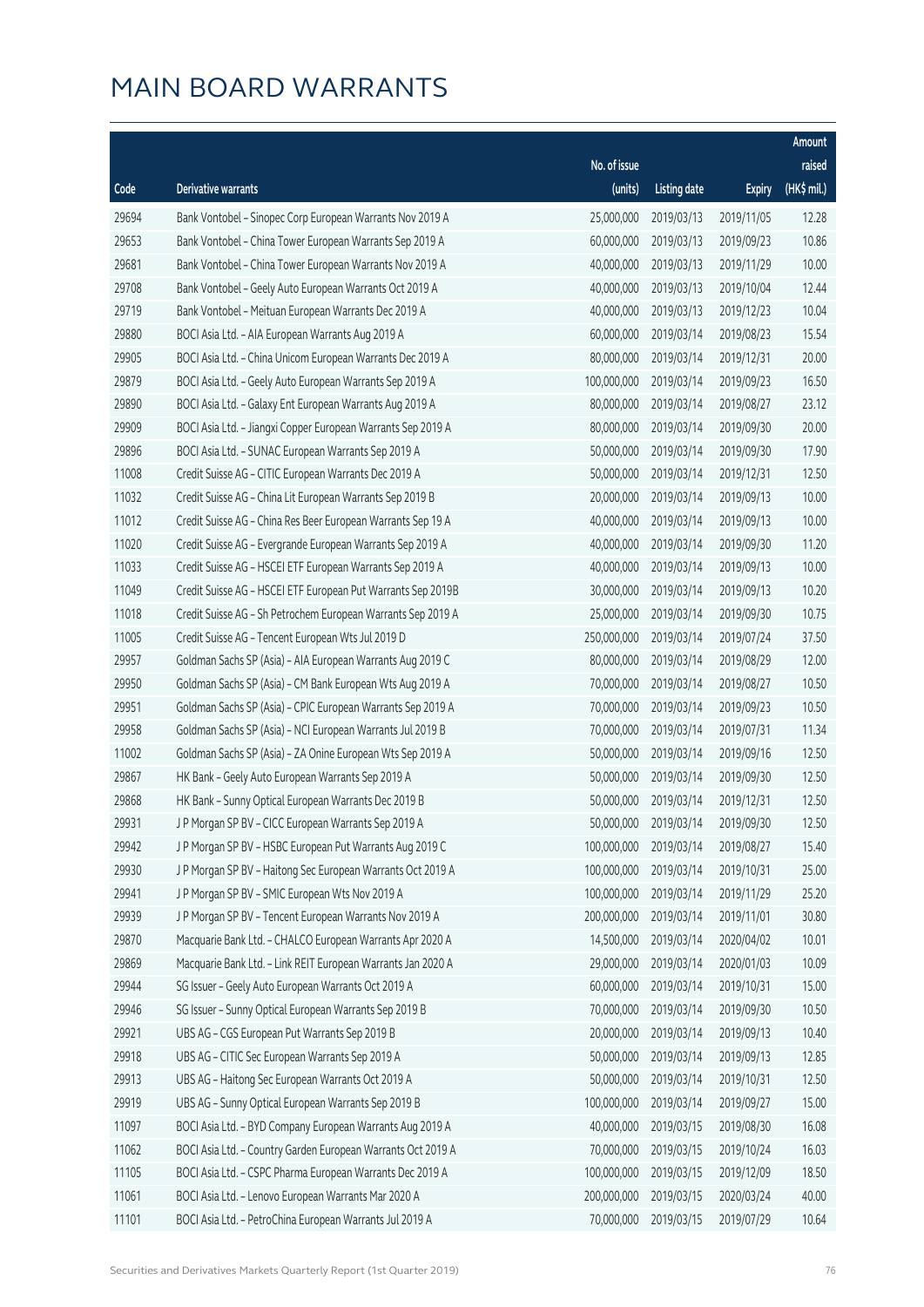|       |                                                              |              |                       |               | Amount      |
|-------|--------------------------------------------------------------|--------------|-----------------------|---------------|-------------|
|       |                                                              | No. of issue |                       |               | raised      |
| Code  | Derivative warrants                                          | (units)      | <b>Listing date</b>   | <b>Expiry</b> | (HK\$ mil.) |
| 11106 | BOCI Asia Ltd. - Sands China Ltd European Warrants Aug 2019A | 100,000,000  | 2019/03/15            | 2019/08/23    | 25.00       |
| 11159 | Credit Suisse AG - Air China European Warrants Sep 2019 A    | 40,000,000   | 2019/03/15            | 2019/09/30    | 10.00       |
| 11158 | Credit Suisse AG - China South Air European Wts Dec 2019 A   | 40,000,000   | 2019/03/15            | 2019/12/31    | 10.00       |
| 11146 | Goldman Sachs SP (Asia) - Angang Steel Euro Wts Dec 2019 A   | 60,000,000   | 2019/03/15            | 2019/12/20    | 10.02       |
| 11149 | Goldman Sachs SP (Asia) - China Lit European Warrants Sep19A | 80,000,000   | 2019/03/15            | 2019/09/16    | 20.00       |
| 11148 | Goldman Sachs SP (Asia) - China Overseas European Wts Jul19A | 80,000,000   | 2019/03/15            | 2019/07/03    | 12.00       |
| 11145 | Goldman Sachs SP (Asia) - Geely Auto European Wts Sep 2019 D | 80,000,000   | 2019/03/15            | 2019/09/23    | 12.56       |
| 11151 | Goldman Sachs SP (Asia) - ICBC European Warrants Aug 2019 B  | 80,000,000   | 2019/03/15            | 2019/08/19    | 12.00       |
| 11107 | HK Bank - CSOP A50 ETF European Warrants Sep 2019 A          | 40,000,000   | 2019/03/15            | 2019/09/30    | 10.00       |
| 11122 | HK Bank - A50 China European Warrants Sep 2019 A             | 40,000,000   | 2019/03/15            | 2019/09/30    | 10.00       |
| 11120 | HK Bank - Meituan European Warrants Nov 2019 A               | 40,000,000   | 2019/03/15            | 2019/11/29    | 10.00       |
| 11142 | J P Morgan SP BV - China Gas Hold European Wts Jun 2019 B    | 70,000,000   | 2019/03/15            | 2019/06/28    | 10.64       |
| 11134 | J P Morgan SP BV - Sinopec Corp European Warrants Jul 2019 C | 100,000,000  | 2019/03/15            | 2019/07/31    | 15.40       |
| 11130 | Macquarie Bank Ltd. - Chinasoft Int'l European Wt Feb 2021 A | 40,000,000   | 2019/03/15            | 2021/02/02    | 10.00       |
| 11144 | SG Issuer - HKEX European Warrants Sep 2019 F                | 200,000,000  | 2019/03/15            | 2019/09/30    | 50.00       |
| 11131 | UBS AG - Sinopec Corp European Warrants Jul 2019 A           | 60,000,000   | 2019/03/15            | 2019/07/24    | 10.26       |
| 11143 | Bank Vontobel - CNBM European Warrants Mar 2020 A            | 40,000,000   | 2019/03/15            | 2020/03/27    | 10.04       |
| 11255 | BNP Paribas Issuance B.V. - AIA European Wts Oct 2019 B      | 40,000,000   | 2019/03/18            | 2019/10/03    | 10.00       |
| 11256 | BNP Paribas Issuance B.V. - CAM CSI300 Euro Wts Nov 2019 A   | 40,000,000   | 2019/03/18            | 2019/11/04    | 10.00       |
| 11238 | BNP Paribas Issuance B.V. - China Life Euro Wts Oct 2019 A   | 50,000,000   | 2019/03/18            | 2019/10/03    | 13.50       |
| 11245 | BNP Paribas Issuance B.V. - China Life Eu Put Wt Dec 2019 D  | 50,000,000   | 2019/03/18            | 2019/12/03    | 13.00       |
| 11249 | BNP Paribas Issuance B.V. - CSOP A50 ETF Eu Wts Sep 2019 A   | 70,000,000   | 2019/03/18            | 2019/09/18    | 10.50       |
| 11250 | BNP Paribas Issuance B.V. - A50 China Euro Wts Apr 2020 A    | 60,000,000   | 2019/03/18            | 2020/04/02    | 11.40       |
| 11219 | BNP Paribas Issuance B.V. - HKEX European Wts Dec 2019 C     | 50,000,000   | 2019/03/18            | 2019/12/03    | 13.00       |
| 11226 | BNP Paribas Issuance B.V. - HKEX Euro Put Wts Dec 2019 D     | 50,000,000   | 2019/03/18            | 2019/12/03    | 12.50       |
| 11203 | BNP Paribas Issuance B.V. - Ping An Eur Put Wts Oct 2019 E   | 50,000,000   | 2019/03/18            | 2019/10/03    | 12.50       |
| 11257 | Credit Suisse AG - BYD Company European Warrants Jul 2019 C  |              | 35,000,000 2019/03/18 | 2019/07/26    | 10.50       |
| 11261 | Credit Suisse AG - China State Con European Warrants Nov 19A | 40,000,000   | 2019/03/18            | 2019/11/29    | 10.00       |
| 11404 | Goldman Sachs SP (Asia) - Conch Cement European Wts Aug 19 A | 50,000,000   | 2019/03/18            | 2019/08/12    | 10.00       |
| 11441 | Goldman Sachs SP (Asia) - Minsheng Bank Euro Wts Jul 2019 B  | 60,000,000   | 2019/03/18            | 2019/07/24    | 10.14       |
| 11434 | Goldman Sachs SP (Asia) - China Mobile Euro Wts Jul 2019 A   | 80,000,000   | 2019/03/18            | 2019/07/24    | 12.08       |
| 11372 | Goldman Sachs SP (Asia) - HKEX European Put Wts Aug 2019 B   | 100,000,000  | 2019/03/18            | 2019/08/29    | 15.00       |
| 11440 | Goldman Sachs SP (Asia) - Tencent European Put Wt Jul 2019 H | 100,000,000  | 2019/03/18            | 2019/07/25    | 18.60       |
| 11315 | Haitong Int'l Sec - China Life European Warrants Sep 2019 B  | 80,000,000   | 2019/03/18            | 2019/09/30    | 20.00       |
| 11284 | Haitong Int'l Sec - A50 China European Put Warrants Oct 19 A | 80,000,000   | 2019/03/18            | 2019/10/30    | 20.00       |
| 11295 | Haitong Int'l Sec - Xiaomi European Warrants Sep 2019 B      | 80,000,000   | 2019/03/18            | 2019/09/17    | 18.40       |
| 11192 | J P Morgan SP BV - Geely Auto European Warrants Sep 2019 D   | 100,000,000  | 2019/03/18            | 2019/09/23    | 18.40       |
| 11195 | J P Morgan SP BV - Kingdee Intl European Warrants Sep 2019 A | 50,000,000   | 2019/03/18            | 2019/09/30    | 12.65       |
| 11198 | J P Morgan SP BV - MTRC European Warrants Nov 2019 A         | 50,000,000   | 2019/03/18            | 2019/11/29    | 12.50       |
| 11199 | J P Morgan SP BV - MTRC European Put Warrants Oct 2019 A     | 50,000,000   | 2019/03/18            | 2019/10/31    | 12.55       |
| 11172 | Macquarie Bank Ltd. - BOC HK European Warrants Mar 2020 A    | 21,000,000   | 2019/03/18            | 2020/03/03    | 10.04       |
| 11171 | Macquarie Bank Ltd. - China Coal European Wts Dec 2019 A     | 31,000,000   | 2019/03/18            | 2019/12/03    | 10.14       |
| 11166 | Macquarie Bank Ltd. - Chinares Cement European Wt Nov 2019 A | 10,000,000   | 2019/03/18            | 2019/11/04    | 11.08       |
| 11335 | SG Issuer - CHALCO European Warrants Sep 2019 A              | 30,000,000   | 2019/03/18            | 2019/09/30    | 10.05       |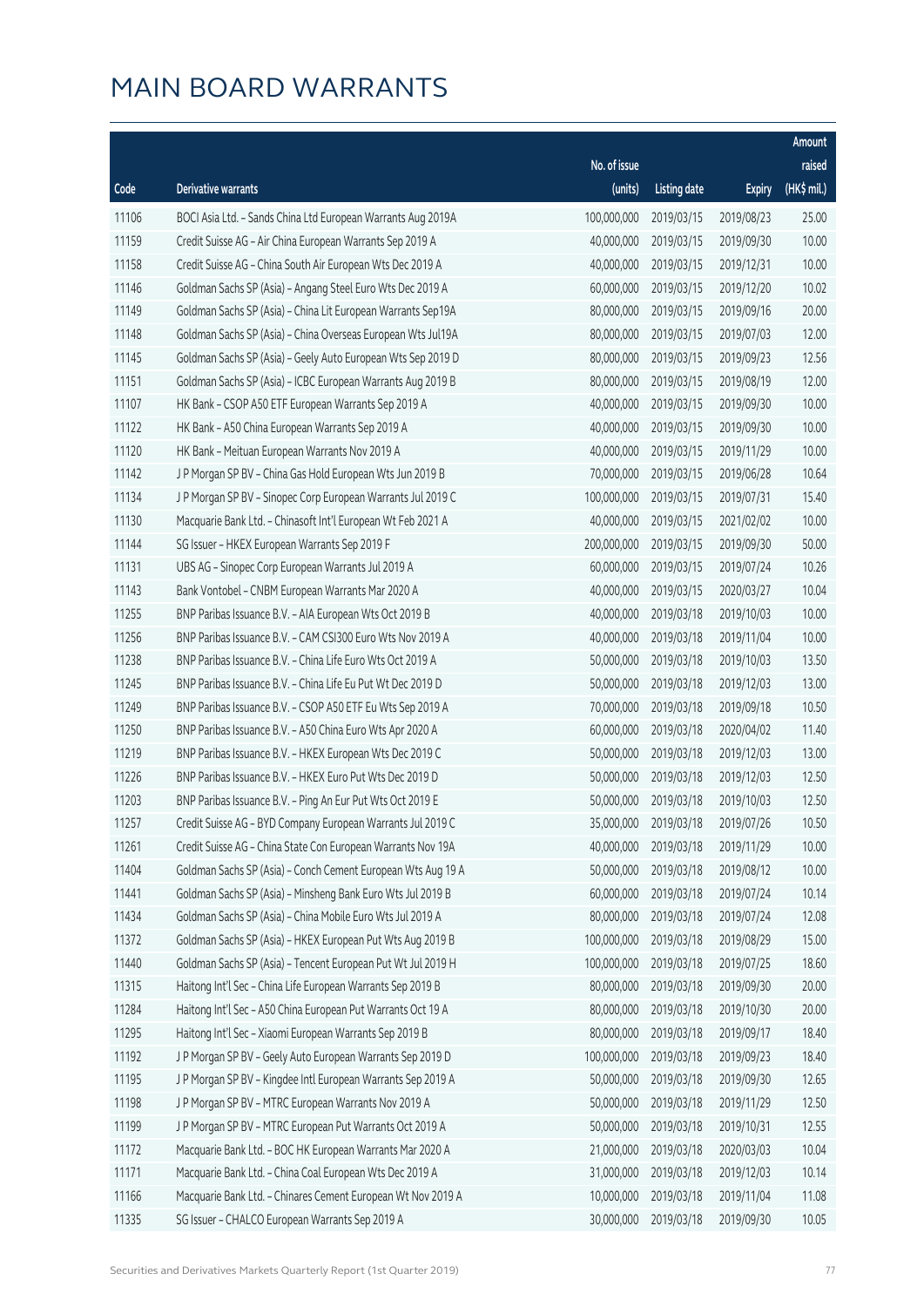|        |                                                              |              |                        |               | Amount      |
|--------|--------------------------------------------------------------|--------------|------------------------|---------------|-------------|
|        |                                                              | No. of issue |                        |               | raised      |
| Code   | Derivative warrants                                          | (units)      | Listing date           | <b>Expiry</b> | (HK\$ mil.) |
| 11338  | SG Issuer - CSPC Pharma European Warrants Dec 2019 A         | 60,000,000   | 2019/03/18             | 2019/12/09    | 10.20       |
| 11328  | SG Issuer - HSI European Warrants Sep 2019 E                 | 300,000,000  | 2019/03/18             | 2019/09/27    | 45.00       |
| 11343  | SG Issuer - Kingdee Intl European Warrants Sep 2019 A        | 40,000,000   | 2019/03/18             | 2019/09/17    | 11.40       |
| 11368  | SG Issuer - Shimao Ppt Eu Wt Sep 2019 A                      | 40,000,000   | 2019/03/18             | 2019/09/30    | 10.00       |
| 11371  | SG Issuer - Xiaomi European Warrants Sep 2019 C              | 60,000,000   | 2019/03/18             | 2019/09/03    | 11.70       |
| 11178  | UBS AG - Geely Auto European Warrants Sep 2019 A             | 55,000,000   | 2019/03/18             | 2019/09/17    | 13.75       |
| 11181  | UBS AG - HKEX European Warrants Sep 2019 D                   | 150,000,000  | 2019/03/18             | 2019/09/03    | 22.50       |
| 11186  | UBS AG - Kingsoft European Warrants Sep 2019 A               | 40,000,000   | 2019/03/18             | 2019/09/18    | 10.00       |
| 18118# | Credit Suisse AG - Xiaomi European Warrants Jun 2019 D       | 130,000,000  | 2019/03/18             | 2019/06/26    | 10.27       |
| 11458  | BOCI Asia Ltd. - CC Bank European Warrants Aug 2019 A        | 70,000,000   | 2019/03/19             | 2019/08/28    | 10.57       |
| 11450  | BOCI Asia Ltd. - HKEX European Put Warrants Aug 2019 B       | 100,000,000  | 2019/03/19             | 2019/08/30    | 15.50       |
| 11459  | BOCI Asia Ltd. - ICBC European Warrants Aug 2019 A           | 70,000,000   | 2019/03/19             | 2019/08/28    | 10.57       |
| 11460  | BOCI Asia Ltd. - Ping An European Warrants Aug 2019 A        | 80,000,000   | 2019/03/19             | 2019/08/28    | 20.00       |
| 11451  | BOCI Asia Ltd. - Tencent European Put Wts Jun 2019 K         | 200,000,000  | 2019/03/19             | 2019/06/27    | 30.00       |
| 11452  | BOCI Asia Ltd. - Tencent European Put Wts Aug 2019 B         | 200,000,000  | 2019/03/19             | 2019/08/26    | 30.00       |
| 11779  | BNP Paribas Issuance B.V. - CC Bank Euro Wts Sep 2019 A      | 40,000,000   | 2019/03/19             | 2019/09/03    | 11.20       |
| 11797  | BNP Paribas Issuance B.V. - CK Asset European Wts Oct 2019 A | 40,000,000   | 2019/03/19             | 2019/10/03    | 12.00       |
| 11795  | BNP Paribas Issuance B.V. - PetroChina Euro Wts Oct 2019 A   | 40,000,000   | 2019/03/19             | 2019/10/03    | 11.60       |
| 11876  | Credit Suisse AG - China Life European Warrants Nov 2019 B   | 120,000,000  | 2019/03/19             | 2019/11/22    | 18.00       |
| 11870  | Credit Suisse AG - China Life European Put Wts Sep 2019 F    | 50,000,000   | 2019/03/19             | 2019/09/30    | 12.50       |
| 11862  | Credit Suisse AG - Kingdee Int'l European Warrants Apr 2020A | 60,000,000   | 2019/03/19             | 2020/04/29    | 15.00       |
| 11445  | HK Bank - HSCEI European Put Warrants Sep 2019 A             | 150,000,000  | 2019/03/19             | 2019/09/27    | 37.50       |
| 11442  | HK Bank - HSI European Put Warrants Sep 2019 E               | 150,000,000  | 2019/03/19             | 2019/09/27    | 37.50       |
| 11449  | HK Bank - Meituan European Warrants Dec 2019 C               | 100,000,000  | 2019/03/19             | 2019/12/23    | 15.00       |
| 11446  | HK Bank - Ping An European Put Warrants Jan 2020 A           | 100,000,000  | 2019/03/19             | 2020/01/02    | 25.00       |
| 11798  | Haitong Int'l Sec - HKEX European Warrants Sep 2019 D        | 100,000,000  | 2019/03/19             | 2019/09/30    | 25.00       |
| 11799  | Haitong Int'l Sec - HKEX European Put Warrants Sep 2019 E    |              | 100,000,000 2019/03/19 | 2019/09/30    | 25.00       |
| 11756  | J P Morgan SP BV - China EB Int'l European Wts Dec 2020 A    | 60,000,000   | 2019/03/19             | 2020/12/09    | 13.20       |
| 11745  | J P Morgan SP BV - CPIC European Warrants Oct 2019 A         | 80,000,000   | 2019/03/19             | 2019/10/31    | 12.72       |
| 11776  | J P Morgan SP BV - Chinares Cement Euro Warrants Dec 2019 A  | 50,000,000   | 2019/03/19             | 2019/12/31    | 12.60       |
| 11766  | JP Morgan SP BV - HSCEI European Wts Dec 2019 B              | 200,000,000  | 2019/03/19             | 2019/12/30    | 30.40       |
| 11484  | Macquarie Bank Ltd. - China East Air European Wts Sep 2020 A | 40,000,000   | 2019/03/19             | 2020/09/21    | 10.04       |
| 11653  | Macquarie Bank Ltd. - CM Bank European Warrants Oct 2019 A   | 40,000,000   | 2019/03/19             | 2019/10/03    | 10.20       |
| 11704  | Macquarie Bank Ltd. - CM Bank European Warrants Jan 2020 B   | 23,500,000   | 2019/03/19             | 2020/01/03    | 10.06       |
| 11631  | Macquarie Bank Ltd. - Sinopec Corp European Wts Oct 2019 A   | 40,000,000   | 2019/03/19             | 2019/10/03    | 10.04       |
| 11483  | Macquarie Bank Ltd. - CSOP A50 ETF European Wts Oct 2019 A   | 12,500,000   | 2019/03/19             | 2019/10/03    | 10.35       |
| 11581  | Macquarie Bank Ltd. - Haitong Sec European Wts Oct 2019 A    | 40,000,000   | 2019/03/19             | 2019/10/03    | 10.00       |
| 11585  | Macquarie Bank Ltd. - Haitong Sec European Wts Dec 2019 A    | 40,000,000   | 2019/03/19             | 2019/12/03    | 10.04       |
| 11714  | Macquarie Bank Ltd. - Hua Hong Semi European Warrants Dec19A | 27,000,000   | 2019/03/19             | 2019/12/17    | 10.18       |
| 11635  | Macquarie Bank Ltd. - MTRC European Warrants Oct 2019 A      | 40,000,000   | 2019/03/19             | 2019/10/03    | 10.16       |
| 11557  | Macquarie Bank Ltd. - PSBC European Warrants Oct 2019 A      | 40,000,000   | 2019/03/19             | 2019/10/03    | 10.04       |
| 11643  | Macquarie Bank Ltd. - Shimao Ppt European Wts Jan 2020 A     | 29,000,000   | 2019/03/19             | 2020/01/03    | 10.09       |
| 11509  | Macquarie Bank Ltd. - Sh Petrochem European Wts Oct 2019 A   | 22,300,000   | 2019/03/19             | 2019/10/16    | 10.01       |
| 11878  | SG Issuer - Agricultural Bank European Warrants Oct 2019 A   | 70,000,000   | 2019/03/19             | 2019/10/24    | 10.50       |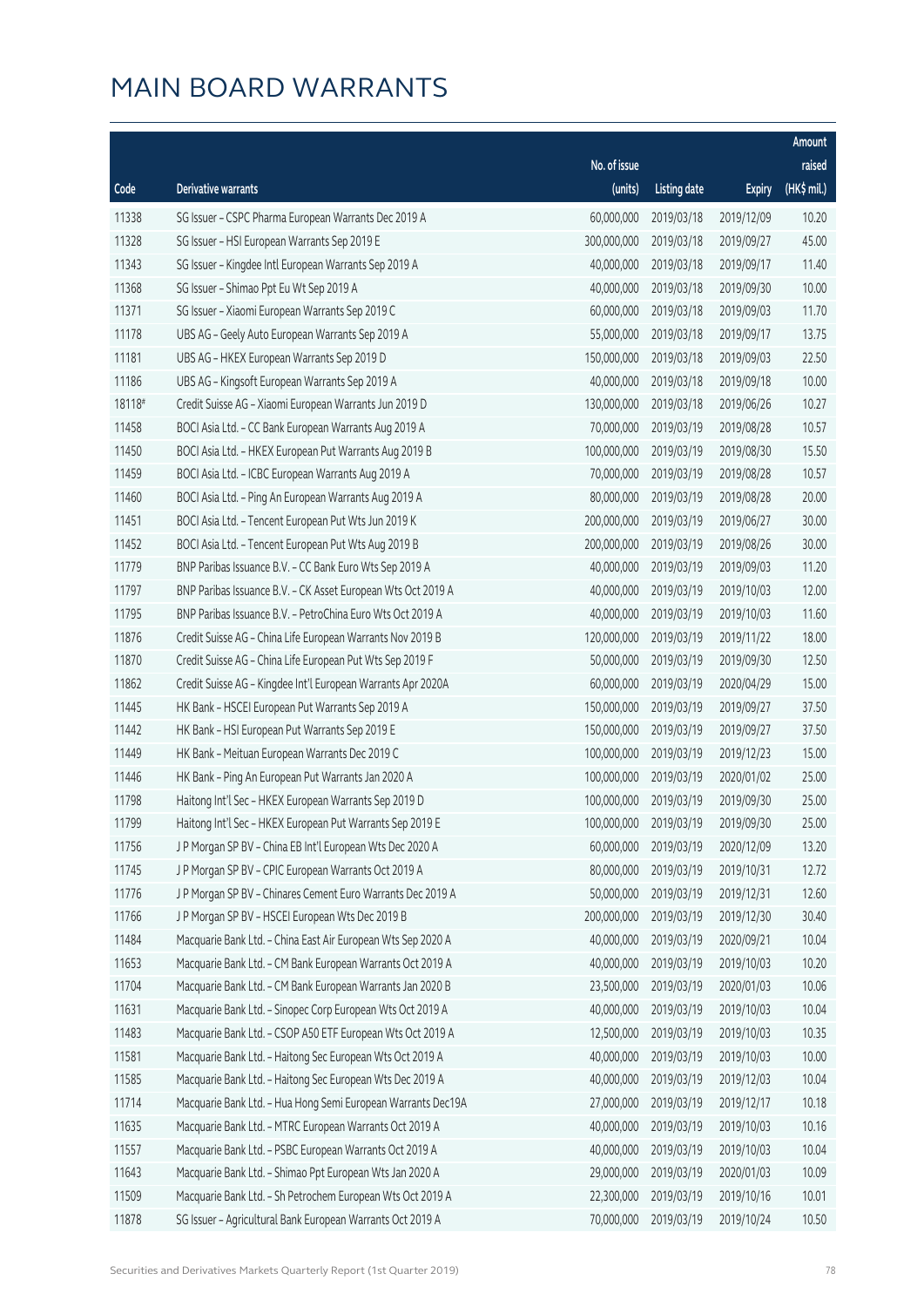|        |                                                              |              |                       |               | Amount      |
|--------|--------------------------------------------------------------|--------------|-----------------------|---------------|-------------|
|        |                                                              | No. of issue |                       |               | raised      |
| Code   | Derivative warrants                                          | (units)      | <b>Listing date</b>   | <b>Expiry</b> | (HK\$ mil.) |
| 11909  | SG Issuer - CSOP A50 ETF European Warrants Sep 2019 C        | 100,000,000  | 2019/03/19            | 2019/09/04    | 15.00       |
| 11918  | SG Issuer - CSOP A50 ETF European Warrants Sep 2019 D        | 100,000,000  | 2019/03/19            | 2019/09/30    | 15.00       |
| 11880  | SG Issuer - Fosun Intl European Warrants Sep 2019 A          | 60,000,000   | 2019/03/19            | 2019/09/09    | 10.20       |
| 11886  | SG Issuer - Ping An European Put Warrants Jan 2020 A         | 300,000,000  | 2019/03/19            | 2020/01/24    | 54.00       |
| 11732  | UBS AG - Tencent European Warrants Jun 2019 N                | 300,000,000  | 2019/03/19            | 2019/06/26    | 46.20       |
| 11841  | Bank Vontobel - HKEX European Warrants Sep 2019 C            | 50,000,000   | 2019/03/19            | 2019/09/04    | 10.55       |
| 11846  | Bank Vontobel - Ping An European Warrants Mar 2020 A         | 60,000,000   | 2019/03/19            | 2020/03/27    | 10.26       |
| 11924  | BOCI Asia Ltd. - HKEX European Warrants Dec 2019 C           | 200,000,000  | 2019/03/20            | 2019/12/24    | 30.00       |
| 12176  | Credit Suisse AG - CC Bank European Warrants Jul 2019 B      | 60,000,000   | 2019/03/20            | 2019/07/26    | 10.20       |
| 12182  | Credit Suisse AG - China East Air European Wts May 2020 A    | 40,000,000   | 2019/03/20            | 2020/05/29    | 10.00       |
| 12183  | Credit Suisse AG - Ch Molybdenum European Wts Sep 2019 B     | 30,000,000   | 2019/03/20            | 2019/09/19    | 13.50       |
| 12180  | Credit Suisse AG - Chinares Cement European Warrants Nov 19A | 40,000,000   | 2019/03/20            | 2019/11/29    | 10.00       |
| 12159  | Goldman Sachs SP (Asia) - CSOP A50 ETF Euro Wts Sep 2019 B   | 100,000,000  | 2019/03/20            | 2019/09/18    | 15.00       |
| 12131  | Goldman Sachs SP (Asia) - China Tower European Wts Sep 2019G | 80,000,000   | 2019/03/20            | 2019/09/23    | 12.00       |
| 12173  | Goldman Sachs SP (Asia) - HSI European Put Wts Sep 2019 C    | 150,000,000  | 2019/03/20            | 2019/09/27    | 22.50       |
| 12135  | Goldman Sachs SP (Asia) - Tencent European Wt Sep 2019 B     | 150,000,000  | 2019/03/20            | 2019/09/23    | 22.50       |
| 12143  | Goldman Sachs SP (Asia) - Tencent European Wt Sep 2019 C     | 150,000,000  | 2019/03/20            | 2019/09/23    | 22.50       |
| 12132  | Goldman Sachs SP (Asia) - Tencent European Put Wt Aug 2019 C | 100,000,000  | 2019/03/20            | 2019/08/26    | 15.00       |
| 12165  | Goldman Sachs SP (Asia) - Xiaomi European Warrants Sep 2019C | 60,000,000   | 2019/03/20            | 2019/09/03    | 10.08       |
| 12168  | Goldman Sachs SP (Asia) - ZA Onine European Wts Jul 2019 A   | 50,000,000   | 2019/03/20            | 2019/07/24    | 10.00       |
| 12110  | HK Bank - HSI European Warrants Sep 2019 G                   | 150,000,000  | 2019/03/20            | 2019/09/27    | 22.50       |
| 11986  | HK Bank - HSI European Put Warrants Sep 2019 F               | 150,000,000  | 2019/03/20            | 2019/09/27    | 22.50       |
| 12113  | Macquarie Bank Ltd. - China Huarong European Wts Dec 2019 A  | 37,000,000   | 2019/03/20            | 2019/12/17    | 10.03       |
| 11938  | Macquarie Bank Ltd. - CICC European Warrants Dec 2019 B      | 40,000,000   | 2019/03/20            | 2019/12/17    | 10.00       |
| 11981  | Macquarie Bank Ltd. - CNOOC European Warrants Oct 2019 A     | 19,500,000   | 2019/03/20            | 2019/10/03    | 10.14       |
| 11957  | Macquarie Bank Ltd. - CR Beer European Warrants Dec 2019 A   | 26,500,000   | 2019/03/20            | 2019/12/03    | 10.12       |
| 11943  | Macquarie Bank Ltd. - ICBC European Warrants Jul 2020 A      |              | 40,000,000 2019/03/20 | 2020/07/03    | 10.04       |
| 11928  | Macquarie Bank Ltd. - NCI European Put Warrants Oct 2019 B   | 35,000,000   | 2019/03/20            | 2019/10/03    | 10.01       |
| 11980  | Macquarie Bank Ltd. - Ping An European Warrants Nov 2019 A   | 10,000,000   | 2019/03/20            | 2019/11/04    | 10.03       |
| 11926  | SG Issuer - Agile Ppt European Warrants Jul 2019 A           | 70,000,000   | 2019/03/20            | 2019/07/31    | 10.50       |
| 12124  | Bank Vontobel - CC Bank European Warrants Nov 2019 A         | 40,000,000   | 2019/03/20            | 2019/11/01    | 12.04       |
| 12114  | Bank Vontobel - China Mobile European Put Warrants Oct 2019A | 20,000,000   | 2019/03/20            | 2019/10/08    | 10.62       |
| 12125  | Bank Vontobel - Sinopec Corp European Warrants Nov 2019 B    | 40,000,000   | 2019/03/20            | 2019/11/05    | 10.04       |
| 12128  | Bank Vontobel - Sands China Ltd European Warrants Jul 2019 A | 50,000,000   | 2019/03/20            | 2019/07/29    | 10.05       |
| 12129  | Bank Vontobel - Tencent European Warrants Sep 2019 D         | 100,000,000  | 2019/03/20            | 2019/09/23    | 15.10       |
| 12127  | Bank Vontobel - Xiaomi European Warrants Oct 2019 A          | 40,000,000   | 2019/03/20            | 2019/10/03    | 10.20       |
| 12121  | Bank Vontobel - Zijin Mining European Warrants Dec 2019 A    | 30,000,000   | 2019/03/20            | 2019/12/03    | 10.23       |
| 28920# | J P Morgan SP BV - Zijin Mining European Warrants Dec 2019 A | 30,000,000   | 2019/03/20            | 2019/12/03    | 11.55       |
| 12207  | BOCI Asia Ltd. - HSBC European Warrants Jul 2019 B           | 80,000,000   | 2019/03/21            | 2019/07/16    | 18.32       |
| 12213  | BOCI Asia Ltd. - HSBC European Warrants Aug 2019 C           | 80,000,000   | 2019/03/21            | 2019/08/22    | 13.12       |
| 12224  | BNP Paribas Issuance B.V. - Evergrande Euro Wts Nov 2019 A   | 50,000,000   | 2019/03/21            | 2019/11/04    | 12.50       |
| 12392  | Goldman Sachs SP (Asia) - CC Bank European Wts Jul 2019 D    | 80,000,000   | 2019/03/21            | 2019/07/26    | 12.00       |
| 12314  | Goldman Sachs SP (Asia) - HKEX European Warrants Sep 2019 E  | 100,000,000  | 2019/03/21            | 2019/09/23    | 21.60       |
| 12308  | Goldman Sachs SP (Asia) - HSI European Warrants Sep 2019 D   | 150,000,000  | 2019/03/21            | 2019/09/27    | 22.50       |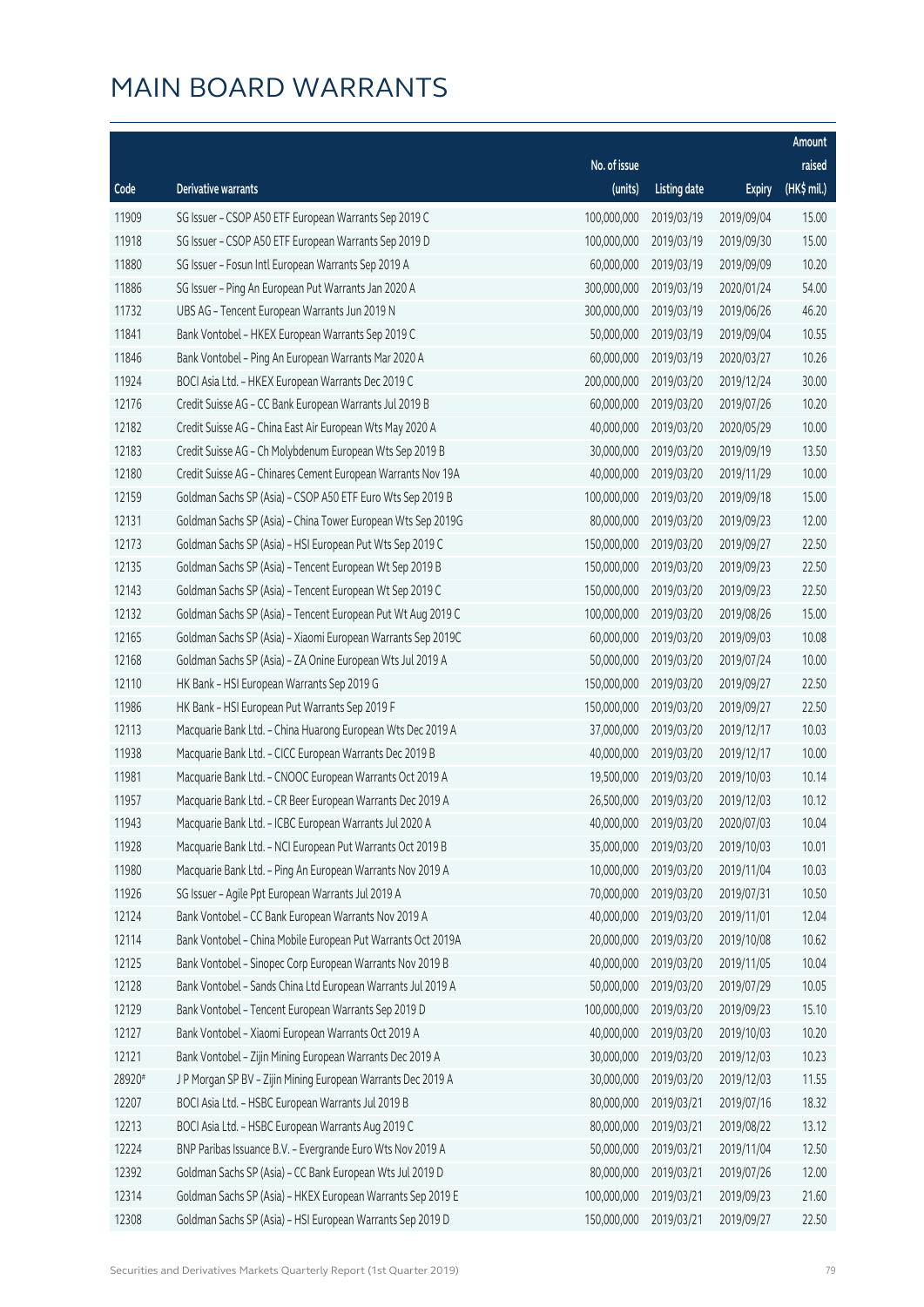|       |                                                              |              |                       |               | Amount      |
|-------|--------------------------------------------------------------|--------------|-----------------------|---------------|-------------|
|       |                                                              | No. of issue |                       |               | raised      |
| Code  | Derivative warrants                                          | (units)      | <b>Listing date</b>   | <b>Expiry</b> | (HK\$ mil.) |
| 12311 | Goldman Sachs SP (Asia) - HSI European Put Wts Sep 2019 E    | 150,000,000  | 2019/03/21            | 2019/09/27    | 28.05       |
| 12416 | Goldman Sachs SP (Asia) - Ping An Euro Put Wts Sep 2019 B    | 80,000,000   | 2019/03/21            | 2019/09/23    | 41.36       |
| 12384 | Goldman Sachs SP (Asia) - Tencent European Wt Aug 2019 D     | 150,000,000  | 2019/03/21            | 2019/08/27    | 45.15       |
| 12398 | Goldman Sachs SP (Asia) - Xiaomi European Warrants Sep 2019D | 80,000,000   | 2019/03/21            | 2019/09/23    | 20.00       |
| 12205 | HK Bank - CSPC Pharma European Warrants Dec 2019 A           | 80,000,000   | 2019/03/21            | 2019/12/24    | 12.00       |
| 12190 | HK Bank - China Unicom European Warrants Dec 2019 A          | 50,000,000   | 2019/03/21            | 2019/12/31    | 12.50       |
| 12192 | HK Bank - Zijin Mining European Warrants Sep 2019 A          | 40,000,000   | 2019/03/21            | 2019/09/30    | 10.00       |
| 12287 | J P Morgan SP BV - Anta Sports European Warrants Oct 2019 A  | 40,000,000   | 2019/03/21            | 2019/10/02    | 10.16       |
| 12263 | J P Morgan SP BV - China Lit European Warrants Sep 2019 A    | 30,000,000   | 2019/03/21            | 2019/09/23    | 11.73       |
| 12283 | J P Morgan SP BV - CNOOC European Warrants Sep 2019 D        | 50,000,000   | 2019/03/21            | 2019/09/30    | 15.35       |
| 12262 | J P Morgan SP BV - Chi Res Land European Warrants Nov 2019 A | 50,000,000   | 2019/03/21            | 2019/11/29    | 12.65       |
| 12259 | J P Morgan SP BV - China Unicom European Warrants Jul 2019 A | 50,000,000   | 2019/03/21            | 2019/07/31    | 13.75       |
| 12290 | J P Morgan SP BV - Li Ning European Warrants Oct 2019 A      | 40,000,000   | 2019/03/21            | 2019/10/02    | 10.20       |
| 12275 | J P Morgan SP BV - PetroChina European Warrants Jul 2019 B   | 100,000,000  | 2019/03/21            | 2019/07/31    | 16.40       |
| 12266 | J P Morgan SP BV - SUNAC European Warrants Oct 2019 A        | 50,000,000   | 2019/03/21            | 2019/10/31    | 13.10       |
| 12243 | Macquarie Bank Ltd. - CKH Holdings European Wts Oct 2019 A   | 40,000,000   | 2019/03/21            | 2019/10/03    | 10.08       |
| 12245 | Macquarie Bank Ltd. - Li Ning European Warrants Jan 2020 A   | 29,000,000   | 2019/03/21            | 2020/01/16    | 10.01       |
| 12246 | Macquarie Bank Ltd. - Maanshan Iron European Wts Sep 2021 A  | 40,000,000   | 2019/03/21            | 2021/09/16    | 10.00       |
| 12231 | Macquarie Bank Ltd. - Tencent European Warrants Sep 2019 J   | 40,000,000   | 2019/03/21            | 2019/09/25    | 10.00       |
| 12240 | Macquarie Bank Ltd. - Tencent European Warrants Sep 2019 K   | 40,000,000   | 2019/03/21            | 2019/09/25    | 16.76       |
| 12241 | Macquarie Bank Ltd. - Tencent European Put Wts Sep 2019 L    | 40,000,000   | 2019/03/21            | 2019/09/25    | 14.96       |
| 12456 | SG Issuer - Air China European Warrants Sep 2019 A           | 70,000,000   | 2019/03/21            | 2019/09/30    | 11.55       |
| 12465 | SG Issuer - Anta Sports European Warrants Sep 2019 A         | 20,000,000   | 2019/03/21            | 2019/09/20    | 10.00       |
| 12494 | SG Issuer - China East Air European Warrants Sep 2019 A      | 20,000,000   | 2019/03/21            | 2019/09/20    | 10.00       |
| 12508 | SG Issuer - HSI European Put Warrants Sep 2019 F             | 300,000,000  | 2019/03/21            | 2019/09/27    | 45.00       |
| 12502 | SG Issuer - MTR Corporation European Warrants Sep 2019 A     | 60,000,000   | 2019/03/21            | 2019/09/30    | 10.20       |
| 12253 | UBS AG – Ch Comm Cons European Warrants Sep 2019 A           |              | 31,000,000 2019/03/21 | 2019/09/20    | 10.29       |
| 12254 | UBS AG - China Unicom European Warrants Sep 2019 A           | 20,000,000   | 2019/03/21            | 2019/09/26    | 10.78       |
| 12418 | Bank Vontobel - HSI European Warrants Aug 2019 B             | 80,000,000   | 2019/03/21            | 2019/08/29    | 12.00       |
| 12429 | Bank Vontobel - HSI European Warrants Sep 2019 D             | 80,000,000   | 2019/03/21            | 2019/09/27    | 12.00       |
| 12436 | Bank Vontobel - HSI European Put Warrants Aug 2019 C         | 80,000,000   | 2019/03/21            | 2019/08/29    | 12.00       |
| 12422 | Bank Vontobel - HSI European Put Warrants Sep 2019 C         | 80,000,000   | 2019/03/21            | 2019/09/27    | 20.00       |
| 12438 | Bank Vontobel - MTR Corporation European Warrants Jan 2020 A | 40,000,000   | 2019/03/21            | 2020/01/06    | 11.24       |
| 12454 | Bank Vontobel - Ping An European Warrants Sep 2019 B         | 30,000,000   | 2019/03/21            | 2019/09/30    | 12.33       |
| 12448 | Bank Vontobel - Power Assets European Warrants Jan 2020 A    | 40,000,000   | 2019/03/21            | 2020/01/06    | 10.00       |
| 12455 | Bank Vontobel - Sunny Optical European Warrants Dec 2019 A   | 40,000,000   | 2019/03/21            | 2019/12/02    | 10.00       |
| 12615 | Credit Suisse AG - Anta Sports European Warrants Sep 2019 A  | 25,000,000   | 2019/03/22            | 2019/09/23    | 10.00       |
| 12635 | Credit Suisse AG - HSI European Warrants Nov 2019 A          | 200,000,000  | 2019/03/22            | 2019/11/28    | 50.00       |
| 12613 | Credit Suisse AG - Ping An European Put Warrants Sep 2019 D  | 100,000,000  | 2019/03/22            | 2019/09/30    | 45.00       |
| 12679 | Goldman Sachs SP (Asia) - China Mobile Euro Wts Jul 2019 C   | 80,000,000   | 2019/03/22            | 2019/07/24    | 12.00       |
| 12667 | Goldman Sachs SP (Asia) - China Mobile Eu Put Wts Jul 2019 B | 80,000,000   | 2019/03/22            | 2019/07/26    | 12.00       |
| 12682 | Goldman Sachs SP (Asia) - Galaxy Ent European Wts Jul 2019 B | 80,000,000   | 2019/03/22            | 2019/07/26    | 20.80       |
| 12668 | Goldman Sachs SP (Asia) - HSBC European Warrants Aug 2019 C  | 80,000,000   | 2019/03/22            | 2019/08/19    | 12.00       |
| 12669 | Goldman Sachs SP (Asia) - Ping An European Wts Sep 2019 C    | 100,000,000  | 2019/03/22            | 2019/09/23    | 15.40       |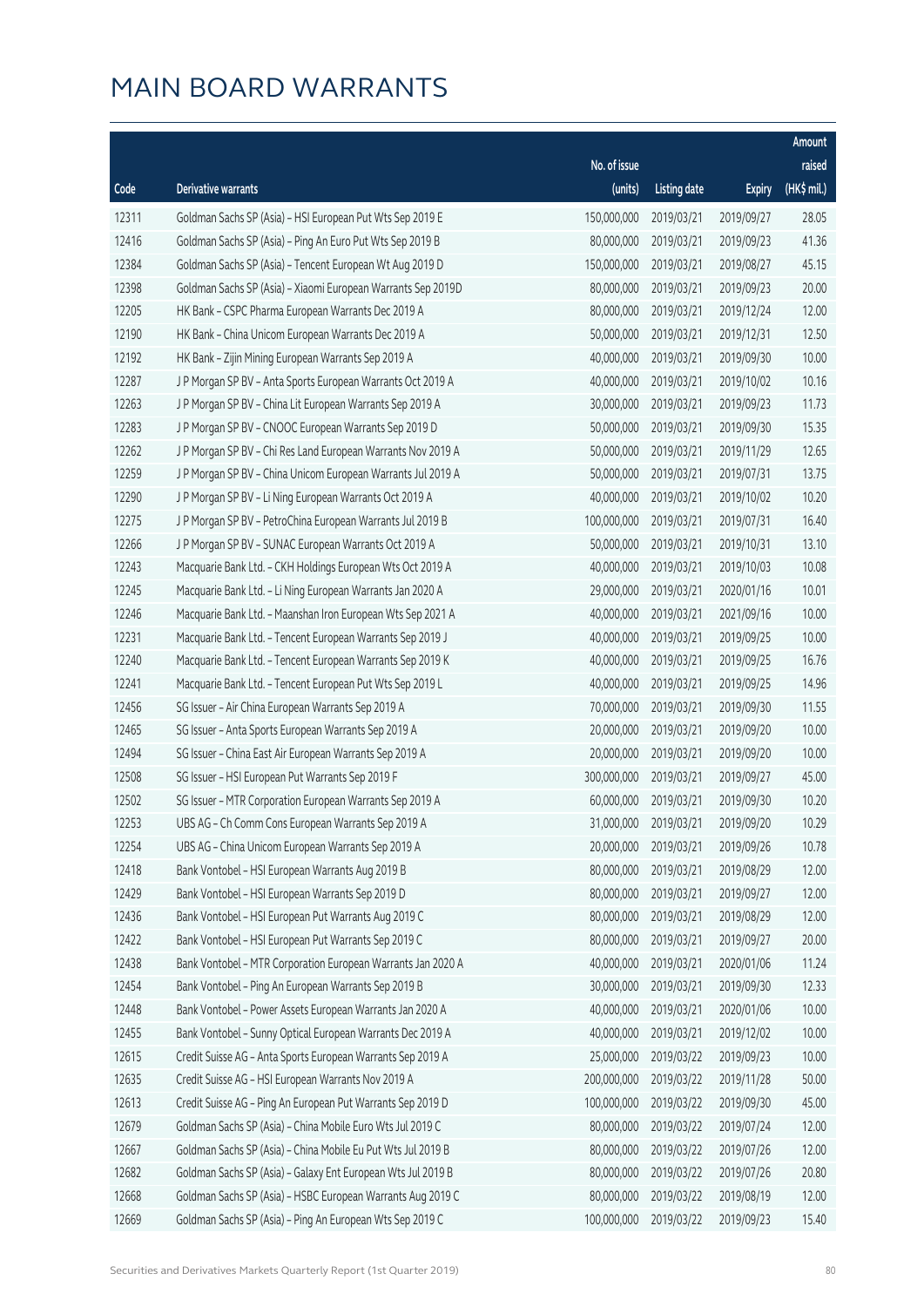|       |                                                              |              |                       |               | Amount      |
|-------|--------------------------------------------------------------|--------------|-----------------------|---------------|-------------|
|       |                                                              | No. of issue |                       |               | raised      |
| Code  | Derivative warrants                                          | (units)      | <b>Listing date</b>   | <b>Expiry</b> | (HK\$ mil.) |
| 12612 | Haitong Int'l Sec - MTR Corporation European Warrants Sep19A | 35,000,000   | 2019/03/22            | 2019/09/30    | 10.15       |
| 12586 | J P Morgan SP BV - BAIC Motor European Warrants Sep 2019 A   | 30,000,000   | 2019/03/22            | 2019/09/30    | 11.01       |
| 12585 | J P Morgan SP BV - China Cinda European Warrants Nov 2019 A  | 70,000,000   | 2019/03/22            | 2019/11/29    | 17.85       |
| 12564 | J P Morgan SP BV - CNBM European Warrants Jan 2020 A         | 100,000,000  | 2019/03/22            | 2020/01/30    | 25.10       |
| 12576 | JP Morgan SP BV - Ch State Con European Warrants Dec 2019 A  | 50,000,000   | 2019/03/22            | 2019/12/31    | 12.60       |
| 12571 | J P Morgan SP BV - Evergrande European Warrants Oct 2019 A   | 50,000,000   | 2019/03/22            | 2019/10/30    | 12.50       |
| 12560 | J P Morgan SP BV - HSI European Put Warrants Oct 2019 C      | 400,000,000  | 2019/03/22            | 2019/10/30    | 101.60      |
| 12602 | J P Morgan SP BV - HTSC European Warrants Oct 2019 B         | 60,000,000   | 2019/03/22            | 2019/10/30    | 15.06       |
| 12524 | Macquarie Bank Ltd. - AAC Tech European Wts Oct 2020 A       | 40,000,000   | 2019/03/22            | 2020/10/06    | 10.00       |
| 12527 | Macquarie Bank Ltd. - CNBM European Warrants Dec 2019 A      | 40,000,000   | 2019/03/22            | 2019/12/03    | 10.00       |
| 12511 | Macquarie Bank Ltd. - PICC Group European Wts Nov 2019 A     | 40,000,000   | 2019/03/22            | 2019/11/04    | 10.00       |
| 12660 | SG Issuer - Kingdee Intl European Warrants Sep 2019 B        | 40,000,000   | 2019/03/22            | 2019/09/30    | 10.00       |
| 12642 | SG Issuer - MTR Corporation European Put Warrants Sep 2019 B | 40,000,000   | 2019/03/22            | 2019/09/30    | 10.00       |
| 12662 | SG Issuer - Ping An European Put Warrants Aug 2019 A         | 60,000,000   | 2019/03/22            | 2019/08/23    | 15.60       |
| 12658 | SG Issuer - Tencent European Warrants Jun 2019 M             | 200,000,000  | 2019/03/22            | 2019/06/21    | 35.00       |
| 12666 | SG Issuer - Tencent European Warrants Sep 2019 B             | 200,000,000  | 2019/03/22            | 2019/09/23    | 30.00       |
| 12552 | UBS AG - Ping An European Warrants Mar 2020 B                | 200,000,000  | 2019/03/22            | 2020/03/24    | 37.80       |
| 12554 | UBS AG - Ping An European Put Warrants Jan 2020 A            | 200,000,000  | 2019/03/22            | 2020/01/24    | 35.00       |
| 12697 | BOCI Asia Ltd. - CC Bank European Warrants Aug 2019 B        | 70,000,000   | 2019/03/25            | 2019/08/22    | 11.20       |
| 12685 | BOCI Asia Ltd. - Geely Auto European Warrants Sep 2019 B     | 100,000,000  | 2019/03/25            | 2019/09/27    | 20.00       |
| 12688 | BOCI Asia Ltd. - Kingdee Int'l European Warrants Sep 2019 A  | 40,000,000   | 2019/03/25            | 2019/09/30    | 10.00       |
| 12744 | BOCI Asia Ltd. - Ping An European Warrants Aug 2019 B        | 80,000,000   | 2019/03/25            | 2019/08/28    | 32.00       |
| 12745 | BOCI Asia Ltd. - Ping An European Put Warrants Aug 2019 C    | 80,000,000   | 2019/03/25            | 2019/08/23    | 20.00       |
| 12785 | BOCI Asia Ltd. - Tencent European Put Wts Jul 2019 D         | 200,000,000  | 2019/03/25            | 2019/07/30    | 30.00       |
| 13149 | Credit Suisse AG - Country Garden European Warrants Sep 19 A | 60,000,000   | 2019/03/25            | 2019/09/30    | 15.00       |
| 13087 | Credit Suisse AG - CM Bank European Warrants Jul 2019 B      | 50,000,000   | 2019/03/25            | 2019/07/24    | 12.50       |
| 13163 | Credit Suisse AG - CSOP A50 ETF Euro Put Wts Sep 2019 A      |              | 50,000,000 2019/03/25 | 2019/09/23    | 10.00       |
| 13233 | Credit Suisse AG - HSI European Put Warrants Oct 2019 A      | 200,000,000  | 2019/03/25            | 2019/10/30    | 30.00       |
| 13024 | Goldman Sachs SP (Asia) - CC Bank European Wts Aug 2019 B    | 80,000,000   | 2019/03/25            | 2019/08/27    | 12.00       |
| 12977 | Goldman Sachs SP (Asia) - China Life Euro Wts Sep 2019 F     | 80,000,000   | 2019/03/25            | 2019/09/02    | 18.08       |
| 12998 | Goldman Sachs SP (Asia) - A50 China European Wts Sep 2019 C  | 100,000,000  | 2019/03/25            | 2019/09/13    | 15.00       |
| 13035 | Goldman Sachs SP (Asia) - HKEX European Warrants Sep 2019 F  | 100,000,000  | 2019/03/25            | 2019/09/09    | 18.90       |
| 13037 | Goldman Sachs SP (Asia) - HSI European Warrants Sep 2019 F   | 150,000,000  | 2019/03/25            | 2019/09/27    | 22.50       |
| 12994 | Goldman Sachs SP (Asia) - Sunny Optical Euro Wts Sep 2019 C  | 70,000,000   | 2019/03/25            | 2019/09/05    | 10.50       |
| 12907 | HK Bank - HKEX European Warrants Dec 2019 C                  | 80,000,000   | 2019/03/25            | 2019/12/27    | 12.00       |
| 12883 | HK Bank - HSI European Put Warrants Sep 2019 H               | 150,000,000  | 2019/03/25            | 2019/09/27    | 22.50       |
| 12904 | HK Bank - HSI European Put Warrants Sep 2019 I               | 150,000,000  | 2019/03/25            | 2019/09/27    | 28.50       |
| 12945 | Haitong Int'l Sec - Agile Ppt European Warrants Nov 2019 A   | 40,000,000   | 2019/03/25            | 2019/11/20    | 12.40       |
| 12941 | Haitong Int'l Sec - Country Garden European Warrants Apr20 A | 60,000,000   | 2019/03/25            | 2020/04/29    | 15.00       |
| 12933 | Haitong Int'l Sec - Evergrande European Warrants Aug 2019 B  | 60,000,000   | 2019/03/25            | 2019/08/30    | 16.20       |
| 12923 | Haitong Int'l Sec - HSI European Warrants Sep 2019 E         | 150,000,000  | 2019/03/25            | 2019/09/27    | 22.50       |
| 12924 | Haitong Int'l Sec - HSI European Put Warrants Sep 2019 F     | 150,000,000  | 2019/03/25            | 2019/09/27    | 37.50       |
| 12970 | Haitong Int'l Sec - Sinopharm European Warrants Jan 2020 A   | 40,000,000   | 2019/03/25            | 2020/01/31    | 18.40       |
| 12908 | Haitong Int'l Sec - WH Group European Warrants Nov 2019 A    | 70,000,000   | 2019/03/25            | 2019/11/11    | 10.50       |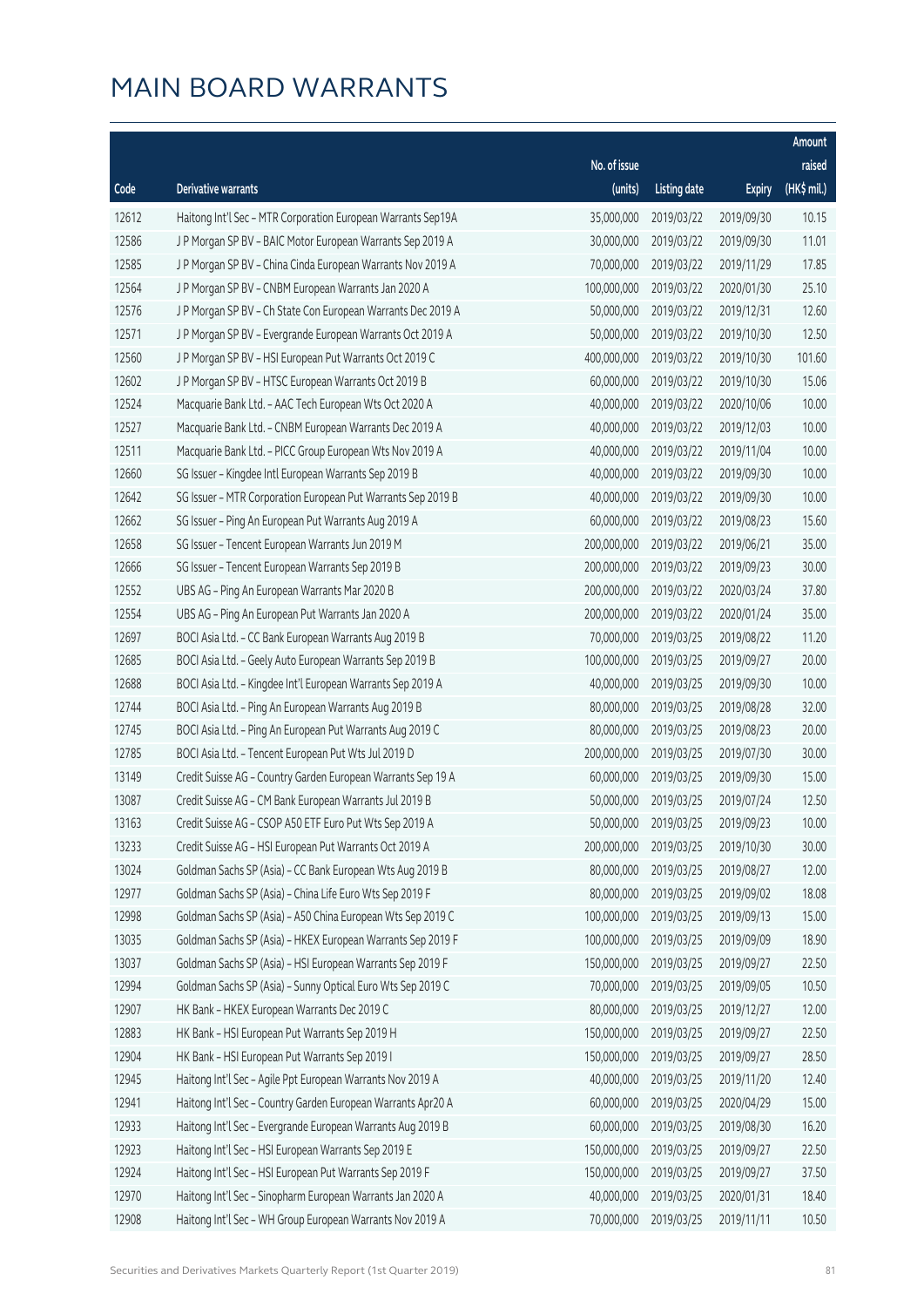|       |                                                              |              |                       |               | Amount      |
|-------|--------------------------------------------------------------|--------------|-----------------------|---------------|-------------|
|       |                                                              | No. of issue |                       |               | raised      |
| Code  | Derivative warrants                                          | (units)      | <b>Listing date</b>   | <b>Expiry</b> | (HK\$ mil.) |
| 12909 | J P Morgan SP BV - Huaneng Power European Wts Sep 2019 A     | 40,000,000   | 2019/03/25            | 2019/09/30    | 10.08       |
| 13275 | J P Morgan SP BV - IGG European Warrants Jul 2019 A          | 60,000,000   | 2019/03/25            | 2019/07/05    | 14.28       |
| 12922 | J P Morgan SP BV - Mengniu Dairy European Wts Sep 2019 A     | 60,000,000   | 2019/03/25            | 2019/09/30    | 15.06       |
| 12911 | J P Morgan SP BV - Tencent European Warrants Sep 2019 D      | 250,000,000  | 2019/03/25            | 2019/09/23    | 37.50       |
| 12792 | Macquarie Bank Ltd. - A50 China European Put Wts Oct 2019 A  | 13,000,000   | 2019/03/25            | 2019/10/03    | 10.01       |
| 12808 | Macquarie Bank Ltd. - Tencent European Warrants Oct 2019 A   | 10,700,000   | 2019/03/25            | 2019/10/02    | 10.03       |
| 12824 | Macquarie Bank Ltd. - Tencent European Warrants Oct 2019 B   | 8,000,000    | 2019/03/25            | 2019/10/02    | 13.32       |
| 12830 | Macquarie Bank Ltd. - Tencent European Warrants Oct 2019 C   | 8,000,000    | 2019/03/25            | 2019/10/02    | 23.14       |
| 12855 | Macquarie Bank Ltd. - Tencent European Warrants Oct 2019 D   | 20,700,000   | 2019/03/25            | 2019/10/02    | 10.02       |
| 12872 | Macquarie Bank Ltd. - Tencent European Put Wts Oct 2019 E    | 11,400,000   | 2019/03/25            | 2019/10/02    | 10.03       |
| 12788 | Macquarie Bank Ltd. - Tingyi European Warrants Oct 2019 A    | 35,000,000   | 2019/03/25            | 2019/10/16    | 10.01       |
| 12804 | Macquarie Bank Ltd. - ZA Onine European Warrants Nov 2019 A  | 28,000,000   | 2019/03/25            | 2019/11/18    | 10.02       |
| 13371 | SG Issuer - Conch Cement European Warrants Sep 2019 A        | 35,000,000   | 2019/03/25            | 2019/09/30    | 10.15       |
| 13372 | SG Issuer - China Lit European Warrants Sep 2019 A           | 20,000,000   | 2019/03/25            | 2019/09/24    | 10.00       |
| 13387 | SG Issuer - CNBM European Warrants Sep 2019 A                | 20,000,000   | 2019/03/25            | 2019/09/30    | 11.80       |
| 13302 | SG Issuer - China Overseas European Put Warrants Sep 2019 A  | 40,000,000   | 2019/03/25            | 2019/09/30    | 10.00       |
| 13389 | SG Issuer - China Railway European Warrants Sep 2019 A       | 20,000,000   | 2019/03/25            | 2019/09/30    | 10.00       |
| 13412 | SG Issuer - China Res Land European Warrants Oct 2019 C      | 40,000,000   | 2019/03/25            | 2019/10/31    | 10.00       |
| 13325 | SG Issuer - China Res Land European Put Warrants Oct 2019 B  | 35,000,000   | 2019/03/25            | 2019/10/03    | 10.15       |
| 13368 | SG Issuer - HSI European Put Warrants Sep 2019 G             | 300,000,000  | 2019/03/25            | 2019/09/27    | 45.00       |
| 13378 | SG Issuer - Mengniu Dairy European Warrants Sep 2019 A       | 40,000,000   | 2019/03/25            | 2019/09/30    | 10.00       |
| 13417 | SG Issuer - Ping An European Put Warrants Sep 2019 D         | 60,000,000   | 2019/03/25            | 2019/09/30    | 22.50       |
| 13423 | SG Issuer - Tencent European Warrants Jun 2019 N             | 30,000,000   | 2019/03/25            | 2019/06/24    | 10.05       |
| 13460 | SG Issuer - Tencent European Warrants Sep 2019 C             | 200,000,000  | 2019/03/25            | 2019/09/23    | 34.00       |
| 13437 | SG Issuer - Tencent European Put Warrants Jul 2019 D         | 200,000,000  | 2019/03/25            | 2019/07/30    | 30.00       |
| 13418 | SG Issuer - Zijin Mining European Warrants Nov 2019 A        | 30,000,000   | 2019/03/25            | 2019/11/29    | 10.05       |
| 13719 | BNP Paribas Issuance B.V. - CAM CSI300 Euro Wts Jan 2020 A   |              | 40,000,000 2019/03/26 | 2020/01/02    | 19.20       |
| 13674 | BNP Paribas Issuance B.V. - CC Bank Euro Wts Feb 2020 A      | 50,000,000   | 2019/03/26            | 2020/02/04    | 13.50       |
| 13716 | BNP Paribas Issuance B.V. - China Life Euro Wts Nov 2019 A   | 50,000,000   | 2019/03/26            | 2019/11/04    | 14.00       |
| 13747 | BNP Paribas Issuance B.V. - CSOP A50 ETF Eu Wts Dec 2019 A   | 80,000,000   | 2019/03/26            | 2019/12/03    | 12.00       |
| 13744 | BNP Paribas Issuance B.V. - Galaxy Ent Euro Wts Nov 2019 A   | 40,000,000   | 2019/03/26            | 2019/11/04    | 13.60       |
| 13733 | BNP Paribas Issuance B.V. - HKEX European Wts Nov 2019 B     | 60,000,000   | 2019/03/26            | 2019/11/04    | 15.60       |
| 13736 | BNP Paribas Issuance B.V. - HKEX Euro Put Wts Oct 2019 C     | 60,000,000   | 2019/03/26            | 2019/10/03    | 17.40       |
| 13730 | BNP Paribas Issuance B.V. - Ping An European Wt Oct 2019 F   | 40,000,000   | 2019/03/26            | 2019/10/03    | 10.40       |
| 13732 | BNP Paribas Issuance B.V. - Ping An European Wt Jan 2020 B   | 40,000,000   | 2019/03/26            | 2020/01/03    | 10.00       |
| 13709 | BNP Paribas Issuance B.V. - Ping An Eur Put Wts Nov 2019 C   | 50,000,000   | 2019/03/26            | 2019/11/04    | 12.50       |
| 13655 | BNP Paribas Issuance B.V. - Tencent European Wts Jan 2020 F  | 80,000,000   | 2019/03/26            | 2020/01/02    | 20.00       |
| 13660 | BNP Paribas Issuance B.V. - Tencent Eu Put Wt Nov 2019 B     | 50,000,000   | 2019/03/26            | 2019/11/04    | 12.50       |
| 13717 | BNP Paribas Issuance B.V. - Xiaomi European Warrants Jan20 B | 50,000,000   | 2019/03/26            | 2020/01/02    | 12.50       |
| 13851 | Credit Suisse AG - CS Services European Warrants Sep 2019 A  | 50,000,000   | 2019/03/26            | 2019/09/25    | 12.50       |
| 13837 | Credit Suisse AG - CSPC Pharma European Warrants Dec 2019 B  | 50,000,000   | 2019/03/26            | 2019/12/31    | 12.50       |
| 13850 | Credit Suisse AG - China Tower European Put Warrants Aug19 A | 70,000,000   | 2019/03/26            | 2019/08/05    | 10.50       |
| 13871 | Credit Suisse AG - Tencent European Wts Sep 2019 D           | 250,000,000  | 2019/03/26            | 2019/09/23    | 40.00       |
| 13848 | Credit Suisse AG - WuXi Bio European Warrants Oct 2019 B     | 40,000,000   | 2019/03/26            | 2019/10/31    | 10.00       |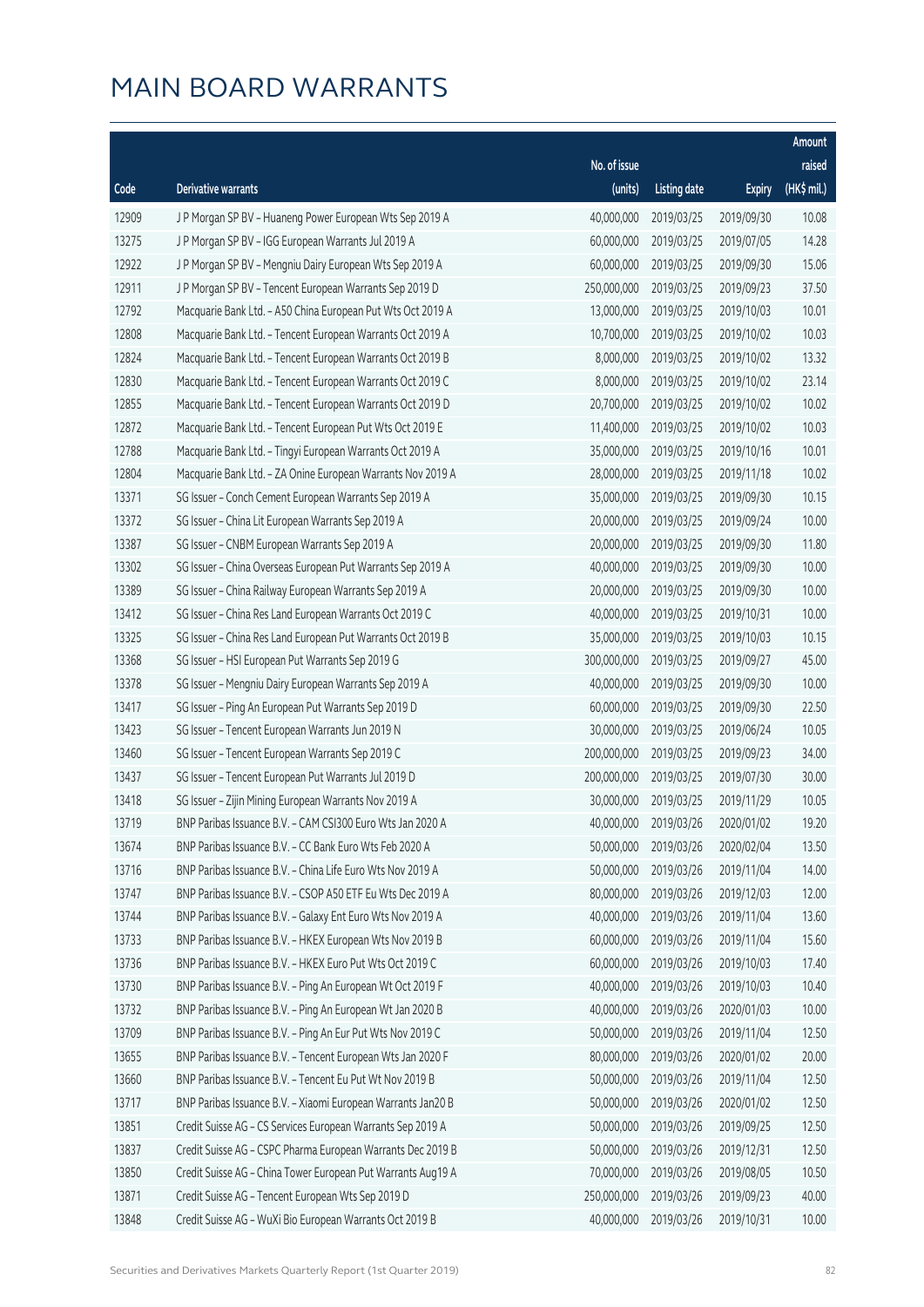|       |                                                              |              |                        |               | Amount      |
|-------|--------------------------------------------------------------|--------------|------------------------|---------------|-------------|
|       |                                                              | No. of issue |                        |               | raised      |
| Code  | Derivative warrants                                          | (units)      | <b>Listing date</b>    | <b>Expiry</b> | (HK\$ mil.) |
| 14045 | Goldman Sachs SP (Asia) - China Mobile Eu Put Wts Sep 2019 B | 80,000,000   | 2019/03/26             | 2019/09/11    | 15.92       |
| 14041 | Goldman Sachs SP (Asia) - China Overseas European Wts Oct19A | 80,000,000   | 2019/03/26             | 2019/10/24    | 12.00       |
| 14022 | Goldman Sachs SP (Asia) - HKEX European Warrants Sep 2019 G  | 100,000,000  | 2019/03/26             | 2019/09/04    | 15.00       |
| 14062 | Goldman Sachs SP (Asia) - Lenovo European Wts Aug 2019 A     | 60,000,000   | 2019/03/26             | 2019/08/23    | 19.56       |
| 13561 | Haitong Int'l Sec - China Overseas European Wts Nov 2019 A   | 40,000,000   | 2019/03/26             | 2019/11/29    | 10.40       |
| 13564 | Haitong Int'l Sec - Henderson Land Dev European Wts Nov 19 A | 40,000,000   | 2019/03/26             | 2019/11/29    | 10.00       |
| 13824 | Haitong Int'l Sec - MTRC European Put Warrants Oct 2019 B    | 60,000,000   | 2019/03/26             | 2019/10/24    | 10.20       |
| 13569 | Haitong Int'l Sec - SUNAC European Warrants Nov 2019 A       | 30,000,000   | 2019/03/26             | 2019/11/29    | 19.80       |
| 13592 | Haitong Int'l Sec - Tencent European Warrants Oct 2019 B     | 70,000,000   | 2019/03/26             | 2019/10/30    | 21.00       |
| 13644 | Haitong Int'l Sec - Tencent European Put Warrants Oct 2019 C | 70,000,000   | 2019/03/26             | 2019/10/30    | 20.30       |
| 13794 | J P Morgan SP BV - China Mobile European Wts Sep 2019 B      | 100,000,000  | 2019/03/26             | 2019/09/23    | 18.00       |
| 13771 | J P Morgan SP BV - China Overseas European Put Wts Nov 2019B | 50,000,000   | 2019/03/26             | 2019/11/29    | 12.60       |
| 13784 | J P Morgan SP BV - HKEX European Put Wts Aug 2019 D          | 200,000,000  | 2019/03/26             | 2019/08/30    | 30.20       |
| 13785 | J P Morgan SP BV - WH Group European Warrants Dec 2019 B     | 40,000,000   | 2019/03/26             | 2019/12/02    | 10.08       |
| 13782 | J P Morgan SP BV - WuXi Bio European Warrants Dec 2019 A     | 80,000,000   | 2019/03/26             | 2019/12/03    | 20.08       |
| 13546 | Macquarie Bank Ltd. - Kingsoft European Warrants Dec 2019 A  | 40,000,000   | 2019/03/26             | 2019/12/03    | 10.00       |
| 13552 | Macquarie Bank Ltd. - Kingsoft European Put Warrants Nov19 B | 40,000,000   | 2019/03/26             | 2019/11/04    | 10.00       |
| 13484 | Macquarie Bank Ltd. - Ping An European Warrants Nov 2019 B   | 25,000,000   | 2019/03/26             | 2019/11/04    | 10.08       |
| 13529 | Macquarie Bank Ltd. - China Vanke European Wts Apr 2020 A    | 17,500,000   | 2019/03/26             | 2020/04/02    | 10.24       |
| 13557 | Macquarie Bank Ltd. - WuXi Bio European Warrants Mar 2020 A  | 38,000,000   | 2019/03/26             | 2020/03/17    | 10.11       |
| 13478 | Macquarie Bank Ltd. - CRRC Times European Warrants Oct 2019A | 32,000,000   | 2019/03/26             | 2019/10/16    | 10.02       |
| 13957 | SG Issuer - Agile Ppt European Warrants Oct 2019 A           | 50,000,000   | 2019/03/26             | 2019/10/21    | 12.50       |
| 13980 | SG Issuer - Country Garden European Warrants Oct 2019 B      | 40,000,000   | 2019/03/26             | 2019/10/31    | 10.00       |
| 13929 | SG Issuer - China Mobile European Warrants Sep 2019 B        | 70,000,000   | 2019/03/26             | 2019/09/23    | 10.50       |
| 13926 | SG Issuer - China Mobile European Put Warrants Sep 2019 A    | 40,000,000   | 2019/03/26             | 2019/09/09    | 10.60       |
| 14005 | SG Issuer - HKEX European Warrants Sep 2019 G                | 200,000,000  | 2019/03/26             | 2019/09/23    | 41.00       |
| 13944 | SG Issuer - HSCEI European Put Warrants Sep 2019 B           |              | 150,000,000 2019/03/26 | 2019/09/27    | 22.50       |
| 13934 | SG Issuer - HSI European Put Warrants Sep 2019 H             | 300,000,000  | 2019/03/26             | 2019/09/27    | 45.00       |
| 14008 | SG Issuer - PetroChina European Warrants Jul 2019 B          | 70,000,000   | 2019/03/26             | 2019/07/31    | 10.50       |
| 14014 | SG Issuer - Sino Biopharm European Warrants Sep 2019 A       | 80,000,000   | 2019/03/26             | 2019/09/30    | 12.00       |
| 14020 | SG Issuer - Xiaomi European Warrants Sep 2019 D              | 60,000,000   | 2019/03/26             | 2019/09/04    | 13.20       |
| 13756 | UBS AG - China Overseas European Warrants Oct 2019 A         | 70,000,000   | 2019/03/26             | 2019/10/24    | 10.50       |
| 13770 | UBS AG - Chi Res Land European Warrants Sep 2019 A           | 60,000,000   | 2019/03/26             | 2019/09/30    | 16.56       |
| 13764 | UBS AG - WH Group European Warrants Sep 2019 B               | 40,000,000   | 2019/03/26             | 2019/09/30    | 10.00       |
| 13877 | Bank Vontobel - China Mobile European Warrants Sep 2019 A    | 40,000,000   | 2019/03/26             | 2019/09/30    | 10.04       |
| 13889 | Bank Vontobel - Ping An European Put Warrants Oct 2019 B     | 20,000,000   | 2019/03/26             | 2019/10/28    | 10.02       |
| 13874 | Bank Vontobel - Ping An European Put Warrants Dec 2019 A     | 60,000,000   | 2019/03/26             | 2019/12/30    | 10.26       |
| 14201 | BNP Paribas Issuance B.V. - A50 China Euro Wts Dec 2019 A    | 70,000,000   | 2019/03/27             | 2019/12/03    | 10.50       |
| 14199 | BNP Paribas Issuance B.V. - Geely Auto Euro Wts Oct 2019 C   | 50,000,000   | 2019/03/27             | 2019/10/03    | 12.50       |
| 14305 | BNP Paribas Issuance B.V. - Meituan European Warrants Oct19B | 40,000,000   | 2019/03/27             | 2019/10/03    | 10.00       |
| 14203 | BNP Paribas Issuance B.V. - SJM Holdings Eu Wts Feb 2020 A   | 60,000,000   | 2019/03/27             | 2020/02/04    | 15.60       |
| 14238 | BNP Paribas Issuance B.V. - SUNAC European Wts Oct 2019 A    | 40,000,000   | 2019/03/27             | 2019/10/03    | 16.80       |
| 14271 | BNP Paribas Issuance B.V. - Tencent European Wts Dec 2019 C  | 80,000,000   | 2019/03/27             | 2019/12/03    | 20.00       |
| 14553 | Credit Suisse AG - CSPC Pharma European Put Warrants Sep19 B | 50,000,000   | 2019/03/27             | 2019/09/30    | 12.50       |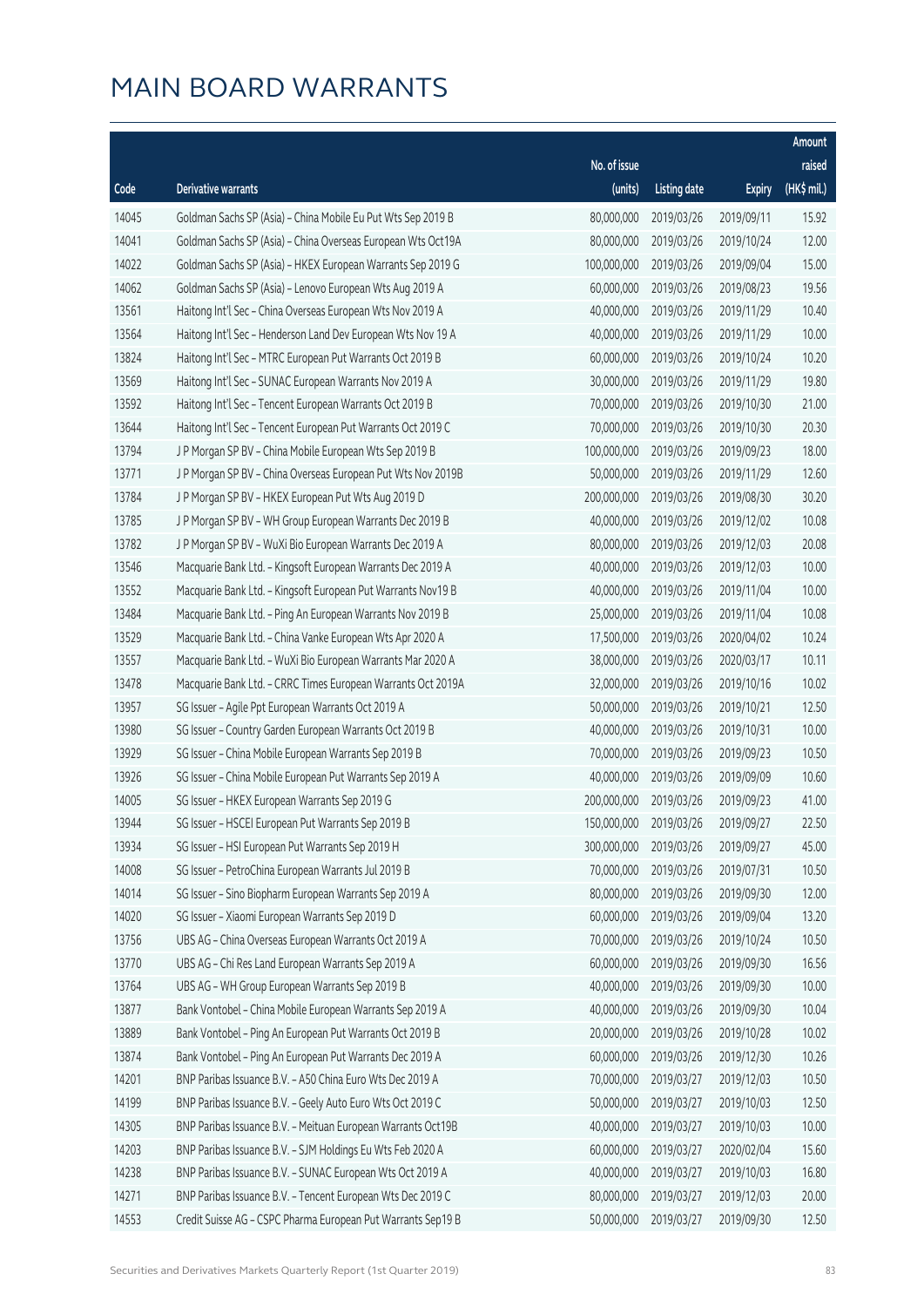|       |                                                              |              |                       |               | Amount      |
|-------|--------------------------------------------------------------|--------------|-----------------------|---------------|-------------|
|       |                                                              | No. of issue |                       |               | raised      |
| Code  | Derivative warrants                                          | (units)      | <b>Listing date</b>   | <b>Expiry</b> | (HK\$ mil.) |
| 14566 | Credit Suisse AG - SUNAC European Warrants Sep 2019 B        | 40,000,000   | 2019/03/27            | 2019/09/26    | 14.00       |
| 14544 | Credit Suisse AG - WH Group European Warrants Sep 2019 A     | 40,000,000   | 2019/03/27            | 2019/09/26    | 10.00       |
| 14576 | Credit Suisse AG - Xiaomi European Warrants Sep 2019 D       | 100,000,000  | 2019/03/27            | 2019/09/04    | 17.00       |
| 14176 | Bank of East Asia - China Life European Warrants Dec 2019 A  | 40,000,000   | 2019/03/27            | 2019/12/30    | 10.04       |
| 14100 | Bank of East Asia - Haitong Sec European Warrants Dec 2019 A | 50,000,000   | 2019/03/27            | 2019/12/30    | 12.80       |
| 14118 | Bank of East Asia - Ping An European Warrants Jul 2019 B     | 30,000,000   | 2019/03/27            | 2019/07/08    | 11.49       |
| 14149 | Bank of East Asia - Ping An European Put Warrants Oct 2019 A | 30,000,000   | 2019/03/27            | 2019/10/10    | 12.06       |
| 14066 | Bank of East Asia - Xiaomi European Warrants Oct 2019 A      | 40,000,000   | 2019/03/27            | 2019/10/10    | 10.32       |
| 14648 | Goldman Sachs SP (Asia) - CSPC Pharma Euro Wts Aug 2019 B    | 70,000,000   | 2019/03/27            | 2019/08/22    | 10.50       |
| 14661 | Goldman Sachs SP (Asia) - HKEX European Warrants Dec 2019 C  | 150,000,000  | 2019/03/27            | 2019/12/24    | 22.50       |
| 14667 | Goldman Sachs SP (Asia) - HSI European Put Wts Sep 2019 G    | 150,000,000  | 2019/03/27            | 2019/09/27    | 22.50       |
| 14665 | Goldman Sachs SP (Asia) - PetroChina European Wts Jul 2019 A | 80,000,000   | 2019/03/27            | 2019/07/26    | 12.00       |
| 14638 | Goldman Sachs SP (Asia) - Tencent European Wt Sep 2019 D     | 150,000,000  | 2019/03/27            | 2019/09/23    | 22.50       |
| 14634 | Goldman Sachs SP (Asia) - Xiaomi European Warrants Sep 2019E | 70,000,000   | 2019/03/27            | 2019/09/04    | 10.50       |
| 14473 | Haitong Int'l Sec - Conch Cement European Warrants Nov 2019A | 40,000,000   | 2019/03/27            | 2019/11/28    | 25.60       |
| 14495 | Haitong Int'l Sec - CK Asset European Warrants Oct 2019 A    | 40,000,000   | 2019/03/27            | 2019/10/31    | 13.20       |
| 14499 | Haitong Int'l Sec - CKH Holdings European Warrants Oct 2019A | 40,000,000   | 2019/03/27            | 2019/10/31    | 14.80       |
| 14116 | Haitong Int'l Sec - China Res Beer European Warrants Dec19 A | 40,000,000   | 2019/03/27            | 2019/12/31    | 18.00       |
| 14113 | Haitong Int'l Sec - CSPC Pharma European Warrants Jan 2020 A | 50,000,000   | 2019/03/27            | 2020/01/31    | 12.50       |
| 14483 | Haitong Int'l Sec - SMIC European Warrants Jan 2021 A        | 70,000,000   | 2019/03/27            | 2021/01/29    | 17.50       |
| 14117 | Haitong Int'l Sec - Tencent European Put Warrants Oct 2019 D | 70,000,000   | 2019/03/27            | 2019/10/31    | 23.80       |
| 14510 | J P Morgan SP BV - HSI European Warrants Oct 2019 D          | 400,000,000  | 2019/03/27            | 2019/10/30    | 100.00      |
| 14502 | J P Morgan SP BV - HSI European Put Warrants Sep 2019 G      | 400,000,000  | 2019/03/27            | 2019/09/27    | 100.80      |
| 14471 | J P Morgan SP BV - SUNAC European Put Warrants Sep 2019 A    | 70,000,000   | 2019/03/27            | 2019/09/30    | 19.32       |
| 14472 | J P Morgan SP BV - Tencent European Put Warrants Jun 2019 M  | 250,000,000  | 2019/03/27            | 2019/06/28    | 42.75       |
| 14318 | Macquarie Bank Ltd. - AAC Tech European Wts Apr 2021 A       | 40,000,000   | 2019/03/27            | 2021/04/07    | 10.00       |
| 14314 | Macquarie Bank Ltd. - BYD Company European Wts Oct 2019 D    |              | 32,000,000 2019/03/27 | 2019/10/03    | 10.02       |
| 14317 | Macquarie Bank Ltd. - BYD Company European Put Wts Nov 2019A | 24,500,000   | 2019/03/27            | 2019/11/04    | 10.05       |
| 14402 | Macquarie Bank Ltd. - Evergrande European Wts Jan 2020 A     | 21,000,000   | 2019/03/27            | 2020/01/03    | 10.31       |
| 14383 | Macquarie Bank Ltd. - R&F Ppt European Warrants Aug 2020 A   | 30,500,000   | 2019/03/27            | 2020/08/04    | 11.41       |
| 14685 | SG Issuer - Geely Auto European Warrants Sep 2019 C          | 80,000,000   | 2019/03/27            | 2019/09/23    | 13.60       |
| 14466 | UBS AG - China Mobile European Put Warrants Sep 2019 B       | 100,000,000  | 2019/03/27            | 2019/09/04    | 25.50       |
| 14692 | BOCI Asia Ltd. - Xiaomi European Warrants Sep 2019 D         | 100,000,000  | 2019/03/28            | 2019/09/04    | 16.00       |
| 14820 | Credit Suisse AG - Evergrande European Warrants Sep 2019 B   | 40,000,000   | 2019/03/28            | 2019/09/27    | 10.00       |
| 14828 | Credit Suisse AG - A50 China European Warrants Nov 2019 A    | 70,000,000   | 2019/03/28            | 2019/11/22    | 10.50       |
| 14827 | Credit Suisse AG - R&F Ppt European Warrants Oct 2019 A      | 50,000,000   | 2019/03/28            | 2019/10/31    | 12.50       |
| 14846 | Goldman Sachs SP (Asia) - China Tel European Wts Jul 2019 A  | 70,000,000   | 2019/03/28            | 2019/07/23    | 10.50       |
| 14853 | Goldman Sachs SP (Asia) - HSBC European Warrants Jul 2019 B  | 80,000,000   | 2019/03/28            | 2019/07/16    | 14.48       |
| 14844 | Goldman Sachs SP (Asia) - SUNAC European Warrants Sep 2019 A | 40,000,000   | 2019/03/28            | 2019/09/30    | 10.00       |
| 14835 | Goldman Sachs SP (Asia) - Tencent European Put Wt Sep 2019 E | 120,000,000  | 2019/03/28            | 2019/09/26    | 24.72       |
| 14782 | HK Bank - AIA European Warrants Dec 2020 A                   | 80,000,000   | 2019/03/28            | 2020/12/23    | 14.40       |
| 14799 | HK Bank - China Mobile European Warrants Dec 2019 A          | 100,000,000  | 2019/03/28            | 2019/12/31    | 25.00       |
| 14790 | HK Bank - China Mobile European Warrants Jun 2020 A          | 100,000,000  | 2019/03/28            | 2020/06/30    | 25.00       |
| 14687 | J P Morgan SP BV - CKH Holdings European Warrants Jun 2019 A | 70,000,000   | 2019/03/28            | 2019/06/28    | 10.57       |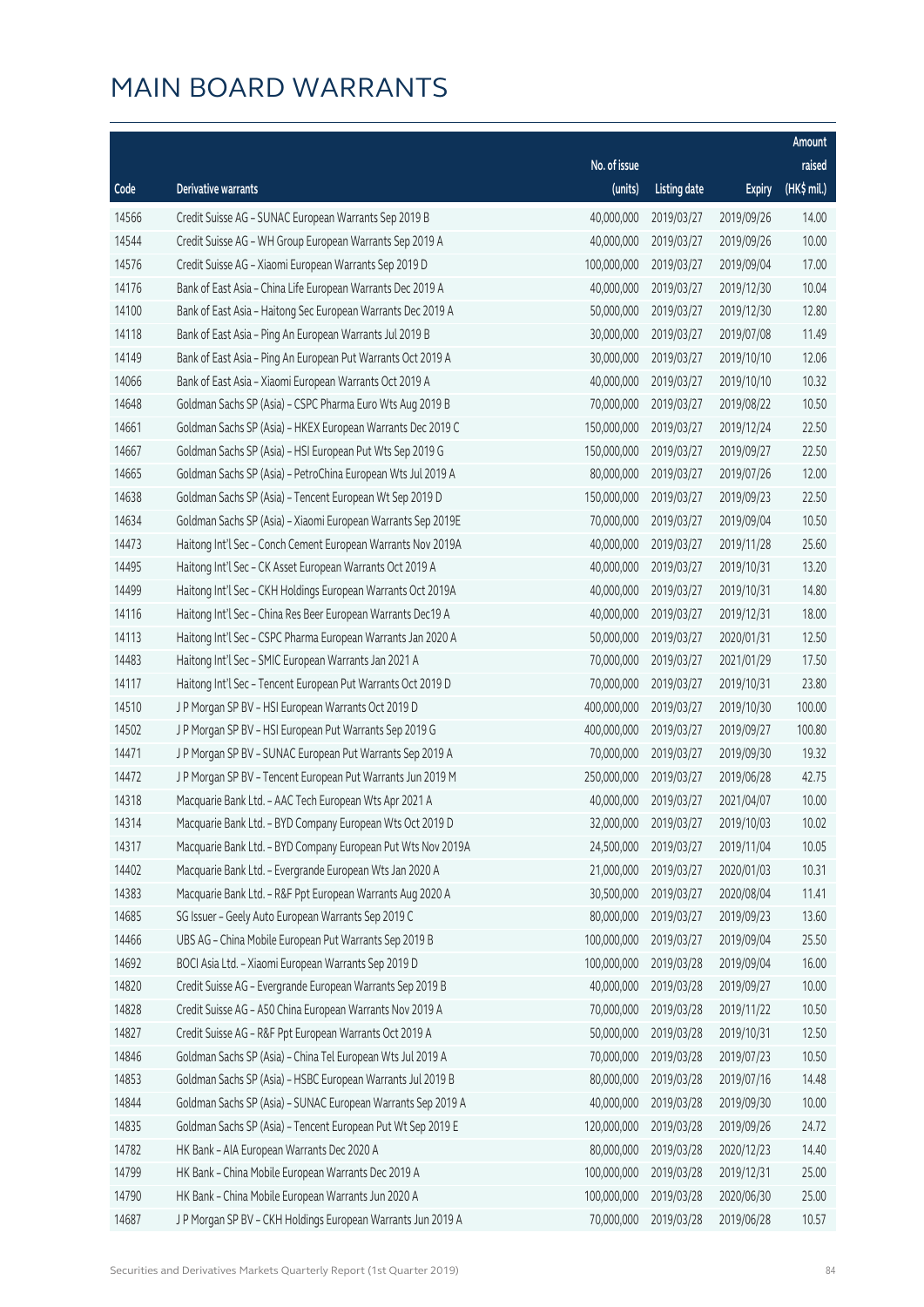|       |                                                              |                        |                     |               | Amount                |
|-------|--------------------------------------------------------------|------------------------|---------------------|---------------|-----------------------|
|       |                                                              | No. of issue           |                     |               | raised                |
| Code  | Derivative warrants                                          | (units)                | <b>Listing date</b> | <b>Expiry</b> | $(HK\frac{1}{2}mil.)$ |
| 14776 | J P Morgan SP BV - CR Beer European Warrants Oct 2019 A      | 60,000,000             | 2019/03/28          | 2019/10/11    | 15.00                 |
| 14779 | J P Morgan SP BV - PetroChina European Put Wts Sep 2019 A    | 80,000,000             | 2019/03/28          | 2019/09/30    | 20.08                 |
| 14759 | Macquarie Bank Ltd. - Anta Sports European Wts Apr 2020 A    | 10,000,000             | 2019/03/28          | 2020/04/17    | 10.27                 |
| 14704 | Macquarie Bank Ltd. - Country Garden European Wts Oct 2019 C | 40,000,000             | 2019/03/28          | 2019/10/03    | 10.00                 |
| 14750 | Macquarie Bank Ltd. - Chi Res Land European Wts Jan 2020 A   | 27,000,000             | 2019/03/28          | 2020/01/03    | 10.04                 |
| 14770 | Macquarie Bank Ltd. - GCL-Poly Energy European Wts May 2021A | 40,000,000             | 2019/03/28          | 2021/05/04    | 10.04                 |
| 14694 | Macquarie Bank Ltd. - NCI European Warrants Oct 2019 C       | 40,000,000             | 2019/03/28          | 2019/10/03    | 10.04                 |
| 14751 | Macquarie Bank Ltd. - SUNAC European Warrants Nov 2019 A     | 16,500,000             | 2019/03/28          | 2019/11/04    | 10.10                 |
| 14775 | UBS AG - Lenovo European Put Warrants Sep 2019 B             | 30,000,000             | 2019/03/28          | 2019/09/27    | 10.20                 |
| 14816 | Bank Vontobel - BOC HK European Warrants Apr 2020 A          | 40,000,000             | 2019/03/28          | 2020/04/01    | 10.00                 |
| 14809 | Bank Vontobel - CSPC Pharma European Warrants Nov 2019 A     | 40,000,000             | 2019/03/28          | 2019/11/01    | 10.36                 |
| 14819 | Bank Vontobel - China Unicom European Warrants Dec 2019 A    | 40,000,000             | 2019/03/28          | 2019/12/30    | 10.00                 |
| 14812 | Bank Vontobel - SUNAC European Warrants Nov 2019 A           | 30,000,000             | 2019/03/28          | 2019/11/04    | 14.49                 |
| 14862 | BOCI Asia Ltd. - China Mobile European Warrants Jul 2019 A   | 70,000,000             | 2019/03/29          | 2019/07/24    | 10.50                 |
| 15074 | Credit Suisse AG - AIA European Warrants Dec 2020 A          | 150,000,000            | 2019/03/29          | 2020/12/23    | 22.50                 |
| 15102 | Credit Suisse AG - CK Asset European Warrants Sep 2019 A     | 50,000,000             | 2019/03/29          | 2019/09/30    | 12.50                 |
| 15071 | Credit Suisse AG - HSBC European Wts Aug 2019 C              | 100,000,000            | 2019/03/29          | 2019/08/19    | 15.00                 |
| 15076 | Credit Suisse AG - Ping An European Warrants Dec 2019 A      | 250,000,000            | 2019/03/29          | 2019/12/20    | 37.50                 |
| 15084 | Credit Suisse AG - Ping An European Warrants Jul 2020 A      | 250,000,000            | 2019/03/29          | 2020/07/24    | 37.50                 |
| 15052 | Goldman Sachs SP (Asia) - CC Bank European Wts Aug 2019 C    | 80,000,000             | 2019/03/29          | 2019/08/22    | 12.00                 |
| 15027 | Goldman Sachs SP (Asia) - CITIC European Warrants Dec 2019 B | 70,000,000             | 2019/03/29          | 2019/12/20    | 10.50                 |
| 14988 | Goldman Sachs SP (Asia) - CKH Holdings European Wts Aug 19 A | 60,000,000             | 2019/03/29          | 2019/08/28    | 10.20                 |
| 15053 | Goldman Sachs SP (Asia) - Ping An European Wts Aug 2019 C    | 100,000,000            | 2019/03/29          | 2019/08/27    | 37.50                 |
| 15049 | Goldman Sachs SP (Asia) - Tencent European Wt Sep 2019 F     | 150,000,000            | 2019/03/29          | 2019/09/02    | 31.20                 |
| 14876 | Haitong Int'l Sec - AAC Tech European Put Warrants Jul 2019A | 80,000,000             | 2019/03/29          | 2019/07/25    | 16.80                 |
| 14887 | Haitong Int'l Sec - Tencent European Warrants Sep 2019 C     | 100,000,000            | 2019/03/29          | 2019/09/23    | 16.00                 |
| 14888 | Haitong Int'l Sec - Tencent European Warrants Sep 2019 D     | 100,000,000 2019/03/29 |                     | 2019/09/24    | 18.00                 |
| 14892 | Haitong Int'l Sec - Tencent European Put Warrants Jul 2019 C | 100,000,000            | 2019/03/29          | 2019/07/25    | 16.00                 |
| 14914 | SG Issuer - Dongfeng European Warrants Oct 2019 A            | 15,000,000             | 2019/03/29          | 2019/10/31    | 10.05                 |
| 14924 | SG Issuer - GAC European Warrants Oct 2019 A                 | 40,000,000             | 2019/03/29          | 2019/10/31    | 10.00                 |
| 14963 | SG Issuer - SUNAC European Warrants Sep 2019 C               | 30,000,000             | 2019/03/29          | 2019/09/30    | 10.05                 |
| 14973 | SG Issuer - WH Group European Warrants Sep 2019 A            | 50,000,000             | 2019/03/29          | 2019/09/30    | 13.50                 |
| 14909 | UBS AG - China Mobile European Warrants Jul 2019 B           | 100,000,000            | 2019/03/29          | 2019/07/24    | 15.00                 |
| 14895 | UBS AG - Geely Auto European Warrants Sep 2019 B             | 70,000,000             | 2019/03/29          | 2019/09/23    | 10.50                 |
| Total |                                                              |                        |                     |               | 53,532.77             |

# Further issue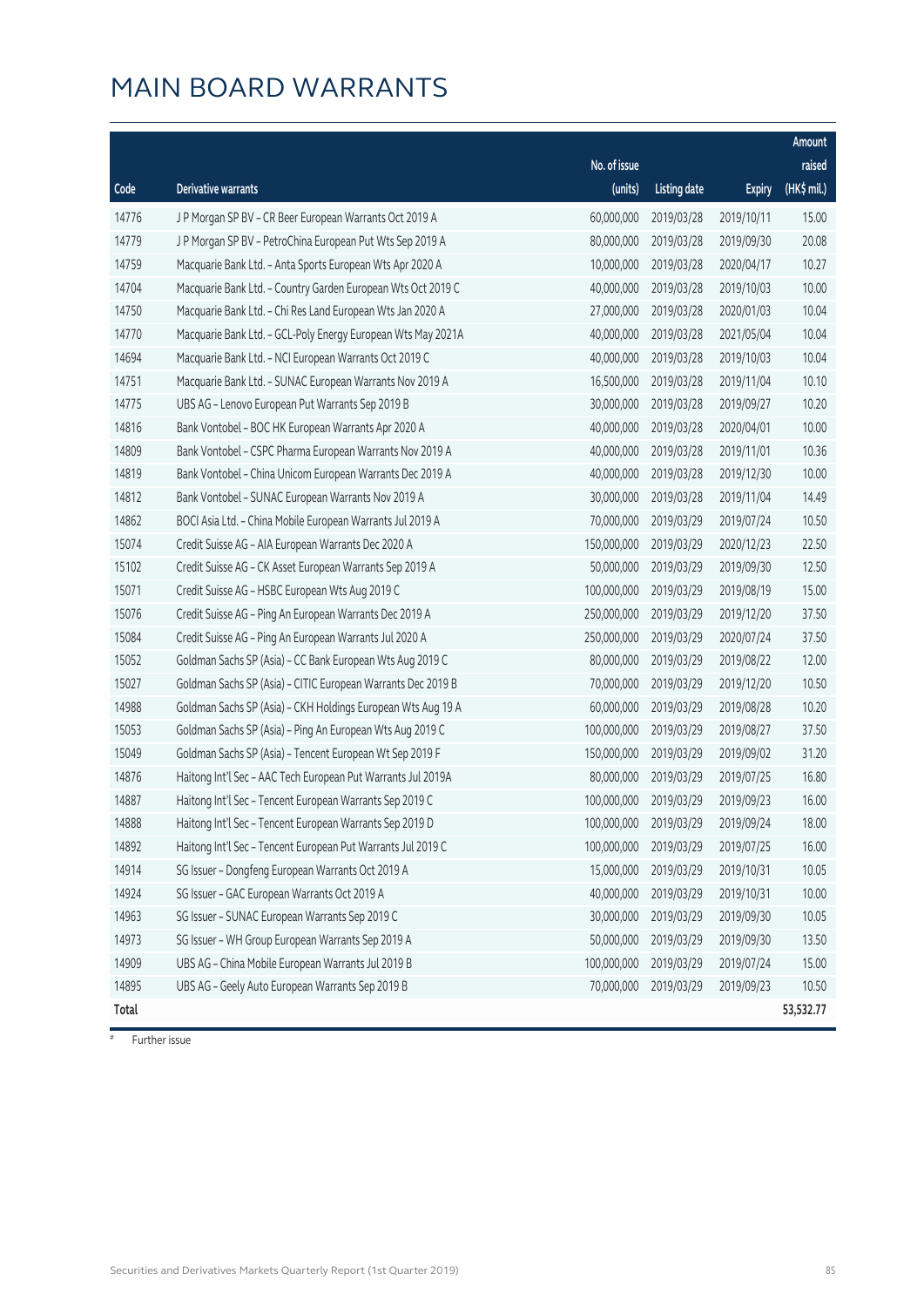#### **Debt Securities Trading Statistics**

|      |                |                                | <b>Turnover value</b>   |
|------|----------------|--------------------------------|-------------------------|
|      |                | Exchange fund notes (HK\$ mil) | Market total (HK\$ mil) |
| 2018 | Q1             | 73.73                          | 11,423.14               |
|      | Q <sub>2</sub> | 8.66                           | 11,216.39               |
|      | Q <sub>3</sub> | 469.21                         | 12,699.23               |
|      | Q4             | 59.73                          | 13,055.16               |
| 2019 | Q1             | 180.86                         | 17,574.55               |

#### **Debt Securities Nominal Value**

|      |                | No. of issues | Nominal value (HK\$ mil.) |
|------|----------------|---------------|---------------------------|
| 2018 | Q1             | 1,095         | 4,228,190.05              |
|      | Q <sub>2</sub> | 1,117         | 4,313,245.30              |
|      | Q3             | 1,155         | 4,476,037.29              |
|      | Q4             | 1,195         | 4,588,705.55              |
| 2019 | 01             | 1,243         | 4,806,055.20              |

### **New Listing Statistics – Debt Securities**

|      |                | No. of newly listed debt securities | Amount raised (HK\$ mil.) |
|------|----------------|-------------------------------------|---------------------------|
| 2018 | Q1             | 79                                  | 260,424.86                |
|      | Q <sub>2</sub> | 74                                  | 268,843.96                |
|      | Q3             | 64                                  | 270,436.71                |
|      | Q4             | 86                                  | 254,127.38                |
| 2019 | Q1             | 94                                  | 330,173.31                |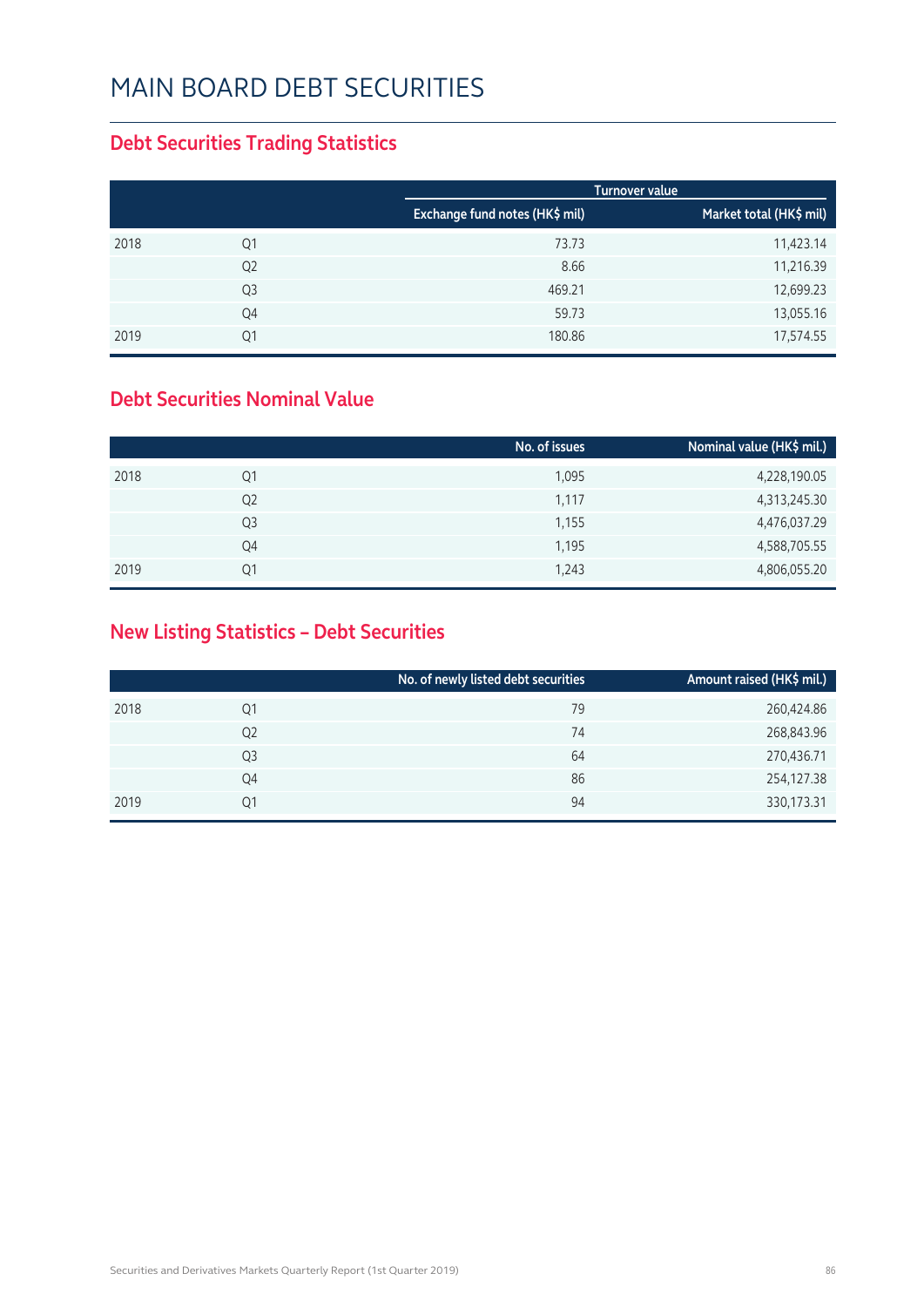### **Newly Listed Debt Securities**

for 1st quarter 2019

|        |                                                                     |            |               |                     |            | Amount raised |
|--------|---------------------------------------------------------------------|------------|---------------|---------------------|------------|---------------|
| Code   | <b>Debt securities</b>                                              | Principal  |               | <b>Listing date</b> | Maturity   | $(HK\$ mil.)  |
| 05512  | Shandong Commercial Group Co., Ltd. 8.50% Bonds 2021                | <b>USD</b> | 120,000,000   | 2019/01/02          | 2021/12/31 | 923.94        |
| 05499  | CIFI Holdings (Group) Co. Ltd. 7.625% Senior Notes 2021             | <b>USD</b> | 400,000,000   | 2019/01/03          | 2021/03/02 | 3,119.06      |
| 05341# | Logan Property Holdings Co. Ltd. 5.75% Senior Notes 2022            | <b>USD</b> | 50,000,000    | 2019/01/10          | 2022/01/03 | 360.13        |
| 05515  | China Development Bank HK Branch Floating Rate Notes 2021           | <b>USD</b> | 375,000,000   | 2019/01/14          | 2021/01/11 | 2,925.00      |
| 05019# | FWD Group Ltd. Zero Coupon Subordinated Perpetual Cap Sec           | <b>USD</b> | 164,000,000   | 2019/01/14          |            | 855.04        |
| 05518  | Guotai Junan International Holdings Ltd. 4.25% Notes 2022           | <b>USD</b> | 200,000,000   | 2019/01/15          | 2022/01/14 | 1,557.22      |
| 05522  | Zhenro Properties Group Ltd. 8.60% Senior Notes 2020                | <b>USD</b> | 200,000,000   | 2019/01/16          | 2020/01/13 | 1,529.16      |
| 05524  | Dah Sing Bank, Ltd. Tier 2 Dated Subordinated Notes 2029            | <b>USD</b> | 225,000,000   | 2019/01/16          | 2029/01/15 | 1,747.26      |
| 05526  | China SCE Group Holdings Ltd. 8.75% Senior Notes 2021               | <b>USD</b> | 500,000,000   | 2019/01/16          | 2021/01/15 | 3,900.00      |
| 05529  | Coastal Emerald Ltd. 5.95% Guaranteed Bonds 2020                    | <b>USD</b> | 550,000,000   | 2019/01/16          | 2020/01/13 | 4,290.00      |
| 05530  | Shanghai Commercial Bank Ltd. Tier 2 Subordinated Notes 2029        | <b>USD</b> | 300,000,000   | 2019/01/18          | 2029/01/17 | 2,335.81      |
| 04236  | The Govt of the HKSAR of the PRC 1.97% Bonds 2029                   | <b>HKD</b> | 1,500,000,000 | 2019/01/18          | 2029/01/17 | 1,478.55      |
| 05532  | China YuHua Education Corporation Ltd. 3.00% Conv Bonds 2020        | <b>HKD</b> | 940,000,000   | 2019/01/21          | 2020/01/16 | 940.00        |
| 05533  | Bocom Leasing Management Hong Kong Co. Ltd. 4.00% Notes 2022        | <b>USD</b> | 800,000,000   | 2019/01/23          | 2022/01/22 | 6,202.74      |
| 05536  | Bocom Leasing Management Hong Kong Co. Ltd. 4.375% Notes 2024       | <b>USD</b> | 700,000,000   | 2019/01/23          | 2024/01/22 | 5,429.75      |
| 05561  | Yuzhou Properties Co. Ltd. 8.625% Senior Notes 2022B                | <b>USD</b> | 500,000,000   | 2019/01/24          | 2022/01/23 | 3,900.00      |
| 05124# | Zhenro Properties Group Ltd. 10.50% Senior Notes 2020               | <b>USD</b> | 150,000,000   | 2019/01/24          | 2020/06/28 | 1,167.92      |
| 05545  | Greenland Global Investment Ltd. 7.875% Notes 2020                  | <b>USD</b> | 300,000,000   | 2019/01/25          | 2020/10/24 | 2,335.70      |
| 05546  | CMB Wing Lung Bank Ltd. 6.50% Undated Non-Cum Sub Add Tier 1 CapSec | <b>USD</b> | 400,000,000   | 2019/01/25          |            | 3,120.00      |
| 05562  | Lenovo Group Ltd. 3.375% Convertible Bonds 2024                     | <b>USD</b> | 675,000,000   | 2019/01/25          | 2024/01/24 | 5,265.00      |
| 05563  | China Development Bank HK Branch 0.375% Notes 2022B                 | <b>EUR</b> | 500,000,000   | 2019/01/25          | 2022/01/24 | 4,454.21      |
| 05573  | China Development Bank HK Branch Floating Rate Notes 2022C          | <b>HKD</b> | 2,500,000,000 | 2019/01/25          | 2022/01/24 | 2,500.00      |
| 05579  | China Development Bank HK Branch Floating Rate Notes 2024B          | <b>HKD</b> | 1,500,000,000 | 2019/01/25          | 2024/01/24 | 1,500.00      |
| 05588  | China Development Bank HK Branch Floating Rate Notes 2029           | <b>HKD</b> | 300,000,000   | 2019/01/25          | 2029/01/24 | 300.00        |
| 05704  | Nuoxi Capital Ltd. 7.50% Guaranteed Bonds 2022                      | <b>USD</b> | 150,000,000   | 2019/01/29          | 2022/01/28 | 1,170.00      |
| 05589  | Johnson Electric Holdings Ltd. 4.125% Notes 2024                    | <b>USD</b> | 300,000,000   | 2019/01/31          | 2024/07/30 | 2,326.01      |
| 05705  | Yankuang Group (Cayman) Ltd. 6.00% Bonds 2022                       | <b>USD</b> | 215,000,000   | 2019/01/31          | 2022/01/30 | 1,677.00      |
| 05712  | Sino-Ocean Land Treasure IV Ltd. 5.25% Guaranteed Notes 2022        | <b>USD</b> | 500,000,000   | 2019/01/31          | 2022/04/30 | 3,880.31      |
| 05706  | Celestial Miles Ltd. Guar. Senior Perpetual Capital Securities      | <b>USD</b> | 800,000,000   | 2019/02/01          |            | 6,240.00      |
| 05706# | Celestial Miles Ltd. Guar. Senior Perpetual Capital Securities      | <b>USD</b> | 200,000,000   | 2019/02/01          |            | 1,566.24      |
| 05717  | Jingrui Holdings Ltd. 13.00% Senior Notes 2020                      | <b>USD</b> | 150,000,000   | 2019/02/01          | 2020/07/31 | 1,170.00      |
| 05724  | Hong Kong Mortgage Corporation Ltd., The Floating Rate Notes 2022   | <b>HKD</b> | 500,000,000   | 2019/02/01          | 2022/01/31 | 500.00        |
| 05722  | CMOC Capital Ltd. 5.48% Guaranteed Bonds 2022                       | <b>USD</b> | 300,000,000   | 2019/02/04          | 2022/02/01 | 2,340.00      |
| 05725  | Sands China Ltd. 4.60% Senior Notes 2023B                           | <b>USD</b> | 1,695,850,000 | 2019/02/04          | 2023/08/08 | 13,227.63     |
| 05727  | Sands China Ltd. 5.125% Senior Notes 2025B                          | <b>USD</b> | 1,786,475,000 | 2019/02/04          | 2025/08/08 | 13,934.51     |
| 05733  | Sands China Ltd. 5.40% Senior Notes 2028B                           | <b>USD</b> | 1,892,760,000 | 2019/02/04          | 2028/08/08 | 14,763.53     |
| 05719  | Yuzhou Properties Co. Ltd. 8.50% Senior Notes 2023                  | <b>USD</b> | 500,000,000   | 2019/02/08          | 2023/02/04 | 3,900.00      |
| 05736  | Champion Sincerity Holdings Ltd. Senior Perpetual Cap Sec A         | <b>USD</b> | 400,000,000   | 2019/02/11          |            | 3,120.00      |
| 05737  | Champion Sincerity Holdings Ltd. Senior Perpetual Cap Sec B         | <b>USD</b> | 100,000,000   | 2019/02/11          |            | 780.00        |
| 05749  | Towngas (Finance) Ltd. Perpetual Subordinated Guar. Cap Sec B       | <b>USD</b> | 300,000,000   | 2019/02/13          |            | 2,340.00      |
| 05751  | Chengdu Economic & Technological Development Zone                   |            |               |                     |            |               |
|        | State-owned Assets Investment Co., Ltd. 7.50% Senior Bonds 2022     | <b>USD</b> | 250,000,000   | 2019/02/13          | 2022/02/12 | 1,950.00      |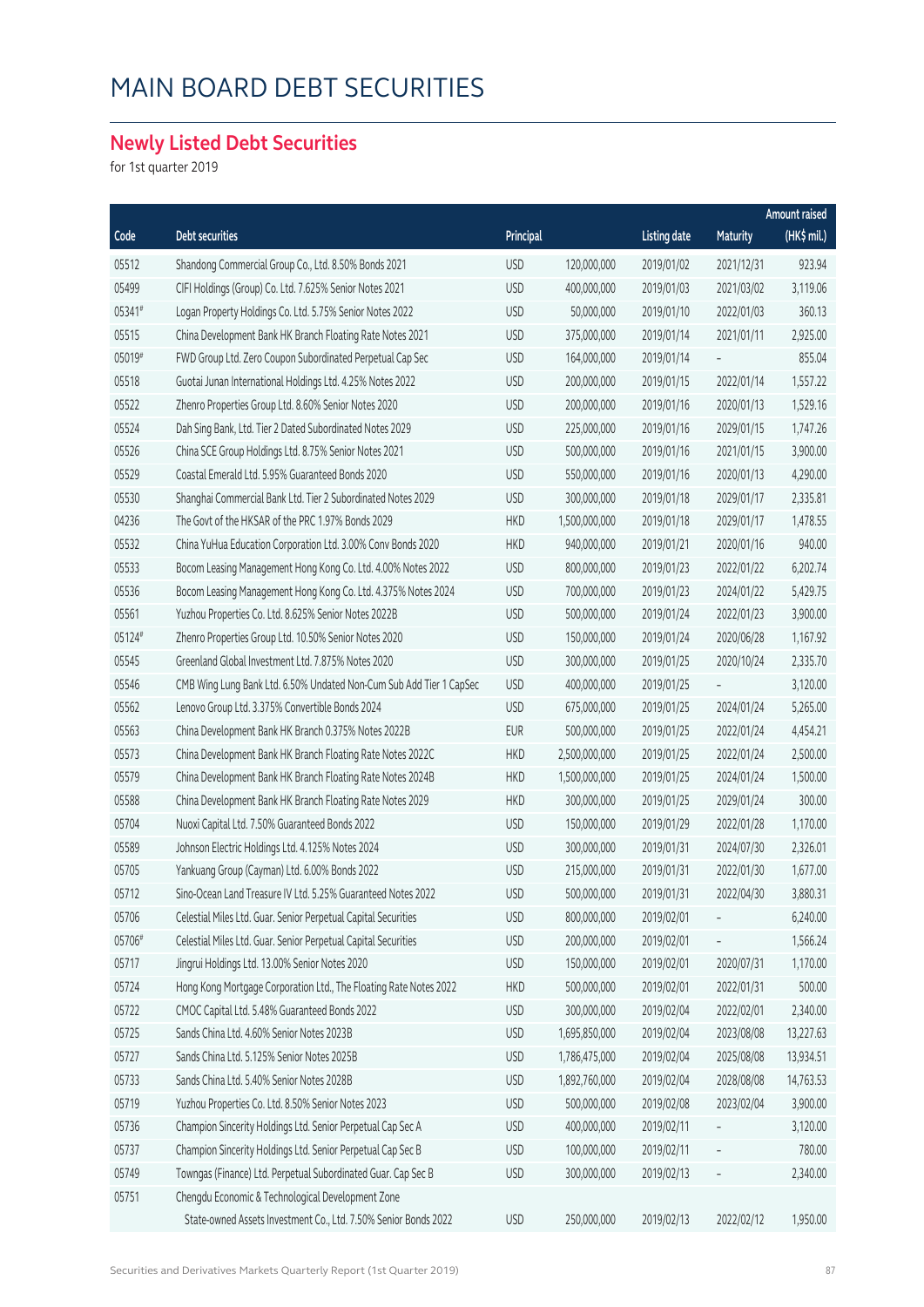|        |                                                                       |            |               |                     |                 | <b>Amount raised</b> |
|--------|-----------------------------------------------------------------------|------------|---------------|---------------------|-----------------|----------------------|
| Code   | <b>Debt securities</b>                                                | Principal  |               | <b>Listing date</b> | <b>Maturity</b> | (HK\$mil.)           |
| 05758  | Hong Kong Mortgage Corporation Ltd., The Floating Rate Notes 2024     | <b>HKD</b> | 500,000,000   | 2019/02/13          | 2024/02/02      | 500.00               |
| 05122# | Greenland Global Investment Ltd. Floating Rate Notes 2021             | <b>USD</b> | 300,000,000   | 2019/02/13          | 2021/09/26      | 2,340.47             |
| 05529# | Coastal Emerald Ltd. 5.95% Guaranteed Bonds 2020                      | <b>USD</b> | 50,000,000    | 2019/02/20          | 2020/01/13      | 389.98               |
| 05117# | Qingdao Jiaozhou Bay Development Co., Ltd. 6.50% Bonds 2021           | <b>USD</b> | 80,000,000    | 2019/02/20          | 2021/06/14      | 614.27               |
| 04075  | Hong Kong Monetary Authority, The 1.54% Exchange Fund Notes 2021      | <b>HKD</b> | 1,200,000,000 | 2019/02/21          | 2021/02/22      | 1,201.44             |
| 05762  | Zhenro Properties Group Ltd. 9.80% Senior Notes 2021                  | <b>USD</b> | 230,000,000   | 2019/02/21          | 2021/08/20      | 1,757.49             |
| 05761  | Airport Authority 3.45% Notes 2029                                    | <b>USD</b> | 500,000,000   | 2019/02/22          | 2029/02/21      | 3,894.43             |
| 05764  | Times China Holdings Ltd. 7.625% Senior Notes 2022                    | <b>USD</b> | 500,000,000   | 2019/02/22          | 2022/02/21      | 3,900.00             |
| 05770  | Jiangxi Railway Investment Group Corporation 4.85% Bonds 2022         | <b>USD</b> | 300,000,000   | 2019/02/22          | 2022/02/21      | 2,340.00             |
| 05773  | China Cinda Finance (2017) I Ltd. 3.75% Guar. Senior Notes 2022       | <b>USD</b> | 200,000,000   | 2019/02/22          | 2022/02/21      | 1,556.44             |
| 05775  | China Cinda Finance (2017) I Ltd. 4.00% Guar. Senior Notes 2024       | <b>USD</b> | 200,000,000   | 2019/02/22          | 2024/02/21      | 1,547.80             |
| 05783  | China Cinda Finance (2017) I Ltd. 4.75% Guar. Senior Notes 2029       | <b>USD</b> | 600,000,000   | 2019/02/22          | 2029/02/21      | 4,675.93             |
| 05766  | Series 2019-1 WST Trust Senior Class A Mortgage Backed FRN 2050       | <b>AUD</b> | 2,760,000,000 | 2019/02/22          | 2050/08/18      | 15,594.83            |
| 05807  | SHK Ppt (Cap Market) Ltd. 3.75% Guaranteed Notes 2029                 | <b>USD</b> | 500,000,000   | 2019/02/26          | 2029/02/25      | 3,867.87             |
| 05785  | GLP China Holdings Ltd. 4.974% Notes 2024                             | <b>USD</b> | 500,000,000   | 2019/02/27          | 2024/02/26      | 3,900.00             |
| 05786  | China Resources Land Ltd. 4.125% Notes 2029                           | <b>USD</b> | 500,000,000   | 2019/02/27          | 2029/02/26      | 3,861.24             |
| 05787  | China Resources Land Ltd. 3.75% Notes 2024                            | <b>USD</b> | 300,000,000   | 2019/02/27          | 2024/08/26      | 2,331.60             |
| 05798  | Yuzhou Properties Co. Ltd. 8.50% Senior Notes 2024                    | <b>USD</b> | 500,000,000   | 2019/02/27          | 2024/02/26      | 3,900.00             |
| 05810  | Hong Kong Mortgage Corporation Ltd., The Floating Rate Notes 2024 B   | <b>HKD</b> | 1,000,000,000 | 2019/02/27          | 2024/02/22      | 1,000.00             |
| 05802  | China Construction Bank Corporation 4.25% Tier 2 Dated Cap Bonds 2029 | <b>USD</b> | 1,850,000,000 | 2019/02/28          | 2029/02/27      | 14,368.38            |
| 05814  | ENN Clean Energy Int'l Invest Ltd. 7.50% Guar. Senior Notes 2021      | <b>USD</b> | 250,000,000   | 2019/02/28          | 2021/02/27      | 1,920.05             |
| 05834  | Guorui Properties Ltd. 13.50% Senior Notes 2022                       | <b>USD</b> | 160,000,000   | 2019/02/28          | 2022/02/27      | 1,210.56             |
| 05765  | CIFI Holdings (Group) Co. Ltd. 7.625% Senior Notes 2023               | <b>USD</b> | 300,000,000   | 2019/03/01          | 2023/02/28      | 2,340.00             |
| 05818  | E-House (China) Enterprise Holdings Ltd. 7.75% Senior Notes 2021      | <b>USD</b> | 200,000,000   | 2019/03/01          | 2021/02/28      | 1,535.41             |
| 05831  | China CITIC Bank Int'l Ltd. Tier 2 Subordinated Notes 2029            | <b>USD</b> | 500,000,000   | 2019/03/01          | 2029/02/28      | 3,883.86             |
| 05811  | KWG Group Holdings Ltd. 7.875% Senior Notes 2023                      | <b>USD</b> | 350,000,000   | 2019/03/04          | 2023/09/01      | 2,730.00             |
| 05813  | Henderson Land MTN Ltd. 3.875% Guaranteed Notes 2029                  | <b>USD</b> | 300,000,000   | 2019/03/04          | 2029/03/01      | 2,304.15             |
| 05835  | Wanda Properties Global Co. Ltd. 6.25% Guaranteed Bonds 2020          | <b>USD</b> | 300,000,000   | 2019/03/04          | 2020/02/27      | 2,340.02             |
| 05851  | Zhaojin Mining International Finance Ltd. 5.50% Guaranteed Notes 2022 | <b>USD</b> | 300,000,000   | 2019/03/04          | 2022/03/01      | 2,340.00             |
| 05837  | Redsun Properties Group Ltd. 11.50% Senior Notes 2021                 | <b>USD</b> | 300,000,000   | 2019/03/05          | 2021/03/04      | 2,294.72             |
| 05185  | Bi Hai Co., Ltd. 6.25% Guaranteed Notes 2022                          | <b>USD</b> | 600,000,000   | 2019/03/06          | 2022/03/05      | 4,680.00             |
| 05840  | ICBCIL Finance Co. Ltd. 3.65% Notes 2022                              | <b>USD</b> | 700,000,000   | 2019/03/06          | 2022/03/05      | 5,449.68             |
| 05841  | ICBCIL Finance Co. Ltd. 3.75% Notes 2024                              | <b>USD</b> | 800,000,000   | 2019/03/06          | 2024/03/05      | 6,198.44             |
| 85729# | Far East Horizon Ltd. 4.90% CNY Notes 2021                            | <b>RMB</b> | 1,070,000,000 | 2019/03/07          | 2021/02/27      | 1,256.40             |
| 04237  | The Govt of the HKSAR of the PRC 2.02% Bonds 2034                     | <b>HKD</b> | 600,000,000   | 2019/03/08          | 2034/03/07      | 593.28               |
| 05852  | Vanke Real Estate (Hong Kong) Co. Ltd. 4.20% Notes 2024               | <b>USD</b> | 600,000,000   | 2019/03/08          | 2024/06/07      | 4,676.21             |
| 05856  | NWD Finance (BVI) Ltd. 6.25% Guar. Senior Perpetual Cap Sec           | <b>USD</b> | 500,000,000   | 2019/03/08          |                 | 3,900.00             |
| 05857  | Tuspark Forward Ltd. 7.90% Guaranteed Bonds 2021                      | <b>USD</b> | 350,000,000   | 2019/03/08          | 2021/03/07      | 2,730.00             |
| 05861  | AMTD Group Co. Ltd. 5.00% Notes Mar 2022                              | <b>USD</b> | 18,285,000    | 2019/03/11          | 2022/03/08      | 142.62               |
| 05876  | AMTD Group Co. Ltd. 5.00% Notes Sep 2022                              | <b>USD</b> | 92,085,000    | 2019/03/11          | 2022/09/08      | 718.26               |
| 05878  | Zhenro Properties Group Ltd. 9.15% Senior Notes 2022                  | <b>USD</b> | 200,000,000   | 2019/03/11          | 2022/03/08      | 1,528.30             |
| 05853  | Guotai Junan Holdings Ltd. 3.875% Guaranteed Bonds 2022               | <b>USD</b> | 500,000,000   | 2019/03/12          | 2022/03/11      | 3,884.60             |
| 05877  | CDBL Funding 2 3.75% Guaranteed Notes 2022                            | <b>USD</b> | 700,000,000   | 2019/03/12          | 2022/03/11      | 5,454.48             |
| 05883  | Guotai Junan Securities Co., Ltd. Floating Rate Bonds 2022            | <b>EUR</b> | 255,000,000   | 2019/03/13          | 2022/03/12      | 2,253.89             |
| 05888  | Greenland Global Investment Ltd. 7.25% Notes 2022                     | <b>USD</b> | 350,000,000   | 2019/03/13          | 2022/03/12      | 2,730.00             |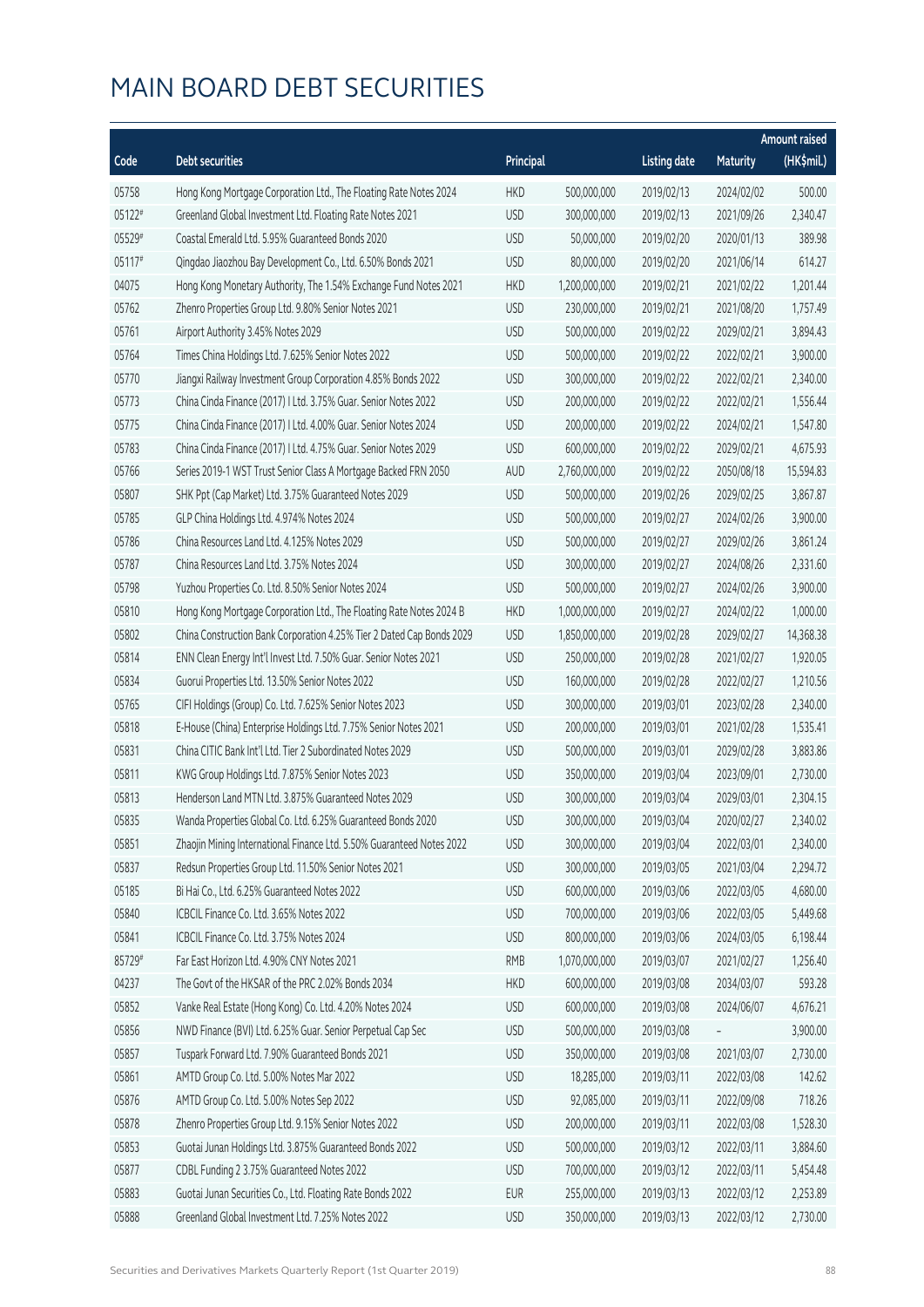|        |                                                                     |            |               |                     |                 | <b>Amount raised</b> |
|--------|---------------------------------------------------------------------|------------|---------------|---------------------|-----------------|----------------------|
| Code   | <b>Debt securities</b>                                              | Principal  |               | <b>Listing date</b> | <b>Maturity</b> | (HK\$mil.)           |
| 05889  | Xinhu (BVI) 2018 Holding Co. Ltd. 11.00% Guar. Senior Notes 2022    | <b>USD</b> | 275,000,000   | 2019/03/15          | 2022/03/14      | 2,145.00             |
| 05876# | AMTD Group Co. Ltd. 5.00% Notes Sep 2022                            | <b>USD</b> | 57,915,000    | 2019/03/15          | 2022/09/08      | 451.74               |
| 05834# | Guorui Properties Ltd. 13.50% Senior Notes 2022                     | <b>USD</b> | 295,000,000   | 2019/03/18          | 2022/02/27      | 2,231.97             |
| 05898  | Chongqing Energy Investment Group Co., Ltd. 5.625% Bonds 2022       | <b>USD</b> | 500,000,000   | 2019/03/19          | 2022/03/18      | 3,883.58             |
| 05905  | Hong Kong Mortgage Corporation Ltd., The Floating Rate Notes 2024   | <b>USD</b> | 125,000,000   | 2019/03/19          | 2024/03/14      | 975.00               |
| 05901  | Joy Treasure Assets Holdings Inc. 3.875% Bonds 2024                 | <b>USD</b> | 400,000,000   | 2019/03/21          | 2024/03/20      | 3,113.82             |
| 05903  | Joy Treasure Assets Holdings Inc. 4.50% Bonds 2029                  | <b>USD</b> | 300,000,000   | 2019/03/21          | 2029/03/20      | 2,318.45             |
| 05906  | Sunny Express Enterprises Corp. 3.50% Guaranteed Notes 2022         | <b>USD</b> | 500,000,000   | 2019/03/22          | 2022/03/21      | 3,898.25             |
| 05907  | Xinjiang Financial Investment Co., Ltd. 7.50% Bonds 2022            | <b>USD</b> | 200,000,000   | 2019/03/22          | 2022/03/21      | 1,560.00             |
| 05912  | Bank of Communications Co., Ltd. HK Branch Floating Rate Notes 2022 | <b>USD</b> | 800,000,000   | 2019/03/22          | 2022/03/21      | 6,240.00             |
| 05914  | Bank of Communications Co., Ltd. HK Branch 2.85% Notes 2024         | <b>HKD</b> | 3,500,000,000 | 2019/03/22          | 2024/03/21      | 3,500.00             |
| 05915  | Hong Kong Mortgage Corporation Ltd., The 2.09% Notes 2021           | <b>HKD</b> | 400,000,000   | 2019/03/22          | 2021/03/21      | 400.00               |
| 85741  | Bank of Communications Co., Ltd. HK Branch 3.40% CNY Notes 2021     | <b>RMB</b> | 2,500,000,000 | 2019/03/22          | 2021/03/21      | 2,931.50             |
| 05811# | KWG Group Holdings Ltd. 7.875% Senior Notes 2023                    | <b>USD</b> | 350,000,000   | 2019/03/25          | 2023/09/01      | 2,788.01             |
| 05916  | Poly Real Estate Finance Ltd. 3.875% Guaranteed Bonds 2024          | <b>USD</b> | 500,000,000   | 2019/03/26          | 2024/03/25      | 3,878.47             |
| 05919  | Zhongtai Int'l Finance (BVI) Co. Ltd. 5.40% Guaranteed Bonds 2020   | <b>USD</b> | 200,000,000   | 2019/03/27          | 2020/03/24      | 1,560.00             |
| 05751# | Chengdu Economic & Technological Development Zone State-owned       |            |               |                     |                 |                      |
|        | Assets Investment Co., Ltd. 7.50% Senior Bonds 2022                 | <b>USD</b> | 250,000,000   | 2019/03/27          | 2022/02/12      | 1,954.72             |
| 05922  | Huayuan Property Co., Ltd. 8.50% Senior Notes 2021                  | <b>USD</b> | 300,000,000   | 2019/03/28          | 2021/09/27      | 2,340.00             |
| 05925  | CIFI Holdings (Group) Co. Ltd. 6.55% Senior Notes 2024              | <b>USD</b> | 255,000,000   | 2019/03/29          | 2024/03/28      | 1,989.00             |
| 05926  | China Education Group Holdings Ltd. 2.00% Conv. Bonds 2024          | <b>HKD</b> | 2,355,000,000 | 2019/03/29          | 2024/03/28      | 2,355.00             |
| Total  |                                                                     |            |               |                     |                 | 330,173.31           |

# Further issue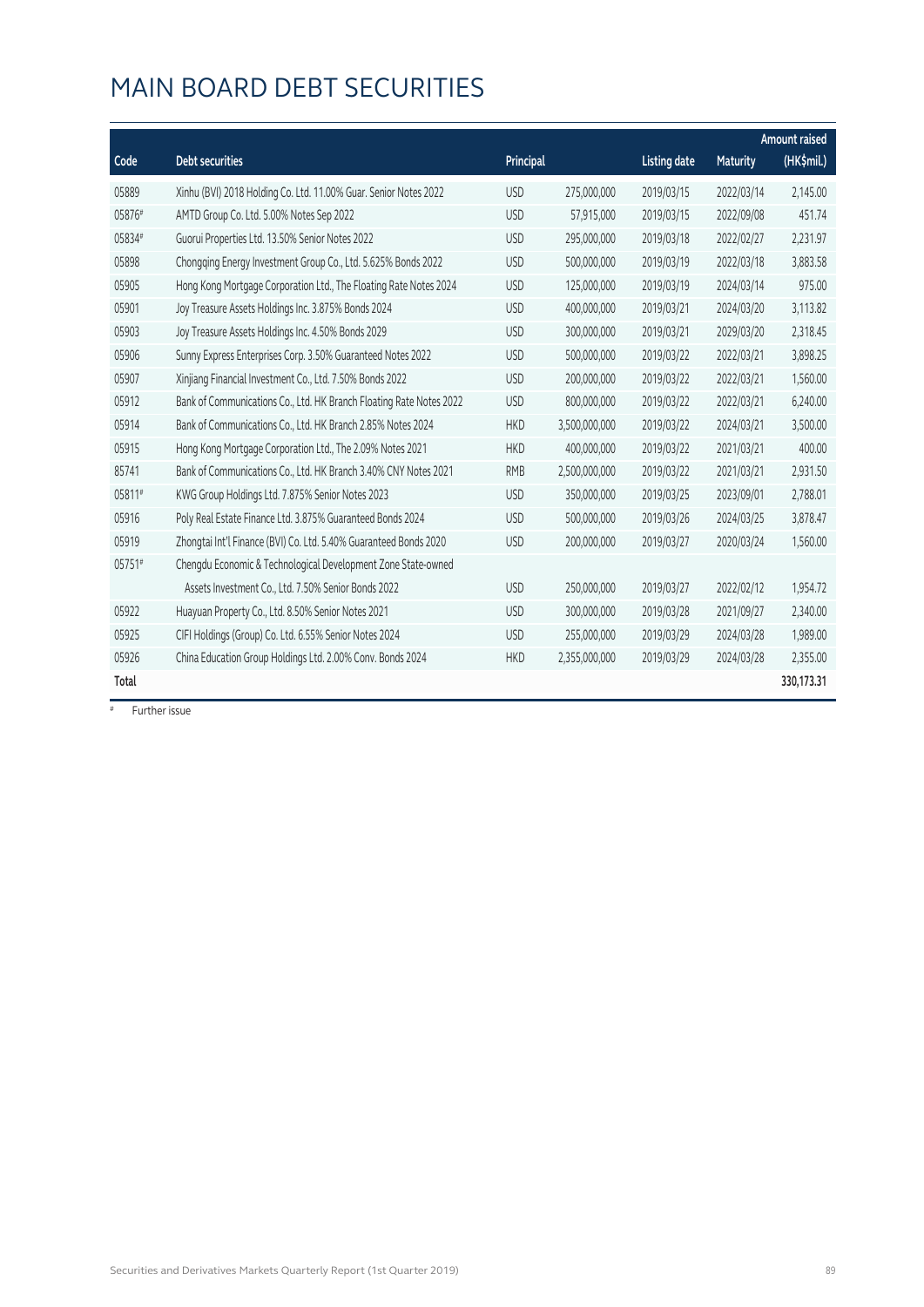|      |                | <b>Exchange</b><br><b>Traded</b><br>Fund (ETF)<br>$(HK\$ mil.) | Leveraged<br>and Inverse<br><b>Products</b><br>(L&I Products)<br>(HK\$ mil.) | <b>Real Estate</b><br>Investment<br><b>Trusts (REITs)</b><br>$(HK$$ mil.) | <b>Others</b><br>(HK\$ mil.) | <b>Total</b><br>$(HK\$ mil.) | $%$ of<br>market total |
|------|----------------|----------------------------------------------------------------|------------------------------------------------------------------------------|---------------------------------------------------------------------------|------------------------------|------------------------------|------------------------|
| 2018 | Q1             | 352,766.39                                                     | 30,133.06                                                                    | 30,117.82                                                                 | 98.32                        | 413,115.59                   | 4.66                   |
|      | Q <sub>2</sub> | 251,843.88                                                     | 23,169.94                                                                    | 24,750.59                                                                 | 51.70                        | 299.816.11                   | 4.71                   |
|      | Q <sub>3</sub> | 192,388.16                                                     | 23,002.28                                                                    | 28,585.72                                                                 | 62.14                        | 244,038.30                   | 4.23                   |
|      | Q4             | 190,252.89                                                     | 33,546.71                                                                    | 29,121.88                                                                 | 41.46                        | 252,962.94                   | 4.78                   |
| 2019 | Q1             | 260.981.84                                                     | 17.819.92                                                                    | 33,967.70                                                                 | 18.91                        | 312.788.36                   | 5.17                   |

#### **Unit Trusts and Mutual Funds Trading Statistics**

Note: Turnover value traded in non-HKD currency securities have been included

#### **Unit Trusts and Mutual Funds Market Value**

|      |                | No. of<br><b>issues</b> | Exchange<br><b>Traded</b><br>Funds (ETF)<br>$(HK$$ mil.) | <b>issues</b> | Leveraged<br>and Inverse<br><b>Products</b><br>No. of (L&I Products)<br>$(HK$$ mil.) | No. of<br><b>issues</b> | <b>Real Estate</b><br>Investment<br><b>Trusts</b><br>(REITs)<br>(HK\$ mil.) | No. of<br><b>issues</b> | <b>Others</b><br>(HK\$ mil.) | No. of<br><b>issues</b> | <b>Total</b><br>$(HK\$ mil.) |
|------|----------------|-------------------------|----------------------------------------------------------|---------------|--------------------------------------------------------------------------------------|-------------------------|-----------------------------------------------------------------------------|-------------------------|------------------------------|-------------------------|------------------------------|
| 2018 | Q <sub>1</sub> | 106                     | 612.842.81                                               | 27            | 4.509.75                                                                             | 11                      | 263.218.35                                                                  | 1                       | 941.89                       | 145                     | 881.512.80                   |
|      | Q <sub>2</sub> | 108                     | 593,609.09                                               | 27            | 5,188.57                                                                             | 11                      | 268,855.16                                                                  | 1                       | 902.36                       | 145                     | 868,555.18                   |
|      | Q <sub>3</sub> | 112                     | 540,139.20                                               | 22            | 4,625.00                                                                             | 11                      | 277,844.26                                                                  |                         | 599.51                       | 146                     | 823,207.97                   |
|      | Q4             | 115                     | 551,375.79                                               | 22            | 5,252.56                                                                             | 11                      | 280,106.35                                                                  |                         | 556.89                       | 149                     | 837.291.59                   |
| 2019 | Q1             | 115                     | 596,384.72                                               | 22            | 6,808.44                                                                             | 11                      | 323,936.88                                                                  |                         | 675.83                       | 149                     | 927,805.86                   |

#### **New Listing Unit Trust and Mutual Funds Statistics**

|      |                | No. of newly listed<br>unit trust and mutual funds | <b>Funds raised</b><br>(HK\$ mil.) |
|------|----------------|----------------------------------------------------|------------------------------------|
| 2018 | Q1             |                                                    | -                                  |
|      | Q <sub>2</sub> | 4                                                  | $\overline{\phantom{0}}$           |
|      | Q <sub>3</sub> | 4                                                  | -                                  |
|      | Q4             | 6                                                  | $\overline{\phantom{0}}$           |
| 2019 | Q1             | и                                                  | $\overline{\phantom{0}}$           |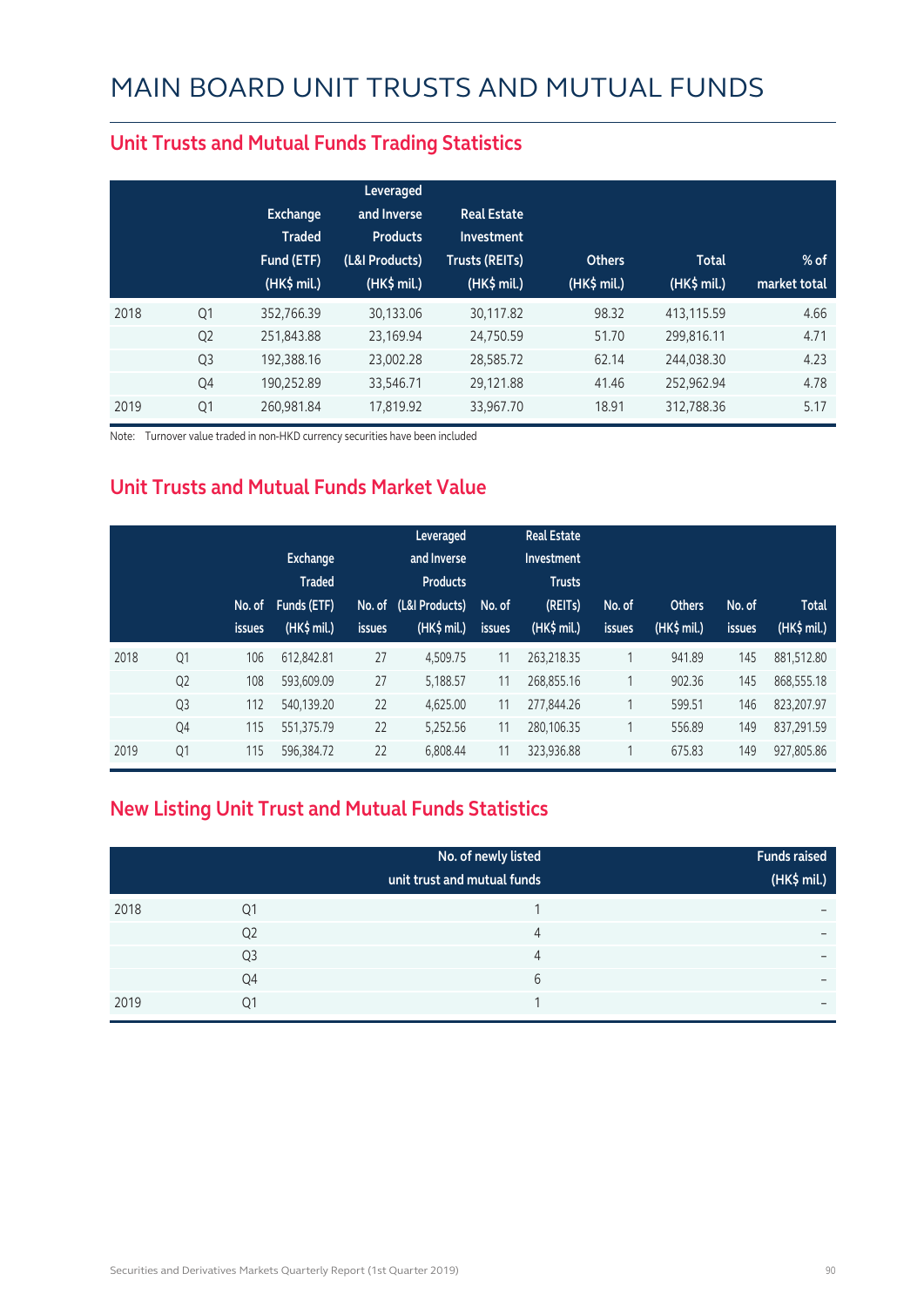### **Newly Listed Unit Trust and Mutual Funds**

for 1st quarter 2019

|             |                                 |                               |                    |                   | Amount raised | <b>Subscription</b> |              |
|-------------|---------------------------------|-------------------------------|--------------------|-------------------|---------------|---------------------|--------------|
| Code        | Unit trust and Mutual funds     | <b>Fund manager</b>           | Issue price (HK\$) | No. of unit offer | (HK\$ mil)    | rate (times)        | Listing date |
| 03096/09096 | CSOP US Dollar Money Market ETF | CSOP Asset Management Limited | n.a                | n.a.              | n.a.          | n.a.                | 2019/01/25   |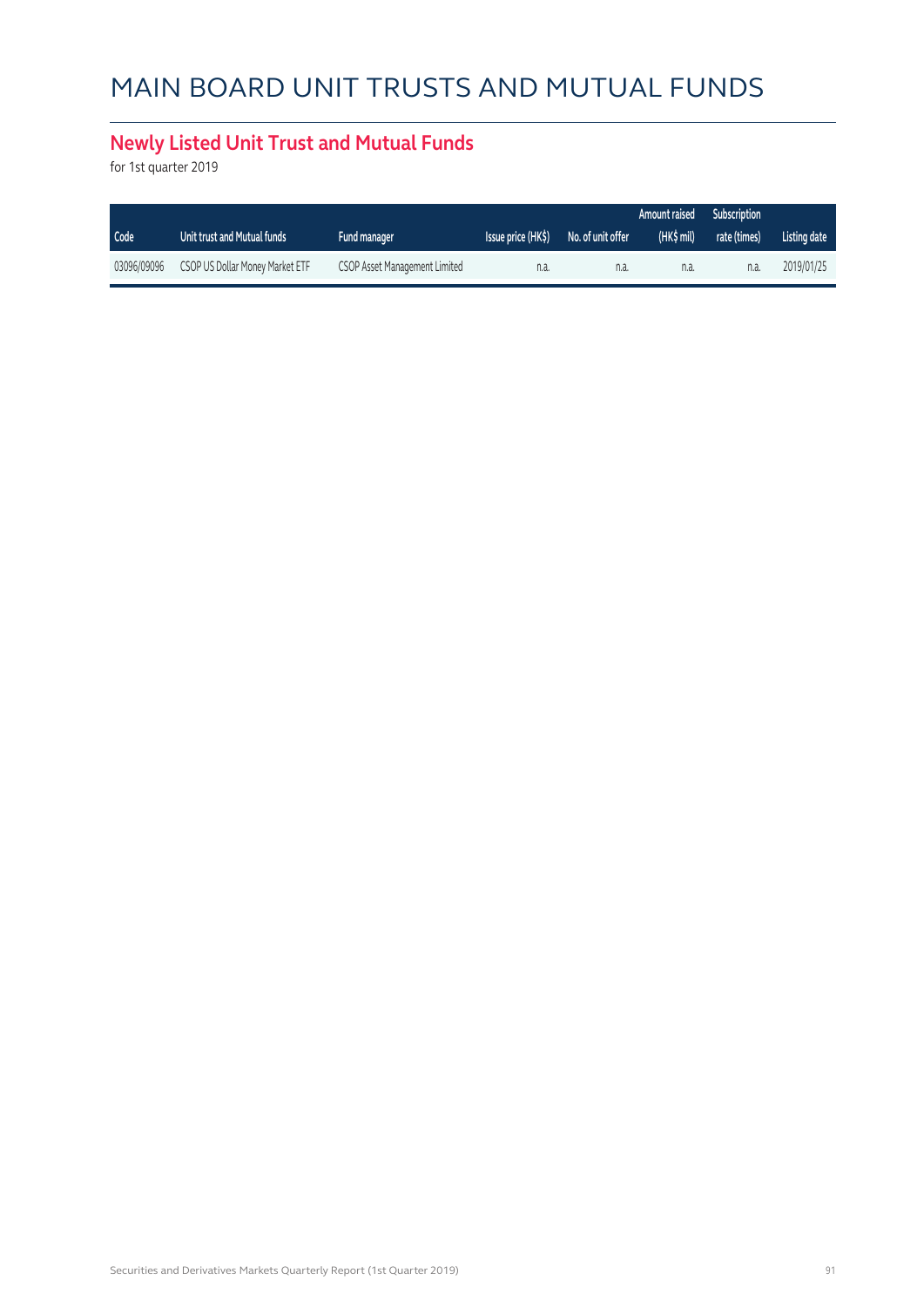#### **Callable Bull/Bear Contracts Trading Statistics**

|      |                | <b>Number</b> | <b>Market value</b> | <b>Turnover value</b> |
|------|----------------|---------------|---------------------|-----------------------|
|      |                |               | (HK\$ mil.)         | (HK\$ mil.)           |
| 2018 | Q1             | 3,476         | 116,066.49          | 581,996.64            |
|      | Q <sub>2</sub> | 2,650         | 82,658.60           | 366,044.00            |
|      | Q <sub>3</sub> | 2,911         | 72,149.22           | 373,055.40            |
|      | Q4             | 2,847         | 66,272.76           | 516,217.92            |
| 2019 | Q1             | 3,899         | 107,176.42          | 597,463.35            |

### **New Listings Callable Bull/Bear Contracts Statistics**

|      |                | No. of newly listed CBBC | Amount raised (HK\$ mil.) |
|------|----------------|--------------------------|---------------------------|
| 2018 | Q1             | 7,440                    | 234,572.95                |
|      | Q <sub>2</sub> | 5,371                    | 173,579.03                |
|      | Q3             | 6,709                    | 213,476.75                |
|      | Q4             | 7,158                    | 234,769.20                |
| 2019 | 01             | 6,467                    | 211,608.09                |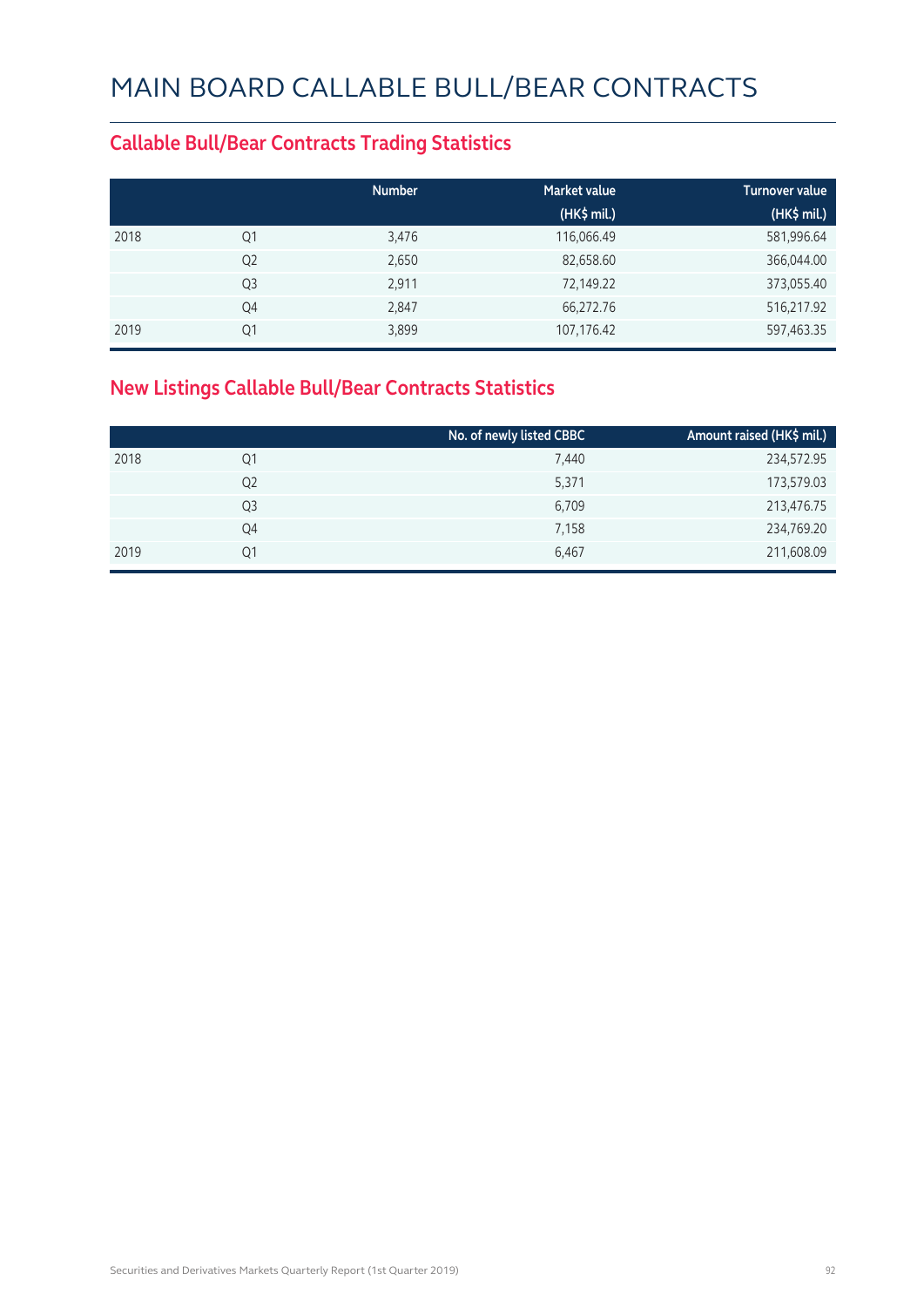### **Newly Listed Callable Bull/Bear Contracts**

for 1st quarter 2019

|       |                                                              | No. of issue |                     |               | Amount raised |
|-------|--------------------------------------------------------------|--------------|---------------------|---------------|---------------|
| Code  | <b>Callable Bull/Bear Contracts</b>                          | (units)      | <b>Listing date</b> | <b>Expiry</b> | $(HK$$ mil.)  |
| 59523 | BNP Paribas Issuance B.V. - CC Bank R Bear CBBC Nov 2019 B   | 100,000,000  | 2019/01/02          | 2019/11/28    | 25.00         |
| 59524 | BNP Paribas Issuance B.V. - CC Bank R Bear CBBC Nov 2019 C   | 100,000,000  | 2019/01/02          | 2019/11/28    | 25.00         |
| 59528 | BNP Paribas Issuance B.V. - Galaxy Ent R Bull CBBC Nov 2019Z | 150,000,000  | 2019/01/02          | 2019/11/28    | 37.50         |
| 59525 | BNP Paribas Issuance B.V. - Galaxy Ent R Bear CBBC Aug 2019U | 150,000,000  | 2019/01/02          | 2019/08/29    | 37.50         |
| 59534 | BNP Paribas Issuance B.V. - HKEX R Bear CBBC Jul 2019 C      | 50,000,000   | 2019/01/02          | 2019/07/30    | 12.50         |
| 59535 | BNP Paribas Issuance B.V. - HSCEI R Bull CBBC Sep 2019 Q     | 100,000,000  | 2019/01/02          | 2019/09/27    | 25.00         |
| 59538 | BNP Paribas Issuance B.V. - HSCEI R Bear CBBC Dec 2019 D     | 100,000,000  | 2019/01/02          | 2019/12/30    | 25.00         |
| 59539 | BNP Paribas Issuance B.V. - HSCEI R Bear CBBC Dec 2019 E     | 100,000,000  | 2019/01/02          | 2019/12/30    | 25.00         |
| 59540 | BNP Paribas Issuance B.V. - HSI R Bull CBBC Nov 2020 O       | 250,000,000  | 2019/01/02          | 2020/11/27    | 62.50         |
| 59558 | BNP Paribas Issuance B.V. - HSI R Bull CBBC Nov 2020 Q       | 250,000,000  | 2019/01/02          | 2020/11/27    | 62.50         |
| 59561 | BNP Paribas Issuance B.V. - HSI R Bear CBBC May 2019 C       | 250,000,000  | 2019/01/02          | 2019/05/30    | 62.50         |
| 59533 | BNP Paribas Issuance B.V. - Ping An R Bull CBBC Jun 2019 Z   | 200,000,000  | 2019/01/02          | 2019/06/27    | 50.00         |
| 59529 | BNP Paribas Issuance B.V. - Ping An R Bear CBBC Aug 2019 U   | 200,000,000  | 2019/01/02          | 2019/08/29    | 50.00         |
| 59545 | BNP Paribas Issuance B.V. - Tencent R Bull CBBC Jun 2019 A   | 50,000,000   | 2019/01/02          | 2019/06/27    | 12.50         |
| 59543 | BNP Paribas Issuance B.V. - Tencent R Bear CBBC Nov 2019 I   | 50,000,000   | 2019/01/02          | 2019/11/28    | 12.50         |
| 59739 | Credit Suisse AG - AIA R Bull CBBC Nov 2019 B                | 70,000,000   | 2019/01/02          | 2019/11/20    | 17.50         |
| 59747 | Credit Suisse AG - Geely Auto R Bull CBBC Nov 2019 B         | 40,000,000   | 2019/01/02          | 2019/11/06    | 10.00         |
| 59745 | Credit Suisse AG - Geely Auto R Bull CBBC Dec 2019 B         | 40,000,000   | 2019/01/02          | 2019/12/03    | 10.00         |
| 59728 | Credit Suisse AG - HSI R Bull CBBC Jan 2021 D                | 200,000,000  | 2019/01/02          | 2021/01/28    | 50.00         |
| 59736 | Credit Suisse AG - HSI R Bull CBBC Feb 2021 A                | 200,000,000  | 2019/01/02          | 2021/02/25    | 50.00         |
| 59738 | Credit Suisse AG - HSI R Bull CBBC Feb 2021 B                | 200,000,000  | 2019/01/02          | 2021/02/25    | 50.00         |
| 59727 | Credit Suisse AG - HSI R Bull CBBC Feb 2021 Z                | 200,000,000  | 2019/01/02          | 2021/02/25    | 50.00         |
| 59729 | Credit Suisse AG - HSI R Bear CBBC May 2019 R                | 200,000,000  | 2019/01/02          | 2019/05/30    | 50.00         |
| 59730 | Credit Suisse AG - HSI R Bear CBBC May 2019 T                | 200,000,000  | 2019/01/02          | 2019/05/30    | 50.00         |
| 59731 | Credit Suisse AG - HSI R Bear CBBC May 2019 U                | 200,000,000  | 2019/01/02          | 2019/05/30    | 50.00         |
| 59735 | Credit Suisse AG - HSI R Bear CBBC May 2019 V                | 200,000,000  | 2019/01/02          | 2019/05/30    | 50.00         |
| 59743 | Credit Suisse AG - Ping An R Bull CBBC Oct 2019 C            | 80,000,000   | 2019/01/02          | 2019/10/30    | 20.00         |
| 59744 | Credit Suisse AG - Ping An R Bull CBBC Nov 2019 G            | 80,000,000   | 2019/01/02          | 2019/11/13    | 20.00         |
| 59748 | Credit Suisse AG - Ping An R Bull CBBC Nov 2019 H            | 80,000,000   | 2019/01/02          | 2019/11/07    | 20.00         |
| 59740 | Credit Suisse AG - Tencent R Bull CBBC Oct 2019 K            | 50,000,000   | 2019/01/02          | 2019/10/29    | 12.50         |
| 59742 | Credit Suisse AG - Tencent R Bull CBBC Oct 2019 L            | 50,000,000   | 2019/01/02          | 2019/10/15    | 12.50         |
| 59750 | Credit Suisse AG - Tencent R Bear CBBC Oct 2019 F            | 50,000,000   | 2019/01/02          | 2019/10/29    | 12.50         |
| 59593 | Bank of East Asia - AIA R Bear CBBC May 2019 B               | 40,000,000   | 2019/01/02          | 2019/05/31    | 10.00         |
| 59581 | Bank of East Asia - CC Bank R Bull CBBC Jun 2019 A           | 60,000,000   | 2019/01/02          | 2019/06/28    | 15.00         |
| 59582 | Bank of East Asia - CNOOC R Bull CBBC May 2019 A             | 40,000,000   | 2019/01/02          | 2019/05/31    | 10.00         |
| 59595 | Bank of East Asia - Galaxy Ent R Bear CBBC Oct 2019 A        | 80,000,000   | 2019/01/02          | 2019/10/02    | 20.00         |
| 59584 | Bank of East Asia - ICBC R Bull CBBC Jun 2019 A              | 60,000,000   | 2019/01/02          | 2019/06/28    | 15.00         |
| 59583 | Bank of East Asia - PetroChina R Bull CBBC May 2019 A        | 40,000,000   | 2019/01/02          | 2019/05/31    | 10.00         |
| 59575 | Bank of East Asia - Ping An R Bull CBBC May 2019 C           | 10,000,000   | 2019/01/02          | 2019/05/31    | 10.00         |
| 59576 | Bank of East Asia - Ping An R Bear CBBC Aug 2019 E           | 100,000,000  | 2019/01/02          | 2019/08/02    | 25.00         |
| 59594 | Bank of East Asia - Tencent R Bull CBBC May 2019 A           | 30,000,000   | 2019/01/02          | 2019/05/02    | 10.50         |
| 59722 | Goldman Sachs SP (Asia) - AIA R Bull CBBC Nov 2019 H         | 100,000,000  | 2019/01/02          | 2019/11/15    | 25.00         |
| 59721 | Goldman Sachs SP (Asia) - HKEX R Bull CBBC Dec 2019 J        | 100,000,000  | 2019/01/02          | 2019/12/30    | 25.00         |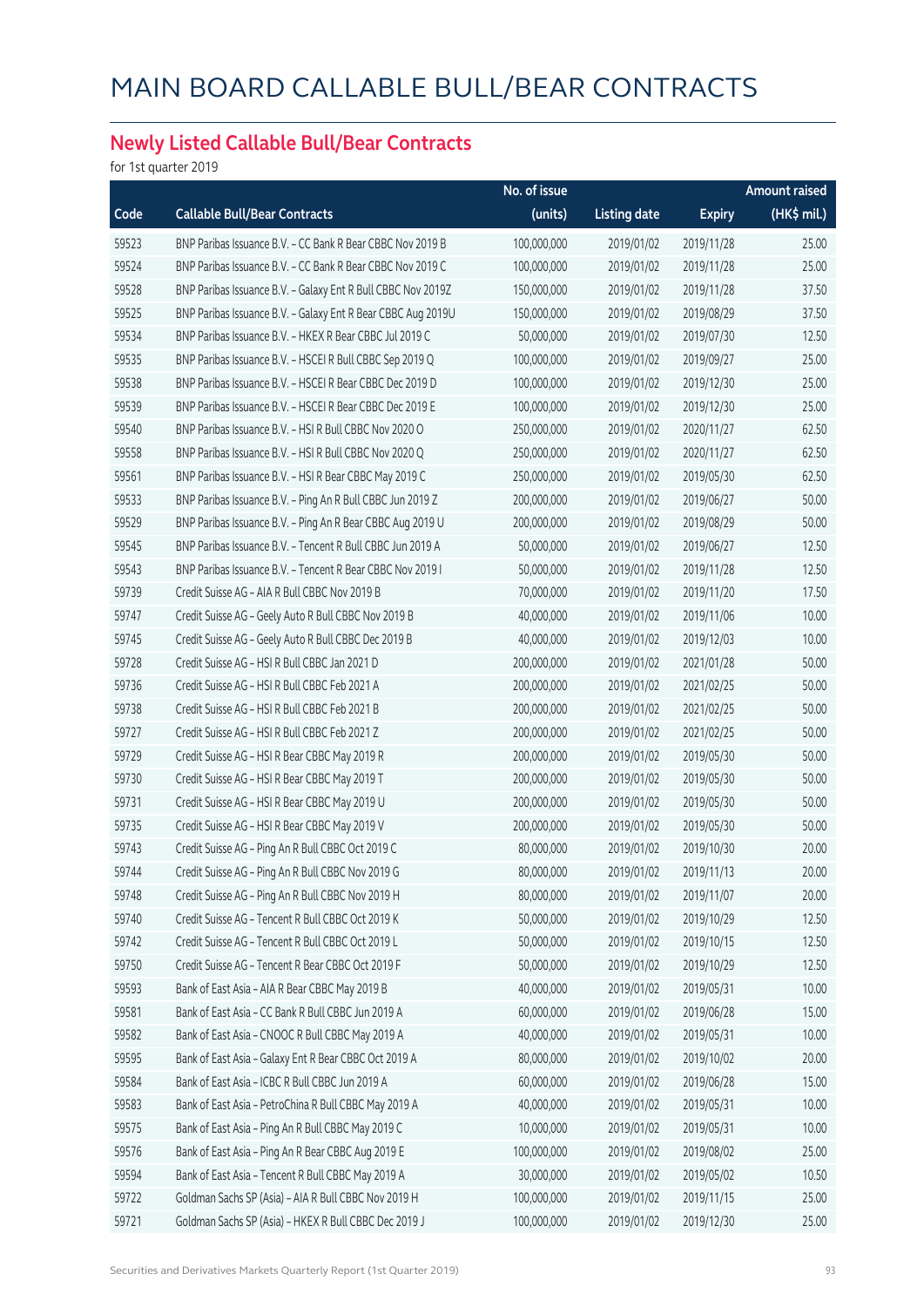|       |                                                          | No. of issue |                     |               | <b>Amount raised</b> |
|-------|----------------------------------------------------------|--------------|---------------------|---------------|----------------------|
| Code  | <b>Callable Bull/Bear Contracts</b>                      | (units)      | <b>Listing date</b> | <b>Expiry</b> | (HK\$ mil.)          |
| 59488 | Goldman Sachs SP (Asia) - HSI R Bull CBBC Dec 2020 U     | 200,000,000  | 2019/01/02          | 2020/12/30    | 50.00                |
| 59489 | Goldman Sachs SP (Asia) - HSI R Bull CBBC Dec 2020 X     | 200,000,000  | 2019/01/02          | 2020/12/30    | 50.00                |
| 59716 | Goldman Sachs SP (Asia) - HSI R Bull CBBC Dec 2020 Y     | 200,000,000  | 2019/01/02          | 2020/12/30    | 50.00                |
| 59490 | Goldman Sachs SP (Asia) - HSI R Bear CBBC Apr 2019 F     | 200,000,000  | 2019/01/02          | 2019/04/29    | 50.00                |
| 59491 | Goldman Sachs SP (Asia) - HSI R Bear CBBC Apr 2019 G     | 200,000,000  | 2019/01/02          | 2019/04/29    | 50.00                |
| 59715 | Goldman Sachs SP (Asia) - HSI R Bear CBBC Apr 2019 H     | 200,000,000  | 2019/01/02          | 2019/04/29    | 50.00                |
| 59720 | Goldman Sachs SP (Asia) - Ping An R Bull CBBC Dec 2019 B | 100,000,000  | 2019/01/02          | 2019/12/31    | 25.00                |
| 59717 | Goldman Sachs SP (Asia) - Tencent R Bull CBBC Dec 2019 G | 100,000,000  | 2019/01/02          | 2019/12/31    | 25.00                |
| 59719 | Goldman Sachs SP (Asia) - Tencent R Bull CBBC Dec 2019 H | 100,000,000  | 2019/01/02          | 2019/12/31    | 25.00                |
| 59493 | Goldman Sachs SP (Asia) - Tencent R Bear CBBC May 2019 E | 100,000,000  | 2019/01/02          | 2019/05/03    | 25.00                |
| 59500 | HK Bank - CC Bank R Bull CBBC Jul 2019 A                 | 100,000,000  | 2019/01/02          | 2019/07/15    | 25.00                |
| 59506 | HK Bank - Sinopec Corp R Bull CBBC Aug 2019 B            | 80,000,000   | 2019/01/02          | 2019/08/19    | 20.00                |
| 59556 | HK Bank - CSPC Pharma R Bull CBBC Jul 2019 C             | 40,000,000   | 2019/01/02          | 2019/07/29    | 12.80                |
| 59504 | HK Bank - Galaxy Ent R Bear CBBC Jun 2019 D              | 40,000,000   | 2019/01/02          | 2019/06/10    | 10.00                |
| 59554 | HK Bank - HKEX R Bear CBBC Jun 2019 D                    | 40,000,000   | 2019/01/02          | 2019/06/17    | 10.00                |
| 59507 | HK Bank - HSCEI R Bull CBBC Dec 2019 I                   | 60,000,000   | 2019/01/02          | 2019/12/30    | 15.00                |
| 59509 | HK Bank - HSCEI R Bear CBBC Apr 2019 E                   | 50,000,000   | 2019/01/02          | 2019/04/29    | 12.50                |
| 59499 | HK Bank - HSI R Bull CBBC Dec 2019 R                     | 150,000,000  | 2019/01/02          | 2019/12/30    | 37.50                |
| 59510 | HK Bank - HSI R Bear CBBC Apr 2019 M                     | 150,000,000  | 2019/01/02          | 2019/04/29    | 37.50                |
| 59496 | HK Bank - Ping An R Bull CBBC May 2019 D                 | 100,000,000  | 2019/01/02          | 2019/05/27    | 25.00                |
| 59502 | HK Bank - Ping An R Bull CBBC Jul 2019 D                 | 100,000,000  | 2019/01/02          | 2019/07/22    | 25.00                |
| 59557 | HK Bank - Tencent R Bull CBBC Jun 2019 I                 | 60,000,000   | 2019/01/02          | 2019/06/17    | 15.00                |
| 59553 | HK Bank - Tencent R Bull CBBC Jul 2019 I                 | 60,000,000   | 2019/01/02          | 2019/07/08    | 15.00                |
| 59548 | HK Bank - Tencent R Bear CBBC Jun 2019 I                 | 50,000,000   | 2019/01/02          | 2019/06/24    | 12.50                |
| 59486 | Haitong Int'l Sec - HSI R Bull CBBC Dec 2019 F           | 120,000,000  | 2019/01/02          | 2019/12/30    | 30.00                |
| 59710 | Haitong Int'l Sec - HSI R Bull CBBC Oct 2020 A           | 120,000,000  | 2019/01/02          | 2020/10/29    | 30.00                |
| 59711 | Haitong Int'l Sec - HSI R Bear CBBC Apr 2019 V           | 120,000,000  | 2019/01/02          | 2019/04/29    | 30.00                |
| 59712 | Haitong Int'l Sec - HSI R Bear CBBC Apr 2019 W           | 120,000,000  | 2019/01/02          | 2019/04/29    | 30.00                |
| 59487 | Haitong Int'l Sec - HSI R Bear CBBC Dec 2019 A           | 120,000,000  | 2019/01/02          | 2019/12/30    | 30.00                |
| 59612 | J P Morgan SP BV - HSI R Bull CBBC Sep 2020 T            | 200,000,000  | 2019/01/02          | 2020/09/29    | 50.00                |
| 59616 | J P Morgan SP BV - HSI R Bull CBBC Oct 2020 L            | 200,000,000  | 2019/01/02          | 2020/10/29    | 50.00                |
| 59623 | J P Morgan SP BV - HSI R Bull CBBC Nov 2020 D            | 200,000,000  | 2019/01/02          | 2020/11/27    | 50.00                |
| 59571 | J P Morgan SP BV - HSI R Bear CBBC May 2019 L            | 200,000,000  | 2019/01/02          | 2019/05/30    | 50.00                |
| 59572 | J P Morgan SP BV - HSI R Bear CBBC May 2019 M            | 200,000,000  | 2019/01/02          | 2019/05/30    | 50.00                |
| 59596 | J P Morgan SP BV - Ping An R Bull CBBC May 2019 B        | 100,000,000  | 2019/01/02          | 2019/05/10    | 25.00                |
| 59599 | J P Morgan SP BV - Ping An R Bear CBBC Apr 2019 B        | 100,000,000  | 2019/01/02          | 2019/04/12    | 25.00                |
| 59603 | J P Morgan SP BV - Tencent R Bull CBBC Apr 2019 I        | 50,000,000   | 2019/01/02          | 2019/04/12    | 12.50                |
| 59605 | J P Morgan SP BV - Tencent R Bull CBBC Apr 2019 J        | 50,000,000   | 2019/01/02          | 2019/04/18    | 12.50                |
| 59609 | J P Morgan SP BV - Tencent R Bull CBBC May 2019 E        | 50,000,000   | 2019/01/02          | 2019/05/10    | 12.50                |
| 59569 | J P Morgan SP BV - Tencent R Bear CBBC Apr 2019 L        | 50,000,000   | 2019/01/02          | 2019/04/12    | 12.50                |
| 59574 | J P Morgan SP BV - Tencent R Bear CBBC Apr 2019 M        | 50,000,000   | 2019/01/02          | 2019/04/18    | 12.50                |
| 59626 | SG Issuer - Galaxy Ent R Bear CBBC Jul 2019 S            | 100,000,000  | 2019/01/02          | 2019/07/30    | 25.00                |
| 59627 | SG Issuer - Galaxy Ent R Bear CBBC Jul 2019 T            | 100,000,000  | 2019/01/02          | 2019/07/30    | 25.00                |
| 59628 | SG Issuer - HKEX R Bull CBBC Jun 2019 Z                  | 50,000,000   | 2019/01/02          | 2019/06/27    | 12.50                |
| 59629 | SG Issuer - HKEX R Bull CBBC Jul 2019 Z                  | 50,000,000   | 2019/01/02          | 2019/07/16    | 12.50                |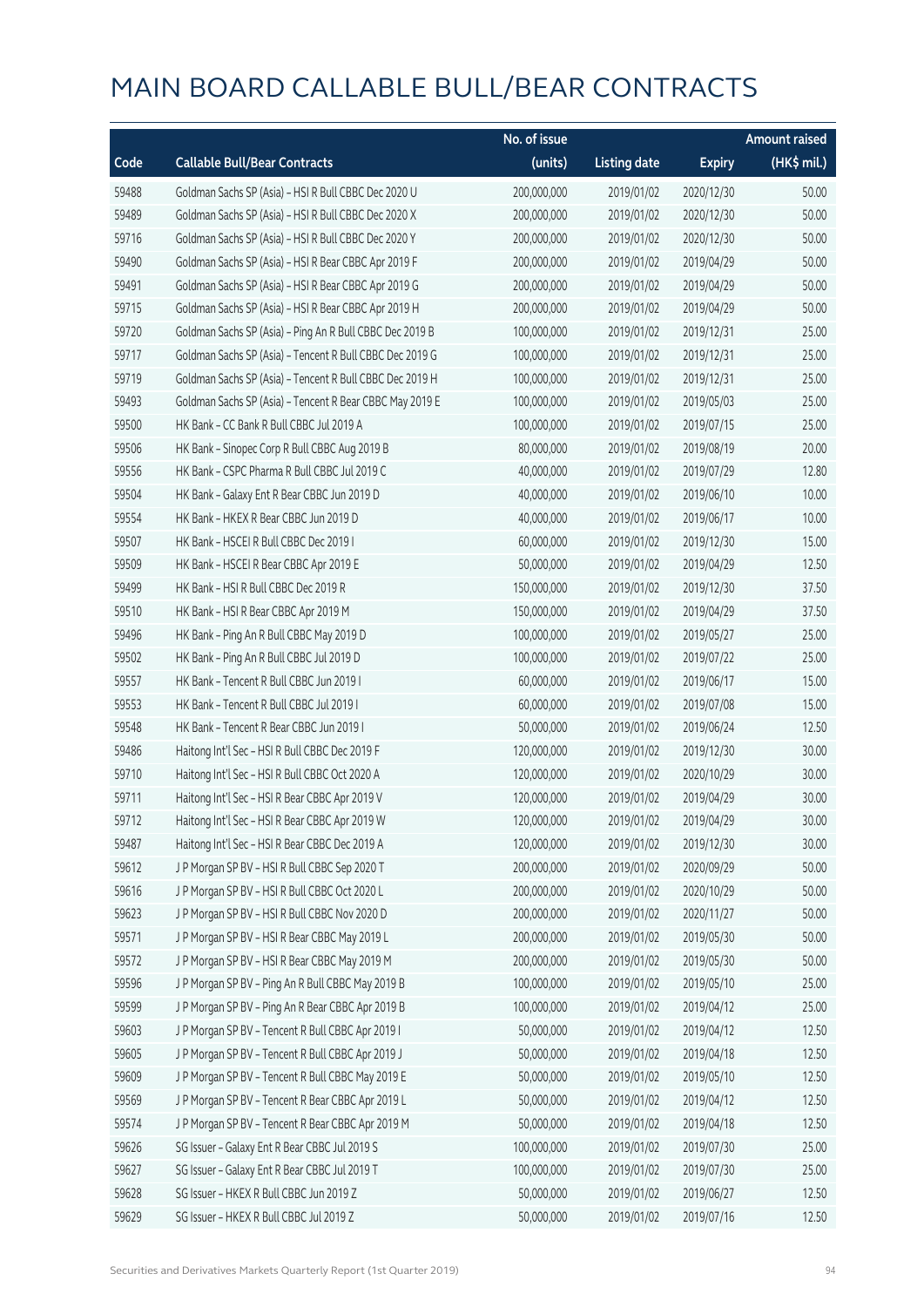|       |                                                    | No. of issue |                     |               | <b>Amount raised</b> |
|-------|----------------------------------------------------|--------------|---------------------|---------------|----------------------|
| Code  | <b>Callable Bull/Bear Contracts</b>                | (units)      | <b>Listing date</b> | <b>Expiry</b> | (HK\$ mil.)          |
| 59636 | SG Issuer - HKEX R Bear CBBC Jul 2019 A            | 50,000,000   | 2019/01/02          | 2019/07/26    | 12.50                |
| 59637 | SG Issuer - HKEX R Bear CBBC Jul 2019 B            | 50,000,000   | 2019/01/02          | 2019/07/26    | 12.50                |
| 59702 | SG Issuer - HSI R Bull CBBC Aug 2020 F             | 200,000,000  | 2019/01/02          | 2020/08/28    | 50.00                |
| 59703 | SG Issuer - HSI R Bull CBBC Aug 2020 K             | 200,000,000  | 2019/01/02          | 2020/08/28    | 50.00                |
| 59708 | SG Issuer - HSI R Bull CBBC Aug 2020 Q             | 200,000,000  | 2019/01/02          | 2020/08/28    | 50.00                |
| 59625 | SG Issuer - HSI R Bull CBBC Sep 2020 T             | 200,000,000  | 2019/01/02          | 2020/09/29    | 50.00                |
| 59704 | SG Issuer - HSI R Bull CBBC Sep 2020 Y             | 200,000,000  | 2019/01/02          | 2020/09/29    | 50.00                |
| 59705 | SG Issuer - HSI R Bear CBBC Apr 2019 X             | 200,000,000  | 2019/01/02          | 2019/04/29    | 50.00                |
| 59701 | SG Issuer - HSI R Bear CBBC May 2019 X             | 200,000,000  | 2019/01/02          | 2019/05/30    | 50.00                |
| 59706 | SG Issuer - HSI R Bear CBBC May 2019 Y             | 200,000,000  | 2019/01/02          | 2019/05/30    | 50.00                |
| 59707 | SG Issuer - HSI R Bear CBBC Jul 2019 C             | 200,000,000  | 2019/01/02          | 2019/07/30    | 50.00                |
| 59647 | SG Issuer - Ping An R Bull CBBC Jul 2019 C         | 100,000,000  | 2019/01/02          | 2019/07/25    | 25.00                |
| 59696 | SG Issuer - Ping An R Bull CBBC Jul 2019 D         | 100,000,000  | 2019/01/02          | 2019/07/25    | 25.00                |
| 59648 | SG Issuer - Ping An R Bull CBBC Aug 2019 M         | 100,000,000  | 2019/01/02          | 2019/08/28    | 25.00                |
| 59644 | SG Issuer - Ping An R Bear CBBC Apr 2019 U         | 100,000,000  | 2019/01/02          | 2019/04/29    | 25.00                |
| 59645 | SG Issuer - Ping An R Bear CBBC May 2019 F         | 100,000,000  | 2019/01/02          | 2019/05/17    | 25.00                |
| 59661 | SG Issuer - Tencent R Bull CBBC Apr 2019 K         | 80,000,000   | 2019/01/02          | 2019/04/15    | 20.00                |
| 59667 | SG Issuer - Tencent R Bull CBBC Apr 2019 L         | 80,000,000   | 2019/01/02          | 2019/04/23    | 20.00                |
| 59662 | SG Issuer - Tencent R Bull CBBC May 2019 A         | 80,000,000   | 2019/01/02          | 2019/05/24    | 20.00                |
| 59664 | SG Issuer - Tencent R Bull CBBC May 2019 B         | 80,000,000   | 2019/01/02          | 2019/05/24    | 20.00                |
| 59665 | SG Issuer - Tencent R Bull CBBC May 2019 C         | 80,000,000   | 2019/01/02          | 2019/05/24    | 20.00                |
| 59697 | SG Issuer - Tencent R Bear CBBC Apr 2019 B         | 80,000,000   | 2019/01/02          | 2019/04/30    | 20.00                |
| 59652 | SG Issuer - Tencent R Bear CBBC Apr 2019 E         | 80,000,000   | 2019/01/02          | 2019/04/08    | 20.00                |
| 59660 | SG Issuer - Tencent R Bear CBBC Apr 2019 F         | 80,000,000   | 2019/01/02          | 2019/04/08    | 20.00                |
| 59698 | SG Issuer - Tencent R Bear CBBC May 2019 J         | 80,000,000   | 2019/01/02          | 2019/05/03    | 20.00                |
| 59666 | SG Issuer - Tencent R Bear CBBC Jul 2019 E         | 80,000,000   | 2019/01/02          | 2019/07/29    | 20.00                |
| 59668 | UBS AG - HSI R Bull CBBC Oct 2020 E                | 200,000,000  | 2019/01/02          | 2020/10/29    | 50.00                |
| 59688 | UBS AG - HSI R Bull CBBC Oct 2020 S                | 200,000,000  | 2019/01/02          | 2020/10/29    | 50.00                |
| 59678 | UBS AG - HSI R Bull CBBC Nov 2020 T                | 200,000,000  | 2019/01/02          | 2020/11/27    | 50.00                |
| 59686 | UBS AG - HSI R Bull CBBC Nov 2020 U                | 200,000,000  | 2019/01/02          | 2020/11/27    | 50.00                |
| 59670 | UBS AG - HSI R Bull CBBC Jan 2021 D                | 200,000,000  | 2019/01/02          | 2021/01/28    | 50.00                |
| 59671 | UBS AG - HSI R Bear CBBC May 2019 V                | 200,000,000  | 2019/01/02          | 2019/05/30    | 50.00                |
| 59672 | UBS AG - HSI R Bear CBBC May 2019 W                | 200,000,000  | 2019/01/02          | 2019/05/30    | 52.00                |
| 59674 | UBS AG - HSI R Bear CBBC May 2019 X                | 200,000,000  | 2019/01/02          | 2019/05/30    | 50.00                |
| 59675 | UBS AG - HSI R Bear CBBC May 2019 Y                | 200,000,000  | 2019/01/02          | 2019/05/30    | 50.00                |
| 59677 | UBS AG - HSI R Bear CBBC May 2019 Z                | 200,000,000  | 2019/01/02          | 2019/05/30    | 50.00                |
| 59689 | UBS AG - Tencent R Bull CBBC Apr 2019 M            | 40,000,000   | 2019/01/02          | 2019/04/24    | 10.00                |
| 59517 | Bank Vontobel - AAC Tech R Bull CBBC Oct 2019 B    | 40,000,000   | 2019/01/02          | 2019/10/18    | 10.04                |
| 59513 | Bank Vontobel - CNOOC R Bull CBBC Nov 2019 F       | 40,000,000   | 2019/01/02          | 2019/11/15    | 10.04                |
| 59518 | Bank Vontobel - CSPC Pharma R Bull CBBC Nov 2019 C | 40,000,000   | 2019/01/02          | 2019/11/15    | 10.04                |
| 59519 | Bank Vontobel - CSPC Pharma R Bull CBBC Nov 2019 D | 40,000,000   | 2019/01/02          | 2019/11/15    | 10.04                |
| 59520 | Bank Vontobel - CSPC Pharma R Bull CBBC Nov 2019 E | 40,000,000   | 2019/01/02          | 2019/11/15    | 12.04                |
| 59522 | Bank Vontobel - HSI N Bull CBBC Jun 2019 L         | 80,000,000   | 2019/01/02          | 2019/06/27    | 20.08                |
| 59515 | Bank Vontobel - Ping An R Bull CBBC Nov 2019 A     | 40,000,000   | 2019/01/02          | 2019/11/08    | 10.04                |
| 59516 | Bank Vontobel - Tencent R Bull CBBC Sep 2019 C     | 40,000,000   | 2019/01/02          | 2019/09/20    | 10.04                |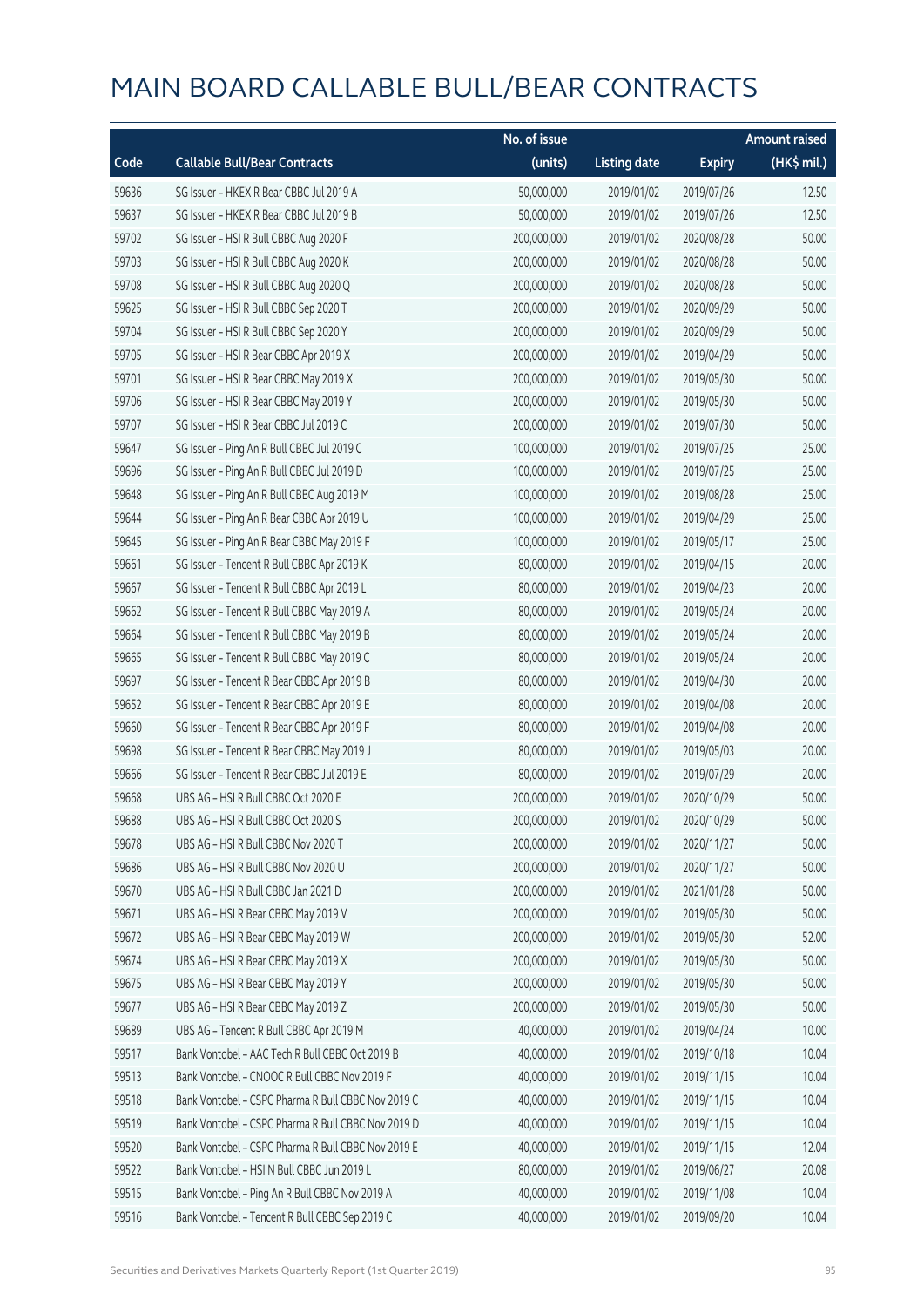|       |                                                          | No. of issue |                     |               | <b>Amount raised</b> |
|-------|----------------------------------------------------------|--------------|---------------------|---------------|----------------------|
| Code  | <b>Callable Bull/Bear Contracts</b>                      | (units)      | <b>Listing date</b> | <b>Expiry</b> | (HK\$ mil.)          |
| 59814 | Credit Suisse AG - Galaxy Ent R Bear CBBC Jul 2019 A     | 50,000,000   | 2019/01/03          | 2019/07/30    | 12.50                |
| 59820 | Credit Suisse AG - HSCEI R Bull CBBC Dec 2020 A          | 100,000,000  | 2019/01/03          | 2020/12/30    | 25.00                |
| 59824 | Credit Suisse AG - HSCEI R Bear CBBC Jun 2019 A          | 100,000,000  | 2019/01/03          | 2019/06/27    | 25.00                |
| 59810 | Credit Suisse AG - HSI R Bull CBBC Dec 2020 C            | 200,000,000  | 2019/01/03          | 2020/12/30    | 50.00                |
| 59812 | Credit Suisse AG - HSI R Bull CBBC Dec 2020 U            | 200,000,000  | 2019/01/03          | 2020/12/30    | 50.00                |
| 59808 | Credit Suisse AG - HSI R Bull CBBC Jan 2021 E            | 200,000,000  | 2019/01/03          | 2021/01/28    | 50.00                |
| 59809 | Credit Suisse AG - HSI R Bull CBBC Jan 2021 F            | 200,000,000  | 2019/01/03          | 2021/01/28    | 50.00                |
| 59813 | Credit Suisse AG - HSI R Bull CBBC Feb 2021 C            | 300,000,000  | 2019/01/03          | 2021/02/25    | 75.00                |
| 59816 | Credit Suisse AG - HSI R Bear CBBC May 2019 Q            | 200,000,000  | 2019/01/03          | 2019/05/30    | 50.00                |
| 59817 | Credit Suisse AG - HSI R Bear CBBC Jun 2019 D            | 200,000,000  | 2019/01/03          | 2019/06/27    | 50.00                |
| 59818 | Credit Suisse AG - HSI R Bear CBBC Jun 2019 E            | 300,000,000  | 2019/01/03          | 2019/06/27    | 75.00                |
| 59815 | Credit Suisse AG - Tencent R Bull CBBC Nov 2019 F        | 50,000,000   | 2019/01/03          | 2019/11/28    | 12.50                |
| 59819 | Credit Suisse AG - Tencent R Bear CBBC Sep 2019 B        | 50,000,000   | 2019/01/03          | 2019/09/27    | 12.50                |
| 59826 | Goldman Sachs SP (Asia) - HSI R Bull CBBC Nov 2020 F     | 200,000,000  | 2019/01/03          | 2020/11/27    | 50.00                |
| 59829 | Goldman Sachs SP (Asia) - HSI R Bull CBBC Nov 2020 M     | 200,000,000  | 2019/01/03          | 2020/11/27    | 50.00                |
| 59825 | Goldman Sachs SP (Asia) - HSI R Bull CBBC Nov 2020 Y     | 200,000,000  | 2019/01/03          | 2020/11/27    | 50.00                |
| 59835 | Goldman Sachs SP (Asia) - Ping An R Bull CBBC Dec 2019 C | 100,000,000  | 2019/01/03          | 2019/12/30    | 25.00                |
| 59832 | Goldman Sachs SP (Asia) - Tencent R Bull CBBC May 2019 J | 100,000,000  | 2019/01/03          | 2019/05/02    | 25.00                |
| 59833 | Goldman Sachs SP (Asia) - Tencent R Bull CBBC May 2019 K | 100,000,000  | 2019/01/03          | 2019/05/02    | 25.00                |
| 59759 | HK Bank - HKEX R Bull CBBC Jul 2019 B                    | 50,000,000   | 2019/01/03          | 2019/07/02    | 15.00                |
| 59753 | HK Bank - HSI R Bull CBBC Dec 2019 P                     | 150,000,000  | 2019/01/03          | 2019/12/30    | 37.50                |
| 59757 | HK Bank - Ping An R Bull CBBC Jul 2019 E                 | 100,000,000  | 2019/01/03          | 2019/07/25    | 25.00                |
| 59752 | HK Bank - Tencent R Bull CBBC Jun 2019 N                 | 60,000,000   | 2019/01/03          | 2019/06/24    | 15.00                |
| 59756 | HK Bank - Tencent R Bear CBBC Jun 2019 J                 | 50,000,000   | 2019/01/03          | 2019/06/27    | 12.50                |
| 59751 | HK Bank - Tencent R Bear CBBC Jul 2019 E                 | 50,000,000   | 2019/01/03          | 2019/07/29    | 22.50                |
| 59807 | Haitong Int'l Sec - AIA R Bear CBBC Apr 2019 A           | 60,000,000   | 2019/01/03          | 2019/04/29    | 15.00                |
| 59805 | Haitong Int'l Sec - HKEX R Bear CBBC Apr 2019 A          | 40,000,000   | 2019/01/03          | 2019/04/18    | 10.00                |
| 59779 | Haitong Int'l Sec - HSI R Bull CBBC Nov 2019 A           | 120,000,000  | 2019/01/03          | 2019/11/28    | 30.00                |
| 59782 | Haitong Int'l Sec - HSI R Bull CBBC Dec 2019 G           | 120,000,000  | 2019/01/03          | 2019/12/30    | 30.00                |
| 59790 | Haitong Int'l Sec - HSI R Bear CBBC Apr 2019 X           | 120,000,000  | 2019/01/03          | 2019/04/29    | 30.00                |
| 59793 | Haitong Int'l Sec - HSI R Bear CBBC Apr 2019 Y           | 120,000,000  | 2019/01/03          | 2019/04/29    | 30.00                |
| 59806 | Haitong Int'l Sec - Ping An R Bear CBBC May 2019 A       | 60,000,000   | 2019/01/03          | 2019/05/31    | 15.00                |
| 59760 | J P Morgan SP BV - HSI R Bull CBBC Sep 2020 J            | 200,000,000  | 2019/01/03          | 2020/09/29    | 50.00                |
| 59761 | J P Morgan SP BV - HSI R Bull CBBC Oct 2020 T            | 200,000,000  | 2019/01/03          | 2020/10/29    | 50.00                |
| 59764 | J P Morgan SP BV - HSI R Bull CBBC Nov 2020 J            | 200,000,000  | 2019/01/03          | 2020/11/27    | 50.00                |
| 59766 | JP Morgan SP BV - Tencent R Bull CBBC Apr 2019 R         | 50,000,000   | 2019/01/03          | 2019/04/12    | 12.50                |
| 59767 | J P Morgan SP BV - Tencent R Bull CBBC Apr 2019 S        | 50,000,000   | 2019/01/03          | 2019/04/18    | 12.50                |
| 59770 | UBS AG - HSI R Bull CBBC Oct 2020 U                      | 200,000,000  | 2019/01/03          | 2020/10/29    | 50.00                |
| 59771 | UBS AG - HSI R Bull CBBC Nov 2020 H                      | 200,000,000  | 2019/01/03          | 2020/11/27    | 50.00                |
| 59772 | UBS AG - HSI R Bull CBBC Nov 2020 R                      | 200,000,000  | 2019/01/03          | 2020/11/27    | 50.00                |
| 59769 | UBS AG - HSI R Bull CBBC Dec 2020 B                      | 200,000,000  | 2019/01/03          | 2020/12/30    | 50.00                |
| 59773 | UBS AG - HSI R Bear CBBC Apr 2019 H                      | 200,000,000  | 2019/01/03          | 2019/04/29    | 50.00                |
| 59774 | UBS AG - HSI R Bear CBBC May 2019 A                      | 200,000,000  | 2019/01/03          | 2019/05/30    | 50.00                |
| 59776 | UBS AG - Tencent R Bear CBBC Apr 2019 P                  | 40,000,000   | 2019/01/03          | 2019/04/04    | 10.00                |
| 59982 | BNP Paribas Issuance B.V. - HSI R Bull CBBC Nov 2020 R   | 250,000,000  | 2019/01/04          | 2020/11/27    | 62.50                |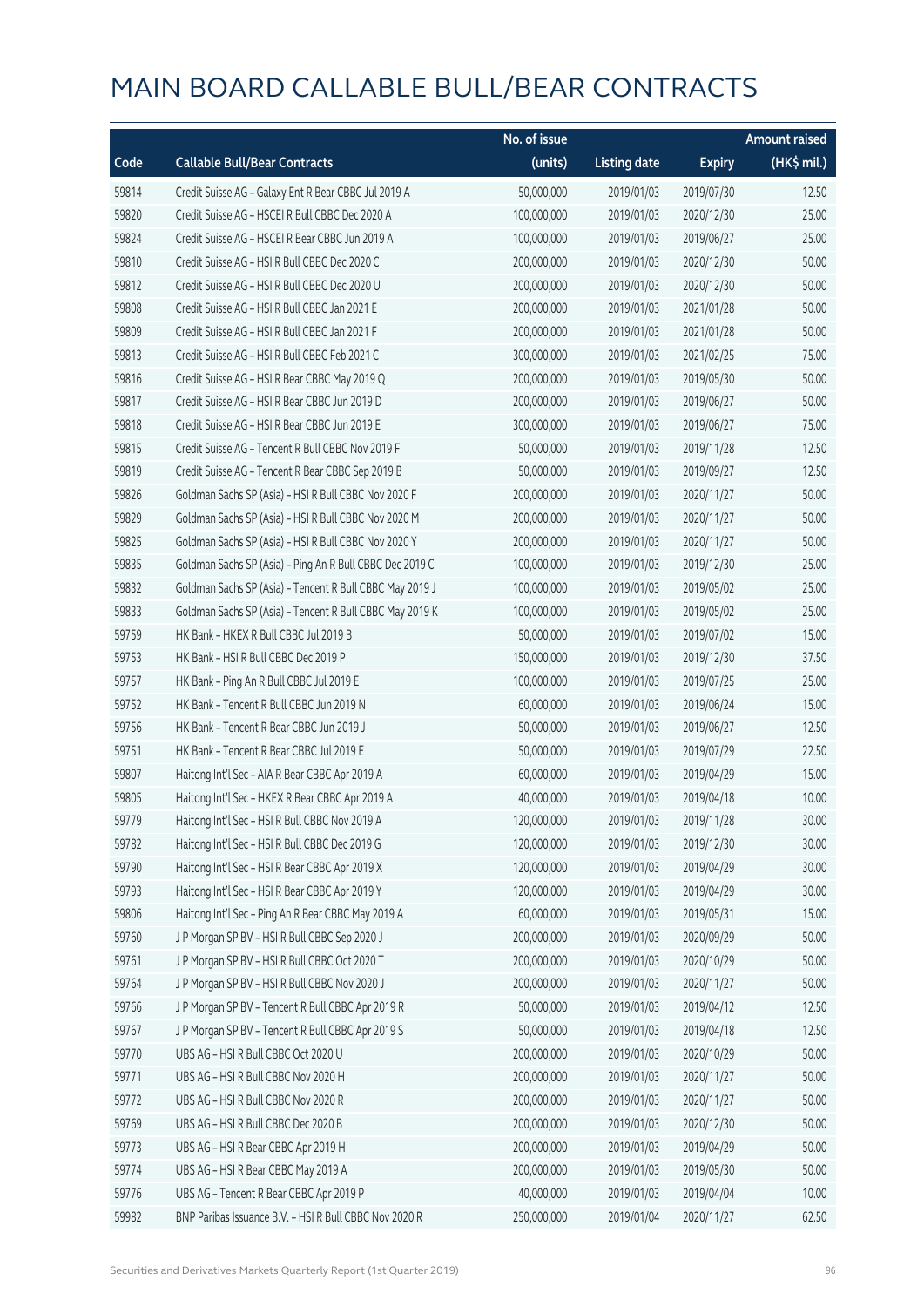|       |                                                          | No. of issue |                     |               | <b>Amount raised</b> |
|-------|----------------------------------------------------------|--------------|---------------------|---------------|----------------------|
| Code  | <b>Callable Bull/Bear Contracts</b>                      | (units)      | <b>Listing date</b> | <b>Expiry</b> | (HK\$ mil.)          |
| 59838 | BNP Paribas Issuance B.V. - HSI R Bear CBBC May 2019 D   | 250,000,000  | 2019/01/04          | 2019/05/30    | 62.50                |
| 59970 | BNP Paribas Issuance B.V. - HSI R Bear CBBC May 2019 E   | 250,000,000  | 2019/01/04          | 2019/05/30    | 62.50                |
| 59973 | BNP Paribas Issuance B.V. - HSI R Bear CBBC May 2019 F   | 250,000,000  | 2019/01/04          | 2019/05/30    | 62.50                |
| 59974 | BNP Paribas Issuance B.V. - HSI R Bear CBBC May 2019 G   | 250,000,000  | 2019/01/04          | 2019/05/30    | 62.50                |
| 59981 | BNP Paribas Issuance B.V. - HSI R Bear CBBC May 2019 H   | 250,000,000  | 2019/01/04          | 2019/05/30    | 62.50                |
| 59937 | Credit Suisse AG - CM Bank R Bull CBBC Nov 2019 A        | 70,000,000   | 2019/01/04          | 2019/11/28    | 17.50                |
| 59936 | Credit Suisse AG - CPIC R Bull CBBC Dec 2019 B           | 50,000,000   | 2019/01/04          | 2019/12/30    | 12.50                |
| 59932 | Credit Suisse AG - Geely Auto R Bear CBBC Sep 2019 C     | 40,000,000   | 2019/01/04          | 2019/09/27    | 10.00                |
| 59912 | Credit Suisse AG - HSI R Bull CBBC Dec 2020 W            | 200,000,000  | 2019/01/04          | 2020/12/30    | 50.00                |
| 59931 | Credit Suisse AG - HSI R Bull CBBC Dec 2020 X            | 200,000,000  | 2019/01/04          | 2020/12/30    | 50.00                |
| 59914 | Credit Suisse AG - HSI R Bull CBBC Jan 2021 G            | 200,000,000  | 2019/01/04          | 2021/01/28    | 50.00                |
| 59928 | Credit Suisse AG - HSI R Bull CBBC Jan 2021 I            | 200,000,000  | 2019/01/04          | 2021/01/28    | 50.00                |
| 59929 | Credit Suisse AG - HSI R Bull CBBC Feb 2021 D            | 300,000,000  | 2019/01/04          | 2021/02/25    | 75.00                |
| 59944 | Credit Suisse AG - HSI R Bear CBBC May 2019 X            | 200,000,000  | 2019/01/04          | 2019/05/30    | 50.00                |
| 59946 | Credit Suisse AG - HSI R Bear CBBC May 2019 Y            | 200,000,000  | 2019/01/04          | 2019/05/30    | 50.00                |
| 59945 | Credit Suisse AG - HSI R Bear CBBC Jun 2019 F            | 200,000,000  | 2019/01/04          | 2019/06/27    | 50.00                |
| 59943 | Credit Suisse AG - Ping An R Bear CBBC Nov 2019 C        | 80,000,000   | 2019/01/04          | 2019/11/22    | 20.00                |
| 59934 | Credit Suisse AG - Tencent R Bull CBBC Oct 2019 M        | 50,000,000   | 2019/01/04          | 2019/10/30    | 12.50                |
| 59836 | Goldman Sachs SP (Asia) - HSI R Bear CBBC Apr 2019 I     | 200,000,000  | 2019/01/04          | 2019/04/29    | 50.00                |
| 60036 | Goldman Sachs SP (Asia) - HSI R Bear CBBC May 2019 A     | 200,000,000  | 2019/01/04          | 2019/05/30    | 50.00                |
| 60030 | Goldman Sachs SP (Asia) - Ping An R Bear CBBC Dec 2019 C | 80,000,000   | 2019/01/04          | 2019/12/31    | 20.00                |
| 59880 | Goldman Sachs SP (Asia) - Tencent R Bull CBBC May 2019 L | 100,000,000  | 2019/01/04          | 2019/05/03    | 25.00                |
| 59837 | Goldman Sachs SP (Asia) - Tencent R Bear CBBC May 2019 F | 80,000,000   | 2019/01/04          | 2019/05/03    | 20.00                |
| 59858 | HK Bank - HKEX R Bull CBBC Jul 2019 C                    | 50,000,000   | 2019/01/04          | 2019/07/15    | 17.00                |
| 59856 | HK Bank - HSCEI R Bear CBBC May 2019 C                   | 50,000,000   | 2019/01/04          | 2019/05/30    | 12.50                |
| 59855 | HK Bank - HSI R Bull CBBC Dec 2019 Q                     | 150,000,000  | 2019/01/04          | 2019/12/30    | 37.50                |
| 59857 | HK Bank - HSI R Bear CBBC Apr 2019 Z                     | 150,000,000  | 2019/01/04          | 2019/04/29    | 37.50                |
| 59859 | HK Bank - Ping An R Bull CBBC Jul 2019 F                 | 100,000,000  | 2019/01/04          | 2019/07/29    | 25.00                |
| 59860 | HK Bank - Sunny Optical R Bull CBBC Jun 2019 B           | 40,000,000   | 2019/01/04          | 2019/06/24    | 10.00                |
| 59854 | HK Bank - Tencent R Bull CBBC Jul 2019 J                 | 60,000,000   | 2019/01/04          | 2019/07/11    | 15.00                |
| 59852 | HK Bank - Tencent R Bear CBBC Jul 2019 F                 | 50,000,000   | 2019/01/04          | 2019/07/08    | 25.00                |
| 59956 | Haitong Int'l Sec - China Life R Bull CBBC Aug 2019 A    | 50,000,000   | 2019/01/04          | 2019/08/15    | 12.50                |
| 59962 | Haitong Int'l Sec - China Life R Bear CBBC May 2019 A    | 50,000,000   | 2019/01/04          | 2019/05/02    | 12.50                |
| 59958 | Haitong Int'l Sec - Galaxy Ent R Bear CBBC Jul 2019 A    | 170,000,000  | 2019/01/04          | 2019/07/22    | 42.50                |
| 59963 | Haitong Int'l Sec - HSI R Bull CBBC Oct 2020 B           | 120,000,000  | 2019/01/04          | 2020/10/29    | 30.00                |
| 59964 | Haitong Int'l Sec - HSI R Bear CBBC Apr 2019 A           | 120,000,000  | 2019/01/04          | 2019/04/29    | 30.00                |
| 59841 | Haitong Int'l Sec - HSI R Bear CBBC Apr 2019 Z           | 120,000,000  | 2019/01/04          | 2019/04/29    | 30.00                |
| 59948 | Haitong Int'l Sec - Ping An R Bull CBBC Jul 2019 A       | 120,000,000  | 2019/01/04          | 2019/07/09    | 30.00                |
| 59955 | Haitong Int'l Sec - Ping An R Bull CBBC Jul 2019 B       | 120,000,000  | 2019/01/04          | 2019/07/09    | 30.00                |
| 59959 | Haitong Int'l Sec - Ping An R Bear CBBC Apr 2019 B       | 120,000,000  | 2019/01/04          | 2019/04/24    | 30.00                |
| 59961 | Haitong Int'l Sec - Ping An R Bear CBBC Apr 2019 C       | 120,000,000  | 2019/01/04          | 2019/04/24    | 30.00                |
| 59844 | Haitong Int'l Sec - Tencent R Bull CBBC Jul 2019 G       | 40,000,000   | 2019/01/04          | 2019/07/03    | 10.00                |
| 59851 | Haitong Int'l Sec - Tencent R Bear CBBC Apr 2019 U       | 40,000,000   | 2019/01/04          | 2019/04/09    | 10.00                |
| 59905 | J P Morgan SP BV - HKEX R Bear CBBC May 2019 A           | 40,000,000   | 2019/01/04          | 2019/05/10    | 10.00                |
| 59902 | J P Morgan SP BV - HSBC R Bear CBBC Jun 2019 A           | 100,000,000  | 2019/01/04          | 2019/06/14    | 25.00                |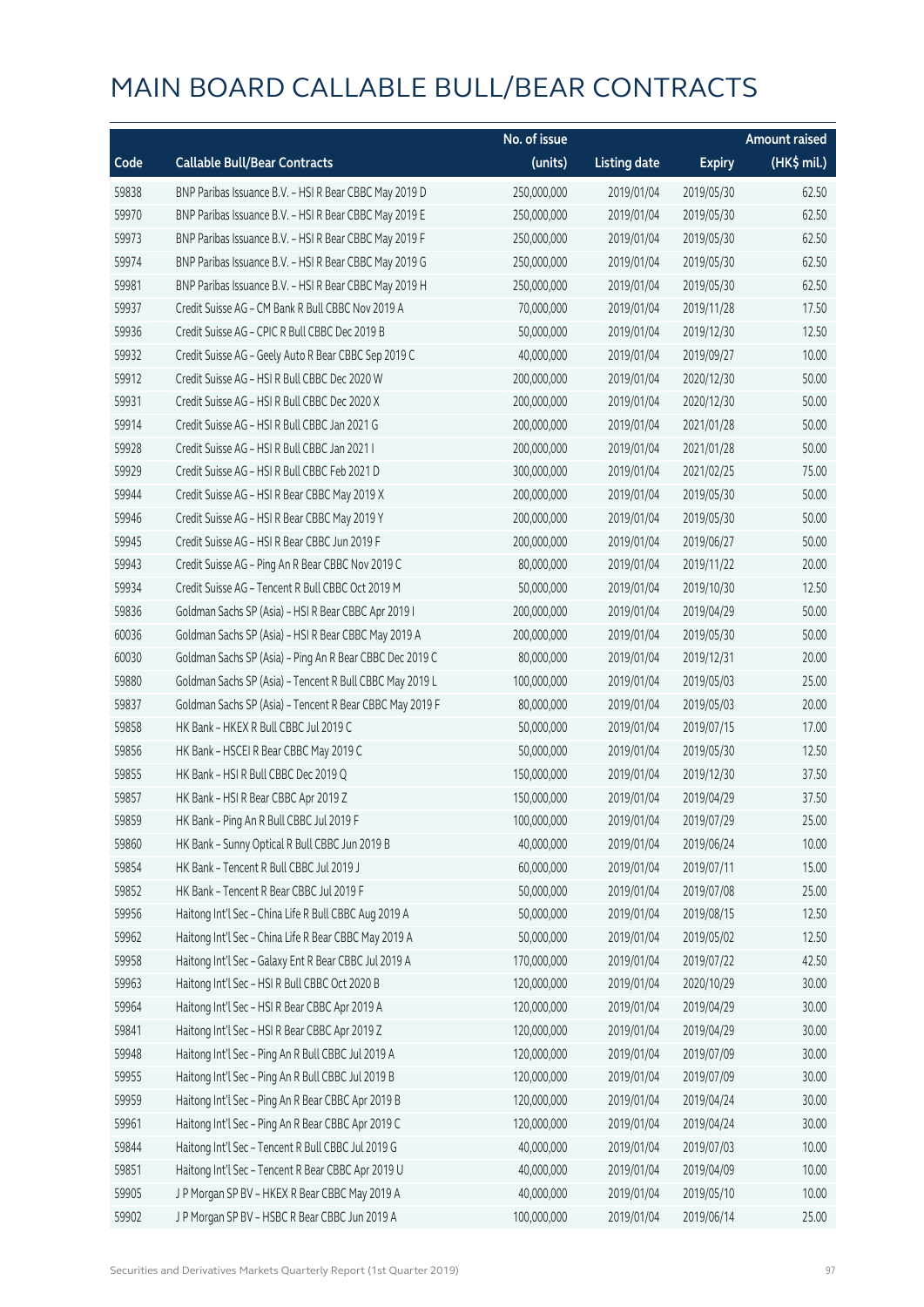|       |                                                         | No. of issue |                     |               | <b>Amount raised</b>  |
|-------|---------------------------------------------------------|--------------|---------------------|---------------|-----------------------|
| Code  | <b>Callable Bull/Bear Contracts</b>                     | (units)      | <b>Listing date</b> | <b>Expiry</b> | $(HK\frac{1}{2}mil.)$ |
| 59893 | J P Morgan SP BV - HSI R Bull CBBC Oct 2020 J           | 200,000,000  | 2019/01/04          | 2020/10/29    | 50.00                 |
| 59896 | J P Morgan SP BV - HSI R Bull CBBC Nov 2020 B           | 200,000,000  | 2019/01/04          | 2020/11/27    | 50.00                 |
| 59897 | J P Morgan SP BV - HSI R Bull CBBC Dec 2020 Y           | 200,000,000  | 2019/01/04          | 2020/12/30    | 50.00                 |
| 59887 | J P Morgan SP BV - HSI R Bear CBBC May 2019 P           | 200,000,000  | 2019/01/04          | 2019/05/30    | 50.00                 |
| 59889 | J P Morgan SP BV - HSI R Bear CBBC May 2019 Q           | 200,000,000  | 2019/01/04          | 2019/05/30    | 50.00                 |
| 59910 | J P Morgan SP BV - HSI R Bear CBBC May 2019 R           | 200,000,000  | 2019/01/04          | 2019/05/30    | 50.00                 |
| 59911 | J P Morgan SP BV - HSI R Bear CBBC May 2019 S           | 200,000,000  | 2019/01/04          | 2019/05/30    | 50.00                 |
| 59898 | J P Morgan SP BV - Ping An R Bull CBBC May 2019 C       | 100,000,000  | 2019/01/04          | 2019/05/10    | 25.00                 |
| 59899 | J P Morgan SP BV - Ping An R Bear CBBC May 2019 B       | 100,000,000  | 2019/01/04          | 2019/05/10    | 25.00                 |
| 59890 | J P Morgan SP BV - Tencent R Bear CBBC Apr 2019 N       | 50,000,000   | 2019/01/04          | 2019/04/12    | 12.50                 |
| 59891 | J P Morgan SP BV - Tencent R Bear CBBC May 2019 D       | 50,000,000   | 2019/01/04          | 2019/05/10    | 12.50                 |
| 59883 | Macquarie Bank Ltd. - Tencent R Bull CBBC May 2019 I    | 21,000,000   | 2019/01/04          | 2019/05/24    | 10.61                 |
| 59885 | Macquarie Bank Ltd. - Tencent R Bear CBBC Apr 2019 N    | 31,700,000   | 2019/01/04          | 2019/04/08    | 10.75                 |
| 59996 | UBS AG - HSCEI R Bear CBBC Apr 2019 A                   | 100,000,000  | 2019/01/04          | 2019/04/29    | 25.00                 |
| 60014 | UBS AG - HSI R Bull CBBC Jan 2021 B                     | 200,000,000  | 2019/01/04          | 2021/01/28    | 50.00                 |
| 59997 | UBS AG - HSI R Bull CBBC Jan 2021 E                     | 200,000,000  | 2019/01/04          | 2021/01/28    | 50.00                 |
| 60007 | UBS AG - HSI R Bull CBBC Jan 2021 F                     | 200,000,000  | 2019/01/04          | 2021/01/28    | 50.00                 |
| 60010 | UBS AG - HSI R Bull CBBC Jan 2021 G                     | 200,000,000  | 2019/01/04          | 2021/01/28    | 50.00                 |
| 60013 | UBS AG - HSI R Bull CBBC Jan 2021 H                     | 200,000,000  | 2019/01/04          | 2021/01/28    | 50.00                 |
| 60018 | UBS AG - HSI R Bear CBBC Apr 2019 J                     | 200,000,000  | 2019/01/04          | 2019/04/29    | 50.00                 |
| 60021 | UBS AG - HSI R Bear CBBC May 2019 B                     | 200,000,000  | 2019/01/04          | 2019/05/30    | 50.00                 |
| 60028 | UBS AG - HSI R Bear CBBC May 2019 C                     | 200,000,000  | 2019/01/04          | 2019/05/30    | 50.00                 |
| 59989 | UBS AG - Petrochina R Bull CBBC Jul 2019 D              | 60,000,000   | 2019/01/04          | 2019/07/15    | 15.00                 |
| 59991 | UBS AG - Petrochina R Bull CBBC Jul 2019 E              | 60,000,000   | 2019/01/04          | 2019/07/22    | 15.00                 |
| 59992 | UBS AG - Ping An R Bull CBBC Jul 2019 A                 | 100,000,000  | 2019/01/04          | 2019/07/15    | 25.00                 |
| 59995 | UBS AG - Ping An R Bear CBBC May 2019 A                 | 100,000,000  | 2019/01/04          | 2019/05/15    | 25.00                 |
| 59984 | UBS AG - Tencent R Bear CBBC Apr 2019 Q                 | 40,000,000   | 2019/01/04          | 2019/04/15    | 13.00                 |
| 59867 | Bank Vontobel – AIA R Bull CBBC Oct 2019 C              | 40,000,000   | 2019/01/04          | 2019/10/18    | 10.04                 |
| 59869 | Bank Vontobel - China Life R Bear CBBC Jul 2019 A       | 40,000,000   | 2019/01/04          | 2019/07/05    | 10.04                 |
| 59868 | Bank Vontobel - Galaxy Ent R Bear CBBC Sep 2019 A       | 40,000,000   | 2019/01/04          | 2019/09/13    | 10.04                 |
| 59861 | Bank Vontobel - HSI R Bull CBBC Jun 2019 M              | 80,000,000   | 2019/01/04          | 2019/06/27    | 20.08                 |
| 59840 | Bank Vontobel - HSI R Bear CBBC Apr 2019 A              | 80,000,000   | 2019/01/04          | 2019/04/29    | 20.08                 |
| 59871 | Bank Vontobel - PetroChina R Bull CBBC Oct 2019 B       | 40,000,000   | 2019/01/04          | 2019/10/18    | 10.04                 |
| 59866 | Bank Vontobel - Ping An R Bear CBBC Jun 2019 D          | 40,000,000   | 2019/01/04          | 2019/06/21    | 10.04                 |
| 59876 | Bank Vontobel - Sunny Optical R Bull CBBC Sep 2019 E    | 40,000,000   | 2019/01/04          | 2019/09/06    | 10.04                 |
| 59863 | Bank Vontobel - Tencent R Bull CBBC Sep 2019 D          | 40,000,000   | 2019/01/04          | 2019/09/20    | 10.04                 |
| 60147 | BNP Paribas Issuance B.V. - HKEX R Bull CBBC Nov 2019 C | 50,000,000   | 2019/01/07          | 2019/11/28    | 12.50                 |
| 60149 | BNP Paribas Issuance B.V. - HSI R Bull CBBC Nov 2020 S  | 250,000,000  | 2019/01/07          | 2020/11/27    | 62.50                 |
| 60131 | BNP Paribas Issuance B.V. - HSI R Bear CBBC May 2019 I  | 250,000,000  | 2019/01/07          | 2019/05/30    | 62.50                 |
| 60145 | BNP Paribas Issuance B.V. - HSI R Bear CBBC May 2019 J  | 250,000,000  | 2019/01/07          | 2019/05/30    | 62.50                 |
| 60180 | BNP Paribas Issuance B.V. - HSI R Bear CBBC May 2019 K  | 250,000,000  | 2019/01/07          | 2019/05/30    | 62.50                 |
| 60284 | Credit Suisse AG - China Mobile R Bull CBBC Nov 2019 A  | 70,000,000   | 2019/01/07          | 2019/11/28    | 17.50                 |
| 60277 | Credit Suisse AG - CNOOC R Bull CBBC Nov 2019 A         | 50,000,000   | 2019/01/07          | 2019/11/28    | 12.50                 |
| 60320 | Credit Suisse AG - HSI R Bull CBBC Dec 2020 Y           | 200,000,000  | 2019/01/07          | 2020/12/30    | 50.00                 |
| 60313 | Credit Suisse AG - HSI R Bull CBBC Jan 2021 J           | 200,000,000  | 2019/01/07          | 2021/01/28    | 50.00                 |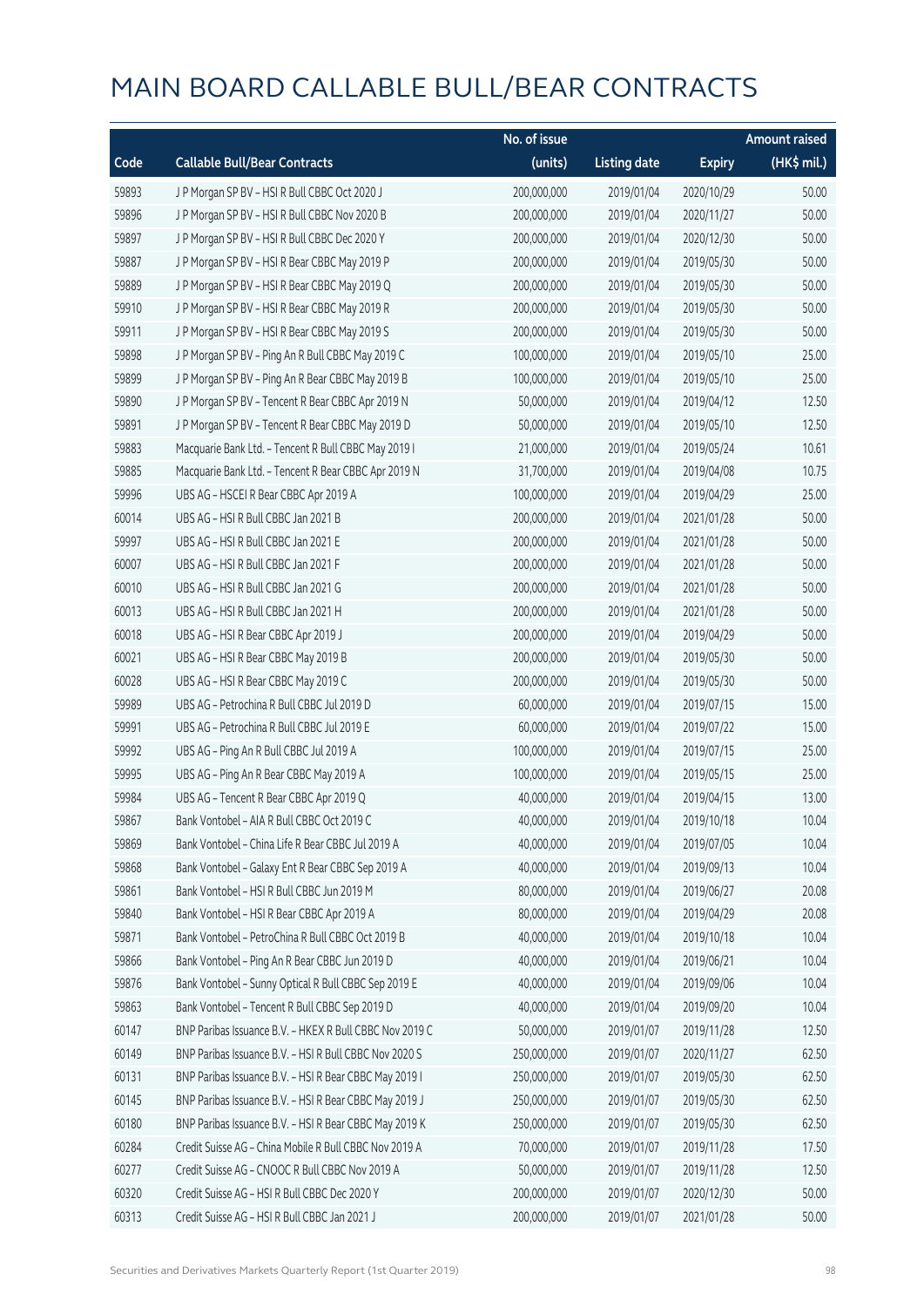|       |                                                           | No. of issue |                     |               | <b>Amount raised</b> |
|-------|-----------------------------------------------------------|--------------|---------------------|---------------|----------------------|
| Code  | <b>Callable Bull/Bear Contracts</b>                       | (units)      | <b>Listing date</b> | <b>Expiry</b> | (HK\$ mil.)          |
| 60324 | Credit Suisse AG - HSI R Bull CBBC Jan 2021 L             | 200,000,000  | 2019/01/07          | 2021/01/28    | 50.00                |
| 60211 | Credit Suisse AG - HSI R Bear CBBC May 2019 A             | 200,000,000  | 2019/01/07          | 2019/05/30    | 50.00                |
| 60185 | Credit Suisse AG - HSI R Bear CBBC May 2019 Z             | 200,000,000  | 2019/01/07          | 2019/05/30    | 50.00                |
| 60200 | Credit Suisse AG - HSI R Bear CBBC Jun 2019 G             | 300,000,000  | 2019/01/07          | 2019/06/27    | 75.00                |
| 60294 | Credit Suisse AG - Ping An R Bull CBBC Nov 2019 I         | 80,000,000   | 2019/01/07          | 2019/11/28    | 20.00                |
| 60310 | Credit Suisse AG - Ping An R Bull CBBC Nov 2019 J         | 80,000,000   | 2019/01/07          | 2019/11/28    | 20.00                |
| 60386 | Goldman Sachs SP (Asia) - AAC Tech R Bull CBBC Dec 2019 A | 40,000,000   | 2019/01/07          | 2019/12/30    | 10.00                |
| 60043 | Goldman Sachs SP (Asia) - HSI R Bear CBBC Apr 2019 J      | 200,000,000  | 2019/01/07          | 2019/04/29    | 50.00                |
| 60372 | Goldman Sachs SP (Asia) - HSI R Bear CBBC Apr 2019 K      | 200,000,000  | 2019/01/07          | 2019/04/29    | 50.00                |
| 60089 | Goldman Sachs SP (Asia) - Tencent R Bull CBBC May 2019 M  | 100,000,000  | 2019/01/07          | 2019/05/02    | 25.00                |
| 60071 | HK Bank - Country Garden R Bull CBBC Jul 2019 A           | 40,000,000   | 2019/01/07          | 2019/07/02    | 10.00                |
| 60061 | HK Bank - Sinopec Corp R Bull CBBC Jul 2019 A             | 80,000,000   | 2019/01/07          | 2019/07/22    | 20.00                |
| 60065 | HK Bank - Sinopec Corp R Bull CBBC Jul 2019 B             | 80,000,000   | 2019/01/07          | 2019/07/29    | 20.00                |
| 60063 | HK Bank - Sinopec Corp R Bear CBBC Jun 2019 C             | 40,000,000   | 2019/01/07          | 2019/06/24    | 10.00                |
| 60080 | HK Bank - HKEX R Bull CBBC Jul 2019 D                     | 50,000,000   | 2019/01/07          | 2019/07/22    | 16.50                |
| 60066 | HK Bank - HSI R Bear CBBC Apr 2019 N                      | 150,000,000  | 2019/01/07          | 2019/04/29    | 37.50                |
| 60076 | HK Bank - PetroChina R Bull CBBC Jul 2019 D               | 80,000,000   | 2019/01/07          | 2019/07/22    | 20.00                |
| 60067 | HK Bank - Ping An R Bull CBBC Jul 2019 G                  | 100,000,000  | 2019/01/07          | 2019/07/08    | 25.00                |
| 60058 | HK Bank - Ping An R Bull CBBC Aug 2019 A                  | 100,000,000  | 2019/01/07          | 2019/08/05    | 25.00                |
| 60083 | HK Bank - Tencent R Bull CBBC Jul 2019 K                  | 60,000,000   | 2019/01/07          | 2019/07/25    | 33.60                |
| 60073 | HK Bank - Tencent R Bear CBBC Jul 2019 G                  | 50,000,000   | 2019/01/07          | 2019/07/02    | 21.00                |
| 60327 | Haitong Int'l Sec - HSI R Bull CBBC Oct 2020 C            | 120,000,000  | 2019/01/07          | 2020/10/29    | 30.00                |
| 60333 | Haitong Int'l Sec - HSI R Bull CBBC Oct 2020 D            | 120,000,000  | 2019/01/07          | 2020/10/29    | 30.00                |
| 60340 | Haitong Int'l Sec - HSI R Bear CBBC Apr 2019 B            | 120,000,000  | 2019/01/07          | 2019/04/29    | 30.00                |
| 60347 | Haitong Int'l Sec - HSI R Bear CBBC Apr 2019 C            | 120,000,000  | 2019/01/07          | 2019/04/29    | 30.00                |
| 60101 | J P Morgan SP BV - HSCEI R Bull CBBC Dec 2020 A           | 100,000,000  | 2019/01/07          | 2020/12/30    | 25.00                |
| 60102 | J P Morgan SP BV - HSCEI R Bear CBBC Apr 2019 P           | 100,000,000  | 2019/01/07          | 2019/04/29    | 25.00                |
| 60120 | J P Morgan SP BV - HSI R Bull CBBC Oct 2020 O             | 200,000,000  | 2019/01/07          | 2020/10/29    | 50.00                |
| 60112 | J P Morgan SP BV - HSI R Bull CBBC Nov 2020 G             | 200,000,000  | 2019/01/07          | 2020/11/27    | 50.00                |
| 60111 | J P Morgan SP BV - HSI R Bull CBBC Dec 2020 E             | 200,000,000  | 2019/01/07          | 2020/12/30    | 50.00                |
| 60093 | J P Morgan SP BV - HSI R Bear CBBC May 2019 T             | 200,000,000  | 2019/01/07          | 2019/05/30    | 50.00                |
| 60097 | J P Morgan SP BV - HSI R Bear CBBC May 2019 W             | 200,000,000  | 2019/01/07          | 2019/05/30    | 50.00                |
| 60045 | Macquarie Bank Ltd. - Tencent R Bull CBBC Apr 2019 M      | 25,300,000   | 2019/01/07          | 2019/04/23    | 10.60                |
| 60051 | Macquarie Bank Ltd. - Tencent R Bear CBBC Apr 2019 O      | 28,500,000   | 2019/01/07          | 2019/04/08    | 10.60                |
| 60355 | UBS AG - HSI R Bull CBBC Jan 2021 I                       | 200,000,000  | 2019/01/07          | 2021/01/28    | 50.00                |
| 60364 | UBS AG - HSI R Bull CBBC Jan 2021 J                       | 200,000,000  | 2019/01/07          | 2021/01/28    | 50.00                |
| 60351 | UBS AG - HSI R Bear CBBC May 2019 D                       | 200,000,000  | 2019/01/07          | 2019/05/30    | 50.00                |
| 60362 | UBS AG - HSI R Bear CBBC Jun 2019 A                       | 200,000,000  | 2019/01/07          | 2019/06/27    | 50.00                |
| 60367 | UBS AG - Tencent R Bear CBBC Apr 2019 R                   | 40,000,000   | 2019/01/07          | 2019/04/08    | 13.00                |
| 60424 | BNP Paribas Issuance B.V. - HSI R Bear CBBC May 2019 L    | 250,000,000  | 2019/01/08          | 2019/05/30    | 62.50                |
| 60436 | BNP Paribas Issuance B.V. - HSI R Bear CBBC May 2019 M    | 250,000,000  | 2019/01/08          | 2019/05/30    | 62.50                |
| 60437 | BNP Paribas Issuance B.V. - HSI R Bear CBBC May 2019 N    | 250,000,000  | 2019/01/08          | 2019/05/30    | 62.50                |
| 60580 | Credit Suisse AG - HSI R Bull CBBC Nov 2020 S             | 200,000,000  | 2019/01/08          | 2020/11/27    | 50.00                |
| 60547 | Credit Suisse AG - HSI R Bull CBBC Dec 2020 B             | 200,000,000  | 2019/01/08          | 2020/12/30    | 50.00                |
| 60552 | Credit Suisse AG - HSI R Bull CBBC Dec 2020 E             | 200,000,000  | 2019/01/08          | 2020/12/30    | 50.00                |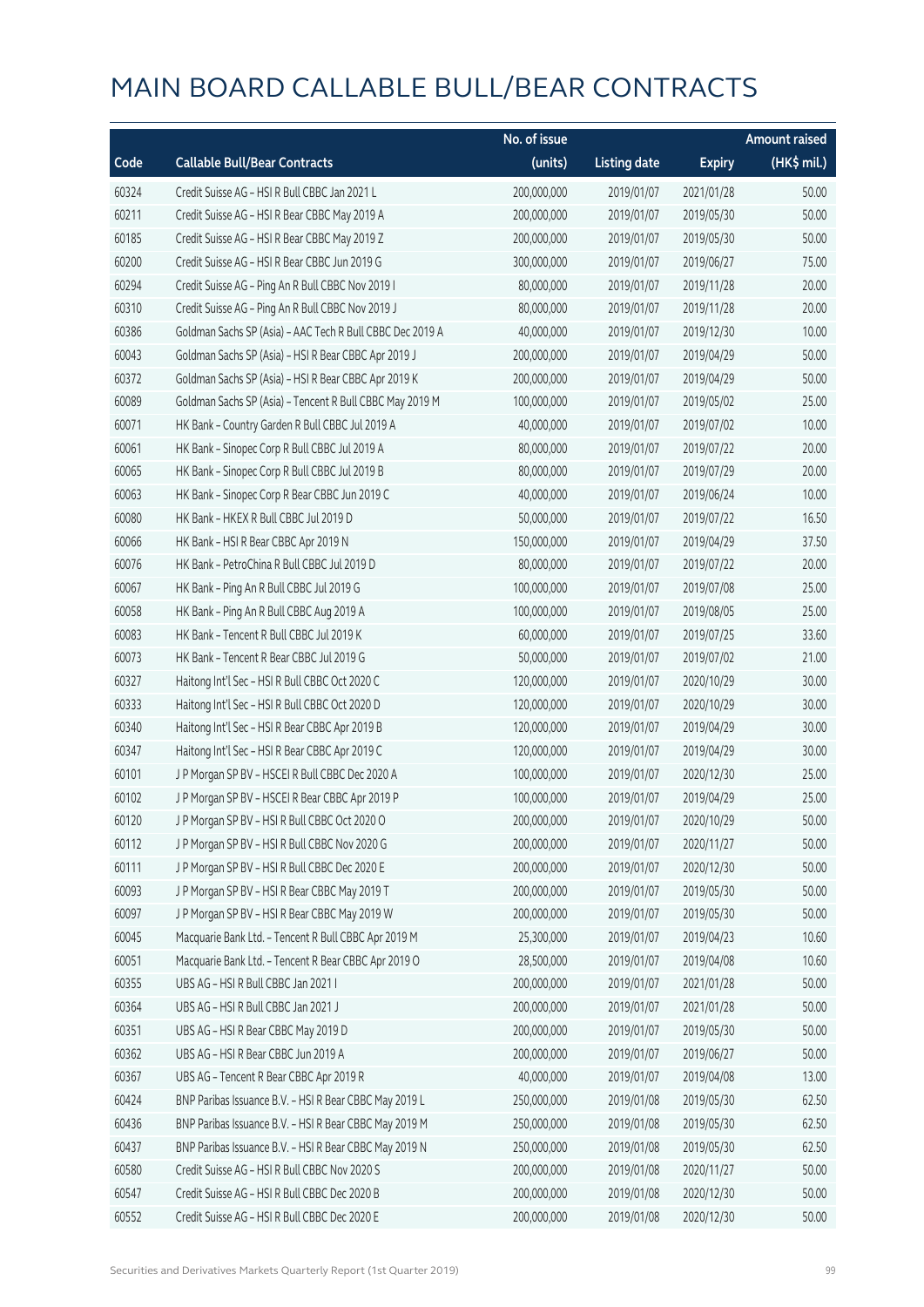|       |                                                          | No. of issue |                     |               | <b>Amount raised</b> |
|-------|----------------------------------------------------------|--------------|---------------------|---------------|----------------------|
| Code  | <b>Callable Bull/Bear Contracts</b>                      | (units)      | <b>Listing date</b> | <b>Expiry</b> | $(HK$$ mil.)         |
| 60532 | Credit Suisse AG - HSI R Bull CBBC Jan 2021 K            | 200,000,000  | 2019/01/08          | 2021/01/28    | 50.00                |
| 60498 | Credit Suisse AG - HSI R Bear CBBC Apr 2019 X            | 200,000,000  | 2019/01/08          | 2019/04/29    | 50.00                |
| 60527 | Credit Suisse AG - HSI R Bear CBBC Apr 2019 Z            | 200,000,000  | 2019/01/08          | 2019/04/29    | 50.00                |
| 60507 | Credit Suisse AG - HSI R Bear CBBC May 2019 C            | 200,000,000  | 2019/01/08          | 2019/05/30    | 50.00                |
| 60510 | Credit Suisse AG - HSI R Bear CBBC May 2019 E            | 200,000,000  | 2019/01/08          | 2019/05/30    | 50.00                |
| 60528 | Credit Suisse AG - HSI R Bear CBBC Jun 2019 H            | 200,000,000  | 2019/01/08          | 2019/06/27    | 50.00                |
| 60529 | Credit Suisse AG - HSI R Bear CBBC Jun 2019 I            | 200,000,000  | 2019/01/08          | 2019/06/27    | 50.00                |
| 60531 | Credit Suisse AG - HSI R Bear CBBC Jun 2019 J            | 300,000,000  | 2019/01/08          | 2019/06/27    | 75.00                |
| 60583 | Credit Suisse AG - Tencent R Bull CBBC Nov 2019 G        | 50,000,000   | 2019/01/08          | 2019/11/28    | 12.50                |
| 60418 | Goldman Sachs SP (Asia) - CC Bank R Bull CBBC Dec 2019 A | 100,000,000  | 2019/01/08          | 2019/12/30    | 25.00                |
| 60438 | Goldman Sachs SP (Asia) - HSI R Bull CBBC Nov 2020 R     | 200,000,000  | 2019/01/08          | 2020/11/27    | 50.00                |
| 60416 | Goldman Sachs SP (Asia) - HSI R Bear CBBC Apr 2019 L     | 200,000,000  | 2019/01/08          | 2019/04/29    | 50.00                |
| 60419 | Goldman Sachs SP (Asia) - HSI R Bear CBBC Apr 2019 M     | 200,000,000  | 2019/01/08          | 2019/04/29    | 50.00                |
| 60456 | Haitong Int'l Sec - HSI R Bull CBBC Oct 2019 S           | 120,000,000  | 2019/01/08          | 2019/10/30    | 30.00                |
| 60455 | Haitong Int'l Sec - HSI R Bull CBBC Jan 2020 L           | 120,000,000  | 2019/01/08          | 2020/01/30    | 30.00                |
| 60443 | Haitong Int'l Sec - HSI R Bear CBBC Apr 2019 D           | 120,000,000  | 2019/01/08          | 2019/04/29    | 30.00                |
| 60447 | Haitong Int'l Sec - HSI R Bear CBBC Apr 2019 K           | 120,000,000  | 2019/01/08          | 2019/04/29    | 30.00                |
| 60467 | J P Morgan SP BV - HSI R Bull CBBC Dec 2020 S            | 200,000,000  | 2019/01/08          | 2020/12/30    | 50.00                |
| 60461 | J P Morgan SP BV - HSI R Bear CBBC May 2019 J            | 200,000,000  | 2019/01/08          | 2019/05/30    | 50.00                |
| 60464 | J P Morgan SP BV - HSI R Bear CBBC May 2019 K            | 200,000,000  | 2019/01/08          | 2019/05/30    | 50.00                |
| 60394 | Macquarie Bank Ltd. - HKEX R Bear CBBC Apr 2019 A        | 40,000,000   | 2019/01/08          | 2019/04/30    | 10.88                |
| 60388 | Macquarie Bank Ltd. - HSBC R Bear CBBC Aug 2019 A        | 33,000,000   | 2019/01/08          | 2019/08/02    | 10.43                |
| 60483 | UBS AG - HSI R Bull CBBC Nov 2020 C                      | 200,000,000  | 2019/01/08          | 2020/11/27    | 50.00                |
| 60488 | UBS AG - HSI R Bull CBBC Dec 2020 F                      | 200,000,000  | 2019/01/08          | 2020/12/30    | 50.00                |
| 60484 | UBS AG - HSI R Bull CBBC Dec 2020 Q                      | 200,000,000  | 2019/01/08          | 2020/12/30    | 50.00                |
| 60470 | UBS AG - HSI R Bear CBBC Apr 2019 P                      | 200,000,000  | 2019/01/08          | 2019/04/29    | 50.00                |
| 60477 | UBS AG - HSI R Bear CBBC Apr 2019 V                      | 200,000,000  | 2019/01/08          | 2019/04/29    | 50.00                |
| 60478 | UBS AG - HSI R Bear CBBC Apr 2019 W                      | 200,000,000  | 2019/01/08          | 2019/04/29    | 50.00                |
| 60471 | UBS AG - HSI R Bear CBBC May 2019 G                      | 200,000,000  | 2019/01/08          | 2019/05/30    | 50.00                |
| 60481 | UBS AG - HSI R Bear CBBC Jun 2019 B                      | 300,000,000  | 2019/01/08          | 2019/06/27    | 75.00                |
| 60496 | UBS AG - Tencent R Bull CBBC Apr 2019 C                  | 40,000,000   | 2019/01/08          | 2019/04/15    | 10.00                |
| 60497 | UBS AG - Tencent R Bull CBBC Apr 2019 D                  | 40,000,000   | 2019/01/08          | 2019/04/17    | 10.00                |
| 60494 | UBS AG - Tencent R Bear CBBC Apr 2019 S                  | 40,000,000   | 2019/01/08          | 2019/04/09    | 10.00                |
| 60400 | Bank Vontobel - Sinopec Corp R Bull CBBC Nov 2019 B      | 40,000,000   | 2019/01/08          | 2019/11/08    | 10.04                |
| 60406 | Bank Vontobel - Sinopec Corp R Bull CBBC Nov 2019 C      | 40,000,000   | 2019/01/08          | 2019/11/08    | 10.04                |
| 60397 | Bank Vontobel - HSBC R Bull CBBC Sep 2019 C              | 40,000,000   | 2019/01/08          | 2019/09/13    | 10.04                |
| 61043 | BOCI Asia Ltd. - AIA R Bull CBBC Jun 2019 A              | 60,000,000   | 2019/01/09          | 2019/06/24    | 15.00                |
| 61042 | BOCI Asia Ltd. - CC Bank R Bull CBBC Jul 2019 A          | 80,000,000   | 2019/01/09          | 2019/07/30    | 20.32                |
| 61133 | BOCI Asia Ltd. - China Life R Bull CBBC Jul 2019 A       | 40,000,000   | 2019/01/09          | 2019/07/30    | 10.24                |
| 61138 | BOCI Asia Ltd. - CM Bank R Bull CBBC Dec 2019 A          | 60,000,000   | 2019/01/09          | 2019/12/30    | 15.12                |
| 60976 | BOCI Asia Ltd. - Geely Auto R Bull CBBC Jun 2019 A       | 40,000,000   | 2019/01/09          | 2019/06/24    | 10.32                |
| 60958 | BOCI Asia Ltd. - Galaxy Ent R Bull CBBC Oct 2019 A       | 50,000,000   | 2019/01/09          | 2019/10/31    | 12.65                |
| 60977 | BOCI Asia Ltd. - HKEX R Bear CBBC May 2019 B             | 40,000,000   | 2019/01/09          | 2019/05/30    | 10.00                |
| 60955 | BOCI Asia Ltd. - HSBC R Bear CBBC May 2019 A             | 70,000,000   | 2019/01/09          | 2019/05/06    | 17.57                |
| 61044 | BOCI Asia Ltd. - ICBC R Bull CBBC Jul 2019 A             | 80,000,000   | 2019/01/09          | 2019/07/30    | 20.08                |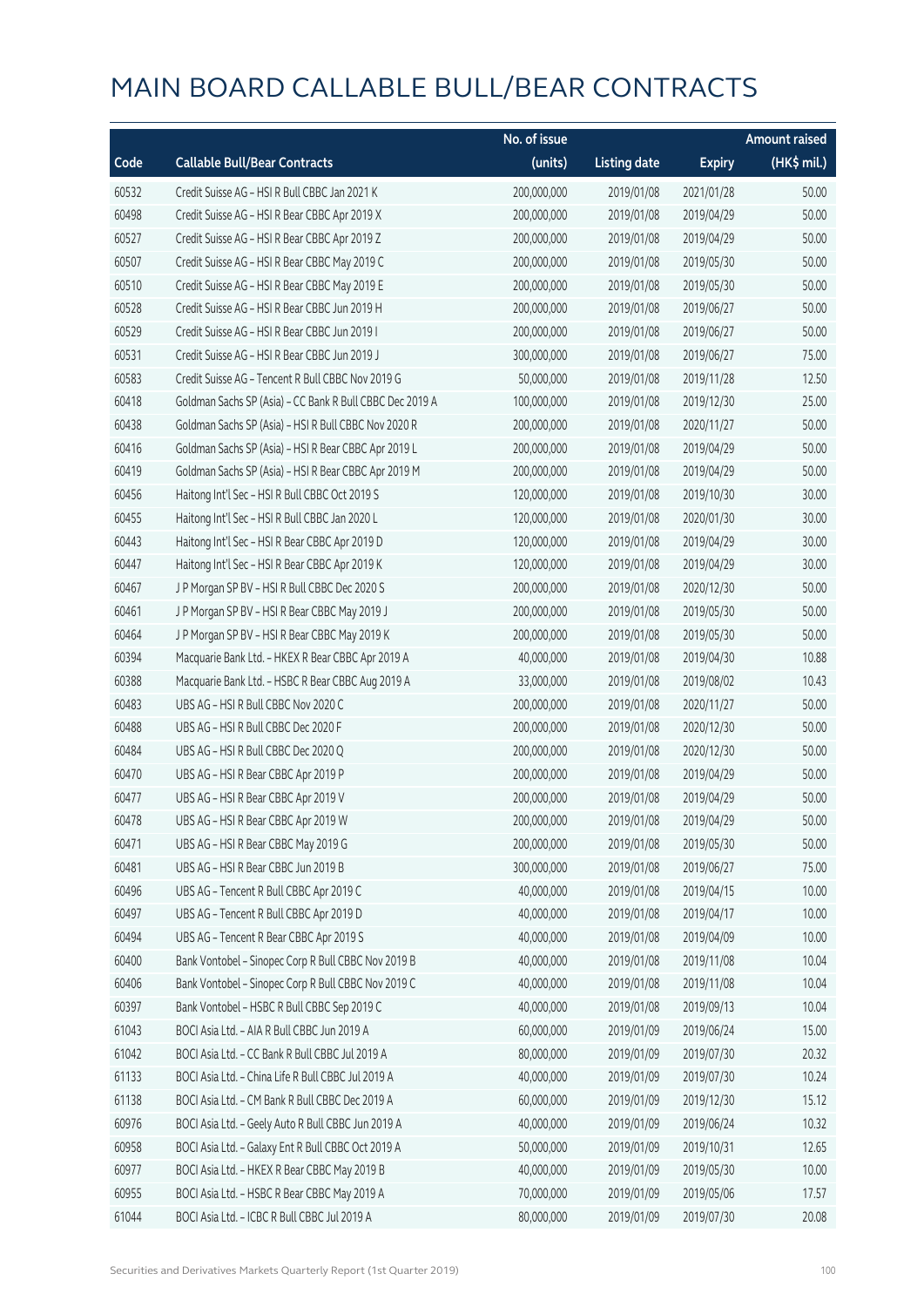|       |                                                        | No. of issue |                     |               | <b>Amount raised</b> |
|-------|--------------------------------------------------------|--------------|---------------------|---------------|----------------------|
| Code  | <b>Callable Bull/Bear Contracts</b>                    | (units)      | <b>Listing date</b> | <b>Expiry</b> | $(HK$$ mil.)         |
| 61013 | BOCI Asia Ltd. - PetroChina R Bull CBBC Jul 2019 A     | 50,000,000   | 2019/01/09          | 2019/07/30    | 12.65                |
| 61045 | BOCI Asia Ltd. - Ping An R Bull CBBC Jun 2019 A        | 70,000,000   | 2019/01/09          | 2019/06/24    | 17.50                |
| 61053 | BOCI Asia Ltd. - Ping An R Bear CBBC May 2019 A        | 70,000,000   | 2019/01/09          | 2019/05/30    | 17.57                |
| 61057 | BOCI Asia Ltd. - Sunny Optical R Bull CBBC Jul 2019 A  | 40,000,000   | 2019/01/09          | 2019/07/30    | 10.04                |
| 60979 | BOCI Asia Ltd. - Tencent R Bull CBBC Jun 2019 A        | 40,000,000   | 2019/01/09          | 2019/06/10    | 15.80                |
| 61011 | BOCI Asia Ltd. - Tencent R Bear CBBC May 2019 A        | 40,000,000   | 2019/01/09          | 2019/05/02    | 10.08                |
| 60586 | BNP Paribas Issuance B.V. - HSI R Bull CBBC Nov 2020 P | 250,000,000  | 2019/01/09          | 2020/11/27    | 62.50                |
| 60589 | BNP Paribas Issuance B.V. - HSI R Bull CBBC Nov 2020 T | 250,000,000  | 2019/01/09          | 2020/11/27    | 62.50                |
| 60610 | BNP Paribas Issuance B.V. - HSI R Bull CBBC Nov 2020 U | 250,000,000  | 2019/01/09          | 2020/11/27    | 62.50                |
| 60612 | BNP Paribas Issuance B.V. - HSI R Bull CBBC Nov 2020 W | 250,000,000  | 2019/01/09          | 2020/11/27    | 62.50                |
| 60651 | BNP Paribas Issuance B.V. - HSI R Bull CBBC Nov 2020 X | 250,000,000  | 2019/01/09          | 2020/11/27    | 62.50                |
| 60653 | BNP Paribas Issuance B.V. - HSI R Bull CBBC Nov 2020 Y | 250,000,000  | 2019/01/09          | 2020/11/27    | 62.50                |
| 61142 | BNP Paribas Issuance B.V. - HSI R Bear CBBC Apr 2019 C | 250,000,000  | 2019/01/09          | 2019/04/29    | 62.50                |
| 61150 | BNP Paribas Issuance B.V. - HSI R Bear CBBC Apr 2019 E | 250,000,000  | 2019/01/09          | 2019/04/29    | 62.50                |
| 61153 | BNP Paribas Issuance B.V. - HSI R Bear CBBC Apr 2019 F | 250,000,000  | 2019/01/09          | 2019/04/29    | 62.50                |
| 61156 | BNP Paribas Issuance B.V. - HSI R Bear CBBC May 2019 O | 250,000,000  | 2019/01/09          | 2019/05/30    | 62.50                |
| 61159 | BNP Paribas Issuance B.V. - HSI R Bear CBBC May 2019 P | 250,000,000  | 2019/01/09          | 2019/05/30    | 62.50                |
| 61172 | BNP Paribas Issuance B.V. - HSI R Bear CBBC May 2019 Q | 250,000,000  | 2019/01/09          | 2019/05/30    | 62.50                |
| 61769 | BNP Paribas Issuance B.V. - HSI R Bear CBBC May 2019 R | 250,000,000  | 2019/01/09          | 2019/05/30    | 62.50                |
| 61780 | BNP Paribas Issuance B.V. - HSI R Bear CBBC May 2019 S | 250,000,000  | 2019/01/09          | 2019/05/30    | 62.50                |
| 61801 | BNP Paribas Issuance B.V. - HSI R Bear CBBC May 2019 T | 250,000,000  | 2019/01/09          | 2019/05/30    | 62.50                |
| 61812 | BNP Paribas Issuance B.V. - HSI R Bear CBBC Jun 2019 A | 250,000,000  | 2019/01/09          | 2019/06/27    | 62.50                |
| 61525 | Credit Suisse AG - HSI R Bull CBBC Oct 2020 C          | 200,000,000  | 2019/01/09          | 2020/10/29    | 50.00                |
| 61531 | Credit Suisse AG - HSI R Bull CBBC Dec 2020 I          | 200,000,000  | 2019/01/09          | 2020/12/30    | 50.00                |
| 61579 | Credit Suisse AG - HSI R Bull CBBC Dec 2020 S          | 200,000,000  | 2019/01/09          | 2020/12/30    | 50.00                |
| 61631 | Credit Suisse AG - HSI R Bull CBBC Dec 2020 T          | 200,000,000  | 2019/01/09          | 2020/12/30    | 50.00                |
| 61578 | Credit Suisse AG - HSI R Bull CBBC Jan 2021 H          | 200,000,000  | 2019/01/09          | 2021/01/28    | 50.00                |
| 61520 | Credit Suisse AG - HSI R Bull CBBC Jan 2021 P          | 200,000,000  | 2019/01/09          | 2021/01/28    | 50.00                |
| 61567 | Credit Suisse AG - HSI R Bull CBBC Jan 2021 Q          | 200,000,000  | 2019/01/09          | 2021/01/28    | 50.00                |
| 61646 | Credit Suisse AG - HSI R Bear CBBC May 2019 B          | 200,000,000  | 2019/01/09          | 2019/05/30    | 50.00                |
| 61632 | Credit Suisse AG - HSI R Bear CBBC May 2019 F          | 200,000,000  | 2019/01/09          | 2019/05/30    | 50.00                |
| 61637 | Credit Suisse AG - HSI R Bear CBBC May 2019 W          | 200,000,000  | 2019/01/09          | 2019/05/30    | 50.00                |
| 61647 | Credit Suisse AG - HSI R Bear CBBC Jun 2019 K          | 200,000,000  | 2019/01/09          | 2019/06/27    | 50.00                |
| 61648 | Credit Suisse AG - HSI R Bear CBBC Jun 2019 L          | 200,000,000  | 2019/01/09          | 2019/06/27    | 50.00                |
| 61583 | Credit Suisse AG - Ping An R Bull CBBC Nov 2019 K      | 80,000,000   | 2019/01/09          | 2019/11/22    | 20.00                |
| 61630 | Credit Suisse AG - Ping An R Bear CBBC Nov 2019 D      | 80,000,000   | 2019/01/09          | 2019/11/15    | 20.00                |
| 60661 | Goldman Sachs SP (Asia) - HSI R Bull CBBC Oct 2020 T   | 200,000,000  | 2019/01/09          | 2020/10/29    | 50.00                |
| 60666 | Goldman Sachs SP (Asia) - HSI R Bull CBBC Nov 2020 P   | 200,000,000  | 2019/01/09          | 2020/11/27    | 50.00                |
| 60673 | Goldman Sachs SP (Asia) - HSI R Bull CBBC Nov 2020 T   | 200,000,000  | 2019/01/09          | 2020/11/27    | 50.00                |
| 60683 | Goldman Sachs SP (Asia) - HSI R Bull CBBC Nov 2020 W   | 200,000,000  | 2019/01/09          | 2020/11/27    | 50.00                |
| 60700 | Goldman Sachs SP (Asia) - HSI R Bull CBBC Nov 2020 X   | 200,000,000  | 2019/01/09          | 2020/11/27    | 50.00                |
| 61822 | Goldman Sachs SP (Asia) - HSI R Bear CBBC Apr 2019 N   | 200,000,000  | 2019/01/09          | 2019/04/29    | 50.00                |
| 61823 | Goldman Sachs SP (Asia) - HSI R Bear CBBC Apr 2019 O   | 200,000,000  | 2019/01/09          | 2019/04/29    | 50.00                |
| 61834 | Goldman Sachs SP (Asia) - HSI R Bear CBBC Apr 2019 P   | 200,000,000  | 2019/01/09          | 2019/04/29    | 50.00                |
| 61852 | Goldman Sachs SP (Asia) - HSI R Bear CBBC Apr 2019 Q   | 200,000,000  | 2019/01/09          | 2019/04/29    | 50.00                |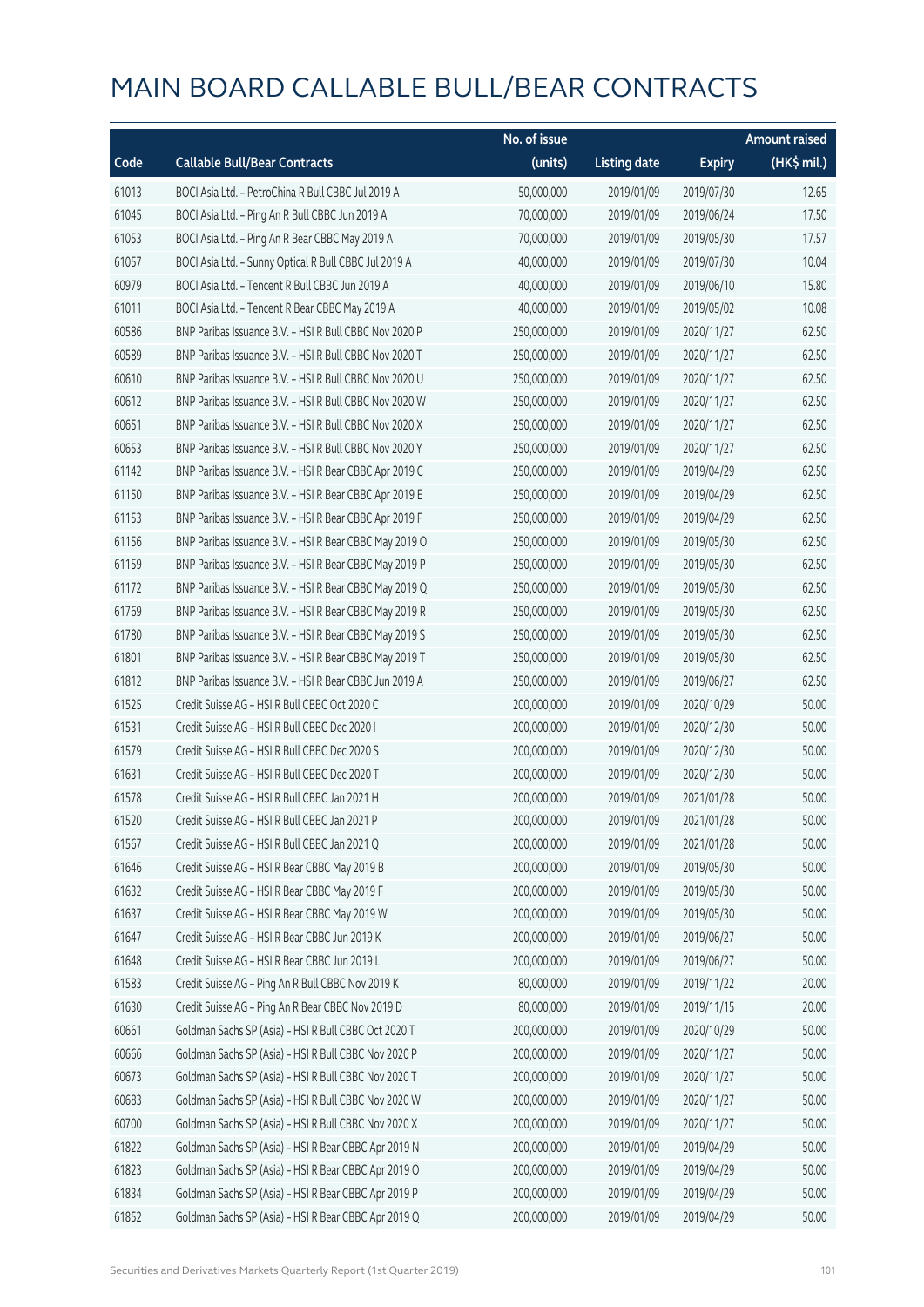|       |                                                          | No. of issue |                     |               | <b>Amount raised</b> |
|-------|----------------------------------------------------------|--------------|---------------------|---------------|----------------------|
| Code  | <b>Callable Bull/Bear Contracts</b>                      | (units)      | <b>Listing date</b> | <b>Expiry</b> | (HK\$ mil.)          |
| 60680 | Goldman Sachs SP (Asia) - Ping An R Bull CBBC Jul 2019 V | 100,000,000  | 2019/01/09          | 2019/07/26    | 25.00                |
| 61840 | Goldman Sachs SP (Asia) - Ping An R Bull CBBC Jul 2019 Z | 100,000,000  | 2019/01/09          | 2019/07/26    | 25.00                |
| 60675 | Goldman Sachs SP (Asia) - Tencent R Bull CBBC May 2019 N | 100,000,000  | 2019/01/09          | 2019/05/02    | 25.00                |
| 61836 | Goldman Sachs SP (Asia) - Tencent R Bear CBBC May 2019 G | 80,000,000   | 2019/01/09          | 2019/05/02    | 20.00                |
| 61293 | HK Bank - CNOOC R Bull CBBC Jul 2019 E                   | 50,000,000   | 2019/01/09          | 2019/07/22    | 13.00                |
| 61220 | HK Bank - Sinopec Corp R Bull CBBC Aug 2019 C            | 80,000,000   | 2019/01/09          | 2019/08/05    | 20.00                |
| 61289 | HK Bank - Geely Auto R Bear CBBC Jul 2019 A              | 40,000,000   | 2019/01/09          | 2019/07/08    | 10.00                |
| 61271 | HK Bank - Galaxy Ent R Bull CBBC Jul 2019 A              | 80,000,000   | 2019/01/09          | 2019/07/08    | 20.00                |
| 61285 | HK Bank - HKEX R Bear CBBC Jun 2019 E                    | 40,000,000   | 2019/01/09          | 2019/06/13    | 10.00                |
| 61262 | HK Bank - HSCEI R Bear CBBC May 2019 D                   | 50,000,000   | 2019/01/09          | 2019/05/30    | 12.50                |
| 60936 | HK Bank - HSI R Bull CBBC Dec 2019 D                     | 150,000,000  | 2019/01/09          | 2019/12/30    | 37.50                |
| 60937 | HK Bank - HSI R Bull CBBC Dec 2019 J                     | 150,000,000  | 2019/01/09          | 2019/12/30    | 37.50                |
| 60926 | HK Bank - HSI R Bull CBBC Dec 2019 T                     | 50,000,000   | 2019/01/09          | 2019/12/30    | 12.50                |
| 61247 | HK Bank - HSI R Bear CBBC May 2019 P                     | 150,000,000  | 2019/01/09          | 2019/05/30    | 37.50                |
| 61296 | HK Bank - PetroChina R Bear CBBC Jul 2019 C              | 40,000,000   | 2019/01/09          | 2019/07/15    | 10.00                |
| 60944 | HK Bank - Ping An R Bull CBBC Jul 2019 H                 | 100,000,000  | 2019/01/09          | 2019/07/18    | 25.00                |
| 61292 | HK Bank - Sands China R Bear CBBC Aug 2019 A             | 40,000,000   | 2019/01/09          | 2019/08/12    | 10.00                |
| 60917 | HK Bank - Tencent R Bull CBBC Jul 2019 L                 | 60,000,000   | 2019/01/09          | 2019/07/15    | 15.00                |
| 61241 | HK Bank - Tencent R Bear CBBC Jun 2019 K                 | 50,000,000   | 2019/01/09          | 2019/06/10    | 12.50                |
| 61516 | Haitong Int'l Sec - AIA R Bear CBBC Apr 2019 B           | 130,000,000  | 2019/01/09          | 2019/04/30    | 32.50                |
| 61514 | Haitong Int'l Sec - Geely Auto R Bear CBBC May 2019 B    | 70,000,000   | 2019/01/09          | 2019/05/03    | 21.42                |
| 61478 | Haitong Int'l Sec - Galaxy Ent R Bear CBBC Jul 2019 B    | 170,000,000  | 2019/01/09          | 2019/07/25    | 42.50                |
| 60906 | Haitong Int'l Sec - HSI R Bull CBBC Oct 2019 T           | 120,000,000  | 2019/01/09          | 2019/10/30    | 30.00                |
| 60913 | Haitong Int'l Sec - HSI R Bull CBBC Dec 2019 H           | 120,000,000  | 2019/01/09          | 2019/12/30    | 30.00                |
| 60887 | Haitong Int'l Sec - HSI R Bull CBBC Oct 2020 E           | 120,000,000  | 2019/01/09          | 2020/10/29    | 30.00                |
| 61473 | Haitong Int'l Sec - HSI R Bear CBBC Apr 2019 M           | 120,000,000  | 2019/01/09          | 2019/04/29    | 30.00                |
| 61474 | Haitong Int'l Sec - HSI R Bear CBBC Apr 2019 N           | 120,000,000  | 2019/01/09          | 2019/04/29    | 30.00                |
| 61518 | Haitong Int'l Sec - Ping An R Bear CBBC May 2019 B       | 120,000,000  | 2019/01/09          | 2019/05/02    | 30.00                |
| 61477 | Haitong Int'l Sec - Sands China R Bull CBBC Dec 2019 A   | 250,000,000  | 2019/01/09          | 2019/12/04    | 62.50                |
| 61365 | J P Morgan SP BV - HSI R Bull CBBC Sep 2020 K            | 200,000,000  | 2019/01/09          | 2020/09/29    | 50.00                |
| 61373 | J P Morgan SP BV - HSI R Bull CBBC Oct 2020 W            | 200,000,000  | 2019/01/09          | 2020/10/29    | 50.00                |
| 61383 | J P Morgan SP BV - HSI R Bull CBBC Nov 2020 M            | 200,000,000  | 2019/01/09          | 2020/11/27    | 50.00                |
| 61395 | J P Morgan SP BV - HSI R Bull CBBC Nov 2020 Z            | 200,000,000  | 2019/01/09          | 2020/11/27    | 50.00                |
| 61387 | J P Morgan SP BV - HSI R Bull CBBC Dec 2020 Z            | 200,000,000  | 2019/01/09          | 2020/12/30    | 50.00                |
| 61717 | J P Morgan SP BV - HSI R Bear CBBC May 2019 L            | 200,000,000  | 2019/01/09          | 2019/05/30    | 50.00                |
| 61757 | J P Morgan SP BV - HSI R Bear CBBC May 2019 M            | 200,000,000  | 2019/01/09          | 2019/05/30    | 50.00                |
| 61715 | J P Morgan SP BV - HSI R Bear CBBC May 2019 Y            | 200,000,000  | 2019/01/09          | 2019/05/30    | 50.00                |
| 61650 | J P Morgan SP BV - HSI R Bear CBBC Jun 2019 A            | 200,000,000  | 2019/01/09          | 2019/06/27    | 50.00                |
| 61657 | J P Morgan SP BV - HSI R Bear CBBC Jun 2019 B            | 200,000,000  | 2019/01/09          | 2019/06/27    | 50.00                |
| 61667 | J P Morgan SP BV - HSI R Bear CBBC Jun 2019 C            | 200,000,000  | 2019/01/09          | 2019/06/27    | 50.00                |
| 61449 | J P Morgan SP BV - Ping An R Bull CBBC May 2019 D        | 100,000,000  | 2019/01/09          | 2019/05/17    | 25.00                |
| 61444 | J P Morgan SP BV - Ping An R Bear CBBC May 2019 C        | 100,000,000  | 2019/01/09          | 2019/05/17    | 25.00                |
| 61348 | J P Morgan SP BV - Tencent R Bull CBBC Apr 2019 T        | 50,000,000   | 2019/01/09          | 2019/04/12    | 12.50                |
| 61440 | J P Morgan SP BV - Tencent R Bear CBBC Apr 2019 O        | 50,000,000   | 2019/01/09          | 2019/04/12    | 12.50                |
| 61199 | Macquarie Bank Ltd. - Galaxy Ent R Bull CBBC Dec 2019 A  | 40,000,000   | 2019/01/09          | 2019/12/31    | 10.44                |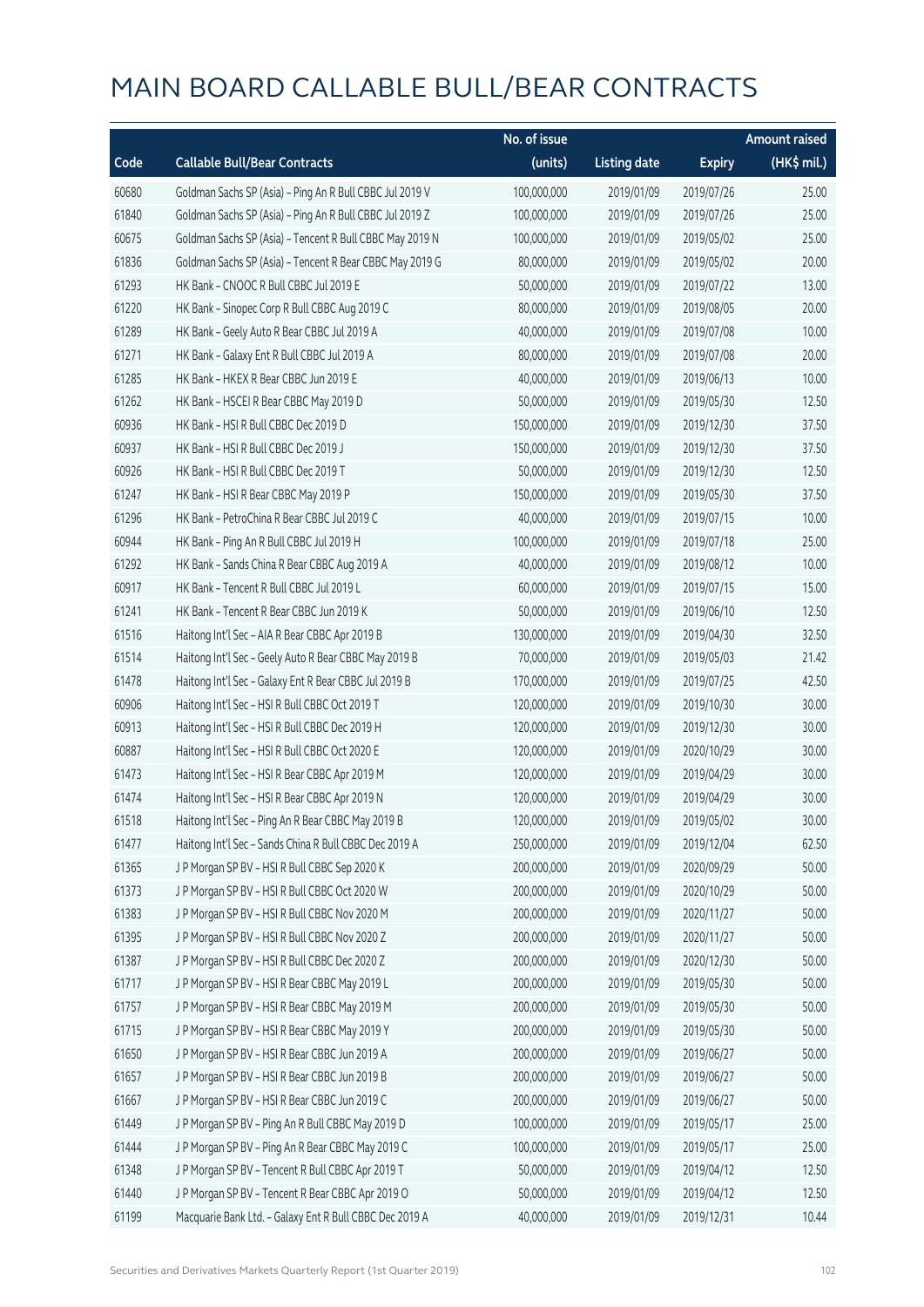|       |                                                              | No. of issue |                     |               | <b>Amount raised</b> |
|-------|--------------------------------------------------------------|--------------|---------------------|---------------|----------------------|
| Code  | <b>Callable Bull/Bear Contracts</b>                          | (units)      | <b>Listing date</b> | <b>Expiry</b> | (HK\$ mil.)          |
| 61196 | Macquarie Bank Ltd. - Ping An R Bull CBBC Sep 2019 A         | 40,000,000   | 2019/01/09          | 2019/09/30    | 10.44                |
| 61185 | Macquarie Bank Ltd. - Tencent R Bull CBBC May 2019 J         | 20,800,000   | 2019/01/09          | 2019/05/24    | 10.59                |
| 61186 | Macquarie Bank Ltd. - Tencent R Bull CBBC May 2019 K         | 19,300,000   | 2019/01/09          | 2019/05/24    | 10.52                |
| 61193 | Macquarie Bank Ltd. - Tencent R Bear CBBC May 2019 C         | 20,400,000   | 2019/01/09          | 2019/05/24    | 10.57                |
| 60769 | UBS AG - CC Bank R Bull CBBC May 2019 C                      | 80,000,000   | 2019/01/09          | 2019/05/14    | 20.00                |
| 61323 | UBS AG - CSPC Pharma R Bull CBBC Sep 2019 A                  | 40,000,000   | 2019/01/09          | 2019/09/27    | 10.00                |
| 60773 | UBS AG - HKEX R Bear CBBC Jun 2019 A                         | 50,000,000   | 2019/01/09          | 2019/06/03    | 12.50                |
| 60776 | UBS AG - HSBC R Bear CBBC Jun 2019 A                         | 50,000,000   | 2019/01/09          | 2019/06/10    | 12.50                |
| 60725 | UBS AG - HSI R Bull CBBC Nov 2020 D                          | 200,000,000  | 2019/01/09          | 2020/11/27    | 50.00                |
| 60727 | UBS AG - HSI R Bull CBBC Dec 2020 G                          | 200,000,000  | 2019/01/09          | 2020/12/30    | 50.00                |
| 60728 | UBS AG - HSI R Bull CBBC Dec 2020 L                          | 200,000,000  | 2019/01/09          | 2020/12/30    | 50.00                |
| 61305 | UBS AG - HSI R Bull CBBC Dec 2020 R                          | 200,000,000  | 2019/01/09          | 2020/12/30    | 50.00                |
| 61318 | UBS AG - HSI R Bull CBBC Dec 2020 U                          | 300,000,000  | 2019/01/09          | 2020/12/30    | 75.00                |
| 61324 | UBS AG - HSI R Bear CBBC Apr 2019 C                          | 200,000,000  | 2019/01/09          | 2019/04/29    | 50.00                |
| 61333 | UBS AG - HSI R Bear CBBC May 2019 E                          | 200,000,000  | 2019/01/09          | 2019/05/30    | 50.00                |
| 61334 | UBS AG - HSI R Bear CBBC May 2019 F                          | 300,000,000  | 2019/01/09          | 2019/05/30    | 75.00                |
| 60742 | UBS AG - Ping An R Bull CBBC Jul 2019 B                      | 100,000,000  | 2019/01/09          | 2019/07/22    | 25.00                |
| 60756 | UBS AG - Tencent R Bull CBBC Apr 2019 N                      | 40,000,000   | 2019/01/09          | 2019/04/24    | 10.00                |
| 60789 | Bank Vontobel - CNOOC R Bull CBBC Nov 2019 G                 | 40,000,000   | 2019/01/09          | 2019/11/15    | 10.04                |
| 60800 | Bank Vontobel - Geely Auto R Bull CBBC Aug 2019 C            | 40,000,000   | 2019/01/09          | 2019/08/09    | 10.04                |
| 60882 | Bank Vontobel - HKEX R Bear CBBC Jun 2019 E                  | 40,000,000   | 2019/01/09          | 2019/06/14    | 10.04                |
| 60847 | Bank Vontobel - HSI R Bull CBBC Jun 2019 N                   | 80,000,000   | 2019/01/09          | 2019/06/27    | 20.08                |
| 60848 | Bank Vontobel - HSI R Bear CBBC Apr 2019 B                   | 80,000,000   | 2019/01/09          | 2019/04/29    | 20.08                |
| 60787 | Bank Vontobel - Ping An R Bear CBBC Aug 2019 C               | 40,000,000   | 2019/01/09          | 2019/08/23    | 10.04                |
| 61943 | BOCI Asia Ltd. - China Mobile R Bull CBBC Jul 2019 A         | 70,000,000   | 2019/01/10          | 2019/07/29    | 17.64                |
| 61934 | BOCI Asia Ltd. - HSI R Bull CBBC Dec 2019 A                  | 150,000,000  | 2019/01/10          | 2019/12/30    | 37.95                |
| 61938 | BOCI Asia Ltd. - HSI R Bear CBBC May 2019 A                  | 150,000,000  | 2019/01/10          | 2019/05/30    | 38.40                |
| 61869 | BNP Paribas Issuance B.V. - CC Bank R Bear CBBC Nov 2019 D   | 100,000,000  | 2019/01/10          | 2019/11/28    | 25.00                |
| 61894 | BNP Paribas Issuance B.V. - Galaxy Ent R Bear CBBC Aug 2019V | 150,000,000  | 2019/01/10          | 2019/08/29    | 37.50                |
| 61914 | BNP Paribas Issuance B.V. - HSI R Bull CBBC Nov 2020 B       | 250,000,000  | 2019/01/10          | 2020/11/27    | 62.50                |
| 62123 | BNP Paribas Issuance B.V. - HSI R Bull CBBC Nov 2020 C       | 250,000,000  | 2019/01/10          | 2020/11/27    | 62.50                |
| 62117 | BNP Paribas Issuance B.V. - HSI R Bear CBBC May 2019 U       | 250,000,000  | 2019/01/10          | 2019/05/30    | 62.50                |
| 61903 | BNP Paribas Issuance B.V. - Ping An R Bull CBBC Oct 2019 A   | 200,000,000  | 2019/01/10          | 2019/10/30    | 50.00                |
| 61900 | BNP Paribas Issuance B.V. - Ping An R Bear CBBC Aug 2019 V   | 200,000,000  | 2019/01/10          | 2019/08/29    | 50.00                |
| 61911 | BNP Paribas Issuance B.V. - Tencent R Bull CBBC Jul 2019 H   | 50,000,000   | 2019/01/10          | 2019/07/30    | 12.50                |
| 61908 | BNP Paribas Issuance B.V. - Tencent R Bear CBBC Oct 2019 G   | 50,000,000   | 2019/01/10          | 2019/10/30    | 12.50                |
| 61906 | BNP Paribas Issuance B.V. - Tencent R Bear CBBC Nov 2019 J   | 50,000,000   | 2019/01/10          | 2019/11/28    | 12.50                |
| 62570 | Credit Suisse AG - AAC Tech R Bull CBBC Dec 2019 A           | 40,000,000   | 2019/01/10          | 2019/12/10    | 10.00                |
| 62591 | Credit Suisse AG - Geely Auto R Bull CBBC Nov 2019 C         | 40,000,000   | 2019/01/10          | 2019/11/01    | 10.00                |
| 62594 | Credit Suisse AG - Geely Auto R Bull CBBC Nov 2019 D         | 40,000,000   | 2019/01/10          | 2019/11/27    | 14.00                |
| 62605 | Credit Suisse AG - Geely Auto R Bear CBBC Oct 2019 B         | 40,000,000   | 2019/01/10          | 2019/10/31    | 10.00                |
| 62652 | Credit Suisse AG - HKEX R Bear CBBC Oct 2019 A               | 50,000,000   | 2019/01/10          | 2019/10/30    | 12.50                |
| 62631 | Credit Suisse AG - HSI R Bull CBBC Oct 2020 E                | 200,000,000  | 2019/01/10          | 2020/10/29    | 50.00                |
| 62632 | Credit Suisse AG - HSI R Bull CBBC Oct 2020 M                | 200,000,000  | 2019/01/10          | 2020/10/29    | 50.00                |
| 62469 | Credit Suisse AG - HSI R Bull CBBC Nov 2020 K                | 200,000,000  | 2019/01/10          | 2020/11/27    | 50.00                |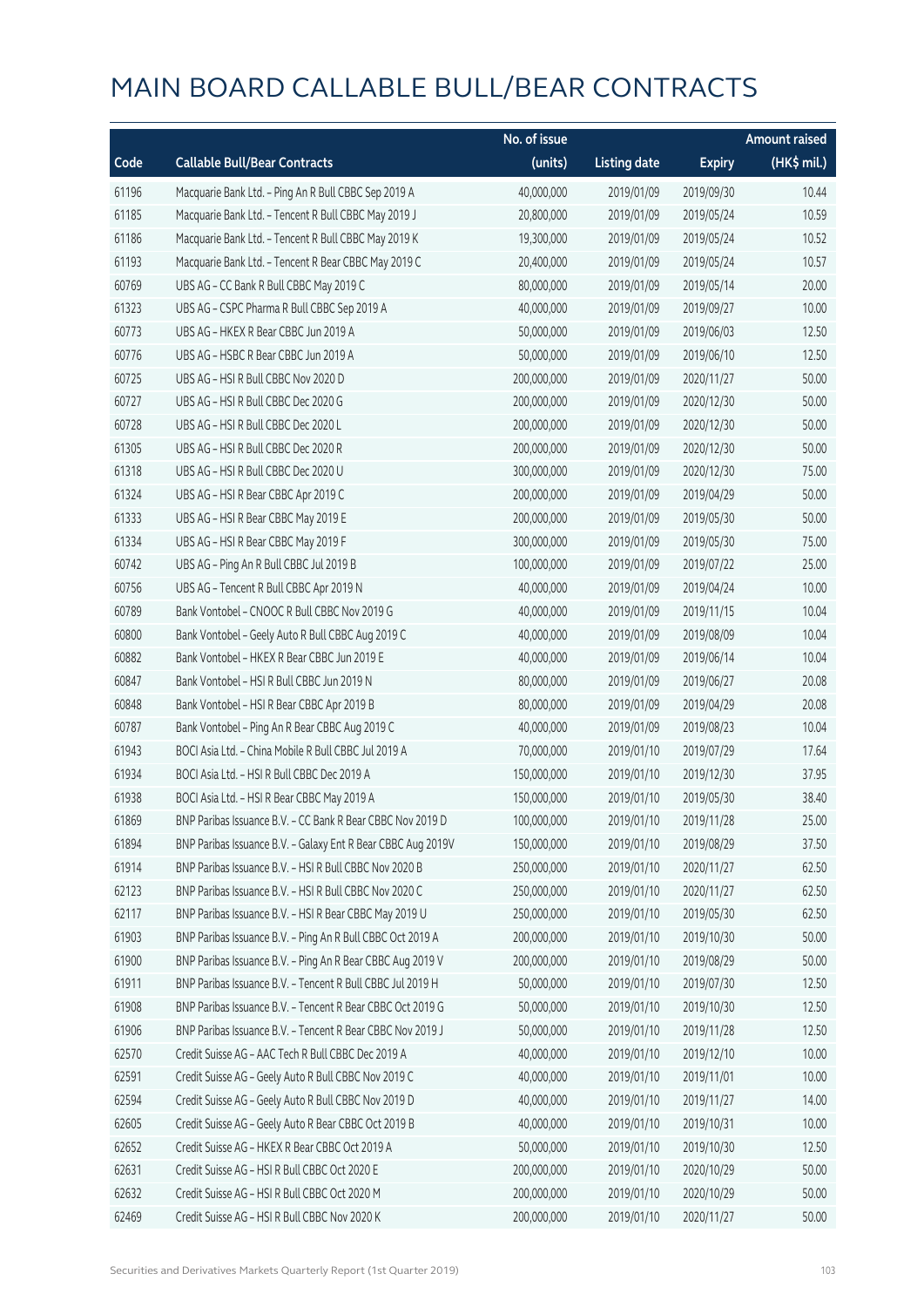|       |                                                          | No. of issue |                     |               | <b>Amount raised</b> |
|-------|----------------------------------------------------------|--------------|---------------------|---------------|----------------------|
| Code  | <b>Callable Bull/Bear Contracts</b>                      | (units)      | <b>Listing date</b> | <b>Expiry</b> | (HK\$ mil.)          |
| 62460 | Credit Suisse AG - HSI R Bull CBBC Dec 2020 V            | 200,000,000  | 2019/01/10          | 2020/12/30    | 50.00                |
| 62627 | Credit Suisse AG - HSI R Bull CBBC Jan 2021 M            | 200,000,000  | 2019/01/10          | 2021/01/28    | 50.00                |
| 62633 | Credit Suisse AG - HSI R Bull CBBC Feb 2021 E            | 200,000,000  | 2019/01/10          | 2021/02/25    | 50.00                |
| 62637 | Credit Suisse AG - HSI R Bear CBBC May 2019 I            | 200,000,000  | 2019/01/10          | 2019/05/30    | 50.00                |
| 62655 | Credit Suisse AG - HSI R Bear CBBC May 2019 S            | 200,000,000  | 2019/01/10          | 2019/05/30    | 50.00                |
| 62648 | Credit Suisse AG - HSI R Bear CBBC Jun 2019 M            | 300,000,000  | 2019/01/10          | 2019/06/27    | 75.00                |
| 62657 | Credit Suisse AG - HSI R Bear CBBC Jun 2019 N            | 200,000,000  | 2019/01/10          | 2019/06/27    | 50.00                |
| 62503 | Credit Suisse AG - Ping An R Bull CBBC Nov 2019 L        | 80,000,000   | 2019/01/10          | 2019/11/20    | 20.00                |
| 62512 | Credit Suisse AG - Ping An R Bull CBBC Nov 2019 M        | 80,000,000   | 2019/01/10          | 2019/11/18    | 20.00                |
| 62533 | Credit Suisse AG - Ping An R Bull CBBC Dec 2019 D        | 80,000,000   | 2019/01/10          | 2019/12/11    | 20.00                |
| 62483 | Credit Suisse AG - Ping An R Bear CBBC Oct 2019 B        | 80,000,000   | 2019/01/10          | 2019/10/25    | 20.00                |
| 62548 | Credit Suisse AG - Sunny Optical R Bull CBBC Nov 2019 A  | 40,000,000   | 2019/01/10          | 2019/11/21    | 10.00                |
| 62625 | Credit Suisse AG - Tencent R Bear CBBC Nov 2019 C        | 50,000,000   | 2019/01/10          | 2019/11/26    | 12.50                |
| 62654 | Credit Suisse AG - Tencent R Bear CBBC Nov 2019 D        | 50,000,000   | 2019/01/10          | 2019/11/19    | 12.50                |
| 62103 | Bank of East Asia - Geely Auto R Bull CBBC May 2019 A    | 40,000,000   | 2019/01/10          | 2019/05/31    | 10.00                |
| 62105 | Bank of East Asia - Geely Auto R Bull CBBC May 2019 B    | 40,000,000   | 2019/01/10          | 2019/05/31    | 10.00                |
| 62111 | Bank of East Asia - HKEX R Bear CBBC May 2019 B          | 20,000,000   | 2019/01/10          | 2019/05/02    | 10.00                |
| 62081 | Bank of East Asia - Ping An R Bull CBBC May 2019 D       | 10,000,000   | 2019/01/10          | 2019/05/31    | 10.00                |
| 62091 | Bank of East Asia - Ping An R Bull CBBC May 2019 E       | 10,000,000   | 2019/01/10          | 2019/05/31    | 10.00                |
| 62099 | Bank of East Asia - Ping An R Bear CBBC Aug 2019 F       | 100,000,000  | 2019/01/10          | 2019/08/02    | 25.00                |
| 62108 | Bank of East Asia - Tencent R Bear CBBC May 2019 C       | 30,000,000   | 2019/01/10          | 2019/05/02    | 10.50                |
| 62690 | Goldman Sachs SP (Asia) - HKEX R Bull CBBC Dec 2019 K    | 100,000,000  | 2019/01/10          | 2019/12/30    | 25.00                |
| 62658 | Goldman Sachs SP (Asia) - HSCEI R Bull CBBC Oct 2019 M   | 200,000,000  | 2019/01/10          | 2019/10/30    | 50.00                |
| 62662 | Goldman Sachs SP (Asia) - HSCEI R Bear CBBC Oct 2019 D   | 200,000,000  | 2019/01/10          | 2019/10/30    | 50.00                |
| 61944 | Goldman Sachs SP (Asia) - HSI R Bull CBBC Oct 2020 W     | 200,000,000  | 2019/01/10          | 2020/10/29    | 50.00                |
| 62253 | Goldman Sachs SP (Asia) - HSI R Bull CBBC Oct 2020 Z     | 200,000,000  | 2019/01/10          | 2020/10/29    | 50.00                |
| 62225 | Goldman Sachs SP (Asia) - HSI R Bear CBBC Apr 2019 R     | 200,000,000  | 2019/01/10          | 2019/04/29    | 50.00                |
| 62227 | Goldman Sachs SP (Asia) - HSI R Bear CBBC Apr 2019 S     | 200,000,000  | 2019/01/10          | 2019/04/29    | 50.00                |
| 62230 | Goldman Sachs SP (Asia) - HSI R Bear CBBC Apr 2019 V     | 200,000,000  | 2019/01/10          | 2019/04/29    | 50.00                |
| 62232 | Goldman Sachs SP (Asia) - HSI R Bear CBBC Apr 2019 Y     | 200,000,000  | 2019/01/10          | 2019/04/29    | 50.00                |
| 61948 | Goldman Sachs SP (Asia) - Ping An R Bull CBBC Jul 2019 C | 100,000,000  | 2019/01/10          | 2019/07/26    | 25.00                |
| 61945 | Goldman Sachs SP (Asia) - Tencent R Bull CBBC May 2019 O | 100,000,000  | 2019/01/10          | 2019/05/02    | 25.00                |
| 62673 | Goldman Sachs SP (Asia) - Tencent R Bull CBBC May 2019 P | 100,000,000  | 2019/01/10          | 2019/05/02    | 25.00                |
| 62684 | Goldman Sachs SP (Asia) - Tencent R Bear CBBC May 2019 H | 80,000,000   | 2019/01/10          | 2019/05/02    | 20.00                |
| 61968 | HK Bank - AAC Tech R Bull CBBC Aug 2019 A                | 40,000,000   | 2019/01/10          | 2019/08/05    | 10.00                |
| 62143 | HK Bank - AIA R Bull CBBC Jul 2019 A                     | 80,000,000   | 2019/01/10          | 2019/07/02    | 20.00                |
| 62188 | HK Bank - China Mobile R Bear CBBC Jun 2019 C            | 40,000,000   | 2019/01/10          | 2019/06/24    | 10.00                |
| 62138 | HK Bank - CC Bank R Bull CBBC Jul 2019 B                 | 100,000,000  | 2019/01/10          | 2019/07/08    | 25.00                |
| 62129 | HK Bank - China Life R Bull CBBC Jul 2019 B              | 40,000,000   | 2019/01/10          | 2019/07/02    | 10.00                |
| 61962 | HK Bank - CSPC Pharma R Bull CBBC Jul 2019 D             | 40,000,000   | 2019/01/10          | 2019/07/22    | 13.20                |
| 61950 | HK Bank - Geely Auto R Bull CBBC Jul 2019 A              | 40,000,000   | 2019/01/10          | 2019/07/02    | 11.60                |
| 61918 | HK Bank - HSI R Bull CBBC Dec 2019 W                     | 150,000,000  | 2019/01/10          | 2019/12/30    | 37.50                |
| 61949 | HK Bank - HSI R Bear CBBC May 2019 Q                     | 150,000,000  | 2019/01/10          | 2019/05/30    | 37.50                |
| 61976 | HK Bank - HSI R Bear CBBC May 2019 R                     | 150,000,000  | 2019/01/10          | 2019/05/30    | 37.50                |
| 62004 | HK Bank - HSI R Bear CBBC May 2019 S                     | 150,000,000  | 2019/01/10          | 2019/05/30    | 37.50                |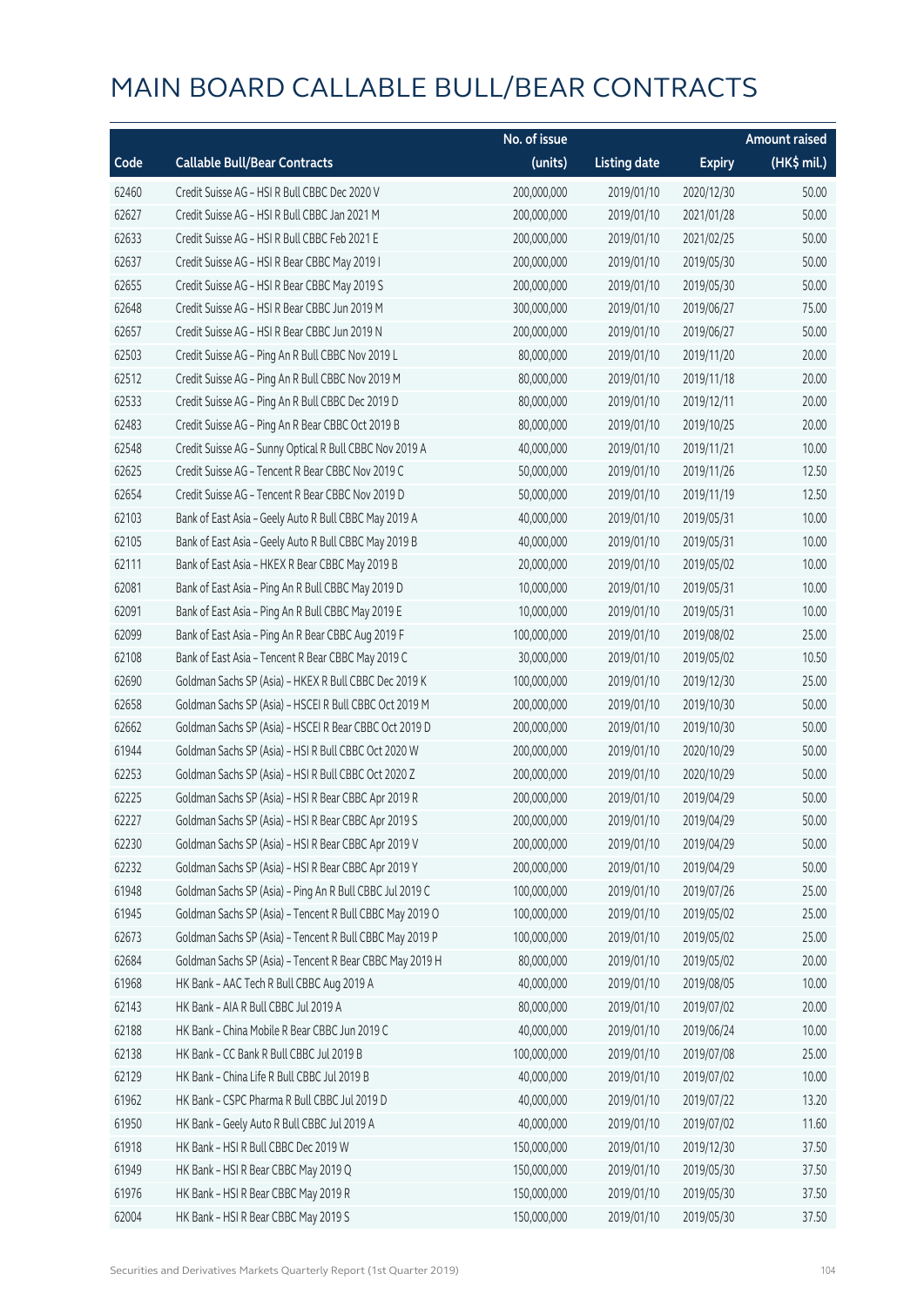|       |                                                         | No. of issue |                     |               | <b>Amount raised</b> |
|-------|---------------------------------------------------------|--------------|---------------------|---------------|----------------------|
| Code  | <b>Callable Bull/Bear Contracts</b>                     | (units)      | <b>Listing date</b> | <b>Expiry</b> | (HK\$ mil.)          |
| 62139 | HK Bank - Ping An R Bull CBBC Jul 2019 I                | 100,000,000  | 2019/01/10          | 2019/07/18    | 25.00                |
| 61933 | HK Bank - Tencent R Bull CBBC Jul 2019 M                | 60,000,000   | 2019/01/10          | 2019/07/02    | 15.00                |
| 62147 | HK Bank - Tencent R Bear CBBC Jun 2019 L                | 50,000,000   | 2019/01/10          | 2019/06/13    | 12.50                |
| 62197 | Haitong Int'l Sec - Geely Auto R Bull CBBC Aug 2019 A   | 70,000,000   | 2019/01/10          | 2019/08/12    | 17.50                |
| 62209 | Haitong Int'l Sec - Geely Auto R Bull CBBC Aug 2019 B   | 70,000,000   | 2019/01/10          | 2019/08/12    | 18.97                |
| 62212 | Haitong Int'l Sec - Geely Auto R Bear CBBC May 2019 C   | 70,000,000   | 2019/01/10          | 2019/05/03    | 17.50                |
| 62429 | Haitong Int'l Sec - HSI R Bull CBBC Oct 2020 F          | 120,000,000  | 2019/01/10          | 2020/10/29    | 30.00                |
| 62381 | Haitong Int'l Sec - HSI R Bull CBBC Nov 2020 A          | 120,000,000  | 2019/01/10          | 2020/11/27    | 30.00                |
| 62430 | Haitong Int'l Sec - HSI R Bull CBBC Nov 2020 B          | 120,000,000  | 2019/01/10          | 2020/11/27    | 30.00                |
| 62435 | Haitong Int'l Sec - HSI R Bear CBBC Apr 2019 O          | 120,000,000  | 2019/01/10          | 2019/04/29    | 30.00                |
| 62440 | Haitong Int'l Sec - HSI R Bear CBBC Apr 2019 P          | 120,000,000  | 2019/01/10          | 2019/04/29    | 30.00                |
| 62441 | Haitong Int'l Sec - Tencent R Bear CBBC Apr 2019 V      | 40,000,000   | 2019/01/10          | 2019/04/15    | 10.00                |
| 62447 | J P Morgan SP BV - HKEX R Bear CBBC May 2019 B          | 40,000,000   | 2019/01/10          | 2019/05/17    | 10.00                |
| 62261 | J P Morgan SP BV - HSI R Bull CBBC Oct 2020 U           | 200,000,000  | 2019/01/10          | 2020/10/29    | 50.00                |
| 62288 | J P Morgan SP BV - HSI R Bull CBBC Nov 2020 D           | 200,000,000  | 2019/01/10          | 2020/11/27    | 50.00                |
| 62346 | J P Morgan SP BV - HSI R Bull CBBC Nov 2020 F           | 200,000,000  | 2019/01/10          | 2020/11/27    | 50.00                |
| 62353 | J P Morgan SP BV - HSI R Bull CBBC Nov 2020 I           | 200,000,000  | 2019/01/10          | 2020/11/27    | 50.00                |
| 62373 | J P Morgan SP BV - HSI R Bull CBBC Dec 2020 A           | 200,000,000  | 2019/01/10          | 2020/12/30    | 50.00                |
| 62289 | J P Morgan SP BV - HSI R Bear CBBC Jun 2019 D           | 200,000,000  | 2019/01/10          | 2019/06/27    | 50.00                |
| 62290 | J P Morgan SP BV - HSI R Bear CBBC Jun 2019 E           | 200,000,000  | 2019/01/10          | 2019/06/27    | 50.00                |
| 62351 | J P Morgan SP BV - HSI R Bear CBBC Jun 2019 F           | 200,000,000  | 2019/01/10          | 2019/06/27    | 50.00                |
| 62445 | J P Morgan SP BV - Ping An R Bear CBBC Jun 2019 A       | 100,000,000  | 2019/01/10          | 2019/06/14    | 25.00                |
| 62292 | J P Morgan SP BV - Tencent R Bull CBBC Apr 2019 U       | 50,000,000   | 2019/01/10          | 2019/04/12    | 12.50                |
| 62443 | J P Morgan SP BV - Tencent R Bear CBBC Apr 2019 P       | 50,000,000   | 2019/01/10          | 2019/04/18    | 12.50                |
| 62057 | Macquarie Bank Ltd. - Geely Auto R Bull CBBC Dec 2019 A | 22,000,000   | 2019/01/10          | 2019/12/13    | 10.49                |
| 62034 | Macquarie Bank Ltd. - HKEX R Bull CBBC Sep 2019 A       | 20,000,000   | 2019/01/10          | 2019/09/30    | 11.06                |
| 62026 | Macquarie Bank Ltd. - HSBC R Bull CBBC Jun 2019 A       | 40,000,000   | 2019/01/10          | 2019/06/28    | 10.28                |
| 62189 | Macquarie Bank Ltd. - Tencent R Bull CBBC May 2019 L    | 21,100,000   | 2019/01/10          | 2019/05/24    | 10.55                |
| 62195 | Macquarie Bank Ltd. - Tencent R Bear CBBC May 2019 D    | 24,300,000   | 2019/01/10          | 2019/05/03    | 10.57                |
| 62077 | UBS AG - AAC Tech R Bull CBBC Oct 2019 B                | 40,000,000   | 2019/01/10          | 2019/10/31    | 10.00                |
| 62078 | UBS AG - AAC Tech R Bear CBBC Apr 2019 C                | 40,000,000   | 2019/01/10          | 2019/04/30    | 10.00                |
| 62072 | UBS AG - AIA R Bear CBBC Oct 2019 A                     | 60,000,000   | 2019/01/10          | 2019/10/28    | 15.00                |
| 62073 | UBS AG - Sinopec Corp R Bull CBBC Aug 2019 A            | 50,000,000   | 2019/01/10          | 2019/08/01    | 12.50                |
| 62062 | UBS AG - HSI R Bull CBBC Nov 2020 I                     | 200,000,000  | 2019/01/10          | 2020/11/27    | 50.00                |
| 62379 | UBS AG - HSI R Bull CBBC Dec 2020 M                     | 200,000,000  | 2019/01/10          | 2020/12/30    | 50.00                |
| 62070 | UBS AG - HSI R Bull CBBC Dec 2020 Y                     | 200,000,000  | 2019/01/10          | 2020/12/30    | 50.00                |
| 62213 | UBS AG - HSI R Bear CBBC Apr 2019 D                     | 200,000,000  | 2019/01/10          | 2019/04/29    | 50.00                |
| 62221 | UBS AG - HSI R Bear CBBC May 2019 H                     | 200,000,000  | 2019/01/10          | 2019/05/30    | 50.00                |
| 62217 | UBS AG - HSI R Bear CBBC Jun 2019 C                     | 300,000,000  | 2019/01/10          | 2019/06/27    | 75.00                |
| 61917 | Bank Vontobel - HSI N Bull CBBC Jun 2019 O              | 80,000,000   | 2019/01/10          | 2019/06/27    | 20.08                |
| 61915 | Bank Vontobel - HSI R Bear CBBC Apr 2019 C              | 80,000,000   | 2019/01/10          | 2019/04/29    | 20.08                |
| 62750 | BNP Paribas Issuance B.V. - HSI R Bull CBBC Dec 2020 A  | 250,000,000  | 2019/01/11          | 2020/12/30    | 62.50                |
| 63000 | BNP Paribas Issuance B.V. - HSI R Bull CBBC Dec 2020 B  | 250,000,000  | 2019/01/11          | 2020/12/30    | 62.50                |
| 62984 | BNP Paribas Issuance B.V. - HSI R Bear CBBC May 2019 V  | 250,000,000  | 2019/01/11          | 2019/05/30    | 62.50                |
| 62998 | BNP Paribas Issuance B.V. - HSI R Bear CBBC May 2019 W  | 250,000,000  | 2019/01/11          | 2019/05/30    | 62.50                |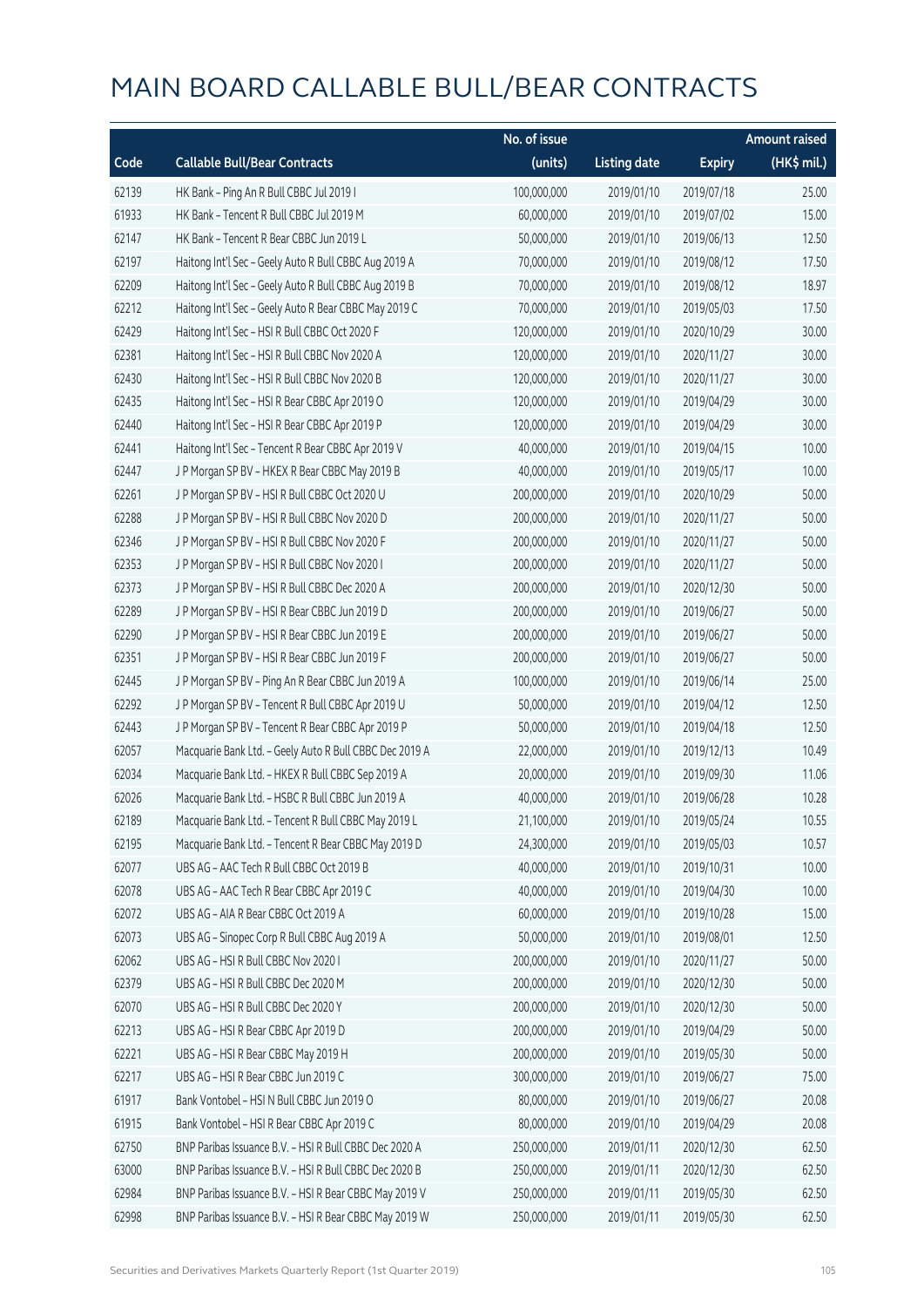|       |                                                              | No. of issue |                     |               | <b>Amount raised</b> |
|-------|--------------------------------------------------------------|--------------|---------------------|---------------|----------------------|
| Code  | <b>Callable Bull/Bear Contracts</b>                          | (units)      | <b>Listing date</b> | <b>Expiry</b> | (HK\$ mil.)          |
| 62697 | BNP Paribas Issuance B.V. - HSI R Bear CBBC Jun 2019 B       | 250,000,000  | 2019/01/11          | 2019/06/27    | 62.50                |
| 62999 | BNP Paribas Issuance B.V. - HSI R Bear CBBC Jun 2019 C       | 250,000,000  | 2019/01/11          | 2019/06/27    | 62.50                |
| 63479 | Credit Suisse AG - HSI R Bull CBBC Oct 2020 X                | 200,000,000  | 2019/01/11          | 2020/10/29    | 50.00                |
| 63485 | Credit Suisse AG - HSI R Bull CBBC Dec 2020 C                | 200,000,000  | 2019/01/11          | 2020/12/30    | 50.00                |
| 63468 | Credit Suisse AG - HSI R Bull CBBC Dec 2020 Z                | 200,000,000  | 2019/01/11          | 2020/12/30    | 50.00                |
| 63503 | Credit Suisse AG - HSI R Bull CBBC Jan 2021 O                | 200,000,000  | 2019/01/11          | 2021/01/28    | 50.00                |
| 63506 | Credit Suisse AG - HSI R Bull CBBC Jan 2021 R                | 200,000,000  | 2019/01/11          | 2021/01/28    | 50.00                |
| 63488 | Credit Suisse AG - HSI R Bull CBBC Feb 2021 F                | 200,000,000  | 2019/01/11          | 2021/02/25    | 50.00                |
| 63444 | Credit Suisse AG - HSI R Bear CBBC May 2019 T                | 200,000,000  | 2019/01/11          | 2019/05/30    | 50.00                |
| 63400 | Credit Suisse AG - HSI R Bear CBBC Jun 2019 O                | 200,000,000  | 2019/01/11          | 2019/06/27    | 50.00                |
| 63404 | Credit Suisse AG - HSI R Bear CBBC Jun 2019 P                | 200,000,000  | 2019/01/11          | 2019/06/27    | 50.00                |
| 63420 | Credit Suisse AG - HSI R Bear CBBC Jun 2019 Q                | 200,000,000  | 2019/01/11          | 2019/06/27    | 50.00                |
| 63458 | Credit Suisse AG - HSI R Bear CBBC Jun 2019 R                | 200,000,000  | 2019/01/11          | 2019/06/27    | 50.00                |
| 63467 | Credit Suisse AG - HSI R Bear CBBC Jun 2019 S                | 200,000,000  | 2019/01/11          | 2019/06/27    | 50.00                |
| 63513 | Credit Suisse AG - Ping An R Bull CBBC Dec 2019 E            | 80,000,000   | 2019/01/11          | 2019/12/06    | 20.00                |
| 63508 | Credit Suisse AG - Tencent R Bull CBBC Oct 2019 N            | 50,000,000   | 2019/01/11          | 2019/10/30    | 12.50                |
| 63775 | Goldman Sachs SP (Asia) - AIA R Bull CBBC Nov 2019 I         | 100,000,000  | 2019/01/11          | 2019/11/15    | 25.00                |
| 63908 | Goldman Sachs SP (Asia) - China Mobile R Bull CBBC May 2019E | 100,000,000  | 2019/01/11          | 2019/05/10    | 25.00                |
| 63631 | Goldman Sachs SP (Asia) - HKEX R Bull CBBC Dec 2019 L        | 100,000,000  | 2019/01/11          | 2019/12/30    | 25.00                |
| 63605 | Goldman Sachs SP (Asia) - HSBC R Bull CBBC Sep 2019 A        | 100,000,000  | 2019/01/11          | 2019/09/26    | 25.00                |
| 63858 | Goldman Sachs SP (Asia) - HSI R Bull CBBC Oct 2020 A         | 200,000,000  | 2019/01/11          | 2020/10/29    | 50.00                |
| 63555 | Goldman Sachs SP (Asia) - HSI R Bull CBBC Oct 2020 D         | 200,000,000  | 2019/01/11          | 2020/10/29    | 50.00                |
| 63609 | Goldman Sachs SP (Asia) - HSI R Bull CBBC Oct 2020 E         | 200,000,000  | 2019/01/11          | 2020/10/29    | 50.00                |
| 63899 | Goldman Sachs SP (Asia) - HSI R Bull CBBC Oct 2020 M         | 200,000,000  | 2019/01/11          | 2020/10/29    | 50.00                |
| 63906 | Goldman Sachs SP (Asia) - HSI R Bull CBBC Oct 2020 N         | 200,000,000  | 2019/01/11          | 2020/10/29    | 50.00                |
| 62770 | Goldman Sachs SP (Asia) - HSI R Bear CBBC Apr 2019 D         | 200,000,000  | 2019/01/11          | 2019/04/29    | 50.00                |
| 62771 | Goldman Sachs SP (Asia) - HSI R Bear CBBC Apr 2019 E         | 200,000,000  | 2019/01/11          | 2019/04/29    | 50.00                |
| 62987 | Goldman Sachs SP (Asia) - HSI R Bear CBBC Apr 2019 F         | 200,000,000  | 2019/01/11          | 2019/04/29    | 50.00                |
| 63907 | Goldman Sachs SP (Asia) - HSI R Bear CBBC Apr 2019 H         | 200,000,000  | 2019/01/11          | 2019/04/29    | 50.00                |
| 62783 | Goldman Sachs SP (Asia) - Ping An R Bull CBBC Jul 2019 D     | 100,000,000  | 2019/01/11          | 2019/07/26    | 25.00                |
| 62778 | Goldman Sachs SP (Asia) - Tencent R Bull CBBC May 2019 Q     | 100,000,000  | 2019/01/11          | 2019/05/03    | 25.00                |
| 63563 | Goldman Sachs SP (Asia) - Tencent R Bull CBBC May 2019 R     | 100,000,000  | 2019/01/11          | 2019/05/02    | 25.00                |
| 62956 | HK Bank - Conch Cement R Bull CBBC Aug 2019 A                | 40,000,000   | 2019/01/11          | 2019/08/19    | 10.00                |
| 62936 | HK Bank - Bank of China R Bear CBBC Jul 2019 A               | 50,000,000   | 2019/01/11          | 2019/07/22    | 12.50                |
| 62941 | HK Bank - Country Garden R Bull CBBC Jul 2019 B              | 40,000,000   | 2019/01/11          | 2019/07/08    | 10.00                |
| 62953 | HK Bank - China Mobile R Bull CBBC Jul 2019 C                | 50,000,000   | 2019/01/11          | 2019/07/11    | 12.50                |
| 62931 | HK Bank - CM Bank R Bull CBBC Nov 2019 A                     | 100,000,000  | 2019/01/11          | 2019/11/18    | 25.00                |
| 62949 | HK Bank - CNOOC R Bull CBBC Jul 2019 F                       | 50,000,000   | 2019/01/11          | 2019/07/08    | 12.50                |
| 62966 | HK Bank - CPIC R Bull CBBC Jan 2020 A                        | 100,000,000  | 2019/01/11          | 2020/01/20    | 25.00                |
| 62969 | HK Bank - CSPC Pharma R Bull CBBC Jul 2019 E                 | 40,000,000   | 2019/01/11          | 2019/07/02    | 10.00                |
| 62912 | HK Bank - Geely Auto R Bull CBBC Jul 2019 B                  | 40,000,000   | 2019/01/11          | 2019/07/15    | 10.00                |
| 62835 | HK Bank - HKEX R Bull CBBC May 2019 H                        | 50,000,000   | 2019/01/11          | 2019/05/30    | 12.50                |
| 62915 | HK Bank - HSI R Bull CBBC Dec 2019 C                         | 150,000,000  | 2019/01/11          | 2019/12/30    | 37.50                |
| 62803 | HK Bank - HSI R Bull CBBC Dec 2019 X                         | 150,000,000  | 2019/01/11          | 2019/12/30    | 37.50                |
| 62785 | HK Bank - HSI R Bear CBBC May 2019 T                         | 150,000,000  | 2019/01/11          | 2019/05/30    | 37.50                |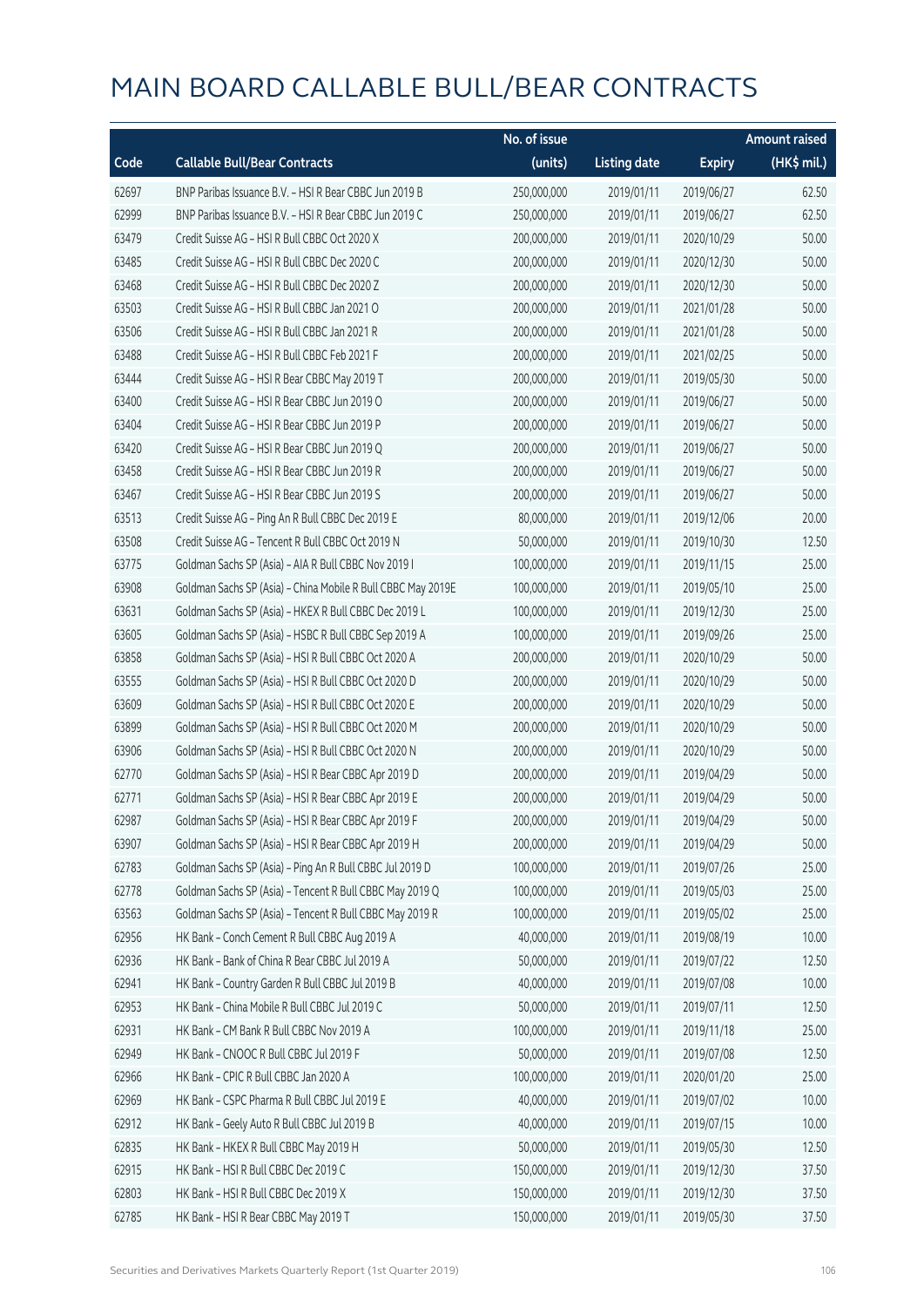|       |                                                       | No. of issue |                     |               | <b>Amount raised</b> |
|-------|-------------------------------------------------------|--------------|---------------------|---------------|----------------------|
| Code  | <b>Callable Bull/Bear Contracts</b>                   | (units)      | <b>Listing date</b> | <b>Expiry</b> | (HK\$ mil.)          |
| 62920 | HK Bank - HSI R Bear CBBC May 2019 U                  | 150,000,000  | 2019/01/11          | 2019/05/30    | 37.50                |
| 62840 | HK Bank - Ping An R Bull CBBC Jun 2019 A              | 100,000,000  | 2019/01/11          | 2019/06/13    | 25.00                |
| 62895 | HK Bank - Ping An R Bear CBBC May 2019 B              | 80,000,000   | 2019/01/11          | 2019/05/27    | 20.00                |
| 62978 | HK Bank - Sino Biopharm R Bull CBBC Jul 2019 C        | 40,000,000   | 2019/01/11          | 2019/07/15    | 10.00                |
| 62820 | HK Bank - Tencent R Bull CBBC Jul 2019 N              | 60,000,000   | 2019/01/11          | 2019/07/04    | 15.00                |
| 62786 | HK Bank - Tencent R Bear CBBC Jun 2019 M              | 50,000,000   | 2019/01/11          | 2019/06/20    | 12.50                |
| 63160 | Haitong Int'l Sec - Galaxy Ent R Bull CBBC Jul 2019 A | 170,000,000  | 2019/01/11          | 2019/07/18    | 42.50                |
| 63175 | Haitong Int'l Sec - HSI R Bull CBBC Oct 2020 G        | 120,000,000  | 2019/01/11          | 2020/10/29    | 30.00                |
| 63169 | Haitong Int'l Sec - HSI R Bull CBBC Nov 2020 C        | 120,000,000  | 2019/01/11          | 2020/11/27    | 30.00                |
| 63181 | Haitong Int'l Sec - HSI R Bull CBBC Nov 2020 D        | 120,000,000  | 2019/01/11          | 2020/11/27    | 39.24                |
| 62986 | Haitong Int'l Sec - HSI R Bear CBBC Apr 2019 S        | 120,000,000  | 2019/01/11          | 2019/04/29    | 30.00                |
| 63190 | Haitong Int'l Sec - HSI R Bear CBBC Apr 2019 U        | 120,000,000  | 2019/01/11          | 2019/04/29    | 30.00                |
| 63195 | Haitong Int'l Sec - HSI R Bear CBBC Apr 2019 V        | 120,000,000  | 2019/01/11          | 2019/04/29    | 30.00                |
| 63167 | Haitong Int'l Sec - Tencent R Bull CBBC Jul 2019 H    | 40,000,000   | 2019/01/11          | 2019/07/09    | 10.00                |
| 63168 | Haitong Int'l Sec - Tencent R Bull CBBC Jul 2019 I    | 40,000,000   | 2019/01/11          | 2019/07/08    | 10.00                |
| 63079 | J P Morgan SP BV - HKEX R Bull CBBC May 2019 G        | 40,000,000   | 2019/01/11          | 2019/05/17    | 10.00                |
| 63078 | J P Morgan SP BV - HKEX R Bull CBBC Jun 2019 A        | 40,000,000   | 2019/01/11          | 2019/06/14    | 10.00                |
| 63076 | J P Morgan SP BV - HKEX R Bear CBBC Apr 2019 C        | 40,000,000   | 2019/01/11          | 2019/04/12    | 10.00                |
| 63043 | J P Morgan SP BV - HKEX R Bear CBBC Jun 2019 A        | 40,000,000   | 2019/01/11          | 2019/06/14    | 10.00                |
| 63116 | J P Morgan SP BV - HSCEI R Bull CBBC Nov 2020 D       | 100,000,000  | 2019/01/11          | 2020/11/27    | 25.00                |
| 63084 | J P Morgan SP BV - HSI R Bull CBBC Sep 2020 M         | 200,000,000  | 2019/01/11          | 2020/09/29    | 50.00                |
| 63113 | J P Morgan SP BV - HSI R Bull CBBC Sep 2020 U         | 200,000,000  | 2019/01/11          | 2020/09/29    | 50.00                |
| 63104 | J P Morgan SP BV - HSI R Bull CBBC Oct 2020 I         | 200,000,000  | 2019/01/11          | 2020/10/29    | 50.00                |
| 63085 | J P Morgan SP BV - HSI R Bull CBBC Nov 2020 K         | 200,000,000  | 2019/01/11          | 2020/11/27    | 50.00                |
| 63115 | J P Morgan SP BV - HSI R Bull CBBC Dec 2020 B         | 200,000,000  | 2019/01/11          | 2020/12/30    | 50.00                |
| 63001 | J P Morgan SP BV - HSI R Bear CBBC Jun 2019 G         | 200,000,000  | 2019/01/11          | 2019/06/27    | 50.00                |
| 63002 | J P Morgan SP BV - HSI R Bear CBBC Jun 2019 H         | 200,000,000  | 2019/01/11          | 2019/06/27    | 50.00                |
| 63007 | J P Morgan SP BV - HSI R Bear CBBC Jun 2019 I         | 200,000,000  | 2019/01/11          | 2019/06/27    | 50.00                |
| 63036 | J P Morgan SP BV - HSI R Bear CBBC Jun 2019 J         | 200,000,000  | 2019/01/11          | 2019/06/27    | 50.00                |
| 63042 | J P Morgan SP BV - Tencent R Bull CBBC Apr 2019 V     | 50,000,000   | 2019/01/11          | 2019/04/18    | 12.50                |
| 63377 | UBS AG - HSI R Bull CBBC Oct 2020 W                   | 200,000,000  | 2019/01/11          | 2020/10/29    | 50.00                |
| 63368 | UBS AG - HSI R Bull CBBC Nov 2020 L                   | 200,000,000  | 2019/01/11          | 2020/11/27    | 50.00                |
| 63344 | UBS AG - HSI R Bull CBBC Jan 2021 K                   | 200,000,000  | 2019/01/11          | 2021/01/28    | 50.00                |
| 63389 | UBS AG - HSI R Bull CBBC Jan 2021 L                   | 200,000,000  | 2019/01/11          | 2021/01/28    | 50.00                |
| 63199 | UBS AG - HSI R Bear CBBC Apr 2019 G                   | 200,000,000  | 2019/01/11          | 2019/04/29    | 50.00                |
| 63200 | UBS AG - HSI R Bear CBBC May 2019 I                   | 200,000,000  | 2019/01/11          | 2019/05/30    | 50.00                |
| 63207 | UBS AG - HSI R Bear CBBC May 2019 L                   | 200,000,000  | 2019/01/11          | 2019/05/30    | 50.00                |
| 63287 | UBS AG - HSI R Bear CBBC May 2019 O                   | 200,000,000  | 2019/01/11          | 2019/05/30    | 50.00                |
| 63278 | UBS AG - HSI R Bear CBBC Jun 2019 D                   | 200,000,000  | 2019/01/11          | 2019/06/27    | 50.00                |
| 63280 | UBS AG - HSI R Bear CBBC Jun 2019 E                   | 200,000,000  | 2019/01/11          | 2019/06/27    | 50.00                |
| 63295 | UBS AG - HSI R Bear CBBC Jun 2019 F                   | 200,000,000  | 2019/01/11          | 2019/06/27    | 50.00                |
| 63390 | UBS AG - HSI R Bear CBBC Jun 2019 G                   | 200,000,000  | 2019/01/11          | 2019/06/27    | 50.00                |
| 63334 | UBS AG - PetroChina R Bear CBBC Jul 2019 A            | 60,000,000   | 2019/01/11          | 2019/07/08    | 15.00                |
| 63330 | UBS AG - Ping An R Bull CBBC Jul 2019 C               | 100,000,000  | 2019/01/11          | 2019/07/15    | 25.00                |
| 63335 | UBS AG - Tencent R Bear CBBC Apr 2019 T               | 40,000,000   | 2019/01/11          | 2019/04/29    | 12.00                |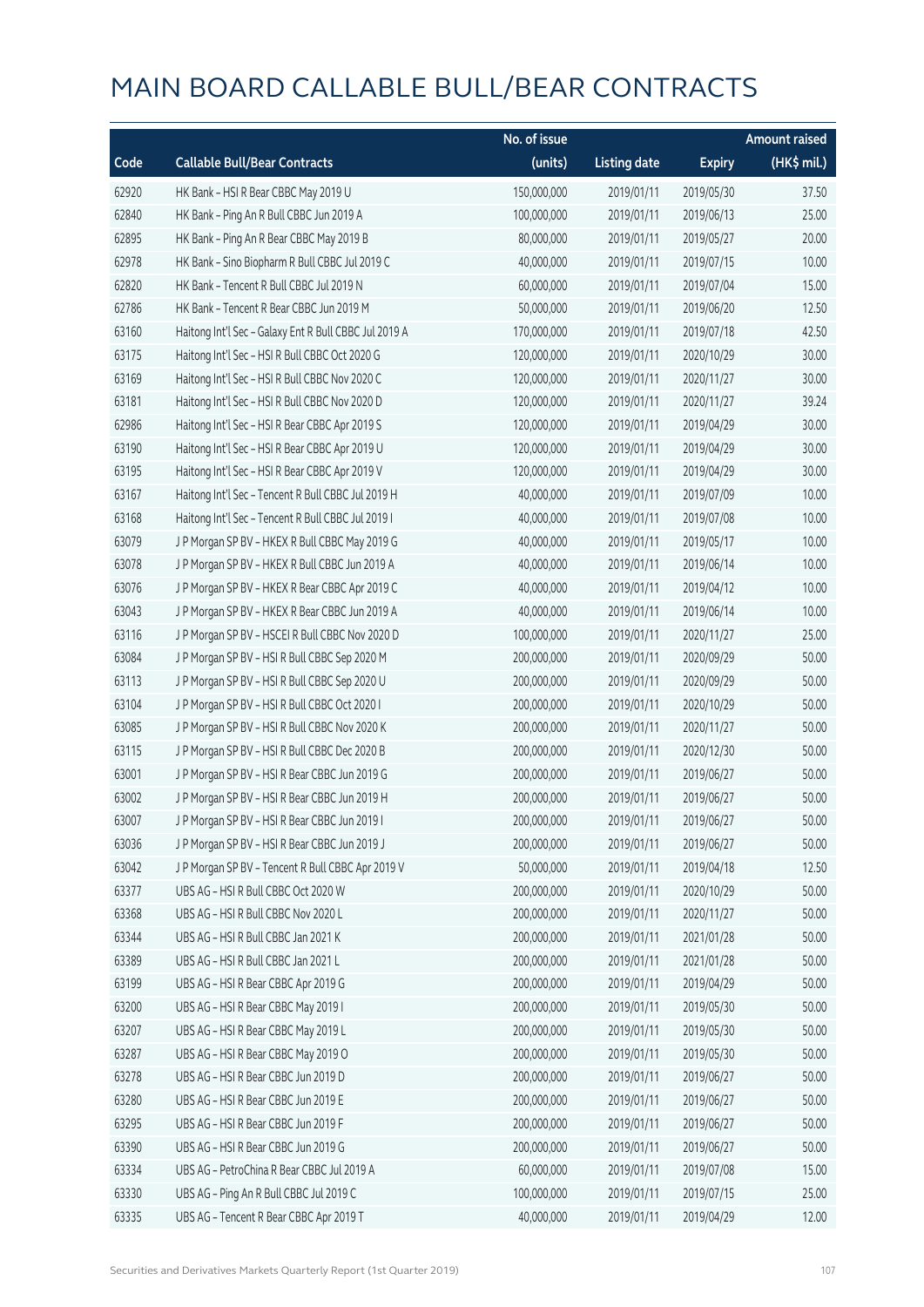|       |                                                          | No. of issue |                     |               | <b>Amount raised</b>  |
|-------|----------------------------------------------------------|--------------|---------------------|---------------|-----------------------|
| Code  | <b>Callable Bull/Bear Contracts</b>                      | (units)      | <b>Listing date</b> | <b>Expiry</b> | $(HK\frac{1}{2}mil.)$ |
| 67888 | BNP Paribas Issuance B.V. - HSI R Bull CBBC Nov 2020 A   | 250,000,000  | 2019/01/14          | 2020/11/27    | 62.50                 |
| 64956 | BNP Paribas Issuance B.V. - HSI R Bull CBBC Nov 2020 D   | 250,000,000  | 2019/01/14          | 2020/11/27    | 62.50                 |
| 67805 | BNP Paribas Issuance B.V. - HSI R Bull CBBC Nov 2020 E   | 250,000,000  | 2019/01/14          | 2020/11/27    | 62.50                 |
| 67809 | BNP Paribas Issuance B.V. - HSI R Bull CBBC Nov 2020 F   | 250,000,000  | 2019/01/14          | 2020/11/27    | 62.50                 |
| 67905 | BNP Paribas Issuance B.V. - HSI R Bull CBBC Nov 2020 G   | 250,000,000  | 2019/01/14          | 2020/11/27    | 62.50                 |
| 67981 | BNP Paribas Issuance B.V. - HSI R Bull CBBC Nov 2020 H   | 250,000,000  | 2019/01/14          | 2020/11/27    | 62.50                 |
| 67852 | BNP Paribas Issuance B.V. - HSI R Bull CBBC Nov 2020 V   | 250,000,000  | 2019/01/14          | 2020/11/27    | 62.50                 |
| 67872 | BNP Paribas Issuance B.V. - HSI R Bull CBBC Nov 2020 Z   | 250,000,000  | 2019/01/14          | 2020/11/27    | 62.50                 |
| 64912 | BNP Paribas Issuance B.V. - HSI R Bear CBBC May 2019 X   | 250,000,000  | 2019/01/14          | 2019/05/30    | 62.50                 |
| 64952 | BNP Paribas Issuance B.V. - HSI R Bear CBBC May 2019 Y   | 250,000,000  | 2019/01/14          | 2019/05/30    | 62.50                 |
| 67777 | BNP Paribas Issuance B.V. - HSI R Bear CBBC Jun 2019 D   | 250,000,000  | 2019/01/14          | 2019/06/27    | 62.50                 |
| 68092 | Credit Suisse AG - HSBC R Bull CBBC Nov 2019 D           | 70,000,000   | 2019/01/14          | 2019/11/28    | 17.50                 |
| 68212 | Credit Suisse AG - HSI R Bull CBBC Oct 2020 D            | 200,000,000  | 2019/01/14          | 2020/10/29    | 50.00                 |
| 68218 | Credit Suisse AG - HSI R Bull CBBC Oct 2020 F            | 200,000,000  | 2019/01/14          | 2020/10/29    | 50.00                 |
| 68208 | Credit Suisse AG - HSI R Bull CBBC Nov 2020 P            | 200,000,000  | 2019/01/14          | 2020/11/27    | 50.00                 |
| 68186 | Credit Suisse AG - HSI R Bull CBBC Dec 2020 U            | 200,000,000  | 2019/01/14          | 2020/12/30    | 50.00                 |
| 68215 | Credit Suisse AG - HSI R Bull CBBC Feb 2021 H            | 300,000,000  | 2019/01/14          | 2021/02/25    | 75.00                 |
| 68001 | Credit Suisse AG - HSI R Bear CBBC Apr 2019 W            | 200,000,000  | 2019/01/14          | 2019/04/29    | 50.00                 |
| 68009 | Credit Suisse AG - HSI R Bear CBBC Apr 2019 Y            | 200,000,000  | 2019/01/14          | 2019/04/29    | 50.00                 |
| 68007 | Credit Suisse AG - HSI R Bear CBBC May 2019 U            | 200,000,000  | 2019/01/14          | 2019/05/30    | 50.00                 |
| 68021 | Credit Suisse AG - HSI R Bear CBBC May 2019 X            | 200,000,000  | 2019/01/14          | 2019/05/30    | 50.00                 |
| 68179 | Credit Suisse AG - Tencent R Bull CBBC Dec 2019 B        | 50,000,000   | 2019/01/14          | 2019/12/13    | 12.50                 |
| 68181 | Credit Suisse AG - Tencent R Bull CBBC Dec 2019 C        | 50,000,000   | 2019/01/14          | 2019/12/06    | 12.50                 |
| 68376 | Goldman Sachs SP (Asia) - HKEX R Bull CBBC Dec 2019 M    | 100,000,000  | 2019/01/14          | 2019/12/30    | 25.00                 |
| 68317 | Goldman Sachs SP (Asia) - HSBC R Bull CBBC Sep 2019 D    | 100,000,000  | 2019/01/14          | 2019/09/26    | 25.00                 |
| 68326 | Goldman Sachs SP (Asia) - HSI R Bull CBBC Oct 2020 F     | 200,000,000  | 2019/01/14          | 2020/10/29    | 50.00                 |
| 68403 | Goldman Sachs SP (Asia) - HSI R Bull CBBC Oct 2020 O     | 200,000,000  | 2019/01/14          | 2020/10/29    | 50.00                 |
| 68438 | Goldman Sachs SP (Asia) - HSI R Bull CBBC Oct 2020 P     | 200,000,000  | 2019/01/14          | 2020/10/29    | 50.00                 |
| 68298 | Goldman Sachs SP (Asia) - HSI R Bull CBBC Oct 2020 R     | 200,000,000  | 2019/01/14          | 2020/10/29    | 50.00                 |
| 68455 | Goldman Sachs SP (Asia) - HSI R Bull CBBC Oct 2020 U     | 200,000,000  | 2019/01/14          | 2020/10/29    | 50.00                 |
| 68485 | Goldman Sachs SP (Asia) - HSI R Bull CBBC Oct 2020 X     | 200,000,000  | 2019/01/14          | 2020/10/29    | 50.00                 |
| 64106 | Goldman Sachs SP (Asia) - HSI R Bear CBBC Apr 2019 G     | 200,000,000  | 2019/01/14          | 2019/04/29    | 50.00                 |
| 64197 | Goldman Sachs SP (Asia) - HSI R Bear CBBC Apr 2019 I     | 200,000,000  | 2019/01/14          | 2019/04/29    | 50.00                 |
| 68308 | Goldman Sachs SP (Asia) - Tencent R Bull CBBC May 2019 S | 100,000,000  | 2019/01/14          | 2019/05/02    | 25.00                 |
| 64832 | HK Bank - China Mobile R Bull CBBC Jul 2019 D            | 50,000,000   | 2019/01/14          | 2019/07/02    | 12.50                 |
| 64992 | HK Bank - CNOOC R Bull CBBC Jul 2019 G                   | 50,000,000   | 2019/01/14          | 2019/07/22    | 12.50                 |
| 64965 | HK Bank - Sinopec Corp R Bull CBBC Jul 2019 C            | 80,000,000   | 2019/01/14          | 2019/07/24    | 20.00                 |
| 65017 | HK Bank - HKEX R Bull CBBC Jun 2019 J                    | 50,000,000   | 2019/01/14          | 2019/06/17    | 12.50                 |
| 64371 | HK Bank - HKEX R Bear CBBC Jun 2019 F                    | 40,000,000   | 2019/01/14          | 2019/06/17    | 10.00                 |
| 64733 | HK Bank - HSCEI R Bull CBBC Dec 2019 J                   | 60,000,000   | 2019/01/14          | 2019/12/30    | 15.00                 |
| 64681 | HK Bank - HSI R Bull CBBC Dec 2019 F                     | 150,000,000  | 2019/01/14          | 2019/12/30    | 37.50                 |
| 64721 | HK Bank - HSI R Bull CBBC Dec 2019 R                     | 150,000,000  | 2019/01/14          | 2019/12/30    | 37.50                 |
| 64520 | HK Bank - HSI R Bear CBBC May 2019 V                     | 150,000,000  | 2019/01/14          | 2019/05/30    | 37.50                 |
| 64601 | HK Bank - HSI R Bear CBBC May 2019 W                     | 150,000,000  | 2019/01/14          | 2019/05/30    | 37.50                 |
| 64743 | HK Bank - ICBC R Bear CBBC Jul 2019 B                    | 50,000,000   | 2019/01/14          | 2019/07/15    | 12.50                 |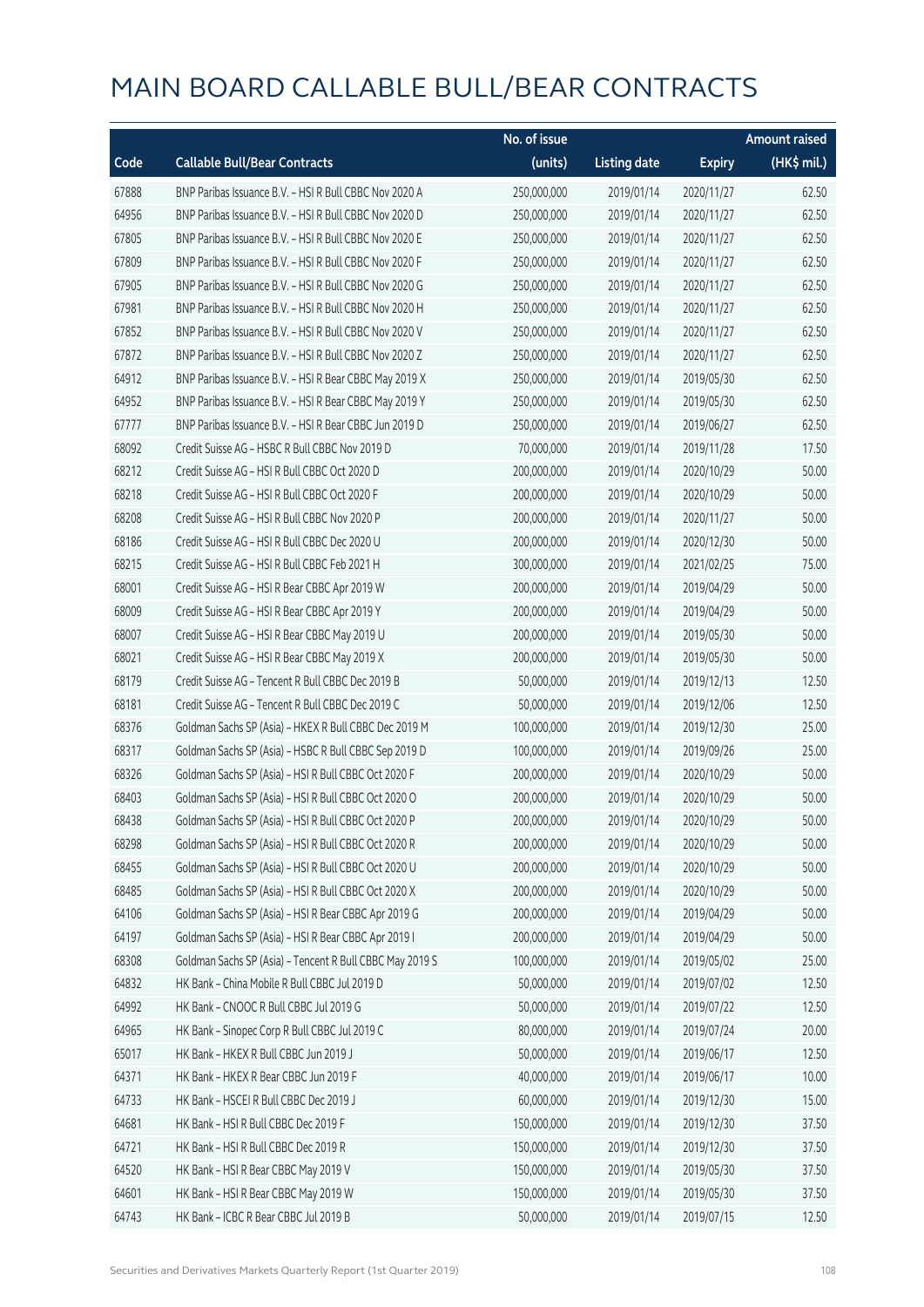|       |                                                           | No. of issue |                     |               | <b>Amount raised</b> |
|-------|-----------------------------------------------------------|--------------|---------------------|---------------|----------------------|
| Code  | <b>Callable Bull/Bear Contracts</b>                       | (units)      | <b>Listing date</b> | <b>Expiry</b> | $(HK\$ mil.)         |
| 65004 | HK Bank - Sands China R Bull CBBC Sep 2019 B              | 80,000,000   | 2019/01/14          | 2019/09/30    | 20.00                |
| 64799 | HK Bank - Sunny Optical R Bull CBBC Jun 2019 C            | 40,000,000   | 2019/01/14          | 2019/06/27    | 10.00                |
| 64960 | HK Bank - Tencent R Bull CBBC Jun 2019 C                  | 60,000,000   | 2019/01/14          | 2019/06/24    | 15.00                |
| 65154 | HK Bank - Tencent R Bear CBBC Jun 2019 N                  | 50,000,000   | 2019/01/14          | 2019/06/24    | 12.50                |
| 65503 | Haitong Int'l Sec - AIA R Bull CBBC Jul 2019 A            | 130,000,000  | 2019/01/14          | 2019/07/08    | 32.50                |
| 65647 | Haitong Int'l Sec - Country Garden R Bull CBBC Jul 2019 A | 90,000,000   | 2019/01/14          | 2019/07/10    | 22.50                |
| 65869 | Haitong Int'l Sec - Evergrande R Bull CBBC Aug 2019 A     | 40,000,000   | 2019/01/14          | 2019/08/22    | 11.68                |
| 65435 | Haitong Int'l Sec - HKEX R Bull CBBC Jun 2019 E           | 40,000,000   | 2019/01/14          | 2019/06/27    | 10.00                |
| 68237 | Haitong Int'l Sec - HSI R Bull CBBC Oct 2020 H            | 120,000,000  | 2019/01/14          | 2020/10/29    | 30.00                |
| 68256 | Haitong Int'l Sec - HSI R Bull CBBC Oct 2020 I            | 120,000,000  | 2019/01/14          | 2020/10/29    | 30.00                |
| 64539 | Haitong Int'l Sec - HSI R Bear CBBC Apr 2019 A            | 120,000,000  | 2019/01/14          | 2019/04/29    | 30.00                |
| 68259 | Haitong Int'l Sec - HSI R Bear CBBC Apr 2019 B            | 120,000,000  | 2019/01/14          | 2019/04/29    | 30.00                |
| 68276 | Haitong Int'l Sec - HSI R Bear CBBC Apr 2019 C            | 120,000,000  | 2019/01/14          | 2019/04/29    | 30.00                |
| 65817 | Haitong Int'l Sec - Ping An R Bull CBBC Jul 2019 C        | 120,000,000  | 2019/01/14          | 2019/07/16    | 30.00                |
| 65460 | Haitong Int'l Sec - Tencent R Bull CBBC Jul 2019 J        | 40,000,000   | 2019/01/14          | 2019/07/08    | 10.00                |
| 65502 | Haitong Int'l Sec - Tencent R Bull CBBC Jul 2019 K        | 40,000,000   | 2019/01/14          | 2019/07/10    | 10.00                |
| 67263 | J P Morgan SP BV - Geely Auto R Bull CBBC May 2019 B      | 50,000,000   | 2019/01/14          | 2019/05/10    | 12.50                |
| 67379 | J P Morgan SP BV - Geely Auto R Bull CBBC May 2019 C      | 50,000,000   | 2019/01/14          | 2019/05/17    | 12.50                |
| 67302 | J P Morgan SP BV - Geely Auto R Bear CBBC May 2019 A      | 50,000,000   | 2019/01/14          | 2019/05/17    | 12.50                |
| 67404 | J P Morgan SP BV - Geely Auto R Bear CBBC May 2019 B      | 50,000,000   | 2019/01/14          | 2019/05/10    | 12.50                |
| 67464 | J P Morgan SP BV - HKEX R Bull CBBC May 2019 H            | 40,000,000   | 2019/01/14          | 2019/05/10    | 10.00                |
| 67626 | J P Morgan SP BV - HKEX R Bull CBBC May 2019 I            | 40,000,000   | 2019/01/14          | 2019/05/17    | 10.00                |
| 67193 | J P Morgan SP BV - HKEX R Bear CBBC May 2019 C            | 40,000,000   | 2019/01/14          | 2019/05/17    | 10.60                |
| 67113 | J P Morgan SP BV - HSI R Bull CBBC Sep 2020 A             | 200,000,000  | 2019/01/14          | 2020/09/29    | 50.00                |
| 67039 | J P Morgan SP BV - HSI R Bull CBBC Oct 2020 L             | 200,000,000  | 2019/01/14          | 2020/10/29    | 50.00                |
| 67110 | J P Morgan SP BV - HSI R Bull CBBC Nov 2020 R             | 200,000,000  | 2019/01/14          | 2020/11/27    | 50.00                |
| 67018 | J P Morgan SP BV - HSI R Bull CBBC Dec 2020 D             | 200,000,000  | 2019/01/14          | 2020/12/30    | 50.00                |
| 67116 | J P Morgan SP BV - HSI R Bull CBBC Dec 2020 M             | 200,000,000  | 2019/01/14          | 2020/12/30    | 50.00                |
| 66961 | J P Morgan SP BV - HSI R Bear CBBC May 2019 H             | 200,000,000  | 2019/01/14          | 2019/05/30    | 50.00                |
| 66643 | J P Morgan SP BV - HSI R Bear CBBC May 2019 R             | 200,000,000  | 2019/01/14          | 2019/05/30    | 50.00                |
| 66676 | J P Morgan SP BV - HSI R Bear CBBC May 2019 S             | 200,000,000  | 2019/01/14          | 2019/05/30    | 50.00                |
| 67412 | J P Morgan SP BV - Tencent R Bull CBBC May 2019 F         | 50,000,000   | 2019/01/14          | 2019/05/17    | 12.50                |
| 67538 | J P Morgan SP BV - Tencent R Bull CBBC May 2019 G         | 50,000,000   | 2019/01/14          | 2019/05/10    | 12.50                |
| 66989 | J P Morgan SP BV - Tencent R Bear CBBC May 2019 E         | 50,000,000   | 2019/01/14          | 2019/05/10    | 12.50                |
| 64528 | Macquarie Bank Ltd. - AIA R Bear CBBC Jul 2019 A          | 40,000,000   | 2019/01/14          | 2019/07/31    | 10.36                |
| 65221 | Macquarie Bank Ltd. - PetroChina R Bull CBBC Sep 2019 A   | 40,000,000   | 2019/01/14          | 2019/09/30    | 10.36                |
| 65289 | Macquarie Bank Ltd. - Tencent R Bull CBBC May 2019 M      | 24,800,000   | 2019/01/14          | 2019/05/03    | 10.56                |
| 65392 | Macquarie Bank Ltd. - Tencent R Bear CBBC May 2019 E      | 24,300,000   | 2019/01/14          | 2019/05/03    | 10.52                |
| 68621 | SG Issuer - AIA R Bull CBBC Jul 2019 U                    | 60,000,000   | 2019/01/14          | 2019/07/09    | 15.00                |
| 68792 | SG Issuer - AIA R Bull CBBC Dec 2019 A                    | 60,000,000   | 2019/01/14          | 2019/12/30    | 15.00                |
| 68571 | SG Issuer - HKEX R Bear CBBC Jul 2019 C                   | 50,000,000   | 2019/01/14          | 2019/07/25    | 12.50                |
| 68698 | SG Issuer - HSI R Bull CBBC Oct 2020 B                    | 200,000,000  | 2019/01/14          | 2020/10/29    | 50.00                |
| 68662 | SG Issuer - HSI R Bull CBBC Oct 2020 F                    | 200,000,000  | 2019/01/14          | 2020/10/29    | 50.00                |
| 68675 | SG Issuer - HSI R Bull CBBC Oct 2020 V                    | 400,000,000  | 2019/01/14          | 2020/10/29    | 100.00               |
| 68774 | SG Issuer - HSI R Bull CBBC Nov 2020 P                    | 200,000,000  | 2019/01/14          | 2020/11/27    | 50.00                |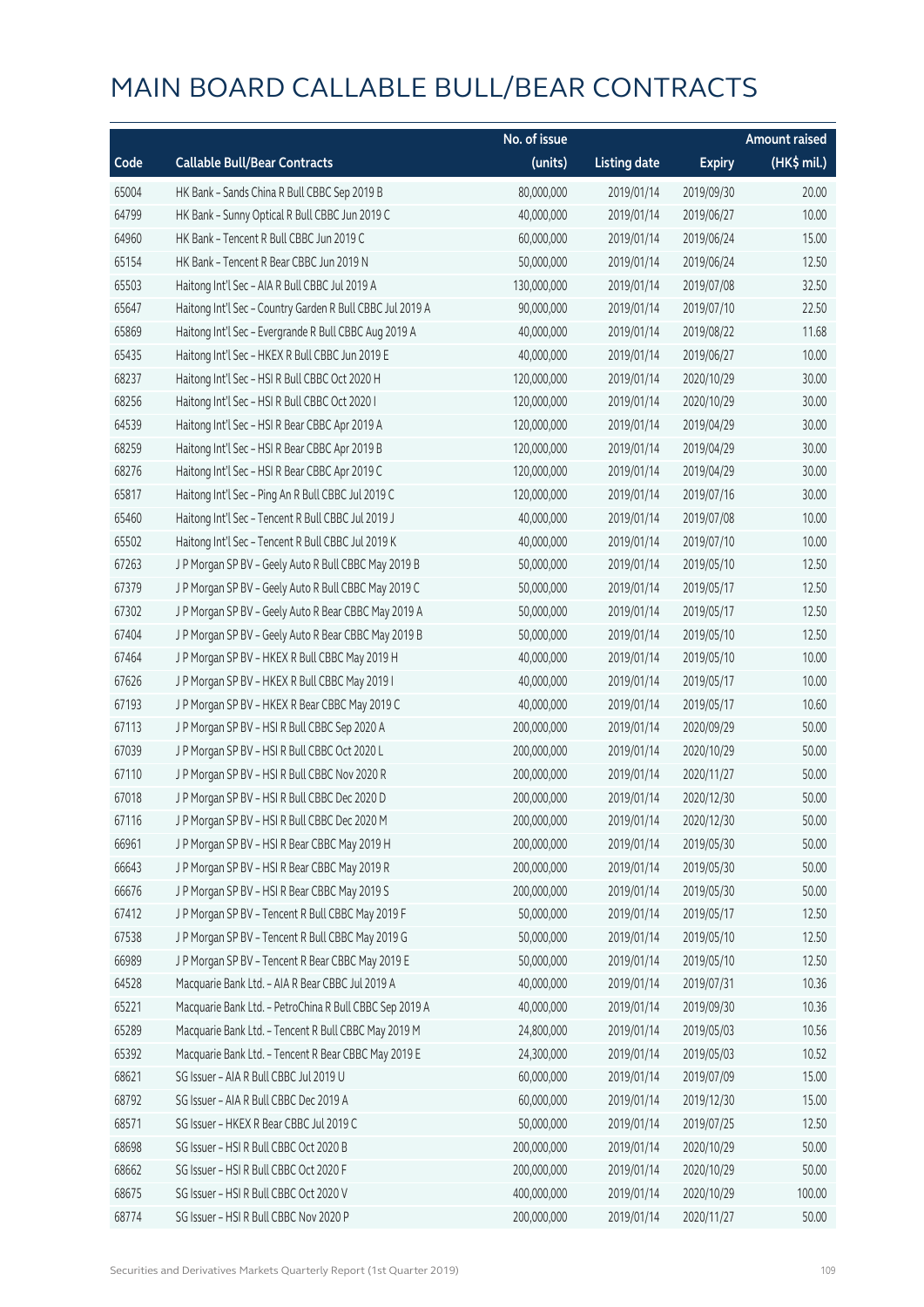|       |                                                   | No. of issue |                     |               | <b>Amount raised</b> |
|-------|---------------------------------------------------|--------------|---------------------|---------------|----------------------|
| Code  | <b>Callable Bull/Bear Contracts</b>               | (units)      | <b>Listing date</b> | <b>Expiry</b> | (HK\$ mil.)          |
| 68610 | SG Issuer - HSI R Bull CBBC Nov 2020 T            | 400,000,000  | 2019/01/14          | 2020/11/27    | 100.00               |
| 68717 | SG Issuer - HSI R Bull CBBC Nov 2020 X            | 200,000,000  | 2019/01/14          | 2020/11/27    | 50.00                |
| 68724 | SG Issuer - HSI R Bull CBBC Nov 2020 Z            | 200,000,000  | 2019/01/14          | 2020/11/27    | 50.00                |
| 68775 | SG Issuer - HSI R Bull CBBC Dec 2020 D            | 200,000,000  | 2019/01/14          | 2020/12/30    | 50.00                |
| 68777 | SG Issuer - HSI R Bull CBBC Dec 2020 R            | 200,000,000  | 2019/01/14          | 2020/12/30    | 50.00                |
| 68785 | SG Issuer - HSI R Bull CBBC Dec 2020 V            | 200,000,000  | 2019/01/14          | 2020/12/30    | 50.00                |
| 68513 | SG Issuer - HSI R Bear CBBC Apr 2019 B            | 200,000,000  | 2019/01/14          | 2019/04/29    | 50.00                |
| 68499 | SG Issuer - HSI R Bear CBBC Apr 2019 U            | 200,000,000  | 2019/01/14          | 2019/04/29    | 50.00                |
| 68535 | SG Issuer - HSI R Bear CBBC May 2019 O            | 200,000,000  | 2019/01/14          | 2019/05/30    | 50.00                |
| 68536 | SG Issuer - HSI R Bear CBBC May 2019 Q            | 200,000,000  | 2019/01/14          | 2019/05/30    | 50.00                |
| 68537 | SG Issuer - HSI R Bear CBBC May 2019 S            | 200,000,000  | 2019/01/14          | 2019/05/30    | 50.00                |
| 68546 | SG Issuer - HSI R Bear CBBC Aug 2019 F            | 400,000,000  | 2019/01/14          | 2019/08/29    | 100.00               |
| 68547 | SG Issuer - HSI R Bear CBBC Aug 2019 G            | 400,000,000  | 2019/01/14          | 2019/08/29    | 100.00               |
| 68894 | SG Issuer - Ping An R Bull CBBC Oct 2019 A        | 100,000,000  | 2019/01/14          | 2019/10/30    | 25.00                |
| 68968 | SG Issuer - Ping An R Bull CBBC Nov 2019 B        | 100,000,000  | 2019/01/14          | 2019/11/28    | 25.00                |
| 68995 | SG Issuer - Ping An R Bull CBBC Nov 2019 C        | 100,000,000  | 2019/01/14          | 2019/11/28    | 25.00                |
| 68998 | SG Issuer - Ping An R Bull CBBC Dec 2019 B        | 100,000,000  | 2019/01/14          | 2019/12/30    | 25.00                |
| 68840 | SG Issuer - Ping An R Bear CBBC Jul 2019 A        | 100,000,000  | 2019/01/14          | 2019/07/30    | 25.00                |
| 68847 | SG Issuer - Ping An R Bear CBBC Sep 2019 A        | 100,000,000  | 2019/01/14          | 2019/09/27    | 25.00                |
| 68908 | SG Issuer - Ping An R Bear CBBC Oct 2019 A        | 100,000,000  | 2019/01/14          | 2019/10/30    | 25.00                |
| 69027 | SG Issuer - Tencent R Bull CBBC Apr 2019 U        | 80,000,000   | 2019/01/14          | 2019/04/24    | 20.00                |
| 69067 | SG Issuer - Tencent R Bull CBBC May 2019 D        | 80,000,000   | 2019/01/14          | 2019/05/08    | 20.00                |
| 69082 | SG Issuer - Tencent R Bull CBBC May 2019 G        | 80,000,000   | 2019/01/14          | 2019/05/24    | 20.00                |
| 69104 | SG Issuer - Tencent R Bull CBBC May 2019 H        | 80,000,000   | 2019/01/14          | 2019/05/29    | 20.00                |
| 68572 | SG Issuer - Tencent R Bear CBBC Jun 2019 A        | 80,000,000   | 2019/01/14          | 2019/06/03    | 20.00                |
| 68601 | SG Issuer - Tencent R Bear CBBC Jun 2019 B        | 80,000,000   | 2019/01/14          | 2019/06/03    | 20.00                |
| 69169 | SG Issuer - Tencent R Bear CBBC Jul 2019 F        | 80,000,000   | 2019/01/14          | 2019/07/30    | 20.00                |
| 66630 | UBS AG - HKEX R Bear CBBC Jun 2019 B              | 50,000,000   | 2019/01/14          | 2019/06/10    | 12.50                |
| 66294 | UBS AG - HSI R Bull CBBC Nov 2020 K               | 200,000,000  | 2019/01/14          | 2020/11/27    | 50.00                |
| 66146 | UBS AG - HSI R Bull CBBC Nov 2020 Q               | 200,000,000  | 2019/01/14          | 2020/11/27    | 50.00                |
| 66145 | UBS AG - HSI R Bull CBBC Dec 2020 O               | 200,000,000  | 2019/01/14          | 2020/12/30    | 50.00                |
| 66150 | UBS AG - HSI R Bull CBBC Dec 2020 P               | 200,000,000  | 2019/01/14          | 2020/12/30    | 50.00                |
| 66026 | UBS AG - HSI R Bear CBBC Apr 2019 J               | 200,000,000  | 2019/01/14          | 2019/04/29    | 50.00                |
| 66107 | UBS AG - HSI R Bear CBBC May 2019 P               | 200,000,000  | 2019/01/14          | 2019/05/30    | 50.00                |
| 67986 | UBS AG - HSI R Bear CBBC May 2019 V               | 200,000,000  | 2019/01/14          | 2019/05/30    | 50.00                |
| 66103 | UBS AG - HSI R Bear CBBC Jun 2019 H               | 300,000,000  | 2019/01/14          | 2019/06/27    | 75.00                |
| 66298 | UBS AG - Tencent R Bull CBBC Apr 2019 O           | 40,000,000   | 2019/01/14          | 2019/04/16    | 10.00                |
| 66319 | UBS AG - Tencent R Bull CBBC Apr 2019 P           | 40,000,000   | 2019/01/14          | 2019/04/18    | 10.00                |
| 66437 | UBS AG - Tencent R Bull CBBC Apr 2019 Q           | 40,000,000   | 2019/01/14          | 2019/04/23    | 10.00                |
| 66528 | UBS AG - Tencent R Bear CBBC Apr 2019 U           | 40,000,000   | 2019/01/14          | 2019/04/16    | 10.00                |
| 66544 | UBS AG - Tencent R Bear CBBC Apr 2019 V           | 40,000,000   | 2019/01/14          | 2019/04/18    | 13.20                |
| 63926 | Bank Vontobel - AAC Tech R Bull CBBC Oct 2019 C   | 40,000,000   | 2019/01/14          | 2019/10/18    | 10.04                |
| 63944 | Bank Vontobel - AAC Tech R Bull CBBC Oct 2019 D   | 40,000,000   | 2019/01/14          | 2019/10/18    | 10.04                |
| 63964 | Bank Vontobel - Geely Auto R Bull CBBC Aug 2019 D | 40,000,000   | 2019/01/14          | 2019/08/16    | 10.04                |
| 63969 | Bank Vontobel - Geely Auto R Bull CBBC Aug 2019 E | 40,000,000   | 2019/01/14          | 2019/08/23    | 15.04                |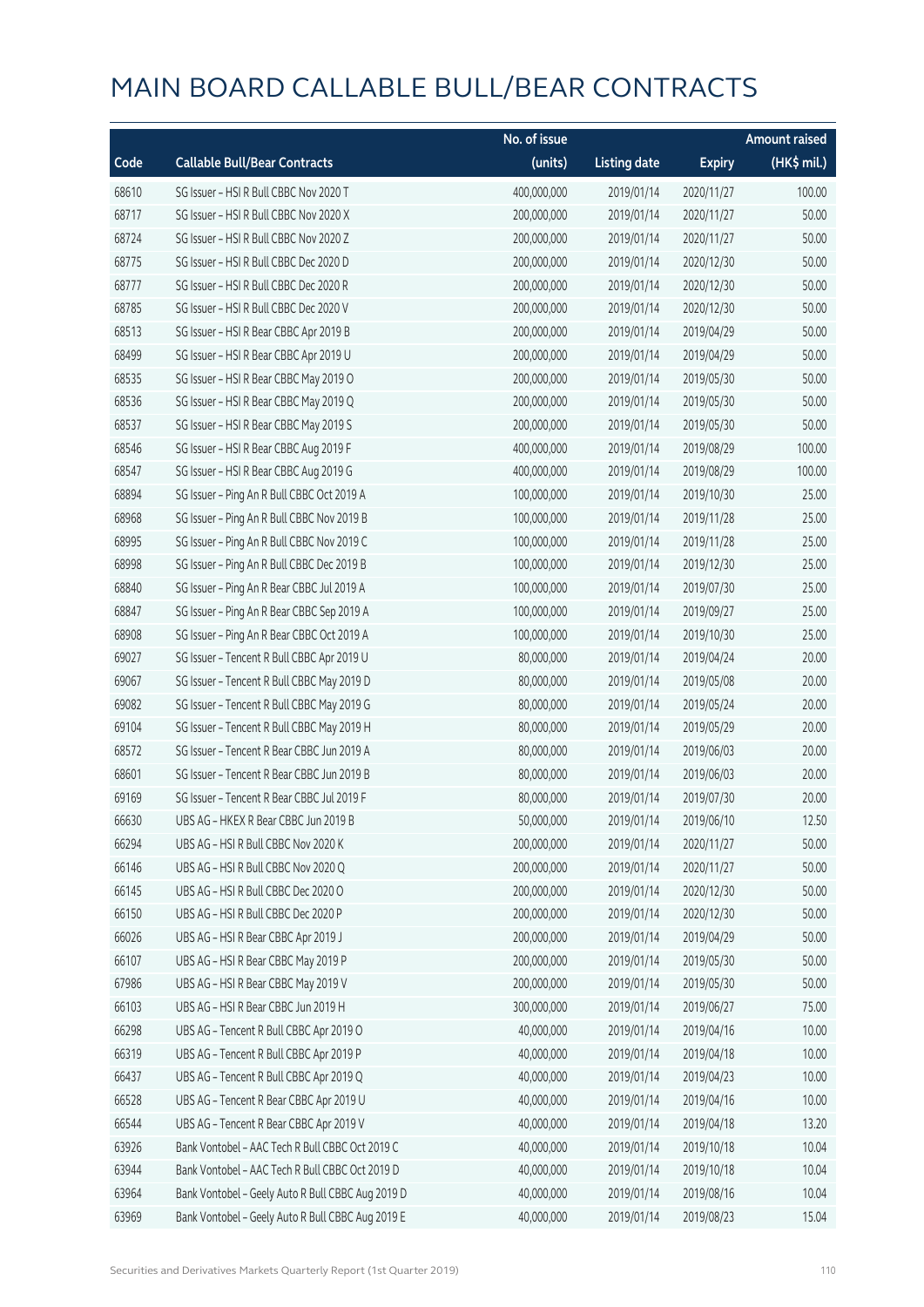|       |                                                             | No. of issue |                     |               | <b>Amount raised</b> |
|-------|-------------------------------------------------------------|--------------|---------------------|---------------|----------------------|
| Code  | <b>Callable Bull/Bear Contracts</b>                         | (units)      | <b>Listing date</b> | <b>Expiry</b> | (HK\$ mil.)          |
| 64203 | Bank Vontobel - HSI R Bull CBBC Jun 2019 P                  | 80,000,000   | 2019/01/14          | 2019/06/27    | 20.08                |
| 64276 | Bank Vontobel - HSI R Bull CBBC Jun 2019 Q                  | 80,000,000   | 2019/01/14          | 2019/06/27    | 20.08                |
| 64300 | Bank Vontobel - HSI R Bear CBBC Apr 2019 D                  | 80,000,000   | 2019/01/14          | 2019/04/29    | 20.08                |
| 64048 | Bank Vontobel - PetroChina R Bull CBBC Oct 2019 C           | 40,000,000   | 2019/01/14          | 2019/10/18    | 10.04                |
| 64000 | Bank Vontobel - Sunny Optical R Bull CBBC Sep 2019 F        | 40,000,000   | 2019/01/14          | 2019/09/13    | 10.04                |
| 64003 | Bank Vontobel - Sunny Optical R Bull CBBC Sep 2019 G        | 40,000,000   | 2019/01/14          | 2019/09/13    | 10.04                |
| 64306 | Bank Vontobel - Tencent R Bull CBBC Sep 2019 E              | 40,000,000   | 2019/01/14          | 2019/09/20    | 10.04                |
| 69817 | BOCI Asia Ltd. - Geely Auto R Bull CBBC Jun 2019 B          | 40,000,000   | 2019/01/15          | 2019/06/21    | 10.08                |
| 69495 | BNP Paribas Issuance B.V. - HSI R Bull CBBC Nov 2020 I      | 250,000,000  | 2019/01/15          | 2020/11/27    | 62.50                |
| 69859 | BNP Paribas Issuance B.V. - HSI R Bull CBBC Nov 2020 J      | 250,000,000  | 2019/01/15          | 2020/11/27    | 62.50                |
| 69931 | BNP Paribas Issuance B.V. - HSI R Bull CBBC Nov 2020 K      | 250,000,000  | 2019/01/15          | 2020/11/27    | 62.50                |
| 69824 | BNP Paribas Issuance B.V. - HSI R Bull CBBC Dec 2020 C      | 250,000,000  | 2019/01/15          | 2020/12/30    | 62.50                |
| 69939 | BNP Paribas Issuance B.V. - HSI R Bear CBBC Jun 2019 E      | 250,000,000  | 2019/01/15          | 2019/06/27    | 62.50                |
| 60296 | Credit Suisse AG - Bank of China R Bull CBBC Nov 2019 B     | 70,000,000   | 2019/01/15          | 2019/11/28    | 17.50                |
| 60951 | Credit Suisse AG - China Mobile R Bull CBBC Dec 2019 B      | 70,000,000   | 2019/01/15          | 2019/12/30    | 17.50                |
| 60095 | Credit Suisse AG - CPIC R Bull CBBC Jan 2020 A              | 50,000,000   | 2019/01/15          | 2020/01/30    | 12.50                |
| 60300 | Credit Suisse AG - Geely Auto R Bull CBBC Nov 2019 E        | 40,000,000   | 2019/01/15          | 2019/11/22    | 10.00                |
| 60336 | Credit Suisse AG - Geely Auto R Bull CBBC Dec 2019 C        | 40,000,000   | 2019/01/15          | 2019/12/06    | 12.00                |
| 60642 | Credit Suisse AG - Geely Auto R Bear CBBC Nov 2019 A        | 40,000,000   | 2019/01/15          | 2019/11/28    | 10.00                |
| 60815 | Credit Suisse AG - HKEX R Bear CBBC Nov 2019 B              | 50,000,000   | 2019/01/15          | 2019/11/28    | 12.50                |
| 59802 | Credit Suisse AG - HSI R Bull CBBC Oct 2020 K               | 200,000,000  | 2019/01/15          | 2020/10/29    | 50.00                |
| 61060 | Credit Suisse AG - HSI R Bull CBBC Oct 2020 O               | 200,000,000  | 2019/01/15          | 2020/10/29    | 50.00                |
| 61015 | Credit Suisse AG - HSI R Bull CBBC Dec 2020 W               | 200,000,000  | 2019/01/15          | 2020/12/30    | 50.00                |
| 61059 | Credit Suisse AG - HSI R Bull CBBC Feb 2021 I               | 300,000,000  | 2019/01/15          | 2021/02/25    | 75.00                |
| 59801 | Credit Suisse AG - HSI R Bear CBBC Apr 2019 X               | 200,000,000  | 2019/01/15          | 2019/04/29    | 50.00                |
| 59800 | Credit Suisse AG - HSI R Bear CBBC May 2019 A               | 200,000,000  | 2019/01/15          | 2019/05/30    | 50.00                |
| 60914 | Credit Suisse AG - Tencent R Bear CBBC Dec 2019 B           | 50,000,000   | 2019/01/15          | 2019/12/20    | 14.50                |
| 60924 | Credit Suisse AG - Tencent R Bear CBBC Dec 2019 C           | 50,000,000   | 2019/01/15          | 2019/12/20    | 19.50                |
| 61282 | Goldman Sachs SP (Asia) - China Life R Bull CBBC Dec 2019 B | 100,000,000  | 2019/01/15          | 2019/12/30    | 25.00                |
| 61233 | Goldman Sachs SP (Asia) - HKEX R Bull CBBC Dec 2019 N       | 100,000,000  | 2019/01/15          | 2019/12/30    | 25.00                |
| 69559 | Goldman Sachs SP (Asia) - HSI R Bull CBBC Oct 2020 B        | 200,000,000  | 2019/01/15          | 2020/10/29    | 50.00                |
| 69555 | Goldman Sachs SP (Asia) - HSI R Bull CBBC Oct 2020 Q        | 200,000,000  | 2019/01/15          | 2020/10/29    | 50.00                |
| 69196 | Goldman Sachs SP (Asia) - HSI R Bear CBBC Apr 2019 J        | 200,000,000  | 2019/01/15          | 2019/04/29    | 50.00                |
| 69197 | Goldman Sachs SP (Asia) - HSI R Bear CBBC Apr 2019 K        | 200,000,000  | 2019/01/15          | 2019/04/29    | 50.00                |
| 61221 | Goldman Sachs SP (Asia) - Tencent R Bull CBBC May 2019 T    | 100,000,000  | 2019/01/15          | 2019/05/03    | 25.00                |
| 61223 | Goldman Sachs SP (Asia) - Tencent R Bear CBBC May 2019 I    | 100,000,000  | 2019/01/15          | 2019/05/03    | 25.00                |
| 69595 | HK Bank - Geely Auto R Bull CBBC Jul 2019 C                 | 40,000,000   | 2019/01/15          | 2019/07/29    | 10.40                |
| 69606 | HK Bank - Geely Auto R Bull CBBC Jul 2019 D                 | 40,000,000   | 2019/01/15          | 2019/07/15    | 10.00                |
| 69637 | HK Bank - HKEX R Bull CBBC Jun 2019 K                       | 50,000,000   | 2019/01/15          | 2019/06/06    | 12.50                |
| 69620 | HK Bank - HKEX R Bear CBBC Jun 2019 G                       | 40,000,000   | 2019/01/15          | 2019/06/06    | 10.00                |
| 69678 | HK Bank - HSI R Bull CBBC Dec 2019 P                        | 150,000,000  | 2019/01/15          | 2019/12/30    | 37.50                |
| 69683 | HK Bank - HSI R Bull CBBC Dec 2019 Q                        | 50,000,000   | 2019/01/15          | 2019/12/30    | 12.50                |
| 69680 | HK Bank - HSI R Bull CBBC Mar 2020 M                        | 150,000,000  | 2019/01/15          | 2020/03/30    | 37.50                |
| 69248 | HK Bank - Tencent R Bull CBBC Jun 2019 D                    | 60,000,000   | 2019/01/15          | 2019/06/17    | 15.00                |
| 58161 | Haitong Int'l Sec - HSI R Bull CBBC Oct 2020 J              | 120,000,000  | 2019/01/15          | 2020/10/29    | 30.00                |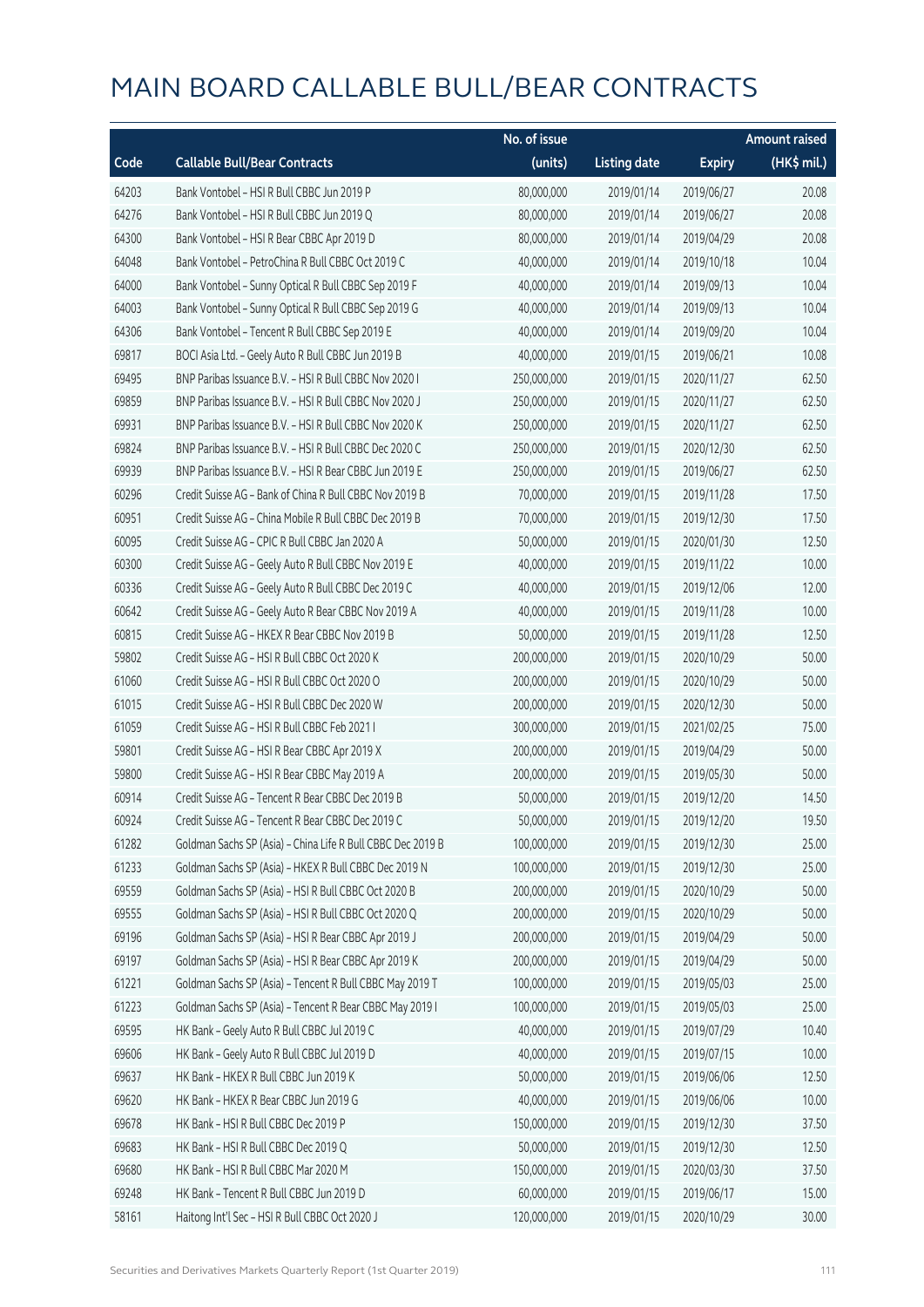|       |                                                          | No. of issue |                     |               | <b>Amount raised</b> |
|-------|----------------------------------------------------------|--------------|---------------------|---------------|----------------------|
| Code  | <b>Callable Bull/Bear Contracts</b>                      | (units)      | <b>Listing date</b> | <b>Expiry</b> | (HK\$ mil.)          |
| 58784 | Haitong Int'l Sec - HSI R Bull CBBC Oct 2020 K           | 120,000,000  | 2019/01/15          | 2020/10/29    | 30.00                |
| 58785 | Haitong Int'l Sec - HSI R Bear CBBC Apr 2019 W           | 120,000,000  | 2019/01/15          | 2019/04/29    | 30.00                |
| 58823 | Haitong Int'l Sec - HSI R Bear CBBC Apr 2019 X           | 120,000,000  | 2019/01/15          | 2019/04/29    | 30.00                |
| 59192 | J P Morgan SP BV - Geely Auto R Bull CBBC Jun 2019 A     | 50,000,000   | 2019/01/15          | 2019/06/14    | 12.50                |
| 59608 | J P Morgan SP BV - Geely Auto R Bear CBBC Jun 2019 A     | 50,000,000   | 2019/01/15          | 2019/06/14    | 12.50                |
| 59189 | J P Morgan SP BV - HKEX R Bear CBBC Jun 2019 B           | 40,000,000   | 2019/01/15          | 2019/06/14    | 10.00                |
| 58911 | J P Morgan SP BV - HSI R Bull CBBC Sep 2020 D            | 200,000,000  | 2019/01/15          | 2020/09/29    | 50.00                |
| 59104 | J P Morgan SP BV - HSI R Bull CBBC Nov 2020 J            | 200,000,000  | 2019/01/15          | 2020/11/27    | 50.00                |
| 59640 | J P Morgan SP BV - HSI R Bull CBBC Dec 2020 N            | 200,000,000  | 2019/01/15          | 2020/12/30    | 50.00                |
| 58910 | J P Morgan SP BV - HSI R Bear CBBC May 2019 P            | 200,000,000  | 2019/01/15          | 2019/05/30    | 50.00                |
| 59182 | J P Morgan SP BV - Ping An R Bull CBBC Jun 2019 A        | 100,000,000  | 2019/01/15          | 2019/06/14    | 25.00                |
| 59051 | J P Morgan SP BV - Tencent R Bull CBBC May 2019 H        | 50,000,000   | 2019/01/15          | 2019/05/10    | 12.50                |
| 59181 | J P Morgan SP BV - Tencent R Bear CBBC May 2019 F        | 50,000,000   | 2019/01/15          | 2019/05/10    | 12.50                |
| 69773 | Macquarie Bank Ltd. - CM Bank R Bull CBBC Sep 2019 A     | 40,000,000   | 2019/01/15          | 2019/09/30    | 11.72                |
| 69705 | Macquarie Bank Ltd. - Sands China R Bull CBBC Dec 2019 A | 40,000,000   | 2019/01/15          | 2019/12/31    | 10.36                |
| 69762 | Macquarie Bank Ltd. - SUNAC R Bear CBBC Jul 2019 A       | 10,000,000   | 2019/01/15          | 2019/07/31    | 10.47                |
| 69784 | Macquarie Bank Ltd. - Tencent R Bull CBBC May 2019 N     | 21,300,000   | 2019/01/15          | 2019/05/24    | 10.52                |
| 69785 | Macquarie Bank Ltd. - Tencent R Bear CBBC May 2019 F     | 21,000,000   | 2019/01/15          | 2019/05/24    | 10.56                |
| 61548 | SG Issuer - AAC Tech R Bull CBBC Nov 2019 B              | 40,000,000   | 2019/01/15          | 2019/11/21    | 10.00                |
| 61547 | SG Issuer - AAC Tech R Bear CBBC Apr 2019 B              | 40,000,000   | 2019/01/15          | 2019/04/30    | 10.00                |
| 61622 | SG Issuer - CNOOC R Bull CBBC Jul 2019 D                 | 40,000,000   | 2019/01/15          | 2019/07/23    | 10.00                |
| 61624 | SG Issuer - CNOOC R Bull CBBC Jul 2019 E                 | 40,000,000   | 2019/01/15          | 2019/07/25    | 10.80                |
| 61587 | SG Issuer - Sinopec Corp R Bull CBBC Jul 2019 G          | 40,000,000   | 2019/01/15          | 2019/07/22    | 10.00                |
| 61619 | SG Issuer - Sinopec Corp R Bull CBBC Jul 2019 H          | 40,000,000   | 2019/01/15          | 2019/07/30    | 10.00                |
| 61762 | SG Issuer - Geely Auto R Bull CBBC Jun 2019 A            | 40,000,000   | 2019/01/15          | 2019/06/28    | 10.60                |
| 61764 | SG Issuer - Geely Auto R Bull CBBC Jul 2019 C            | 40,000,000   | 2019/01/15          | 2019/07/03    | 17.00                |
| 61770 | SG Issuer - Geely Auto R Bull CBBC Jul 2019 D            | 40,000,000   | 2019/01/15          | 2019/07/08    | 14.00                |
| 61659 | SG Issuer - Geely Auto R Bear CBBC Apr 2019 D            | 40,000,000   | 2019/01/15          | 2019/04/30    | 10.00                |
| 61672 | SG Issuer - Geely Auto R Bear CBBC May 2019 B            | 40,000,000   | 2019/01/15          | 2019/05/03    | 14.60                |
| 61687 | SG Issuer - Geely Auto R Bear CBBC May 2019 C            | 40,000,000   | 2019/01/15          | 2019/05/06    | 10.60                |
| 61628 | SG Issuer - Galaxy Ent R Bear CBBC Sep 2019 A            | 100,000,000  | 2019/01/15          | 2019/09/09    | 25.00                |
| 61297 | SG Issuer - HKEX R Bull CBBC Jun 2019 B                  | 50,000,000   | 2019/01/15          | 2019/06/25    | 12.50                |
| 61310 | SG Issuer - HKEX R Bull CBBC Jul 2019 B                  | 50,000,000   | 2019/01/15          | 2019/07/08    | 12.50                |
| 61797 | SG Issuer - HSBC R Bull CBBC Nov 2019 A                  | 100,000,000  | 2019/01/15          | 2019/11/18    | 25.00                |
| 61482 | SG Issuer - HSI R Bull CBBC Sep 2020 E                   | 200,000,000  | 2019/01/15          | 2020/09/29    | 50.00                |
| 61483 | SG Issuer - HSI R Bull CBBC Sep 2020 G                   | 200,000,000  | 2019/01/15          | 2020/09/29    | 50.00                |
| 61481 | SG Issuer - HSI R Bull CBBC Sep 2020 K                   | 200,000,000  | 2019/01/15          | 2020/09/29    | 50.00                |
| 61419 | SG Issuer - HSI R Bull CBBC Oct 2020 H                   | 400,000,000  | 2019/01/15          | 2020/10/29    | 100.00               |
| 61423 | SG Issuer - HSI R Bull CBBC Oct 2020 N                   | 200,000,000  | 2019/01/15          | 2020/10/29    | 50.00                |
| 61486 | SG Issuer - HSI R Bull CBBC Oct 2020 O                   | 200,000,000  | 2019/01/15          | 2020/10/29    | 50.00                |
| 61430 | SG Issuer - HSI R Bull CBBC Nov 2020 I                   | 200,000,000  | 2019/01/15          | 2020/11/27    | 50.00                |
| 61538 | SG Issuer - HSI R Bull CBBC Dec 2020 P                   | 200,000,000  | 2019/01/15          | 2020/12/30    | 50.00                |
| 61532 | SG Issuer - HSI R Bull CBBC Dec 2020 Z                   | 200,000,000  | 2019/01/15          | 2020/12/30    | 50.00                |
| 61467 | SG Issuer - HSI R Bear CBBC Apr 2019 O                   | 200,000,000  | 2019/01/15          | 2019/04/29    | 50.00                |
| 61418 | SG Issuer - HSI R Bear CBBC Jul 2019 D                   | 200,000,000  | 2019/01/15          | 2019/07/30    | 50.00                |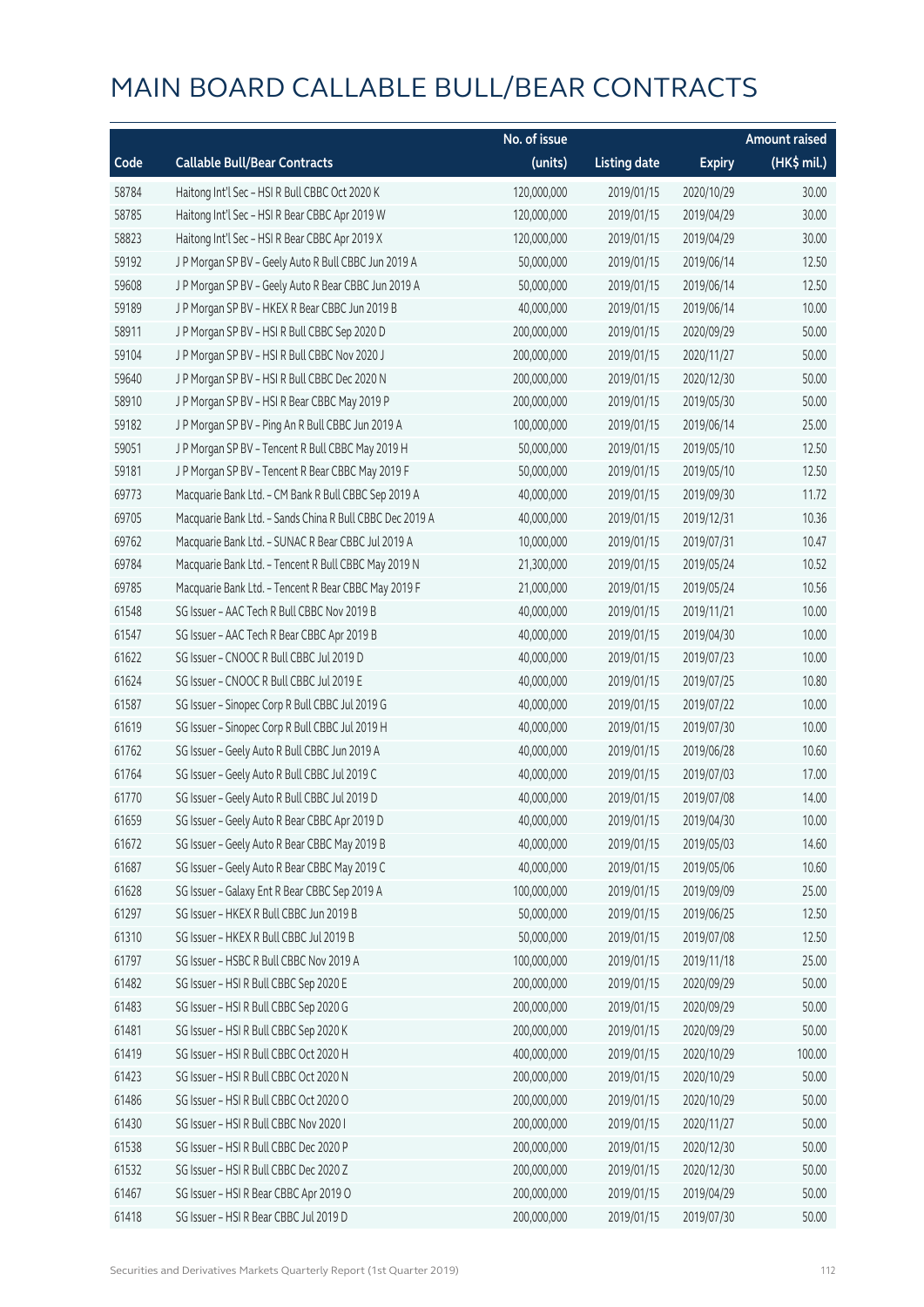|       |                                                              | No. of issue |                     |               | <b>Amount raised</b> |
|-------|--------------------------------------------------------------|--------------|---------------------|---------------|----------------------|
| Code  | <b>Callable Bull/Bear Contracts</b>                          | (units)      | <b>Listing date</b> | <b>Expiry</b> | $(HK\$ mil.)         |
| 61863 | SG Issuer - PetroChina R Bull CBBC Jul 2019 E                | 40,000,000   | 2019/01/15          | 2019/07/30    | 10.00                |
| 61799 | SG Issuer - PetroChina R Bear CBBC Jul 2019 A                | 40,000,000   | 2019/01/15          | 2019/07/26    | 10.00                |
| 61335 | SG Issuer - Ping An R Bull CBBC Aug 2019 N                   | 100,000,000  | 2019/01/15          | 2019/08/02    | 25.00                |
| 61350 | SG Issuer - Tencent R Bull CBBC May 2019 E                   | 80,000,000   | 2019/01/15          | 2019/05/06    | 20.00                |
| 61457 | SG Issuer - Tencent R Bull CBBC May 2019 F                   | 80,000,000   | 2019/01/15          | 2019/05/09    | 20.00                |
| 61356 | SG Issuer - Tencent R Bull CBBC May 2019 I                   | 80,000,000   | 2019/01/15          | 2019/05/10    | 20.00                |
| 61360 | SG Issuer - Tencent R Bull CBBC Jun 2019 J                   | 80,000,000   | 2019/01/15          | 2019/06/12    | 20.00                |
| 61455 | SG Issuer - Tencent R Bear CBBC May 2019 K                   | 80,000,000   | 2019/01/15          | 2019/05/03    | 20.00                |
| 69275 | UBS AG - Geely Auto R Bull CBBC Aug 2019 A                   | 40,000,000   | 2019/01/15          | 2019/08/12    | 10.00                |
| 69313 | UBS AG - Geely Auto R Bull CBBC Sep 2019 A                   | 40,000,000   | 2019/01/15          | 2019/09/16    | 10.00                |
| 69402 | UBS AG - Geely Auto R Bear CBBC Aug 2019 A                   | 40,000,000   | 2019/01/15          | 2019/08/12    | 10.00                |
| 69411 | UBS AG - Geely Auto R Bear CBBC Sep 2019 A                   | 40,000,000   | 2019/01/15          | 2019/09/16    | 10.00                |
| 57376 | UBS AG - HSI R Bull CBBC Nov 2020 T                          | 200,000,000  | 2019/01/15          | 2020/11/27    | 50.00                |
| 57553 | UBS AG - HSI R Bull CBBC Nov 2020 U                          | 200,000,000  | 2019/01/15          | 2020/11/27    | 50.00                |
| 69250 | UBS AG - HSI R Bull CBBC Jan 2021 M                          | 200,000,000  | 2019/01/15          | 2021/01/28    | 50.00                |
| 69251 | UBS AG - HSI R Bear CBBC Apr 2019 B                          | 200,000,000  | 2019/01/15          | 2019/04/29    | 50.00                |
| 57455 | UBS AG - HSI R Bear CBBC Jun 2019 I                          | 200,000,000  | 2019/01/15          | 2019/06/27    | 50.00                |
| 69426 | UBS AG - Sunny Optical R Bull CBBC Apr 2019 B                | 40,000,000   | 2019/01/15          | 2019/04/15    | 10.00                |
| 69459 | UBS AG - Sunny Optical R Bear CBBC Jul 2019 A                | 40,000,000   | 2019/01/15          | 2019/07/08    | 10.00                |
| 69254 | UBS AG - Tencent R Bear CBBC Apr 2019 W                      | 40,000,000   | 2019/01/15          | 2019/04/26    | 12.80                |
| 69524 | Bank Vontobel - China Mobile R Bull CBBC Aug 2019 D          | 40,000,000   | 2019/01/15          | 2019/08/09    | 10.04                |
| 69553 | Bank Vontobel - CNOOC R Bull CBBC Nov 2019 H                 | 40,000,000   | 2019/01/15          | 2019/11/08    | 10.04                |
| 69538 | Bank Vontobel - PetroChina R Bull CBBC Oct 2019 D            | 40,000,000   | 2019/01/15          | 2019/10/18    | 10.04                |
| 69512 | Bank Vontobel - Ping An R Bear CBBC Aug 2019 D               | 40,000,000   | 2019/01/15          | 2019/08/23    | 10.04                |
| 62286 | BOCI Asia Ltd. - HSI R Bull CBBC Dec 2019 B                  | 150,000,000  | 2019/01/16          | 2019/12/30    | 39.30                |
| 62294 | BOCI Asia Ltd. - HSI R Bear CBBC May 2019 B                  | 150,000,000  | 2019/01/16          | 2019/05/30    | 37.50                |
| 62295 | BOCI Asia Ltd. - Tencent R Bull CBBC Jun 2019 B              | 40,000,000   | 2019/01/16          | 2019/06/24    | 10.16                |
| 62309 | BOCI Asia Ltd. - Tencent R Bear CBBC Jun 2019 A              | 40,000,000   | 2019/01/16          | 2019/06/17    | 11.32                |
| 62330 | BNP Paribas Issuance B.V. - CC Bank R Bull CBBC Sep 2019 W   | 100,000,000  | 2019/01/16          | 2019/09/27    | 25.00                |
| 62336 | BNP Paribas Issuance B.V. - CC Bank R Bear CBBC Nov 2019 E   | 100,000,000  | 2019/01/16          | 2019/11/28    | 25.00                |
| 62337 | BNP Paribas Issuance B.V. - Galaxy Ent R Bull CBBC Nov 2019B | 150,000,000  | 2019/01/16          | 2019/11/28    | 37.50                |
| 62342 | BNP Paribas Issuance B.V. - HSBC R Bull CBBC Jun 2019 O      | 150,000,000  | 2019/01/16          | 2019/06/27    | 37.50                |
| 62382 | BNP Paribas Issuance B.V. - HSBC R Bear CBBC Jul 2019 G      | 150,000,000  | 2019/01/16          | 2019/07/30    | 37.50                |
| 62386 | BNP Paribas Issuance B.V. - HSCEI R Bull CBBC Sep 2019 R     | 100,000,000  | 2019/01/16          | 2019/09/27    | 25.00                |
| 62387 | BNP Paribas Issuance B.V. - HSCEI R Bull CBBC Sep 2019 U     | 100,000,000  | 2019/01/16          | 2019/09/27    | 25.00                |
| 62390 | BNP Paribas Issuance B.V. - HSCEI R Bear CBBC Dec 2019 F     | 100,000,000  | 2019/01/16          | 2019/12/30    | 25.00                |
| 62418 | BNP Paribas Issuance B.V. - HSI R Bull CBBC Nov 2020 L       | 250,000,000  | 2019/01/16          | 2020/11/27    | 62.50                |
| 62420 | BNP Paribas Issuance B.V. - HSI R Bull CBBC Nov 2020 M       | 250,000,000  | 2019/01/16          | 2020/11/27    | 62.50                |
| 62423 | BNP Paribas Issuance B.V. - HSI R Bull CBBC Nov 2020 N       | 250,000,000  | 2019/01/16          | 2020/11/27    | 62.50                |
| 62425 | BNP Paribas Issuance B.V. - HSI R Bull CBBC Nov 2020 O       | 250,000,000  | 2019/01/16          | 2020/11/27    | 62.50                |
| 62426 | BNP Paribas Issuance B.V. - HSI R Bull CBBC Nov 2020 Q       | 250,000,000  | 2019/01/16          | 2020/11/27    | 62.50                |
| 62476 | BNP Paribas Issuance B.V. - HSI R Bull CBBC Nov 2020 R       | 250,000,000  | 2019/01/16          | 2020/11/27    | 62.50                |
| 63486 | BNP Paribas Issuance B.V. - HSI R Bull CBBC Dec 2020 D       | 250,000,000  | 2019/01/16          | 2020/12/30    | 62.50                |
| 62320 | BNP Paribas Issuance B.V. - HSI R Bear CBBC May 2019 A       | 250,000,000  | 2019/01/16          | 2019/05/30    | 62.50                |
| 62325 | BNP Paribas Issuance B.V. - HSI R Bear CBBC May 2019 C       | 250,000,000  | 2019/01/16          | 2019/05/30    | 62.50                |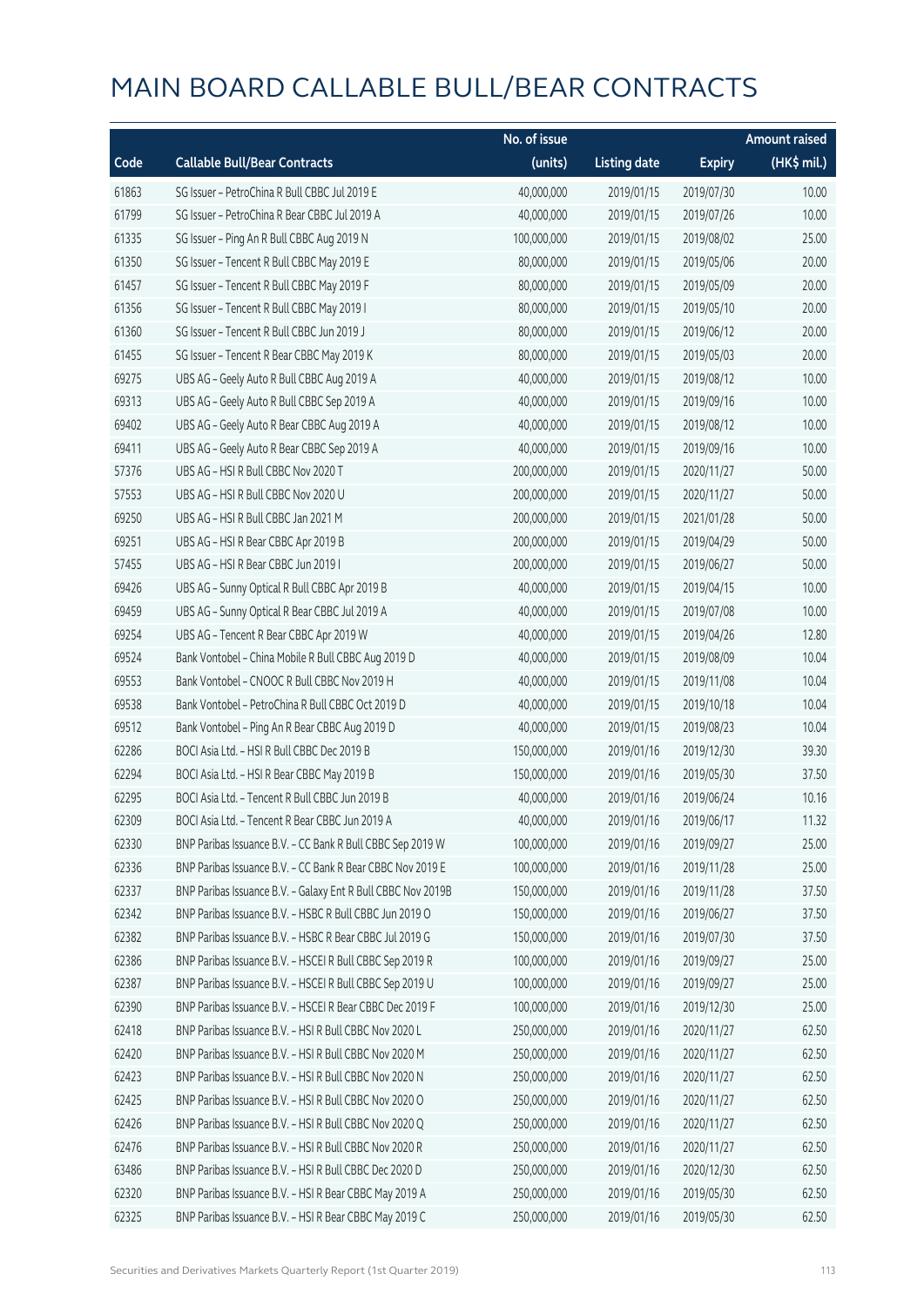|       |                                                            | No. of issue |                     |               | <b>Amount raised</b>  |
|-------|------------------------------------------------------------|--------------|---------------------|---------------|-----------------------|
| Code  | <b>Callable Bull/Bear Contracts</b>                        | (units)      | <b>Listing date</b> | <b>Expiry</b> | $(HK\frac{1}{2}mil.)$ |
| 62328 | BNP Paribas Issuance B.V. - HSI R Bear CBBC May 2019 G     | 250,000,000  | 2019/01/16          | 2019/05/30    | 62.50                 |
| 62407 | BNP Paribas Issuance B.V. - HSI R Bear CBBC May 2019 H     | 250,000,000  | 2019/01/16          | 2019/05/30    | 62.50                 |
| 62311 | BNP Paribas Issuance B.V. - HSI R Bear CBBC May 2019 Z     | 250,000,000  | 2019/01/16          | 2019/05/30    | 62.50                 |
| 62384 | BNP Paribas Issuance B.V. - Tencent R Bull CBBC Jun 2019 B | 50,000,000   | 2019/01/16          | 2019/06/27    | 12.50                 |
| 62968 | BNP Paribas Issuance B.V. - Tencent R Bull CBBC Jun 2019 Y | 50,000,000   | 2019/01/16          | 2019/06/27    | 12.50                 |
| 62385 | BNP Paribas Issuance B.V. - Tencent R Bull CBBC Jul 2019 I | 50,000,000   | 2019/01/16          | 2019/07/30    | 12.50                 |
| 63487 | BNP Paribas Issuance B.V. - Tencent R Bull CBBC Jul 2019 O | 50,000,000   | 2019/01/16          | 2019/07/30    | 12.50                 |
| 62948 | BNP Paribas Issuance B.V. - Tencent R Bear CBBC Nov 2019 K | 50,000,000   | 2019/01/16          | 2019/11/28    | 12.50                 |
| 64103 | Credit Suisse AG - AIA R Bull CBBC Oct 2019 D              | 70,000,000   | 2019/01/16          | 2019/10/30    | 17.50                 |
| 64091 | Credit Suisse AG - Galaxy Ent R Bull CBBC Nov 2019 C       | 50,000,000   | 2019/01/16          | 2019/11/28    | 12.50                 |
| 64101 | Credit Suisse AG - HKEX R Bear CBBC Dec 2019 A             | 50,000,000   | 2019/01/16          | 2019/12/30    | 15.00                 |
| 64087 | Credit Suisse AG - HSI R Bull CBBC Oct 2020 V              | 200,000,000  | 2019/01/16          | 2020/10/29    | 50.00                 |
| 64089 | Credit Suisse AG - HSI R Bull CBBC Oct 2020 Z              | 200,000,000  | 2019/01/16          | 2020/10/29    | 50.00                 |
| 64028 | Credit Suisse AG - HSI R Bull CBBC Dec 2020 X              | 200,000,000  | 2019/01/16          | 2020/12/30    | 50.00                 |
| 64090 | Credit Suisse AG - HSI R Bull CBBC Jan 2021 S              | 200,000,000  | 2019/01/16          | 2021/01/28    | 50.00                 |
| 63998 | Credit Suisse AG - HSI R Bear CBBC Apr 2019 B              | 200,000,000  | 2019/01/16          | 2019/04/29    | 50.00                 |
| 64025 | Credit Suisse AG - HSI R Bear CBBC Apr 2019 C              | 200,000,000  | 2019/01/16          | 2019/04/29    | 50.00                 |
| 63994 | Credit Suisse AG - HSI R Bear CBBC Apr 2019 Z              | 200,000,000  | 2019/01/16          | 2019/04/29    | 50.00                 |
| 63997 | Credit Suisse AG - HSI R Bear CBBC May 2019 Q              | 200,000,000  | 2019/01/16          | 2019/05/30    | 50.00                 |
| 64017 | Credit Suisse AG - HSI R Bear CBBC May 2019 R              | 200,000,000  | 2019/01/16          | 2019/05/30    | 50.00                 |
| 64104 | Credit Suisse AG - Tencent R Bull CBBC Nov 2019 H          | 50,000,000   | 2019/01/16          | 2019/11/21    | 12.50                 |
| 64105 | Credit Suisse AG - Tencent R Bear CBBC Nov 2019 E          | 50,000,000   | 2019/01/16          | 2019/11/28    | 12.50                 |
| 64241 | Goldman Sachs SP (Asia) - AIA R Bull CBBC Nov 2019 J       | 100,000,000  | 2019/01/16          | 2019/11/15    | 25.00                 |
| 64226 | Goldman Sachs SP (Asia) - HKEX R Bull CBBC Dec 2019 O      | 100,000,000  | 2019/01/16          | 2019/12/30    | 25.00                 |
| 64219 | Goldman Sachs SP (Asia) - HSCEI R Bull CBBC Oct 2019 N     | 200,000,000  | 2019/01/16          | 2019/10/30    | 50.00                 |
| 64113 | Goldman Sachs SP (Asia) - HSI R Bull CBBC Oct 2020 C       | 200,000,000  | 2019/01/16          | 2020/10/29    | 50.00                 |
| 64114 | Goldman Sachs SP (Asia) - HSI R Bull CBBC Oct 2020 S       | 200,000,000  | 2019/01/16          | 2020/10/29    | 50.00                 |
| 64123 | Goldman Sachs SP (Asia) - HSI R Bull CBBC Oct 2020 V       | 200,000,000  | 2019/01/16          | 2020/10/29    | 50.00                 |
| 64152 | Goldman Sachs SP (Asia) - HSI R Bull CBBC Oct 2020 Y       | 200,000,000  | 2019/01/16          | 2020/10/29    | 50.00                 |
| 64160 | Goldman Sachs SP (Asia) - HSI R Bull CBBC Nov 2020 G       | 200,000,000  | 2019/01/16          | 2020/11/27    | 50.00                 |
| 62507 | Goldman Sachs SP (Asia) - HSI R Bear CBBC Apr 2019 A       | 200,000,000  | 2019/01/16          | 2019/04/29    | 50.00                 |
| 62505 | Goldman Sachs SP (Asia) - HSI R Bear CBBC Apr 2019 L       | 200,000,000  | 2019/01/16          | 2019/04/29    | 50.00                 |
| 62506 | Goldman Sachs SP (Asia) - HSI R Bear CBBC Apr 2019 M       | 200,000,000  | 2019/01/16          | 2019/04/29    | 50.00                 |
| 62485 | Goldman Sachs SP (Asia) - HSI R Bear CBBC Apr 2019 Z       | 200,000,000  | 2019/01/16          | 2019/04/29    | 50.00                 |
| 64225 | Goldman Sachs SP (Asia) - Ping An R Bull CBBC Jul 2019 U   | 100,000,000  | 2019/01/16          | 2019/07/25    | 25.00                 |
| 64165 | Goldman Sachs SP (Asia) - Tencent R Bull CBBC May 2019 U   | 100,000,000  | 2019/01/16          | 2019/05/02    | 25.00                 |
| 64208 | Goldman Sachs SP (Asia) - Tencent R Bull CBBC May 2019 V   | 100,000,000  | 2019/01/16          | 2019/05/02    | 25.00                 |
| 62845 | HK Bank - AAC Tech R Bull CBBC Jul 2019 D                  | 40,000,000   | 2019/01/16          | 2019/07/15    | 10.00                 |
| 62939 | HK Bank - AIA R Bull CBBC Jun 2019 B                       | 80,000,000   | 2019/01/16          | 2019/06/27    | 20.00                 |
| 62842 | HK Bank - China Mobile R Bull CBBC Jun 2019 B              | 50,000,000   | 2019/01/16          | 2019/06/27    | 12.50                 |
| 62901 | HK Bank - CNOOC R Bull CBBC Jul 2019 H                     | 50,000,000   | 2019/01/16          | 2019/07/11    | 12.50                 |
| 62865 | HK Bank - Sinopec Corp R Bull CBBC Jul 2019 D              | 80,000,000   | 2019/01/16          | 2019/07/15    | 20.00                 |
| 62930 | HK Bank - CSPC Pharma R Bull CBBC Jun 2019 B               | 40,000,000   | 2019/01/16          | 2019/06/27    | 10.00                 |
| 62666 | HK Bank - Geely Auto R Bear CBBC Jul 2019 B                | 40,000,000   | 2019/01/16          | 2019/07/02    | 10.00                 |
| 62667 | HK Bank - HKEX R Bull CBBC Jun 2019 L                      | 50,000,000   | 2019/01/16          | 2019/06/10    | 12.50                 |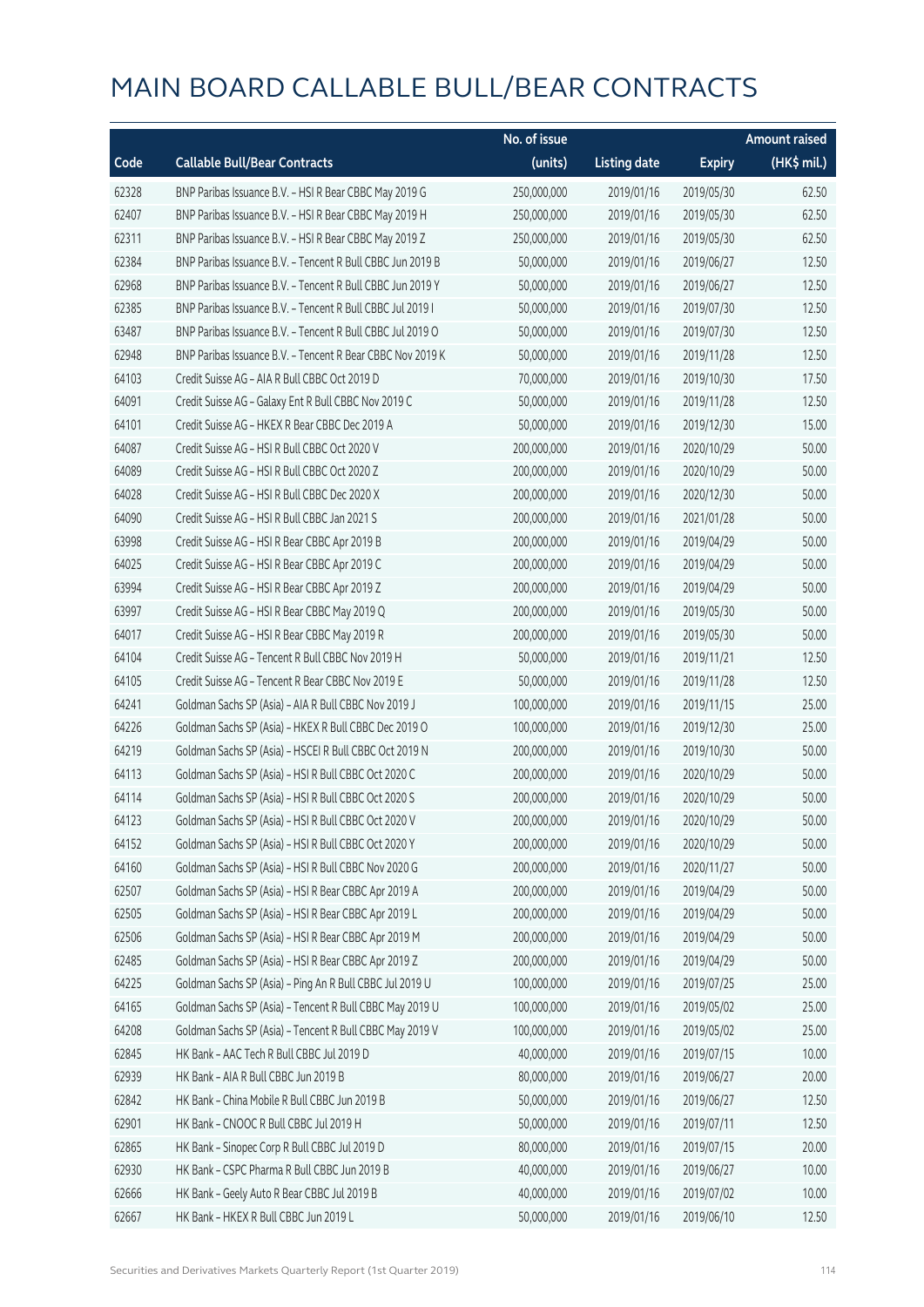|       |                                                          | No. of issue |                     |               | <b>Amount raised</b> |
|-------|----------------------------------------------------------|--------------|---------------------|---------------|----------------------|
| Code  | <b>Callable Bull/Bear Contracts</b>                      | (units)      | <b>Listing date</b> | <b>Expiry</b> | (HK\$ mil.)          |
| 62668 | HK Bank - HSCEI R Bull CBBC Mar 2020 B                   | 60,000,000   | 2019/01/16          | 2020/03/30    | 15.00                |
| 62670 | HK Bank - HSI R Bull CBBC Mar 2020 N                     | 150,000,000  | 2019/01/16          | 2020/03/30    | 37.50                |
| 62704 | HK Bank - HSI R Bull CBBC Mar 2020 O                     | 150,000,000  | 2019/01/16          | 2020/03/30    | 37.50                |
| 62257 | HK Bank - HSI R Bear CBBC May 2019 X                     | 150,000,000  | 2019/01/16          | 2019/05/30    | 37.50                |
| 62285 | HK Bank - HSI R Bear CBBC May 2019 Y                     | 150,000,000  | 2019/01/16          | 2019/05/30    | 37.50                |
| 62904 | HK Bank - ICBC R Bull CBBC Jun 2019 B                    | 100,000,000  | 2019/01/16          | 2019/06/13    | 25.00                |
| 62886 | HK Bank - PetroChina R Bull CBBC Jul 2019 E              | 80,000,000   | 2019/01/16          | 2019/07/08    | 20.00                |
| 62789 | HK Bank - Ping An R Bull CBBC Jul 2019 J                 | 100,000,000  | 2019/01/16          | 2019/07/25    | 25.00                |
| 62630 | HK Bank - Tencent R Bull CBBC Jun 2019 O                 | 60,000,000   | 2019/01/16          | 2019/06/10    | 15.00                |
| 62586 | HK Bank - Tencent R Bull CBBC Jul 2019 O                 | 60,000,000   | 2019/01/16          | 2019/07/22    | 15.00                |
| 62279 | HK Bank - Tencent R Bear CBBC Jun 2019 O                 | 50,000,000   | 2019/01/16          | 2019/06/27    | 12.50                |
| 62664 | HK Bank - Tencent R Bear CBBC Jul 2019 H                 | 50,000,000   | 2019/01/16          | 2019/07/11    | 21.00                |
| 63533 | Haitong Int'l Sec - China Life R Bull CBBC Aug 2019 B    | 50,000,000   | 2019/01/16          | 2019/08/02    | 12.50                |
| 63525 | Haitong Int'l Sec - Geely Auto R Bull CBBC Jul 2019 A    | 80,000,000   | 2019/01/16          | 2019/07/16    | 20.00                |
| 61971 | Haitong Int'l Sec - Geely Auto R Bull CBBC Aug 2019 C    | 80,000,000   | 2019/01/16          | 2019/08/13    | 20.00                |
| 62033 | Haitong Int'l Sec - Geely Auto R Bear CBBC Apr 2019 A    | 80,000,000   | 2019/01/16          | 2019/04/30    | 22.24                |
| 63489 | Haitong Int'l Sec - Galaxy Ent R Bull CBBC Jul 2019 B    | 170,000,000  | 2019/01/16          | 2019/07/30    | 42.50                |
| 62040 | Haitong Int'l Sec - HKEX R Bear CBBC Jun 2019 A          | 40,000,000   | 2019/01/16          | 2019/06/28    | 10.00                |
| 63477 | Haitong Int'l Sec - HSI R Bull CBBC Dec 2019 A           | 120,000,000  | 2019/01/16          | 2019/12/30    | 30.00                |
| 63473 | Haitong Int'l Sec - HSI R Bull CBBC Oct 2020 L           | 120,000,000  | 2019/01/16          | 2020/10/29    | 30.00                |
| 63478 | Haitong Int'l Sec - HSI R Bull CBBC Oct 2020 M           | 120,000,000  | 2019/01/16          | 2020/10/29    | 30.00                |
| 62142 | Haitong Int'l Sec - HSI R Bear CBBC Apr 2019 D           | 120,000,000  | 2019/01/16          | 2019/04/29    | 30.00                |
| 62155 | Haitong Int'l Sec - HSI R Bear CBBC Apr 2019 K           | 120,000,000  | 2019/01/16          | 2019/04/29    | 30.00                |
| 62136 | Haitong Int'l Sec - HSI R Bear CBBC Apr 2019 Z           | 120,000,000  | 2019/01/16          | 2019/04/29    | 30.00                |
| 61972 | Haitong Int'l Sec - PetroChina R Bull CBBC Jul 2019 A    | 170,000,000  | 2019/01/16          | 2019/07/11    | 42.50                |
| 62008 | Haitong Int'l Sec - Ping An R Bull CBBC Jul 2019 D       | 130,000,000  | 2019/01/16          | 2019/07/18    | 32.50                |
| 62024 | Haitong Int'l Sec - Ping An R Bull CBBC Jul 2019 E       | 130,000,000  | 2019/01/16          | 2019/07/19    | 32.50                |
| 63546 | Haitong Int'l Sec - Sunny Optical R Bear CBBC Sep 2019 A | 130,000,000  | 2019/01/16          | 2019/09/05    | 32.50                |
| 63550 | Haitong Int'l Sec - Sunny Optical R Bear CBBC Sep 2019 B | 130,000,000  | 2019/01/16          | 2019/09/06    | 32.50                |
| 63531 | Haitong Int'l Sec - Tencent R Bull CBBC Aug 2019 A       | 40,000,000   | 2019/01/16          | 2019/08/08    | 10.00                |
| 62115 | Haitong Int'l Sec - Tencent R Bear CBBC Apr 2019 W       | 40,000,000   | 2019/01/16          | 2019/04/30    | 10.00                |
| 63536 | Haitong Int'l Sec - Tencent R Bear CBBC Jun 2019 A       | 40,000,000   | 2019/01/16          | 2019/06/04    | 15.84                |
| 63698 | J P Morgan SP BV - HKEX R Bull CBBC May 2019 J           | 40,000,000   | 2019/01/16          | 2019/05/10    | 10.00                |
| 63712 | J P Morgan SP BV - HKEX R Bear CBBC Jun 2019 C           | 40,000,000   | 2019/01/16          | 2019/06/14    | 14.80                |
| 63646 | J P Morgan SP BV - HSI R Bull CBBC Oct 2020 R            | 200,000,000  | 2019/01/16          | 2020/10/29    | 50.00                |
| 63658 | J P Morgan SP BV - HSI R Bull CBBC Oct 2020 T            | 200,000,000  | 2019/01/16          | 2020/10/29    | 50.00                |
| 63652 | J P Morgan SP BV - HSI R Bull CBBC Nov 2020 B            | 200,000,000  | 2019/01/16          | 2020/11/27    | 50.00                |
| 63645 | J P Morgan SP BV - HSI R Bull CBBC Nov 2020 Y            | 200,000,000  | 2019/01/16          | 2020/11/27    | 50.00                |
| 63649 | J P Morgan SP BV - HSI R Bull CBBC Dec 2020 O            | 200,000,000  | 2019/01/16          | 2020/12/30    | 50.00                |
| 63616 | J P Morgan SP BV - HSI R Bull CBBC Dec 2020 U            | 200,000,000  | 2019/01/16          | 2020/12/30    | 50.00                |
| 63569 | J P Morgan SP BV - HSI R Bear CBBC May 2019 Q            | 200,000,000  | 2019/01/16          | 2019/05/30    | 50.00                |
| 63590 | J P Morgan SP BV - HSI R Bear CBBC May 2019 T            | 200,000,000  | 2019/01/16          | 2019/05/30    | 50.00                |
| 63603 | J P Morgan SP BV - HSI R Bear CBBC May 2019 U            | 200,000,000  | 2019/01/16          | 2019/05/30    | 50.00                |
| 63611 | J P Morgan SP BV - HSI R Bear CBBC May 2019 W            | 200,000,000  | 2019/01/16          | 2019/05/30    | 50.00                |
| 63718 | J P Morgan SP BV - HSI R Bear CBBC May 2019 X            | 200,000,000  | 2019/01/16          | 2019/05/30    | 50.00                |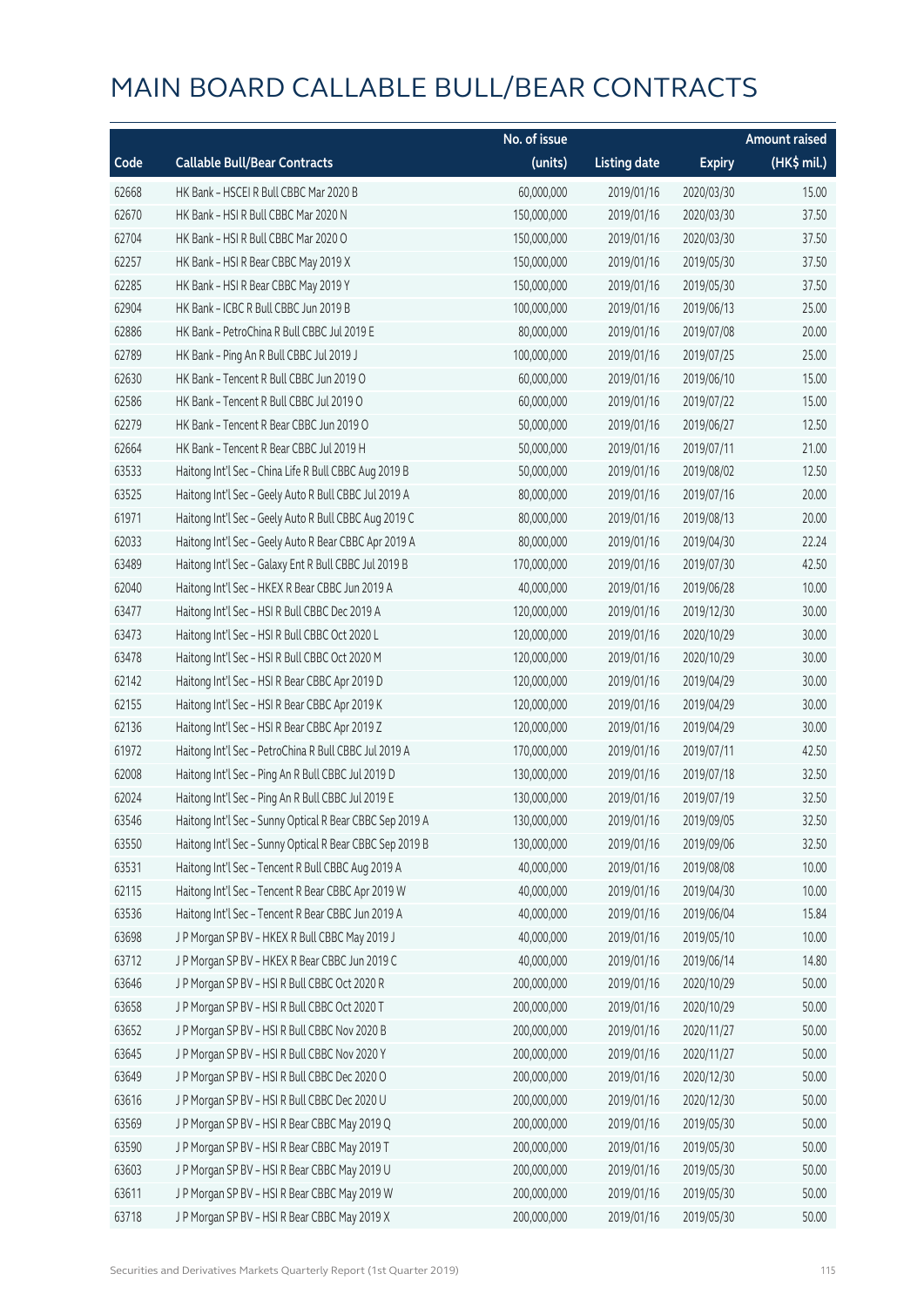|       |                                                           | No. of issue |                     |               | <b>Amount raised</b> |
|-------|-----------------------------------------------------------|--------------|---------------------|---------------|----------------------|
| Code  | <b>Callable Bull/Bear Contracts</b>                       | (units)      | <b>Listing date</b> | <b>Expiry</b> | $(HK$$ mil.)         |
| 63725 | J P Morgan SP BV - Ping An R Bull CBBC Jun 2019 B         | 100,000,000  | 2019/01/16          | 2019/06/14    | 25.00                |
| 63686 | J P Morgan SP BV - Tencent R Bull CBBC Apr 2019 W         | 50,000,000   | 2019/01/16          | 2019/04/18    | 12.50                |
| 63689 | J P Morgan SP BV - Tencent R Bull CBBC May 2019 I         | 50,000,000   | 2019/01/16          | 2019/05/10    | 12.50                |
| 63665 | J P Morgan SP BV - Tencent R Bear CBBC Apr 2019 R         | 50,000,000   | 2019/01/16          | 2019/04/18    | 12.50                |
| 63729 | J P Morgan SP BV - Tencent R Bear CBBC Apr 2019 S         | 50,000,000   | 2019/01/16          | 2019/04/18    | 12.50                |
| 63552 | J P Morgan SP BV - Tencent R Bear CBBC May 2019 G         | 50,000,000   | 2019/01/16          | 2019/05/10    | 12.50                |
| 63558 | J P Morgan SP BV - Tencent R Bear CBBC May 2019 H         | 50,000,000   | 2019/01/16          | 2019/05/10    | 12.50                |
| 63676 | J P Morgan SP BV - Tencent R Bear CBBC May 2019 I         | 50,000,000   | 2019/01/16          | 2019/05/10    | 17.50                |
| 63678 | J P Morgan SP BV - Tencent R Bear CBBC May 2019 J         | 50,000,000   | 2019/01/16          | 2019/05/17    | 20.25                |
| 63733 | J P Morgan SP BV - Tencent R Bear CBBC May 2019 K         | 50,000,000   | 2019/01/16          | 2019/05/10    | 23.50                |
| 62187 | Macquarie Bank Ltd. - China Mobile R Bull CBBC Nov 2019 A | 40,000,000   | 2019/01/16          | 2019/11/29    | 10.72                |
| 62717 | Macquarie Bank Ltd. - Tencent R Bull CBBC Jun 2019 B      | 18,300,000   | 2019/01/16          | 2019/06/12    | 10.52                |
| 62745 | Macquarie Bank Ltd. - Tencent R Bull CBBC Jun 2019 C      | 16,700,000   | 2019/01/16          | 2019/06/12    | 10.50                |
| 62762 | Macquarie Bank Ltd. - Tencent R Bear CBBC Jun 2019 A      | 19,100,000   | 2019/01/16          | 2019/06/03    | 10.54                |
| 63868 | SG Issuer - AAC Tech R Bull CBBC Oct 2019 B               | 40,000,000   | 2019/01/16          | 2019/10/30    | 10.00                |
| 63835 | SG Issuer - China Mobile R Bear CBBC Jun 2019 A           | 100,000,000  | 2019/01/16          | 2019/06/26    | 25.00                |
| 63832 | SG Issuer - CM Bank R Bull CBBC Feb 2020 A                | 60,000,000   | 2019/01/16          | 2020/02/27    | 15.00                |
| 63869 | SG Issuer - CNOOC R Bull CBBC Jul 2019 F                  | 40,000,000   | 2019/01/16          | 2019/07/29    | 10.00                |
| 63881 | SG Issuer - Geely Auto R Bull CBBC Jul 2019 E             | 40,000,000   | 2019/01/16          | 2019/07/22    | 10.00                |
| 63894 | SG Issuer - Geely Auto R Bull CBBC Jul 2019 F             | 40,000,000   | 2019/01/16          | 2019/07/29    | 10.00                |
| 63873 | SG Issuer - Galaxy Ent R Bull CBBC Oct 2019 B             | 100,000,000  | 2019/01/16          | 2019/10/30    | 25.00                |
| 63773 | SG Issuer - Galaxy Ent R Bear CBBC Jul 2019 U             | 100,000,000  | 2019/01/16          | 2019/07/30    | 25.00                |
| 63895 | SG Issuer - HKEX R Bull CBBC Jun 2019 A                   | 50,000,000   | 2019/01/16          | 2019/06/10    | 12.50                |
| 63836 | SG Issuer - HKEX R Bear CBBC Jun 2019 B                   | 50,000,000   | 2019/01/16          | 2019/06/26    | 12.50                |
| 63855 | SG Issuer - HSI R Bull CBBC Aug 2020 R                    | 200,000,000  | 2019/01/16          | 2020/08/28    | 50.00                |
| 63856 | SG Issuer - HSI R Bull CBBC Sep 2020 Q                    | 200,000,000  | 2019/01/16          | 2020/09/29    | 50.00                |
| 63862 | SG Issuer - HSI R Bull CBBC Sep 2020 V                    | 200,000,000  | 2019/01/16          | 2020/09/29    | 50.00                |
| 63866 | SG Issuer - HSI R Bull CBBC Oct 2020 T                    | 200,000,000  | 2019/01/16          | 2020/10/29    | 50.00                |
| 63799 | SG Issuer - HSI R Bull CBBC Nov 2020 D                    | 200,000,000  | 2019/01/16          | 2020/11/27    | 50.00                |
| 63803 | SG Issuer - HSI R Bull CBBC Dec 2020 A                    | 400,000,000  | 2019/01/16          | 2020/12/30    | 100.00               |
| 63823 | SG Issuer - HSI R Bull CBBC Dec 2020 S                    | 200,000,000  | 2019/01/16          | 2020/12/30    | 50.00                |
| 63752 | SG Issuer - HSI R Bear CBBC Apr 2019 I                    | 200,000,000  | 2019/01/16          | 2019/04/29    | 50.00                |
| 63757 | SG Issuer - HSI R Bear CBBC Apr 2019 V                    | 200,000,000  | 2019/01/16          | 2019/04/29    | 50.00                |
| 63745 | SG Issuer - HSI R Bear CBBC Apr 2019 X                    | 200,000,000  | 2019/01/16          | 2019/04/29    | 50.00                |
| 63763 | SG Issuer - HSI R Bear CBBC May 2019 E                    | 200,000,000  | 2019/01/16          | 2019/05/30    | 50.00                |
| 63767 | SG Issuer - HSI R Bear CBBC May 2019 J                    | 200,000,000  | 2019/01/16          | 2019/05/30    | 50.00                |
| 63771 | SG Issuer - HSI R Bear CBBC Jul 2019 E                    | 200,000,000  | 2019/01/16          | 2019/07/30    | 50.00                |
| 63772 | SG Issuer - HSI R Bear CBBC Jul 2019 F                    | 400,000,000  | 2019/01/16          | 2019/07/30    | 100.00               |
| 63791 | SG Issuer - HSI R Bear CBBC Jul 2019 I                    | 200,000,000  | 2019/01/16          | 2019/07/30    | 50.00                |
| 63850 | SG Issuer - HSI R Bear CBBC Jul 2019 J                    | 200,000,000  | 2019/01/16          | 2019/07/30    | 50.00                |
| 63920 | SG Issuer - PetroChina R Bull CBBC Oct 2019 B             | 40,000,000   | 2019/01/16          | 2019/10/29    | 10.00                |
| 63838 | SG Issuer - Ping An R Bull CBBC Oct 2019 B                | 100,000,000  | 2019/01/16          | 2019/10/21    | 25.00                |
| 63937 | SG Issuer - Ping An R Bull CBBC Oct 2019 C                | 100,000,000  | 2019/01/16          | 2019/10/30    | 25.00                |
| 63938 | SG Issuer - Ping An R Bull CBBC Nov 2019 D                | 100,000,000  | 2019/01/16          | 2019/11/28    | 25.00                |
| 63939 | SG Issuer - Sunny Optical R Bear CBBC Jul 2019 A          | 40,000,000   | 2019/01/16          | 2019/07/22    | 10.00                |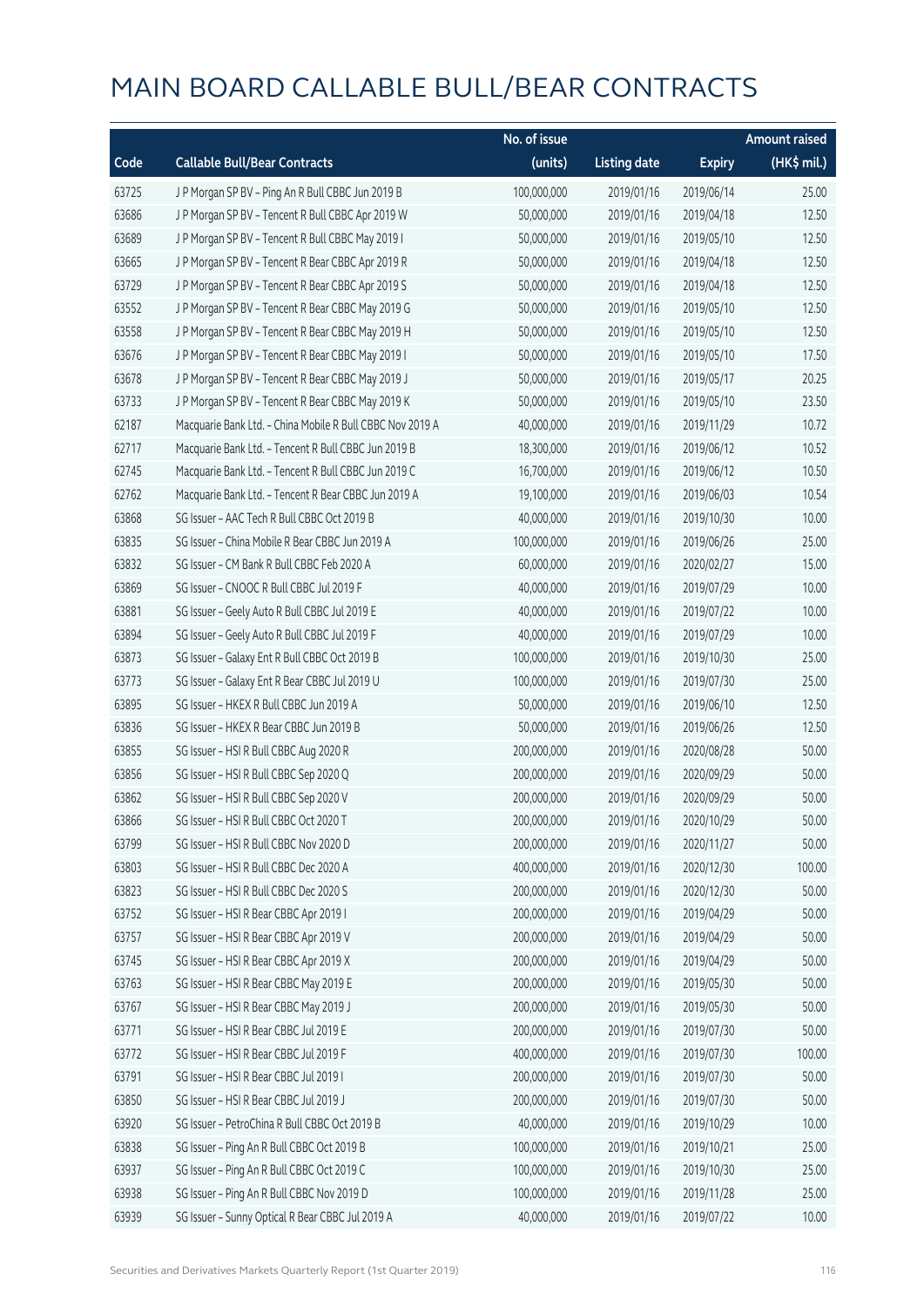|       |                                                     | No. of issue |                     |               | <b>Amount raised</b> |
|-------|-----------------------------------------------------|--------------|---------------------|---------------|----------------------|
| Code  | <b>Callable Bull/Bear Contracts</b>                 | (units)      | <b>Listing date</b> | <b>Expiry</b> | (HK\$ mil.)          |
| 63848 | SG Issuer - Tencent R Bull CBBC Apr 2019 M          | 80,000,000   | 2019/01/16          | 2019/04/30    | 20.00                |
| 63951 | SG Issuer - Tencent R Bull CBBC Apr 2019 N          | 80,000,000   | 2019/01/16          | 2019/04/30    | 20.00                |
| 63953 | SG Issuer - Tencent R Bull CBBC May 2019 J          | 80,000,000   | 2019/01/16          | 2019/05/07    | 20.00                |
| 63979 | SG Issuer - Tencent R Bull CBBC May 2019 M          | 80,000,000   | 2019/01/16          | 2019/05/10    | 20.00                |
| 63847 | SG Issuer - Tencent R Bear CBBC Apr 2019 Y          | 80,000,000   | 2019/01/16          | 2019/04/25    | 20.00                |
| 63777 | SG Issuer - Tencent R Bear CBBC May 2019 L          | 80,000,000   | 2019/01/16          | 2019/05/02    | 20.00                |
| 63778 | SG Issuer - Tencent R Bear CBBC May 2019 M          | 80,000,000   | 2019/01/16          | 2019/05/03    | 20.00                |
| 63980 | SG Issuer - Tencent R Bear CBBC May 2019 N          | 80,000,000   | 2019/01/16          | 2019/05/30    | 20.00                |
| 63990 | SG Issuer - Tencent R Bear CBBC Jul 2019 G          | 80,000,000   | 2019/01/16          | 2019/07/22    | 45.60                |
| 63445 | UBS AG - Bank of China R Bull CBBC Dec 2019 A       | 60,000,000   | 2019/01/16          | 2019/12/30    | 15.00                |
| 63439 | UBS AG - CC Bank R Bear CBBC Apr 2019 A             | 80,000,000   | 2019/01/16          | 2019/04/25    | 20.00                |
| 63354 | UBS AG - CNOOC R Bull CBBC Oct 2019 A               | 40,000,000   | 2019/01/16          | 2019/10/21    | 10.00                |
| 63267 | UBS AG - HKEX R Bear CBBC Jun 2019 C                | 40,000,000   | 2019/01/16          | 2019/06/17    | 31.60                |
| 63093 | UBS AG - HSI R Bull CBBC Dec 2020 A                 | 200,000,000  | 2019/01/16          | 2020/12/30    | 50.00                |
| 63096 | UBS AG - HSI R Bull CBBC Dec 2020 I                 | 200,000,000  | 2019/01/16          | 2020/12/30    | 50.00                |
| 63098 | UBS AG - HSI R Bull CBBC Dec 2020 N                 | 200,000,000  | 2019/01/16          | 2020/12/30    | 50.00                |
| 63087 | UBS AG - HSI R Bull CBBC Dec 2020 S                 | 200,000,000  | 2019/01/16          | 2020/12/30    | 50.00                |
| 63248 | UBS AG - HSI R Bear CBBC Apr 2019 A                 | 200,000,000  | 2019/01/16          | 2019/04/29    | 50.00                |
| 62970 | UBS AG - HSI R Bear CBBC Apr 2019 H                 | 200,000,000  | 2019/01/16          | 2019/04/29    | 50.00                |
| 62983 | UBS AG - HSI R Bear CBBC Apr 2019 P                 | 200,000,000  | 2019/01/16          | 2019/04/29    | 50.00                |
| 63046 | UBS AG - HSI R Bear CBBC Apr 2019 V                 | 200,000,000  | 2019/01/16          | 2019/04/29    | 50.00                |
| 63213 | UBS AG - HSI R Bear CBBC May 2019 A                 | 200,000,000  | 2019/01/16          | 2019/05/30    | 50.00                |
| 63047 | UBS AG - HSI R Bear CBBC May 2019 B                 | 200,000,000  | 2019/01/16          | 2019/05/30    | 50.00                |
| 63237 | UBS AG - HSI R Bear CBBC May 2019 C                 | 200,000,000  | 2019/01/16          | 2019/05/30    | 50.00                |
| 63025 | UBS AG - HSI R Bear CBBC May 2019 X                 | 200,000,000  | 2019/01/16          | 2019/05/30    | 50.00                |
| 63238 | UBS AG - HSI R Bear CBBC Jun 2019 J                 | 200,000,000  | 2019/01/16          | 2019/06/27    | 50.00                |
| 63264 | UBS AG - HSI R Bear CBBC Jun 2019 K                 | 200,000,000  | 2019/01/16          | 2019/06/27    | 50.00                |
| 63253 | UBS AG - HSI R Bear CBBC Jul 2019 A                 | 200,000,000  | 2019/01/16          | 2019/07/30    | 50.00                |
| 63427 | UBS AG - ICBC R Bear CBBC Apr 2019 A                | 50,000,000   | 2019/01/16          | 2019/04/25    | 12.50                |
| 63469 | UBS AG - Tencent R Bull CBBC Apr 2019 S             | 40,000,000   | 2019/01/16          | 2019/04/30    | 10.00                |
| 63472 | UBS AG - Tencent R Bull CBBC Jun 2019 G             | 40,000,000   | 2019/01/16          | 2019/06/10    | 10.00                |
| 63050 | UBS AG - Tencent R Bear CBBC Apr 2019 X             | 40,000,000   | 2019/01/16          | 2019/04/17    | 10.00                |
| 63052 | UBS AG - Tencent R Bear CBBC Apr 2019 Y             | 40,000,000   | 2019/01/16          | 2019/04/23    | 10.00                |
| 63100 | UBS AG - Tencent R Bear CBBC Apr 2019 Z             | 40,000,000   | 2019/01/16          | 2019/04/25    | 10.00                |
| 63145 | UBS AG - Tencent R Bear CBBC Jun 2019 A             | 40,000,000   | 2019/01/16          | 2019/06/03    | 23.20                |
| 63165 | UBS AG - Tencent R Bear CBBC Jun 2019 B             | 40,000,000   | 2019/01/16          | 2019/06/10    | 27.20                |
| 63191 | UBS AG - Tencent R Bear CBBC Jun 2019 C             | 40,000,000   | 2019/01/16          | 2019/06/17    | 31.60                |
| 61919 | Bank Vontobel - AIA R Bull CBBC Oct 2019 D          | 40,000,000   | 2019/01/16          | 2019/10/11    | 10.04                |
| 61910 | Bank Vontobel - CC Bank R Bull CBBC Jul 2019 D      | 40,000,000   | 2019/01/16          | 2019/07/19    | 10.04                |
| 61931 | Bank Vontobel - Sinopec Corp R Bull CBBC Nov 2019 D | 40,000,000   | 2019/01/16          | 2019/11/01    | 10.04                |
| 61899 | Bank Vontobel - HKEX R Bull CBBC Sep 2019 C         | 40,000,000   | 2019/01/16          | 2019/09/13    | 10.04                |
| 62532 | Bank Vontobel - HSI N Bull CBBC Jun 2019 R          | 80,000,000   | 2019/01/16          | 2019/06/27    | 20.08                |
| 62534 | Bank Vontobel - HSI N Bull CBBC Jun 2019 S          | 80,000,000   | 2019/01/16          | 2019/06/27    | 20.08                |
| 62535 | Bank Vontobel - HSI R Bull CBBC Jun 2019 T          | 80,000,000   | 2019/01/16          | 2019/06/27    | 20.08                |
| 62584 | Bank Vontobel - HSI R Bull CBBC Jun 2019 U          | 80,000,000   | 2019/01/16          | 2019/06/27    | 20.08                |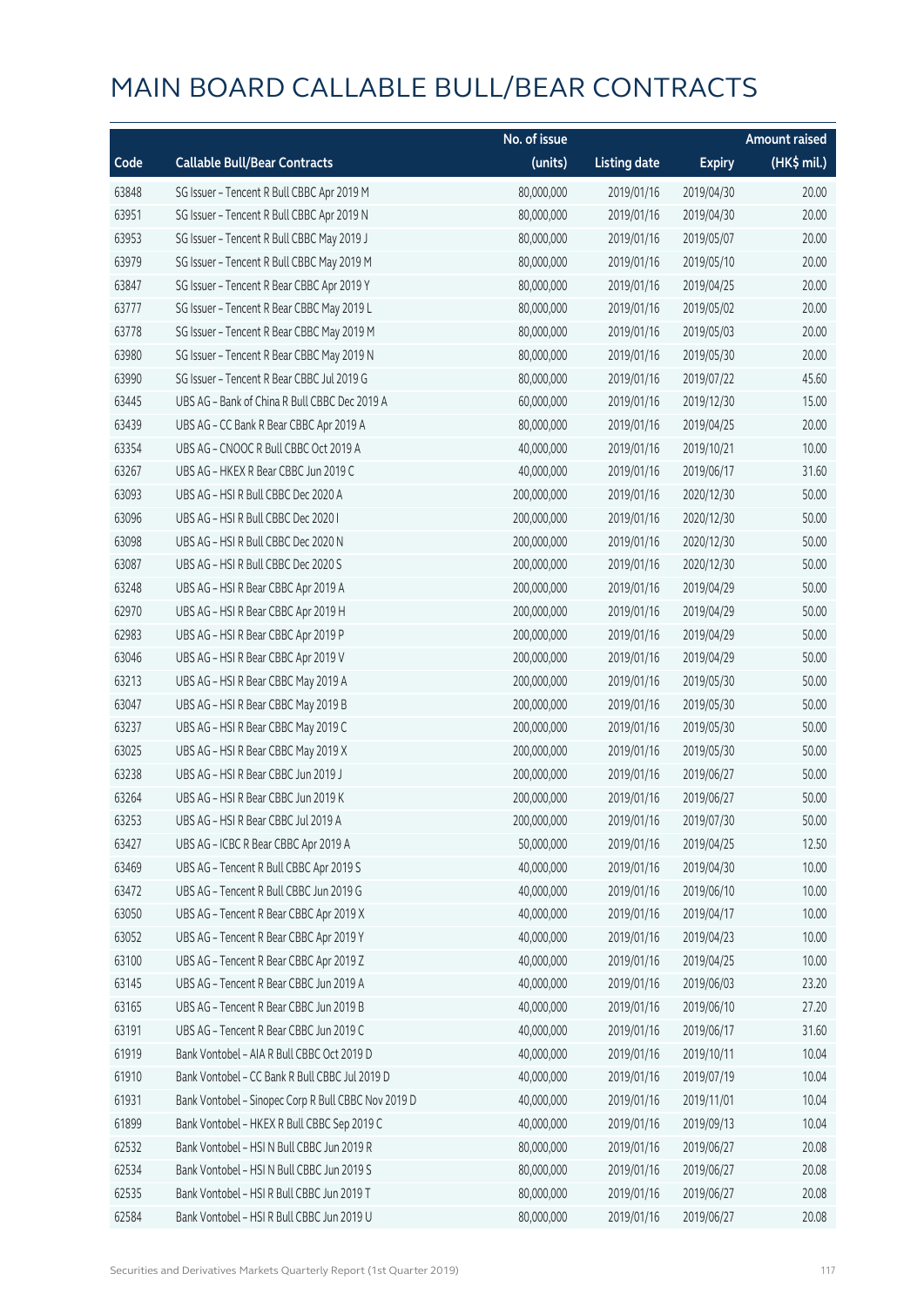|       |                                                              | No. of issue |                     |               | <b>Amount raised</b> |
|-------|--------------------------------------------------------------|--------------|---------------------|---------------|----------------------|
| Code  | <b>Callable Bull/Bear Contracts</b>                          | (units)      | <b>Listing date</b> | <b>Expiry</b> | (HK\$ mil.)          |
| 62524 | Bank Vontobel - Tencent R Bull CBBC Sep 2019 F               | 40,000,000   | 2019/01/16          | 2019/09/20    | 10.04                |
| 64793 | BNP Paribas Issuance B.V. - HSI R Bull CBBC Oct 2020 A       | 250,000,000  | 2019/01/17          | 2020/10/29    | 62.50                |
| 64797 | BNP Paribas Issuance B.V. - HSI R Bull CBBC Oct 2020 B       | 250,000,000  | 2019/01/17          | 2020/10/29    | 62.50                |
| 64787 | BNP Paribas Issuance B.V. - HSI R Bull CBBC Dec 2020 E       | 250,000,000  | 2019/01/17          | 2020/12/30    | 62.50                |
| 64791 | BNP Paribas Issuance B.V. - HSI R Bear CBBC Jun 2019 F       | 250,000,000  | 2019/01/17          | 2019/06/27    | 62.50                |
| 65131 | Credit Suisse AG - AIA R Bull CBBC Nov 2019 C                | 70,000,000   | 2019/01/17          | 2019/11/28    | 17.50                |
| 65132 | Credit Suisse AG - AIA R Bear CBBC Nov 2019 B                | 70,000,000   | 2019/01/17          | 2019/11/28    | 17.50                |
| 65204 | Credit Suisse AG - CSPC Pharma R Bull CBBC Dec 2019 A        | 40,000,000   | 2019/01/17          | 2019/12/30    | 10.00                |
| 65122 | Credit Suisse AG - HSI R Bull CBBC Sep 2020 A                | 200,000,000  | 2019/01/17          | 2020/09/29    | 50.00                |
| 65114 | Credit Suisse AG - HSI R Bull CBBC Sep 2020 D                | 200,000,000  | 2019/01/17          | 2020/09/29    | 50.00                |
| 65121 | Credit Suisse AG - HSI R Bull CBBC Sep 2020 G                | 200,000,000  | 2019/01/17          | 2020/09/29    | 50.00                |
| 65214 | Credit Suisse AG - HSI R Bull CBBC Oct 2020 A                | 200,000,000  | 2019/01/17          | 2020/10/29    | 50.00                |
| 65109 | Credit Suisse AG - HSI R Bull CBBC Jan 2021 T                | 200,000,000  | 2019/01/17          | 2021/01/28    | 50.00                |
| 65209 | Credit Suisse AG - HSI R Bear CBBC May 2019 V                | 200,000,000  | 2019/01/17          | 2019/05/30    | 50.00                |
| 65211 | Credit Suisse AG - HSI R Bear CBBC May 2019 Y                | 200,000,000  | 2019/01/17          | 2019/05/30    | 50.00                |
| 65203 | Credit Suisse AG - Ping An R Bull CBBC Nov 2019 N            | 80,000,000   | 2019/01/17          | 2019/11/28    | 20.00                |
| 65207 | Credit Suisse AG - Sunny Optical R Bull CBBC Dec 2019 A      | 40,000,000   | 2019/01/17          | 2019/12/30    | 10.00                |
| 65124 | Credit Suisse AG - Tencent R Bull CBBC Nov 2019 I            | 50,000,000   | 2019/01/17          | 2019/11/22    | 12.50                |
| 65126 | Credit Suisse AG - Tencent R Bear CBBC Nov 2019 F            | 50,000,000   | 2019/01/17          | 2019/11/28    | 12.50                |
| 65657 | Goldman Sachs SP (Asia) - AIA R Bull CBBC Nov 2019 K         | 100,000,000  | 2019/01/17          | 2019/11/15    | 25.00                |
| 65656 | Goldman Sachs SP (Asia) - China Mobile R Bear CBBC Dec 2019A | 100,000,000  | 2019/01/17          | 2019/12/30    | 25.00                |
| 65640 | Goldman Sachs SP (Asia) - CC Bank R Bull CBBC Aug 2019 A     | 100,000,000  | 2019/01/17          | 2019/08/29    | 25.00                |
| 65635 | Goldman Sachs SP (Asia) - Galaxy Ent R Bull CBBC Feb 2020 G  | 100,000,000  | 2019/01/17          | 2020/02/14    | 25.00                |
| 64243 | Goldman Sachs SP (Asia) - HSI R Bull CBBC Sep 2020 F         | 200,000,000  | 2019/01/17          | 2020/09/29    | 50.00                |
| 64490 | Goldman Sachs SP (Asia) - HSI R Bull CBBC Sep 2020 G         | 200,000,000  | 2019/01/17          | 2020/09/29    | 50.00                |
| 65563 | Goldman Sachs SP (Asia) - HSI R Bull CBBC Sep 2020 H         | 200,000,000  | 2019/01/17          | 2020/09/29    | 50.00                |
| 65638 | Goldman Sachs SP (Asia) - HSI R Bull CBBC Sep 2020 I         | 200,000,000  | 2019/01/17          | 2020/09/29    | 50.00                |
| 65659 | Goldman Sachs SP (Asia) - HSI R Bull CBBC Sep 2020 J         | 200,000,000  | 2019/01/17          | 2020/09/29    | 50.00                |
| 65664 | Goldman Sachs SP (Asia) - HSI R Bull CBBC Sep 2020 K         | 200,000,000  | 2019/01/17          | 2020/09/29    | 50.00                |
| 65665 | Goldman Sachs SP (Asia) - HSI R Bear CBBC Apr 2019 B         | 200,000,000  | 2019/01/17          | 2019/04/29    | 50.00                |
| 64504 | Goldman Sachs SP (Asia) - Ping An R Bull CBBC Jul 2019 E     | 100,000,000  | 2019/01/17          | 2019/07/26    | 25.00                |
| 65631 | Goldman Sachs SP (Asia) - Tencent R Bull CBBC May 2019 W     | 100,000,000  | 2019/01/17          | 2019/05/02    | 25.00                |
| 64731 | HK Bank - Bank of China R Bull CBBC Oct 2019 A               | 100,000,000  | 2019/01/17          | 2019/10/08    | 25.00                |
| 64678 | HK Bank - China Mobile R Bear CBBC Jul 2019 B                | 40,000,000   | 2019/01/17          | 2019/07/08    | 10.00                |
| 64717 | HK Bank - CC Bank R Bear CBBC Jul 2019 A                     | 50,000,000   | 2019/01/17          | 2019/07/18    | 12.50                |
| 64746 | HK Bank - China Life R Bear CBBC Jul 2019 B                  | 40,000,000   | 2019/01/17          | 2019/07/15    | 10.00                |
| 64613 | HK Bank - Geely Auto R Bull CBBC Jul 2019 E                  | 40,000,000   | 2019/01/17          | 2019/07/22    | 10.00                |
| 64648 | HK Bank - HKEX R Bull CBBC Jun 2019 M                        | 50,000,000   | 2019/01/17          | 2019/06/13    | 12.50                |
| 64512 | HK Bank - HSI R Bull CBBC Mar 2020 P                         | 150,000,000  | 2019/01/17          | 2020/03/30    | 37.50                |
| 64513 | HK Bank - HSI R Bull CBBC Mar 2020 Q                         | 150,000,000  | 2019/01/17          | 2020/03/30    | 37.50                |
| 64553 | HK Bank - HSI R Bear CBBC May 2019 M                         | 150,000,000  | 2019/01/17          | 2019/05/30    | 37.50                |
| 64573 | HK Bank - HSI R Bear CBBC May 2019 N                         | 150,000,000  | 2019/01/17          | 2019/05/30    | 37.50                |
| 64549 | HK Bank - HSI R Bear CBBC May 2019 Z                         | 150,000,000  | 2019/01/17          | 2019/05/30    | 37.50                |
| 64723 | HK Bank - ICBC R Bear CBBC Jul 2019 C                        | 50,000,000   | 2019/01/17          | 2019/07/18    | 12.50                |
| 64654 | HK Bank - Ping An R Bull CBBC Aug 2019 B                     | 100,000,000  | 2019/01/17          | 2019/08/01    | 25.00                |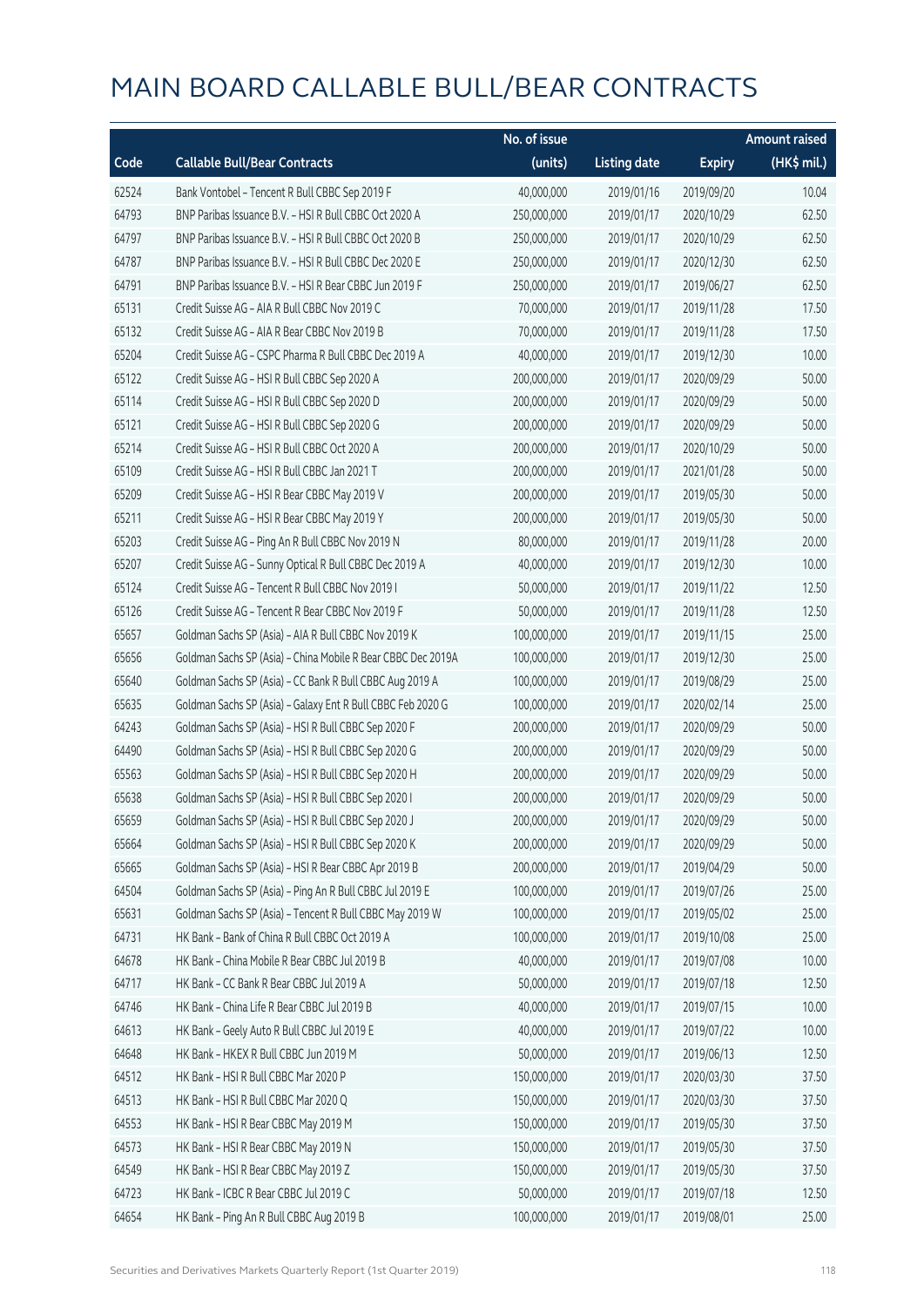|       |                                                        | No. of issue |                     |               | <b>Amount raised</b> |
|-------|--------------------------------------------------------|--------------|---------------------|---------------|----------------------|
| Code  | <b>Callable Bull/Bear Contracts</b>                    | (units)      | <b>Listing date</b> | <b>Expiry</b> | (HK\$ mil.)          |
| 64734 | HK Bank - Sands China R Bull CBBC Oct 2019 A           | 80,000,000   | 2019/01/17          | 2019/10/08    | 20.00                |
| 64615 | HK Bank - Tencent R Bull CBBC Jul 2019 P               | 60,000,000   | 2019/01/17          | 2019/07/18    | 15.00                |
| 64617 | HK Bank - Tencent R Bull CBBC Jul 2019 Q               | 60,000,000   | 2019/01/17          | 2019/07/11    | 15.00                |
| 64618 | HK Bank - Tencent R Bear CBBC Jul 2019 I               | 50,000,000   | 2019/01/17          | 2019/07/18    | 12.50                |
| 64627 | HK Bank - Tencent R Bear CBBC Aug 2019 C               | 50,000,000   | 2019/01/17          | 2019/08/05    | 20.00                |
| 64634 | HK Bank - Tencent R Bear CBBC Aug 2019 D               | 50,000,000   | 2019/01/17          | 2019/08/19    | 35.00                |
| 64800 | Haitong Int'l Sec - HKEX R Bull CBBC Jun 2019 F        | 40,000,000   | 2019/01/17          | 2019/06/24    | 10.00                |
| 64971 | Haitong Int'l Sec - HSI R Bull CBBC Oct 2020 N         | 120,000,000  | 2019/01/17          | 2020/10/29    | 30.00                |
| 64999 | Haitong Int'l Sec - HSI R Bull CBBC Oct 2020 O         | 120,000,000  | 2019/01/17          | 2020/10/29    | 30.00                |
| 65013 | Haitong Int'l Sec - HSI R Bear CBBC Apr 2019 M         | 120,000,000  | 2019/01/17          | 2019/04/29    | 30.00                |
| 65016 | Haitong Int'l Sec - HSI R Bear CBBC Apr 2019 N         | 120,000,000  | 2019/01/17          | 2019/04/29    | 30.00                |
| 64802 | Haitong Int'l Sec - Ping An R Bull CBBC Jul 2019 F     | 120,000,000  | 2019/01/17          | 2019/07/10    | 30.00                |
| 64925 | J P Morgan SP BV - China Mobile R Bull CBBC Jun 2019 A | 100,000,000  | 2019/01/17          | 2019/06/14    | 25.00                |
| 64961 | J P Morgan SP BV - China Mobile R Bull CBBC Jul 2019 A | 100,000,000  | 2019/01/17          | 2019/07/12    | 25.00                |
| 64968 | J P Morgan SP BV - HKEX R Bull CBBC Apr 2019 M         | 40,000,000   | 2019/01/17          | 2019/04/18    | 10.00                |
| 65066 | J P Morgan SP BV - HSCEI R Bull CBBC Oct 2020 E        | 100,000,000  | 2019/01/17          | 2020/10/29    | 25.00                |
| 64806 | J P Morgan SP BV - HSI R Bull CBBC Sep 2020 G          | 200,000,000  | 2019/01/17          | 2020/09/29    | 50.00                |
| 64809 | J P Morgan SP BV - HSI R Bull CBBC Oct 2020 X          | 200,000,000  | 2019/01/17          | 2020/10/29    | 50.00                |
| 64811 | J P Morgan SP BV - HSI R Bull CBBC Dec 2020 C          | 200,000,000  | 2019/01/17          | 2020/12/30    | 50.00                |
| 64818 | J P Morgan SP BV - HSI R Bull CBBC Dec 2020 L          | 200,000,000  | 2019/01/17          | 2020/12/30    | 50.00                |
| 64859 | J P Morgan SP BV - HSI R Bull CBBC Dec 2020 P          | 200,000,000  | 2019/01/17          | 2020/12/30    | 50.00                |
| 65024 | J P Morgan SP BV - HSI R Bear CBBC May 2019 D          | 200,000,000  | 2019/01/17          | 2019/05/30    | 50.00                |
| 64805 | J P Morgan SP BV - HSI R Bear CBBC May 2019 J          | 200,000,000  | 2019/01/17          | 2019/05/30    | 50.00                |
| 65022 | J P Morgan SP BV - HSI R Bear CBBC May 2019 K          | 200,000,000  | 2019/01/17          | 2019/05/30    | 50.00                |
| 64867 | J P Morgan SP BV - Tencent R Bull CBBC Apr 2019 X      | 50,000,000   | 2019/01/17          | 2019/04/18    | 12.50                |
| 64869 | J P Morgan SP BV - Tencent R Bull CBBC Apr 2019 Y      | 50,000,000   | 2019/01/17          | 2019/04/18    | 12.50                |
| 64891 | J P Morgan SP BV - Tencent R Bear CBBC Apr 2019 Q      | 50,000,000   | 2019/01/17          | 2019/04/18    | 12.75                |
| 64851 | J P Morgan SP BV - Tencent R Bear CBBC Apr 2019 T      | 50,000,000   | 2019/01/17          | 2019/04/18    | 12.50                |
| 64883 | J P Morgan SP BV - Tencent R Bear CBBC Apr 2019 U      | 50,000,000   | 2019/01/17          | 2019/04/18    | 12.50                |
| 64892 | J P Morgan SP BV - Tencent R Bear CBBC May 2019 L      | 50,000,000   | 2019/01/17          | 2019/05/10    | 21.25                |
| 64507 | Macquarie Bank Ltd. - Tencent R Bull CBBC May 2019 O   | 23,100,000   | 2019/01/17          | 2019/05/10    | 10.58                |
| 64508 | Macquarie Bank Ltd. - Tencent R Bear CBBC May 2019 G   | 23,900,000   | 2019/01/17          | 2019/05/03    | 10.47                |
| 65356 | SG Issuer - AIA R Bull CBBC Oct 2019 A                 | 60,000,000   | 2019/01/17          | 2019/10/16    | 15.00                |
| 65364 | SG Issuer - AIA R Bull CBBC Oct 2019 B                 | 60,000,000   | 2019/01/17          | 2019/10/30    | 15.00                |
| 65352 | SG Issuer - AIA R Bear CBBC Sep 2019 A                 | 60,000,000   | 2019/01/17          | 2019/09/27    | 15.00                |
| 65400 | SG Issuer - AIA R Bear CBBC Oct 2019 A                 | 60,000,000   | 2019/01/17          | 2019/10/30    | 15.00                |
| 65418 | SG Issuer - China Mobile R Bull CBBC Nov 2019 A        | 100,000,000  | 2019/01/17          | 2019/11/28    | 25.00                |
| 65241 | SG Issuer - CC Bank R Bull CBBC Sep 2019 B             | 100,000,000  | 2019/01/17          | 2019/09/25    | 25.00                |
| 65416 | SG Issuer - China Life R Bull CBBC Jul 2019 B          | 40,000,000   | 2019/01/17          | 2019/07/30    | 10.00                |
| 65419 | SG Issuer - CSPC Pharma R Bull CBBC Jul 2019 A         | 40,000,000   | 2019/01/17          | 2019/07/03    | 10.00                |
| 65424 | SG Issuer - CSPC Pharma R Bull CBBC Jul 2019 B         | 40,000,000   | 2019/01/17          | 2019/07/16    | 11.00                |
| 65436 | SG Issuer - CSPC Pharma R Bull CBBC Jul 2019 C         | 40,000,000   | 2019/01/17          | 2019/07/30    | 15.00                |
| 65489 | SG Issuer - Galaxy Ent R Bull CBBC Dec 2019 A          | 100,000,000  | 2019/01/17          | 2019/12/30    | 25.00                |
| 65230 | SG Issuer - HKEX R Bull CBBC Jul 2019 A                | 50,000,000   | 2019/01/17          | 2019/07/24    | 12.50                |
| 65243 | SG Issuer - HSBC R Bull CBBC Sep 2019 J                | 100,000,000  | 2019/01/17          | 2019/09/19    | 25.00                |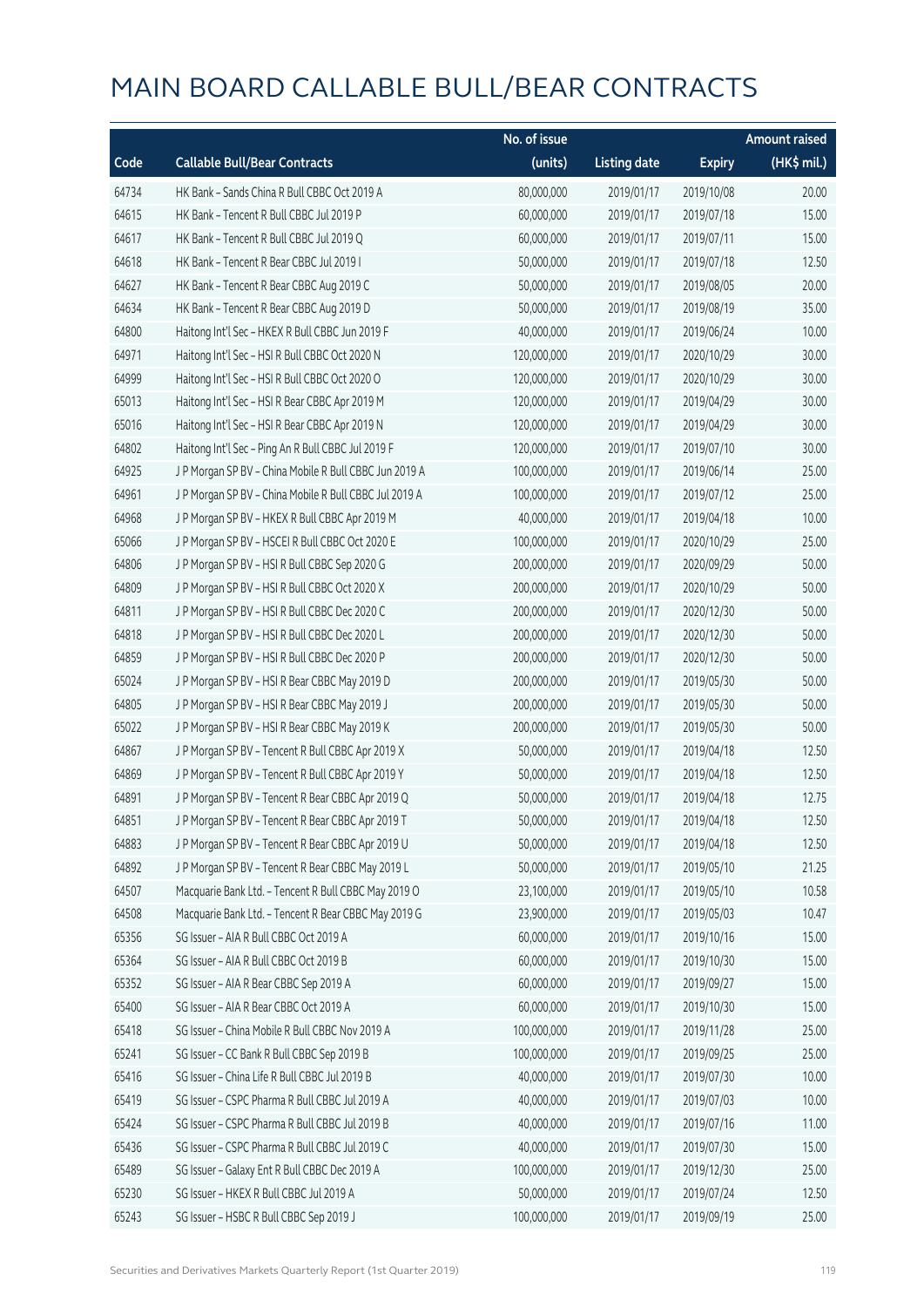|       |                                                            | No. of issue |                     |               | <b>Amount raised</b> |
|-------|------------------------------------------------------------|--------------|---------------------|---------------|----------------------|
| Code  | <b>Callable Bull/Bear Contracts</b>                        | (units)      | <b>Listing date</b> | <b>Expiry</b> | (HK\$ mil.)          |
| 65307 | SG Issuer - HSI R Bull CBBC Jul 2020 I                     | 200,000,000  | 2019/01/17          | 2020/07/30    | 50.00                |
| 65329 | SG Issuer - HSI R Bull CBBC Jul 2020 J                     | 400,000,000  | 2019/01/17          | 2020/07/30    | 100.00               |
| 65332 | SG Issuer - HSI R Bull CBBC Aug 2020 S                     | 200,000,000  | 2019/01/17          | 2020/08/28    | 50.00                |
| 65335 | SG Issuer - HSI R Bull CBBC Sep 2020 O                     | 200,000,000  | 2019/01/17          | 2020/09/29    | 50.00                |
| 65267 | SG Issuer - HSI R Bull CBBC Sep 2020 W                     | 200,000,000  | 2019/01/17          | 2020/09/29    | 50.00                |
| 65347 | SG Issuer - HSI R Bull CBBC Dec 2020 I                     | 200,000,000  | 2019/01/17          | 2020/12/30    | 50.00                |
| 65224 | SG Issuer - HSI R Bear CBBC Apr 2019 C                     | 200,000,000  | 2019/01/17          | 2019/04/29    | 50.00                |
| 65216 | SG Issuer - HSI R Bear CBBC Jul 2019 K                     | 200,000,000  | 2019/01/17          | 2019/07/30    | 50.00                |
| 65291 | SG Issuer - HSI R Bear CBBC Jul 2019 L                     | 200,000,000  | 2019/01/17          | 2019/07/30    | 50.00                |
| 65223 | SG Issuer - HSI R Bear CBBC Sep 2019 C                     | 400,000,000  | 2019/01/17          | 2019/09/27    | 100.00               |
| 65266 | SG Issuer - HSI R Bear CBBC Oct 2019 A                     | 400,000,000  | 2019/01/17          | 2019/10/30    | 100.00               |
| 65495 | SG Issuer - ICBC R Bull CBBC Jul 2019 D                    | 60,000,000   | 2019/01/17          | 2019/07/30    | 15.00                |
| 65247 | SG Issuer - Ping An R Bull CBBC Aug 2019 O                 | 100,000,000  | 2019/01/17          | 2019/08/06    | 25.00                |
| 65500 | SG Issuer - Sands China R Bull CBBC Dec 2019 A             | 80,000,000   | 2019/01/17          | 2019/12/30    | 20.00                |
| 65508 | SG Issuer - Tencent R Bull CBBC Apr 2019 O                 | 80,000,000   | 2019/01/17          | 2019/04/29    | 20.00                |
| 65518 | SG Issuer - Tencent R Bull CBBC May 2019 N                 | 80,000,000   | 2019/01/17          | 2019/05/27    | 20.00                |
| 65520 | SG Issuer - Tencent R Bull CBBC May 2019 O                 | 80,000,000   | 2019/01/17          | 2019/05/28    | 20.00                |
| 65535 | SG Issuer - Tencent R Bull CBBC May 2019 P                 | 80,000,000   | 2019/01/17          | 2019/05/31    | 20.00                |
| 65501 | SG Issuer - Tencent R Bear CBBC Apr 2019 X                 | 80,000,000   | 2019/01/17          | 2019/04/18    | 20.00                |
| 65231 | SG Issuer - Tencent R Bear CBBC Apr 2019 Z                 | 80,000,000   | 2019/01/17          | 2019/04/25    | 20.00                |
| 65528 | SG Issuer - Tencent R Bear CBBC May 2019 O                 | 80,000,000   | 2019/01/17          | 2019/05/28    | 20.00                |
| 65538 | SG Issuer - Tencent R Bear CBBC Jun 2019 C                 | 80,000,000   | 2019/01/17          | 2019/06/26    | 20.00                |
| 65545 | SG Issuer - Tencent R Bear CBBC Jul 2019 H                 | 80,000,000   | 2019/01/17          | 2019/07/30    | 24.00                |
| 64459 | UBS AG - HSI R Bull CBBC Nov 2020 A                        | 200,000,000  | 2019/01/17          | 2020/11/27    | 50.00                |
| 64460 | UBS AG - HSI R Bull CBBC Nov 2020 G                        | 200,000,000  | 2019/01/17          | 2020/11/27    | 50.00                |
| 64477 | UBS AG - HSI R Bull CBBC Nov 2020 H                        | 200,000,000  | 2019/01/17          | 2020/11/27    | 50.00                |
| 64484 | UBS AG - HSI R Bull CBBC Nov 2020 R                        | 200,000,000  | 2019/01/17          | 2020/11/27    | 50.00                |
| 64386 | UBS AG - HSI R Bull CBBC Nov 2020 V                        | 200,000,000  | 2019/01/17          | 2020/11/27    | 50.00                |
| 64464 | UBS AG - HSI R Bear CBBC Apr 2019 C                        | 200,000,000  | 2019/01/17          | 2019/04/29    | 50.00                |
| 64753 | UBS AG - HSI R Bear CBBC Apr 2019 E                        | 200,000,000  | 2019/01/17          | 2019/04/29    | 50.00                |
| 64757 | UBS AG - HSI R Bear CBBC Apr 2019 F                        | 200,000,000  | 2019/01/17          | 2019/04/29    | 50.00                |
| 64760 | UBS AG - Tencent R Bull CBBC May 2019 E                    | 40,000,000   | 2019/01/17          | 2019/05/02    | 10.00                |
| 64775 | UBS AG - Tencent R Bear CBBC Jun 2019 D                    | 40,000,000   | 2019/01/17          | 2019/06/05    | 10.40                |
| 64267 | Bank Vontobel - CSPC Pharma R Bull CBBC Nov 2019 F         | 40,000,000   | 2019/01/17          | 2019/11/08    | 10.04                |
| 64266 | Bank Vontobel - Geely Auto R Bull CBBC Aug 2019 F          | 40,000,000   | 2019/01/17          | 2019/08/16    | 10.04                |
| 64272 | Bank Vontobel - HSI N Bull CBBC Jun 2019 V                 | 80,000,000   | 2019/01/17          | 2019/06/27    | 20.08                |
| 64301 | Bank Vontobel - HSI N Bull CBBC Jun 2019 W                 | 80,000,000   | 2019/01/17          | 2019/06/27    | 20.08                |
| 64341 | Bank Vontobel - HSI R Bull CBBC Jun 2019 X                 | 80,000,000   | 2019/01/17          | 2019/06/27    | 20.08                |
| 64374 | Bank Vontobel - HSI R Bear CBBC Apr 2019 E                 | 80,000,000   | 2019/01/17          | 2019/04/29    | 20.08                |
| 64245 | Bank Vontobel - Tencent R Bull CBBC Sep 2019 G             | 40,000,000   | 2019/01/17          | 2019/09/20    | 10.04                |
| 66112 | BNP Paribas Issuance B.V. - HSI R Bull CBBC Oct 2020 C     | 250,000,000  | 2019/01/18          | 2020/10/29    | 62.50                |
| 66139 | BNP Paribas Issuance B.V. - HSI R Bull CBBC Dec 2020 F     | 250,000,000  | 2019/01/18          | 2020/12/30    | 62.50                |
| 65696 | BNP Paribas Issuance B.V. - HSI R Bear CBBC May 2019 D     | 250,000,000  | 2019/01/18          | 2019/05/30    | 62.50                |
| 66144 | BNP Paribas Issuance B.V. - HSI R Bear CBBC Jun 2019 G     | 250,000,000  | 2019/01/18          | 2019/06/27    | 62.50                |
| 66151 | BNP Paribas Issuance B.V. - Tencent R Bull CBBC Jun 2019 C | 50,000,000   | 2019/01/18          | 2019/06/27    | 12.50                |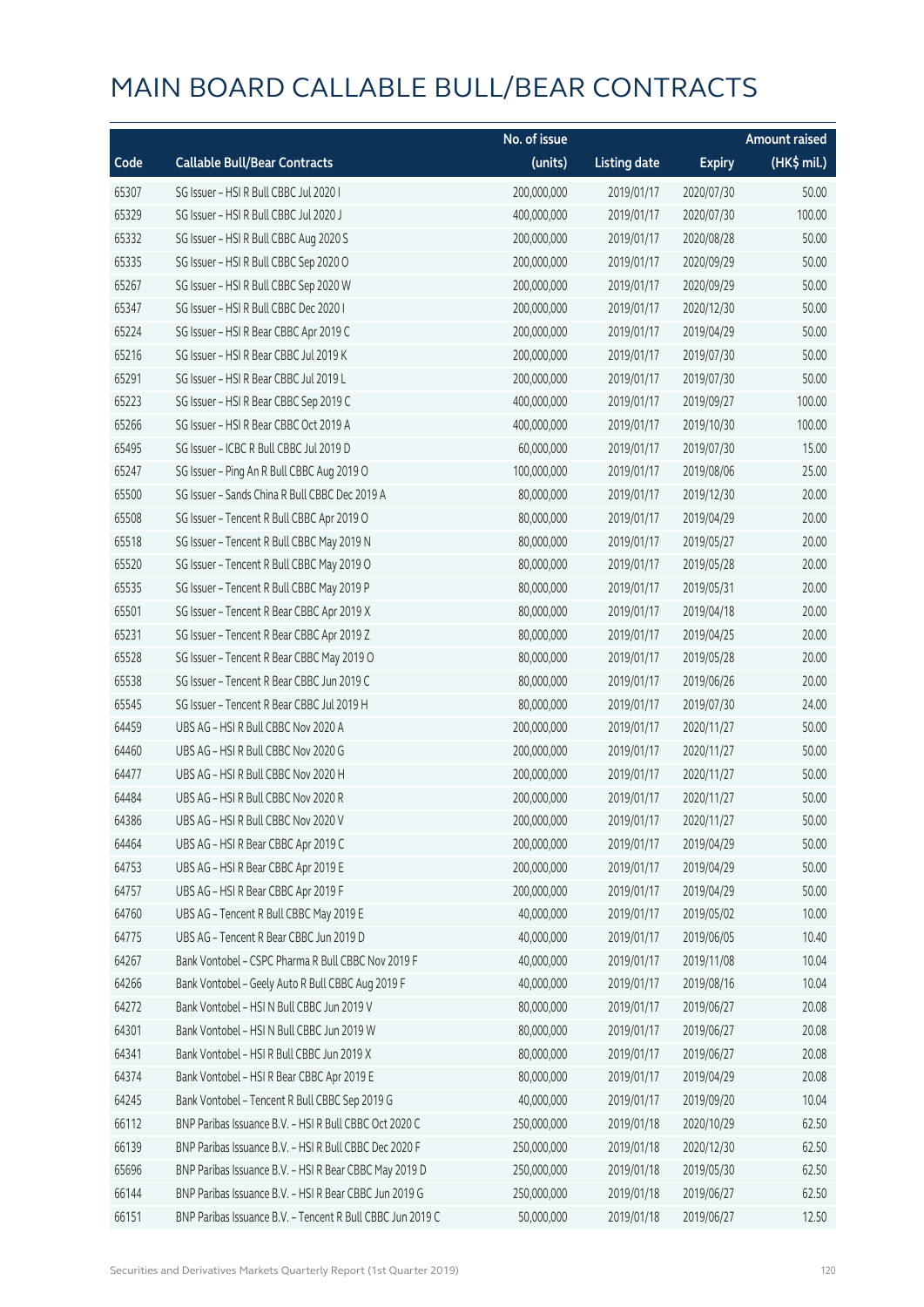|       |                                                          | No. of issue |                     |               | <b>Amount raised</b> |
|-------|----------------------------------------------------------|--------------|---------------------|---------------|----------------------|
| Code  | <b>Callable Bull/Bear Contracts</b>                      | (units)      | <b>Listing date</b> | <b>Expiry</b> | (HK\$ mil.)          |
| 66487 | Credit Suisse AG - AIA R Bull CBBC Nov 2019 D            | 70,000,000   | 2019/01/18          | 2019/11/22    | 17.50                |
| 66488 | Credit Suisse AG - AIA R Bear CBBC Nov 2019 C            | 70,000,000   | 2019/01/18          | 2019/11/22    | 17.50                |
| 66361 | Credit Suisse AG - Galaxy Ent R Bear CBBC Oct 2019 A     | 50,000,000   | 2019/01/18          | 2019/10/30    | 12.50                |
| 66511 | Credit Suisse AG - HSI R Bull CBBC Sep 2020 Y            | 200,000,000  | 2019/01/18          | 2020/09/29    | 50.00                |
| 66574 | Credit Suisse AG - HSI R Bull CBBC Oct 2020 N            | 200,000,000  | 2019/01/18          | 2020/10/29    | 50.00                |
| 66503 | Credit Suisse AG - HSI R Bull CBBC Jan 2021 U            | 200,000,000  | 2019/01/18          | 2021/01/28    | 50.00                |
| 66516 | Credit Suisse AG - HSI R Bull CBBC Jan 2021 V            | 200,000,000  | 2019/01/18          | 2021/01/28    | 50.00                |
| 66546 | Credit Suisse AG - HSI R Bull CBBC Jan 2021 W            | 200,000,000  | 2019/01/18          | 2021/01/28    | 50.00                |
| 66590 | Credit Suisse AG - HSI R Bull CBBC Feb 2021 J            | 300,000,000  | 2019/01/18          | 2021/02/25    | 75.00                |
| 66333 | Credit Suisse AG - HSI R Bear CBBC Apr 2019 D            | 200,000,000  | 2019/01/18          | 2019/04/29    | 50.00                |
| 66355 | Credit Suisse AG - HSI R Bear CBBC May 2019 Z            | 200,000,000  | 2019/01/18          | 2019/05/30    | 50.00                |
| 66359 | Credit Suisse AG - HSI R Bear CBBC Jun 2019 T            | 200,000,000  | 2019/01/18          | 2019/06/27    | 50.00                |
| 66456 | Credit Suisse AG - Tencent R Bull CBBC Dec 2019 D        | 50,000,000   | 2019/01/18          | 2019/12/05    | 12.50                |
| 66473 | Credit Suisse AG - Tencent R Bear CBBC Nov 2019 G        | 50,000,000   | 2019/01/18          | 2019/11/29    | 17.50                |
| 67291 | Goldman Sachs SP (Asia) - HSBC R Bull CBBC Sep 2019 I    | 100,000,000  | 2019/01/18          | 2019/09/26    | 25.00                |
| 67238 | Goldman Sachs SP (Asia) - HSI R Bull CBBC Sep 2020 L     | 200,000,000  | 2019/01/18          | 2020/09/29    | 50.00                |
| 67270 | Goldman Sachs SP (Asia) - HSI R Bull CBBC Sep 2020 M     | 200,000,000  | 2019/01/18          | 2020/09/29    | 50.00                |
| 67295 | Goldman Sachs SP (Asia) - HSI R Bull CBBC Sep 2020 N     | 200,000,000  | 2019/01/18          | 2020/09/29    | 50.00                |
| 67301 | Goldman Sachs SP (Asia) - HSI R Bull CBBC Sep 2020 O     | 200,000,000  | 2019/01/18          | 2020/09/29    | 50.00                |
| 65903 | Goldman Sachs SP (Asia) - HSI R Bear CBBC Apr 2019 C     | 200,000,000  | 2019/01/18          | 2019/04/29    | 50.00                |
| 67319 | Goldman Sachs SP (Asia) - HSI R Bear CBBC Apr 2019 N     | 200,000,000  | 2019/01/18          | 2019/04/29    | 50.00                |
| 67288 | Goldman Sachs SP (Asia) - Ping An R Bear CBBC Dec 2019 D | 80,000,000   | 2019/01/18          | 2019/12/31    | 20.00                |
| 67250 | Goldman Sachs SP (Asia) - Tencent R Bull CBBC May 2019 X | 100,000,000  | 2019/01/18          | 2019/05/02    | 25.00                |
| 65906 | Goldman Sachs SP (Asia) - Tencent R Bear CBBC May 2019 J | 80,000,000   | 2019/01/18          | 2019/05/02    | 20.00                |
| 67260 | Goldman Sachs SP (Asia) - Tencent R Bear CBBC May 2019 K | 80,000,000   | 2019/01/18          | 2019/05/02    | 21.04                |
| 65898 | HK Bank - AIA R Bull CBBC Jul 2019 B                     | 80,000,000   | 2019/01/18          | 2019/07/08    | 20.00                |
| 65888 | HK Bank - China Life R Bull CBBC Jul 2019 C              | 40,000,000   | 2019/01/18          | 2019/07/08    | 10.00                |
| 65820 | HK Bank - HSCEI R Bull CBBC Mar 2020 C                   | 60,000,000   | 2019/01/18          | 2020/03/30    | 15.00                |
| 65811 | HK Bank - HSI R Bull CBBC Mar 2020 R                     | 150,000,000  | 2019/01/18          | 2020/03/30    | 37.50                |
| 65814 | HK Bank - HSI R Bull CBBC Mar 2020 S                     | 150,000,000  | 2019/01/18          | 2020/03/30    | 37.50                |
| 65703 | HK Bank - HSI R Bear CBBC May 2019 P                     | 150,000,000  | 2019/01/18          | 2019/05/30    | 37.50                |
| 65819 | HK Bank - HSI R Bear CBBC Jul 2019 D                     | 150,000,000  | 2019/01/18          | 2019/07/30    | 37.50                |
| 65875 | HK Bank - Ping An R Bull CBBC Aug 2019 C                 | 100,000,000  | 2019/01/18          | 2019/08/01    | 25.00                |
| 65892 | HK Bank - Sino Biopharm R Bull CBBC Jul 2019 D           | 40,000,000   | 2019/01/18          | 2019/07/08    | 10.00                |
| 65891 | HK Bank - Sunny Optical R Bull CBBC Jul 2019 C           | 40,000,000   | 2019/01/18          | 2019/07/02    | 10.00                |
| 65802 | HK Bank - Tencent R Bull CBBC Jun 2019 R                 | 60,000,000   | 2019/01/18          | 2019/06/06    | 15.00                |
| 65783 | HK Bank - Tencent R Bull CBBC Jul 2019 R                 | 60,000,000   | 2019/01/18          | 2019/07/25    | 15.00                |
| 65717 | HK Bank - Tencent R Bear CBBC Jun 2019 P                 | 50,000,000   | 2019/01/18          | 2019/06/17    | 12.50                |
| 65753 | HK Bank - Tencent R Bear CBBC Jul 2019 J                 | 50,000,000   | 2019/01/18          | 2019/07/25    | 24.00                |
| 65866 | HK Bank - Tencent R Bear CBBC Aug 2019 E                 | 50,000,000   | 2019/01/18          | 2019/08/30    | 36.50                |
| 66811 | Haitong Int'l Sec - Bank of China R Bull CBBC Oct 2019 A | 240,000,000  | 2019/01/18          | 2019/10/30    | 60.00                |
| 66797 | Haitong Int'l Sec - CM Bank R Bull CBBC Dec 2019 A       | 140,000,000  | 2019/01/18          | 2019/12/30    | 35.00                |
| 66715 | Haitong Int'l Sec - Sinopec Corp R Bull CBBC Jul 2019 A  | 140,000,000  | 2019/01/18          | 2019/07/10    | 35.00                |
| 66814 | Haitong Int'l Sec - Evergrande R Bear CBBC May 2019 A    | 40,000,000   | 2019/01/18          | 2019/05/16    | 13.00                |
| 66672 | Haitong Int'l Sec - HSI R Bull CBBC Oct 2020 P           | 120,000,000  | 2019/01/18          | 2020/10/29    | 30.00                |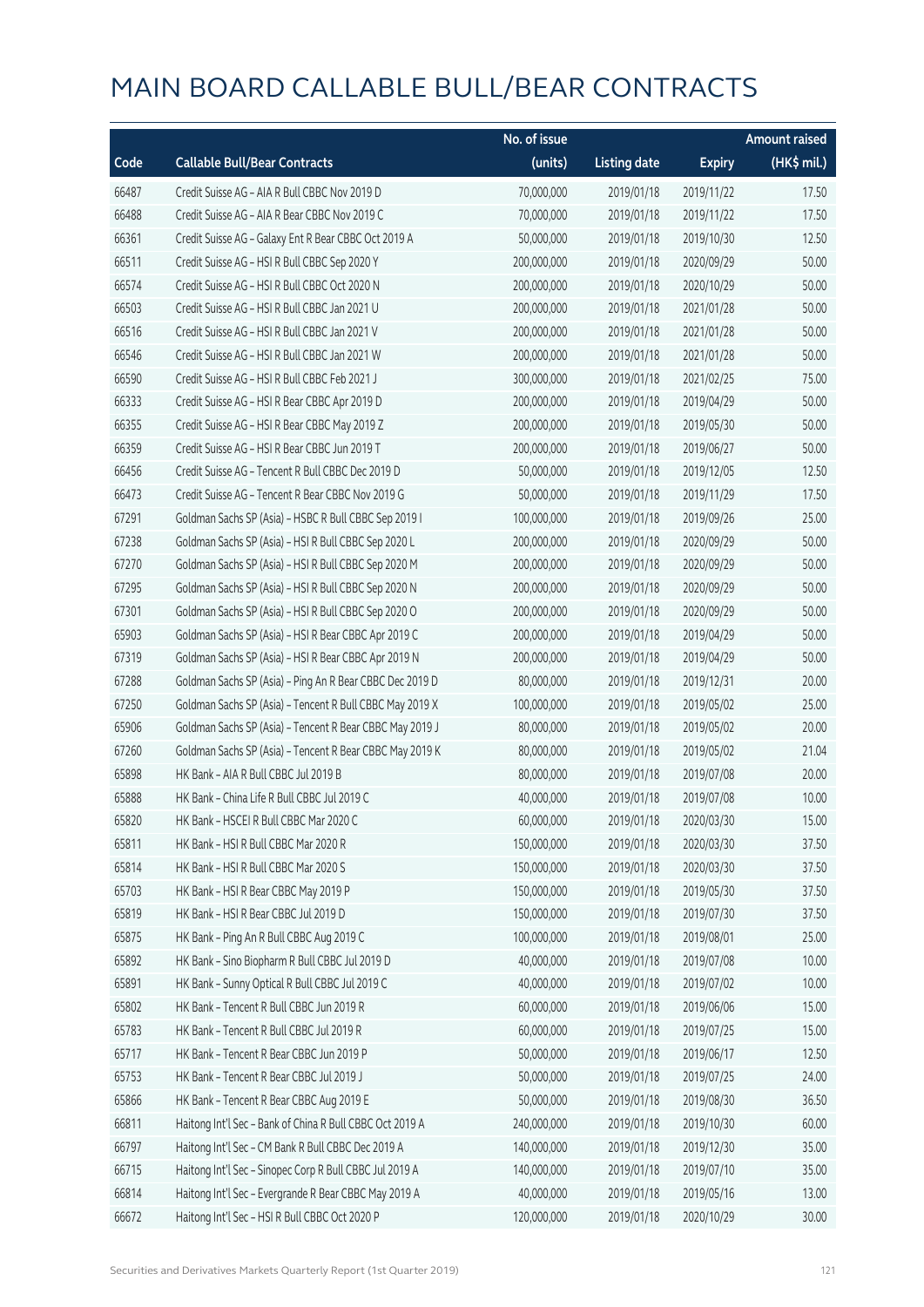|       |                                                          | No. of issue |                     |               | <b>Amount raised</b> |
|-------|----------------------------------------------------------|--------------|---------------------|---------------|----------------------|
| Code  | <b>Callable Bull/Bear Contracts</b>                      | (units)      | <b>Listing date</b> | <b>Expiry</b> | (HK\$ mil.)          |
| 66664 | Haitong Int'l Sec - HSI R Bull CBBC Nov 2020 E           | 120,000,000  | 2019/01/18          | 2020/11/27    | 30.00                |
| 66688 | Haitong Int'l Sec - HSI R Bear CBBC Apr 2019 T           | 120,000,000  | 2019/01/18          | 2019/04/29    | 30.00                |
| 66706 | Haitong Int'l Sec - HSI R Bear CBBC Apr 2019 Y           | 120,000,000  | 2019/01/18          | 2019/04/29    | 30.00                |
| 66718 | Haitong Int'l Sec - Sands China R Bull CBBC Nov 2019 A   | 120,000,000  | 2019/01/18          | 2019/11/15    | 30.00                |
| 66727 | Haitong Int'l Sec - SUNAC R Bull CBBC Jul 2019 A         | 40,000,000   | 2019/01/18          | 2019/07/16    | 10.00                |
| 66813 | Haitong Int'l Sec - SUNAC R Bear CBBC Apr 2019 B         | 40,000,000   | 2019/01/18          | 2019/04/25    | 11.76                |
| 66726 | Haitong Int'l Sec - Sunny Optical R Bull CBBC Jul 2019 B | 120,000,000  | 2019/01/18          | 2019/07/12    | 30.00                |
| 66238 | J P Morgan SP BV - China Mobile R Bear CBBC May 2019 B   | 100,000,000  | 2019/01/18          | 2019/05/17    | 25.00                |
| 66239 | J P Morgan SP BV - China Mobile R Bear CBBC Jun 2019 A   | 100,000,000  | 2019/01/18          | 2019/06/14    | 25.00                |
| 66325 | J P Morgan SP BV - HSI R Bull CBBC Sep 2020 I            | 200,000,000  | 2019/01/18          | 2020/09/29    | 50.00                |
| 66257 | J P Morgan SP BV - HSI R Bull CBBC Sep 2020 L            | 200,000,000  | 2019/01/18          | 2020/09/29    | 50.00                |
| 66272 | J P Morgan SP BV - HSI R Bull CBBC Sep 2020 Y            | 200,000,000  | 2019/01/18          | 2020/09/29    | 50.00                |
| 66261 | J P Morgan SP BV - HSI R Bull CBBC Dec 2020 T            | 200,000,000  | 2019/01/18          | 2020/12/30    | 50.00                |
| 66287 | J P Morgan SP BV - HSI R Bull CBBC Dec 2020 W            | 200,000,000  | 2019/01/18          | 2020/12/30    | 50.00                |
| 66157 | J P Morgan SP BV - HSI R Bear CBBC May 2019 I            | 200,000,000  | 2019/01/18          | 2019/05/30    | 50.00                |
| 66250 | J P Morgan SP BV - HSI R Bear CBBC May 2019 L            | 200,000,000  | 2019/01/18          | 2019/05/30    | 50.00                |
| 66168 | J P Morgan SP BV - Tencent R Bull CBBC May 2019 J        | 50,000,000   | 2019/01/18          | 2019/05/10    | 12.50                |
| 66155 | J P Morgan SP BV - Tencent R Bear CBBC May 2019 M        | 50,000,000   | 2019/01/18          | 2019/05/10    | 12.50                |
| 66226 | J P Morgan SP BV - Tencent R Bear CBBC May 2019 N        | 50,000,000   | 2019/01/18          | 2019/05/10    | 12.50                |
| 66236 | J P Morgan SP BV - Tencent R Bear CBBC May 2019 O        | 50,000,000   | 2019/01/18          | 2019/05/17    | 12.50                |
| 65937 | Macquarie Bank Ltd. - CPIC R Bull CBBC Sep 2019 A        | 13,700,000   | 2019/01/18          | 2019/09/16    | 10.45                |
| 65929 | Macquarie Bank Ltd. - Galaxy Ent R Bull CBBC Sep 2019 A  | 7,500,000    | 2019/01/18          | 2019/09/30    | 10.05                |
| 65930 | Macquarie Bank Ltd. - Ping An R Bull CBBC Oct 2019 A     | 40,000,000   | 2019/01/18          | 2019/10/31    | 10.72                |
| 65938 | Macquarie Bank Ltd. - Tencent R Bull CBBC May 2019 P     | 20,000,000   | 2019/01/18          | 2019/05/28    | 10.48                |
| 65939 | Macquarie Bank Ltd. - Tencent R Bear CBBC Apr 2019 P     | 25,700,000   | 2019/01/18          | 2019/04/25    | 10.49                |
| 66816 | SG Issuer - AIA R Bear CBBC Jul 2019 D                   | 60,000,000   | 2019/01/18          | 2019/07/26    | 15.00                |
| 67199 | SG Issuer - Bank of China R Bull CBBC Dec 2019 A         | 100,000,000  | 2019/01/18          | 2019/12/31    | 25.00                |
| 67202 | SG Issuer - CC Bank R Bull CBBC Aug 2019 W               | 100,000,000  | 2019/01/18          | 2019/08/09    | 25.00                |
| 66983 | SG Issuer - CM Bank R Bull CBBC Jan 2020 A               | 60,000,000   | 2019/01/18          | 2020/01/30    | 15.00                |
| 67211 | SG Issuer - CNOOC R Bull CBBC Aug 2019 A                 | 40,000,000   | 2019/01/18          | 2019/08/02    | 10.00                |
| 67210 | SG Issuer - Sinopec Corp R Bull CBBC Jul 2019 I          | 40,000,000   | 2019/01/18          | 2019/07/25    | 10.00                |
| 67203 | SG Issuer - Sinopec Corp R Bear CBBC Jun 2019 B          | 40,000,000   | 2019/01/18          | 2019/06/27    | 10.00                |
| 66986 | SG Issuer - HSBC R Bear CBBC May 2019 C                  | 100,000,000  | 2019/01/18          | 2019/05/03    | 25.00                |
| 67095 | SG Issuer - HSI R Bull CBBC May 2020 I                   | 200,000,000  | 2019/01/18          | 2020/05/28    | 50.00                |
| 67120 | SG Issuer - HSI R Bull CBBC Jul 2020 K                   | 200,000,000  | 2019/01/18          | 2020/07/30    | 50.00                |
| 67151 | SG Issuer - HSI R Bull CBBC Jul 2020 L                   | 200,000,000  | 2019/01/18          | 2020/07/30    | 50.00                |
| 67181 | SG Issuer - HSI R Bull CBBC Aug 2020 T                   | 200,000,000  | 2019/01/18          | 2020/08/28    | 50.00                |
| 67187 | SG Issuer - HSI R Bull CBBC Aug 2020 U                   | 200,000,000  | 2019/01/18          | 2020/08/28    | 50.00                |
| 67191 | SG Issuer - HSI R Bull CBBC Aug 2020 V                   | 200,000,000  | 2019/01/18          | 2020/08/28    | 50.00                |
| 67177 | SG Issuer - HSI R Bull CBBC Aug 2020 W                   | 200,000,000  | 2019/01/18          | 2020/08/28    | 50.00                |
| 66949 | SG Issuer - HSI R Bull CBBC Sep 2020 J                   | 400,000,000  | 2019/01/18          | 2020/09/29    | 100.00               |
| 66945 | SG Issuer - HSI R Bear CBBC Apr 2019 K                   | 200,000,000  | 2019/01/18          | 2019/04/29    | 50.00                |
| 67001 | SG Issuer - HSI R Bear CBBC Apr 2019 N                   | 200,000,000  | 2019/01/18          | 2019/04/29    | 50.00                |
| 67002 | SG Issuer - HSI R Bear CBBC Apr 2019 P                   | 200,000,000  | 2019/01/18          | 2019/04/29    | 50.00                |
| 67006 | SG Issuer - HSI R Bear CBBC May 2019 V                   | 200,000,000  | 2019/01/18          | 2019/05/30    | 50.00                |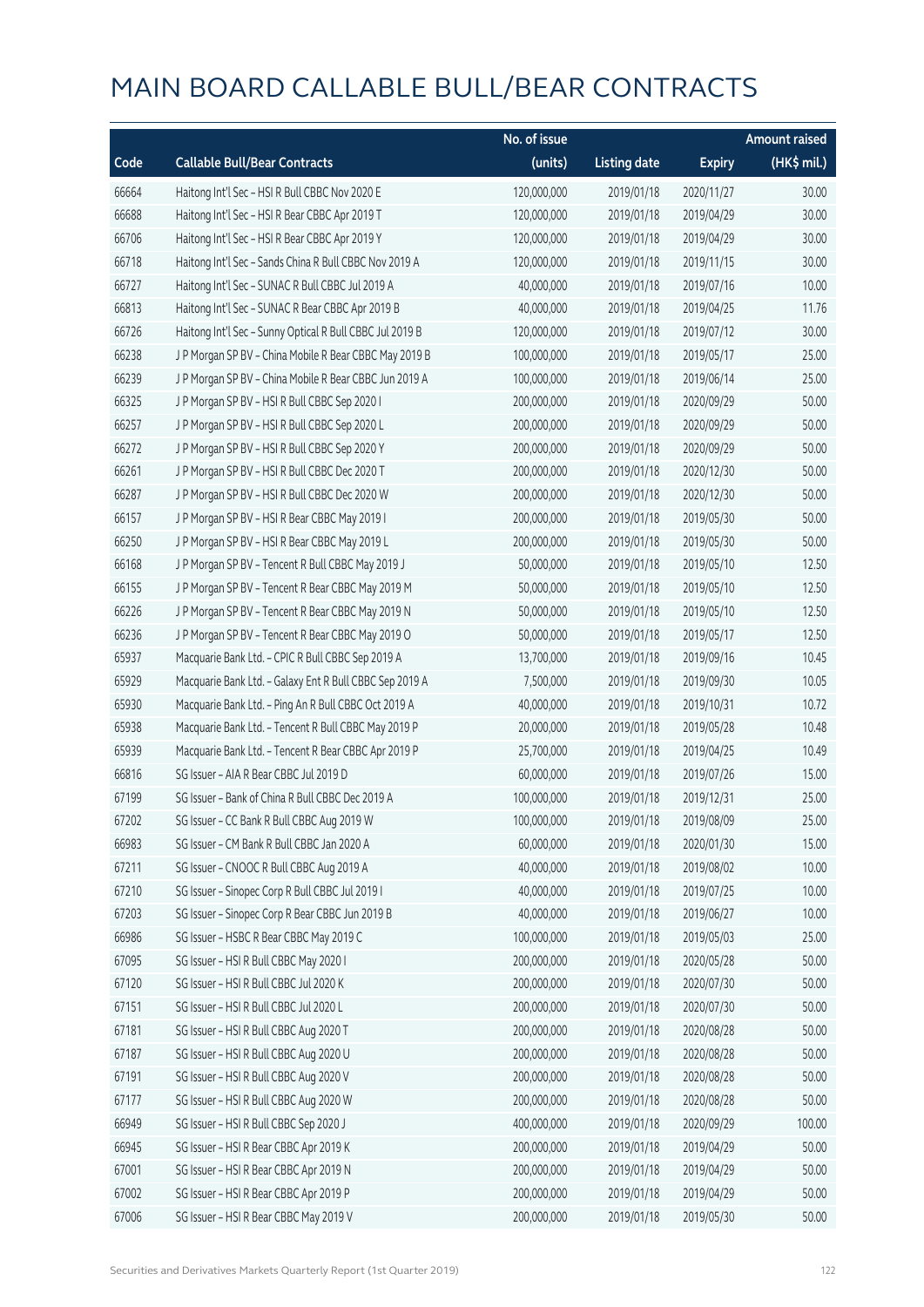|       |                                                            | No. of issue |                     |               | <b>Amount raised</b> |
|-------|------------------------------------------------------------|--------------|---------------------|---------------|----------------------|
| Code  | <b>Callable Bull/Bear Contracts</b>                        | (units)      | <b>Listing date</b> | <b>Expiry</b> | (HK\$ mil.)          |
| 67007 | SG Issuer - HSI R Bear CBBC Jul 2019 M                     | 200,000,000  | 2019/01/18          | 2019/07/30    | 50.00                |
| 67056 | SG Issuer - HSI R Bear CBBC Jul 2019 N                     | 200,000,000  | 2019/01/18          | 2019/07/30    | 50.00                |
| 67068 | SG Issuer - HSI R Bear CBBC Sep 2019 D                     | 400,000,000  | 2019/01/18          | 2019/09/27    | 100.00               |
| 66996 | SG Issuer - Ping An R Bull CBBC Aug 2019 P                 | 100,000,000  | 2019/01/18          | 2019/08/12    | 25.00                |
| 66831 | SG Issuer - Ping An R Bear CBBC Jul 2019 B                 | 100,000,000  | 2019/01/18          | 2019/07/19    | 25.00                |
| 66865 | SG Issuer - Sunny Optical R Bear CBBC Jul 2019 B           | 40,000,000   | 2019/01/18          | 2019/07/08    | 10.00                |
| 67213 | SG Issuer - Tencent R Bull CBBC May 2019 Q                 | 80,000,000   | 2019/01/18          | 2019/05/28    | 20.00                |
| 66997 | SG Issuer - Tencent R Bull CBBC Jun 2019 K                 | 80,000,000   | 2019/01/18          | 2019/06/05    | 20.00                |
| 67000 | SG Issuer - Tencent R Bull CBBC Jun 2019 L                 | 80,000,000   | 2019/01/18          | 2019/06/10    | 20.00                |
| 66866 | SG Issuer - Tencent R Bear CBBC Apr 2019 B                 | 80,000,000   | 2019/01/18          | 2019/04/24    | 20.00                |
| 66921 | SG Issuer - Tencent R Bear CBBC May 2019 P                 | 80,000,000   | 2019/01/18          | 2019/05/02    | 20.00                |
| 67224 | SG Issuer - Tencent R Bear CBBC May 2019 Q                 | 80,000,000   | 2019/01/18          | 2019/05/29    | 20.00                |
| 65958 | UBS AG - HSI R Bull CBBC Dec 2020 T                        | 200,000,000  | 2019/01/18          | 2020/12/30    | 50.00                |
| 66108 | UBS AG - HSI R Bull CBBC Jan 2021 N                        | 200,000,000  | 2019/01/18          | 2021/01/28    | 50.00                |
| 66110 | UBS AG - HSI R Bull CBBC Jan 2021 O                        | 200,000,000  | 2019/01/18          | 2021/01/28    | 50.00                |
| 65940 | UBS AG - HSI R Bear CBBC Apr 2019 K                        | 200,000,000  | 2019/01/18          | 2019/04/29    | 50.00                |
| 65957 | UBS AG - HSI R Bear CBBC Apr 2019 M                        | 200,000,000  | 2019/01/18          | 2019/04/29    | 50.00                |
| 65965 | UBS AG - HSI R Bear CBBC Apr 2019 O                        | 200,000,000  | 2019/01/18          | 2019/04/29    | 50.00                |
| 65997 | UBS AG - HSI R Bear CBBC Apr 2019 Q                        | 200,000,000  | 2019/01/18          | 2019/04/29    | 50.00                |
| 66087 | UBS AG - Ping An R Bull CBBC Jul 2019 D                    | 100,000,000  | 2019/01/18          | 2019/07/29    | 25.00                |
| 66088 | UBS AG - Ping An R Bull CBBC Aug 2019 A                    | 100,000,000  | 2019/01/18          | 2019/08/12    | 25.00                |
| 66098 | UBS AG - Ping An R Bear CBBC May 2019 B                    | 100,000,000  | 2019/01/18          | 2019/05/20    | 25.00                |
| 66104 | UBS AG - Ping An R Bear CBBC May 2019 C                    | 100,000,000  | 2019/01/18          | 2019/05/08    | 25.00                |
| 66066 | UBS AG - Tencent R Bull CBBC Jun 2019 H                    | 40,000,000   | 2019/01/18          | 2019/06/24    | 10.00                |
| 66069 | UBS AG - Tencent R Bull CBBC Jun 2019 I                    | 40,000,000   | 2019/01/18          | 2019/06/17    | 10.00                |
| 66010 | UBS AG - Tencent R Bear CBBC Apr 2019 G                    | 40,000,000   | 2019/01/18          | 2019/04/24    | 12.40                |
| 66015 | UBS AG - Tencent R Bear CBBC May 2019 H                    | 40,000,000   | 2019/01/18          | 2019/05/27    | 10.00                |
| 65915 | Bank Vontobel - Ping An R Bull CBBC Aug 2019 G             | 40,000,000   | 2019/01/18          | 2019/08/02    | 10.04                |
| 65918 | Bank Vontobel - Sunny Optical R Bull CBBC Sep 2019 H       | 40,000,000   | 2019/01/18          | 2019/09/13    | 10.04                |
| 65917 | Bank Vontobel - Tencent R Bear CBBC Jul 2019 F             | 40,000,000   | 2019/01/18          | 2019/07/19    | 10.04                |
| 68464 | BNP Paribas Issuance B.V. - HSI R Bull CBBC Oct 2020 D     | 250,000,000  | 2019/01/21          | 2020/10/29    | 62.50                |
| 68504 | BNP Paribas Issuance B.V. - HSI R Bull CBBC Oct 2020 E     | 250,000,000  | 2019/01/21          | 2020/10/29    | 62.50                |
| 68510 | BNP Paribas Issuance B.V. - HSI R Bull CBBC Oct 2020 F     | 250,000,000  | 2019/01/21          | 2020/10/29    | 62.50                |
| 68719 | BNP Paribas Issuance B.V. - HSI R Bear CBBC May 2019 E     | 250,000,000  | 2019/01/21          | 2019/05/30    | 62.50                |
| 68746 | BNP Paribas Issuance B.V. - HSI R Bear CBBC May 2019 F     | 250,000,000  | 2019/01/21          | 2019/05/30    | 62.50                |
| 68756 | BNP Paribas Issuance B.V. - HSI R Bear CBBC Jun 2019 H     | 250,000,000  | 2019/01/21          | 2019/06/27    | 62.50                |
| 60039 | BNP Paribas Issuance B.V. - Tencent R Bear CBBC Oct 2019 H | 50,000,000   | 2019/01/21          | 2019/10/30    | 12.50                |
| 60235 | Credit Suisse AG - AAC Tech R Bull CBBC Dec 2019 B         | 40,000,000   | 2019/01/21          | 2019/12/13    | 10.00                |
| 60243 | Credit Suisse AG - CM Bank R Bull CBBC Dec 2019 B          | 70,000,000   | 2019/01/21          | 2019/12/30    | 17.50                |
| 60264 | Credit Suisse AG - HSI R Bull CBBC Oct 2020 B              | 200,000,000  | 2019/01/21          | 2020/10/29    | 50.00                |
| 60213 | Credit Suisse AG - HSI R Bull CBBC Oct 2020 Y              | 200,000,000  | 2019/01/21          | 2020/10/29    | 50.00                |
| 60216 | Credit Suisse AG - HSI R Bull CBBC Jan 2021 X              | 200,000,000  | 2019/01/21          | 2021/01/28    | 50.00                |
| 60223 | Credit Suisse AG - HSI R Bull CBBC Jan 2021 Y              | 200,000,000  | 2019/01/21          | 2021/01/28    | 50.00                |
| 60224 | Credit Suisse AG - HSI R Bull CBBC Feb 2021 K              | 300,000,000  | 2019/01/21          | 2021/02/25    | 75.00                |
| 60251 | Credit Suisse AG - HSI R Bear CBBC Apr 2019 E              | 200,000,000  | 2019/01/21          | 2019/04/29    | 50.00                |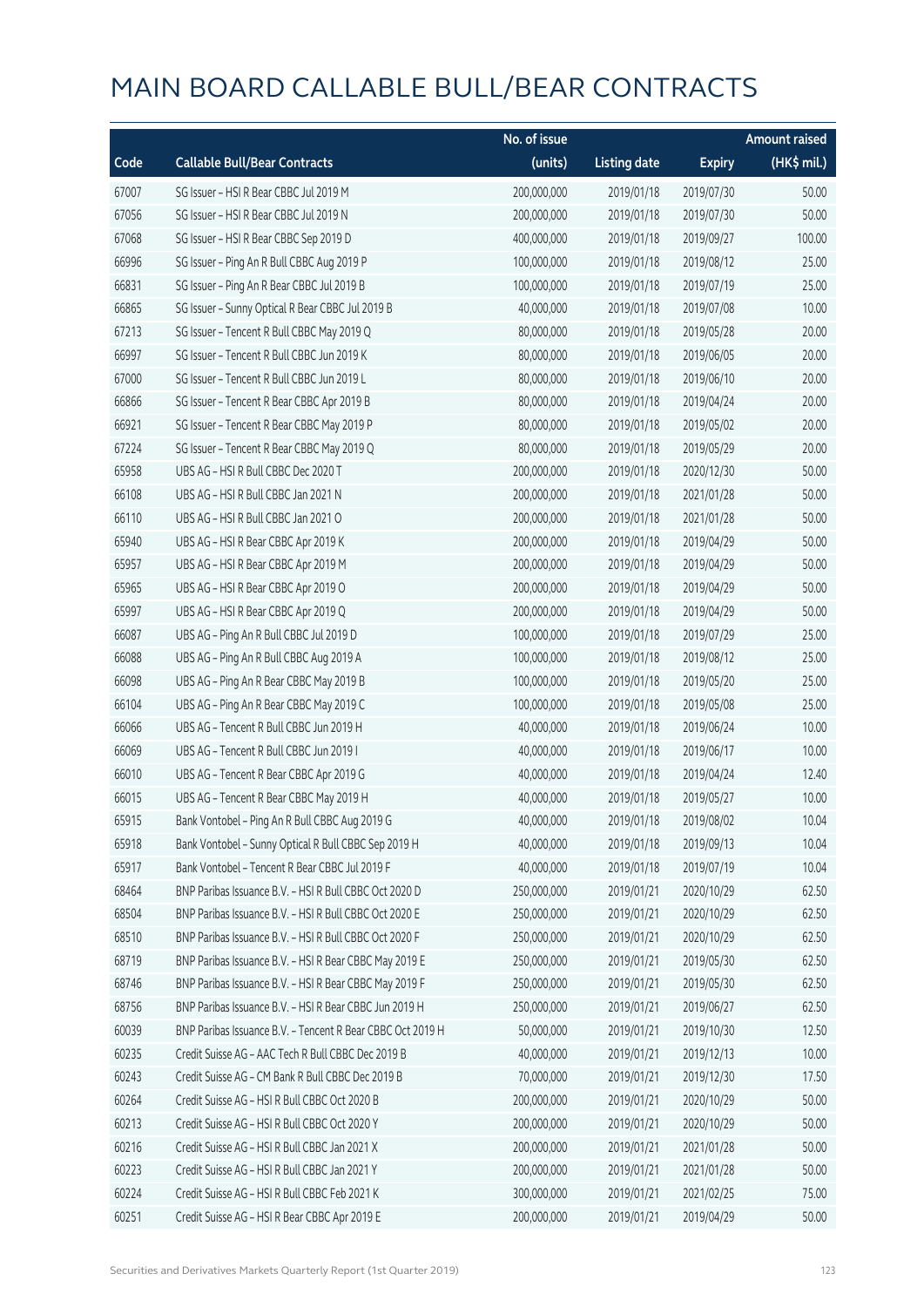|       |                                                          | No. of issue |                     |               | <b>Amount raised</b> |
|-------|----------------------------------------------------------|--------------|---------------------|---------------|----------------------|
| Code  | <b>Callable Bull/Bear Contracts</b>                      | (units)      | <b>Listing date</b> | <b>Expiry</b> | (HK\$ mil.)          |
| 60256 | Credit Suisse AG - HSI R Bear CBBC Apr 2019 F            | 200,000,000  | 2019/01/21          | 2019/04/29    | 50.00                |
| 60259 | Credit Suisse AG - HSI R Bear CBBC May 2019 C            | 200,000,000  | 2019/01/21          | 2019/05/30    | 50.00                |
| 60227 | Credit Suisse AG - Tencent R Bull CBBC Dec 2019 E        | 50,000,000   | 2019/01/21          | 2019/12/05    | 12.50                |
| 60232 | Credit Suisse AG - Tencent R Bear CBBC Nov 2019 H        | 50,000,000   | 2019/01/21          | 2019/11/22    | 12.50                |
| 67337 | Goldman Sachs SP (Asia) - HSI R Bull CBBC Sep 2020 P     | 200,000,000  | 2019/01/21          | 2020/09/29    | 50.00                |
| 60283 | Goldman Sachs SP (Asia) - HSI R Bear CBBC Apr 2019 O     | 200,000,000  | 2019/01/21          | 2019/04/29    | 50.00                |
| 60288 | Goldman Sachs SP (Asia) - HSI R Bear CBBC Apr 2019 P     | 200,000,000  | 2019/01/21          | 2019/04/29    | 50.00                |
| 60291 | Goldman Sachs SP (Asia) - HSI R Bear CBBC Apr 2019 Q     | 200,000,000  | 2019/01/21          | 2019/04/29    | 50.00                |
| 67338 | Goldman Sachs SP (Asia) - Tencent R Bull CBBC May 2019 Y | 100,000,000  | 2019/01/21          | 2019/05/03    | 25.00                |
| 60286 | Goldman Sachs SP (Asia) - Tencent R Bear CBBC May 2019 L | 80,000,000   | 2019/01/21          | 2019/05/02    | 20.00                |
| 60289 | Goldman Sachs SP (Asia) - Tencent R Bear CBBC May 2019 M | 80,000,000   | 2019/01/21          | 2019/05/02    | 32.96                |
| 67496 | HK Bank - AIA R Bear CBBC Oct 2019 A                     | 40,000,000   | 2019/01/21          | 2019/10/31    | 10.00                |
| 67488 | HK Bank - China Mobile R Bull CBBC Sep 2019 A            | 50,000,000   | 2019/01/21          | 2019/09/30    | 12.50                |
| 67373 | HK Bank - HSI R Bull CBBC Nov 2019 A                     | 150,000,000  | 2019/01/21          | 2019/11/28    | 37.50                |
| 67376 | HK Bank - HSI R Bull CBBC Nov 2019 B                     | 150,000,000  | 2019/01/21          | 2019/11/28    | 37.50                |
| 67385 | HK Bank - HSI R Bear CBBC Sep 2019 C                     | 150,000,000  | 2019/01/21          | 2019/09/27    | 37.50                |
| 67499 | HK Bank - Ping An R Bear CBBC Jul 2019 B                 | 80,000,000   | 2019/01/21          | 2019/07/31    | 20.00                |
| 67479 | HK Bank - Tencent R Bear CBBC Aug 2019 F                 | 50,000,000   | 2019/01/21          | 2019/08/30    | 12.50                |
| 67483 | HK Bank - Tencent R Bear CBBC Sep 2019 B                 | 50,000,000   | 2019/01/21          | 2019/09/30    | 12.50                |
| 67339 | Haitong Int'l Sec - HSI R Bull CBBC Oct 2020 Q           | 120,000,000  | 2019/01/21          | 2020/10/29    | 30.00                |
| 67342 | Haitong Int'l Sec - HSI R Bull CBBC Oct 2020 R           | 120,000,000  | 2019/01/21          | 2020/10/29    | 30.00                |
| 69769 | Haitong Int'l Sec - HSI R Bull CBBC Nov 2020 F           | 120,000,000  | 2019/01/21          | 2020/11/27    | 30.00                |
| 69995 | Haitong Int'l Sec - HSI R Bear CBBC Apr 2019 O           | 120,000,000  | 2019/01/21          | 2019/04/29    | 30.00                |
| 60003 | Haitong Int'l Sec - HSI R Bear CBBC Apr 2019 P           | 120,000,000  | 2019/01/21          | 2019/04/29    | 30.00                |
| 69473 | J P Morgan SP BV - HKEX R Bear CBBC May 2019 D           | 40,000,000   | 2019/01/21          | 2019/05/10    | 10.00                |
| 69009 | J P Morgan SP BV - HSI R Bull CBBC Sep 2020 S            | 200,000,000  | 2019/01/21          | 2020/09/29    | 50.00                |
| 69019 | J P Morgan SP BV - HSI R Bull CBBC Sep 2020 T            | 200,000,000  | 2019/01/21          | 2020/09/29    | 50.00                |
| 69474 | J P Morgan SP BV - HSI R Bull CBBC Jan 2021 H            | 200,000,000  | 2019/01/21          | 2021/01/28    | 50.00                |
| 69744 | J P Morgan SP BV - HSI R Bull CBBC Jan 2021 I            | 200,000,000  | 2019/01/21          | 2021/01/28    | 50.00                |
| 69752 | J P Morgan SP BV - HSI R Bull CBBC Jan 2021 J            | 200,000,000  | 2019/01/21          | 2021/01/28    | 50.00                |
| 69096 | J P Morgan SP BV - HSI R Bear CBBC May 2019 M            | 200,000,000  | 2019/01/21          | 2019/05/30    | 50.00                |
| 69229 | J P Morgan SP BV - HSI R Bear CBBC May 2019 N            | 200,000,000  | 2019/01/21          | 2019/05/30    | 50.00                |
| 69340 | J P Morgan SP BV - HSI R Bear CBBC May 2019 O            | 200,000,000  | 2019/01/21          | 2019/05/30    | 50.00                |
| 68800 | J P Morgan SP BV - Tencent R Bull CBBC May 2019 K        | 50,000,000   | 2019/01/21          | 2019/05/10    | 12.50                |
| 69415 | J P Morgan SP BV - Tencent R Bear CBBC May 2019 P        | 50,000,000   | 2019/01/21          | 2019/05/10    | 12.50                |
| 67501 | Macquarie Bank Ltd. - Tencent R Bull CBBC Jun 2019 D     | 19,900,000   | 2019/01/21          | 2019/06/05    | 10.01                |
| 67504 | Macquarie Bank Ltd. - Tencent R Bear CBBC Jun 2019 B     | 19,600,000   | 2019/01/21          | 2019/06/05    | 10.04                |
| 60181 | SG Issuer - Country Garden R Bull CBBC Oct 2019 A        | 40,000,000   | 2019/01/21          | 2019/10/25    | 10.00                |
| 60176 | SG Issuer - China Mobile R Bear CBBC Jun 2019 B          | 100,000,000  | 2019/01/21          | 2019/06/17    | 25.00                |
| 60049 | SG Issuer - Galaxy Ent R Bull CBBC Oct 2019 C            | 100,000,000  | 2019/01/21          | 2019/10/30    | 25.00                |
| 60187 | SG Issuer - HSBC R Bull CBBC Nov 2019 B                  | 100,000,000  | 2019/01/21          | 2019/11/06    | 25.00                |
| 60173 | SG Issuer - HSI R Bull CBBC Aug 2020 X                   | 200,000,000  | 2019/01/21          | 2020/08/28    | 50.00                |
| 60105 | SG Issuer - HSI R Bull CBBC Sep 2020 X                   | 200,000,000  | 2019/01/21          | 2020/09/29    | 50.00                |
| 60042 | SG Issuer - HSI R Bull CBBC Nov 2020 V                   | 200,000,000  | 2019/01/21          | 2020/11/27    | 50.00                |
| 60048 | SG Issuer - HSI R Bull CBBC Dec 2020 B                   | 200,000,000  | 2019/01/21          | 2020/12/30    | 50.00                |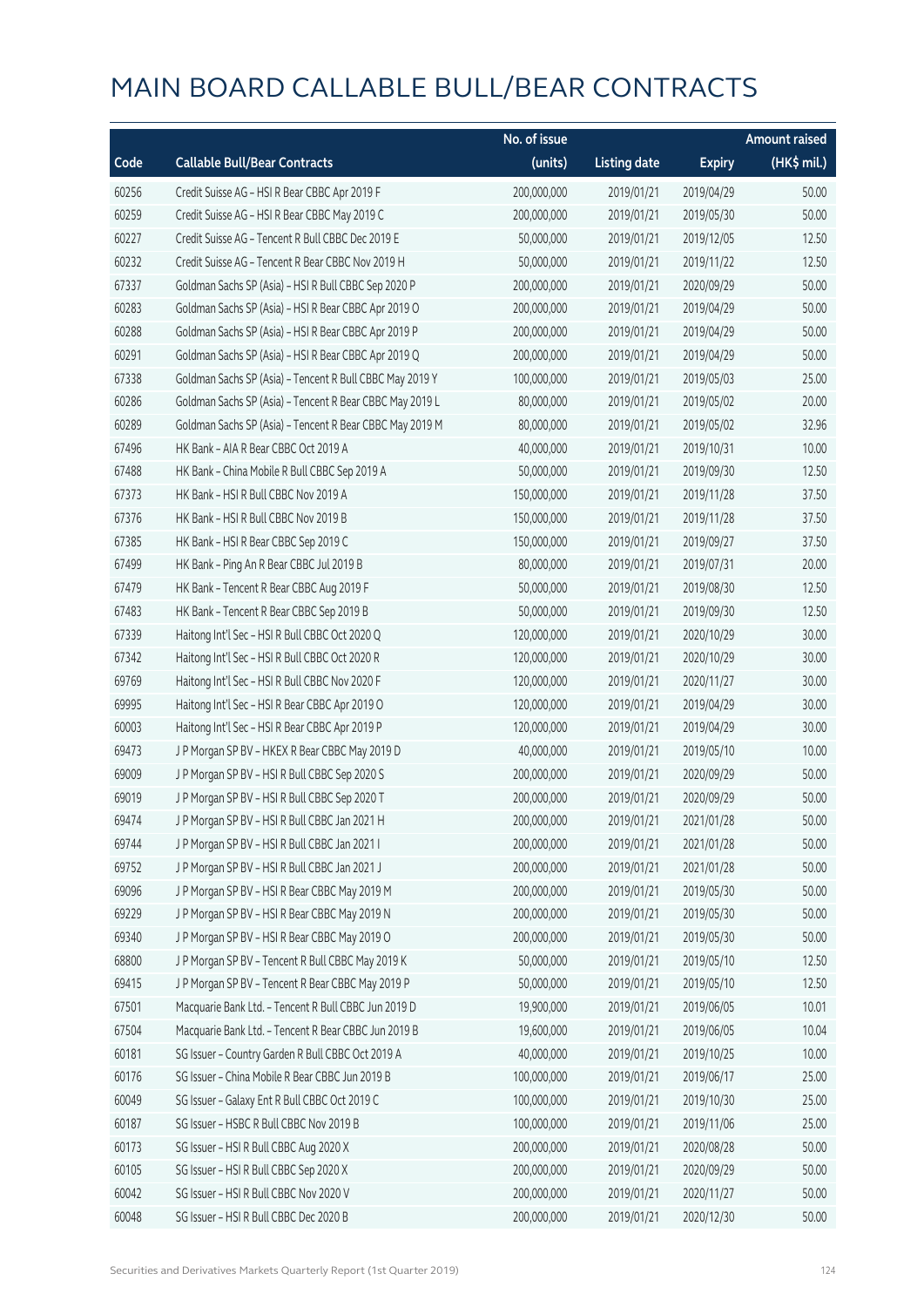|       |                                                        | No. of issue |                     |               | <b>Amount raised</b> |
|-------|--------------------------------------------------------|--------------|---------------------|---------------|----------------------|
| Code  | <b>Callable Bull/Bear Contracts</b>                    | (units)      | <b>Listing date</b> | <b>Expiry</b> | (HK\$ mil.)          |
| 60044 | SG Issuer - HSI R Bull CBBC Dec 2020 K                 | 200,000,000  | 2019/01/21          | 2020/12/30    | 50.00                |
| 60140 | SG Issuer - HSI R Bear CBBC May 2019 F                 | 200,000,000  | 2019/01/21          | 2019/05/30    | 50.00                |
| 60121 | SG Issuer - HSI R Bear CBBC May 2019 W                 | 200,000,000  | 2019/01/21          | 2019/05/30    | 50.00                |
| 60087 | SG Issuer - HSI R Bear CBBC May 2019 X                 | 200,000,000  | 2019/01/21          | 2019/05/30    | 50.00                |
| 60190 | SG Issuer - ICBC R Bull CBBC Oct 2019 A                | 60,000,000   | 2019/01/21          | 2019/10/28    | 15.00                |
| 60192 | SG Issuer - Ping An R Bull CBBC Oct 2019 D             | 100,000,000  | 2019/01/21          | 2019/10/18    | 25.00                |
| 60195 | SG Issuer - SUNAC R Bear CBBC Dec 2019 A               | 80,000,000   | 2019/01/21          | 2019/12/30    | 20.00                |
| 60201 | SG Issuer - Tencent R Bull CBBC May 2019 K             | 80,000,000   | 2019/01/21          | 2019/05/29    | 20.00                |
| 60054 | SG Issuer - Tencent R Bull CBBC Jun 2019 M             | 80,000,000   | 2019/01/21          | 2019/06/05    | 20.00                |
| 60062 | SG Issuer - Tencent R Bull CBBC Jun 2019 N             | 80,000,000   | 2019/01/21          | 2019/06/12    | 20.00                |
| 60082 | SG Issuer - Tencent R Bull CBBC Jun 2019 O             | 80,000,000   | 2019/01/21          | 2019/06/17    | 20.00                |
| 60208 | SG Issuer - Tencent R Bull CBBC Jun 2019 P             | 80,000,000   | 2019/01/21          | 2019/06/06    | 20.00                |
| 60197 | SG Issuer - Tencent R Bear CBBC May 2019 R             | 80,000,000   | 2019/01/21          | 2019/05/27    | 20.00                |
| 67726 | UBS AG - HSI R Bull CBBC Jan 2021 A                    | 200,000,000  | 2019/01/21          | 2021/01/28    | 50.00                |
| 68114 | UBS AG - HSI R Bull CBBC Jan 2021 C                    | 200,000,000  | 2019/01/21          | 2021/01/28    | 50.00                |
| 67513 | UBS AG - HSI R Bull CBBC Jan 2021 Q                    | 200,000,000  | 2019/01/21          | 2021/01/28    | 50.00                |
| 67718 | UBS AG - HSI R Bull CBBC Jan 2021 R                    | 200,000,000  | 2019/01/21          | 2021/01/28    | 50.00                |
| 68129 | UBS AG - HSI R Bear CBBC Apr 2019 T                    | 200,000,000  | 2019/01/21          | 2019/04/29    | 50.00                |
| 68412 | UBS AG - HSI R Bear CBBC Apr 2019 U                    | 200,000,000  | 2019/01/21          | 2019/04/29    | 50.00                |
| 68287 | UBS AG - HSI R Bear CBBC May 2019 D                    | 200,000,000  | 2019/01/21          | 2019/05/30    | 50.00                |
| 68115 | UBS AG - Tencent R Bull CBBC Sep 2019 A                | 40,000,000   | 2019/01/21          | 2019/09/10    | 10.00                |
| 68460 | UBS AG - Tencent R Bear CBBC May 2019 I                | 40,000,000   | 2019/01/21          | 2019/05/28    | 10.00                |
| 60034 | Bank Vontobel - AAC Tech R Bull CBBC Oct 2019 E        | 40,000,000   | 2019/01/21          | 2019/10/18    | 10.04                |
| 60012 | Bank Vontobel - AIA R Bull CBBC Oct 2019 E             | 40,000,000   | 2019/01/21          | 2019/10/11    | 10.04                |
| 60025 | Bank Vontobel - Geely Auto R Bear CBBC Aug 2019 A      | 40,000,000   | 2019/01/21          | 2019/08/09    | 16.04                |
| 60037 | Bank Vontobel - Geely Auto R Bear CBBC Aug 2019 B      | 40,000,000   | 2019/01/21          | 2019/08/09    | 10.04                |
| 60363 | BNP Paribas Issuance B.V. - HSI R Bull CBBC Oct 2020 G | 250,000,000  | 2019/01/22          | 2020/10/29    | 62.50                |
| 60380 | BNP Paribas Issuance B.V. - HSI R Bull CBBC Oct 2020 H | 250,000,000  | 2019/01/22          | 2020/10/29    | 62.50                |
| 60541 | BNP Paribas Issuance B.V. - HSI R Bull CBBC Oct 2020 I | 250,000,000  | 2019/01/22          | 2020/10/29    | 62.50                |
| 60568 | BNP Paribas Issuance B.V. - HSI R Bull CBBC Oct 2020 J | 250,000,000  | 2019/01/22          | 2020/10/29    | 62.50                |
| 60309 | BNP Paribas Issuance B.V. - HSI R Bear CBBC May 2019 I | 250,000,000  | 2019/01/22          | 2019/05/30    | 62.50                |
| 60312 | BNP Paribas Issuance B.V. - HSI R Bear CBBC May 2019 J | 250,000,000  | 2019/01/22          | 2019/05/30    | 72.50                |
| 60325 | BNP Paribas Issuance B.V. - HSI R Bear CBBC May 2019 K | 250,000,000  | 2019/01/22          | 2019/05/30    | 85.00                |
| 60331 | BNP Paribas Issuance B.V. - HSI R Bear CBBC May 2019 L | 250,000,000  | 2019/01/22          | 2019/05/30    | 62.50                |
| 60332 | BNP Paribas Issuance B.V. - HSI R Bear CBBC May 2019 M | 250,000,000  | 2019/01/22          | 2019/05/30    | 62.50                |
| 60562 | BNP Paribas Issuance B.V. - HSI R Bear CBBC Jun 2019 I | 250,000,000  | 2019/01/22          | 2019/06/27    | 62.50                |
| 60796 | Credit Suisse AG - AIA R Bull CBBC Dec 2019 B          | 70,000,000   | 2019/01/22          | 2019/12/06    | 17.50                |
| 60817 | Credit Suisse AG - AIA R Bear CBBC Dec 2019 B          | 70,000,000   | 2019/01/22          | 2019/12/06    | 17.50                |
| 60732 | Credit Suisse AG - China Mobile R Bull CBBC Nov 2019 B | 70,000,000   | 2019/01/22          | 2019/11/28    | 17.50                |
| 60774 | Credit Suisse AG - HSI R Bull CBBC Oct 2019 A          | 200,000,000  | 2019/01/22          | 2019/10/30    | 50.00                |
| 60786 | Credit Suisse AG - HSI R Bull CBBC Sep 2020 U          | 200,000,000  | 2019/01/22          | 2020/09/29    | 50.00                |
| 60784 | Credit Suisse AG - HSI R Bull CBBC Sep 2020 Z          | 200,000,000  | 2019/01/22          | 2020/09/29    | 50.00                |
| 60790 | Credit Suisse AG - HSI R Bull CBBC Feb 2021 L          | 300,000,000  | 2019/01/22          | 2021/02/25    | 75.00                |
| 60656 | Credit Suisse AG - HSI R Bear CBBC Apr 2019 G          | 200,000,000  | 2019/01/22          | 2019/04/29    | 50.00                |
| 60671 | Credit Suisse AG - HSI R Bear CBBC Apr 2019 J          | 200,000,000  | 2019/01/22          | 2019/04/29    | 50.00                |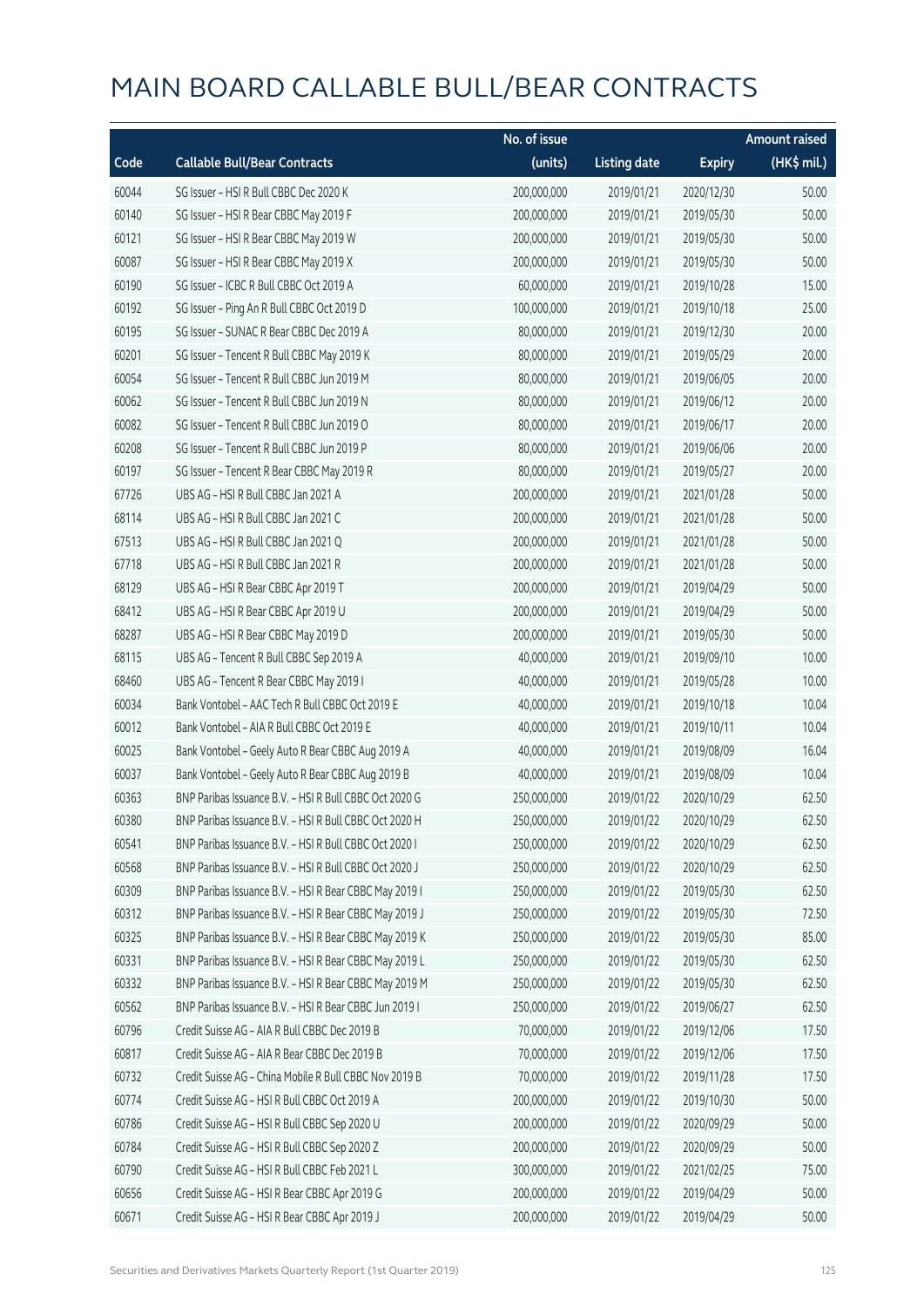|       |                                                              | No. of issue |                     |               | <b>Amount raised</b> |
|-------|--------------------------------------------------------------|--------------|---------------------|---------------|----------------------|
| Code  | <b>Callable Bull/Bear Contracts</b>                          | (units)      | <b>Listing date</b> | <b>Expiry</b> | (HK\$ mil.)          |
| 60672 | Credit Suisse AG - HSI R Bear CBBC Apr 2019 L                | 200,000,000  | 2019/01/22          | 2019/04/29    | 50.00                |
| 60726 | Credit Suisse AG - HSI R Bear CBBC May 2019 B                | 200,000,000  | 2019/01/22          | 2019/05/30    | 50.00                |
| 60664 | Credit Suisse AG - HSI R Bear CBBC May 2019 E                | 200,000,000  | 2019/01/22          | 2019/05/30    | 50.00                |
| 60747 | Credit Suisse AG - HSI R Bear CBBC Jun 2019 U                | 200,000,000  | 2019/01/22          | 2019/06/27    | 50.00                |
| 60748 | Credit Suisse AG - HSI R Bear CBBC Jun 2019 V                | 200,000,000  | 2019/01/22          | 2019/06/27    | 50.00                |
| 60772 | Credit Suisse AG - HSI R Bear CBBC Jun 2019 W                | 200,000,000  | 2019/01/22          | 2019/06/27    | 50.00                |
| 60828 | Credit Suisse AG - ICBC R Bull CBBC Nov 2019 A               | 70,000,000   | 2019/01/22          | 2019/11/28    | 17.50                |
| 60745 | Credit Suisse AG - Ping An R Bull CBBC Dec 2019 F            | 80,000,000   | 2019/01/22          | 2019/12/13    | 20.00                |
| 60735 | Credit Suisse AG - Sands China R Bull CBBC Nov 2019 C        | 50,000,000   | 2019/01/22          | 2019/11/28    | 12.50                |
| 60729 | Credit Suisse AG - Tencent R Bull CBBC Nov 2019 J            | 50,000,000   | 2019/01/22          | 2019/11/28    | 12.50                |
| 61242 | Goldman Sachs SP (Asia) - China Mobile R Bear CBBC Dec 2019B | 80,000,000   | 2019/01/22          | 2019/12/30    | 20.00                |
| 61240 | Goldman Sachs SP (Asia) - China Life R Bull CBBC Dec 2019 C  | 100,000,000  | 2019/01/22          | 2019/12/30    | 25.00                |
| 61238 | Goldman Sachs SP (Asia) - HKEX R Bull CBBC Dec 2019 P        | 100,000,000  | 2019/01/22          | 2019/12/30    | 25.00                |
| 61161 | Goldman Sachs SP (Asia) - HSI R Bull CBBC Sep 2020 Q         | 200,000,000  | 2019/01/22          | 2020/09/29    | 50.00                |
| 61166 | Goldman Sachs SP (Asia) - HSI R Bull CBBC Sep 2020 R         | 200,000,000  | 2019/01/22          | 2020/09/29    | 50.00                |
| 61168 | Goldman Sachs SP (Asia) - HSI R Bear CBBC Apr 2019 R         | 200,000,000  | 2019/01/22          | 2019/04/29    | 50.00                |
| 61173 | Goldman Sachs SP (Asia) - HSI R Bear CBBC Apr 2019 S         | 200,000,000  | 2019/01/22          | 2019/04/29    | 50.00                |
| 61177 | Goldman Sachs SP (Asia) - HSI R Bear CBBC Apr 2019 V         | 200,000,000  | 2019/01/22          | 2019/04/29    | 50.00                |
| 61205 | Goldman Sachs SP (Asia) - HSI R Bear CBBC Apr 2019 Y         | 200,000,000  | 2019/01/22          | 2019/04/29    | 50.00                |
| 61234 | Goldman Sachs SP (Asia) - Ping An R Bull CBBC Jul 2019 R     | 100,000,000  | 2019/01/22          | 2019/07/25    | 25.00                |
| 61232 | Goldman Sachs SP (Asia) - Tencent R Bull CBBC May 2019 Z     | 100,000,000  | 2019/01/22          | 2019/05/03    | 25.00                |
| 60396 | HK Bank - AAC Tech R Bull CBBC Aug 2019 B                    | 40,000,000   | 2019/01/22          | 2019/08/05    | 10.00                |
| 60399 | HK Bank - AIA R Bull CBBC Jul 2019 C                         | 80,000,000   | 2019/01/22          | 2019/07/29    | 20.00                |
| 60403 | HK Bank - China Mobile R Bull CBBC Sep 2019 B                | 50,000,000   | 2019/01/22          | 2019/09/23    | 12.50                |
| 60401 | HK Bank - China Mobile R Bear CBBC Jul 2019 C                | 40,000,000   | 2019/01/22          | 2019/07/15    | 10.00                |
| 60428 | HK Bank - HSI R Bull CBBC Nov 2019 C                         | 150,000,000  | 2019/01/22          | 2019/11/28    | 37.50                |
| 60422 | HK Bank - HSI R Bear CBBC Nov 2019 B                         | 150,000,000  | 2019/01/22          | 2019/11/28    | 37.50                |
| 60426 | HK Bank - HSI R Bear CBBC Nov 2019 C                         | 150,000,000  | 2019/01/22          | 2019/11/28    | 37.50                |
| 60432 | HK Bank - Tencent R Bull CBBC Aug 2019 C                     | 60,000,000   | 2019/01/22          | 2019/08/12    | 15.00                |
| 60435 | HK Bank - Tencent R Bear CBBC Aug 2019 G                     | 50,000,000   | 2019/01/22          | 2019/08/12    | 12.50                |
| 60335 | Haitong Int'l Sec - HSI R Bear CBBC Apr 2019 F               | 120,000,000  | 2019/01/22          | 2019/04/29    | 36.00                |
| 60337 | Haitong Int'l Sec - HSI R Bear CBBC Apr 2019 S               | 120,000,000  | 2019/01/22          | 2019/04/29    | 36.00                |
| 60611 | J P Morgan SP BV - HKEX R Bull CBBC May 2019 K               | 40,000,000   | 2019/01/22          | 2019/05/17    | 10.00                |
| 60619 | J P Morgan SP BV - HKEX R Bull CBBC May 2019 L               | 40,000,000   | 2019/01/22          | 2019/05/10    | 10.00                |
| 60620 | J P Morgan SP BV - HKEX R Bear CBBC May 2019 E               | 40,000,000   | 2019/01/22          | 2019/05/10    | 18.20                |
| 60624 | J P Morgan SP BV - HKEX R Bear CBBC May 2019 F               | 40,000,000   | 2019/01/22          | 2019/05/17    | 12.20                |
| 60602 | J P Morgan SP BV - HSI R Bull CBBC Jan 2021 K                | 200,000,000  | 2019/01/22          | 2021/01/28    | 50.00                |
| 60627 | J P Morgan SP BV - HSI R Bull CBBC Jan 2021 L                | 200,000,000  | 2019/01/22          | 2021/01/28    | 50.00                |
| 60637 | J P Morgan SP BV - HSI R Bull CBBC Jan 2021 M                | 200,000,000  | 2019/01/22          | 2021/01/28    | 50.00                |
| 60643 | J P Morgan SP BV - HSI R Bear CBBC May 2019 E                | 200,000,000  | 2019/01/22          | 2019/05/30    | 50.00                |
| 60592 | J P Morgan SP BV - HSI R Bear CBBC May 2019 V                | 200,000,000  | 2019/01/22          | 2019/05/30    | 50.00                |
| 60594 | J P Morgan SP BV - HSI R Bear CBBC May 2019 Y                | 200,000,000  | 2019/01/22          | 2019/05/30    | 50.00                |
| 60600 | J P Morgan SP BV - HSI R Bear CBBC May 2019 Z                | 200,000,000  | 2019/01/22          | 2019/05/30    | 50.00                |
| 60626 | J P Morgan SP BV - Tencent R Bear CBBC Jun 2019 A            | 50,000,000   | 2019/01/22          | 2019/06/14    | 26.75                |
| 60350 | Macquarie Bank Ltd. - Ping An R Bull CBBC Jul 2019 B         | 40,000,000   | 2019/01/22          | 2019/07/31    | 10.08                |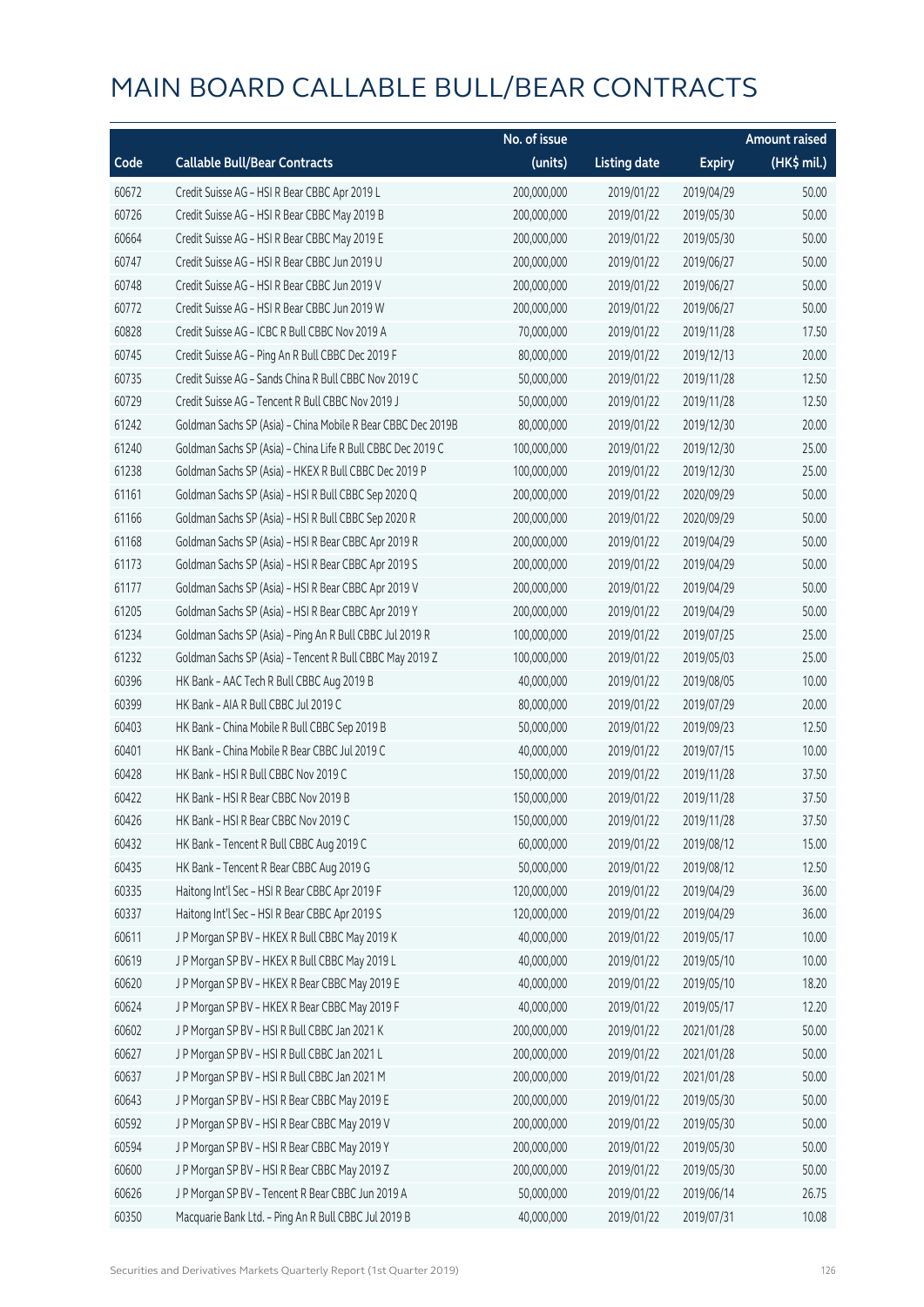|       |                                                      | No. of issue |                     |               | <b>Amount raised</b> |
|-------|------------------------------------------------------|--------------|---------------------|---------------|----------------------|
| Code  | <b>Callable Bull/Bear Contracts</b>                  | (units)      | <b>Listing date</b> | <b>Expiry</b> | (HK\$ mil.)          |
| 60349 | Macquarie Bank Ltd. - Ping An R Bear CBBC Aug 2019 A | 38,000,000   | 2019/01/22          | 2019/08/30    | 10.03                |
| 60338 | Macquarie Bank Ltd. - Tencent R Bull CBBC Jun 2019 E | 19,000,000   | 2019/01/22          | 2019/06/10    | 10.05                |
| 60339 | Macquarie Bank Ltd. - Tencent R Bear CBBC May 2019 H | 25,300,000   | 2019/01/22          | 2019/05/02    | 10.02                |
| 61023 | SG Issuer - AIA R Bull CBBC Oct 2019 C               | 60,000,000   | 2019/01/22          | 2019/10/31    | 15.00                |
| 60836 | SG Issuer - AIA R Bear CBBC Jul 2019 E               | 60,000,000   | 2019/01/22          | 2019/07/22    | 15.00                |
| 61027 | SG Issuer - China Mobile R Bull CBBC Jun 2019 A      | 100,000,000  | 2019/01/22          | 2019/06/26    | 25.00                |
| 60970 | SG Issuer - HSI R Bull CBBC Feb 2021 A               | 200,000,000  | 2019/01/22          | 2021/02/25    | 50.00                |
| 60983 | SG Issuer - HSI R Bull CBBC Feb 2021 B               | 200,000,000  | 2019/01/22          | 2021/02/25    | 50.00                |
| 60999 | SG Issuer - HSI R Bull CBBC Feb 2021 C               | 200,000,000  | 2019/01/22          | 2021/02/25    | 50.00                |
| 61007 | SG Issuer - HSI R Bull CBBC Feb 2021 D               | 200,000,000  | 2019/01/22          | 2021/02/25    | 50.00                |
| 61018 | SG Issuer - HSI R Bull CBBC Mar 2021 A               | 200,000,000  | 2019/01/22          | 2021/03/30    | 50.00                |
| 60959 | SG Issuer - HSI R Bear CBBC Apr 2019 R               | 200,000,000  | 2019/01/22          | 2019/04/29    | 50.00                |
| 60896 | SG Issuer - HSI R Bear CBBC May 2019 G               | 200,000,000  | 2019/01/22          | 2019/05/30    | 50.00                |
| 60915 | SG Issuer - HSI R Bear CBBC May 2019 T               | 200,000,000  | 2019/01/22          | 2019/05/30    | 50.00                |
| 60897 | SG Issuer - HSI R Bear CBBC Jul 2019 O               | 200,000,000  | 2019/01/22          | 2019/07/30    | 50.00                |
| 60902 | SG Issuer - HSI R Bear CBBC Jul 2019 P               | 200,000,000  | 2019/01/22          | 2019/07/30    | 50.00                |
| 60903 | SG Issuer - HSI R Bear CBBC Jul 2019 Q               | 200,000,000  | 2019/01/22          | 2019/07/30    | 50.00                |
| 60909 | SG Issuer - HSI R Bear CBBC Jul 2019 S               | 200,000,000  | 2019/01/22          | 2019/07/30    | 50.00                |
| 60962 | SG Issuer - HSI R Bear CBBC Jul 2019 T               | 200,000,000  | 2019/01/22          | 2019/07/30    | 50.00                |
| 60965 | SG Issuer - HSI R Bear CBBC Jul 2019 V               | 200,000,000  | 2019/01/22          | 2019/07/30    | 50.00                |
| 60923 | SG Issuer - HSI R Bear CBBC Aug 2019 H               | 200,000,000  | 2019/01/22          | 2019/08/29    | 50.00                |
| 60939 | SG Issuer - Ping An R Bull CBBC Oct 2019 E           | 100,000,000  | 2019/01/22          | 2019/10/28    | 25.00                |
| 60842 | SG Issuer - Ping An R Bear CBBC Jul 2019 C           | 100,000,000  | 2019/01/22          | 2019/07/25    | 25.00                |
| 61037 | SG Issuer - Sunny Optical R Bull CBBC Jun 2019 B     | 40,000,000   | 2019/01/22          | 2019/06/28    | 10.00                |
| 61051 | SG Issuer - Tencent R Bull CBBC Apr 2019 P           | 80,000,000   | 2019/01/22          | 2019/04/30    | 20.00                |
| 61050 | SG Issuer - Tencent R Bull CBBC Apr 2019 Z           | 80,000,000   | 2019/01/22          | 2019/04/29    | 20.00                |
| 61072 | SG Issuer - Tencent R Bull CBBC May 2019 R           | 80,000,000   | 2019/01/22          | 2019/05/06    | 20.00                |
| 60843 | SG Issuer - Tencent R Bear CBBC May 2019 S           | 80,000,000   | 2019/01/22          | 2019/05/03    | 20.00                |
| 60866 | SG Issuer - Tencent R Bear CBBC May 2019 T           | 80,000,000   | 2019/01/22          | 2019/05/08    | 20.00                |
| 60945 | SG Issuer - Tencent R Bear CBBC Jun 2019 D           | 80,000,000   | 2019/01/22          | 2019/06/17    | 20.00                |
| 60517 | UBS AG - AAC Tech R Bull CBBC Oct 2019 C             | 40,000,000   | 2019/01/22          | 2019/10/28    | 10.00                |
| 60524 | UBS AG - AAC Tech R Bear CBBC May 2019 A             | 40,000,000   | 2019/01/22          | 2019/05/02    | 10.00                |
| 60516 | UBS AG - China Mobile R Bull CBBC Nov 2019 A         | 80,000,000   | 2019/01/22          | 2019/11/18    | 20.00                |
| 60480 | UBS AG - China Mobile R Bear CBBC Apr 2019 B         | 80,000,000   | 2019/01/22          | 2019/04/29    | 20.00                |
| 60499 | UBS AG - China Mobile R Bear CBBC May 2019 B         | 80,000,000   | 2019/01/22          | 2019/05/06    | 20.00                |
| 60501 | UBS AG - China Mobile R Bear CBBC Nov 2019 A         | 80,000,000   | 2019/01/22          | 2019/11/25    | 20.00                |
| 60476 | UBS AG - HSI R Bull CBBC Jan 2021 P                  | 200,000,000  | 2019/01/22          | 2021/01/28    | 50.00                |
| 60479 | UBS AG - HSI R Bull CBBC Jan 2021 S                  | 200,000,000  | 2019/01/22          | 2021/01/28    | 50.00                |
| 60530 | UBS AG - HSI R Bull CBBC Jan 2021 T                  | 200,000,000  | 2019/01/22          | 2021/01/28    | 50.00                |
| 60534 | UBS AG - HSI R Bull CBBC Jan 2021 U                  | 200,000,000  | 2019/01/22          | 2021/01/28    | 50.00                |
| 60439 | UBS AG - HSI R Bear CBBC Apr 2019 W                  | 200,000,000  | 2019/01/22          | 2019/04/29    | 50.00                |
| 60441 | UBS AG - HSI R Bear CBBC Apr 2019 X                  | 200,000,000  | 2019/01/22          | 2019/04/29    | 50.00                |
| 60462 | UBS AG - HSI R Bear CBBC Apr 2019 Y                  | 200,000,000  | 2019/01/22          | 2019/04/29    | 50.00                |
| 60463 | UBS AG - HSI R Bear CBBC Apr 2019 Z                  | 200,000,000  | 2019/01/22          | 2019/04/29    | 50.00                |
| 61131 | Bank Vontobel - AIA R Bear CBBC Oct 2019 A           | 40,000,000   | 2019/01/22          | 2019/10/25    | 10.04                |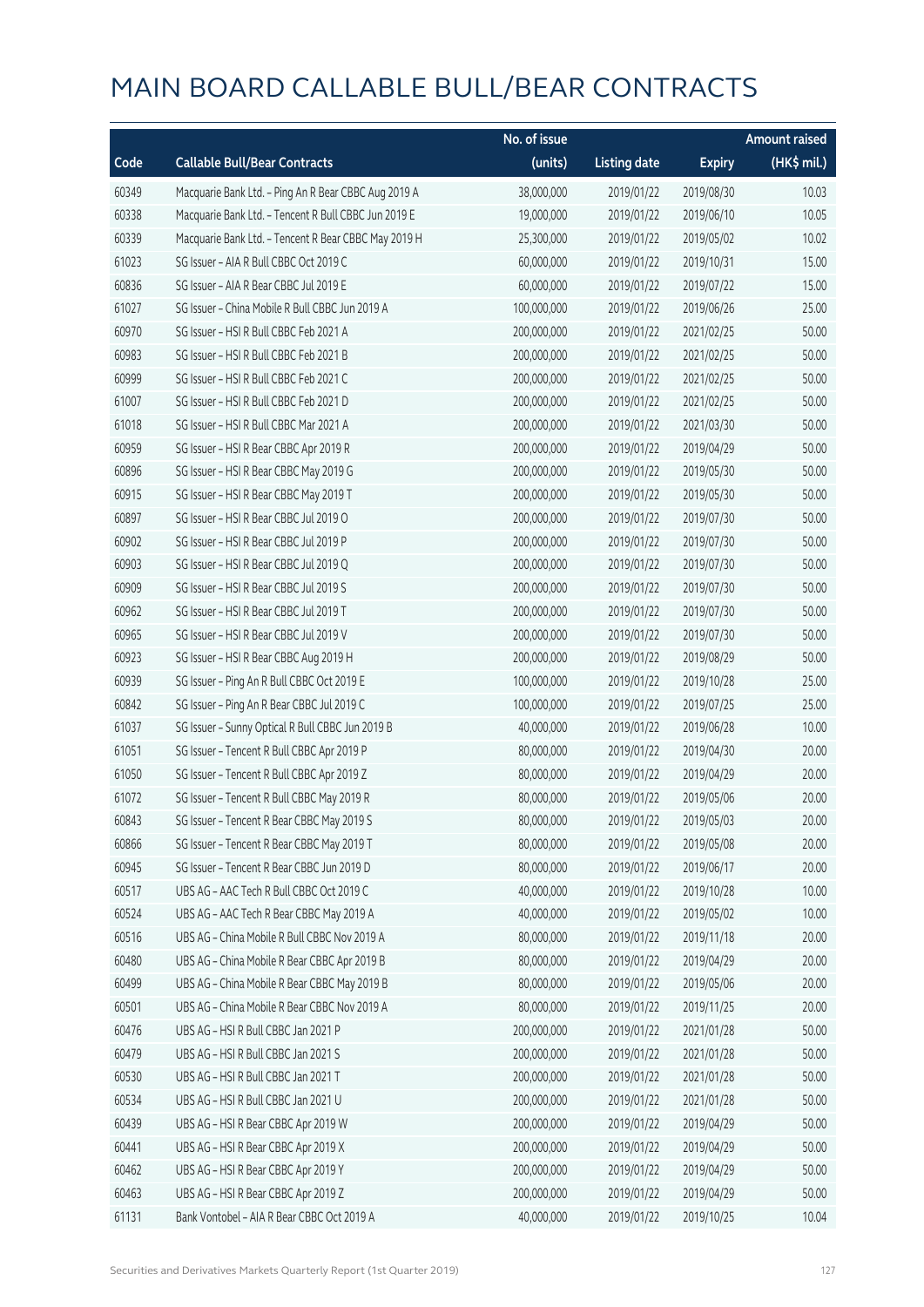|       |                                                              | No. of issue |                     |               | <b>Amount raised</b> |
|-------|--------------------------------------------------------------|--------------|---------------------|---------------|----------------------|
| Code  | <b>Callable Bull/Bear Contracts</b>                          | (units)      | <b>Listing date</b> | <b>Expiry</b> | (HK\$ mil.)          |
| 61129 | Bank Vontobel - China Mobile R Bull CBBC Aug 2019 E          | 40,000,000   | 2019/01/22          | 2019/08/09    | 10.04                |
| 61137 | Bank Vontobel - China Mobile R Bear CBBC Oct 2019 D          | 40,000,000   | 2019/01/22          | 2019/10/18    | 10.04                |
| 61079 | Bank Vontobel - HSI N Bull CBBC Jun 2019 Y                   | 80,000,000   | 2019/01/22          | 2019/06/27    | 20.08                |
| 61099 | Bank Vontobel - HSI N Bear CBBC May 2019 B                   | 80,000,000   | 2019/01/22          | 2019/05/30    | 20.08                |
| 61082 | Bank Vontobel - HSI R Bear CBBC Apr 2019 F                   | 80,000,000   | 2019/01/22          | 2019/04/29    | 20.08                |
| 61094 | Bank Vontobel - HSI R Bear CBBC May 2019 A                   | 80,000,000   | 2019/01/22          | 2019/05/30    | 20.08                |
| 61109 | Bank Vontobel - ICBC R Bull CBBC Aug 2019 C                  | 40,000,000   | 2019/01/22          | 2019/08/23    | 10.04                |
| 61283 | BOCI Asia Ltd. - HSI R Bull CBBC Dec 2019 C                  | 150,000,000  | 2019/01/23          | 2019/12/30    | 38.70                |
| 61306 | BOCI Asia Ltd. - HSI R Bear CBBC May 2019 C                  | 150,000,000  | 2019/01/23          | 2019/05/30    | 38.25                |
| 61279 | BOCI Asia Ltd. - Tencent R Bull CBBC Jun 2019 C              | 40,000,000   | 2019/01/23          | 2019/06/25    | 10.28                |
| 61666 | BNP Paribas Issuance B.V. - HSI R Bull CBBC Oct 2020 K       | 250,000,000  | 2019/01/23          | 2020/10/29    | 62.50                |
| 61655 | BNP Paribas Issuance B.V. - HSI R Bear CBBC May 2019 N       | 250,000,000  | 2019/01/23          | 2019/05/30    | 62.50                |
| 61673 | BNP Paribas Issuance B.V. - HSI R Bear CBBC Jun 2019 J       | 250,000,000  | 2019/01/23          | 2019/06/27    | 62.50                |
| 61902 | Credit Suisse AG - HSI R Bull CBBC Sep 2020 B                | 200,000,000  | 2019/01/23          | 2020/09/29    | 50.00                |
| 61920 | Credit Suisse AG - HSI R Bull CBBC Sep 2020 C                | 200,000,000  | 2019/01/23          | 2020/09/29    | 50.00                |
| 61895 | Credit Suisse AG - HSI R Bull CBBC Jan 2021 Z                | 200,000,000  | 2019/01/23          | 2021/01/28    | 50.00                |
| 61922 | Credit Suisse AG - HSI R Bull CBBC Feb 2021 G                | 300,000,000  | 2019/01/23          | 2021/02/25    | 75.00                |
| 61868 | Credit Suisse AG - HSI R Bear CBBC Apr 2019 P                | 200,000,000  | 2019/01/23          | 2019/04/29    | 50.00                |
| 61871 | Credit Suisse AG - HSI R Bear CBBC May 2019 F                | 200,000,000  | 2019/01/23          | 2019/05/30    | 50.00                |
| 61890 | Credit Suisse AG - HSI R Bear CBBC May 2019 P                | 200,000,000  | 2019/01/23          | 2019/05/30    | 50.00                |
| 61874 | Credit Suisse AG - HSI R Bear CBBC Jun 2019 X                | 300,000,000  | 2019/01/23          | 2019/06/27    | 75.00                |
| 61880 | Credit Suisse AG - HSI R Bear CBBC Jun 2019 Y                | 200,000,000  | 2019/01/23          | 2019/06/27    | 50.00                |
| 61937 | Credit Suisse AG - Ping An R Bull CBBC Nov 2019 O            | 80,000,000   | 2019/01/23          | 2019/11/21    | 20.00                |
| 61936 | Credit Suisse AG - Tencent R Bull CBBC Nov 2019 K            | 50,000,000   | 2019/01/23          | 2019/11/21    | 12.50                |
| 62256 | Goldman Sachs SP (Asia) - AIA R Bull CBBC Nov 2019 L         | 100,000,000  | 2019/01/23          | 2019/11/15    | 25.00                |
| 62260 | Goldman Sachs SP (Asia) - China Mobile R Bull CBBC May 2019F | 100,000,000  | 2019/01/23          | 2019/05/10    | 25.00                |
| 62235 | Goldman Sachs SP (Asia) - HSI R Bull CBBC Sep 2020 S         | 200,000,000  | 2019/01/23          | 2020/09/29    | 50.00                |
| 62236 | Goldman Sachs SP (Asia) - HSI R Bull CBBC Sep 2020 T         | 200,000,000  | 2019/01/23          | 2020/09/29    | 50.00                |
| 61400 | Goldman Sachs SP (Asia) - HSI R Bear CBBC Apr 2019 D         | 200,000,000  | 2019/01/23          | 2019/04/29    | 50.00                |
| 62238 | Goldman Sachs SP (Asia) - HSI R Bear CBBC Apr 2019 E         | 200,000,000  | 2019/01/23          | 2019/04/29    | 50.00                |
| 62239 | Goldman Sachs SP (Asia) - HSI R Bear CBBC Apr 2019 F         | 200,000,000  | 2019/01/23          | 2019/04/29    | 50.00                |
| 62240 | Goldman Sachs SP (Asia) - HSI R Bear CBBC Apr 2019 H         | 200,000,000  | 2019/01/23          | 2019/04/29    | 50.00                |
| 62243 | Goldman Sachs SP (Asia) - ICBC R Bull CBBC Jun 2019 K        | 100,000,000  | 2019/01/23          | 2019/06/25    | 25.00                |
| 61401 | Goldman Sachs SP (Asia) - Tencent R Bull CBBC May 2019 A     | 100,000,000  | 2019/01/23          | 2019/05/02    | 25.00                |
| 61346 | HK Bank - AIA R Bear CBBC Oct 2019 B                         | 40,000,000   | 2019/01/23          | 2019/10/31    | 10.00                |
| 61361 | HK Bank - CNOOC R Bear CBBC Aug 2019 A                       | 40,000,000   | 2019/01/23          | 2019/08/05    | 10.00                |
| 61349 | HK Bank - Sinopec Corp R Bull CBBC Oct 2019 A                | 80,000,000   | 2019/01/23          | 2019/10/31    | 20.00                |
| 61359 | HK Bank - Sinopec Corp R Bear CBBC Aug 2019 A                | 40,000,000   | 2019/01/23          | 2019/08/12    | 10.00                |
| 61362 | HK Bank - HSI R Bull CBBC Nov 2019 D                         | 150,000,000  | 2019/01/23          | 2019/11/28    | 37.50                |
| 61316 | HK Bank - HSI R Bear CBBC Nov 2019 D                         | 150,000,000  | 2019/01/23          | 2019/11/28    | 37.50                |
| 61332 | HK Bank - Tencent R Bear CBBC Aug 2019 H                     | 50,000,000   | 2019/01/23          | 2019/08/23    | 24.00                |
| 61422 | Haitong Int'l Sec - China Life R Bull CBBC Aug 2019 C        | 50,000,000   | 2019/01/23          | 2019/08/07    | 12.50                |
| 61445 | Haitong Int'l Sec - China Life R Bear CBBC May 2019 B        | 50,000,000   | 2019/01/23          | 2019/05/17    | 12.50                |
| 61406 | Haitong Int'l Sec - HKEX R Bull CBBC Jun 2019 G              | 40,000,000   | 2019/01/23          | 2019/06/26    | 10.00                |
| 61249 | Haitong Int'l Sec - HSI R Bull CBBC Oct 2020 S               | 120,000,000  | 2019/01/23          | 2020/10/29    | 30.00                |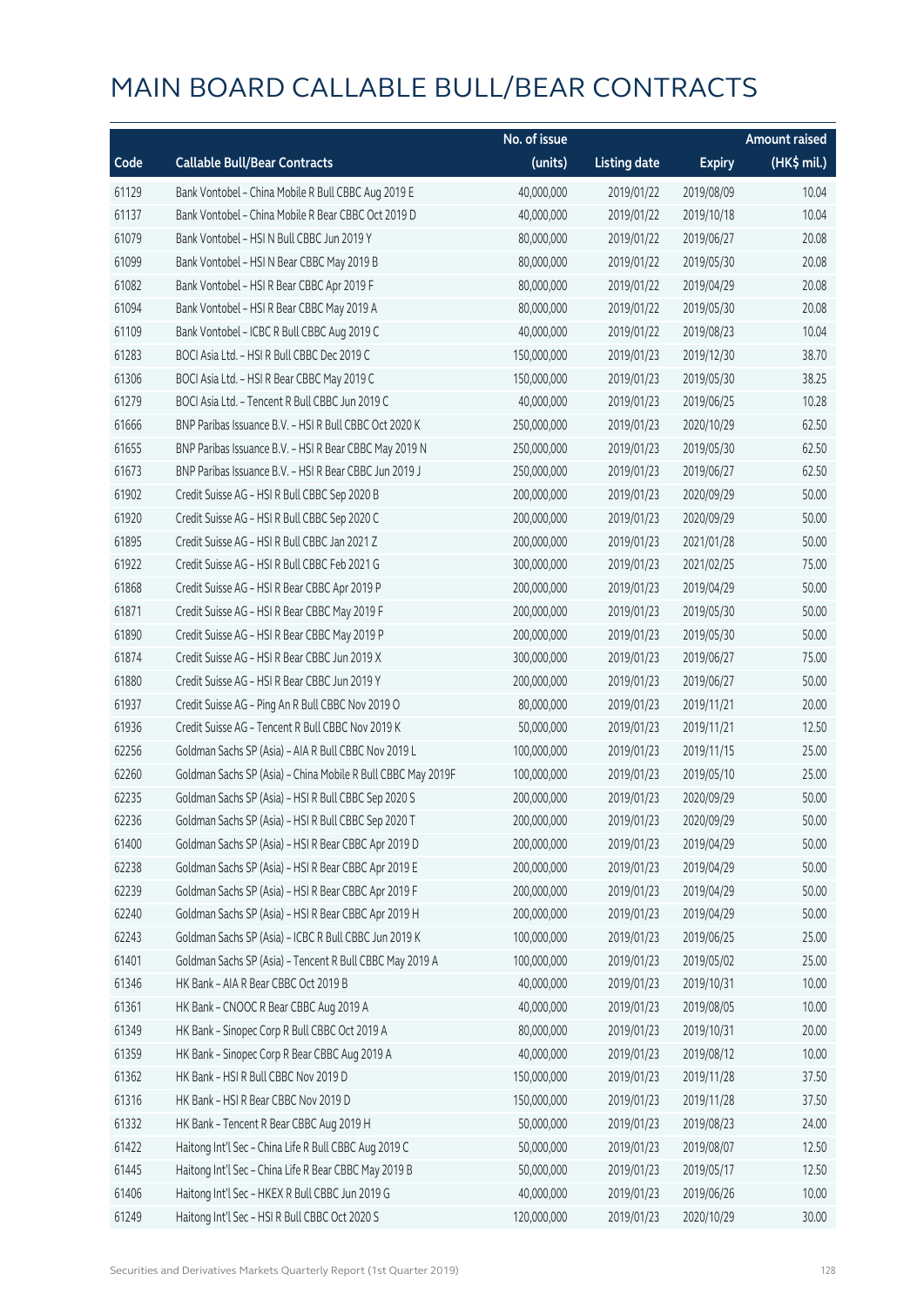|       |                                                         | No. of issue |                     |               | <b>Amount raised</b>  |
|-------|---------------------------------------------------------|--------------|---------------------|---------------|-----------------------|
| Code  | <b>Callable Bull/Bear Contracts</b>                     | (units)      | <b>Listing date</b> | <b>Expiry</b> | $(HK\frac{1}{2}mil.)$ |
| 61252 | Haitong Int'l Sec - HSI R Bull CBBC Oct 2020 T          | 120,000,000  | 2019/01/23          | 2020/10/29    | 30.00                 |
| 61816 | Haitong Int'l Sec - HSI R Bull CBBC Oct 2020 U          | 120,000,000  | 2019/01/23          | 2020/10/29    | 30.00                 |
| 61839 | Haitong Int'l Sec - HSI R Bear CBBC Apr 2019 U          | 120,000,000  | 2019/01/23          | 2019/04/29    | 30.00                 |
| 61867 | Haitong Int'l Sec - HSI R Bear CBBC Apr 2019 V          | 120,000,000  | 2019/01/23          | 2019/04/29    | 30.00                 |
| 61416 | Haitong Int'l Sec - Tencent R Bull CBBC Aug 2019 B      | 40,000,000   | 2019/01/23          | 2019/08/30    | 10.00                 |
| 61602 | J P Morgan SP BV - China Life R Bull CBBC Jun 2019 A    | 40,000,000   | 2019/01/23          | 2019/06/14    | 10.00                 |
| 61566 | J P Morgan SP BV - China Life R Bull CBBC Jul 2019 A    | 40,000,000   | 2019/01/23          | 2019/07/12    | 10.00                 |
| 61559 | J P Morgan SP BV - China Life R Bear CBBC May 2019 A    | 40,000,000   | 2019/01/23          | 2019/05/10    | 10.00                 |
| 61617 | J P Morgan SP BV - HKEX R Bull CBBC Jun 2019 B          | 40,000,000   | 2019/01/23          | 2019/06/14    | 10.00                 |
| 61642 | J P Morgan SP BV - HSI R Bull CBBC Oct 2020 J           | 200,000,000  | 2019/01/23          | 2020/10/29    | 50.00                 |
| 61456 | J P Morgan SP BV - HSI R Bull CBBC Jan 2021 N           | 200,000,000  | 2019/01/23          | 2021/01/28    | 50.00                 |
| 61541 | J P Morgan SP BV - HSI R Bull CBBC Jan 2021 O           | 200,000,000  | 2019/01/23          | 2021/01/28    | 50.00                 |
| 61519 | J P Morgan SP BV - HSI R Bear CBBC May 2019 H           | 200,000,000  | 2019/01/23          | 2019/05/30    | 50.00                 |
| 61606 | J P Morgan SP BV - Ping An R Bull CBBC Jun 2019 C       | 100,000,000  | 2019/01/23          | 2019/06/14    | 25.00                 |
| 61268 | Macquarie Bank Ltd. - Geely Auto R Bear CBBC Oct 2019 A | 20,000,000   | 2019/01/23          | 2019/10/03    | 10.06                 |
| 61385 | Macquarie Bank Ltd. - Tencent R Bull CBBC May 2019 Q    | 25,200,000   | 2019/01/23          | 2019/05/06    | 10.03                 |
| 61386 | Macquarie Bank Ltd. - Tencent R Bear CBBC May 2019 I    | 24,300,000   | 2019/01/23          | 2019/05/08    | 10.01                 |
| 61967 | SG Issuer - Conch Cement R Bull CBBC Oct 2019 A         | 80,000,000   | 2019/01/23          | 2019/10/25    | 20.00                 |
| 61939 | SG Issuer - China Mobile R Bear CBBC Jun 2019 C         | 100,000,000  | 2019/01/23          | 2019/06/27    | 25.00                 |
| 61975 | SG Issuer - China Life R Bull CBBC Jul 2019 C           | 40,000,000   | 2019/01/23          | 2019/07/26    | 10.00                 |
| 62157 | SG Issuer - China Life R Bull CBBC Jul 2019 D           | 40,000,000   | 2019/01/23          | 2019/07/22    | 10.00                 |
| 61982 | SG Issuer - CPIC R Bull CBBC Mar 2020 A                 | 100,000,000  | 2019/01/23          | 2020/03/20    | 25.00                 |
| 61983 | SG Issuer - HKEX R Bull CBBC Jul 2019 C                 | 50,000,000   | 2019/01/23          | 2019/07/03    | 12.50                 |
| 62167 | SG Issuer - HKEX R Bear CBBC Jul 2019 D                 | 50,000,000   | 2019/01/23          | 2019/07/22    | 22.25                 |
| 61998 | SG Issuer - HSCEI R Bull CBBC Oct 2020 C                | 100,000,000  | 2019/01/23          | 2020/10/29    | 25.00                 |
| 62014 | SG Issuer - HSCEI R Bull CBBC Oct 2020 D                | 100,000,000  | 2019/01/23          | 2020/10/29    | 25.00                 |
| 61993 | SG Issuer - HSCEI ETF R Bull CBBC Jul 2019 A            | 100,000,000  | 2019/01/23          | 2019/07/08    | 25.00                 |
| 62135 | SG Issuer - HSI R Bull CBBC Feb 2021 E                  | 200,000,000  | 2019/01/23          | 2021/02/25    | 50.00                 |
| 61959 | SG Issuer - HSI R Bull CBBC Mar 2021 B                  | 200,000,000  | 2019/01/23          | 2021/03/30    | 50.00                 |
| 62146 | SG Issuer - HSI R Bull CBBC Mar 2021 C                  | 200,000,000  | 2019/01/23          | 2021/03/30    | 50.00                 |
| 62022 | SG Issuer - HSI R Bear CBBC Apr 2019 T                  | 200,000,000  | 2019/01/23          | 2019/04/29    | 50.00                 |
| 62027 | SG Issuer - HSI R Bear CBBC Apr 2019 Y                  | 200,000,000  | 2019/01/23          | 2019/04/29    | 50.00                 |
| 62035 | SG Issuer - HSI R Bear CBBC Apr 2019 Z                  | 200,000,000  | 2019/01/23          | 2019/04/29    | 50.00                 |
| 62039 | SG Issuer - HSI R Bear CBBC Jul 2019 U                  | 200,000,000  | 2019/01/23          | 2019/07/30    | 50.00                 |
| 62045 | SG Issuer - HSI R Bear CBBC Jul 2019 W                  | 200,000,000  | 2019/01/23          | 2019/07/30    | 50.00                 |
| 61989 | SG Issuer - ICBC R Bull CBBC Sep 2019 A                 | 60,000,000   | 2019/01/23          | 2019/09/06    | 15.00                 |
| 62179 | SG Issuer - Ping An R Bull CBBC Jul 2019 E              | 100,000,000  | 2019/01/23          | 2019/07/26    | 25.00                 |
| 62181 | SG Issuer - Ping An R Bull CBBC Aug 2019 Q              | 100,000,000  | 2019/01/23          | 2019/08/02    | 25.00                 |
| 61947 | SG Issuer - Tencent R Bull CBBC Jun 2019 Q              | 80,000,000   | 2019/01/23          | 2019/06/05    | 20.00                 |
| 61992 | SG Issuer - Tencent R Bear CBBC Apr 2019 E              | 80,000,000   | 2019/01/23          | 2019/04/25    | 20.00                 |
| 62186 | SG Issuer - Tencent R Bear CBBC Aug 2019 B              | 80,000,000   | 2019/01/23          | 2019/08/05    | 36.80                 |
| 62198 | SG Issuer - Tencent R Bear CBBC Aug 2019 C              | 80,000,000   | 2019/01/23          | 2019/08/08    | 48.00                 |
| 61805 | UBS AG - China Life R Bull CBBC Aug 2019 B              | 40,000,000   | 2019/01/23          | 2019/08/26    | 10.00                 |
| 61792 | UBS AG - CSPC Pharma R Bull CBBC Aug 2019 A             | 40,000,000   | 2019/01/23          | 2019/08/26    | 10.80                 |
| 61795 | UBS AG - CSPC Pharma R Bear CBBC Apr 2019 A             | 40,000,000   | 2019/01/23          | 2019/04/29    | 10.40                 |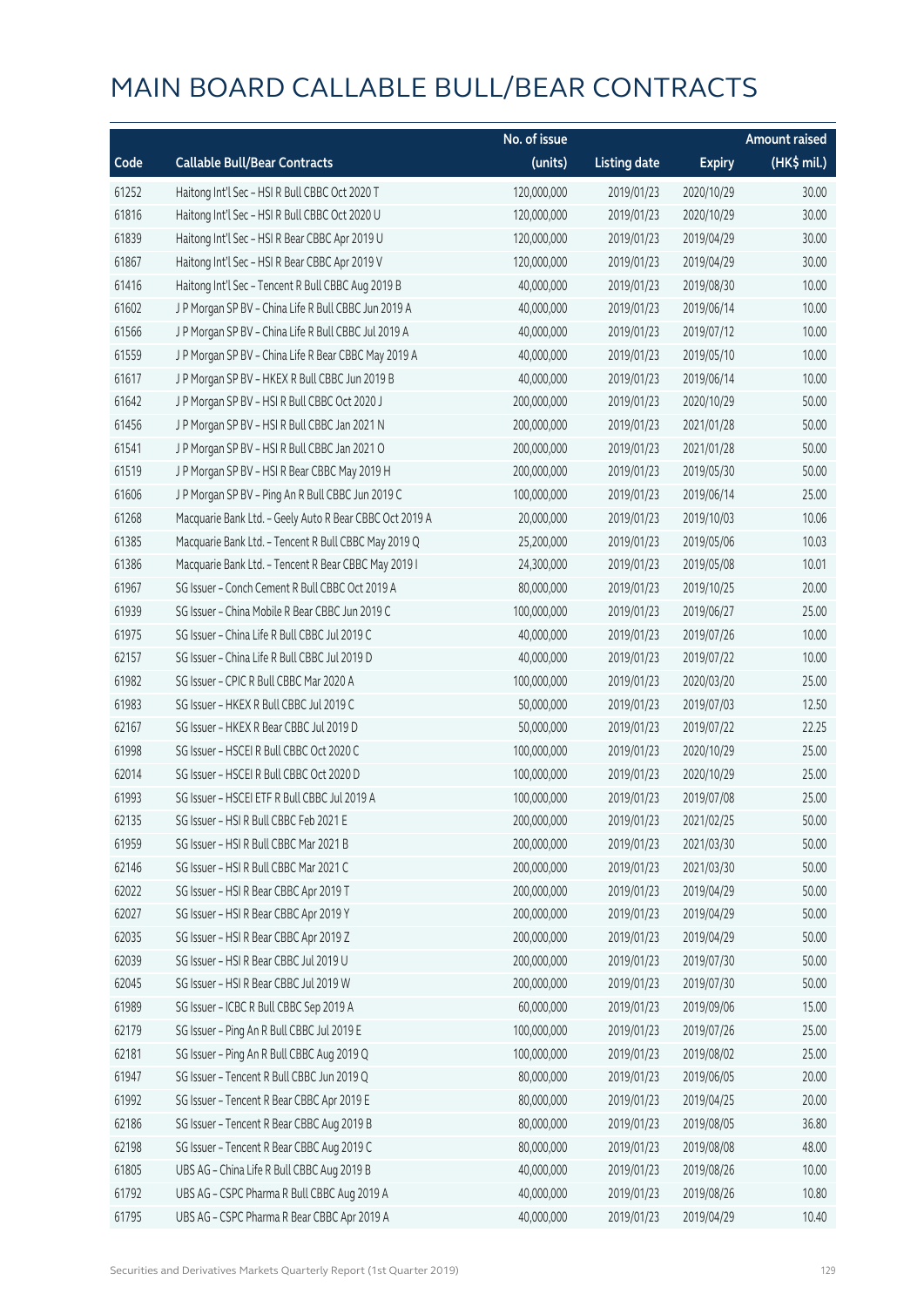|       |                                                              | No. of issue |                     |               | <b>Amount raised</b>  |
|-------|--------------------------------------------------------------|--------------|---------------------|---------------|-----------------------|
| Code  | <b>Callable Bull/Bear Contracts</b>                          | (units)      | <b>Listing date</b> | <b>Expiry</b> | $(HK\frac{1}{2}mil.)$ |
| 61811 | UBS AG - Geely Auto R Bull CBBC Aug 2019 B                   | 80,000,000   | 2019/01/23          | 2019/08/26    | 20.00                 |
| 61741 | UBS AG - HSI R Bull CBBC Dec 2020 W                          | 200,000,000  | 2019/01/23          | 2020/12/30    | 50.00                 |
| 61760 | UBS AG - HSI R Bull CBBC Dec 2020 X                          | 200,000,000  | 2019/01/23          | 2020/12/30    | 50.00                 |
| 61766 | UBS AG - HSI R Bull CBBC Dec 2020 Z                          | 200,000,000  | 2019/01/23          | 2020/12/30    | 50.00                 |
| 61719 | UBS AG - HSI R Bear CBBC Apr 2019 D                          | 200,000,000  | 2019/01/23          | 2019/04/29    | 50.00                 |
| 61725 | UBS AG - HSI R Bear CBBC Apr 2019 G                          | 200,000,000  | 2019/01/23          | 2019/04/29    | 50.00                 |
| 61726 | UBS AG - HSI R Bear CBBC Apr 2019 J                          | 200,000,000  | 2019/01/23          | 2019/04/29    | 50.00                 |
| 61681 | UBS AG - Tencent R Bull CBBC Apr 2019 T                      | 40,000,000   | 2019/01/23          | 2019/04/30    | 10.00                 |
| 61788 | UBS AG - Tencent R Bull CBBC May 2019 F                      | 40,000,000   | 2019/01/23          | 2019/05/03    | 10.00                 |
| 61711 | UBS AG - Tencent R Bear CBBC Apr 2019 E                      | 40,000,000   | 2019/01/23          | 2019/04/23    | 10.00                 |
| 62361 | BOCI Asia Ltd. - Tencent R Bear CBBC Jun 2019 B              | 40,000,000   | 2019/01/24          | 2019/06/18    | 10.96                 |
| 62263 | BNP Paribas Issuance B.V. - Galaxy Ent R Bear CBBC Aug 2019W | 150,000,000  | 2019/01/24          | 2019/08/29    | 37.50                 |
| 62307 | BNP Paribas Issuance B.V. - HKEX R Bull CBBC Nov 2019 D      | 50,000,000   | 2019/01/24          | 2019/11/28    | 12.50                 |
| 62459 | BNP Paribas Issuance B.V. - HSCEI R Bull CBBC Sep 2019 S     | 100,000,000  | 2019/01/24          | 2019/09/27    | 25.00                 |
| 62444 | BNP Paribas Issuance B.V. - HSCEI R Bull CBBC Sep 2019 T     | 100,000,000  | 2019/01/24          | 2019/09/27    | 25.00                 |
| 62461 | BNP Paribas Issuance B.V. - HSCEI R Bull CBBC Sep 2019 V     | 100,000,000  | 2019/01/24          | 2019/09/27    | 25.00                 |
| 62439 | BNP Paribas Issuance B.V. - HSI R Bull CBBC Oct 2020 L       | 250,000,000  | 2019/01/24          | 2020/10/29    | 62.50                 |
| 62911 | BNP Paribas Issuance B.V. - HSI R Bull CBBC Dec 2020 G       | 250,000,000  | 2019/01/24          | 2020/12/30    | 62.50                 |
| 62319 | BNP Paribas Issuance B.V. - HSI R Bear CBBC May 2019 B       | 250,000,000  | 2019/01/24          | 2019/05/30    | 62.50                 |
| 62917 | BNP Paribas Issuance B.V. - HSI R Bear CBBC Jun 2019 K       | 250,000,000  | 2019/01/24          | 2019/06/27    | 62.50                 |
| 62280 | BNP Paribas Issuance B.V. - Ping An R Bull CBBC Oct 2019 B   | 200,000,000  | 2019/01/24          | 2019/10/30    | 50.00                 |
| 62303 | BNP Paribas Issuance B.V. - Ping An R Bull CBBC Oct 2019 C   | 200,000,000  | 2019/01/24          | 2019/10/30    | 50.00                 |
| 62484 | BNP Paribas Issuance B.V. - Tencent R Bull CBBC Jul 2019 P   | 50,000,000   | 2019/01/24          | 2019/07/30    | 12.50                 |
| 62317 | BNP Paribas Issuance B.V. - Tencent R Bear CBBC Nov 2019 L   | 50,000,000   | 2019/01/24          | 2019/11/28    | 12.50                 |
| 62874 | Credit Suisse AG - CPIC R Bull CBBC Dec 2019 C               | 50,000,000   | 2019/01/24          | 2019/12/20    | 12.50                 |
| 62825 | Credit Suisse AG - Geely Auto R Bull CBBC Nov 2019 F         | 40,000,000   | 2019/01/24          | 2019/11/28    | 10.00                 |
| 62816 | Credit Suisse AG - HSI R Bull CBBC Sep 2020 H                | 200,000,000  | 2019/01/24          | 2020/09/29    | 50.00                 |
| 62818 | Credit Suisse AG - HSI R Bull CBBC Oct 2020 P                | 200,000,000  | 2019/01/24          | 2020/10/29    | 50.00                 |
| 62804 | Credit Suisse AG - HSI R Bull CBBC Jan 2021 A                | 200,000,000  | 2019/01/24          | 2021/01/28    | 50.00                 |
| 62877 | Credit Suisse AG - HSI R Bull CBBC Feb 2021 M                | 300,000,000  | 2019/01/24          | 2021/02/25    | 75.00                 |
| 62887 | Credit Suisse AG - HSI R Bear CBBC May 2019 I                | 300,000,000  | 2019/01/24          | 2019/05/30    | 75.00                 |
| 62801 | Credit Suisse AG - HSI R Bear CBBC May 2019 W                | 200,000,000  | 2019/01/24          | 2019/05/30    | 50.00                 |
| 62871 | Credit Suisse AG - Tencent R Bull CBBC Nov 2019 L            | 50,000,000   | 2019/01/24          | 2019/11/28    | 12.50                 |
| 62551 | Bank of East Asia - AIA R Bull CBBC Aug 2019 B               | 40,000,000   | 2019/01/24          | 2019/08/02    | 10.00                 |
| 62502 | Bank of East Asia - Geely Auto R Bull CBBC Aug 2019 F        | 40,000,000   | 2019/01/24          | 2019/08/02    | 10.00                 |
| 62523 | Bank of East Asia - Geely Auto R Bull CBBC Aug 2019 G        | 40,000,000   | 2019/01/24          | 2019/08/02    | 10.00                 |
| 62545 | Bank of East Asia - Geely Auto R Bear CBBC Aug 2019 F        | 40,000,000   | 2019/01/24          | 2019/08/02    | 10.00                 |
| 62493 | Bank of East Asia - Ping An R Bull CBBC Aug 2019 G           | 10,000,000   | 2019/01/24          | 2019/08/02    | 10.00                 |
| 62567 | Bank of East Asia - Tencent R Bull CBBC Aug 2019 N           | 30,000,000   | 2019/01/24          | 2019/08/02    | 10.50                 |
| 62573 | Bank of East Asia - Tencent R Bull CBBC Aug 2019 O           | 30,000,000   | 2019/01/24          | 2019/08/02    | 10.50                 |
| 62621 | Bank of East Asia - Tencent R Bear CBBC Aug 2019 I           | 30,000,000   | 2019/01/24          | 2019/08/02    | 10.50                 |
| 63109 | Goldman Sachs SP (Asia) - China Life R Bull CBBC May 2019 B  | 100,000,000  | 2019/01/24          | 2019/05/02    | 25.00                 |
| 62701 | Goldman Sachs SP (Asia) - HKEX R Bull CBBC Dec 2019 Q        | 100,000,000  | 2019/01/24          | 2019/12/30    | 25.00                 |
| 62680 | Goldman Sachs SP (Asia) - HSI R Bull CBBC Sep 2020 U         | 200,000,000  | 2019/01/24          | 2020/09/29    | 50.00                 |
| 63092 | Goldman Sachs SP (Asia) - HSI R Bear CBBC Apr 2019 G         | 200,000,000  | 2019/01/24          | 2019/04/29    | 50.00                 |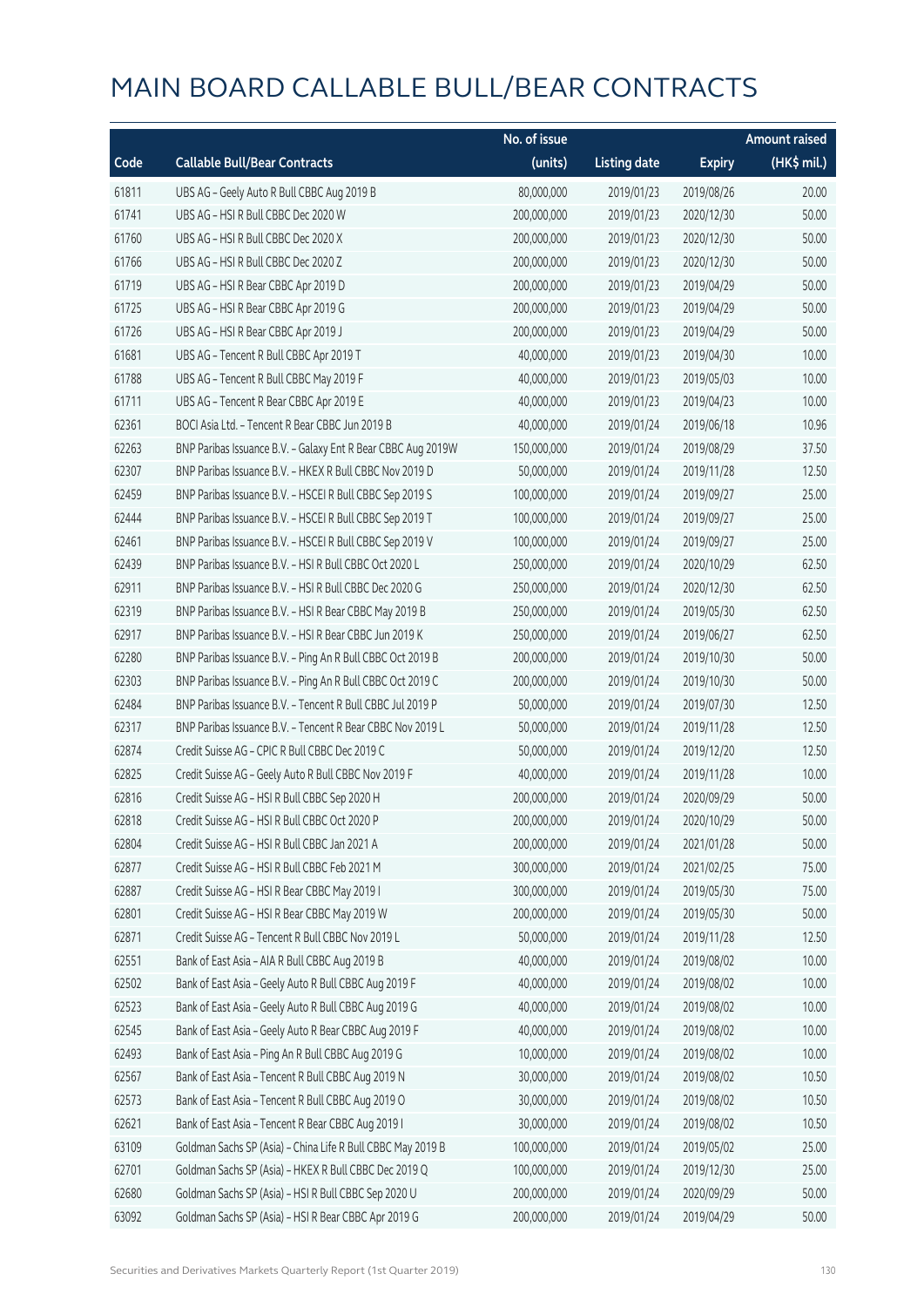|       |                                                          | No. of issue |                     |               | <b>Amount raised</b> |
|-------|----------------------------------------------------------|--------------|---------------------|---------------|----------------------|
| Code  | <b>Callable Bull/Bear Contracts</b>                      | (units)      | <b>Listing date</b> | <b>Expiry</b> | $(HK\$ mil.)         |
| 63108 | Goldman Sachs SP (Asia) - HSI R Bear CBBC Apr 2019 I     | 200,000,000  | 2019/01/24          | 2019/04/29    | 50.00                |
| 62396 | Goldman Sachs SP (Asia) - HSI R Bear CBBC Apr 2019 T     | 200,000,000  | 2019/01/24          | 2019/04/29    | 50.00                |
| 62700 | Goldman Sachs SP (Asia) - Ping An R Bull CBBC Dec 2019 D | 100,000,000  | 2019/01/24          | 2019/12/30    | 25.00                |
| 62692 | Goldman Sachs SP (Asia) - Tencent R Bull CBBC May 2019 B | 100,000,000  | 2019/01/24          | 2019/05/03    | 25.00                |
| 62433 | Goldman Sachs SP (Asia) - Tencent R Bear CBBC May 2019 N | 80,000,000   | 2019/01/24          | 2019/05/02    | 20.00                |
| 63095 | Goldman Sachs SP (Asia) - Tencent R Bear CBBC Sep 2019 A | 80,000,000   | 2019/01/24          | 2019/09/27    | 29.44                |
| 62679 | HK Bank - HKEX R Bull CBBC Sep 2019 A                    | 50,000,000   | 2019/01/24          | 2019/09/30    | 12.50                |
| 62645 | HK Bank - HSI R Bull CBBC Oct 2019 H                     | 150,000,000  | 2019/01/24          | 2019/10/30    | 37.50                |
| 62623 | HK Bank - HSI R Bull CBBC Nov 2019 E                     | 150,000,000  | 2019/01/24          | 2019/11/28    | 37.50                |
| 62706 | HK Bank - HSI R Bear CBBC Nov 2019 E                     | 100,000,000  | 2019/01/24          | 2019/11/28    | 25.00                |
| 62672 | HK Bank - Tencent R Bull CBBC Aug 2019 D                 | 60,000,000   | 2019/01/24          | 2019/08/26    | 15.00                |
| 62374 | Haitong Int'l Sec - China Mobile R Bull CBBC Jul 2019 A  | 100,000,000  | 2019/01/24          | 2019/07/19    | 25.00                |
| 62392 | Haitong Int'l Sec - China Mobile R Bear CBBC Jul 2019 A  | 100,000,000  | 2019/01/24          | 2019/07/19    | 25.00                |
| 62965 | Haitong Int'l Sec - HSI R Bull CBBC Oct 2020 V           | 120,000,000  | 2019/01/24          | 2020/10/29    | 30.00                |
| 62955 | Haitong Int'l Sec - HSI R Bull CBBC Nov 2020 G           | 120,000,000  | 2019/01/24          | 2020/11/27    | 30.00                |
| 62975 | Haitong Int'l Sec - HSI R Bear CBBC Apr 2019 A           | 120,000,000  | 2019/01/24          | 2019/04/29    | 30.00                |
| 62979 | Haitong Int'l Sec - HSI R Bear CBBC Apr 2019 B           | 120,000,000  | 2019/01/24          | 2019/04/29    | 30.00                |
| 62947 | Haitong Int'l Sec - Tencent R Bear CBBC Dec 2019 A       | 40,000,000   | 2019/01/24          | 2019/12/06    | 10.00                |
| 63044 | J P Morgan SP BV - AIA R Bull CBBC Jun 2019 A            | 100,000,000  | 2019/01/24          | 2019/06/14    | 25.00                |
| 63008 | J P Morgan SP BV - HSI R Bull CBBC Sep 2020 J            | 200,000,000  | 2019/01/24          | 2020/09/29    | 50.00                |
| 63009 | J P Morgan SP BV - HSI R Bull CBBC Dec 2020 Y            | 200,000,000  | 2019/01/24          | 2020/12/30    | 50.00                |
| 62993 | J P Morgan SP BV - HSI R Bear CBBC May 2019 R            | 200,000,000  | 2019/01/24          | 2019/05/30    | 50.00                |
| 63038 | J P Morgan SP BV - Tencent R Bear CBBC May 2019 Q        | 50,000,000   | 2019/01/24          | 2019/05/10    | 12.50                |
| 62924 | Macquarie Bank Ltd. - Tencent R Bull CBBC Jun 2019 F     | 19,500,000   | 2019/01/24          | 2019/06/05    | 10.04                |
| 62926 | Macquarie Bank Ltd. - Tencent R Bear CBBC Apr 2019 Q     | 25,700,000   | 2019/01/24          | 2019/04/30    | 10.02                |
| 63258 | SG Issuer - China Life R Bear CBBC Jul 2019 B            | 40,000,000   | 2019/01/24          | 2019/07/30    | 10.00                |
| 63129 | SG Issuer - HKEX R Bear CBBC Jul 2019 E                  | 50,000,000   | 2019/01/24          | 2019/07/19    | 12.50                |
| 63123 | SG Issuer - HSI R Bull CBBC Feb 2021 F                   | 400,000,000  | 2019/01/24          | 2021/02/25    | 100.00               |
| 63162 | SG Issuer - HSI R Bull CBBC Feb 2021 G                   | 200,000,000  | 2019/01/24          | 2021/02/25    | 50.00                |
| 63257 | SG Issuer - HSI R Bull CBBC Feb 2021 H                   | 200,000,000  | 2019/01/24          | 2021/02/25    | 50.00                |
| 63177 | SG Issuer - HSI R Bull CBBC Apr 2021 A                   | 200,000,000  | 2019/01/24          | 2021/04/29    | 50.00                |
| 63178 | SG Issuer - HSI R Bull CBBC Apr 2021 B                   | 200,000,000  | 2019/01/24          | 2021/04/29    | 50.00                |
| 63122 | SG Issuer - HSI R Bear CBBC Apr 2019 B                   | 200,000,000  | 2019/01/24          | 2019/04/29    | 50.00                |
| 63114 | SG Issuer - HSI R Bear CBBC Apr 2019 E                   | 200,000,000  | 2019/01/24          | 2019/04/29    | 50.00                |
| 63217 | SG Issuer - HSI R Bear CBBC May 2019 L                   | 200,000,000  | 2019/01/24          | 2019/05/30    | 50.00                |
| 63222 | SG Issuer - HSI R Bear CBBC Aug 2019 I                   | 400,000,000  | 2019/01/24          | 2019/08/29    | 100.00               |
| 63179 | SG Issuer - Ping An R Bull CBBC Nov 2019 E               | 100,000,000  | 2019/01/24          | 2019/11/28    | 25.00                |
| 63130 | SG Issuer - Ping An R Bear CBBC Jul 2019 D               | 100,000,000  | 2019/01/24          | 2019/07/19    | 25.00                |
| 63182 | SG Issuer - Tencent R Bull CBBC May 2019 S               | 80,000,000   | 2019/01/24          | 2019/05/07    | 20.00                |
| 63259 | SG Issuer - Tencent R Bull CBBC May 2019 T               | 80,000,000   | 2019/01/24          | 2019/05/06    | 20.00                |
| 63204 | SG Issuer - Tencent R Bull CBBC Oct 2019 A               | 80,000,000   | 2019/01/24          | 2019/10/30    | 20.00                |
| 63136 | SG Issuer - Tencent R Bear CBBC Apr 2019 C               | 80,000,000   | 2019/01/24          | 2019/04/29    | 20.00                |
| 63154 | SG Issuer - Tencent R Bear CBBC Apr 2019 F               | 80,000,000   | 2019/01/24          | 2019/04/30    | 20.00                |
| 62794 | UBS AG - AIA R Bull CBBC Sep 2019 A                      | 60,000,000   | 2019/01/24          | 2019/09/30    | 15.00                |
| 62761 | UBS AG - HSI R Bull CBBC Dec 2020 B                      | 200,000,000  | 2019/01/24          | 2020/12/30    | 50.00                |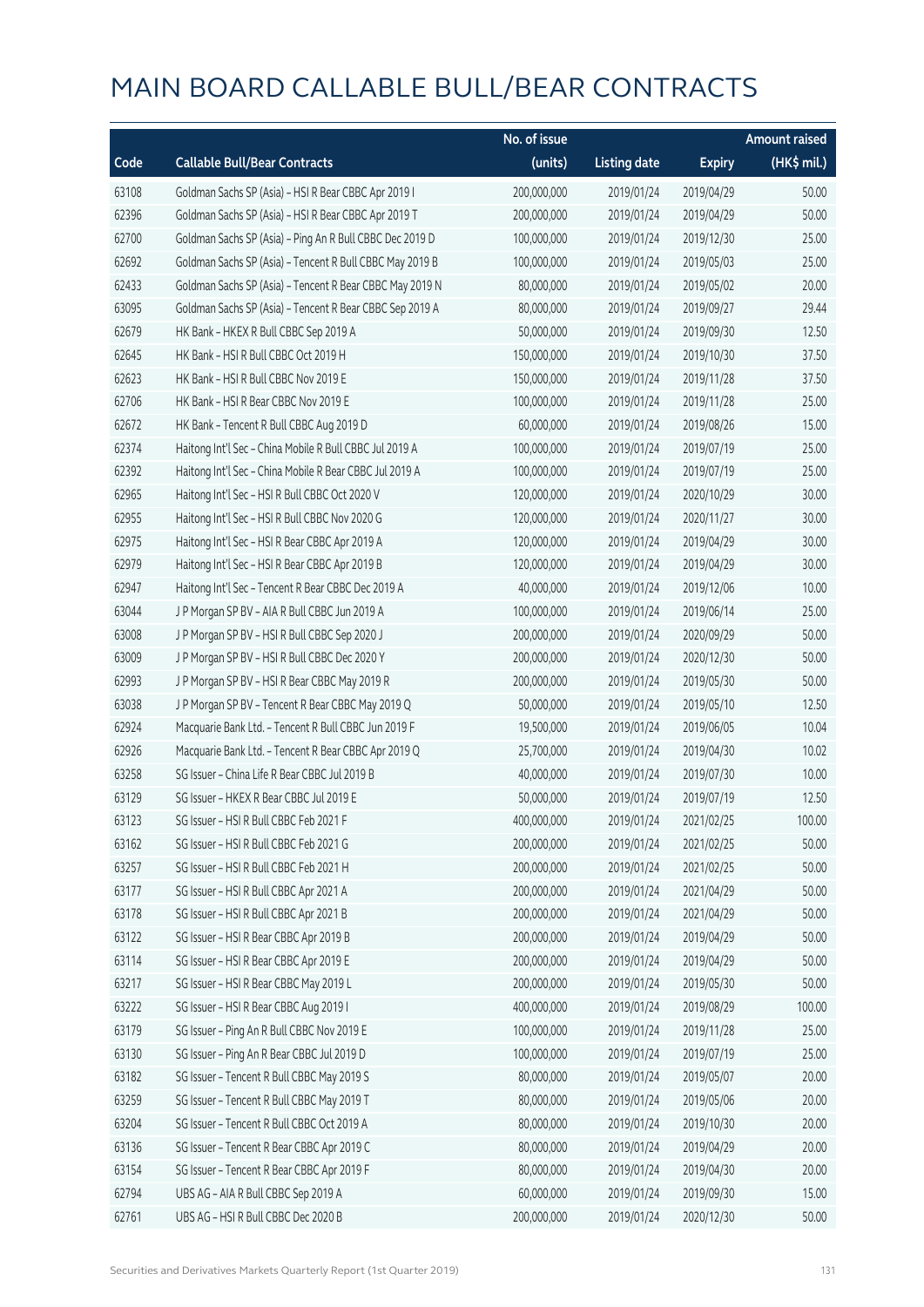|       |                                                           | No. of issue |                     |               | <b>Amount raised</b> |
|-------|-----------------------------------------------------------|--------------|---------------------|---------------|----------------------|
| Code  | <b>Callable Bull/Bear Contracts</b>                       | (units)      | <b>Listing date</b> | <b>Expiry</b> | (HK\$ mil.)          |
| 62763 | UBS AG - HSI R Bull CBBC Dec 2020 H                       | 200,000,000  | 2019/01/24          | 2020/12/30    | 50.00                |
| 62779 | UBS AG - HSI R Bull CBBC Dec 2020 J                       | 200,000,000  | 2019/01/24          | 2020/12/30    | 50.00                |
| 62715 | UBS AG - HSI R Bear CBBC Apr 2019 B                       | 200,000,000  | 2019/01/24          | 2019/04/29    | 50.00                |
| 62781 | UBS AG - HSI R Bear CBBC Apr 2019 L                       | 200,000,000  | 2019/01/24          | 2019/04/29    | 50.00                |
| 62784 | UBS AG - Sunny Optical R Bull CBBC Sep 2019 A             | 40,000,000   | 2019/01/24          | 2019/09/30    | 10.00                |
| 62775 | UBS AG - Tencent R Bull CBBC Jun 2019 M                   | 40,000,000   | 2019/01/24          | 2019/06/18    | 10.00                |
| 62736 | UBS AG - Tencent R Bear CBBC Apr 2019 F                   | 40,000,000   | 2019/01/24          | 2019/04/25    | 10.00                |
| 63090 | Bank Vontobel - CC Bank R Bear CBBC Oct 2019 A            | 40,000,000   | 2019/01/24          | 2019/10/18    | 10.04                |
| 63071 | Bank Vontobel - China Life R Bull CBBC Oct 2019 B         | 40,000,000   | 2019/01/24          | 2019/10/25    | 10.84                |
| 63072 | Bank Vontobel - China Life R Bull CBBC Oct 2019 C         | 40,000,000   | 2019/01/24          | 2019/10/18    | 10.04                |
| 63070 | Bank Vontobel - Geely Auto R Bull CBBC Aug 2019 G         | 40,000,000   | 2019/01/24          | 2019/08/23    | 10.04                |
| 63051 | Bank Vontobel - HSI R Bull CBBC Jun 2019 Z                | 80,000,000   | 2019/01/24          | 2019/06/27    | 20.08                |
| 63054 | Bank Vontobel - HSI R Bear CBBC May 2019 C                | 80,000,000   | 2019/01/24          | 2019/05/30    | 20.08                |
| 63061 | Bank Vontobel - HSI R Bear CBBC May 2019 D                | 100,000,000  | 2019/01/24          | 2019/05/30    | 25.10                |
| 63088 | Bank Vontobel - ICBC R Bear CBBC Oct 2019 A               | 40,000,000   | 2019/01/24          | 2019/10/18    | 10.04                |
| 63082 | Bank Vontobel - Ping An R Bull CBBC Aug 2019 H            | 40,000,000   | 2019/01/24          | 2019/08/02    | 10.04                |
| 63062 | Bank Vontobel - Tencent R Bull CBBC Sep 2019 H            | 40,000,000   | 2019/01/24          | 2019/09/20    | 10.04                |
| 63065 | Bank Vontobel - Tencent R Bear CBBC Jul 2019 G            | 40,000,000   | 2019/01/24          | 2019/07/19    | 10.04                |
| 63067 | Bank Vontobel - Tencent R Bear CBBC Sep 2019 A            | 40,000,000   | 2019/01/24          | 2019/09/13    | 18.44                |
| 63464 | BNP Paribas Issuance B.V. - HSI R Bull CBBC Oct 2020 M    | 250,000,000  | 2019/01/25          | 2020/10/29    | 62.50                |
| 63470 | BNP Paribas Issuance B.V. - HSI R Bull CBBC Oct 2020 N    | 250,000,000  | 2019/01/25          | 2020/10/29    | 62.50                |
| 63475 | BNP Paribas Issuance B.V. - HSI R Bull CBBC Oct 2020 O    | 250,000,000  | 2019/01/25          | 2020/10/29    | 62.50                |
| 63476 | BNP Paribas Issuance B.V. - HSI R Bull CBBC Dec 2020 H    | 250,000,000  | 2019/01/25          | 2020/12/30    | 62.50                |
| 63262 | BNP Paribas Issuance B.V. - HSI R Bear CBBC May 2019 O    | 250,000,000  | 2019/01/25          | 2019/05/30    | 62.50                |
| 63492 | BNP Paribas Issuance B.V. - HSI R Bear CBBC Jun 2019 L    | 250,000,000  | 2019/01/25          | 2019/06/27    | 62.50                |
| 63615 | Credit Suisse AG - CC Bank R Bull CBBC Nov 2019 A         | 70,000,000   | 2019/01/25          | 2019/11/28    | 17.50                |
| 63636 | Credit Suisse AG - China Life R Bull CBBC Nov 2019 A      | 40,000,000   | 2019/01/25          | 2019/11/28    | 10.00                |
| 63669 | Credit Suisse AG – China Life R Bull CBBC Dec 2019 A      | 40,000,000   | 2019/01/25          | 2019/12/30    | 10.00                |
| 63703 | Credit Suisse AG - China Life R Bear CBBC Nov 2019 A      | 40,000,000   | 2019/01/25          | 2019/11/28    | 10.00                |
| 63587 | Credit Suisse AG - HKEX R Bull CBBC Nov 2019 A            | 50,000,000   | 2019/01/25          | 2019/11/28    | 12.50                |
| 63711 | Credit Suisse AG - HSI R Bull CBBC Sep 2020 Q             | 200,000,000  | 2019/01/25          | 2020/09/29    | 50.00                |
| 63734 | Credit Suisse AG - HSI R Bull CBBC Sep 2020 S             | 200,000,000  | 2019/01/25          | 2020/09/29    | 50.00                |
| 63706 | Credit Suisse AG - HSI R Bull CBBC Jan 2021 B             | 200,000,000  | 2019/01/25          | 2021/01/28    | 50.00                |
| 63561 | Credit Suisse AG - HSI R Bear CBBC Apr 2019 Q             | 200,000,000  | 2019/01/25          | 2019/04/29    | 50.00                |
| 63564 | Credit Suisse AG - HSI R Bear CBBC Apr 2019 S             | 200,000,000  | 2019/01/25          | 2019/04/29    | 50.00                |
| 63565 | Credit Suisse AG - HSI R Bear CBBC Apr 2019 T             | 200,000,000  | 2019/01/25          | 2019/04/29    | 50.00                |
| 63579 | Credit Suisse AG - HSI R Bear CBBC Apr 2019 W             | 200,000,000  | 2019/01/25          | 2019/04/29    | 50.00                |
| 63582 | Credit Suisse AG - HSI R Bear CBBC May 2019 S             | 200,000,000  | 2019/01/25          | 2019/05/30    | 50.00                |
| 63585 | Credit Suisse AG - HSI R Bear CBBC May 2019 T             | 200,000,000  | 2019/01/25          | 2019/05/30    | 50.00                |
| 63614 | Credit Suisse AG - Ping An R Bull CBBC Dec 2019 G         | 80,000,000   | 2019/01/25          | 2019/12/06    | 20.00                |
| 63595 | Credit Suisse AG - Tencent R Bull CBBC Dec 2019 F         | 50,000,000   | 2019/01/25          | 2019/12/06    | 12.50                |
| 64011 | Goldman Sachs SP (Asia) - AAC Tech R Bull CBBC Dec 2019 B | 40,000,000   | 2019/01/25          | 2019/12/30    | 10.00                |
| 64009 | Goldman Sachs SP (Asia) - AIA R Bear CBBC May 2019 B      | 80,000,000   | 2019/01/25          | 2019/05/10    | 20.00                |
| 63977 | Goldman Sachs SP (Asia) - HSI R Bull CBBC Sep 2020 V      | 200,000,000  | 2019/01/25          | 2020/09/29    | 50.00                |
| 63285 | Goldman Sachs SP (Asia) - HSI R Bear CBBC Apr 2019 J      | 200,000,000  | 2019/01/25          | 2019/04/29    | 50.00                |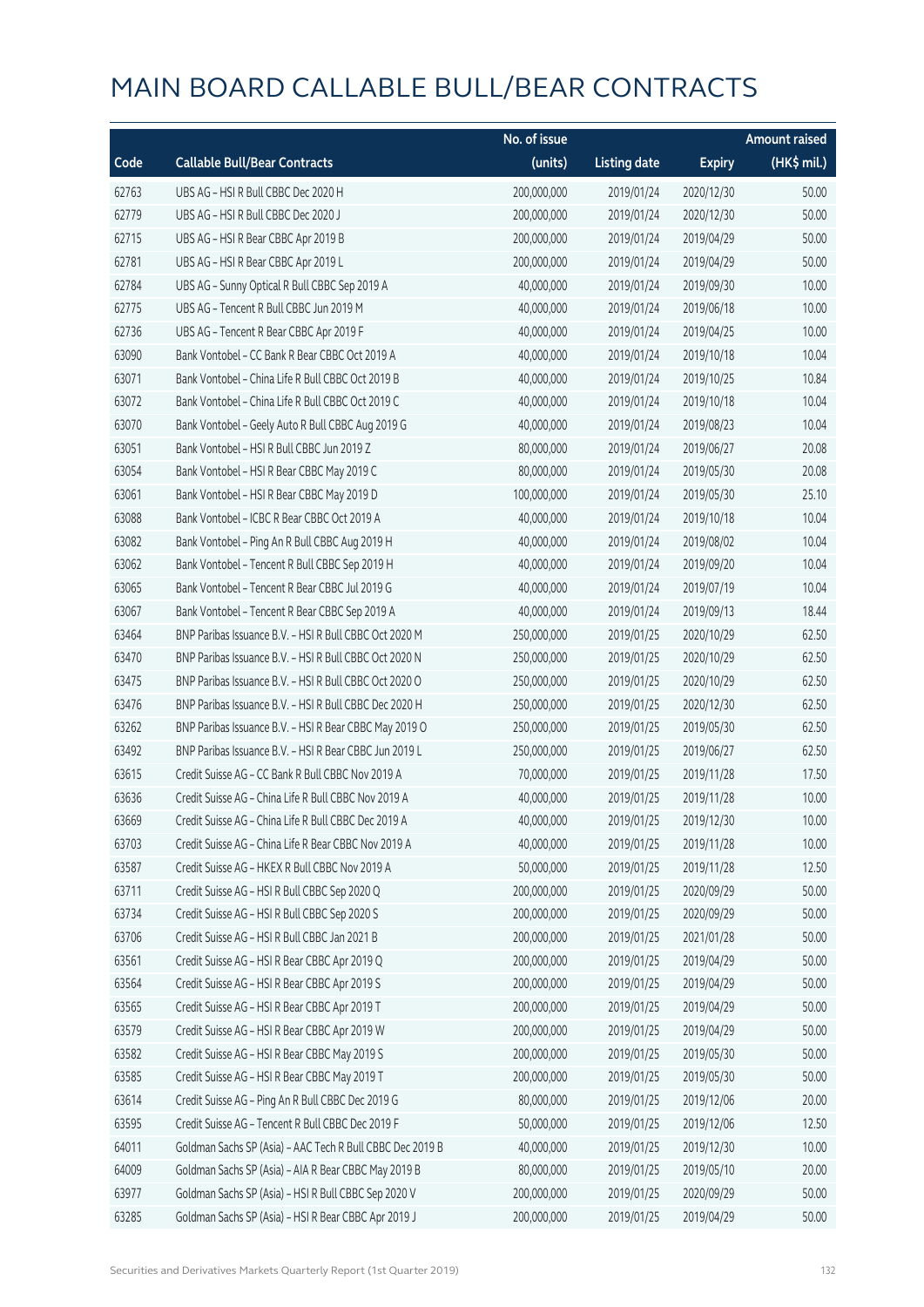|       |                                                          | No. of issue |                     |               | <b>Amount raised</b> |
|-------|----------------------------------------------------------|--------------|---------------------|---------------|----------------------|
| Code  | <b>Callable Bull/Bear Contracts</b>                      | (units)      | <b>Listing date</b> | <b>Expiry</b> | $(HK$$ mil.)         |
| 63286 | Goldman Sachs SP (Asia) - HSI R Bear CBBC Apr 2019 K     | 200,000,000  | 2019/01/25          | 2019/04/29    | 50.00                |
| 63981 | Goldman Sachs SP (Asia) - HSI R Bear CBBC Apr 2019 U     | 200,000,000  | 2019/01/25          | 2019/04/29    | 50.00                |
| 63985 | Goldman Sachs SP (Asia) - HSI R Bear CBBC Apr 2019 W     | 200,000,000  | 2019/01/25          | 2019/04/29    | 50.00                |
| 64013 | Goldman Sachs SP (Asia) - Ping An R Bull CBBC Dec 2019 E | 100,000,000  | 2019/01/25          | 2019/12/30    | 25.00                |
| 63978 | Goldman Sachs SP (Asia) - Tencent R Bull CBBC May 2019 C | 100,000,000  | 2019/01/25          | 2019/05/02    | 25.00                |
| 63309 | HK Bank - HSI R Bear CBBC Oct 2019 H                     | 150,000,000  | 2019/01/25          | 2019/10/30    | 37.50                |
| 63317 | HK Bank - HSI R Bear CBBC Oct 2019 I                     | 100,000,000  | 2019/01/25          | 2019/10/30    | 25.00                |
| 63322 | HK Bank - HSI R Bear CBBC Oct 2019 J                     | 150,000,000  | 2019/01/25          | 2019/10/30    | 37.50                |
| 63328 | HK Bank - Sands China R Bear CBBC Sep 2019 B             | 40,000,000   | 2019/01/25          | 2019/09/30    | 10.00                |
| 63312 | HK Bank - Tencent R Bear CBBC Sep 2019 C                 | 40,000,000   | 2019/01/25          | 2019/09/23    | 10.00                |
| 63496 | Haitong Int'l Sec - Conch Cement R Bull CBBC Sep 2019 A  | 210,000,000  | 2019/01/25          | 2019/09/23    | 52.50                |
| 63501 | Haitong Int'l Sec - AIA R Bull CBBC Jul 2019 B           | 120,000,000  | 2019/01/25          | 2019/07/15    | 30.00                |
| 63519 | Haitong Int'l Sec - AIA R Bear CBBC Jul 2019 A           | 120,000,000  | 2019/01/25          | 2019/07/22    | 30.00                |
| 63541 | Haitong Int'l Sec - HSI R Bull CBBC Oct 2020 W           | 120,000,000  | 2019/01/25          | 2020/10/29    | 30.00                |
| 63532 | Haitong Int'l Sec - HSI R Bull CBBC Nov 2020 H           | 120,000,000  | 2019/01/25          | 2020/11/27    | 30.00                |
| 63298 | Haitong Int'l Sec - HSI R Bear CBBC Apr 2019 C           | 120,000,000  | 2019/01/25          | 2019/04/29    | 30.00                |
| 63302 | Haitong Int'l Sec - HSI R Bear CBBC Apr 2019 L           | 120,000,000  | 2019/01/25          | 2019/04/29    | 30.00                |
| 63551 | Haitong Int'l Sec - HSI R Bear CBBC Apr 2019 Q           | 120,000,000  | 2019/01/25          | 2019/04/29    | 30.00                |
| 63502 | Haitong Int'l Sec - Ping An R Bull CBBC Jul 2019 G       | 120,000,000  | 2019/01/25          | 2019/07/22    | 30.00                |
| 63505 | Haitong Int'l Sec - Sunny Optical R Bull CBBC Jul 2019 C | 120,000,000  | 2019/01/25          | 2019/07/19    | 30.00                |
| 63426 | J P Morgan SP BV - Geely Auto R Bull CBBC May 2019 D     | 50,000,000   | 2019/01/25          | 2019/05/10    | 12.50                |
| 63450 | J P Morgan SP BV - HSCEI R Bull CBBC Nov 2020 E          | 100,000,000  | 2019/01/25          | 2020/11/27    | 25.00                |
| 63451 | J P Morgan SP BV - HSI R Bull CBBC Jan 2021 P            | 200,000,000  | 2019/01/25          | 2021/01/28    | 50.00                |
| 63457 | J P Morgan SP BV - HSI R Bull CBBC Jan 2021 Q            | 200,000,000  | 2019/01/25          | 2021/01/28    | 50.00                |
| 63459 | J P Morgan SP BV - HSI R Bull CBBC Jan 2021 R            | 200,000,000  | 2019/01/25          | 2021/01/28    | 50.00                |
| 63422 | J P Morgan SP BV - HSI R Bear CBBC May 2019 A            | 200,000,000  | 2019/01/25          | 2019/05/30    | 50.00                |
| 63418 | J P Morgan SP BV - HSI R Bear CBBC May 2019 P            | 200,000,000  | 2019/01/25          | 2019/05/30    | 50.00                |
| 63454 | J P Morgan SP BV - HSI R Bear CBBC May 2019 Q            | 200,000,000  | 2019/01/25          | 2019/05/30    | 50.00                |
| 63417 | J P Morgan SP BV - HSI R Bear CBBC May 2019 S            | 200,000,000  | 2019/01/25          | 2019/05/30    | 50.00                |
| 63455 | J P Morgan SP BV - HSI R Bear CBBC May 2019 T            | 200,000,000  | 2019/01/25          | 2019/05/30    | 50.00                |
| 63432 | J P Morgan SP BV - Tencent R Bull CBBC May 2019 L        | 50,000,000   | 2019/01/25          | 2019/05/17    | 12.50                |
| 63425 | J P Morgan SP BV - Tencent R Bear CBBC May 2019 R        | 50,000,000   | 2019/01/25          | 2019/05/10    | 28.25                |
| 63443 | J P Morgan SP BV - Tencent R Bear CBBC May 2019 S        | 50,000,000   | 2019/01/25          | 2019/05/17    | 20.25                |
| 63304 | Macquarie Bank Ltd. - Tencent R Bull CBBC May 2019 R     | 24,900,000   | 2019/01/25          | 2019/05/07    | 10.01                |
| 63308 | Macquarie Bank Ltd. - Tencent R Bear CBBC Apr 2019 R     | 26,200,000   | 2019/01/25          | 2019/04/30    | 10.03                |
| 63737 | SG Issuer - AIA R Bear CBBC Jul 2019 F                   | 60,000,000   | 2019/01/25          | 2019/07/22    | 15.00                |
| 63901 | SG Issuer - CC Bank R Bull CBBC Aug 2019 X               | 100,000,000  | 2019/01/25          | 2019/08/09    | 25.00                |
| 63903 | SG Issuer - China Life R Bear CBBC Jul 2019 C            | 40,000,000   | 2019/01/25          | 2019/07/30    | 10.00                |
| 63904 | SG Issuer - China Life R Bear CBBC Sep 2019 A            | 40,000,000   | 2019/01/25          | 2019/09/20    | 15.60                |
| 63915 | SG Issuer - Geely Auto R Bull CBBC Jul 2019 G            | 40,000,000   | 2019/01/25          | 2019/07/30    | 10.00                |
| 63863 | SG Issuer - Geely Auto R Bear CBBC Jul 2019 B            | 40,000,000   | 2019/01/25          | 2019/07/30    | 10.00                |
| 63924 | SG Issuer - Geely Auto R Bear CBBC Sep 2019 A            | 40,000,000   | 2019/01/25          | 2019/09/27    | 10.00                |
| 63877 | SG Issuer - HSI R Bull CBBC Feb 2021 I                   | 200,000,000  | 2019/01/25          | 2021/02/25    | 50.00                |
| 63884 | SG Issuer - HSI R Bull CBBC Mar 2021 D                   | 200,000,000  | 2019/01/25          | 2021/03/30    | 50.00                |
| 63897 | SG Issuer - HSI R Bull CBBC Apr 2021 C                   | 200,000,000  | 2019/01/25          | 2021/04/29    | 50.00                |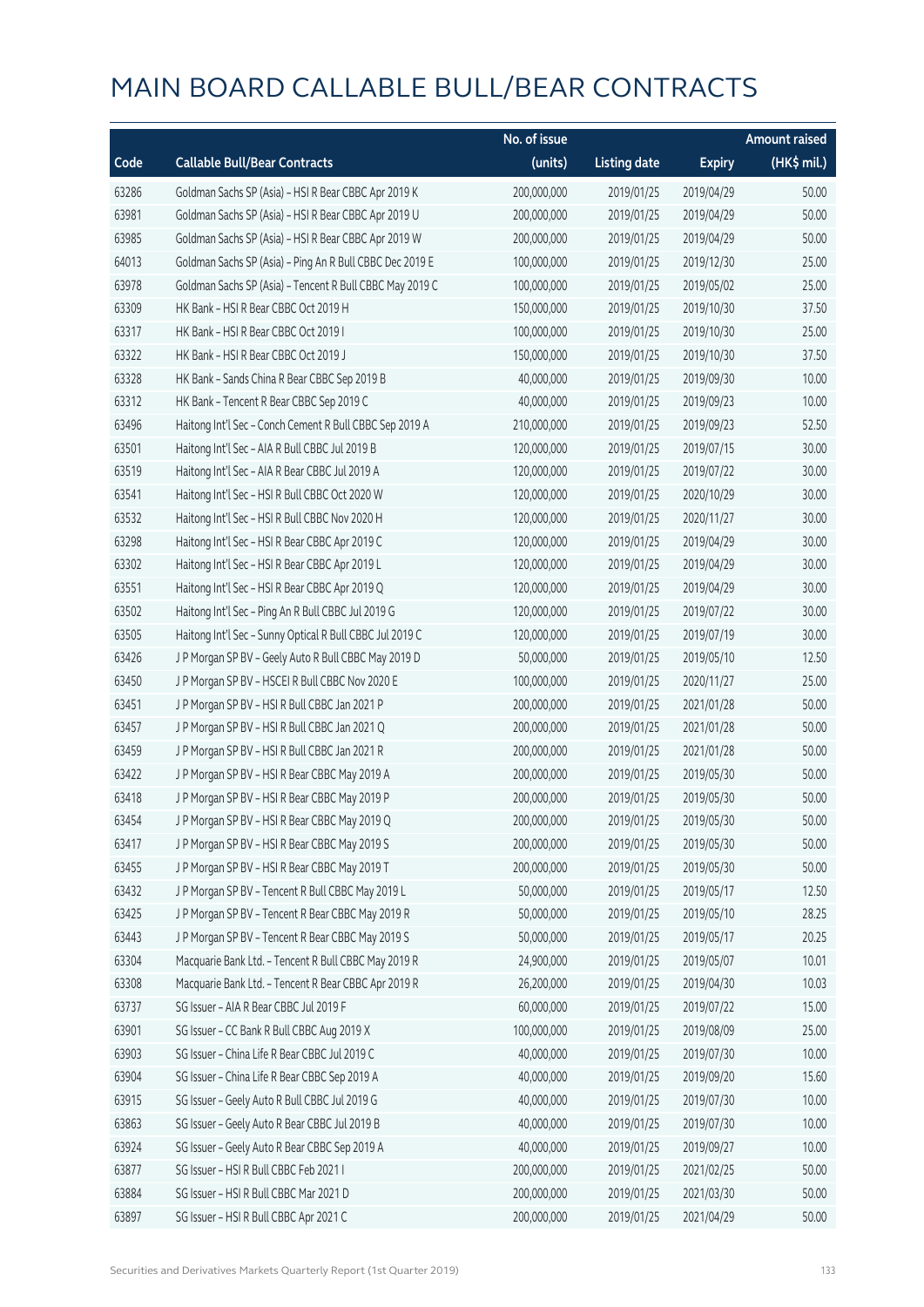|       |                                                        | No. of issue |                     |               | <b>Amount raised</b> |
|-------|--------------------------------------------------------|--------------|---------------------|---------------|----------------------|
| Code  | <b>Callable Bull/Bear Contracts</b>                    | (units)      | <b>Listing date</b> | <b>Expiry</b> | (HK\$ mil.)          |
| 63760 | SG Issuer - HSI R Bear CBBC Apr 2019 F                 | 200,000,000  | 2019/01/25          | 2019/04/29    | 50.00                |
| 63805 | SG Issuer - HSI R Bear CBBC Apr 2019 O                 | 200,000,000  | 2019/01/25          | 2019/04/29    | 50.00                |
| 63751 | SG Issuer - HSI R Bear CBBC Apr 2019 U                 | 200,000,000  | 2019/01/25          | 2019/04/29    | 50.00                |
| 63857 | SG Issuer - HSI R Bear CBBC May 2019 O                 | 200,000,000  | 2019/01/25          | 2019/05/30    | 50.00                |
| 63794 | SG Issuer - HSI R Bear CBBC May 2019 P                 | 200,000,000  | 2019/01/25          | 2019/05/30    | 50.00                |
| 63872 | SG Issuer - HSI R Bear CBBC May 2019 Q                 | 200,000,000  | 2019/01/25          | 2019/05/30    | 50.00                |
| 63812 | SG Issuer - HSI R Bear CBBC May 2019 Y                 | 200,000,000  | 2019/01/25          | 2019/05/30    | 50.00                |
| 63859 | SG Issuer - HSI R Bear CBBC Sep 2019 E                 | 400,000,000  | 2019/01/25          | 2019/09/27    | 100.00               |
| 63860 | SG Issuer - HSI R Bear CBBC Sep 2019 F                 | 400,000,000  | 2019/01/25          | 2019/09/27    | 100.00               |
| 63865 | SG Issuer - Ping An R Bear CBBC Aug 2019 A             | 100,000,000  | 2019/01/25          | 2019/08/06    | 25.00                |
| 63925 | SG Issuer - Tencent R Bull CBBC Apr 2019 R             | 80,000,000   | 2019/01/25          | 2019/04/29    | 20.00                |
| 63940 | SG Issuer - Tencent R Bull CBBC Jun 2019 R             | 80,000,000   | 2019/01/25          | 2019/06/06    | 20.00                |
| 63743 | SG Issuer - Tencent R Bear CBBC Apr 2019 H             | 80,000,000   | 2019/01/25          | 2019/04/29    | 20.00                |
| 63747 | SG Issuer - Tencent R Bear CBBC Apr 2019 S             | 80,000,000   | 2019/01/25          | 2019/04/30    | 20.00                |
| 63930 | SG Issuer - Tencent R Bear CBBC Apr 2019 W             | 80,000,000   | 2019/01/25          | 2019/04/29    | 20.00                |
| 63973 | SG Issuer - Tencent R Bear CBBC Jun 2019 E             | 80,000,000   | 2019/01/25          | 2019/06/27    | 20.00                |
| 63391 | UBS AG - CSPC Pharma R Bull CBBC Sep 2019 B            | 40,000,000   | 2019/01/25          | 2019/09/16    | 10.00                |
| 63405 | UBS AG - Geely Auto R Bear CBBC Sep 2019 B             | 40,000,000   | 2019/01/25          | 2019/09/16    | 10.00                |
| 63407 | UBS AG - Geely Auto R Bear CBBC Oct 2019 A             | 40,000,000   | 2019/01/25          | 2019/10/21    | 12.80                |
| 63365 | UBS AG - HSI R Bull CBBC Dec 2020 Q                    | 200,000,000  | 2019/01/25          | 2020/12/30    | 50.00                |
| 63333 | UBS AG - HSI R Bear CBBC Apr 2019 H                    | 200,000,000  | 2019/01/25          | 2019/04/29    | 50.00                |
| 63340 | UBS AG - HSI R Bear CBBC Apr 2019 N                    | 200,000,000  | 2019/01/25          | 2019/04/29    | 50.00                |
| 63361 | UBS AG - HSI R Bear CBBC Apr 2019 P                    | 200,000,000  | 2019/01/25          | 2019/04/29    | 50.00                |
| 63331 | UBS AG - HSI R Bear CBBC Apr 2019 S                    | 200,000,000  | 2019/01/25          | 2019/04/29    | 50.00                |
| 63329 | UBS AG - HSI R Bear CBBC May 2019 G                    | 200,000,000  | 2019/01/25          | 2019/05/30    | 50.00                |
| 63397 | UBS AG - Sunny Optical R Bear CBBC Aug 2019 A          | 40,000,000   | 2019/01/25          | 2019/08/12    | 10.00                |
| 63386 | UBS AG - Tencent R Bull CBBC Jun 2019 N                | 40,000,000   | 2019/01/25          | 2019/06/25    | 10.00                |
| 63375 | UBS AG - Tencent R Bear CBBC May 2019 J                | 40,000,000   | 2019/01/25          | 2019/05/27    | 10.00                |
| 63380 | UBS AG - Tencent R Bear CBBC May 2019 K                | 40,000,000   | 2019/01/25          | 2019/05/29    | 10.00                |
| 64020 | BOCI Asia Ltd. - HSI R Bull CBBC Dec 2019 D            | 150,000,000  | 2019/01/28          | 2019/12/30    | 38.70                |
| 64023 | BOCI Asia Ltd. - HSI R Bear CBBC May 2019 D            | 150,000,000  | 2019/01/28          | 2019/05/30    | 38.10                |
| 64350 | BNP Paribas Issuance B.V. - HSI R Bull CBBC Oct 2020 P | 250,000,000  | 2019/01/28          | 2020/10/29    | 62.50                |
| 64713 | BNP Paribas Issuance B.V. - HSI R Bull CBBC Oct 2020 Q | 250,000,000  | 2019/01/28          | 2020/10/29    | 62.50                |
| 64352 | BNP Paribas Issuance B.V. - HSI R Bull CBBC Dec 2020 I | 250,000,000  | 2019/01/28          | 2020/12/30    | 62.50                |
| 64133 | BNP Paribas Issuance B.V. - HSI R Bear CBBC May 2019 A | 250,000,000  | 2019/01/28          | 2019/05/30    | 62.50                |
| 64135 | BNP Paribas Issuance B.V. - HSI R Bear CBBC May 2019 C | 250,000,000  | 2019/01/28          | 2019/05/30    | 62.50                |
| 64137 | BNP Paribas Issuance B.V. - HSI R Bear CBBC May 2019 G | 250,000,000  | 2019/01/28          | 2019/05/30    | 62.50                |
| 64141 | BNP Paribas Issuance B.V. - HSI R Bear CBBC May 2019 H | 250,000,000  | 2019/01/28          | 2019/05/30    | 62.50                |
| 64042 | BNP Paribas Issuance B.V. - HSI R Bear CBBC May 2019 P | 250,000,000  | 2019/01/28          | 2019/05/30    | 62.50                |
| 64045 | BNP Paribas Issuance B.V. - HSI R Bear CBBC May 2019 Q | 250,000,000  | 2019/01/28          | 2019/05/30    | 62.50                |
| 64047 | BNP Paribas Issuance B.V. - HSI R Bear CBBC May 2019 R | 250,000,000  | 2019/01/28          | 2019/05/30    | 62.50                |
| 64049 | BNP Paribas Issuance B.V. - HSI R Bear CBBC May 2019 S | 250,000,000  | 2019/01/28          | 2019/05/30    | 62.50                |
| 64063 | BNP Paribas Issuance B.V. - HSI R Bear CBBC May 2019 T | 250,000,000  | 2019/01/28          | 2019/05/30    | 62.50                |
| 64075 | BNP Paribas Issuance B.V. - HSI R Bear CBBC May 2019 U | 250,000,000  | 2019/01/28          | 2019/05/30    | 62.50                |
| 64080 | BNP Paribas Issuance B.V. - HSI R Bear CBBC May 2019 V | 250,000,000  | 2019/01/28          | 2019/05/30    | 62.50                |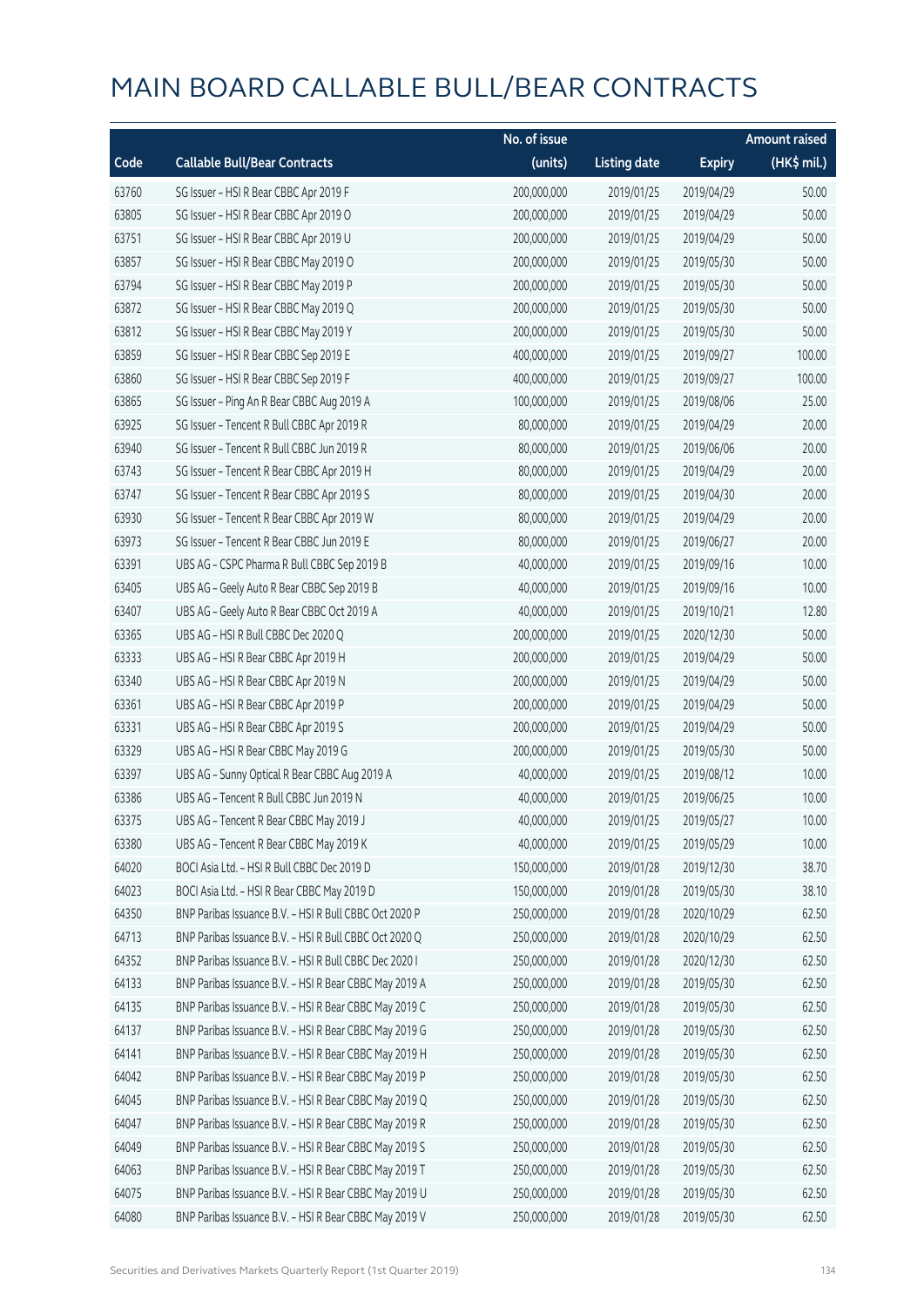|       |                                                            | No. of issue |                     |               | <b>Amount raised</b>  |
|-------|------------------------------------------------------------|--------------|---------------------|---------------|-----------------------|
| Code  | <b>Callable Bull/Bear Contracts</b>                        | (units)      | <b>Listing date</b> | <b>Expiry</b> | $(HK\frac{1}{2}mil.)$ |
| 64082 | BNP Paribas Issuance B.V. - HSI R Bear CBBC May 2019 W     | 250,000,000  | 2019/01/28          | 2019/05/30    | 62.50                 |
| 64083 | BNP Paribas Issuance B.V. - HSI R Bear CBBC May 2019 X     | 250,000,000  | 2019/01/28          | 2019/05/30    | 77.50                 |
| 64119 | BNP Paribas Issuance B.V. - HSI R Bear CBBC May 2019 Y     | 250,000,000  | 2019/01/28          | 2019/05/30    | 62.50                 |
| 64158 | BNP Paribas Issuance B.V. - HSI R Bear CBBC May 2019 Z     | 250,000,000  | 2019/01/28          | 2019/05/30    | 62.50                 |
| 64353 | BNP Paribas Issuance B.V. - HSI R Bear CBBC Jun 2019 M     | 250,000,000  | 2019/01/28          | 2019/06/27    | 62.50                 |
| 64098 | BNP Paribas Issuance B.V. - Ping An R Bear CBBC Aug 2019 W | 200,000,000  | 2019/01/28          | 2019/08/29    | 50.00                 |
| 64088 | BNP Paribas Issuance B.V. - Tencent R Bear CBBC Oct 2019 I | 50,000,000   | 2019/01/28          | 2019/10/30    | 12.50                 |
| 64100 | BNP Paribas Issuance B.V. - Tencent R Bear CBBC Oct 2019 J | 50,000,000   | 2019/01/28          | 2019/10/30    | 12.50                 |
| 64110 | BNP Paribas Issuance B.V. - Tencent R Bear CBBC Nov 2019 M | 50,000,000   | 2019/01/28          | 2019/11/28    | 12.50                 |
| 64473 | Credit Suisse AG - Geely Auto R Bull CBBC Nov 2019 G       | 40,000,000   | 2019/01/28          | 2019/11/29    | 10.00                 |
| 64463 | Credit Suisse AG - Galaxy Ent R Bull CBBC Nov 2019 D       | 50,000,000   | 2019/01/28          | 2019/11/28    | 12.50                 |
| 64470 | Credit Suisse AG - Galaxy Ent R Bear CBBC Oct 2019 B       | 50,000,000   | 2019/01/28          | 2019/10/30    | 12.50                 |
| 64474 | Credit Suisse AG - HKEX R Bear CBBC Nov 2019 C             | 50,000,000   | 2019/01/28          | 2019/11/28    | 14.50                 |
| 64487 | Credit Suisse AG - HSI R Bull CBBC Sep 2020 V              | 200,000,000  | 2019/01/28          | 2020/09/29    | 50.00                 |
| 64515 | Credit Suisse AG - HSI R Bull CBBC Jan 2021 C              | 200,000,000  | 2019/01/28          | 2021/01/28    | 50.00                 |
| 64500 | Credit Suisse AG - HSI R Bull CBBC Feb 2021 N              | 300,000,000  | 2019/01/28          | 2021/02/25    | 75.00                 |
| 64452 | Credit Suisse AG - HSI R Bear CBBC Apr 2019 O              | 200,000,000  | 2019/01/28          | 2019/04/29    | 50.00                 |
| 64476 | Credit Suisse AG - HSI R Bear CBBC Apr 2019 R              | 200,000,000  | 2019/01/28          | 2019/04/29    | 50.00                 |
| 64400 | Credit Suisse AG - HSI R Bear CBBC Apr 2019 Y              | 200,000,000  | 2019/01/28          | 2019/04/29    | 50.00                 |
| 64479 | Credit Suisse AG - HSI R Bear CBBC May 2019 U              | 200,000,000  | 2019/01/28          | 2019/05/30    | 50.00                 |
| 64518 | Credit Suisse AG - Tencent R Bull CBBC Dec 2019 G          | 50,000,000   | 2019/01/28          | 2019/12/05    | 12.50                 |
| 64455 | Credit Suisse AG - Tencent R Bear CBBC Nov 2019 I          | 50,000,000   | 2019/01/28          | 2019/11/29    | 12.50                 |
| 64458 | Credit Suisse AG - Tencent R Bear CBBC Dec 2019 D          | 50,000,000   | 2019/01/28          | 2019/12/06    | 19.00                 |
| 64751 | Goldman Sachs SP (Asia) - HKEX R Bull CBBC Dec 2019 R      | 100,000,000  | 2019/01/28          | 2019/12/30    | 25.00                 |
| 64290 | Goldman Sachs SP (Asia) - HSI R Bull CBBC Sep 2020 W       | 200,000,000  | 2019/01/28          | 2020/09/29    | 50.00                 |
| 64714 | Goldman Sachs SP (Asia) - HSI R Bull CBBC Sep 2020 X       | 200,000,000  | 2019/01/28          | 2020/09/29    | 50.00                 |
| 64032 | Goldman Sachs SP (Asia) - HSI R Bear CBBC Apr 2019 A       | 200,000,000  | 2019/01/28          | 2019/04/29    | 50.00                 |
| 64039 | Goldman Sachs SP (Asia) - HSI R Bear CBBC Apr 2019 L       | 200,000,000  | 2019/01/28          | 2019/04/29    | 50.00                 |
| 64739 | Goldman Sachs SP (Asia) - HSI R Bear CBBC Apr 2019 M       | 200,000,000  | 2019/01/28          | 2019/04/29    | 50.00                 |
| 64293 | Goldman Sachs SP (Asia) - Ping An R Bull CBBC Dec 2019 F   | 100,000,000  | 2019/01/28          | 2019/12/30    | 25.00                 |
| 64715 | Goldman Sachs SP (Asia) - Tencent R Bull CBBC May 2019 D   | 100,000,000  | 2019/01/28          | 2019/05/02    | 25.00                 |
| 64036 | Goldman Sachs SP (Asia) - Tencent R Bear CBBC May 2019 O   | 80,000,000   | 2019/01/28          | 2019/05/02    | 20.00                 |
| 64761 | Goldman Sachs SP (Asia) - Tencent R Bear CBBC Sep 2019 B   | 80,000,000   | 2019/01/28          | 2019/09/27    | 33.68                 |
| 64269 | HK Bank - China Life R Bull CBBC Jul 2019 D                | 40,000,000   | 2019/01/28          | 2019/07/15    | 10.00                 |
| 64274 | HK Bank - Geely Auto R Bull CBBC Jul 2019 F                | 40,000,000   | 2019/01/28          | 2019/07/29    | 10.00                 |
| 64285 | HK Bank - Galaxy Ent R Bull CBBC Jul 2019 B                | 80,000,000   | 2019/01/28          | 2019/07/15    | 20.00                 |
| 64249 | HK Bank - HKEX R Bull CBBC Jul 2019 E                      | 50,000,000   | 2019/01/28          | 2019/07/04    | 12.50                 |
| 64246 | HK Bank - HSCEI R Bull CBBC Jan 2020 A                     | 60,000,000   | 2019/01/28          | 2020/01/30    | 15.00                 |
| 64242 | HK Bank - HSCEI R Bear CBBC Jul 2019 A                     | 50,000,000   | 2019/01/28          | 2019/07/30    | 12.50                 |
| 64255 | HK Bank - HSI R Bull CBBC Jan 2020 A                       | 150,000,000  | 2019/01/28          | 2020/01/30    | 37.50                 |
| 64234 | HK Bank - HSI R Bear CBBC May 2019 Q                       | 150,000,000  | 2019/01/28          | 2019/05/30    | 37.50                 |
| 64259 | HK Bank - HSI R Bear CBBC Jul 2019 E                       | 150,000,000  | 2019/01/28          | 2019/07/30    | 37.50                 |
| 64254 | HK Bank - Ping An R Bull CBBC Aug 2019 D                   | 100,000,000  | 2019/01/28          | 2019/08/12    | 25.00                 |
| 64284 | HK Bank - Sino Biopharm R Bull CBBC Jul 2019 E             | 40,000,000   | 2019/01/28          | 2019/07/22    | 10.00                 |
| 64283 | HK Bank - SUNAC R Bull CBBC Jan 2020 C                     | 100,000,000  | 2019/01/28          | 2020/01/13    | 25.00                 |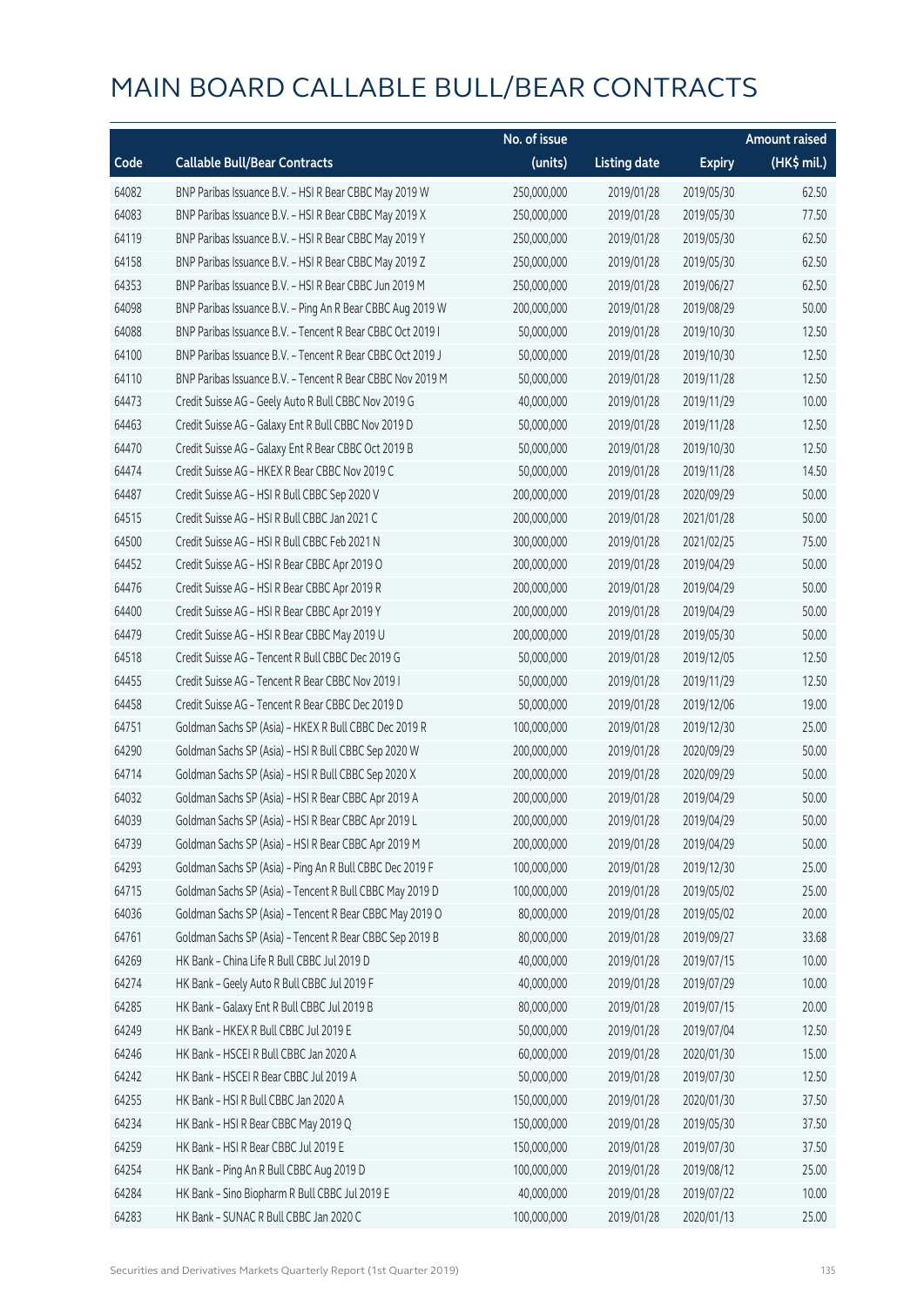|       |                                                      | No. of issue |                     |               | <b>Amount raised</b> |
|-------|------------------------------------------------------|--------------|---------------------|---------------|----------------------|
| Code  | <b>Callable Bull/Bear Contracts</b>                  | (units)      | <b>Listing date</b> | <b>Expiry</b> | (HK\$ mil.)          |
| 64263 | HK Bank - Sunny Optical R Bull CBBC Jul 2019 D       | 40,000,000   | 2019/01/28          | 2019/07/08    | 10.00                |
| 64248 | HK Bank - Tencent R Bull CBBC Jul 2019 S             | 60,000,000   | 2019/01/28          | 2019/07/29    | 15.00                |
| 64236 | HK Bank - Tencent R Bear CBBC Jul 2019 K             | 50,000,000   | 2019/01/28          | 2019/07/02    | 12.50                |
| 64523 | Haitong Int'l Sec - HSI R Bull CBBC Oct 2020 X       | 120,000,000  | 2019/01/28          | 2020/10/29    | 30.00                |
| 64526 | Haitong Int'l Sec - HSI R Bull CBBC Oct 2020 Y       | 120,000,000  | 2019/01/28          | 2020/10/29    | 30.00                |
| 64529 | Haitong Int'l Sec - HSI R Bear CBBC Apr 2019 D       | 120,000,000  | 2019/01/28          | 2019/04/29    | 30.00                |
| 64533 | Haitong Int'l Sec - HSI R Bear CBBC Apr 2019 E       | 120,000,000  | 2019/01/28          | 2019/04/29    | 30.00                |
| 64541 | Haitong Int'l Sec - HSI R Bear CBBC Apr 2019 I       | 120,000,000  | 2019/01/28          | 2019/04/29    | 30.00                |
| 64547 | Haitong Int'l Sec - HSI R Bear CBBC Apr 2019 K       | 120,000,000  | 2019/01/28          | 2019/04/29    | 30.00                |
| 64031 | Haitong Int'l Sec - HSI R Bear CBBC Apr 2019 W       | 120,000,000  | 2019/01/28          | 2019/04/29    | 30.00                |
| 64527 | Haitong Int'l Sec - HSI R Bear CBBC Apr 2019 X       | 120,000,000  | 2019/01/28          | 2019/04/29    | 30.00                |
| 64557 | Haitong Int'l Sec - HSI R Bear CBBC Apr 2019 Z       | 120,000,000  | 2019/01/28          | 2019/04/29    | 30.00                |
| 64380 | J P Morgan SP BV - Geely Auto R Bull CBBC Jun 2019 B | 50,000,000   | 2019/01/28          | 2019/06/14    | 12.50                |
| 64381 | J P Morgan SP BV - Geely Auto R Bear CBBC Jun 2019 B | 50,000,000   | 2019/01/28          | 2019/06/14    | 12.50                |
| 64377 | J P Morgan SP BV - HKEX R Bull CBBC May 2019 M       | 40,000,000   | 2019/01/28          | 2019/05/10    | 10.00                |
| 64379 | J P Morgan SP BV - HKEX R Bear CBBC May 2019 G       | 40,000,000   | 2019/01/28          | 2019/05/17    | 19.80                |
| 64384 | J P Morgan SP BV - HSI R Bull CBBC Jan 2021 S        | 200,000,000  | 2019/01/28          | 2021/01/28    | 50.00                |
| 64390 | J P Morgan SP BV - HSI R Bull CBBC Jan 2021 T        | 200,000,000  | 2019/01/28          | 2021/01/28    | 50.00                |
| 64399 | J P Morgan SP BV - HSI R Bear CBBC May 2019 F        | 200,000,000  | 2019/01/28          | 2019/05/30    | 50.00                |
| 64357 | J P Morgan SP BV - HSI R Bear CBBC May 2019 U        | 200,000,000  | 2019/01/28          | 2019/05/30    | 50.00                |
| 64362 | J P Morgan SP BV - HSI R Bear CBBC May 2019 W        | 200,000,000  | 2019/01/28          | 2019/05/30    | 50.00                |
| 64394 | J P Morgan SP BV - HSI R Bear CBBC May 2019 X        | 200,000,000  | 2019/01/28          | 2019/05/30    | 50.00                |
| 64373 | J P Morgan SP BV - Ping An R Bull CBBC Jun 2019 D    | 100,000,000  | 2019/01/28          | 2019/06/21    | 25.00                |
| 64375 | J P Morgan SP BV - Ping An R Bear CBBC May 2019 D    | 100,000,000  | 2019/01/28          | 2019/05/17    | 25.00                |
| 64367 | J P Morgan SP BV - Tencent R Bull CBBC May 2019 M    | 50,000,000   | 2019/01/28          | 2019/05/17    | 12.50                |
| 64368 | J P Morgan SP BV - Tencent R Bull CBBC May 2019 N    | 50,000,000   | 2019/01/28          | 2019/05/10    | 12.50                |
| 64354 | J P Morgan SP BV - Tencent R Bear CBBC May 2019 T    | 50,000,000   | 2019/01/28          | 2019/05/10    | 12.50                |
| 64372 | J P Morgan SP BV - Tencent R Bear CBBC May 2019 U    | 50,000,000   | 2019/01/28          | 2019/05/10    | 31.75                |
| 64287 | Macquarie Bank Ltd. - Tencent R Bull CBBC Jun 2019 G | 19,700,000   | 2019/01/28          | 2019/06/06    | 10.01                |
| 64288 | Macquarie Bank Ltd. - Tencent R Bear CBBC Jun 2019 C | 19,400,000   | 2019/01/28          | 2019/06/06    | 10.01                |
| 64695 | SG Issuer - Geely Auto R Bear CBBC Sep 2019 B        | 40,000,000   | 2019/01/28          | 2019/09/27    | 13.00                |
| 64602 | SG Issuer - Galaxy Ent R Bull CBBC Sep 2019 C        | 100,000,000  | 2019/01/28          | 2019/09/24    | 25.00                |
| 64572 | SG Issuer - Galaxy Ent R Bear CBBC Sep 2019 B        | 100,000,000  | 2019/01/28          | 2019/09/09    | 25.00                |
| 64697 | SG Issuer - HKEX R Bear CBBC Jul 2019 F              | 50,000,000   | 2019/01/28          | 2019/07/15    | 12.50                |
| 64690 | SG Issuer - HSI R Bull CBBC Feb 2021 J               | 200,000,000  | 2019/01/28          | 2021/02/25    | 50.00                |
| 64691 | SG Issuer - HSI R Bull CBBC Feb 2021 K               | 200,000,000  | 2019/01/28          | 2021/02/25    | 50.00                |
| 64626 | SG Issuer - HSI R Bull CBBC Apr 2021 D               | 400,000,000  | 2019/01/28          | 2021/04/29    | 100.00               |
| 64694 | SG Issuer - HSI R Bull CBBC Apr 2021 E               | 200,000,000  | 2019/01/28          | 2021/04/29    | 50.00                |
| 64640 | SG Issuer - HSI R Bear CBBC Apr 2019 C               | 200,000,000  | 2019/01/28          | 2019/04/29    | 50.00                |
| 64655 | SG Issuer - HSI R Bear CBBC Apr 2019 H               | 200,000,000  | 2019/01/28          | 2019/04/29    | 50.00                |
| 64598 | SG Issuer - HSI R Bear CBBC Apr 2019 I               | 200,000,000  | 2019/01/28          | 2019/04/29    | 50.00                |
| 64594 | SG Issuer - HSI R Bear CBBC Apr 2019 S               | 200,000,000  | 2019/01/28          | 2019/04/29    | 50.00                |
| 64629 | SG Issuer - HSI R Bear CBBC Apr 2019 V               | 200,000,000  | 2019/01/28          | 2019/04/29    | 50.00                |
| 64632 | SG Issuer - HSI R Bear CBBC Apr 2019 W               | 200,000,000  | 2019/01/28          | 2019/04/29    | 50.00                |
| 64635 | SG Issuer - HSI R Bear CBBC Apr 2019 X               | 200,000,000  | 2019/01/28          | 2019/04/29    | 50.00                |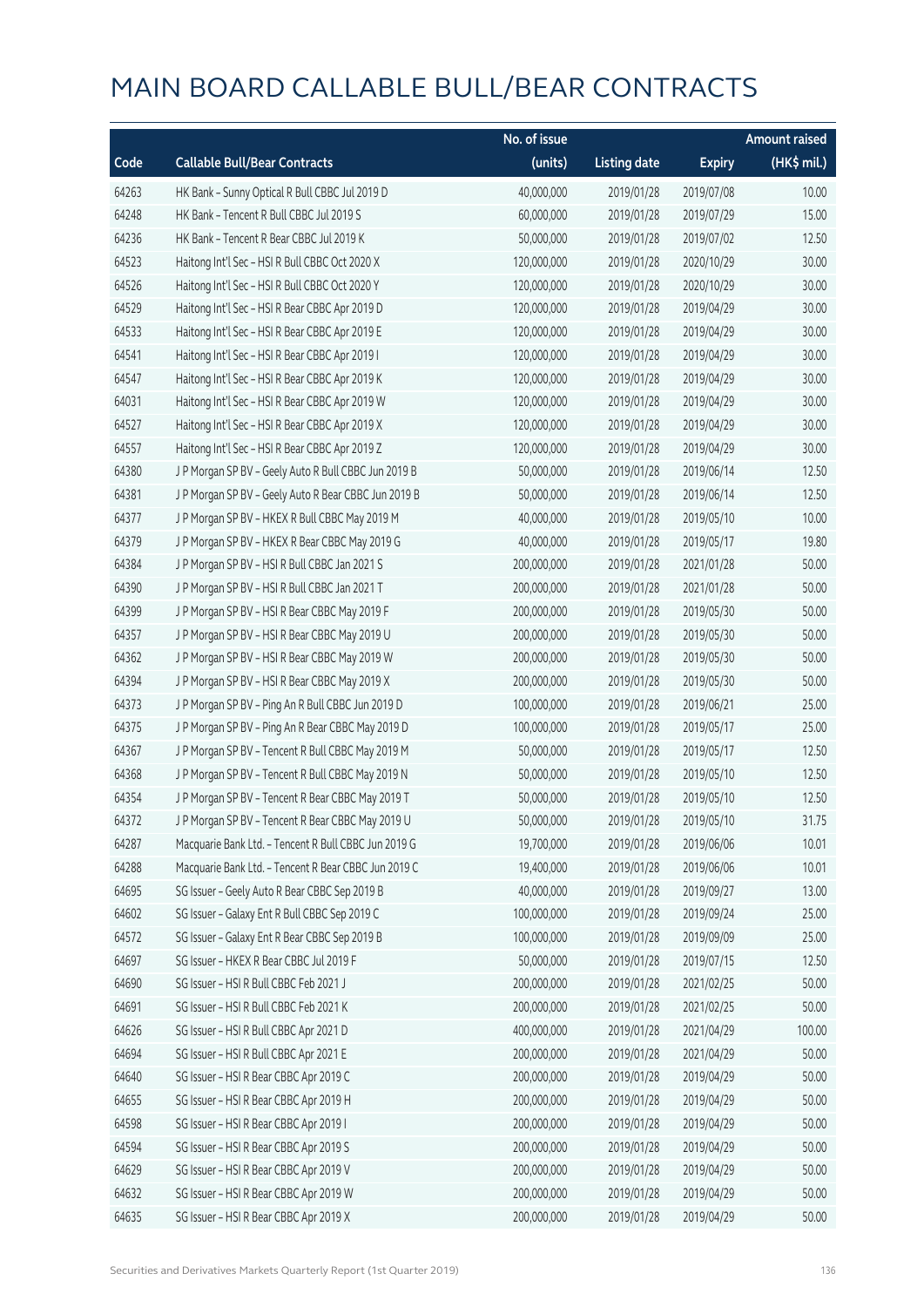|       |                                                        | No. of issue |                     |               | <b>Amount raised</b> |
|-------|--------------------------------------------------------|--------------|---------------------|---------------|----------------------|
| Code  | <b>Callable Bull/Bear Contracts</b>                    | (units)      | <b>Listing date</b> | <b>Expiry</b> | (HK\$ mil.)          |
| 64664 | SG Issuer - HSI R Bear CBBC May 2019 S                 | 200,000,000  | 2019/01/28          | 2019/05/30    | 50.00                |
| 64688 | SG Issuer - HSI R Bear CBBC Jul 2019 R                 | 200,000,000  | 2019/01/28          | 2019/07/30    | 50.00                |
| 64600 | SG Issuer - HSI R Bear CBBC Sep 2019 G                 | 400,000,000  | 2019/01/28          | 2019/09/27    | 100.00               |
| 64606 | SG Issuer - Ping An R Bull CBBC Aug 2019 R             | 100,000,000  | 2019/01/28          | 2019/08/12    | 25.00                |
| 64621 | SG Issuer - Sands China R Bear CBBC Nov 2019 A         | 80,000,000   | 2019/01/28          | 2019/11/28    | 20.00                |
| 64699 | SG Issuer - Tencent R Bull CBBC Jun 2019 S             | 80,000,000   | 2019/01/28          | 2019/06/04    | 20.00                |
| 64702 | SG Issuer - Tencent R Bull CBBC Jun 2019 T             | 80,000,000   | 2019/01/28          | 2019/06/18    | 20.00                |
| 64579 | SG Issuer - Tencent R Bear CBBC Apr 2019 D             | 80,000,000   | 2019/01/28          | 2019/04/29    | 20.00                |
| 64585 | SG Issuer - Tencent R Bear CBBC Apr 2019 I             | 80,000,000   | 2019/01/28          | 2019/04/30    | 20.00                |
| 64625 | SG Issuer - Tencent R Bear CBBC Apr 2019 Y             | 80,000,000   | 2019/01/28          | 2019/04/30    | 20.00                |
| 64703 | SG Issuer - Tencent R Bear CBBC Jul 2019 I             | 80,000,000   | 2019/01/28          | 2019/07/05    | 37.60                |
| 64220 | UBS AG - Galaxy Ent R Bull CBBC Sep 2019 C             | 40,000,000   | 2019/01/28          | 2019/09/16    | 10.00                |
| 64215 | UBS AG - HKEX R Bull CBBC Sep 2019 A                   | 50,000,000   | 2019/01/28          | 2019/09/09    | 12.50                |
| 64218 | UBS AG - HKEX R Bull CBBC Sep 2019 B                   | 50,000,000   | 2019/01/28          | 2019/09/23    | 12.50                |
| 64201 | UBS AG - HSI R Bull CBBC Feb 2021 K                    | 200,000,000  | 2019/01/28          | 2021/02/25    | 50.00                |
| 64202 | UBS AG - HSI R Bull CBBC Feb 2021 L                    | 200,000,000  | 2019/01/28          | 2021/02/25    | 50.00                |
| 64209 | UBS AG - HSI R Bull CBBC Feb 2021 M                    | 200,000,000  | 2019/01/28          | 2021/02/25    | 50.00                |
| 64167 | UBS AG - HSI R Bear CBBC Apr 2019 C                    | 200,000,000  | 2019/01/28          | 2019/04/29    | 50.00                |
| 64168 | UBS AG - HSI R Bear CBBC Apr 2019 E                    | 200,000,000  | 2019/01/28          | 2019/04/29    | 50.00                |
| 64182 | UBS AG - HSI R Bear CBBC Apr 2019 K                    | 200,000,000  | 2019/01/28          | 2019/04/29    | 50.00                |
| 64190 | UBS AG - HSI R Bear CBBC Apr 2019 M                    | 200,000,000  | 2019/01/28          | 2019/04/29    | 50.00                |
| 64194 | UBS AG - HSI R Bear CBBC Apr 2019 O                    | 300,000,000  | 2019/01/28          | 2019/04/29    | 75.00                |
| 64196 | UBS AG - HSI R Bear CBBC Apr 2019 R                    | 200,000,000  | 2019/01/28          | 2019/04/29    | 50.00                |
| 64164 | UBS AG - HSI R Bear CBBC Apr 2019 V                    | 200,000,000  | 2019/01/28          | 2019/04/29    | 50.00                |
| 64221 | UBS AG - Tencent R Bull CBBC Jun 2019 O                | 40,000,000   | 2019/01/28          | 2019/06/26    | 10.00                |
| 64229 | UBS AG - Tencent R Bear CBBC Jun 2019 E                | 40,000,000   | 2019/01/28          | 2019/06/26    | 10.00                |
| 64348 | Bank Vontobel - China Mobile R Bear CBBC Oct 2019 E    | 40,000,000   | 2019/01/28          | 2019/10/18    | 10.04                |
| 64330 | Bank Vontobel - CSPC Pharma R Bull CBBC Nov 2019 G     | 40,000,000   | 2019/01/28          | 2019/11/15    | 10.04                |
| 64323 | Bank Vontobel - Geely Auto R Bear CBBC Aug 2019 C      | 40,000,000   | 2019/01/28          | 2019/08/09    | 16.84                |
| 64345 | Bank Vontobel - HKEX R Bear CBBC Sep 2019 A            | 40,000,000   | 2019/01/28          | 2019/09/20    | 15.24                |
| 64315 | Bank Vontobel - HSI R Bull CBBC Jul 2019 A             | 80,000,000   | 2019/01/28          | 2019/07/30    | 20.08                |
| 64296 | Bank Vontobel - HSI R Bear CBBC May 2019 E             | 80,000,000   | 2019/01/28          | 2019/05/30    | 20.08                |
| 64338 | Bank Vontobel - Tencent R Bear CBBC Sep 2019 B         | 40,000,000   | 2019/01/28          | 2019/09/20    | 24.04                |
| 64886 | BNP Paribas Issuance B.V. - HSI R Bull CBBC Dec 2020 J | 250,000,000  | 2019/01/29          | 2020/12/30    | 62.50                |
| 64887 | BNP Paribas Issuance B.V. - HSI R Bear CBBC Jun 2019 N | 250,000,000  | 2019/01/29          | 2019/06/27    | 62.50                |
| 64913 | Credit Suisse AG - HSI R Bull CBBC Sep 2020 W          | 200,000,000  | 2019/01/29          | 2020/09/29    | 50.00                |
| 64914 | Credit Suisse AG - HSI R Bull CBBC Feb 2021 O          | 200,000,000  | 2019/01/29          | 2021/02/25    | 50.00                |
| 64926 | Credit Suisse AG - HSI R Bear CBBC Apr 2019 B          | 200,000,000  | 2019/01/29          | 2019/04/29    | 50.00                |
| 64932 | Credit Suisse AG - HSI R Bear CBBC Apr 2019 C          | 200,000,000  | 2019/01/29          | 2019/04/29    | 50.00                |
| 64915 | Credit Suisse AG - HSI R Bear CBBC Apr 2019 U          | 200,000,000  | 2019/01/29          | 2019/04/29    | 50.00                |
| 64921 | Credit Suisse AG - HSI R Bear CBBC Apr 2019 X          | 200,000,000  | 2019/01/29          | 2019/04/29    | 50.00                |
| 64767 | Goldman Sachs SP (Asia) - HSI R Bull CBBC Sep 2020 Y   | 200,000,000  | 2019/01/29          | 2020/09/29    | 50.00                |
| 64899 | Goldman Sachs SP (Asia) - HSI R Bear CBBC Apr 2019 B   | 200,000,000  | 2019/01/29          | 2019/04/29    | 50.00                |
| 64902 | Goldman Sachs SP (Asia) - HSI R Bear CBBC Apr 2019 C   | 200,000,000  | 2019/01/29          | 2019/04/29    | 50.00                |
| 64906 | Goldman Sachs SP (Asia) - HSI R Bear CBBC Apr 2019 N   | 200,000,000  | 2019/01/29          | 2019/04/29    | 50.00                |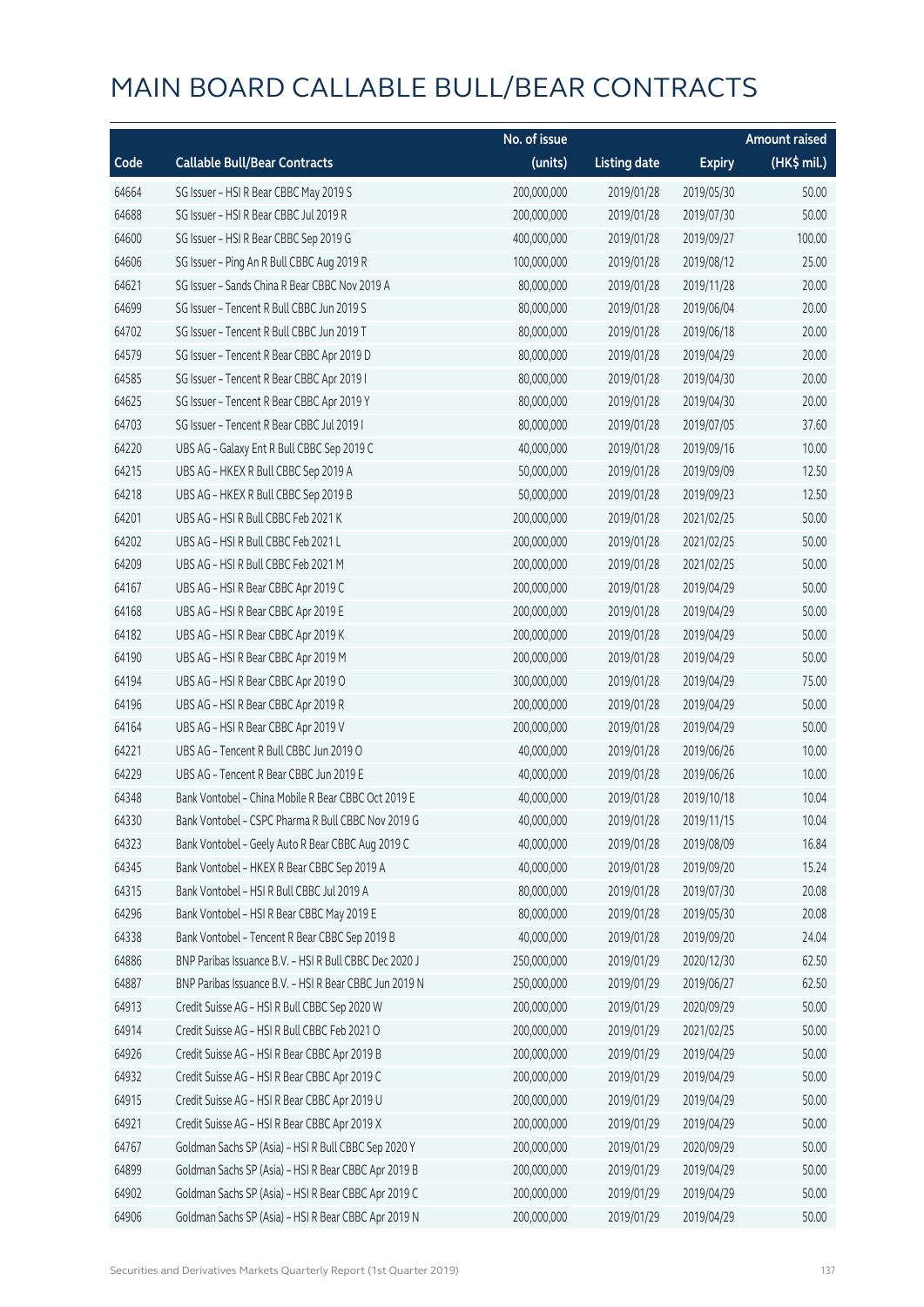|       |                                                          | No. of issue |                     |               | <b>Amount raised</b> |
|-------|----------------------------------------------------------|--------------|---------------------|---------------|----------------------|
| Code  | <b>Callable Bull/Bear Contracts</b>                      | (units)      | <b>Listing date</b> | <b>Expiry</b> | (HK\$ mil.)          |
| 64909 | Goldman Sachs SP (Asia) - HSI R Bear CBBC Apr 2019 O     | 200,000,000  | 2019/01/29          | 2019/04/29    | 50.00                |
| 64910 | Goldman Sachs SP (Asia) - HSI R Bear CBBC Apr 2019 P     | 200,000,000  | 2019/01/29          | 2019/04/29    | 50.00                |
| 64785 | Goldman Sachs SP (Asia) - HSI R Bear CBBC Apr 2019 X     | 200,000,000  | 2019/01/29          | 2019/04/29    | 50.00                |
| 64788 | Goldman Sachs SP (Asia) - HSI R Bear CBBC Apr 2019 Z     | 200,000,000  | 2019/01/29          | 2019/04/29    | 50.00                |
| 64786 | Goldman Sachs SP (Asia) - Tencent R Bull CBBC May 2019 E | 100,000,000  | 2019/01/29          | 2019/05/02    | 25.00                |
| 64776 | HK Bank - China Life R Bear CBBC Aug 2019 A              | 40,000,000   | 2019/01/29          | 2019/08/19    | 18.80                |
| 64777 | HK Bank - CM Bank R Bull CBBC Nov 2019 B                 | 100,000,000  | 2019/01/29          | 2019/11/11    | 25.00                |
| 64778 | HK Bank - HSI R Bull CBBC Feb 2020 A                     | 120,000,000  | 2019/01/29          | 2020/02/27    | 30.00                |
| 64779 | HK Bank - HSI R Bear CBBC Jul 2019 F                     | 120,000,000  | 2019/01/29          | 2019/07/30    | 30.00                |
| 64781 | HK Bank - Tencent R Bear CBBC Aug 2019 I                 | 50,000,000   | 2019/01/29          | 2019/08/19    | 12.50                |
| 65034 | Haitong Int'l Sec - HSI R Bull CBBC Oct 2020 Z           | 120,000,000  | 2019/01/29          | 2020/10/29    | 30.00                |
| 65032 | Haitong Int'l Sec - HSI R Bull CBBC Nov 2020 I           | 120,000,000  | 2019/01/29          | 2020/11/27    | 30.00                |
| 65045 | Haitong Int'l Sec - HSI R Bull CBBC Nov 2020 J           | 120,000,000  | 2019/01/29          | 2020/11/27    | 30.00                |
| 65067 | Haitong Int'l Sec - HSI R Bear CBBC Apr 2019 G           | 120,000,000  | 2019/01/29          | 2019/04/29    | 30.00                |
| 65049 | Haitong Int'l Sec - HSI R Bear CBBC Apr 2019 M           | 120,000,000  | 2019/01/29          | 2019/04/29    | 30.00                |
| 65068 | Haitong Int'l Sec - HSI R Bear CBBC Apr 2019 N           | 120,000,000  | 2019/01/29          | 2019/04/29    | 30.00                |
| 65074 | Haitong Int'l Sec - HSI R Bear CBBC Apr 2019 O           | 120,000,000  | 2019/01/29          | 2019/04/29    | 30.00                |
| 65062 | Haitong Int'l Sec - HSI R Bear CBBC Apr 2019 R           | 120,000,000  | 2019/01/29          | 2019/04/29    | 30.00                |
| 64889 | J P Morgan SP BV - HSI R Bull CBBC Jan 2021 U            | 200,000,000  | 2019/01/29          | 2021/01/28    | 50.00                |
| 64896 | J P Morgan SP BV - HSI R Bull CBBC Jan 2021 V            | 200,000,000  | 2019/01/29          | 2021/01/28    | 50.00                |
| 64894 | J P Morgan SP BV - HSI R Bear CBBC May 2019 J            | 200,000,000  | 2019/01/29          | 2019/05/30    | 50.00                |
| 64895 | J P Morgan SP BV - HSI R Bear CBBC May 2019 K            | 200,000,000  | 2019/01/29          | 2019/05/30    | 50.00                |
| 64897 | J P Morgan SP BV - Tencent R Bull CBBC May 2019 O        | 50,000,000   | 2019/01/29          | 2019/05/10    | 12.50                |
| 64898 | J P Morgan SP BV - Tencent R Bear CBBC May 2019 V        | 50,000,000   | 2019/01/29          | 2019/05/10    | 12.50                |
| 64769 | Macquarie Bank Ltd. - Tencent R Bull CBBC Jun 2019 H     | 20,500,000   | 2019/01/29          | 2019/06/04    | 10.00                |
| 64772 | Macquarie Bank Ltd. - Tencent R Bear CBBC Jun 2019 D     | 20,200,000   | 2019/01/29          | 2019/06/04    | 10.02                |
| 64774 | Macquarie Bank Ltd. - Tencent R Bear CBBC Jun 2019 E     | 16,000,000   | 2019/01/29          | 2019/06/04    | 10.00                |
| 65012 | SG Issuer - China Mobile R Bull CBBC Sep 2019 A          | 100,000,000  | 2019/01/29          | 2019/09/30    | 25.00                |
| 65002 | SG Issuer - China Life R Bull CBBC Sep 2019 A            | 40,000,000   | 2019/01/29          | 2019/09/30    | 15.60                |
| 65008 | SG Issuer - CM Bank R Bull CBBC Feb 2020 B               | 100,000,000  | 2019/01/29          | 2020/02/27    | 25.00                |
| 65007 | SG Issuer - CM Bank R Bear CBBC Nov 2019 A               | 100,000,000  | 2019/01/29          | 2019/11/28    | 25.00                |
| 65014 | SG Issuer - Galaxy Ent R Bear CBBC Aug 2019 B            | 100,000,000  | 2019/01/29          | 2019/08/07    | 25.00                |
| 65015 | SG Issuer - HKEX R Bull CBBC Jul 2019 D                  | 50,000,000   | 2019/01/29          | 2019/07/26    | 12.50                |
| 65029 | SG Issuer - HSI R Bull CBBC Mar 2021 E                   | 200,000,000  | 2019/01/29          | 2021/03/30    | 50.00                |
| 65030 | SG Issuer - HSI R Bull CBBC Mar 2021 F                   | 200,000,000  | 2019/01/29          | 2021/03/30    | 50.00                |
| 64982 | SG Issuer - HSI R Bull CBBC Apr 2021 F                   | 200,000,000  | 2019/01/29          | 2021/04/29    | 50.00                |
| 64936 | SG Issuer - HSI R Bull CBBC May 2021 A                   | 200,000,000  | 2019/01/29          | 2021/05/28    | 50.00                |
| 64977 | SG Issuer - HSI R Bear CBBC Apr 2019 D                   | 200,000,000  | 2019/01/29          | 2019/04/29    | 50.00                |
| 64984 | SG Issuer - HSI R Bear CBBC Apr 2019 K                   | 200,000,000  | 2019/01/29          | 2019/04/29    | 50.00                |
| 64998 | SG Issuer - HSI R Bear CBBC May 2019 A                   | 200,000,000  | 2019/01/29          | 2019/05/30    | 50.00                |
| 65000 | SG Issuer - HSI R Bear CBBC May 2019 D                   | 200,000,000  | 2019/01/29          | 2019/05/30    | 50.00                |
| 65020 | SG Issuer - ICBC R Bear CBBC Jul 2019 A                  | 60,000,000   | 2019/01/29          | 2019/07/26    | 15.00                |
| 64964 | SG Issuer - Sino Biopharm R Bull CBBC Jul 2019 A         | 40,000,000   | 2019/01/29          | 2019/07/19    | 10.00                |
| 64966 | SG Issuer - Sino Biopharm R Bull CBBC Jul 2019 B         | 40,000,000   | 2019/01/29          | 2019/07/25    | 10.00                |
| 65028 | SG Issuer - SUNAC R Bear CBBC Oct 2019 A                 | 80,000,000   | 2019/01/29          | 2019/10/14    | 20.00                |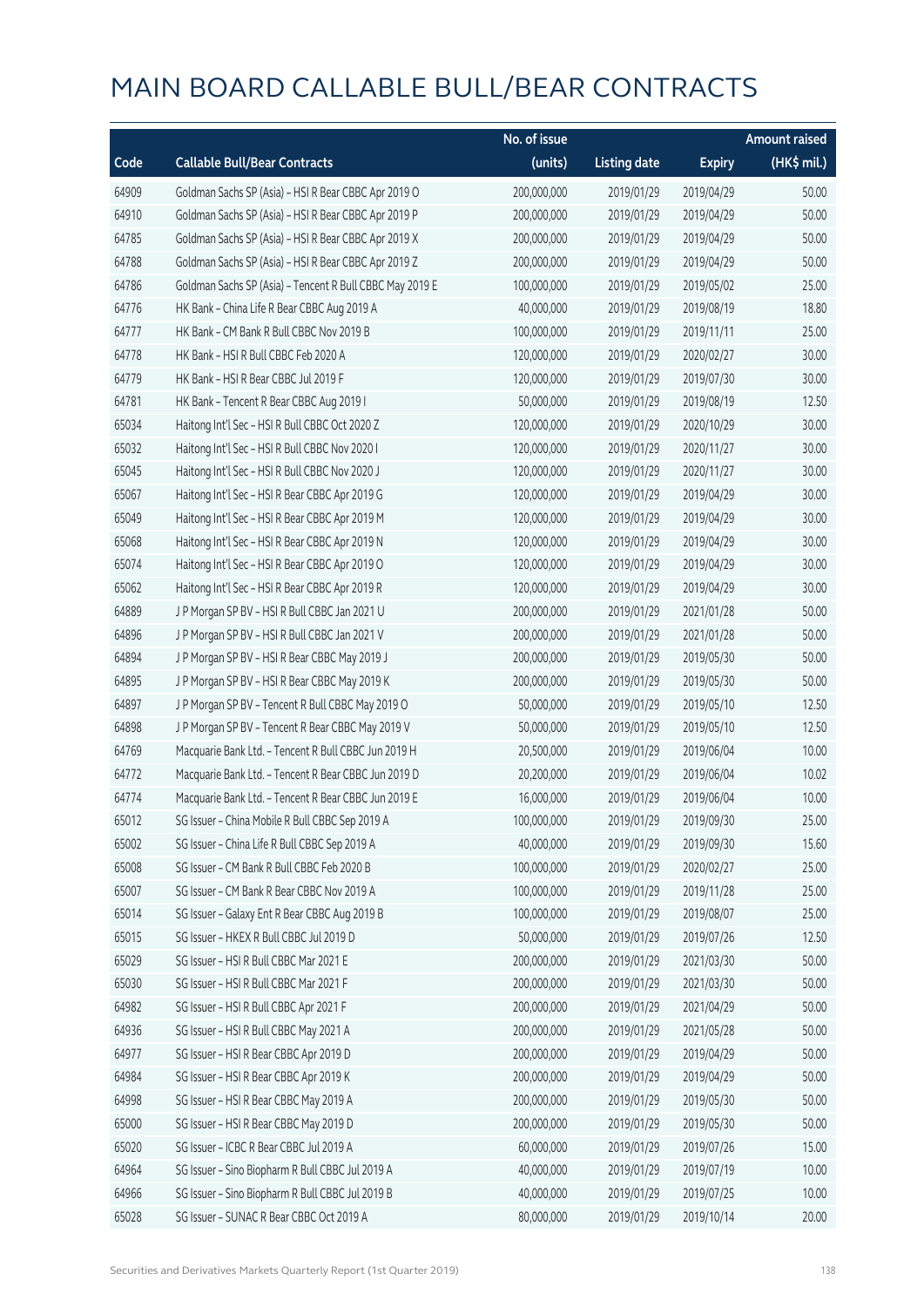|       |                                                          | No. of issue |                     |               | <b>Amount raised</b> |
|-------|----------------------------------------------------------|--------------|---------------------|---------------|----------------------|
| Code  | <b>Callable Bull/Bear Contracts</b>                      | (units)      | <b>Listing date</b> | <b>Expiry</b> | (HK\$ mil.)          |
| 64937 | SG Issuer - Tencent R Bull CBBC Apr 2019 I               | 80,000,000   | 2019/01/29          | 2019/04/30    | 20.00                |
| 64963 | SG Issuer - Tencent R Bull CBBC May 2019 V               | 80,000,000   | 2019/01/29          | 2019/05/07    | 20.00                |
| 64972 | SG Issuer - Tencent R Bear CBBC Apr 2019 T               | 80,000,000   | 2019/01/29          | 2019/04/30    | 20.00                |
| 64974 | SG Issuer - Tencent R Bear CBBC Apr 2019 X               | 80,000,000   | 2019/01/29          | 2019/04/30    | 20.00                |
| 64792 | UBS AG - HSI R Bull CBBC Jan 2021 V                      | 200,000,000  | 2019/01/29          | 2021/01/28    | 50.00                |
| 64795 | UBS AG - HSI R Bull CBBC Jan 2021 W                      | 200,000,000  | 2019/01/29          | 2021/01/28    | 50.00                |
| 64796 | UBS AG - HSI R Bull CBBC Jan 2021 X                      | 200,000,000  | 2019/01/29          | 2021/01/28    | 50.00                |
| 64798 | UBS AG - HSI R Bull CBBC Jan 2021 Y                      | 200,000,000  | 2019/01/29          | 2021/01/28    | 50.00                |
| 64813 | UBS AG - HSI R Bear CBBC Apr 2019 Q                      | 200,000,000  | 2019/01/29          | 2019/04/29    | 50.00                |
| 64821 | UBS AG - HSI R Bear CBBC Apr 2019 T                      | 200,000,000  | 2019/01/29          | 2019/04/29    | 50.00                |
| 64882 | UBS AG - HSI R Bear CBBC Apr 2019 U                      | 200,000,000  | 2019/01/29          | 2019/04/29    | 50.00                |
| 64803 | UBS AG - Tencent R Bull CBBC Jul 2019 A                  | 40,000,000   | 2019/01/29          | 2019/07/08    | 10.00                |
| 64807 | UBS AG - Tencent R Bull CBBC Jul 2019 B                  | 40,000,000   | 2019/01/29          | 2019/07/15    | 10.00                |
| 64828 | UBS AG - Tencent R Bear CBBC Jul 2019 A                  | 40,000,000   | 2019/01/29          | 2019/07/08    | 10.00                |
| 65144 | BOCI Asia Ltd. - HSI R Bull CBBC Dec 2019 E              | 150,000,000  | 2019/01/30          | 2019/12/30    | 38.10                |
| 65093 | BNP Paribas Issuance B.V. - HSI R Bull CBBC Oct 2020 R   | 250,000,000  | 2019/01/30          | 2020/10/29    | 62.50                |
| 65191 | BNP Paribas Issuance B.V. - HSI R Bull CBBC Dec 2020 K   | 250,000,000  | 2019/01/30          | 2020/12/30    | 62.50                |
| 65190 | BNP Paribas Issuance B.V. - HSI R Bear CBBC May 2019 D   | 250,000,000  | 2019/01/30          | 2019/05/30    | 62.50                |
| 65244 | Credit Suisse AG - Bank of China R Bear CBBC Nov 2019 A  | 60,000,000   | 2019/01/30          | 2019/11/28    | 15.00                |
| 65233 | Credit Suisse AG - CC Bank R Bear CBBC Nov 2019 A        | 60,000,000   | 2019/01/30          | 2019/11/28    | 15.00                |
| 65240 | Credit Suisse AG - CM Bank R Bear CBBC Sep 2019 A        | 60,000,000   | 2019/01/30          | 2019/09/27    | 15.00                |
| 65242 | Credit Suisse AG - CM Bank R Bear CBBC Nov 2019 A        | 60,000,000   | 2019/01/30          | 2019/11/28    | 15.00                |
| 65226 | Credit Suisse AG - HSI R Bull CBBC Jan 2021 D            | 200,000,000  | 2019/01/30          | 2021/01/28    | 50.00                |
| 65219 | Credit Suisse AG - HSI R Bear CBBC Apr 2019 K            | 200,000,000  | 2019/01/30          | 2019/04/29    | 50.00                |
| 65239 | Credit Suisse AG - ICBC R Bear CBBC Nov 2019 A           | 60,000,000   | 2019/01/30          | 2019/11/28    | 15.00                |
| 65249 | Goldman Sachs SP (Asia) - HSI R Bull CBBC Sep 2020 Z     | 200,000,000  | 2019/01/30          | 2020/09/29    | 50.00                |
| 65110 | Goldman Sachs SP (Asia) - HSI R Bear CBBC May 2019 B     | 200,000,000  | 2019/01/30          | 2019/05/30    | 50.00                |
| 65112 | Goldman Sachs SP (Asia) - HSI R Bear CBBC May 2019 C     | 200,000,000  | 2019/01/30          | 2019/05/30    | 50.00                |
| 65246 | Goldman Sachs SP (Asia) - HSI R Bear CBBC May 2019 D     | 200,000,000  | 2019/01/30          | 2019/05/30    | 50.00                |
| 65250 | Goldman Sachs SP (Asia) - Tencent R Bull CBBC May 2019 F | 100,000,000  | 2019/01/30          | 2019/05/02    | 25.00                |
| 65142 | HK Bank - Conch Cement R Bull CBBC Sep 2019 A            | 40,000,000   | 2019/01/30          | 2019/09/16    | 10.00                |
| 65141 | HK Bank - Bank of China R Bull CBBC Oct 2019 B           | 100,000,000  | 2019/01/30          | 2019/10/28    | 25.00                |
| 65135 | HK Bank - CC Bank R Bull CBBC Aug 2019 A                 | 100,000,000  | 2019/01/30          | 2019/08/05    | 25.00                |
| 65125 | HK Bank - HSI R Bear CBBC Jul 2019 G                     | 120,000,000  | 2019/01/30          | 2019/07/30    | 30.00                |
| 65138 | HK Bank - ICBC R Bull CBBC Jul 2019 A                    | 100,000,000  | 2019/01/30          | 2019/07/29    | 25.00                |
| 65133 | HK Bank - Tencent R Bear CBBC Oct 2019 A                 | 50,000,000   | 2019/01/30          | 2019/10/08    | 12.50                |
| 65178 | Haitong Int'l Sec - HSI R Bull CBBC Oct 2020 A           | 120,000,000  | 2019/01/30          | 2020/10/29    | 30.00                |
| 65179 | Haitong Int'l Sec - HSI R Bull CBBC Oct 2020 B           | 120,000,000  | 2019/01/30          | 2020/10/29    | 30.00                |
| 65185 | Haitong Int'l Sec - HSI R Bear CBBC Apr 2019 P           | 120,000,000  | 2019/01/30          | 2019/04/29    | 30.00                |
| 65187 | Haitong Int'l Sec - HSI R Bear CBBC Apr 2019 T           | 120,000,000  | 2019/01/30          | 2019/04/29    | 30.00                |
| 65205 | J P Morgan SP BV - HSI R Bull CBBC Jan 2021 W            | 200,000,000  | 2019/01/30          | 2021/01/28    | 50.00                |
| 65192 | J P Morgan SP BV - HSI R Bear CBBC May 2019 B            | 200,000,000  | 2019/01/30          | 2019/05/30    | 50.00                |
| 65202 | J P Morgan SP BV - HSI R Bear CBBC May 2019 G            | 200,000,000  | 2019/01/30          | 2019/05/30    | 50.00                |
| 65195 | J P Morgan SP BV - Tencent R Bear CBBC May 2019 W        | 50,000,000   | 2019/01/30          | 2019/05/10    | 12.50                |
| 65145 | Macquarie Bank Ltd. - Tencent R Bull CBBC May 2019 S     | 26,200,000   | 2019/01/30          | 2019/05/07    | 10.01                |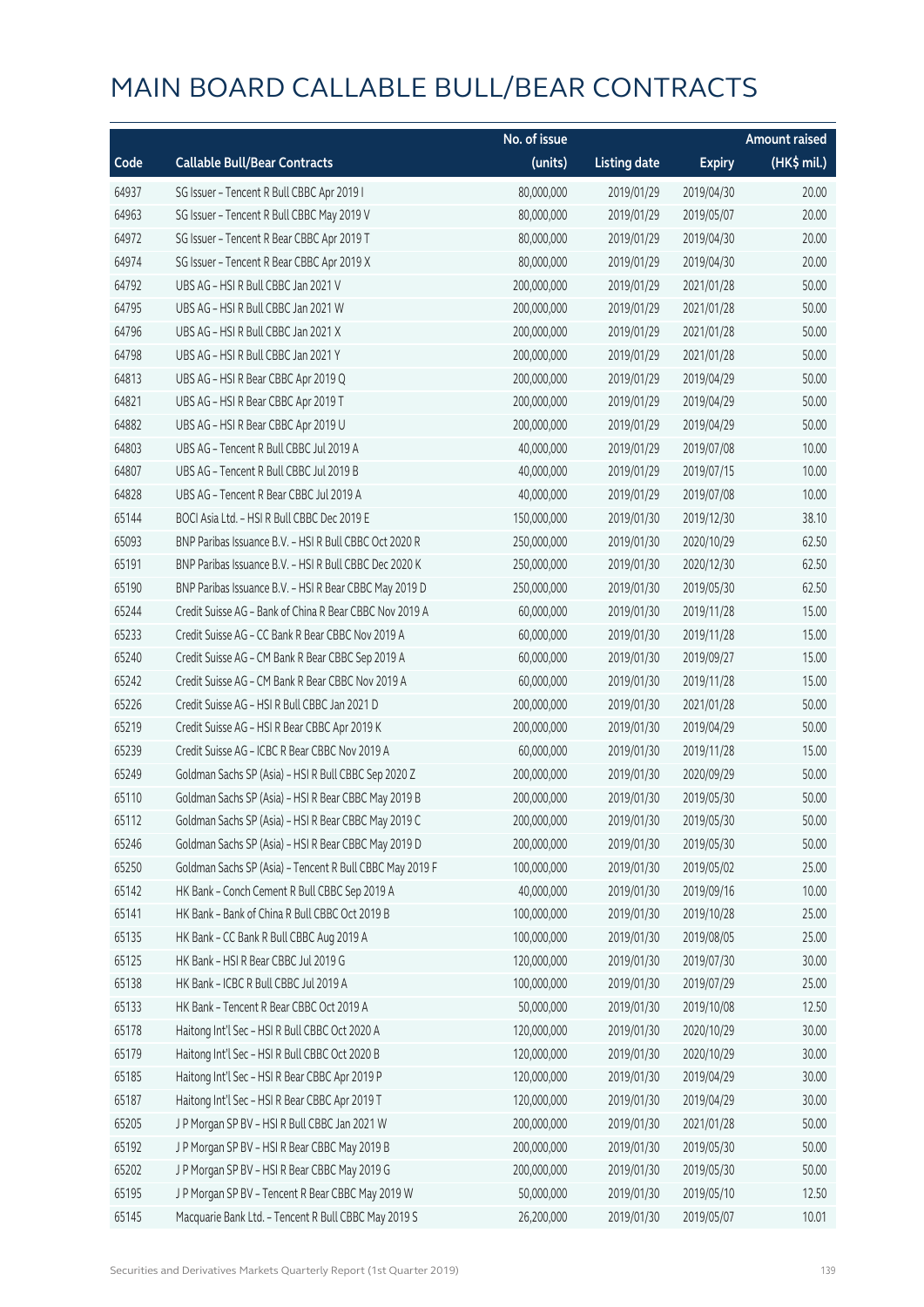|       |                                                            | No. of issue |                     |               | <b>Amount raised</b> |
|-------|------------------------------------------------------------|--------------|---------------------|---------------|----------------------|
| Code  | <b>Callable Bull/Bear Contracts</b>                        | (units)      | <b>Listing date</b> | <b>Expiry</b> | (HK\$ mil.)          |
| 65146 | Macquarie Bank Ltd. - Tencent R Bear CBBC May 2019 J       | 25,800,000   | 2019/01/30          | 2019/05/07    | 10.04                |
| 65253 | SG Issuer - China Mobile R Bear CBBC Jun 2019 D            | 100,000,000  | 2019/01/30          | 2019/06/13    | 25.00                |
| 65311 | SG Issuer - China Mobile R Bear CBBC Jul 2019 A            | 100,000,000  | 2019/01/30          | 2019/07/19    | 25.00                |
| 65303 | SG Issuer - China Life R Bear CBBC Sep 2019 B              | 40,000,000   | 2019/01/30          | 2019/09/30    | 20.00                |
| 65338 | SG Issuer - HSI R Bull CBBC Mar 2021 G                     | 200,000,000  | 2019/01/30          | 2021/03/30    | 50.00                |
| 65340 | SG Issuer - HSI R Bull CBBC Apr 2021 G                     | 200,000,000  | 2019/01/30          | 2021/04/29    | 50.00                |
| 65298 | SG Issuer - HSI R Bull CBBC May 2021 B                     | 200,000,000  | 2019/01/30          | 2021/05/28    | 50.00                |
| 65277 | SG Issuer - HSI R Bear CBBC Apr 2019 N                     | 200,000,000  | 2019/01/30          | 2019/04/29    | 50.00                |
| 65320 | SG Issuer - HSI R Bear CBBC Apr 2019 P                     | 400,000,000  | 2019/01/30          | 2019/04/29    | 100.00               |
| 65321 | SG Issuer - HSI R Bear CBBC May 2019 B                     | 200,000,000  | 2019/01/30          | 2019/05/30    | 50.00                |
| 65323 | SG Issuer - HSI R Bear CBBC Jul 2019 X                     | 200,000,000  | 2019/01/30          | 2019/07/30    | 50.00                |
| 65328 | SG Issuer - HSI R Bear CBBC Aug 2019 J                     | 400,000,000  | 2019/01/30          | 2019/08/29    | 100.00               |
| 65278 | SG Issuer - HSI R Bear CBBC Sep 2019 H                     | 400,000,000  | 2019/01/30          | 2019/09/27    | 100.00               |
| 65265 | SG Issuer - ICBC R Bear CBBC Jul 2019 B                    | 60,000,000   | 2019/01/30          | 2019/07/30    | 15.00                |
| 65271 | SG Issuer - Ping An R Bull CBBC Jul 2019 F                 | 100,000,000  | 2019/01/30          | 2019/07/29    | 25.00                |
| 65319 | SG Issuer - Sands China R Bear CBBC Aug 2019 D             | 80,000,000   | 2019/01/30          | 2019/08/20    | 20.00                |
| 65273 | SG Issuer - Tencent R Bull CBBC May 2019 B                 | 80,000,000   | 2019/01/30          | 2019/05/29    | 20.00                |
| 65275 | SG Issuer - Tencent R Bull CBBC Jun 2019 U                 | 80,000,000   | 2019/01/30          | 2019/06/05    | 20.00                |
| 65301 | SG Issuer - Tencent R Bear CBBC Apr 2019 Z                 | 80,000,000   | 2019/01/30          | 2019/04/30    | 20.00                |
| 65302 | SG Issuer - Tencent R Bear CBBC May 2019 U                 | 80,000,000   | 2019/01/30          | 2019/05/03    | 20.00                |
| 65150 | UBS AG - HSI R Bull CBBC Feb 2021 N                        | 200,000,000  | 2019/01/30          | 2021/02/25    | 50.00                |
| 65151 | UBS AG - HSI R Bull CBBC Feb 2021 O                        | 200,000,000  | 2019/01/30          | 2021/02/25    | 50.00                |
| 65153 | UBS AG - HSI R Bull CBBC Feb 2021 P                        | 200,000,000  | 2019/01/30          | 2021/02/25    | 50.00                |
| 65175 | UBS AG - HSI R Bear CBBC Apr 2019 D                        | 200,000,000  | 2019/01/30          | 2019/04/29    | 52.00                |
| 65163 | UBS AG - HSI R Bear CBBC Apr 2019 W                        | 200,000,000  | 2019/01/30          | 2019/04/29    | 50.00                |
| 65167 | UBS AG - HSI R Bear CBBC Apr 2019 X                        | 200,000,000  | 2019/01/30          | 2019/04/29    | 50.00                |
| 65170 | UBS AG - HSI R Bear CBBC Apr 2019 Y                        | 200,000,000  | 2019/01/30          | 2019/04/29    | 50.00                |
| 65171 | UBS AG - HSI R Bear CBBC May 2019 E                        | 200,000,000  | 2019/01/30          | 2019/05/30    | 50.00                |
| 65173 | UBS AG - HSI R Bear CBBC May 2019 F                        | 200,000,000  | 2019/01/30          | 2019/05/30    | 50.00                |
| 65172 | UBS AG - Tencent R Bear CBBC Jun 2019 F                    | 40,000,000   | 2019/01/30          | 2019/06/18    | 10.00                |
| 65092 | Bank Vontobel - Galaxy Ent R Bull CBBC Nov 2019 C          | 40,000,000   | 2019/01/30          | 2019/11/11    | 10.04                |
| 65077 | Bank Vontobel - HSI N Bear CBBC May 2019 F                 | 80,000,000   | 2019/01/30          | 2019/05/30    | 20.08                |
| 65076 | Bank Vontobel - HSI N Bear CBBC Jun 2019 B                 | 80,000,000   | 2019/01/30          | 2019/06/27    | 22.48                |
| 65081 | Bank Vontobel - HSI R Bull CBBC Jul 2019 B                 | 80,000,000   | 2019/01/30          | 2019/07/30    | 20.08                |
| 65078 | Bank Vontobel - HSI R Bear CBBC May 2019 G                 | 80,000,000   | 2019/01/30          | 2019/05/30    | 20.08                |
| 65090 | Bank Vontobel - Tencent R Bear CBBC Jul 2019 H             | 40,000,000   | 2019/01/30          | 2019/07/19    | 10.04                |
| 65399 | BNP Paribas Issuance B.V. - HSI R Bull CBBC Oct 2020 S     | 250,000,000  | 2019/01/31          | 2020/10/29    | 62.50                |
| 65468 | BNP Paribas Issuance B.V. - HSI R Bull CBBC Dec 2020 L     | 250,000,000  | 2019/01/31          | 2020/12/30    | 62.50                |
| 65466 | BNP Paribas Issuance B.V. - HSI R Bear CBBC May 2019 E     | 250,000,000  | 2019/01/31          | 2019/05/30    | 62.50                |
| 65467 | BNP Paribas Issuance B.V. - HSI R Bear CBBC May 2019 F     | 250,000,000  | 2019/01/31          | 2019/05/30    | 62.50                |
| 65385 | BNP Paribas Issuance B.V. - Tencent R Bull CBBC Jun 2019 I | 50,000,000   | 2019/01/31          | 2019/06/27    | 12.50                |
| 65621 | Credit Suisse AG - Conch Cement R Bull CBBC Nov 2019 A     | 60,000,000   | 2019/01/31          | 2019/11/28    | 15.00                |
| 65626 | Credit Suisse AG - Conch Cement R Bear CBBC Nov 2019 A     | 60,000,000   | 2019/01/31          | 2019/11/28    | 15.00                |
| 65616 | Credit Suisse AG - CM Bank R Bull CBBC Nov 2019 B          | 70,000,000   | 2019/01/31          | 2019/11/28    | 17.50                |
| 65629 | Credit Suisse AG - HSI R Bull CBBC Jan 2021 N              | 200,000,000  | 2019/01/31          | 2021/01/28    | 50.00                |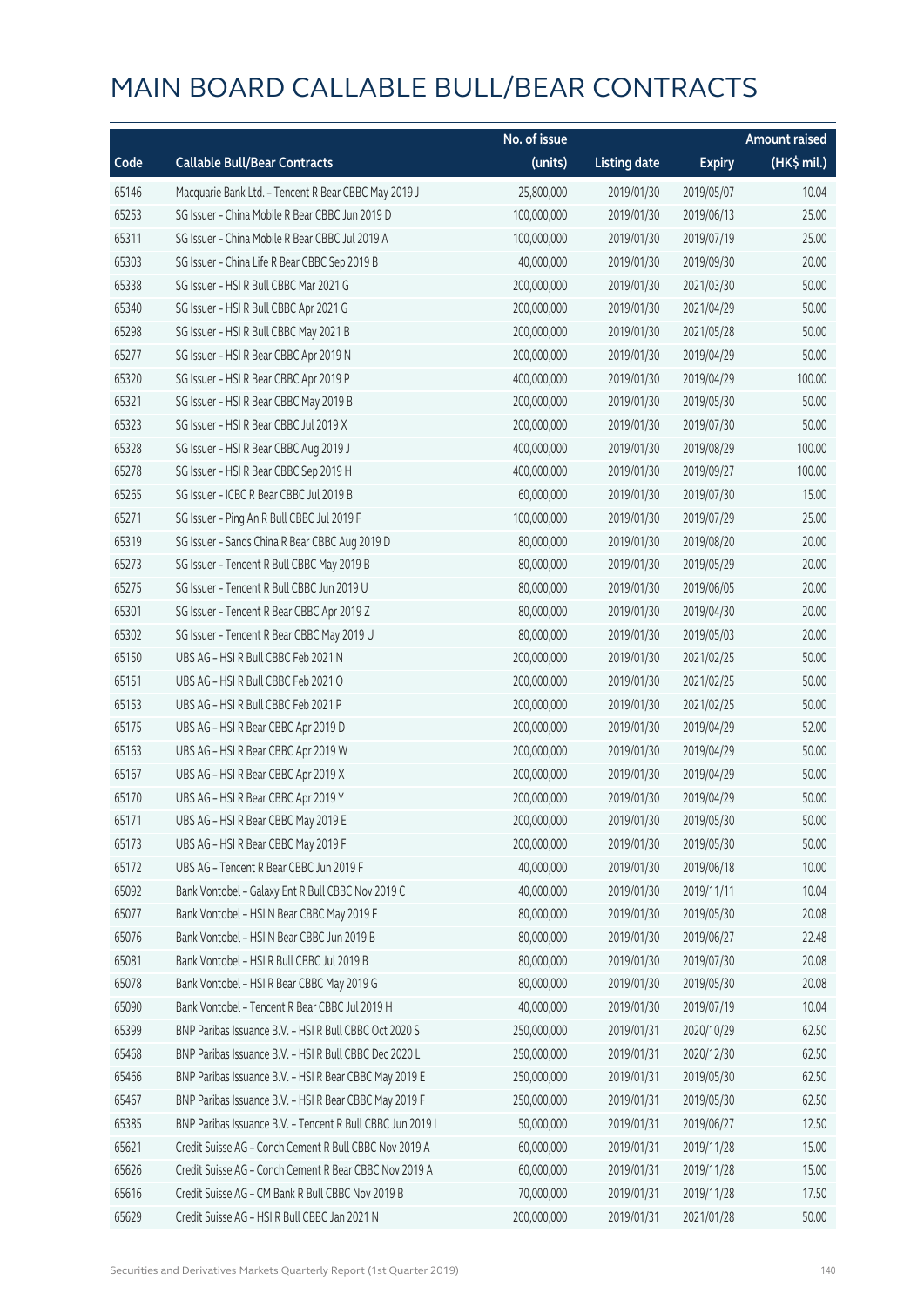|       |                                                              | No. of issue |                     |               | <b>Amount raised</b>  |
|-------|--------------------------------------------------------------|--------------|---------------------|---------------|-----------------------|
| Code  | <b>Callable Bull/Bear Contracts</b>                          | (units)      | <b>Listing date</b> | <b>Expiry</b> | $(HK\frac{1}{2}mil.)$ |
| 65603 | Credit Suisse AG - HSI R Bull CBBC Feb 2021 P                | 300,000,000  | 2019/01/31          | 2021/02/25    | 75.00                 |
| 65601 | Credit Suisse AG - HSI R Bear CBBC Jun 2019 Z                | 300,000,000  | 2019/01/31          | 2019/06/27    | 75.00                 |
| 65612 | Credit Suisse AG - Tencent R Bull CBBC Nov 2019 M            | 50,000,000   | 2019/01/31          | 2019/11/21    | 12.50                 |
| 65615 | Credit Suisse AG - Tencent R Bear CBBC Nov 2019 J            | 50,000,000   | 2019/01/31          | 2019/11/22    | 12.50                 |
| 65599 | Goldman Sachs SP (Asia) - China Mobile R Bull CBBC May 2019G | 100,000,000  | 2019/01/31          | 2019/05/10    | 25.00                 |
| 65589 | Goldman Sachs SP (Asia) - HSI R Bull CBBC Sep 2020 A         | 200,000,000  | 2019/01/31          | 2020/09/29    | 50.00                 |
| 65588 | Goldman Sachs SP (Asia) - HSI R Bear CBBC May 2019 E         | 200,000,000  | 2019/01/31          | 2019/05/30    | 50.00                 |
| 65591 | Goldman Sachs SP (Asia) - Ping An R Bull CBBC Dec 2019 G     | 100,000,000  | 2019/01/31          | 2019/12/30    | 25.00                 |
| 65341 | Goldman Sachs SP (Asia) - Tencent R Bull CBBC May 2019 G     | 100,000,000  | 2019/01/31          | 2019/05/02    | 25.00                 |
| 65597 | Goldman Sachs SP (Asia) - Tencent R Bear CBBC May 2019 P     | 80,000,000   | 2019/01/31          | 2019/05/02    | 20.00                 |
| 65346 | HK Bank - AIA R Bull CBBC Sep 2019 A                         | 80,000,000   | 2019/01/31          | 2019/09/30    | 20.00                 |
| 65357 | HK Bank - China Mobile R Bull CBBC Oct 2019 A                | 50,000,000   | 2019/01/31          | 2019/10/08    | 12.50                 |
| 65349 | HK Bank - HKEX R Bear CBBC Aug 2019 A                        | 40,000,000   | 2019/01/31          | 2019/08/05    | 17.20                 |
| 65343 | HK Bank - HSI R Bull CBBC Mar 2020 T                         | 120,000,000  | 2019/01/31          | 2020/03/30    | 30.00                 |
| 65348 | HK Bank - HSI R Bear CBBC Jul 2019 H                         | 120,000,000  | 2019/01/31          | 2019/07/30    | 30.00                 |
| 65383 | HK Bank - Sunny Optical R Bear CBBC Jul 2019 A               | 40,000,000   | 2019/01/31          | 2019/07/22    | 10.00                 |
| 65342 | HK Bank - Tencent R Bull CBBC Sep 2019 A                     | 60,000,000   | 2019/01/31          | 2019/09/02    | 15.00                 |
| 65443 | Haitong Int'l Sec - HSI R Bull CBBC Oct 2020 U               | 120,000,000  | 2019/01/31          | 2020/10/29    | 30.00                 |
| 65442 | Haitong Int'l Sec - HSI R Bull CBBC Nov 2020 K               | 120,000,000  | 2019/01/31          | 2020/11/27    | 30.00                 |
| 65457 | Haitong Int'l Sec - HSI R Bear CBBC May 2019 A               | 120,000,000  | 2019/01/31          | 2019/05/30    | 30.00                 |
| 65464 | Haitong Int'l Sec - HSI R Bear CBBC May 2019 B               | 120,000,000  | 2019/01/31          | 2019/05/30    | 30.00                 |
| 65534 | J P Morgan SP BV - HKEX R Bear CBBC May 2019 H               | 40,000,000   | 2019/01/31          | 2019/05/10    | 10.00                 |
| 65499 | J P Morgan SP BV - HSI R Bull CBBC Oct 2020 J                | 200,000,000  | 2019/01/31          | 2020/10/29    | 50.00                 |
| 65513 | J P Morgan SP BV - HSI R Bull CBBC Jan 2021 X                | 200,000,000  | 2019/01/31          | 2021/01/28    | 50.00                 |
| 65539 | J P Morgan SP BV - HSI R Bull CBBC Jan 2021 Y                | 200,000,000  | 2019/01/31          | 2021/01/28    | 50.00                 |
| 65529 | J P Morgan SP BV - HSI R Bear CBBC May 2019 I                | 200,000,000  | 2019/01/31          | 2019/05/30    | 50.00                 |
| 65530 | J P Morgan SP BV - HSI R Bear CBBC May 2019 L                | 200,000,000  | 2019/01/31          | 2019/05/30    | 50.00                 |
| 65536 | J P Morgan SP BV - ICBC R Bull CBBC Jul 2019 A               | 100,000,000  | 2019/01/31          | 2019/07/12    | 25.00                 |
| 65491 | J P Morgan SP BV - Tencent R Bull CBBC May 2019 P            | 50,000,000   | 2019/01/31          | 2019/05/10    | 12.50                 |
| 65531 | J P Morgan SP BV - Tencent R Bear CBBC May 2019 X            | 50,000,000   | 2019/01/31          | 2019/05/17    | 12.50                 |
| 65533 | J P Morgan SP BV - Tencent R Bear CBBC May 2019 Y            | 50,000,000   | 2019/01/31          | 2019/05/17    | 12.50                 |
| 65345 | Macquarie Bank Ltd. - Tencent R Bull CBBC Jun 2019 I         | 21,000,000   | 2019/01/31          | 2019/06/05    | 10.02                 |
| 65344 | Macquarie Bank Ltd. - Tencent R Bear CBBC May 2019 K         | 27,400,000   | 2019/01/31          | 2019/05/03    | 10.00                 |
| 65554 | SG Issuer - AIA R Bear CBBC Jul 2019 G                       | 60,000,000   | 2019/01/31          | 2019/07/23    | 15.00                 |
| 65575 | SG Issuer - China Mobile R Bull CBBC Oct 2019 A              | 100,000,000  | 2019/01/31          | 2019/10/30    | 25.00                 |
| 65574 | SG Issuer - China Mobile R Bear CBBC Sep 2019 A              | 100,000,000  | 2019/01/31          | 2019/09/27    | 25.00                 |
| 65579 | SG Issuer - Geely Auto R Bear CBBC Sep 2019 C                | 40,000,000   | 2019/01/31          | 2019/09/20    | 22.80                 |
| 65580 | SG Issuer - HKEX R Bear CBBC Jul 2019 G                      | 50,000,000   | 2019/01/31          | 2019/07/10    | 12.50                 |
| 65551 | SG Issuer - HSI R Bull CBBC Mar 2021 H                       | 200,000,000  | 2019/01/31          | 2021/03/30    | 50.00                 |
| 65568 | SG Issuer - HSI R Bull CBBC Mar 2021 I                       | 400,000,000  | 2019/01/31          | 2021/03/30    | 100.00                |
| 65572 | SG Issuer - HSI R Bull CBBC Apr 2021 H                       | 200,000,000  | 2019/01/31          | 2021/04/29    | 50.00                 |
| 65541 | SG Issuer - HSI R Bear CBBC May 2019 E                       | 200,000,000  | 2019/01/31          | 2019/05/30    | 50.00                 |
| 65567 | SG Issuer - HSI R Bear CBBC May 2019 F                       | 200,000,000  | 2019/01/31          | 2019/05/30    | 50.00                 |
| 65543 | SG Issuer - HSI R Bear CBBC May 2019 J                       | 200,000,000  | 2019/01/31          | 2019/05/30    | 50.00                 |
| 65560 | SG Issuer - HSI R Bear CBBC May 2019 U                       | 200,000,000  | 2019/01/31          | 2019/05/30    | 50.00                 |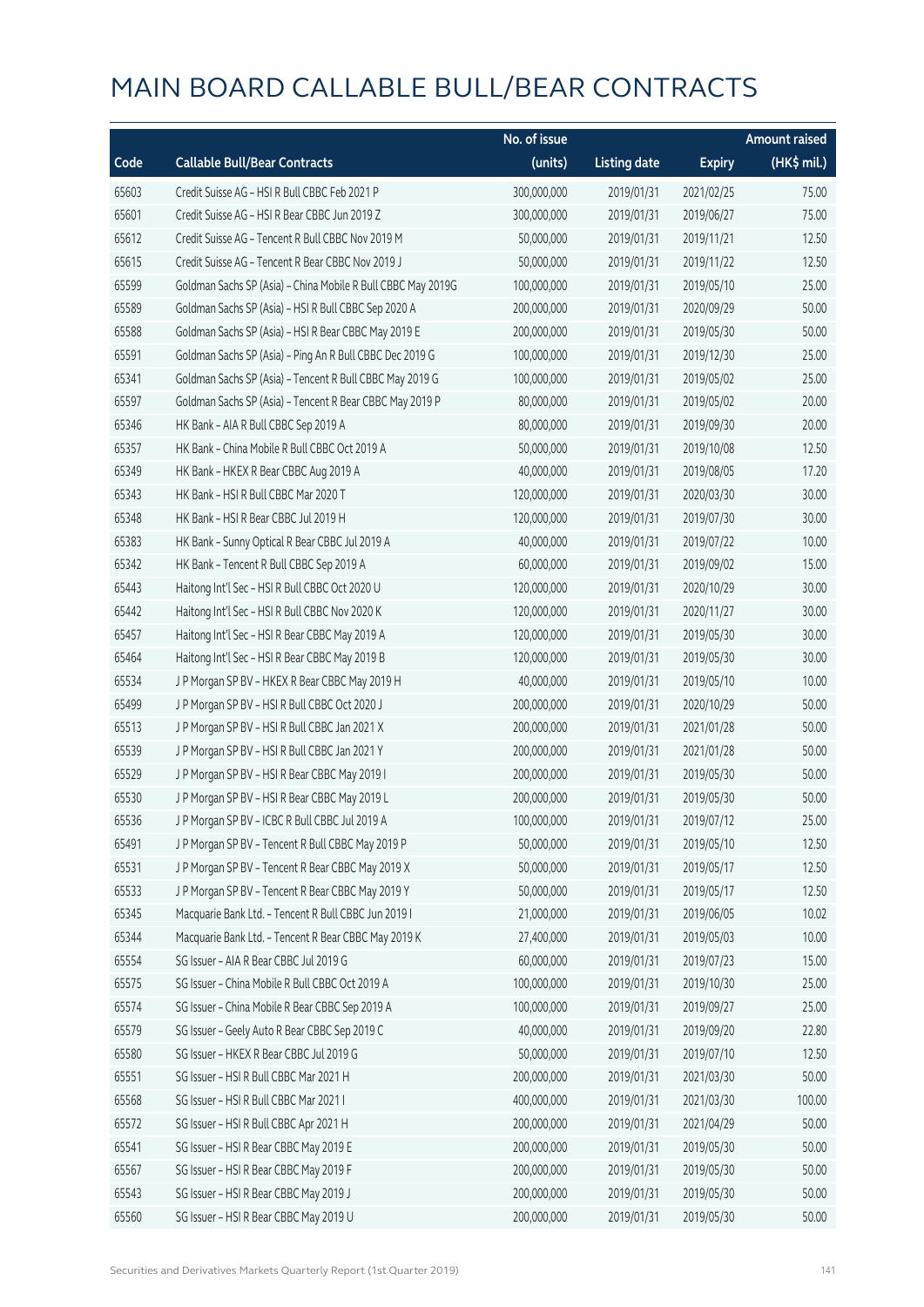|       |                                                            | No. of issue |                     |               | <b>Amount raised</b>  |
|-------|------------------------------------------------------------|--------------|---------------------|---------------|-----------------------|
| Code  | <b>Callable Bull/Bear Contracts</b>                        | (units)      | <b>Listing date</b> | <b>Expiry</b> | $(HK\frac{1}{2}mil.)$ |
| 65565 | SG Issuer - HSI R Bear CBBC May 2019 V                     | 200,000,000  | 2019/01/31          | 2019/05/30    | 50.00                 |
| 65561 | SG Issuer - HSI R Bear CBBC May 2019 Z                     | 200,000,000  | 2019/01/31          | 2019/05/30    | 50.00                 |
| 65582 | SG Issuer - Ping An R Bull CBBC Jul 2019 G                 | 100,000,000  | 2019/01/31          | 2019/07/29    | 25.00                 |
| 65555 | SG Issuer - Ping An R Bear CBBC Jul 2019 E                 | 100,000,000  | 2019/01/31          | 2019/07/18    | 25.00                 |
| 65583 | SG Issuer - Ping An R Bear CBBC Aug 2019 B                 | 100,000,000  | 2019/01/31          | 2019/08/12    | 25.00                 |
| 65552 | SG Issuer - Tencent R Bull CBBC May 2019 C                 | 80,000,000   | 2019/01/31          | 2019/05/28    | 20.00                 |
| 65553 | SG Issuer - Tencent R Bull CBBC Jun 2019 V                 | 80,000,000   | 2019/01/31          | 2019/06/06    | 20.00                 |
| 65557 | SG Issuer - Tencent R Bear CBBC May 2019 V                 | 80,000,000   | 2019/01/31          | 2019/05/07    | 20.00                 |
| 65587 | SG Issuer - Tencent R Bear CBBC May 2019 W                 | 80,000,000   | 2019/01/31          | 2019/05/09    | 20.00                 |
| 65423 | UBS AG - CC Bank R Bull CBBC Sep 2019 C                    | 80,000,000   | 2019/01/31          | 2019/09/30    | 20.00                 |
| 65437 | UBS AG - HSI R Bull CBBC Feb 2021 Q                        | 200,000,000  | 2019/01/31          | 2021/02/25    | 50.00                 |
| 65438 | UBS AG - HSI R Bull CBBC Feb 2021 R                        | 200,000,000  | 2019/01/31          | 2021/02/25    | 50.00                 |
| 65439 | UBS AG - HSI R Bull CBBC Feb 2021 S                        | 200,000,000  | 2019/01/31          | 2021/02/25    | 50.00                 |
| 65441 | UBS AG - HSI R Bull CBBC Feb 2021 T                        | 200,000,000  | 2019/01/31          | 2021/02/25    | 50.00                 |
| 65430 | UBS AG - HSI R Bear CBBC May 2019 M                        | 200,000,000  | 2019/01/31          | 2019/05/30    | 50.00                 |
| 65433 | UBS AG - HSI R Bear CBBC May 2019 N                        | 200,000,000  | 2019/01/31          | 2019/05/30    | 50.00                 |
| 65432 | UBS AG - HSI R Bear CBBC Jun 2019 L                        | 200,000,000  | 2019/01/31          | 2019/06/27    | 50.00                 |
| 65401 | UBS AG - Tencent R Bull CBBC May 2019 G                    | 40,000,000   | 2019/01/31          | 2019/05/03    | 10.40                 |
| 65402 | UBS AG - Tencent R Bear CBBC May 2019 L                    | 40,000,000   | 2019/01/31          | 2019/05/02    | 10.00                 |
| 65481 | Bank Vontobel - HSI N Bear CBBC Sep 2019 C                 | 80,000,000   | 2019/01/31          | 2019/09/27    | 20.08                 |
| 65488 | Bank Vontobel - HSI N Bear CBBC Sep 2019 D                 | 80,000,000   | 2019/01/31          | 2019/09/27    | 25.68                 |
| 65470 | Bank Vontobel - HSI R Bear CBBC Jun 2019 C                 | 80,000,000   | 2019/01/31          | 2019/06/27    | 20.08                 |
| 65471 | Bank Vontobel - HSI R Bear CBBC Sep 2019 A                 | 80,000,000   | 2019/01/31          | 2019/09/27    | 20.08                 |
| 65478 | Bank Vontobel - HSI R Bear CBBC Sep 2019 B                 | 80,000,000   | 2019/01/31          | 2019/09/27    | 24.88                 |
| 65636 | BOCI Asia Ltd. - HSI R Bull CBBC Dec 2019 F                | 150,000,000  | 2019/02/01          | 2019/12/30    | 37.95                 |
| 65637 | BOCI Asia Ltd. - HSI R Bear CBBC May 2019 E                | 150,000,000  | 2019/02/01          | 2019/05/30    | 37.50                 |
| 65639 | BNP Paribas Issuance B.V. - HSI R Bull CBBC Oct 2020 T     | 250,000,000  | 2019/02/01          | 2020/10/29    | 62.50                 |
| 65641 | BNP Paribas Issuance B.V. - HSI R Bull CBBC Oct 2020 U     | 250,000,000  | 2019/02/01          | 2020/10/29    | 62.50                 |
| 65644 | BNP Paribas Issuance B.V. - HSI R Bull CBBC Oct 2020 V     | 250,000,000  | 2019/02/01          | 2020/10/29    | 62.50                 |
| 65946 | BNP Paribas Issuance B.V. - HSI R Bull CBBC Oct 2020 W     | 250,000,000  | 2019/02/01          | 2020/10/29    | 62.50                 |
| 65959 | BNP Paribas Issuance B.V. - HSI R Bull CBBC Dec 2020 M     | 240,000,000  | 2019/02/01          | 2020/12/30    | 60.00                 |
| 65730 | BNP Paribas Issuance B.V. - HSI R Bear CBBC May 2019 B     | 250,000,000  | 2019/02/01          | 2019/05/30    | 62.50                 |
| 65632 | BNP Paribas Issuance B.V. - HSI R Bear CBBC May 2019 L     | 250,000,000  | 2019/02/01          | 2019/05/30    | 62.50                 |
| 65633 | BNP Paribas Issuance B.V. - HSI R Bear CBBC May 2019 M     | 250,000,000  | 2019/02/01          | 2019/05/30    | 62.50                 |
| 65728 | BNP Paribas Issuance B.V. - HSI R Bear CBBC May 2019 N     | 250,000,000  | 2019/02/01          | 2019/05/30    | 62.50                 |
| 65737 | BNP Paribas Issuance B.V. - HSI R Bear CBBC May 2019 O     | 250,000,000  | 2019/02/01          | 2019/05/30    | 62.50                 |
| 65970 | BNP Paribas Issuance B.V. - HSI R Bear CBBC Jun 2019 O     | 240,000,000  | 2019/02/01          | 2019/06/27    | 60.00                 |
| 65726 | BNP Paribas Issuance B.V. - Tencent R Bull CBBC Jul 2019 R | 50,000,000   | 2019/02/01          | 2019/07/30    | 12.50                 |
| 66248 | Credit Suisse AG - Bank of China R Bull CBBC Dec 2019 A    | 70,000,000   | 2019/02/01          | 2019/12/20    | 17.50                 |
| 66249 | Credit Suisse AG - Geely Auto R Bull CBBC Nov 2019 H       | 40,000,000   | 2019/02/01          | 2019/11/22    | 10.00                 |
| 66262 | Credit Suisse AG - HSI R Bull CBBC Sep 2020 X              | 200,000,000  | 2019/02/01          | 2020/09/29    | 50.00                 |
| 66259 | Credit Suisse AG - HSI R Bull CBBC Jan 2021 E              | 200,000,000  | 2019/02/01          | 2021/01/28    | 50.00                 |
| 66264 | Credit Suisse AG - HSI R Bull CBBC Jan 2021 F              | 200,000,000  | 2019/02/01          | 2021/01/28    | 50.00                 |
| 66269 | Credit Suisse AG - HSI R Bull CBBC Feb 2021 Q              | 300,000,000  | 2019/02/01          | 2021/02/25    | 75.00                 |
| 66184 | Credit Suisse AG - HSI R Bear CBBC May 2019 A              | 200,000,000  | 2019/02/01          | 2019/05/30    | 50.00                 |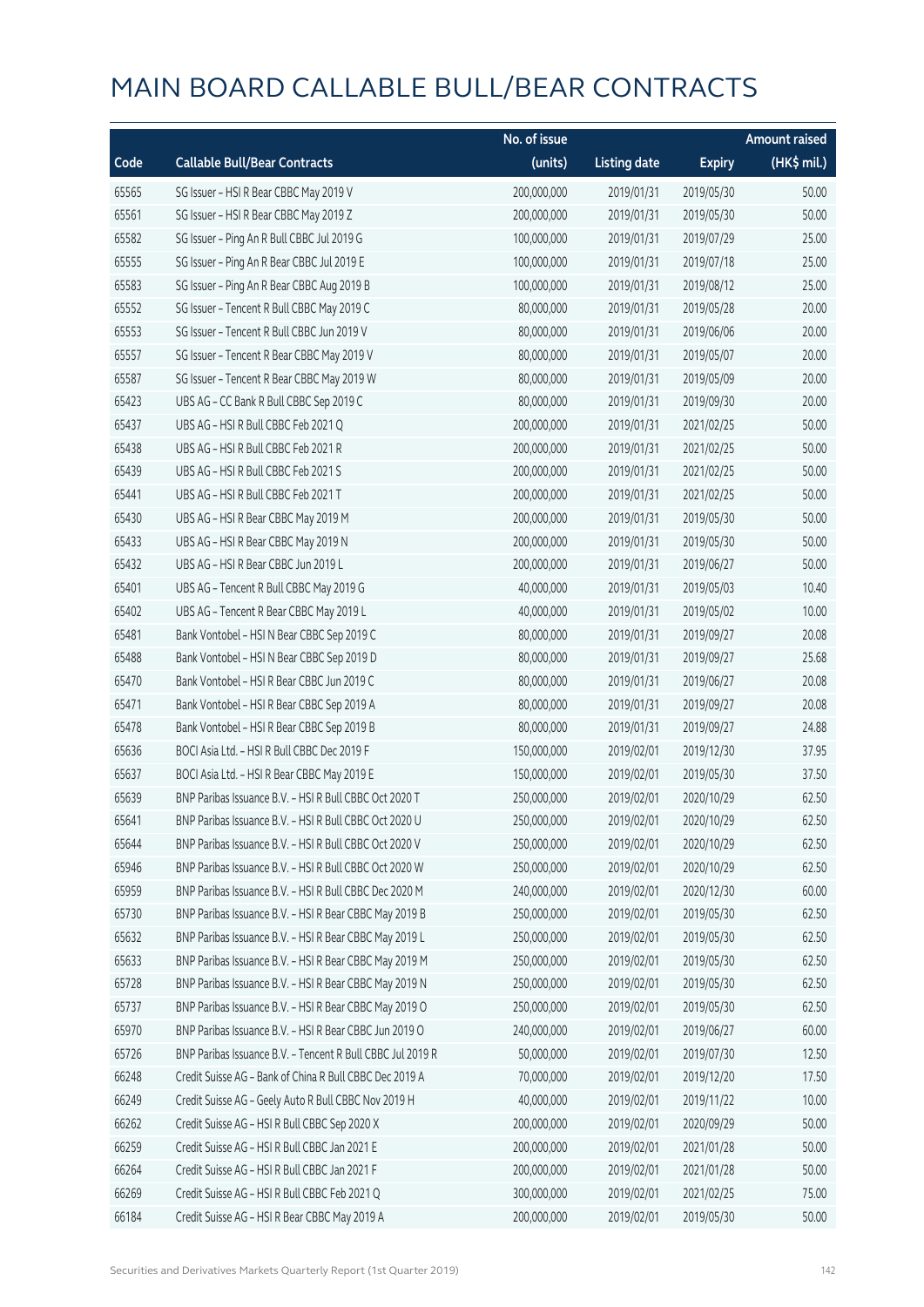|       |                                                             | No. of issue |                     |               | <b>Amount raised</b> |
|-------|-------------------------------------------------------------|--------------|---------------------|---------------|----------------------|
| Code  | <b>Callable Bull/Bear Contracts</b>                         | (units)      | <b>Listing date</b> | <b>Expiry</b> | (HK\$ mil.)          |
| 66186 | Credit Suisse AG - HSI R Bear CBBC May 2019 H               | 200,000,000  | 2019/02/01          | 2019/05/30    | 50.00                |
| 66215 | Credit Suisse AG - HSI R Bear CBBC May 2019 J               | 200,000,000  | 2019/02/01          | 2019/05/30    | 50.00                |
| 66205 | Credit Suisse AG - HSI R Bear CBBC May 2019 Q               | 200,000,000  | 2019/02/01          | 2019/05/30    | 50.00                |
| 66209 | Credit Suisse AG - HSI R Bear CBBC May 2019 R               | 200,000,000  | 2019/02/01          | 2019/05/30    | 50.00                |
| 66182 | Credit Suisse AG - HSI R Bear CBBC May 2019 X               | 200,000,000  | 2019/02/01          | 2019/05/30    | 50.00                |
| 66206 | Credit Suisse AG - HSI R Bear CBBC Jun 2019 A               | 300,000,000  | 2019/02/01          | 2019/06/27    | 75.00                |
| 66223 | Credit Suisse AG - HSI R Bear CBBC Jun 2019 D               | 200,000,000  | 2019/02/01          | 2019/06/27    | 50.00                |
| 66227 | Credit Suisse AG - HSI R Bear CBBC Jun 2019 E               | 200,000,000  | 2019/02/01          | 2019/06/27    | 50.00                |
| 66217 | Credit Suisse AG - HSI R Bear CBBC Jun 2019 F               | 200,000,000  | 2019/02/01          | 2019/06/27    | 50.00                |
| 66228 | Credit Suisse AG - HSI R Bear CBBC Jul 2019 A               | 200,000,000  | 2019/02/01          | 2019/07/30    | 50.00                |
| 66232 | Credit Suisse AG - HSI R Bear CBBC Jul 2019 B               | 200,000,000  | 2019/02/01          | 2019/07/30    | 50.00                |
| 66245 | Credit Suisse AG - ICBC R Bull CBBC Dec 2019 B              | 70,000,000   | 2019/02/01          | 2019/12/20    | 17.50                |
| 66235 | Credit Suisse AG - Ping An R Bull CBBC Nov 2019 P           | 80,000,000   | 2019/02/01          | 2019/11/29    | 20.00                |
| 66198 | Credit Suisse AG - Ping An R Bear CBBC Nov 2019 E           | 80,000,000   | 2019/02/01          | 2019/11/28    | 20.00                |
| 66241 | Credit Suisse AG - Sunny Optical R Bull CBBC Dec 2019 B     | 40,000,000   | 2019/02/01          | 2019/12/20    | 10.00                |
| 66252 | Credit Suisse AG - Tencent R Bull CBBC Nov 2019 N           | 50,000,000   | 2019/02/01          | 2019/11/28    | 12.50                |
| 66256 | Credit Suisse AG - Tencent R Bull CBBC Dec 2019 H           | 50,000,000   | 2019/02/01          | 2019/12/13    | 12.50                |
| 66258 | Credit Suisse AG - Tencent R Bear CBBC Dec 2019 E           | 50,000,000   | 2019/02/01          | 2019/12/13    | 22.00                |
| 65678 | Bank of East Asia - China Mobile R Bull CBBC Aug 2019 A     | 60,000,000   | 2019/02/01          | 2019/08/15    | 15.00                |
| 65680 | Bank of East Asia - China Mobile R Bull CBBC Aug 2019 B     | 60,000,000   | 2019/02/01          | 2019/08/15    | 15.00                |
| 65682 | Bank of East Asia - China Life R Bull CBBC Sep 2019 A       | 25,000,000   | 2019/02/01          | 2019/09/06    | 10.00                |
| 65677 | Bank of East Asia - Geely Auto R Bull CBBC Aug 2019 H       | 40,000,000   | 2019/02/01          | 2019/08/15    | 10.00                |
| 65681 | Bank of East Asia - Galaxy Ent R Bull CBBC Sep 2019 A       | 10,000,000   | 2019/02/01          | 2019/09/06    | 10.00                |
| 65684 | Bank of East Asia - HKEX R Bear CBBC Jul 2019 A             | 25,000,000   | 2019/02/01          | 2019/07/08    | 10.00                |
| 65673 | Bank of East Asia - Ping An R Bull CBBC Aug 2019 H          | 100,000,000  | 2019/02/01          | 2019/08/15    | 25.00                |
| 66063 | Goldman Sachs SP (Asia) - CC Bank R Bull CBBC Jun 2019 T    | 100,000,000  | 2019/02/01          | 2019/06/25    | 25.00                |
| 66061 | Goldman Sachs SP (Asia) - Galaxy Ent R Bull CBBC Jul 2019 R | 100,000,000  | 2019/02/01          | 2019/07/26    | 25.00                |
| 66038 | Goldman Sachs SP (Asia) - HSI R Bull CBBC Sep 2020 B        | 200,000,000  | 2019/02/01          | 2020/09/29    | 50.00                |
| 66055 | Goldman Sachs SP (Asia) - HSI R Bull CBBC Sep 2020 C        | 200,000,000  | 2019/02/01          | 2020/09/29    | 50.00                |
| 66060 | Goldman Sachs SP (Asia) - HSI R Bull CBBC Sep 2020 D        | 200,000,000  | 2019/02/01          | 2020/09/29    | 50.00                |
| 65648 | Goldman Sachs SP (Asia) - HSI R Bear CBBC May 2019 F        | 200,000,000  | 2019/02/01          | 2019/05/30    | 50.00                |
| 65661 | Goldman Sachs SP (Asia) - HSI R Bear CBBC May 2019 G        | 200,000,000  | 2019/02/01          | 2019/05/30    | 50.00                |
| 66037 | Goldman Sachs SP (Asia) - HSI R Bear CBBC May 2019 H        | 200,000,000  | 2019/02/01          | 2019/05/30    | 50.00                |
| 66058 | Goldman Sachs SP (Asia) - Tencent R Bull CBBC May 2019 I    | 100,000,000  | 2019/02/01          | 2019/05/02    | 25.00                |
| 66050 | Goldman Sachs SP (Asia) - Tencent R Bull CBBC May 2019 J    | 100,000,000  | 2019/02/01          | 2019/05/02    | 25.00                |
| 65650 | Goldman Sachs SP (Asia) - Tencent R Bear CBBC May 2019 Q    | 80,000,000   | 2019/02/01          | 2019/05/02    | 20.00                |
| 65707 | HK Bank - Country Garden R Bear CBBC Aug 2019 A             | 40,000,000   | 2019/02/01          | 2019/08/05    | 10.00                |
| 65697 | HK Bank - HSCEI R Bull CBBC Feb 2020 A                      | 60,000,000   | 2019/02/01          | 2020/02/27    | 15.00                |
| 65709 | HK Bank - HSI R Bull CBBC Feb 2020 B                        | 120,000,000  | 2019/02/01          | 2020/02/27    | 30.00                |
| 65662 | HK Bank - HSI R Bear CBBC Jul 2019 I                        | 120,000,000  | 2019/02/01          | 2019/07/30    | 30.00                |
| 65711 | HK Bank - HSI R Bear CBBC Sep 2019 D                        | 120,000,000  | 2019/02/01          | 2019/09/27    | 30.00                |
| 65685 | HK Bank - HSI R Bear CBBC Nov 2019 F                        | 120,000,000  | 2019/02/01          | 2019/11/28    | 30.00                |
| 65704 | HK Bank - Ping An R Bull CBBC Sep 2019 A                    | 100,000,000  | 2019/02/01          | 2019/09/30    | 25.00                |
| 65702 | HK Bank - Sunny Optical R Bull CBBC Aug 2019 A              | 40,000,000   | 2019/02/01          | 2019/08/05    | 10.00                |
| 65705 | HK Bank - Sunny Optical R Bear CBBC Aug 2019 A              | 40,000,000   | 2019/02/01          | 2019/08/19    | 10.00                |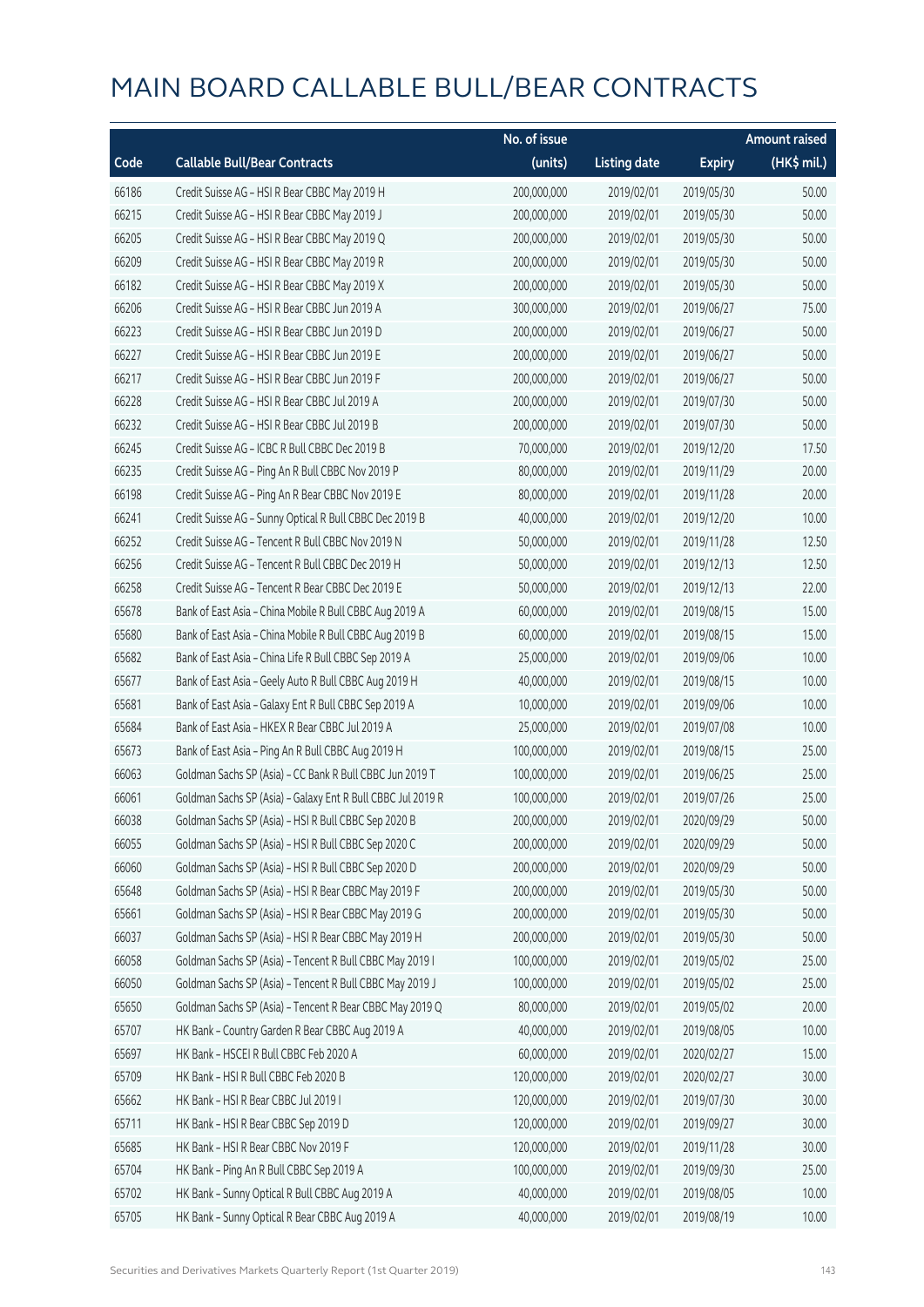|       |                                                          | No. of issue |                     |               | <b>Amount raised</b> |
|-------|----------------------------------------------------------|--------------|---------------------|---------------|----------------------|
| Code  | <b>Callable Bull/Bear Contracts</b>                      | (units)      | <b>Listing date</b> | <b>Expiry</b> | $(HK\$ mil.)         |
| 65701 | HK Bank - Tencent R Bull CBBC Aug 2019 E                 | 60,000,000   | 2019/02/01          | 2019/08/26    | 15.00                |
| 65754 | Haitong Int'l Sec - CNOOC R Bull CBBC Jul 2019 A         | 40,000,000   | 2019/02/01          | 2019/07/19    | 10.00                |
| 65774 | Haitong Int'l Sec - CPIC R Bull CBBC Jul 2019 A          | 40,000,000   | 2019/02/01          | 2019/07/29    | 10.00                |
| 65761 | Haitong Int'l Sec - CSPC Pharma R Bull CBBC Jul 2019 A   | 40,000,000   | 2019/02/01          | 2019/07/29    | 10.00                |
| 65790 | Haitong Int'l Sec - CSPC Pharma R Bear CBBC Sep 2019 A   | 40,000,000   | 2019/02/01          | 2019/09/03    | 10.00                |
| 65779 | Haitong Int'l Sec - Evergrande R Bull CBBC Aug 2019 B    | 40,000,000   | 2019/02/01          | 2019/08/16    | 10.00                |
| 65749 | Haitong Int'l Sec - Geely Auto R Bull CBBC Jul 2019 B    | 40,000,000   | 2019/02/01          | 2019/07/30    | 10.00                |
| 65751 | Haitong Int'l Sec - Geely Auto R Bull CBBC Jul 2019 C    | 40,000,000   | 2019/02/01          | 2019/07/29    | 10.00                |
| 65998 | Haitong Int'l Sec - HSI R Bull CBBC Dec 2020 A           | 120,000,000  | 2019/02/01          | 2020/12/30    | 30.00                |
| 65999 | Haitong Int'l Sec - HSI R Bull CBBC Dec 2020 B           | 120,000,000  | 2019/02/01          | 2020/12/30    | 30.00                |
| 66002 | Haitong Int'l Sec - HSI R Bear CBBC May 2019 C           | 120,000,000  | 2019/02/01          | 2019/05/30    | 30.00                |
| 66009 | Haitong Int'l Sec - HSI R Bear CBBC May 2019 D           | 120,000,000  | 2019/02/01          | 2019/05/30    | 30.00                |
| 66012 | Haitong Int'l Sec - HSI R Bear CBBC May 2019 E           | 120,000,000  | 2019/02/01          | 2019/05/30    | 30.00                |
| 65757 | Haitong Int'l Sec - ICBC R Bull CBBC Jul 2019 A          | 70,000,000   | 2019/02/01          | 2019/07/29    | 17.50                |
| 65789 | Haitong Int'l Sec - PetroChina R Bear CBBC Aug 2019 A    | 80,000,000   | 2019/02/01          | 2019/08/22    | 20.00                |
| 65760 | Haitong Int'l Sec - Ping An R Bull CBBC Aug 2019 A       | 60,000,000   | 2019/02/01          | 2019/08/02    | 15.00                |
| 65778 | Haitong Int'l Sec - Sino Biopharm R Bull CBBC Jul 2019 A | 70,000,000   | 2019/02/01          | 2019/07/09    | 17.50                |
| 65793 | Haitong Int'l Sec - Sino Biopharm R Bear CBBC Aug 2019 A | 70,000,000   | 2019/02/01          | 2019/08/13    | 17.50                |
| 65765 | Haitong Int'l Sec - Sunny Optical R Bull CBBC Jul 2019 D | 60,000,000   | 2019/02/01          | 2019/07/30    | 15.00                |
| 65791 | Haitong Int'l Sec - Sunny Optical R Bear CBBC Sep 2019 C | 60,000,000   | 2019/02/01          | 2019/09/09    | 15.00                |
| 65645 | Haitong Int'l Sec - Tencent R Bull CBBC Jul 2019 L       | 40,000,000   | 2019/02/01          | 2019/07/30    | 10.00                |
| 65794 | Haitong Int'l Sec - Tencent R Bull CBBC Jul 2019 M       | 40,000,000   | 2019/02/01          | 2019/07/30    | 10.00                |
| 65797 | Haitong Int'l Sec - Tencent R Bear CBBC May 2019 A       | 40,000,000   | 2019/02/01          | 2019/05/30    | 10.00                |
| 65798 | Haitong Int'l Sec - Tencent R Bear CBBC May 2019 B       | 40,000,000   | 2019/02/01          | 2019/05/30    | 10.00                |
| 65994 | J P Morgan SP BV - HSI R Bull CBBC Jan 2021 A            | 200,000,000  | 2019/02/01          | 2021/01/28    | 50.00                |
| 65995 | J P Morgan SP BV - HSI R Bull CBBC Jan 2021 B            | 200,000,000  | 2019/02/01          | 2021/01/28    | 50.00                |
| 65993 | J P Morgan SP BV - HSI R Bull CBBC Jan 2021 Z            | 200,000,000  | 2019/02/01          | 2021/01/28    | 50.00                |
| 65975 | J P Morgan SP BV - HSI R Bear CBBC May 2019 C            | 200,000,000  | 2019/02/01          | 2019/05/30    | 50.00                |
| 65976 | J P Morgan SP BV - HSI R Bear CBBC May 2019 D            | 200,000,000  | 2019/02/01          | 2019/05/30    | 50.00                |
| 65986 | J P Morgan SP BV - HSI R Bear CBBC May 2019 M            | 200,000,000  | 2019/02/01          | 2019/05/30    | 50.00                |
| 65987 | J P Morgan SP BV - HSI R Bear CBBC May 2019 N            | 200,000,000  | 2019/02/01          | 2019/05/30    | 50.00                |
| 65988 | J P Morgan SP BV - HSI R Bear CBBC Jun 2019 K            | 200,000,000  | 2019/02/01          | 2019/06/27    | 50.00                |
| 65989 | J P Morgan SP BV - HSI R Bear CBBC Jun 2019 L            | 200,000,000  | 2019/02/01          | 2019/06/27    | 50.00                |
| 65991 | J P Morgan SP BV - HSI R Bear CBBC Jul 2019 A            | 200,000,000  | 2019/02/01          | 2019/07/30    | 50.00                |
| 65992 | J P Morgan SP BV - HSI R Bear CBBC Jul 2019 B            | 200,000,000  | 2019/02/01          | 2019/07/30    | 52.00                |
| 65996 | J P Morgan SP BV - Tencent R Bull CBBC May 2019 Q        | 50,000,000   | 2019/02/01          | 2019/05/17    | 12.50                |
| 65670 | Macquarie Bank Ltd. - Tencent R Bull CBBC Jun 2019 J     | 20,300,000   | 2019/02/01          | 2019/06/06    | 10.01                |
| 65668 | Macquarie Bank Ltd. - Tencent R Bear CBBC May 2019 L     | 25,300,000   | 2019/02/01          | 2019/05/09    | 10.02                |
| 66134 | SG Issuer - CC Bank R Bull CBBC Aug 2019 Y               | 100,000,000  | 2019/02/01          | 2019/08/09    | 25.00                |
| 66081 | SG Issuer - CC Bank R Bear CBBC Jul 2019 A               | 100,000,000  | 2019/02/01          | 2019/07/30    | 25.00                |
| 66138 | SG Issuer - China Life R Bull CBBC Aug 2019 B            | 40,000,000   | 2019/02/01          | 2019/08/09    | 10.00                |
| 66101 | SG Issuer - China Life R Bear CBBC Sep 2019 C            | 40,000,000   | 2019/02/01          | 2019/09/30    | 10.00                |
| 66113 | SG Issuer - Geely Auto R Bear CBBC Sep 2019 D            | 40,000,000   | 2019/02/01          | 2019/09/30    | 10.00                |
| 66160 | SG Issuer - Galaxy Ent R Bull CBBC Oct 2019 D            | 100,000,000  | 2019/02/01          | 2019/10/30    | 25.00                |
| 66162 | SG Issuer - HKEX R Bull CBBC Jun 2019 C                  | 50,000,000   | 2019/02/01          | 2019/06/28    | 12.50                |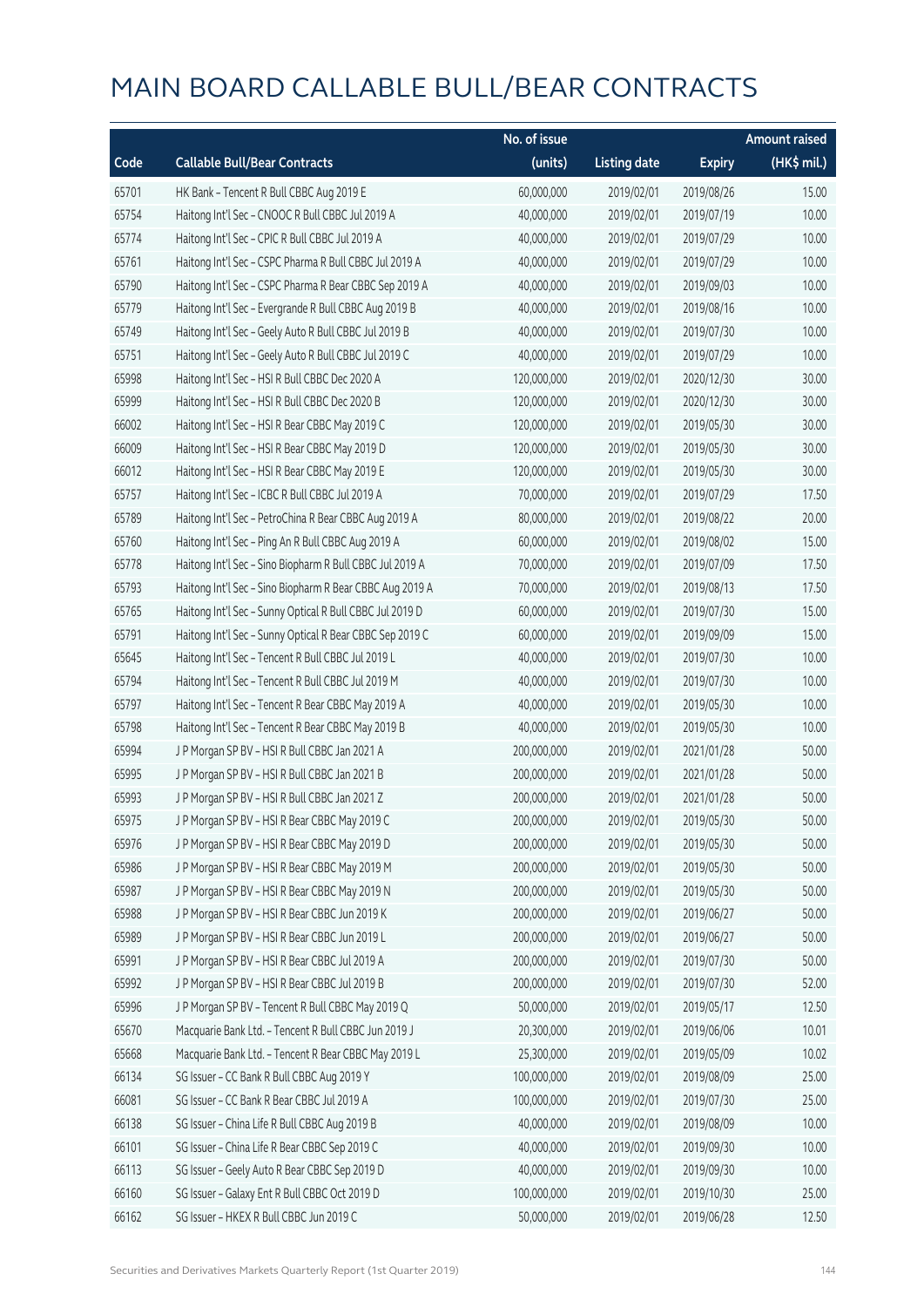|       |                                            | No. of issue |                     |               | <b>Amount raised</b> |
|-------|--------------------------------------------|--------------|---------------------|---------------|----------------------|
| Code  | <b>Callable Bull/Bear Contracts</b>        | (units)      | <b>Listing date</b> | <b>Expiry</b> | (HK\$ mil.)          |
| 66163 | SG Issuer - HSBC R Bull CBBC Nov 2019 C    | 100,000,000  | 2019/02/01          | 2019/11/28    | 25.00                |
| 66128 | SG Issuer - HSI R Bull CBBC Mar 2021 J     | 200,000,000  | 2019/02/01          | 2021/03/30    | 50.00                |
| 66129 | SG Issuer - HSI R Bull CBBC Mar 2021 K     | 200,000,000  | 2019/02/01          | 2021/03/30    | 50.00                |
| 66130 | SG Issuer - HSI R Bull CBBC Apr 2021 I     | 200,000,000  | 2019/02/01          | 2021/04/29    | 50.00                |
| 66133 | SG Issuer - HSI R Bull CBBC Apr 2021 J     | 200,000,000  | 2019/02/01          | 2021/04/29    | 50.00                |
| 66085 | SG Issuer - HSI R Bull CBBC May 2021 C     | 400,000,000  | 2019/02/01          | 2021/05/28    | 100.00               |
| 66068 | SG Issuer - HSI R Bear CBBC May 2019 H     | 200,000,000  | 2019/02/01          | 2019/05/30    | 50.00                |
| 66071 | SG Issuer - HSI R Bear CBBC May 2019 K     | 200,000,000  | 2019/02/01          | 2019/05/30    | 50.00                |
| 66121 | SG Issuer - HSI R Bear CBBC May 2019 N     | 200,000,000  | 2019/02/01          | 2019/05/30    | 50.00                |
| 66122 | SG Issuer - HSI R Bear CBBC May 2019 W     | 200,000,000  | 2019/02/01          | 2019/05/30    | 50.00                |
| 66123 | SG Issuer - HSI R Bear CBBC May 2019 X     | 200,000,000  | 2019/02/01          | 2019/05/30    | 50.00                |
| 66078 | SG Issuer - HSI R Bear CBBC Jul 2019 B     | 200,000,000  | 2019/02/01          | 2019/07/30    | 50.00                |
| 66124 | SG Issuer - HSI R Bear CBBC Jul 2019 C     | 200,000,000  | 2019/02/01          | 2019/07/30    | 50.00                |
| 66125 | SG Issuer - HSI R Bear CBBC Jul 2019 G     | 200,000,000  | 2019/02/01          | 2019/07/30    | 50.00                |
| 66079 | SG Issuer - HSI R Bear CBBC Jul 2019 H     | 200,000,000  | 2019/02/01          | 2019/07/30    | 50.00                |
| 66073 | SG Issuer - HSI R Bear CBBC Jul 2019 Y     | 200,000,000  | 2019/02/01          | 2019/07/30    | 50.00                |
| 66080 | SG Issuer - HSI R Bear CBBC Aug 2019 K     | 400,000,000  | 2019/02/01          | 2019/08/29    | 100.00               |
| 66126 | SG Issuer - HSI R Bear CBBC Aug 2019 L     | 200,000,000  | 2019/02/01          | 2019/08/29    | 50.00                |
| 66127 | SG Issuer - HSI R Bear CBBC Aug 2019 M     | 200,000,000  | 2019/02/01          | 2019/08/29    | 50.00                |
| 66164 | SG Issuer - ICBC R Bull CBBC Aug 2019 K    | 60,000,000   | 2019/02/01          | 2019/08/09    | 15.00                |
| 66117 | SG Issuer - Ping An R Bull CBBC Sep 2019 A | 100,000,000  | 2019/02/01          | 2019/09/30    | 25.00                |
| 66177 | SG Issuer - Tencent R Bull CBBC Jun 2019 W | 80,000,000   | 2019/02/01          | 2019/06/17    | 20.00                |
| 66180 | SG Issuer - Tencent R Bull CBBC Jun 2019 X | 80,000,000   | 2019/02/01          | 2019/06/28    | 20.00                |
| 66082 | SG Issuer - Tencent R Bear CBBC May 2019 X | 80,000,000   | 2019/02/01          | 2019/05/08    | 20.00                |
| 66166 | SG Issuer - Tencent R Bear CBBC May 2019 Y | 80,000,000   | 2019/02/01          | 2019/05/03    | 20.00                |
| 66170 | SG Issuer - Tencent R Bear CBBC May 2019 Z | 80,000,000   | 2019/02/01          | 2019/05/06    | 20.00                |
| 66083 | SG Issuer - Tencent R Bear CBBC Jun 2019 F | 80,000,000   | 2019/02/01          | 2019/06/10    | 20.00                |
| 66084 | SG Issuer - Tencent R Bear CBBC Jun 2019 G | 80,000,000   | 2019/02/01          | 2019/06/21    | 20.00                |
| 66181 | SG Issuer - Tencent R Bear CBBC Jun 2019 H | 80,000,000   | 2019/02/01          | 2019/06/28    | 44.00                |
| 65944 | UBS AG - China Life R Bull CBBC Sep 2019 A | 40,000,000   | 2019/02/01          | 2019/09/23    | 10.00                |
| 65945 | UBS AG - China Life R Bear CBBC May 2019 A | 40,000,000   | 2019/02/01          | 2019/05/06    | 13.60                |
| 65943 | UBS AG - Geely Auto R Bull CBBC Sep 2019 B | 80,000,000   | 2019/02/01          | 2019/09/18    | 20.00                |
| 65922 | UBS AG - HSI R Bull CBBC Jan 2021 Z        | 200,000,000  | 2019/02/01          | 2021/01/28    | 50.00                |
| 65877 | UBS AG - HSI R Bull CBBC Feb 2021 U        | 200,000,000  | 2019/02/01          | 2021/02/25    | 50.00                |
| 65927 | UBS AG - HSI R Bull CBBC Feb 2021 V        | 200,000,000  | 2019/02/01          | 2021/02/25    | 50.00                |
| 65813 | UBS AG - HSI R Bear CBBC May 2019 H        | 200,000,000  | 2019/02/01          | 2019/05/30    | 50.00                |
| 65839 | UBS AG - HSI R Bear CBBC May 2019 I        | 200,000,000  | 2019/02/01          | 2019/05/30    | 50.00                |
| 65799 | UBS AG - HSI R Bear CBBC May 2019 Q        | 200,000,000  | 2019/02/01          | 2019/05/30    | 50.00                |
| 65800 | UBS AG - HSI R Bear CBBC May 2019 R        | 200,000,000  | 2019/02/01          | 2019/05/30    | 50.00                |
| 65801 | UBS AG - HSI R Bear CBBC May 2019 Y        | 200,000,000  | 2019/02/01          | 2019/05/30    | 50.00                |
| 65804 | UBS AG - HSI R Bear CBBC May 2019 Z        | 200,000,000  | 2019/02/01          | 2019/05/30    | 50.00                |
| 65935 | UBS AG - Ping An R Bull CBBC Oct 2019 A    | 100,000,000  | 2019/02/01          | 2019/10/28    | 25.00                |
| 65936 | UBS AG - Ping An R Bear CBBC May 2019 D    | 100,000,000  | 2019/02/01          | 2019/05/17    | 25.00                |
| 65934 | UBS AG - Tencent R Bull CBBC Jun 2019 P    | 40,000,000   | 2019/02/01          | 2019/06/25    | 10.00                |
| 65842 | UBS AG - Tencent R Bear CBBC Jun 2019 G    | 40,000,000   | 2019/02/01          | 2019/06/04    | 10.00                |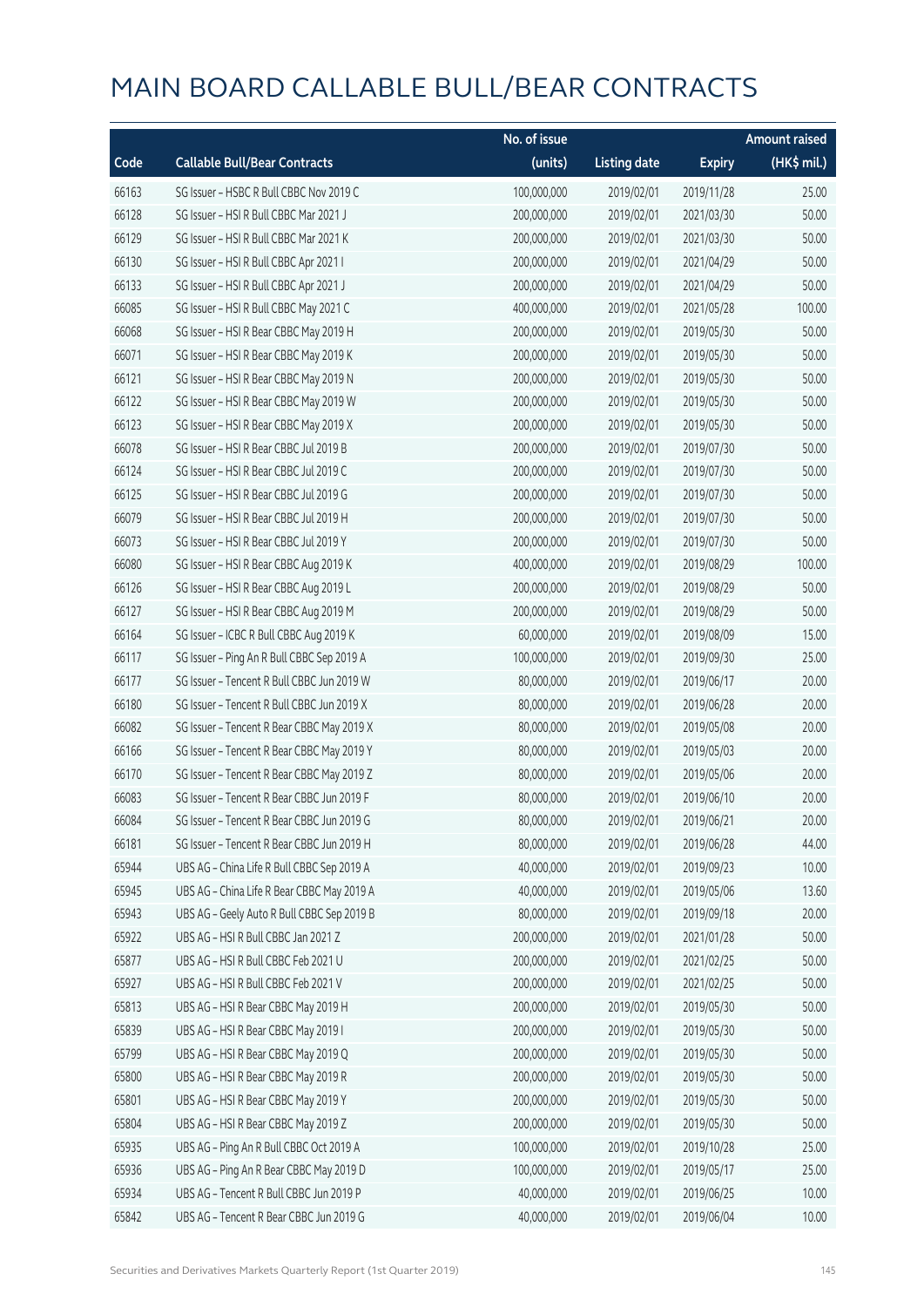|       |                                                            | No. of issue |                     |               | Amount raised         |
|-------|------------------------------------------------------------|--------------|---------------------|---------------|-----------------------|
| Code  | <b>Callable Bull/Bear Contracts</b>                        | (units)      | <b>Listing date</b> | <b>Expiry</b> | $(HK\frac{1}{2}mil.)$ |
| 65855 | UBS AG - Tencent R Bear CBBC Jun 2019 H                    | 40,000,000   | 2019/02/01          | 2019/06/06    | 10.00                 |
| 66029 | Bank Vontobel - China Life R Bull CBBC Oct 2019 D          | 40,000,000   | 2019/02/01          | 2019/10/25    | 10.04                 |
| 66027 | Bank Vontobel - China Life R Bear CBBC Oct 2019 A          | 40,000,000   | 2019/02/01          | 2019/10/25    | 20.04                 |
| 66034 | Bank Vontobel - HKEX R Bull CBBC Sep 2019 D                | 40,000,000   | 2019/02/01          | 2019/09/20    | 10.04                 |
| 66016 | Bank Vontobel - HSI R Bull CBBC Jul 2019 C                 | 80,000,000   | 2019/02/01          | 2019/07/30    | 20.08                 |
| 66020 | Bank Vontobel - HSI R Bull CBBC Jul 2019 D                 | 80,000,000   | 2019/02/01          | 2019/07/30    | 20.08                 |
| 66360 | BOCI Asia Ltd. - HSI R Bull CBBC Dec 2019 G                | 150,000,000  | 2019/02/04          | 2019/12/30    | 38.55                 |
| 66374 | BOCI Asia Ltd. - HSI R Bear CBBC May 2019 F                | 150,000,000  | 2019/02/04          | 2019/05/30    | 38.10                 |
| 66377 | BOCI Asia Ltd. - Tencent R Bear CBBC Jun 2019 C            | 40,000,000   | 2019/02/04          | 2019/06/18    | 10.32                 |
| 66406 | BNP Paribas Issuance B.V. - HSI R Bull CBBC Dec 2020 N     | 250,000,000  | 2019/02/04          | 2020/12/30    | 62.50                 |
| 66492 | BNP Paribas Issuance B.V. - HSI R Bull CBBC Dec 2020 O     | 250,000,000  | 2019/02/04          | 2020/12/30    | 62.50                 |
| 66534 | BNP Paribas Issuance B.V. - HSI R Bull CBBC Dec 2020 P     | 240,000,000  | 2019/02/04          | 2020/12/30    | 60.00                 |
| 66402 | BNP Paribas Issuance B.V. - HSI R Bear CBBC Jun 2019 P     | 250,000,000  | 2019/02/04          | 2019/06/27    | 62.50                 |
| 66403 | BNP Paribas Issuance B.V. - HSI R Bear CBBC Jun 2019 Q     | 250,000,000  | 2019/02/04          | 2019/06/27    | 62.50                 |
| 66404 | BNP Paribas Issuance B.V. - HSI R Bear CBBC Jun 2019 R     | 250,000,000  | 2019/02/04          | 2019/06/27    | 62.50                 |
| 66535 | BNP Paribas Issuance B.V. - Ping An R Bull CBBC Oct 2019 D | 200,000,000  | 2019/02/04          | 2019/10/30    | 50.00                 |
| 66541 | BNP Paribas Issuance B.V. - Tencent R Bull CBBC Jul 2019 N | 50,000,000   | 2019/02/04          | 2019/07/30    | 12.50                 |
| 66537 | BNP Paribas Issuance B.V. - Tencent R Bear CBBC Nov 2019 N | 50,000,000   | 2019/02/04          | 2019/11/28    | 12.50                 |
| 66572 | Credit Suisse AG - CC Bank R Bull CBBC Dec 2019 A          | 70,000,000   | 2019/02/04          | 2019/12/13    | 17.50                 |
| 66565 | Credit Suisse AG - HSI R Bull CBBC Aug 2020 H              | 200,000,000  | 2019/02/04          | 2020/08/28    | 50.00                 |
| 66563 | Credit Suisse AG - HSI R Bull CBBC Sep 2020 M              | 200,000,000  | 2019/02/04          | 2020/09/29    | 50.00                 |
| 66569 | Credit Suisse AG - HSI R Bull CBBC Sep 2020 N              | 200,000,000  | 2019/02/04          | 2020/09/29    | 50.00                 |
| 66557 | Credit Suisse AG - HSI R Bull CBBC Jan 2021 G              | 200,000,000  | 2019/02/04          | 2021/01/28    | 50.00                 |
| 66545 | Credit Suisse AG - HSI R Bear CBBC May 2019 L              | 200,000,000  | 2019/02/04          | 2019/05/30    | 50.00                 |
| 66577 | Credit Suisse AG - HSI R Bear CBBC May 2019 N              | 200,000,000  | 2019/02/04          | 2019/05/30    | 50.00                 |
| 66551 | Credit Suisse AG - HSI R Bear CBBC May 2019 V              | 200,000,000  | 2019/02/04          | 2019/05/30    | 50.00                 |
| 66578 | Credit Suisse AG - HSI R Bear CBBC Jun 2019 G              | 200,000,000  | 2019/02/04          | 2019/06/27    | 50.00                 |
| 66576 | Credit Suisse AG - HSLR Bear CBBC Jul 2019 C               | 300,000,000  | 2019/02/04          | 2019/07/30    | 75.00                 |
| 66579 | Credit Suisse AG - HSI R Bear CBBC Jul 2019 D              | 200,000,000  | 2019/02/04          | 2019/07/30    | 50.00                 |
| 66581 | Credit Suisse AG - HSI R Bear CBBC Jul 2019 E              | 300,000,000  | 2019/02/04          | 2019/07/30    | 75.00                 |
| 66570 | Credit Suisse AG - Tencent R Bull CBBC Dec 2019 I          | 50,000,000   | 2019/02/04          | 2019/12/12    | 12.50                 |
| 66584 | Goldman Sachs SP (Asia) - HSI R Bull CBBC Sep 2020 E       | 200,000,000  | 2019/02/04          | 2020/09/29    | 50.00                 |
| 66588 | Goldman Sachs SP (Asia) - HSI R Bull CBBC Sep 2020 S       | 200,000,000  | 2019/02/04          | 2020/09/29    | 50.00                 |
| 66593 | Goldman Sachs SP (Asia) - HSI R Bull CBBC Sep 2020 U       | 200,000,000  | 2019/02/04          | 2020/09/29    | 50.00                 |
| 66270 | Goldman Sachs SP (Asia) - HSI R Bear CBBC May 2019 I       | 200,000,000  | 2019/02/04          | 2019/05/30    | 50.00                 |
| 66285 | Goldman Sachs SP (Asia) - HSI R Bear CBBC May 2019 J       | 200,000,000  | 2019/02/04          | 2019/05/30    | 50.00                 |
| 66595 | Goldman Sachs SP (Asia) - HSI R Bear CBBC May 2019 K       | 200,000,000  | 2019/02/04          | 2019/05/30    | 50.00                 |
| 66596 | Goldman Sachs SP (Asia) - HSI R Bear CBBC May 2019 L       | 200,000,000  | 2019/02/04          | 2019/05/30    | 50.00                 |
| 66589 | Goldman Sachs SP (Asia) - Ping An R Bull CBBC Jul 2019 X   | 100,000,000  | 2019/02/04          | 2019/07/25    | 25.00                 |
| 66587 | Goldman Sachs SP (Asia) - Tencent R Bull CBBC May 2019 L   | 100,000,000  | 2019/02/04          | 2019/05/06    | 25.00                 |
| 66271 | Goldman Sachs SP (Asia) - Tencent R Bear CBBC May 2019 R   | 80,000,000   | 2019/02/04          | 2019/05/06    | 20.00                 |
| 66477 | HK Bank - Conch Cement R Bear CBBC Jul 2019 A              | 40,000,000   | 2019/02/04          | 2019/07/29    | 10.00                 |
| 66489 | HK Bank - CM Bank R Bear CBBC Sep 2019 A                   | 40,000,000   | 2019/02/04          | 2019/09/30    | 10.00                 |
| 66484 | HK Bank - CM Bank R Bear CBBC Oct 2019 A                   | 40,000,000   | 2019/02/04          | 2019/10/14    | 10.00                 |
| 66474 | HK Bank - CPIC R Bear CBBC Sep 2019 A                      | 40,000,000   | 2019/02/04          | 2019/09/23    | 10.00                 |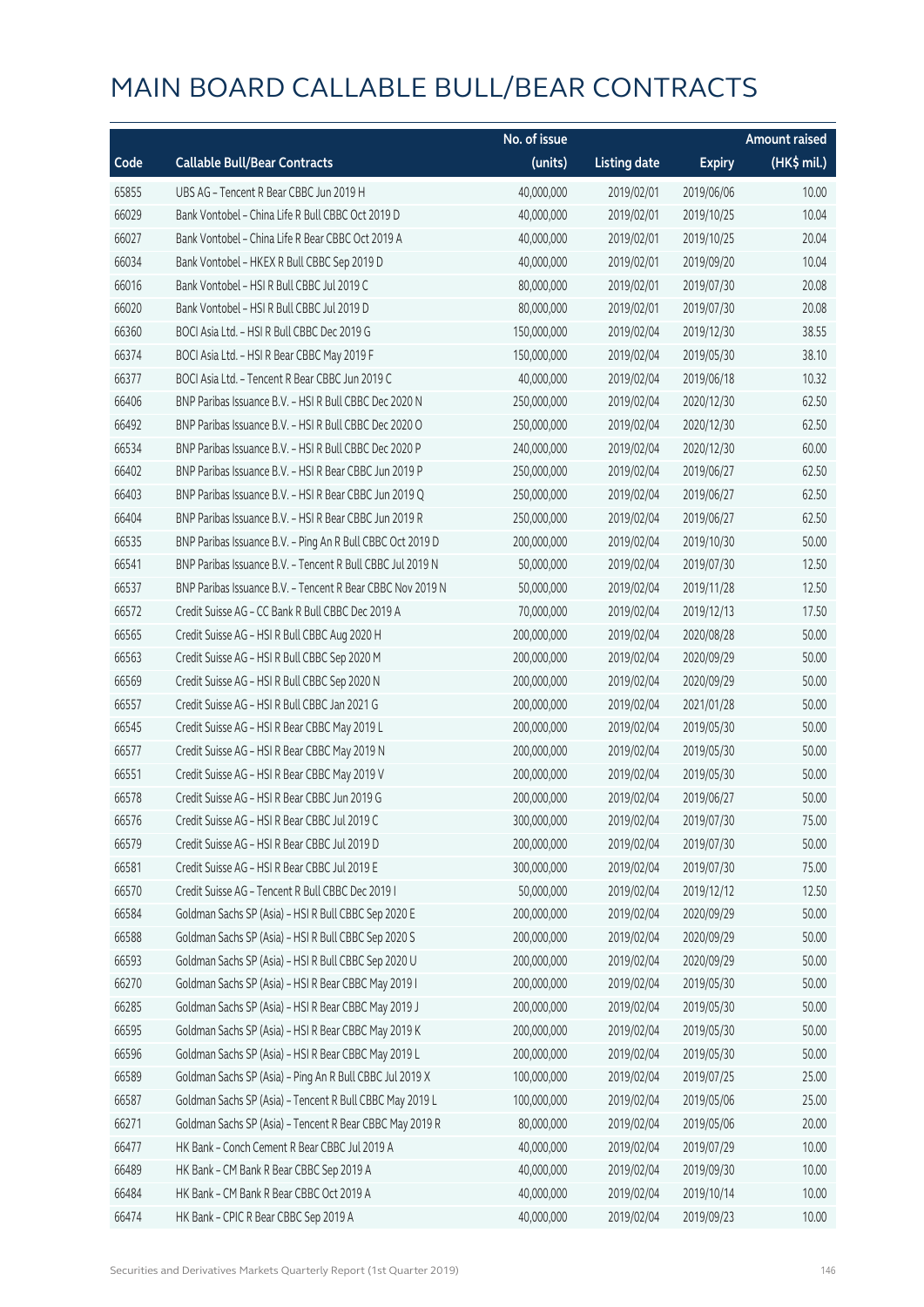|       |                                                           | No. of issue |                     |               | <b>Amount raised</b> |
|-------|-----------------------------------------------------------|--------------|---------------------|---------------|----------------------|
| Code  | <b>Callable Bull/Bear Contracts</b>                       | (units)      | <b>Listing date</b> | <b>Expiry</b> | (HK\$ mil.)          |
| 66480 | HK Bank - HKEX R Bull CBBC Sep 2019 B                     | 50,000,000   | 2019/02/04          | 2019/09/23    | 12.50                |
| 66413 | HK Bank - HSCEI R Bear CBBC Nov 2019 A                    | 50,000,000   | 2019/02/04          | 2019/11/28    | 12.50                |
| 66409 | HK Bank - HSI R Bull CBBC Mar 2020 U                      | 100,000,000  | 2019/02/04          | 2020/03/30    | 25.00                |
| 66307 | HK Bank - HSI R Bear CBBC Jul 2019 J                      | 120,000,000  | 2019/02/04          | 2019/07/30    | 30.00                |
| 66411 | HK Bank - HSI R Bear CBBC Oct 2019 K                      | 120,000,000  | 2019/02/04          | 2019/10/30    | 30.00                |
| 66412 | HK Bank - HSI R Bear CBBC Nov 2019 G                      | 120,000,000  | 2019/02/04          | 2019/11/28    | 30.00                |
| 66478 | HK Bank - Ping An R Bull CBBC Oct 2019 A                  | 100,000,000  | 2019/02/04          | 2019/10/08    | 25.00                |
| 66421 | HK Bank - Tencent R Bull CBBC Sep 2019 B                  | 60,000,000   | 2019/02/04          | 2019/09/16    | 15.00                |
| 66288 | HK Bank - Tencent R Bear CBBC Jul 2019 L                  | 50,000,000   | 2019/02/04          | 2019/07/22    | 12.50                |
| 66416 | HK Bank - Tencent R Bear CBBC Oct 2019 B                  | 50,000,000   | 2019/02/04          | 2019/10/08    | 21.00                |
| 66420 | HK Bank - Tencent R Bear CBBC Oct 2019 C                  | 50,000,000   | 2019/02/04          | 2019/10/28    | 27.50                |
| 66317 | Haitong Int'l Sec - AAC Tech R Bull CBBC Jul 2019 A       | 90,000,000   | 2019/02/04          | 2019/07/22    | 22.50                |
| 66356 | Haitong Int'l Sec - BOCL R Bear CBBC Aug 2019 A           | 120,000,000  | 2019/02/04          | 2019/08/29    | 30.00                |
| 66312 | Haitong Int'l Sec - Country Garden R Bull CBBC Aug 2019 A | 40,000,000   | 2019/02/04          | 2019/08/01    | 10.00                |
| 66340 | Haitong Int'l Sec - CM Bank R Bear CBBC Nov 2019 A        | 130,000,000  | 2019/02/04          | 2019/11/27    | 32.50                |
| 66326 | Haitong Int'l Sec - CNOOC R Bear CBBC Aug 2019 A          | 40,000,000   | 2019/02/04          | 2019/08/19    | 10.00                |
| 66321 | Haitong Int'l Sec - Sinopec Corp R Bear CBBC Aug 2019 A   | 70,000,000   | 2019/02/04          | 2019/08/20    | 17.50                |
| 66320 | Haitong Int'l Sec - HSBC R Bear CBBC Jul 2019 A           | 70,000,000   | 2019/02/04          | 2019/07/19    | 17.50                |
| 66524 | Haitong Int'l Sec - HSI R Bull CBBC Nov 2020 L            | 120,000,000  | 2019/02/04          | 2020/11/27    | 30.00                |
| 66529 | Haitong Int'l Sec - HSI R Bull CBBC Nov 2020 M            | 120,000,000  | 2019/02/04          | 2020/11/27    | 30.00                |
| 66311 | Haitong Int'l Sec - HSI R Bear CBBC May 2019 F            | 120,000,000  | 2019/02/04          | 2019/05/30    | 30.00                |
| 66530 | Haitong Int'l Sec - HSI R Bear CBBC May 2019 G            | 120,000,000  | 2019/02/04          | 2019/05/30    | 30.00                |
| 66329 | Haitong Int'l Sec - ICBC R Bear CBBC Sep 2019 A           | 70,000,000   | 2019/02/04          | 2019/09/06    | 17.50                |
| 66332 | Haitong Int'l Sec - Sands China R Bear CBBC Sep 2019 A    | 110,000,000  | 2019/02/04          | 2019/09/09    | 27.50                |
| 66334 | Haitong Int'l Sec - SUNAC R Bear CBBC Nov 2019 A          | 150,000,000  | 2019/02/04          | 2019/11/27    | 37.50                |
| 66523 | Haitong Int'l Sec - Tencent R Bear CBBC Sep 2019 A        | 40,000,000   | 2019/02/04          | 2019/09/13    | 10.00                |
| 66514 | J P Morgan SP BV - China Mobile R Bull CBBC Jun 2019 B    | 100,000,000  | 2019/02/04          | 2019/06/21    | 25.00                |
| 66504 | J P Morgan SP BV - HSI R Bull CBBC Jan 2021 C             | 200,000,000  | 2019/02/04          | 2021/01/28    | 50.00                |
| 66506 | J P Morgan SP BV - HSI R Bull CBBC Jan 2021 D             | 200,000,000  | 2019/02/04          | 2021/01/28    | 50.00                |
| 66515 | J P Morgan SP BV - HSI R Bull CBBC Jan 2021 E             | 200,000,000  | 2019/02/04          | 2021/01/28    | 50.00                |
| 66501 | J P Morgan SP BV - HSI R Bear CBBC May 2019 O             | 200,000,000  | 2019/02/04          | 2019/05/30    | 50.00                |
| 66507 | J P Morgan SP BV - Tencent R Bull CBBC May 2019 R         | 50,000,000   | 2019/02/04          | 2019/05/17    | 12.50                |
| 66502 | J P Morgan SP BV - Tencent R Bear CBBC May 2019 A         | 50,000,000   | 2019/02/04          | 2019/05/17    | 12.50                |
| 66495 | J P Morgan SP BV - Tencent R Bear CBBC May 2019 Z         | 50,000,000   | 2019/02/04          | 2019/05/17    | 12.50                |
| 66378 | Macquarie Bank Ltd. - Tencent R Bull CBBC Jun 2019 K      | 17,400,000   | 2019/02/04          | 2019/06/28    | 10.06                |
| 66380 | Macquarie Bank Ltd. - Tencent R Bear CBBC May 2019 M      | 25,600,000   | 2019/02/04          | 2019/05/08    | 10.01                |
| 66701 | SG Issuer - Conch Cement R Bull CBBC Nov 2019 A           | 80,000,000   | 2019/02/04          | 2019/11/08    | 20.00                |
| 66699 | SG Issuer - AAC Tech R Bear CBBC Jul 2019 A               | 40,000,000   | 2019/02/04          | 2019/07/30    | 10.00                |
| 66700 | SG Issuer - AIA R Bull CBBC Oct 2019 D                    | 60,000,000   | 2019/02/04          | 2019/10/30    | 15.00                |
| 66597 | SG Issuer - AIA R Bear CBBC Jul 2019 H                    | 60,000,000   | 2019/02/04          | 2019/07/22    | 15.00                |
| 66705 | SG Issuer - Country Garden R Bull CBBC Nov 2019 B         | 40,000,000   | 2019/02/04          | 2019/11/28    | 10.00                |
| 66704 | SG Issuer - Sinopec Corp R Bull CBBC Oct 2019 A           | 40,000,000   | 2019/02/04          | 2019/10/11    | 10.00                |
| 66702 | SG Issuer - Evergrande R Bull CBBC Jun 2020 A             | 40,000,000   | 2019/02/04          | 2020/06/08    | 10.00                |
| 66707 | SG Issuer - Geely Auto R Bull CBBC Sep 2019 B             | 40,000,000   | 2019/02/04          | 2019/09/17    | 10.00                |
| 66598 | SG Issuer - HKEX R Bear CBBC Jul 2019 H                   | 50,000,000   | 2019/02/04          | 2019/07/22    | 12.50                |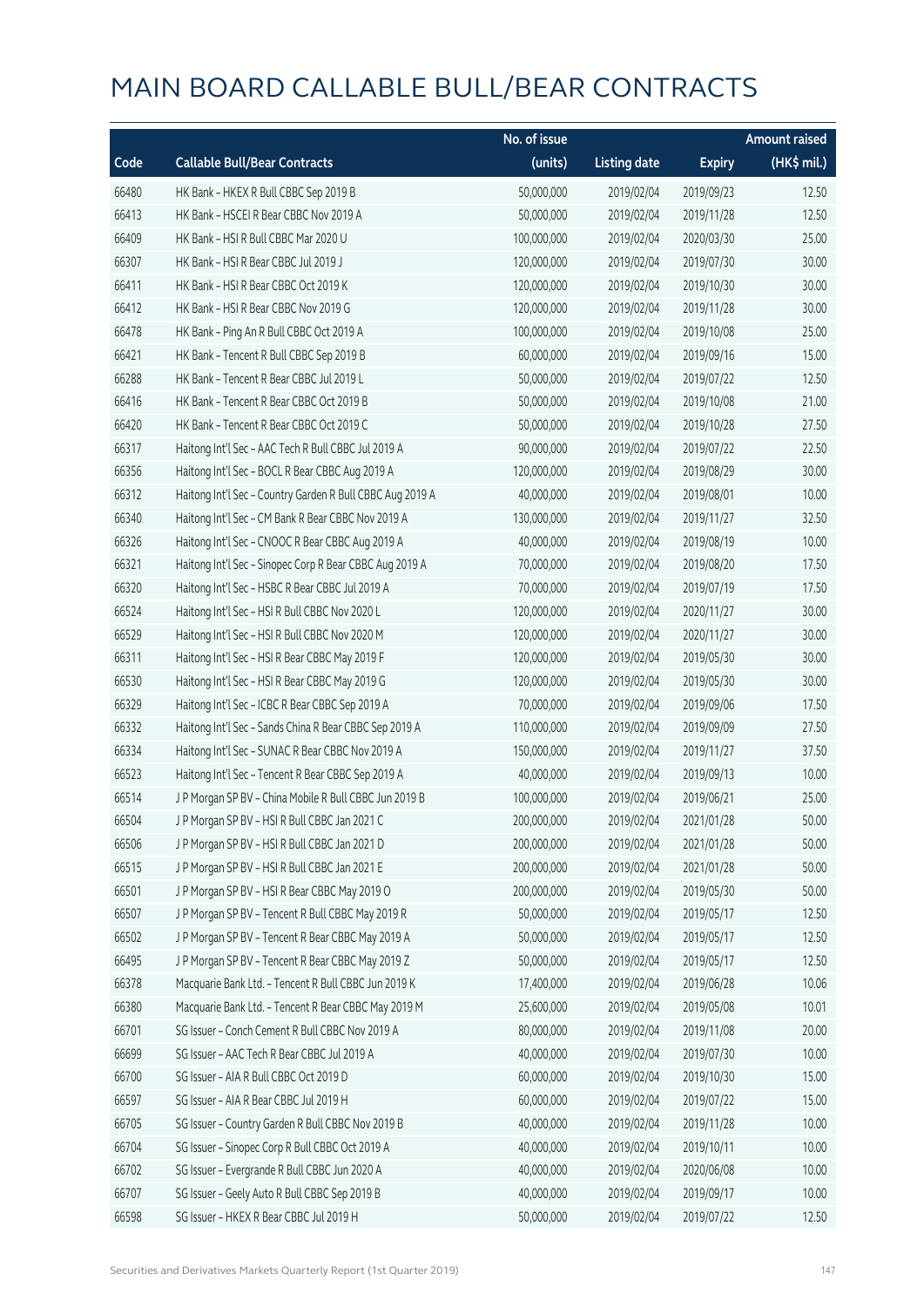|       |                                                            | No. of issue |                     |               | <b>Amount raised</b> |
|-------|------------------------------------------------------------|--------------|---------------------|---------------|----------------------|
| Code  | <b>Callable Bull/Bear Contracts</b>                        | (units)      | <b>Listing date</b> | <b>Expiry</b> | (HK\$ mil.)          |
| 66708 | SG Issuer - HKEX R Bear CBBC Sep 2019 B                    | 50,000,000   | 2019/02/04          | 2019/09/27    | 24.75                |
| 66615 | SG Issuer - HSI R Bull CBBC Feb 2021 L                     | 200,000,000  | 2019/02/04          | 2021/02/25    | 50.00                |
| 66617 | SG Issuer - HSI R Bull CBBC Apr 2021 K                     | 200,000,000  | 2019/02/04          | 2021/04/29    | 50.00                |
| 66620 | SG Issuer - HSI R Bull CBBC May 2021 D                     | 200,000,000  | 2019/02/04          | 2021/05/28    | 50.00                |
| 66622 | SG Issuer - HSI R Bull CBBC May 2021 E                     | 200,000,000  | 2019/02/04          | 2021/05/28    | 50.00                |
| 66613 | SG Issuer - HSI R Bear CBBC May 2019 G                     | 200,000,000  | 2019/02/04          | 2019/05/30    | 50.00                |
| 66637 | SG Issuer - HSI R Bear CBBC May 2019 L                     | 200,000,000  | 2019/02/04          | 2019/05/30    | 50.00                |
| 66633 | SG Issuer - HSI R Bear CBBC May 2019 T                     | 200,000,000  | 2019/02/04          | 2019/05/30    | 50.00                |
| 66647 | SG Issuer - HSI R Bear CBBC Jul 2019 D                     | 200,000,000  | 2019/02/04          | 2019/07/30    | 50.00                |
| 66658 | SG Issuer - HSI R Bear CBBC Jul 2019 E                     | 200,000,000  | 2019/02/04          | 2019/07/30    | 50.00                |
| 66661 | SG Issuer - HSI R Bear CBBC Jul 2019 F                     | 200,000,000  | 2019/02/04          | 2019/07/30    | 50.00                |
| 66681 | SG Issuer - HSI R Bear CBBC Jul 2019 I                     | 200,000,000  | 2019/02/04          | 2019/07/30    | 50.00                |
| 66682 | SG Issuer - HSI R Bear CBBC Jul 2019 J                     | 200,000,000  | 2019/02/04          | 2019/07/30    | 50.00                |
| 66657 | SG Issuer - HSI R Bear CBBC Jul 2019 Z                     | 200,000,000  | 2019/02/04          | 2019/07/30    | 50.00                |
| 66614 | SG Issuer - HSI R Bear CBBC Aug 2019 N                     | 400,000,000  | 2019/02/04          | 2019/08/29    | 100.00               |
| 66686 | SG Issuer - HSI R Bear CBBC Aug 2019 O                     | 200,000,000  | 2019/02/04          | 2019/08/29    | 50.00                |
| 66694 | SG Issuer - HSI R Bear CBBC Aug 2019 P                     | 200,000,000  | 2019/02/04          | 2019/08/29    | 50.00                |
| 66696 | SG Issuer - HSI R Bear CBBC Sep 2019 I                     | 200,000,000  | 2019/02/04          | 2019/09/27    | 50.00                |
| 66626 | SG Issuer - Ping An R Bull CBBC Oct 2019 F                 | 100,000,000  | 2019/02/04          | 2019/10/22    | 25.00                |
| 66600 | SG Issuer - Ping An R Bear CBBC Aug 2019 C                 | 100,000,000  | 2019/02/04          | 2019/08/07    | 25.00                |
| 66712 | SG Issuer - SUNAC R Bull CBBC Apr 2020 D                   | 80,000,000   | 2019/02/04          | 2020/04/28    | 20.00                |
| 66605 | SG Issuer - Sunny Optical R Bear CBBC Jun 2019 B           | 40,000,000   | 2019/02/04          | 2019/06/26    | 10.00                |
| 66731 | SG Issuer - Tencent R Bull CBBC Jun 2019 A                 | 80,000,000   | 2019/02/04          | 2019/06/12    | 20.00                |
| 66627 | SG Issuer - Tencent R Bull CBBC Jun 2019 Y                 | 80,000,000   | 2019/02/04          | 2019/06/03    | 20.00                |
| 66628 | SG Issuer - Tencent R Bull CBBC Jun 2019 Z                 | 80,000,000   | 2019/02/04          | 2019/06/20    | 20.00                |
| 66607 | SG Issuer - Tencent R Bear CBBC May 2019 A                 | 80,000,000   | 2019/02/04          | 2019/05/08    | 20.00                |
| 66716 | SG Issuer - Tencent R Bear CBBC May 2019 C                 | 80,000,000   | 2019/02/04          | 2019/05/06    | 31.20                |
| 66717 | SG Issuer - Tencent R Bear CBBC May 2019 D                 | 80,000,000   | 2019/02/04          | 2019/05/08    | 20.00                |
| 66466 | UBS AG - HSI R Bull CBBC Oct 2020 D                        | 200,000,000  | 2019/02/04          | 2020/10/29    | 50.00                |
| 66457 | UBS AG - HSI R Bull CBBC Dec 2020 W                        | 200,000,000  | 2019/02/04          | 2020/12/30    | 50.00                |
| 66459 | UBS AG - HSI R Bull CBBC Jan 2021 D                        | 200,000,000  | 2019/02/04          | 2021/01/28    | 50.00                |
| 66454 | UBS AG - HSI R Bull CBBC Feb 2021 W                        | 200,000,000  | 2019/02/04          | 2021/02/25    | 50.00                |
| 66455 | UBS AG - HSI R Bull CBBC Feb 2021 X                        | 200,000,000  | 2019/02/04          | 2021/02/25    | 50.00                |
| 66438 | UBS AG - HSI R Bear CBBC May 2019 L                        | 200,000,000  | 2019/02/04          | 2019/05/30    | 50.00                |
| 66439 | UBS AG - HSI R Bear CBBC May 2019 O                        | 200,000,000  | 2019/02/04          | 2019/05/30    | 50.00                |
| 66443 | UBS AG - HSI R Bear CBBC May 2019 P                        | 200,000,000  | 2019/02/04          | 2019/05/30    | 50.00                |
| 66424 | UBS AG - HSI R Bear CBBC Jun 2019 M                        | 200,000,000  | 2019/02/04          | 2019/06/27    | 50.00                |
| 66448 | UBS AG - HSI R Bear CBBC Jun 2019 N                        | 200,000,000  | 2019/02/04          | 2019/06/27    | 50.00                |
| 66449 | UBS AG - HSI R Bear CBBC Jun 2019 O                        | 200,000,000  | 2019/02/04          | 2019/06/27    | 50.00                |
| 66471 | UBS AG - Tencent R Bull CBBC Jul 2019 C                    | 40,000,000   | 2019/02/04          | 2019/07/09    | 10.00                |
| 66451 | UBS AG - Tencent R Bear CBBC May 2019 M                    | 40,000,000   | 2019/02/04          | 2019/05/27    | 10.00                |
| 66453 | UBS AG - Tencent R Bear CBBC Jun 2019 I                    | 40,000,000   | 2019/02/04          | 2019/06/26    | 10.00                |
| 66469 | UBS AG - Tencent R Bear CBBC Jun 2019 J                    | 40,000,000   | 2019/02/04          | 2019/06/11    | 10.00                |
| 66470 | UBS AG - Tencent R Bear CBBC Jun 2019 K                    | 40,000,000   | 2019/02/04          | 2019/06/12    | 11.20                |
| 66755 | BNP Paribas Issuance B.V. - CC Bank R Bull CBBC Sep 2019 X | 100,000,000  | 2019/02/08          | 2019/09/27    | 25.00                |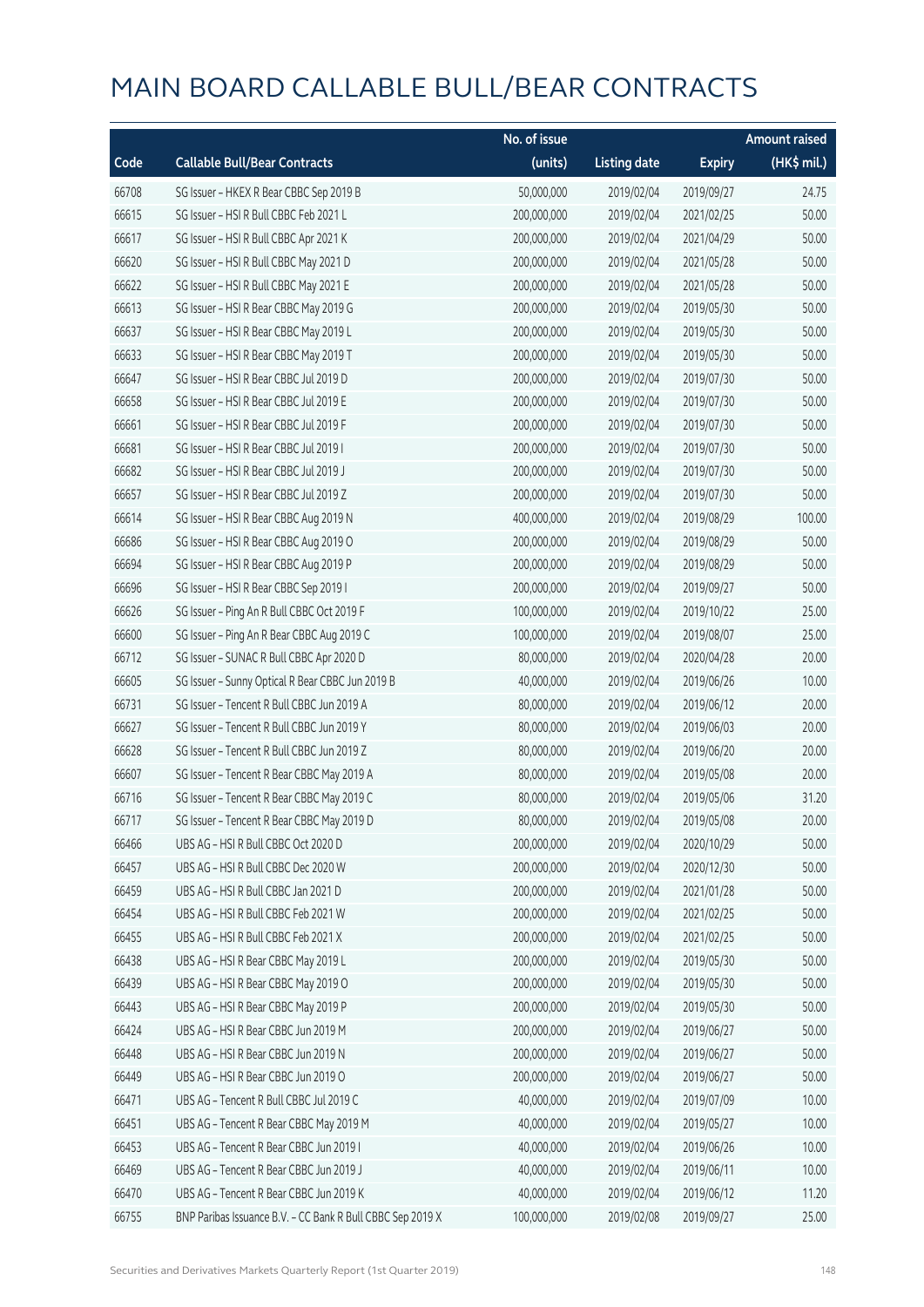|       |                                                              | No. of issue |                     |               | <b>Amount raised</b> |
|-------|--------------------------------------------------------------|--------------|---------------------|---------------|----------------------|
| Code  | <b>Callable Bull/Bear Contracts</b>                          | (units)      | <b>Listing date</b> | <b>Expiry</b> | (HK\$ mil.)          |
| 66756 | BNP Paribas Issuance B.V. - CC Bank R Bear CBBC Nov 2019 F   | 100,000,000  | 2019/02/08          | 2019/11/28    | 25.00                |
| 66770 | BNP Paribas Issuance B.V. - Galaxy Ent R Bull CBBC Nov 2019A | 150,000,000  | 2019/02/08          | 2019/11/28    | 37.50                |
| 66777 | BNP Paribas Issuance B.V. - Galaxy Ent R Bull CBBC Nov 2019E | 150,000,000  | 2019/02/08          | 2019/11/28    | 37.50                |
| 66783 | BNP Paribas Issuance B.V. - HKEX R Bear CBBC Jul 2019 D      | 50,000,000   | 2019/02/08          | 2019/07/30    | 17.50                |
| 66860 | BNP Paribas Issuance B.V. - HSI R Bull CBBC Dec 2020 Q       | 250,000,000  | 2019/02/08          | 2020/12/30    | 62.50                |
| 66890 | BNP Paribas Issuance B.V. - HSI R Bull CBBC Dec 2020 R       | 240,000,000  | 2019/02/08          | 2020/12/30    | 60.00                |
| 66873 | BNP Paribas Issuance B.V. - HSI R Bear CBBC Jun 2019 S       | 240,000,000  | 2019/02/08          | 2019/06/27    | 60.00                |
| 67010 | Credit Suisse AG - CM Bank R Bull CBBC Dec 2019 C            | 70,000,000   | 2019/02/08          | 2019/12/20    | 17.50                |
| 67014 | Credit Suisse AG - HSBC R Bull CBBC Dec 2019 A               | 70,000,000   | 2019/02/08          | 2019/12/20    | 17.50                |
| 66960 | Credit Suisse AG - HSI R Bull CBBC Sep 2020 O                | 200,000,000  | 2019/02/08          | 2020/09/29    | 50.00                |
| 66957 | Credit Suisse AG - HSI R Bull CBBC Jan 2021 I                | 200,000,000  | 2019/02/08          | 2021/01/28    | 50.00                |
| 66951 | Credit Suisse AG - HSI R Bull CBBC Feb 2021 R                | 300,000,000  | 2019/02/08          | 2021/02/25    | 75.00                |
| 66988 | Credit Suisse AG - HSI R Bear CBBC May 2019 C                | 200,000,000  | 2019/02/08          | 2019/05/30    | 50.00                |
| 66985 | Credit Suisse AG - HSI R Bear CBBC May 2019 Y                | 200,000,000  | 2019/02/08          | 2019/05/30    | 50.00                |
| 66990 | Credit Suisse AG - HSI R Bear CBBC Jun 2019 H                | 200,000,000  | 2019/02/08          | 2019/06/27    | 50.00                |
| 66994 | Credit Suisse AG - HSI R Bear CBBC Jun 2019 I                | 200,000,000  | 2019/02/08          | 2019/06/27    | 50.00                |
| 67005 | Credit Suisse AG - HSI R Bear CBBC Jun 2019 J                | 200,000,000  | 2019/02/08          | 2019/06/27    | 50.00                |
| 66987 | Credit Suisse AG - HSI R Bear CBBC Jul 2019 F                | 300,000,000  | 2019/02/08          | 2019/07/30    | 75.00                |
| 66971 | Credit Suisse AG - Tencent R Bull CBBC Dec 2019 J            | 50,000,000   | 2019/02/08          | 2019/12/05    | 12.50                |
| 66930 | Goldman Sachs SP (Asia) - AAC Tech R Bull CBBC Dec 2019 C    | 40,000,000   | 2019/02/08          | 2019/12/30    | 10.00                |
| 66932 | Goldman Sachs SP (Asia) - AAC Tech R Bear CBBC Dec 2019 A    | 40,000,000   | 2019/02/08          | 2019/12/30    | 10.00                |
| 66749 | Goldman Sachs SP (Asia) - HSI R Bull CBBC Nov 2020 F         | 200,000,000  | 2019/02/08          | 2020/11/27    | 50.00                |
| 66752 | Goldman Sachs SP (Asia) - HSI R Bull CBBC Nov 2020 K         | 200,000,000  | 2019/02/08          | 2020/11/27    | 50.00                |
| 66737 | Goldman Sachs SP (Asia) - HSI R Bull CBBC Nov 2020 S         | 200,000,000  | 2019/02/08          | 2020/11/27    | 50.00                |
| 66844 | Goldman Sachs SP (Asia) - HSI R Bear CBBC May 2019 M         | 200,000,000  | 2019/02/08          | 2019/05/30    | 50.00                |
| 66845 | Goldman Sachs SP (Asia) - HSI R Bear CBBC May 2019 N         | 200,000,000  | 2019/02/08          | 2019/05/30    | 50.00                |
| 66929 | Goldman Sachs SP (Asia) - HSI R Bear CBBC May 2019 O         | 200,000,000  | 2019/02/08          | 2019/05/30    | 50.00                |
| 66748 | Goldman Sachs SP (Asia) - Tencent R Bull CBBC May 2019 U     | 100,000,000  | 2019/02/08          | 2019/05/10    | 25.00                |
| 66815 | HK Bank - AAC Tech R Bear CBBC Aug 2019 A                    | 40,000,000   | 2019/02/08          | 2019/08/19    | 10.00                |
| 66837 | HK Bank - Country Garden R Bull CBBC Oct 2019 A              | 40,000,000   | 2019/02/08          | 2019/10/21    | 10.00                |
| 66834 | HK Bank - CPIC R Bull CBBC Dec 2019 A                        | 75,000,000   | 2019/02/08          | 2019/12/30    | 18.75                |
| 66830 | HK Bank - Galaxy Ent R Bull CBBC Aug 2019 A                  | 80,000,000   | 2019/02/08          | 2019/08/19    | 20.00                |
| 66819 | HK Bank - HSI R Bull CBBC Mar 2020 V                         | 120,000,000  | 2019/02/08          | 2020/03/30    | 30.00                |
| 66817 | HK Bank - HSI R Bear CBBC Aug 2019 A                         | 120,000,000  | 2019/02/08          | 2019/08/29    | 30.00                |
| 66828 | HK Bank - HSI R Bear CBBC Nov 2019 H                         | 120,000,000  | 2019/02/08          | 2019/11/28    | 30.00                |
| 66809 | HK Bank - Tencent R Bull CBBC Jul 2019 T                     | 60,000,000   | 2019/02/08          | 2019/07/11    | 15.00                |
| 66804 | Haitong Int'l Sec - HSI R Bull CBBC Nov 2020 N               | 120,000,000  | 2019/02/08          | 2020/11/27    | 30.00                |
| 67015 | Haitong Int'l Sec - HSI R Bull CBBC Nov 2020 O               | 120,000,000  | 2019/02/08          | 2020/11/27    | 30.00                |
| 67016 | Haitong Int'l Sec - HSI R Bull CBBC Nov 2020 P               | 120,000,000  | 2019/02/08          | 2020/11/27    | 30.00                |
| 67017 | Haitong Int'l Sec - HSI R Bear CBBC May 2019 H               | 120,000,000  | 2019/02/08          | 2019/05/30    | 30.00                |
| 67020 | Haitong Int'l Sec - HSI R Bear CBBC May 2019 I               | 120,000,000  | 2019/02/08          | 2019/05/30    | 30.00                |
| 66928 | J P Morgan SP BV - Geely Auto R Bear CBBC May 2019 C         | 50,000,000   | 2019/02/08          | 2019/05/10    | 12.50                |
| 66899 | J P Morgan SP BV - HSI R Bull CBBC Sep 2020 J                | 200,000,000  | 2019/02/08          | 2020/09/29    | 50.00                |
| 66903 | J P Morgan SP BV - HSI R Bull CBBC Dec 2020 S                | 200,000,000  | 2019/02/08          | 2020/12/30    | 50.00                |
| 66908 | J P Morgan SP BV - HSI R Bear CBBC May 2019 E                | 200,000,000  | 2019/02/08          | 2019/05/30    | 50.00                |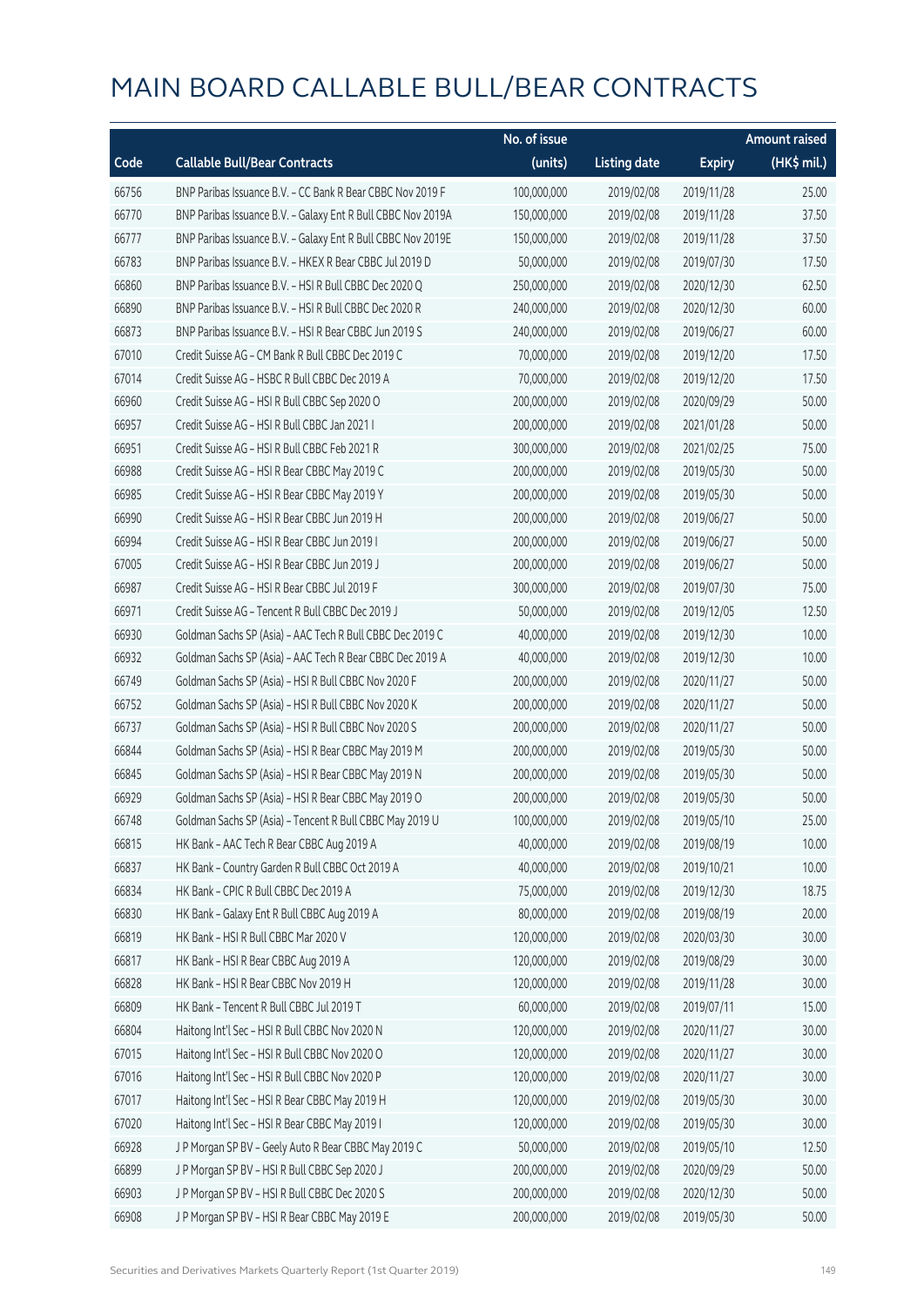|       |                                                         | No. of issue |                     |               | <b>Amount raised</b> |
|-------|---------------------------------------------------------|--------------|---------------------|---------------|----------------------|
| Code  | <b>Callable Bull/Bear Contracts</b>                     | (units)      | <b>Listing date</b> | <b>Expiry</b> | (HK\$ mil.)          |
| 66914 | J P Morgan SP BV - HSI R Bear CBBC May 2019 V           | 200,000,000  | 2019/02/08          | 2019/05/30    | 50.00                |
| 66918 | J P Morgan SP BV - HSI R Bear CBBC May 2019 Y           | 200,000,000  | 2019/02/08          | 2019/05/30    | 50.00                |
| 66905 | J P Morgan SP BV - Tencent R Bull CBBC May 2019 S       | 50,000,000   | 2019/02/08          | 2019/05/10    | 12.50                |
| 66925 | J P Morgan SP BV - Tencent R Bear CBBC May 2019 B       | 50,000,000   | 2019/02/08          | 2019/05/10    | 12.50                |
| 66841 | Macquarie Bank Ltd. - Geely Auto R Bear CBBC Nov 2019 A | 12,000,000   | 2019/02/08          | 2019/11/29    | 10.12                |
| 66799 | Macquarie Bank Ltd. - Tencent R Bull CBBC Jun 2019 L    | 19,000,000   | 2019/02/08          | 2019/06/20    | 10.05                |
| 66803 | Macquarie Bank Ltd. - Tencent R Bear CBBC May 2019 N    | 26,900,000   | 2019/02/08          | 2019/05/07    | 10.03                |
| 67066 | SG Issuer - AAC Tech R Bull CBBC Oct 2019 C             | 40,000,000   | 2019/02/08          | 2019/10/30    | 10.00                |
| 67070 | SG Issuer - AAC Tech R Bull CBBC Dec 2019 A             | 40,000,000   | 2019/02/08          | 2019/12/23    | 10.00                |
| 67069 | SG Issuer - AAC Tech R Bear CBBC Dec 2019 A             | 40,000,000   | 2019/02/08          | 2019/12/18    | 10.00                |
| 67114 | SG Issuer - Country Garden R Bull CBBC Dec 2019 A       | 40,000,000   | 2019/02/08          | 2019/12/23    | 17.00                |
| 67108 | SG Issuer - Country Garden R Bear CBBC Oct 2019 A       | 40,000,000   | 2019/02/08          | 2019/10/30    | 11.40                |
| 67144 | SG Issuer - CC Bank R Bear CBBC Jul 2019 B              | 100,000,000  | 2019/02/08          | 2019/07/25    | 25.00                |
| 67145 | SG Issuer - CM Bank R Bear CBBC Oct 2019 A              | 100,000,000  | 2019/02/08          | 2019/10/30    | 25.00                |
| 67083 | SG Issuer - CPIC R Bull CBBC Apr 2020 A                 | 100,000,000  | 2019/02/08          | 2020/04/20    | 25.00                |
| 67096 | SG Issuer - CPIC R Bull CBBC Apr 2020 B                 | 100,000,000  | 2019/02/08          | 2020/04/28    | 25.00                |
| 67076 | SG Issuer - CPIC R Bear CBBC Dec 2019 A                 | 100,000,000  | 2019/02/08          | 2019/12/31    | 25.00                |
| 67058 | SG Issuer - HKEX R Bull CBBC Jul 2019 I                 | 50,000,000   | 2019/02/08          | 2019/07/18    | 12.50                |
| 67148 | SG Issuer - HKEX R Bear CBBC Jul 2019 I                 | 50,000,000   | 2019/02/08          | 2019/07/15    | 15.50                |
| 67051 | SG Issuer - HSI R Bull CBBC Feb 2021 M                  | 200,000,000  | 2019/02/08          | 2021/02/25    | 50.00                |
| 67052 | SG Issuer - HSI R Bull CBBC Apr 2021 L                  | 200,000,000  | 2019/02/08          | 2021/04/29    | 50.00                |
| 67057 | SG Issuer - HSI R Bull CBBC Apr 2021 M                  | 200,000,000  | 2019/02/08          | 2021/04/29    | 50.00                |
| 67133 | SG Issuer - HSI R Bear CBBC May 2019 M                  | 200,000,000  | 2019/02/08          | 2019/05/30    | 50.00                |
| 67135 | SG Issuer - HSI R Bear CBBC Jul 2019 K                  | 200,000,000  | 2019/02/08          | 2019/07/30    | 50.00                |
| 67137 | SG Issuer - HSI R Bear CBBC Jul 2019 L                  | 200,000,000  | 2019/02/08          | 2019/07/30    | 50.00                |
| 67138 | SG Issuer - HSI R Bear CBBC Jul 2019 M                  | 200,000,000  | 2019/02/08          | 2019/07/30    | 50.00                |
| 67150 | SG Issuer - ICBC R Bull CBBC Jul 2019 E                 | 60,000,000   | 2019/02/08          | 2019/07/29    | 15.00                |
| 67154 | SG Issuer - ICBC R Bear CBBC Jul 2019 C                 | 60,000,000   | 2019/02/08          | 2019/07/30    | 15.00                |
| 67168 | SG Issuer - Ping An R Bull CBBC Oct 2019 G              | 100,000,000  | 2019/02/08          | 2019/10/30    | 25.00                |
| 67161 | SG Issuer - Ping An R Bear CBBC May 2019 G              | 100,000,000  | 2019/02/08          | 2019/05/31    | 25.00                |
| 67117 | SG Issuer - Sino Biopharm R Bull CBBC Dec 2019 A        | 40,000,000   | 2019/02/08          | 2019/12/30    | 11.20                |
| 67121 | SG Issuer - Sino Biopharm R Bull CBBC Dec 2019 B        | 40,000,000   | 2019/02/08          | 2019/12/31    | 10.00                |
| 67060 | SG Issuer - Tencent R Bull CBBC Jun 2019 B              | 80,000,000   | 2019/02/08          | 2019/06/06    | 20.00                |
| 67173 | SG Issuer - Tencent R Bull CBBC Dec 2019 D              | 80,000,000   | 2019/02/08          | 2019/12/30    | 20.00                |
| 67124 | SG Issuer - Tencent R Bear CBBC May 2019 E              | 80,000,000   | 2019/02/08          | 2019/05/08    | 20.00                |
| 67128 | SG Issuer - Tencent R Bear CBBC May 2019 F              | 80,000,000   | 2019/02/08          | 2019/05/10    | 20.00                |
| 67169 | SG Issuer - Tencent R Bear CBBC Jun 2019 I              | 80,000,000   | 2019/02/08          | 2019/06/21    | 20.00                |
| 66846 | UBS AG - HSI R Bull CBBC Feb 2021 Y                     | 200,000,000  | 2019/02/08          | 2021/02/25    | 50.00                |
| 66847 | UBS AG - HSI R Bull CBBC Feb 2021 Z                     | 200,000,000  | 2019/02/08          | 2021/02/25    | 50.00                |
| 66853 | UBS AG - HSI R Bear CBBC May 2019 A                     | 200,000,000  | 2019/02/08          | 2019/05/30    | 50.00                |
| 66851 | UBS AG - HSI R Bear CBBC May 2019 S                     | 200,000,000  | 2019/02/08          | 2019/05/30    | 50.00                |
| 66848 | UBS AG - HSI R Bear CBBC May 2019 V                     | 200,000,000  | 2019/02/08          | 2019/05/30    | 50.00                |
| 66854 | UBS AG - HSI R Bear CBBC Jun 2019 P                     | 200,000,000  | 2019/02/08          | 2019/06/27    | 50.00                |
| 67048 | Bank Vontobel - Country Garden R Bull CBBC Sep 2019 A   | 40,000,000   | 2019/02/08          | 2019/09/13    | 10.04                |
| 67047 | Bank Vontobel - Geely Auto R Bear CBBC Aug 2019 D       | 40,000,000   | 2019/02/08          | 2019/08/23    | 18.44                |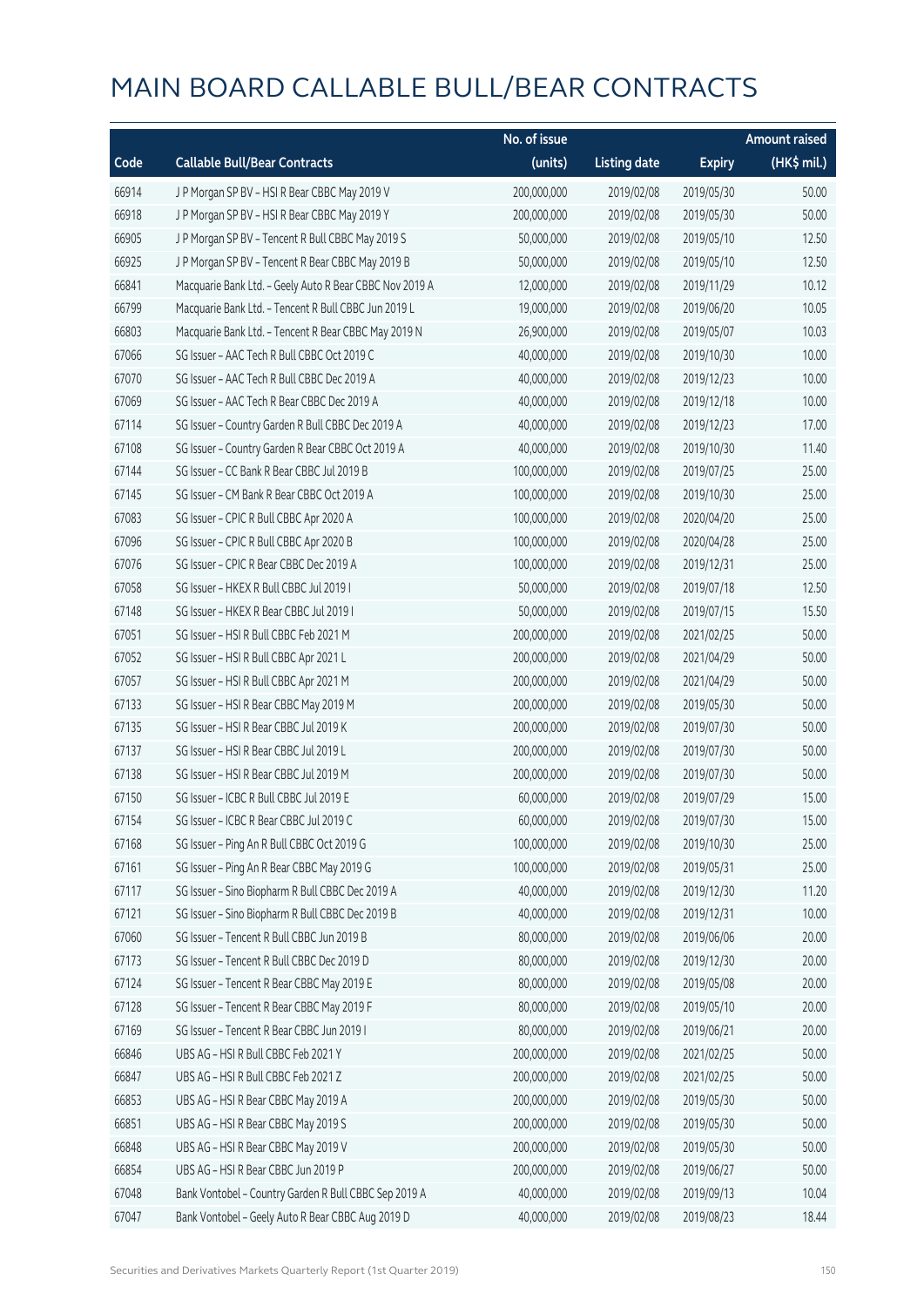|       |                                                          | No. of issue |                     |               | <b>Amount raised</b> |
|-------|----------------------------------------------------------|--------------|---------------------|---------------|----------------------|
| Code  | <b>Callable Bull/Bear Contracts</b>                      | (units)      | <b>Listing date</b> | <b>Expiry</b> | (HK\$ mil.)          |
| 67032 | Bank Vontobel - HSI N Bull CBBC Jul 2019 F               | 80,000,000   | 2019/02/08          | 2019/07/30    | 20.08                |
| 67029 | Bank Vontobel - HSI R Bull CBBC Jul 2019 E               | 80,000,000   | 2019/02/08          | 2019/07/30    | 20.08                |
| 67036 | Bank Vontobel - HSI R Bear CBBC May 2019 H               | 80,000,000   | 2019/02/08          | 2019/05/30    | 20.08                |
| 67035 | Bank Vontobel - HSI R Bear CBBC Aug 2019 A               | 80,000,000   | 2019/02/08          | 2019/08/29    | 20.88                |
| 67040 | Bank Vontobel - Sunny Optical R Bull CBBC Sep 2019 I     | 40,000,000   | 2019/02/08          | 2019/09/13    | 10.04                |
| 67042 | Bank Vontobel - Tencent R Bull CBBC Sep 2019 I           | 40,000,000   | 2019/02/08          | 2019/09/20    | 10.04                |
| 67044 | Bank Vontobel - Tencent R Bear CBBC Sep 2019 C           | 40,000,000   | 2019/02/08          | 2019/09/20    | 10.04                |
| 67046 | Bank Vontobel - Tencent R Bear CBBC Nov 2019 A           | 40,000,000   | 2019/02/08          | 2019/11/22    | 30.04                |
| 67536 | BNP Paribas Issuance B.V. - HSI R Bull CBBC Dec 2020 S   | 240,000,000  | 2019/02/11          | 2020/12/30    | 60.00                |
| 67541 | BNP Paribas Issuance B.V. - HSI R Bull CBBC Dec 2020 T   | 250,000,000  | 2019/02/11          | 2020/12/30    | 62.50                |
| 67535 | BNP Paribas Issuance B.V. - HSI R Bear CBBC Jun 2019 T   | 240,000,000  | 2019/02/11          | 2019/06/27    | 60.00                |
| 67714 | Credit Suisse AG - Geely Auto R Bear CBBC Nov 2019 B     | 40,000,000   | 2019/02/11          | 2019/11/28    | 10.00                |
| 67711 | Credit Suisse AG - HSBC R Bear CBBC Nov 2019 A           | 70,000,000   | 2019/02/11          | 2019/11/28    | 17.50                |
| 67736 | Credit Suisse AG - HSI R Bull CBBC Aug 2020 W            | 200,000,000  | 2019/02/11          | 2020/08/28    | 50.00                |
| 67721 | Credit Suisse AG - HSI R Bull CBBC Jan 2021 K            | 200,000,000  | 2019/02/11          | 2021/01/28    | 50.00                |
| 67738 | Credit Suisse AG - HSI R Bull CBBC Feb 2021 S            | 300,000,000  | 2019/02/11          | 2021/02/25    | 75.00                |
| 67694 | Credit Suisse AG - HSI R Bear CBBC Jun 2019 K            | 200,000,000  | 2019/02/11          | 2019/06/27    | 50.00                |
| 67697 | Credit Suisse AG - HSI R Bear CBBC Jun 2019 L            | 200,000,000  | 2019/02/11          | 2019/06/27    | 50.00                |
| 67707 | Credit Suisse AG - HSI R Bear CBBC Jun 2019 M            | 200,000,000  | 2019/02/11          | 2019/06/27    | 50.00                |
| 67701 | Credit Suisse AG - HSI R Bear CBBC Jul 2019 G            | 300,000,000  | 2019/02/11          | 2019/07/30    | 75.00                |
| 67702 | Credit Suisse AG - HSI R Bear CBBC Jul 2019 H            | 300,000,000  | 2019/02/11          | 2019/07/30    | 75.00                |
| 67705 | Credit Suisse AG - HSI R Bear CBBC Jul 2019 I            | 200,000,000  | 2019/02/11          | 2019/07/30    | 50.00                |
| 67719 | Credit Suisse AG - Tencent R Bull CBBC Dec 2019 K        | 50,000,000   | 2019/02/11          | 2019/12/20    | 12.50                |
| 67555 | Goldman Sachs SP (Asia) - HSBC R Bull CBBC Sep 2019 J    | 100,000,000  | 2019/02/11          | 2019/09/26    | 25.00                |
| 67549 | Goldman Sachs SP (Asia) - HSI R Bull CBBC Nov 2020 M     | 200,000,000  | 2019/02/11          | 2020/11/27    | 50.00                |
| 67329 | Goldman Sachs SP (Asia) - HSI R Bear CBBC May 2019 P     | 200,000,000  | 2019/02/11          | 2019/05/30    | 50.00                |
| 67552 | Goldman Sachs SP (Asia) - Tencent R Bull CBBC May 2019 X | 100,000,000  | 2019/02/11          | 2019/05/14    | 25.00                |
| 67262 | HK Bank - Country Garden R Bull CBBC Oct 2019 B          | 40,000,000   | 2019/02/11          | 2019/10/03    | 10.00                |
| 67275 | HK Bank - Country Garden R Bull CBBC Nov 2019 A          | 40,000,000   | 2019/02/11          | 2019/11/11    | 14.40                |
| 67234 | HK Bank - CC Bank R Bull CBBC Sep 2019 A                 | 75,000,000   | 2019/02/11          | 2019/09/02    | 18.75                |
| 67299 | HK Bank - CPIC R Bull CBBC Jan 2020 B                    | 75,000,000   | 2019/02/11          | 2020/01/06    | 18.75                |
| 67307 | HK Bank - CSPC Pharma R Bull CBBC Aug 2019 B             | 40,000,000   | 2019/02/11          | 2019/08/05    | 10.00                |
| 67207 | HK Bank - HSCEI R Bear CBBC Oct 2019 A                   | 50,000,000   | 2019/02/11          | 2019/10/30    | 12.50                |
| 67188 | HK Bank - HSI R Bull CBBC Jan 2020 B                     | 120,000,000  | 2019/02/11          | 2020/01/30    | 30.00                |
| 67189 | HK Bank - HSI R Bear CBBC Aug 2019 B                     | 120,000,000  | 2019/02/11          | 2019/08/29    | 30.00                |
| 67175 | HK Bank - HSI R Bear CBBC Oct 2019 L                     | 120,000,000  | 2019/02/11          | 2019/10/30    | 30.00                |
| 67278 | HK Bank - Sino Biopharm R Bull CBBC Oct 2019 A           | 40,000,000   | 2019/02/11          | 2019/10/03    | 10.00                |
| 67282 | HK Bank - Sino Biopharm R Bull CBBC Nov 2019 A           | 40,000,000   | 2019/02/11          | 2019/11/11    | 10.00                |
| 67310 | HK Bank - Tencent R Bull CBBC Aug 2019 F                 | 60,000,000   | 2019/02/11          | 2019/08/05    | 15.00                |
| 67316 | HK Bank - Tencent R Bear CBBC Aug 2019 J                 | 50,000,000   | 2019/02/11          | 2019/08/26    | 12.50                |
| 67325 | HK Bank - Tencent R Bear CBBC Sep 2019 D                 | 50,000,000   | 2019/02/11          | 2019/09/16    | 25.00                |
| 67516 | Haitong Int'l Sec - HSI R Bull CBBC Nov 2020 Q           | 120,000,000  | 2019/02/11          | 2020/11/27    | 30.00                |
| 67512 | Haitong Int'l Sec - HSI R Bull CBBC Dec 2020 C           | 120,000,000  | 2019/02/11          | 2020/12/30    | 30.00                |
| 67517 | Haitong Int'l Sec - HSI R Bear CBBC May 2019 J           | 120,000,000  | 2019/02/11          | 2019/05/30    | 30.00                |
| 67521 | Haitong Int'l Sec - HSI R Bear CBBC May 2019 K           | 120,000,000  | 2019/02/11          | 2019/05/30    | 30.00                |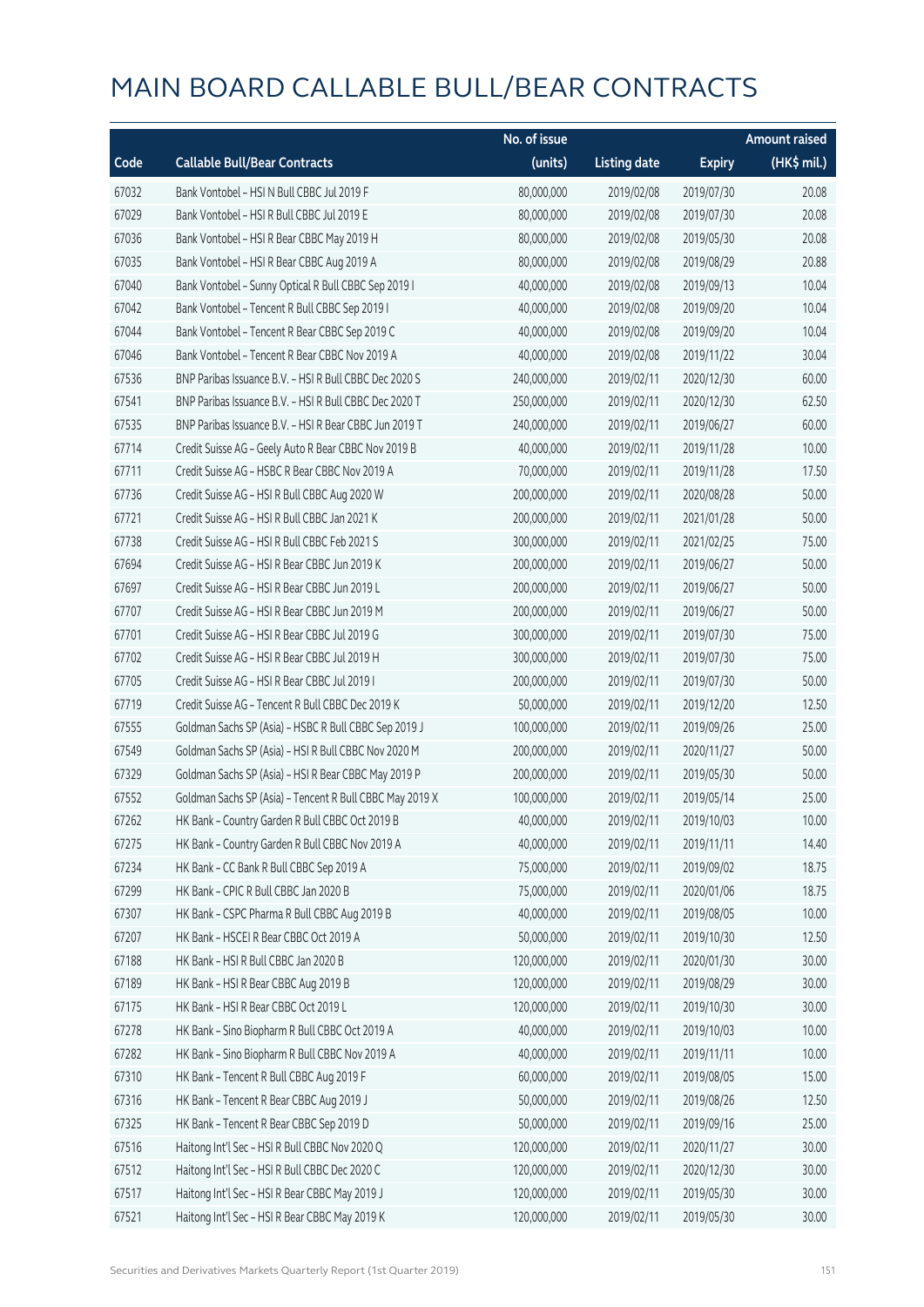|       |                                                      | No. of issue |                     |               | <b>Amount raised</b> |
|-------|------------------------------------------------------|--------------|---------------------|---------------|----------------------|
| Code  | <b>Callable Bull/Bear Contracts</b>                  | (units)      | <b>Listing date</b> | <b>Expiry</b> | (HK\$ mil.)          |
| 67463 | J P Morgan SP BV - HSI R Bull CBBC Jan 2021 F        | 200,000,000  | 2019/02/11          | 2021/01/28    | 50.00                |
| 67473 | J P Morgan SP BV - HSI R Bear CBBC May 2019 A        | 200,000,000  | 2019/02/11          | 2019/05/30    | 50.00                |
| 67469 | J P Morgan SP BV - HSI R Bear CBBC May 2019 H        | 200,000,000  | 2019/02/11          | 2019/05/30    | 50.00                |
| 67474 | J P Morgan SP BV - HSI R Bear CBBC May 2019 P        | 200,000,000  | 2019/02/11          | 2019/05/30    | 50.00                |
| 67485 | J P Morgan SP BV - HSI R Bear CBBC May 2019 Q        | 200,000,000  | 2019/02/11          | 2019/05/30    | 50.00                |
| 67471 | J P Morgan SP BV - HSI R Bear CBBC May 2019 R        | 200,000,000  | 2019/02/11          | 2019/05/30    | 50.00                |
| 67506 | J P Morgan SP BV - HSI R Bear CBBC May 2019 S        | 200,000,000  | 2019/02/11          | 2019/05/30    | 50.00                |
| 67508 | J P Morgan SP BV - HSI R Bear CBBC May 2019 U        | 200,000,000  | 2019/02/11          | 2019/05/30    | 50.00                |
| 67510 | J P Morgan SP BV - HSI R Bear CBBC May 2019 W        | 200,000,000  | 2019/02/11          | 2019/05/30    | 50.00                |
| 67511 | J P Morgan SP BV - HSI R Bear CBBC May 2019 X        | 200,000,000  | 2019/02/11          | 2019/05/30    | 50.00                |
| 67450 | J P Morgan SP BV - HSI R Bear CBBC May 2019 Z        | 200,000,000  | 2019/02/11          | 2019/05/30    | 50.00                |
| 67345 | Macquarie Bank Ltd. - Ping An R Bull CBBC Nov 2019 A | 37,000,000   | 2019/02/11          | 2019/11/29    | 10.03                |
| 67346 | Macquarie Bank Ltd. - Ping An R Bull CBBC Dec 2019 A | 36,500,000   | 2019/02/11          | 2019/12/31    | 10.07                |
| 67350 | Macquarie Bank Ltd. - Tencent R Bull CBBC Jun 2019 M | 21,000,000   | 2019/02/11          | 2019/06/06    | 10.04                |
| 67365 | Macquarie Bank Ltd. - Tencent R Bear CBBC May 2019 O | 14,500,000   | 2019/02/11          | 2019/05/10    | 10.03                |
| 67370 | Macquarie Bank Ltd. - Tencent R Bear CBBC May 2019 P | 26,600,000   | 2019/02/11          | 2019/05/10    | 10.21                |
| 67646 | SG Issuer - Conch Cement R Bear CBBC Jul 2019 A      | 80,000,000   | 2019/02/11          | 2019/07/30    | 20.00                |
| 67659 | SG Issuer - Conch Cement R Bear CBBC Sep 2019 A      | 80,000,000   | 2019/02/11          | 2019/09/26    | 20.00                |
| 67567 | SG Issuer - AIA R Bear CBBC Jul 2019 I               | 60,000,000   | 2019/02/11          | 2019/07/17    | 15.00                |
| 67663 | SG Issuer - Bank of China R Bull CBBC Dec 2019 B     | 100,000,000  | 2019/02/11          | 2019/12/20    | 25.00                |
| 67660 | SG Issuer - Bank of China R Bear CBBC Oct 2019 A     | 60,000,000   | 2019/02/11          | 2019/10/24    | 15.00                |
| 67577 | SG Issuer - Country Garden R Bull CBBC Oct 2019 B    | 40,000,000   | 2019/02/11          | 2019/10/30    | 10.00                |
| 67572 | SG Issuer - Country Garden R Bear CBBC Sep 2019 A    | 40,000,000   | 2019/02/11          | 2019/09/27    | 12.80                |
| 67568 | SG Issuer - CM Bank R Bull CBBC Dec 2019 B           | 60,000,000   | 2019/02/11          | 2019/12/30    | 15.00                |
| 67691 | SG Issuer - HSCEI R Bull CBBC Sep 2020 T             | 100,000,000  | 2019/02/11          | 2020/09/29    | 25.00                |
| 67692 | SG Issuer - HSCEI R Bull CBBC Oct 2020 E             | 100,000,000  | 2019/02/11          | 2020/10/29    | 25.00                |
| 67689 | SG Issuer - HSCEI R Bear CBBC Jul 2019 B             | 100,000,000  | 2019/02/11          | 2019/07/30    | 25.00                |
| 67690 | SG Issuer - HSCEI R Bear CBBC Sep 2019 A             | 100,000,000  | 2019/02/11          | 2019/09/27    | 25.00                |
| 67631 | SG Issuer - HSI R Bull CBBC Mar 2021 L               | 200,000,000  | 2019/02/11          | 2021/03/30    | 50.00                |
| 67632 | SG Issuer - HSI R Bull CBBC Apr 2021 N               | 200,000,000  | 2019/02/11          | 2021/04/29    | 50.00                |
| 67633 | SG Issuer - HSI R Bull CBBC Apr 2021 O               | 200,000,000  | 2019/02/11          | 2021/04/29    | 50.00                |
| 67557 | SG Issuer - HSI R Bear CBBC May 2019 P               | 200,000,000  | 2019/02/11          | 2019/05/30    | 50.00                |
| 67605 | SG Issuer - HSI R Bear CBBC May 2019 Q               | 200,000,000  | 2019/02/11          | 2019/05/30    | 50.00                |
| 67561 | SG Issuer - HSI R Bear CBBC Jul 2019 N               | 200,000,000  | 2019/02/11          | 2019/07/30    | 50.00                |
| 67599 | SG Issuer - HSI R Bear CBBC Jul 2019 O               | 200,000,000  | 2019/02/11          | 2019/07/30    | 50.00                |
| 67608 | SG Issuer - HSI R Bear CBBC Aug 2019 Q               | 200,000,000  | 2019/02/11          | 2019/08/29    | 50.00                |
| 67589 | SG Issuer - Ping An R Bull CBBC Aug 2019 S           | 100,000,000  | 2019/02/11          | 2019/08/09    | 25.00                |
| 67671 | SG Issuer - Ping An R Bull CBBC Oct 2019 H           | 100,000,000  | 2019/02/11          | 2019/10/18    | 25.00                |
| 67582 | SG Issuer - Ping An R Bear CBBC Jun 2019 A           | 100,000,000  | 2019/02/11          | 2019/06/06    | 25.00                |
| 67564 | SG Issuer - Ping An R Bear CBBC Jul 2019 F           | 100,000,000  | 2019/02/11          | 2019/07/26    | 25.00                |
| 67596 | SG Issuer - SUNAC R Bull CBBC Feb 2020 B             | 80,000,000   | 2019/02/11          | 2020/02/26    | 20.00                |
| 67593 | SG Issuer - SUNAC R Bear CBBC Oct 2019 B             | 80,000,000   | 2019/02/11          | 2019/10/30    | 20.00                |
| 67597 | SG Issuer - Sunny Optical R Bear CBBC Jul 2019 C     | 40,000,000   | 2019/02/11          | 2019/07/29    | 10.00                |
| 67684 | SG Issuer - Tencent R Bull CBBC Jun 2019 C           | 80,000,000   | 2019/02/11          | 2019/06/17    | 20.00                |
| 67685 | SG Issuer - Tencent R Bull CBBC Jun 2019 E           | 80,000,000   | 2019/02/11          | 2019/06/28    | 20.00                |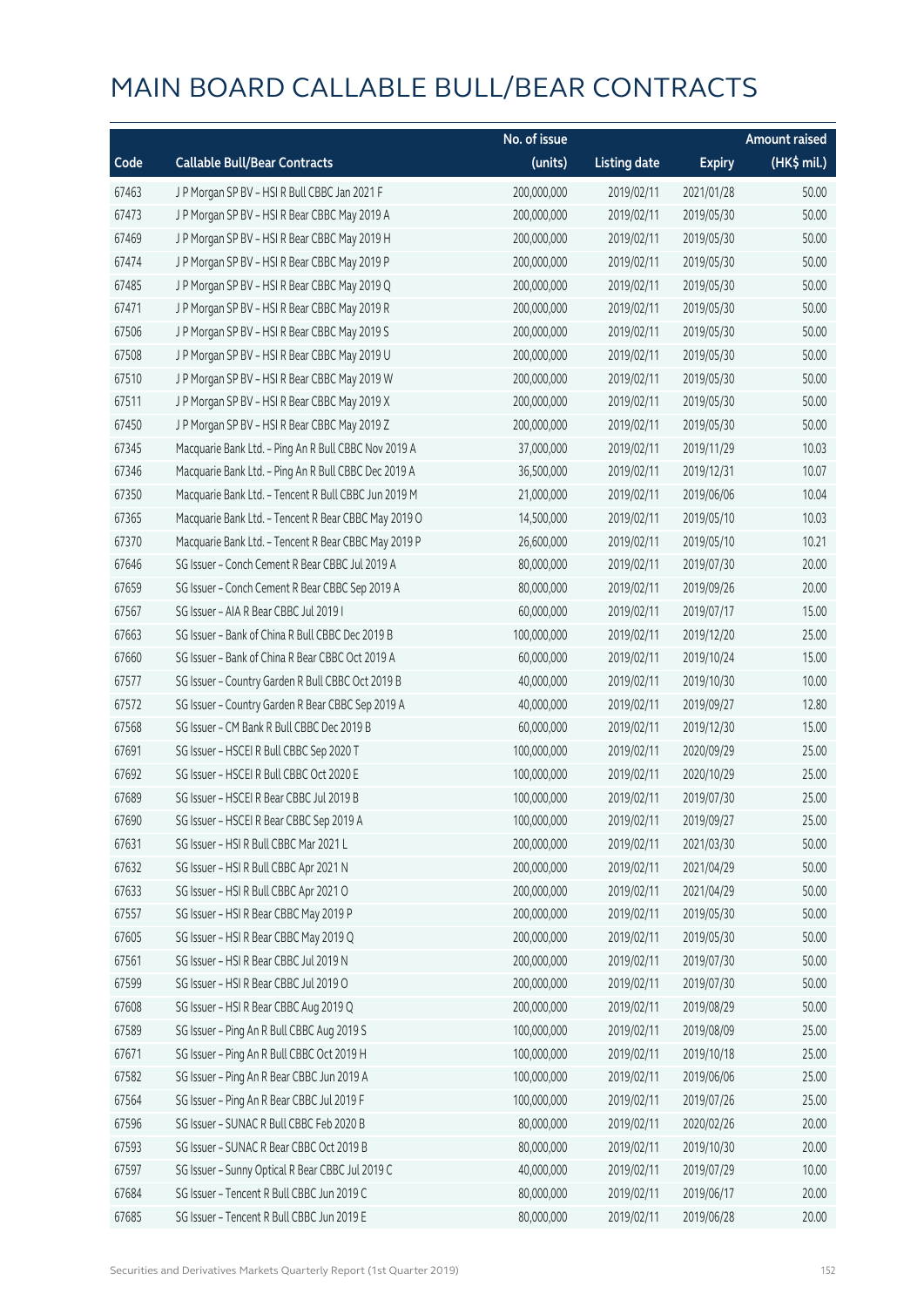|       |                                                              | No. of issue |                     |               | <b>Amount raised</b> |
|-------|--------------------------------------------------------------|--------------|---------------------|---------------|----------------------|
| Code  | <b>Callable Bull/Bear Contracts</b>                          | (units)      | <b>Listing date</b> | <b>Expiry</b> | (HK\$ mil.)          |
| 67678 | SG Issuer - Tencent R Bear CBBC May 2019 G                   | 80,000,000   | 2019/02/11          | 2019/05/10    | 20.00                |
| 67566 | SG Issuer - Tencent R Bear CBBC Jun 2019 J                   | 80,000,000   | 2019/02/11          | 2019/06/26    | 20.00                |
| 67688 | SG Issuer - Tencent R Bear CBBC Nov 2019 A                   | 80,000,000   | 2019/02/11          | 2019/11/29    | 52.80                |
| 67441 | UBS AG - CM Bank R Bull CBBC Dec 2019 A                      | 40,000,000   | 2019/02/11          | 2019/12/30    | 10.00                |
| 67443 | UBS AG - CM Bank R Bear CBBC Dec 2019 A                      | 40,000,000   | 2019/02/11          | 2019/12/30    | 10.00                |
| 67444 | UBS AG - HSI R Bull CBBC Dec 2020 B                          | 200,000,000  | 2019/02/11          | 2020/12/30    | 50.00                |
| 67371 | UBS AG - HSI R Bear CBBC Jun 2019 Q                          | 200,000,000  | 2019/02/11          | 2019/06/27    | 50.00                |
| 67378 | UBS AG - HSI R Bear CBBC Jun 2019 R                          | 200,000,000  | 2019/02/11          | 2019/06/27    | 50.00                |
| 67389 | UBS AG - Tencent R Bull CBBC Jul 2019 D                      | 40,000,000   | 2019/02/11          | 2019/07/08    | 10.00                |
| 67392 | UBS AG - Tencent R Bull CBBC Jul 2019 E                      | 40,000,000   | 2019/02/11          | 2019/07/16    | 10.00                |
| 67407 | UBS AG - Tencent R Bear CBBC Jun 2019 L                      | 40,000,000   | 2019/02/11          | 2019/06/13    | 10.00                |
| 67413 | UBS AG - Tencent R Bear CBBC Jun 2019 M                      | 40,000,000   | 2019/02/11          | 2019/06/14    | 10.00                |
| 67416 | UBS AG - Tencent R Bear CBBC Jun 2019 N                      | 40,000,000   | 2019/02/11          | 2019/06/18    | 14.40                |
| 67900 | BOCI Asia Ltd. - HSI R Bull CBBC Dec 2019 H                  | 150,000,000  | 2019/02/12          | 2019/12/30    | 38.10                |
| 67904 | BOCI Asia Ltd. - HSI R Bear CBBC May 2019 G                  | 150,000,000  | 2019/02/12          | 2019/05/30    | 38.70                |
| 67854 | BNP Paribas Issuance B.V. - CC Bank R Bull CBBC Sep 2019 Y   | 100,000,000  | 2019/02/12          | 2019/09/27    | 25.00                |
| 67895 | BNP Paribas Issuance B.V. - CC Bank R Bear CBBC Nov 2019 G   | 100,000,000  | 2019/02/12          | 2019/11/28    | 25.00                |
| 67898 | BNP Paribas Issuance B.V. - CC Bank R Bear CBBC Nov 2019 H   | 100,000,000  | 2019/02/12          | 2019/11/28    | 25.00                |
| 67741 | BNP Paribas Issuance B.V. - Galaxy Ent R Bear CBBC Aug 2019X | 150,000,000  | 2019/02/12          | 2019/08/29    | 37.50                |
| 67853 | BNP Paribas Issuance B.V. - HKEX R Bull CBBC Nov 2019 E      | 50,000,000   | 2019/02/12          | 2019/11/28    | 12.50                |
| 67767 | BNP Paribas Issuance B.V. - HKEX R Bear CBBC Jul 2019 E      | 50,000,000   | 2019/02/12          | 2019/07/30    | 20.00                |
| 67742 | BNP Paribas Issuance B.V. - HSBC R Bear CBBC Jul 2019 H      | 150,000,000  | 2019/02/12          | 2019/07/30    | 37.50                |
| 67749 | BNP Paribas Issuance B.V. - HSBC R Bear CBBC Jul 2019 I      | 150,000,000  | 2019/02/12          | 2019/07/30    | 37.50                |
| 67754 | BNP Paribas Issuance B.V. - HSBC R Bear CBBC Jul 2019 J      | 150,000,000  | 2019/02/12          | 2019/07/30    | 37.50                |
| 67785 | BNP Paribas Issuance B.V. - HSCEI R Bull CBBC Sep 2019 X     | 100,000,000  | 2019/02/12          | 2019/09/27    | 25.00                |
| 67788 | BNP Paribas Issuance B.V. - HSCEI R Bull CBBC Sep 2019 Y     | 100,000,000  | 2019/02/12          | 2019/09/27    | 25.00                |
| 67791 | BNP Paribas Issuance B.V. - HSCEI R Bear CBBC Dec 2019 G     | 100,000,000  | 2019/02/12          | 2019/12/30    | 25.00                |
| 67808 | BNP Paribas Issuance B.V. - HSCEI R Bear CBBC Dec 2019 H     | 100,000,000  | 2019/02/12          | 2019/12/30    | 25.00                |
| 67818 | BNP Paribas Issuance B.V. - HSCEI R Bear CBBC Dec 2019 I     | 100,000,000  | 2019/02/12          | 2019/12/30    | 25.00                |
| 67834 | BNP Paribas Issuance B.V. - HSCEI R Bear CBBC Dec 2019 J     | 100,000,000  | 2019/02/12          | 2019/12/30    | 25.00                |
| 67835 | BNP Paribas Issuance B.V. - HSCEI R Bear CBBC Dec 2019 K     | 100,000,000  | 2019/02/12          | 2019/12/30    | 25.00                |
| 67945 | BNP Paribas Issuance B.V. - HSI R Bull CBBC Dec 2020 U       | 250,000,000  | 2019/02/12          | 2020/12/30    | 62.50                |
| 67946 | BNP Paribas Issuance B.V. - HSI R Bull CBBC Dec 2020 V       | 250,000,000  | 2019/02/12          | 2020/12/30    | 62.50                |
| 67948 | BNP Paribas Issuance B.V. - HSI R Bull CBBC Dec 2020 W       | 250,000,000  | 2019/02/12          | 2020/12/30    | 62.50                |
| 68258 | BNP Paribas Issuance B.V. - HSI R Bull CBBC Dec 2020 X       | 250,000,000  | 2019/02/12          | 2020/12/30    | 62.50                |
| 68273 | BNP Paribas Issuance B.V. - HSI R Bull CBBC Dec 2020 Y       | 240,000,000  | 2019/02/12          | 2020/12/30    | 60.00                |
| 67855 | BNP Paribas Issuance B.V. - HSI R Bear CBBC Jun 2019 U       | 250,000,000  | 2019/02/12          | 2019/06/27    | 62.50                |
| 67891 | BNP Paribas Issuance B.V. - HSI R Bear CBBC Jun 2019 V       | 250,000,000  | 2019/02/12          | 2019/06/27    | 62.50                |
| 67943 | BNP Paribas Issuance B.V. - HSI R Bear CBBC Jun 2019 W       | 250,000,000  | 2019/02/12          | 2019/06/27    | 62.50                |
| 68264 | BNP Paribas Issuance B.V. - HSI R Bear CBBC Jun 2019 X       | 240,000,000  | 2019/02/12          | 2019/06/27    | 60.00                |
| 67759 | BNP Paribas Issuance B.V. - Ping An R Bear CBBC Aug 2019 X   | 200,000,000  | 2019/02/12          | 2019/08/29    | 50.00                |
| 67769 | BNP Paribas Issuance B.V. - Tencent R Bear CBBC Oct 2019 K   | 50,000,000   | 2019/02/12          | 2019/10/30    | 12.50                |
| 67778 | BNP Paribas Issuance B.V. - Tencent R Bear CBBC Nov 2019 O   | 50,000,000   | 2019/02/12          | 2019/11/28    | 12.50                |
| 67782 | BNP Paribas Issuance B.V. - Tencent R Bear CBBC Nov 2019 P   | 50,000,000   | 2019/02/12          | 2019/11/28    | 12.50                |
| 68498 | Credit Suisse AG - Conch Cement R Bull CBBC Dec 2019 A       | 60,000,000   | 2019/02/12          | 2019/12/20    | 15.00                |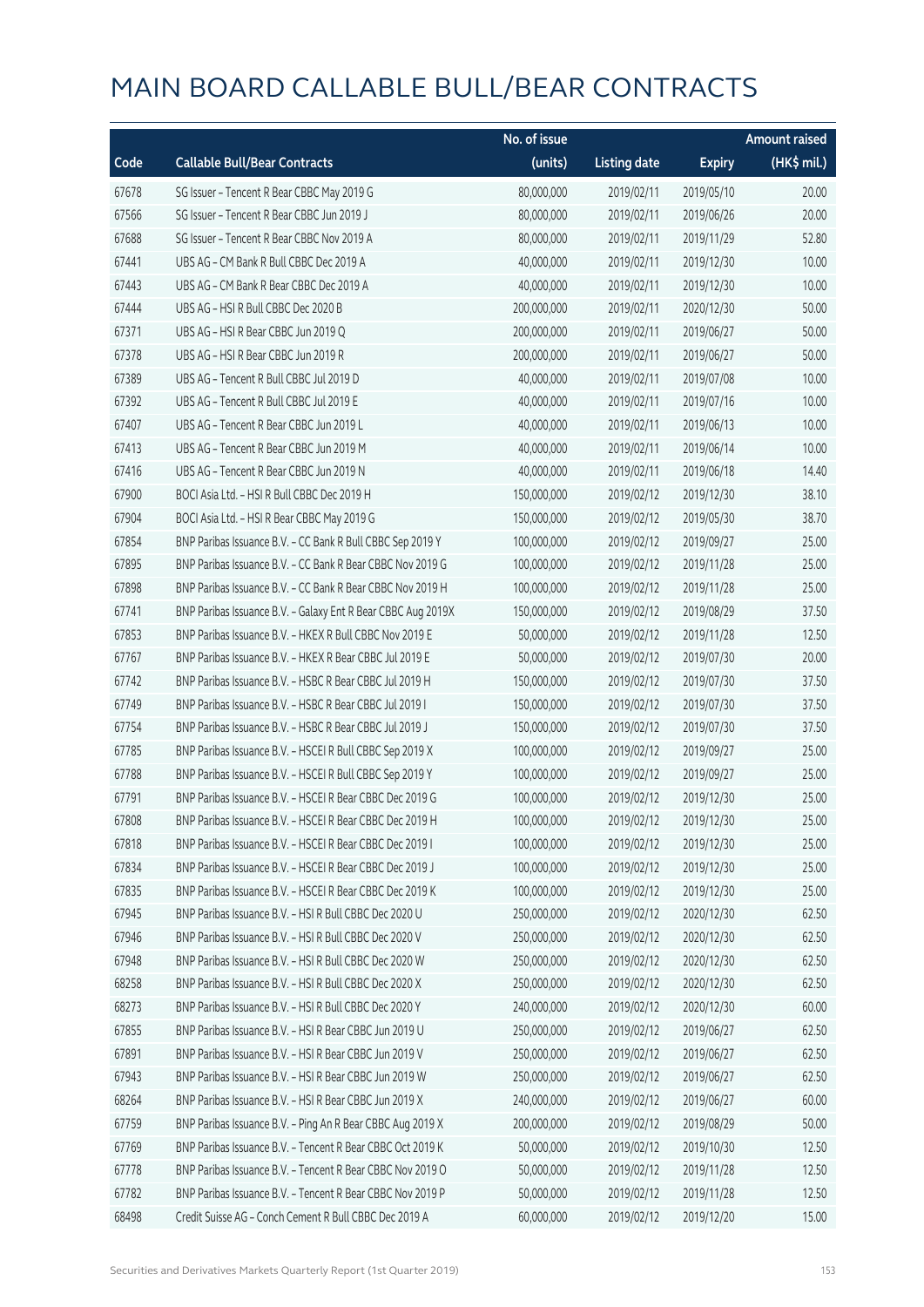|       |                                                             | No. of issue |                     |               | <b>Amount raised</b> |
|-------|-------------------------------------------------------------|--------------|---------------------|---------------|----------------------|
| Code  | <b>Callable Bull/Bear Contracts</b>                         | (units)      | <b>Listing date</b> | <b>Expiry</b> | (HK\$ mil.)          |
| 68503 | Credit Suisse AG - Conch Cement R Bear CBBC Dec 2019 A      | 60,000,000   | 2019/02/12          | 2019/12/20    | 15.00                |
| 68505 | Credit Suisse AG - AIA R Bull CBBC Nov 2019 E               | 70,000,000   | 2019/02/12          | 2019/11/28    | 17.50                |
| 68506 | Credit Suisse AG - AIA R Bear CBBC Dec 2019 C               | 70,000,000   | 2019/02/12          | 2019/12/20    | 17.50                |
| 68539 | Credit Suisse AG - Bank of China R Bear CBBC Dec 2019 A     | 60,000,000   | 2019/02/12          | 2019/12/20    | 15.00                |
| 68515 | Credit Suisse AG - CC Bank R Bear CBBC Dec 2019 A           | 60,000,000   | 2019/02/12          | 2019/12/20    | 15.00                |
| 68508 | Credit Suisse AG - CM Bank R Bull CBBC Dec 2019 D           | 70,000,000   | 2019/02/12          | 2019/12/13    | 17.50                |
| 68512 | Credit Suisse AG - CM Bank R Bear CBBC Dec 2019 A           | 60,000,000   | 2019/02/12          | 2019/12/20    | 15.00                |
| 68488 | Credit Suisse AG - Galaxy Ent R Bull CBBC Nov 2019 E        | 50,000,000   | 2019/02/12          | 2019/11/22    | 12.50                |
| 68489 | Credit Suisse AG - Galaxy Ent R Bear CBBC Nov 2019 B        | 50,000,000   | 2019/02/12          | 2019/11/28    | 12.50                |
| 68491 | Credit Suisse AG - HKEX R Bull CBBC Dec 2019 C              | 50,000,000   | 2019/02/12          | 2019/12/20    | 12.50                |
| 68486 | Credit Suisse AG - HSI R Bull CBBC Aug 2020 I               | 200,000,000  | 2019/02/12          | 2020/08/28    | 50.00                |
| 68484 | Credit Suisse AG - HSI R Bull CBBC Sep 2020 F               | 200,000,000  | 2019/02/12          | 2020/09/29    | 50.00                |
| 68487 | Credit Suisse AG - HSI R Bull CBBC Sep 2020 J               | 200,000,000  | 2019/02/12          | 2020/09/29    | 50.00                |
| 68483 | Credit Suisse AG - HSI R Bull CBBC Jan 2021 Z               | 200,000,000  | 2019/02/12          | 2021/01/28    | 50.00                |
| 68432 | Credit Suisse AG - HSI R Bear CBBC May 2019 B               | 200,000,000  | 2019/02/12          | 2019/05/30    | 50.00                |
| 68459 | Credit Suisse AG - HSI R Bear CBBC May 2019 E               | 200,000,000  | 2019/02/12          | 2019/05/30    | 50.00                |
| 68463 | Credit Suisse AG - HSI R Bear CBBC May 2019 F               | 200,000,000  | 2019/02/12          | 2019/05/30    | 50.00                |
| 68428 | Credit Suisse AG - HSI R Bear CBBC May 2019 G               | 200,000,000  | 2019/02/12          | 2019/05/30    | 50.00                |
| 68430 | Credit Suisse AG - HSI R Bear CBBC May 2019 M               | 200,000,000  | 2019/02/12          | 2019/05/30    | 50.00                |
| 68465 | Credit Suisse AG - HSI R Bear CBBC Jun 2019 C               | 200,000,000  | 2019/02/12          | 2019/06/27    | 50.00                |
| 68426 | Credit Suisse AG - HSI R Bear CBBC Jun 2019 N               | 200,000,000  | 2019/02/12          | 2019/06/27    | 50.00                |
| 68471 | Credit Suisse AG - HSI R Bear CBBC Jun 2019 O               | 200,000,000  | 2019/02/12          | 2019/06/27    | 50.00                |
| 68439 | Credit Suisse AG - HSI R Bear CBBC Jul 2019 J               | 300,000,000  | 2019/02/12          | 2019/07/30    | 75.00                |
| 68468 | Credit Suisse AG - HSI R Bear CBBC Jul 2019 K               | 200,000,000  | 2019/02/12          | 2019/07/30    | 50.00                |
| 68472 | Credit Suisse AG - HSI R Bear CBBC Jul 2019 L               | 200,000,000  | 2019/02/12          | 2019/07/30    | 50.00                |
| 68475 | Credit Suisse AG - HSI R Bear CBBC Jul 2019 M               | 200,000,000  | 2019/02/12          | 2019/07/30    | 50.00                |
| 68477 | Credit Suisse AG - HSI R Bear CBBC Aug 2019 A               | 200,000,000  | 2019/02/12          | 2019/08/29    | 58.00                |
| 68479 | Credit Suisse AG - HSI R Bear CBBC Aug 2019 B               | 200,000,000  | 2019/02/12          | 2019/08/29    | 64.00                |
| 68482 | Credit Suisse AG - HSI R Bear CBBC Aug 2019 C               | 200,000,000  | 2019/02/12          | 2019/08/29    | 70.00                |
| 68519 | Credit Suisse AG - ICBC R Bear CBBC Dec 2019 A              | 60,000,000   | 2019/02/12          | 2019/12/20    | 15.00                |
| 68507 | Credit Suisse AG - Ping An R Bull CBBC Dec 2019 H           | 80,000,000   | 2019/02/12          | 2019/12/20    | 20.00                |
| 68495 | Credit Suisse AG - Tencent R Bear CBBC Nov 2019 K           | 50,000,000   | 2019/02/12          | 2019/11/22    | 12.50                |
| 68496 | Credit Suisse AG - Tencent R Bear CBBC Nov 2019 L           | 50,000,000   | 2019/02/12          | 2019/11/28    | 25.00                |
| 68599 | Goldman Sachs SP (Asia) - Galaxy Ent R Bull CBBC Jul 2019 S | 100,000,000  | 2019/02/12          | 2019/07/26    | 25.00                |
| 67992 | Goldman Sachs SP (Asia) - HSI R Bull CBBC Nov 2020 Q        | 200,000,000  | 2019/02/12          | 2020/11/27    | 50.00                |
| 68000 | Goldman Sachs SP (Asia) - HSI R Bull CBBC Nov 2020 Y        | 200,000,000  | 2019/02/12          | 2020/11/27    | 50.00                |
| 67909 | Goldman Sachs SP (Asia) - HSI R Bear CBBC May 2019 Q        | 200,000,000  | 2019/02/12          | 2019/05/30    | 50.00                |
| 67912 | Goldman Sachs SP (Asia) - HSI R Bear CBBC May 2019 R        | 200,000,000  | 2019/02/12          | 2019/05/30    | 50.00                |
| 67915 | Goldman Sachs SP (Asia) - HSI R Bear CBBC May 2019 S        | 200,000,000  | 2019/02/12          | 2019/05/30    | 50.00                |
| 68576 | Goldman Sachs SP (Asia) - HSI R Bear CBBC May 2019 T        | 200,000,000  | 2019/02/12          | 2019/05/30    | 50.00                |
| 68580 | Goldman Sachs SP (Asia) - HSI R Bear CBBC May 2019 U        | 200,000,000  | 2019/02/12          | 2019/05/30    | 50.00                |
| 67998 | Goldman Sachs SP (Asia) - Ping An R Bull CBBC Dec 2019 H    | 100,000,000  | 2019/02/12          | 2019/12/30    | 25.00                |
| 68590 | Goldman Sachs SP (Asia) - Ping An R Bear CBBC Dec 2019 E    | 80,000,000   | 2019/02/12          | 2019/12/31    | 20.00                |
| 68582 | Goldman Sachs SP (Asia) - Tencent R Bear CBBC May 2019 S    | 80,000,000   | 2019/02/12          | 2019/05/14    | 20.00                |
| 68596 | Goldman Sachs SP (Asia) - Tencent R Bear CBBC May 2019 T    | 80,000,000   | 2019/02/12          | 2019/05/14    | 20.72                |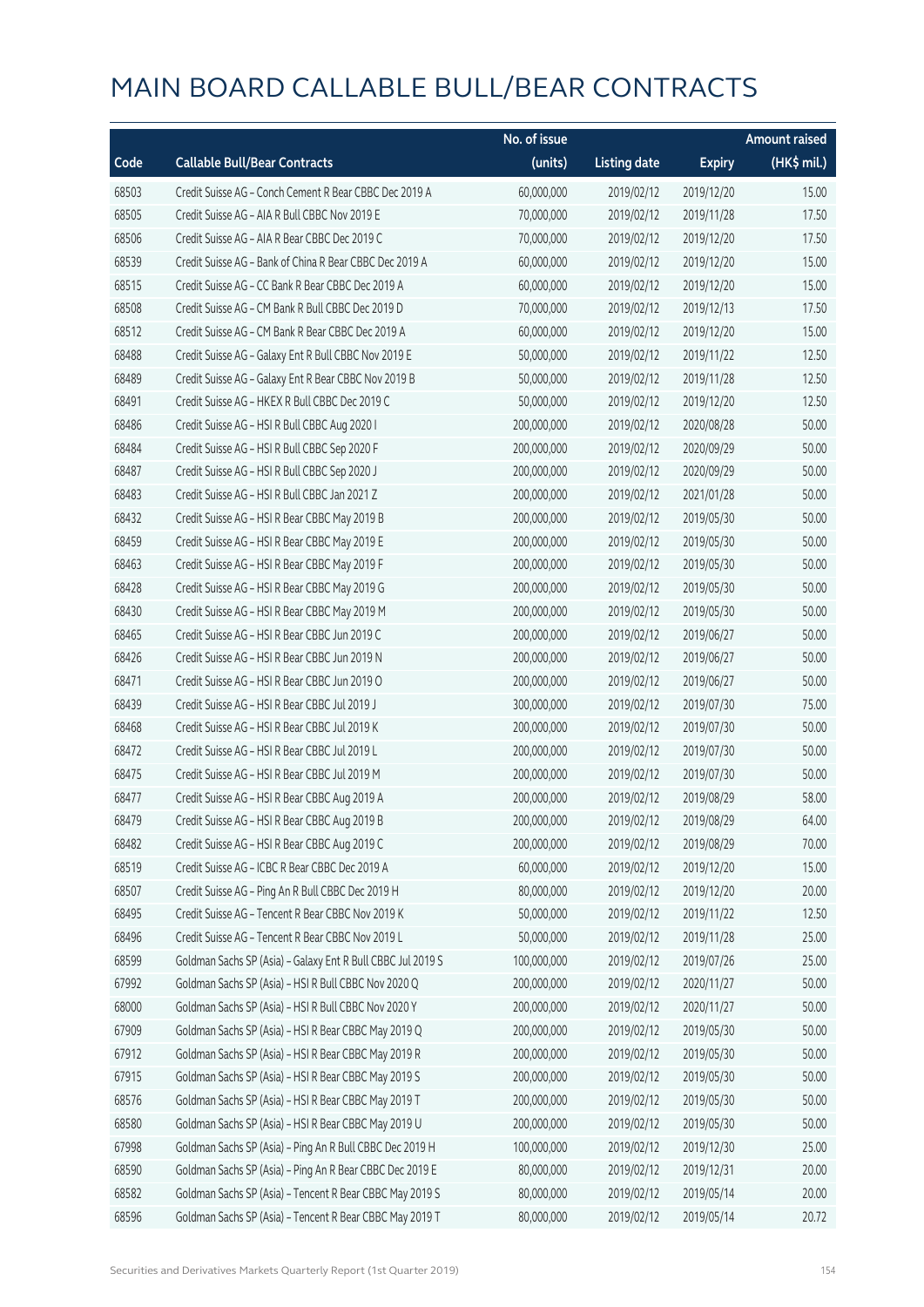|       |                                                      | No. of issue |                     |               | <b>Amount raised</b>  |
|-------|------------------------------------------------------|--------------|---------------------|---------------|-----------------------|
| Code  | <b>Callable Bull/Bear Contracts</b>                  | (units)      | <b>Listing date</b> | <b>Expiry</b> | $(HK\frac{1}{2}mil.)$ |
| 67983 | HK Bank - AAC Tech R Bear CBBC Oct 2019 A            | 40,000,000   | 2019/02/12          | 2019/10/21    | 10.00                 |
| 67951 | HK Bank - Country Garden R Bear CBBC Aug 2019 B      | 40,000,000   | 2019/02/12          | 2019/08/05    | 12.00                 |
| 67985 | HK Bank - CM Bank R Bull CBBC Oct 2019 A             | 75,000,000   | 2019/02/12          | 2019/10/21    | 18.75                 |
| 67975 | HK Bank - Sinopec Corp R Bull CBBC Oct 2019 B        | 80,000,000   | 2019/02/12          | 2019/10/02    | 20.00                 |
| 67937 | HK Bank - Galaxy Ent R Bull CBBC Jul 2019 C          | 80,000,000   | 2019/02/12          | 2019/07/29    | 20.00                 |
| 67924 | HK Bank - HSI R Bull CBBC Jan 2020 C                 | 120,000,000  | 2019/02/12          | 2020/01/30    | 30.00                 |
| 67921 | HK Bank - HSI R Bull CBBC Mar 2020 W                 | 120,000,000  | 2019/02/12          | 2020/03/30    | 30.00                 |
| 67916 | HK Bank - HSI R Bear CBBC Jul 2019 K                 | 120,000,000  | 2019/02/12          | 2019/07/30    | 30.00                 |
| 67926 | HK Bank - HSI R Bear CBBC Dec 2019 A                 | 120,000,000  | 2019/02/12          | 2019/12/30    | 30.00                 |
| 67928 | HK Bank - HSI R Bear CBBC Dec 2019 B                 | 120,000,000  | 2019/02/12          | 2019/12/30    | 30.00                 |
| 67931 | HK Bank - Ping An R Bull CBBC Jul 2019 K             | 100,000,000  | 2019/02/12          | 2019/07/29    | 25.00                 |
| 67935 | HK Bank - Sands China R Bull CBBC Oct 2019 B         | 80,000,000   | 2019/02/12          | 2019/10/28    | 20.00                 |
| 67961 | HK Bank - SUNAC R Bull CBBC Nov 2019 B               | 60,000,000   | 2019/02/12          | 2019/11/18    | 15.00                 |
| 67929 | HK Bank - Tencent R Bear CBBC Nov 2019 A             | 50,000,000   | 2019/02/12          | 2019/11/04    | 31.00                 |
| 68277 | Haitong Int'l Sec - HSI R Bull CBBC Nov 2020 R       | 120,000,000  | 2019/02/12          | 2020/11/27    | 30.00                 |
| 68570 | Haitong Int'l Sec - HSI R Bull CBBC Nov 2020 S       | 120,000,000  | 2019/02/12          | 2020/11/27    | 30.00                 |
| 68274 | Haitong Int'l Sec - HSI R Bull CBBC Dec 2020 D       | 120,000,000  | 2019/02/12          | 2020/12/30    | 30.00                 |
| 68032 | Haitong Int'l Sec - HSI R Bear CBBC May 2019 L       | 120,000,000  | 2019/02/12          | 2019/05/30    | 30.00                 |
| 68278 | Haitong Int'l Sec - HSI R Bear CBBC May 2019 M       | 120,000,000  | 2019/02/12          | 2019/05/30    | 30.00                 |
| 68282 | Haitong Int'l Sec - HSI R Bear CBBC May 2019 N       | 120,000,000  | 2019/02/12          | 2019/05/30    | 30.00                 |
| 68283 | Haitong Int'l Sec - HSI R Bear CBBC Jun 2019 A       | 120,000,000  | 2019/02/12          | 2019/06/27    | 30.00                 |
| 68549 | Haitong Int'l Sec - HSI R Bear CBBC Jun 2019 B       | 120,000,000  | 2019/02/12          | 2019/06/27    | 30.00                 |
| 68253 | Haitong Int'l Sec - Tencent R Bull CBBC Sep 2019 A   | 40,000,000   | 2019/02/12          | 2019/09/30    | 10.00                 |
| 68252 | J P Morgan SP BV - Geely Auto R Bull CBBC Jun 2019 C | 50,000,000   | 2019/02/12          | 2019/06/21    | 12.50                 |
| 68224 | J P Morgan SP BV - HSI R Bull CBBC Jan 2021 G        | 200,000,000  | 2019/02/12          | 2021/01/28    | 50.00                 |
| 68229 | J P Morgan SP BV - HSI R Bull CBBC Feb 2021 A        | 200,000,000  | 2019/02/12          | 2021/02/25    | 50.00                 |
| 68234 | J P Morgan SP BV - HSI R Bull CBBC Feb 2021 B        | 200,000,000  | 2019/02/12          | 2021/02/25    | 50.00                 |
| 68239 | J P Morgan SP BV - HSI R Bear CBBC May 2019 B        | 200,000,000  | 2019/02/12          | 2019/05/30    | 50.00                 |
| 68242 | J P Morgan SP BV - HSI R Bear CBBC May 2019 F        | 200,000,000  | 2019/02/12          | 2019/05/30    | 50.00                 |
| 68240 | J P Morgan SP BV - HSI R Bear CBBC May 2019 G        | 200,000,000  | 2019/02/12          | 2019/05/30    | 50.00                 |
| 68219 | J P Morgan SP BV - HSI R Bear CBBC May 2019 J        | 200,000,000  | 2019/02/12          | 2019/05/30    | 50.00                 |
| 68222 | J P Morgan SP BV - HSI R Bear CBBC May 2019 K        | 200,000,000  | 2019/02/12          | 2019/05/30    | 50.00                 |
| 68245 | J P Morgan SP BV - HSI R Bear CBBC Jun 2019 M        | 200,000,000  | 2019/02/12          | 2019/06/27    | 55.00                 |
| 68248 | J P Morgan SP BV - HSI R Bear CBBC Jun 2019 N        | 200,000,000  | 2019/02/12          | 2019/06/27    | 65.00                 |
| 68251 | J P Morgan SP BV - Ping An R Bull CBBC Jun 2019 E    | 100,000,000  | 2019/02/12          | 2019/06/14    | 25.00                 |
| 68238 | J P Morgan SP BV - Tencent R Bull CBBC May 2019 T    | 50,000,000   | 2019/02/12          | 2019/05/17    | 12.50                 |
| 68285 | SG Issuer - Country Garden R Bear CBBC Nov 2019 A    | 40,000,000   | 2019/02/12          | 2019/11/28    | 17.40                 |
| 68304 | SG Issuer - CC Bank R Bull CBBC Aug 2019 Z           | 100,000,000  | 2019/02/12          | 2019/08/02    | 25.00                 |
| 68401 | SG Issuer - CM Bank R Bull CBBC Dec 2019 C           | 100,000,000  | 2019/02/12          | 2019/12/30    | 25.00                 |
| 68411 | SG Issuer - CM Bank R Bear CBBC Dec 2019 A           | 100,000,000  | 2019/02/12          | 2019/12/30    | 25.00                 |
| 68311 | SG Issuer - CNOOC R Bear CBBC Sep 2019 A             | 40,000,000   | 2019/02/12          | 2019/09/27    | 10.00                 |
| 68315 | SG Issuer - Galaxy Ent R Bull CBBC Oct 2019 E        | 100,000,000  | 2019/02/12          | 2019/10/22    | 25.00                 |
| 68415 | SG Issuer - Galaxy Ent R Bull CBBC Oct 2019 F        | 100,000,000  | 2019/02/12          | 2019/10/30    | 25.00                 |
| 68316 | SG Issuer - Galaxy Ent R Bear CBBC Oct 2019 A        | 100,000,000  | 2019/02/12          | 2019/10/30    | 25.00                 |
| 68321 | SG Issuer - Galaxy Ent R Bear CBBC Nov 2019 A        | 100,000,000  | 2019/02/12          | 2019/11/28    | 25.00                 |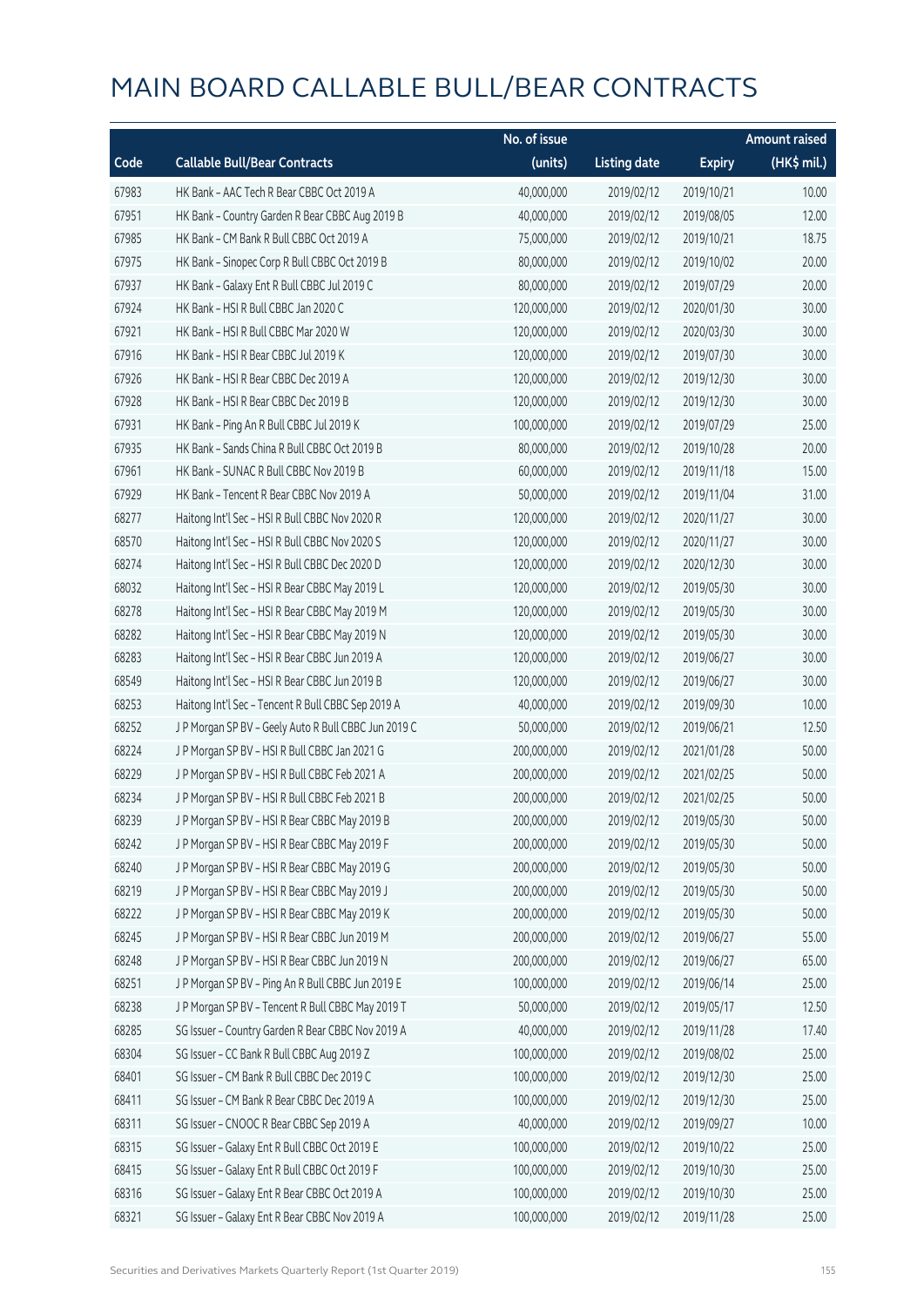|       |                                                | No. of issue |                     |               | <b>Amount raised</b> |
|-------|------------------------------------------------|--------------|---------------------|---------------|----------------------|
| Code  | <b>Callable Bull/Bear Contracts</b>            | (units)      | <b>Listing date</b> | <b>Expiry</b> | (HK\$ mil.)          |
| 68286 | SG Issuer - HKEX R Bear CBBC Jul 2019 J        | 50,000,000   | 2019/02/12          | 2019/07/18    | 12.50                |
| 68322 | SG Issuer - HKEX R Bear CBBC Sep 2019 C        | 50,000,000   | 2019/02/12          | 2019/09/27    | 12.50                |
| 68335 | SG Issuer - HSBC R Bull CBBC Nov 2019 D        | 100,000,000  | 2019/02/12          | 2019/11/22    | 25.00                |
| 68331 | SG Issuer - HSBC R Bear CBBC Jul 2019 A        | 100,000,000  | 2019/02/12          | 2019/07/18    | 25.00                |
| 68364 | SG Issuer - HSI R Bull CBBC Mar 2021 M         | 200,000,000  | 2019/02/12          | 2021/03/30    | 50.00                |
| 68388 | SG Issuer - HSI R Bull CBBC Mar 2021 N         | 400,000,000  | 2019/02/12          | 2021/03/30    | 100.00               |
| 68395 | SG Issuer - HSI R Bull CBBC Mar 2021 O         | 200,000,000  | 2019/02/12          | 2021/03/30    | 50.00                |
| 68370 | SG Issuer - HSI R Bull CBBC Apr 2021 P         | 200,000,000  | 2019/02/12          | 2021/04/29    | 50.00                |
| 68397 | SG Issuer - HSI R Bull CBBC May 2021 F         | 200,000,000  | 2019/02/12          | 2021/05/28    | 50.00                |
| 68374 | SG Issuer - HSI R Bear CBBC May 2019 A         | 200,000,000  | 2019/02/12          | 2019/05/30    | 50.00                |
| 68296 | SG Issuer - HSI R Bear CBBC May 2019 R         | 200,000,000  | 2019/02/12          | 2019/05/30    | 50.00                |
| 68371 | SG Issuer - HSI R Bear CBBC May 2019 S         | 200,000,000  | 2019/02/12          | 2019/05/30    | 50.00                |
| 68360 | SG Issuer - HSI R Bear CBBC May 2019 Y         | 200,000,000  | 2019/02/12          | 2019/05/30    | 50.00                |
| 68297 | SG Issuer - HSI R Bear CBBC Jul 2019 P         | 200,000,000  | 2019/02/12          | 2019/07/30    | 50.00                |
| 68299 | SG Issuer - HSI R Bear CBBC Jul 2019 Q         | 200,000,000  | 2019/02/12          | 2019/07/30    | 50.00                |
| 68300 | SG Issuer - HSI R Bear CBBC Jul 2019 S         | 200,000,000  | 2019/02/12          | 2019/07/30    | 50.00                |
| 68362 | SG Issuer - HSI R Bear CBBC Aug 2019 R         | 400,000,000  | 2019/02/12          | 2019/08/29    | 100.00               |
| 68375 | SG Issuer - HSI R Bear CBBC Aug 2019 S         | 200,000,000  | 2019/02/12          | 2019/08/29    | 50.00                |
| 68378 | SG Issuer - HSI R Bear CBBC Aug 2019 T         | 200,000,000  | 2019/02/12          | 2019/08/29    | 50.00                |
| 68380 | SG Issuer - HSI R Bear CBBC Aug 2019 U         | 200,000,000  | 2019/02/12          | 2019/08/29    | 50.00                |
| 68385 | SG Issuer - HSI R Bear CBBC Aug 2019 V         | 200,000,000  | 2019/02/12          | 2019/08/29    | 50.00                |
| 68387 | SG Issuer - HSI R Bear CBBC Sep 2019 J         | 400,000,000  | 2019/02/12          | 2019/09/27    | 100.00               |
| 68416 | SG Issuer - ICBC R Bull CBBC Aug 2019 L        | 100,000,000  | 2019/02/12          | 2019/08/12    | 25.00                |
| 68336 | SG Issuer - PetroChina R Bear CBBC Aug 2019 A  | 40,000,000   | 2019/02/12          | 2019/08/02    | 10.00                |
| 68418 | SG Issuer - Ping An R Bull CBBC Aug 2019 T     | 100,000,000  | 2019/02/12          | 2019/08/12    | 25.00                |
| 68288 | SG Issuer - Ping An R Bear CBBC Jul 2019 G     | 100,000,000  | 2019/02/12          | 2019/07/31    | 25.00                |
| 68424 | SG Issuer - Sands China R Bull CBBC Dec 2019 B | 80,000,000   | 2019/02/12          | 2019/12/30    | 20.00                |
| 68289 | SG Issuer – SUNAC R Bear CBBC Dec 2019 B       | 80,000,000   | 2019/02/12          | 2019/12/13    | 20.00                |
| 68344 | SG Issuer - Tencent R Bull CBBC Jun 2019 F     | 80,000,000   | 2019/02/12          | 2019/06/12    | 20.00                |
| 68425 | SG Issuer - Tencent R Bull CBBC Jun 2019 G     | 80,000,000   | 2019/02/12          | 2019/06/13    | 20.00                |
| 68351 | SG Issuer - Tencent R Bear CBBC Oct 2019 A     | 80,000,000   | 2019/02/12          | 2019/10/31    | 20.00                |
| 68290 | SG Issuer - Tencent R Bear CBBC Nov 2019 B     | 80,000,000   | 2019/02/12          | 2019/11/22    | 20.00                |
| 68291 | SG Issuer - Tencent R Bear CBBC Nov 2019 C     | 80,000,000   | 2019/02/12          | 2019/11/28    | 20.00                |
| 68353 | SG Issuer - Tencent R Bear CBBC Nov 2019 D     | 80,000,000   | 2019/02/12          | 2019/11/08    | 20.00                |
| 68356 | SG Issuer - Tencent R Bear CBBC Nov 2019 E     | 80,000,000   | 2019/02/12          | 2019/11/22    | 53.60                |
| 68358 | SG Issuer - Tencent R Bear CBBC Dec 2019 A     | 80,000,000   | 2019/02/12          | 2019/12/09    | 20.00                |
| 68359 | SG Issuer - Tencent R Bear CBBC Dec 2019 B     | 80,000,000   | 2019/02/12          | 2019/12/13    | 33.20                |
| 68098 | UBS AG - CNOOC R Bull CBBC Oct 2019 B          | 40,000,000   | 2019/02/12          | 2019/10/28    | 10.00                |
| 68091 | UBS AG - Galaxy Ent R Bull CBBC Oct 2019 A     | 40,000,000   | 2019/02/12          | 2019/10/14    | 10.00                |
| 68093 | UBS AG - Galaxy Ent R Bear CBBC May 2019 A     | 40,000,000   | 2019/02/12          | 2019/05/29    | 10.00                |
| 68103 | UBS AG - Galaxy Ent R Bear CBBC Oct 2019 A     | 40,000,000   | 2019/02/12          | 2019/10/14    | 10.00                |
| 68059 | UBS AG - HSCEI R Bull CBBC Nov 2020 D          | 200,000,000  | 2019/02/12          | 2020/11/27    | 50.00                |
| 68060 | UBS AG - HSCEI R Bull CBBC Nov 2020 E          | 200,000,000  | 2019/02/12          | 2020/11/27    | 50.00                |
| 68063 | UBS AG - HSCEI R Bear CBBC May 2019 A          | 200,000,000  | 2019/02/12          | 2019/05/30    | 50.00                |
| 68064 | UBS AG - HSCEI R Bear CBBC May 2019 B          | 200,000,000  | 2019/02/12          | 2019/05/30    | 50.00                |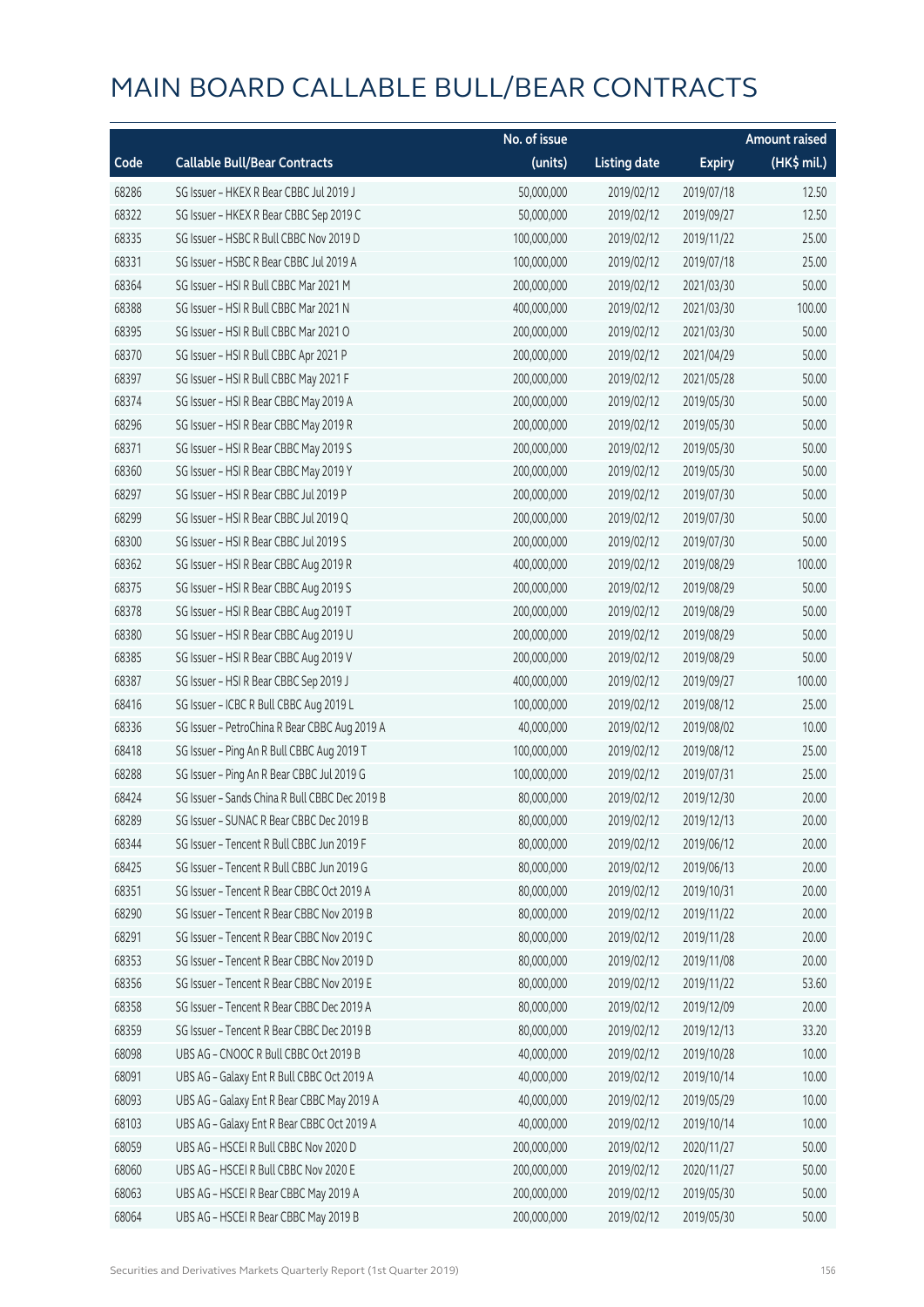|       |                                                            | No. of issue |                     |               | <b>Amount raised</b> |
|-------|------------------------------------------------------------|--------------|---------------------|---------------|----------------------|
| Code  | <b>Callable Bull/Bear Contracts</b>                        | (units)      | <b>Listing date</b> | <b>Expiry</b> | (HK\$ mil.)          |
| 68049 | UBS AG - HSI R Bull CBBC Jan 2021 B                        | 200,000,000  | 2019/02/12          | 2021/01/28    | 50.00                |
| 68055 | UBS AG - HSI R Bull CBBC Jan 2021 E                        | 200,000,000  | 2019/02/12          | 2021/01/28    | 50.00                |
| 68048 | UBS AG - HSI R Bull CBBC Feb 2021 A                        | 200,000,000  | 2019/02/12          | 2021/02/25    | 50.00                |
| 68053 | UBS AG - HSI R Bull CBBC Feb 2021 B                        | 200,000,000  | 2019/02/12          | 2021/02/25    | 50.00                |
| 68122 | UBS AG - HSI R Bear CBBC May 2019 B                        | 200,000,000  | 2019/02/12          | 2019/05/30    | 50.00                |
| 68135 | UBS AG - HSI R Bear CBBC May 2019 X                        | 200,000,000  | 2019/02/12          | 2019/05/30    | 50.00                |
| 68119 | UBS AG - HSI R Bear CBBC Jun 2019 S                        | 200,000,000  | 2019/02/12          | 2019/06/27    | 50.00                |
| 68123 | UBS AG - HSI R Bear CBBC Jun 2019 T                        | 200,000,000  | 2019/02/12          | 2019/06/27    | 50.00                |
| 68127 | UBS AG - HSI R Bear CBBC Jun 2019 U                        | 200,000,000  | 2019/02/12          | 2019/06/27    | 50.00                |
| 68132 | UBS AG - HSI R Bear CBBC Jun 2019 V                        | 200,000,000  | 2019/02/12          | 2019/06/27    | 50.00                |
| 68138 | UBS AG - HSI R Bear CBBC Jun 2019 W                        | 200,000,000  | 2019/02/12          | 2019/06/27    | 50.00                |
| 68036 | UBS AG - HSI R Bear CBBC Jul 2019 B                        | 400,000,000  | 2019/02/12          | 2019/07/30    | 100.00               |
| 68046 | UBS AG - HSI R Bear CBBC Aug 2019 A                        | 400,000,000  | 2019/02/12          | 2019/08/29    | 100.00               |
| 68082 | UBS AG - Ping An R Bull CBBC Nov 2019 A                    | 100,000,000  | 2019/02/12          | 2019/11/25    | 25.00                |
| 68088 | UBS AG - Ping An R Bear CBBC May 2019 E                    | 100,000,000  | 2019/02/12          | 2019/05/15    | 25.00                |
| 68096 | UBS AG - Sands China R Bull CBBC Sep 2019 C                | 100,000,000  | 2019/02/12          | 2019/09/30    | 25.00                |
| 68097 | UBS AG - Sunny Optical R Bull CBBC Oct 2019 A              | 40,000,000   | 2019/02/12          | 2019/10/28    | 10.00                |
| 68065 | UBS AG - Tencent R Bull CBBC Jul 2019 F                    | 40,000,000   | 2019/02/12          | 2019/07/10    | 10.00                |
| 68074 | UBS AG - Tencent R Bull CBBC Jul 2019 G                    | 40,000,000   | 2019/02/12          | 2019/07/11    | 10.00                |
| 68155 | Bank Vontobel - CC Bank R Bull CBBC Jul 2019 E             | 40,000,000   | 2019/02/12          | 2019/07/26    | 10.04                |
| 68147 | Bank Vontobel - Sinopec Corp R Bull CBBC Jul 2019 E        | 40,000,000   | 2019/02/12          | 2019/07/26    | 10.04                |
| 68149 | Bank Vontobel - Galaxy Ent R Bull CBBC Nov 2019 D          | 40,000,000   | 2019/02/12          | 2019/11/11    | 10.04                |
| 68163 | Bank Vontobel - HSI N Bull CBBC Jul 2019 G                 | 80,000,000   | 2019/02/12          | 2019/07/30    | 20.08                |
| 68193 | Bank Vontobel - HSI N Bear CBBC Nov 2019 A                 | 80,000,000   | 2019/02/12          | 2019/11/28    | 24.08                |
| 68201 | Bank Vontobel - HSI R Bull CBBC Jul 2019 H                 | 80,000,000   | 2019/02/12          | 2019/07/30    | 20.08                |
| 68214 | Bank Vontobel - HSI R Bull CBBC Jul 2019 I                 | 80,000,000   | 2019/02/12          | 2019/07/30    | 20.08                |
| 68200 | Bank Vontobel - HSI R Bear CBBC Aug 2019 B                 | 80,000,000   | 2019/02/12          | 2019/08/29    | 20.08                |
| 68157 | Bank Vontobel - Tencent R Bull CBBC Sep 2019 J             | 40,000,000   | 2019/02/12          | 2019/09/20    | 10.04                |
| 68140 | Bank Vontobel - Tencent R Bear CBBC Sep 2019 D             | 40,000,000   | 2019/02/12          | 2019/09/20    | 16.44                |
| 68600 | BOCI Asia Ltd. - HSI R Bull CBBC Dec 2019 I                | 150,000,000  | 2019/02/13          | 2019/12/30    | 37.80                |
| 68605 | BOCI Asia Ltd. - HSI R Bear CBBC May 2019 H                | 150,000,000  | 2019/02/13          | 2019/05/30    | 37.65                |
| 68606 | BOCI Asia Ltd. - HSI R Bear CBBC May 2019 I                | 150,000,000  | 2019/02/13          | 2019/05/30    | 38.10                |
| 68739 | BNP Paribas Issuance B.V. - HKEX R Bear CBBC Jul 2019 F    | 50,000,000   | 2019/02/13          | 2019/07/30    | 12.50                |
| 69093 | BNP Paribas Issuance B.V. - HSI R Bull CBBC Dec 2020 Z     | 240,000,000  | 2019/02/13          | 2020/12/30    | 60.00                |
| 68735 | BNP Paribas Issuance B.V. - HSI R Bear CBBC Jun 2019 Y     | 250,000,000  | 2019/02/13          | 2019/06/27    | 62.50                |
| 69094 | BNP Paribas Issuance B.V. - HSI R Bear CBBC Jun 2019 Z     | 240,000,000  | 2019/02/13          | 2019/06/27    | 60.00                |
| 68745 | BNP Paribas Issuance B.V. - Ping An R Bear CBBC Aug 2019 Y | 200,000,000  | 2019/02/13          | 2019/08/29    | 50.00                |
| 68742 | BNP Paribas Issuance B.V. - Tencent R Bull CBBC Jul 2019 S | 50,000,000   | 2019/02/13          | 2019/07/30    | 12.50                |
| 69240 | Credit Suisse AG - Country Garden R Bull CBBC Dec 2019 A   | 40,000,000   | 2019/02/13          | 2019/12/30    | 10.00                |
| 69204 | Credit Suisse AG - HSI R Bull CBBC Aug 2020 K              | 200,000,000  | 2019/02/13          | 2020/08/28    | 50.00                |
| 69195 | Credit Suisse AG - HSI R Bull CBBC Jan 2021 A              | 200,000,000  | 2019/02/13          | 2021/01/28    | 50.00                |
| 69203 | Credit Suisse AG - HSI R Bull CBBC Feb 2021 T              | 200,000,000  | 2019/02/13          | 2021/02/25    | 50.00                |
| 69208 | Credit Suisse AG - HSI R Bear CBBC May 2019 I              | 200,000,000  | 2019/02/13          | 2019/05/30    | 50.00                |
| 69210 | Credit Suisse AG - HSI R Bear CBBC May 2019 W              | 200,000,000  | 2019/02/13          | 2019/05/30    | 50.00                |
| 69209 | Credit Suisse AG - HSI R Bear CBBC Jun 2019 P              | 200,000,000  | 2019/02/13          | 2019/06/27    | 50.00                |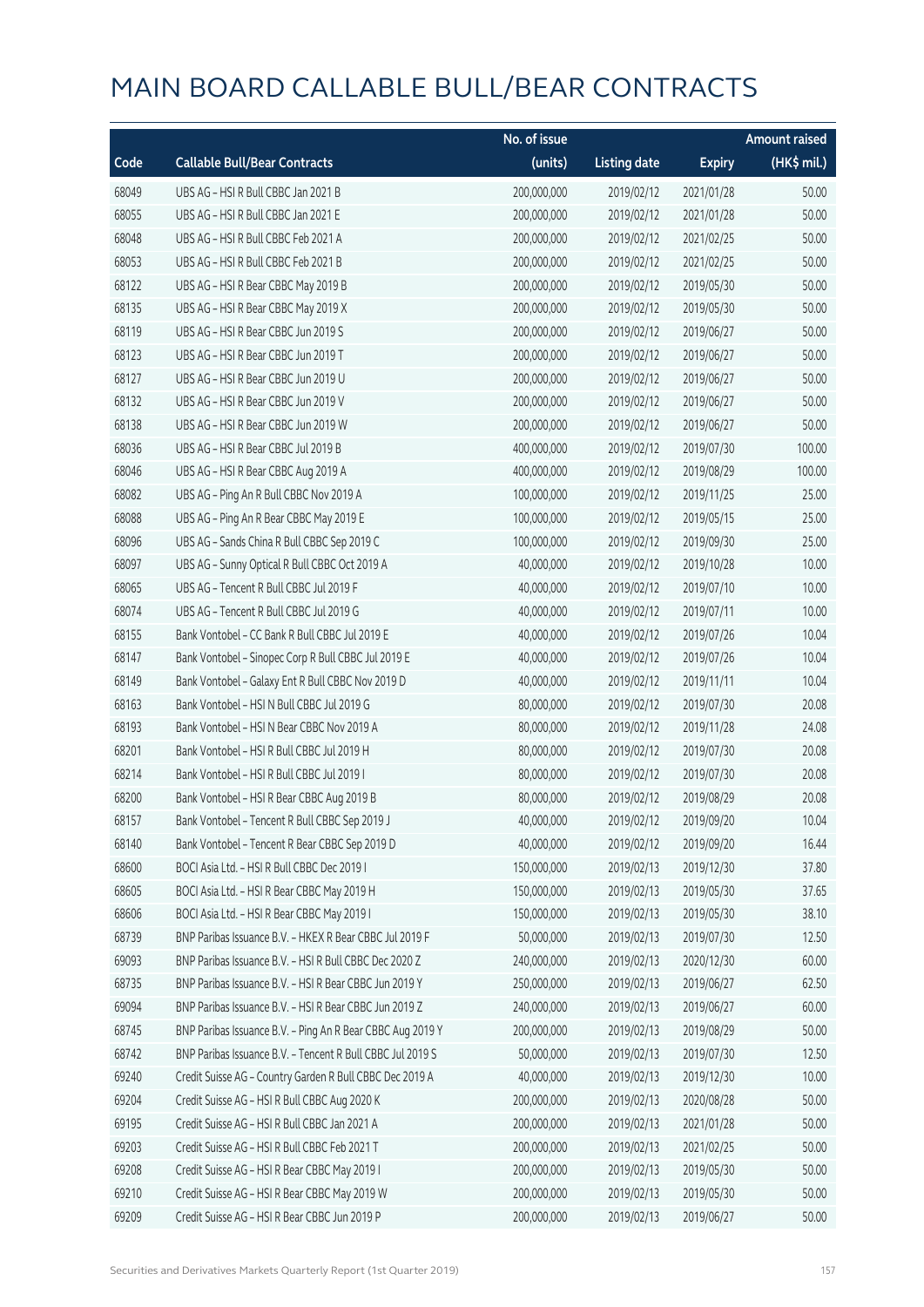|       |                                                           | No. of issue |                     |               | <b>Amount raised</b> |
|-------|-----------------------------------------------------------|--------------|---------------------|---------------|----------------------|
| Code  | <b>Callable Bull/Bear Contracts</b>                       | (units)      | <b>Listing date</b> | <b>Expiry</b> | (HK\$ mil.)          |
| 69212 | Credit Suisse AG - HSI R Bear CBBC Jun 2019 Q             | 200,000,000  | 2019/02/13          | 2019/06/27    | 50.00                |
| 69226 | Credit Suisse AG - HSI R Bear CBBC Jun 2019 R             | 200,000,000  | 2019/02/13          | 2019/06/27    | 50.00                |
| 69211 | Credit Suisse AG - HSI R Bear CBBC Jul 2019 N             | 200,000,000  | 2019/02/13          | 2019/07/30    | 50.00                |
| 69215 | Credit Suisse AG - HSI R Bear CBBC Jul 2019 O             | 200,000,000  | 2019/02/13          | 2019/07/30    | 50.00                |
| 69235 | Credit Suisse AG - Ping An R Bull CBBC Dec 2019 I         | 80,000,000   | 2019/02/13          | 2019/12/13    | 20.00                |
| 69239 | Credit Suisse AG - Sino Biopharm R Bull CBBC Dec 2019 A   | 40,000,000   | 2019/02/13          | 2019/12/30    | 10.00                |
| 68783 | Bank of East Asia - Country Garden R Bull CBBC Dec 2019 A | 30,000,000   | 2019/02/13          | 2019/12/24    | 10.50                |
| 68784 | Bank of East Asia - Country Garden R Bull CBBC Dec 2019 B | 30,000,000   | 2019/02/13          | 2019/12/24    | 10.50                |
| 68788 | Bank of East Asia - Galaxy Ent R Bull CBBC Dec 2019 A     | 10,000,000   | 2019/02/13          | 2019/12/24    | 10.00                |
| 68757 | Bank of East Asia - Ping An R Bull CBBC Aug 2019 I        | 100,000,000  | 2019/02/13          | 2019/08/15    | 25.00                |
| 68758 | Bank of East Asia - Ping An R Bull CBBC Aug 2019 J        | 100,000,000  | 2019/02/13          | 2019/08/15    | 25.00                |
| 68789 | Bank of East Asia - Tencent R Bull CBBC Dec 2019 A        | 30,000,000   | 2019/02/13          | 2019/12/24    | 10.50                |
| 68625 | Goldman Sachs SP (Asia) - HSI R Bull CBBC Dec 2020 S      | 200,000,000  | 2019/02/13          | 2020/12/30    | 50.00                |
| 68609 | Goldman Sachs SP (Asia) - HSI R Bull CBBC Dec 2020 Z      | 200,000,000  | 2019/02/13          | 2020/12/30    | 50.00                |
| 69253 | Goldman Sachs SP (Asia) - HSI R Bear CBBC May 2019 V      | 200,000,000  | 2019/02/13          | 2019/05/30    | 50.00                |
| 69262 | Goldman Sachs SP (Asia) - HSI R Bear CBBC May 2019 W      | 200,000,000  | 2019/02/13          | 2019/05/30    | 50.00                |
| 69241 | Goldman Sachs SP (Asia) - HSI R Bear CBBC Jun 2019 A      | 200,000,000  | 2019/02/13          | 2019/06/27    | 50.00                |
| 68874 | Goldman Sachs SP (Asia) - HSI R Bear CBBC Jul 2019 A      | 200,000,000  | 2019/02/13          | 2019/07/30    | 50.00                |
| 69257 | Goldman Sachs SP (Asia) - Ping An R Bull CBBC Dec 2019 I  | 100,000,000  | 2019/02/13          | 2019/12/31    | 25.00                |
| 69256 | Goldman Sachs SP (Asia) - Tencent R Bear CBBC May 2019 U  | 80,000,000   | 2019/02/13          | 2019/05/14    | 24.00                |
| 68829 | HK Bank - AAC Tech R Bull CBBC Oct 2019 A                 | 40,000,000   | 2019/02/13          | 2019/10/28    | 10.00                |
| 68830 | HK Bank - Country Garden R Bull CBBC Aug 2019 A           | 40,000,000   | 2019/02/13          | 2019/08/05    | 10.00                |
| 68825 | HK Bank - CC Bank R Bear CBBC Sep 2019 A                  | 50,000,000   | 2019/02/13          | 2019/09/02    | 12.50                |
| 68841 | HK Bank - China Life R Bull CBBC Aug 2019 A               | 40,000,000   | 2019/02/13          | 2019/08/05    | 10.00                |
| 68827 | HK Bank - Geely Auto R Bull CBBC Aug 2019 A               | 40,000,000   | 2019/02/13          | 2019/08/19    | 10.00                |
| 68836 | HK Bank - Galaxy Ent R Bear CBBC Aug 2019 A               | 40,000,000   | 2019/02/13          | 2019/08/19    | 10.00                |
| 68818 | HK Bank - HSCEI R Bull CBBC Mar 2020 D                    | 60,000,000   | 2019/02/13          | 2020/03/30    | 15.00                |
| 68810 | HK Bank - HSI R Bull CBBC Feb 2020 C                      | 120,000,000  | 2019/02/13          | 2020/02/27    | 30.00                |
| 68791 | HK Bank - HSI R Bear CBBC Jul 2019 L                      | 120,000,000  | 2019/02/13          | 2019/07/30    | 30.00                |
| 68824 | HK Bank - HSI R Bear CBBC Dec 2019 C                      | 120,000,000  | 2019/02/13          | 2019/12/30    | 31.20                |
| 68823 | HK Bank - Ping An R Bear CBBC Aug 2019 A                  | 80,000,000   | 2019/02/13          | 2019/08/12    | 20.00                |
| 68819 | HK Bank - Tencent R Bear CBBC Aug 2019 K                  | 50,000,000   | 2019/02/13          | 2019/08/12    | 12.50                |
| 68667 | Haitong Int'l Sec - AIA R Bull CBBC Aug 2019 A            | 60,000,000   | 2019/02/13          | 2019/08/05    | 15.00                |
| 68714 | Haitong Int'l Sec - AIA R Bear CBBC Aug 2019 A            | 60,000,000   | 2019/02/13          | 2019/08/02    | 15.00                |
| 68715 | Haitong Int'l Sec - Country Garden R Bear CBBC Sep 2019 A | 40,000,000   | 2019/02/13          | 2019/09/06    | 10.00                |
| 68659 | Haitong Int'l Sec - CC Bank R Bull CBBC Aug 2019 A        | 60,000,000   | 2019/02/13          | 2019/08/05    | 15.00                |
| 68661 | Haitong Int'l Sec - CC Bank R Bull CBBC Aug 2019 B        | 60,000,000   | 2019/02/13          | 2019/08/05    | 15.00                |
| 68732 | Haitong Int'l Sec - CPIC R Bear CBBC Aug 2019 A           | 40,000,000   | 2019/02/13          | 2019/08/28    | 15.52                |
| 68634 | Haitong Int'l Sec - Galaxy Ent R Bull CBBC Oct 2019 A     | 80,000,000   | 2019/02/13          | 2019/10/18    | 20.00                |
| 68639 | Haitong Int'l Sec - Galaxy Ent R Bull CBBC Oct 2019 B     | 80,000,000   | 2019/02/13          | 2019/10/17    | 20.00                |
| 68685 | Haitong Int'l Sec - Galaxy Ent R Bear CBBC Jul 2019 C     | 80,000,000   | 2019/02/13          | 2019/07/15    | 20.00                |
| 68654 | Haitong Int'l Sec - HKEX R Bull CBBC Jul 2019 A           | 40,000,000   | 2019/02/13          | 2019/07/22    | 10.00                |
| 68707 | Haitong Int'l Sec - HKEX R Bear CBBC Aug 2019 A           | 40,000,000   | 2019/02/13          | 2019/08/01    | 10.00                |
| 68632 | Haitong Int'l Sec - HSBC R Bull CBBC Jul 2019 A           | 60,000,000   | 2019/02/13          | 2019/07/18    | 15.00                |
| 68674 | Haitong Int'l Sec - HSBC R Bear CBBC Jul 2019 B           | 60,000,000   | 2019/02/13          | 2019/07/09    | 15.00                |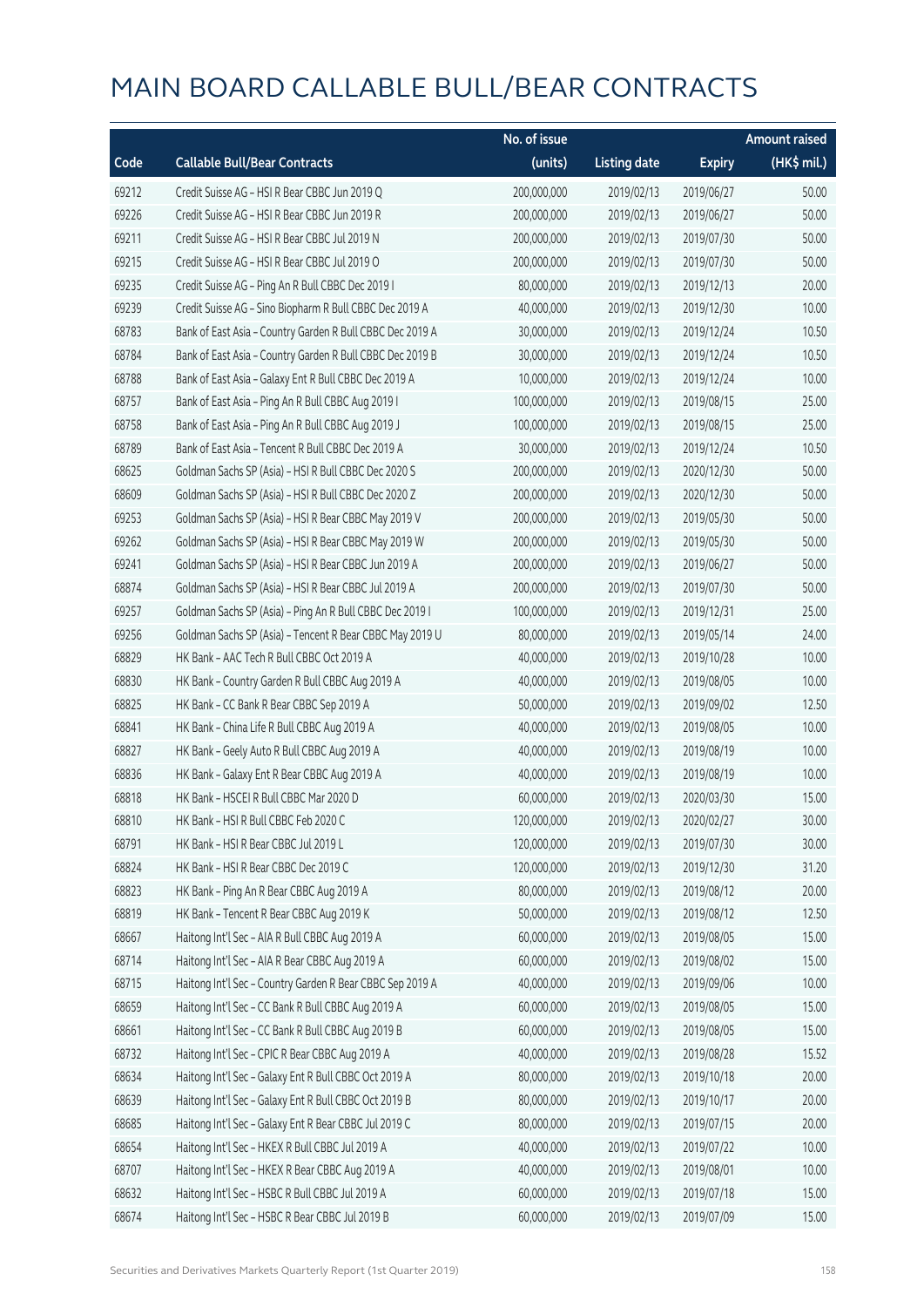|       |                                                          | No. of issue |                     |               | <b>Amount raised</b> |
|-------|----------------------------------------------------------|--------------|---------------------|---------------|----------------------|
| Code  | <b>Callable Bull/Bear Contracts</b>                      | (units)      | <b>Listing date</b> | <b>Expiry</b> | (HK\$ mil.)          |
| 69010 | Haitong Int'l Sec - HSI R Bull CBBC Nov 2020 T           | 120,000,000  | 2019/02/13          | 2020/11/27    | 30.00                |
| 69012 | Haitong Int'l Sec - HSI R Bull CBBC Nov 2020 U           | 120,000,000  | 2019/02/13          | 2020/11/27    | 30.00                |
| 69013 | Haitong Int'l Sec - HSI R Bear CBBC May 2019 O           | 120,000,000  | 2019/02/13          | 2019/05/30    | 30.00                |
| 69017 | Haitong Int'l Sec - HSI R Bear CBBC May 2019 P           | 120,000,000  | 2019/02/13          | 2019/05/30    | 30.00                |
| 68671 | Haitong Int'l Sec - Ping An R Bull CBBC Jul 2019 H       | 60,000,000   | 2019/02/13          | 2019/07/25    | 15.00                |
| 68734 | Haitong Int'l Sec - Sino Biopharm R Bear CBBC Jul 2019 A | 70,000,000   | 2019/02/13          | 2019/07/29    | 17.50                |
| 68708 | Haitong Int'l Sec - Tencent R Bear CBBC Sep 2019 B       | 40,000,000   | 2019/02/13          | 2019/09/18    | 13.52                |
| 69088 | J P Morgan SP BV - HKEX R Bull CBBC Jun 2019 C           | 40,000,000   | 2019/02/13          | 2019/06/14    | 10.00                |
| 69051 | J P Morgan SP BV - HSI R Bull CBBC Feb 2021 C            | 200,000,000  | 2019/02/13          | 2021/02/25    | 50.00                |
| 69072 | J P Morgan SP BV - HSI R Bull CBBC Feb 2021 D            | 200,000,000  | 2019/02/13          | 2021/02/25    | 50.00                |
| 69054 | J P Morgan SP BV - HSI R Bear CBBC May 2019 I            | 200,000,000  | 2019/02/13          | 2019/05/30    | 50.00                |
| 69064 | J P Morgan SP BV - HSI R Bear CBBC May 2019 L            | 200,000,000  | 2019/02/13          | 2019/05/30    | 50.00                |
| 69083 | J P Morgan SP BV - Tencent R Bull CBBC May 2019 U        | 50,000,000   | 2019/02/13          | 2019/05/17    | 12.50                |
| 69081 | J P Morgan SP BV - Tencent R Bear CBBC May 2019 C        | 50,000,000   | 2019/02/13          | 2019/05/17    | 12.50                |
| 68843 | Macquarie Bank Ltd. - Tencent R Bull CBBC Jun 2019 N     | 19,900,000   | 2019/02/13          | 2019/06/13    | 10.03                |
| 68853 | Macquarie Bank Ltd. - Tencent R Bull CBBC Jun 2019 O     | 17,100,000   | 2019/02/13          | 2019/06/28    | 10.05                |
| 68844 | Macquarie Bank Ltd. - Tencent R Bear CBBC Jun 2019 F     | 19,600,000   | 2019/02/13          | 2019/06/13    | 10.04                |
| 68871 | Macquarie Bank Ltd. - Tencent R Bear CBBC Jun 2019 G     | 15,300,000   | 2019/02/13          | 2019/06/26    | 10.01                |
| 69129 | SG Issuer - AAC Tech R Bear CBBC Dec 2019 B              | 40,000,000   | 2019/02/13          | 2019/12/30    | 10.00                |
| 69135 | SG Issuer - China Mobile R Bull CBBC Sep 2019 B          | 100,000,000  | 2019/02/13          | 2019/09/25    | 25.00                |
| 69149 | SG Issuer - Geely Auto R Bear CBBC Aug 2019 A            | 40,000,000   | 2019/02/13          | 2019/08/29    | 10.00                |
| 69143 | SG Issuer - Galaxy Ent R Bear CBBC Nov 2019 B            | 100,000,000  | 2019/02/13          | 2019/11/28    | 25.00                |
| 69101 | SG Issuer - HSI R Bull CBBC Mar 2021 P                   | 200,000,000  | 2019/02/13          | 2021/03/30    | 50.00                |
| 69116 | SG Issuer - HSI R Bull CBBC Apr 2021 Q                   | 200,000,000  | 2019/02/13          | 2021/04/29    | 50.00                |
| 69188 | SG Issuer - HSI R Bull CBBC May 2021 G                   | 200,000,000  | 2019/02/13          | 2021/05/28    | 50.00                |
| 69179 | SG Issuer - HSI R Bear CBBC May 2019 B                   | 200,000,000  | 2019/02/13          | 2019/05/30    | 50.00                |
| 69172 | SG Issuer - HSI R Bear CBBC May 2019 D                   | 200,000,000  | 2019/02/13          | 2019/05/30    | 50.00                |
| 69174 | SG Issuer - HSI R Bear CBBC Jul 2019 T                   | 200,000,000  | 2019/02/13          | 2019/07/30    | 50.00                |
| 69181 | SG Issuer - HSI R Bear CBBC Jul 2019 X                   | 200,000,000  | 2019/02/13          | 2019/07/30    | 50.00                |
| 69184 | SG Issuer - HSI R Bear CBBC Sep 2019 K                   | 200,000,000  | 2019/02/13          | 2019/09/27    | 50.00                |
| 69175 | SG Issuer - HSI R Bear CBBC Oct 2019 B                   | 400,000,000  | 2019/02/13          | 2019/10/30    | 100.00               |
| 69185 | SG Issuer - HSI R Bear CBBC Oct 2019 C                   | 400,000,000  | 2019/02/13          | 2019/10/30    | 100.00               |
| 69187 | SG Issuer - HSI R Bear CBBC Oct 2019 D                   | 400,000,000  | 2019/02/13          | 2019/10/30    | 100.00               |
| 69153 | SG Issuer - ICBC R Bear CBBC Aug 2019 A                  | 100,000,000  | 2019/02/13          | 2019/08/09    | 25.00                |
| 69156 | SG Issuer - Ping An R Bull CBBC Nov 2019 F               | 100,000,000  | 2019/02/13          | 2019/11/22    | 25.00                |
| 69118 | SG Issuer - Ping An R Bear CBBC Jul 2019 H               | 100,000,000  | 2019/02/13          | 2019/07/22    | 25.00                |
| 69157 | SG Issuer - Sands China R Bear CBBC Aug 2019 E           | 80,000,000   | 2019/02/13          | 2019/08/29    | 20.00                |
| 69163 | SG Issuer - Tencent R Bull CBBC Jun 2019 I               | 80,000,000   | 2019/02/13          | 2019/06/20    | 20.00                |
| 69123 | SG Issuer - Tencent R Bear CBBC Nov 2019 F               | 80,000,000   | 2019/02/13          | 2019/11/28    | 20.00                |
| 68976 | UBS AG - AAC Tech R Bull CBBC Nov 2019 A                 | 40,000,000   | 2019/02/13          | 2019/11/28    | 10.00                |
| 68979 | UBS AG - AAC Tech R Bull CBBC Dec 2019 A                 | 40,000,000   | 2019/02/13          | 2019/12/30    | 10.00                |
| 68981 | UBS AG - AAC Tech R Bear CBBC Nov 2019 A                 | 40,000,000   | 2019/02/13          | 2019/11/28    | 10.00                |
| 68982 | UBS AG - AAC Tech R Bear CBBC Dec 2019 A                 | 40,000,000   | 2019/02/13          | 2019/12/30    | 10.00                |
| 68936 | UBS AG - Country Garden R Bull CBBC Nov 2019 A           | 40,000,000   | 2019/02/13          | 2019/11/28    | 10.00                |
| 68948 | UBS AG - Country Garden R Bull CBBC Dec 2019 A           | 40,000,000   | 2019/02/13          | 2019/12/30    | 11.20                |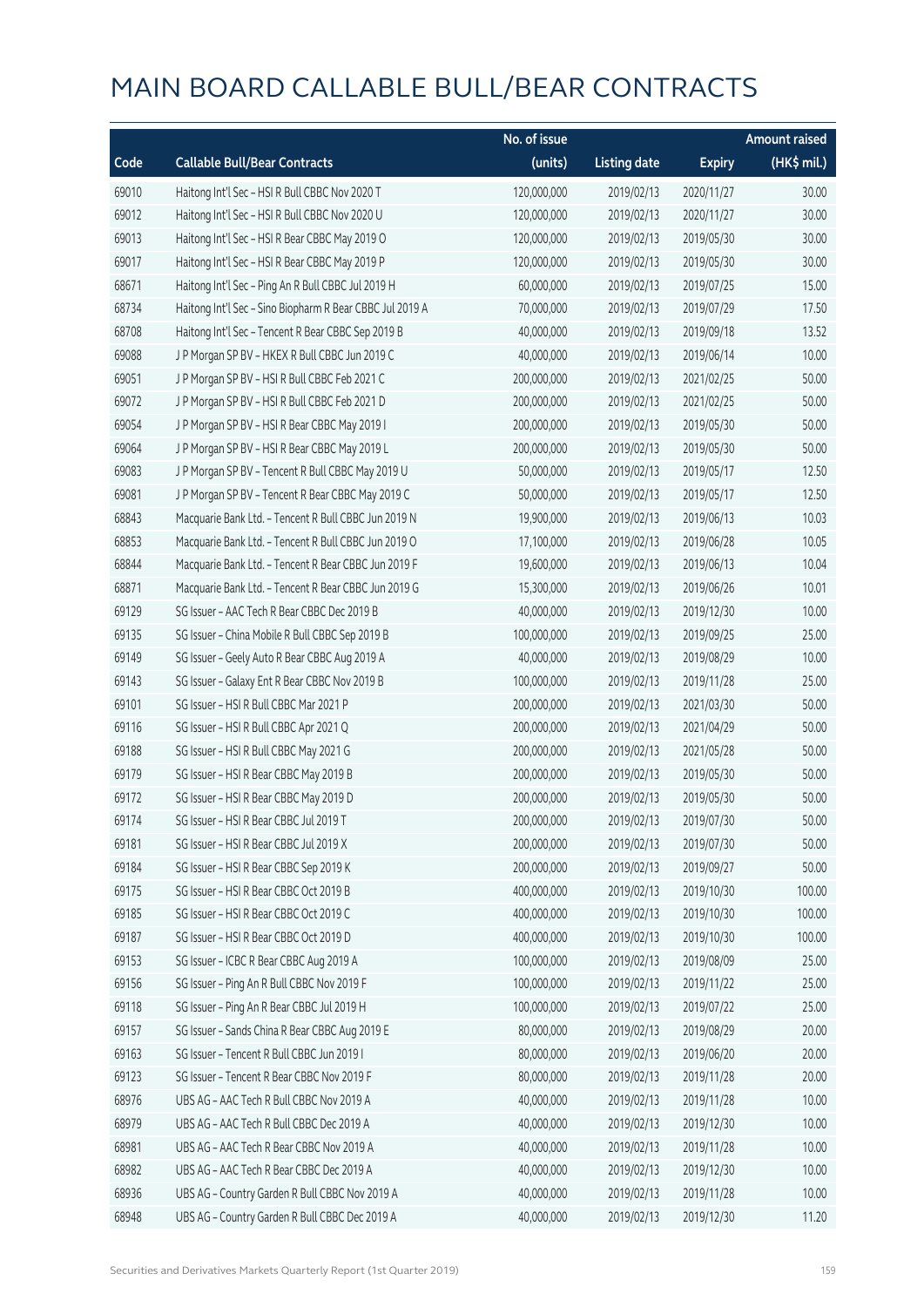|       |                                                              | No. of issue |                     |               | <b>Amount raised</b> |
|-------|--------------------------------------------------------------|--------------|---------------------|---------------|----------------------|
| Code  | <b>Callable Bull/Bear Contracts</b>                          | (units)      | <b>Listing date</b> | <b>Expiry</b> | $(HK\$ mil.)         |
| 68950 | UBS AG - Country Garden R Bear CBBC Nov 2019 A               | 40,000,000   | 2019/02/13          | 2019/11/28    | 10.00                |
| 68955 | UBS AG - Country Garden R Bear CBBC Dec 2019 A               | 40,000,000   | 2019/02/13          | 2019/12/30    | 12.40                |
| 69004 | UBS AG - CPIC R Bull CBBC Feb 2020 A                         | 40,000,000   | 2019/02/13          | 2020/02/24    | 10.00                |
| 69006 | UBS AG - CPIC R Bear CBBC Dec 2019 A                         | 40,000,000   | 2019/02/13          | 2019/12/30    | 10.00                |
| 68880 | UBS AG - HSI R Bull CBBC Jan 2021 F                          | 200,000,000  | 2019/02/13          | 2021/01/28    | 50.00                |
| 68883 | UBS AG - HSI R Bull CBBC Jan 2021 G                          | 200,000,000  | 2019/02/13          | 2021/01/28    | 50.00                |
| 68886 | UBS AG - HSI R Bull CBBC Feb 2021 C                          | 200,000,000  | 2019/02/13          | 2021/02/25    | 50.00                |
| 68890 | UBS AG - HSI R Bear CBBC May 2019 C                          | 200,000,000  | 2019/02/13          | 2019/05/30    | 50.00                |
| 68926 | UBS AG - HSI R Bear CBBC May 2019 D                          | 200,000,000  | 2019/02/13          | 2019/05/30    | 50.00                |
| 68907 | UBS AG - HSI R Bear CBBC May 2019 J                          | 200,000,000  | 2019/02/13          | 2019/05/30    | 50.00                |
| 68928 | UBS AG - Sino Biopharm R Bull CBBC Dec 2019 A                | 40,000,000   | 2019/02/13          | 2019/12/30    | 10.00                |
| 68931 | UBS AG - Sino Biopharm R Bear CBBC Dec 2019 A                | 40,000,000   | 2019/02/13          | 2019/12/30    | 10.00                |
| 69049 | Bank Vontobel - AAC Tech R Bull CBBC Oct 2019 F              | 40,000,000   | 2019/02/13          | 2019/10/18    | 10.04                |
| 69046 | Bank Vontobel - BOCL R Bull CBBC Oct 2019 A                  | 40,000,000   | 2019/02/13          | 2019/10/15    | 10.04                |
| 69030 | Bank Vontobel - BOCL R Bear CBBC Sep 2019 B                  | 40,000,000   | 2019/02/13          | 2019/09/13    | 10.04                |
| 69029 | Bank Vontobel - Geely Auto R Bull CBBC Aug 2019 H            | 40,000,000   | 2019/02/13          | 2019/08/23    | 10.04                |
| 69048 | Bank Vontobel - Galaxy Ent R Bear CBBC Nov 2019 A            | 40,000,000   | 2019/02/13          | 2019/11/08    | 10.04                |
| 69045 | Bank Vontobel - Ping An R Bull CBBC Aug 2019 I               | 40,000,000   | 2019/02/13          | 2019/08/09    | 10.04                |
| 69034 | Bank Vontobel - Tencent R Bull CBBC Sep 2019 K               | 40,000,000   | 2019/02/13          | 2019/09/20    | 10.04                |
| 69693 | BNP Paribas Issuance B.V. - HSI R Bull CBBC Jan 2021 A       | 240,000,000  | 2019/02/14          | 2021/01/28    | 60.00                |
| 69687 | BNP Paribas Issuance B.V. - HSI R Bear CBBC Jun 2019 A       | 240,000,000  | 2019/02/14          | 2019/06/27    | 60.00                |
| 69818 | Credit Suisse AG - ABC R Bull CBBC Nov 2019 B                | 70,000,000   | 2019/02/14          | 2019/11/28    | 17.50                |
| 69826 | Credit Suisse AG - AIA R Bull CBBC Dec 2019 C                | 70,000,000   | 2019/02/14          | 2019/12/12    | 17.50                |
| 69827 | Credit Suisse AG - AIA R Bear CBBC Dec 2019 D                | 70,000,000   | 2019/02/14          | 2019/12/12    | 17.50                |
| 69822 | Credit Suisse AG - CSOP A50 ETF R Bull CBBC Nov 2019 B       | 50,000,000   | 2019/02/14          | 2019/11/28    | 12.50                |
| 69825 | Credit Suisse AG - A50 China R Bull CBBC Nov 2019 A          | 50,000,000   | 2019/02/14          | 2019/11/28    | 12.50                |
| 69860 | Credit Suisse AG - HSI R Bull CBBC Aug 2020 P                | 200,000,000  | 2019/02/14          | 2020/08/28    | 50.00                |
| 69849 | Credit Suisse AG - HSI R Bull CBBC Feb 2021 U                | 200,000,000  | 2019/02/14          | 2021/02/25    | 50.00                |
| 69828 | Credit Suisse AG - HSI R Bear CBBC May 2019 D                | 200,000,000  | 2019/02/14          | 2019/05/30    | 50.00                |
| 69791 | Credit Suisse AG - HSI R Bear CBBC Jun 2019 S                | 200,000,000  | 2019/02/14          | 2019/06/27    | 50.00                |
| 69840 | Credit Suisse AG - HSI R Bear CBBC Jul 2019 P                | 200,000,000  | 2019/02/14          | 2019/07/30    | 50.00                |
| 69846 | Credit Suisse AG - HSI R Bear CBBC Jul 2019 Q                | 200,000,000  | 2019/02/14          | 2019/07/30    | 50.00                |
| 69810 | Credit Suisse AG - Ping An R Bull CBBC Nov 2019 Q            | 80,000,000   | 2019/02/14          | 2019/11/28    | 20.00                |
| 69796 | Credit Suisse AG - Sands China R Bull CBBC Dec 2019 A        | 50,000,000   | 2019/02/14          | 2019/12/12    | 12.50                |
| 69793 | Credit Suisse AG - Tencent R Bull CBBC Dec 2019 L            | 50,000,000   | 2019/02/14          | 2019/12/12    | 12.50                |
| 69292 | Goldman Sachs SP (Asia) - CSOP A50 ETF R Bull CBBC May 2019A | 100,000,000  | 2019/02/14          | 2019/05/14    | 25.00                |
| 69293 | Goldman Sachs SP (Asia) - CSOP A50 ETF R Bull CBBC May 2019B | 100,000,000  | 2019/02/14          | 2019/05/14    | 25.00                |
| 69274 | Goldman Sachs SP (Asia) - HSI R Bull CBBC Dec 2020 C         | 200,000,000  | 2019/02/14          | 2020/12/30    | 50.00                |
| 69278 | Goldman Sachs SP (Asia) - HSI R Bear CBBC May 2019 X         | 200,000,000  | 2019/02/14          | 2019/05/30    | 50.00                |
| 69285 | Goldman Sachs SP (Asia) - HSI R Bear CBBC May 2019 Y         | 200,000,000  | 2019/02/14          | 2019/05/30    | 50.00                |
| 69288 | Goldman Sachs SP (Asia) - HSI R Bear CBBC May 2019 Z         | 200,000,000  | 2019/02/14          | 2019/05/30    | 50.00                |
| 69286 | Goldman Sachs SP (Asia) - HSI R Bear CBBC Jun 2019 B         | 200,000,000  | 2019/02/14          | 2019/06/27    | 50.00                |
| 69282 | Goldman Sachs SP (Asia) - Tencent R Bull CBBC May 2019 A     | 100,000,000  | 2019/02/14          | 2019/05/14    | 25.00                |
| 69280 | Goldman Sachs SP (Asia) - Tencent R Bear CBBC May 2019 V     | 80,000,000   | 2019/02/14          | 2019/05/14    | 31.28                |
| 69541 | Haitong Int'l Sec - ABC R Bull CBBC Oct 2019 A               | 110,000,000  | 2019/02/14          | 2019/10/02    | 27.50                |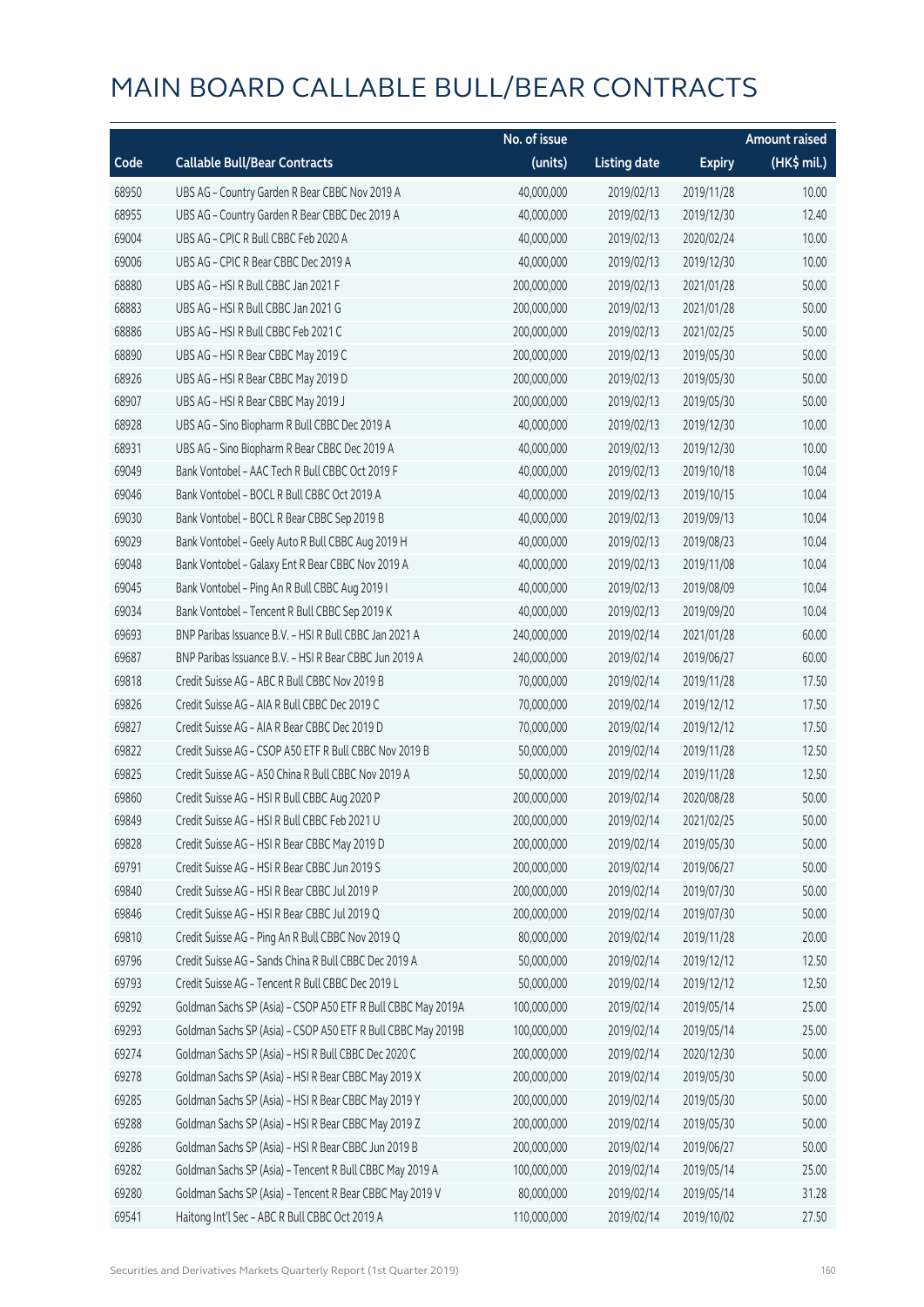|       |                                                             | No. of issue |                     |               | <b>Amount raised</b> |
|-------|-------------------------------------------------------------|--------------|---------------------|---------------|----------------------|
| Code  | <b>Callable Bull/Bear Contracts</b>                         | (units)      | <b>Listing date</b> | <b>Expiry</b> | (HK\$ mil.)          |
| 69628 | Haitong Int'l Sec - ABC R Bear CBBC Sep 2019 A              | 110,000,000  | 2019/02/14          | 2019/09/03    | 27.50                |
| 69530 | Haitong Int'l Sec - CKH R Bull CBBC Aug 2019 A              | 60,000,000   | 2019/02/14          | 2019/08/07    | 15.00                |
| 69610 | Haitong Int'l Sec - CKH R Bear CBBC Aug 2019 A              | 60,000,000   | 2019/02/14          | 2019/08/14    | 15.00                |
| 69552 | Haitong Int'l Sec - CSOP A50 ETF R Bull CBBC Aug 2019 A     | 40,000,000   | 2019/02/14          | 2019/08/07    | 10.00                |
| 69639 | Haitong Int'l Sec - CSOP A50 ETF R Bear CBBC Nov 2019 A     | 40,000,000   | 2019/02/14          | 2019/11/04    | 10.00                |
| 69590 | Haitong Int'l Sec - A50 R Bull CBBC Aug 2019 A              | 40,000,000   | 2019/02/14          | 2019/08/06    | 10.00                |
| 69645 | Haitong Int'l Sec - A50 China R Bear CBBC Nov 2019 A        | 40,000,000   | 2019/02/14          | 2019/11/14    | 10.00                |
| 69685 | Haitong Int'l Sec - HSI R Bull CBBC Nov 2020 V              | 120,000,000  | 2019/02/14          | 2020/11/27    | 30.00                |
| 69661 | Haitong Int'l Sec - HSI R Bull CBBC Dec 2020 E              | 120,000,000  | 2019/02/14          | 2020/12/30    | 30.00                |
| 69669 | Haitong Int'l Sec - HSI R Bear CBBC May 2019 Q              | 120,000,000  | 2019/02/14          | 2019/05/30    | 30.00                |
| 69671 | Haitong Int'l Sec - HSI R Bear CBBC May 2019 R              | 120,000,000  | 2019/02/14          | 2019/05/30    | 30.00                |
| 69681 | Haitong Int'l Sec - HSI R Bear CBBC May 2019 S              | 120,000,000  | 2019/02/14          | 2019/05/30    | 30.00                |
| 69597 | Haitong Int'l Sec - Meituan Dianping R Bull CBBC Aug 2019 A | 80,000,000   | 2019/02/14          | 2019/08/05    | 20.00                |
| 69660 | Haitong Int'l Sec - Meituan Dianping R Bear CBBC Oct 2019 A | 40,000,000   | 2019/02/14          | 2019/10/14    | 10.00                |
| 69540 | Haitong Int'l Sec - SHK Ppt R Bull CBBC Aug 2019 A          | 40,000,000   | 2019/02/14          | 2019/08/05    | 10.00                |
| 69611 | Haitong Int'l Sec - SHK Ppt R Bear CBBC Oct 2019 A          | 40,000,000   | 2019/02/14          | 2019/10/24    | 10.00                |
| 69767 | JP Morgan SP BV - CSOP A50 ETF R Bull CBBC Jun 2019 A       | 60,000,000   | 2019/02/14          | 2019/06/14    | 15.00                |
| 69771 | J P Morgan SP BV - A50 China R Bull CBBC Jun 2019 A         | 60,000,000   | 2019/02/14          | 2019/06/14    | 15.00                |
| 69781 | J P Morgan SP BV - A50 China R Bear CBBC Jun 2019 A         | 60,000,000   | 2019/02/14          | 2019/06/14    | 15.00                |
| 69694 | J P Morgan SP BV - HSCEI R Bull CBBC Dec 2020 B             | 100,000,000  | 2019/02/14          | 2020/12/30    | 25.00                |
| 69743 | J P Morgan SP BV - HSI R Bull CBBC Feb 2021 E               | 200,000,000  | 2019/02/14          | 2021/02/25    | 50.00                |
| 69765 | J P Morgan SP BV - HSI R Bull CBBC Feb 2021 F               | 200,000,000  | 2019/02/14          | 2021/02/25    | 50.00                |
| 69695 | J P Morgan SP BV - HSI R Bear CBBC May 2019 C               | 200,000,000  | 2019/02/14          | 2019/05/30    | 50.00                |
| 69696 | J P Morgan SP BV - HSI R Bear CBBC May 2019 D               | 200,000,000  | 2019/02/14          | 2019/05/30    | 50.00                |
| 69704 | J P Morgan SP BV - HSI R Bear CBBC Jun 2019 O               | 200,000,000  | 2019/02/14          | 2019/06/27    | 50.00                |
| 69724 | J P Morgan SP BV - HSI R Bear CBBC Jun 2019 P               | 200,000,000  | 2019/02/14          | 2019/06/27    | 50.00                |
| 69736 | J P Morgan SP BV - HSI R Bear CBBC Jun 2019 Q               | 200,000,000  | 2019/02/14          | 2019/06/27    | 50.00                |
| 69786 | J P Morgan SP BV - Meituan Dianping R Bull CBBC Jul 2019 A  | 70,000,000   | 2019/02/14          | 2019/07/19    | 17.50                |
| 69790 | J P Morgan SP BV - Tencent R Bear CBBC Jun 2019 B           | 50,000,000   | 2019/02/14          | 2019/06/14    | 12.50                |
| 69346 | SG Issuer - ABC R Bull CBBC Dec 2019 C                      | 100,000,000  | 2019/02/14          | 2019/12/13    | 25.00                |
| 69353 | SG Issuer - ABC R Bull CBBC Dec 2019 D                      | 100,000,000  | 2019/02/14          | 2019/12/30    | 25.00                |
| 69354 | SG Issuer - ABC R Bear CBBC Dec 2019 B                      | 60,000,000   | 2019/02/14          | 2019/12/30    | 15.00                |
| 69443 | SG Issuer - AIA R Bull CBBC Nov 2019 B                      | 60,000,000   | 2019/02/14          | 2019/11/28    | 15.00                |
| 69395 | SG Issuer - AIA R Bear CBBC Jul 2019 J                      | 60,000,000   | 2019/02/14          | 2019/07/10    | 15.00                |
| 69438 | SG Issuer - AIA R Bear CBBC Oct 2019 B                      | 60,000,000   | 2019/02/14          | 2019/10/30    | 15.00                |
| 69355 | SG Issuer - CKH R Bull CBBC Sep 2019 A                      | 100,000,000  | 2019/02/14          | 2019/09/30    | 25.00                |
| 69366 | SG Issuer - CKH R Bull CBBC Oct 2019 A                      | 100,000,000  | 2019/02/14          | 2019/10/28    | 25.00                |
| 69385 | SG Issuer - CKH R Bear CBBC Oct 2019 A                      | 60,000,000   | 2019/02/14          | 2019/10/30    | 15.00                |
| 69464 | SG Issuer - CSOP A50 ETF R Bull CBBC Nov 2019 A             | 100,000,000  | 2019/02/14          | 2019/11/05    | 25.00                |
| 69468 | SG Issuer - CSOP A50 ETF R Bull CBBC Nov 2019 B             | 100,000,000  | 2019/02/14          | 2019/11/28    | 25.00                |
| 69469 | SG Issuer - CSOP A50 ETF R Bull CBBC Feb 2020 A             | 100,000,000  | 2019/02/14          | 2020/02/17    | 25.00                |
| 69472 | SG Issuer - CSOP A50 ETF R Bull CBBC Feb 2020 B             | 100,000,000  | 2019/02/14          | 2020/02/27    | 25.00                |
| 69506 | SG Issuer - A50 China R Bull CBBC Nov 2019 A                | 80,000,000   | 2019/02/14          | 2019/11/05    | 20.00                |
| 69509 | SG Issuer - A50 China R Bull CBBC Nov 2019 B                | 80,000,000   | 2019/02/14          | 2019/11/28    | 20.00                |
| 69516 | SG Issuer - A50 China R Bull CBBC Feb 2020 A                | 80,000,000   | 2019/02/14          | 2020/02/21    | 20.00                |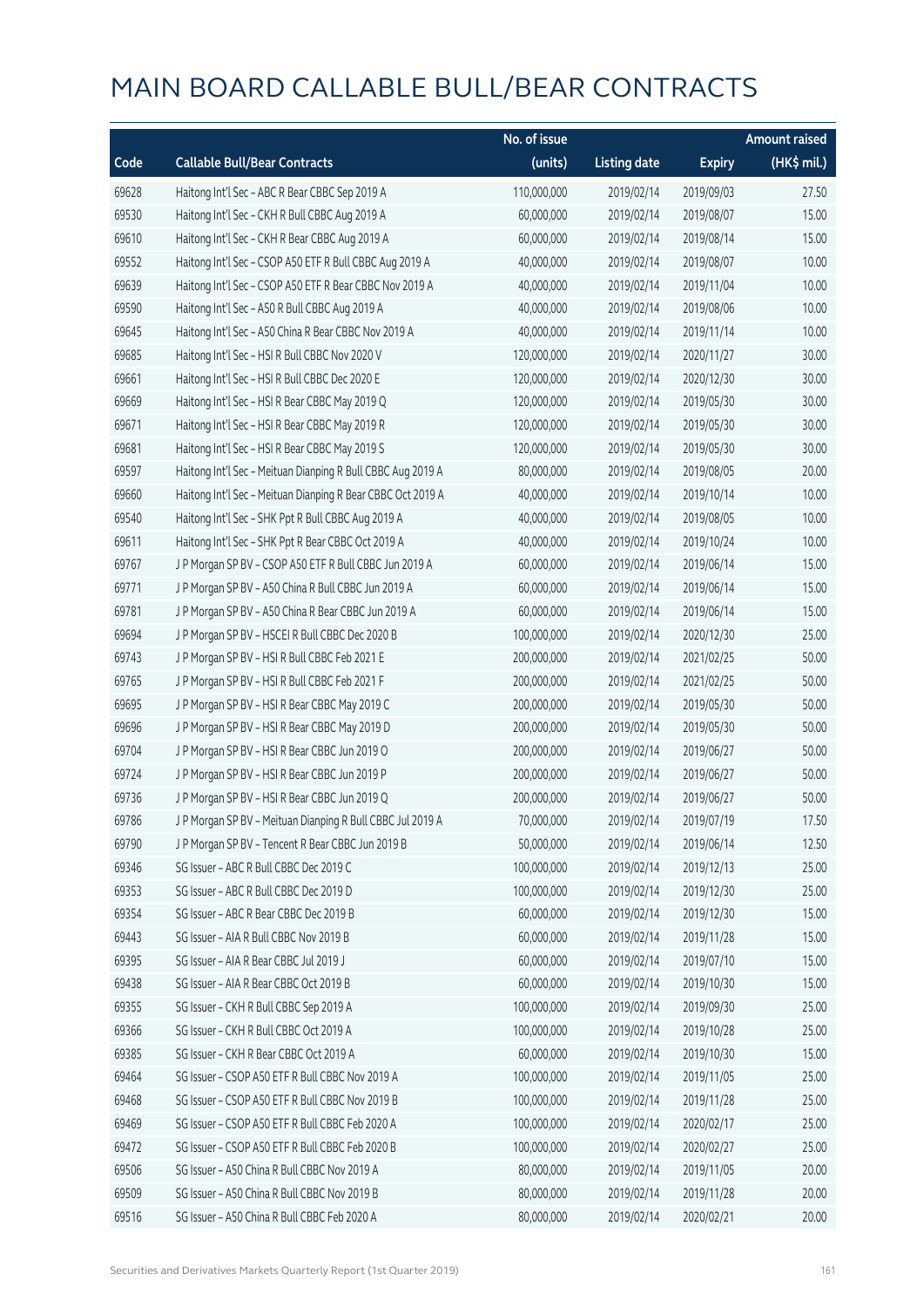|       |                                                              | No. of issue |                     |               | <b>Amount raised</b> |
|-------|--------------------------------------------------------------|--------------|---------------------|---------------|----------------------|
| Code  | <b>Callable Bull/Bear Contracts</b>                          | (units)      | <b>Listing date</b> | <b>Expiry</b> | (HK\$ mil.)          |
| 69529 | SG Issuer - A50 China R Bull CBBC Feb 2020 B                 | 80,000,000   | 2019/02/14          | 2020/02/27    | 20.00                |
| 69449 | SG Issuer - Galaxy Ent R Bull CBBC Nov 2019 A                | 100,000,000  | 2019/02/14          | 2019/11/08    | 25.00                |
| 69446 | SG Issuer - Galaxy Ent R Bear CBBC Sep 2019 C                | 100,000,000  | 2019/02/14          | 2019/09/12    | 25.00                |
| 69434 | SG Issuer - HSI R Bull CBBC Apr 2021 R                       | 200,000,000  | 2019/02/14          | 2021/04/29    | 50.00                |
| 69436 | SG Issuer - HSI R Bull CBBC Apr 2021 S                       | 200,000,000  | 2019/02/14          | 2021/04/29    | 50.00                |
| 69437 | SG Issuer - HSI R Bull CBBC May 2021 H                       | 200,000,000  | 2019/02/14          | 2021/05/28    | 50.00                |
| 69401 | SG Issuer - HSI R Bear CBBC May 2019 E                       | 200,000,000  | 2019/02/14          | 2019/05/30    | 50.00                |
| 69433 | SG Issuer - HSI R Bear CBBC May 2019 J                       | 200,000,000  | 2019/02/14          | 2019/05/30    | 50.00                |
| 69432 | SG Issuer - HSI R Bear CBBC Jul 2019 U                       | 200,000,000  | 2019/02/14          | 2019/07/30    | 50.00                |
| 69452 | SG Issuer - Ping An R Bull CBBC Oct 2019 I                   | 100,000,000  | 2019/02/14          | 2019/10/30    | 25.00                |
| 69456 | SG Issuer - SHK Ppt R Bull CBBC Dec 2019 A                   | 100,000,000  | 2019/02/14          | 2019/12/10    | 25.00                |
| 69457 | SG Issuer - SHK Ppt R Bull CBBC Dec 2019 B                   | 100,000,000  | 2019/02/14          | 2019/12/13    | 25.00                |
| 69453 | SG Issuer - SHK Ppt R Bear CBBC Aug 2019 A                   | 60,000,000   | 2019/02/14          | 2019/08/29    | 15.00                |
| 69455 | SG Issuer - SHK Ppt R Bear CBBC Sep 2019 A                   | 60,000,000   | 2019/02/14          | 2019/09/26    | 15.00                |
| 69400 | SG Issuer - Tencent R Bull CBBC May 2019 U                   | 80,000,000   | 2019/02/14          | 2019/05/31    | 20.00                |
| 69462 | SG Issuer - Tencent R Bear CBBC Oct 2019 B                   | 80,000,000   | 2019/02/14          | 2019/10/30    | 20.00                |
| 69319 | UBS AG - CKH R Bull CBBC Nov 2019 A                          | 40,000,000   | 2019/02/14          | 2019/11/11    | 10.00                |
| 69328 | UBS AG - CKH R Bear CBBC Nov 2019 A                          | 40,000,000   | 2019/02/14          | 2019/11/11    | 10.00                |
| 69297 | UBS AG - CSOP A50 ETF R Bull CBBC Nov 2019 B                 | 50,000,000   | 2019/02/14          | 2019/11/11    | 12.50                |
| 69303 | UBS AG - A50 China R Bull CBBC Oct 2019 A                    | 50,000,000   | 2019/02/14          | 2019/10/28    | 12.50                |
| 69309 | UBS AG - A50 China R Bull CBBC Nov 2019 A                    | 50,000,000   | 2019/02/14          | 2019/11/11    | 12.50                |
| 69317 | UBS AG - A50 China R Bear CBBC Oct 2019 A                    | 50,000,000   | 2019/02/14          | 2019/10/28    | 12.50                |
| 69318 | UBS AG - A50 China R Bear CBBC Nov 2019 A                    | 50,000,000   | 2019/02/14          | 2019/11/11    | 12.50                |
| 69339 | UBS AG - HSI R Bull CBBC Jan 2021 H                          | 200,000,000  | 2019/02/14          | 2021/01/28    | 50.00                |
| 69334 | UBS AG - HSI R Bear CBBC May 2019 G                          | 200,000,000  | 2019/02/14          | 2019/05/30    | 50.00                |
| 69341 | UBS AG - HSI R Bear CBBC May 2019 K                          | 200,000,000  | 2019/02/14          | 2019/05/30    | 50.00                |
| 69331 | UBS AG - SHK Ppt R Bull CBBC Sep 2019 A                      | 40,000,000   | 2019/02/14          | 2019/09/30    | 10.00                |
| 69333 | UBS AG - SHK Ppt R Bear CBBC Sep 2019 A                      | 40,000,000   | 2019/02/14          | 2019/09/30    | 10.00                |
| 69296 | UBS AG - Tencent R Bull CBBC Jul 2019 H                      | 40,000,000   | 2019/02/14          | 2019/07/09    | 10.00                |
| 69294 | UBS AG - Tencent R Bear CBBC Jun 2019 O                      | 40,000,000   | 2019/02/14          | 2019/06/04    | 10.00                |
| 69926 | BNP Paribas Issuance B.V. - Galaxy Ent R Bull CBBC Nov 2019F | 150,000,000  | 2019/02/15          | 2019/11/28    | 37.50                |
| 69880 | BNP Paribas Issuance B.V. - HSI R Bull CBBC Jan 2021 B       | 250,000,000  | 2019/02/15          | 2021/01/28    | 62.50                |
| 57521 | BNP Paribas Issuance B.V. - HSI R Bull CBBC Jan 2021 C       | 250,000,000  | 2019/02/15          | 2021/01/28    | 62.50                |
| 57550 | BNP Paribas Issuance B.V. - HSI R Bull CBBC Jan 2021 D       | 250,000,000  | 2019/02/15          | 2021/01/28    | 62.50                |
| 57589 | BNP Paribas Issuance B.V. - HSI R Bull CBBC Jan 2021 E       | 240,000,000  | 2019/02/15          | 2021/01/28    | 60.00                |
| 57557 | BNP Paribas Issuance B.V. - HSI R Bear CBBC Jun 2019 B       | 250,000,000  | 2019/02/15          | 2019/06/27    | 62.50                |
| 69918 | BNP Paribas Issuance B.V. - Ping An R Bull CBBC Jun 2019 A   | 200,000,000  | 2019/02/15          | 2019/06/27    | 50.00                |
| 69911 | BNP Paribas Issuance B.V. - Tencent R Bull CBBC Jun 2019 J   | 50,000,000   | 2019/02/15          | 2019/06/27    | 12.50                |
| 69917 | BNP Paribas Issuance B.V. - Tencent R Bear CBBC Nov 2019 Q   | 50,000,000   | 2019/02/15          | 2019/11/28    | 12.50                |
| 57741 | Credit Suisse AG - AIA R Bull CBBC Dec 2019 D                | 70,000,000   | 2019/02/15          | 2019/12/06    | 17.50                |
| 57705 | Credit Suisse AG - CKH R Bull CBBC Nov 2019 A                | 50,000,000   | 2019/02/15          | 2019/11/28    | 12.50                |
| 57719 | Credit Suisse AG - CKH R Bear CBBC Nov 2019 A                | 50,000,000   | 2019/02/15          | 2019/11/28    | 12.50                |
| 57737 | Credit Suisse AG - CSOP A50 ETF R Bull CBBC Nov 2019 C       | 50,000,000   | 2019/02/15          | 2019/11/22    | 12.50                |
| 57738 | Credit Suisse AG - A50 China R Bull CBBC Nov 2019 B          | 50,000,000   | 2019/02/15          | 2019/11/22    | 12.50                |
| 57704 | Credit Suisse AG - Geely Auto R Bull CBBC Nov 2019 I         | 40,000,000   | 2019/02/15          | 2019/11/21    | 10.00                |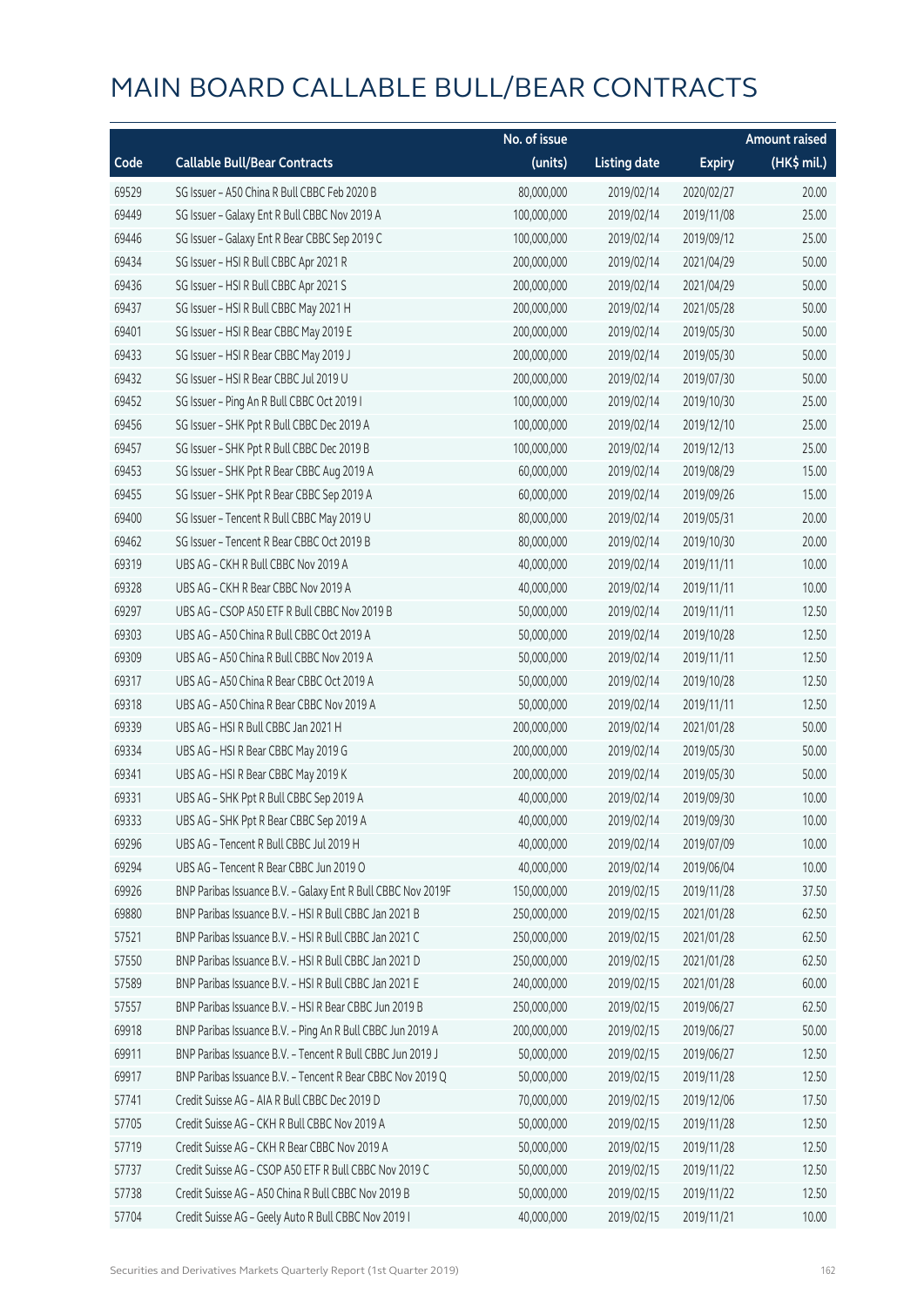|       |                                                             | No. of issue |                     |               | <b>Amount raised</b> |
|-------|-------------------------------------------------------------|--------------|---------------------|---------------|----------------------|
| Code  | <b>Callable Bull/Bear Contracts</b>                         | (units)      | <b>Listing date</b> | <b>Expiry</b> | (HK\$ mil.)          |
| 57699 | Credit Suisse AG - HSI R Bull CBBC Sep 2020 K               | 200,000,000  | 2019/02/15          | 2020/09/29    | 50.00                |
| 57698 | Credit Suisse AG - HSI R Bull CBBC Jan 2021 E               | 200,000,000  | 2019/02/15          | 2021/01/28    | 50.00                |
| 57697 | Credit Suisse AG - HSI R Bull CBBC Feb 2021 V               | 300,000,000  | 2019/02/15          | 2021/02/25    | 75.00                |
| 57739 | Credit Suisse AG - HSI R Bear CBBC May 2019 S               | 200,000,000  | 2019/02/15          | 2019/05/30    | 50.00                |
| 57740 | Credit Suisse AG - HSI R Bear CBBC May 2019 Z               | 200,000,000  | 2019/02/15          | 2019/05/30    | 50.00                |
| 57733 | Credit Suisse AG - Meituan Dianping R Bull CBBC Nov 2019 A  | 40,000,000   | 2019/02/15          | 2019/11/28    | 10.00                |
| 57729 | Credit Suisse AG - SHK Ppt R Bull CBBC Dec 2019 A           | 50,000,000   | 2019/02/15          | 2019/12/30    | 12.50                |
| 57730 | Credit Suisse AG - SHK Ppt R Bear CBBC Dec 2019 A           | 50,000,000   | 2019/02/15          | 2019/12/30    | 12.50                |
| 57700 | Credit Suisse AG - Tencent R Bull CBBC Nov 2019 O           | 50,000,000   | 2019/02/15          | 2019/11/28    | 12.50                |
| 57703 | Credit Suisse AG - Tencent R Bear CBBC Nov 2019 M           | 50,000,000   | 2019/02/15          | 2019/11/28    | 12.50                |
| 57753 | Goldman Sachs SP (Asia) - AIA R Bull CBBC Nov 2019 M        | 100,000,000  | 2019/02/15          | 2019/11/15    | 25.00                |
| 57768 | Goldman Sachs SP (Asia) - Galaxy Ent R Bull CBBC Feb 2020 H | 100,000,000  | 2019/02/15          | 2020/02/14    | 25.00                |
| 69884 | Goldman Sachs SP (Asia) - HSI R Bull CBBC Dec 2020 I        | 200,000,000  | 2019/02/15          | 2020/12/30    | 50.00                |
| 69889 | Goldman Sachs SP (Asia) - HSI R Bull CBBC Dec 2020 K        | 200,000,000  | 2019/02/15          | 2020/12/30    | 50.00                |
| 57742 | Goldman Sachs SP (Asia) - HSI R Bear CBBC May 2019 A        | 200,000,000  | 2019/02/15          | 2019/05/30    | 50.00                |
| 57772 | Goldman Sachs SP (Asia) - HSI R Bear CBBC May 2019 B        | 200,000,000  | 2019/02/15          | 2019/05/30    | 50.00                |
| 69897 | Goldman Sachs SP (Asia) - Tencent R Bull CBBC May 2019 B    | 100,000,000  | 2019/02/15          | 2019/05/15    | 25.00                |
| 57005 | HK Bank - ABC R Bull CBBC Oct 2019 A                        | 75,000,000   | 2019/02/15          | 2019/10/14    | 18.75                |
| 57057 | HK Bank - ABC R Bear CBBC Sep 2019 A                        | 50,000,000   | 2019/02/15          | 2019/09/02    | 12.50                |
| 69991 | HK Bank - AIA R Bull CBBC Oct 2019 A                        | 60,000,000   | 2019/02/15          | 2019/10/08    | 15.00                |
| 69994 | HK Bank - CKH R Bull CBBC Oct 2019 A                        | 40,000,000   | 2019/02/15          | 2019/10/08    | 10.00                |
| 57002 | HK Bank - CKH R Bear CBBC Jul 2019 A                        | 40,000,000   | 2019/02/15          | 2019/07/29    | 10.00                |
| 57096 | HK Bank - CSOP A50 ETF R Bull CBBC Sep 2019 A               | 50,000,000   | 2019/02/15          | 2019/09/02    | 12.50                |
| 57098 | HK Bank - CSOP A50 ETF R Bull CBBC Oct 2019 A               | 50,000,000   | 2019/02/15          | 2019/10/08    | 12.50                |
| 57065 | HK Bank - A50 China R Bull CBBC Sep 2019 A                  | 50,000,000   | 2019/02/15          | 2019/09/02    | 12.50                |
| 57114 | HK Bank - A50 China R Bull CBBC Oct 2019 A                  | 50,000,000   | 2019/02/15          | 2019/10/08    | 12.50                |
| 69904 | HK Bank - HSI R Bull CBBC Jan 2020 D                        | 120,000,000  | 2019/02/15          | 2020/01/30    | 30.00                |
| 69985 | HK Bank - HSI R Bear CBBC Jan 2020 A                        | 120,000,000  | 2019/02/15          | 2020/01/30    | 30.00                |
| 69984 | HK Bank - Meituan Dianping R Bull CBBC Sep 2019 A           | 40,000,000   | 2019/02/15          | 2019/09/30    | 10.00                |
| 69961 | HK Bank - SHK Ppt R Bull CBBC Dec 2019 A                    | 40,000,000   | 2019/02/15          | 2019/12/16    | 10.00                |
| 69942 | HK Bank - SHK Ppt R Bear CBBC Jul 2019 A                    | 40,000,000   | 2019/02/15          | 2019/07/29    | 10.00                |
| 69975 | HK Bank - SUNAC R Bull CBBC Dec 2019 D                      | 60,000,000   | 2019/02/15          | 2019/12/16    | 15.00                |
| 57632 | Haitong Int'l Sec - Conch Cement R Bear CBBC Sep 2019 A     | 100,000,000  | 2019/02/15          | 2019/09/11    | 25.00                |
| 57623 | Haitong Int'l Sec - Sinopec Corp R Bear CBBC Aug 2019 B     | 70,000,000   | 2019/02/15          | 2019/08/07    | 17.50                |
| 57638 | Haitong Int'l Sec - HSI R Bull CBBC Nov 2020 W              | 120,000,000  | 2019/02/15          | 2020/11/27    | 30.00                |
| 57642 | Haitong Int'l Sec - HSI R Bull CBBC Dec 2020 F              | 120,000,000  | 2019/02/15          | 2020/12/30    | 30.00                |
| 57643 | Haitong Int'l Sec - HSI R Bear CBBC May 2019 T              | 120,000,000  | 2019/02/15          | 2019/05/30    | 30.00                |
| 57644 | Haitong Int'l Sec - HSI R Bear CBBC May 2019 U              | 120,000,000  | 2019/02/15          | 2019/05/30    | 30.00                |
| 57649 | Haitong Int'l Sec - HSI R Bear CBBC May 2019 V              | 120,000,000  | 2019/02/15          | 2019/05/30    | 30.00                |
| 57621 | Haitong Int'l Sec - Meituan Dianping R Bull CBBC Aug 2019 B | 80,000,000   | 2019/02/15          | 2019/08/07    | 20.00                |
| 58065 | Haitong Int'l Sec - Tencent R Bull CBBC Aug 2019 C          | 40,000,000   | 2019/02/15          | 2019/08/07    | 10.00                |
| 58070 | Haitong Int'l Sec - Tencent R Bear CBBC Sep 2019 C          | 40,000,000   | 2019/02/15          | 2019/09/05    | 10.00                |
| 57691 | J P Morgan SP BV - AIA R Bull CBBC Jun 2019 B               | 100,000,000  | 2019/02/15          | 2019/06/21    | 25.00                |
| 57696 | J P Morgan SP BV - AIA R Bear CBBC Jun 2019 A               | 100,000,000  | 2019/02/15          | 2019/06/14    | 25.00                |
| 57651 | J P Morgan SP BV - HSI R Bull CBBC Feb 2021 G               | 200,000,000  | 2019/02/15          | 2021/02/25    | 50.00                |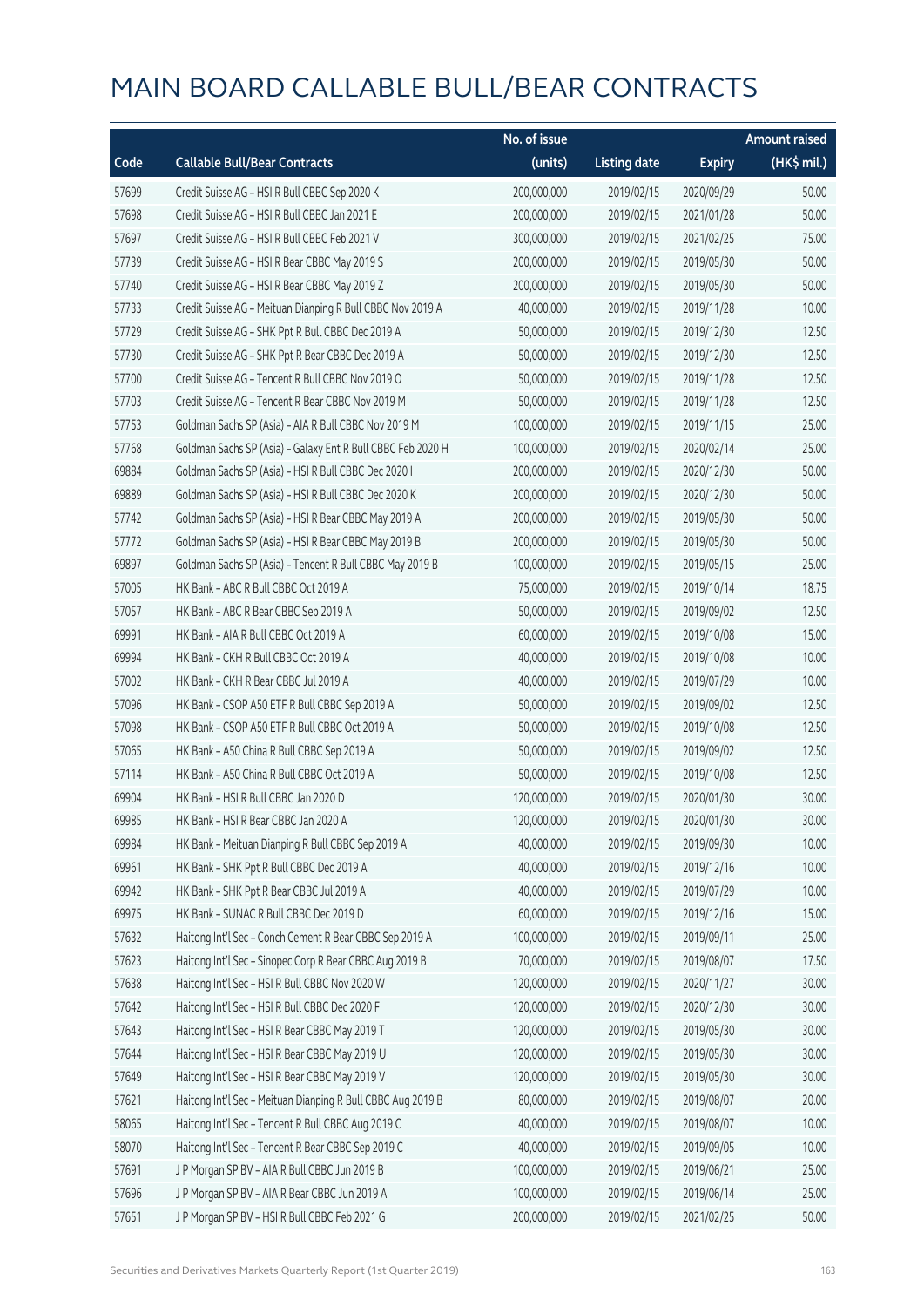|       |                                                     | No. of issue |                     |               | <b>Amount raised</b> |
|-------|-----------------------------------------------------|--------------|---------------------|---------------|----------------------|
| Code  | <b>Callable Bull/Bear Contracts</b>                 | (units)      | <b>Listing date</b> | <b>Expiry</b> | (HK\$ mil.)          |
| 57664 | J P Morgan SP BV - HSI R Bull CBBC Feb 2021 H       | 200,000,000  | 2019/02/15          | 2021/02/25    | 50.00                |
| 57665 | J P Morgan SP BV - HSI R Bull CBBC Feb 2021 I       | 200,000,000  | 2019/02/15          | 2021/02/25    | 50.00                |
| 57666 | J P Morgan SP BV - HSI R Bear CBBC May 2019 M       | 200,000,000  | 2019/02/15          | 2019/05/30    | 50.00                |
| 57689 | J P Morgan SP BV - HSI R Bear CBBC May 2019 O       | 200,000,000  | 2019/02/15          | 2019/05/30    | 50.00                |
| 57650 | JP Morgan SP BV - Tencent R Bull CBBC Jun 2019 B    | 50,000,000   | 2019/02/15          | 2019/06/14    | 12.50                |
| 57690 | J P Morgan SP BV - Tencent R Bear CBBC Jun 2019 C   | 50,000,000   | 2019/02/15          | 2019/06/14    | 12.50                |
| 57893 | SG Issuer - China Mobile R Bull CBBC Oct 2019 B     | 100,000,000  | 2019/02/15          | 2019/10/10    | 25.00                |
| 57879 | SG Issuer - CM Bank R Bull CBBC Feb 2020 C          | 100,000,000  | 2019/02/15          | 2020/02/27    | 25.00                |
| 57922 | SG Issuer - HKEX R Bear CBBC Jun 2019 C             | 50,000,000   | 2019/02/15          | 2019/06/25    | 12.50                |
| 57851 | SG Issuer - HSI R Bull CBBC Mar 2021 Q              | 200,000,000  | 2019/02/15          | 2021/03/30    | 50.00                |
| 57875 | SG Issuer - HSI R Bull CBBC May 2021 I              | 200,000,000  | 2019/02/15          | 2021/05/28    | 50.00                |
| 58064 | SG Issuer - HSI R Bull CBBC May 2021 J              | 200,000,000  | 2019/02/15          | 2021/05/28    | 50.00                |
| 57991 | SG Issuer - HSI R Bear CBBC May 2019 U              | 200,000,000  | 2019/02/15          | 2019/05/30    | 50.00                |
| 57994 | SG Issuer - HSI R Bear CBBC May 2019 V              | 200,000,000  | 2019/02/15          | 2019/05/30    | 50.00                |
| 58000 | SG Issuer - HSI R Bear CBBC May 2019 Z              | 200,000,000  | 2019/02/15          | 2019/05/30    | 50.00                |
| 58020 | SG Issuer - HSI R Bear CBBC Jul 2019 B              | 200,000,000  | 2019/02/15          | 2019/07/30    | 50.00                |
| 58024 | SG Issuer - HSI R Bear CBBC Jul 2019 C              | 200,000,000  | 2019/02/15          | 2019/07/30    | 50.00                |
| 58039 | SG Issuer - HSI R Bear CBBC Jul 2019 H              | 200,000,000  | 2019/02/15          | 2019/07/30    | 50.00                |
| 58053 | SG Issuer - HSI R Bear CBBC Jul 2019 V              | 200,000,000  | 2019/02/15          | 2019/07/30    | 50.00                |
| 58056 | SG Issuer - HSI R Bear CBBC Aug 2019 W              | 200,000,000  | 2019/02/15          | 2019/08/29    | 55.00                |
| 58063 | SG Issuer - HSI R Bear CBBC Oct 2019 E              | 400,000,000  | 2019/02/15          | 2019/10/30    | 100.00               |
| 57805 | SG Issuer - Ping An R Bull CBBC Oct 2019 J          | 100,000,000  | 2019/02/15          | 2019/10/15    | 25.00                |
| 57947 | SG Issuer - Sunny Optical R Bull CBBC Aug 2019 A    | 40,000,000   | 2019/02/15          | 2019/08/05    | 10.00                |
| 57806 | SG Issuer - Tencent R Bull CBBC May 2019 X          | 80,000,000   | 2019/02/15          | 2019/05/30    | 20.00                |
| 57848 | SG Issuer - Tencent R Bull CBBC Jun 2019 D          | 80,000,000   | 2019/02/15          | 2019/06/27    | 20.00                |
| 57954 | SG Issuer - Tencent R Bear CBBC Jul 2019 J          | 80,000,000   | 2019/02/15          | 2019/07/18    | 20.00                |
| 57515 | UBS AG - AIA R Bull CBBC Oct 2019 A                 | 60,000,000   | 2019/02/15          | 2019/10/14    | 15.00                |
| 57516 | UBS AG - AIA R Bear CBBC Sep 2019 A                 | 60,000,000   | 2019/02/15          | 2019/09/30    | 15.00                |
| 57519 | UBS AG - AIA R Bear CBBC Oct 2019 B                 | 60,000,000   | 2019/02/15          | 2019/10/14    | 15.00                |
| 57409 | UBS AG - CKH R Bull CBBC Dec 2019 A                 | 40,000,000   | 2019/02/15          | 2019/12/16    | 10.00                |
| 57432 | UBS AG - CKH R Bear CBBC Dec 2019 A                 | 40,000,000   | 2019/02/15          | 2019/12/16    | 10.00                |
| 57120 | UBS AG - HSI R Bull CBBC Feb 2021 D                 | 200,000,000  | 2019/02/15          | 2021/02/25    | 50.00                |
| 57150 | UBS AG - HSI R Bull CBBC Feb 2021 E                 | 200,000,000  | 2019/02/15          | 2021/02/25    | 50.00                |
| 57167 | UBS AG - HSI R Bull CBBC Feb 2021 F                 | 200,000,000  | 2019/02/15          | 2021/02/25    | 50.00                |
| 57186 | UBS AG - HSI R Bull CBBC Feb 2021 G                 | 200,000,000  | 2019/02/15          | 2021/02/25    | 50.00                |
| 57345 | UBS AG - HSI R Bear CBBC May 2019 E                 | 200,000,000  | 2019/02/15          | 2019/05/30    | 50.00                |
| 57400 | UBS AG - HSI R Bear CBBC May 2019 F                 | 200,000,000  | 2019/02/15          | 2019/05/30    | 50.00                |
| 57484 | UBS AG - Sands China R Bear CBBC Oct 2019 A         | 60,000,000   | 2019/02/15          | 2019/10/14    | 15.00                |
| 57474 | UBS AG - SHK Ppt R Bull CBBC Dec 2019 A             | 40,000,000   | 2019/02/15          | 2019/12/16    | 10.00                |
| 57482 | UBS AG - SHK Ppt R Bear CBBC Dec 2019 A             | 40,000,000   | 2019/02/15          | 2019/12/16    | 10.00                |
| 57483 | UBS AG - Sunny Optical R Bear CBBC Sep 2019 A       | 40,000,000   | 2019/02/15          | 2019/09/23    | 10.00                |
| 57202 | UBS AG - Tencent R Bull CBBC Jun 2019 Q             | 40,000,000   | 2019/02/15          | 2019/06/25    | 10.00                |
| 57236 | UBS AG - Tencent R Bull CBBC Jun 2019 R             | 40,000,000   | 2019/02/15          | 2019/06/18    | 10.00                |
| 57802 | Bank Vontobel - AIA R Bull CBBC Oct 2019 F          | 40,000,000   | 2019/02/15          | 2019/10/25    | 10.00                |
| 57773 | Bank Vontobel - CSOP A50 ETF R Bull CBBC Sep 2019 A | 40,000,000   | 2019/02/15          | 2019/09/06    | 10.04                |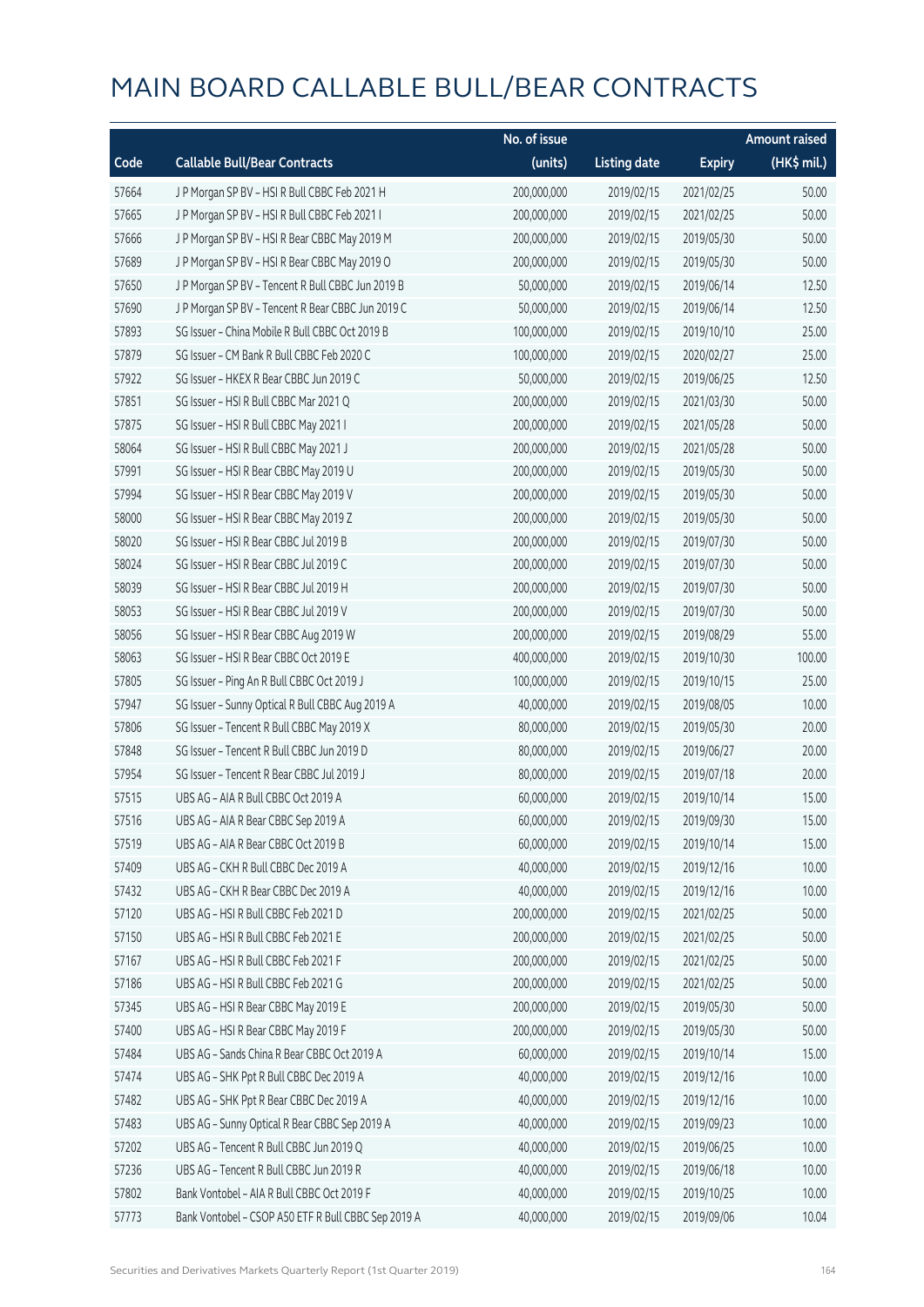|       |                                                            | No. of issue |                     |               | <b>Amount raised</b>  |
|-------|------------------------------------------------------------|--------------|---------------------|---------------|-----------------------|
| Code  | <b>Callable Bull/Bear Contracts</b>                        | (units)      | <b>Listing date</b> | <b>Expiry</b> | $(HK\frac{1}{2}mil.)$ |
| 57793 | Bank Vontobel - CSOP A50 ETF R Bull CBBC Oct 2019 A        | 40,000,000   | 2019/02/15          | 2019/10/18    | 10.04                 |
| 57799 | Bank Vontobel - CSOP A50 ETF R Bull CBBC Nov 2019 A        | 40,000,000   | 2019/02/15          | 2019/11/15    | 10.04                 |
| 58460 | BOCI Asia Ltd. - HSI R Bull CBBC Dec 2019 J                | 150,000,000  | 2019/02/18          | 2019/12/30    | 37.80                 |
| 58476 | BOCI Asia Ltd. - HSI R Bear CBBC May 2019 J                | 150,000,000  | 2019/02/18          | 2019/05/30    | 37.50                 |
| 58510 | BNP Paribas Issuance B.V. - HSI R Bull CBBC Jan 2021 F     | 250,000,000  | 2019/02/18          | 2021/01/28    | 62.50                 |
| 58576 | BNP Paribas Issuance B.V. - HSI R Bull CBBC Jan 2021 G     | 250,000,000  | 2019/02/18          | 2021/01/28    | 62.50                 |
| 58577 | BNP Paribas Issuance B.V. - HSI R Bear CBBC Jun 2019 C     | 240,000,000  | 2019/02/18          | 2019/06/27    | 60.00                 |
| 58744 | Credit Suisse AG - AIA R Bull CBBC Dec 2019 E              | 70,000,000   | 2019/02/18          | 2019/12/13    | 17.50                 |
| 58766 | Credit Suisse AG - CSOP A50 ETF R Bull CBBC Nov 2019 D     | 50,000,000   | 2019/02/18          | 2019/11/21    | 12.50                 |
| 58779 | Credit Suisse AG - A50 China R Bull CBBC Nov 2019 C        | 50,000,000   | 2019/02/18          | 2019/11/21    | 12.50                 |
| 58798 | Credit Suisse AG - Galaxy Ent R Bull CBBC Dec 2019 A       | 50,000,000   | 2019/02/18          | 2019/12/06    | 12.50                 |
| 58767 | Credit Suisse AG - HSI R Bull CBBC Mar 2021 A              | 200,000,000  | 2019/02/18          | 2021/03/30    | 50.00                 |
| 58774 | Credit Suisse AG - HSI R Bull CBBC Mar 2021 B              | 200,000,000  | 2019/02/18          | 2021/03/30    | 50.00                 |
| 58776 | Credit Suisse AG - HSI R Bull CBBC Mar 2021 C              | 200,000,000  | 2019/02/18          | 2021/03/30    | 50.00                 |
| 58777 | Credit Suisse AG - HSI R Bull CBBC Mar 2021 D              | 300,000,000  | 2019/02/18          | 2021/03/30    | 75.00                 |
| 58740 | Credit Suisse AG - HSI R Bear CBBC May 2019 A              | 200,000,000  | 2019/02/18          | 2019/05/30    | 50.00                 |
| 58714 | Credit Suisse AG - HSI R Bear CBBC May 2019 K              | 200,000,000  | 2019/02/18          | 2019/05/30    | 50.00                 |
| 58710 | Credit Suisse AG - HSI R Bear CBBC Jul 2019 R              | 300,000,000  | 2019/02/18          | 2019/07/30    | 75.00                 |
| 58755 | Credit Suisse AG - Meituan Dianping R Bull CBBC Dec 2019 A | 40,000,000   | 2019/02/18          | 2019/12/13    | 10.00                 |
| 58745 | Credit Suisse AG - Sunny Optical R Bull CBBC Dec 2019 C    | 40,000,000   | 2019/02/18          | 2019/12/13    | 10.00                 |
| 58746 | Credit Suisse AG - Tencent R Bull CBBC Dec 2019 M          | 50,000,000   | 2019/02/18          | 2019/12/06    | 12.50                 |
| 58998 | Goldman Sachs SP (Asia) - AIA R Bull CBBC Nov 2019 N       | 100,000,000  | 2019/02/18          | 2019/11/15    | 25.00                 |
| 58997 | Goldman Sachs SP (Asia) - HSI R Bull CBBC Dec 2020 A       | 200,000,000  | 2019/02/18          | 2020/12/30    | 50.00                 |
| 59003 | Goldman Sachs SP (Asia) - HSI R Bull CBBC Dec 2020 G       | 200,000,000  | 2019/02/18          | 2020/12/30    | 50.00                 |
| 58398 | Goldman Sachs SP (Asia) - HSI R Bear CBBC May 2019 C       | 200,000,000  | 2019/02/18          | 2019/05/30    | 50.00                 |
| 58973 | Goldman Sachs SP (Asia) - HSI R Bear CBBC May 2019 F       | 200,000,000  | 2019/02/18          | 2019/05/30    | 50.00                 |
| 58999 | Goldman Sachs SP (Asia) - Ping An R Bull CBBC Dec 2019 J   | 100,000,000  | 2019/02/18          | 2019/12/31    | 25.00                 |
| 59034 | Goldman Sachs SP (Asia) - Tencent R Bull CBBC Jun 2019 E   | 100,000,000  | 2019/02/18          | 2019/06/28    | 25.00                 |
| 59035 | Goldman Sachs SP (Asia) - Tencent R Bull CBBC Jun 2019 F   | 100,000,000  | 2019/02/18          | 2019/06/28    | 25.00                 |
| 59016 | Goldman Sachs SP (Asia) - Tencent R Bear CBBC Jun 2019 A   | 80,000,000   | 2019/02/18          | 2019/06/28    | 32.16                 |
| 58169 | HK Bank - AIA R Bull CBBC Oct 2019 B                       | 60,000,000   | 2019/02/18          | 2019/10/14    | 15.00                 |
| 58167 | HK Bank - AIA R Bear CBBC Oct 2019 C                       | 40,000,000   | 2019/02/18          | 2019/10/08    | 10.00                 |
| 58207 | HK Bank - CKH R Bull CBBC Nov 2019 A                       | 40,000,000   | 2019/02/18          | 2019/11/11    | 10.00                 |
| 58074 | HK Bank - CSOP A50 ETF R Bull CBBC Aug 2019 A              | 50,000,000   | 2019/02/18          | 2019/08/19    | 12.50                 |
| 58090 | HK Bank - CSOP A50 ETF R Bull CBBC Oct 2019 B              | 50,000,000   | 2019/02/18          | 2019/10/28    | 12.50                 |
| 58081 | HK Bank - A50 China R Bull CBBC Aug 2019 A                 | 50,000,000   | 2019/02/18          | 2019/08/19    | 12.50                 |
| 58103 | HK Bank - A50 China R Bull CBBC Oct 2019 B                 | 50,000,000   | 2019/02/18          | 2019/10/28    | 12.50                 |
| 58181 | HK Bank - Galaxy Ent R Bull CBBC Oct 2019 B                | 80,000,000   | 2019/02/18          | 2019/10/14    | 20.00                 |
| 58088 | HK Bank - HSI R Bull CBBC Jan 2020 E                       | 120,000,000  | 2019/02/18          | 2020/01/30    | 30.00                 |
| 58087 | HK Bank - HSI R Bear CBBC Dec 2019 D                       | 120,000,000  | 2019/02/18          | 2019/12/30    | 30.00                 |
| 58248 | HK Bank - Meituan Dianping R Bull CBBC Sep 2019 B          | 60,000,000   | 2019/02/18          | 2019/09/02    | 15.00                 |
| 58316 | HK Bank - Sands China R Bear CBBC Oct 2019 A               | 40,000,000   | 2019/02/18          | 2019/10/14    | 10.00                 |
| 58229 | HK Bank - SHK Ppt R Bull CBBC Jan 2020 A                   | 40,000,000   | 2019/02/18          | 2020/01/06    | 10.00                 |
| 58354 | HK Bank - Sunny Optical R Bull CBBC Aug 2019 B             | 40,000,000   | 2019/02/18          | 2019/08/26    | 10.00                 |
| 58180 | HK Bank - Tencent R Bull CBBC Sep 2019 C                   | 60,000,000   | 2019/02/18          | 2019/09/16    | 15.00                 |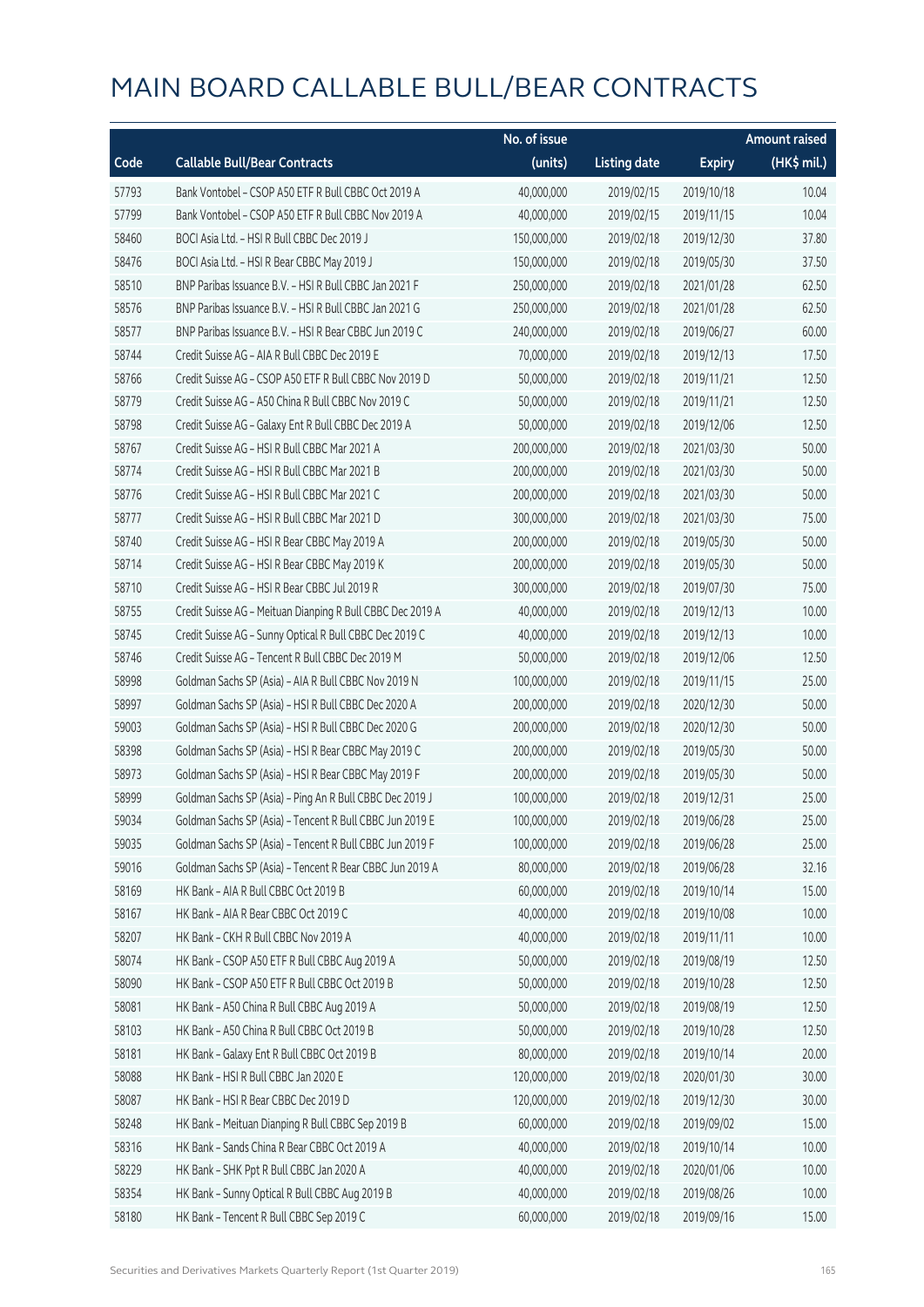|       |                                                          | No. of issue |                     |               | <b>Amount raised</b> |
|-------|----------------------------------------------------------|--------------|---------------------|---------------|----------------------|
| Code  | <b>Callable Bull/Bear Contracts</b>                      | (units)      | <b>Listing date</b> | <b>Expiry</b> | $(HK\$ mil.)         |
| 58947 | Haitong Int'l Sec - AIA R Bull CBBC Aug 2019 B           | 60,000,000   | 2019/02/18          | 2019/08/08    | 15.00                |
| 58942 | Haitong Int'l Sec - Geely Auto R Bull CBBC Aug 2019 D    | 40,000,000   | 2019/02/18          | 2019/08/07    | 10.00                |
| 58478 | Haitong Int'l Sec - HSI R Bull CBBC Nov 2020 X           | 120,000,000  | 2019/02/18          | 2020/11/27    | 30.00                |
| 58477 | Haitong Int'l Sec - HSI R Bull CBBC Dec 2020 G           | 120,000,000  | 2019/02/18          | 2020/12/30    | 30.00                |
| 58479 | Haitong Int'l Sec - HSI R Bear CBBC May 2019 W           | 120,000,000  | 2019/02/18          | 2019/05/30    | 30.00                |
| 58480 | Haitong Int'l Sec - HSI R Bear CBBC May 2019 X           | 120,000,000  | 2019/02/18          | 2019/05/30    | 30.00                |
| 58951 | Haitong Int'l Sec - Ping An R Bull CBBC Jul 2019 I       | 60,000,000   | 2019/02/18          | 2019/07/23    | 15.00                |
| 58967 | Haitong Int'l Sec - Ping An R Bear CBBC Aug 2019 A       | 60,000,000   | 2019/02/18          | 2019/08/16    | 15.00                |
| 59037 | Haitong Int'l Sec - Sunny Optical R Bull CBBC Aug 2019 A | 50,000,000   | 2019/02/18          | 2019/08/08    | 12.50                |
| 59040 | Haitong Int'l Sec - Sunny Optical R Bull CBBC Aug 2019 B | 50,000,000   | 2019/02/18          | 2019/08/08    | 12.50                |
| 58969 | Haitong Int'l Sec - Tencent R Bull CBBC Aug 2019 D       | 40,000,000   | 2019/02/18          | 2019/08/08    | 10.00                |
| 58971 | Haitong Int'l Sec - Tencent R Bull CBBC Aug 2019 E       | 40,000,000   | 2019/02/18          | 2019/08/08    | 10.00                |
| 58685 | J P Morgan SP BV - AIA R Bull CBBC Jun 2019 C            | 100,000,000  | 2019/02/18          | 2019/06/21    | 25.00                |
| 58656 | J P Morgan SP BV - HSI R Bull CBBC Jan 2021 B            | 200,000,000  | 2019/02/18          | 2021/01/28    | 50.00                |
| 58658 | J P Morgan SP BV - HSI R Bull CBBC Feb 2021 J            | 200,000,000  | 2019/02/18          | 2021/02/25    | 50.00                |
| 58670 | J P Morgan SP BV - HSI R Bull CBBC Feb 2021 K            | 200,000,000  | 2019/02/18          | 2021/02/25    | 50.00                |
| 58672 | J P Morgan SP BV - HSI R Bull CBBC Feb 2021 L            | 200,000,000  | 2019/02/18          | 2021/02/25    | 50.00                |
| 58625 | J P Morgan SP BV - HSI R Bear CBBC May 2019 E            | 200,000,000  | 2019/02/18          | 2019/05/30    | 50.00                |
| 58636 | J P Morgan SP BV - HSI R Bear CBBC May 2019 V            | 200,000,000  | 2019/02/18          | 2019/05/30    | 50.00                |
| 58665 | J P Morgan SP BV - HSI R Bear CBBC Jun 2019 R            | 200,000,000  | 2019/02/18          | 2019/06/27    | 50.00                |
| 58707 | J P Morgan SP BV - Tencent R Bull CBBC Jun 2019 C        | 50,000,000   | 2019/02/18          | 2019/06/14    | 12.50                |
| 58708 | J P Morgan SP BV - Tencent R Bull CBBC Jun 2019 D        | 50,000,000   | 2019/02/18          | 2019/06/14    | 12.50                |
| 58112 | Macquarie Bank Ltd. - Tencent R Bull CBBC Jun 2019 P     | 19,200,000   | 2019/02/18          | 2019/06/27    | 10.04                |
| 58148 | Macquarie Bank Ltd. - Tencent R Bear CBBC Jul 2019 C     | 16,400,000   | 2019/02/18          | 2019/07/18    | 10.05                |
| 58824 | SG Issuer - AIA R Bull CBBC Oct 2019 E                   | 60,000,000   | 2019/02/18          | 2019/10/18    | 15.00                |
| 58932 | SG Issuer - AIA R Bear CBBC Sep 2019 B                   | 60,000,000   | 2019/02/18          | 2019/09/27    | 15.00                |
| 58879 | SG Issuer - CKH R Bull CBBC Oct 2019 B                   | 100,000,000  | 2019/02/18          | 2019/10/09    | 25.00                |
| 58880 | SG Issuer - CKH R Bear CBBC Dec 2019 A                   | 60,000,000   | 2019/02/18          | 2019/12/06    | 15.00                |
| 58892 | SG Issuer - Geely Auto R Bull CBBC Jul 2019 H            | 40,000,000   | 2019/02/18          | 2019/07/23    | 10.00                |
| 58825 | SG Issuer - HKEX R Bull CBBC Jun 2019 E                  | 50,000,000   | 2019/02/18          | 2019/06/20    | 12.50                |
| 58894 | SG Issuer - HSBC R Bull CBBC Dec 2019 A                  | 100,000,000  | 2019/02/18          | 2019/12/06    | 25.00                |
| 58909 | SG Issuer - HSI R Bull CBBC Mar 2021 R                   | 200,000,000  | 2019/02/18          | 2021/03/30    | 50.00                |
| 58929 | SG Issuer - HSI R Bull CBBC Mar 2021 S                   | 200,000,000  | 2019/02/18          | 2021/03/30    | 50.00                |
| 58930 | SG Issuer - HSI R Bull CBBC May 2021 K                   | 200,000,000  | 2019/02/18          | 2021/05/28    | 50.00                |
| 58853 | SG Issuer - HSI R Bear CBBC May 2019 H                   | 200,000,000  | 2019/02/18          | 2019/05/30    | 50.00                |
| 58869 | SG Issuer - HSI R Bear CBBC May 2019 K                   | 200,000,000  | 2019/02/18          | 2019/05/30    | 50.00                |
| 58902 | SG Issuer - HSI R Bear CBBC Jul 2019 D                   | 200,000,000  | 2019/02/18          | 2019/07/30    | 50.00                |
| 58904 | SG Issuer - HSI R Bear CBBC Jul 2019 K                   | 200,000,000  | 2019/02/18          | 2019/07/30    | 50.00                |
| 58901 | SG Issuer - HSI R Bear CBBC Jul 2019 Y                   | 200,000,000  | 2019/02/18          | 2019/07/30    | 50.00                |
| 58905 | SG Issuer - HSI R Bear CBBC Oct 2019 F                   | 200,000,000  | 2019/02/18          | 2019/10/30    | 50.00                |
| 58906 | SG Issuer - HSI R Bear CBBC Oct 2019 G                   | 200,000,000  | 2019/02/18          | 2019/10/30    | 50.00                |
| 58933 | SG Issuer - Meituan Dianping R Bull CBBC Jul 2019 A      | 60,000,000   | 2019/02/18          | 2019/07/03    | 15.00                |
| 58934 | SG Issuer - Meituan Dianping R Bull CBBC Jul 2019 B      | 60,000,000   | 2019/02/18          | 2019/07/25    | 15.00                |
| 58935 | SG Issuer - Meituan Dianping R Bull CBBC Oct 2019 A      | 60,000,000   | 2019/02/18          | 2019/10/15    | 15.00                |
| 58895 | SG Issuer - Ping An R Bear CBBC Jun 2019 B               | 100,000,000  | 2019/02/18          | 2019/06/03    | 25.00                |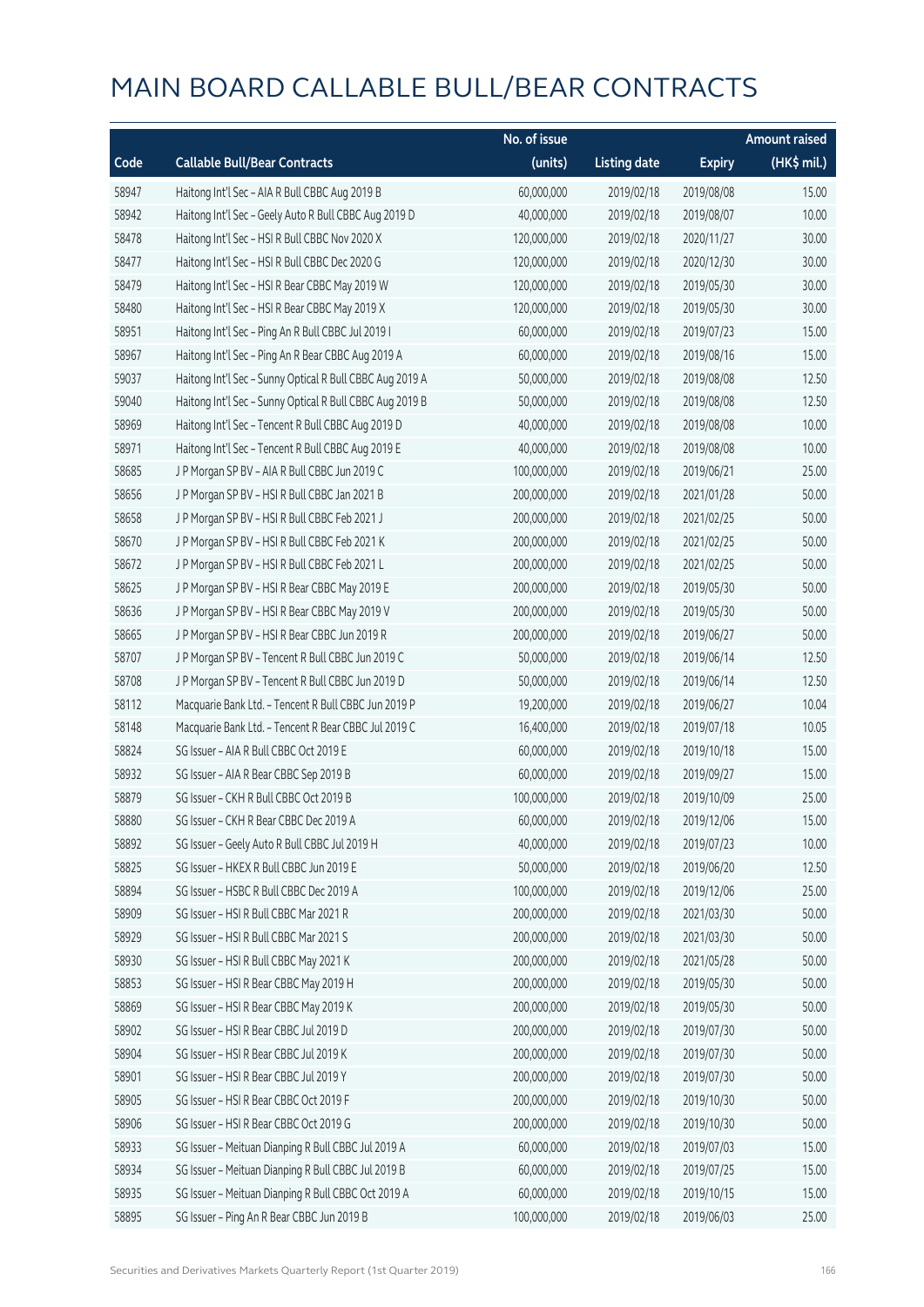|       |                                                          | No. of issue |                     |               | <b>Amount raised</b> |
|-------|----------------------------------------------------------|--------------|---------------------|---------------|----------------------|
| Code  | <b>Callable Bull/Bear Contracts</b>                      | (units)      | <b>Listing date</b> | <b>Expiry</b> | (HK\$ mil.)          |
| 58940 | SG Issuer - Sunny Optical R Bull CBBC Jul 2019 E         | 40,000,000   | 2019/02/18          | 2019/07/29    | 10.00                |
| 58826 | SG Issuer - Tencent R Bull CBBC Jun 2019 K               | 80,000,000   | 2019/02/18          | 2019/06/11    | 20.00                |
| 58941 | SG Issuer - Tencent R Bull CBBC Jul 2019 B               | 80,000,000   | 2019/02/18          | 2019/07/03    | 20.00                |
| 58846 | SG Issuer - Tencent R Bear CBBC Nov 2019 G               | 80,000,000   | 2019/02/18          | 2019/11/26    | 20.00                |
| 58897 | SG Issuer - Tencent R Bear CBBC Dec 2019 C               | 80,000,000   | 2019/02/18          | 2019/12/06    | 20.00                |
| 58900 | SG Issuer - Tencent R Bear CBBC Dec 2019 D               | 80,000,000   | 2019/02/18          | 2019/12/13    | 35.20                |
| 58613 | UBS AG - HSI R Bull CBBC Nov 2020 C                      | 200,000,000  | 2019/02/18          | 2020/11/27    | 50.00                |
| 58612 | UBS AG - HSI R Bull CBBC Feb 2021 H                      | 200,000,000  | 2019/02/18          | 2021/02/25    | 50.00                |
| 58608 | UBS AG - HSI R Bear CBBC May 2019 H                      | 200,000,000  | 2019/02/18          | 2019/05/30    | 50.00                |
| 58611 | UBS AG - HSI R Bear CBBC May 2019 I                      | 200,000,000  | 2019/02/18          | 2019/05/30    | 50.00                |
| 58584 | UBS AG - HSI R Bear CBBC May 2019 M                      | 200,000,000  | 2019/02/18          | 2019/05/30    | 50.00                |
| 58601 | UBS AG - HSI R Bear CBBC May 2019 N                      | 200,000,000  | 2019/02/18          | 2019/05/30    | 50.00                |
| 58623 | UBS AG - Sunny Optical R Bull CBBC Nov 2019 A            | 40,000,000   | 2019/02/18          | 2019/11/29    | 10.00                |
| 58624 | UBS AG - Tencent R Bull CBBC Jul 2019 I                  | 40,000,000   | 2019/02/18          | 2019/07/22    | 10.00                |
| 58809 | Bank Vontobel - CKH R Bull CBBC Nov 2019 A               | 40,000,000   | 2019/02/18          | 2019/11/15    | 10.04                |
| 58818 | Bank Vontobel - CKH R Bull CBBC Nov 2019 B               | 40,000,000   | 2019/02/18          | 2019/11/22    | 10.04                |
| 58821 | Bank Vontobel - CKH R Bear CBBC Oct 2019 A               | 40,000,000   | 2019/02/18          | 2019/10/18    | 10.04                |
| 58822 | Bank Vontobel - CKH R Bear CBBC Nov 2019 A               | 40,000,000   | 2019/02/18          | 2019/11/08    | 10.04                |
| 58805 | Bank Vontobel - Meituan Dianping R Bull CBBC Nov 2019 A  | 40,000,000   | 2019/02/18          | 2019/11/08    | 10.04                |
| 58806 | Bank Vontobel - Meituan Dianping R Bull CBBC Nov 2019 B  | 40,000,000   | 2019/02/18          | 2019/11/15    | 10.04                |
| 59233 | BNP Paribas Issuance B.V. - HSI R Bull CBBC Jan 2021 H   | 240,000,000  | 2019/02/19          | 2021/01/28    | 60.00                |
| 59042 | BNP Paribas Issuance B.V. - HSI R Bear CBBC Jun 2019 D   | 250,000,000  | 2019/02/19          | 2019/06/27    | 62.50                |
| 59633 | Credit Suisse AG - Geely Auto R Bull CBBC Dec 2019 D     | 40,000,000   | 2019/02/19          | 2019/12/06    | 10.00                |
| 59649 | Credit Suisse AG - HKEX R Bull CBBC Dec 2019 D           | 50,000,000   | 2019/02/19          | 2019/12/13    | 12.50                |
| 59650 | Credit Suisse AG - HKEX R Bear CBBC Dec 2019 B           | 50,000,000   | 2019/02/19          | 2019/12/30    | 16.00                |
| 59622 | Credit Suisse AG - HSI R Bull CBBC Jan 2021 G            | 200,000,000  | 2019/02/19          | 2021/01/28    | 50.00                |
| 59620 | Credit Suisse AG - HSI R Bull CBBC Feb 2021 W            | 200,000,000  | 2019/02/19          | 2021/02/25    | 50.00                |
| 59611 | Credit Suisse AG - HSI R Bear CBBC Jun 2019 B            | 200,000,000  | 2019/02/19          | 2019/06/27    | 50.00                |
| 59638 | Credit Suisse AG - Tencent R Bull CBBC Dec 2019 N        | 50,000,000   | 2019/02/19          | 2019/12/13    | 12.50                |
| 60068 | Goldman Sachs SP (Asia) - HKEX R Bull CBBC Dec 2019 S    | 100,000,000  | 2019/02/19          | 2019/12/30    | 25.00                |
| 60069 | Goldman Sachs SP (Asia) - HKEX R Bull CBBC Dec 2019 T    | 100,000,000  | 2019/02/19          | 2019/12/30    | 25.00                |
| 60096 | Goldman Sachs SP (Asia) - HKEX R Bear CBBC Dec 2019 A    | 80,000,000   | 2019/02/19          | 2019/12/30    | 20.00                |
| 59106 | Goldman Sachs SP (Asia) - HSI R Bull CBBC Dec 2020 D     | 200,000,000  | 2019/02/19          | 2020/12/30    | 50.00                |
| 59105 | Goldman Sachs SP (Asia) - HSI R Bull CBBC Dec 2020 L     | 200,000,000  | 2019/02/19          | 2020/12/30    | 50.00                |
| 59043 | Goldman Sachs SP (Asia) - HSI R Bear CBBC May 2019 G     | 200,000,000  | 2019/02/19          | 2019/05/30    | 50.00                |
| 59045 | Goldman Sachs SP (Asia) - HSI R Bear CBBC May 2019 I     | 200,000,000  | 2019/02/19          | 2019/05/30    | 50.00                |
| 60052 | Goldman Sachs SP (Asia) - HSI R Bear CBBC May 2019 J     | 200,000,000  | 2019/02/19          | 2019/05/30    | 50.00                |
| 60056 | Goldman Sachs SP (Asia) - HSI R Bear CBBC May 2019 M     | 200,000,000  | 2019/02/19          | 2019/05/30    | 50.00                |
| 60070 | Goldman Sachs SP (Asia) - HSI R Bear CBBC May 2019 N     | 200,000,000  | 2019/02/19          | 2019/05/30    | 50.00                |
| 60079 | Goldman Sachs SP (Asia) - Tencent R Bull CBBC Jun 2019 G | 100,000,000  | 2019/02/19          | 2019/06/28    | 25.00                |
| 60072 | Goldman Sachs SP (Asia) - Tencent R Bear CBBC Jun 2019 B | 80,000,000   | 2019/02/19          | 2019/06/28    | 40.56                |
| 59139 | HK Bank - HKEX R Bull CBBC Jul 2019 F                    | 50,000,000   | 2019/02/19          | 2019/07/29    | 12.50                |
| 59155 | HK Bank - HKEX R Bear CBBC Sep 2019 A                    | 40,000,000   | 2019/02/19          | 2019/09/23    | 15.20                |
| 59136 | HK Bank - HSI R Bull CBBC Feb 2020 D                     | 80,000,000   | 2019/02/19          | 2020/02/27    | 20.00                |
| 59135 | HK Bank - HSI R Bear CBBC Jul 2019 M                     | 80,000,000   | 2019/02/19          | 2019/07/30    | 20.00                |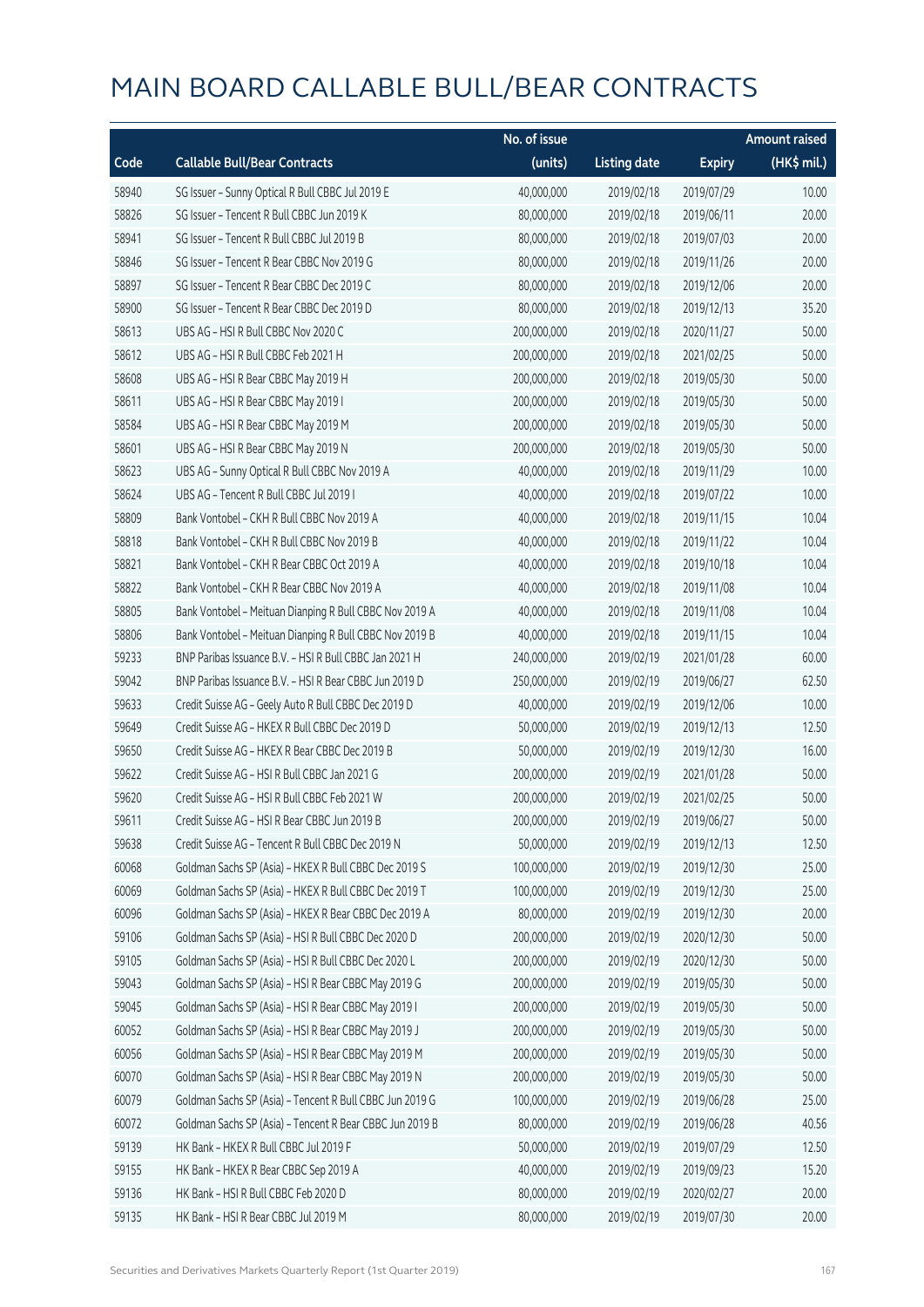|       |                                                          | No. of issue |                     |               | <b>Amount raised</b> |
|-------|----------------------------------------------------------|--------------|---------------------|---------------|----------------------|
| Code  | <b>Callable Bull/Bear Contracts</b>                      | (units)      | <b>Listing date</b> | <b>Expiry</b> | (HK\$ mil.)          |
| 59164 | HK Bank - Sunny Optical R Bull CBBC Sep 2019 A           | 40,000,000   | 2019/02/19          | 2019/09/16    | 10.00                |
| 59158 | HK Bank - Tencent R Bull CBBC Oct 2019 A                 | 60,000,000   | 2019/02/19          | 2019/10/08    | 15.00                |
| 59160 | HK Bank - Tencent R Bear CBBC Oct 2019 D                 | 50,000,000   | 2019/02/19          | 2019/10/21    | 30.50                |
| 59570 | Haitong Int'l Sec - Sinopec Corp R Bull CBBC Aug 2019 A  | 70,000,000   | 2019/02/19          | 2019/08/08    | 17.50                |
| 59389 | Haitong Int'l Sec - Geely Auto R Bull CBBC Aug 2019 E    | 40,000,000   | 2019/02/19          | 2019/08/08    | 10.00                |
| 59384 | Haitong Int'l Sec - Galaxy Ent R Bull CBBC Jul 2019 C    | 80,000,000   | 2019/02/19          | 2019/07/10    | 20.00                |
| 59446 | Haitong Int'l Sec - Galaxy Ent R Bear CBBC Jul 2019 D    | 80,000,000   | 2019/02/19          | 2019/07/22    | 20.00                |
| 59414 | Haitong Int'l Sec - HKEX R Bull CBBC Aug 2019 A          | 40,000,000   | 2019/02/19          | 2019/08/02    | 10.00                |
| 59471 | Haitong Int'l Sec - HKEX R Bear CBBC Jul 2019 A          | 40,000,000   | 2019/02/19          | 2019/07/24    | 12.20                |
| 59521 | Haitong Int'l Sec - HSI R Bull CBBC Nov 2020 Y           | 120,000,000  | 2019/02/19          | 2020/11/27    | 30.00                |
| 59541 | Haitong Int'l Sec - HSI R Bull CBBC Dec 2020 H           | 120,000,000  | 2019/02/19          | 2020/12/30    | 30.00                |
| 59559 | Haitong Int'l Sec - HSI R Bear CBBC May 2019 Y           | 120,000,000  | 2019/02/19          | 2019/05/30    | 30.00                |
| 59564 | Haitong Int'l Sec - HSI R Bear CBBC May 2019 Z           | 120,000,000  | 2019/02/19          | 2019/05/30    | 30.00                |
| 59434 | Haitong Int'l Sec - Ping An R Bull CBBC Jul 2019 J       | 60,000,000   | 2019/02/19          | 2019/07/30    | 15.00                |
| 59445 | Haitong Int'l Sec - Ping An R Bull CBBC Aug 2019 B       | 60,000,000   | 2019/02/19          | 2019/08/01    | 15.00                |
| 59508 | Haitong Int'l Sec - Sunny Optical R Bear CBBC Aug 2019 A | 50,000,000   | 2019/02/19          | 2019/08/27    | 12.50                |
| 59483 | Haitong Int'l Sec - Tencent R Bull CBBC Aug 2019 F       | 40,000,000   | 2019/02/19          | 2019/08/09    | 11.84                |
| 59250 | J P Morgan SP BV - HSI R Bull CBBC Feb 2021 M            | 200,000,000  | 2019/02/19          | 2021/02/25    | 50.00                |
| 59296 | J P Morgan SP BV - HSI R Bull CBBC Feb 2021 N            | 200,000,000  | 2019/02/19          | 2021/02/25    | 50.00                |
| 59267 | J P Morgan SP BV - HSI R Bear CBBC May 2019 Y            | 200,000,000  | 2019/02/19          | 2019/05/30    | 50.00                |
| 59303 | J P Morgan SP BV - HSI R Bear CBBC Jun 2019 S            | 200,000,000  | 2019/02/19          | 2019/06/27    | 50.00                |
| 59319 | J P Morgan SP BV - HSI R Bear CBBC Jun 2019 T            | 200,000,000  | 2019/02/19          | 2019/06/27    | 50.00                |
| 59346 | J P Morgan SP BV - HSI R Bear CBBC Jun 2019 U            | 200,000,000  | 2019/02/19          | 2019/06/27    | 50.00                |
| 59067 | Macquarie Bank Ltd. - Tencent R Bull CBBC Jul 2019 A     | 18,400,000   | 2019/02/19          | 2019/07/03    | 10.05                |
| 59047 | Macquarie Bank Ltd. - Tencent R Bear CBBC Nov 2019 A     | 9,000,000    | 2019/02/19          | 2019/11/26    | 10.10                |
| 60023 | SG Issuer - AIA R Bull CBBC Oct 2019 F                   | 60,000,000   | 2019/02/19          | 2019/10/23    | 15.00                |
| 59917 | SG Issuer - Galaxy Ent R Bull CBBC Dec 2019 B            | 100,000,000  | 2019/02/19          | 2019/12/30    | 25.00                |
| 60026 | SG Issuer - HKEX R Bull CBBC Oct 2019 A                  | 50,000,000   | 2019/02/19          | 2019/10/04    | 12.50                |
| 60038 | SG Issuer - HKEX R Bull CBBC Oct 2019 B                  | 50,000,000   | 2019/02/19          | 2019/10/15    | 12.50                |
| 59839 | SG Issuer - HKEX R Bear CBBC Jul 2019 K                  | 50,000,000   | 2019/02/19          | 2019/07/05    | 12.50                |
| 60024 | SG Issuer - HKEX R Bear CBBC Jul 2019 L                  | 50,000,000   | 2019/02/19          | 2019/07/26    | 13.00                |
| 60040 | SG Issuer - HSBC R Bull CBBC Nov 2019 E                  | 100,000,000  | 2019/02/19          | 2019/11/28    | 25.00                |
| 59913 | SG Issuer - HSI R Bull CBBC Apr 2021 T                   | 200,000,000  | 2019/02/19          | 2021/04/29    | 50.00                |
| 59915 | SG Issuer - HSI R Bull CBBC Apr 2021 U                   | 200,000,000  | 2019/02/19          | 2021/04/29    | 50.00                |
| 60015 | SG Issuer - HSI R Bull CBBC May 2021 L                   | 400,000,000  | 2019/02/19          | 2021/05/28    | 100.00               |
| 60005 | SG Issuer - HSI R Bear CBBC May 2019 N                   | 200,000,000  | 2019/02/19          | 2019/05/30    | 50.00                |
| 59882 | SG Issuer - HSI R Bear CBBC Aug 2019 X                   | 200,000,000  | 2019/02/19          | 2019/08/29    | 50.00                |
| 59968 | SG Issuer - Ping An R Bull CBBC Jul 2019 H               | 100,000,000  | 2019/02/19          | 2019/07/26    | 25.00                |
| 59881 | SG Issuer - Tencent R Bull CBBC Jul 2019 C               | 80,000,000   | 2019/02/19          | 2019/07/08    | 20.00                |
| 60041 | SG Issuer - Tencent R Bull CBBC Jul 2019 D               | 80,000,000   | 2019/02/19          | 2019/07/26    | 20.00                |
| 59211 | UBS AG - Sinopec Corp R Bull CBBC Jul 2019 A             | 40,000,000   | 2019/02/19          | 2019/07/22    | 10.00                |
| 59204 | UBS AG - CSPC Pharma R Bear CBBC Jun 2019 A              | 40,000,000   | 2019/02/19          | 2019/06/24    | 11.20                |
| 59194 | UBS AG - HKEX R Bull CBBC Oct 2019 A                     | 50,000,000   | 2019/02/19          | 2019/10/21    | 12.50                |
| 59199 | UBS AG - HKEX R Bull CBBC Nov 2019 A                     | 50,000,000   | 2019/02/19          | 2019/11/18    | 12.50                |
| 59201 | UBS AG - HKEX R Bear CBBC Jul 2019 A                     | 40,000,000   | 2019/02/19          | 2019/07/08    | 11.60                |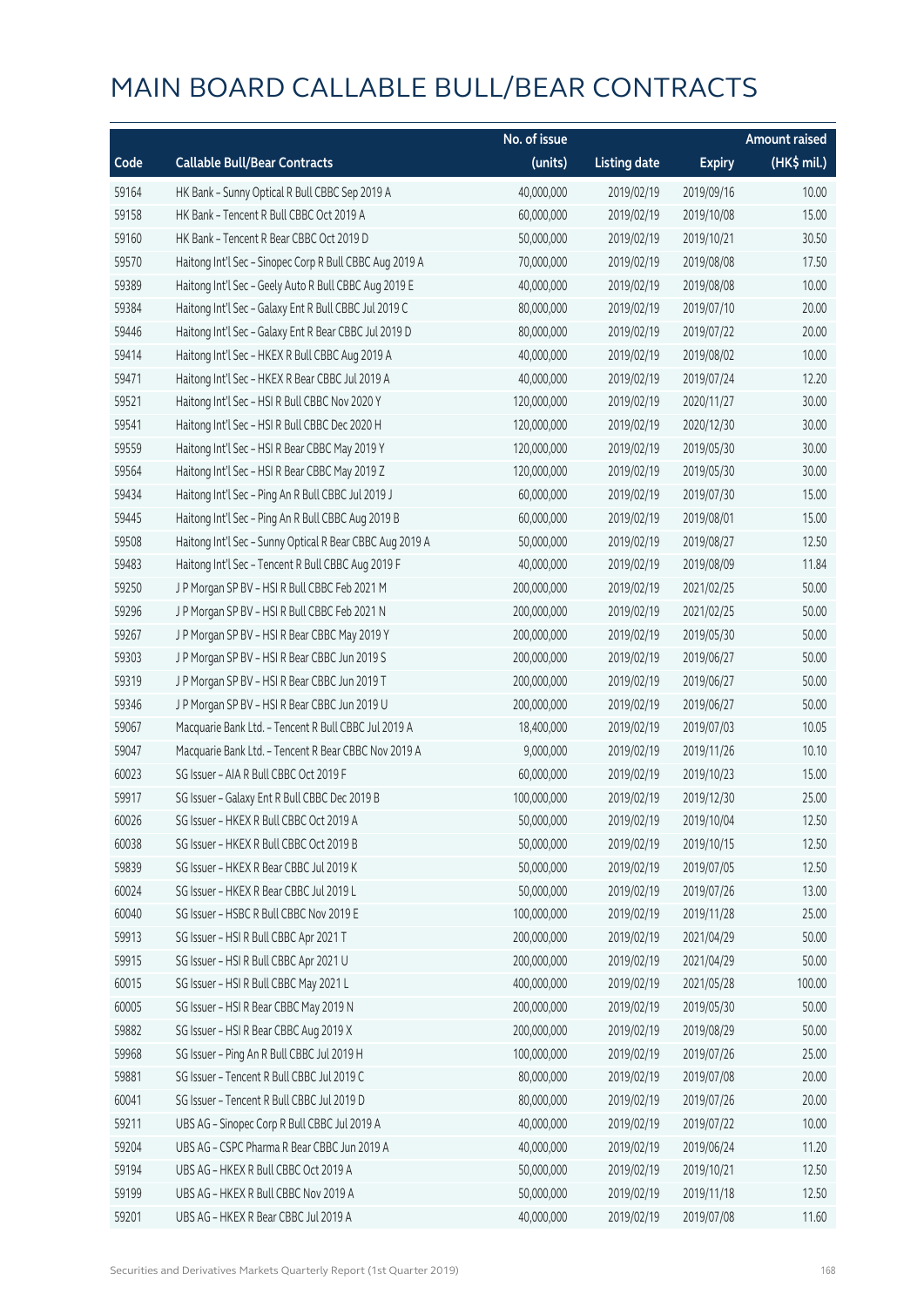|       |                                                            | No. of issue |                     |               | <b>Amount raised</b> |
|-------|------------------------------------------------------------|--------------|---------------------|---------------|----------------------|
| Code  | <b>Callable Bull/Bear Contracts</b>                        | (units)      | <b>Listing date</b> | <b>Expiry</b> | (HK\$ mil.)          |
| 59203 | UBS AG - HKEX R Bear CBBC Jul 2019 B                       | 40,000,000   | 2019/02/19          | 2019/07/29    | 15.60                |
| 59170 | UBS AG - HSI R Bull CBBC Feb 2021 I                        | 200,000,000  | 2019/02/19          | 2021/02/25    | 50.00                |
| 59799 | UBS AG - HSI R Bull CBBC May 2021 A                        | 200,000,000  | 2019/02/19          | 2021/05/28    | 50.00                |
| 59166 | UBS AG - HSI R Bear CBBC May 2019 Q                        | 200,000,000  | 2019/02/19          | 2019/05/30    | 50.00                |
| 59827 | UBS AG - HSI R Bear CBBC May 2019 R                        | 200,000,000  | 2019/02/19          | 2019/05/30    | 50.00                |
| 59186 | UBS AG - HSI R Bear CBBC Jun 2019 X                        | 200,000,000  | 2019/02/19          | 2019/06/27    | 50.00                |
| 59232 | UBS AG - Tencent R Bear CBBC Jul 2019 B                    | 40,000,000   | 2019/02/19          | 2019/07/08    | 24.00                |
| 59763 | Bank Vontobel - AIA R Bull CBBC Nov 2019 A                 | 40,000,000   | 2019/02/19          | 2019/11/01    | 10.00                |
| 59691 | Bank Vontobel - Sinopec Corp R Bear CBBC Nov 2019 A        | 40,000,000   | 2019/02/19          | 2019/11/22    | 10.00                |
| 59692 | Bank Vontobel - Sinopec Corp R Bear CBBC Nov 2019 B        | 40,000,000   | 2019/02/19          | 2019/11/29    | 10.00                |
| 59798 | Bank Vontobel - CSPC Pharma R Bull CBBC Nov 2019 H         | 40,000,000   | 2019/02/19          | 2019/11/15    | 10.00                |
| 59797 | Bank Vontobel - Geely Auto R Bull CBBC Sep 2019 B          | 40,000,000   | 2019/02/19          | 2019/09/20    | 10.00                |
| 59795 | Bank Vontobel - ICBC R Bear CBBC Oct 2019 B                | 40,000,000   | 2019/02/19          | 2019/10/18    | 10.00                |
| 59693 | Bank Vontobel - Ping An R Bull CBBC Sep 2019 A             | 40,000,000   | 2019/02/19          | 2019/09/20    | 10.00                |
| 59758 | Bank Vontobel - Sands China R Bull CBBC Oct 2019 E         | 40,000,000   | 2019/02/19          | 2019/10/25    | 10.00                |
| 59656 | Bank Vontobel - SHK Ppt R Bull CBBC Dec 2019 A             | 40,000,000   | 2019/02/19          | 2019/12/20    | 10.00                |
| 59669 | Bank Vontobel - SHK Ppt R Bear CBBC Dec 2019 A             | 40,000,000   | 2019/02/19          | 2019/12/20    | 10.00                |
| 59694 | Bank Vontobel - Sunny Optical R Bull CBBC Oct 2019 A       | 40,000,000   | 2019/02/19          | 2019/10/18    | 10.00                |
| 60345 | BOCI Asia Ltd. - HSI R Bull CBBC Dec 2019 K                | 150,000,000  | 2019/02/20          | 2019/12/30    | 39.45                |
| 60348 | BOCI Asia Ltd. - HSI R Bull CBBC Dec 2019 L                | 150,000,000  | 2019/02/20          | 2019/12/30    | 38.85                |
| 60352 | BOCI Asia Ltd. - HSI R Bull CBBC Dec 2019 M                | 150,000,000  | 2019/02/20          | 2019/12/30    | 37.80                |
| 60356 | BOCI Asia Ltd. - HSI R Bear CBBC May 2019 K                | 150,000,000  | 2019/02/20          | 2019/05/30    | 38.40                |
| 60357 | BOCI Asia Ltd. - HSI R Bear CBBC May 2019 L                | 150,000,000  | 2019/02/20          | 2019/05/30    | 38.55                |
| 60359 | BOCI Asia Ltd. - HSI R Bear CBBC May 2019 M                | 150,000,000  | 2019/02/20          | 2019/05/30    | 37.95                |
| 60174 | BNP Paribas Issuance B.V. - HKEX R Bull CBBC Nov 2019 F    | 50,000,000   | 2019/02/20          | 2019/11/28    | 12.50                |
| 60175 | BNP Paribas Issuance B.V. - HKEX R Bull CBBC Nov 2019 G    | 50,000,000   | 2019/02/20          | 2019/11/28    | 12.50                |
| 60163 | BNP Paribas Issuance B.V. - HSI R Bull CBBC Jan 2021 I     | 250,000,000  | 2019/02/20          | 2021/01/28    | 62.50                |
| 60165 | BNP Paribas Issuance B.V. - HSI R Bull CBBC Jan 2021 J     | 250,000,000  | 2019/02/20          | 2021/01/28    | 62.50                |
| 60328 | BNP Paribas Issuance B.V. - HSI R Bull CBBC Jan 2021 K     | 240,000,000  | 2019/02/20          | 2021/01/28    | 60.00                |
| 60341 | BNP Paribas Issuance B.V. - HSI R Bull CBBC Jan 2021 L     | 250,000,000  | 2019/02/20          | 2021/01/28    | 62.50                |
| 60343 | BNP Paribas Issuance B.V. - HSI R Bull CBBC Jan 2021 M     | 250,000,000  | 2019/02/20          | 2021/01/28    | 62.50                |
| 60114 | BNP Paribas Issuance B.V. - HSI R Bear CBBC Jun 2019 E     | 250,000,000  | 2019/02/20          | 2019/06/27    | 62.50                |
| 60122 | BNP Paribas Issuance B.V. - HSI R Bear CBBC Jun 2019 F     | 250,000,000  | 2019/02/20          | 2019/06/27    | 62.50                |
| 60123 | BNP Paribas Issuance B.V. - HSI R Bear CBBC Jun 2019 G     | 250,000,000  | 2019/02/20          | 2019/06/27    | 62.50                |
| 60124 | BNP Paribas Issuance B.V. - HSI R Bear CBBC Jun 2019 H     | 250,000,000  | 2019/02/20          | 2019/06/27    | 62.50                |
| 60125 | BNP Paribas Issuance B.V. - HSI R Bear CBBC Jun 2019 I     | 250,000,000  | 2019/02/20          | 2019/06/27    | 62.50                |
| 60137 | BNP Paribas Issuance B.V. - HSI R Bear CBBC Jun 2019 J     | 250,000,000  | 2019/02/20          | 2019/06/27    | 73.25                |
| 60142 | BNP Paribas Issuance B.V. - HSI R Bear CBBC Jun 2019 K     | 250,000,000  | 2019/02/20          | 2019/06/27    | 62.50                |
| 60143 | BNP Paribas Issuance B.V. - HSI R Bear CBBC Jun 2019 L     | 250,000,000  | 2019/02/20          | 2019/06/27    | 62.50                |
| 60182 | BNP Paribas Issuance B.V. - HSI R Bear CBBC Jun 2019 M     | 250,000,000  | 2019/02/20          | 2019/06/27    | 62.50                |
| 60172 | BNP Paribas Issuance B.V. - Ping An R Bull CBBC Jun 2019 B | 200,000,000  | 2019/02/20          | 2019/06/27    | 50.00                |
| 60865 | Credit Suisse AG - CM Bank R Bull CBBC Dec 2019 E          | 70,000,000   | 2019/02/20          | 2019/12/30    | 17.50                |
| 60869 | Credit Suisse AG - HKEX R Bull CBBC Dec 2019 E             | 50,000,000   | 2019/02/20          | 2019/12/20    | 12.50                |
| 60870 | Credit Suisse AG - HKEX R Bear CBBC Dec 2019 C             | 50,000,000   | 2019/02/20          | 2019/12/20    | 18.00                |
| 60855 | Credit Suisse AG - HSBC R Bull CBBC Dec 2019 B             | 70,000,000   | 2019/02/20          | 2019/12/13    | 17.50                |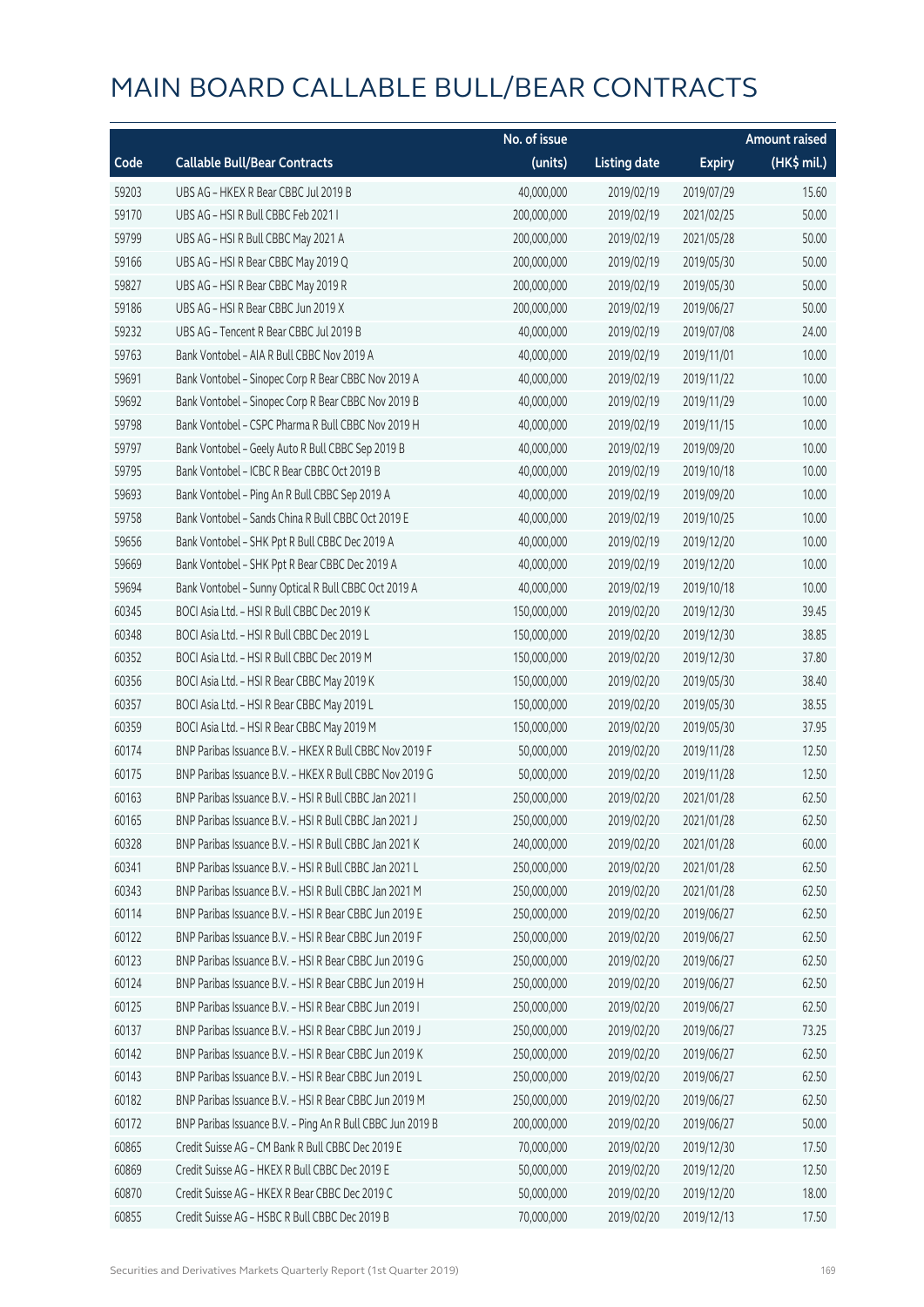|       |                                                          | No. of issue |                     |               | <b>Amount raised</b> |
|-------|----------------------------------------------------------|--------------|---------------------|---------------|----------------------|
| Code  | <b>Callable Bull/Bear Contracts</b>                      | (units)      | <b>Listing date</b> | <b>Expiry</b> | (HK\$ mil.)          |
| 60857 | Credit Suisse AG - HSBC R Bear CBBC Dec 2019 B           | 70,000,000   | 2019/02/20          | 2019/12/13    | 17.50                |
| 60849 | Credit Suisse AG - HSI R Bull CBBC Feb 2021 X            | 200,000,000  | 2019/02/20          | 2021/02/25    | 50.00                |
| 60845 | Credit Suisse AG - HSI R Bull CBBC Mar 2021 E            | 200,000,000  | 2019/02/20          | 2021/03/30    | 50.00                |
| 60850 | Credit Suisse AG - HSI R Bull CBBC Mar 2021 F            | 200,000,000  | 2019/02/20          | 2021/03/30    | 50.00                |
| 60853 | Credit Suisse AG - HSI R Bull CBBC Mar 2021 G            | 300,000,000  | 2019/02/20          | 2021/03/30    | 75.00                |
| 60804 | Credit Suisse AG - HSI R Bear CBBC May 2019 H            | 200,000,000  | 2019/02/20          | 2019/05/30    | 50.00                |
| 60805 | Credit Suisse AG - HSI R Bear CBBC May 2019 Q            | 200,000,000  | 2019/02/20          | 2019/05/30    | 50.00                |
| 60808 | Credit Suisse AG - HSI R Bear CBBC May 2019 R            | 200,000,000  | 2019/02/20          | 2019/05/30    | 50.00                |
| 60839 | Credit Suisse AG - HSI R Bear CBBC Jun 2019 A            | 200,000,000  | 2019/02/20          | 2019/06/27    | 50.00                |
| 60822 | Credit Suisse AG - HSI R Bear CBBC Jun 2019 T            | 300,000,000  | 2019/02/20          | 2019/06/27    | 75.00                |
| 60834 | Credit Suisse AG - HSI R Bear CBBC Jun 2019 U            | 200,000,000  | 2019/02/20          | 2019/06/27    | 50.00                |
| 60806 | Credit Suisse AG - HSI R Bear CBBC Jun 2019 X            | 200,000,000  | 2019/02/20          | 2019/06/27    | 50.00                |
| 60838 | Credit Suisse AG - HSI R Bear CBBC Jun 2019 Z            | 200,000,000  | 2019/02/20          | 2019/06/27    | 50.00                |
| 60809 | Credit Suisse AG - HSI R Bear CBBC Jul 2019 S            | 300,000,000  | 2019/02/20          | 2019/07/30    | 75.00                |
| 60821 | Credit Suisse AG - HSI R Bear CBBC Jul 2019 T            | 300,000,000  | 2019/02/20          | 2019/07/30    | 75.00                |
| 60868 | Credit Suisse AG - ICBC R Bull CBBC Dec 2019 C           | 70,000,000   | 2019/02/20          | 2019/12/30    | 17.50                |
| 60871 | Credit Suisse AG - Ping An R Bull CBBC Dec 2019 J        | 80,000,000   | 2019/02/20          | 2019/12/19    | 20.00                |
| 60859 | Credit Suisse AG - Sunny Optical R Bull CBBC Dec 2019 D  | 40,000,000   | 2019/02/20          | 2019/12/20    | 10.00                |
| 60641 | Goldman Sachs SP (Asia) - HKEX R Bull CBBC Dec 2019 U    | 100,000,000  | 2019/02/20          | 2019/12/30    | 25.00                |
| 60646 | Goldman Sachs SP (Asia) - HKEX R Bull CBBC Dec 2019 V    | 100,000,000  | 2019/02/20          | 2019/12/30    | 25.00                |
| 60668 | Goldman Sachs SP (Asia) - HKEX R Bear CBBC Dec 2019 B    | 80,000,000   | 2019/02/20          | 2019/12/30    | 20.00                |
| 60692 | Goldman Sachs SP (Asia) - HSBC R Bull CBBC Sep 2019 K    | 100,000,000  | 2019/02/20          | 2019/09/26    | 25.00                |
| 60630 | Goldman Sachs SP (Asia) - HSI R Bull CBBC Dec 2020 H     | 200,000,000  | 2019/02/20          | 2020/12/30    | 50.00                |
| 60663 | Goldman Sachs SP (Asia) - HSI R Bull CBBC Dec 2020 T     | 200,000,000  | 2019/02/20          | 2020/12/30    | 50.00                |
| 60701 | Goldman Sachs SP (Asia) - HSI R Bull CBBC Dec 2020 U     | 200,000,000  | 2019/02/20          | 2020/12/30    | 50.00                |
| 60704 | Goldman Sachs SP (Asia) - HSI R Bear CBBC May 2019 D     | 200,000,000  | 2019/02/20          | 2019/05/30    | 50.00                |
| 60158 | Goldman Sachs SP (Asia) - HSI R Bear CBBC May 2019 K     | 200,000,000  | 2019/02/20          | 2019/05/30    | 50.00                |
| 60285 | Goldman Sachs SP (Asia) - HSI R Bear CBBC May 2019 P     | 200,000,000  | 2019/02/20          | 2019/05/30    | 50.00                |
| 60290 | Goldman Sachs SP (Asia) - HSI R Bear CBBC May 2019 Q     | 200,000,000  | 2019/02/20          | 2019/05/30    | 50.00                |
| 60622 | Goldman Sachs SP (Asia) - HSI R Bear CBBC May 2019 R     | 200,000,000  | 2019/02/20          | 2019/05/30    | 50.00                |
| 60694 | Goldman Sachs SP (Asia) - HSI R Bear CBBC May 2019 S     | 200,000,000  | 2019/02/20          | 2019/05/30    | 50.00                |
| 60708 | Goldman Sachs SP (Asia) - Tencent R Bull CBBC Jun 2019 H | 100,000,000  | 2019/02/20          | 2019/06/28    | 25.00                |
| 60278 | HK Bank - CSOP A50 ETF R Bull CBBC Sep 2019 B            | 50,000,000   | 2019/02/20          | 2019/09/30    | 12.50                |
| 60265 | HK Bank - CSOP A50 ETF R Bull CBBC Nov 2019 A            | 50,000,000   | 2019/02/20          | 2019/11/11    | 12.50                |
| 60260 | HK Bank - CSPC Pharma R Bull CBBC Sep 2019 A             | 40,000,000   | 2019/02/20          | 2019/09/02    | 10.00                |
| 60242 | HK Bank - A50 China R Bull CBBC Sep 2019 B               | 50,000,000   | 2019/02/20          | 2019/09/30    | 12.50                |
| 60239 | HK Bank - A50 China R Bull CBBC Nov 2019 A               | 50,000,000   | 2019/02/20          | 2019/11/11    | 12.50                |
| 60222 | HK Bank - Geely Auto R Bull CBBC Sep 2019 A              | 40,000,000   | 2019/02/20          | 2019/09/02    | 10.00                |
| 60214 | HK Bank - HKEX R Bull CBBC Sep 2019 C                    | 50,000,000   | 2019/02/20          | 2019/09/23    | 12.50                |
| 60215 | HK Bank - HKEX R Bull CBBC Oct 2019 A                    | 50,000,000   | 2019/02/20          | 2019/10/28    | 12.50                |
| 60183 | HK Bank - HKEX R Bear CBBC Jul 2019 F                    | 40,000,000   | 2019/02/20          | 2019/07/22    | 10.00                |
| 60205 | HK Bank - HKEX R Bear CBBC Oct 2019 A                    | 40,000,000   | 2019/02/20          | 2019/10/08    | 14.00                |
| 60186 | HK Bank - HSCEI R Bull CBBC Jan 2020 B                   | 60,000,000   | 2019/02/20          | 2020/01/30    | 15.00                |
| 60193 | HK Bank - HSI R Bull CBBC Jan 2020 F                     | 120,000,000  | 2019/02/20          | 2020/01/30    | 30.00                |
| 60184 | HK Bank - HSI R Bear CBBC Jul 2019 N                     | 120,000,000  | 2019/02/20          | 2019/07/30    | 30.00                |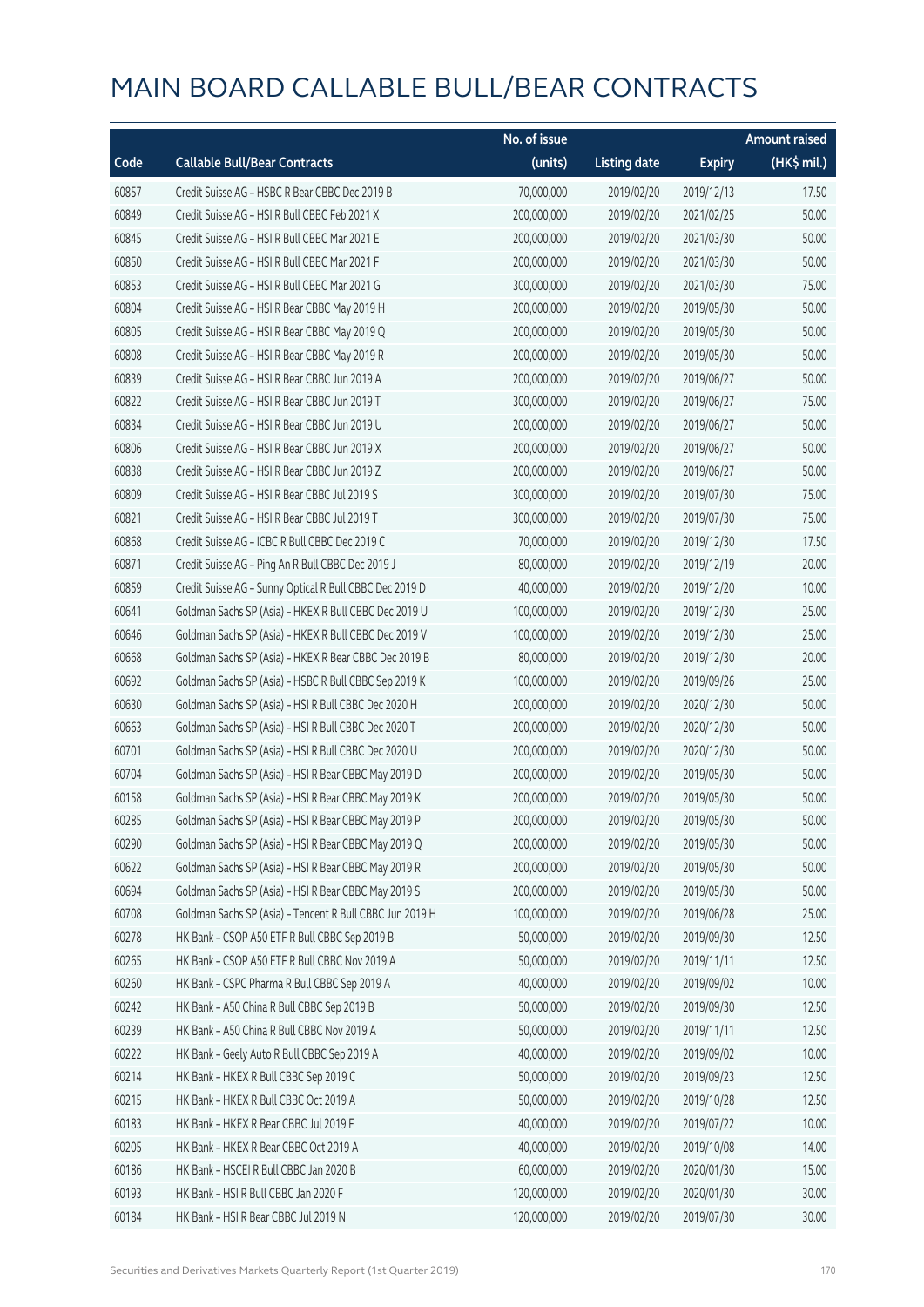|       |                                                             | No. of issue |                     |               | <b>Amount raised</b> |
|-------|-------------------------------------------------------------|--------------|---------------------|---------------|----------------------|
| Code  | <b>Callable Bull/Bear Contracts</b>                         | (units)      | <b>Listing date</b> | <b>Expiry</b> | (HK\$ mil.)          |
| 60199 | HK Bank - HSI R Bear CBBC Dec 2019 E                        | 120,000,000  | 2019/02/20          | 2019/12/30    | 30.00                |
| 60234 | HK Bank - Ping An R Bull CBBC Oct 2019 B                    | 100,000,000  | 2019/02/20          | 2019/10/21    | 25.00                |
| 60257 | HK Bank - Sunny Optical R Bull CBBC Oct 2019 A              | 40,000,000   | 2019/02/20          | 2019/10/08    | 10.00                |
| 60255 | HK Bank - Sunny Optical R Bear CBBC Sep 2019 A              | 40,000,000   | 2019/02/20          | 2019/09/16    | 10.00                |
| 60263 | HK Bank - Tencent R Bear CBBC Sep 2019 E                    | 50,000,000   | 2019/02/20          | 2019/09/02    | 12.50                |
| 60431 | Haitong Int'l Sec - HSI R Bull CBBC Nov 2020 Z              | 120,000,000  | 2019/02/20          | 2020/11/27    | 30.00                |
| 60445 | Haitong Int'l Sec - HSI R Bull CBBC Dec 2020 I              | 120,000,000  | 2019/02/20          | 2020/12/30    | 30.00                |
| 60152 | Haitong Int'l Sec - HSI R Bear CBBC May 2019 A              | 120,000,000  | 2019/02/20          | 2019/05/30    | 30.00                |
| 60448 | Haitong Int'l Sec - HSI R Bear CBBC May 2019 B              | 120,000,000  | 2019/02/20          | 2019/05/30    | 30.00                |
| 60449 | Haitong Int'l Sec - HSI R Bear CBBC May 2019 C              | 120,000,000  | 2019/02/20          | 2019/05/30    | 30.00                |
| 60430 | Haitong Int'l Sec - Meituan Dianping R Bull CBBC Aug 2019 C | 70,000,000   | 2019/02/20          | 2019/08/09    | 17.50                |
| 60451 | Haitong Int'l Sec - Sunny Optical R Bear CBBC Sep 2019 D    | 50,000,000   | 2019/02/20          | 2019/09/06    | 12.50                |
| 60489 | J P Morgan SP BV - HKEX R Bull CBBC Jun 2019 D              | 40,000,000   | 2019/02/20          | 2019/06/14    | 10.00                |
| 60493 | J P Morgan SP BV - HKEX R Bull CBBC Jun 2019 E              | 40,000,000   | 2019/02/20          | 2019/06/14    | 10.00                |
| 60495 | J P Morgan SP BV - HKEX R Bull CBBC Jun 2019 F              | 40,000,000   | 2019/02/20          | 2019/06/14    | 10.00                |
| 60454 | J P Morgan SP BV - HKEX R Bear CBBC Jun 2019 D              | 40,000,000   | 2019/02/20          | 2019/06/14    | 10.20                |
| 60468 | J P Morgan SP BV - HKEX R Bear CBBC Jun 2019 E              | 40,000,000   | 2019/02/20          | 2019/06/14    | 20.20                |
| 60485 | J P Morgan SP BV - HSI R Bull CBBC Jan 2021 C               | 200,000,000  | 2019/02/20          | 2021/01/28    | 50.00                |
| 60486 | J P Morgan SP BV - HSI R Bull CBBC Feb 2021 O               | 200,000,000  | 2019/02/20          | 2021/02/25    | 50.00                |
| 60491 | J P Morgan SP BV - HSI R Bull CBBC Feb 2021 P               | 200,000,000  | 2019/02/20          | 2021/02/25    | 50.00                |
| 60482 | J P Morgan SP BV - HSI R Bear CBBC May 2019 J               | 200,000,000  | 2019/02/20          | 2019/05/30    | 50.00                |
| 60475 | J P Morgan SP BV - HSI R Bear CBBC May 2019 Z               | 200,000,000  | 2019/02/20          | 2019/05/30    | 50.00                |
| 60292 | Macquarie Bank Ltd. - HKEX R Bull CBBC Sep 2019 B           | 39,000,000   | 2019/02/20          | 2019/09/30    | 10.06                |
| 60297 | Macquarie Bank Ltd. - HKEX R Bull CBBC Sep 2019 C           | 40,000,000   | 2019/02/20          | 2019/09/30    | 10.16                |
| 60305 | Macquarie Bank Ltd. - HKEX R Bear CBBC Sep 2019 A           | 40,000,000   | 2019/02/20          | 2019/09/30    | 10.24                |
| 60306 | Macquarie Bank Ltd. - HKEX R Bear CBBC Sep 2019 B           | 30,000,000   | 2019/02/20          | 2019/09/30    | 10.29                |
| 60317 | Macquarie Bank Ltd. - Tencent R Bull CBBC Jul 2019 B        | 18,100,000   | 2019/02/20          | 2019/07/08    | 10.05                |
| 60321 | Macquarie Bank Ltd. - Tencent R Bear CBBC Jul 2019 D        | 15,900,000   | 2019/02/20          | 2019/07/26    | 10.06                |
| 60557 | SG Issuer - China Life R Bull CBBC Jul 2019 E               | 40,000,000   | 2019/02/20          | 2019/07/29    | 10.00                |
| 60561 | SG Issuer - Geely Auto R Bull CBBC Jul 2019 I               | 40,000,000   | 2019/02/20          | 2019/07/05    | 10.00                |
| 60573 | SG Issuer - HKEX R Bull CBBC Nov 2019 A                     | 50,000,000   | 2019/02/20          | 2019/11/22    | 12.50                |
| 60392 | SG Issuer - HKEX R Bear CBBC Jun 2019 D                     | 50,000,000   | 2019/02/20          | 2019/06/19    | 18.00                |
| 60563 | SG Issuer - HKEX R Bear CBBC Jul 2019 M                     | 50,000,000   | 2019/02/20          | 2019/07/05    | 22.00                |
| 60578 | SG Issuer - HSBC R Bull CBBC Nov 2019 F                     | 100,000,000  | 2019/02/20          | 2019/11/22    | 25.00                |
| 60536 | SG Issuer - HSI R Bull CBBC Feb 2021 N                      | 200,000,000  | 2019/02/20          | 2021/02/25    | 50.00                |
| 60539 | SG Issuer - HSI R Bull CBBC Mar 2021 T                      | 200,000,000  | 2019/02/20          | 2021/03/30    | 50.00                |
| 60540 | SG Issuer - HSI R Bull CBBC May 2021 M                      | 200,000,000  | 2019/02/20          | 2021/05/28    | 50.00                |
| 60551 | SG Issuer - HSI R Bull CBBC May 2021 N                      | 200,000,000  | 2019/02/20          | 2021/05/28    | 50.00                |
| 60409 | SG Issuer - HSI R Bear CBBC May 2019 G                      | 200,000,000  | 2019/02/20          | 2019/05/30    | 50.00                |
| 60412 | SG Issuer - HSI R Bear CBBC May 2019 L                      | 200,000,000  | 2019/02/20          | 2019/05/30    | 50.00                |
| 60402 | SG Issuer - HSI R Bear CBBC May 2019 W                      | 200,000,000  | 2019/02/20          | 2019/05/30    | 50.00                |
| 60410 | SG Issuer - HSI R Bear CBBC Jul 2019 L                      | 200,000,000  | 2019/02/20          | 2019/07/30    | 50.00                |
| 60500 | SG Issuer - HSI R Bear CBBC Jul 2019 M                      | 200,000,000  | 2019/02/20          | 2019/07/30    | 50.00                |
| 60502 | SG Issuer - HSI R Bear CBBC Jul 2019 N                      | 200,000,000  | 2019/02/20          | 2019/07/30    | 50.00                |
| 60503 | SG Issuer - HSI R Bear CBBC Jul 2019 O                      | 200,000,000  | 2019/02/20          | 2019/07/30    | 50.00                |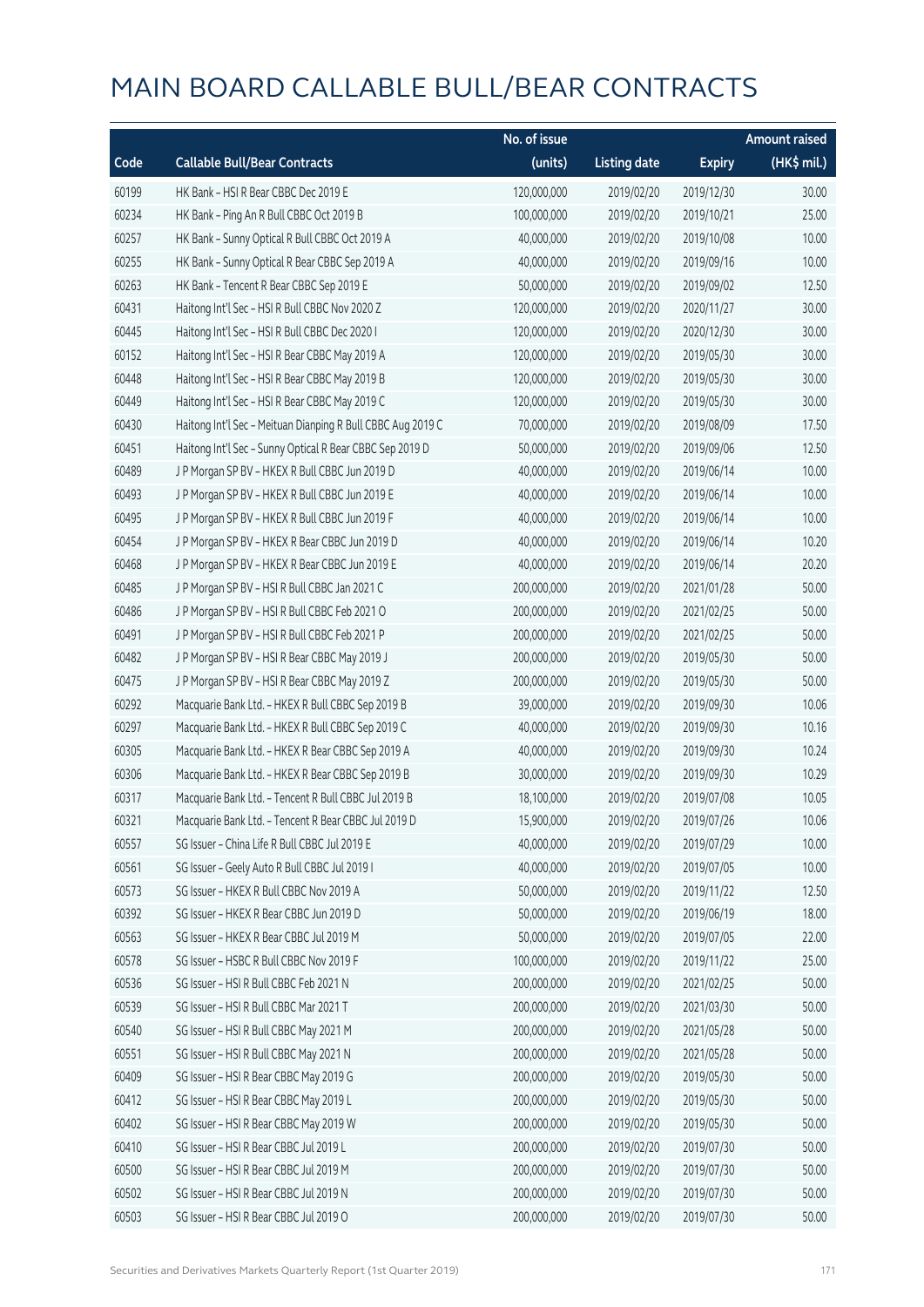|       |                                                            | No. of issue |                     |               | <b>Amount raised</b> |
|-------|------------------------------------------------------------|--------------|---------------------|---------------|----------------------|
| Code  | <b>Callable Bull/Bear Contracts</b>                        | (units)      | <b>Listing date</b> | <b>Expiry</b> | (HK\$ mil.)          |
| 60515 | SG Issuer - HSI R Bear CBBC Aug 2019 Y                     | 200,000,000  | 2019/02/20          | 2019/08/29    | 50.00                |
| 60519 | SG Issuer - HSI R Bear CBBC Aug 2019 Z                     | 200,000,000  | 2019/02/20          | 2019/08/29    | 50.00                |
| 60423 | SG Issuer - HSI R Bear CBBC Sep 2019 L                     | 400,000,000  | 2019/02/20          | 2019/09/27    | 100.00               |
| 60522 | SG Issuer - HSI R Bear CBBC Sep 2019 M                     | 200,000,000  | 2019/02/20          | 2019/09/27    | 50.00                |
| 60525 | SG Issuer - HSI R Bear CBBC Nov 2019 A                     | 400,000,000  | 2019/02/20          | 2019/11/28    | 100.00               |
| 60584 | SG Issuer - Ping An R Bull CBBC Nov 2019 G                 | 100,000,000  | 2019/02/20          | 2019/11/28    | 25.00                |
| 60609 | SG Issuer - Sunny Optical R Bull CBBC Jul 2019 F           | 40,000,000   | 2019/02/20          | 2019/07/29    | 10.00                |
| 60591 | SG Issuer - Sunny Optical R Bear CBBC Oct 2019 A           | 40,000,000   | 2019/02/20          | 2019/10/30    | 12.60                |
| 60395 | SG Issuer - Tencent R Bull CBBC Jun 2019 N                 | 80,000,000   | 2019/02/20          | 2019/06/06    | 20.00                |
| 60429 | SG Issuer - Tencent R Bear CBBC Dec 2019 E                 | 80,000,000   | 2019/02/20          | 2019/12/05    | 20.00                |
| 60795 | UBS AG - HKEX R Bull CBBC Oct 2019 B                       | 50,000,000   | 2019/02/20          | 2019/10/28    | 12.50                |
| 60744 | UBS AG - HSI R Bull CBBC May 2021 B                        | 200,000,000  | 2019/02/20          | 2021/05/28    | 50.00                |
| 60746 | UBS AG - HSI R Bull CBBC May 2021 C                        | 200,000,000  | 2019/02/20          | 2021/05/28    | 50.00                |
| 60751 | UBS AG - HSI R Bull CBBC May 2021 D                        | 200,000,000  | 2019/02/20          | 2021/05/28    | 50.00                |
| 60713 | UBS AG - HSI R Bear CBBC May 2019 A                        | 200,000,000  | 2019/02/20          | 2019/05/30    | 50.00                |
| 60743 | UBS AG - HSI R Bear CBBC May 2019 B                        | 200,000,000  | 2019/02/20          | 2019/05/30    | 50.00                |
| 60712 | UBS AG - HSI R Bear CBBC May 2019 L                        | 200,000,000  | 2019/02/20          | 2019/05/30    | 50.00                |
| 60714 | UBS AG - HSI R Bear CBBC May 2019 S                        | 200,000,000  | 2019/02/20          | 2019/05/30    | 50.00                |
| 60715 | UBS AG - HSI R Bear CBBC May 2019 V                        | 200,000,000  | 2019/02/20          | 2019/05/30    | 50.00                |
| 60709 | UBS AG - HSI R Bear CBBC May 2019 W                        | 200,000,000  | 2019/02/20          | 2019/05/30    | 50.00                |
| 60710 | UBS AG - HSI R Bear CBBC May 2019 Y                        | 200,000,000  | 2019/02/20          | 2019/05/30    | 50.00                |
| 60711 | UBS AG - HSI R Bear CBBC May 2019 Z                        | 200,000,000  | 2019/02/20          | 2019/05/30    | 50.00                |
| 60792 | UBS AG - Sunny Optical R Bull CBBC Dec 2019 A              | 40,000,000   | 2019/02/20          | 2019/12/09    | 10.00                |
| 60785 | UBS AG - Tencent R Bear CBBC Jul 2019 C                    | 40,000,000   | 2019/02/20          | 2019/07/09    | 10.00                |
| 60387 | Bank Vontobel - China Mobile R Bull CBBC Sep 2019 A        | 40,000,000   | 2019/02/20          | 2019/09/06    | 10.00                |
| 60373 | Bank Vontobel - HKEX R Bull CBBC Nov 2019 A                | 40,000,000   | 2019/02/20          | 2019/11/08    | 10.00                |
| 60390 | Bank Vontobel - HKEX R Bear CBBC Nov 2019 B                | 40,000,000   | 2019/02/20          | 2019/11/29    | 12.64                |
| 60368 | Bank Vontobel - HSI N Bull CBBC Jul 2019 J                 | 80,000,000   | 2019/02/20          | 2019/07/30    | 20.00                |
| 60369 | Bank Vontobel - HSI R Bull CBBC Jul 2019 K                 | 80,000,000   | 2019/02/20          | 2019/07/30    | 20.00                |
| 61035 | BNP Paribas Issuance B.V. - HSI R Bull CBBC Jan 2021 N     | 250,000,000  | 2019/02/21          | 2021/01/28    | 62.50                |
| 61038 | BNP Paribas Issuance B.V. - HSI R Bull CBBC Jan 2021 O     | 250,000,000  | 2019/02/21          | 2021/01/28    | 62.50                |
| 61046 | BNP Paribas Issuance B.V. - HSI R Bull CBBC Jan 2021 P     | 240,000,000  | 2019/02/21          | 2021/01/28    | 60.00                |
| 61040 | BNP Paribas Issuance B.V. - HSI R Bear CBBC Jun 2019 N     | 240,000,000  | 2019/02/21          | 2019/06/27    | 60.00                |
| 60873 | BNP Paribas Issuance B.V. - Tencent R Bear CBBC Oct 2019 L | 50,000,000   | 2019/02/21          | 2019/10/30    | 12.50                |
| 61290 | Credit Suisse AG - China Mobile R Bull CBBC Dec 2019 C     | 70,000,000   | 2019/02/21          | 2019/12/20    | 17.50                |
| 61243 | Credit Suisse AG - CSOP A50 ETF R Bull CBBC Jan 2020 A     | 50,000,000   | 2019/02/21          | 2020/01/30    | 12.50                |
| 61263 | Credit Suisse AG - A50 China R Bull CBBC Jan 2020 A        | 50,000,000   | 2019/02/21          | 2020/01/30    | 12.50                |
| 61192 | Credit Suisse AG - HSI R Bull CBBC Feb 2021 A              | 200,000,000  | 2019/02/21          | 2021/02/25    | 50.00                |
| 61194 | Credit Suisse AG - HSI R Bull CBBC Mar 2021 H              | 200,000,000  | 2019/02/21          | 2021/03/30    | 50.00                |
| 61202 | Credit Suisse AG - HSI R Bull CBBC Mar 2021 I              | 200,000,000  | 2019/02/21          | 2021/03/30    | 50.00                |
| 61273 | Credit Suisse AG - HSI R Bear CBBC May 2019 L              | 200,000,000  | 2019/02/21          | 2019/05/30    | 50.00                |
| 61264 | Credit Suisse AG - HSI R Bear CBBC May 2019 X              | 200,000,000  | 2019/02/21          | 2019/05/30    | 50.00                |
| 61214 | Credit Suisse AG - SHK Ppt R Bull CBBC Dec 2019 B          | 50,000,000   | 2019/02/21          | 2019/12/20    | 12.50                |
| 61218 | Credit Suisse AG - SHK Ppt R Bear CBBC Dec 2019 B          | 50,000,000   | 2019/02/21          | 2019/12/20    | 12.50                |
| 60929 | Bank of East Asia - CM Bank R Bull CBBC Dec 2019 A         | 40,000,000   | 2019/02/21          | 2019/12/24    | 10.00                |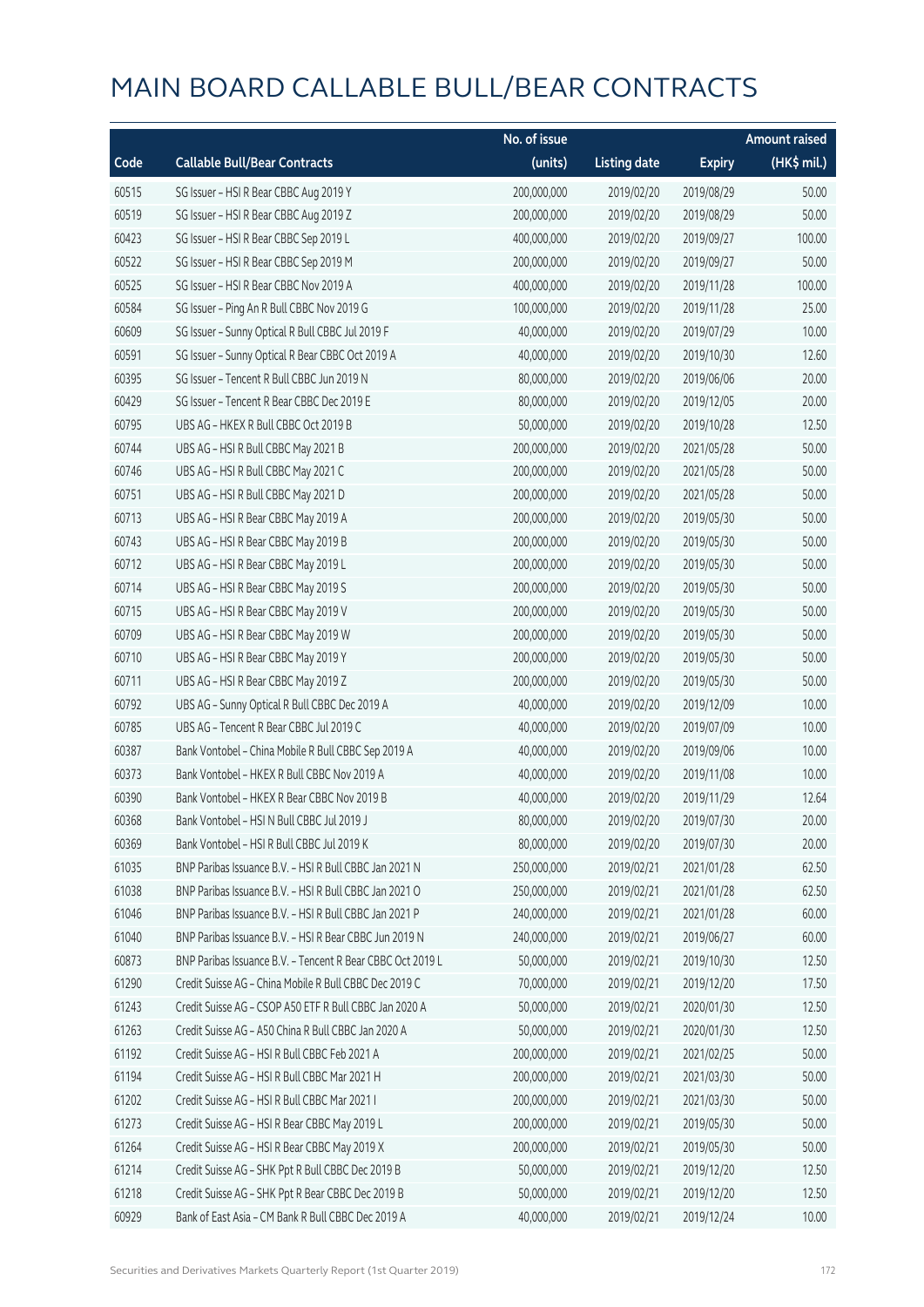|       |                                                              | No. of issue |                     |               | <b>Amount raised</b>  |
|-------|--------------------------------------------------------------|--------------|---------------------|---------------|-----------------------|
| Code  | <b>Callable Bull/Bear Contracts</b>                          | (units)      | <b>Listing date</b> | <b>Expiry</b> | $(HK\frac{1}{2}mil.)$ |
| 60931 | Bank of East Asia - CM Bank R Bull CBBC Dec 2019 B           | 40,000,000   | 2019/02/21          | 2019/12/24    | 10.00                 |
| 60922 | Bank of East Asia - Galaxy Ent R Bear CBBC Dec 2019 A        | 100,000,000  | 2019/02/21          | 2019/12/24    | 25.00                 |
| 60921 | Bank of East Asia - Tencent R Bull CBBC Dec 2019 B           | 30,000,000   | 2019/02/21          | 2019/12/24    | 10.50                 |
| 61322 | Goldman Sachs SP (Asia) - CSOP A50 ETF R Bull CBBC May 2019C | 100,000,000  | 2019/02/21          | 2019/05/22    | 25.00                 |
| 61307 | Goldman Sachs SP (Asia) - HKEX R Bull CBBC Dec 2019 W        | 100,000,000  | 2019/02/21          | 2019/12/30    | 25.00                 |
| 61321 | Goldman Sachs SP (Asia) - HKEX R Bull CBBC Dec 2019 X        | 100,000,000  | 2019/02/21          | 2019/12/30    | 25.00                 |
| 60877 | Goldman Sachs SP (Asia) - HSI R Bull CBBC Dec 2020 X         | 200,000,000  | 2019/02/21          | 2020/12/30    | 50.00                 |
| 60878 | Goldman Sachs SP (Asia) - HSI R Bull CBBC Dec 2020 Y         | 200,000,000  | 2019/02/21          | 2020/12/30    | 50.00                 |
| 61291 | Goldman Sachs SP (Asia) - HSI R Bear CBBC May 2019 X         | 200,000,000  | 2019/02/21          | 2019/05/30    | 50.00                 |
| 61330 | Goldman Sachs SP (Asia) - HSI R Bear CBBC May 2019 Y         | 200,000,000  | 2019/02/21          | 2019/05/30    | 50.00                 |
| 60904 | Goldman Sachs SP (Asia) - HSI R Bear CBBC Jun 2019 C         | 200,000,000  | 2019/02/21          | 2019/06/27    | 50.00                 |
| 60918 | Goldman Sachs SP (Asia) - HSI R Bear CBBC Jun 2019 D         | 200,000,000  | 2019/02/21          | 2019/06/27    | 50.00                 |
| 61298 | Goldman Sachs SP (Asia) - Ping An R Bull CBBC Dec 2019 K     | 100,000,000  | 2019/02/21          | 2019/12/31    | 25.00                 |
| 61331 | Goldman Sachs SP (Asia) - Tencent R Bull CBBC Jun 2019 I     | 100,000,000  | 2019/02/21          | 2019/06/28    | 25.00                 |
| 60954 | HK Bank - AIA R Bear CBBC Nov 2019 A                         | 40,000,000   | 2019/02/21          | 2019/11/11    | 10.00                 |
| 60940 | HK Bank - China Mobile R Bull CBBC Oct 2019 B                | 60,000,000   | 2019/02/21          | 2019/10/21    | 15.00                 |
| 60963 | HK Bank - Geely Auto R Bull CBBC Sep 2019 B                  | 40,000,000   | 2019/02/21          | 2019/09/30    | 10.00                 |
| 60971 | HK Bank - Geely Auto R Bear CBBC Oct 2019 A                  | 40,000,000   | 2019/02/21          | 2019/10/08    | 13.20                 |
| 60981 | HK Bank - HKEX R Bull CBBC Oct 2019 B                        | 50,000,000   | 2019/02/21          | 2019/10/02    | 12.50                 |
| 60985 | HK Bank - HKEX R Bear CBBC Oct 2019 B                        | 40,000,000   | 2019/02/21          | 2019/10/28    | 17.20                 |
| 60883 | HK Bank - HSI R Bull CBBC Mar 2020 X                         | 120,000,000  | 2019/02/21          | 2020/03/30    | 30.00                 |
| 60992 | HK Bank - HSI R Bear CBBC Jul 2019 O                         | 120,000,000  | 2019/02/21          | 2019/07/30    | 30.00                 |
| 60998 | HK Bank - HSI R Bear CBBC Oct 2019 M                         | 120,000,000  | 2019/02/21          | 2019/10/30    | 30.00                 |
| 60994 | HK Bank - HSI R Bear CBBC Nov 2019 I                         | 120,000,000  | 2019/02/21          | 2019/11/28    | 30.00                 |
| 61000 | HK Bank - HSI R Bear CBBC Dec 2019 F                         | 120,000,000  | 2019/02/21          | 2019/12/30    | 30.00                 |
| 60991 | HK Bank - Ping An R Bear CBBC Sep 2019 A                     | 80,000,000   | 2019/02/21          | 2019/09/30    | 20.00                 |
| 60943 | HK Bank - Sands China R Bear CBBC Sep 2019 C                 | 40,000,000   | 2019/02/21          | 2019/09/02    | 10.00                 |
| 60948 | HK Bank - Sunny Optical R Bear CBBC Aug 2019 B               | 40,000,000   | 2019/02/21          | 2019/08/26    | 10.00                 |
| 60890 | HK Bank - Tencent R Bull CBBC Jul 2019 U                     | 60,000,000   | 2019/02/21          | 2019/07/29    | 15.00                 |
| 61073 | Haitong Int'l Sec - HSI R Bull CBBC Dec 2020 J               | 120,000,000  | 2019/02/21          | 2020/12/30    | 30.00                 |
| 61097 | Haitong Int'l Sec - HSI R Bull CBBC Dec 2020 K               | 120,000,000  | 2019/02/21          | 2020/12/30    | 31.32                 |
| 61102 | Haitong Int'l Sec - HSI R Bull CBBC Dec 2020 L               | 120,000,000  | 2019/02/21          | 2020/12/30    | 31.20                 |
| 61103 | Haitong Int'l Sec - HSI R Bear CBBC May 2019 D               | 120,000,000  | 2019/02/21          | 2019/05/30    | 30.00                 |
| 61104 | Haitong Int'l Sec - HSI R Bear CBBC May 2019 E               | 120,000,000  | 2019/02/21          | 2019/05/30    | 30.00                 |
| 61054 | J P Morgan SP BV - HKEX R Bull CBBC Jun 2019 G               | 40,000,000   | 2019/02/21          | 2019/06/14    | 10.00                 |
| 61065 | J P Morgan SP BV - HSI R Bull CBBC Feb 2021 Q                | 200,000,000  | 2019/02/21          | 2021/02/25    | 50.00                 |
| 61066 | J P Morgan SP BV - HSI R Bull CBBC Feb 2021 R                | 200,000,000  | 2019/02/21          | 2021/02/25    | 50.00                 |
| 61068 | J P Morgan SP BV - HSI R Bear CBBC May 2019 K                | 200,000,000  | 2019/02/21          | 2019/05/30    | 50.00                 |
| 61055 | J P Morgan SP BV - Tencent R Bull CBBC Jun 2019 E            | 50,000,000   | 2019/02/21          | 2019/06/14    | 12.50                 |
| 61069 | J P Morgan SP BV - Tencent R Bear CBBC Jun 2019 D            | 50,000,000   | 2019/02/21          | 2019/06/14    | 12.50                 |
| 60893 | Macquarie Bank Ltd. - Tencent R Bull CBBC Jun 2019 Q         | 23,600,000   | 2019/02/21          | 2019/06/06    | 10.03                 |
| 60894 | Macquarie Bank Ltd. - Tencent R Bear CBBC Dec 2019 A         | 9,000,000    | 2019/02/21          | 2019/12/05    | 10.10                 |
| 60895 | Macquarie Bank Ltd. - Tencent R Bear CBBC Dec 2019 B         | 9,000,000    | 2019/02/21          | 2019/12/05    | 11.96                 |
| 61140 | SG Issuer - AIA R Bull CBBC Jul 2019 V                       | 60,000,000   | 2019/02/21          | 2019/07/12    | 15.00                 |
| 61147 | SG Issuer - CM Bank R Bear CBBC Sep 2019 D                   | 100,000,000  | 2019/02/21          | 2019/09/30    | 25.00                 |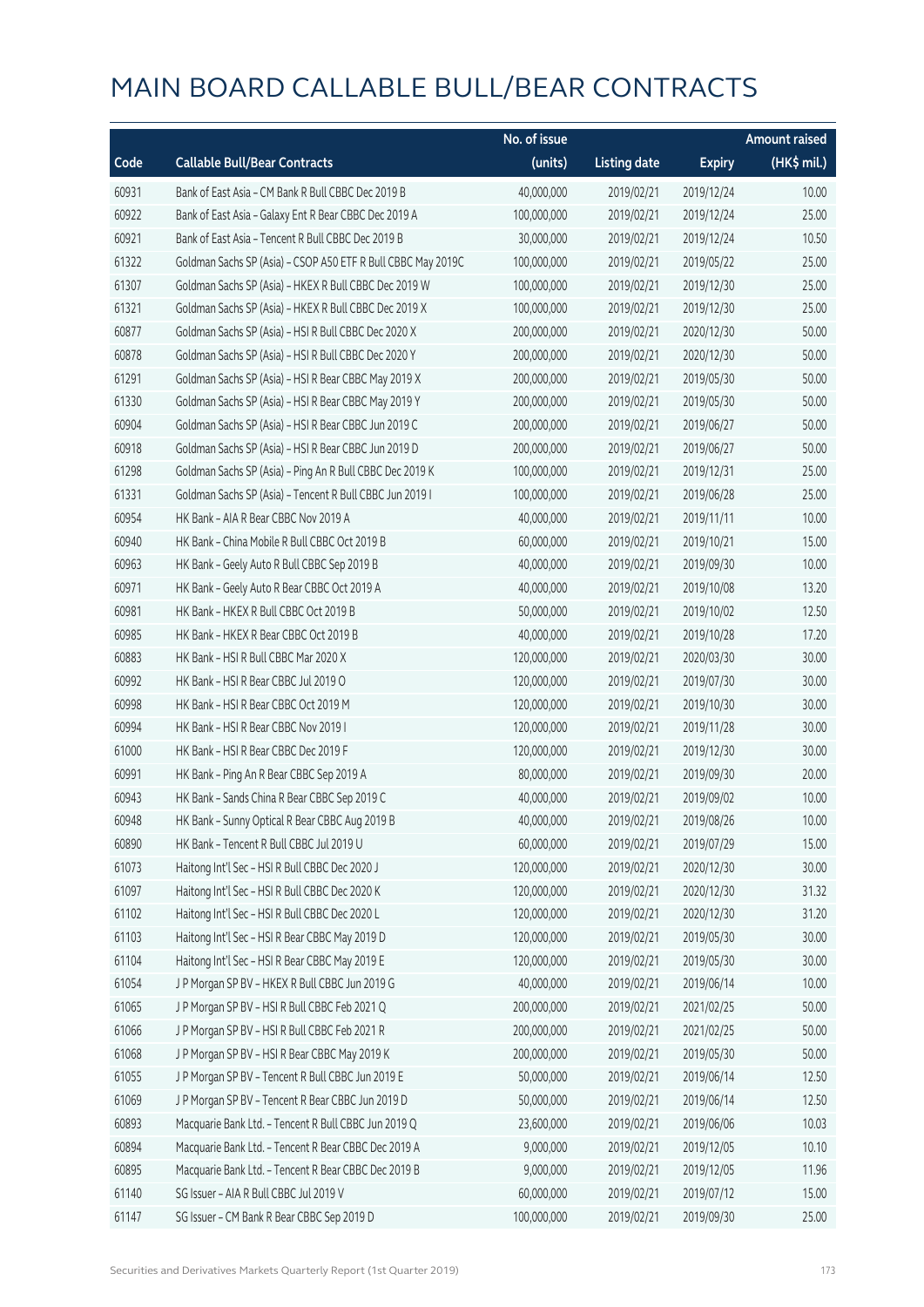|       |                                                              | No. of issue |                     |               | <b>Amount raised</b> |
|-------|--------------------------------------------------------------|--------------|---------------------|---------------|----------------------|
| Code  | <b>Callable Bull/Bear Contracts</b>                          | (units)      | <b>Listing date</b> | <b>Expiry</b> | $(HK\$ mil.)         |
| 61128 | SG Issuer - CSOP A50 ETF R Bull CBBC Feb 2020 C              | 100,000,000  | 2019/02/21          | 2020/02/05    | 25.00                |
| 61130 | SG Issuer - CSOP A50 ETF R Bull CBBC Apr 2020 C              | 100,000,000  | 2019/02/21          | 2020/04/16    | 25.00                |
| 61148 | SG Issuer - CSPC Pharma R Bull CBBC Aug 2019 A               | 40,000,000   | 2019/02/21          | 2019/08/30    | 10.00                |
| 61132 | SG Issuer - A50 China R Bull CBBC Feb 2020 C                 | 80,000,000   | 2019/02/21          | 2020/02/10    | 20.00                |
| 61155 | SG Issuer - HSBC R Bear CBBC Jul 2019 B                      | 100,000,000  | 2019/02/21          | 2019/07/19    | 25.00                |
| 61126 | SG Issuer - HSCEI R Bull CBBC Oct 2020 F                     | 100,000,000  | 2019/02/21          | 2020/10/29    | 25.00                |
| 61124 | SG Issuer - HSCEI R Bear CBBC Oct 2019 A                     | 100,000,000  | 2019/02/21          | 2019/10/30    | 25.00                |
| 61167 | SG Issuer - HSI R Bull CBBC Mar 2021 U                       | 400,000,000  | 2019/02/21          | 2021/03/30    | 100.00               |
| 61105 | SG Issuer - HSI R Bull CBBC Apr 2021 V                       | 200,000,000  | 2019/02/21          | 2021/04/29    | 50.00                |
| 61115 | SG Issuer - HSI R Bull CBBC Apr 2021 W                       | 200,000,000  | 2019/02/21          | 2021/04/29    | 50.00                |
| 61117 | SG Issuer - HSI R Bull CBBC May 2021 O                       | 200,000,000  | 2019/02/21          | 2021/05/28    | 50.00                |
| 61170 | SG Issuer - HSI R Bear CBBC May 2019 T                       | 200,000,000  | 2019/02/21          | 2019/05/30    | 50.00                |
| 61157 | SG Issuer - HSI R Bear CBBC Jul 2019 Z                       | 200,000,000  | 2019/02/21          | 2019/07/30    | 50.00                |
| 61121 | SG Issuer - Tencent R Bull CBBC Jun 2019 L                   | 80,000,000   | 2019/02/21          | 2019/06/12    | 20.00                |
| 61122 | SG Issuer - Tencent R Bull CBBC Jul 2019 E                   | 80,000,000   | 2019/02/21          | 2019/07/04    | 20.00                |
| 61191 | SG Issuer - Tencent R Bear CBBC Oct 2019 C                   | 80,000,000   | 2019/02/21          | 2019/10/30    | 20.00                |
| 61009 | UBS AG - HSBC R Bull CBBC Sep 2019 B                         | 50,000,000   | 2019/02/21          | 2019/09/16    | 12.50                |
| 61001 | UBS AG - HSI R Bull CBBC May 2021 E                          | 200,000,000  | 2019/02/21          | 2021/05/28    | 50.00                |
| 61004 | UBS AG - HSI R Bull CBBC May 2021 F                          | 200,000,000  | 2019/02/21          | 2021/05/28    | 50.00                |
| 61030 | UBS AG - HSI R Bull CBBC May 2021 G                          | 50,000,000   | 2019/02/21          | 2021/05/28    | 12.50                |
| 61008 | UBS AG - HSI R Bear CBBC May 2019 C                          | 200,000,000  | 2019/02/21          | 2019/05/30    | 50.00                |
| 61005 | UBS AG - HSI R Bear CBBC May 2019 T                          | 200,000,000  | 2019/02/21          | 2019/05/30    | 50.00                |
| 61020 | UBS AG - Tencent R Bull CBBC Jul 2019 J                      | 50,000,000   | 2019/02/21          | 2019/07/09    | 12.50                |
| 61076 | Bank Vontobel - HKEX R Bear CBBC Oct 2019 A                  | 40,000,000   | 2019/02/21          | 2019/10/25    | 10.00                |
| 61078 | Bank Vontobel - Tencent R Bear CBBC Oct 2019 A               | 40,000,000   | 2019/02/21          | 2019/10/11    | 10.00                |
| 61347 | BOCI Asia Ltd. - HSI R Bull CBBC Sep 2020 A                  | 150,000,000  | 2019/02/22          | 2020/09/29    | 38.55                |
| 61462 | BNP Paribas Issuance B.V. - CC Bank R Bear CBBC Nov 2019 I   | 100,000,000  | 2019/02/22          | 2019/11/28    | 25.00                |
| 61451 | BNP Paribas Issuance B.V. - CSOP A50 R Bull CBBC Jun 2019 Q  | 60,000,000   | 2019/02/22          | 2019/06/27    | 15.00                |
| 61454 | BNP Paribas Issuance B.V. - CSOP A50 R Bull CBBC Jun 2019 R  | 60,000,000   | 2019/02/22          | 2019/06/27    | 15.00                |
| 61461 | BNP Paribas Issuance B.V. - CSOP A50 R Bull CBBC Jun 2019 S  | 60,000,000   | 2019/02/22          | 2019/06/27    | 15.00                |
| 61428 | BNP Paribas Issuance B.V. - Galaxy Ent R Bear CBBC Aug 2019Y | 150,000,000  | 2019/02/22          | 2019/08/29    | 37.50                |
| 61434 | BNP Paribas Issuance B.V. - Galaxy Ent R Bear CBBC Aug 2019Z | 150,000,000  | 2019/02/22          | 2019/08/29    | 37.50                |
| 61394 | BNP Paribas Issuance B.V. - HKEX R Bear CBBC Jul 2019 G      | 50,000,000   | 2019/02/22          | 2019/07/30    | 12.50                |
| 61388 | BNP Paribas Issuance B.V. - HSCEI R Bear CBBC Dec 2019 L     | 100,000,000  | 2019/02/22          | 2019/12/30    | 25.00                |
| 61463 | BNP Paribas Issuance B.V. - HSI R Bull CBBC Jan 2021 Q       | 250,000,000  | 2019/02/22          | 2021/01/28    | 62.50                |
| 61471 | BNP Paribas Issuance B.V. - HSI R Bear CBBC Jun 2019 O       | 250,000,000  | 2019/02/22          | 2019/06/27    | 62.50                |
| 61485 | BNP Paribas Issuance B.V. - HSI R Bear CBBC Jun 2019 P       | 250,000,000  | 2019/02/22          | 2019/06/27    | 62.50                |
| 61682 | BNP Paribas Issuance B.V. - HSI R Bear CBBC Jun 2019 Q       | 250,000,000  | 2019/02/22          | 2019/06/27    | 62.50                |
| 61683 | BNP Paribas Issuance B.V. - HSI R Bear CBBC Jun 2019 S       | 240,000,000  | 2019/02/22          | 2019/06/27    | 60.00                |
| 61397 | BNP Paribas Issuance B.V. - Ping An R Bear CBBC Aug 2019 Z   | 200,000,000  | 2019/02/22          | 2019/08/29    | 50.00                |
| 61375 | BNP Paribas Issuance B.V. - Tencent R Bull CBBC Jun 2019 L   | 50,000,000   | 2019/02/22          | 2019/06/27    | 12.50                |
| 61366 | BNP Paribas Issuance B.V. - Tencent R Bull CBBC Jul 2019 Q   | 50,000,000   | 2019/02/22          | 2019/07/30    | 12.50                |
| 61378 | BNP Paribas Issuance B.V. - Tencent R Bear CBBC Oct 2019 M   | 50,000,000   | 2019/02/22          | 2019/10/30    | 12.50                |
| 61379 | BNP Paribas Issuance B.V. - Tencent R Bear CBBC Nov 2019 R   | 50,000,000   | 2019/02/22          | 2019/11/28    | 12.50                |
| 62246 | Credit Suisse AG - AIA R Bull CBBC Dec 2019 F                | 70,000,000   | 2019/02/22          | 2019/12/06    | 17.50                |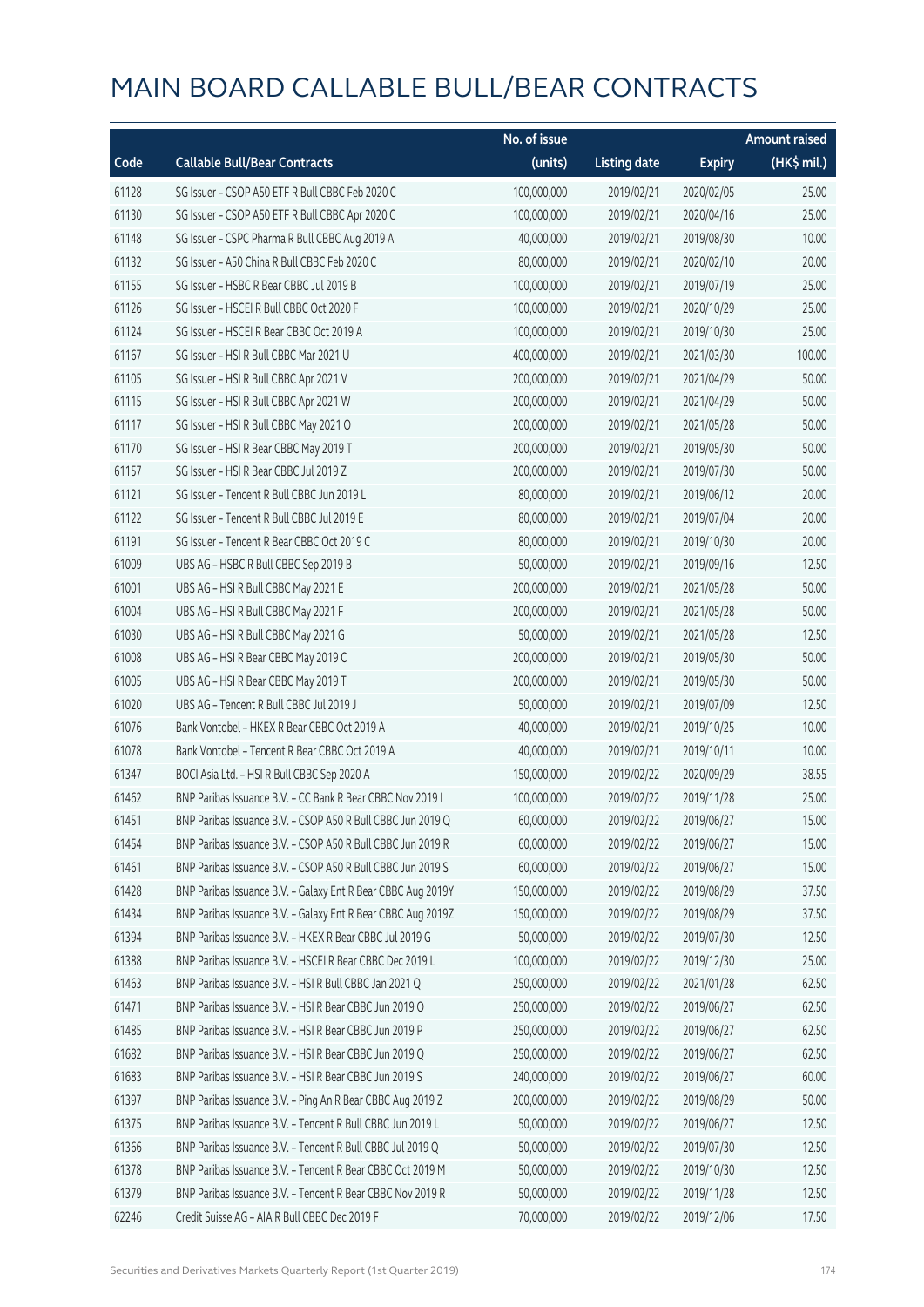|       |                                                          | No. of issue |                     |               | <b>Amount raised</b> |
|-------|----------------------------------------------------------|--------------|---------------------|---------------|----------------------|
| Code  | <b>Callable Bull/Bear Contracts</b>                      | (units)      | <b>Listing date</b> | <b>Expiry</b> | (HK\$ mil.)          |
| 62254 | Credit Suisse AG - HSI R Bull CBBC Sep 2020 R            | 200,000,000  | 2019/02/22          | 2020/09/29    | 50.00                |
| 62266 | Credit Suisse AG - HSI R Bull CBBC Jan 2021 A            | 200,000,000  | 2019/02/22          | 2021/01/28    | 50.00                |
| 62206 | Credit Suisse AG - HSI R Bull CBBC Feb 2021 B            | 200,000,000  | 2019/02/22          | 2021/02/25    | 50.00                |
| 62211 | Credit Suisse AG - HSI R Bull CBBC Feb 2021 Y            | 200,000,000  | 2019/02/22          | 2021/02/25    | 50.00                |
| 62196 | Credit Suisse AG - HSI R Bull CBBC Mar 2021 J            | 200,000,000  | 2019/02/22          | 2021/03/30    | 50.00                |
| 62242 | Credit Suisse AG - HSI R Bull CBBC Mar 2021 K            | 200,000,000  | 2019/02/22          | 2021/03/30    | 50.00                |
| 62271 | Credit Suisse AG - HSI R Bear CBBC May 2019 C            | 200,000,000  | 2019/02/22          | 2019/05/30    | 50.00                |
| 62270 | Credit Suisse AG - HSI R Bear CBBC May 2019 V            | 200,000,000  | 2019/02/22          | 2019/05/30    | 50.00                |
| 62274 | Credit Suisse AG - HSI R Bear CBBC Jun 2019 V            | 200,000,000  | 2019/02/22          | 2019/06/27    | 50.00                |
| 62275 | Credit Suisse AG - HSI R Bear CBBC Jul 2019 U            | 300,000,000  | 2019/02/22          | 2019/07/30    | 75.00                |
| 62252 | Credit Suisse AG - Ping An R Bull CBBC Dec 2019 K        | 80,000,000   | 2019/02/22          | 2019/12/20    | 20.00                |
| 62244 | Credit Suisse AG - Tencent R Bull CBBC Dec 2019 O        | 50,000,000   | 2019/02/22          | 2019/12/20    | 12.50                |
| 62250 | Credit Suisse AG - Tencent R Bear CBBC Dec 2019 F        | 50,000,000   | 2019/02/22          | 2019/12/20    | 12.50                |
| 62251 | Credit Suisse AG - Tencent R Bear CBBC Dec 2019 G        | 50,000,000   | 2019/02/22          | 2019/12/13    | 12.50                |
| 61490 | Goldman Sachs SP (Asia) - HSI R Bull CBBC Sep 2020 B     | 200,000,000  | 2019/02/22          | 2020/09/29    | 50.00                |
| 61491 | Goldman Sachs SP (Asia) - HSI R Bull CBBC Sep 2020 E     | 200,000,000  | 2019/02/22          | 2020/09/29    | 50.00                |
| 61496 | Goldman Sachs SP (Asia) - HSI R Bull CBBC Dec 2020 J     | 200,000,000  | 2019/02/22          | 2020/12/30    | 50.00                |
| 61821 | Goldman Sachs SP (Asia) - HSI R Bear CBBC Jun 2019 E     | 200,000,000  | 2019/02/22          | 2019/06/27    | 50.00                |
| 61825 | Goldman Sachs SP (Asia) - HSI R Bear CBBC Jun 2019 F     | 200,000,000  | 2019/02/22          | 2019/06/27    | 50.00                |
| 61846 | Goldman Sachs SP (Asia) - HSI R Bear CBBC Jun 2019 G     | 200,000,000  | 2019/02/22          | 2019/06/27    | 50.00                |
| 61528 | Goldman Sachs SP (Asia) - Ping An R Bull CBBC Dec 2019 L | 100,000,000  | 2019/02/22          | 2019/12/20    | 25.00                |
| 61497 | Goldman Sachs SP (Asia) - Tencent R Bull CBBC Jun 2019 J | 100,000,000  | 2019/02/22          | 2019/06/28    | 25.00                |
| 61527 | Goldman Sachs SP (Asia) - Tencent R Bull CBBC Jun 2019 K | 100,000,000  | 2019/02/22          | 2019/06/28    | 25.00                |
| 61580 | HK Bank - CNOOC R Bull CBBC Oct 2019 A                   | 50,000,000   | 2019/02/22          | 2019/10/02    | 12.50                |
| 61614 | HK Bank - CSOP A50 ETF R Bear CBBC Aug 2019 A            | 40,000,000   | 2019/02/22          | 2019/08/26    | 10.00                |
| 61625 | HK Bank - A50 China R Bear CBBC Aug 2019 A               | 40,000,000   | 2019/02/22          | 2019/08/26    | 10.00                |
| 61571 | HK Bank - Galaxy Ent R Bear CBBC Aug 2019 B              | 40,000,000   | 2019/02/22          | 2019/08/05    | 10.00                |
| 61530 | HK Bank - HKEX R Bull CBBC Oct 2019 C                    | 50,000,000   | 2019/02/22          | 2019/10/14    | 12.50                |
| 61534 | HK Bank - HKEX R Bear CBBC Jul 2019 G                    | 40,000,000   | 2019/02/22          | 2019/07/29    | 10.00                |
| 61539 | HK Bank - HSCEI R Bear CBBC Jul 2019 B                   | 50,000,000   | 2019/02/22          | 2019/07/30    | 12.50                |
| 61652 | HK Bank - HSCEI ETF R Bull CBBC Nov 2019 A               | 50,000,000   | 2019/02/22          | 2019/11/25    | 12.50                |
| 61357 | HK Bank - HSI R Bull CBBC Mar 2020 Y                     | 120,000,000  | 2019/02/22          | 2020/03/30    | 30.00                |
| 61564 | HK Bank - HSI R Bull CBBC Mar 2020 Z                     | 80,000,000   | 2019/02/22          | 2020/03/30    | 20.00                |
| 61551 | HK Bank - HSI R Bear CBBC Jul 2019 P                     | 80,000,000   | 2019/02/22          | 2019/07/30    | 20.00                |
| 61584 | HK Bank - Ping An R Bear CBBC Aug 2019 B                 | 80,000,000   | 2019/02/22          | 2019/08/05    | 20.00                |
| 61570 | HK Bank - Sunny Optical R Bear CBBC Aug 2019 C           | 40,000,000   | 2019/02/22          | 2019/08/05    | 10.00                |
| 61364 | HK Bank - Tencent R Bull CBBC Oct 2019 B                 | 60,000,000   | 2019/02/22          | 2019/10/02    | 15.00                |
| 61607 | HK Bank - Tencent R Bear CBBC Jul 2019 M                 | 50,000,000   | 2019/02/22          | 2019/07/22    | 12.50                |
| 61608 | HK Bank - Tencent R Bear CBBC Aug 2019 L                 | 50,000,000   | 2019/02/22          | 2019/08/26    | 12.50                |
| 61643 | HK Bank - Tracker Fund R Bull CBBC Nov 2019 A            | 50,000,000   | 2019/02/22          | 2019/11/25    | 12.50                |
| 61653 | Haitong Int'l Sec - HSI R Bull CBBC Dec 2020 M           | 120,000,000  | 2019/02/22          | 2020/12/30    | 30.00                |
| 62161 | Haitong Int'l Sec - HSI R Bull CBBC Dec 2020 N           | 120,000,000  | 2019/02/22          | 2020/12/30    | 30.00                |
| 62162 | Haitong Int'l Sec - HSI R Bull CBBC Dec 2020 O           | 120,000,000  | 2019/02/22          | 2020/12/30    | 30.00                |
| 62164 | Haitong Int'l Sec - HSI R Bear CBBC May 2019 F           | 120,000,000  | 2019/02/22          | 2019/05/30    | 30.00                |
| 62166 | Haitong Int'l Sec - HSI R Bear CBBC May 2019 H           | 120,000,000  | 2019/02/22          | 2019/05/30    | 30.00                |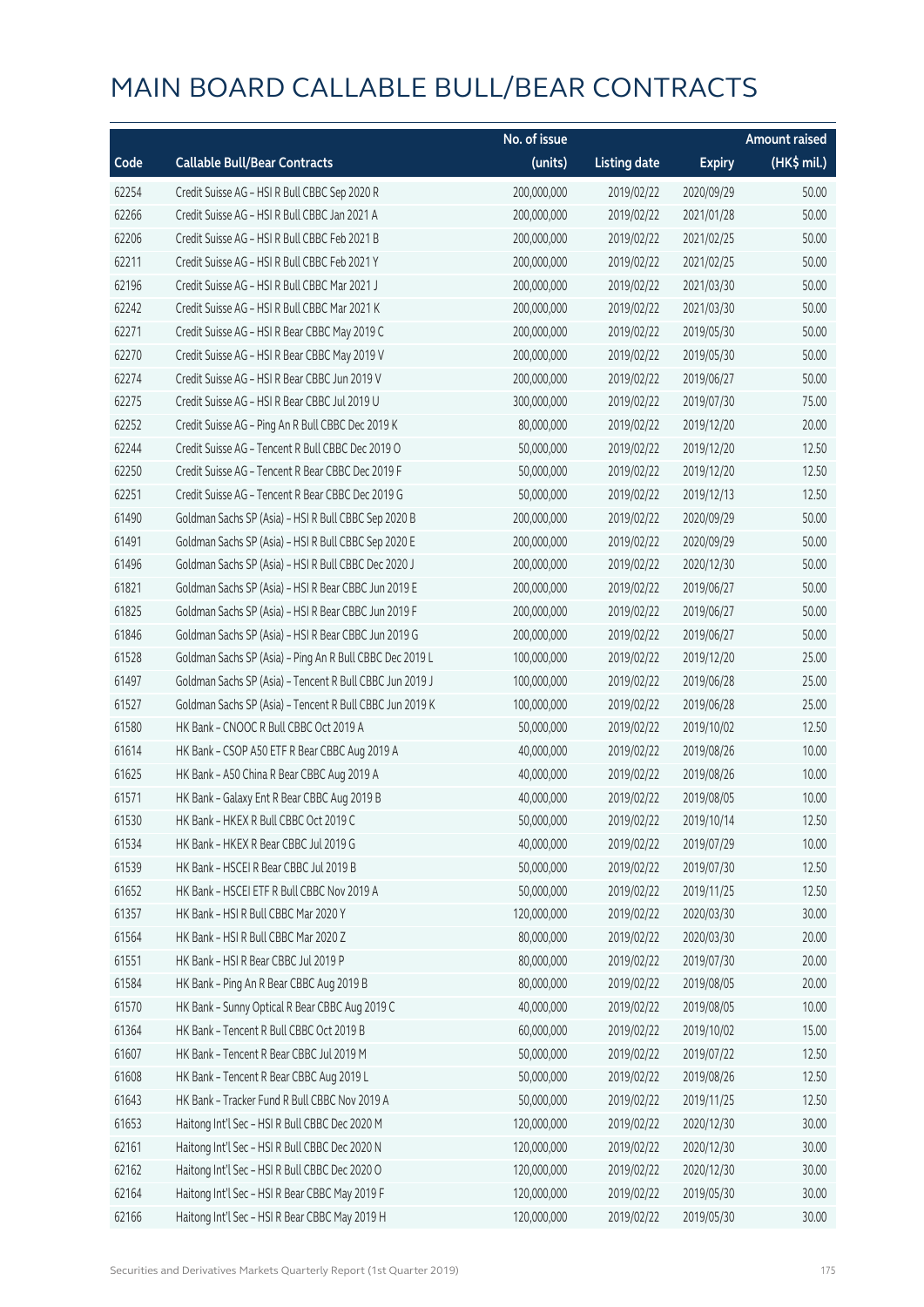|       |                                                         | No. of issue |                     |               | <b>Amount raised</b> |
|-------|---------------------------------------------------------|--------------|---------------------|---------------|----------------------|
| Code  | <b>Callable Bull/Bear Contracts</b>                     | (units)      | <b>Listing date</b> | <b>Expiry</b> | (HK\$ mil.)          |
| 62173 | Haitong Int'l Sec - HSI R Bear CBBC May 2019 I          | 120,000,000  | 2019/02/22          | 2019/05/30    | 30.00                |
| 61654 | Haitong Int'l Sec - Tencent R Bull CBBC Aug 2019 G      | 40,000,000   | 2019/02/22          | 2019/08/15    | 10.00                |
| 61665 | Haitong Int'l Sec - Tencent R Bull CBBC Aug 2019 H      | 40,000,000   | 2019/02/22          | 2019/08/14    | 10.00                |
| 62176 | Haitong Int'l Sec - Tencent R Bull CBBC Aug 2019 I      | 40,000,000   | 2019/02/22          | 2019/08/13    | 10.00                |
| 61804 | J P Morgan SP BV - HKEX R Bull CBBC Jun 2019 H          | 40,000,000   | 2019/02/22          | 2019/06/14    | 10.00                |
| 61810 | J P Morgan SP BV - HKEX R Bear CBBC Jun 2019 F          | 40,000,000   | 2019/02/22          | 2019/06/14    | 10.00                |
| 61763 | J P Morgan SP BV - HSI R Bull CBBC Feb 2021 S           | 200,000,000  | 2019/02/22          | 2021/02/25    | 50.00                |
| 61768 | J P Morgan SP BV - HSI R Bull CBBC Feb 2021 T           | 200,000,000  | 2019/02/22          | 2021/02/25    | 50.00                |
| 61776 | J P Morgan SP BV - HSI R Bull CBBC Feb 2021 U           | 200,000,000  | 2019/02/22          | 2021/02/25    | 50.00                |
| 61777 | J P Morgan SP BV - HSI R Bull CBBC Feb 2021 V           | 200,000,000  | 2019/02/22          | 2021/02/25    | 50.00                |
| 61798 | J P Morgan SP BV - HSI R Bear CBBC May 2019 C           | 200,000,000  | 2019/02/22          | 2019/05/30    | 50.00                |
| 61781 | J P Morgan SP BV - HSI R Bear CBBC May 2019 I           | 200,000,000  | 2019/02/22          | 2019/05/30    | 50.00                |
| 61789 | J P Morgan SP BV - HSI R Bear CBBC May 2019 L           | 200,000,000  | 2019/02/22          | 2019/05/30    | 50.00                |
| 61793 | J P Morgan SP BV - HSI R Bear CBBC Jun 2019 V           | 200,000,000  | 2019/02/22          | 2019/06/27    | 50.00                |
| 61796 | J P Morgan SP BV - HSI R Bear CBBC Jun 2019 W           | 200,000,000  | 2019/02/22          | 2019/06/27    | 50.00                |
| 61758 | J P Morgan SP BV - Tencent R Bull CBBC Jun 2019 F       | 50,000,000   | 2019/02/22          | 2019/06/14    | 12.50                |
| 61803 | J P Morgan SP BV - Tencent R Bull CBBC Jun 2019 G       | 50,000,000   | 2019/02/22          | 2019/06/14    | 12.50                |
| 61778 | J P Morgan SP BV - Tencent R Bear CBBC Jun 2019 E       | 50,000,000   | 2019/02/22          | 2019/06/14    | 12.50                |
| 61800 | J P Morgan SP BV - Tencent R Bear CBBC Jun 2019 F       | 50,000,000   | 2019/02/22          | 2019/06/14    | 12.50                |
| 61744 | Macquarie Bank Ltd. - China Life R Bull CBBC Sep 2019 A | 40,000,000   | 2019/02/22          | 2019/09/30    | 10.04                |
| 61745 | Macquarie Bank Ltd. - China Life R Bull CBBC Sep 2019 B | 39,000,000   | 2019/02/22          | 2019/09/30    | 10.10                |
| 61747 | Macquarie Bank Ltd. - China Life R Bear CBBC Sep 2019 A | 39,500,000   | 2019/02/22          | 2019/09/30    | 10.03                |
| 61513 | Macquarie Bank Ltd. - Tencent R Bull CBBC Jul 2019 C    | 19,700,000   | 2019/02/22          | 2019/07/04    | 10.05                |
| 61524 | Macquarie Bank Ltd. - Tencent R Bear CBBC Oct 2019 A    | 10,500,000   | 2019/02/22          | 2019/10/30    | 10.02                |
| 61941 | SG Issuer - Galaxy Ent R Bull CBBC Oct 2019 G           | 100,000,000  | 2019/02/22          | 2019/10/31    | 25.00                |
| 62095 | SG Issuer - Galaxy Ent R Bear CBBC Sep 2019 D           | 100,000,000  | 2019/02/22          | 2019/09/30    | 25.00                |
| 61942 | SG Issuer - HKEX R Bull CBBC Jun 2019 K                 | 50,000,000   | 2019/02/22          | 2019/06/20    | 12.50                |
| 62124 | SG Issuer - HKEX R Bull CBBC Sep 2019 A                 | 50,000,000   | 2019/02/22          | 2019/09/30    | 12.50                |
| 61987 | SG Issuer - HSI R Bull CBBC Mar 2021 V                  | 200,000,000  | 2019/02/22          | 2021/03/30    | 50.00                |
| 62000 | SG Issuer - HSI R Bull CBBC Mar 2021 W                  | 200,000,000  | 2019/02/22          | 2021/03/30    | 50.00                |
| 62063 | SG Issuer - HSI R Bull CBBC Mar 2021 X                  | 200,000,000  | 2019/02/22          | 2021/03/30    | 50.00                |
| 62069 | SG Issuer - HSI R Bull CBBC Apr 2021 X                  | 200,000,000  | 2019/02/22          | 2021/04/29    | 50.00                |
| 62029 | SG Issuer - HSI R Bull CBBC May 2021 P                  | 200,000,000  | 2019/02/22          | 2021/05/28    | 50.00                |
| 62032 | SG Issuer - HSI R Bull CBBC May 2021 Q                  | 200,000,000  | 2019/02/22          | 2021/05/28    | 50.00                |
| 62047 | SG Issuer - HSI R Bull CBBC May 2021 R                  | 200,000,000  | 2019/02/22          | 2021/05/28    | 50.00                |
| 62080 | SG Issuer - HSI R Bull CBBC May 2021 S                  | 200,000,000  | 2019/02/22          | 2021/05/28    | 50.00                |
| 62082 | SG Issuer - HSI R Bull CBBC May 2021 T                  | 200,000,000  | 2019/02/22          | 2021/05/28    | 50.00                |
| 62145 | SG Issuer - HSI R Bear CBBC May 2019 M                  | 200,000,000  | 2019/02/22          | 2019/05/30    | 50.00                |
| 62149 | SG Issuer - HSI R Bear CBBC May 2019 P                  | 200,000,000  | 2019/02/22          | 2019/05/30    | 50.00                |
| 62153 | SG Issuer - HSI R Bear CBBC Jul 2019 P                  | 200,000,000  | 2019/02/22          | 2019/07/30    | 50.00                |
| 61960 | SG Issuer - Ping An R Bull CBBC Oct 2019 K              | 100,000,000  | 2019/02/22          | 2019/10/31    | 25.00                |
| 62128 | SG Issuer - Ping An R Bear CBBC Jul 2019 I              | 100,000,000  | 2019/02/22          | 2019/07/29    | 25.00                |
| 62134 | SG Issuer - Sunny Optical R Bear CBBC Jun 2019 C        | 40,000,000   | 2019/02/22          | 2019/06/28    | 10.00                |
| 61977 | SG Issuer - Tencent R Bull CBBC May 2019 W              | 80,000,000   | 2019/02/22          | 2019/05/30    | 20.00                |
| 61979 | SG Issuer - Tencent R Bull CBBC Jun 2019 Q              | 80,000,000   | 2019/02/22          | 2019/06/10    | 20.00                |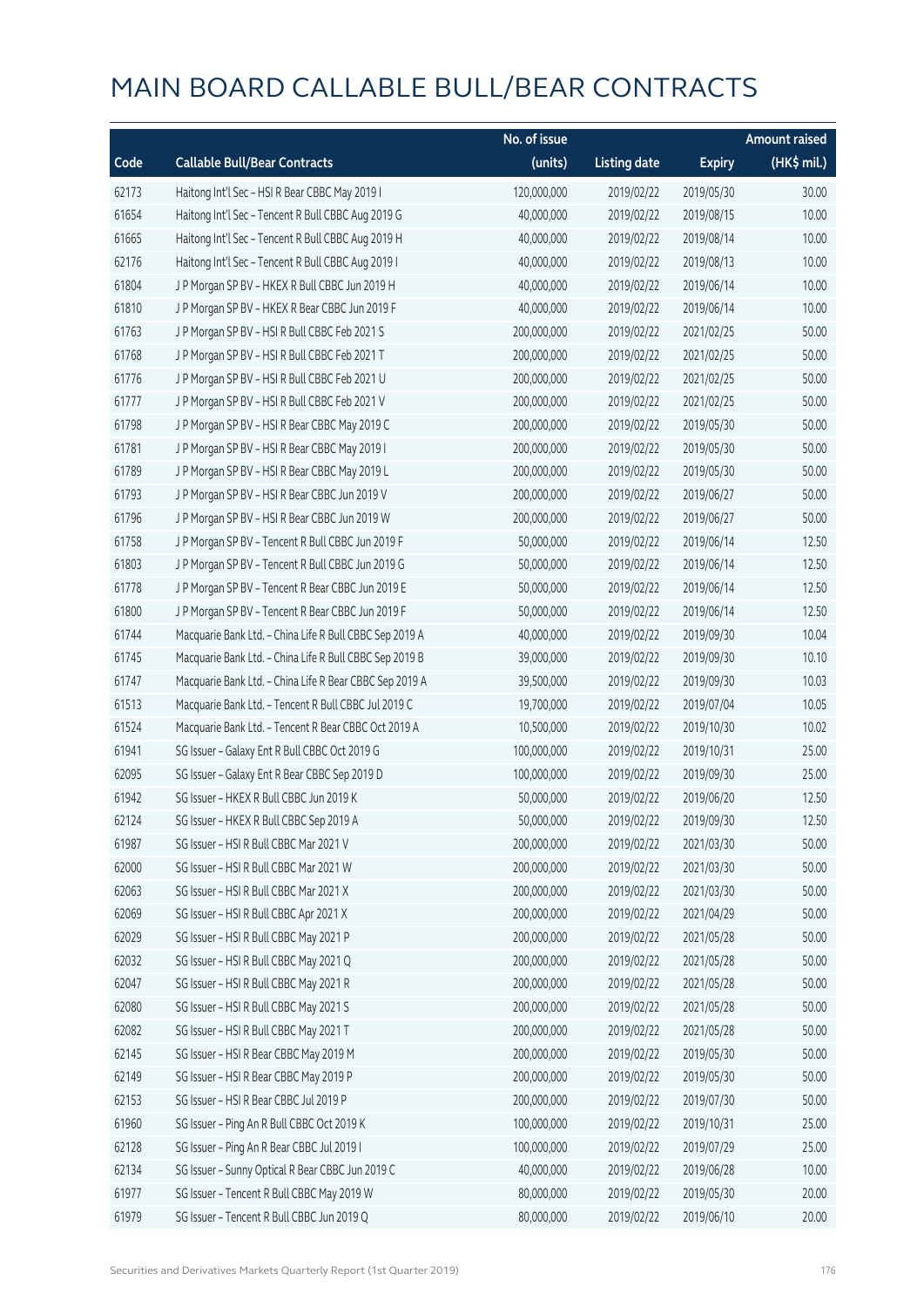|       |                                                            | No. of issue |                     |               | <b>Amount raised</b> |
|-------|------------------------------------------------------------|--------------|---------------------|---------------|----------------------|
| Code  | <b>Callable Bull/Bear Contracts</b>                        | (units)      | <b>Listing date</b> | <b>Expiry</b> | (HK\$ mil.)          |
| 62052 | SG Issuer - Tencent R Bull CBBC Jun 2019 R                 | 80,000,000   | 2019/02/22          | 2019/06/04    | 20.00                |
| 62112 | SG Issuer - Tencent R Bear CBBC Oct 2019 D                 | 80,000,000   | 2019/02/22          | 2019/10/30    | 20.00                |
| 61684 | UBS AG - HSI R Bull CBBC Feb 2021 J                        | 200,000,000  | 2019/02/22          | 2021/02/25    | 50.00                |
| 61685 | UBS AG - HSI R Bull CBBC Feb 2021 U                        | 200,000,000  | 2019/02/22          | 2021/02/25    | 50.00                |
| 61686 | UBS AG - HSI R Bull CBBC Feb 2021 W                        | 200,000,000  | 2019/02/22          | 2021/02/25    | 50.00                |
| 61699 | UBS AG - HSI R Bull CBBC May 2021 H                        | 200,000,000  | 2019/02/22          | 2021/05/28    | 50.00                |
| 61701 | UBS AG - HSI R Bull CBBC May 2021 I                        | 200,000,000  | 2019/02/22          | 2021/05/28    | 50.00                |
| 61703 | UBS AG - HSI R Bull CBBC May 2021 J                        | 200,000,000  | 2019/02/22          | 2021/05/28    | 50.00                |
| 61705 | UBS AG - HSI R Bull CBBC May 2021 K                        | 200,000,000  | 2019/02/22          | 2021/05/28    | 50.00                |
| 61709 | UBS AG - HSI R Bear CBBC May 2019 J                        | 200,000,000  | 2019/02/22          | 2019/05/30    | 50.00                |
| 61710 | UBS AG - HSI R Bear CBBC Jun 2019 Y                        | 200,000,000  | 2019/02/22          | 2019/06/27    | 50.00                |
| 61713 | UBS AG - HSI R Bear CBBC Jun 2019 Z                        | 200,000,000  | 2019/02/22          | 2019/06/27    | 50.00                |
| 61689 | UBS AG - Tencent R Bull CBBC Jun 2019 S                    | 40,000,000   | 2019/02/22          | 2019/06/25    | 10.00                |
| 61692 | UBS AG - Tencent R Bull CBBC Jun 2019 T                    | 40,000,000   | 2019/02/22          | 2019/06/18    | 10.00                |
| 61691 | UBS AG - Tencent R Bull CBBC Jul 2019 K                    | 40,000,000   | 2019/02/22          | 2019/07/08    | 10.00                |
| 61706 | UBS AG - Tencent R Bull CBBC Jul 2019 L                    | 40,000,000   | 2019/02/22          | 2019/07/15    | 10.00                |
| 61718 | UBS AG - Tencent R Bear CBBC Jun 2019 P                    | 40,000,000   | 2019/02/22          | 2019/06/05    | 10.00                |
| 61732 | UBS AG - Tencent R Bear CBBC Jun 2019 Q                    | 40,000,000   | 2019/02/22          | 2019/06/06    | 10.00                |
| 61733 | UBS AG - Tencent R Bear CBBC Jun 2019 R                    | 40,000,000   | 2019/02/22          | 2019/06/13    | 10.00                |
| 61881 | Bank Vontobel - Galaxy Ent R Bear CBBC Nov 2019 B          | 40,000,000   | 2019/02/22          | 2019/11/08    | 10.04                |
| 61848 | Bank Vontobel - HSI R Bull CBBC Jul 2019 L                 | 80,000,000   | 2019/02/22          | 2019/07/30    | 20.08                |
| 61859 | Bank Vontobel - HSI R Bull CBBC Jul 2019 M                 | 80,000,000   | 2019/02/22          | 2019/07/30    | 20.08                |
| 61873 | Bank Vontobel - HSI R Bear CBBC May 2019 I                 | 80,000,000   | 2019/02/22          | 2019/05/30    | 20.08                |
| 61896 | Bank Vontobel - Tencent R Bear CBBC Sep 2019 E             | 40,000,000   | 2019/02/22          | 2019/09/20    | 10.04                |
| 62576 | BNP Paribas Issuance B.V. - HSI R Bull CBBC Jan 2021 R     | 250,000,000  | 2019/02/25          | 2021/01/28    | 62.50                |
| 62617 | BNP Paribas Issuance B.V. - HSI R Bull CBBC Jan 2021 S     | 240,000,000  | 2019/02/25          | 2021/01/28    | 60.00                |
| 62343 | BNP Paribas Issuance B.V. - HSI R Bear CBBC Jun 2019 T     | 250,000,000  | 2019/02/25          | 2019/06/27    | 62.50                |
| 62344 | BNP Paribas Issuance B.V. - HSI R Bear CBBC Jun 2019 U     | 250,000,000  | 2019/02/25          | 2019/06/27    | 62.50                |
| 62347 | BNP Paribas Issuance B.V. - HSI R Bear CBBC Jun 2019 V     | 250,000,000  | 2019/02/25          | 2019/06/27    | 62.50                |
| 62352 | BNP Paribas Issuance B.V. - HSI R Bear CBBC Jun 2019 W     | 250,000,000  | 2019/02/25          | 2019/06/27    | 62.50                |
| 62365 | BNP Paribas Issuance B.V. - HSI R Bear CBBC Jun 2019 X     | 250,000,000  | 2019/02/25          | 2019/06/27    | 62.50                |
| 62613 | BNP Paribas Issuance B.V. - HSI R Bear CBBC Jun 2019 Y     | 250,000,000  | 2019/02/25          | 2019/06/27    | 62.50                |
| 62616 | BNP Paribas Issuance B.V. - HSI R Bear CBBC Jun 2019 Z     | 250,000,000  | 2019/02/25          | 2019/06/27    | 62.50                |
| 62318 | BNP Paribas Issuance B.V. - Tencent R Bear CBBC Oct 2019 N | 50,000,000   | 2019/02/25          | 2019/10/30    | 12.50                |
| 62339 | BNP Paribas Issuance B.V. - Tencent R Bear CBBC Oct 2019 O | 50,000,000   | 2019/02/25          | 2019/10/30    | 22.50                |
| 62326 | BNP Paribas Issuance B.V. - Tencent R Bear CBBC Nov 2019 S | 50,000,000   | 2019/02/25          | 2019/11/28    | 12.50                |
| 62696 | Credit Suisse AG - HSI R Bull CBBC Jan 2021 Z              | 200,000,000  | 2019/02/25          | 2021/01/28    | 50.00                |
| 62699 | Credit Suisse AG - HSI R Bull CBBC Feb 2021 Z              | 200,000,000  | 2019/02/25          | 2021/02/25    | 50.00                |
| 62698 | Credit Suisse AG - HSI R Bull CBBC Apr 2021 A              | 300,000,000  | 2019/02/25          | 2021/04/29    | 75.00                |
| 62681 | Credit Suisse AG - HSI R Bear CBBC May 2019 G              | 200,000,000  | 2019/02/25          | 2019/05/30    | 50.00                |
| 62687 | Credit Suisse AG - HSI R Bear CBBC May 2019 M              | 200,000,000  | 2019/02/25          | 2019/05/30    | 50.00                |
| 62661 | Credit Suisse AG - HSI R Bear CBBC May 2019 Y              | 200,000,000  | 2019/02/25          | 2019/05/30    | 50.00                |
| 62689 | Credit Suisse AG - HSI R Bear CBBC Jul 2019 V              | 200,000,000  | 2019/02/25          | 2019/07/30    | 50.00                |
| 62694 | Credit Suisse AG - Tencent R Bull CBBC Dec 2019 P          | 50,000,000   | 2019/02/25          | 2019/12/12    | 12.50                |
| 62972 | Goldman Sachs SP (Asia) - HSBC R Bull CBBC Dec 2019 D      | 100,000,000  | 2019/02/25          | 2019/12/30    | 25.00                |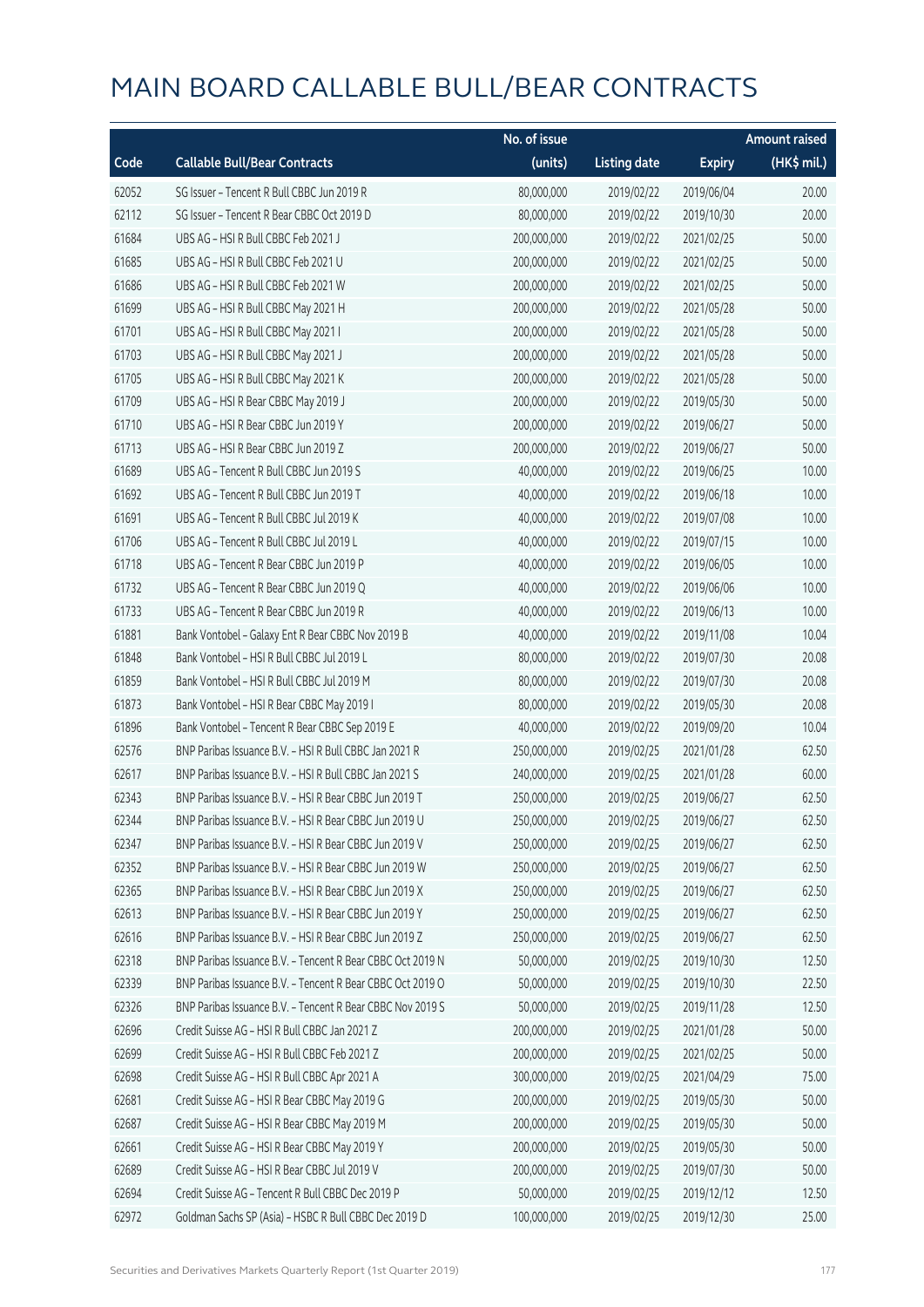|       |                                                          | No. of issue |                     |               | <b>Amount raised</b> |
|-------|----------------------------------------------------------|--------------|---------------------|---------------|----------------------|
| Code  | <b>Callable Bull/Bear Contracts</b>                      | (units)      | <b>Listing date</b> | <b>Expiry</b> | (HK\$ mil.)          |
| 62980 | Goldman Sachs SP (Asia) - HSI R Bull CBBC Nov 2020 R     | 200,000,000  | 2019/02/25          | 2020/11/27    | 50.00                |
| 62283 | Goldman Sachs SP (Asia) - HSI R Bear CBBC May 2019 A     | 200,000,000  | 2019/02/25          | 2019/05/30    | 50.00                |
| 62304 | Goldman Sachs SP (Asia) - HSI R Bear CBBC May 2019 C     | 200,000,000  | 2019/02/25          | 2019/05/30    | 50.00                |
| 62314 | Goldman Sachs SP (Asia) - HSI R Bear CBBC Jun 2019 H     | 200,000,000  | 2019/02/25          | 2019/06/27    | 50.00                |
| 62958 | Goldman Sachs SP (Asia) - HSI R Bear CBBC Jun 2019 I     | 200,000,000  | 2019/02/25          | 2019/06/27    | 50.00                |
| 62971 | Goldman Sachs SP (Asia) - Tencent R Bull CBBC Jun 2019 L | 100,000,000  | 2019/02/25          | 2019/06/28    | 25.00                |
| 62989 | Goldman Sachs SP (Asia) - Tencent R Bear CBBC Jun 2019 C | 80,000,000   | 2019/02/25          | 2019/06/28    | 20.00                |
| 62417 | HK Bank - Conch Cement R Bull CBBC Aug 2019 B            | 40,000,000   | 2019/02/25          | 2019/08/26    | 10.00                |
| 62421 | HK Bank - China Mobile R Bull CBBC Oct 2019 C            | 60,000,000   | 2019/02/25          | 2019/10/28    | 15.00                |
| 62416 | HK Bank - Galaxy Ent R Bull CBBC Aug 2019 B              | 80,000,000   | 2019/02/25          | 2019/08/26    | 20.00                |
| 62378 | HK Bank - HSI R Bull CBBC Mar 2020 U                     | 120,000,000  | 2019/02/25          | 2020/03/30    | 30.00                |
| 62316 | HK Bank - HSI R Bear CBBC Jul 2019 Q                     | 120,000,000  | 2019/02/25          | 2019/07/30    | 30.00                |
| 62372 | HK Bank - HSI R Bear CBBC Oct 2019 N                     | 120,000,000  | 2019/02/25          | 2019/10/30    | 30.00                |
| 62375 | HK Bank - HSI R Bear CBBC Oct 2019 O                     | 120,000,000  | 2019/02/25          | 2019/10/30    | 30.00                |
| 62383 | HK Bank - HSI R Bear CBBC Dec 2019 G                     | 120,000,000  | 2019/02/25          | 2019/12/30    | 30.00                |
| 62414 | HK Bank - Tencent R Bull CBBC Sep 2019 D                 | 60,000,000   | 2019/02/25          | 2019/09/23    | 15.00                |
| 62415 | HK Bank - Tencent R Bear CBBC Jul 2019 N                 | 50,000,000   | 2019/02/25          | 2019/07/25    | 12.50                |
| 62635 | Haitong Int'l Sec - HSI R Bull CBBC Dec 2020 P           | 120,000,000  | 2019/02/25          | 2020/12/30    | 30.00                |
| 62639 | Haitong Int'l Sec - HSI R Bull CBBC Dec 2020 Q           | 120,000,000  | 2019/02/25          | 2020/12/30    | 30.00                |
| 62634 | Haitong Int'l Sec - HSI R Bear CBBC May 2019 J           | 120,000,000  | 2019/02/25          | 2019/05/30    | 30.00                |
| 62640 | Haitong Int'l Sec - HSI R Bear CBBC May 2019 L           | 120,000,000  | 2019/02/25          | 2019/05/30    | 30.00                |
| 62646 | Haitong Int'l Sec - HSI R Bear CBBC May 2019 M           | 120,000,000  | 2019/02/25          | 2019/05/30    | 30.00                |
| 62647 | Haitong Int'l Sec - Tencent R Bull CBBC Aug 2019 J       | 40,000,000   | 2019/02/25          | 2019/08/14    | 10.00                |
| 62650 | Haitong Int'l Sec - Tencent R Bull CBBC Aug 2019 K       | 40,000,000   | 2019/02/25          | 2019/08/16    | 10.00                |
| 62659 | Haitong Int'l Sec - Tencent R Bull CBBC Aug 2019 L       | 40,000,000   | 2019/02/25          | 2019/08/15    | 11.76                |
| 62660 | Haitong Int'l Sec - Tencent R Bear CBBC Sep 2019 D       | 40,000,000   | 2019/02/25          | 2019/09/25    | 10.00                |
| 62571 | J P Morgan SP BV - HKEX R Bear CBBC Jun 2019 G           | 40,000,000   | 2019/02/25          | 2019/06/14    | 10.00                |
| 62546 | J P Morgan SP BV - HSI R Bull CBBC Feb 2021 W            | 200,000,000  | 2019/02/25          | 2021/02/25    | 50.00                |
| 62549 | J P Morgan SP BV - HSI R Bull CBBC Feb 2021 X            | 200,000,000  | 2019/02/25          | 2021/02/25    | 50.00                |
| 62529 | J P Morgan SP BV - HSI R Bear CBBC May 2019 D            | 200,000,000  | 2019/02/25          | 2019/05/30    | 50.00                |
| 62530 | J P Morgan SP BV - HSI R Bear CBBC May 2019 M            | 200,000,000  | 2019/02/25          | 2019/05/30    | 50.00                |
| 62536 | J P Morgan SP BV - HSI R Bear CBBC May 2019 O            | 200,000,000  | 2019/02/25          | 2019/05/30    | 50.00                |
| 62553 | J P Morgan SP BV - Tencent R Bull CBBC Jun 2019 H        | 50,000,000   | 2019/02/25          | 2019/06/14    | 12.50                |
| 62544 | J P Morgan SP BV - Tencent R Bear CBBC Jun 2019 G        | 50,000,000   | 2019/02/25          | 2019/06/14    | 12.50                |
| 62424 | Macquarie Bank Ltd. - Tencent R Bull CBBC Jun 2019 R     | 25,200,000   | 2019/02/25          | 2019/06/04    | 10.03                |
| 62427 | Macquarie Bank Ltd. - Tencent R Bear CBBC Oct 2019 B     | 10,400,000   | 2019/02/25          | 2019/10/30    | 10.00                |
| 62799 | SG Issuer - Conch Cement R Bull CBBC Nov 2019 B          | 80,000,000   | 2019/02/25          | 2019/11/28    | 20.00                |
| 62800 | SG Issuer - Conch Cement R Bear CBBC Dec 2019 A          | 80,000,000   | 2019/02/25          | 2019/12/06    | 20.00                |
| 62797 | SG Issuer - AIA R Bull CBBC Oct 2019 G                   | 60,000,000   | 2019/02/25          | 2019/10/23    | 15.00                |
| 62875 | SG Issuer - CSOP A50 ETF R Bull CBBC Mar 2020 C          | 100,000,000  | 2019/02/25          | 2020/03/20    | 25.00                |
| 62755 | SG Issuer - HKEX R Bull CBBC Nov 2019 B                  | 50,000,000   | 2019/02/25          | 2019/11/04    | 12.50                |
| 62744 | SG Issuer - HKEX R Bear CBBC Jul 2019 N                  | 50,000,000   | 2019/02/25          | 2019/07/09    | 12.50                |
| 62951 | SG Issuer - HSI R Bull CBBC Mar 2021 Y                   | 200,000,000  | 2019/02/25          | 2021/03/30    | 50.00                |
| 62952 | SG Issuer - HSI R Bull CBBC Apr 2021 Y                   | 200,000,000  | 2019/02/25          | 2021/04/29    | 50.00                |
| 62954 | SG Issuer - HSI R Bull CBBC May 2021 U                   | 200,000,000  | 2019/02/25          | 2021/05/28    | 50.00                |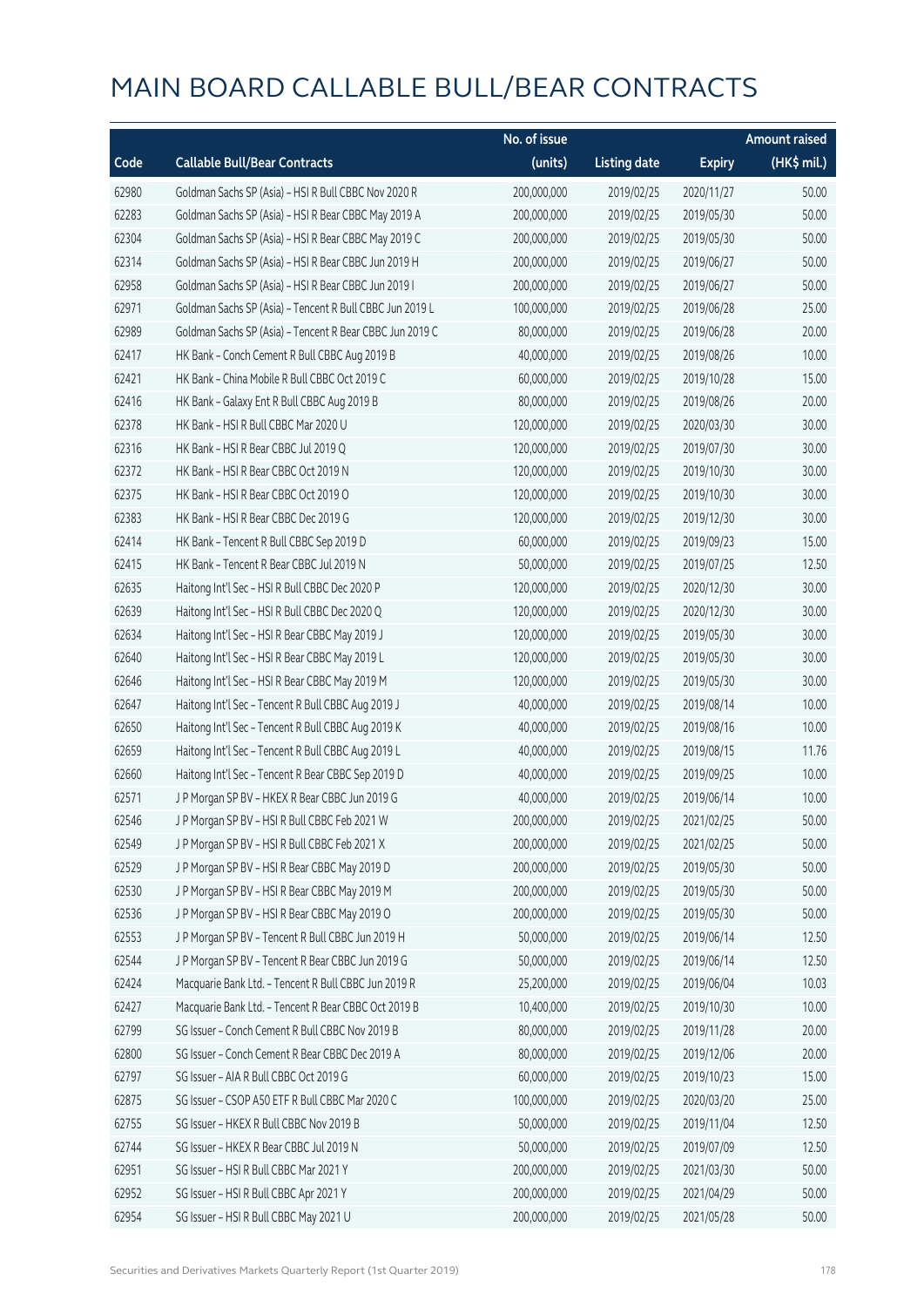|       |                                                              | No. of issue |                     |               | <b>Amount raised</b> |
|-------|--------------------------------------------------------------|--------------|---------------------|---------------|----------------------|
| Code  | <b>Callable Bull/Bear Contracts</b>                          | (units)      | <b>Listing date</b> | <b>Expiry</b> | (HK\$ mil.)          |
| 62716 | SG Issuer - HSI R Bear CBBC May 2019 Q                       | 200,000,000  | 2019/02/25          | 2019/05/30    | 50.00                |
| 62731 | SG Issuer - HSI R Bear CBBC May 2019 R                       | 200,000,000  | 2019/02/25          | 2019/05/30    | 50.00                |
| 62793 | SG Issuer - HSI R Bear CBBC May 2019 S                       | 400,000,000  | 2019/02/25          | 2019/05/30    | 100.00               |
| 62741 | SG Issuer - HSI R Bear CBBC Jul 2019 G                       | 200,000,000  | 2019/02/25          | 2019/07/30    | 50.00                |
| 62732 | SG Issuer - HSI R Bear CBBC Jul 2019 Q                       | 200,000,000  | 2019/02/25          | 2019/07/30    | 50.00                |
| 62739 | SG Issuer - HSI R Bear CBBC Jul 2019 S                       | 200,000,000  | 2019/02/25          | 2019/07/30    | 50.00                |
| 62805 | SG Issuer - PetroChina R Bull CBBC Oct 2019 C                | 40,000,000   | 2019/02/25          | 2019/10/11    | 10.00                |
| 62828 | SG Issuer - Ping An R Bull CBBC Oct 2019 L                   | 100,000,000  | 2019/02/25          | 2019/10/11    | 25.00                |
| 62848 | SG Issuer - Sands China R Bull CBBC Dec 2019 C               | 80,000,000   | 2019/02/25          | 2019/12/30    | 20.00                |
| 62774 | SG Issuer - Tencent R Bull CBBC May 2019 Z                   | 80,000,000   | 2019/02/25          | 2019/05/28    | 20.00                |
| 62792 | SG Issuer - Tencent R Bull CBBC Jun 2019 S                   | 80,000,000   | 2019/02/25          | 2019/06/18    | 20.00                |
| 62751 | SG Issuer - Tencent R Bear CBBC Dec 2019 F                   | 80,000,000   | 2019/02/25          | 2019/12/18    | 20.00                |
| 62624 | UBS AG - CSOP A50 ETF R Bull CBBC Sep 2019 D                 | 50,000,000   | 2019/02/25          | 2019/09/23    | 12.50                |
| 62626 | UBS AG - CSOP A50 ETF R Bear CBBC Sep 2019 A                 | 50,000,000   | 2019/02/25          | 2019/09/23    | 12.50                |
| 62482 | UBS AG - HSI R Bull CBBC Jan 2021 F                          | 200,000,000  | 2019/02/25          | 2021/01/28    | 50.00                |
| 62515 | UBS AG - HSI R Bull CBBC Jan 2021 H                          | 200,000,000  | 2019/02/25          | 2021/01/28    | 50.00                |
| 62449 | UBS AG - HSI R Bear CBBC May 2019 G                          | 200,000,000  | 2019/02/25          | 2019/05/30    | 50.00                |
| 62450 | UBS AG - HSI R Bear CBBC May 2019 K                          | 200,000,000  | 2019/02/25          | 2019/05/30    | 50.00                |
| 62431 | UBS AG - HSI R Bear CBBC May 2019 O                          | 200,000,000  | 2019/02/25          | 2019/05/30    | 50.00                |
| 62437 | UBS AG - HSI R Bear CBBC May 2019 U                          | 200,000,000  | 2019/02/25          | 2019/05/30    | 50.00                |
| 62486 | UBS AG - HSI R Bear CBBC Jun 2019 A                          | 200,000,000  | 2019/02/25          | 2019/06/27    | 50.00                |
| 62618 | UBS AG - Petrochina R Bull CBBC Dec 2019 A                   | 60,000,000   | 2019/02/25          | 2019/12/23    | 15.00                |
| 62501 | UBS AG - Tencent R Bull CBBC Jun 2019 U                      | 40,000,000   | 2019/02/25          | 2019/06/11    | 10.00                |
| 62472 | UBS AG - Tencent R Bear CBBC Jun 2019 S                      | 40,000,000   | 2019/02/25          | 2019/06/19    | 10.00                |
| 62481 | UBS AG - Tencent R Bear CBBC Jun 2019 T                      | 40,000,000   | 2019/02/25          | 2019/06/20    | 10.00                |
| 62703 | Bank Vontobel - Galaxy Ent R Bear CBBC Nov 2019 C            | 40,000,000   | 2019/02/25          | 2019/11/08    | 10.04                |
| 62709 | Bank Vontobel - HSBC R Bear CBBC Sep 2019 B                  | 40,000,000   | 2019/02/25          | 2019/09/20    | 10.04                |
| 62712 | Bank Vontobel - HSI R Bear CBBC May 2019 J                   | 80,000,000   | 2019/02/25          | 2019/05/30    | 20.08                |
| 63215 | BOCI Asia Ltd. - HSI R Bull CBBC Sep 2020 B                  | 150,000,000  | 2019/02/26          | 2020/09/29    | 39.00                |
| 63216 | BOCI Asia Ltd. - HSI R Bear CBBC May 2019 N                  | 150,000,000  | 2019/02/26          | 2019/05/30    | 38.40                |
| 62995 | BNP Paribas Issuance B.V. - CC Bank R Bull CBBC Sep 2019 Z   | 100,000,000  | 2019/02/26          | 2019/09/27    | 25.00                |
| 62991 | BNP Paribas Issuance B.V. - CSOP A50 R Bull CBBC Jun 2019 T  | 60,000,000   | 2019/02/26          | 2019/06/27    | 15.00                |
| 63004 | BNP Paribas Issuance B.V. - Galaxy Ent R Bull CBBC Nov 2019H | 150,000,000  | 2019/02/26          | 2019/11/28    | 37.50                |
| 63305 | BNP Paribas Issuance B.V. - HSBC R Bull CBBC Jun 2019 P      | 150,000,000  | 2019/02/26          | 2019/06/27    | 37.50                |
| 62996 | BNP Paribas Issuance B.V. - HSBC R Bear CBBC Jul 2019 K      | 150,000,000  | 2019/02/26          | 2019/07/30    | 37.50                |
| 63010 | BNP Paribas Issuance B.V. - HSCEI R Bull CBBC Sep 2019 F     | 100,000,000  | 2019/02/26          | 2019/09/27    | 25.00                |
| 63014 | BNP Paribas Issuance B.V. - HSCEI R Bear CBBC Dec 2019 M     | 100,000,000  | 2019/02/26          | 2019/12/30    | 25.00                |
| 63321 | BNP Paribas Issuance B.V. - HSI R Bull CBBC Jan 2021 T       | 240,000,000  | 2019/02/26          | 2021/01/28    | 60.00                |
| 63326 | BNP Paribas Issuance B.V. - HSI R Bear CBBC Jun 2019 A       | 240,000,000  | 2019/02/26          | 2019/06/27    | 60.00                |
| 63474 | Credit Suisse AG - Conch Cement R Bull CBBC Dec 2019 B       | 60,000,000   | 2019/02/26          | 2019/12/13    | 15.00                |
| 63483 | Credit Suisse AG - CM Bank R Bull CBBC Dec 2019 F            | 70,000,000   | 2019/02/26          | 2019/12/13    | 17.50                |
| 63460 | Credit Suisse AG - HSI R Bull CBBC Feb 2021 C                | 200,000,000  | 2019/02/26          | 2021/02/25    | 50.00                |
| 63447 | Credit Suisse AG - HSI R Bull CBBC Apr 2021 B                | 300,000,000  | 2019/02/26          | 2021/04/29    | 75.00                |
| 63484 | Credit Suisse AG - HSI R Bear CBBC Jul 2019 W                | 200,000,000  | 2019/02/26          | 2019/07/30    | 50.00                |
| 63440 | Credit Suisse AG - HSI R Bear CBBC Aug 2019 D                | 200,000,000  | 2019/02/26          | 2019/08/29    | 50.00                |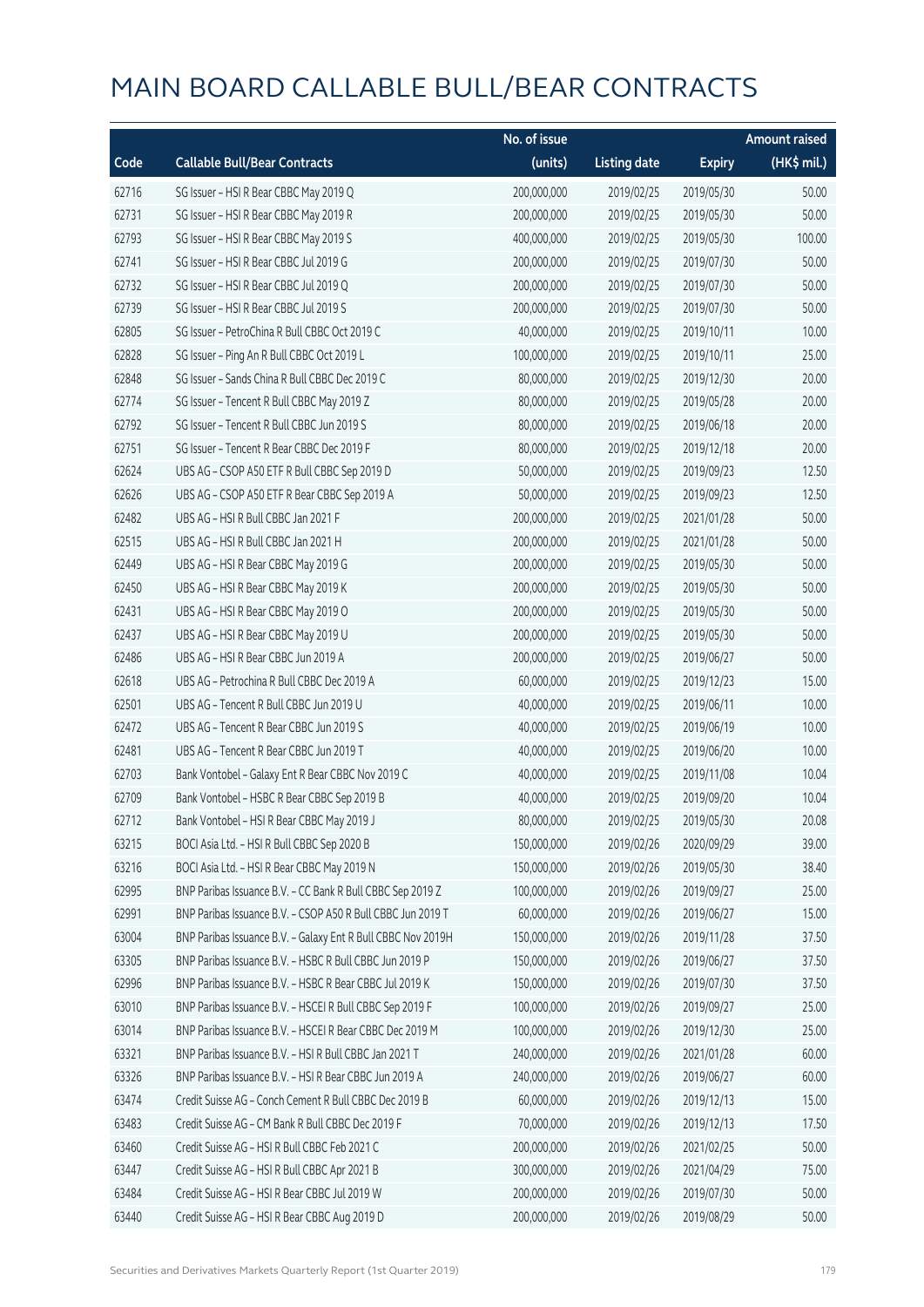|       |                                                              | No. of issue |                     |               | <b>Amount raised</b> |
|-------|--------------------------------------------------------------|--------------|---------------------|---------------|----------------------|
| Code  | <b>Callable Bull/Bear Contracts</b>                          | (units)      | <b>Listing date</b> | <b>Expiry</b> | (HK\$ mil.)          |
| 63463 | Credit Suisse AG - SHK Ppt R Bull CBBC Dec 2019 C            | 50,000,000   | 2019/02/26          | 2019/12/13    | 12.50                |
| 63185 | Bank of East Asia - AIA R Bull CBBC Aug 2019 C               | 40,000,000   | 2019/02/26          | 2019/08/22    | 10.00                |
| 63186 | Bank of East Asia - AIA R Bear CBBC Aug 2019 B               | 40,000,000   | 2019/02/26          | 2019/08/22    | 10.00                |
| 63152 | Bank of East Asia - CKH R Bull CBBC Aug 2019 A               | 40,000,000   | 2019/02/26          | 2019/08/22    | 10.00                |
| 63193 | Bank of East Asia - HKEX R Bull CBBC Oct 2019 A              | 25,000,000   | 2019/02/26          | 2019/10/04    | 10.00                |
| 63203 | Bank of East Asia - HKEX R Bear CBBC Dec 2019 B              | 25,000,000   | 2019/02/26          | 2019/12/20    | 10.00                |
| 63192 | Bank of East Asia - HSBC R Bull CBBC Oct 2019 A              | 40,000,000   | 2019/02/26          | 2019/10/04    | 10.00                |
| 63188 | Bank of East Asia - HSBC R Bear CBBC Aug 2019 A              | 40,000,000   | 2019/02/26          | 2019/08/22    | 10.00                |
| 63159 | Bank of East Asia - Ping An R Bull CBBC Aug 2019 K           | 100,000,000  | 2019/02/26          | 2019/08/22    | 25.00                |
| 63170 | Bank of East Asia - Ping An R Bear CBBC Aug 2019 G           | 100,000,000  | 2019/02/26          | 2019/08/22    | 25.00                |
| 63180 | Bank of East Asia - SHK Ppt R Bull CBBC Aug 2019 A           | 40,000,000   | 2019/02/26          | 2019/08/22    | 10.00                |
| 63367 | Goldman Sachs SP (Asia) - CSOP A50 ETF R Bull CBBC Nov 2019H | 100,000,000  | 2019/02/26          | 2019/11/25    | 25.00                |
| 63378 | Goldman Sachs SP (Asia) - CSOP A50 ETF R Bull CBBC Nov 2019I | 100,000,000  | 2019/02/26          | 2019/11/25    | 25.00                |
| 63209 | Goldman Sachs SP (Asia) - HSI R Bull CBBC Dec 2020 C         | 200,000,000  | 2019/02/26          | 2020/12/30    | 50.00                |
| 63372 | Goldman Sachs SP (Asia) - HSI R Bull CBBC Dec 2020 Z         | 200,000,000  | 2019/02/26          | 2020/12/30    | 50.00                |
| 63015 | Goldman Sachs SP (Asia) - HSI R Bear CBBC May 2019 G         | 200,000,000  | 2019/02/26          | 2019/05/30    | 50.00                |
| 63359 | Goldman Sachs SP (Asia) - Tencent R Bull CBBC Jun 2019 M     | 100,000,000  | 2019/02/26          | 2019/06/28    | 25.00                |
| 63023 | Goldman Sachs SP (Asia) - Tencent R Bear CBBC Jun 2019 D     | 100,000,000  | 2019/02/26          | 2019/06/28    | 25.00                |
| 63073 | HK Bank - AIA R Bull CBBC Oct 2019 C                         | 60,000,000   | 2019/02/26          | 2019/10/28    | 15.00                |
| 63106 | HK Bank - CKH R Bear CBBC Aug 2019 A                         | 40,000,000   | 2019/02/26          | 2019/08/12    | 10.00                |
| 63056 | HK Bank - China Life R Bull CBBC Aug 2019 B                  | 40,000,000   | 2019/02/26          | 2019/08/26    | 10.00                |
| 63089 | HK Bank - CM Bank R Bull CBBC Nov 2019 C                     | 75,000,000   | 2019/02/26          | 2019/11/18    | 18.75                |
| 63080 | HK Bank - Sinopec Corp R Bull CBBC Oct 2019 C                | 80,000,000   | 2019/02/26          | 2019/10/14    | 20.00                |
| 63039 | HK Bank - HKEX R Bear CBBC Jul 2019 H                        | 40,000,000   | 2019/02/26          | 2019/07/25    | 10.00                |
| 63045 | HK Bank - HKEX R Bear CBBC Nov 2019 A                        | 40,000,000   | 2019/02/26          | 2019/11/04    | 20.80                |
| 63117 | HK Bank - SHK Ppt R Bear CBBC Aug 2019 A                     | 40,000,000   | 2019/02/26          | 2019/08/26    | 10.00                |
| 63139 | HK Bank - SUNAC R Bull CBBC Dec 2019 E                       | 60,000,000   | 2019/02/26          | 2019/12/30    | 15.00                |
| 63245 | Haitong Int'l Sec - Conch Cement R Bull CBBC Oct 2019 A      | 90,000,000   | 2019/02/26          | 2019/10/18    | 22.50                |
| 63254 | Haitong Int'l Sec - China Life R Bear CBBC Sep 2019 A        | 40,000,000   | 2019/02/26          | 2019/09/16    | 10.00                |
| 63231 | Haitong Int'l Sec - CNOOC R Bull CBBC Aug 2019 A             | 40,000,000   | 2019/02/26          | 2019/08/07    | 10.00                |
| 63232 | Haitong Int'l Sec - CNOOC R Bull CBBC Aug 2019 B             | 40,000,000   | 2019/02/26          | 2019/08/06    | 10.00                |
| 63247 | Haitong Int'l Sec - CNOOC R Bear CBBC Aug 2019 B             | 40,000,000   | 2019/02/26          | 2019/08/09    | 10.00                |
| 63265 | Haitong Int'l Sec - Evergrande R Bear CBBC Dec 2019 A        | 170,000,000  | 2019/02/26          | 2019/12/30    | 42.50                |
| 63218 | Haitong Int'l Sec - HKEX R Bull CBBC Aug 2019 B              | 40,000,000   | 2019/02/26          | 2019/08/05    | 10.00                |
| 63379 | Haitong Int'l Sec - HSI R Bull CBBC Dec 2020 R               | 120,000,000  | 2019/02/26          | 2020/12/30    | 30.00                |
| 63385 | Haitong Int'l Sec - HSI R Bull CBBC Dec 2020 S               | 120,000,000  | 2019/02/26          | 2020/12/30    | 30.00                |
| 63388 | Haitong Int'l Sec - HSI R Bear CBBC May 2019 G               | 120,000,000  | 2019/02/26          | 2019/05/30    | 30.00                |
| 63415 | Haitong Int'l Sec - HSI R Bear CBBC May 2019 N               | 120,000,000  | 2019/02/26          | 2019/05/30    | 30.00                |
| 63419 | Haitong Int'l Sec - HSI R Bear CBBC May 2019 O               | 120,000,000  | 2019/02/26          | 2019/05/30    | 30.00                |
| 63219 | Haitong Int'l Sec - PetroChina R Bull CBBC Aug 2019 A        | 80,000,000   | 2019/02/26          | 2019/08/08    | 20.00                |
| 63250 | Haitong Int'l Sec - Sands China R Bear CBBC Oct 2019 A       | 110,000,000  | 2019/02/26          | 2019/10/04    | 27.50                |
| 63339 | J P Morgan SP BV - HSCEI R Bull CBBC Nov 2021 A              | 100,000,000  | 2019/02/26          | 2021/11/29    | 25.00                |
| 63353 | J P Morgan SP BV - HSI R Bull CBBC Feb 2021 Y                | 200,000,000  | 2019/02/26          | 2021/02/25    | 50.00                |
| 63337 | J P Morgan SP BV - HSI R Bear CBBC May 2019 E                | 200,000,000  | 2019/02/26          | 2019/05/30    | 50.00                |
| 63342 | J P Morgan SP BV - HSI R Bear CBBC May 2019 V                | 200,000,000  | 2019/02/26          | 2019/05/30    | 50.00                |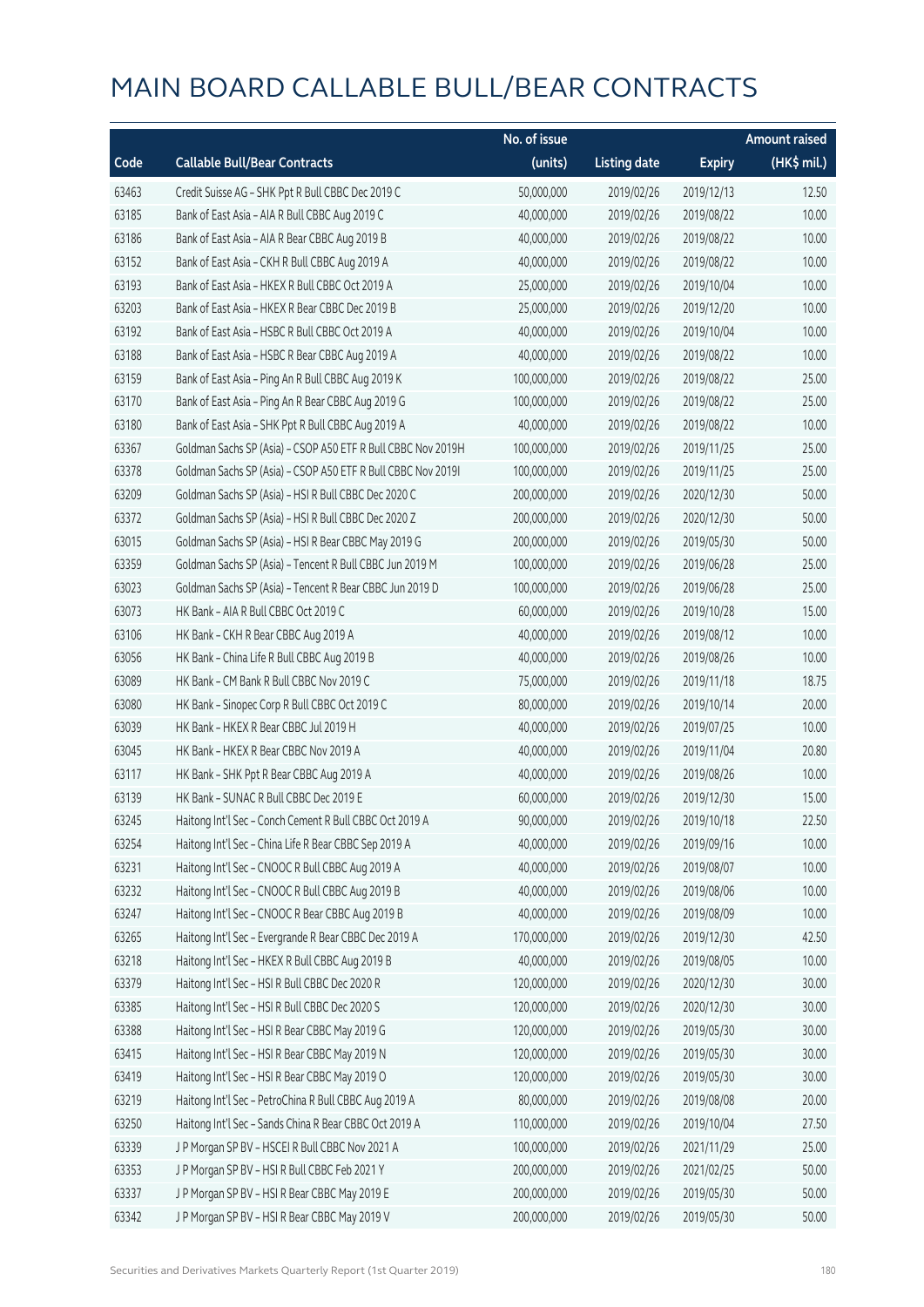|       |                                                        | No. of issue |                     |               | <b>Amount raised</b> |
|-------|--------------------------------------------------------|--------------|---------------------|---------------|----------------------|
| Code  | <b>Callable Bull/Bear Contracts</b>                    | (units)      | <b>Listing date</b> | <b>Expiry</b> | $(HK\$ mil.)         |
| 63027 | Macquarie Bank Ltd. - Tencent R Bull CBBC Jun 2019 S   | 22,400,000   | 2019/02/26          | 2019/06/18    | 10.01                |
| 63035 | Macquarie Bank Ltd. - Tencent R Bear CBBC Dec 2019 C   | 8,800,000    | 2019/02/26          | 2019/12/18    | 10.06                |
| 63567 | SG Issuer - CNOOC R Bull CBBC Sep 2019 A               | 40,000,000   | 2019/02/26          | 2019/09/30    | 10.00                |
| 63586 | SG Issuer - Galaxy Ent R Bull CBBC Nov 2019 B          | 100,000,000  | 2019/02/26          | 2019/11/28    | 25.00                |
| 63650 | SG Issuer - HSBC R Bull CBBC Nov 2019 G                | 100,000,000  | 2019/02/26          | 2019/11/29    | 25.00                |
| 63517 | SG Issuer - HSI R Bull CBBC Mar 2021 Z                 | 200,000,000  | 2019/02/26          | 2021/03/30    | 50.00                |
| 63518 | SG Issuer - HSI R Bull CBBC Apr 2021 Z                 | 200,000,000  | 2019/02/26          | 2021/04/29    | 50.00                |
| 63521 | SG Issuer - HSI R Bull CBBC May 2021 V                 | 200,000,000  | 2019/02/26          | 2021/05/28    | 50.00                |
| 63545 | SG Issuer - HSI R Bear CBBC May 2019 A                 | 200,000,000  | 2019/02/26          | 2019/05/30    | 50.00                |
| 63540 | SG Issuer - HSI R Bear CBBC May 2019 Y                 | 200,000,000  | 2019/02/26          | 2019/05/30    | 50.00                |
| 63516 | SG Issuer - HSI R Bear CBBC Jul 2019 T                 | 200,000,000  | 2019/02/26          | 2019/07/30    | 50.00                |
| 63510 | SG Issuer - Ping An R Bear CBBC Aug 2019 D             | 100,000,000  | 2019/02/26          | 2019/08/05    | 25.00                |
| 63654 | SG Issuer - SHK Ppt R Bull CBBC Dec 2019 C             | 100,000,000  | 2019/02/26          | 2019/12/18    | 25.00                |
| 63664 | SG Issuer - Tencent R Bull CBBC May 2019 M             | 80,000,000   | 2019/02/26          | 2019/05/31    | 20.00                |
| 63524 | SG Issuer - Tencent R Bull CBBC Jul 2019 F             | 80,000,000   | 2019/02/26          | 2019/07/05    | 20.00                |
| 63666 | SG Issuer - Tencent R Bear CBBC Nov 2019 H             | 80,000,000   | 2019/02/26          | 2019/11/21    | 20.00                |
| 63279 | UBS AG - HSI R Bull CBBC May 2021 L                    | 200,000,000  | 2019/02/26          | 2021/05/28    | 50.00                |
| 63282 | UBS AG - HSI R Bull CBBC May 2021 M                    | 200,000,000  | 2019/02/26          | 2021/05/28    | 50.00                |
| 63291 | UBS AG - HSI R Bull CBBC May 2021 N                    | 200,000,000  | 2019/02/26          | 2021/05/28    | 50.00                |
| 63294 | UBS AG - HSI R Bear CBBC May 2019 E                    | 200,000,000  | 2019/02/26          | 2019/05/30    | 50.00                |
| 63296 | UBS AG - HSI R Bear CBBC Jun 2019 B                    | 200,000,000  | 2019/02/26          | 2019/06/27    | 50.00                |
| 63490 | Bank Vontobel - China Life R Bull CBBC Oct 2019 E      | 40,000,000   | 2019/02/26          | 2019/10/25    | 10.00                |
| 63500 | Bank Vontobel - CNOOC R Bull CBBC Nov 2019 I           | 40,000,000   | 2019/02/26          | 2019/11/22    | 10.00                |
| 63497 | Bank Vontobel - PetroChina R Bull CBBC Oct 2019 E      | 40,000,000   | 2019/02/26          | 2019/10/18    | 10.00                |
| 63491 | Bank Vontobel - Tencent R Bull CBBC Nov 2019 A         | 40,000,000   | 2019/02/26          | 2019/11/15    | 10.00                |
| 63851 | BOCI Asia Ltd. - HSI R Bull CBBC Sep 2020 C            | 150,000,000  | 2019/02/27          | 2020/09/29    | 37.95                |
| 63878 | BOCI Asia Ltd. - HSI R Bear CBBC May 2019 O            | 150,000,000  | 2019/02/27          | 2019/05/30    | 37.95                |
| 63746 | BNP Paribas Issuance B.V. - HSI R Bull CBBC Jan 2021 U | 250,000,000  | 2019/02/27          | 2021/01/28    | 62.50                |
| 63817 | BNP Paribas Issuance B.V. - HSI R Bull CBBC Jan 2021 V | 250,000,000  | 2019/02/27          | 2021/01/28    | 62.50                |
| 64041 | BNP Paribas Issuance B.V. - HSI R Bull CBBC Jan 2021 W | 240,000,000  | 2019/02/27          | 2021/01/28    | 60.00                |
| 63675 | BNP Paribas Issuance B.V. - HSI R Bear CBBC Jun 2019 B | 250,000,000  | 2019/02/27          | 2019/06/27    | 62.50                |
| 63677 | BNP Paribas Issuance B.V. - HSI R Bear CBBC Jun 2019 C | 250,000,000  | 2019/02/27          | 2019/06/27    | 62.50                |
| 63679 | BNP Paribas Issuance B.V. - HSI R Bear CBBC Jun 2019 D | 250,000,000  | 2019/02/27          | 2019/06/27    | 62.50                |
| 64053 | BNP Paribas Issuance B.V. - HSI R Bear CBBC Jun 2019 K | 240,000,000  | 2019/02/27          | 2019/06/27    | 60.00                |
| 65043 | Credit Suisse AG - AIA R Bull CBBC Dec 2019 G          | 70,000,000   | 2019/02/27          | 2019/12/20    | 17.50                |
| 65055 | Credit Suisse AG - AIA R Bear CBBC Dec 2019 E          | 70,000,000   | 2019/02/27          | 2019/12/13    | 17.50                |
| 65139 | Credit Suisse AG - CKH R Bull CBBC Dec 2019 A          | 50,000,000   | 2019/02/27          | 2019/12/20    | 12.50                |
| 64991 | Credit Suisse AG - China Life R Bull CBBC Dec 2019 B   | 40,000,000   | 2019/02/27          | 2019/12/20    | 10.00                |
| 65040 | Credit Suisse AG - China Life R Bear CBBC Nov 2019 B   | 40,000,000   | 2019/02/27          | 2019/11/28    | 10.00                |
| 64903 | Credit Suisse AG - Galaxy Ent R Bull CBBC Nov 2019 F   | 50,000,000   | 2019/02/27          | 2019/11/29    | 12.50                |
| 64989 | Credit Suisse AG - HSBC R Bear CBBC Dec 2019 C         | 70,000,000   | 2019/02/27          | 2019/12/12    | 17.50                |
| 65108 | Credit Suisse AG - HSI R Bull CBBC Feb 2021 D          | 200,000,000  | 2019/02/27          | 2021/02/25    | 50.00                |
| 65103 | Credit Suisse AG - HSI R Bull CBBC Mar 2021 L          | 200,000,000  | 2019/02/27          | 2021/03/30    | 50.00                |
| 64870 | Credit Suisse AG - HSI R Bear CBBC Jul 2019 X          | 200,000,000  | 2019/02/27          | 2019/07/30    | 50.00                |
| 64874 | Credit Suisse AG - HSI R Bear CBBC Jul 2019 Y          | 200,000,000  | 2019/02/27          | 2019/07/30    | 50.00                |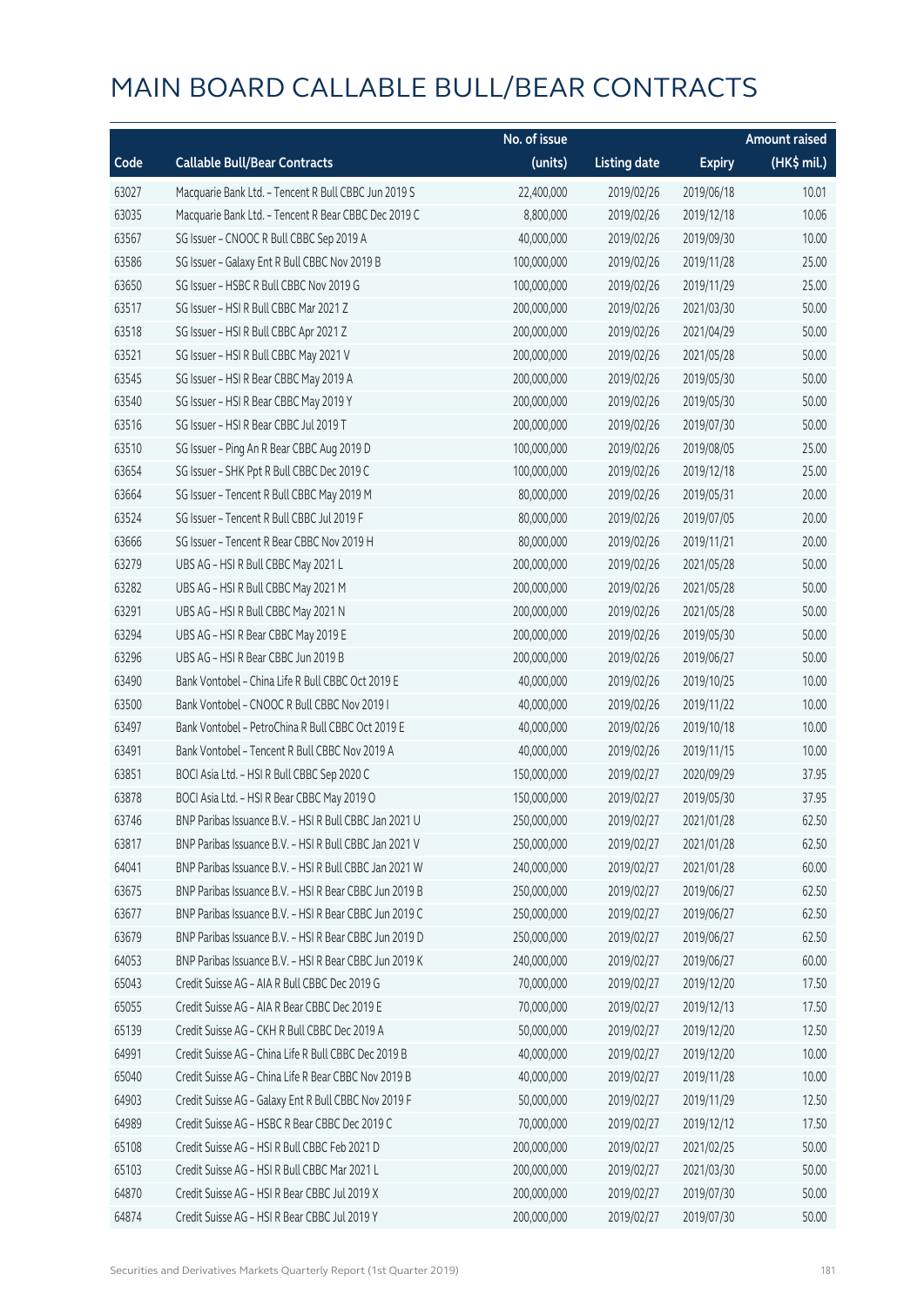|       |                                                             | No. of issue |                     |               | <b>Amount raised</b> |
|-------|-------------------------------------------------------------|--------------|---------------------|---------------|----------------------|
| Code  | <b>Callable Bull/Bear Contracts</b>                         | (units)      | <b>Listing date</b> | <b>Expiry</b> | (HK\$ mil.)          |
| 65099 | Credit Suisse AG - HSI R Bear CBBC Jul 2019 Z               | 200,000,000  | 2019/02/27          | 2019/07/30    | 50.00                |
| 64826 | Credit Suisse AG - HSI R Bear CBBC Aug 2019 E               | 200,000,000  | 2019/02/27          | 2019/08/29    | 50.00                |
| 65056 | Credit Suisse AG - Ping An R Bull CBBC Nov 2019 R           | 80,000,000   | 2019/02/27          | 2019/11/28    | 20.00                |
| 64954 | Credit Suisse AG - Sands China R Bull CBBC Dec 2019 B       | 50,000,000   | 2019/02/27          | 2019/12/20    | 12.50                |
| 65522 | Goldman Sachs SP (Asia) - China Life R Bull CBBC Dec 2019 D | 100,000,000  | 2019/02/27          | 2019/12/30    | 25.00                |
| 65547 | Goldman Sachs SP (Asia) - Galaxy Ent R Bull CBBC Dec 2019 A | 100,000,000  | 2019/02/27          | 2019/12/30    | 25.00                |
| 65570 | Goldman Sachs SP (Asia) - HKEX R Bull CBBC Dec 2019 Y       | 100,000,000  | 2019/02/27          | 2019/12/30    | 25.00                |
| 65604 | Goldman Sachs SP (Asia) - HSCEI R Bull CBBC Oct 2019 O      | 200,000,000  | 2019/02/27          | 2019/10/30    | 50.00                |
| 65537 | Goldman Sachs SP (Asia) - HSI R Bull CBBC Aug 2020 A        | 200,000,000  | 2019/02/27          | 2020/08/28    | 50.00                |
| 63754 | Goldman Sachs SP (Asia) - HSI R Bear CBBC Jun 2019 J        | 200,000,000  | 2019/02/27          | 2019/06/27    | 50.00                |
| 63755 | Goldman Sachs SP (Asia) - HSI R Bear CBBC Jun 2019 K        | 200,000,000  | 2019/02/27          | 2019/06/27    | 50.00                |
| 63758 | Goldman Sachs SP (Asia) - HSI R Bear CBBC Jun 2019 L        | 200,000,000  | 2019/02/27          | 2019/06/27    | 50.00                |
| 65512 | Goldman Sachs SP (Asia) - Tencent R Bear CBBC Jun 2019 E    | 80,000,000   | 2019/02/27          | 2019/06/28    | 20.00                |
| 63793 | HK Bank - China Life R Bull CBBC Sep 2019 A                 | 40,000,000   | 2019/02/27          | 2019/09/23    | 10.00                |
| 63822 | HK Bank - CSOP A50 ETF R Bull CBBC Aug 2019 B               | 50,000,000   | 2019/02/27          | 2019/08/26    | 12.50                |
| 63845 | HK Bank - CSOP A50 ETF R Bear CBBC Sep 2019 A               | 40,000,000   | 2019/02/27          | 2019/09/30    | 10.00                |
| 63837 | HK Bank - A50 China R Bull CBBC Aug 2019 B                  | 50,000,000   | 2019/02/27          | 2019/08/26    | 12.50                |
| 63818 | HK Bank - A50 China R Bear CBBC Sep 2019 A                  | 40,000,000   | 2019/02/27          | 2019/09/30    | 10.00                |
| 63815 | HK Bank - Galaxy Ent R Bull CBBC Oct 2019 C                 | 80,000,000   | 2019/02/27          | 2019/10/14    | 20.00                |
| 63789 | HK Bank - HKEX R Bear CBBC Oct 2019 C                       | 40,000,000   | 2019/02/27          | 2019/10/02    | 10.00                |
| 63782 | HK Bank - HSCEI R Bear CBBC Dec 2019 A                      | 50,000,000   | 2019/02/27          | 2019/12/30    | 12.50                |
| 63680 | HK Bank - HSI R Bear CBBC Jul 2019 R                        | 80,000,000   | 2019/02/27          | 2019/07/30    | 20.00                |
| 63762 | HK Bank - HSI R Bear CBBC Oct 2019 P                        | 120,000,000  | 2019/02/27          | 2019/10/30    | 30.00                |
| 63766 | HK Bank - HSI R Bear CBBC Nov 2019 J                        | 120,000,000  | 2019/02/27          | 2019/11/28    | 30.00                |
| 63841 | HK Bank - PetroChina R Bull CBBC Oct 2019 A                 | 80,000,000   | 2019/02/27          | 2019/10/08    | 20.00                |
| 63694 | HK Bank - Tencent R Bear CBBC Sep 2019 F                    | 50,000,000   | 2019/02/27          | 2019/09/23    | 12.50                |
| 64488 | Haitong Int'l Sec - HKEX R Bear CBBC Jul 2019 B             | 40,000,000   | 2019/02/27          | 2019/07/23    | 10.00                |
| 64305 | Haitong Int'l Sec - HSI R Bull CBBC Dec 2020 T              | 120,000,000  | 2019/02/27          | 2020/12/30    | 30.00                |
| 64331 | Haitong Int'l Sec - HSI R Bull CBBC Dec 2020 U              | 120,000,000  | 2019/02/27          | 2020/12/30    | 30.00                |
| 64291 | Haitong Int'l Sec - HSI R Bear CBBC May 2019 Q              | 120,000,000  | 2019/02/27          | 2019/05/30    | 30.00                |
| 64530 | Haitong Int'l Sec - HSI R Bear CBBC Jun 2019 C              | 120,000,000  | 2019/02/27          | 2019/06/27    | 30.00                |
| 64531 | Haitong Int'l Sec - HSI R Bear CBBC Jun 2019 D              | 120,000,000  | 2019/02/27          | 2019/06/27    | 30.00                |
| 64543 | Haitong Int'l Sec - HSI R Bear CBBC Jun 2019 E              | 120,000,000  | 2019/02/27          | 2019/06/27    | 30.00                |
| 64261 | J P Morgan SP BV - HSI R Bull CBBC Feb 2021 C               | 200,000,000  | 2019/02/27          | 2021/02/25    | 50.00                |
| 64268 | J P Morgan SP BV - HSI R Bull CBBC Feb 2021 E               | 200,000,000  | 2019/02/27          | 2021/02/25    | 50.00                |
| 64216 | J P Morgan SP BV - HSI R Bull CBBC Feb 2021 Z               | 200,000,000  | 2019/02/27          | 2021/02/25    | 50.00                |
| 64148 | J P Morgan SP BV - HSI R Bear CBBC May 2019 J               | 200,000,000  | 2019/02/27          | 2019/05/30    | 50.00                |
| 64138 | J P Morgan SP BV - HSI R Bear CBBC May 2019 Y               | 200,000,000  | 2019/02/27          | 2019/05/30    | 50.00                |
| 64172 | J P Morgan SP BV - HSI R Bear CBBC May 2019 Z               | 200,000,000  | 2019/02/27          | 2019/05/30    | 50.00                |
| 64129 | J P Morgan SP BV - HSI R Bear CBBC Jun 2019 A               | 200,000,000  | 2019/02/27          | 2019/06/27    | 50.00                |
| 64154 | J P Morgan SP BV - HSI R Bear CBBC Jun 2019 B               | 200,000,000  | 2019/02/27          | 2019/06/27    | 56.00                |
| 64155 | J P Morgan SP BV - HSI R Bear CBBC Jun 2019 C               | 200,000,000  | 2019/02/27          | 2019/06/27    | 69.00                |
| 64156 | J P Morgan SP BV - HSI R Bear CBBC Jun 2019 D               | 200,000,000  | 2019/02/27          | 2019/06/27    | 79.00                |
| 64178 | J P Morgan SP BV - HSI R Bear CBBC Jun 2019 E               | 200,000,000  | 2019/02/27          | 2019/06/27    | 50.00                |
| 64068 | J P Morgan SP BV - HSI R Bear CBBC Jun 2019 X               | 200,000,000  | 2019/02/27          | 2019/06/27    | 50.00                |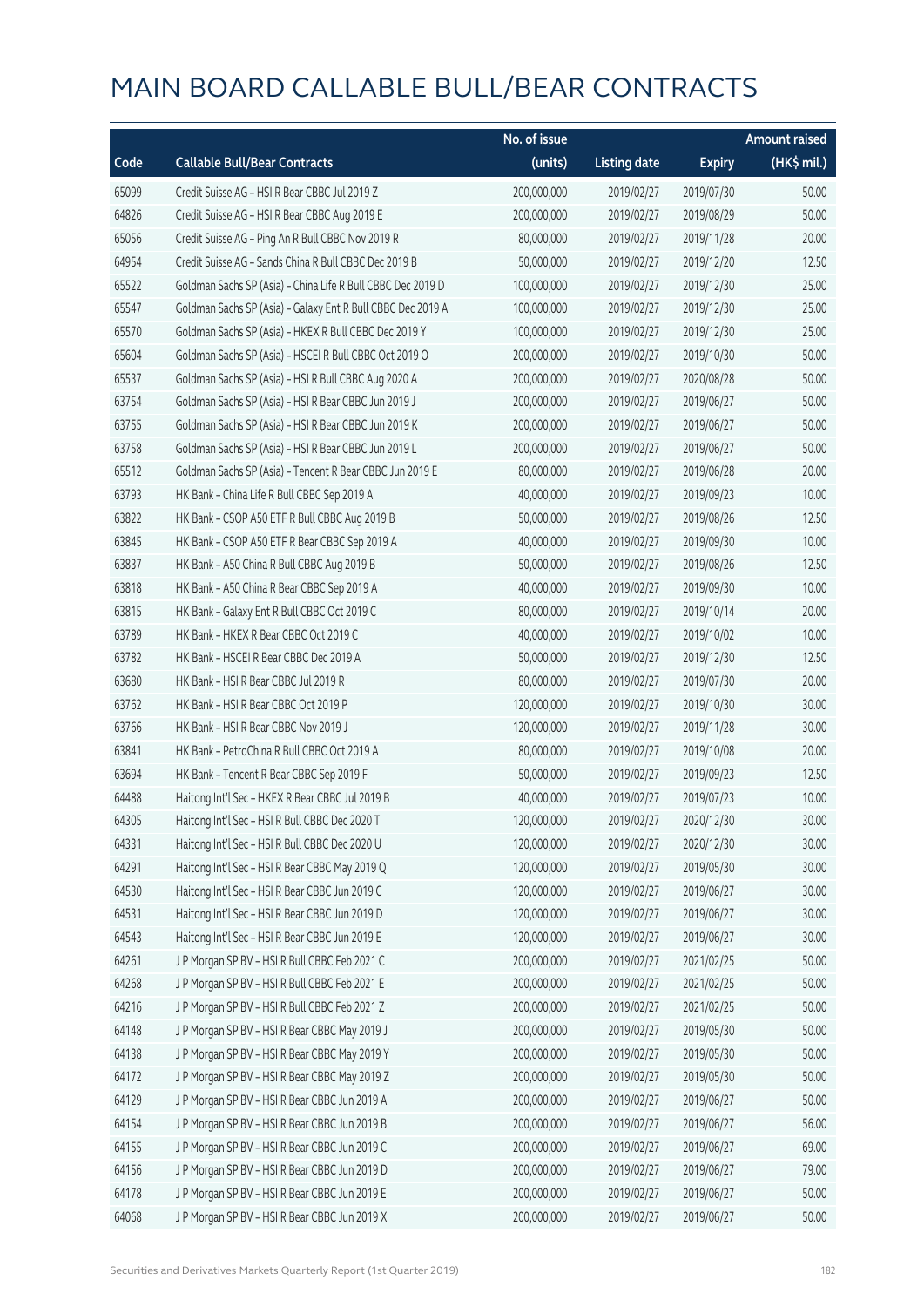|       |                                                              | No. of issue |                     |               | <b>Amount raised</b> |
|-------|--------------------------------------------------------------|--------------|---------------------|---------------|----------------------|
| Code  | <b>Callable Bull/Bear Contracts</b>                          | (units)      | <b>Listing date</b> | <b>Expiry</b> | (HK\$ mil.)          |
| 64095 | J P Morgan SP BV - HSI R Bear CBBC Jun 2019 Y                | 200,000,000  | 2019/02/27          | 2019/06/27    | 50.00                |
| 64118 | J P Morgan SP BV - HSI R Bear CBBC Jun 2019 Z                | 200,000,000  | 2019/02/27          | 2019/06/27    | 50.00                |
| 64175 | J P Morgan SP BV - Ping An R Bull CBBC Jul 2019 A            | 100,000,000  | 2019/02/27          | 2019/07/19    | 25.00                |
| 64174 | J P Morgan SP BV - Tencent R Bull CBBC Jun 2019 I            | 50,000,000   | 2019/02/27          | 2019/06/14    | 12.50                |
| 63984 | Macquarie Bank Ltd. - Tencent R Bull CBBC May 2019 T         | 26,800,000   | 2019/02/27          | 2019/05/31    | 10.02                |
| 63960 | Macquarie Bank Ltd. - Tencent R Bear CBBC Nov 2019 B         | 9,800,000    | 2019/02/27          | 2019/11/21    | 10.09                |
| 65292 | SG Issuer - AIA R Bull CBBC Jul 2019 W                       | 60,000,000   | 2019/02/27          | 2019/07/19    | 15.00                |
| 65188 | SG Issuer - AIA R Bear CBBC Jul 2019 K                       | 60,000,000   | 2019/02/27          | 2019/07/25    | 15.00                |
| 65414 | SG Issuer - China Mobile R Bull CBBC Nov 2019 B              | 100,000,000  | 2019/02/27          | 2019/11/28    | 25.00                |
| 65422 | SG Issuer - Galaxy Ent R Bull CBBC Nov 2019 C                | 100,000,000  | 2019/02/27          | 2019/11/28    | 25.00                |
| 65446 | SG Issuer - HKEX R Bull CBBC Jun 2019 L                      | 50,000,000   | 2019/02/27          | 2019/06/20    | 12.50                |
| 65407 | SG Issuer - HSI R Bull CBBC Mar 2021 C                       | 200,000,000  | 2019/02/27          | 2021/03/30    | 50.00                |
| 65412 | SG Issuer - HSI R Bull CBBC Apr 2021 K                       | 200,000,000  | 2019/02/27          | 2021/04/29    | 50.00                |
| 65413 | SG Issuer - HSI R Bull CBBC May 2021 W                       | 200,000,000  | 2019/02/27          | 2021/05/28    | 50.00                |
| 65155 | SG Issuer - HSI R Bear CBBC May 2019 B                       | 200,000,000  | 2019/02/27          | 2019/05/30    | 50.00                |
| 65156 | SG Issuer - HSI R Bear CBBC May 2019 D                       | 200,000,000  | 2019/02/27          | 2019/05/30    | 50.00                |
| 65257 | SG Issuer - HSI R Bear CBBC May 2019 E                       | 200,000,000  | 2019/02/27          | 2019/05/30    | 50.00                |
| 65391 | SG Issuer - HSI R Bear CBBC May 2019 H                       | 200,000,000  | 2019/02/27          | 2019/05/30    | 50.00                |
| 65350 | SG Issuer - HSI R Bear CBBC May 2019 J                       | 200,000,000  | 2019/02/27          | 2019/05/30    | 50.00                |
| 65376 | SG Issuer - HSI R Bear CBBC May 2019 U                       | 200,000,000  | 2019/02/27          | 2019/05/30    | 50.00                |
| 65157 | SG Issuer - HSI R Bear CBBC May 2019 X                       | 200,000,000  | 2019/02/27          | 2019/05/30    | 50.00                |
| 65165 | SG Issuer - HSI R Bear CBBC Aug 2019 A                       | 400,000,000  | 2019/02/27          | 2019/08/29    | 100.00               |
| 65487 | SG Issuer - Ping An R Bull CBBC Nov 2019 H                   | 100,000,000  | 2019/02/27          | 2019/11/28    | 25.00                |
| 65511 | SG Issuer - Tencent R Bull CBBC May 2019 O                   | 80,000,000   | 2019/02/27          | 2019/05/31    | 20.00                |
| 65198 | SG Issuer - Tencent R Bear CBBC Nov 2019 I                   | 80,000,000   | 2019/02/27          | 2019/11/27    | 20.00                |
| 64064 | UBS AG - HSI R Bull CBBC Feb 2021 A                          | 200,000,000  | 2019/02/27          | 2021/02/25    | 50.00                |
| 64056 | UBS AG - HSI R Bear CBBC May 2019 F                          | 200,000,000  | 2019/02/27          | 2019/05/30    | 50.00                |
| 64057 | UBS AG - HSI R Bear CBBC May 2019 M                          | 200,000,000  | 2019/02/27          | 2019/05/30    | 50.00                |
| 64066 | UBS AG - HSI R Bear CBBC May 2019 N                          | 200,000,000  | 2019/02/27          | 2019/05/30    | 50.00                |
| 64587 | Bank Vontobel - AIA R Bull CBBC Oct 2019 G                   | 40,000,000   | 2019/02/27          | 2019/10/18    | 10.00                |
| 64586 | Bank Vontobel - AIA R Bear CBBC Dec 2019 A                   | 40,000,000   | 2019/02/27          | 2019/12/13    | 10.00                |
| 64575 | Bank Vontobel - CC Bank R Bear CBBC Dec 2019 A               | 40,000,000   | 2019/02/27          | 2019/12/20    | 10.00                |
| 64766 | Bank Vontobel - China Life R Bull CBBC Oct 2019 F            | 40,000,000   | 2019/02/27          | 2019/10/18    | 10.00                |
| 64820 | Bank Vontobel - China Life R Bear CBBC Nov 2019 A            | 40,000,000   | 2019/02/27          | 2019/11/15    | 10.04                |
| 64764 | Bank Vontobel - HKEX R Bear CBBC Dec 2019 A                  | 40,000,000   | 2019/02/27          | 2019/12/13    | 20.44                |
| 64710 | Bank Vontobel - PetroChina R Bear CBBC Aug 2019 A            | 40,000,000   | 2019/02/27          | 2019/08/09    | 10.00                |
| 64712 | Bank Vontobel - PetroChina R Bear CBBC Nov 2019 A            | 40,000,000   | 2019/02/27          | 2019/11/22    | 10.00                |
| 65873 | BOCI Asia Ltd. - HSI R Bull CBBC Sep 2020 D                  | 150,000,000  | 2019/02/28          | 2020/09/29    | 38.85                |
| 65904 | BOCI Asia Ltd. - HSI R Bear CBBC May 2019 P                  | 150,000,000  | 2019/02/28          | 2019/05/30    | 38.70                |
| 65816 | BNP Paribas Issuance B.V. - Galaxy Ent R Bull CBBC Nov 2019G | 150,000,000  | 2019/02/28          | 2019/11/28    | 37.50                |
| 65822 | BNP Paribas Issuance B.V. - HKEX R Bull CBBC Nov 2019 H      | 50,000,000   | 2019/02/28          | 2019/11/28    | 12.50                |
| 65687 | BNP Paribas Issuance B.V. - HKEX R Bear CBBC Jul 2019 H      | 50,000,000   | 2019/02/28          | 2019/07/30    | 12.50                |
| 66666 | BNP Paribas Issuance B.V. - HSBC R Bear CBBC Jul 2019 L      | 150,000,000  | 2019/02/28          | 2019/07/30    | 37.50                |
| 65732 | BNP Paribas Issuance B.V. - HSCEI R Bull CBBC Sep 2019 G     | 100,000,000  | 2019/02/28          | 2019/09/27    | 25.00                |
| 65655 | BNP Paribas Issuance B.V. - HSI R Bull CBBC Jan 2021 X       | 250,000,000  | 2019/02/28          | 2021/01/28    | 62.50                |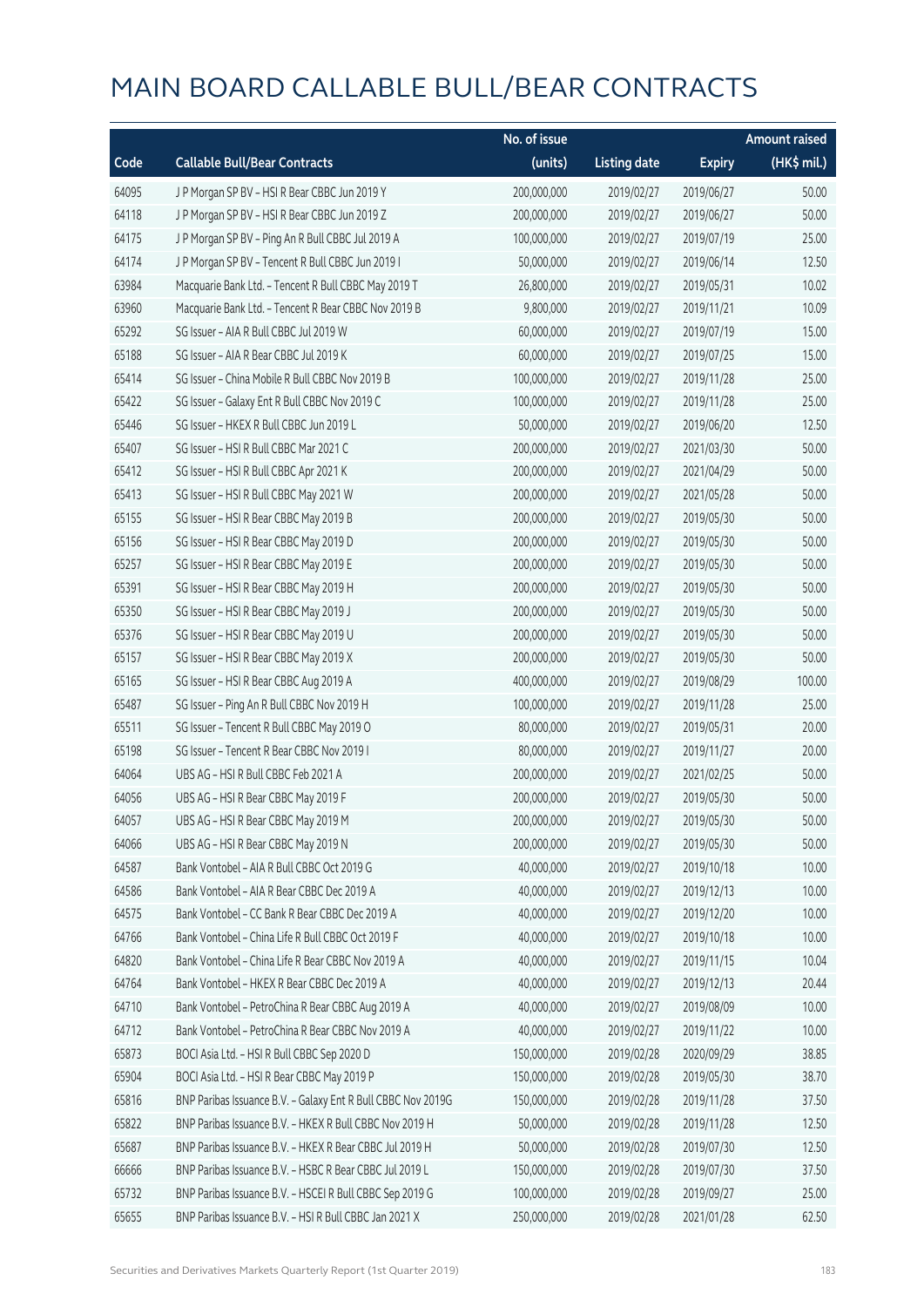|       |                                                             | No. of issue |                     |               | <b>Amount raised</b>  |
|-------|-------------------------------------------------------------|--------------|---------------------|---------------|-----------------------|
| Code  | <b>Callable Bull/Bear Contracts</b>                         | (units)      | <b>Listing date</b> | <b>Expiry</b> | $(HK\frac{1}{2}mil.)$ |
| 65723 | BNP Paribas Issuance B.V. - HSI R Bull CBBC Jan 2021 Y      | 250,000,000  | 2019/02/28          | 2021/01/28    | 62.50                 |
| 65688 | BNP Paribas Issuance B.V. - HSI R Bear CBBC Jun 2019 L      | 250,000,000  | 2019/02/28          | 2019/06/27    | 62.50                 |
| 65836 | BNP Paribas Issuance B.V. - HSI R Bear CBBC Jun 2019 M      | 250,000,000  | 2019/02/28          | 2019/06/27    | 62.50                 |
| 66662 | BNP Paribas Issuance B.V. - HSI R Bear CBBC Jun 2019 N      | 240,000,000  | 2019/02/28          | 2019/06/27    | 60.00                 |
| 66864 | Credit Suisse AG - Geely Auto R Bull CBBC Dec 2019 E        | 40,000,000   | 2019/02/28          | 2019/12/30    | 10.00                 |
| 66849 | Credit Suisse AG - Galaxy Ent R Bull CBBC Dec 2019 B        | 50,000,000   | 2019/02/28          | 2019/12/30    | 12.50                 |
| 66852 | Credit Suisse AG - Galaxy Ent R Bear CBBC Dec 2019 A        | 50,000,000   | 2019/02/28          | 2019/12/30    | 12.50                 |
| 66855 | Credit Suisse AG - HKEX R Bull CBBC Dec 2019 F              | 50,000,000   | 2019/02/28          | 2019/12/30    | 12.50                 |
| 66896 | Credit Suisse AG - HSCEI R Bull CBBC Mar 2021 A             | 100,000,000  | 2019/02/28          | 2021/03/30    | 25.00                 |
| 66947 | Credit Suisse AG - HSCEI R Bear CBBC Oct 2019 C             | 100,000,000  | 2019/02/28          | 2019/10/30    | 25.00                 |
| 66807 | Credit Suisse AG - HSI R Bull CBBC Feb 2021 R               | 200,000,000  | 2019/02/28          | 2021/02/25    | 50.00                 |
| 66795 | Credit Suisse AG - HSI R Bull CBBC Mar 2021 M               | 200,000,000  | 2019/02/28          | 2021/03/30    | 50.00                 |
| 66734 | Credit Suisse AG - HSI R Bear CBBC Jul 2019 F               | 200,000,000  | 2019/02/28          | 2019/07/30    | 50.00                 |
| 66685 | Credit Suisse AG - HSI R Bear CBBC Aug 2019 F               | 200,000,000  | 2019/02/28          | 2019/08/29    | 50.00                 |
| 66747 | Credit Suisse AG - HSI R Bear CBBC Aug 2019 G               | 200,000,000  | 2019/02/28          | 2019/08/29    | 50.00                 |
| 66766 | Credit Suisse AG - HSI R Bear CBBC Aug 2019 H               | 200,000,000  | 2019/02/28          | 2019/08/29    | 50.00                 |
| 66784 | Credit Suisse AG - HSI R Bear CBBC Aug 2019 I               | 200,000,000  | 2019/02/28          | 2019/08/29    | 50.00                 |
| 66791 | Credit Suisse AG - HSI R Bear CBBC Aug 2019 J               | 200,000,000  | 2019/02/28          | 2019/08/29    | 50.00                 |
| 66757 | Credit Suisse AG - HSI R Bear CBBC Sep 2019 C               | 300,000,000  | 2019/02/28          | 2019/09/27    | 75.00                 |
| 66785 | Credit Suisse AG - HSI R Bear CBBC Sep 2019 D               | 300,000,000  | 2019/02/28          | 2019/09/27    | 75.00                 |
| 66787 | Credit Suisse AG - HSI R Bear CBBC Sep 2019 E               | 300,000,000  | 2019/02/28          | 2019/09/27    | 75.00                 |
| 66857 | Credit Suisse AG - Sunny Optical R Bull CBBC Dec 2019 E     | 40,000,000   | 2019/02/28          | 2019/12/30    | 10.00                 |
| 66955 | Goldman Sachs SP (Asia) - China Life R Bull CBBC Dec 2019 E | 100,000,000  | 2019/02/28          | 2019/12/30    | 25.00                 |
| 66992 | Goldman Sachs SP (Asia) - Galaxy Ent R Bull CBBC Dec 2019 B | 100,000,000  | 2019/02/28          | 2019/12/30    | 25.00                 |
| 67019 | Goldman Sachs SP (Asia) - HKEX R Bull CBBC Dec 2019 Z       | 100,000,000  | 2019/02/28          | 2019/12/30    | 25.00                 |
| 66379 | Goldman Sachs SP (Asia) - HSI R Bull CBBC Aug 2020 B        | 200,000,000  | 2019/02/28          | 2020/08/28    | 50.00                 |
| 66966 | Goldman Sachs SP (Asia) - HSI R Bull CBBC Aug 2020 C        | 200,000,000  | 2019/02/28          | 2020/08/28    | 50.00                 |
| 66267 | Goldman Sachs SP (Asia) - HSI R Bear CBBC May 2019 I        | 200,000,000  | 2019/02/28          | 2019/05/30    | 50.00                 |
| 65689 | Goldman Sachs SP (Asia) - HSI R Bear CBBC Jun 2019 M        | 200,000,000  | 2019/02/28          | 2019/06/27    | 50.00                 |
| 67034 | Goldman Sachs SP (Asia) - HSI R Bear CBBC Jun 2019 N        | 200,000,000  | 2019/02/28          | 2019/06/27    | 50.00                 |
| 67045 | Goldman Sachs SP (Asia) - HSI R Bear CBBC Jun 2019 O        | 200,000,000  | 2019/02/28          | 2019/06/27    | 50.00                 |
| 66309 | Goldman Sachs SP (Asia) - Ping An R Bull CBBC Dec 2019 M    | 100,000,000  | 2019/02/28          | 2019/12/31    | 25.00                 |
| 66290 | Goldman Sachs SP (Asia) - Tencent R Bull CBBC Dec 2019 B    | 100,000,000  | 2019/02/28          | 2019/12/31    | 25.00                 |
| 65928 | HK Bank - AIA R Bull CBBC Jul 2019 D                        | 60,000,000   | 2019/02/28          | 2019/07/22    | 15.00                 |
| 66147 | HK Bank - China Life R Bear CBBC Sep 2019 A                 | 40,000,000   | 2019/02/28          | 2019/09/16    | 16.00                 |
| 66240 | HK Bank - CNOOC R Bear CBBC Aug 2019 B                      | 40,000,000   | 2019/02/28          | 2019/08/12    | 10.00                 |
| 65977 | HK Bank - HKEX R Bull CBBC Jul 2019 G                       | 50,000,000   | 2019/02/28          | 2019/07/22    | 12.50                 |
| 65978 | HK Bank - HKEX R Bear CBBC Oct 2019 D                       | 40,000,000   | 2019/02/28          | 2019/10/21    | 11.20                 |
| 65910 | HK Bank - HSCEI R Bull CBBC Jul 2020 A                      | 60,000,000   | 2019/02/28          | 2020/07/30    | 15.00                 |
| 65979 | HK Bank - HSI R Bull CBBC Jul 2020 A                        | 80,000,000   | 2019/02/28          | 2020/07/30    | 20.00                 |
| 65905 | HK Bank - HSI R Bear CBBC Jul 2019 S                        | 120,000,000  | 2019/02/28          | 2019/07/30    | 30.00                 |
| 65983 | HK Bank - HSI R Bear CBBC Nov 2019 K                        | 120,000,000  | 2019/02/28          | 2019/11/28    | 30.00                 |
| 66019 | HK Bank - HSI R Bear CBBC Dec 2019 H                        | 120,000,000  | 2019/02/28          | 2019/12/30    | 30.00                 |
| 66218 | HK Bank - Ping An R Bull CBBC Nov 2019 A                    | 100,000,000  | 2019/02/28          | 2019/11/04    | 25.00                 |
| 66109 | HK Bank - Sands China R Bull CBBC Nov 2019 B                | 80,000,000   | 2019/02/28          | 2019/11/11    | 20.00                 |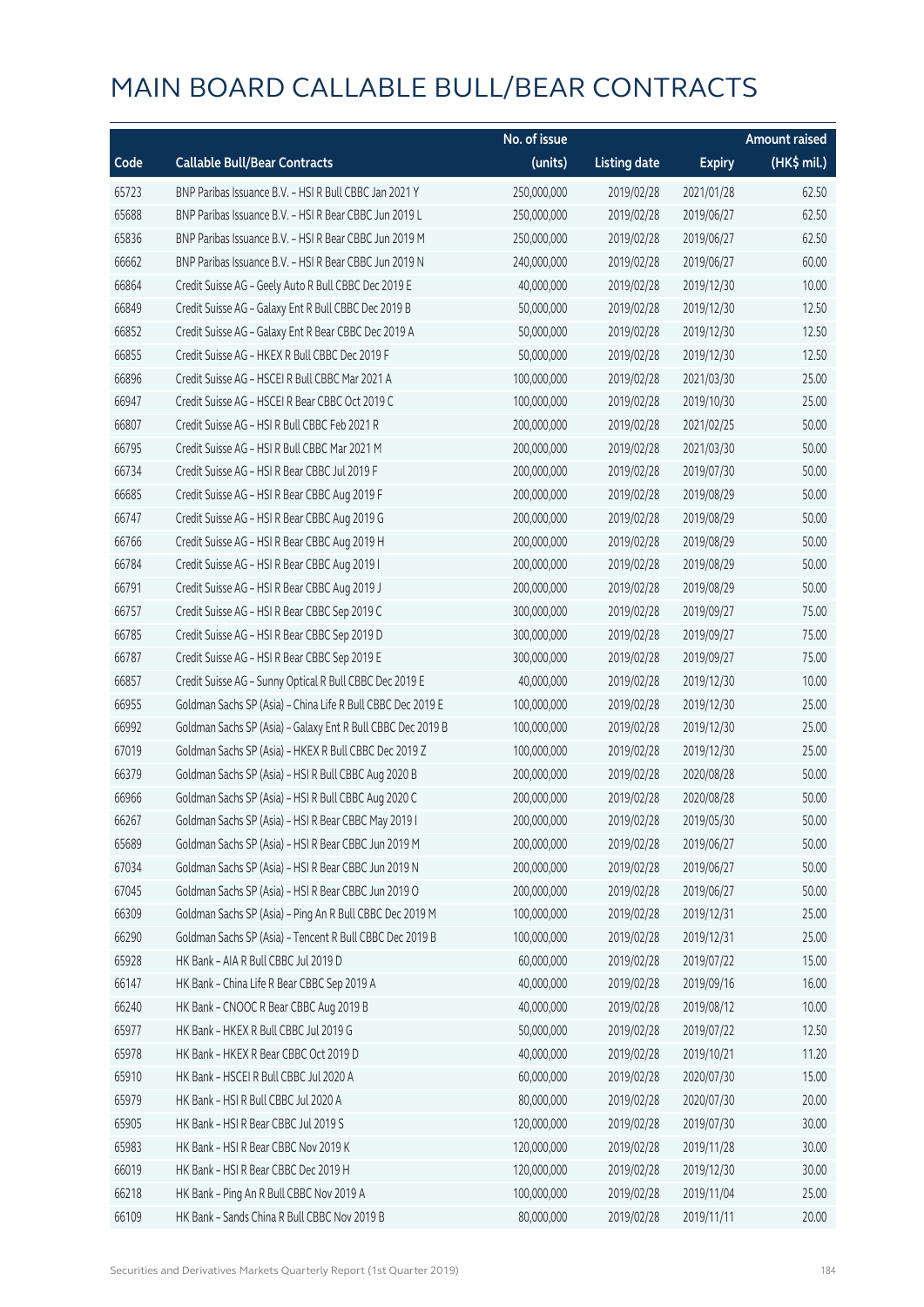|       |                                                        | No. of issue |                     |               | <b>Amount raised</b>  |
|-------|--------------------------------------------------------|--------------|---------------------|---------------|-----------------------|
| Code  | <b>Callable Bull/Bear Contracts</b>                    | (units)      | <b>Listing date</b> | <b>Expiry</b> | $(HK\frac{1}{2}mil.)$ |
| 66161 | HK Bank - SUNAC R Bull CBBC Jan 2020 D                 | 60,000,000   | 2019/02/28          | 2020/01/20    | 15.00                 |
| 66171 | HK Bank - Sunny Optical R Bear CBBC Oct 2019 A         | 40,000,000   | 2019/02/28          | 2019/10/08    | 10.00                 |
| 66221 | HK Bank - Tencent R Bull CBBC Jul 2019 V               | 60,000,000   | 2019/02/28          | 2019/07/29    | 15.00                 |
| 67254 | Haitong Int'l Sec - AIA R Bear CBBC Aug 2019 B         | 60,000,000   | 2019/02/28          | 2019/08/19    | 15.00                 |
| 67272 | Haitong Int'l Sec - CM Bank R Bear CBBC Oct 2019 A     | 120,000,000  | 2019/02/28          | 2019/10/03    | 30.00                 |
| 67261 | Haitong Int'l Sec - CSPC Pharma R Bear CBBC Oct 2019 A | 40,000,000   | 2019/02/28          | 2019/10/10    | 11.52                 |
| 67252 | Haitong Int'l Sec - HKEX R Bull CBBC Jul 2019 B        | 40,000,000   | 2019/02/28          | 2019/07/12    | 10.00                 |
| 67276 | Haitong Int'l Sec - HKEX R Bear CBBC Aug 2019 B        | 40,000,000   | 2019/02/28          | 2019/08/26    | 10.88                 |
| 66401 | Haitong Int'l Sec - HSI R Bull CBBC Dec 2020 V         | 120,000,000  | 2019/02/28          | 2020/12/30    | 30.00                 |
| 66415 | Haitong Int'l Sec - HSI R Bull CBBC Jan 2021 A         | 120,000,000  | 2019/02/28          | 2021/01/28    | 30.00                 |
| 66460 | Haitong Int'l Sec - HSI R Bull CBBC Jan 2021 B         | 120,000,000  | 2019/02/28          | 2021/01/28    | 30.00                 |
| 66381 | Haitong Int'l Sec - HSI R Bear CBBC Jun 2019 F         | 120,000,000  | 2019/02/28          | 2019/06/27    | 30.00                 |
| 66395 | Haitong Int'l Sec - HSI R Bear CBBC Jun 2019 G         | 120,000,000  | 2019/02/28          | 2019/06/27    | 30.00                 |
| 67271 | Haitong Int'l Sec - SUNAC R Bear CBBC Dec 2019 A       | 130,000,000  | 2019/02/28          | 2019/12/24    | 32.50                 |
| 66671 | J P Morgan SP BV - HSI R Bull CBBC Feb 2021 G          | 200,000,000  | 2019/02/28          | 2021/02/25    | 50.00                 |
| 66673 | J P Morgan SP BV - HSI R Bull CBBC Feb 2021 P          | 200,000,000  | 2019/02/28          | 2021/02/25    | 50.00                 |
| 66683 | J P Morgan SP BV - HSI R Bull CBBC Feb 2021 Q          | 200,000,000  | 2019/02/28          | 2021/02/25    | 50.00                 |
| 66669 | J P Morgan SP BV - HSI R Bear CBBC May 2019 H          | 200,000,000  | 2019/02/28          | 2019/05/30    | 50.00                 |
| 65837 | Macquarie Bank Ltd. - Tencent R Bull CBBC May 2019 U   | 26,000,000   | 2019/02/28          | 2019/05/31    | 10.04                 |
| 65838 | Macquarie Bank Ltd. - Tencent R Bear CBBC Nov 2019 C   | 9,300,000    | 2019/02/28          | 2019/11/27    | 10.03                 |
| 67072 | SG Issuer - AIA R Bear CBBC Jul 2019 L                 | 60,000,000   | 2019/02/28          | 2019/07/22    | 15.00                 |
| 67172 | SG Issuer - China Life R Bull CBBC Jul 2019 F          | 40,000,000   | 2019/02/28          | 2019/07/15    | 10.00                 |
| 67192 | SG Issuer - Sinopec Corp R Bull CBBC Oct 2019 B        | 40,000,000   | 2019/02/28          | 2019/10/04    | 10.00                 |
| 67236 | SG Issuer - CSOP A50 ETF R Bear CBBC Aug 2019 A        | 100,000,000  | 2019/02/28          | 2019/08/20    | 25.00                 |
| 67237 | SG Issuer - CSOP A50 ETF R Bear CBBC Aug 2019 B        | 100,000,000  | 2019/02/28          | 2019/08/30    | 25.00                 |
| 67209 | SG Issuer - Galaxy Ent R Bull CBBC Oct 2019 H          | 100,000,000  | 2019/02/28          | 2019/10/04    | 25.00                 |
| 67075 | SG Issuer - Galaxy Ent R Bear CBBC Sep 2019 E          | 100,000,000  | 2019/02/28          | 2019/09/27    | 25.00                 |
| 67221 | SG Issuer - HKEX R Bull CBBC May 2019 B                | 50,000,000   | 2019/02/28          | 2019/05/31    | 12.50                 |
| 67222 | SG Issuer - HKEX R Bear CBBC Jul 2019 O                | 50,000,000   | 2019/02/28          | 2019/07/17    | 12.50                 |
| 67225 | SG Issuer - HKEX R Bear CBBC Sep 2019 D                | 50,000,000   | 2019/02/28          | 2019/09/27    | 24.75                 |
| 67111 | SG Issuer - HSI R Bull CBBC Mar 2021 K                 | 200,000,000  | 2019/02/28          | 2021/03/30    | 50.00                 |
| 67122 | SG Issuer - HSI R Bull CBBC May 2021 X                 | 200,000,000  | 2019/02/28          | 2021/05/28    | 50.00                 |
| 67123 | SG Issuer - HSI R Bull CBBC May 2021 Y                 | 200,000,000  | 2019/02/28          | 2021/05/28    | 50.00                 |
| 67103 | SG Issuer - HSI R Bear CBBC May 2019 F                 | 200,000,000  | 2019/02/28          | 2019/05/30    | 50.00                 |
| 67139 | SG Issuer - HSI R Bear CBBC May 2019 G                 | 200,000,000  | 2019/02/28          | 2019/05/30    | 50.00                 |
| 67054 | SG Issuer - HSI R Bear CBBC May 2019 K                 | 200,000,000  | 2019/02/28          | 2019/05/30    | 50.00                 |
| 67059 | SG Issuer - HSI R Bear CBBC May 2019 N                 | 200,000,000  | 2019/02/28          | 2019/05/30    | 50.00                 |
| 67140 | SG Issuer - HSI R Bear CBBC Jul 2019 U                 | 200,000,000  | 2019/02/28          | 2019/07/30    | 50.00                 |
| 67064 | SG Issuer - HSI R Bear CBBC Jul 2019 W                 | 200,000,000  | 2019/02/28          | 2019/07/30    | 50.00                 |
| 67065 | SG Issuer - HSI R Bear CBBC Jul 2019 X                 | 200,000,000  | 2019/02/28          | 2019/07/30    | 50.00                 |
| 67160 | SG Issuer - HSI R Bear CBBC Sep 2019 N                 | 200,000,000  | 2019/02/28          | 2019/09/27    | 50.00                 |
| 67165 | SG Issuer - HSI R Bear CBBC Dec 2019 A                 | 400,000,000  | 2019/02/28          | 2019/12/30    | 100.00                |
| 67130 | SG Issuer - Ping An R Bull CBBC Dec 2019 C             | 100,000,000  | 2019/02/28          | 2019/12/30    | 25.00                 |
| 67229 | SG Issuer - Sands China R Bull CBBC Dec 2019 D         | 80,000,000   | 2019/02/28          | 2019/12/18    | 20.00                 |
| 67136 | SG Issuer - Tencent R Bull CBBC Jun 2019 Z             | 80,000,000   | 2019/02/28          | 2019/06/05    | 20.00                 |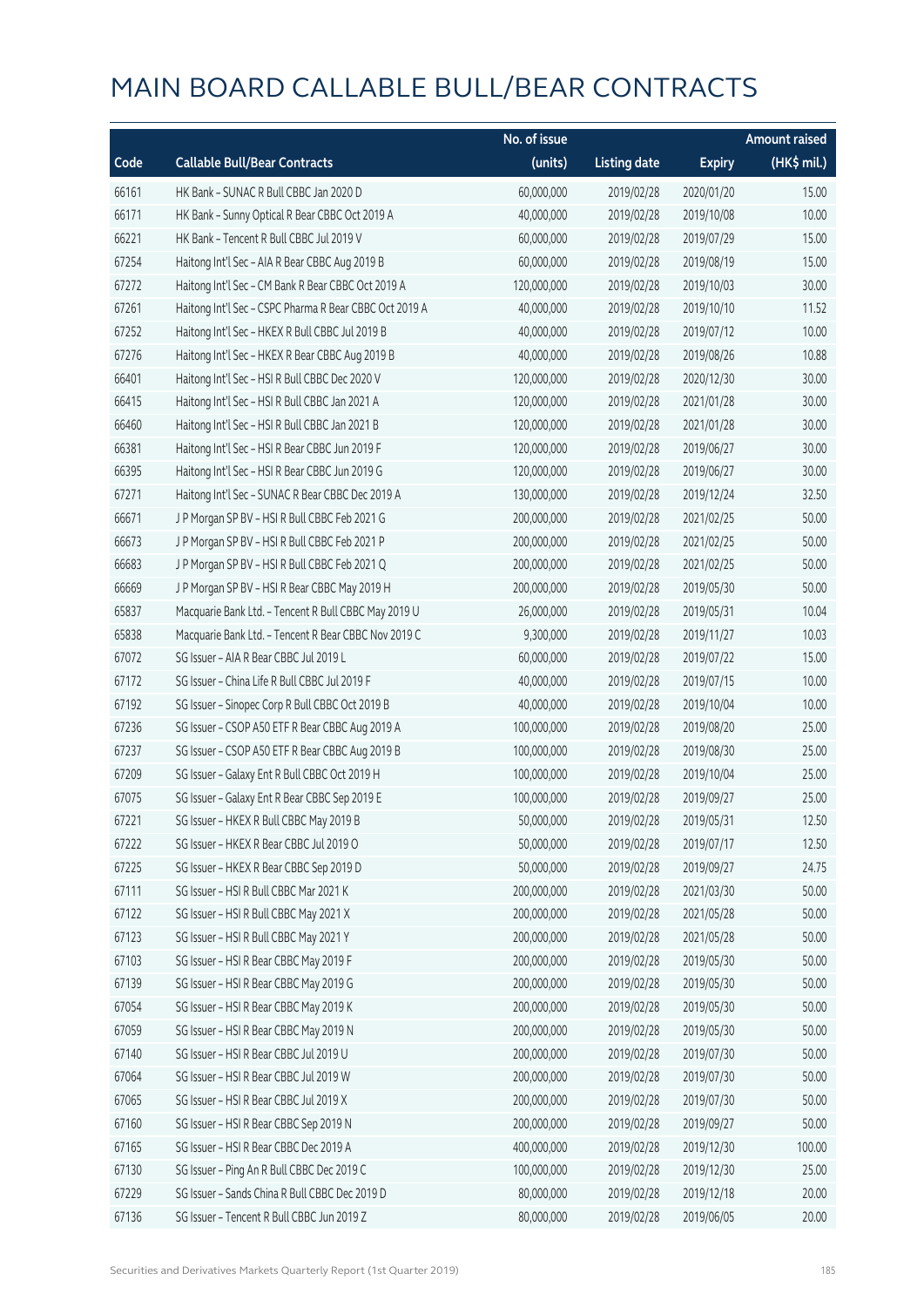|       |                                                              | No. of issue |                     |               | <b>Amount raised</b> |
|-------|--------------------------------------------------------------|--------------|---------------------|---------------|----------------------|
| Code  | <b>Callable Bull/Bear Contracts</b>                          | (units)      | <b>Listing date</b> | <b>Expiry</b> | (HK\$ mil.)          |
| 67086 | SG Issuer - Tencent R Bear CBBC Nov 2019 J                   | 80,000,000   | 2019/02/28          | 2019/11/20    | 20.00                |
| 66624 | UBS AG - Geely Auto R Bull CBBC Dec 2019 A                   | 80,000,000   | 2019/02/28          | 2019/12/23    | 20.00                |
| 66629 | UBS AG - Geely Auto R Bear CBBC Dec 2019 A                   | 40,000,000   | 2019/02/28          | 2019/12/23    | 10.00                |
| 66527 | UBS AG - Galaxy Ent R Bull CBBC Sep 2019 D                   | 40,000,000   | 2019/02/28          | 2019/09/09    | 10.00                |
| 66547 | UBS AG - Galaxy Ent R Bear CBBC Sep 2019 A                   | 40,000,000   | 2019/02/28          | 2019/09/09    | 10.00                |
| 66513 | UBS AG - HSI R Bull CBBC Feb 2021 D                          | 200,000,000  | 2019/02/28          | 2021/02/25    | 50.00                |
| 66465 | UBS AG - HSI R Bear CBBC May 2019 H                          | 200,000,000  | 2019/02/28          | 2019/05/30    | 50.00                |
| 66462 | UBS AG - HSI R Bear CBBC May 2019 Q                          | 200,000,000  | 2019/02/28          | 2019/05/30    | 50.00                |
| 66463 | UBS AG - HSI R Bear CBBC May 2019 R                          | 200,000,000  | 2019/02/28          | 2019/05/30    | 50.00                |
| 66518 | UBS AG - HSI R Bear CBBC May 2019 W                          | 200,000,000  | 2019/02/28          | 2019/05/30    | 50.00                |
| 66521 | UBS AG - HSI R Bear CBBC Dec 2019 A                          | 400,000,000  | 2019/02/28          | 2019/12/30    | 100.00               |
| 66582 | UBS AG - Sands China R Bull CBBC Dec 2019 A                  | 100,000,000  | 2019/02/28          | 2019/12/23    | 25.00                |
| 67360 | BNP Paribas Issuance B.V. - CSOP A50 R Bull CBBC Jun 2019 U  | 60,000,000   | 2019/03/01          | 2019/06/27    | 15.00                |
| 67279 | BNP Paribas Issuance B.V. - HKEX R Bear CBBC Jul 2019 I      | 50,000,000   | 2019/03/01          | 2019/07/30    | 12.50                |
| 67356 | BNP Paribas Issuance B.V. - HSCEI R Bull CBBC Sep 2019 A     | 100,000,000  | 2019/03/01          | 2019/09/27    | 25.00                |
| 67361 | BNP Paribas Issuance B.V. - HSI R Bull CBBC Jan 2021 A       | 250,000,000  | 2019/03/01          | 2021/01/28    | 62.50                |
| 67355 | BNP Paribas Issuance B.V. - HSI R Bull CBBC Jan 2021 Z       | 250,000,000  | 2019/03/01          | 2021/01/28    | 62.50                |
| 67366 | BNP Paribas Issuance B.V. - HSI R Bear CBBC Jun 2019 O       | 250,000,000  | 2019/03/01          | 2019/06/27    | 62.50                |
| 67382 | BNP Paribas Issuance B.V. - HSI R Bear CBBC Jun 2019 P       | 250,000,000  | 2019/03/01          | 2019/06/27    | 62.50                |
| 67386 | BNP Paribas Issuance B.V. - HSI R Bear CBBC Jun 2019 Q       | 250,000,000  | 2019/03/01          | 2019/06/27    | 70.00                |
| 67398 | BNP Paribas Issuance B.V. - HSI R Bear CBBC Jun 2019 S       | 240,000,000  | 2019/03/01          | 2019/06/27    | 60.00                |
| 67353 | BNP Paribas Issuance B.V. - Ping An R Bear CBBC Aug 2019 A   | 200,000,000  | 2019/03/01          | 2019/08/29    | 50.00                |
| 67277 | BNP Paribas Issuance B.V. - Tencent R Bull CBBC Jun 2019 M   | 50,000,000   | 2019/03/01          | 2019/06/27    | 12.50                |
| 67804 | Credit Suisse AG - AIA R Bull CBBC Nov 2019 F                | 70,000,000   | 2019/03/01          | 2019/11/28    | 17.50                |
| 67799 | Credit Suisse AG - China Mobile R Bull CBBC Dec 2019 D       | 70,000,000   | 2019/03/01          | 2019/12/20    | 17.50                |
| 67800 | Credit Suisse AG - China Mobile R Bear CBBC Nov 2019 A       | 70,000,000   | 2019/03/01          | 2019/11/28    | 17.50                |
| 67786 | Credit Suisse AG - CM Bank R Bull CBBC Dec 2019 G            | 70,000,000   | 2019/03/01          | 2019/12/06    | 17.50                |
| 67796 | Credit Suisse AG – CM Bank R Bear CBBC Dec 2019 B            | 60,000,000   | 2019/03/01          | 2019/12/13    | 15.00                |
| 67810 | Credit Suisse AG - CSOP A50 ETF R Bull CBBC Nov 2019 E       | 50,000,000   | 2019/03/01          | 2019/11/28    | 12.50                |
| 67761 | Credit Suisse AG - HKEX R Bull CBBC Dec 2019 G               | 50,000,000   | 2019/03/01          | 2019/12/20    | 12.50                |
| 67757 | Credit Suisse AG - HSI R Bull CBBC Feb 2021 U                | 200,000,000  | 2019/03/01          | 2021/02/25    | 50.00                |
| 67751 | Credit Suisse AG - HSI R Bull CBBC Mar 2021 N                | 200,000,000  | 2019/03/01          | 2021/03/30    | 50.00                |
| 67758 | Credit Suisse AG - HSI R Bull CBBC Mar 2021 O                | 200,000,000  | 2019/03/01          | 2021/03/30    | 50.00                |
| 67760 | Credit Suisse AG - HSI R Bull CBBC Mar 2021 P                | 200,000,000  | 2019/03/01          | 2021/03/30    | 50.00                |
| 67744 | Credit Suisse AG - HSI R Bear CBBC Jul 2019 C                | 200,000,000  | 2019/03/01          | 2019/07/30    | 50.00                |
| 67745 | Credit Suisse AG - HSI R Bear CBBC Aug 2019 K                | 200,000,000  | 2019/03/01          | 2019/08/29    | 50.00                |
| 67746 | Credit Suisse AG - HSI R Bear CBBC Aug 2019 L                | 200,000,000  | 2019/03/01          | 2019/08/29    | 50.00                |
| 67747 | Credit Suisse AG - HSI R Bear CBBC Aug 2019 M                | 200,000,000  | 2019/03/01          | 2019/08/29    | 50.00                |
| 67748 | Credit Suisse AG - HSI R Bear CBBC Aug 2019 N                | 200,000,000  | 2019/03/01          | 2019/08/29    | 50.00                |
| 67765 | Credit Suisse AG - Ping An R Bull CBBC Dec 2019 L            | 80,000,000   | 2019/03/01          | 2019/12/06    | 20.00                |
| 67762 | Credit Suisse AG - Tencent R Bull CBBC Dec 2019 Q            | 50,000,000   | 2019/03/01          | 2019/12/06    | 12.50                |
| 67722 | Goldman Sachs SP (Asia) - AIA R Bull CBBC Nov 2019 O         | 100,000,000  | 2019/03/01          | 2019/11/15    | 25.00                |
| 67727 | Goldman Sachs SP (Asia) - CSOP A50 ETF R Bull CBBC Nov 2019J | 100,000,000  | 2019/03/01          | 2019/11/25    | 25.00                |
| 67296 | Goldman Sachs SP (Asia) - HSI R Bull CBBC Aug 2020 D         | 200,000,000  | 2019/03/01          | 2020/08/28    | 50.00                |
| 67724 | Goldman Sachs SP (Asia) - HSI R Bull CBBC Aug 2020 E         | 200,000,000  | 2019/03/01          | 2020/08/28    | 50.00                |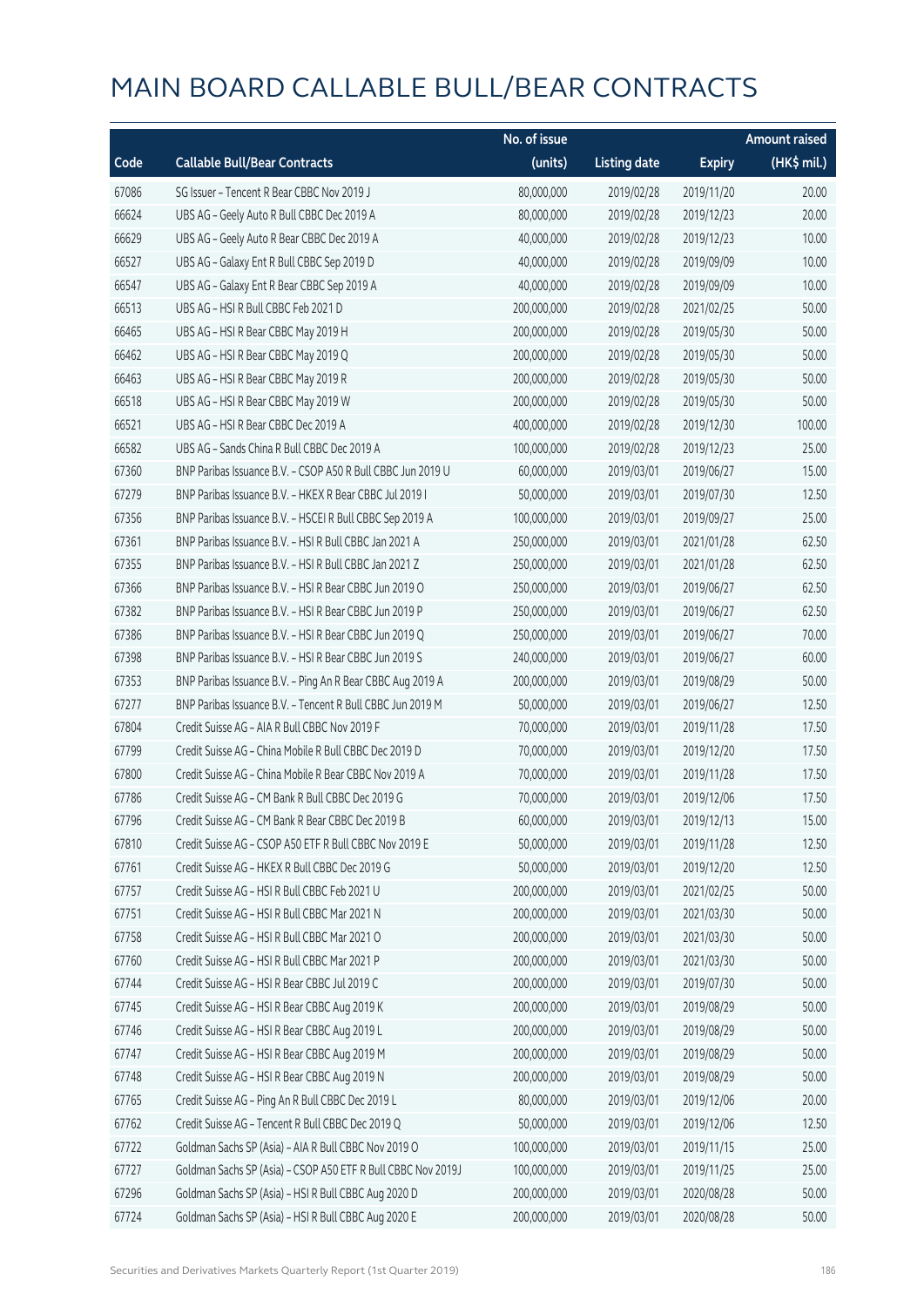|       |                                                          | No. of issue |                     |               | <b>Amount raised</b>  |
|-------|----------------------------------------------------------|--------------|---------------------|---------------|-----------------------|
| Code  | <b>Callable Bull/Bear Contracts</b>                      | (units)      | <b>Listing date</b> | <b>Expiry</b> | $(HK\frac{1}{2}mil.)$ |
| 67314 | Goldman Sachs SP (Asia) - HSI R Bear CBBC Jun 2019 P     | 200,000,000  | 2019/03/01          | 2019/06/27    | 50.00                 |
| 67729 | Goldman Sachs SP (Asia) - HSI R Bear CBBC Jun 2019 Q     | 200,000,000  | 2019/03/01          | 2019/06/27    | 50.00                 |
| 67740 | Goldman Sachs SP (Asia) - HSI R Bear CBBC Jun 2019 R     | 200,000,000  | 2019/03/01          | 2019/06/27    | 50.00                 |
| 67298 | Goldman Sachs SP (Asia) - Tencent R Bull CBBC Jun 2019 N | 100,000,000  | 2019/03/01          | 2019/06/28    | 25.00                 |
| 67349 | HK Bank - Galaxy Ent R Bull CBBC Oct 2019 D              | 80,000,000   | 2019/03/01          | 2019/10/28    | 20.00                 |
| 67352 | HK Bank - HKEX R Bear CBBC Sep 2019 B                    | 40,000,000   | 2019/03/01          | 2019/09/30    | 13.20                 |
| 67331 | HK Bank - HSCEI R Bear CBBC Nov 2019 B                   | 50,000,000   | 2019/03/01          | 2019/11/28    | 12.50                 |
| 67332 | HK Bank - HSI R Bull CBBC Mar 2020 W                     | 120,000,000  | 2019/03/01          | 2020/03/30    | 30.00                 |
| 67348 | HK Bank - HSI R Bear CBBC Nov 2019 L                     | 120,000,000  | 2019/03/01          | 2019/11/28    | 30.00                 |
| 67317 | HK Bank - PetroChina R Bear CBBC Aug 2019 A              | 40,000,000   | 2019/03/01          | 2019/08/19    | 10.00                 |
| 67321 | HK Bank - Sunny Optical R Bull CBBC Oct 2019 B           | 40,000,000   | 2019/03/01          | 2019/10/28    | 10.00                 |
| 67318 | HK Bank - Sunny Optical R Bear CBBC Oct 2019 B           | 40,000,000   | 2019/03/01          | 2019/10/28    | 14.80                 |
| 67614 | Haitong Int'l Sec - China Mobile R Bull CBBC Aug 2019 A  | 50,000,000   | 2019/03/01          | 2019/08/19    | 12.50                 |
| 67619 | Haitong Int'l Sec - China Mobile R Bear CBBC Aug 2019 A  | 50,000,000   | 2019/03/01          | 2019/08/20    | 12.50                 |
| 67611 | Haitong Int'l Sec - HSI R Bull CBBC Dec 2020 W           | 120,000,000  | 2019/03/01          | 2020/12/30    | 30.00                 |
| 67612 | Haitong Int'l Sec - HSI R Bull CBBC Dec 2020 X           | 120,000,000  | 2019/03/01          | 2020/12/30    | 31.44                 |
| 67587 | Haitong Int'l Sec - HSI R Bear CBBC Jun 2019 H           | 120,000,000  | 2019/03/01          | 2019/06/27    | 30.00                 |
| 67598 | Haitong Int'l Sec - HSI R Bear CBBC Jun 2019 I           | 120,000,000  | 2019/03/01          | 2019/06/27    | 30.00                 |
| 67607 | Haitong Int'l Sec - HSI R Bear CBBC Jun 2019 J           | 120,000,000  | 2019/03/01          | 2019/06/27    | 30.00                 |
| 67609 | Haitong Int'l Sec - HSI R Bear CBBC Jun 2019 K           | 120,000,000  | 2019/03/01          | 2019/06/27    | 30.00                 |
| 67615 | Haitong Int'l Sec - Sunny Optical R Bull CBBC Aug 2019 C | 50,000,000   | 2019/03/01          | 2019/08/22    | 12.50                 |
| 67621 | Haitong Int'l Sec - Sunny Optical R Bear CBBC Aug 2019 B | 50,000,000   | 2019/03/01          | 2019/08/29    | 12.50                 |
| 67426 | J P Morgan SP BV - HKEX R Bull CBBC Jun 2019 I           | 40,000,000   | 2019/03/01          | 2019/06/21    | 10.00                 |
| 67434 | J P Morgan SP BV - HKEX R Bull CBBC Jun 2019 J           | 40,000,000   | 2019/03/01          | 2019/06/21    | 10.00                 |
| 67438 | J P Morgan SP BV - HSI R Bull CBBC Jan 2021 G            | 200,000,000  | 2019/03/01          | 2021/01/28    | 50.00                 |
| 67409 | J P Morgan SP BV - HSI R Bull CBBC Mar 2021 A            | 200,000,000  | 2019/03/01          | 2021/03/30    | 50.00                 |
| 67410 | J P Morgan SP BV - HSI R Bull CBBC Mar 2021 B            | 200,000,000  | 2019/03/01          | 2021/03/30    | 50.00                 |
| 67439 | J P Morgan SP BV - HSI R Bull CBBC Mar 2021 C            | 200,000,000  | 2019/03/01          | 2021/03/30    | 50.00                 |
| 67400 | J P Morgan SP BV - HSI R Bear CBBC Jun 2019 F            | 200,000,000  | 2019/03/01          | 2019/06/27    | 50.00                 |
| 67406 | J P Morgan SP BV - HSI R Bear CBBC Jun 2019 G            | 200,000,000  | 2019/03/01          | 2019/06/27    | 50.00                 |
| 67428 | J P Morgan SP BV - Tencent R Bull CBBC Jun 2019 J        | 50,000,000   | 2019/03/01          | 2019/06/14    | 12.50                 |
| 67414 | J P Morgan SP BV - Tencent R Bear CBBC Jun 2019 H        | 50,000,000   | 2019/03/01          | 2019/06/14    | 12.50                 |
| 67281 | Macquarie Bank Ltd. - Tencent R Bull CBBC Jun 2019 T     | 25,000,000   | 2019/03/01          | 2019/06/05    | 10.00                 |
| 67289 | Macquarie Bank Ltd. - Tencent R Bear CBBC Nov 2019 D     | 9,700,000    | 2019/03/01          | 2019/11/20    | 10.10                 |
| 67629 | SG Issuer - China Life R Bull CBBC Jul 2019 G            | 40,000,000   | 2019/03/01          | 2019/07/16    | 10.00                 |
| 67637 | SG Issuer - Galaxy Ent R Bull CBBC Dec 2019 C            | 100,000,000  | 2019/03/01          | 2019/12/30    | 25.00                 |
| 67686 | SG Issuer - HKEX R Bull CBBC Jun 2019 J                  | 50,000,000   | 2019/03/01          | 2019/06/19    | 12.50                 |
| 67710 | SG Issuer - HSI R Bull CBBC Apr 2021 M                   | 200,000,000  | 2019/03/01          | 2021/04/29    | 50.00                 |
| 67622 | SG Issuer - HSI R Bull CBBC May 2021 Z                   | 200,000,000  | 2019/03/01          | 2021/05/28    | 50.00                 |
| 67625 | SG Issuer - HSI R Bull CBBC Jul 2021 A                   | 200,000,000  | 2019/03/01          | 2021/07/29    | 50.00                 |
| 67679 | SG Issuer - HSI R Bull CBBC Jul 2021 B                   | 400,000,000  | 2019/03/01          | 2021/07/29    | 100.00                |
| 67716 | SG Issuer - HSI R Bull CBBC Jul 2021 C                   | 200,000,000  | 2019/03/01          | 2021/07/29    | 50.00                 |
| 67662 | SG Issuer - HSI R Bear CBBC Aug 2019 B                   | 200,000,000  | 2019/03/01          | 2019/08/29    | 50.00                 |
| 67674 | SG Issuer - HSI R Bear CBBC Aug 2019 F                   | 200,000,000  | 2019/03/01          | 2019/08/29    | 50.00                 |
| 67680 | SG Issuer - HSI R Bear CBBC Sep 2019 O                   | 200,000,000  | 2019/03/01          | 2019/09/27    | 50.00                 |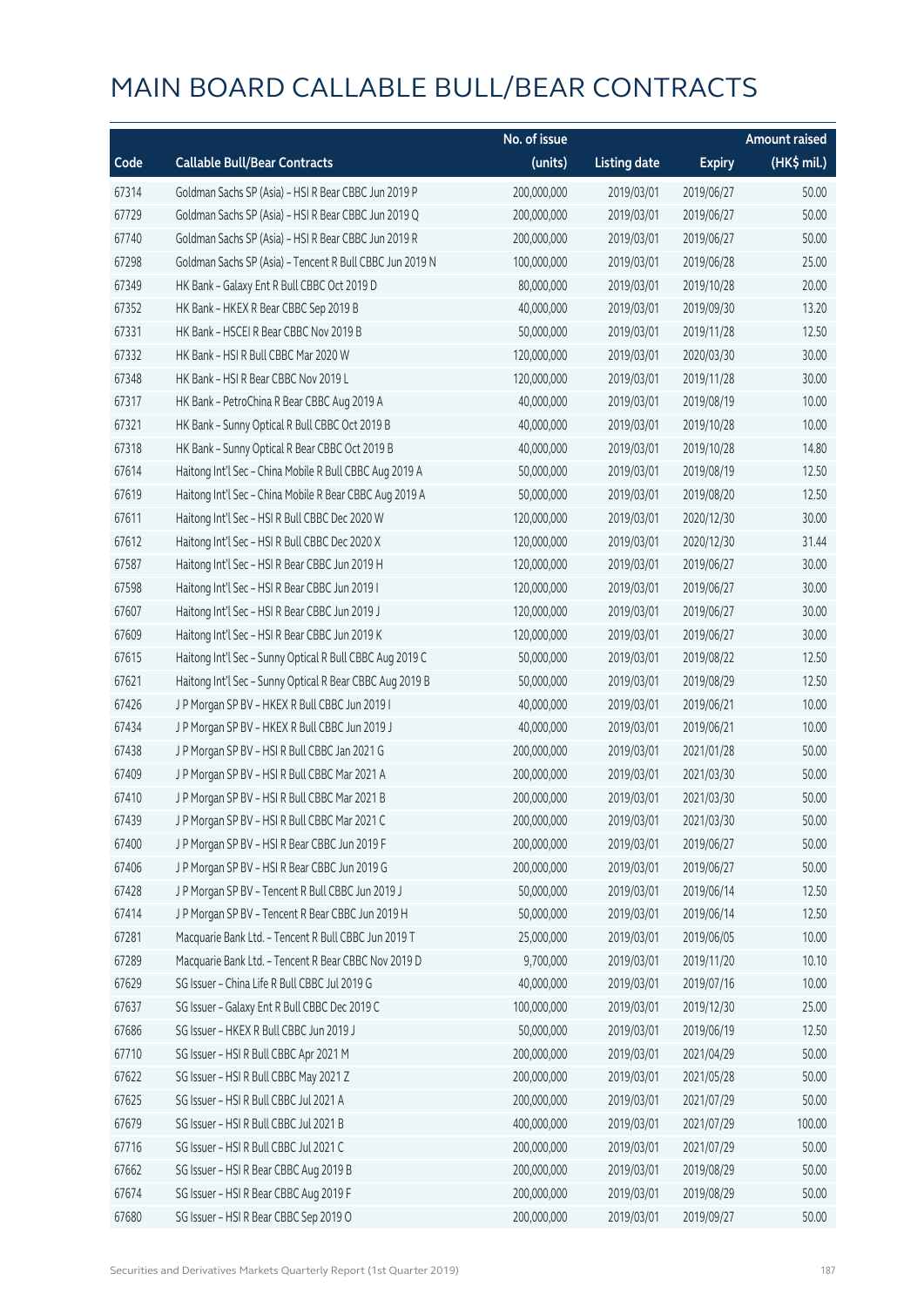|       |                                                            | No. of issue |                     |               | <b>Amount raised</b> |
|-------|------------------------------------------------------------|--------------|---------------------|---------------|----------------------|
| Code  | <b>Callable Bull/Bear Contracts</b>                        | (units)      | <b>Listing date</b> | <b>Expiry</b> | $(HK\$ mil.)         |
| 67695 | SG Issuer - Ping An R Bull CBBC Nov 2019 I                 | 100,000,000  | 2019/03/01          | 2019/11/27    | 25.00                |
| 67687 | SG Issuer - Ping An R Bear CBBC Aug 2019 E                 | 100,000,000  | 2019/03/01          | 2019/08/02    | 25.00                |
| 67639 | SG Issuer - Tencent R Bull CBBC Jun 2019 B                 | 80,000,000   | 2019/03/01          | 2019/06/18    | 20.00                |
| 67696 | SG Issuer - Tencent R Bull CBBC Jun 2019 W                 | 80,000,000   | 2019/03/01          | 2019/06/04    | 20.00                |
| 67651 | SG Issuer - Tencent R Bull CBBC Jul 2019 G                 | 80,000,000   | 2019/03/01          | 2019/07/16    | 20.00                |
| 67708 | SG Issuer - Tencent R Bull CBBC Jul 2019 H                 | 80,000,000   | 2019/03/01          | 2019/07/04    | 20.00                |
| 67709 | SG Issuer - Tencent R Bear CBBC Nov 2019 K                 | 80,000,000   | 2019/03/01          | 2019/11/20    | 20.00                |
| 67548 | UBS AG - China Life R Bull CBBC Sep 2019 B                 | 40,000,000   | 2019/03/01          | 2019/09/30    | 10.00                |
| 67579 | UBS AG - CM Bank R Bull CBBC Nov 2019 A                    | 40,000,000   | 2019/03/01          | 2019/11/29    | 10.00                |
| 67580 | UBS AG - CM Bank R Bear CBBC Nov 2019 A                    | 40,000,000   | 2019/03/01          | 2019/11/29    | 10.00                |
| 67554 | UBS AG - A50 China R Bull CBBC Nov 2019 B                  | 50,000,000   | 2019/03/01          | 2019/11/04    | 12.50                |
| 67551 | UBS AG - A50 China R Bear CBBC Nov 2019 B                  | 50,000,000   | 2019/03/01          | 2019/11/04    | 12.50                |
| 67515 | UBS AG - HKEX R Bull CBBC Oct 2019 C                       | 50,000,000   | 2019/03/01          | 2019/10/28    | 12.50                |
| 67531 | UBS AG - HKEX R Bull CBBC Nov 2019 B                       | 50,000,000   | 2019/03/01          | 2019/11/25    | 12.50                |
| 67542 | UBS AG - HKEX R Bear CBBC Oct 2019 A                       | 50,000,000   | 2019/03/01          | 2019/10/28    | 17.50                |
| 67545 | UBS AG - HKEX R Bear CBBC Oct 2019 B                       | 50,000,000   | 2019/03/01          | 2019/10/28    | 22.50                |
| 67482 | UBS AG - HSI R Bull CBBC May 2021 O                        | 200,000,000  | 2019/03/01          | 2021/05/28    | 50.00                |
| 67467 | UBS AG - HSI R Bear CBBC Jun 2019 C                        | 200,000,000  | 2019/03/01          | 2019/06/27    | 50.00                |
| 67470 | UBS AG - HSI R Bear CBBC Jun 2019 D                        | 200,000,000  | 2019/03/01          | 2019/06/27    | 50.00                |
| 67472 | UBS AG - HSI R Bear CBBC Jun 2019 E                        | 200,000,000  | 2019/03/01          | 2019/06/27    | 50.00                |
| 67478 | UBS AG - HSI R Bear CBBC Jun 2019 F                        | 200,000,000  | 2019/03/01          | 2019/06/27    | 50.00                |
| 67489 | UBS AG - HSI R Bear CBBC Jun 2019 G                        | 200,000,000  | 2019/03/01          | 2019/06/27    | 50.00                |
| 67569 | UBS AG - Sunny Optical R Bear CBBC Dec 2019 A              | 40,000,000   | 2019/03/01          | 2019/12/09    | 10.00                |
| 67509 | UBS AG - Tencent R Bull CBBC Jun 2019 V                    | 40,000,000   | 2019/03/01          | 2019/06/24    | 10.00                |
| 67492 | UBS AG - Tencent R Bear CBBC Jun 2019 U                    | 40,000,000   | 2019/03/01          | 2019/06/24    | 10.00                |
| 67446 | Bank Vontobel - AIA R Bear CBBC Dec 2019 B                 | 40,000,000   | 2019/03/01          | 2019/12/20    | 10.00                |
| 67453 | Bank Vontobel - Galaxy Ent R Bull CBBC Nov 2019 E          | 40,000,000   | 2019/03/01          | 2019/11/22    | 10.00                |
| 67454 | Bank Vontobel - Galaxy Ent R Bear CBBC Nov 2019 D          | 40,000,000   | 2019/03/01          | 2019/11/15    | 10.00                |
| 67465 | Bank Vontobel - Sunny Optical R Bull CBBC Oct 2019 B       | 40,000,000   | 2019/03/01          | 2019/10/25    | 10.00                |
| 68443 | BOCI Asia Ltd. - HSI R Bull CBBC Sep 2020 E                | 150,000,000  | 2019/03/04          | 2020/09/29    | 37.50                |
| 68446 | BOCI Asia Ltd. - HSI R Bear CBBC Jun 2019 A                | 150,000,000  | 2019/03/04          | 2019/06/27    | 37.50                |
| 68457 | BOCI Asia Ltd. - HSI R Bear CBBC Jun 2019 B                | 150,000,000  | 2019/03/04          | 2019/06/27    | 39.00                |
| 68095 | BNP Paribas Issuance B.V. - CC Bank R Bull CBBC Sep 2019 A | 100,000,000  | 2019/03/04          | 2019/09/27    | 25.00                |
| 68012 | BNP Paribas Issuance B.V. - CC Bank R Bear CBBC Nov 2019 J | 100,000,000  | 2019/03/04          | 2019/11/28    | 25.00                |
| 68030 | BNP Paribas Issuance B.V. - HKEX R Bull CBBC Nov 2019 I    | 50,000,000   | 2019/03/04          | 2019/11/28    | 12.50                |
| 68034 | BNP Paribas Issuance B.V. - HSCEI R Bear CBBC Dec 2019 N   | 100,000,000  | 2019/03/04          | 2019/12/30    | 25.00                |
| 68037 | BNP Paribas Issuance B.V. - HSCEI R Bear CBBC Dec 2019 O   | 100,000,000  | 2019/03/04          | 2019/12/30    | 25.00                |
| 68041 | BNP Paribas Issuance B.V. - HSCEI R Bear CBBC Dec 2019 P   | 100,000,000  | 2019/03/04          | 2019/12/30    | 25.00                |
| 68100 | BNP Paribas Issuance B.V. - HSI R Bull CBBC Jan 2021 C     | 250,000,000  | 2019/03/04          | 2021/01/28    | 62.50                |
| 68101 | BNP Paribas Issuance B.V. - HSI R Bull CBBC Jan 2021 E     | 240,000,000  | 2019/03/04          | 2021/01/28    | 60.00                |
| 67837 | BNP Paribas Issuance B.V. - HSI R Bear CBBC Jun 2019 T     | 250,000,000  | 2019/03/04          | 2019/06/27    | 62.50                |
| 67838 | BNP Paribas Issuance B.V. - HSI R Bear CBBC Jun 2019 U     | 250,000,000  | 2019/03/04          | 2019/06/27    | 62.50                |
| 68043 | BNP Paribas Issuance B.V. - HSI R Bear CBBC Jun 2019 V     | 250,000,000  | 2019/03/04          | 2019/06/27    | 62.50                |
| 68044 | BNP Paribas Issuance B.V. - HSI R Bear CBBC Jun 2019 W     | 250,000,000  | 2019/03/04          | 2019/06/27    | 62.50                |
| 68056 | BNP Paribas Issuance B.V. - HSI R Bear CBBC Jun 2019 X     | 250,000,000  | 2019/03/04          | 2019/06/27    | 62.50                |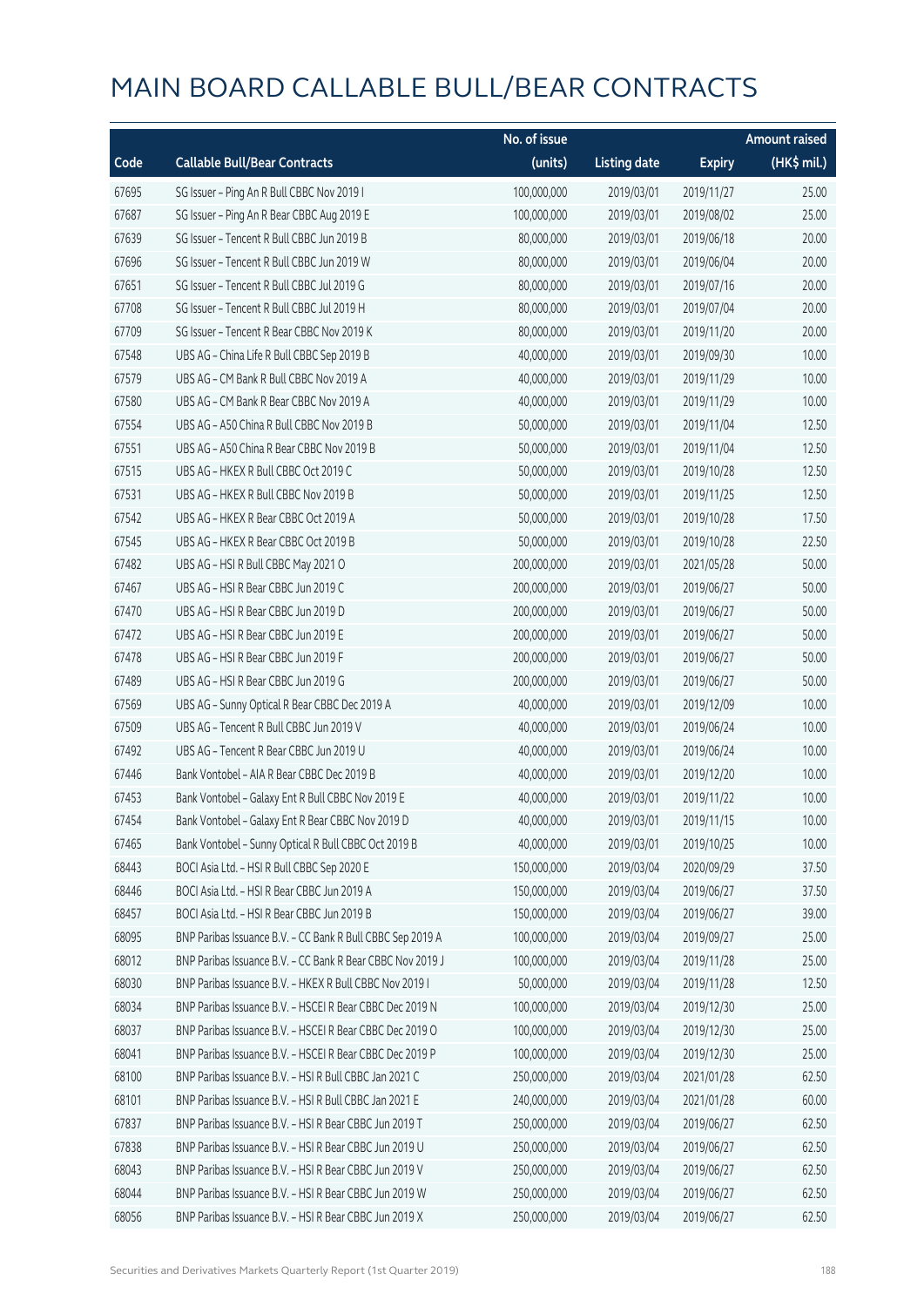|       |                                                            | No. of issue |                     |               | <b>Amount raised</b>  |
|-------|------------------------------------------------------------|--------------|---------------------|---------------|-----------------------|
| Code  | <b>Callable Bull/Bear Contracts</b>                        | (units)      | <b>Listing date</b> | <b>Expiry</b> | $(HK\frac{1}{2}mil.)$ |
| 68058 | BNP Paribas Issuance B.V. - HSI R Bear CBBC Jun 2019 Y     | 250,000,000  | 2019/03/04          | 2019/06/27    | 62.50                 |
| 68076 | BNP Paribas Issuance B.V. - HSI R Bear CBBC Jun 2019 Z     | 250,000,000  | 2019/03/04          | 2019/06/27    | 62.50                 |
| 68080 | BNP Paribas Issuance B.V. - HSI R Bear CBBC Jul 2019 A     | 250,000,000  | 2019/03/04          | 2019/07/30    | 62.50                 |
| 68083 | BNP Paribas Issuance B.V. - HSI R Bear CBBC Jul 2019 B     | 250,000,000  | 2019/03/04          | 2019/07/30    | 62.50                 |
| 68085 | BNP Paribas Issuance B.V. - HSI R Bear CBBC Jul 2019 C     | 250,000,000  | 2019/03/04          | 2019/07/30    | 62.50                 |
| 68087 | BNP Paribas Issuance B.V. - HSI R Bear CBBC Jul 2019 D     | 250,000,000  | 2019/03/04          | 2019/07/30    | 62.50                 |
| 68090 | BNP Paribas Issuance B.V. - HSI R Bear CBBC Jul 2019 E     | 250,000,000  | 2019/03/04          | 2019/07/30    | 62.50                 |
| 68094 | BNP Paribas Issuance B.V. - HSI R Bear CBBC Jul 2019 F     | 250,000,000  | 2019/03/04          | 2019/07/30    | 62.50                 |
| 68018 | BNP Paribas Issuance B.V. - Ping An R Bear CBBC Aug 2019 B | 200,000,000  | 2019/03/04          | 2019/08/29    | 50.00                 |
| 68016 | BNP Paribas Issuance B.V. - Ping An R Bear CBBC Aug 2019 C | 200,000,000  | 2019/03/04          | 2019/08/29    | 50.00                 |
| 68801 | Credit Suisse AG - ABC R Bull CBBC Dec 2019 A              | 70,000,000   | 2019/03/04          | 2019/12/20    | 17.50                 |
| 68820 | Credit Suisse AG - Bank of China R Bull CBBC Dec 2019 B    | 70,000,000   | 2019/03/04          | 2019/12/30    | 17.50                 |
| 68805 | Credit Suisse AG - CC Bank R Bull CBBC Dec 2019 B          | 70,000,000   | 2019/03/04          | 2019/12/20    | 17.50                 |
| 68794 | Credit Suisse AG - China Life R Bull CBBC Dec 2019 C       | 40,000,000   | 2019/03/04          | 2019/12/13    | 10.00                 |
| 68797 | Credit Suisse AG - China Life R Bear CBBC Dec 2019 A       | 40,000,000   | 2019/03/04          | 2019/12/06    | 12.40                 |
| 68803 | Credit Suisse AG - CM Bank R Bull CBBC Dec 2019 H          | 70,000,000   | 2019/03/04          | 2019/12/30    | 17.50                 |
| 68804 | Credit Suisse AG - CM Bank R Bear CBBC Dec 2019 C          | 60,000,000   | 2019/03/04          | 2019/12/20    | 15.00                 |
| 68845 | Credit Suisse AG - CSOP A50 ETF R Bull CBBC Jan 2020 B     | 50,000,000   | 2019/03/04          | 2020/01/30    | 12.50                 |
| 68846 | Credit Suisse AG - A50 China R Bull CBBC Jan 2020 B        | 50,000,000   | 2019/03/04          | 2020/01/30    | 12.50                 |
| 68766 | Credit Suisse AG - Galaxy Ent R Bear CBBC Dec 2019 B       | 50,000,000   | 2019/03/04          | 2019/12/13    | 12.50                 |
| 68773 | Credit Suisse AG - HKEX R Bull CBBC Dec 2019 H             | 50,000,000   | 2019/03/04          | 2019/12/13    | 12.50                 |
| 68778 | Credit Suisse AG - HKEX R Bear CBBC Dec 2019 D             | 50,000,000   | 2019/03/04          | 2019/12/13    | 15.00                 |
| 68782 | Credit Suisse AG - HKEX R Bear CBBC Dec 2019 E             | 50,000,000   | 2019/03/04          | 2019/12/20    | 19.50                 |
| 68888 | Credit Suisse AG - HSI R Bull CBBC Feb 2021 V              | 200,000,000  | 2019/03/04          | 2021/02/25    | 50.00                 |
| 68903 | Credit Suisse AG - HSI R Bull CBBC Feb 2021 X              | 200,000,000  | 2019/03/04          | 2021/02/25    | 50.00                 |
| 68864 | Credit Suisse AG - HSI R Bull CBBC Mar 2021 Q              | 200,000,000  | 2019/03/04          | 2021/03/30    | 50.00                 |
| 68898 | Credit Suisse AG - HSI R Bull CBBC Apr 2021 C              | 300,000,000  | 2019/03/04          | 2021/04/29    | 75.00                 |
| 68741 | Credit Suisse AG - HSI R Bear CBBC Jul 2019 G              | 200,000,000  | 2019/03/04          | 2019/07/30    | 50.00                 |
| 68701 | Credit Suisse AG - HSI R Bear CBBC Jul 2019 R              | 200,000,000  | 2019/03/04          | 2019/07/30    | 50.00                 |
| 68754 | Credit Suisse AG - HSI R Bear CBBC Aug 2019 O              | 200,000,000  | 2019/03/04          | 2019/08/29    | 50.00                 |
| 68759 | Credit Suisse AG - HSI R Bear CBBC Aug 2019 P              | 200,000,000  | 2019/03/04          | 2019/08/29    | 50.00                 |
| 68760 | Credit Suisse AG - HSI R Bear CBBC Aug 2019 Q              | 200,000,000  | 2019/03/04          | 2019/08/29    | 50.00                 |
| 68755 | Credit Suisse AG - HSI R Bear CBBC Sep 2019 F              | 200,000,000  | 2019/03/04          | 2019/09/27    | 50.00                 |
| 68762 | Credit Suisse AG - HSI R Bear CBBC Sep 2019 G              | 300,000,000  | 2019/03/04          | 2019/09/27    | 75.00                 |
| 68764 | Credit Suisse AG - HSI R Bear CBBC Sep 2019 H              | 300,000,000  | 2019/03/04          | 2019/09/27    | 75.00                 |
| 68850 | Credit Suisse AG - HSI R Bear CBBC Sep 2019 I              | 200,000,000  | 2019/03/04          | 2019/09/27    | 56.00                 |
| 68862 | Credit Suisse AG - HSI R Bear CBBC Sep 2019 J              | 300,000,000  | 2019/03/04          | 2019/09/27    | 75.00                 |
| 68816 | Credit Suisse AG - ICBC R Bull CBBC Dec 2019 D             | 70,000,000   | 2019/03/04          | 2019/12/30    | 17.50                 |
| 68832 | Credit Suisse AG - Ping An R Bull CBBC Dec 2019 M          | 80,000,000   | 2019/03/04          | 2019/12/20    | 20.00                 |
| 68838 | Credit Suisse AG - Ping An R Bull CBBC Dec 2019 N          | 80,000,000   | 2019/03/04          | 2019/12/13    | 20.00                 |
| 68905 | Credit Suisse AG - Ping An R Bear CBBC Dec 2019 B          | 60,000,000   | 2019/03/04          | 2019/12/20    | 15.00                 |
| 68906 | Credit Suisse AG - Ping An R Bear CBBC Dec 2019 C          | 60,000,000   | 2019/03/04          | 2019/12/30    | 15.00                 |
| 68787 | Credit Suisse AG - Sands China R Bull CBBC Dec 2019 C      | 50,000,000   | 2019/03/04          | 2019/12/30    | 12.50                 |
| 67860 | Bank of East Asia - China Mobile R Bull CBBC Aug 2019 C    | 60,000,000   | 2019/03/04          | 2019/08/28    | 15.00                 |
| 67866 | Bank of East Asia - China Mobile R Bear CBBC Sep 2019 A    | 60,000,000   | 2019/03/04          | 2019/09/20    | 15.00                 |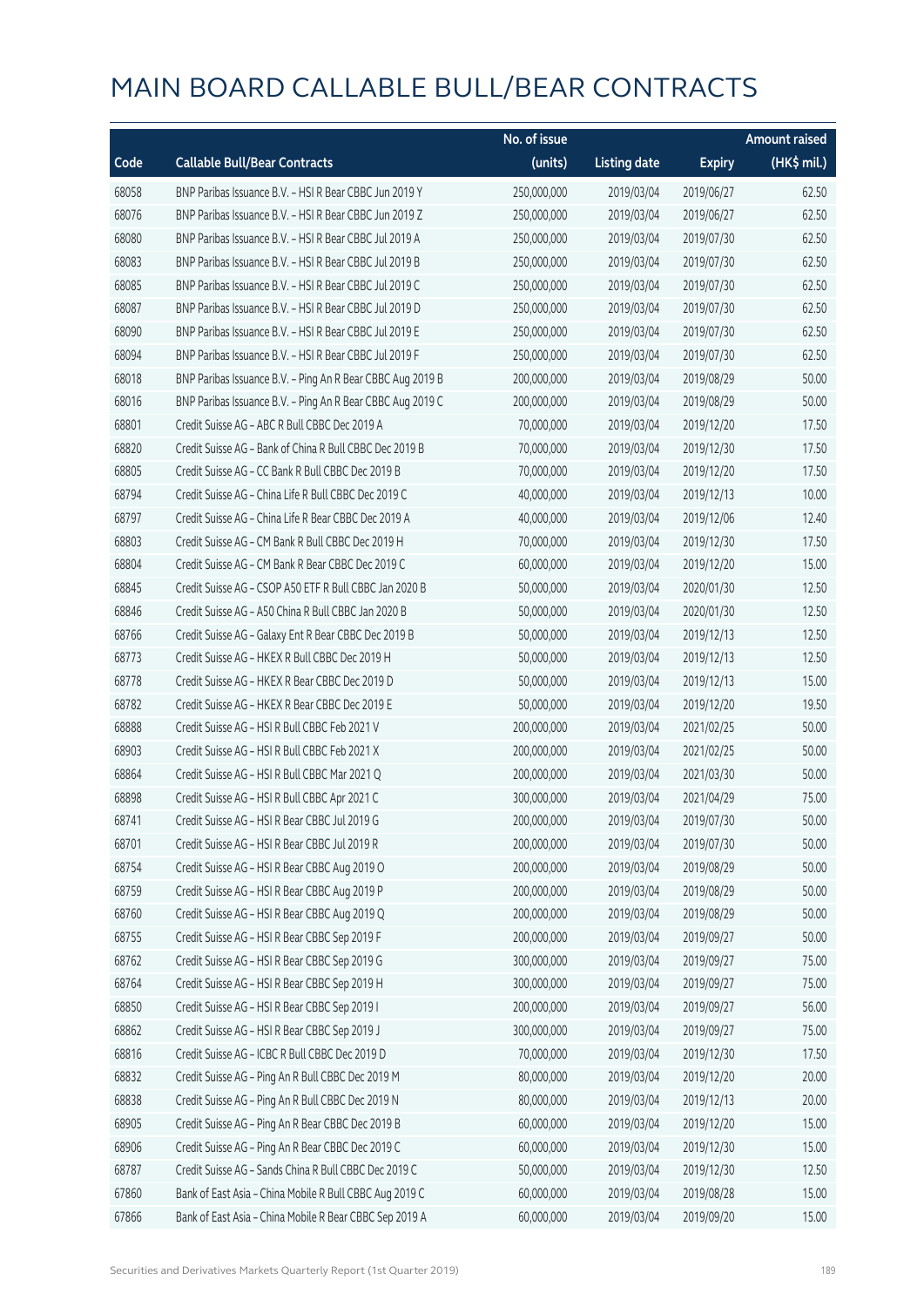|       |                                                              | No. of issue |                     |               | <b>Amount raised</b> |
|-------|--------------------------------------------------------------|--------------|---------------------|---------------|----------------------|
| Code  | <b>Callable Bull/Bear Contracts</b>                          | (units)      | <b>Listing date</b> | <b>Expiry</b> | (HK\$ mil.)          |
| 67894 | Bank of East Asia - China Life R Bull CBBC Nov 2019 A        | 30,000,000   | 2019/03/04          | 2019/11/22    | 12.00                |
| 67873 | Bank of East Asia - Geely Auto R Bull CBBC Aug 2019 I        | 40,000,000   | 2019/03/04          | 2019/08/28    | 10.00                |
| 67877 | Bank of East Asia - Galaxy Ent R Bull CBBC Nov 2019 A        | 10,000,000   | 2019/03/04          | 2019/11/22    | 10.00                |
| 67849 | Bank of East Asia - Ping An R Bull CBBC Aug 2019 L           | 100,000,000  | 2019/03/04          | 2019/08/28    | 25.00                |
| 67851 | Bank of East Asia - Ping An R Bull CBBC Aug 2019 M           | 100,000,000  | 2019/03/04          | 2019/08/28    | 25.00                |
| 67858 | Bank of East Asia - Ping An R Bear CBBC Sep 2019 A           | 100,000,000  | 2019/03/04          | 2019/09/20    | 25.00                |
| 67874 | Bank of East Asia - Tencent R Bull CBBC Nov 2019 A           | 30,000,000   | 2019/03/04          | 2019/11/22    | 10.50                |
| 68687 | Goldman Sachs SP (Asia) - CC Bank R Bull CBBC Sep 2019 A     | 100,000,000  | 2019/03/04          | 2019/09/30    | 25.00                |
| 68673 | Goldman Sachs SP (Asia) - China Life R Bull CBBC Dec 2019 F  | 100,000,000  | 2019/03/04          | 2019/12/30    | 25.00                |
| 68690 | Goldman Sachs SP (Asia) - CSOP A50 ETF R Bull CBBC Nov 2019K | 100,000,000  | 2019/03/04          | 2019/11/25    | 25.00                |
| 68644 | Goldman Sachs SP (Asia) - HKEX R Bull CBBC Dec 2019 B        | 100,000,000  | 2019/03/04          | 2019/12/30    | 25.00                |
| 68660 | Goldman Sachs SP (Asia) - HKEX R Bull CBBC Dec 2019 D        | 100,000,000  | 2019/03/04          | 2019/12/30    | 25.00                |
| 68663 | Goldman Sachs SP (Asia) - HKEX R Bear CBBC Dec 2019 C        | 100,000,000  | 2019/03/04          | 2019/12/30    | 25.00                |
| 68165 | Goldman Sachs SP (Asia) - HSI R Bull CBBC Dec 2020 H         | 200,000,000  | 2019/03/04          | 2020/12/30    | 50.00                |
| 68167 | Goldman Sachs SP (Asia) - HSI R Bull CBBC Dec 2020 X         | 200,000,000  | 2019/03/04          | 2020/12/30    | 50.00                |
| 67813 | Goldman Sachs SP (Asia) - HSI R Bear CBBC Jun 2019 S         | 200,000,000  | 2019/03/04          | 2019/06/27    | 50.00                |
| 67816 | Goldman Sachs SP (Asia) - HSI R Bear CBBC Jun 2019 T         | 200,000,000  | 2019/03/04          | 2019/06/27    | 50.00                |
| 68169 | Goldman Sachs SP (Asia) - HSI R Bear CBBC Jun 2019 U         | 200,000,000  | 2019/03/04          | 2019/06/27    | 50.00                |
| 68174 | Goldman Sachs SP (Asia) - HSI R Bear CBBC Jun 2019 V         | 200,000,000  | 2019/03/04          | 2019/06/27    | 50.00                |
| 68691 | Goldman Sachs SP (Asia) - ICBC R Bull CBBC Sep 2019 A        | 100,000,000  | 2019/03/04          | 2019/09/30    | 25.00                |
| 68640 | Goldman Sachs SP (Asia) - Ping An R Bull CBBC Dec 2019 N     | 100,000,000  | 2019/03/04          | 2019/12/31    | 25.00                |
| 68642 | Goldman Sachs SP (Asia) - Ping An R Bull CBBC Dec 2019 O     | 100,000,000  | 2019/03/04          | 2019/12/31    | 25.00                |
| 67907 | HK Bank - China Life R Bull CBBC Oct 2019 A                  | 40,000,000   | 2019/03/04          | 2019/10/08    | 10.00                |
| 67919 | HK Bank - China Life R Bear CBBC Oct 2019 A                  | 40,000,000   | 2019/03/04          | 2019/10/02    | 16.40                |
| 67925 | HK Bank - CSOP A50 ETF R Bull CBBC Oct 2019 C                | 50,000,000   | 2019/03/04          | 2019/10/02    | 12.50                |
| 67933 | HK Bank - CSOP A50 ETF R Bear CBBC Oct 2019 A                | 40,000,000   | 2019/03/04          | 2019/10/14    | 10.00                |
| 67932 | HK Bank - A50 China R Bull CBBC Oct 2019 C                   | 50,000,000   | 2019/03/04          | 2019/10/02    | 12.50                |
| 67906 | HK Bank - A50 China R Bear CBBC Oct 2019 A                   | 40,000,000   | 2019/03/04          | 2019/10/14    | 10.00                |
| 68008 | HK Bank - HKEX R Bull CBBC Sep 2019 D                        | 50,000,000   | 2019/03/04          | 2019/09/16    | 12.50                |
| 67831 | HK Bank - HKEX R Bear CBBC Aug 2019 B                        | 40,000,000   | 2019/03/04          | 2019/08/01    | 10.00                |
| 67952 | HK Bank - HKEX R Bear CBBC Oct 2019 E                        | 40,000,000   | 2019/03/04          | 2019/10/14    | 12.80                |
| 67963 | HK Bank - HKEX R Bear CBBC Nov 2019 B                        | 40,000,000   | 2019/03/04          | 2019/11/18    | 18.00                |
| 67940 | HK Bank - HSI R Bull CBBC Mar 2020 X                         | 120,000,000  | 2019/03/04          | 2020/03/30    | 30.00                |
| 67830 | HK Bank - HSI R Bear CBBC Jul 2019 T                         | 120,000,000  | 2019/03/04          | 2019/07/30    | 30.00                |
| 67959 | HK Bank - HSI R Bear CBBC Jul 2019 U                         | 80,000,000   | 2019/03/04          | 2019/07/30    | 20.00                |
| 67947 | HK Bank - HSI R Bear CBBC Oct 2019 Q                         | 120,000,000  | 2019/03/04          | 2019/10/30    | 30.00                |
| 67970 | HK Bank - HSI R Bear CBBC Dec 2019 I                         | 120,000,000  | 2019/03/04          | 2019/12/30    | 30.00                |
| 67917 | HK Bank - ICBC R Bull CBBC Aug 2019 A                        | 75,000,000   | 2019/03/04          | 2019/08/02    | 18.75                |
| 67979 | HK Bank - Ping An R Bull CBBC Oct 2019 C                     | 100,000,000  | 2019/03/04          | 2019/10/02    | 25.00                |
| 67990 | HK Bank - Ping An R Bear CBBC Oct 2019 A                     | 80,000,000   | 2019/03/04          | 2019/10/28    | 20.00                |
| 67974 | HK Bank - Tencent R Bear CBBC Jul 2019 O                     | 50,000,000   | 2019/03/04          | 2019/07/29    | 12.50                |
| 68312 | Haitong Int'l Sec - CM Bank R Bull CBBC Jan 2020 A           | 110,000,000  | 2019/03/04          | 2020/01/31    | 27.50                |
| 68302 | Haitong Int'l Sec - CSOP A50 ETF R Bull CBBC Aug 2019 B      | 40,000,000   | 2019/03/04          | 2019/08/23    | 10.00                |
| 68330 | Haitong Int'l Sec - CSOP A50 ETF R Bear CBBC Nov 2019 B      | 40,000,000   | 2019/03/04          | 2019/11/25    | 10.00                |
| 68305 | Haitong Int'l Sec - A50 R Bull CBBC Aug 2019 B               | 40,000,000   | 2019/03/04          | 2019/08/21    | 10.00                |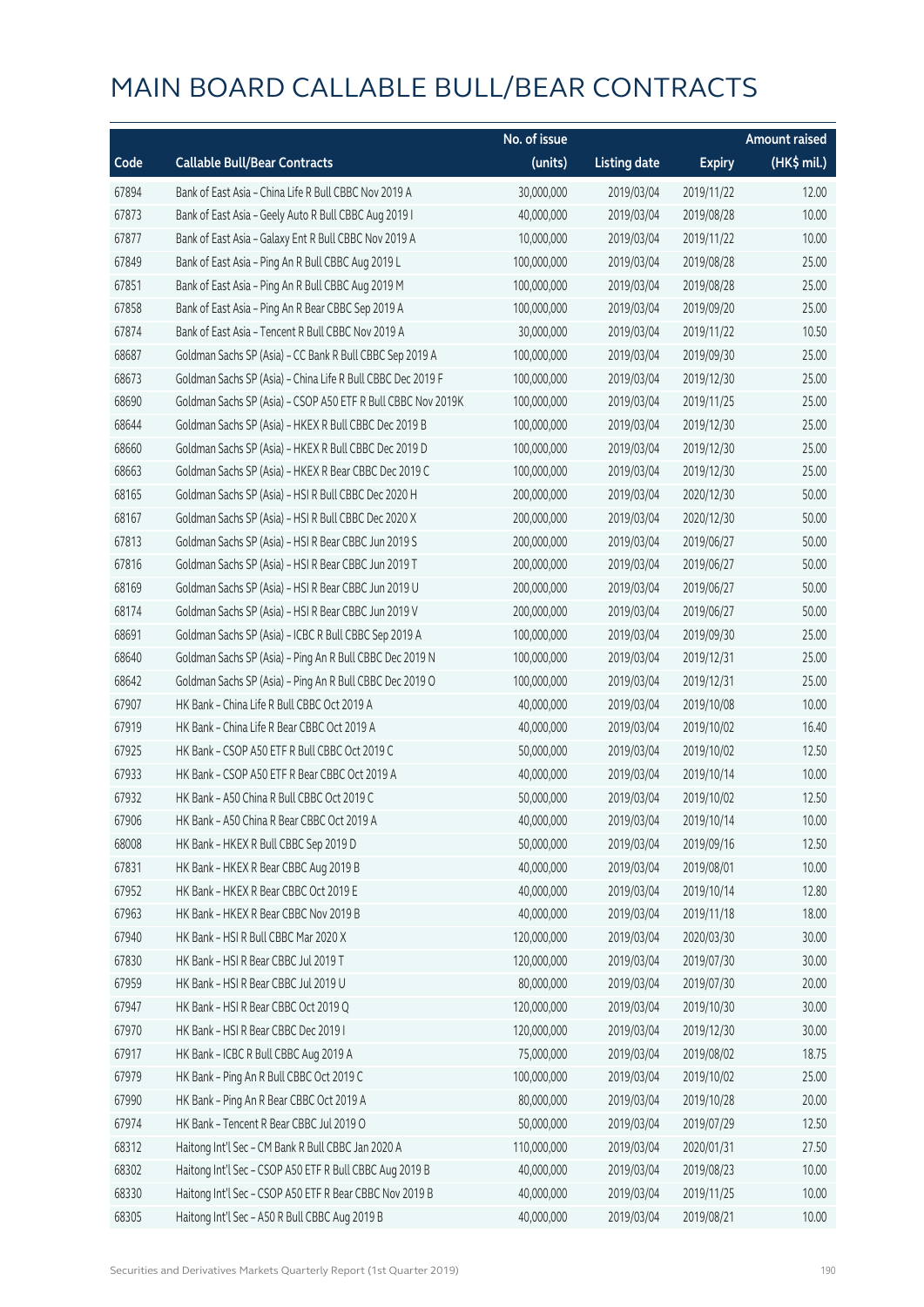|       |                                                      | No. of issue |                     |               | Amount raised |
|-------|------------------------------------------------------|--------------|---------------------|---------------|---------------|
| Code  | <b>Callable Bull/Bear Contracts</b>                  | (units)      | <b>Listing date</b> | <b>Expiry</b> | (HK\$ mil.)   |
| 68337 | Haitong Int'l Sec - A50 China R Bear CBBC Nov 2019 B | 40,000,000   | 2019/03/04          | 2019/11/07    | 10.00         |
| 68266 | Haitong Int'l Sec - HSBC R Bull CBBC Aug 2019 A      | 70,000,000   | 2019/03/04          | 2019/08/29    | 17.50         |
| 68284 | Haitong Int'l Sec - HSI R Bull CBBC Dec 2020 Y       | 120,000,000  | 2019/03/04          | 2020/12/30    | 30.00         |
| 68301 | Haitong Int'l Sec - HSI R Bull CBBC Dec 2020 Z       | 120,000,000  | 2019/03/04          | 2020/12/30    | 30.00         |
| 68268 | Haitong Int'l Sec - HSI R Bear CBBC Jun 2019 L       | 120,000,000  | 2019/03/04          | 2019/06/27    | 30.00         |
| 68269 | Haitong Int'l Sec - HSI R Bear CBBC Jun 2019 M       | 120,000,000  | 2019/03/04          | 2019/06/27    | 30.00         |
| 68270 | Haitong Int'l Sec - HSI R Bear CBBC Jun 2019 N       | 120,000,000  | 2019/03/04          | 2019/06/27    | 30.00         |
| 68272 | Haitong Int'l Sec - HSI R Bear CBBC Jun 2019 O       | 120,000,000  | 2019/03/04          | 2019/06/27    | 30.00         |
| 68280 | Haitong Int'l Sec - HSI R Bear CBBC Jun 2019 P       | 120,000,000  | 2019/03/04          | 2019/06/27    | 30.00         |
| 68175 | J P Morgan SP BV - HKEX R Bull CBBC Jul 2019 A       | 40,000,000   | 2019/03/04          | 2019/07/12    | 10.00         |
| 68182 | J P Morgan SP BV - HKEX R Bull CBBC Jul 2019 B       | 40,000,000   | 2019/03/04          | 2019/07/12    | 10.00         |
| 68183 | J P Morgan SP BV - HKEX R Bull CBBC Jul 2019 C       | 40,000,000   | 2019/03/04          | 2019/07/12    | 10.00         |
| 68187 | J P Morgan SP BV - HKEX R Bear CBBC Jun 2019 H       | 40,000,000   | 2019/03/04          | 2019/06/14    | 10.00         |
| 68188 | J P Morgan SP BV - HKEX R Bear CBBC Jun 2019 I       | 40,000,000   | 2019/03/04          | 2019/06/14    | 10.00         |
| 68192 | J P Morgan SP BV - HKEX R Bear CBBC Jun 2019 J       | 40,000,000   | 2019/03/04          | 2019/06/14    | 15.60         |
| 68227 | J P Morgan SP BV - HSCEI R Bull CBBC Nov 2020 F      | 100,000,000  | 2019/03/04          | 2020/11/27    | 25.00         |
| 68243 | J P Morgan SP BV - HSI R Bull CBBC Feb 2021 S        | 200,000,000  | 2019/03/04          | 2021/02/25    | 50.00         |
| 68197 | J P Morgan SP BV - HSI R Bull CBBC Mar 2021 D        | 200,000,000  | 2019/03/04          | 2021/03/30    | 50.00         |
| 68198 | J P Morgan SP BV - HSI R Bull CBBC Mar 2021 E        | 200,000,000  | 2019/03/04          | 2021/03/30    | 50.00         |
| 68206 | J P Morgan SP BV - HSI R Bear CBBC Jun 2019 H        | 200,000,000  | 2019/03/04          | 2019/06/27    | 50.00         |
| 68207 | J P Morgan SP BV - HSI R Bear CBBC Jun 2019 I        | 200,000,000  | 2019/03/04          | 2019/06/27    | 50.00         |
| 68209 | J P Morgan SP BV - HSI R Bear CBBC Jun 2019 J        | 200,000,000  | 2019/03/04          | 2019/06/27    | 50.00         |
| 68211 | J P Morgan SP BV - HSI R Bear CBBC Jun 2019 R        | 200,000,000  | 2019/03/04          | 2019/06/27    | 50.00         |
| 68246 | J P Morgan SP BV - HSI R Bear CBBC Jun 2019 S        | 200,000,000  | 2019/03/04          | 2019/06/27    | 50.00         |
| 68254 | J P Morgan SP BV - HSI R Bear CBBC Jun 2019 V        | 200,000,000  | 2019/03/04          | 2019/06/27    | 50.00         |
| 68199 | J P Morgan SP BV - HSI R Bear CBBC Jul 2019 C        | 200,000,000  | 2019/03/04          | 2019/07/30    | 50.00         |
| 68202 | J P Morgan SP BV - HSI R Bear CBBC Jul 2019 D        | 200,000,000  | 2019/03/04          | 2019/07/30    | 50.00         |
| 68213 | J P Morgan SP BV - HSI R Bear CBBC Jul 2019 E        | 200,000,000  | 2019/03/04          | 2019/07/30    | 50.00         |
| 68216 | J P Morgan SP BV - HSI R Bear CBBC Jul 2019 F        | 200,000,000  | 2019/03/04          | 2019/07/30    | 50.00         |
| 68217 | J P Morgan SP BV - HSI R Bear CBBC Jul 2019 G        | 200,000,000  | 2019/03/04          | 2019/07/30    | 50.00         |
| 68223 | J P Morgan SP BV - HSI R Bear CBBC Jul 2019 H        | 200,000,000  | 2019/03/04          | 2019/07/30    | 50.00         |
| 68225 | J P Morgan SP BV - HSI R Bear CBBC Jul 2019 I        | 200,000,000  | 2019/03/04          | 2019/07/30    | 74.00         |
| 68260 | J P Morgan SP BV - Ping An R Bull CBBC Jun 2019 F    | 100,000,000  | 2019/03/04          | 2019/06/21    | 25.00         |
| 68261 | J P Morgan SP BV - Ping An R Bull CBBC Jul 2019 B    | 100,000,000  | 2019/03/04          | 2019/07/12    | 25.00         |
| 68265 | J P Morgan SP BV - Ping An R Bear CBBC Jul 2019 A    | 100,000,000  | 2019/03/04          | 2019/07/19    | 25.00         |
| 68257 | J P Morgan SP BV - Tencent R Bear CBBC Jun 2019 I    | 50,000,000   | 2019/03/04          | 2019/06/14    | 12.50         |
| 67840 | Macquarie Bank Ltd. - Tencent R Bull CBBC Jul 2019 D | 19,900,000   | 2019/03/04          | 2019/07/04    | 10.03         |
| 67846 | Macquarie Bank Ltd. - Tencent R Bear CBBC Nov 2019 E | 9,600,000    | 2019/03/04          | 2019/11/20    | 10.04         |
| 68467 | SG Issuer - AIA R Bull CBBC Nov 2019 C               | 60,000,000   | 2019/03/04          | 2019/11/28    | 15.00         |
| 68602 | SG Issuer - CC Bank R Bull CBBC Jul 2019 F           | 100,000,000  | 2019/03/04          | 2019/07/29    | 25.00         |
| 68604 | SG Issuer - China Life R Bull CBBC Jul 2019 H        | 40,000,000   | 2019/03/04          | 2019/07/29    | 10.00         |
| 68509 | SG Issuer - China Life R Bear CBBC Jul 2019 D        | 40,000,000   | 2019/03/04          | 2019/07/19    | 10.00         |
| 68613 | SG Issuer - China Life R Bear CBBC Sep 2019 D        | 40,000,000   | 2019/03/04          | 2019/09/27    | 17.40         |
| 68469 | SG Issuer - China Life R Bear CBBC Oct 2019 A        | 40,000,000   | 2019/03/04          | 2019/10/30    | 17.20         |
| 68614 | SG Issuer - CM Bank R Bull CBBC Dec 2019 D           | 100,000,000  | 2019/03/04          | 2019/12/30    | 25.00         |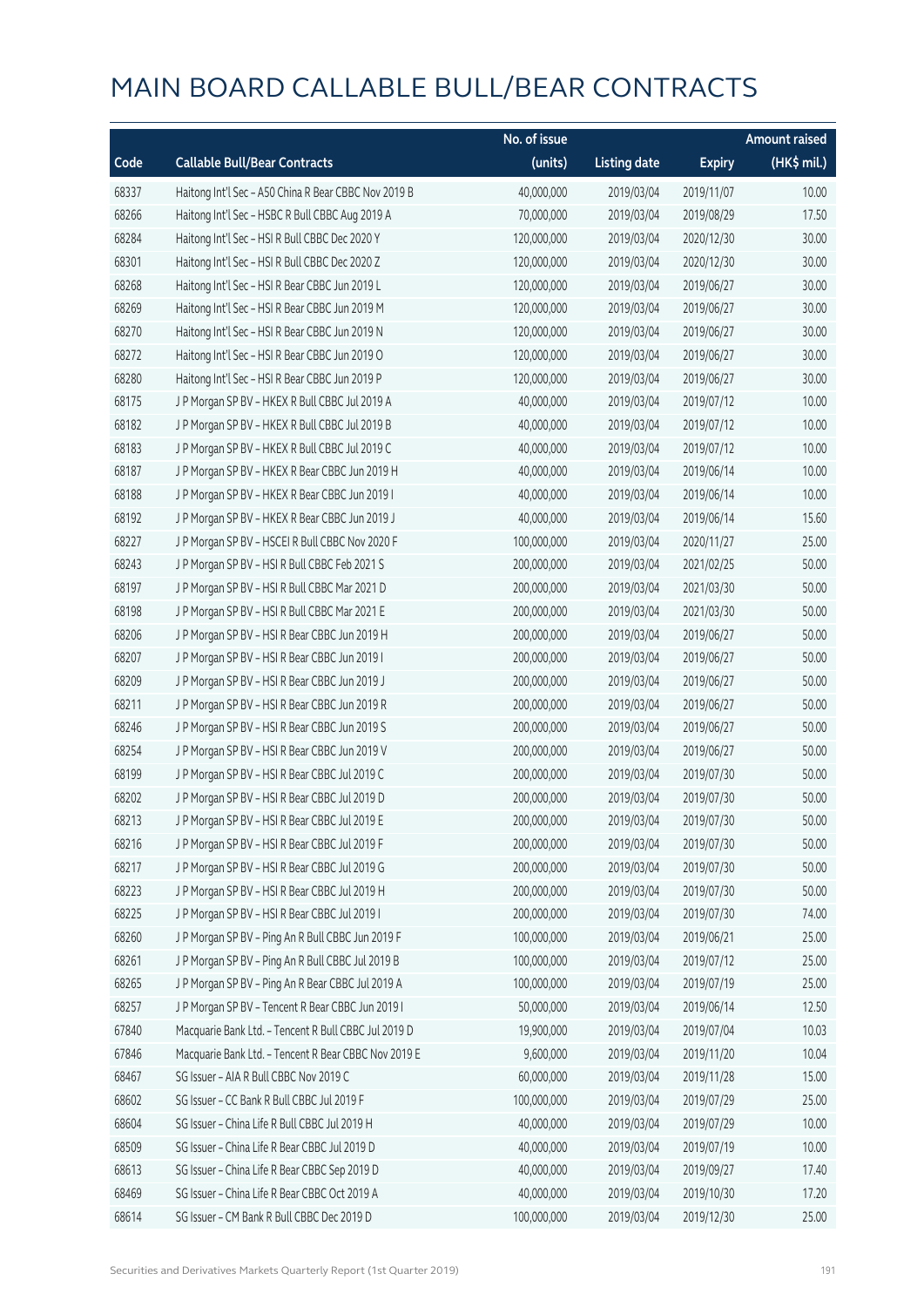|       |                                                  | No. of issue |                     |               | <b>Amount raised</b> |
|-------|--------------------------------------------------|--------------|---------------------|---------------|----------------------|
| Code  | <b>Callable Bull/Bear Contracts</b>              | (units)      | <b>Listing date</b> | <b>Expiry</b> | (HK\$ mil.)          |
| 68616 | SG Issuer - CM Bank R Bull CBBC Dec 2019 E       | 100,000,000  | 2019/03/04          | 2019/12/31    | 25.00                |
| 68586 | SG Issuer - CSOP A50 ETF R Bull CBBC Jan 2020 A  | 100,000,000  | 2019/03/04          | 2020/01/30    | 25.00                |
| 68587 | SG Issuer - CSOP A50 ETF R Bull CBBC Feb 2020 D  | 100,000,000  | 2019/03/04          | 2020/02/17    | 25.00                |
| 68589 | SG Issuer - CSOP A50 ETF R Bull CBBC Feb 2020 E  | 100,000,000  | 2019/03/04          | 2020/02/27    | 25.00                |
| 68585 | SG Issuer - CSOP A50 ETF R Bear CBBC Aug 2019 C  | 100,000,000  | 2019/03/04          | 2019/08/29    | 25.00                |
| 68594 | SG Issuer - A50 China R Bull CBBC Feb 2020 D     | 80,000,000   | 2019/03/04          | 2020/02/17    | 20.00                |
| 68597 | SG Issuer - A50 China R Bull CBBC Feb 2020 E     | 80,000,000   | 2019/03/04          | 2020/02/27    | 20.00                |
| 68592 | SG Issuer - A50 R Bear CBBC Aug 2019 A           | 80,000,000   | 2019/03/04          | 2019/08/29    | 20.00                |
| 68511 | SG Issuer - HKEX R Bull CBBC Jun 2019 M          | 50,000,000   | 2019/03/04          | 2019/06/26    | 12.50                |
| 68473 | SG Issuer - HKEX R Bear CBBC Jul 2019 P          | 50,000,000   | 2019/03/04          | 2019/07/22    | 12.50                |
| 68617 | SG Issuer - HKEX R Bear CBBC Sep 2019 E          | 50,000,000   | 2019/03/04          | 2019/09/20    | 24.75                |
| 68497 | SG Issuer - HSCEI R Bull CBBC Sep 2020 U         | 100,000,000  | 2019/03/04          | 2020/09/29    | 25.00                |
| 68500 | SG Issuer - HSCEI R Bull CBBC Oct 2020 G         | 100,000,000  | 2019/03/04          | 2020/10/29    | 25.00                |
| 68501 | SG Issuer - HSCEI R Bull CBBC Oct 2020 H         | 100,000,000  | 2019/03/04          | 2020/10/29    | 25.00                |
| 68493 | SG Issuer - HSCEI R Bear CBBC Oct 2019 B         | 100,000,000  | 2019/03/04          | 2019/10/30    | 25.00                |
| 68578 | SG Issuer - HSI R Bull CBBC May 2021 E           | 200,000,000  | 2019/03/04          | 2021/05/28    | 50.00                |
| 68579 | SG Issuer - HSI R Bull CBBC May 2021 H           | 200,000,000  | 2019/03/04          | 2021/05/28    | 50.00                |
| 68584 | SG Issuer - HSI R Bull CBBC Jul 2021 D           | 200,000,000  | 2019/03/04          | 2021/07/29    | 50.00                |
| 68490 | SG Issuer - HSI R Bear CBBC Jul 2019 B           | 200,000,000  | 2019/03/04          | 2019/07/30    | 50.00                |
| 68492 | SG Issuer - HSI R Bear CBBC Jul 2019 C           | 200,000,000  | 2019/03/04          | 2019/07/30    | 50.00                |
| 68561 | SG Issuer - HSI R Bear CBBC Jul 2019 D           | 200,000,000  | 2019/03/04          | 2019/07/30    | 50.00                |
| 68562 | SG Issuer - HSI R Bear CBBC Jul 2019 Y           | 200,000,000  | 2019/03/04          | 2019/07/30    | 50.00                |
| 68567 | SG Issuer - HSI R Bear CBBC Aug 2019 D           | 200,000,000  | 2019/03/04          | 2019/08/29    | 50.00                |
| 68563 | SG Issuer - HSI R Bear CBBC Aug 2019 G           | 200,000,000  | 2019/03/04          | 2019/08/29    | 50.00                |
| 68574 | SG Issuer - HSI R Bear CBBC Aug 2019 H           | 200,000,000  | 2019/03/04          | 2019/08/29    | 50.00                |
| 68577 | SG Issuer - HSI R Bear CBBC Sep 2019 P           | 200,000,000  | 2019/03/04          | 2019/09/27    | 50.00                |
| 68619 | SG Issuer - ICBC R Bull CBBC Sep 2019 B          | 100,000,000  | 2019/03/04          | 2019/09/20    | 25.00                |
| 68620 | SG Issuer - Ping An R Bull CBBC Sep 2019 B       | 100,000,000  | 2019/03/04          | 2019/09/25    | 25.00                |
| 68633 | SG Issuer - Ping An R Bull CBBC Oct 2019 M       | 100,000,000  | 2019/03/04          | 2019/10/10    | 25.00                |
| 68636 | SG Issuer - Ping An R Bull CBBC Oct 2019 N       | 100,000,000  | 2019/03/04          | 2019/10/25    | 25.00                |
| 68524 | SG Issuer - Ping An R Bear CBBC Aug 2019 F       | 100,000,000  | 2019/03/04          | 2019/08/08    | 25.00                |
| 68525 | SG Issuer - Sands China R Bear CBBC Nov 2019 B   | 80,000,000   | 2019/03/04          | 2019/11/29    | 20.00                |
| 68527 | SG Issuer - SUNAC R Bear CBBC Nov 2019 A         | 80,000,000   | 2019/03/04          | 2019/11/29    | 20.00                |
| 68476 | SG Issuer - Sunny Optical R Bull CBBC Jul 2019 G | 40,000,000   | 2019/03/04          | 2019/07/30    | 10.00                |
| 68532 | SG Issuer - Tencent R Bull CBBC Jul 2019 I       | 80,000,000   | 2019/03/04          | 2019/07/05    | 20.00                |
| 68480 | SG Issuer - Tencent R Bear CBBC Oct 2019 E       | 80,000,000   | 2019/03/04          | 2019/10/30    | 20.00                |
| 68124 | UBS AG - CC Bank R Bull CBBC Oct 2019 A          | 80,000,000   | 2019/03/04          | 2019/10/21    | 20.00                |
| 68126 | UBS AG - CC Bank R Bear CBBC Oct 2019 A          | 80,000,000   | 2019/03/04          | 2019/10/21    | 20.00                |
| 68116 | UBS AG - China Life R Bull CBBC Oct 2019 A       | 40,000,000   | 2019/03/04          | 2019/10/21    | 10.00                |
| 68117 | UBS AG - China Life R Bear CBBC Oct 2019 A       | 40,000,000   | 2019/03/04          | 2019/10/21    | 11.20                |
| 68164 | UBS AG - CSOP A50 ETF R Bull CBBC Nov 2019 C     | 50,000,000   | 2019/03/04          | 2019/11/18    | 12.50                |
| 68102 | UBS AG - CSOP A50 ETF R Bear CBBC Nov 2019 A     | 50,000,000   | 2019/03/04          | 2019/11/18    | 12.50                |
| 68104 | UBS AG - A50 China R Bull CBBC Nov 2019 C        | 50,000,000   | 2019/03/04          | 2019/11/18    | 12.50                |
| 68108 | UBS AG - A50 China R Bear CBBC Nov 2019 C        | 50,000,000   | 2019/03/04          | 2019/11/18    | 12.50                |
| 68139 | UBS AG - HSCEI R Bull CBBC Nov 2020 F            | 200,000,000  | 2019/03/04          | 2020/11/27    | 50.00                |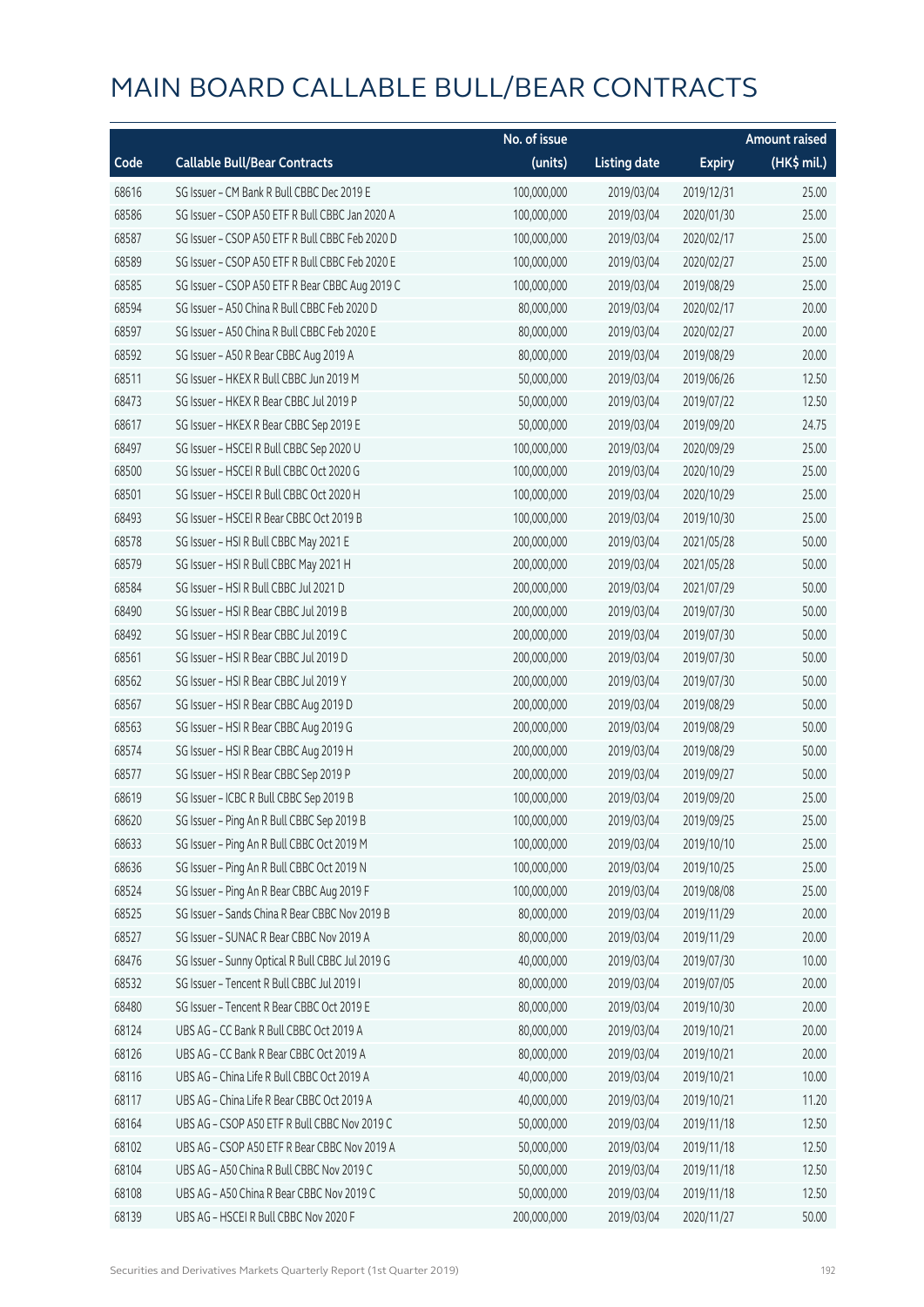|       |                                                              | No. of issue |                     |               | <b>Amount raised</b> |
|-------|--------------------------------------------------------------|--------------|---------------------|---------------|----------------------|
| Code  | <b>Callable Bull/Bear Contracts</b>                          | (units)      | <b>Listing date</b> | <b>Expiry</b> | (HK\$ mil.)          |
| 68141 | UBS AG - HSCEI R Bear CBBC Jun 2019 A                        | 200,000,000  | 2019/03/04          | 2019/06/27    | 50.00                |
| 68142 | UBS AG - HSCEI R Bear CBBC Jun 2019 B                        | 200,000,000  | 2019/03/04          | 2019/06/27    | 50.00                |
| 68144 | UBS AG - HSI R Bull CBBC May 2021 P                          | 200,000,000  | 2019/03/04          | 2021/05/28    | 50.00                |
| 68151 | UBS AG - HSI R Bull CBBC May 2021 Q                          | 200,000,000  | 2019/03/04          | 2021/05/28    | 50.00                |
| 68162 | UBS AG - HSI R Bull CBBC May 2021 R                          | 200,000,000  | 2019/03/04          | 2021/05/28    | 50.00                |
| 68128 | UBS AG - HSI R Bear CBBC Jun 2019 H                          | 200,000,000  | 2019/03/04          | 2019/06/27    | 50.00                |
| 68133 | UBS AG - HSI R Bear CBBC Jun 2019 I                          | 200,000,000  | 2019/03/04          | 2019/06/27    | 50.00                |
| 68136 | UBS AG - HSI R Bear CBBC Jun 2019 J                          | 200,000,000  | 2019/03/04          | 2019/06/27    | 50.00                |
| 68137 | UBS AG - HSI R Bear CBBC Jun 2019 L                          | 200,000,000  | 2019/03/04          | 2019/06/27    | 50.00                |
| 68110 | UBS AG - Ping An R Bull CBBC Oct 2019 B                      | 100,000,000  | 2019/03/04          | 2019/10/21    | 25.00                |
| 68112 | UBS AG - Ping An R Bear CBBC Oct 2019 A                      | 100,000,000  | 2019/03/04          | 2019/10/21    | 25.00                |
| 68113 | UBS AG - Ping An R Bear CBBC Nov 2019 A                      | 100,000,000  | 2019/03/04          | 2019/11/04    | 25.00                |
| 68379 | Bank Vontobel - CSOP A50 ETF R Bull CBBC Oct 2019 B          | 40,000,000   | 2019/03/04          | 2019/10/18    | 10.00                |
| 68386 | Bank Vontobel - CSOP A50 ETF R Bull CBBC Oct 2019 C          | 40,000,000   | 2019/03/04          | 2019/10/18    | 10.00                |
| 68390 | Bank Vontobel - CSOP A50 ETF R Bear CBBC Nov 2019 A          | 40,000,000   | 2019/03/04          | 2019/11/15    | 10.00                |
| 68431 | Bank Vontobel - CSOP A50 ETF R Bear CBBC Nov 2019 B          | 40,000,000   | 2019/03/04          | 2019/11/22    | 10.00                |
| 68348 | Bank Vontobel - HKEX R Bull CBBC Nov 2019 B                  | 40,000,000   | 2019/03/04          | 2019/11/08    | 10.00                |
| 68369 | Bank Vontobel - HKEX R Bear CBBC Dec 2019 B                  | 40,000,000   | 2019/03/04          | 2019/12/13    | 17.24                |
| 68338 | Bank Vontobel - HSI R Bull CBBC Jul 2019 N                   | 80,000,000   | 2019/03/04          | 2019/07/30    | 20.00                |
| 68339 | Bank Vontobel - HSI R Bear CBBC Jun 2019 D                   | 80,000,000   | 2019/03/04          | 2019/06/27    | 20.00                |
| 68342 | Bank Vontobel - Ping An R Bull CBBC Sep 2019 B               | 40,000,000   | 2019/03/04          | 2019/09/20    | 10.00                |
| 68340 | Bank Vontobel - Tencent R Bull CBBC Nov 2019 B               | 40,000,000   | 2019/03/04          | 2019/11/15    | 10.00                |
| 69098 | BOCI Asia Ltd. - HSI R Bear CBBC Jun 2019 C                  | 150,000,000  | 2019/03/05          | 2019/06/27    | 38.40                |
| 69099 | BOCI Asia Ltd. - HSI R Bear CBBC Jun 2019 D                  | 150,000,000  | 2019/03/05          | 2019/06/27    | 37.50                |
| 69090 | BNP Paribas Issuance B.V. - HSI R Bull CBBC Jan 2021 K       | 250,000,000  | 2019/03/05          | 2021/01/28    | 62.50                |
| 69092 | BNP Paribas Issuance B.V. - HSI R Bull CBBC Jan 2021 L       | 250,000,000  | 2019/03/05          | 2021/01/28    | 62.50                |
| 69095 | BNP Paribas Issuance B.V. - HSI R Bull CBBC Jan 2021 P       | 240,000,000  | 2019/03/05          | 2021/01/28    | 60.00                |
| 69097 | BNP Paribas Issuance B.V. - HSI R Bear CBBC Jul 2019 G       | 250,000,000  | 2019/03/05          | 2019/07/30    | 62.50                |
| 69458 | Credit Suisse AG - CC Bank R Bull CBBC Dec 2019 C            | 70,000,000   | 2019/03/05          | 2019/12/30    | 17.50                |
| 69492 | Credit Suisse AG - CKH R Bear CBBC Dec 2019 A                | 50,000,000   | 2019/03/05          | 2019/12/20    | 12.50                |
| 69497 | Credit Suisse AG - CSOP A50 ETF R Bull CBBC Feb 2020 A       | 50,000,000   | 2019/03/05          | 2020/02/27    | 12.50                |
| 69498 | Credit Suisse AG - A50 China R Bull CBBC Feb 2020 A          | 50,000,000   | 2019/03/05          | 2020/02/27    | 12.50                |
| 69496 | Credit Suisse AG - Geely Auto R Bear CBBC Nov 2019 C         | 40,000,000   | 2019/03/05          | 2019/11/28    | 10.00                |
| 69451 | Credit Suisse AG - HSI R Bull CBBC Feb 2021 A                | 200,000,000  | 2019/03/05          | 2021/02/25    | 50.00                |
| 69429 | Credit Suisse AG - HSI R Bull CBBC Apr 2021 D                | 200,000,000  | 2019/03/05          | 2021/04/29    | 50.00                |
| 69445 | Credit Suisse AG - HSI R Bull CBBC Apr 2021 E                | 200,000,000  | 2019/03/05          | 2021/04/29    | 50.00                |
| 69454 | Credit Suisse AG - HSI R Bull CBBC Apr 2021 F                | 300,000,000  | 2019/03/05          | 2021/04/29    | 75.00                |
| 69504 | Credit Suisse AG - HSI R Bear CBBC Aug 2019 R                | 200,000,000  | 2019/03/05          | 2019/08/29    | 50.00                |
| 69500 | Credit Suisse AG - HSI R Bear CBBC Sep 2019 K                | 200,000,000  | 2019/03/05          | 2019/09/27    | 50.00                |
| 69490 | Credit Suisse AG - ICBC R Bull CBBC Dec 2019 E               | 70,000,000   | 2019/03/05          | 2019/12/13    | 17.50                |
| 69491 | Credit Suisse AG - Ping An R Bull CBBC Dec 2019 O            | 80,000,000   | 2019/03/05          | 2019/12/30    | 20.00                |
| 69428 | Goldman Sachs SP (Asia) - Bank of China R Bull CBBC Dec 19 B | 100,000,000  | 2019/03/05          | 2019/12/30    | 25.00                |
| 69407 | Goldman Sachs SP (Asia) - China Life R Bull CBBC Dec 2019 G  | 100,000,000  | 2019/03/05          | 2019/12/30    | 25.00                |
| 69412 | Goldman Sachs SP (Asia) - CSOP A50 ETF R Bull CBBC Nov 2019L | 100,000,000  | 2019/03/05          | 2019/11/25    | 25.00                |
| 69421 | Goldman Sachs SP (Asia) - HKEX R Bull CBBC Dec 2019 H        | 100,000,000  | 2019/03/05          | 2019/12/30    | 25.00                |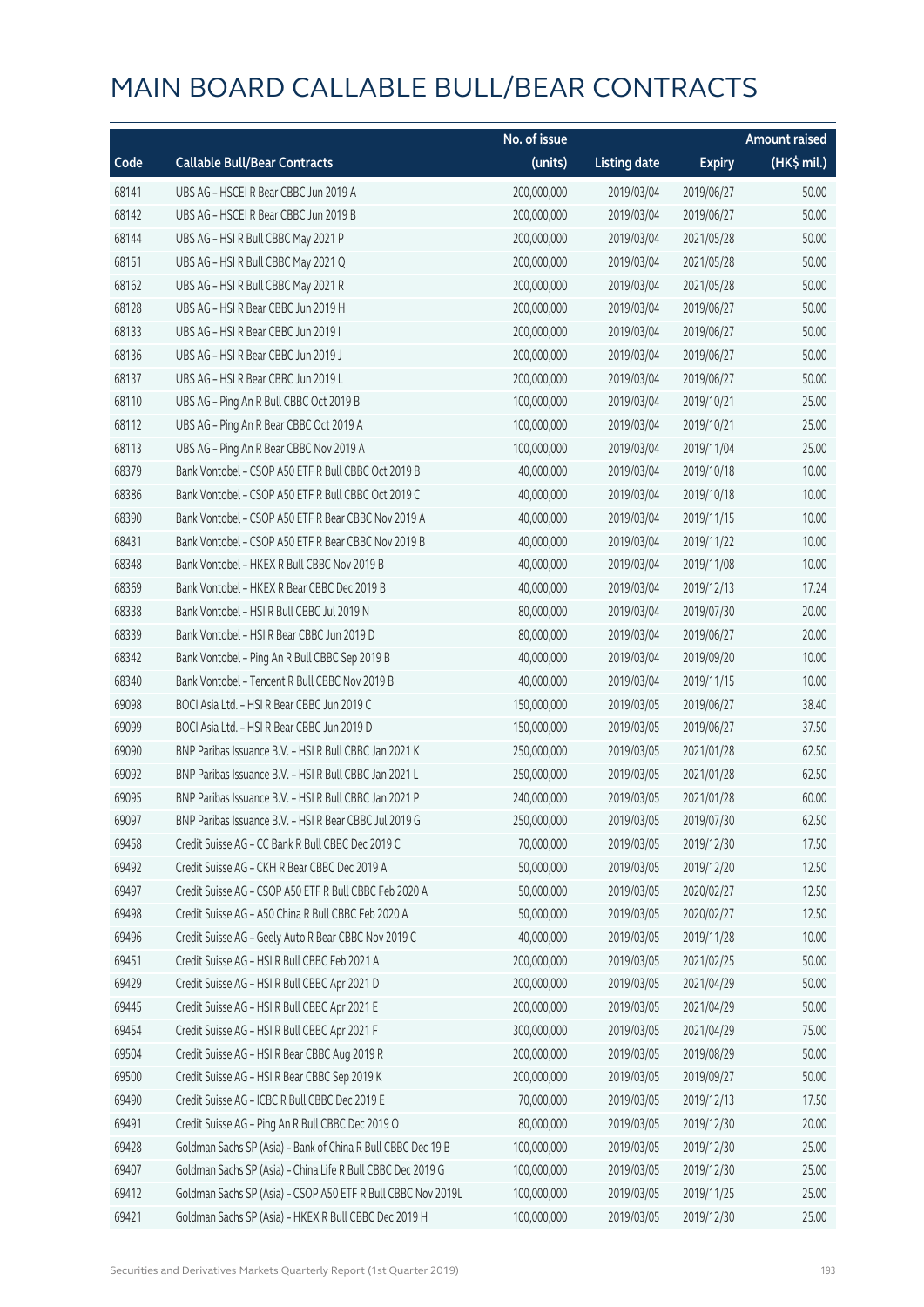|       |                                                          | No. of issue |                     |               | <b>Amount raised</b> |
|-------|----------------------------------------------------------|--------------|---------------------|---------------|----------------------|
| Code  | <b>Callable Bull/Bear Contracts</b>                      | (units)      | <b>Listing date</b> | <b>Expiry</b> | (HK\$ mil.)          |
| 69424 | Goldman Sachs SP (Asia) - HKEX R Bear CBBC Dec 2019 D    | 80,000,000   | 2019/03/05          | 2019/12/30    | 24.96                |
| 68911 | Goldman Sachs SP (Asia) - HSI R Bull CBBC Aug 2020 F     | 200,000,000  | 2019/03/05          | 2020/08/28    | 50.00                |
| 68913 | Goldman Sachs SP (Asia) - HSI R Bull CBBC Aug 2020 G     | 200,000,000  | 2019/03/05          | 2020/08/28    | 50.00                |
| 69413 | Goldman Sachs SP (Asia) - HSI R Bear CBBC Jun 2019 W     | 200,000,000  | 2019/03/05          | 2019/06/27    | 50.00                |
| 69417 | Goldman Sachs SP (Asia) - HSI R Bear CBBC Jun 2019 X     | 200,000,000  | 2019/03/05          | 2019/06/27    | 50.00                |
| 69405 | Goldman Sachs SP (Asia) - Ping An R Bull CBBC Dec 2019 P | 100,000,000  | 2019/03/05          | 2019/12/31    | 25.00                |
| 69016 | HK Bank - Conch Cement R Bull CBBC Oct 2019 A            | 40,000,000   | 2019/03/05          | 2019/10/14    | 10.00                |
| 68973 | HK Bank - ABC R Bull CBBC Nov 2019 A                     | 75,000,000   | 2019/03/05          | 2019/11/04    | 18.75                |
| 68980 | HK Bank - ABC R Bear CBBC Oct 2019 A                     | 50,000,000   | 2019/03/05          | 2019/10/02    | 12.50                |
| 68984 | HK Bank - Bank of China R Bull CBBC Nov 2019 A           | 75,000,000   | 2019/03/05          | 2019/11/04    | 18.75                |
| 68985 | HK Bank - Bank of China R Bear CBBC Oct 2019 A           | 50,000,000   | 2019/03/05          | 2019/10/02    | 12.50                |
| 68947 | HK Bank - CC Bank R Bull CBBC Oct 2019 A                 | 75,000,000   | 2019/03/05          | 2019/10/02    | 18.75                |
| 68956 | HK Bank - CC Bank R Bear CBBC Oct 2019 A                 | 50,000,000   | 2019/03/05          | 2019/10/21    | 12.50                |
| 69014 | HK Bank - China Life R Bull CBBC Oct 2019 B              | 40,000,000   | 2019/03/05          | 2019/10/28    | 10.00                |
| 69015 | HK Bank - CM Bank R Bull CBBC Dec 2019 A                 | 75,000,000   | 2019/03/05          | 2019/12/02    | 18.75                |
| 69007 | HK Bank - CSOP A50 ETF R Bull CBBC Aug 2019 C            | 50,000,000   | 2019/03/05          | 2019/08/05    | 12.50                |
| 69011 | HK Bank - A50 China R Bull CBBC Aug 2019 C               | 50,000,000   | 2019/03/05          | 2019/08/05    | 12.50                |
| 68997 | HK Bank - HKEX R Bull CBBC Oct 2019 D                    | 50,000,000   | 2019/03/05          | 2019/10/08    | 12.50                |
| 69003 | HK Bank - HKEX R Bear CBBC Nov 2019 C                    | 40,000,000   | 2019/03/05          | 2019/11/11    | 16.80                |
| 68965 | HK Bank - HSCEI R Bull CBBC Mar 2020 E                   | 60,000,000   | 2019/03/05          | 2020/03/30    | 15.00                |
| 68967 | HK Bank - HSCEI R Bear CBBC Dec 2019 B                   | 50,000,000   | 2019/03/05          | 2019/12/30    | 12.50                |
| 69018 | HK Bank - HSCEI ETF R Bull CBBC Nov 2019 B               | 50,000,000   | 2019/03/05          | 2019/11/04    | 12.50                |
| 68923 | HK Bank - HSI R Bull CBBC Jul 2020 B                     | 120,000,000  | 2019/03/05          | 2020/07/30    | 30.00                |
| 68963 | HK Bank - HSI R Bear CBBC Jul 2019 V                     | 120,000,000  | 2019/03/05          | 2019/07/30    | 30.00                |
| 68972 | HK Bank - HSI R Bear CBBC Dec 2019 J                     | 120,000,000  | 2019/03/05          | 2019/12/30    | 30.00                |
| 68960 | HK Bank - ICBC R Bear CBBC Oct 2019 A                    | 50,000,000   | 2019/03/05          | 2019/10/02    | 12.50                |
| 68988 | HK Bank - Ping An R Bull CBBC Oct 2019 D                 | 100,000,000  | 2019/03/05          | 2019/10/14    | 25.00                |
| 68990 | HK Bank - Ping An R Bear CBBC Oct 2019 B                 | 80,000,000   | 2019/03/05          | 2019/10/08    | 20.00                |
| 68962 | HK Bank - Tencent R Bear CBBC Aug 2019 M                 | 50,000,000   | 2019/03/05          | 2019/08/01    | 12.50                |
| 69191 | Haitong Int'l Sec - Bank of China R Bull CBBC Dec 2019 A | 110,000,000  | 2019/03/05          | 2019/12/31    | 27.50                |
| 69273 | Haitong Int'l Sec - Bank of China R Bear CBBC Oct 2019 A | 110,000,000  | 2019/03/05          | 2019/10/09    | 27.50                |
| 69189 | Haitong Int'l Sec - China Life R Bull CBBC Aug 2019 D    | 40,000,000   | 2019/03/05          | 2019/08/26    | 10.00                |
| 69194 | Haitong Int'l Sec - China Life R Bear CBBC Sep 2019 B    | 40,000,000   | 2019/03/05          | 2019/09/19    | 10.00                |
| 69200 | Haitong Int'l Sec - CM Bank R Bear CBBC Oct 2019 B       | 110,000,000  | 2019/03/05          | 2019/10/08    | 27.50                |
| 69161 | Haitong Int'l Sec - HSI R Bull CBBC Dec 2020 A           | 120,000,000  | 2019/03/05          | 2020/12/30    | 30.00                |
| 69144 | Haitong Int'l Sec - HSI R Bear CBBC Jun 2019 Q           | 120,000,000  | 2019/03/05          | 2019/06/27    | 30.00                |
| 69145 | Haitong Int'l Sec - HSI R Bear CBBC Jun 2019 R           | 120,000,000  | 2019/03/05          | 2019/06/27    | 30.00                |
| 69146 | Haitong Int'l Sec - HSI R Bear CBBC Jul 2019 A           | 120,000,000  | 2019/03/05          | 2019/07/30    | 30.00                |
| 69160 | Haitong Int'l Sec - HSI R Bear CBBC Jul 2019 B           | 120,000,000  | 2019/03/05          | 2019/07/30    | 40.80                |
| 69162 | Haitong Int'l Sec - Ping An R Bear CBBC Aug 2019 B       | 50,000,000   | 2019/03/05          | 2019/08/15    | 12.50                |
| 69165 | Haitong Int'l Sec - Ping An R Bear CBBC Aug 2019 C       | 50,000,000   | 2019/03/05          | 2019/08/13    | 12.50                |
| 69171 | Haitong Int'l Sec - Sunny Optical R Bull CBBC Aug 2019 D | 50,000,000   | 2019/03/05          | 2019/08/09    | 12.50                |
| 69192 | Haitong Int'l Sec - Sunny Optical R Bear CBBC Aug 2019 C | 50,000,000   | 2019/03/05          | 2019/08/29    | 12.50                |
| 69105 | J P Morgan SP BV - HSI R Bull CBBC Mar 2021 F            | 200,000,000  | 2019/03/05          | 2021/03/30    | 50.00                |
| 69109 | J P Morgan SP BV - HSI R Bull CBBC Mar 2021 G            | 200,000,000  | 2019/03/05          | 2021/03/30    | 50.00                |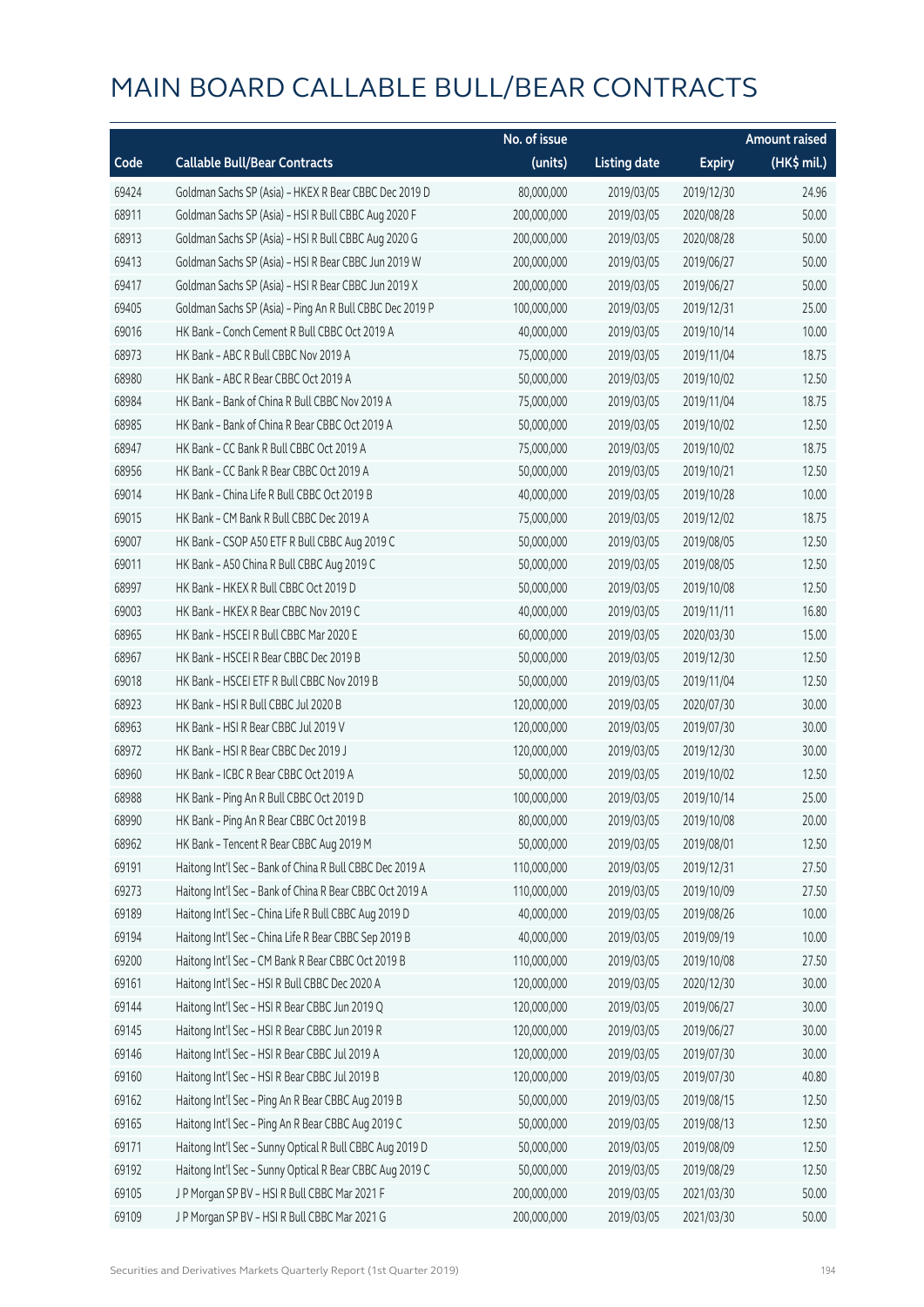|       |                                                             | No. of issue |                     |               | <b>Amount raised</b> |
|-------|-------------------------------------------------------------|--------------|---------------------|---------------|----------------------|
| Code  | <b>Callable Bull/Bear Contracts</b>                         | (units)      | <b>Listing date</b> | <b>Expiry</b> | (HK\$ mil.)          |
| 69120 | J P Morgan SP BV - HSI R Bear CBBC Jun 2019 K               | 200,000,000  | 2019/03/05          | 2019/06/27    | 50.00                |
| 69117 | J P Morgan SP BV - HSI R Bear CBBC Jun 2019 W               | 200,000,000  | 2019/03/05          | 2019/06/27    | 50.00                |
| 69113 | J P Morgan SP BV - HSI R Bear CBBC Jul 2019 J               | 200,000,000  | 2019/03/05          | 2019/07/30    | 50.00                |
| 69115 | J P Morgan SP BV - HSI R Bear CBBC Jul 2019 K               | 200,000,000  | 2019/03/05          | 2019/07/30    | 50.00                |
| 68945 | Macquarie Bank Ltd. - Tencent R Bull CBBC Jul 2019 E        | 20,100,000   | 2019/03/05          | 2019/07/05    | 10.05                |
| 68946 | Macquarie Bank Ltd. - Tencent R Bear CBBC Oct 2019 C        | 20,100,000   | 2019/03/05          | 2019/10/30    | 19.18                |
| 69277 | SG Issuer - ABC R Bull CBBC Dec 2019 E                      | 100,000,000  | 2019/03/05          | 2019/12/20    | 25.00                |
| 69291 | SG Issuer - Bank of China R Bull CBBC Dec 2019 C            | 100,000,000  | 2019/03/05          | 2019/12/20    | 25.00                |
| 69304 | SG Issuer - Bank of China R Bull CBBC Dec 2019 D            | 100,000,000  | 2019/03/05          | 2019/12/30    | 25.00                |
| 69305 | SG Issuer - CC Bank R Bull CBBC Sep 2019 C                  | 100,000,000  | 2019/03/05          | 2019/09/26    | 25.00                |
| 69306 | SG Issuer - China Life R Bull CBBC Aug 2019 C               | 40,000,000   | 2019/03/05          | 2019/08/16    | 10.00                |
| 69276 | SG Issuer - CSOP A50 ETF R Bull CBBC Feb 2020 F             | 100,000,000  | 2019/03/05          | 2020/02/27    | 25.00                |
| 69403 | SG Issuer - A50 China R Bull CBBC Feb 2020 F                | 80,000,000   | 2019/03/05          | 2020/02/27    | 20.00                |
| 69404 | SG Issuer - Geely Auto R Bull CBBC Oct 2019 B               | 40,000,000   | 2019/03/05          | 2019/10/18    | 10.00                |
| 69316 | SG Issuer - HKEX R Bull CBBC Sep 2019 B                     | 50,000,000   | 2019/03/05          | 2019/09/17    | 12.50                |
| 69322 | SG Issuer - HKEX R Bull CBBC Sep 2019 C                     | 50,000,000   | 2019/03/05          | 2019/09/30    | 12.50                |
| 69344 | SG Issuer - HSI R Bull CBBC Apr 2021 P                      | 200,000,000  | 2019/03/05          | 2021/04/29    | 50.00                |
| 69357 | SG Issuer - HSI R Bull CBBC Jul 2021 E                      | 200,000,000  | 2019/03/05          | 2021/07/29    | 50.00                |
| 69380 | SG Issuer - HSI R Bull CBBC Jul 2021 F                      | 200,000,000  | 2019/03/05          | 2021/07/29    | 50.00                |
| 69390 | SG Issuer - HSI R Bear CBBC Jul 2019 K                      | 200,000,000  | 2019/03/05          | 2019/07/30    | 50.00                |
| 69399 | SG Issuer - HSI R Bear CBBC Aug 2019 C                      | 200,000,000  | 2019/03/05          | 2019/08/29    | 50.00                |
| 69392 | SG Issuer - HSI R Bear CBBC Aug 2019 I                      | 200,000,000  | 2019/03/05          | 2019/08/29    | 50.00                |
| 69324 | SG Issuer - ICBC R Bull CBBC Sep 2019 C                     | 100,000,000  | 2019/03/05          | 2019/09/20    | 25.00                |
| 69358 | SG Issuer - ICBC R Bull CBBC Sep 2019 D                     | 100,000,000  | 2019/03/05          | 2019/09/16    | 25.00                |
| 69329 | SG Issuer - Ping An R Bull CBBC Sep 2019 C                  | 100,000,000  | 2019/03/05          | 2019/09/26    | 25.00                |
| 69330 | SG Issuer - SUNAC R Bull CBBC Dec 2019 B                    | 80,000,000   | 2019/03/05          | 2019/12/30    | 20.00                |
| 69338 | SG Issuer - SUNAC R Bull CBBC Feb 2020 C                    | 80,000,000   | 2019/03/05          | 2020/02/27    | 20.00                |
| 69379 | SG Issuer - Sunny Optical R Bear CBBC Sep 2019 A            | 40,000,000   | 2019/03/05          | 2019/09/27    | 10.00                |
| 69342 | SG Issuer - Tencent R Bull CBBC Jul 2019 J                  | 80,000,000   | 2019/03/05          | 2019/07/08    | 20.00                |
| 69021 | UBS AG - HSI R Bull CBBC Sep 2021 A                         | 200,000,000  | 2019/03/05          | 2021/09/29    | 50.00                |
| 69037 | UBS AG - HSI R Bull CBBC Sep 2021 B                         | 200,000,000  | 2019/03/05          | 2021/09/29    | 50.00                |
| 69039 | UBS AG - HSI R Bull CBBC Sep 2021 C                         | 200,000,000  | 2019/03/05          | 2021/09/29    | 50.00                |
| 69043 | UBS AG - HSI R Bear CBBC Jun 2019 M                         | 200,000,000  | 2019/03/05          | 2019/06/27    | 50.00                |
| 69068 | UBS AG - HSI R Bear CBBC Jun 2019 Q                         | 200,000,000  | 2019/03/05          | 2019/06/27    | 50.00                |
| 69085 | UBS AG - Tencent R Bull CBBC Jun 2019 W                     | 40,000,000   | 2019/03/05          | 2019/06/19    | 10.00                |
| 69087 | UBS AG - Tencent R Bear CBBC Jun 2019 V                     | 40,000,000   | 2019/03/05          | 2019/06/19    | 10.00                |
| 69521 | BNP Paribas Issuance B.V. - CC Bank R Bull CBBC Sep 2019 B  | 100,000,000  | 2019/03/06          | 2019/09/27    | 25.00                |
| 69534 | BNP Paribas Issuance B.V. - CSOP A50 R Bull CBBC Jun 2019 V | 60,000,000   | 2019/03/06          | 2019/06/27    | 15.00                |
| 69533 | BNP Paribas Issuance B.V. - HKEX R Bull CBBC Nov 2019 J     | 50,000,000   | 2019/03/06          | 2019/11/28    | 12.50                |
| 69532 | BNP Paribas Issuance B.V. - HKEX R Bear CBBC Jul 2019 J     | 50,000,000   | 2019/03/06          | 2019/07/30    | 12.50                |
| 69621 | BNP Paribas Issuance B.V. - HKEX R Bear CBBC Jul 2019 K     | 50,000,000   | 2019/03/06          | 2019/07/30    | 12.50                |
| 69619 | BNP Paribas Issuance B.V. - HSI R Bull CBBC Feb 2021 A      | 250,000,000  | 2019/03/06          | 2021/02/25    | 62.50                |
| 69614 | BNP Paribas Issuance B.V. - HSI R Bear CBBC Jul 2019 H      | 240,000,000  | 2019/03/06          | 2019/07/30    | 60.00                |
| 69513 | BNP Paribas Issuance B.V. - Ping An R Bull CBBC Oct 2019 E  | 200,000,000  | 2019/03/06          | 2019/10/30    | 50.00                |
| 69519 | BNP Paribas Issuance B.V. - Ping An R Bull CBBC Oct 2019 F  | 200,000,000  | 2019/03/06          | 2019/10/30    | 50.00                |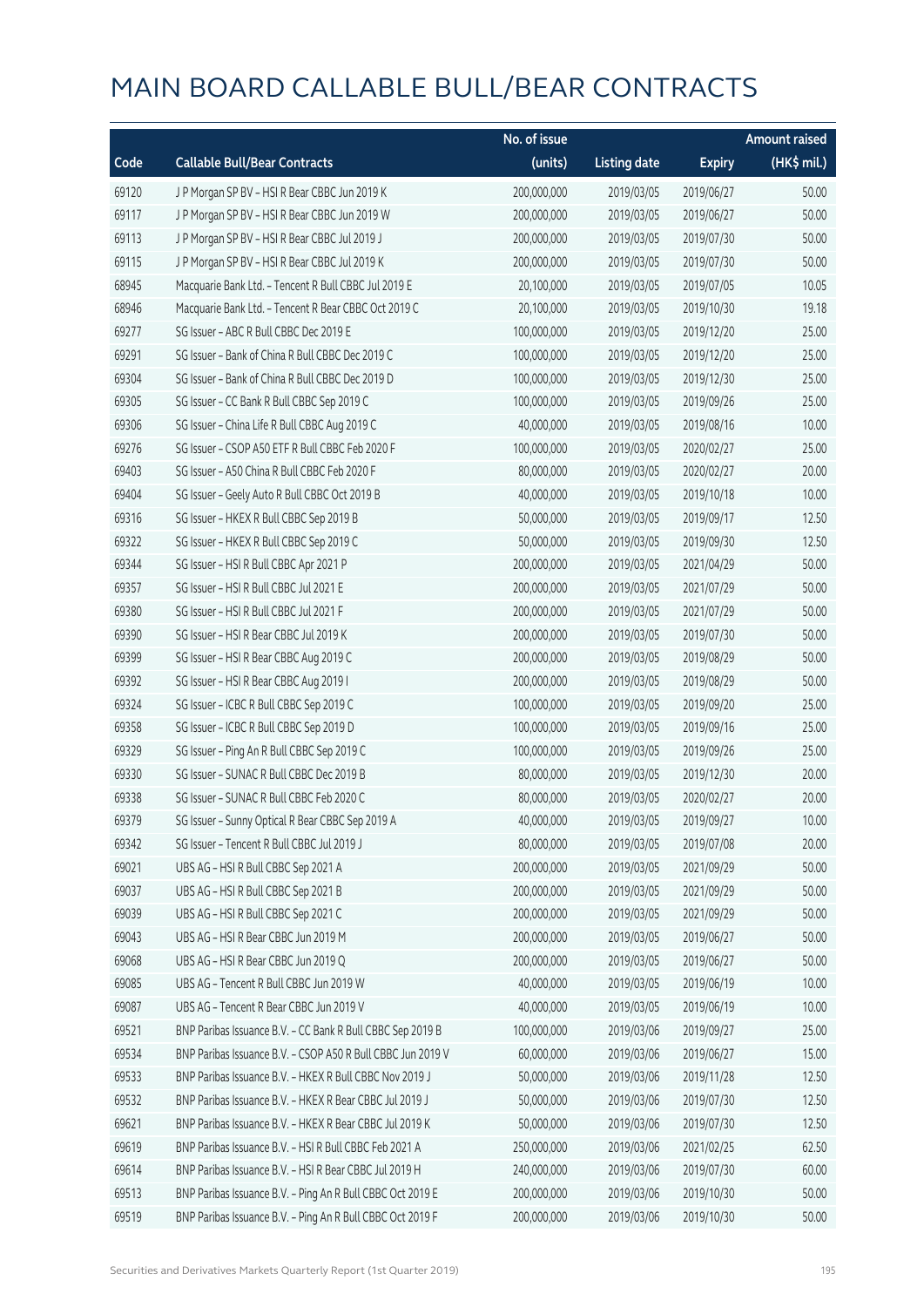|       |                                                            | No. of issue |                     |               | <b>Amount raised</b> |
|-------|------------------------------------------------------------|--------------|---------------------|---------------|----------------------|
| Code  | <b>Callable Bull/Bear Contracts</b>                        | (units)      | <b>Listing date</b> | <b>Expiry</b> | (HK\$ mil.)          |
| 69531 | BNP Paribas Issuance B.V. - Ping An R Bear CBBC Aug 2019 D | 200,000,000  | 2019/03/06          | 2019/08/29    | 50.00                |
| 69936 | Credit Suisse AG - AIA R Bull CBBC Dec 2019 H              | 70,000,000   | 2019/03/06          | 2019/12/30    | 17.50                |
| 69933 | Credit Suisse AG - CC Bank R Bull CBBC Dec 2019 D          | 70,000,000   | 2019/03/06          | 2019/12/06    | 17.50                |
| 69928 | Credit Suisse AG - HSI R Bull CBBC Mar 2021 R              | 200,000,000  | 2019/03/06          | 2021/03/30    | 50.00                |
| 69927 | Credit Suisse AG - HSI R Bull CBBC Apr 2021 G              | 200,000,000  | 2019/03/06          | 2021/04/29    | 50.00                |
| 69937 | Credit Suisse AG - HSI R Bear CBBC Jul 2019 H              | 200,000,000  | 2019/03/06          | 2019/07/30    | 50.00                |
| 69940 | Credit Suisse AG - HSI R Bear CBBC Sep 2019 L              | 300,000,000  | 2019/03/06          | 2019/09/27    | 75.00                |
| 69935 | Credit Suisse AG - ICBC R Bull CBBC Dec 2019 F             | 70,000,000   | 2019/03/06          | 2019/12/06    | 17.50                |
| 69655 | Goldman Sachs SP (Asia) - AIA R Bull CBBC Nov 2019 P       | 100,000,000  | 2019/03/06          | 2019/11/15    | 25.00                |
| 69646 | Goldman Sachs SP (Asia) - HSI R Bull CBBC Aug 2020 H       | 200,000,000  | 2019/03/06          | 2020/08/28    | 50.00                |
| 69647 | Goldman Sachs SP (Asia) - HSI R Bull CBBC Aug 2020 I       | 200,000,000  | 2019/03/06          | 2020/08/28    | 50.00                |
| 69507 | Goldman Sachs SP (Asia) - HSI R Bear CBBC Jun 2019 Y       | 200,000,000  | 2019/03/06          | 2019/06/27    | 50.00                |
| 69648 | Goldman Sachs SP (Asia) - Ping An R Bull CBBC Dec 2019 Q   | 100,000,000  | 2019/03/06          | 2019/12/31    | 25.00                |
| 69652 | Goldman Sachs SP (Asia) - Tencent R Bear CBBC Jun 2019 F   | 80,000,000   | 2019/03/06          | 2019/06/28    | 20.00                |
| 69554 | HK Bank - AIA R Bear CBBC Oct 2019 D                       | 40,000,000   | 2019/03/06          | 2019/10/28    | 10.00                |
| 69577 | HK Bank - CM Bank R Bear CBBC Sep 2019 B                   | 40,000,000   | 2019/03/06          | 2019/09/23    | 10.00                |
| 69573 | HK Bank - Galaxy Ent R Bear CBBC Oct 2019 A                | 40,000,000   | 2019/03/06          | 2019/10/21    | 10.00                |
| 69550 | HK Bank - HKEX R Bull CBBC Aug 2019 A                      | 50,000,000   | 2019/03/06          | 2019/08/05    | 12.50                |
| 69582 | HK Bank - HSI R Bull CBBC Feb 2020 E                       | 120,000,000  | 2019/03/06          | 2020/02/27    | 30.00                |
| 69535 | HK Bank - HSI R Bear CBBC Nov 2019 M                       | 120,000,000  | 2019/03/06          | 2019/11/28    | 30.00                |
| 69542 | HK Bank - HSI R Bear CBBC Nov 2019 N                       | 120,000,000  | 2019/03/06          | 2019/11/28    | 30.00                |
| 69544 | HK Bank - HSI R Bear CBBC Nov 2019 O                       | 120,000,000  | 2019/03/06          | 2019/11/28    | 30.00                |
| 69557 | HK Bank - Sands China R Bear CBBC Oct 2019 B               | 40,000,000   | 2019/03/06          | 2019/10/28    | 10.00                |
| 69923 | Haitong Int'l Sec - HKEX R Bear CBBC Jul 2019 C            | 40,000,000   | 2019/03/06          | 2019/07/24    | 10.00                |
| 69734 | Haitong Int'l Sec - HSI R Bull CBBC Jan 2021 C             | 120,000,000  | 2019/03/06          | 2021/01/28    | 31.20                |
| 69708 | Haitong Int'l Sec - HSI R Bear CBBC Jun 2019 S             | 120,000,000  | 2019/03/06          | 2019/06/27    | 30.00                |
| 69727 | Haitong Int'l Sec - HSI R Bear CBBC Jun 2019 T             | 120,000,000  | 2019/03/06          | 2019/06/27    | 30.00                |
| 69732 | Haitong Int'l Sec - HSI R Bear CBBC Jun 2019 U             | 120,000,000  | 2019/03/06          | 2019/06/27    | 30.00                |
| 69924 | Haitong Int'l Sec - Tencent R Bear CBBC Oct 2019 A         | 40,000,000   | 2019/03/06          | 2019/10/04    | 10.00                |
| 69640 | J P Morgan SP BV - HKEX R Bear CBBC Jun 2019 K             | 40,000,000   | 2019/03/06          | 2019/06/14    | 10.00                |
| 69625 | J P Morgan SP BV - HSI R Bull CBBC Mar 2021 H              | 200,000,000  | 2019/03/06          | 2021/03/30    | 50.00                |
| 69644 | J P Morgan SP BV - HSI R Bear CBBC Jun 2019 E              | 200,000,000  | 2019/03/06          | 2019/06/27    | 50.00                |
| 69641 | J P Morgan SP BV - HSI R Bear CBBC Jul 2019 L              | 200,000,000  | 2019/03/06          | 2019/07/30    | 50.00                |
| 69638 | J P Morgan SP BV - Tencent R Bear CBBC Jun 2019 J          | 50,000,000   | 2019/03/06          | 2019/06/14    | 12.50                |
| 69508 | Macquarie Bank Ltd. - Tencent R Bull CBBC Jul 2019 F       | 20,300,000   | 2019/03/06          | 2019/07/08    | 10.03                |
| 69511 | Macquarie Bank Ltd. - Tencent R Bear CBBC Oct 2019 D       | 10,400,000   | 2019/03/06          | 2019/10/30    | 10.08                |
| 69856 | SG Issuer - CSOP A50 ETF R Bull CBBC Mar 2020 D            | 100,000,000  | 2019/03/06          | 2020/03/30    | 25.00                |
| 69900 | SG Issuer - Geely Auto R Bear CBBC Oct 2019 A              | 40,000,000   | 2019/03/06          | 2019/10/30    | 10.00                |
| 69882 | SG Issuer - Galaxy Ent R Bear CBBC Sep 2019 F              | 100,000,000  | 2019/03/06          | 2019/09/27    | 25.00                |
| 69857 | SG Issuer - HKEX R Bull CBBC Oct 2019 C                    | 50,000,000   | 2019/03/06          | 2019/10/11    | 12.50                |
| 69832 | SG Issuer - HKEX R Bear CBBC Jun 2019 E                    | 50,000,000   | 2019/03/06          | 2019/06/20    | 12.50                |
| 69903 | SG Issuer - HSBC R Bear CBBC Jul 2019 C                    | 100,000,000  | 2019/03/06          | 2019/07/29    | 25.00                |
| 69842 | SG Issuer - HSI R Bull CBBC Apr 2021 Q                     | 200,000,000  | 2019/03/06          | 2021/04/29    | 50.00                |
| 69848 | SG Issuer - HSI R Bull CBBC May 2021 I                     | 200,000,000  | 2019/03/06          | 2021/05/28    | 50.00                |
| 69854 | SG Issuer - HSI R Bull CBBC Jul 2021 G                     | 200,000,000  | 2019/03/06          | 2021/07/29    | 50.00                |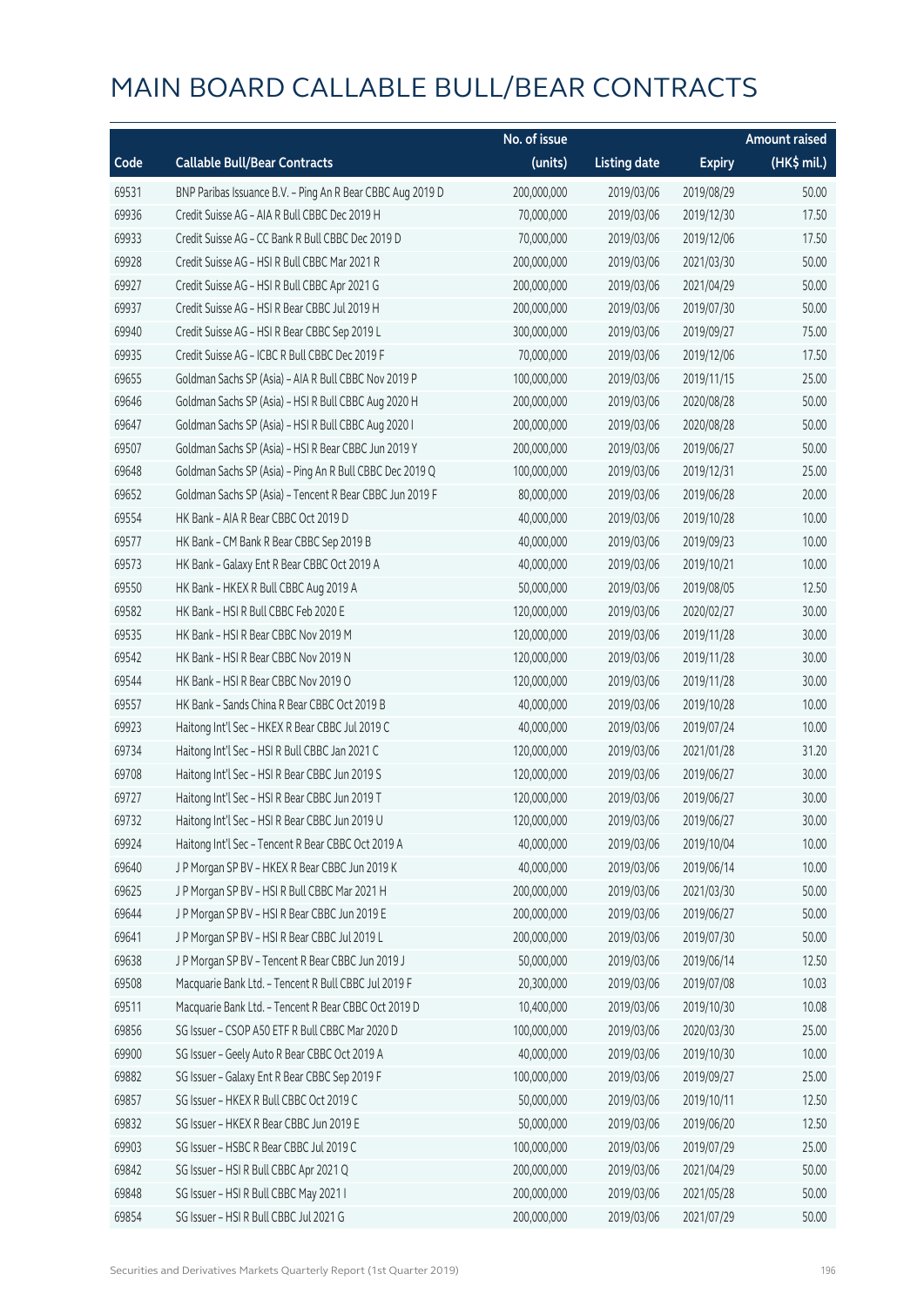|       |                                                            | No. of issue |                     |               | <b>Amount raised</b> |
|-------|------------------------------------------------------------|--------------|---------------------|---------------|----------------------|
| Code  | <b>Callable Bull/Bear Contracts</b>                        | (units)      | <b>Listing date</b> | <b>Expiry</b> | (HK\$ mil.)          |
| 69820 | SG Issuer - HSI R Bear CBBC Jul 2019 L                     | 200,000,000  | 2019/03/06          | 2019/07/30    | 50.00                |
| 69881 | SG Issuer - HSI R Bear CBBC Jul 2019 M                     | 200,000,000  | 2019/03/06          | 2019/07/30    | 50.00                |
| 69821 | SG Issuer - HSI R Bear CBBC Sep 2019 Q                     | 200,000,000  | 2019/03/06          | 2019/09/27    | 50.00                |
| 69841 | SG Issuer - Ping An R Bull CBBC Nov 2019 J                 | 100,000,000  | 2019/03/06          | 2019/11/28    | 25.00                |
| 69862 | SG Issuer - Sunny Optical R Bear CBBC Oct 2019 B           | 40,000,000   | 2019/03/06          | 2019/10/30    | 10.00                |
| 69873 | SG Issuer - Tencent R Bull CBBC Jul 2019 K                 | 80,000,000   | 2019/03/06          | 2019/07/19    | 20.00                |
| 69905 | SG Issuer - Tencent R Bear CBBC Dec 2019 G                 | 80,000,000   | 2019/03/06          | 2019/12/20    | 20.00                |
| 69589 | UBS AG - CC Bank R Bull CBBC Nov 2019 A                    | 80,000,000   | 2019/03/06          | 2019/11/11    | 20.00                |
| 69585 | UBS AG - HSI R Bull CBBC Feb 2021 E                        | 200,000,000  | 2019/03/06          | 2021/02/25    | 50.00                |
| 69587 | UBS AG - HSI R Bull CBBC Sep 2021 D                        | 200,000,000  | 2019/03/06          | 2021/09/29    | 50.00                |
| 69596 | UBS AG - HSI R Bear CBBC Jun 2019 P                        | 200,000,000  | 2019/03/06          | 2019/06/27    | 50.00                |
| 69583 | UBS AG - HSI R Bear CBBC Jun 2019 R                        | 200,000,000  | 2019/03/06          | 2019/06/27    | 50.00                |
| 69613 | UBS AG - HSI R Bear CBBC Jun 2019 S                        | 200,000,000  | 2019/03/06          | 2019/06/27    | 50.00                |
| 69609 | UBS AG - Tencent R Bear CBBC Jul 2019 D                    | 40,000,000   | 2019/03/06          | 2019/07/16    | 10.00                |
| 69735 | Bank Vontobel - China Life R Bull CBBC Nov 2019 B          | 40,000,000   | 2019/03/06          | 2019/11/08    | 10.04                |
| 69780 | Bank Vontobel - China Life R Bear CBBC Nov 2019 B          | 40,000,000   | 2019/03/06          | 2019/11/15    | 15.24                |
| 69787 | Bank Vontobel - China Life R Bear CBBC Dec 2019 A          | 40,000,000   | 2019/03/06          | 2019/12/20    | 22.04                |
| 69801 | Bank Vontobel - HSI N Bull CBBC Jul 2019 O                 | 80,000,000   | 2019/03/06          | 2019/07/30    | 20.00                |
| 69797 | Bank Vontobel - HSI N Bear CBBC Jun 2019 E                 | 80,000,000   | 2019/03/06          | 2019/06/27    | 20.00                |
| 69806 | Bank Vontobel - HSI R Bull CBBC Jul 2019 P                 | 80,000,000   | 2019/03/06          | 2019/07/30    | 20.00                |
| 69803 | Bank Vontobel - HSI R Bear CBBC Jun 2019 F                 | 80,000,000   | 2019/03/06          | 2019/06/27    | 20.00                |
| 69804 | Bank Vontobel - HSI R Bear CBBC Jun 2019 G                 | 80,000,000   | 2019/03/06          | 2019/06/27    | 20.00                |
| 69788 | Bank Vontobel - Ping An R Bear CBBC Nov 2019 A             | 40,000,000   | 2019/03/06          | 2019/11/08    | 10.00                |
| 69944 | BOCI Asia Ltd. - HSI R Bull CBBC Sep 2020 F                | 150,000,000  | 2019/03/07          | 2020/09/29    | 38.70                |
| 69945 | BOCI Asia Ltd. - HSI R Bear CBBC Jun 2019 E                | 150,000,000  | 2019/03/07          | 2019/06/27    | 37.95                |
| 57009 | BNP Paribas Issuance B.V. - HSI R Bull CBBC Feb 2021 B     | 250,000,000  | 2019/03/07          | 2021/02/25    | 62.50                |
| 57042 | BNP Paribas Issuance B.V. - HSI R Bear CBBC Jul 2019 I     | 250,000,000  | 2019/03/07          | 2019/07/30    | 62.50                |
| 57054 | BNP Paribas Issuance B.V. - HSI R Bear CBBC Jul 2019 J     | 240,000,000  | 2019/03/07          | 2019/07/30    | 60.00                |
| 57010 | BNP Paribas Issuance B.V. - Tencent R Bull CBBC Jul 2019 T | 50,000,000   | 2019/03/07          | 2019/07/30    | 12.50                |
| 57172 | Credit Suisse AG - AIA R Bull CBBC Nov 2019 G              | 70,000,000   | 2019/03/07          | 2019/11/28    | 17.50                |
| 57171 | Credit Suisse AG - Galaxy Ent R Bear CBBC Dec 2019 C       | 50,000,000   | 2019/03/07          | 2019/12/20    | 12.50                |
| 57162 | Credit Suisse AG - HSI R Bull CBBC Mar 2021 S              | 200,000,000  | 2019/03/07          | 2021/03/30    | 50.00                |
| 57163 | Credit Suisse AG - HSI R Bull CBBC Mar 2021 T              | 200,000,000  | 2019/03/07          | 2021/03/30    | 50.00                |
| 57168 | Credit Suisse AG - HSI R Bear CBBC Jul 2019 U              | 200,000,000  | 2019/03/07          | 2019/07/30    | 50.00                |
| 57170 | Credit Suisse AG - HSI R Bear CBBC Aug 2019 S              | 200,000,000  | 2019/03/07          | 2019/08/29    | 50.00                |
| 57169 | Credit Suisse AG - HSI R Bear CBBC Sep 2019 M              | 300,000,000  | 2019/03/07          | 2019/09/27    | 75.00                |
| 57007 | Goldman Sachs SP (Asia) - HSI R Bull CBBC Aug 2020 J       | 200,000,000  | 2019/03/07          | 2020/08/28    | 50.00                |
| 57100 | Goldman Sachs SP (Asia) - HSI R Bear CBBC Jun 2019 Z       | 200,000,000  | 2019/03/07          | 2019/06/27    | 50.00                |
| 57101 | Goldman Sachs SP (Asia) - Ping An R Bull CBBC Dec 2019 R   | 100,000,000  | 2019/03/07          | 2019/12/31    | 25.00                |
| 57008 | Goldman Sachs SP (Asia) - Tencent R Bull CBBC Jun 2019 O   | 100,000,000  | 2019/03/07          | 2019/06/28    | 25.00                |
| 57102 | Goldman Sachs SP (Asia) - Tencent R Bear CBBC Jun 2019 G   | 80,000,000   | 2019/03/07          | 2019/06/28    | 20.00                |
| 57000 | HK Bank - AIA R Bull CBBC Oct 2019 D                       | 60,000,000   | 2019/03/07          | 2019/10/21    | 15.00                |
| 69997 | HK Bank - HKEX R Bear CBBC Sep 2019 C                      | 40,000,000   | 2019/03/07          | 2019/09/16    | 10.00                |
| 57006 | HK Bank - HSI R Bull CBBC Feb 2020 F                       | 120,000,000  | 2019/03/07          | 2020/02/27    | 30.00                |
| 57036 | HK Bank - HSI R Bear CBBC Jul 2019 W                       | 120,000,000  | 2019/03/07          | 2019/07/30    | 30.00                |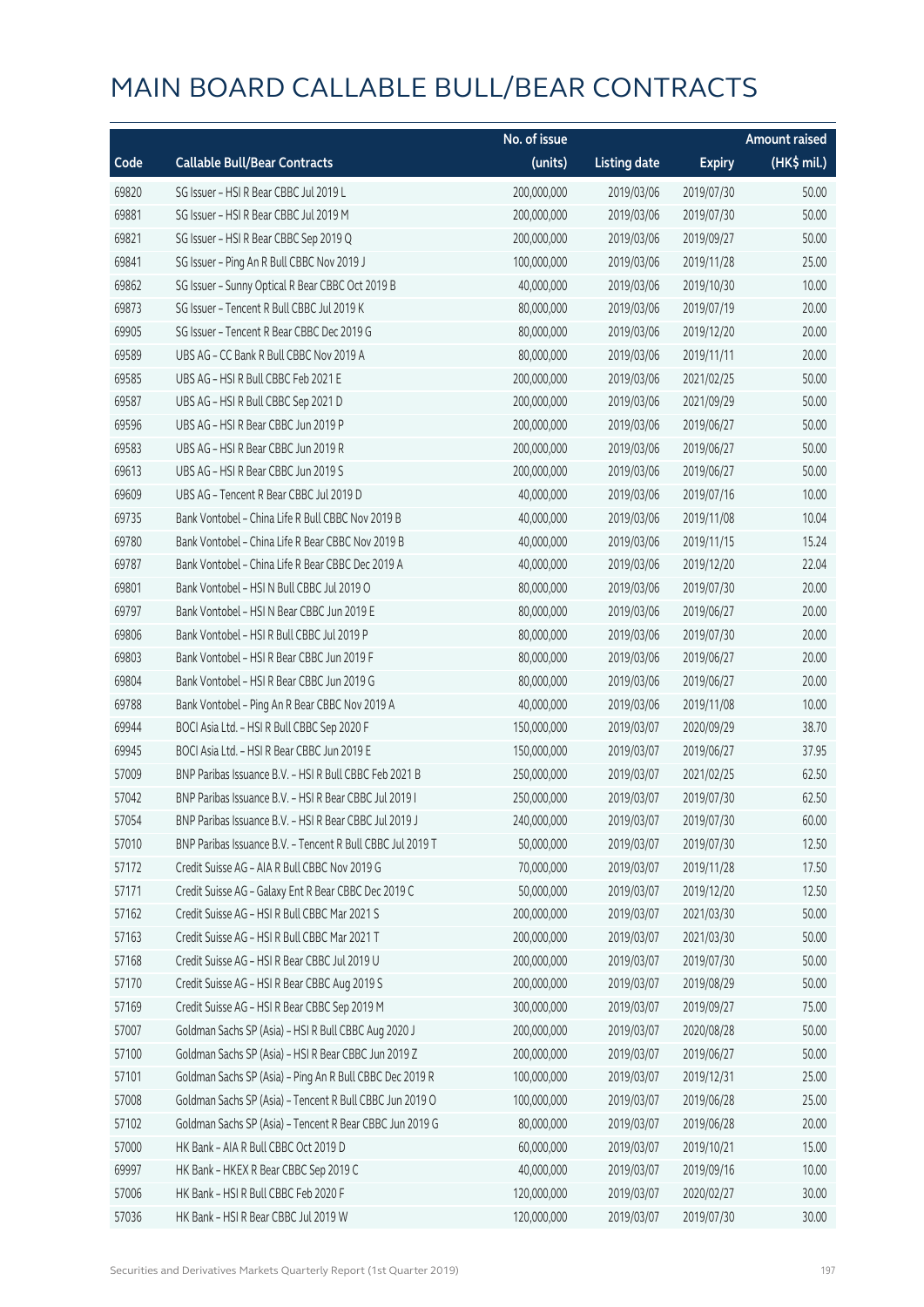|       |                                                    | No. of issue |                     |               | <b>Amount raised</b> |
|-------|----------------------------------------------------|--------------|---------------------|---------------|----------------------|
| Code  | <b>Callable Bull/Bear Contracts</b>                | (units)      | <b>Listing date</b> | <b>Expiry</b> | (HK\$ mil.)          |
| 69999 | HK Bank - Ping An R Bull CBBC Aug 2019 E           | 100,000,000  | 2019/03/07          | 2019/08/19    | 25.00                |
| 57004 | HK Bank - SHK Ppt R Bull CBBC Oct 2019 A           | 40,000,000   | 2019/03/07          | 2019/10/21    | 10.00                |
| 69946 | HK Bank - Sunny Optical R Bear CBBC Sep 2019 B     | 40,000,000   | 2019/03/07          | 2019/09/23    | 10.00                |
| 57075 | Haitong Int'l Sec - HSI R Bull CBBC Jan 2021 D     | 120,000,000  | 2019/03/07          | 2021/01/28    | 30.00                |
| 57076 | Haitong Int'l Sec - HSI R Bull CBBC Jan 2021 E     | 120,000,000  | 2019/03/07          | 2021/01/28    | 30.00                |
| 57077 | Haitong Int'l Sec - HSI R Bear CBBC Jun 2019 V     | 120,000,000  | 2019/03/07          | 2019/06/27    | 30.00                |
| 57078 | Haitong Int'l Sec - HSI R Bear CBBC Jun 2019 W     | 120,000,000  | 2019/03/07          | 2019/06/27    | 30.00                |
| 57087 | Haitong Int'l Sec - SUNAC R Bear CBBC Dec 2019 B   | 130,000,000  | 2019/03/07          | 2019/12/31    | 32.50                |
| 57097 | Haitong Int'l Sec - Tencent R Bear CBBC Oct 2019 B | 40,000,000   | 2019/03/07          | 2019/10/09    | 10.00                |
| 57083 | J P Morgan SP BV - HKEX R Bull CBBC Jun 2019 K     | 40,000,000   | 2019/03/07          | 2019/06/14    | 10.00                |
| 57079 | J P Morgan SP BV - HSI R Bull CBBC Apr 2021 A      | 200,000,000  | 2019/03/07          | 2021/04/29    | 50.00                |
| 57084 | J P Morgan SP BV - HSI R Bear CBBC Jul 2019 M      | 200,000,000  | 2019/03/07          | 2019/07/30    | 50.00                |
| 57082 | J P Morgan SP BV - Tencent R Bear CBBC Jun 2019 K  | 50,000,000   | 2019/03/07          | 2019/06/14    | 12.50                |
| 57133 | SG Issuer - AIA R Bull CBBC Oct 2019 H             | 60,000,000   | 2019/03/07          | 2019/10/03    | 15.00                |
| 57125 | SG Issuer - AIA R Bear CBBC Jun 2019 H             | 60,000,000   | 2019/03/07          | 2019/06/28    | 15.00                |
| 57126 | SG Issuer - AIA R Bear CBBC Jul 2019 M             | 60,000,000   | 2019/03/07          | 2019/07/15    | 15.00                |
| 57134 | SG Issuer - China Mobile R Bull CBBC Sep 2019 C    | 100,000,000  | 2019/03/07          | 2019/09/27    | 25.00                |
| 57127 | SG Issuer - China Life R Bull CBBC Jul 2019 I      | 40,000,000   | 2019/03/07          | 2019/07/05    | 10.00                |
| 57118 | SG Issuer - CSOP A50 ETF R Bull CBBC Jan 2020 B    | 100,000,000  | 2019/03/07          | 2020/01/30    | 25.00                |
| 57124 | SG Issuer - A50 R Bear CBBC Jun 2019 A             | 80,000,000   | 2019/03/07          | 2019/06/28    | 20.00                |
| 57158 | SG Issuer - Galaxy Ent R Bull CBBC Nov 2019 D      | 100,000,000  | 2019/03/07          | 2019/11/13    | 25.00                |
| 57135 | SG Issuer - HKEX R Bull CBBC Oct 2019 D            | 50,000,000   | 2019/03/07          | 2019/10/03    | 12.50                |
| 57145 | SG Issuer - HSCEI R Bull CBBC Sep 2020 V           | 100,000,000  | 2019/03/07          | 2020/09/29    | 25.00                |
| 57122 | SG Issuer - HSCEI ETF R Bull CBBC Aug 2019 B       | 100,000,000  | 2019/03/07          | 2019/08/30    | 25.00                |
| 57146 | SG Issuer - HSI R Bull CBBC Apr 2021 S             | 200,000,000  | 2019/03/07          | 2021/04/29    | 50.00                |
| 57148 | SG Issuer - HSI R Bull CBBC May 2021 N             | 200,000,000  | 2019/03/07          | 2021/05/28    | 50.00                |
| 57153 | SG Issuer - HSI R Bull CBBC May 2021 Y             | 200,000,000  | 2019/03/07          | 2021/05/28    | 50.00                |
| 57157 | SG Issuer - HSI R Bull CBBC Jul 2021 H             | 200,000,000  | 2019/03/07          | 2021/07/29    | 50.00                |
| 57155 | SG Issuer - HSI R Bear CBBC Jul 2019 E             | 200,000,000  | 2019/03/07          | 2019/07/30    | 50.00                |
| 57154 | SG Issuer - HSI R Bear CBBC Jul 2019 Z             | 200,000,000  | 2019/03/07          | 2019/07/30    | 50.00                |
| 57156 | SG Issuer - HSI R Bear CBBC Aug 2019 K             | 200,000,000  | 2019/03/07          | 2019/08/29    | 50.00                |
| 57132 | SG Issuer - HSI R Bear CBBC Oct 2019 H             | 400,000,000  | 2019/03/07          | 2019/10/30    | 100.00               |
| 57137 | SG Issuer - Ping An R Bull CBBC Oct 2019 O         | 100,000,000  | 2019/03/07          | 2019/10/03    | 25.00                |
| 57131 | SG Issuer - Tencent R Bull CBBC Jun 2019 X         | 80,000,000   | 2019/03/07          | 2019/06/10    | 20.00                |
| 57139 | SG Issuer - Tencent R Bull CBBC Jul 2019 L         | 80,000,000   | 2019/03/07          | 2019/07/09    | 20.00                |
| 57161 | SG Issuer - Tencent R Bear CBBC Nov 2019 L         | 80,000,000   | 2019/03/07          | 2019/11/13    | 20.00                |
| 57013 | UBS AG - HSI R Bull CBBC Sep 2020 J                | 200,000,000  | 2019/03/07          | 2020/09/29    | 50.00                |
| 57021 | UBS AG - HSI R Bull CBBC Oct 2020 H                | 200,000,000  | 2019/03/07          | 2020/10/29    | 50.00                |
| 57026 | UBS AG - HSI R Bull CBBC Oct 2020 Y                | 200,000,000  | 2019/03/07          | 2020/10/29    | 50.00                |
| 57012 | UBS AG - HSI R Bear CBBC Jun 2019 T                | 200,000,000  | 2019/03/07          | 2019/06/27    | 50.00                |
| 57035 | UBS AG - HSI R Bear CBBC Jun 2019 U                | 200,000,000  | 2019/03/07          | 2019/06/27    | 50.00                |
| 57029 | UBS AG - Tencent R Bull CBBC Jun 2019 X            | 40,000,000   | 2019/03/07          | 2019/06/20    | 10.00                |
| 57030 | UBS AG - Tencent R Bear CBBC Jun 2019 W            | 40,000,000   | 2019/03/07          | 2019/06/20    | 10.00                |
| 57089 | Bank Vontobel - Ping An R Bull CBBC Nov 2019 B     | 40,000,000   | 2019/03/07          | 2019/11/08    | 10.00                |
| 57092 | Bank Vontobel - Ping An R Bull CBBC Nov 2019 C     | 40,000,000   | 2019/03/07          | 2019/11/08    | 10.00                |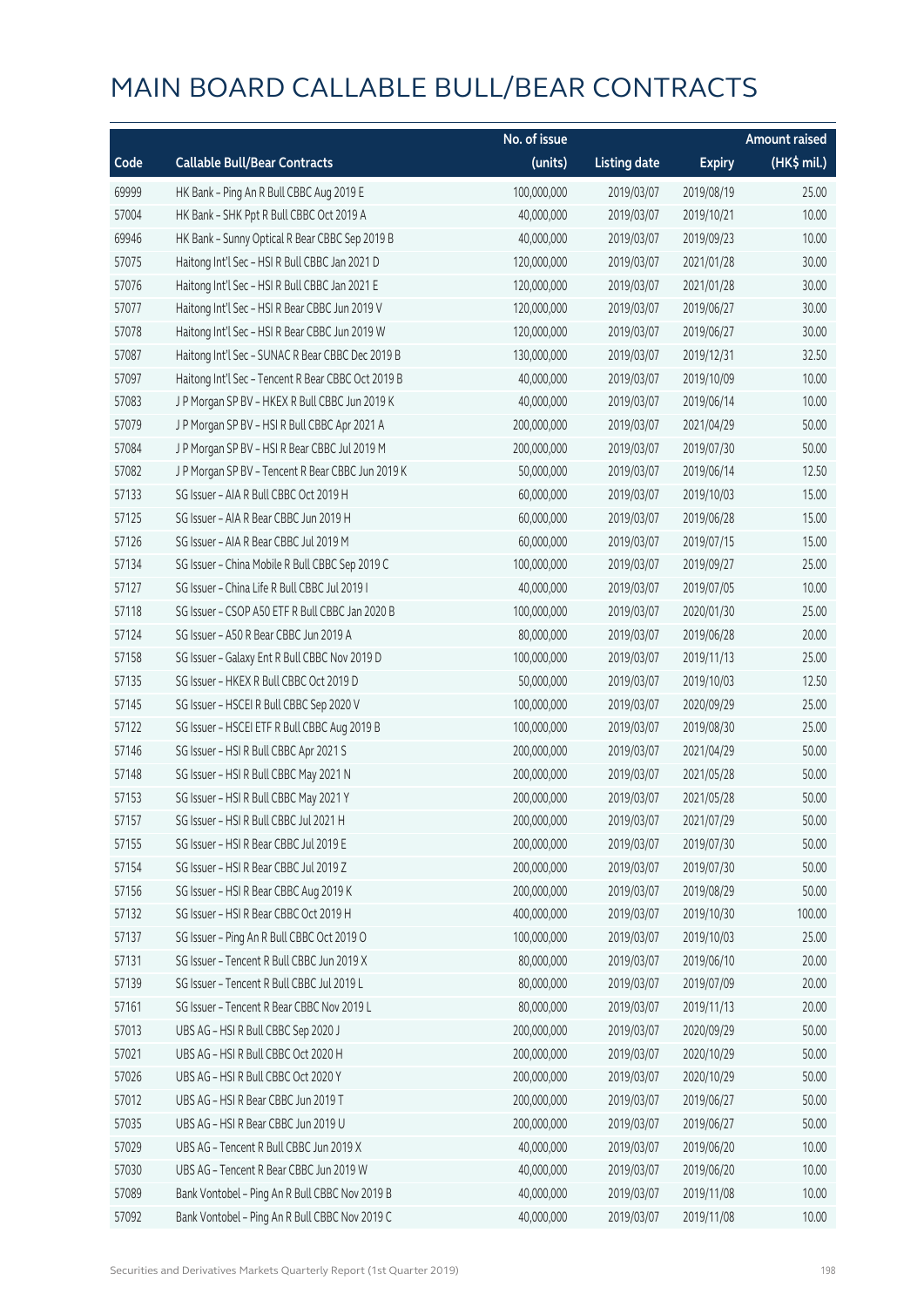|       |                                                              | No. of issue |                     |               | <b>Amount raised</b> |
|-------|--------------------------------------------------------------|--------------|---------------------|---------------|----------------------|
| Code  | <b>Callable Bull/Bear Contracts</b>                          | (units)      | <b>Listing date</b> | <b>Expiry</b> | (HK\$ mil.)          |
| 57260 | BNP Paribas Issuance B.V. - HSI R Bull CBBC Feb 2021 C       | 250,000,000  | 2019/03/08          | 2021/02/25    | 62.50                |
| 57258 | BNP Paribas Issuance B.V. - HSI R Bear CBBC Jul 2019 K       | 240,000,000  | 2019/03/08          | 2019/07/30    | 60.00                |
| 57179 | BNP Paribas Issuance B.V. - Tencent R Bear CBBC Oct 2019 P   | 50,000,000   | 2019/03/08          | 2019/10/30    | 12.50                |
| 57183 | BNP Paribas Issuance B.V. - Tencent R Bear CBBC Nov 2019 T   | 50,000,000   | 2019/03/08          | 2019/11/28    | 12.50                |
| 57371 | Credit Suisse AG - AIA R Bear CBBC Dec 2019 F                | 70,000,000   | 2019/03/08          | 2019/12/30    | 17.50                |
| 57375 | Credit Suisse AG - China Life R Bull CBBC Dec 2019 D         | 150,000,000  | 2019/03/08          | 2019/12/20    | 37.50                |
| 57379 | Credit Suisse AG - China Life R Bull CBBC Dec 2019 E         | 150,000,000  | 2019/03/08          | 2019/12/30    | 37.50                |
| 57382 | Credit Suisse AG - China Life R Bear CBBC Dec 2019 B         | 150,000,000  | 2019/03/08          | 2019/12/18    | 37.50                |
| 57383 | Credit Suisse AG - China Life R Bear CBBC Dec 2019 C         | 150,000,000  | 2019/03/08          | 2019/12/20    | 37.50                |
| 57384 | Credit Suisse AG - CSOP A50 ETF R Bull CBBC Jan 2020 C       | 150,000,000  | 2019/03/08          | 2020/01/30    | 37.50                |
| 57385 | Credit Suisse AG - CSOP A50 ETF R Bull CBBC Jan 2020 D       | 50,000,000   | 2019/03/08          | 2020/01/24    | 12.50                |
| 57388 | Credit Suisse AG - A50 China R Bull CBBC Jan 2020 C          | 150,000,000  | 2019/03/08          | 2020/01/30    | 37.50                |
| 57355 | Credit Suisse AG - Geely Auto R Bull CBBC Jan 2020 A         | 150,000,000  | 2019/03/08          | 2020/01/30    | 37.50                |
| 57358 | Credit Suisse AG - Geely Auto R Bull CBBC Jan 2020 B         | 150,000,000  | 2019/03/08          | 2020/01/30    | 37.50                |
| 57339 | Credit Suisse AG - Geely Auto R Bear CBBC Dec 2019 A         | 150,000,000  | 2019/03/08          | 2019/12/20    | 37.50                |
| 57346 | Credit Suisse AG - Geely Auto R Bear CBBC Dec 2019 B         | 150,000,000  | 2019/03/08          | 2019/12/13    | 37.50                |
| 57369 | Credit Suisse AG - HKEX R Bull CBBC Dec 2019 I               | 250,000,000  | 2019/03/08          | 2019/12/18    | 62.50                |
| 57370 | Credit Suisse AG - HKEX R Bull CBBC Dec 2019 J               | 250,000,000  | 2019/03/08          | 2019/12/20    | 62.50                |
| 57351 | Credit Suisse AG - HKEX R Bear CBBC Dec 2019 F               | 250,000,000  | 2019/03/08          | 2019/12/18    | 62.50                |
| 57353 | Credit Suisse AG - HKEX R Bear CBBC Dec 2019 G               | 250,000,000  | 2019/03/08          | 2019/12/20    | 62.50                |
| 57389 | Credit Suisse AG - HSI R Bull CBBC Feb 2021 U                | 200,000,000  | 2019/03/08          | 2021/02/25    | 50.00                |
| 57390 | Credit Suisse AG - HSI R Bull CBBC Mar 2021 U                | 200,000,000  | 2019/03/08          | 2021/03/30    | 50.00                |
| 57330 | Credit Suisse AG - HSI R Bear CBBC Aug 2019 T                | 200,000,000  | 2019/03/08          | 2019/08/29    | 50.00                |
| 57337 | Credit Suisse AG - HSI R Bear CBBC Aug 2019 U                | 200,000,000  | 2019/03/08          | 2019/08/29    | 50.00                |
| 57362 | Credit Suisse AG - Tencent R Bull CBBC Dec 2019 R            | 250,000,000  | 2019/03/08          | 2019/12/19    | 62.50                |
| 57363 | Credit Suisse AG - Tencent R Bull CBBC Dec 2019 S            | 250,000,000  | 2019/03/08          | 2019/12/20    | 62.50                |
| 57394 | Credit Suisse AG - Tencent R Bull CBBC Dec 2019 T            | 250,000,000  | 2019/03/08          | 2019/12/18    | 62.50                |
| 57347 | Credit Suisse AG – Tencent R Bear CBBC Dec 2019 H            | 250,000,000  | 2019/03/08          | 2019/12/19    | 62.50                |
| 57348 | Credit Suisse AG - Tencent R Bear CBBC Dec 2019 I            | 250,000,000  | 2019/03/08          | 2019/12/20    | 62.50                |
| 57393 | Credit Suisse AG - Tencent R Bear CBBC Dec 2019 J            | 250,000,000  | 2019/03/08          | 2019/12/18    | 62.50                |
| 57207 | Goldman Sachs SP (Asia) - AIA R Bear CBBC Jul 2019 A         | 80,000,000   | 2019/03/08          | 2019/07/30    | 20.00                |
| 57194 | Goldman Sachs SP (Asia) - CSOP A50 ETF R Bull CBBC Nov 2019M | 100,000,000  | 2019/03/08          | 2019/11/25    | 25.00                |
| 57209 | Goldman Sachs SP (Asia) - HSCEI R Bull CBBC Oct 2019 P       | 200,000,000  | 2019/03/08          | 2019/10/30    | 50.00                |
| 57188 | Goldman Sachs SP (Asia) - HSI R Bull CBBC Aug 2020 K         | 200,000,000  | 2019/03/08          | 2020/08/28    | 50.00                |
| 57177 | Goldman Sachs SP (Asia) - HSI R Bear CBBC Jun 2019 A         | 200,000,000  | 2019/03/08          | 2019/06/27    | 50.00                |
| 57187 | Goldman Sachs SP (Asia) - Tencent R Bull CBBC Jun 2019 P     | 100,000,000  | 2019/03/08          | 2019/06/28    | 25.00                |
| 57329 | HK Bank - China Life R Bear CBBC Oct 2019 B                  | 80,000,000   | 2019/03/08          | 2019/10/21    | 20.00                |
| 57324 | HK Bank - Evergrande R Bull CBBC Nov 2019 A                  | 40,000,000   | 2019/03/08          | 2019/11/11    | 10.00                |
| 57323 | HK Bank - Galaxy Ent R Bear CBBC Aug 2019 C                  | 40,000,000   | 2019/03/08          | 2019/08/26    | 10.00                |
| 57328 | HK Bank - HKEX R Bear CBBC Oct 2019 F                        | 80,000,000   | 2019/03/08          | 2019/10/02    | 20.00                |
| 57318 | HK Bank - HSI R Bull CBBC Jul 2020 C                         | 80,000,000   | 2019/03/08          | 2020/07/30    | 20.00                |
| 57325 | HK Bank - Tencent R Bear CBBC Aug 2019 N                     | 50,000,000   | 2019/03/08          | 2019/08/26    | 12.50                |
| 57240 | Haitong Int'l Sec - China Life R Bull CBBC Aug 2019 E        | 40,000,000   | 2019/03/08          | 2019/08/29    | 10.00                |
| 57243 | Haitong Int'l Sec - HSI R Bull CBBC Jan 2021 F               | 120,000,000  | 2019/03/08          | 2021/01/28    | 30.00                |
| 57248 | Haitong Int'l Sec - HSI R Bull CBBC Jan 2021 G               | 120,000,000  | 2019/03/08          | 2021/01/28    | 30.00                |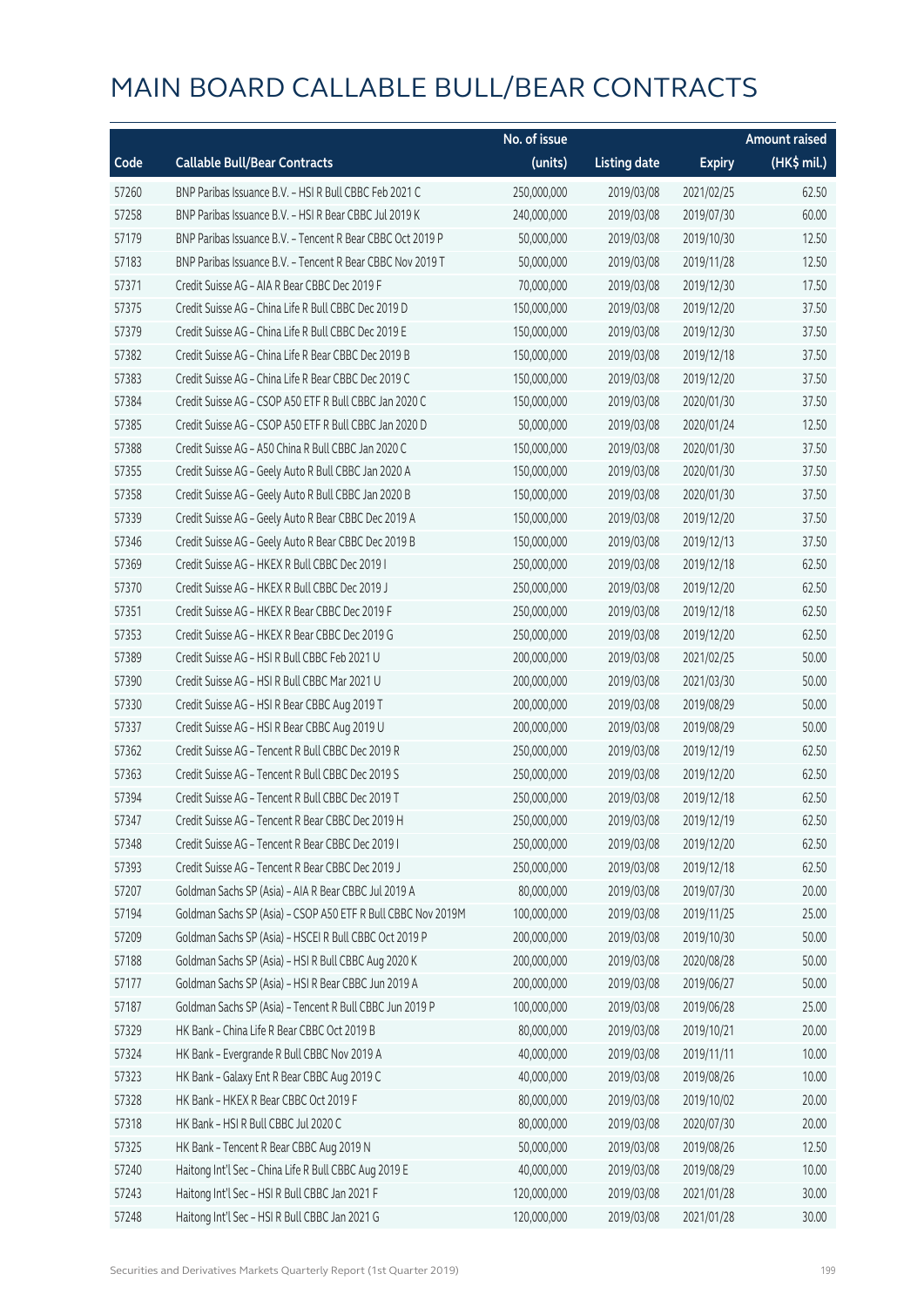|       |                                                             | No. of issue |                     |               | <b>Amount raised</b> |
|-------|-------------------------------------------------------------|--------------|---------------------|---------------|----------------------|
| Code  | <b>Callable Bull/Bear Contracts</b>                         | (units)      | <b>Listing date</b> | <b>Expiry</b> | (HK\$ mil.)          |
| 57250 | Haitong Int'l Sec - HSI R Bear CBBC Jun 2019 X              | 120,000,000  | 2019/03/08          | 2019/06/27    | 30.00                |
| 57251 | Haitong Int'l Sec - HSI R Bear CBBC Jun 2019 Y              | 120,000,000  | 2019/03/08          | 2019/06/27    | 30.00                |
| 57252 | Haitong Int'l Sec - HSI R Bear CBBC Jun 2019 Z              | 120,000,000  | 2019/03/08          | 2019/06/27    | 30.00                |
| 57230 | J P Morgan SP BV - HSI R Bull CBBC Mar 2021 I               | 200,000,000  | 2019/03/08          | 2021/03/30    | 50.00                |
| 57229 | J P Morgan SP BV - HSI R Bear CBBC Jul 2019 N               | 200,000,000  | 2019/03/08          | 2019/07/30    | 50.00                |
| 57237 | J P Morgan SP BV - Tencent R Bull CBBC Jun 2019 K           | 50,000,000   | 2019/03/08          | 2019/06/14    | 12.50                |
| 57313 | Macquarie Bank Ltd. - HKEX R Bull CBBC Dec 2019 A           | 40,000,000   | 2019/03/08          | 2019/12/31    | 10.08                |
| 57317 | Macquarie Bank Ltd. - HKEX R Bear CBBC Dec 2019 A           | 40,000,000   | 2019/03/08          | 2019/12/31    | 10.04                |
| 57306 | Macquarie Bank Ltd. - HSBC R Bull CBBC Mar 2020 A           | 40,000,000   | 2019/03/08          | 2020/03/31    | 10.20                |
| 57307 | Macquarie Bank Ltd. - HSBC R Bear CBBC Mar 2020 A           | 39,000,000   | 2019/03/08          | 2020/03/31    | 10.02                |
| 57308 | Macquarie Bank Ltd. - Tencent R Bull CBBC Jul 2019 G        | 10,400,000   | 2019/03/08          | 2019/07/09    | 10.06                |
| 57310 | Macquarie Bank Ltd. - Tencent R Bear CBBC Nov 2019 F        | 5,000,000    | 2019/03/08          | 2019/11/13    | 10.02                |
| 57284 | SG Issuer - CC Bank R Bull CBBC Sep 2019 D                  | 100,000,000  | 2019/03/08          | 2019/09/06    | 25.00                |
| 57285 | SG Issuer - China Life R Bull CBBC Sep 2019 B               | 40,000,000   | 2019/03/08          | 2019/09/06    | 10.00                |
| 57289 | SG Issuer - China Life R Bear CBBC Feb 2020 A               | 100,000,000  | 2019/03/08          | 2020/02/27    | 25.00                |
| 57290 | SG Issuer - CM Bank R Bull CBBC Dec 2019 F                  | 100,000,000  | 2019/03/08          | 2019/12/30    | 25.00                |
| 57302 | SG Issuer - CSOP A50 ETF R Bull CBBC Jan 2020 C             | 100,000,000  | 2019/03/08          | 2020/01/30    | 25.00                |
| 57305 | SG Issuer - A50 China R Bull CBBC Feb 2020 G                | 80,000,000   | 2019/03/08          | 2020/02/27    | 20.00                |
| 57271 | SG Issuer - Galaxy Ent R Bull CBBC Nov 2019 E               | 100,000,000  | 2019/03/08          | 2019/11/28    | 25.00                |
| 57291 | SG Issuer - HKEX R Bull CBBC Jun 2019 F                     | 50,000,000   | 2019/03/08          | 2019/06/17    | 12.50                |
| 57277 | SG Issuer - HSI R Bull CBBC Mar 2021 M                      | 200,000,000  | 2019/03/08          | 2021/03/30    | 50.00                |
| 57281 | SG Issuer - HSI R Bull CBBC Mar 2021 T                      | 200,000,000  | 2019/03/08          | 2021/03/30    | 50.00                |
| 57261 | SG Issuer - HSI R Bear CBBC Jul 2019 P                      | 200,000,000  | 2019/03/08          | 2019/07/30    | 50.00                |
| 57273 | SG Issuer - HSI R Bear CBBC Aug 2019 L                      | 200,000,000  | 2019/03/08          | 2019/08/29    | 50.00                |
| 57262 | SG Issuer - HSI R Bear CBBC Sep 2019 R                      | 200,000,000  | 2019/03/08          | 2019/09/27    | 50.00                |
| 57299 | SG Issuer - Ping An R Bull CBBC Nov 2019 K                  | 100,000,000  | 2019/03/08          | 2019/11/08    | 25.00                |
| 57295 | SG Issuer - Ping An R Bear CBBC Jun 2019 C                  | 100,000,000  | 2019/03/08          | 2019/06/17    | 25.00                |
| 57296 | SG Issuer - Ping An R Bear CBBC Aug 2019 G                  | 100,000,000  | 2019/03/08          | 2019/08/13    | 25.00                |
| 57272 | SG Issuer - Tencent R Bull CBBC Jul 2019 M                  | 80,000,000   | 2019/03/08          | 2019/07/08    | 20.00                |
| 57223 | UBS AG - HSI R Bull CBBC Sep 2020 K                         | 200,000,000  | 2019/03/08          | 2020/09/29    | 50.00                |
| 57211 | UBS AG - HSI R Bear CBBC Jun 2019 V                         | 200,000,000  | 2019/03/08          | 2019/06/27    | 50.00                |
| 57226 | UBS AG - HSI R Bear CBBC Jun 2019 X                         | 200,000,000  | 2019/03/08          | 2019/06/27    | 50.00                |
| 57220 | UBS AG - HSI R Bear CBBC Jul 2019 C                         | 200,000,000  | 2019/03/08          | 2019/07/30    | 50.00                |
| 57254 | Bank Vontobel - AIA R Bull CBBC Nov 2019 B                  | 40,000,000   | 2019/03/08          | 2019/11/01    | 10.00                |
| 57255 | Bank Vontobel - Sinopec Corp R Bear CBBC Nov 2019 C         | 40,000,000   | 2019/03/08          | 2019/11/29    | 10.00                |
| 57257 | Bank Vontobel - ICBC R Bull CBBC Nov 2019 A                 | 40,000,000   | 2019/03/08          | 2019/11/29    | 10.00                |
| 57407 | BOCI Asia Ltd. - HSI R Bull CBBC Sep 2020 G                 | 150,000,000  | 2019/03/11          | 2020/09/29    | 39.75                |
| 57412 | BOCI Asia Ltd. - HSI R Bear CBBC Jun 2019 F                 | 150,000,000  | 2019/03/11          | 2019/06/27    | 38.10                |
| 57413 | BOCI Asia Ltd. - HSI R Bear CBBC Jun 2019 G                 | 150,000,000  | 2019/03/11          | 2019/06/27    | 38.55                |
| 57468 | BNP Paribas Issuance B.V. - CSOP A50 R Bull CBBC Jun 2019 W | 60,000,000   | 2019/03/11          | 2019/06/27    | 15.00                |
| 57480 | BNP Paribas Issuance B.V. - HKEX R Bull CBBC Nov 2019 K     | 50,000,000   | 2019/03/11          | 2019/11/28    | 12.50                |
| 57419 | BNP Paribas Issuance B.V. - HKEX R Bear CBBC Jul 2019 L     | 50,000,000   | 2019/03/11          | 2019/07/30    | 12.50                |
| 57425 | BNP Paribas Issuance B.V. - HKEX R Bear CBBC Jul 2019 M     | 50,000,000   | 2019/03/11          | 2019/07/30    | 14.50                |
| 57437 | BNP Paribas Issuance B.V. - HSI R Bull CBBC Feb 2021 D      | 250,000,000  | 2019/03/11          | 2021/02/25    | 62.50                |
| 57438 | BNP Paribas Issuance B.V. - HSI R Bull CBBC Feb 2021 E      | 250,000,000  | 2019/03/11          | 2021/02/25    | 62.50                |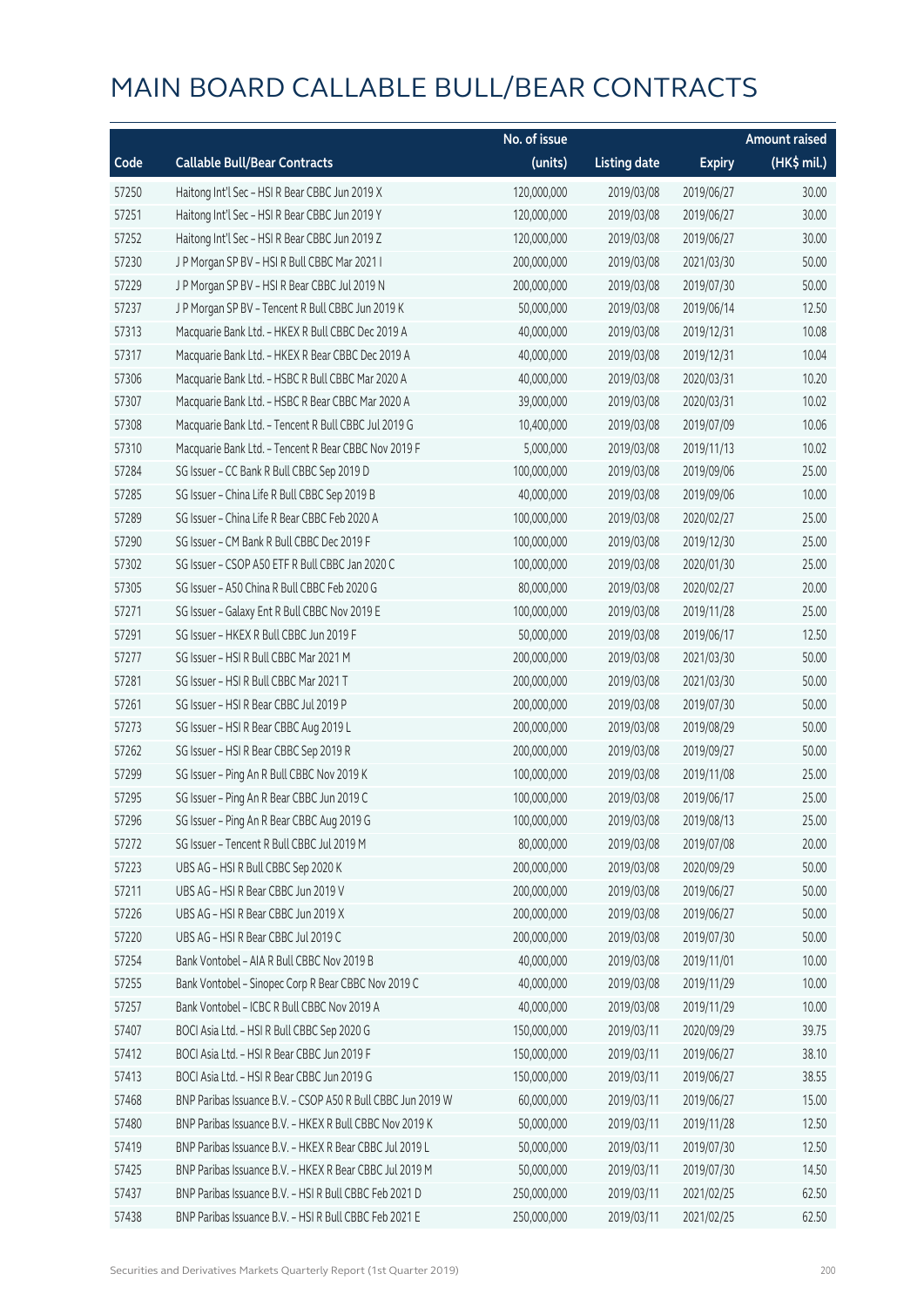|       |                                                             | No. of issue |                     |               | <b>Amount raised</b>  |
|-------|-------------------------------------------------------------|--------------|---------------------|---------------|-----------------------|
| Code  | <b>Callable Bull/Bear Contracts</b>                         | (units)      | <b>Listing date</b> | <b>Expiry</b> | $(HK\frac{1}{2}mil.)$ |
| 57441 | BNP Paribas Issuance B.V. - HSI R Bull CBBC Feb 2021 F      | 250,000,000  | 2019/03/11          | 2021/02/25    | 62.50                 |
| 57443 | BNP Paribas Issuance B.V. - HSI R Bull CBBC Feb 2021 G      | 250,000,000  | 2019/03/11          | 2021/02/25    | 62.50                 |
| 57490 | BNP Paribas Issuance B.V. - HSI R Bull CBBC Feb 2021 H      | 240,000,000  | 2019/03/11          | 2021/02/25    | 60.00                 |
| 57426 | BNP Paribas Issuance B.V. - HSI R Bear CBBC Jul 2019 L      | 250,000,000  | 2019/03/11          | 2019/07/30    | 62.50                 |
| 57427 | BNP Paribas Issuance B.V. - HSI R Bear CBBC Jul 2019 M      | 250,000,000  | 2019/03/11          | 2019/07/30    | 62.50                 |
| 57433 | BNP Paribas Issuance B.V. - HSI R Bear CBBC Jul 2019 N      | 250,000,000  | 2019/03/11          | 2019/07/30    | 62.50                 |
| 57436 | BNP Paribas Issuance B.V. - HSI R Bear CBBC Jul 2019 O      | 250,000,000  | 2019/03/11          | 2019/07/30    | 62.50                 |
| 57478 | BNP Paribas Issuance B.V. - Ping An R Bull CBBC Oct 2019 G  | 200,000,000  | 2019/03/11          | 2019/10/30    | 50.00                 |
| 57420 | BNP Paribas Issuance B.V. - Ping An R Bear CBBC Aug 2019 I  | 200,000,000  | 2019/03/11          | 2019/08/29    | 50.00                 |
| 57422 | BNP Paribas Issuance B.V. - Ping An R Bear CBBC Aug 2019 K  | 200,000,000  | 2019/03/11          | 2019/08/29    | 50.00                 |
| 57435 | BNP Paribas Issuance B.V. - Ping An R Bear CBBC Aug 2019 L  | 200,000,000  | 2019/03/11          | 2019/08/29    | 50.00                 |
| 57472 | BNP Paribas Issuance B.V. - Tencent R Bull CBBC Jul 2019 A  | 50,000,000   | 2019/03/11          | 2019/07/30    | 12.50                 |
| 57760 | Credit Suisse AG - AIA R Bear CBBC Dec 2019 G               | 70,000,000   | 2019/03/11          | 2019/12/20    | 17.50                 |
| 57775 | Credit Suisse AG - CM Bank R Bull CBBC Dec 2019 I           | 70,000,000   | 2019/03/11          | 2019/12/20    | 17.50                 |
| 57776 | Credit Suisse AG - CM Bank R Bear CBBC Dec 2019 D           | 60,000,000   | 2019/03/11          | 2019/12/30    | 15.00                 |
| 57778 | Credit Suisse AG - CSOP A50 ETF R Bull CBBC Nov 2019 F      | 50,000,000   | 2019/03/11          | 2019/11/28    | 12.50                 |
| 57779 | Credit Suisse AG - CSOP A50 ETF R Bull CBBC Jan 2020 E      | 150,000,000  | 2019/03/11          | 2020/01/30    | 37.50                 |
| 57783 | Credit Suisse AG - CSOP A50 ETF R Bull CBBC Jan 2020 F      | 150,000,000  | 2019/03/11          | 2020/01/30    | 37.50                 |
| 57767 | Credit Suisse AG - CSPC Pharma R Bull CBBC Jan 2020 A       | 150,000,000  | 2019/03/11          | 2020/01/30    | 37.50                 |
| 57786 | Credit Suisse AG - A50 China R Bull CBBC Nov 2019 D         | 50,000,000   | 2019/03/11          | 2019/11/28    | 12.50                 |
| 57787 | Credit Suisse AG - A50 China R Bull CBBC Jan 2020 D         | 150,000,000  | 2019/03/11          | 2020/01/30    | 37.50                 |
| 57731 | Credit Suisse AG - HKEX R Bull CBBC Dec 2019 K              | 50,000,000   | 2019/03/11          | 2019/12/20    | 12.50                 |
| 57747 | Credit Suisse AG - HKEX R Bear CBBC Nov 2019 D              | 250,000,000  | 2019/03/11          | 2019/11/28    | 62.50                 |
| 57748 | Credit Suisse AG - HKEX R Bear CBBC Nov 2019 E              | 250,000,000  | 2019/03/11          | 2019/11/28    | 62.50                 |
| 57723 | Credit Suisse AG - HSI R Bull CBBC Mar 2021 V               | 200,000,000  | 2019/03/11          | 2021/03/30    | 50.00                 |
| 57784 | Credit Suisse AG - HSI R Bull CBBC Mar 2021 W               | 200,000,000  | 2019/03/11          | 2021/03/30    | 50.00                 |
| 57724 | Credit Suisse AG - HSI R Bull CBBC Apr 2021 H               | 200,000,000  | 2019/03/11          | 2021/04/29    | 50.00                 |
| 57680 | Credit Suisse AG - HSI R Bear CBBC Jul 2019 I               | 200,000,000  | 2019/03/11          | 2019/07/30    | 50.00                 |
| 57709 | Credit Suisse AG - HSI R Bear CBBC Jul 2019 J               | 200,000,000  | 2019/03/11          | 2019/07/30    | 50.00                 |
| 57681 | Credit Suisse AG - HSI R Bear CBBC Sep 2019 N               | 200,000,000  | 2019/03/11          | 2019/09/27    | 50.00                 |
| 57687 | Credit Suisse AG - HSI R Bear CBBC Sep 2019 O               | 200,000,000  | 2019/03/11          | 2019/09/27    | 50.00                 |
| 57692 | Credit Suisse AG - HSI R Bear CBBC Sep 2019 P               | 200,000,000  | 2019/03/11          | 2019/09/27    | 50.00                 |
| 57693 | Credit Suisse AG - HSI R Bear CBBC Sep 2019 Q               | 200,000,000  | 2019/03/11          | 2019/09/27    | 50.00                 |
| 57702 | Credit Suisse AG - HSI R Bear CBBC Sep 2019 R               | 200,000,000  | 2019/03/11          | 2019/09/27    | 50.00                 |
| 57717 | Credit Suisse AG - HSI R Bear CBBC Oct 2019 B               | 300,000,000  | 2019/03/11          | 2019/10/30    | 75.00                 |
| 57718 | Credit Suisse AG - HSI R Bear CBBC Oct 2019 C               | 200,000,000  | 2019/03/11          | 2019/10/30    | 60.00                 |
| 57720 | Credit Suisse AG - HSI R Bear CBBC Oct 2019 D               | 300,000,000  | 2019/03/11          | 2019/10/30    | 75.00                 |
| 57761 | Credit Suisse AG - Ping An R Bull CBBC Jan 2020 A           | 80,000,000   | 2019/03/11          | 2020/01/24    | 20.00                 |
| 57762 | Credit Suisse AG - Ping An R Bull CBBC Jan 2020 B           | 80,000,000   | 2019/03/11          | 2020/01/30    | 20.00                 |
| 57763 | Credit Suisse AG - Ping An R Bear CBBC Dec 2019 D           | 60,000,000   | 2019/03/11          | 2019/12/13    | 15.00                 |
| 57765 | Credit Suisse AG - Ping An R Bear CBBC Dec 2019 E           | 60,000,000   | 2019/03/11          | 2019/12/20    | 15.00                 |
| 57785 | Credit Suisse AG - Tencent R Bull CBBC Dec 2019 U           | 50,000,000   | 2019/03/11          | 2019/12/20    | 12.50                 |
| 57758 | Credit Suisse AG - Tencent R Bear CBBC Dec 2019 K           | 250,000,000  | 2019/03/11          | 2019/12/20    | 62.50                 |
| 57574 | Goldman Sachs SP (Asia) - Galaxy Ent R Bull CBBC Dec 2019 C | 100,000,000  | 2019/03/11          | 2019/12/30    | 25.00                 |
| 57575 | Goldman Sachs SP (Asia) - HKEX R Bull CBBC Dec 2019 F       | 100,000,000  | 2019/03/11          | 2019/12/30    | 25.00                 |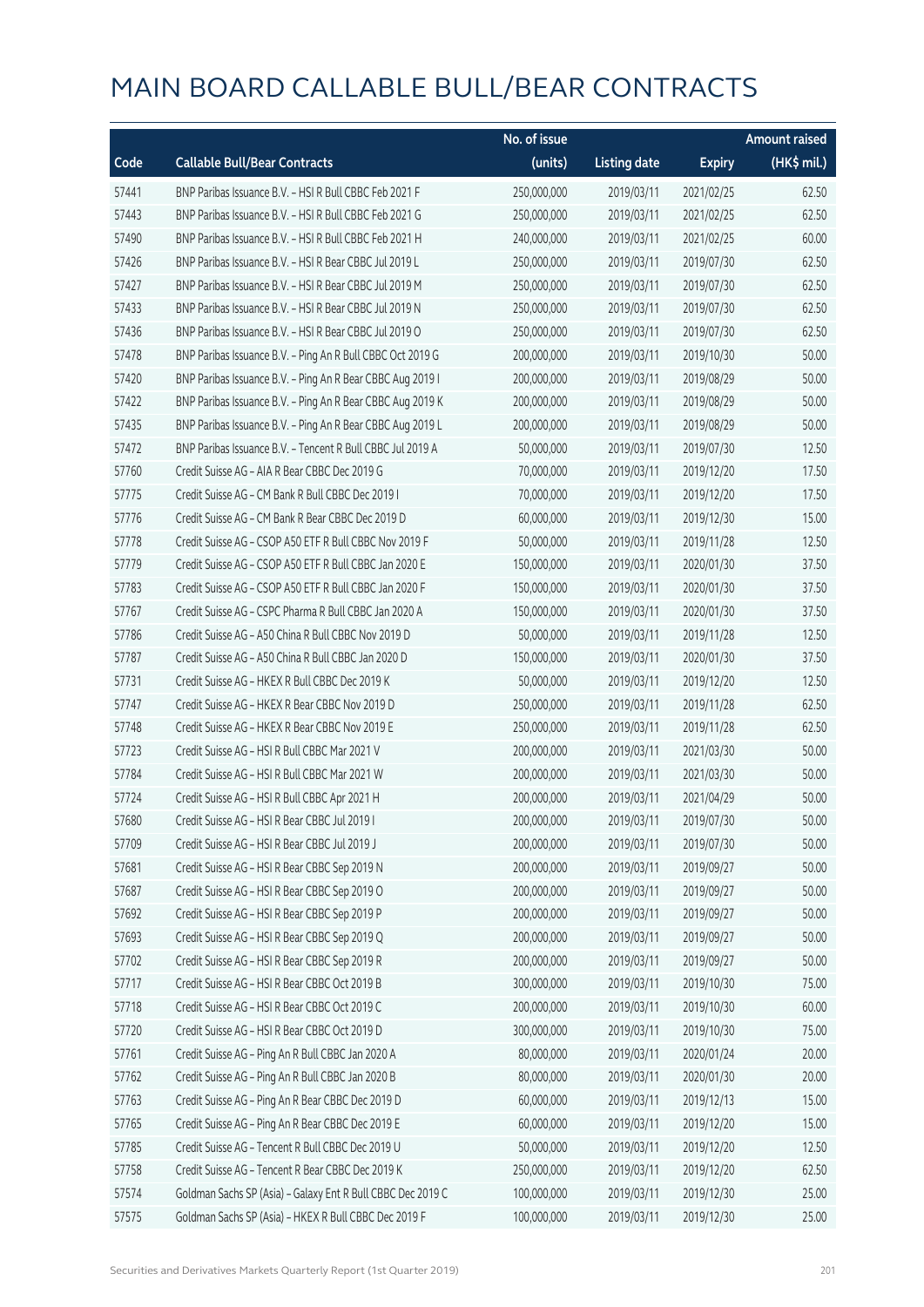|       |                                                          | No. of issue |                     |               | <b>Amount raised</b> |
|-------|----------------------------------------------------------|--------------|---------------------|---------------|----------------------|
| Code  | <b>Callable Bull/Bear Contracts</b>                      | (units)      | <b>Listing date</b> | <b>Expiry</b> | (HK\$ mil.)          |
| 57414 | Goldman Sachs SP (Asia) - HSI R Bull CBBC Aug 2020 L     | 200,000,000  | 2019/03/11          | 2020/08/28    | 50.00                |
| 57415 | Goldman Sachs SP (Asia) - HSI R Bull CBBC Aug 2020 M     | 200,000,000  | 2019/03/11          | 2020/08/28    | 50.00                |
| 57572 | Goldman Sachs SP (Asia) - HSI R Bull CBBC Aug 2020 N     | 200,000,000  | 2019/03/11          | 2020/08/28    | 50.00                |
| 57396 | Goldman Sachs SP (Asia) - HSI R Bear CBBC Jun 2019 B     | 200,000,000  | 2019/03/11          | 2019/06/27    | 50.00                |
| 57417 | Goldman Sachs SP (Asia) - HSI R Bear CBBC Jun 2019 C     | 200,000,000  | 2019/03/11          | 2019/06/27    | 50.00                |
| 57576 | Goldman Sachs SP (Asia) - HSI R Bear CBBC Jun 2019 E     | 200,000,000  | 2019/03/11          | 2019/06/27    | 50.00                |
| 57578 | Goldman Sachs SP (Asia) - HSI R Bear CBBC Jun 2019 F     | 200,000,000  | 2019/03/11          | 2019/06/27    | 50.00                |
| 57579 | Goldman Sachs SP (Asia) - HSI R Bear CBBC Jun 2019 G     | 200,000,000  | 2019/03/11          | 2019/06/27    | 50.00                |
| 57571 | Goldman Sachs SP (Asia) - Ping An R Bull CBBC Dec 2019 S | 100,000,000  | 2019/03/11          | 2019/12/30    | 25.00                |
| 57569 | Goldman Sachs SP (Asia) - Tencent R Bull CBBC Jun 2019 Q | 100,000,000  | 2019/03/11          | 2019/06/28    | 25.00                |
| 57567 | HK Bank - CKH R Bull CBBC Oct 2019 B                     | 40,000,000   | 2019/03/11          | 2019/10/21    | 10.00                |
| 57561 | HK Bank - CSOP A50 ETF R Bull CBBC Sep 2019 C            | 50,000,000   | 2019/03/11          | 2019/09/16    | 12.50                |
| 57568 | HK Bank - CSOP A50 ETF R Bull CBBC Oct 2019 D            | 50,000,000   | 2019/03/11          | 2019/10/21    | 12.50                |
| 57564 | HK Bank - A50 China R Bull CBBC Sep 2019 C               | 50,000,000   | 2019/03/11          | 2019/09/16    | 12.50                |
| 57562 | HK Bank - A50 China R Bull CBBC Oct 2019 D               | 50,000,000   | 2019/03/11          | 2019/10/21    | 12.50                |
| 57566 | HK Bank - HKEX R Bull CBBC Oct 2019 E                    | 50,000,000   | 2019/03/11          | 2019/10/21    | 12.50                |
| 57560 | HK Bank - HSCEI R Bull CBBC Jul 2019 L                   | 100,000,000  | 2019/03/11          | 2019/07/30    | 25.00                |
| 57555 | HK Bank - HSI R Bull CBBC Jul 2020 D                     | 80,000,000   | 2019/03/11          | 2020/07/30    | 20.00                |
| 57397 | HK Bank - HSI R Bear CBBC Jul 2019 X                     | 120,000,000  | 2019/03/11          | 2019/07/30    | 30.00                |
| 57556 | HK Bank - HSI R Bear CBBC Jul 2019 Y                     | 120,000,000  | 2019/03/11          | 2019/07/30    | 30.00                |
| 57559 | HK Bank - HSI R Bear CBBC Oct 2019 R                     | 120,000,000  | 2019/03/11          | 2019/10/30    | 30.00                |
| 57548 | HK Bank - Ping An R Bull CBBC Oct 2019 E                 | 100,000,000  | 2019/03/11          | 2019/10/28    | 25.00                |
| 57554 | HK Bank - Ping An R Bear CBBC Nov 2019 A                 | 80,000,000   | 2019/03/11          | 2019/11/04    | 20.00                |
| 57544 | HK Bank - Tencent R Bull CBBC Aug 2019 G                 | 60,000,000   | 2019/03/11          | 2019/08/26    | 15.00                |
| 57398 | Haitong Int'l Sec - Geely Auto R Bull CBBC Aug 2019 F    | 40,000,000   | 2019/03/11          | 2019/08/29    | 10.00                |
| 57491 | Haitong Int'l Sec - HSI R Bull CBBC Dec 2020 V           | 120,000,000  | 2019/03/11          | 2020/12/30    | 30.00                |
| 57495 | Haitong Int'l Sec - HSI R Bull CBBC Dec 2020 W           | 120,000,000  | 2019/03/11          | 2020/12/30    | 30.00                |
| 57499 | Haitong Int'l Sec - HSI R Bull CBBC Dec 2020 X           | 120,000,000  | 2019/03/11          | 2020/12/30    | 30.00                |
| 57492 | Haitong Int'l Sec - HSI R Bear CBBC Jun 2019 C           | 120,000,000  | 2019/03/11          | 2019/06/27    | 30.00                |
| 57493 | Haitong Int'l Sec - HSI R Bear CBBC Jun 2019 D           | 120,000,000  | 2019/03/11          | 2019/06/27    | 30.00                |
| 57494 | Haitong Int'l Sec - HSI R Bear CBBC Jun 2019 F           | 120,000,000  | 2019/03/11          | 2019/06/27    | 30.00                |
| 57401 | Haitong Int'l Sec - Ping An R Bull CBBC Jul 2019 K       | 50,000,000   | 2019/03/11          | 2019/07/30    | 12.50                |
| 57402 | Haitong Int'l Sec - Ping An R Bull CBBC Jul 2019 L       | 50,000,000   | 2019/03/11          | 2019/07/31    | 12.50                |
| 57403 | Haitong Int'l Sec - Ping An R Bull CBBC Jul 2019 M       | 50,000,000   | 2019/03/11          | 2019/07/30    | 12.50                |
| 57679 | Haitong Int'l Sec - Sands China R Bear CBBC Oct 2019 B   | 110,000,000  | 2019/03/11          | 2019/10/10    | 27.50                |
| 57673 | Haitong Int'l Sec - Tencent R Bull CBBC Aug 2019 M       | 40,000,000   | 2019/03/11          | 2019/08/29    | 10.00                |
| 57678 | Haitong Int'l Sec - Tencent R Bull CBBC Aug 2019 N       | 40,000,000   | 2019/03/11          | 2019/08/28    | 10.00                |
| 57537 | J P Morgan SP BV - HKEX R Bull CBBC Jun 2019 L           | 40,000,000   | 2019/03/11          | 2019/06/21    | 10.00                |
| 57532 | J P Morgan SP BV - HKEX R Bull CBBC Jul 2019 D           | 40,000,000   | 2019/03/11          | 2019/07/12    | 10.00                |
| 57524 | J P Morgan SP BV - HSI R Bull CBBC Jan 2021 G            | 200,000,000  | 2019/03/11          | 2021/01/28    | 50.00                |
| 57525 | J P Morgan SP BV - HSI R Bull CBBC Feb 2021 G            | 200,000,000  | 2019/03/11          | 2021/02/25    | 50.00                |
| 57526 | J P Morgan SP BV - HSI R Bull CBBC Feb 2021 S            | 200,000,000  | 2019/03/11          | 2021/02/25    | 50.00                |
| 57503 | J P Morgan SP BV - HSI R Bear CBBC Jun 2019 F            | 200,000,000  | 2019/03/11          | 2019/06/27    | 50.00                |
| 57508 | J P Morgan SP BV - HSI R Bear CBBC Jun 2019 G            | 200,000,000  | 2019/03/11          | 2019/06/27    | 50.00                |
| 57523 | J P Morgan SP BV - HSI R Bear CBBC Jun 2019 O            | 200,000,000  | 2019/03/11          | 2019/06/27    | 50.00                |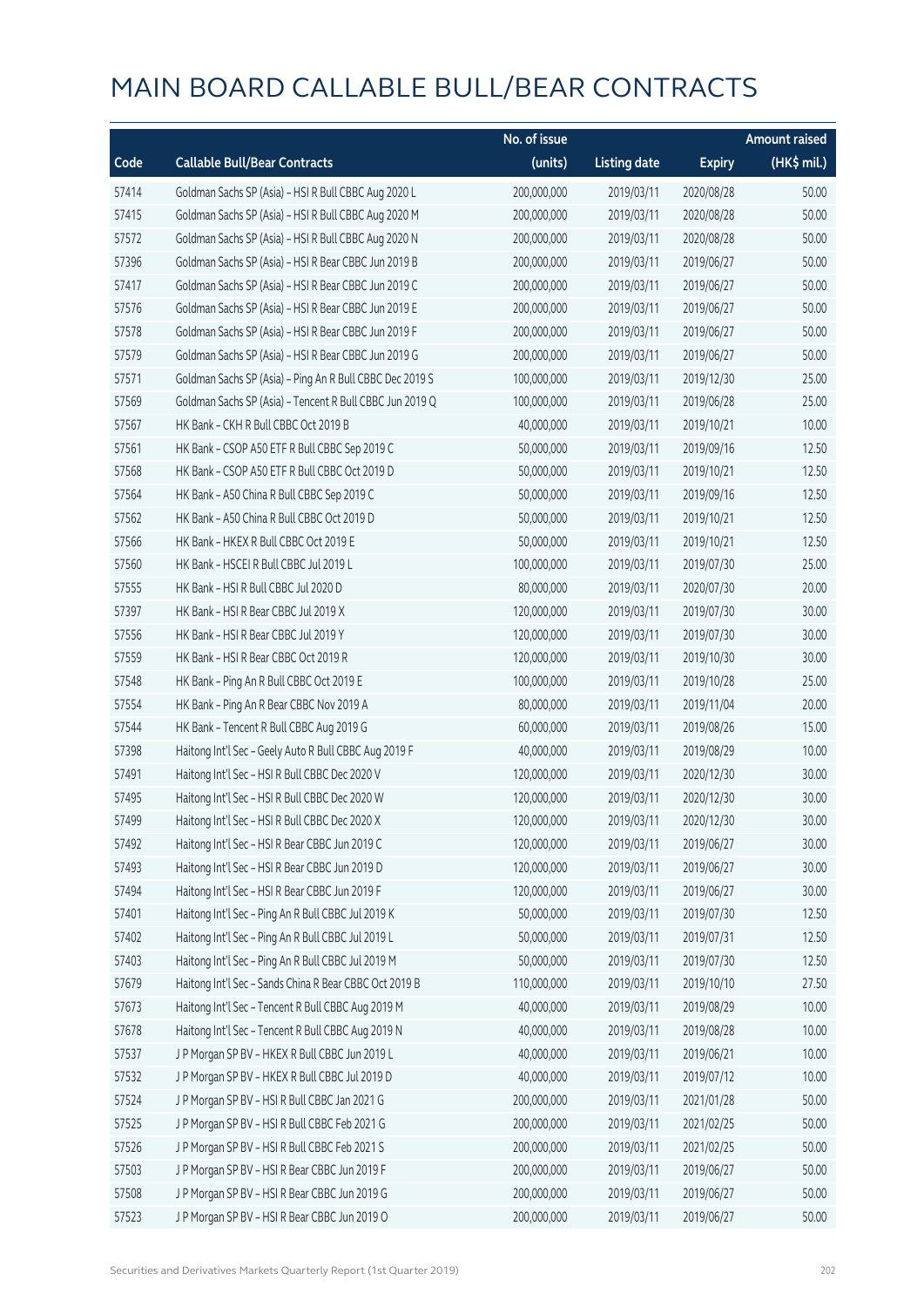|       |                                                            | No. of issue |                     |               | <b>Amount raised</b> |
|-------|------------------------------------------------------------|--------------|---------------------|---------------|----------------------|
| Code  | <b>Callable Bull/Bear Contracts</b>                        | (units)      | <b>Listing date</b> | <b>Expiry</b> | (HK\$ mil.)          |
| 57536 | J P Morgan SP BV - Tencent R Bull CBBC Jun 2019 L          | 50,000,000   | 2019/03/11          | 2019/06/21    | 12.50                |
| 57538 | J P Morgan SP BV - Tencent R Bull CBBC Jun 2019 M          | 50,000,000   | 2019/03/11          | 2019/06/21    | 12.50                |
| 57527 | J P Morgan SP BV - Tencent R Bear CBBC Jul 2019 A          | 50,000,000   | 2019/03/11          | 2019/07/12    | 12.50                |
| 57613 | SG Issuer - Conch Cement R Bull CBBC Dec 2019 A            | 80,000,000   | 2019/03/11          | 2019/12/12    | 20.00                |
| 57612 | SG Issuer - ABC R Bear CBBC Oct 2019 A                     | 60,000,000   | 2019/03/11          | 2019/10/30    | 15.00                |
| 57622 | SG Issuer - Bank of China R Bear CBBC Dec 2019 A           | 100,000,000  | 2019/03/11          | 2019/12/30    | 25.00                |
| 57627 | SG Issuer - CC Bank R Bull CBBC Sep 2019 E                 | 100,000,000  | 2019/03/11          | 2019/09/30    | 25.00                |
| 57600 | SG Issuer - China Life R Bull CBBC Sep 2019 C              | 40,000,000   | 2019/03/11          | 2019/09/25    | 10.00                |
| 57658 | SG Issuer - CSOP A50 ETF R Bull CBBC Jan 2020 D            | 100,000,000  | 2019/03/11          | 2020/01/30    | 25.00                |
| 57662 | SG Issuer - A50 China R Bull CBBC Feb 2020 H               | 80,000,000   | 2019/03/11          | 2020/02/27    | 20.00                |
| 57604 | SG Issuer - HKEX R Bull CBBC Sep 2019 D                    | 50,000,000   | 2019/03/11          | 2019/09/25    | 12.50                |
| 57628 | SG Issuer - HKEX R Bear CBBC Jul 2019 Q                    | 50,000,000   | 2019/03/11          | 2019/07/05    | 12.50                |
| 57595 | SG Issuer - HKEX R Bear CBBC Oct 2019 A                    | 50,000,000   | 2019/03/11          | 2019/10/30    | 12.50                |
| 57630 | SG Issuer - HKEX R Bear CBBC Oct 2019 B                    | 50,000,000   | 2019/03/11          | 2019/10/28    | 27.00                |
| 57611 | SG Issuer - HSI R Bull CBBC Mar 2021 W                     | 200,000,000  | 2019/03/11          | 2021/03/30    | 50.00                |
| 57598 | SG Issuer - HSI R Bull CBBC May 2021 H                     | 200,000,000  | 2019/03/11          | 2021/05/28    | 50.00                |
| 57599 | SG Issuer - HSI R Bull CBBC Jul 2021 I                     | 200,000,000  | 2019/03/11          | 2021/07/29    | 50.00                |
| 57582 | SG Issuer - HSI R Bear CBBC Jul 2019 G                     | 200,000,000  | 2019/03/11          | 2019/07/30    | 50.00                |
| 57610 | SG Issuer - HSI R Bear CBBC Jul 2019 Q                     | 200,000,000  | 2019/03/11          | 2019/07/30    | 50.00                |
| 57585 | SG Issuer - HSI R Bear CBBC Aug 2019 N                     | 200,000,000  | 2019/03/11          | 2019/08/29    | 50.00                |
| 57592 | SG Issuer - HSI R Bear CBBC Aug 2019 R                     | 200,000,000  | 2019/03/11          | 2019/08/29    | 50.00                |
| 57593 | SG Issuer - HSI R Bear CBBC Aug 2019 X                     | 200,000,000  | 2019/03/11          | 2019/08/29    | 50.00                |
| 57631 | SG Issuer - ICBC R Bull CBBC Sep 2019 E                    | 100,000,000  | 2019/03/11          | 2019/09/30    | 25.00                |
| 57606 | SG Issuer - Ping An R Bull CBBC Nov 2019 L                 | 100,000,000  | 2019/03/11          | 2019/11/13    | 25.00                |
| 57607 | SG Issuer - Ping An R Bull CBBC Dec 2019 D                 | 100,000,000  | 2019/03/11          | 2019/12/30    | 25.00                |
| 57634 | SG Issuer - Ping An R Bear CBBC Sep 2019 B                 | 100,000,000  | 2019/03/11          | 2019/09/27    | 25.00                |
| 57596 | SG Issuer - Ping An R Bear CBBC Oct 2019 B                 | 100,000,000  | 2019/03/11          | 2019/10/30    | 25.00                |
| 57653 | SG Issuer - Tencent R Bull CBBC Jun 2019 Y                 | 80,000,000   | 2019/03/11          | 2019/06/19    | 20.00                |
| 57655 | SG Issuer - Tencent R Bull CBBC Jul 2019 N                 | 80,000,000   | 2019/03/11          | 2019/07/19    | 20.00                |
| 57597 | SG Issuer - Tencent R Bear CBBC Dec 2019 H                 | 80,000,000   | 2019/03/11          | 2019/12/13    | 20.00                |
| 57609 | SG Issuer - Tencent R Bear CBBC Dec 2019 I                 | 80,000,000   | 2019/03/11          | 2019/12/16    | 20.00                |
| 57460 | UBS AG - HSI R Bull CBBC Oct 2020 T                        | 200,000,000  | 2019/03/11          | 2020/10/29    | 50.00                |
| 57457 | UBS AG - HSI R Bull CBBC Oct 2020 Z                        | 200,000,000  | 2019/03/11          | 2020/10/29    | 50.00                |
| 57445 | UBS AG - HSI R Bear CBBC Jun 2019 K                        | 200,000,000  | 2019/03/11          | 2019/06/27    | 50.00                |
| 57446 | UBS AG - HSI R Bear CBBC Jun 2019 Y                        | 200,000,000  | 2019/03/11          | 2019/06/27    | 50.00                |
| 57447 | UBS AG - HSI R Bear CBBC Jul 2019 D                        | 200,000,000  | 2019/03/11          | 2019/07/30    | 50.00                |
| 57461 | UBS AG - HSI R Bear CBBC Jul 2019 E                        | 200,000,000  | 2019/03/11          | 2019/07/30    | 50.00                |
| 57466 | UBS AG - HSI R Bear CBBC Jul 2019 F                        | 200,000,000  | 2019/03/11          | 2019/07/30    | 50.00                |
| 57883 | BOCI Asia Ltd. - HSI R Bull CBBC Sep 2020 H                | 150,000,000  | 2019/03/12          | 2020/09/29    | 37.80                |
| 57884 | BOCI Asia Ltd. - HSI R Bear CBBC Jun 2019 H                | 150,000,000  | 2019/03/12          | 2019/06/27    | 38.25                |
| 57855 | BNP Paribas Issuance B.V. - HSI R Bull CBBC Feb 2021 I     | 250,000,000  | 2019/03/12          | 2021/02/25    | 62.50                |
| 57887 | BNP Paribas Issuance B.V. - HSI R Bull CBBC Feb 2021 J     | 250,000,000  | 2019/03/12          | 2021/02/25    | 62.50                |
| 57888 | BNP Paribas Issuance B.V. - HSI R Bull CBBC Feb 2021 K     | 240,000,000  | 2019/03/12          | 2021/02/25    | 60.00                |
| 57889 | BNP Paribas Issuance B.V. - HSI R Bear CBBC Jul 2019 P     | 240,000,000  | 2019/03/12          | 2019/07/30    | 60.00                |
| 57890 | BNP Paribas Issuance B.V. - Tencent R Bull CBBC Jun 2019 O | 50,000,000   | 2019/03/12          | 2019/06/27    | 12.50                |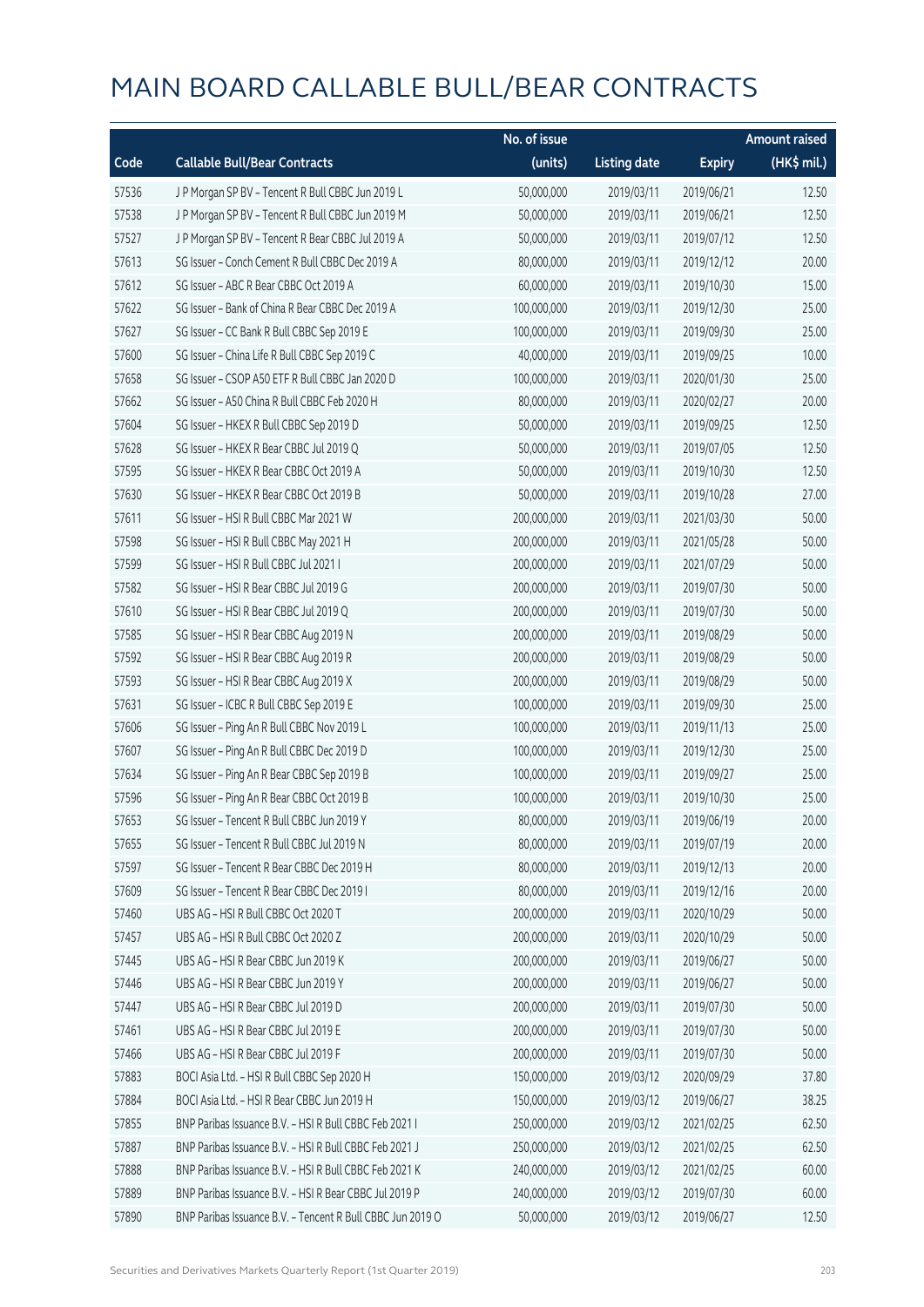|       |                                                            | No. of issue |                     |               | <b>Amount raised</b>  |
|-------|------------------------------------------------------------|--------------|---------------------|---------------|-----------------------|
| Code  | <b>Callable Bull/Bear Contracts</b>                        | (units)      | <b>Listing date</b> | <b>Expiry</b> | $(HK\frac{1}{2}mil.)$ |
| 57865 | BNP Paribas Issuance B.V. - Tencent R Bear CBBC Oct 2019 Q | 50,000,000   | 2019/03/12          | 2019/10/30    | 18.00                 |
| 57869 | BNP Paribas Issuance B.V. - Tencent R Bear CBBC Oct 2019 R | 50,000,000   | 2019/03/12          | 2019/10/30    | 18.00                 |
| 57856 | BNP Paribas Issuance B.V. - Tencent R Bear CBBC Nov 2019 U | 50,000,000   | 2019/03/12          | 2019/11/28    | 12.50                 |
| 57867 | BNP Paribas Issuance B.V. - Tencent R Bear CBBC Nov 2019 V | 50,000,000   | 2019/03/12          | 2019/11/28    | 20.50                 |
| 58150 | Credit Suisse AG - CM Bank R Bull CBBC Jan 2020 A          | 70,000,000   | 2019/03/12          | 2020/01/30    | 17.50                 |
| 58175 | Credit Suisse AG - HSI R Bull CBBC Mar 2021 X              | 200,000,000  | 2019/03/12          | 2021/03/30    | 50.00                 |
| 58186 | Credit Suisse AG - HSI R Bull CBBC Apr 2021 I              | 200,000,000  | 2019/03/12          | 2021/04/29    | 50.00                 |
| 58160 | Credit Suisse AG - HSI R Bear CBBC Aug 2019 V              | 200,000,000  | 2019/03/12          | 2019/08/29    | 50.00                 |
| 58168 | Credit Suisse AG - HSI R Bear CBBC Aug 2019 W              | 200,000,000  | 2019/03/12          | 2019/08/29    | 50.00                 |
| 58170 | Credit Suisse AG - HSI R Bear CBBC Sep 2019 S              | 200,000,000  | 2019/03/12          | 2019/09/27    | 50.00                 |
| 58138 | Credit Suisse AG - Ping An R Bull CBBC Dec 2019 P          | 80,000,000   | 2019/03/12          | 2019/12/20    | 20.00                 |
| 58158 | Credit Suisse AG - Ping An R Bear CBBC Dec 2019 F          | 60,000,000   | 2019/03/12          | 2019/12/13    | 15.00                 |
| 58155 | Credit Suisse AG - Tencent R Bull CBBC Dec 2019 V          | 250,000,000  | 2019/03/12          | 2019/12/30    | 62.50                 |
| 58173 | Credit Suisse AG - Tencent R Bull CBBC Dec 2019 W          | 50,000,000   | 2019/03/12          | 2019/12/20    | 12.50                 |
| 58174 | Credit Suisse AG - Tencent R Bull CBBC Dec 2019 X          | 50,000,000   | 2019/03/12          | 2019/12/30    | 12.50                 |
| 58133 | Credit Suisse AG - Tencent R Bear CBBC Dec 2019 L          | 250,000,000  | 2019/03/12          | 2019/12/30    | 62.50                 |
| 58134 | Credit Suisse AG - Tencent R Bear CBBC Dec 2019 M          | 250,000,000  | 2019/03/12          | 2019/12/30    | 62.50                 |
| 58195 | Credit Suisse AG - Tencent R Bear CBBC Dec 2019 N          | 250,000,000  | 2019/03/12          | 2019/12/20    | 62.50                 |
| 57788 | Goldman Sachs SP (Asia) - HSI R Bull CBBC Aug 2020 O       | 200,000,000  | 2019/03/12          | 2020/08/28    | 50.00                 |
| 57817 | Goldman Sachs SP (Asia) - HSI R Bear CBBC Jun 2019 D       | 200,000,000  | 2019/03/12          | 2019/06/27    | 50.00                 |
| 57820 | Goldman Sachs SP (Asia) - HSI R Bear CBBC Jun 2019 H       | 200,000,000  | 2019/03/12          | 2019/06/27    | 50.00                 |
| 58196 | Goldman Sachs SP (Asia) - HSI R Bear CBBC Jun 2019 I       | 200,000,000  | 2019/03/12          | 2019/06/27    | 50.00                 |
| 58197 | Goldman Sachs SP (Asia) - HSI R Bear CBBC Jun 2019 J       | 200,000,000  | 2019/03/12          | 2019/06/27    | 50.00                 |
| 57796 | Goldman Sachs SP (Asia) - Ping An R Bull CBBC Dec 2019 T   | 100,000,000  | 2019/03/12          | 2019/12/30    | 25.00                 |
| 58199 | Goldman Sachs SP (Asia) - Tencent R Bull CBBC Jun 2019 R   | 100,000,000  | 2019/03/12          | 2019/06/27    | 25.00                 |
| 58200 | Goldman Sachs SP (Asia) - Tencent R Bull CBBC Jun 2019 S   | 100,000,000  | 2019/03/12          | 2019/06/27    | 25.00                 |
| 57821 | Goldman Sachs SP (Asia) - Tencent R Bear CBBC Jun 2019 H   | 80,000,000   | 2019/03/12          | 2019/06/27    | 20.00                 |
| 58201 | Goldman Sachs SP (Asia) - Tencent R Bear CBBC Jun 2019 I   | 80,000,000   | 2019/03/12          | 2019/06/27    | 29.60                 |
| 57841 | HK Bank - CSOP A50 ETF R Bull CBBC Aug 2019 D              | 50,000,000   | 2019/03/12          | 2019/08/12    | 12.50                 |
| 57845 | HK Bank - CSOP A50 ETF R Bear CBBC Sep 2019 B              | 40,000,000   | 2019/03/12          | 2019/09/16    | 11.20                 |
| 57842 | HK Bank - A50 China R Bull CBBC Aug 2019 D                 | 50,000,000   | 2019/03/12          | 2019/08/12    | 12.50                 |
| 57854 | HK Bank - A50 China R Bear CBBC Sep 2019 B                 | 40,000,000   | 2019/03/12          | 2019/09/16    | 11.20                 |
| 57829 | HK Bank - HSCEI R Bear CBBC Jul 2019 C                     | 60,000,000   | 2019/03/12          | 2019/07/30    | 15.00                 |
| 57797 | HK Bank - HSI R Bull CBBC Jul 2020 E                       | 120,000,000  | 2019/03/12          | 2020/07/30    | 30.00                 |
| 57827 | HK Bank - HSI R Bear CBBC Jul 2019 Z                       | 80,000,000   | 2019/03/12          | 2019/07/30    | 20.00                 |
| 57824 | HK Bank - HSI R Bear CBBC Oct 2019 S                       | 120,000,000  | 2019/03/12          | 2019/10/30    | 30.00                 |
| 57828 | HK Bank - HSI R Bear CBBC Dec 2019 K                       | 120,000,000  | 2019/03/12          | 2019/12/30    | 30.00                 |
| 57840 | HK Bank - Sunny Optical R Bull CBBC Aug 2019 C             | 40,000,000   | 2019/03/12          | 2019/08/19    | 10.00                 |
| 57830 | HK Bank - Tencent R Bull CBBC Aug 2019 H                   | 60,000,000   | 2019/03/12          | 2019/08/05    | 15.00                 |
| 57833 | HK Bank - Tencent R Bull CBBC Nov 2019 A                   | 150,000,000  | 2019/03/12          | 2019/11/04    | 37.50                 |
| 57804 | HK Bank - Tencent R Bear CBBC Sep 2019 G                   | 50,000,000   | 2019/03/12          | 2019/09/23    | 12.50                 |
| 57836 | HK Bank - Tencent R Bear CBBC Nov 2019 B                   | 150,000,000  | 2019/03/12          | 2019/11/11    | 37.50                 |
| 57810 | Haitong Int'l Sec - HSI R Bull CBBC Dec 2020 Z             | 120,000,000  | 2019/03/12          | 2020/12/30    | 30.00                 |
| 57971 | Haitong Int'l Sec - HSI R Bull CBBC Jan 2021 H             | 120,000,000  | 2019/03/12          | 2021/01/28    | 30.00                 |
| 57967 | Haitong Int'l Sec - HSI R Bear CBBC Jun 2019 A             | 120,000,000  | 2019/03/12          | 2019/06/27    | 30.00                 |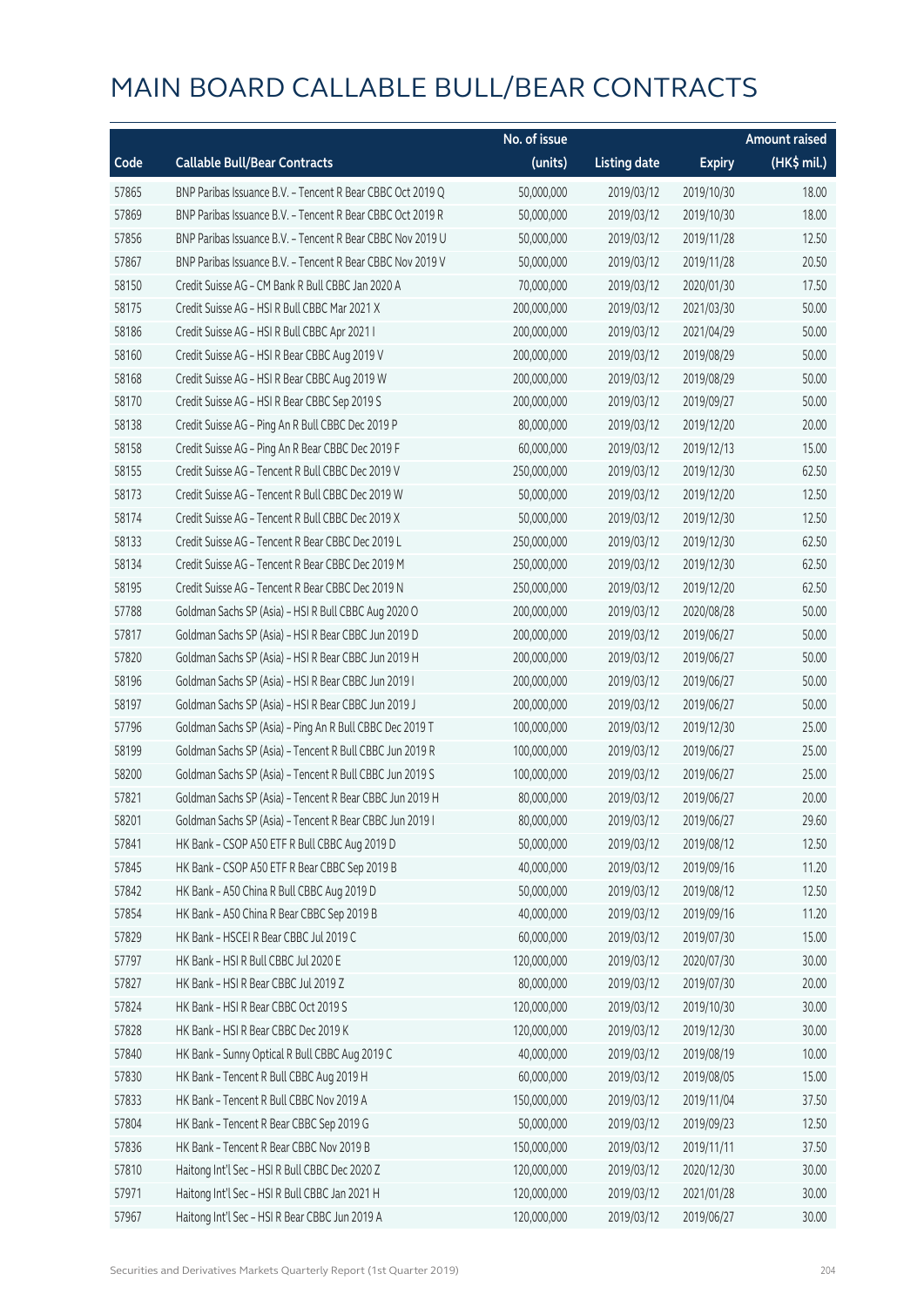|       |                                                      | No. of issue |                     |               | <b>Amount raised</b>  |
|-------|------------------------------------------------------|--------------|---------------------|---------------|-----------------------|
| Code  | <b>Callable Bull/Bear Contracts</b>                  | (units)      | <b>Listing date</b> | <b>Expiry</b> | $(HK\frac{1}{2}mil.)$ |
| 57969 | Haitong Int'l Sec - HSI R Bear CBBC Jun 2019 E       | 120,000,000  | 2019/03/12          | 2019/06/27    | 30.00                 |
| 57964 | Haitong Int'l Sec - HSI R Bear CBBC Jun 2019 H       | 120,000,000  | 2019/03/12          | 2019/06/27    | 30.00                 |
| 57813 | Haitong Int'l Sec - Tencent R Bull CBBC Aug 2019 O   | 40,000,000   | 2019/03/12          | 2019/08/29    | 10.00                 |
| 57814 | Haitong Int'l Sec - Tencent R Bull CBBC Aug 2019 P   | 40,000,000   | 2019/03/12          | 2019/08/30    | 10.00                 |
| 57877 | Haitong Int'l Sec - Tencent R Bear CBBC Sep 2019 E   | 40,000,000   | 2019/03/12          | 2019/09/30    | 14.00                 |
| 57870 | Haitong Int'l Sec - Tencent R Bear CBBC Oct 2019 C   | 40,000,000   | 2019/03/12          | 2019/10/23    | 10.00                 |
| 57876 | Haitong Int'l Sec - Tencent R Bear CBBC Oct 2019 D   | 40,000,000   | 2019/03/12          | 2019/10/14    | 10.08                 |
| 57873 | Haitong Int'l Sec - Tencent R Bear CBBC Nov 2019 A   | 40,000,000   | 2019/03/12          | 2019/11/28    | 10.04                 |
| 57882 | Haitong Int'l Sec - Tencent R Bear CBBC Nov 2019 B   | 40,000,000   | 2019/03/12          | 2019/11/07    | 12.28                 |
| 58125 | JP Morgan SP BV - HKEX R Bear CBBC Jun 2019 L        | 40,000,000   | 2019/03/12          | 2019/06/21    | 10.00                 |
| 58096 | J P Morgan SP BV - HSI R Bull CBBC Mar 2021 J        | 200,000,000  | 2019/03/12          | 2021/03/30    | 50.00                 |
| 58099 | J P Morgan SP BV - HSI R Bull CBBC Mar 2021 K        | 200,000,000  | 2019/03/12          | 2021/03/30    | 50.00                 |
| 58126 | J P Morgan SP BV - HSI R Bull CBBC Mar 2021 L        | 200,000,000  | 2019/03/12          | 2021/03/30    | 50.00                 |
| 58104 | J P Morgan SP BV - HSI R Bear CBBC Jun 2019 S        | 200,000,000  | 2019/03/12          | 2019/06/27    | 50.00                 |
| 58105 | J P Morgan SP BV - HSI R Bear CBBC Jun 2019 T        | 200,000,000  | 2019/03/12          | 2019/06/27    | 50.00                 |
| 58132 | J P Morgan SP BV - HSI R Bear CBBC Jul 2019 O        | 200,000,000  | 2019/03/12          | 2019/07/30    | 50.00                 |
| 58106 | J P Morgan SP BV - Tencent R Bull CBBC Jun 2019 N    | 50,000,000   | 2019/03/12          | 2019/06/21    | 12.50                 |
| 58116 | J P Morgan SP BV - Tencent R Bull CBBC Jun 2019 O    | 50,000,000   | 2019/03/12          | 2019/06/21    | 12.50                 |
| 58117 | J P Morgan SP BV - Tencent R Bull CBBC Jun 2019 P    | 50,000,000   | 2019/03/12          | 2019/06/21    | 12.50                 |
| 58092 | J P Morgan SP BV - Tencent R Bear CBBC Jun 2019 L    | 50,000,000   | 2019/03/12          | 2019/06/21    | 12.50                 |
| 58097 | J P Morgan SP BV - Tencent R Bear CBBC Jun 2019 M    | 50,000,000   | 2019/03/12          | 2019/06/21    | 12.50                 |
| 58098 | J P Morgan SP BV - Tencent R Bear CBBC Jun 2019 N    | 50,000,000   | 2019/03/12          | 2019/06/21    | 12.50                 |
| 58123 | J P Morgan SP BV - Tencent R Bear CBBC Jun 2019 O    | 50,000,000   | 2019/03/12          | 2019/06/21    | 12.50                 |
| 58122 | J P Morgan SP BV - Tencent R Bear CBBC Jul 2019 B    | 50,000,000   | 2019/03/12          | 2019/07/12    | 26.00                 |
| 58124 | J P Morgan SP BV - Tencent R Bear CBBC Jul 2019 C    | 50,000,000   | 2019/03/12          | 2019/07/12    | 12.50                 |
| 57822 | Macquarie Bank Ltd. - Ping An R Bull CBBC Nov 2019 B | 40,000,000   | 2019/03/12          | 2019/11/29    | 10.00                 |
| 57823 | Macquarie Bank Ltd. - Ping An R Bull CBBC Dec 2019 B | 39,500,000   | 2019/03/12          | 2019/12/31    | 10.07                 |
| 57916 | Macquarie Bank Ltd. - Tencent R Bull CBBC Dec 2019 A | 30,000,000   | 2019/03/12          | 2019/12/31    | 10.11                 |
| 57918 | Macquarie Bank Ltd. - Tencent R Bear CBBC Dec 2019 D | 33,000,000   | 2019/03/12          | 2019/12/31    | 10.13                 |
| 57986 | SG Issuer - AIA R Bull CBBC Nov 2019 D               | 60,000,000   | 2019/03/12          | 2019/11/19    | 15.00                 |
| 57987 | SG Issuer - Galaxy Ent R Bear CBBC Sep 2019 G        | 100,000,000  | 2019/03/12          | 2019/09/27    | 25.00                 |
| 57988 | SG Issuer - HKEX R Bull CBBC Sep 2019 E              | 50,000,000   | 2019/03/12          | 2019/09/27    | 12.50                 |
| 58030 | SG Issuer - HSCEI R Bull CBBC Oct 2020 I             | 100,000,000  | 2019/03/12          | 2020/10/29    | 25.00                 |
| 58029 | SG Issuer - HSCEI R Bear CBBC Oct 2019 C             | 100,000,000  | 2019/03/12          | 2019/10/30    | 25.00                 |
| 58023 | SG Issuer - HSI R Bull CBBC Feb 2021 O               | 200,000,000  | 2019/03/12          | 2021/02/25    | 50.00                 |
| 58025 | SG Issuer - HSI R Bull CBBC Feb 2021 P               | 200,000,000  | 2019/03/12          | 2021/02/25    | 50.00                 |
| 58011 | SG Issuer - HSI R Bull CBBC May 2021 E               | 200,000,000  | 2019/03/12          | 2021/05/28    | 50.00                 |
| 58010 | SG Issuer - HSI R Bear CBBC Jul 2019 R               | 200,000,000  | 2019/03/12          | 2019/07/30    | 50.00                 |
| 58012 | SG Issuer - HSI R Bear CBBC Jul 2019 S               | 200,000,000  | 2019/03/12          | 2019/07/30    | 50.00                 |
| 58013 | SG Issuer - HSI R Bear CBBC Sep 2019 S               | 200,000,000  | 2019/03/12          | 2019/09/27    | 50.00                 |
| 57976 | SG Issuer - HSI R Bear CBBC Oct 2019 I               | 400,000,000  | 2019/03/12          | 2019/10/30    | 100.00                |
| 57981 | SG Issuer - Ping An R Bull CBBC Oct 2019 P           | 100,000,000  | 2019/03/12          | 2019/10/23    | 25.00                 |
| 58005 | SG Issuer - Ping An R Bull CBBC Nov 2019 M           | 100,000,000  | 2019/03/12          | 2019/11/19    | 25.00                 |
| 58031 | SG Issuer - Ping An R Bear CBBC Aug 2019 H           | 100,000,000  | 2019/03/12          | 2019/08/09    | 25.00                 |
| 58040 | SG Issuer - Ping An R Bear CBBC Oct 2019 C           | 100,000,000  | 2019/03/12          | 2019/10/30    | 25.00                 |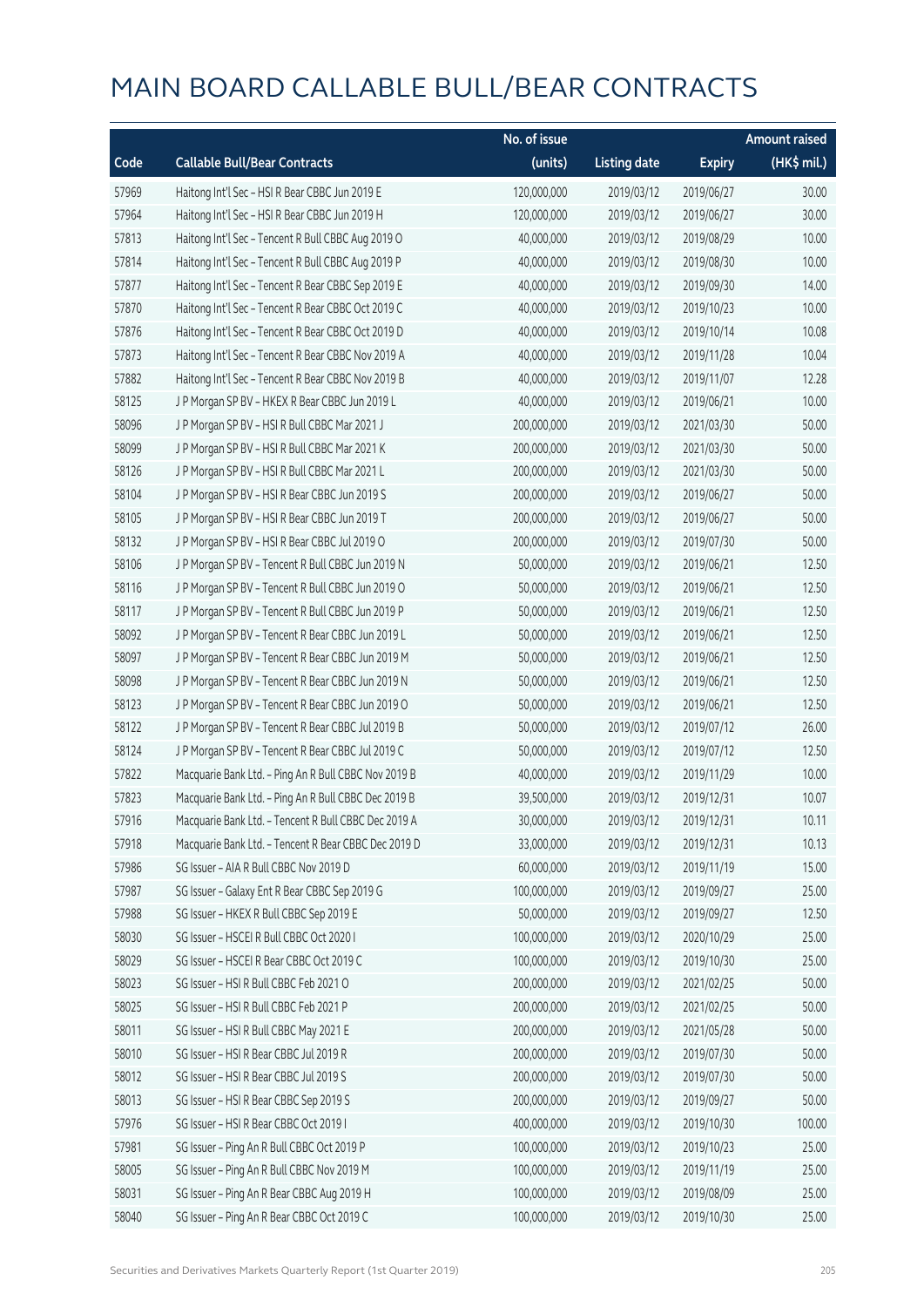|       |                                                              | No. of issue |                     |               | <b>Amount raised</b> |
|-------|--------------------------------------------------------------|--------------|---------------------|---------------|----------------------|
| Code  | <b>Callable Bull/Bear Contracts</b>                          | (units)      | <b>Listing date</b> | <b>Expiry</b> | (HK\$ mil.)          |
| 58045 | SG Issuer - SUNAC R Bull CBBC Jan 2020 A                     | 80,000,000   | 2019/03/12          | 2020/01/30    | 20.00                |
| 58044 | SG Issuer - SUNAC R Bear CBBC Dec 2019 C                     | 80,000,000   | 2019/03/12          | 2019/12/20    | 20.00                |
| 58047 | SG Issuer - Tencent R Bull CBBC Jun 2019 C                   | 80,000,000   | 2019/03/12          | 2019/06/21    | 20.00                |
| 58048 | SG Issuer - Tencent R Bull CBBC Jun 2019 F                   | 80,000,000   | 2019/03/12          | 2019/06/25    | 20.00                |
| 58050 | SG Issuer - Tencent R Bull CBBC Jun 2019 I                   | 80,000,000   | 2019/03/12          | 2019/06/28    | 20.00                |
| 58052 | SG Issuer - Tencent R Bull CBBC Jul 2019 O                   | 80,000,000   | 2019/03/12          | 2019/07/17    | 20.00                |
| 57982 | SG Issuer - Tencent R Bear CBBC Nov 2019 M                   | 80,000,000   | 2019/03/12          | 2019/11/28    | 20.00                |
| 58009 | SG Issuer - Tencent R Bear CBBC Nov 2019 N                   | 80,000,000   | 2019/03/12          | 2019/11/19    | 20.00                |
| 58066 | SG Issuer - Tencent R Bear CBBC Nov 2019 O                   | 80,000,000   | 2019/03/12          | 2019/11/28    | 20.00                |
| 57984 | SG Issuer - Tencent R Bear CBBC Dec 2019 J                   | 80,000,000   | 2019/03/12          | 2019/12/10    | 20.00                |
| 58084 | SG Issuer - Tencent R Bear CBBC Dec 2019 K                   | 80,000,000   | 2019/03/12          | 2019/12/20    | 33.20                |
| 57958 | UBS AG - CSOP A50 ETF R Bull CBBC Oct 2019 B                 | 50,000,000   | 2019/03/12          | 2019/10/21    | 12.50                |
| 57931 | UBS AG - HKEX R Bull CBBC Dec 2019 A                         | 50,000,000   | 2019/03/12          | 2019/12/09    | 12.50                |
| 57946 | UBS AG - HKEX R Bull CBBC Dec 2019 B                         | 200,000,000  | 2019/03/12          | 2019/12/16    | 50.00                |
| 57919 | UBS AG - HSI R Bull CBBC Feb 2021 D                          | 200,000,000  | 2019/03/12          | 2021/02/25    | 50.00                |
| 57926 | UBS AG - HSI R Bear CBBC Jun 2019 A                          | 200,000,000  | 2019/03/12          | 2019/06/27    | 50.00                |
| 57927 | UBS AG - HSI R Bear CBBC Jun 2019 B                          | 200,000,000  | 2019/03/12          | 2019/06/27    | 50.00                |
| 57923 | UBS AG - HSI R Bear CBBC Jun 2019 Z                          | 200,000,000  | 2019/03/12          | 2019/06/27    | 50.00                |
| 57928 | UBS AG - HSI R Bear CBBC Jul 2019 G                          | 200,000,000  | 2019/03/12          | 2019/07/30    | 50.00                |
| 57935 | UBS AG - Tencent R Bull CBBC Jul 2019 M                      | 40,000,000   | 2019/03/12          | 2019/07/03    | 10.00                |
| 57945 | UBS AG - Tencent R Bull CBBC Sep 2019 B                      | 200,000,000  | 2019/03/12          | 2019/09/30    | 50.00                |
| 57930 | UBS AG - Tencent R Bear CBBC Jul 2019 E                      | 40,000,000   | 2019/03/12          | 2019/07/03    | 10.00                |
| 57941 | UBS AG - Tencent R Bear CBBC Sep 2019 A                      | 200,000,000  | 2019/03/12          | 2019/09/30    | 50.00                |
| 57900 | Bank Vontobel - CSPC Pharma R Bull CBBC Dec 2019 A           | 40,000,000   | 2019/03/12          | 2019/12/06    | 10.04                |
| 57898 | Bank Vontobel - Geely Auto R Bull CBBC Dec 2019 A            | 40,000,000   | 2019/03/12          | 2019/12/13    | 10.04                |
| 57897 | Bank Vontobel - HKEX R Bull CBBC Nov 2019 C                  | 40,000,000   | 2019/03/12          | 2019/11/15    | 10.04                |
| 57901 | Bank Vontobel - HSI R Bull CBBC Mar 2021 A                   | 80,000,000   | 2019/03/12          | 2021/03/30    | 20.08                |
| 57904 | Bank Vontobel - HSI R Bear CBBC Dec 2019 A                   | 80,000,000   | 2019/03/12          | 2019/12/30    | 20.00                |
| 57909 | Bank Vontobel - HSI R Bear CBBC Dec 2019 B                   | 80,000,000   | 2019/03/12          | 2019/12/30    | 20.00                |
| 57892 | Bank Vontobel - Ping An R Bear CBBC Nov 2019 B               | 40,000,000   | 2019/03/12          | 2019/11/15    | 10.04                |
| 57891 | Bank Vontobel - Tencent R Bull CBBC Nov 2019 C               | 40,000,000   | 2019/03/12          | 2019/11/22    | 10.04                |
| 58312 | BOCI Asia Ltd. - HKEX R Bull CBBC Dec 2019 A                 | 200,000,000  | 2019/03/13          | 2019/12/16    | 50.00                |
| 58313 | BOCI Asia Ltd. - HKEX R Bear CBBC Dec 2019 A                 | 200,000,000  | 2019/03/13          | 2019/12/16    | 51.20                |
| 58305 | BOCI Asia Ltd. - HSBC R Bull CBBC Oct 2019 A                 | 70,000,000   | 2019/03/13          | 2019/10/28    | 17.50                |
| 58309 | BOCI Asia Ltd. - HSBC R Bear CBBC Jul 2019 A                 | 70,000,000   | 2019/03/13          | 2019/07/29    | 17.92                |
| 58373 | BOCI Asia Ltd. - HSI R Bull CBBC Sep 2020 I                  | 150,000,000  | 2019/03/13          | 2020/09/29    | 37.95                |
| 58298 | BOCI Asia Ltd. - Tencent R Bull CBBC Sep 2019 A              | 200,000,000  | 2019/03/13          | 2019/09/30    | 50.60                |
| 58304 | BOCI Asia Ltd. - Tencent R Bear CBBC Sep 2019 A              | 200,000,000  | 2019/03/13          | 2019/09/30    | 50.40                |
| 58279 | BNP Paribas Issuance B.V. - Galaxy Ent R Bear CBBC Aug 2019G | 150,000,000  | 2019/03/13          | 2019/08/29    | 37.50                |
| 58282 | BNP Paribas Issuance B.V. - HSCEI R Bear CBBC Dec 2019 Q     | 100,000,000  | 2019/03/13          | 2019/12/30    | 25.00                |
| 58283 | BNP Paribas Issuance B.V. - HSI R Bull CBBC Feb 2021 L       | 250,000,000  | 2019/03/13          | 2021/02/25    | 62.50                |
| 58730 | BNP Paribas Issuance B.V. - HSI R Bull CBBC Feb 2021 M       | 240,000,000  | 2019/03/13          | 2021/02/25    | 60.00                |
| 58731 | BNP Paribas Issuance B.V. - HSI R Bear CBBC Jul 2019 Q       | 240,000,000  | 2019/03/13          | 2019/07/30    | 60.00                |
| 58270 | BNP Paribas Issuance B.V. - Tencent R Bull CBBC Jun 2019 F   | 50,000,000   | 2019/03/13          | 2019/06/27    | 12.50                |
| 58275 | BNP Paribas Issuance B.V. - Tencent R Bull CBBC Jun 2019 G   | 50,000,000   | 2019/03/13          | 2019/06/27    | 12.50                |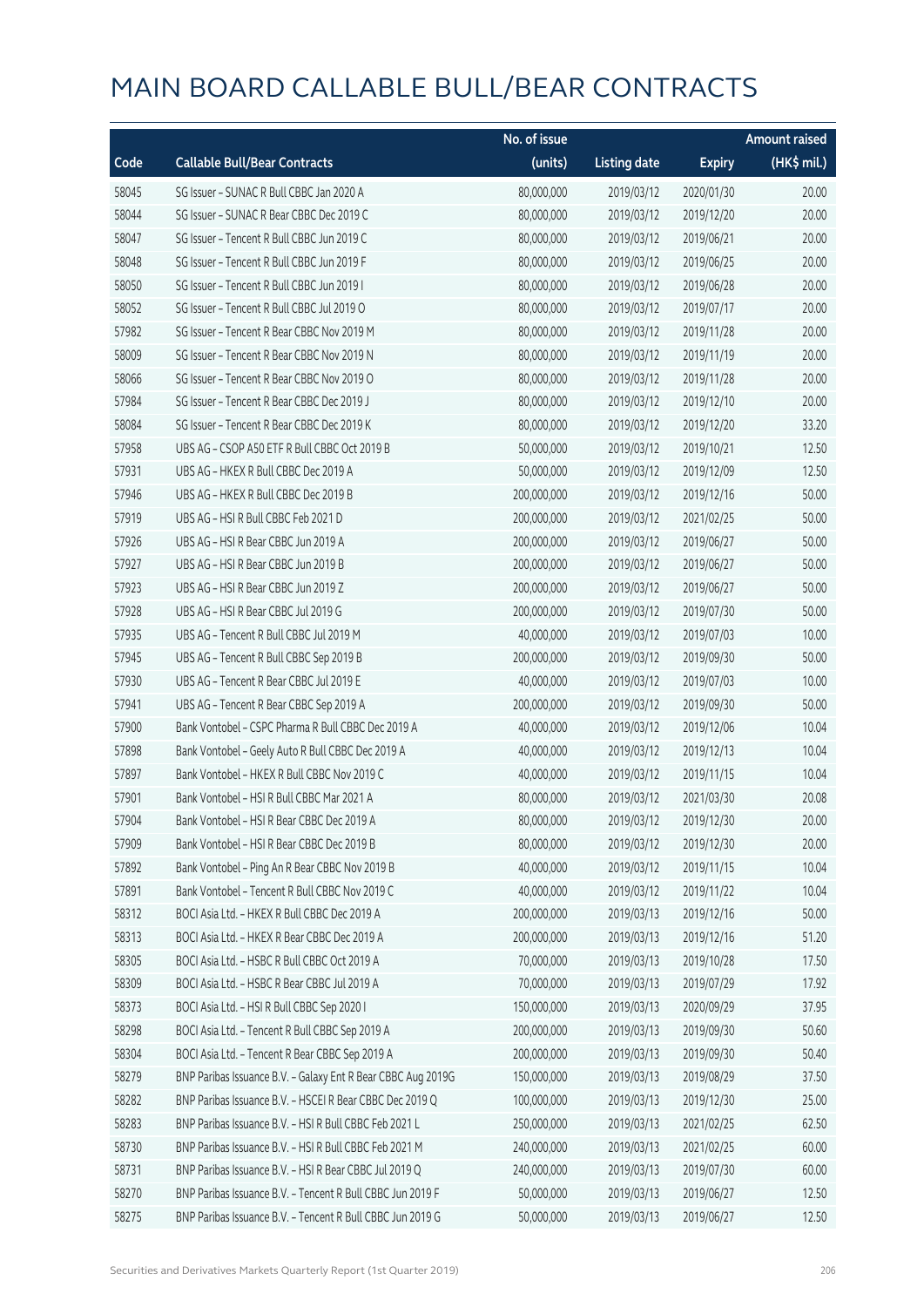|       |                                                             | No. of issue |                     |               | <b>Amount raised</b> |
|-------|-------------------------------------------------------------|--------------|---------------------|---------------|----------------------|
| Code  | <b>Callable Bull/Bear Contracts</b>                         | (units)      | <b>Listing date</b> | <b>Expiry</b> | (HK\$ mil.)          |
| 58269 | BNP Paribas Issuance B.V. - Tencent R Bull CBBC Jun 2019 N  | 50,000,000   | 2019/03/13          | 2019/06/27    | 15.25                |
| 58273 | BNP Paribas Issuance B.V. - Tencent R Bull CBBC Jul 2019 B  | 50,000,000   | 2019/03/13          | 2019/07/30    | 12.50                |
| 58255 | BNP Paribas Issuance B.V. - Tencent R Bear CBBC Oct 2019 S  | 50,000,000   | 2019/03/13          | 2019/10/30    | 12.50                |
| 58259 | BNP Paribas Issuance B.V. - Tencent R Bear CBBC Nov 2019 W  | 50,000,000   | 2019/03/13          | 2019/11/28    | 12.50                |
| 58993 | Credit Suisse AG - China Life R Bull CBBC Dec 2019 F        | 150,000,000  | 2019/03/13          | 2019/12/20    | 37.50                |
| 58994 | Credit Suisse AG - Geely Auto R Bull CBBC Dec 2019 F        | 150,000,000  | 2019/03/13          | 2019/12/30    | 37.50                |
| 59097 | Credit Suisse AG - HSI R Bull CBBC Feb 2021 V               | 200,000,000  | 2019/03/13          | 2021/02/25    | 50.00                |
| 59099 | Credit Suisse AG - HSI R Bull CBBC May 2021 A               | 300,000,000  | 2019/03/13          | 2021/05/28    | 75.00                |
| 58964 | Credit Suisse AG - HSI R Bear CBBC Aug 2019 X               | 200,000,000  | 2019/03/13          | 2019/08/29    | 50.00                |
| 58991 | Credit Suisse AG - HSI R Bear CBBC Aug 2019 Y               | 200,000,000  | 2019/03/13          | 2019/08/29    | 50.00                |
| 59070 | Credit Suisse AG - HSI R Bear CBBC Aug 2019 Z               | 200,000,000  | 2019/03/13          | 2019/08/29    | 50.00                |
| 59081 | Credit Suisse AG - HSI R Bear CBBC Sep 2019 T               | 200,000,000  | 2019/03/13          | 2019/09/27    | 50.00                |
| 59022 | Credit Suisse AG - Tencent R Bull CBBC Nov 2019 P           | 50,000,000   | 2019/03/13          | 2019/11/28    | 12.50                |
| 59015 | Credit Suisse AG - Tencent R Bull CBBC Dec 2019 Y           | 250,000,000  | 2019/03/13          | 2019/12/20    | 62.50                |
| 58992 | Credit Suisse AG - Tencent R Bear CBBC Nov 2019 N           | 50,000,000   | 2019/03/13          | 2019/11/28    | 12.50                |
| 59052 | Credit Suisse AG - Tencent R Bear CBBC Nov 2019 O           | 50,000,000   | 2019/03/13          | 2019/11/28    | 20.00                |
| 59065 | Credit Suisse AG - Tencent R Bear CBBC Dec 2019 O           | 250,000,000  | 2019/03/13          | 2019/12/13    | 62.50                |
| 59130 | Goldman Sachs SP (Asia) - China Life R Bull CBBC Dec 2019 H | 100,000,000  | 2019/03/13          | 2019/12/23    | 25.00                |
| 58327 | Goldman Sachs SP (Asia) - HSI R Bull CBBC Aug 2020 P        | 200,000,000  | 2019/03/13          | 2020/08/28    | 50.00                |
| 58216 | Goldman Sachs SP (Asia) - HSI R Bear CBBC Jun 2019 K        | 200,000,000  | 2019/03/13          | 2019/06/27    | 50.00                |
| 59100 | Goldman Sachs SP (Asia) - HSI R Bear CBBC Jun 2019 L        | 200,000,000  | 2019/03/13          | 2019/06/27    | 50.00                |
| 59120 | Goldman Sachs SP (Asia) - HSI R Bear CBBC Jun 2019 M        | 200,000,000  | 2019/03/13          | 2019/06/27    | 50.00                |
| 58319 | Goldman Sachs SP (Asia) - Tencent R Bull CBBC Jun 2019 T    | 100,000,000  | 2019/03/13          | 2019/06/28    | 25.00                |
| 58324 | Goldman Sachs SP (Asia) - Tencent R Bull CBBC Jun 2019 U    | 100,000,000  | 2019/03/13          | 2019/06/28    | 25.00                |
| 59121 | Goldman Sachs SP (Asia) - Tencent R Bull CBBC Jun 2019 V    | 100,000,000  | 2019/03/13          | 2019/06/27    | 25.00                |
| 59122 | Goldman Sachs SP (Asia) - Tencent R Bear CBBC Jun 2019 J    | 80,000,000   | 2019/03/13          | 2019/06/27    | 20.00                |
| 59123 | Goldman Sachs SP (Asia) - Tencent R Bear CBBC Jun 2019 K    | 80,000,000   | 2019/03/13          | 2019/06/27    | 40.00                |
| 58493 | HK Bank - China Mobile R Bear CBBC Aug 2019 A               | 40,000,000   | 2019/03/13          | 2019/08/05    | 10.00                |
| 58695 | HK Bank - CSPC Pharma R Bull CBBC Sep 2019 B                | 40,000,000   | 2019/03/13          | 2019/09/09    | 10.00                |
| 58699 | HK Bank - Evergrande R Bull CBBC Oct 2019 A                 | 40,000,000   | 2019/03/13          | 2019/10/28    | 10.00                |
| 58484 | HK Bank - Geely Auto R Bull CBBC Dec 2019 A                 | 80,000,000   | 2019/03/13          | 2019/12/16    | 20.00                |
| 58485 | HK Bank - HKEX R Bear CBBC Nov 2019 D                       | 120,000,000  | 2019/03/13          | 2019/11/25    | 30.00                |
| 58468 | HK Bank - HSCEI R Bull CBBC Mar 2020 F                      | 100,000,000  | 2019/03/13          | 2020/03/30    | 25.00                |
| 58421 | HK Bank - HSI R Bull CBBC Jul 2020 F                        | 120,000,000  | 2019/03/13          | 2020/07/30    | 30.00                |
| 58420 | HK Bank - HSI R Bear CBBC Jul 2019 G                        | 120,000,000  | 2019/03/13          | 2019/07/30    | 30.00                |
| 58509 | HK Bank - SUNAC R Bull CBBC Nov 2019 C                      | 60,000,000   | 2019/03/13          | 2019/11/18    | 15.00                |
| 58486 | HK Bank - Sunny Optical R Bull CBBC Sep 2019 B              | 40,000,000   | 2019/03/13          | 2019/09/30    | 10.00                |
| 58492 | HK Bank - Sunny Optical R Bear CBBC Oct 2019 C              | 40,000,000   | 2019/03/13          | 2019/10/21    | 10.00                |
| 58433 | HK Bank - Tencent R Bull CBBC Sep 2019 E                    | 60,000,000   | 2019/03/13          | 2019/09/09    | 15.00                |
| 58427 | HK Bank - Tencent R Bull CBBC Oct 2019 C                    | 150,000,000  | 2019/03/13          | 2019/10/28    | 37.50                |
| 58428 | HK Bank - Tencent R Bull CBBC Oct 2019 D                    | 60,000,000   | 2019/03/13          | 2019/10/02    | 15.00                |
| 58241 | HK Bank - Tencent R Bear CBBC Oct 2019 E                    | 50,000,000   | 2019/03/13          | 2019/10/02    | 12.50                |
| 58436 | HK Bank - Tencent R Bear CBBC Oct 2019 F                    | 150,000,000  | 2019/03/13          | 2019/10/14    | 37.50                |
| 58445 | HK Bank - Tencent R Bear CBBC Nov 2019 C                    | 150,000,000  | 2019/03/13          | 2019/11/25    | 37.50                |
| 58454 | HK Bank - Tencent R Bear CBBC Dec 2019 A                    | 120,000,000  | 2019/03/13          | 2019/12/09    | 30.00                |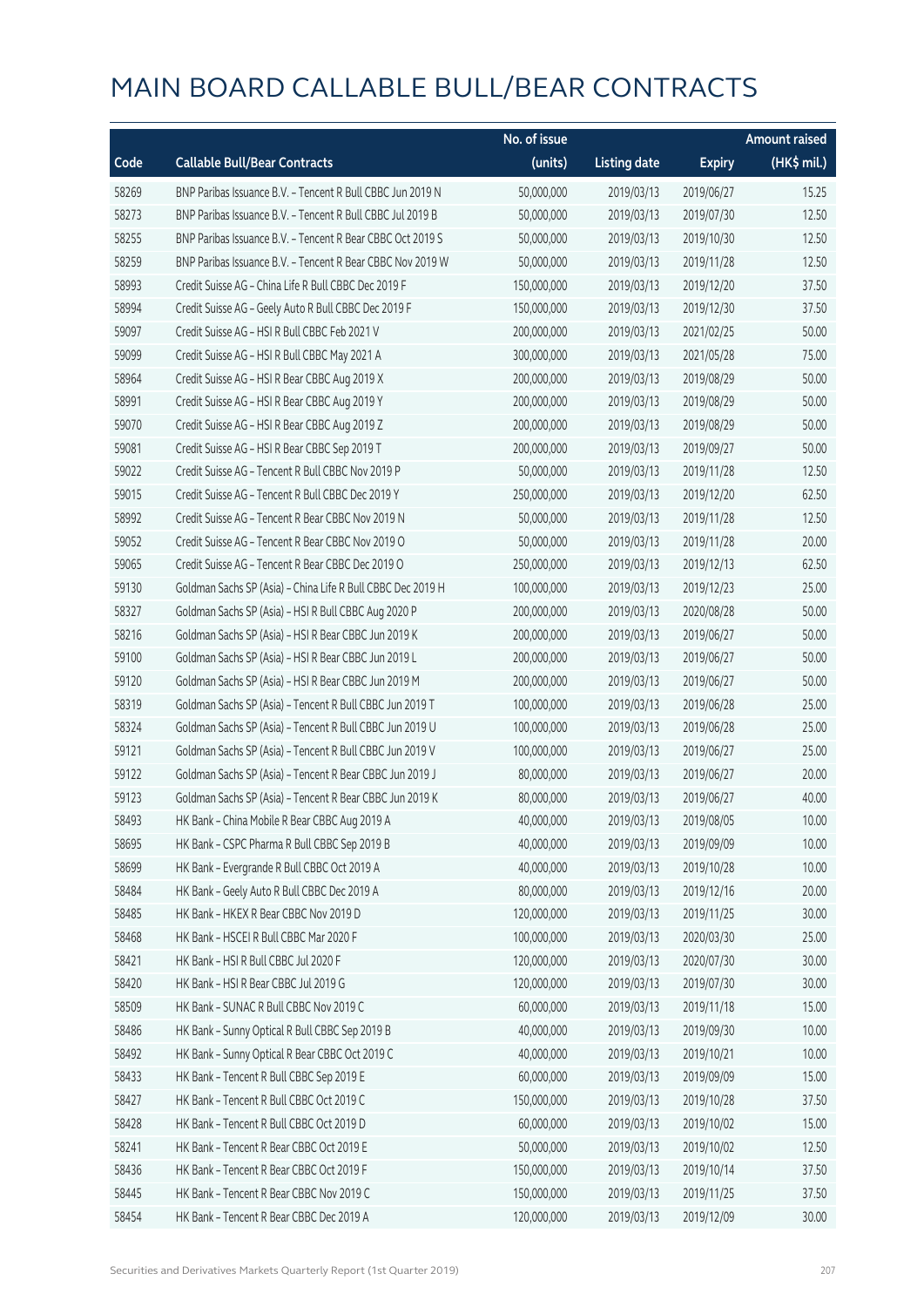|       |                                                         | No. of issue |                     |               | Amount raised |
|-------|---------------------------------------------------------|--------------|---------------------|---------------|---------------|
| Code  | <b>Callable Bull/Bear Contracts</b>                     | (units)      | <b>Listing date</b> | <b>Expiry</b> | (HK\$ mil.)   |
| 58236 | Haitong Int'l Sec - CSOP A50 ETF R Bear CBBC Nov 2019 C | 40,000,000   | 2019/03/13          | 2019/11/11    | 10.00         |
| 58237 | Haitong Int'l Sec - CSOP A50 ETF R Bear CBBC Nov 2019 D | 40,000,000   | 2019/03/13          | 2019/11/11    | 10.00         |
| 58239 | Haitong Int'l Sec - A50 China R Bear CBBC Nov 2019 C    | 40,000,000   | 2019/03/13          | 2019/11/06    | 10.00         |
| 58240 | Haitong Int'l Sec - A50 China R Bear CBBC Nov 2019 D    | 40,000,000   | 2019/03/13          | 2019/11/08    | 10.00         |
| 58217 | Haitong Int'l Sec - HKEX R Bull CBBC Sep 2019 A         | 40,000,000   | 2019/03/13          | 2019/09/17    | 10.00         |
| 58218 | Haitong Int'l Sec - HKEX R Bear CBBC Jul 2019 D         | 40,000,000   | 2019/03/13          | 2019/07/19    | 10.00         |
| 58219 | Haitong Int'l Sec - HKEX R Bear CBBC Jul 2019 E         | 40,000,000   | 2019/03/13          | 2019/07/18    | 10.64         |
| 58221 | Haitong Int'l Sec - HKEX R Bear CBBC Jul 2019 F         | 40,000,000   | 2019/03/13          | 2019/07/19    | 13.88         |
| 58359 | Haitong Int'l Sec - HSI R Bull CBBC Dec 2020 A          | 120,000,000  | 2019/03/13          | 2020/12/30    | 30.00         |
| 58356 | Haitong Int'l Sec - HSI R Bull CBBC Jan 2021 I          | 120,000,000  | 2019/03/13          | 2021/01/28    | 30.00         |
| 58361 | Haitong Int'l Sec - HSI R Bear CBBC Jun 2019 G          | 120,000,000  | 2019/03/13          | 2019/06/27    | 30.00         |
| 58369 | Haitong Int'l Sec - HSI R Bear CBBC Jun 2019 L          | 120,000,000  | 2019/03/13          | 2019/06/27    | 30.00         |
| 58370 | Haitong Int'l Sec - HSI R Bear CBBC Jun 2019 Q          | 120,000,000  | 2019/03/13          | 2019/06/27    | 30.00         |
| 58232 | Haitong Int'l Sec - Tencent R Bear CBBC Sep 2019 F      | 40,000,000   | 2019/03/13          | 2019/09/27    | 13.80         |
| 58233 | Haitong Int'l Sec - Tencent R Bear CBBC Sep 2019 G      | 40,000,000   | 2019/03/13          | 2019/09/27    | 15.80         |
| 58783 | J P Morgan SP BV - HSI R Bear CBBC Jun 2019 V           | 200,000,000  | 2019/03/13          | 2019/06/27    | 50.00         |
| 58836 | J P Morgan SP BV - Ping An R Bull CBBC Jul 2019 C       | 100,000,000  | 2019/03/13          | 2019/07/12    | 25.00         |
| 58810 | J P Morgan SP BV - Tencent R Bull CBBC Jun 2019 Q       | 50,000,000   | 2019/03/13          | 2019/06/21    | 12.50         |
| 58812 | J P Morgan SP BV - Tencent R Bull CBBC Jun 2019 R       | 50,000,000   | 2019/03/13          | 2019/06/21    | 12.50         |
| 58819 | J P Morgan SP BV - Tencent R Bull CBBC Jul 2019 A       | 50,000,000   | 2019/03/13          | 2019/07/12    | 12.50         |
| 58831 | J P Morgan SP BV - Tencent R Bull CBBC Jul 2019 B       | 50,000,000   | 2019/03/13          | 2019/07/12    | 12.50         |
| 58834 | J P Morgan SP BV - Tencent R Bull CBBC Jul 2019 C       | 50,000,000   | 2019/03/13          | 2019/07/12    | 14.25         |
| 58775 | J P Morgan SP BV - Tencent R Bear CBBC Jun 2019 P       | 50,000,000   | 2019/03/13          | 2019/06/21    | 12.50         |
| 58778 | J P Morgan SP BV - Tencent R Bear CBBC Jun 2019 Q       | 50,000,000   | 2019/03/13          | 2019/06/21    | 12.50         |
| 58375 | SG Issuer - Geely Auto R Bear CBBC Oct 2019 B           | 40,000,000   | 2019/03/13          | 2019/10/29    | 10.00         |
| 58415 | SG Issuer - HSI R Bull CBBC Feb 2021 Q                  | 400,000,000  | 2019/03/13          | 2021/02/25    | 100.00        |
| 58416 | SG Issuer - HSI R Bull CBBC Apr 2021 W                  | 200,000,000  | 2019/03/13          | 2021/04/29    | 50.00         |
| 58374 | SG Issuer - HSI R Bear CBBC Aug 2019 M                  | 200,000,000  | 2019/03/13          | 2019/08/29    | 50.00         |
| 58401 | SG Issuer - Ping An R Bull CBBC Oct 2019 Q              | 100,000,000  | 2019/03/13          | 2019/10/22    | 25.00         |
| 58384 | SG Issuer - Sunny Optical R Bear CBBC Sep 2019 B        | 40,000,000   | 2019/03/13          | 2019/09/26    | 10.00         |
| 58403 | SG Issuer - Tencent R Bull CBBC Jun 2019 A              | 80,000,000   | 2019/03/13          | 2019/06/20    | 20.00         |
| 58405 | SG Issuer - Tencent R Bull CBBC Jun 2019 D              | 80,000,000   | 2019/03/13          | 2019/06/24    | 20.00         |
| 58412 | SG Issuer - Tencent R Bull CBBC Jun 2019 E              | 80,000,000   | 2019/03/13          | 2019/06/27    | 20.00         |
| 58413 | SG Issuer - Tencent R Bull CBBC Jul 2019 P              | 80,000,000   | 2019/03/13          | 2019/07/16    | 20.00         |
| 58414 | SG Issuer - Tencent R Bull CBBC Jul 2019 Q              | 80,000,000   | 2019/03/13          | 2019/07/18    | 20.00         |
| 58386 | SG Issuer - Tencent R Bear CBBC Jun 2019 K              | 80,000,000   | 2019/03/13          | 2019/06/20    | 20.00         |
| 58387 | SG Issuer - Tencent R Bear CBBC Oct 2019 F              | 80,000,000   | 2019/03/13          | 2019/10/30    | 20.00         |
| 58392 | SG Issuer - Tencent R Bear CBBC Nov 2019 P              | 80,000,000   | 2019/03/13          | 2019/11/27    | 20.00         |
| 58937 | UBS AG - HSI R Bull CBBC Oct 2020 L                     | 200,000,000  | 2019/03/13          | 2020/10/29    | 50.00         |
| 58955 | UBS AG - HSI R Bull CBBC Oct 2020 N                     | 200,000,000  | 2019/03/13          | 2020/10/29    | 50.00         |
| 58956 | UBS AG - HSI R Bull CBBC Oct 2020 V                     | 200,000,000  | 2019/03/13          | 2020/10/29    | 50.00         |
| 58896 | UBS AG - HSI R Bear CBBC Jun 2019 C                     | 200,000,000  | 2019/03/13          | 2019/06/27    | 50.00         |
| 58899 | UBS AG - HSI R Bear CBBC Jun 2019 D                     | 200,000,000  | 2019/03/13          | 2019/06/27    | 50.00         |
| 58931 | UBS AG - HSI R Bear CBBC Jun 2019 G                     | 200,000,000  | 2019/03/13          | 2019/06/27    | 50.00         |
| 58957 | UBS AG - Tencent R Bull CBBC Jun 2019 Y                 | 40,000,000   | 2019/03/13          | 2019/06/25    | 10.00         |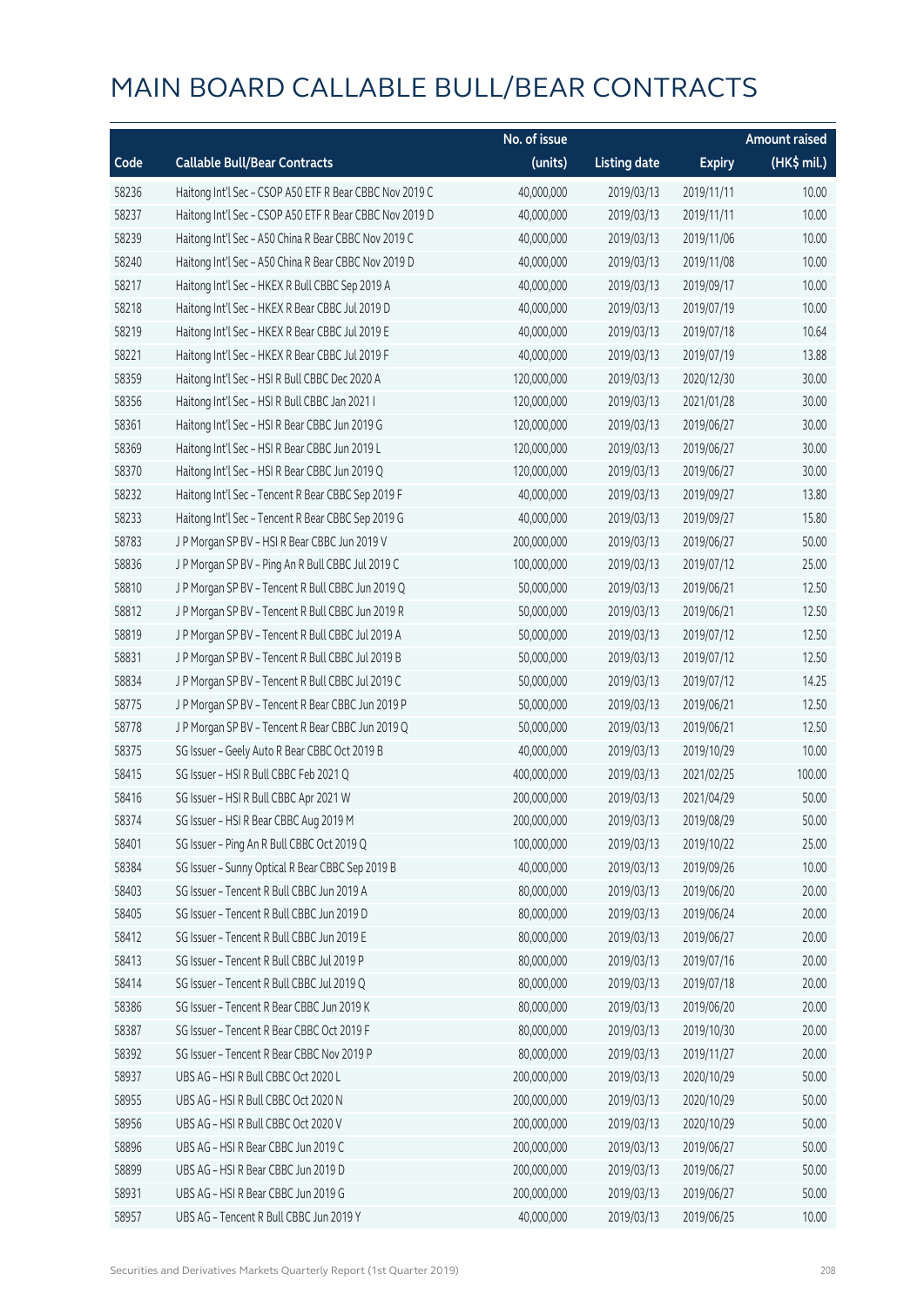|       |                                                              | No. of issue |                     |               | <b>Amount raised</b> |
|-------|--------------------------------------------------------------|--------------|---------------------|---------------|----------------------|
| Code  | <b>Callable Bull/Bear Contracts</b>                          | (units)      | <b>Listing date</b> | <b>Expiry</b> | (HK\$ mil.)          |
| 58962 | UBS AG - Tencent R Bear CBBC Jun 2019 X                      | 40,000,000   | 2019/03/13          | 2019/06/25    | 10.00                |
| 58349 | Bank Vontobel - BOCL R Bull CBBC Oct 2019 B                  | 40,000,000   | 2019/03/13          | 2019/10/18    | 10.00                |
| 58342 | Bank Vontobel - HSCEI R Bull CBBC Dec 2019 A                 | 80,000,000   | 2019/03/13          | 2019/12/30    | 20.00                |
| 58343 | Bank Vontobel - HSCEI R Bull CBBC Dec 2019 B                 | 80,000,000   | 2019/03/13          | 2019/12/30    | 20.00                |
| 58340 | Bank Vontobel - HSCEI R Bear CBBC Jun 2020 A                 | 80,000,000   | 2019/03/13          | 2020/06/29    | 20.00                |
| 58341 | Bank Vontobel - HSCEI R Bear CBBC Jun 2020 B                 | 80,000,000   | 2019/03/13          | 2020/06/29    | 20.00                |
| 58330 | Bank Vontobel - Ping An R Bear CBBC Dec 2019 A               | 40,000,000   | 2019/03/13          | 2019/12/20    | 10.00                |
| 58332 | Bank Vontobel - Tencent R Bull CBBC Nov 2019 D               | 40,000,000   | 2019/03/13          | 2019/11/22    | 10.00                |
| 58333 | Bank Vontobel - Tencent R Bear CBBC Dec 2019 A               | 40,000,000   | 2019/03/13          | 2019/12/20    | 28.84                |
| 59474 | BNP Paribas Issuance B.V. - Galaxy Ent R Bear CBBC Aug 2019F | 150,000,000  | 2019/03/14          | 2019/08/29    | 37.50                |
| 59787 | BNP Paribas Issuance B.V. - HSI R Bull CBBC Feb 2021 N       | 250,000,000  | 2019/03/14          | 2021/02/25    | 62.50                |
| 59784 | BNP Paribas Issuance B.V. - HSI R Bear CBBC Jul 2019 R       | 250,000,000  | 2019/03/14          | 2019/07/30    | 62.50                |
| 59785 | BNP Paribas Issuance B.V. - HSI R Bear CBBC Jul 2019 S       | 250,000,000  | 2019/03/14          | 2019/07/30    | 62.50                |
| 59786 | BNP Paribas Issuance B.V. - HSI R Bear CBBC Jul 2019 T       | 250,000,000  | 2019/03/14          | 2019/07/30    | 62.50                |
| 59788 | BNP Paribas Issuance B.V. - HSI R Bear CBBC Jul 2019 U       | 250,000,000  | 2019/03/14          | 2019/07/30    | 62.50                |
| 59794 | BNP Paribas Issuance B.V. - HSI R Bear CBBC Jul 2019 V       | 250,000,000  | 2019/03/14          | 2019/07/30    | 62.50                |
| 59941 | Credit Suisse AG - AIA R Bull CBBC Nov 2019 H                | 70,000,000   | 2019/03/14          | 2019/11/28    | 17.50                |
| 59942 | Credit Suisse AG - China Life R Bull CBBC Dec 2019 G         | 150,000,000  | 2019/03/14          | 2019/12/20    | 37.50                |
| 59966 | Credit Suisse AG - China Life R Bear CBBC Dec 2019 D         | 150,000,000  | 2019/03/14          | 2019/12/30    | 37.50                |
| 59960 | Credit Suisse AG - CM Bank R Bull CBBC Jan 2020 B            | 70,000,000   | 2019/03/14          | 2020/01/30    | 17.50                |
| 59969 | Credit Suisse AG - CSOP A50 ETF R Bull CBBC Jan 2020 G       | 150,000,000  | 2019/03/14          | 2020/01/30    | 37.50                |
| 59972 | Credit Suisse AG - A50 China R Bull CBBC Jan 2020 E          | 150,000,000  | 2019/03/14          | 2020/01/30    | 37.50                |
| 59940 | Credit Suisse AG - Geely Auto R Bull CBBC Dec 2019 G         | 150,000,000  | 2019/03/14          | 2019/12/30    | 37.50                |
| 59952 | Credit Suisse AG - Geely Auto R Bear CBBC Dec 2019 C         | 150,000,000  | 2019/03/14          | 2019/12/30    | 37.50                |
| 59953 | Credit Suisse AG - Galaxy Ent R Bear CBBC Dec 2019 D         | 50,000,000   | 2019/03/14          | 2019/12/30    | 12.50                |
| 59977 | Credit Suisse AG - HKEX R Bull CBBC Dec 2019 L               | 250,000,000  | 2019/03/14          | 2019/12/30    | 62.50                |
| 59971 | Credit Suisse AG - HSCEI ETF R Bull CBBC Dec 2019 A          | 40,000,000   | 2019/03/14          | 2019/12/30    | 10.00                |
| 59924 | Credit Suisse AG - HSI R Bull CBBC Mar 2021 Y                | 200,000,000  | 2019/03/14          | 2021/03/30    | 50.00                |
| 59939 | Credit Suisse AG - HSI R Bull CBBC Apr 2021 J                | 200,000,000  | 2019/03/14          | 2021/04/29    | 50.00                |
| 59985 | Credit Suisse AG - HSI R Bear CBBC Jul 2019 V                | 200,000,000  | 2019/03/14          | 2019/07/30    | 50.00                |
| 59983 | Credit Suisse AG - HSI R Bear CBBC Sep 2019 U                | 200,000,000  | 2019/03/14          | 2019/09/27    | 50.00                |
| 59986 | Credit Suisse AG - HSI R Bear CBBC Sep 2019 V                | 200,000,000  | 2019/03/14          | 2019/09/27    | 50.00                |
| 59957 | Credit Suisse AG - ICBC R Bull CBBC Dec 2019 G               | 70,000,000   | 2019/03/14          | 2019/12/19    | 17.50                |
| 59954 | Credit Suisse AG - Tencent R Bull CBBC Dec 2019 Z            | 50,000,000   | 2019/03/14          | 2019/12/19    | 12.50                |
| 59225 | Bank of East Asia - AIA R Bull CBBC Aug 2019 D               | 40,000,000   | 2019/03/14          | 2019/08/16    | 10.00                |
| 59226 | Bank of East Asia - AIA R Bull CBBC Aug 2019 E               | 40,000,000   | 2019/03/14          | 2019/08/16    | 10.00                |
| 59253 | Bank of East Asia - AIA R Bear CBBC Jul 2019 A               | 40,000,000   | 2019/03/14          | 2019/07/16    | 10.00                |
| 59332 | Bank of East Asia - CM Bank R Bull CBBC Dec 2019 C           | 20,000,000   | 2019/03/14          | 2019/12/30    | 10.00                |
| 59285 | Bank of East Asia - CSOP A50 ETF R Bull CBBC Mar 2020 A      | 60,000,000   | 2019/03/14          | 2020/03/26    | 15.00                |
| 59311 | Bank of East Asia - Galaxy Ent R Bear CBBC Oct 2019 B        | 100,000,000  | 2019/03/14          | 2019/10/10    | 25.00                |
| 59365 | Bank of East Asia - Tencent R Bull CBBC Aug 2019 P           | 30,000,000   | 2019/03/14          | 2019/08/08    | 10.50                |
| 59765 | Goldman Sachs SP (Asia) - HSBC R Bull CBBC Sep 2019 H        | 100,000,000  | 2019/03/14          | 2019/09/26    | 25.00                |
| 59165 | Goldman Sachs SP (Asia) - HSI R Bull CBBC Aug 2020 Q         | 200,000,000  | 2019/03/14          | 2020/08/28    | 50.00                |
| 59709 | Goldman Sachs SP (Asia) - HSI R Bear CBBC Jun 2019 P         | 200,000,000  | 2019/03/14          | 2019/06/27    | 50.00                |
| 59733 | Goldman Sachs SP (Asia) - HSI R Bear CBBC Jun 2019 Q         | 200,000,000  | 2019/03/14          | 2019/06/27    | 50.00                |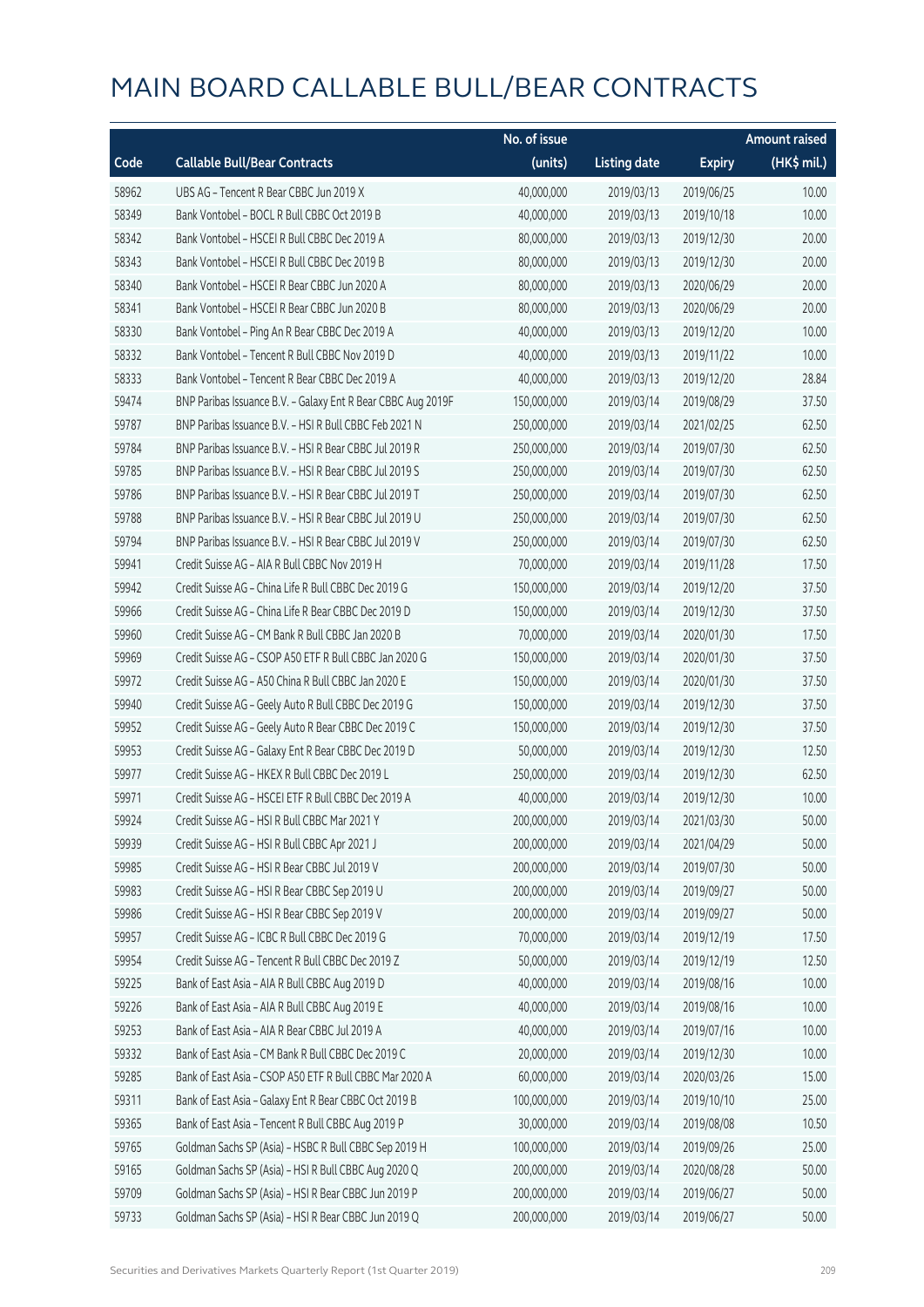|       |                                                          | No. of issue |                     |               | <b>Amount raised</b>  |
|-------|----------------------------------------------------------|--------------|---------------------|---------------|-----------------------|
| Code  | <b>Callable Bull/Bear Contracts</b>                      | (units)      | <b>Listing date</b> | <b>Expiry</b> | $(HK\frac{1}{2}mil.)$ |
| 59749 | Goldman Sachs SP (Asia) - HSI R Bear CBBC Jun 2019 S     | 200,000,000  | 2019/03/14          | 2019/06/27    | 50.00                 |
| 59458 | Goldman Sachs SP (Asia) - Ping An R Bull CBBC Dec 2019 U | 100,000,000  | 2019/03/14          | 2019/12/30    | 25.00                 |
| 59161 | Goldman Sachs SP (Asia) - Tencent R Bull CBBC Jun 2019 W | 100,000,000  | 2019/03/14          | 2019/06/28    | 25.00                 |
| 59754 | Goldman Sachs SP (Asia) - Tencent R Bull CBBC Jun 2019 X | 100,000,000  | 2019/03/14          | 2019/06/27    | 25.00                 |
| 59755 | Goldman Sachs SP (Asia) - Tencent R Bear CBBC Jun 2019 L | 80,000,000   | 2019/03/14          | 2019/06/27    | 20.00                 |
| 59430 | HK Bank - China Life R Bear CBBC Aug 2019 B              | 200,000,000  | 2019/03/14          | 2019/08/26    | 50.00                 |
| 59456 | HK Bank - HKEX R Bear CBBC Jul 2019 I                    | 40,000,000   | 2019/03/14          | 2019/07/29    | 10.00                 |
| 59366 | HK Bank - HSCEI R Bear CBBC Dec 2019 C                   | 60,000,000   | 2019/03/14          | 2019/12/30    | 15.00                 |
| 59187 | HK Bank - HSI R Bull CBBC Feb 2020 G                     | 120,000,000  | 2019/03/14          | 2020/02/27    | 30.00                 |
| 59413 | HK Bank - Ping An R Bear CBBC Aug 2019 C                 | 80,000,000   | 2019/03/14          | 2019/08/12    | 20.00                 |
| 59179 | HK Bank - Tencent R Bull CBBC Oct 2019 E                 | 60,000,000   | 2019/03/14          | 2019/10/03    | 15.00                 |
| 59378 | HK Bank - Tencent R Bear CBBC Sep 2019 H                 | 50,000,000   | 2019/03/14          | 2019/09/09    | 12.50                 |
| 59610 | Haitong Int'l Sec - HKEX R Bear CBBC Jul 2019 G          | 40,000,000   | 2019/03/14          | 2019/07/19    | 10.00                 |
| 59606 | Haitong Int'l Sec - HSI R Bull CBBC Jan 2021 J           | 120,000,000  | 2019/03/14          | 2021/01/28    | 30.00                 |
| 59676 | Haitong Int'l Sec - HSI R Bull CBBC Jan 2021 K           | 120,000,000  | 2019/03/14          | 2021/01/28    | 30.00                 |
| 59679 | Haitong Int'l Sec - HSI R Bull CBBC Jan 2021 L           | 120,000,000  | 2019/03/14          | 2021/01/28    | 30.00                 |
| 59639 | Haitong Int'l Sec - HSI R Bear CBBC Jun 2019 R           | 120,000,000  | 2019/03/14          | 2019/06/27    | 30.00                 |
| 59659 | Haitong Int'l Sec - HSI R Bear CBBC Jun 2019 S           | 120,000,000  | 2019/03/14          | 2019/06/27    | 30.00                 |
| 59673 | Haitong Int'l Sec - HSI R Bear CBBC Sep 2019 A           | 120,000,000  | 2019/03/14          | 2019/09/27    | 30.00                 |
| 59615 | Haitong Int'l Sec - Sunny Optical R Bear CBBC Aug 2019 D | 50,000,000   | 2019/03/14          | 2019/08/29    | 12.50                 |
| 59619 | Haitong Int'l Sec - Sunny Optical R Bear CBBC Aug 2019 E | 50,000,000   | 2019/03/14          | 2019/08/27    | 12.50                 |
| 59600 | Haitong Int'l Sec - Tencent R Bull CBBC Sep 2019 B       | 40,000,000   | 2019/03/14          | 2019/09/11    | 10.00                 |
| 59591 | Haitong Int'l Sec - Tencent R Bull CBBC Oct 2019 A       | 40,000,000   | 2019/03/14          | 2019/10/31    | 10.00                 |
| 59613 | Haitong Int'l Sec - Tencent R Bear CBBC Oct 2019 E       | 40,000,000   | 2019/03/14          | 2019/10/17    | 10.00                 |
| 59680 | J P Morgan SP BV - HSI R Bull CBBC Sep 2021 A            | 200,000,000  | 2019/03/14          | 2021/09/29    | 50.00                 |
| 59685 | J P Morgan SP BV - HSI R Bear CBBC Jun 2019 K            | 200,000,000  | 2019/03/14          | 2019/06/27    | 50.00                 |
| 59690 | J P Morgan SP BV - HSI R Bear CBBC Jun 2019 W            | 200,000,000  | 2019/03/14          | 2019/06/27    | 50.00                 |
| 59843 | SG Issuer - CSOP A50 ETF R Bull CBBC Jan 2020 E          | 100,000,000  | 2019/03/14          | 2020/01/30    | 25.00                 |
| 59849 | SG Issuer - CSOP A50 ETF R Bull CBBC Feb 2020 G          | 100,000,000  | 2019/03/14          | 2020/02/27    | 25.00                 |
| 59830 | SG Issuer - CSOP A50 ETF R Bear CBBC Aug 2019 D          | 100,000,000  | 2019/03/14          | 2019/08/09    | 25.00                 |
| 59862 | SG Issuer - Galaxy Ent R Bull CBBC Oct 2019 I            | 100,000,000  | 2019/03/14          | 2019/10/25    | 25.00                 |
| 59888 | SG Issuer - HKEX R Bull CBBC Jul 2019 J                  | 50,000,000   | 2019/03/14          | 2019/07/10    | 12.50                 |
| 59919 | SG Issuer - HKEX R Bear CBBC Sep 2019 F                  | 50,000,000   | 2019/03/14          | 2019/09/27    | 12.50                 |
| 59918 | SG Issuer - HSI R Bull CBBC Feb 2021 R                   | 200,000,000  | 2019/03/14          | 2021/02/25    | 50.00                 |
| 59803 | SG Issuer - HSI R Bull CBBC Apr 2021 M                   | 200,000,000  | 2019/03/14          | 2021/04/29    | 50.00                 |
| 59811 | SG Issuer - HSI R Bull CBBC May 2021 I                   | 200,000,000  | 2019/03/14          | 2021/05/28    | 50.00                 |
| 59886 | SG Issuer - HSI R Bull CBBC Jul 2021 J                   | 200,000,000  | 2019/03/14          | 2021/07/29    | 50.00                 |
| 59892 | SG Issuer - HSI R Bear CBBC Jul 2019 T                   | 200,000,000  | 2019/03/14          | 2019/07/30    | 50.00                 |
| 59895 | SG Issuer - HSI R Bear CBBC Sep 2019 T                   | 200,000,000  | 2019/03/14          | 2019/09/27    | 50.00                 |
| 59904 | SG Issuer - HSI R Bear CBBC Sep 2019 U                   | 200,000,000  | 2019/03/14          | 2019/09/27    | 50.00                 |
| 59916 | SG Issuer - HSI R Bear CBBC Sep 2019 V                   | 200,000,000  | 2019/03/14          | 2019/09/27    | 50.00                 |
| 59873 | SG Issuer - Ping An R Bull CBBC Aug 2019 U               | 100,000,000  | 2019/03/14          | 2019/08/02    | 25.00                 |
| 59874 | SG Issuer - Ping An R Bull CBBC Sep 2019 D               | 100,000,000  | 2019/03/14          | 2019/09/30    | 25.00                 |
| 59828 | SG Issuer - Tencent R Bull CBBC Aug 2019 A               | 80,000,000   | 2019/03/14          | 2019/08/02    | 20.00                 |
| 59875 | SG Issuer - Tencent R Bull CBBC Aug 2019 B               | 80,000,000   | 2019/03/14          | 2019/08/05    | 20.00                 |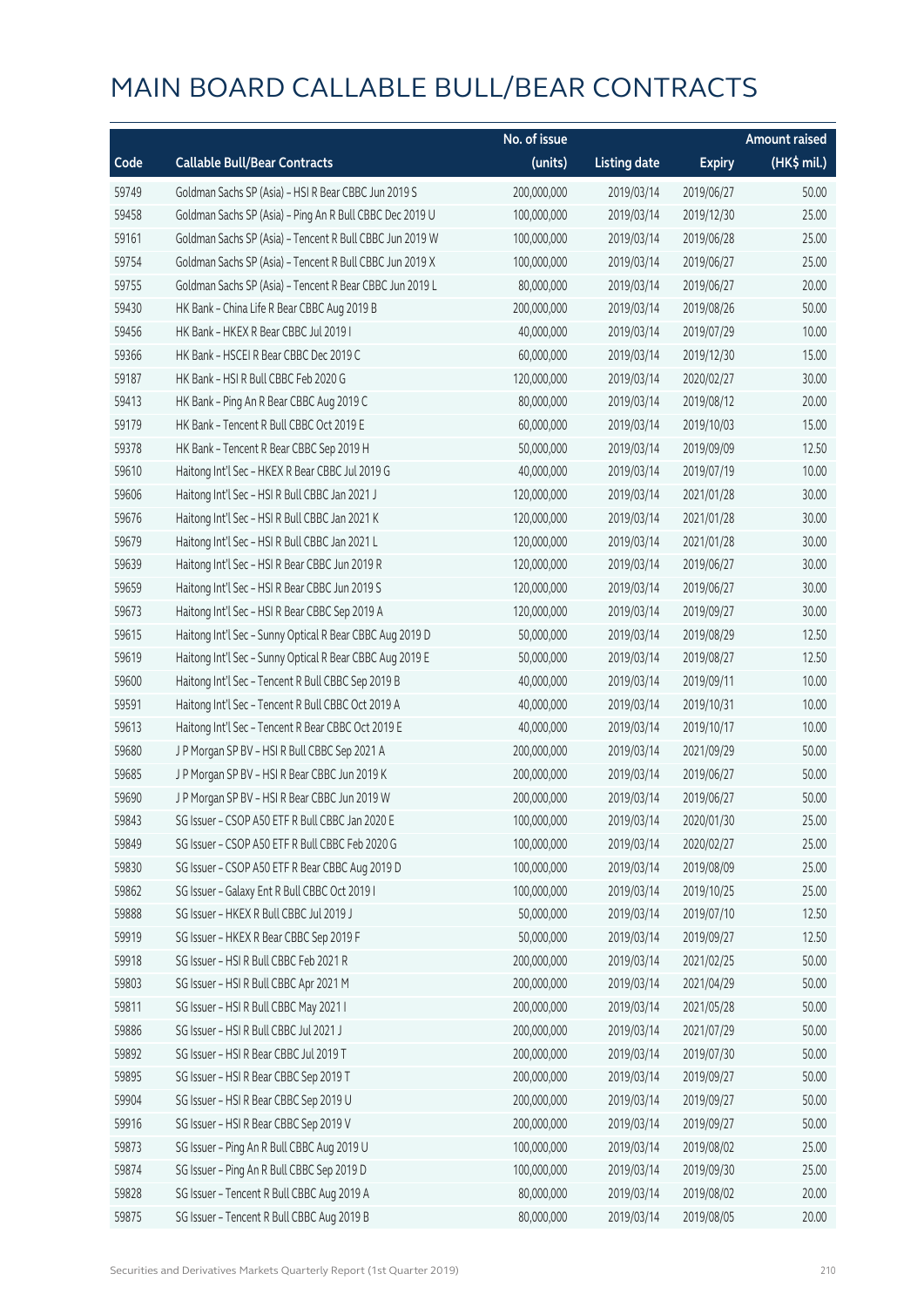|       |                                                        | No. of issue |                     |               | <b>Amount raised</b> |
|-------|--------------------------------------------------------|--------------|---------------------|---------------|----------------------|
| Code  | <b>Callable Bull/Bear Contracts</b>                    | (units)      | <b>Listing date</b> | <b>Expiry</b> | (HK\$ mil.)          |
| 59879 | SG Issuer - Tencent R Bull CBBC Aug 2019 C             | 80,000,000   | 2019/03/14          | 2019/08/08    | 20.00                |
| 59920 | SG Issuer - Tencent R Bear CBBC Oct 2019 G             | 80,000,000   | 2019/03/14          | 2019/10/30    | 20.00                |
| 59492 | UBS AG - HSI R Bull CBBC Oct 2020 E                    | 200,000,000  | 2019/03/14          | 2020/10/29    | 50.00                |
| 59537 | UBS AG - HSI R Bull CBBC Oct 2020 M                    | 200,000,000  | 2019/03/14          | 2020/10/29    | 50.00                |
| 59481 | UBS AG - HSI R Bull CBBC Oct 2020 O                    | 200,000,000  | 2019/03/14          | 2020/10/29    | 50.00                |
| 59542 | UBS AG - HSI R Bull CBBC Oct 2020 S                    | 200,000,000  | 2019/03/14          | 2020/10/29    | 50.00                |
| 59587 | UBS AG - HSI R Bear CBBC Jun 2019 H                    | 200,000,000  | 2019/03/14          | 2019/06/27    | 50.00                |
| 59588 | UBS AG - HSI R Bear CBBC Jul 2019 H                    | 200,000,000  | 2019/03/14          | 2019/07/30    | 50.00                |
| 59768 | Bank Vontobel - CC Bank R Bull CBBC Sep 2019 A         | 40,000,000   | 2019/03/14          | 2019/09/13    | 10.04                |
| 59777 | Bank Vontobel - China Life R Bear CBBC Nov 2019 C      | 40,000,000   | 2019/03/14          | 2019/11/15    | 10.04                |
| 59783 | Bank Vontobel - HSI R Bull CBBC Mar 2021 B             | 80,000,000   | 2019/03/14          | 2021/03/30    | 20.08                |
| 59775 | Bank Vontobel - HSI R Bear CBBC Dec 2019 C             | 80,000,000   | 2019/03/14          | 2019/12/30    | 20.08                |
| 59781 | Bank Vontobel - HSI R Bear CBBC Dec 2019 D             | 80,000,000   | 2019/03/14          | 2019/12/30    | 21.68                |
| 59778 | Bank Vontobel - Tencent R Bear CBBC Nov 2019 B         | 40,000,000   | 2019/03/14          | 2019/11/22    | 10.04                |
| 59780 | Bank Vontobel - Tencent R Bear CBBC Dec 2019 B         | 40,000,000   | 2019/03/14          | 2019/12/13    | 10.04                |
| 59990 | BOCI Asia Ltd. - HSI R Bull CBBC Sep 2020 J            | 150,000,000  | 2019/03/15          | 2020/09/29    | 38.70                |
| 59998 | BOCI Asia Ltd. - HSI R Bull CBBC Sep 2020 K            | 150,000,000  | 2019/03/15          | 2020/09/29    | 38.10                |
| 59999 | BOCI Asia Ltd. - HSI R Bear CBBC Jun 2019 I            | 150,000,000  | 2019/03/15          | 2019/06/27    | 39.30                |
| 60008 | BOCI Asia Ltd. - HSI R Bear CBBC Jun 2019 J            | 150,000,000  | 2019/03/15          | 2019/06/27    | 38.40                |
| 60334 | BNP Paribas Issuance B.V. - HSI R Bull CBBC Feb 2021 O | 250,000,000  | 2019/03/15          | 2021/02/25    | 62.50                |
| 60762 | BNP Paribas Issuance B.V. - HSI R Bull CBBC Feb 2021 P | 240,000,000  | 2019/03/15          | 2021/02/25    | 60.00                |
| 60752 | BNP Paribas Issuance B.V. - HSI R Bear CBBC Jul 2019 G | 250,000,000  | 2019/03/15          | 2019/07/30    | 62.50                |
| 60766 | BNP Paribas Issuance B.V. - HSI R Bear CBBC Jul 2019 H | 240,000,000  | 2019/03/15          | 2019/07/30    | 60.00                |
| 60281 | BNP Paribas Issuance B.V. - HSI R Bear CBBC Jul 2019 W | 250,000,000  | 2019/03/15          | 2019/07/30    | 62.50                |
| 60295 | BNP Paribas Issuance B.V. - HSI R Bear CBBC Jul 2019 X | 250,000,000  | 2019/03/15          | 2019/07/30    | 62.50                |
| 60299 | BNP Paribas Issuance B.V. - HSI R Bear CBBC Jul 2019 Y | 250,000,000  | 2019/03/15          | 2019/07/30    | 62.50                |
| 60301 | BNP Paribas Issuance B.V. - HSI R Bear CBBC Jul 2019 Z | 250,000,000  | 2019/03/15          | 2019/07/30    | 62.50                |
| 61229 | Credit Suisse AG - AIA R Bull CBBC Dec 2019 L          | 70,000,000   | 2019/03/15          | 2019/12/20    | 17.50                |
| 61230 | Credit Suisse AG - AIA R Bull CBBC Dec 2019 J          | 70,000,000   | 2019/03/15          | 2019/12/13    | 17.50                |
| 61344 | Credit Suisse AG - AIA R Bear CBBC Dec 2019 H          | 70,000,000   | 2019/03/15          | 2019/12/20    | 17.50                |
| 61345 | Credit Suisse AG - AIA R Bear CBBC Dec 2019 I          | 70,000,000   | 2019/03/15          | 2019/12/30    | 17.50                |
| 61269 | Credit Suisse AG - China Life R Bull CBBC Dec 2019 H   | 150,000,000  | 2019/03/15          | 2019/12/13    | 37.50                |
| 61272 | Credit Suisse AG - China Life R Bear CBBC Dec 2019 E   | 150,000,000  | 2019/03/15          | 2019/12/13    | 37.50                |
| 61275 | Credit Suisse AG - CM Bank R Bear CBBC Dec 2019 E      | 60,000,000   | 2019/03/15          | 2019/12/20    | 15.00                |
| 61276 | Credit Suisse AG - CSOP A50 ETF R Bull CBBC Feb 2020 B | 150,000,000  | 2019/03/15          | 2020/02/27    | 37.50                |
| 61284 | Credit Suisse AG - A50 China R Bull CBBC Feb 2020 B    | 150,000,000  | 2019/03/15          | 2020/02/27    | 37.50                |
| 61244 | Credit Suisse AG - Geely Auto R Bull CBBC Jan 2020 C   | 150,000,000  | 2019/03/15          | 2020/01/30    | 37.50                |
| 61245 | Credit Suisse AG - HKEX R Bull CBBC Dec 2019 M         | 250,000,000  | 2019/03/15          | 2019/12/19    | 62.50                |
| 61248 | Credit Suisse AG - HKEX R Bull CBBC Dec 2019 N         | 250,000,000  | 2019/03/15          | 2019/12/30    | 62.50                |
| 61251 | Credit Suisse AG - HKEX R Bear CBBC Dec 2019 H         | 250,000,000  | 2019/03/15          | 2019/12/30    | 62.50                |
| 61207 | Credit Suisse AG - HSI R Bull CBBC Feb 2021 A          | 200,000,000  | 2019/03/15          | 2021/02/25    | 50.00                |
| 61222 | Credit Suisse AG - HSI R Bull CBBC Feb 2021 B          | 200,000,000  | 2019/03/15          | 2021/02/25    | 50.00                |
| 61201 | Credit Suisse AG - HSI R Bull CBBC Mar 2021 E          | 200,000,000  | 2019/03/15          | 2021/03/30    | 50.00                |
| 61300 | Credit Suisse AG - HSI R Bull CBBC Mar 2021 J          | 200,000,000  | 2019/03/15          | 2021/03/30    | 50.00                |
| 61200 | Credit Suisse AG - HSI R Bull CBBC Mar 2021 Z          | 200,000,000  | 2019/03/15          | 2021/03/30    | 50.00                |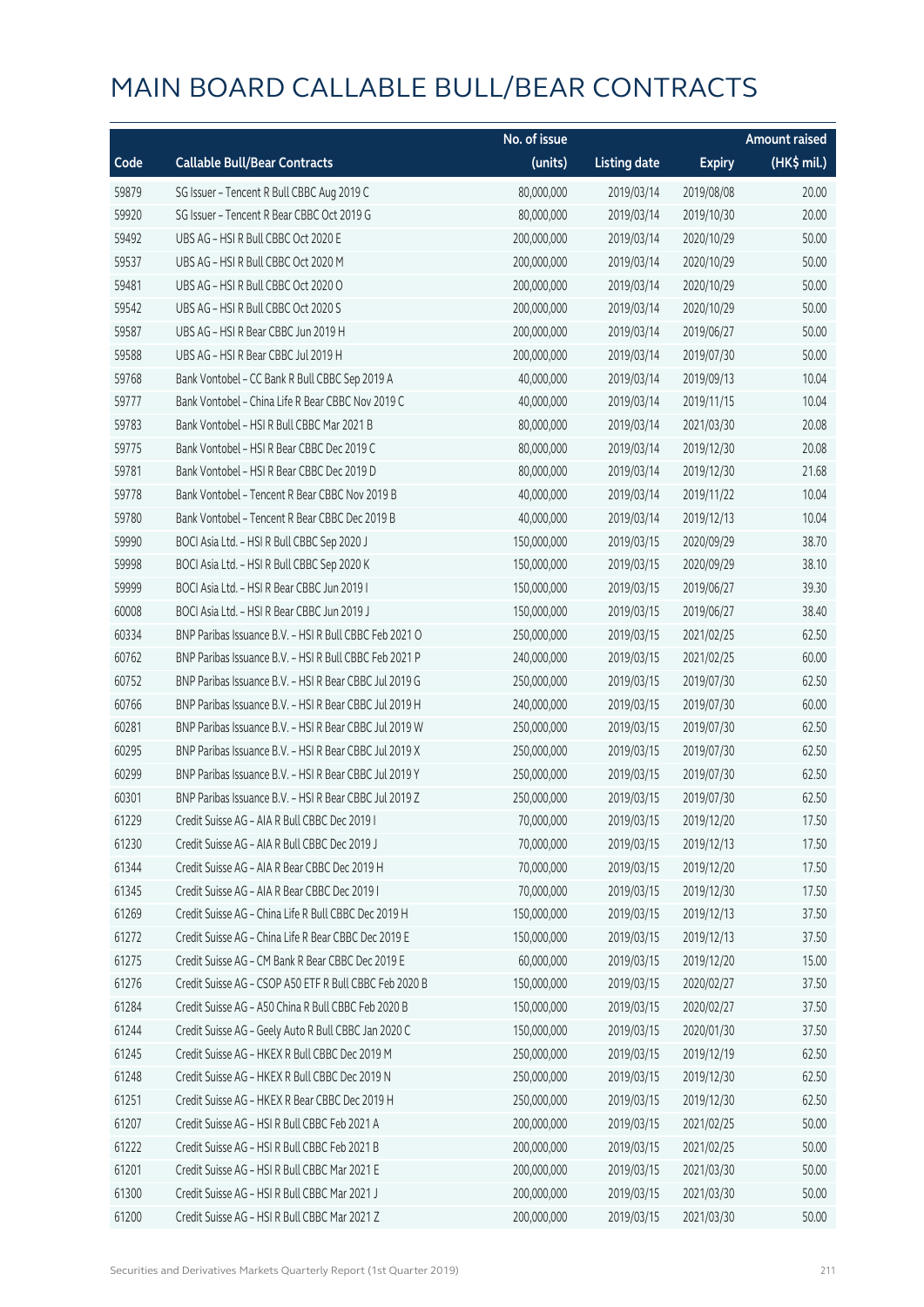|       |                                                             | No. of issue |                     |               | <b>Amount raised</b> |
|-------|-------------------------------------------------------------|--------------|---------------------|---------------|----------------------|
| Code  | <b>Callable Bull/Bear Contracts</b>                         | (units)      | <b>Listing date</b> | <b>Expiry</b> | (HK\$ mil.)          |
| 61302 | Credit Suisse AG - HSI R Bull CBBC Apr 2021 K               | 300,000,000  | 2019/03/15          | 2021/04/29    | 75.00                |
| 61303 | Credit Suisse AG - HSI R Bull CBBC Apr 2021 L               | 300,000,000  | 2019/03/15          | 2021/04/29    | 75.00                |
| 61329 | Credit Suisse AG - HSI R Bear CBBC Jul 2019 W               | 200,000,000  | 2019/03/15          | 2019/07/30    | 50.00                |
| 61337 | Credit Suisse AG - HSI R Bear CBBC Jul 2019 X               | 200,000,000  | 2019/03/15          | 2019/07/30    | 50.00                |
| 61304 | Credit Suisse AG - HSI R Bear CBBC Aug 2019 D               | 200,000,000  | 2019/03/15          | 2019/08/29    | 50.00                |
| 61328 | Credit Suisse AG - HSI R Bear CBBC Aug 2019 E               | 200,000,000  | 2019/03/15          | 2019/08/29    | 50.00                |
| 61339 | Credit Suisse AG - HSI R Bear CBBC Oct 2019 E               | 300,000,000  | 2019/03/15          | 2019/10/30    | 75.00                |
| 61342 | Credit Suisse AG - HSI R Bear CBBC Oct 2019 F               | 300,000,000  | 2019/03/15          | 2019/10/30    | 75.00                |
| 61231 | Credit Suisse AG - Ping An R Bull CBBC Dec 2019 Q           | 80,000,000   | 2019/03/15          | 2019/12/13    | 20.00                |
| 61267 | Credit Suisse AG - Ping An R Bear CBBC Dec 2019 G           | 60,000,000   | 2019/03/15          | 2019/12/12    | 15.00                |
| 61254 | Credit Suisse AG - Tencent R Bull CBBC Nov 2019 Q           | 250,000,000  | 2019/03/15          | 2019/11/28    | 62.50                |
| 61255 | Credit Suisse AG - Tencent R Bull CBBC Dec 2019 A           | 250,000,000  | 2019/03/15          | 2019/12/30    | 62.50                |
| 61257 | Credit Suisse AG - Tencent R Bear CBBC Nov 2019 P           | 50,000,000   | 2019/03/15          | 2019/11/28    | 12.50                |
| 61258 | Credit Suisse AG - Tencent R Bear CBBC Dec 2019 P           | 250,000,000  | 2019/03/15          | 2019/12/19    | 62.50                |
| 60074 | Goldman Sachs SP (Asia) - China Life R Bull CBBC Dec 2019 I | 100,000,000  | 2019/03/15          | 2019/12/30    | 25.00                |
| 60092 | Goldman Sachs SP (Asia) - HKEX R Bull CBBC Dec 2019 G       | 100,000,000  | 2019/03/15          | 2019/12/30    | 25.00                |
| 60514 | Goldman Sachs SP (Asia) - HSI R Bull CBBC Aug 2020 R        | 200,000,000  | 2019/03/15          | 2020/08/28    | 50.00                |
| 60053 | Goldman Sachs SP (Asia) - HSI R Bull CBBC Dec 2020 C        | 200,000,000  | 2019/03/15          | 2020/12/30    | 50.00                |
| 60022 | Goldman Sachs SP (Asia) - HSI R Bull CBBC Dec 2020 H        | 200,000,000  | 2019/03/15          | 2020/12/30    | 50.00                |
| 60029 | Goldman Sachs SP (Asia) - HSI R Bull CBBC Dec 2020 X        | 200,000,000  | 2019/03/15          | 2020/12/30    | 50.00                |
| 61179 | Goldman Sachs SP (Asia) - HSI R Bear CBBC Jun 2019 T        | 200,000,000  | 2019/03/15          | 2019/06/27    | 50.00                |
| 61182 | Goldman Sachs SP (Asia) - HSI R Bear CBBC Jun 2019 W        | 200,000,000  | 2019/03/15          | 2019/06/27    | 50.00                |
| 61183 | Goldman Sachs SP (Asia) - HSI R Bear CBBC Jun 2019 X        | 200,000,000  | 2019/03/15          | 2019/06/27    | 50.00                |
| 61184 | Goldman Sachs SP (Asia) - HSI R Bear CBBC Jun 2019 Y        | 200,000,000  | 2019/03/15          | 2019/06/27    | 50.00                |
| 60057 | Goldman Sachs SP (Asia) - Ping An R Bull CBBC Dec 2019 V    | 100,000,000  | 2019/03/15          | 2019/12/31    | 25.00                |
| 60508 | Goldman Sachs SP (Asia) - Tencent R Bull CBBC Jun 2019 Y    | 100,000,000  | 2019/03/15          | 2019/06/28    | 25.00                |
| 60055 | Goldman Sachs SP (Asia) - Tencent R Bull CBBC Dec 2019 F    | 100,000,000  | 2019/03/15          | 2019/12/31    | 25.00                |
| 61198 | Goldman Sachs SP (Asia) - Tencent R Bear CBBC Jun 2019 M    | 100,000,000  | 2019/03/15          | 2019/06/28    | 25.00                |
| 60219 | HK Bank - Sinopec Corp R Bear CBBC Jul 2019 A               | 40,000,000   | 2019/03/15          | 2019/07/29    | 10.00                |
| 60151 | HK Bank - Galaxy Ent R Bear CBBC Aug 2019 D                 | 40,000,000   | 2019/03/15          | 2019/08/12    | 10.00                |
| 60128 | HK Bank - HKEX R Bull CBBC Oct 2019 F                       | 50,000,000   | 2019/03/15          | 2019/10/08    | 12.50                |
| 60177 | HK Bank - HKEX R Bear CBBC Sep 2019 D                       | 40,000,000   | 2019/03/15          | 2019/09/16    | 10.00                |
| 60155 | HK Bank - HSCEI R Bear CBBC Jul 2019 D                      | 60,000,000   | 2019/03/15          | 2019/07/30    | 15.00                |
| 60098 | HK Bank - HSI R Bull CBBC Feb 2020 H                        | 80,000,000   | 2019/03/15          | 2020/02/27    | 20.00                |
| 60103 | HK Bank - HSI R Bull CBBC Jul 2020 G                        | 120,000,000  | 2019/03/15          | 2020/07/30    | 30.00                |
| 60167 | HK Bank - HSI R Bear CBBC Jul 2019 F                        | 80,000,000   | 2019/03/15          | 2019/07/30    | 20.00                |
| 60170 | HK Bank - HSI R Bear CBBC Jul 2019 H                        | 120,000,000  | 2019/03/15          | 2019/07/30    | 30.00                |
| 60217 | HK Bank - Meituan Dianping R Bull CBBC Oct 2019 A           | 60,000,000   | 2019/03/15          | 2019/10/14    | 15.00                |
| 60136 | HK Bank - Ping An R Bull CBBC Oct 2019 F                    | 100,000,000  | 2019/03/15          | 2019/10/14    | 25.00                |
| 60161 | HK Bank - Sands China R Bear CBBC Oct 2019 C                | 40,000,000   | 2019/03/15          | 2019/10/08    | 10.00                |
| 60116 | HK Bank - Tencent R Bull CBBC Sep 2019 F                    | 60,000,000   | 2019/03/15          | 2019/09/23    | 15.00                |
| 60178 | HK Bank - Tencent R Bear CBBC Aug 2019 O                    | 50,000,000   | 2019/03/15          | 2019/08/05    | 12.50                |
| 60196 | HK Bank - Tencent R Bear CBBC Sep 2019 I                    | 50,000,000   | 2019/03/15          | 2019/09/02    | 13.50                |
| 60644 | Haitong Int'l Sec - China Life R Bull CBBC Sep 2019 A       | 40,000,000   | 2019/03/15          | 2019/09/05    | 10.00                |
| 60660 | Haitong Int'l Sec - China Life R Bull CBBC Sep 2019 B       | 40,000,000   | 2019/03/15          | 2019/09/03    | 10.00                |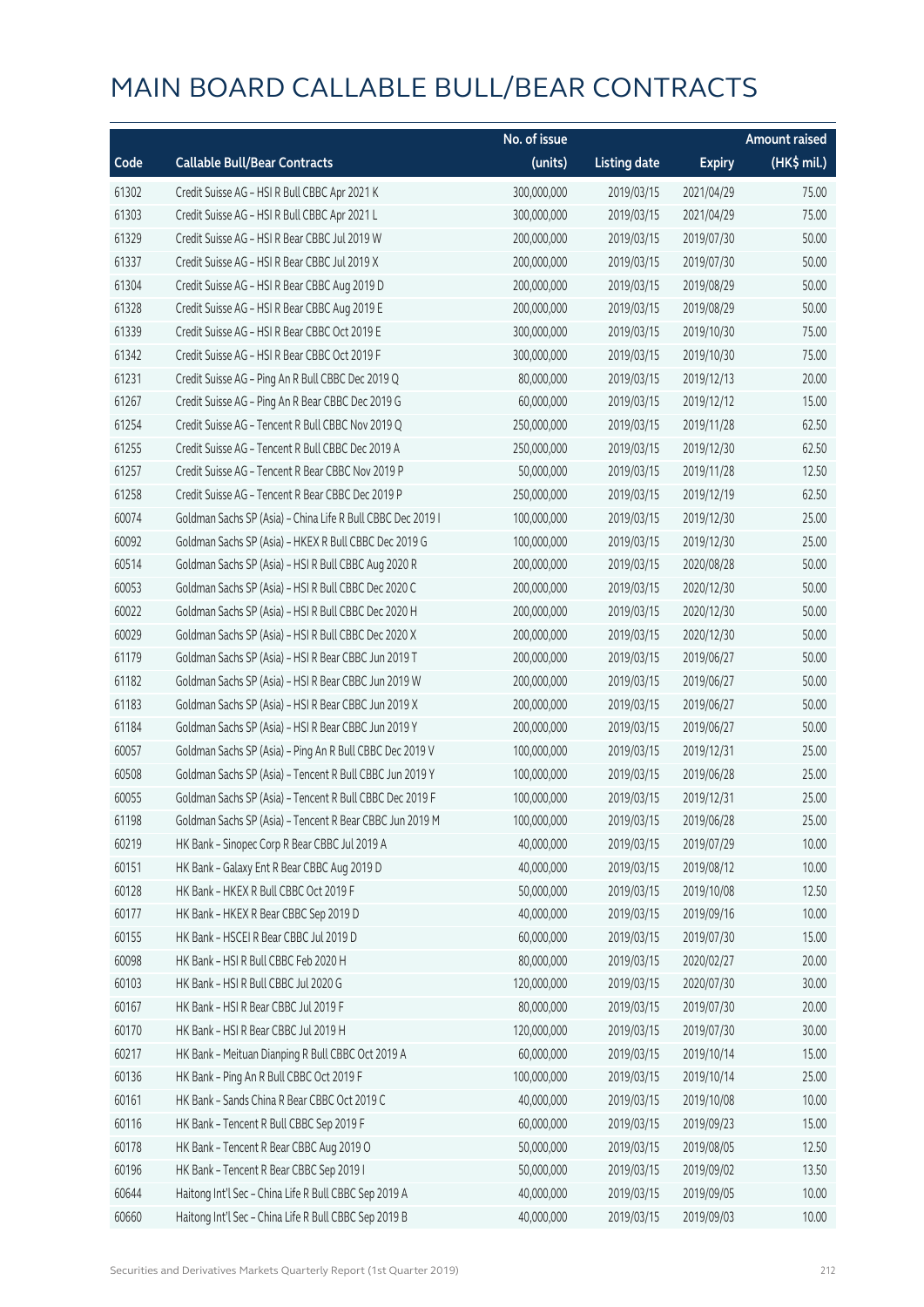|       |                                                         | No. of issue |                     |               | <b>Amount raised</b> |
|-------|---------------------------------------------------------|--------------|---------------------|---------------|----------------------|
| Code  | <b>Callable Bull/Bear Contracts</b>                     | (units)      | <b>Listing date</b> | <b>Expiry</b> | (HK\$ mil.)          |
| 60628 | Haitong Int'l Sec - CSOP A50 ETF R Bull CBBC Sep 2019 A | 40,000,000   | 2019/03/15          | 2019/09/05    | 10.00                |
| 60674 | Haitong Int'l Sec - Geely Auto R Bear CBBC Oct 2019 A   | 40,000,000   | 2019/03/15          | 2019/10/18    | 10.00                |
| 60670 | Haitong Int'l Sec - Galaxy Ent R Bear CBBC Dec 2019 A   | 80,000,000   | 2019/03/15          | 2019/12/30    | 20.00                |
| 60254 | Haitong Int'l Sec - HSI R Bull CBBC Dec 2020 I          | 120,000,000  | 2019/03/15          | 2020/12/30    | 30.00                |
| 60261 | Haitong Int'l Sec - HSI R Bull CBBC Dec 2020 J          | 120,000,000  | 2019/03/15          | 2020/12/30    | 30.00                |
| 60575 | Haitong Int'l Sec - HSI R Bull CBBC Dec 2020 M          | 120,000,000  | 2019/03/15          | 2020/12/30    | 30.00                |
| 60252 | Haitong Int'l Sec - HSI R Bull CBBC Jan 2021 M          | 120,000,000  | 2019/03/15          | 2021/01/28    | 30.00                |
| 60577 | Haitong Int'l Sec - HSI R Bull CBBC Jan 2021 N          | 120,000,000  | 2019/03/15          | 2021/01/28    | 30.00                |
| 60625 | Haitong Int'l Sec - HSI R Bull CBBC Jan 2021 O          | 120,000,000  | 2019/03/15          | 2021/01/28    | 30.00                |
| 60693 | Haitong Int'l Sec - HSI R Bear CBBC Jun 2019 T          | 120,000,000  | 2019/03/15          | 2019/06/27    | 30.00                |
| 60698 | Haitong Int'l Sec - HSI R Bear CBBC Jun 2019 V          | 120,000,000  | 2019/03/15          | 2019/06/27    | 30.00                |
| 60737 | Haitong Int'l Sec - HSI R Bear CBBC Jun 2019 W          | 120,000,000  | 2019/03/15          | 2019/06/27    | 30.00                |
| 60720 | Haitong Int'l Sec - HSI R Bear CBBC Jul 2019 C          | 120,000,000  | 2019/03/15          | 2019/07/30    | 30.00                |
| 60684 | Haitong Int'l Sec - Ping An R Bear CBBC Aug 2019 D      | 50,000,000   | 2019/03/15          | 2019/08/16    | 12.50                |
| 60679 | Haitong Int'l Sec - Tencent R Bear CBBC Oct 2019 F      | 40,000,000   | 2019/03/15          | 2019/10/11    | 10.00                |
| 60867 | J P Morgan SP BV - HKEX R Bear CBBC Jul 2019 A          | 40,000,000   | 2019/03/15          | 2019/07/12    | 10.00                |
| 60886 | J P Morgan SP BV - HSCEI R Bear CBBC Jun 2019 A         | 100,000,000  | 2019/03/15          | 2019/06/27    | 25.00                |
| 60826 | J P Morgan SP BV - HSI R Bull CBBC Sep 2021 B           | 200,000,000  | 2019/03/15          | 2021/09/29    | 50.00                |
| 60827 | J P Morgan SP BV - HSI R Bull CBBC Sep 2021 C           | 200,000,000  | 2019/03/15          | 2021/09/29    | 50.00                |
| 60830 | J P Morgan SP BV - HSI R Bull CBBC Sep 2021 D           | 200,000,000  | 2019/03/15          | 2021/09/29    | 50.00                |
| 60831 | J P Morgan SP BV - HSI R Bull CBBC Sep 2021 E           | 200,000,000  | 2019/03/15          | 2021/09/29    | 50.00                |
| 60908 | J P Morgan SP BV - HSI R Bear CBBC Jun 2019 E           | 200,000,000  | 2019/03/15          | 2019/06/27    | 50.00                |
| 60919 | J P Morgan SP BV - HSI R Bear CBBC Jul 2019 P           | 200,000,000  | 2019/03/15          | 2019/07/30    | 50.00                |
| 60938 | J P Morgan SP BV - HSI R Bear CBBC Jul 2019 Q           | 200,000,000  | 2019/03/15          | 2019/07/30    | 50.00                |
| 60941 | J P Morgan SP BV - HSI R Bear CBBC Jul 2019 R           | 200,000,000  | 2019/03/15          | 2019/07/30    | 50.00                |
| 60953 | J P Morgan SP BV - HSI R Bear CBBC Jul 2019 S           | 200,000,000  | 2019/03/15          | 2019/07/30    | 50.00                |
| 60876 | J P Morgan SP BV - Ping An R Bear CBBC Jul 2019 B       | 100,000,000  | 2019/03/15          | 2019/07/12    | 25.00                |
| 60846 | J P Morgan SP BV - Tencent R Bear CBBC Jul 2019 D       | 50,000,000   | 2019/03/15          | 2019/07/12    | 12.50                |
| 60864 | J P Morgan SP BV - Tencent R Bear CBBC Jul 2019 E       | 50,000,000   | 2019/03/15          | 2019/07/12    | 12.50                |
| 60973 | SG Issuer - AIA R Bull CBBC Dec 2019 B                  | 60,000,000   | 2019/03/15          | 2019/12/30    | 15.00                |
| 61010 | SG Issuer - China Mobile R Bull CBBC Oct 2019 C         | 100,000,000  | 2019/03/15          | 2019/10/25    | 25.00                |
| 60982 | SG Issuer - CC Bank R Bull CBBC Sep 2019 F              | 100,000,000  | 2019/03/15          | 2019/09/20    | 25.00                |
| 60997 | SG Issuer - China Life R Bull CBBC Jul 2019 J           | 40,000,000   | 2019/03/15          | 2019/07/19    | 10.00                |
| 61095 | SG Issuer - China Life R Bear CBBC Sep 2019 E           | 40,000,000   | 2019/03/15          | 2019/09/20    | 10.00                |
| 61118 | SG Issuer - CSOP A50 ETF R Bull CBBC Feb 2020 H         | 100,000,000  | 2019/03/15          | 2020/02/27    | 25.00                |
| 60957 | SG Issuer - CSOP A50 ETF R Bull CBBC Mar 2020 E         | 100,000,000  | 2019/03/15          | 2020/03/30    | 25.00                |
| 60967 | SG Issuer - A50 China R Bull CBBC Jan 2020 A            | 80,000,000   | 2019/03/15          | 2020/01/30    | 20.00                |
| 61022 | SG Issuer - Galaxy Ent R Bull CBBC Dec 2019 D           | 100,000,000  | 2019/03/15          | 2019/12/30    | 25.00                |
| 61026 | SG Issuer - HKEX R Bull CBBC Sep 2019 F                 | 50,000,000   | 2019/03/15          | 2019/09/27    | 12.50                |
| 61096 | SG Issuer - HKEX R Bear CBBC Jun 2019 F                 | 50,000,000   | 2019/03/15          | 2019/06/28    | 12.50                |
| 61081 | SG Issuer - HSI R Bull CBBC Feb 2021 S                  | 200,000,000  | 2019/03/15          | 2021/02/25    | 50.00                |
| 61162 | SG Issuer - HSI R Bull CBBC Feb 2021 T                  | 200,000,000  | 2019/03/15          | 2021/02/25    | 50.00                |
| 61164 | SG Issuer - HSI R Bull CBBC Mar 2021 C                  | 200,000,000  | 2019/03/15          | 2021/03/30    | 50.00                |
| 61169 | SG Issuer - HSI R Bull CBBC Apr 2021 P                  | 200,000,000  | 2019/03/15          | 2021/04/29    | 50.00                |
| 61174 | SG Issuer - HSI R Bull CBBC May 2021 Y                  | 200,000,000  | 2019/03/15          | 2021/05/28    | 50.00                |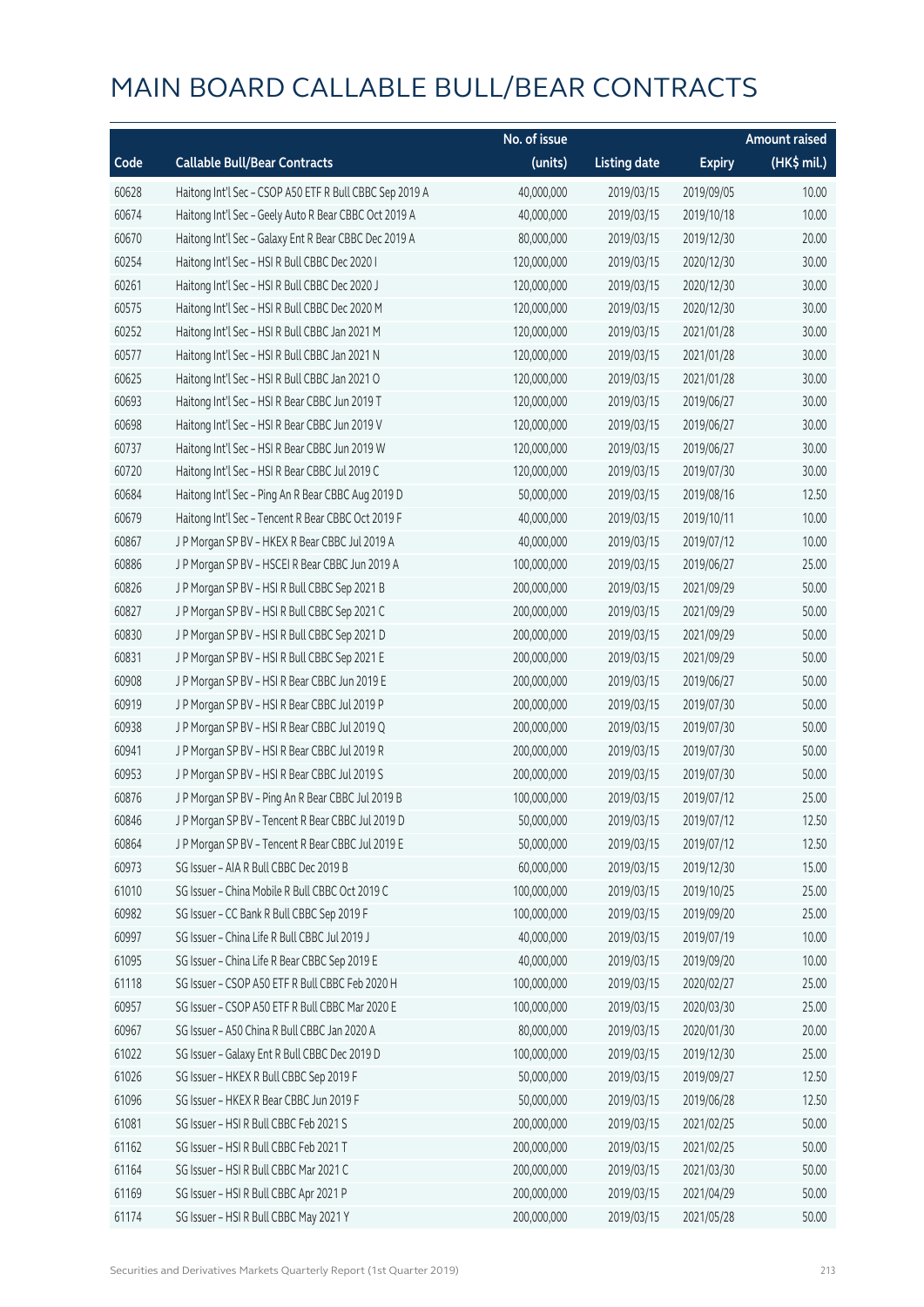|       |                                                              | No. of issue |                     |               | <b>Amount raised</b> |
|-------|--------------------------------------------------------------|--------------|---------------------|---------------|----------------------|
| Code  | <b>Callable Bull/Bear Contracts</b>                          | (units)      | <b>Listing date</b> | <b>Expiry</b> | (HK\$ mil.)          |
| 61083 | SG Issuer - HSI R Bull CBBC Jul 2021 K                       | 200,000,000  | 2019/03/15          | 2021/07/29    | 50.00                |
| 61158 | SG Issuer - HSI R Bull CBBC Jul 2021 L                       | 200,000,000  | 2019/03/15          | 2021/07/29    | 50.00                |
| 61160 | SG Issuer - HSI R Bull CBBC Jul 2021 M                       | 200,000,000  | 2019/03/15          | 2021/07/29    | 50.00                |
| 61178 | SG Issuer - HSI R Bull CBBC Jul 2021 N                       | 200,000,000  | 2019/03/15          | 2021/07/29    | 50.00                |
| 61136 | SG Issuer - HSI R Bear CBBC Jul 2019 B                       | 200,000,000  | 2019/03/15          | 2019/07/30    | 50.00                |
| 61119 | SG Issuer - HSI R Bear CBBC Jul 2019 W                       | 200,000,000  | 2019/03/15          | 2019/07/30    | 50.00                |
| 61125 | SG Issuer - HSI R Bear CBBC Jul 2019 X                       | 200,000,000  | 2019/03/15          | 2019/07/30    | 50.00                |
| 61152 | SG Issuer - HSI R Bear CBBC Aug 2019 S                       | 200,000,000  | 2019/03/15          | 2019/08/29    | 50.00                |
| 61146 | SG Issuer - HSI R Bear CBBC Aug 2019 Y                       | 200,000,000  | 2019/03/15          | 2019/08/29    | 50.00                |
| 61108 | SG Issuer - ICBC R Bear CBBC Sep 2019 A                      | 100,000,000  | 2019/03/15          | 2019/09/20    | 25.00                |
| 61029 | SG Issuer - Ping An R Bull CBBC Oct 2019 R                   | 100,000,000  | 2019/03/15          | 2019/10/18    | 25.00                |
| 61033 | SG Issuer - Ping An R Bull CBBC Oct 2019 S                   | 100,000,000  | 2019/03/15          | 2019/10/25    | 25.00                |
| 61110 | SG Issuer - Ping An R Bear CBBC Aug 2019 I                   | 100,000,000  | 2019/03/15          | 2019/08/05    | 25.00                |
| 61113 | SG Issuer - Tencent R Bull CBBC Jun 2019 G                   | 80,000,000   | 2019/03/15          | 2019/06/28    | 20.00                |
| 61058 | SG Issuer - Tencent R Bull CBBC Aug 2019 D                   | 80,000,000   | 2019/03/15          | 2019/08/05    | 20.00                |
| 61064 | SG Issuer - Tencent R Bull CBBC Aug 2019 E                   | 80,000,000   | 2019/03/15          | 2019/08/08    | 20.00                |
| 61080 | SG Issuer - Tencent R Bull CBBC Aug 2019 F                   | 80,000,000   | 2019/03/15          | 2019/08/12    | 20.00                |
| 61088 | SG Issuer - Tencent R Bear CBBC Nov 2019 Q                   | 80,000,000   | 2019/03/15          | 2019/11/28    | 20.00                |
| 60415 | UBS AG - HSI R Bull CBBC Oct 2020 H                          | 200,000,000  | 2019/03/15          | 2020/10/29    | 50.00                |
| 60374 | UBS AG - HSI R Bull CBBC Oct 2020 J                          | 200,000,000  | 2019/03/15          | 2020/10/29    | 50.00                |
| 60411 | UBS AG - HSI R Bull CBBC Oct 2020 U                          | 200,000,000  | 2019/03/15          | 2020/10/29    | 50.00                |
| 60385 | UBS AG - HSI R Bull CBBC Jan 2021 H                          | 200,000,000  | 2019/03/15          | 2021/01/28    | 50.00                |
| 60378 | UBS AG - HSI R Bull CBBC Feb 2021 A                          | 200,000,000  | 2019/03/15          | 2021/02/25    | 50.00                |
| 60377 | UBS AG - HSI R Bull CBBC Feb 2021 E                          | 200,000,000  | 2019/03/15          | 2021/02/25    | 50.00                |
| 60427 | UBS AG - HSI R Bear CBBC Jun 2019 I                          | 200,000,000  | 2019/03/15          | 2019/06/27    | 50.00                |
| 60433 | UBS AG - HSI R Bear CBBC Jun 2019 W                          | 200,000,000  | 2019/03/15          | 2019/06/27    | 50.00                |
| 60450 | UBS AG - HSI R Bear CBBC Jul 2019 I                          | 200,000,000  | 2019/03/15          | 2019/07/30    | 50.00                |
| 60555 | UBS AG - Tencent R Bull CBBC Sep 2019 D                      | 40,000,000   | 2019/03/15          | 2019/09/23    | 10.00                |
| 60381 | UBS AG - Tencent R Bull CBBC Oct 2019 A                      | 200,000,000  | 2019/03/15          | 2019/10/28    | 50.00                |
| 60457 | UBS AG - Tencent R Bear CBBC Jun 2019 Y                      | 40,000,000   | 2019/03/15          | 2019/06/20    | 10.00                |
| 60465 | UBS AG - Tencent R Bear CBBC Oct 2019 A                      | 200,000,000  | 2019/03/15          | 2019/10/28    | 50.00                |
| 60775 | Bank Vontobel - HSI N Bear CBBC Dec 2019 F                   | 80,000,000   | 2019/03/15          | 2019/12/30    | 20.08                |
| 60820 | Bank Vontobel - HSI N Bear CBBC Dec 2019 G                   | 80,000,000   | 2019/03/15          | 2019/12/30    | 20.00                |
| 60798 | Bank Vontobel - HSI R Bull CBBC Mar 2021 C                   | 80,000,000   | 2019/03/15          | 2021/03/30    | 20.08                |
| 60801 | Bank Vontobel - HSI R Bull CBBC Mar 2021 D                   | 80,000,000   | 2019/03/15          | 2021/03/30    | 20.08                |
| 60768 | Bank Vontobel - HSI R Bear CBBC Dec 2019 E                   | 80,000,000   | 2019/03/15          | 2019/12/30    | 20.08                |
| 61515 | BNP Paribas Issuance B.V. - CC Bank R Bear CBBC Nov 2019 K   | 100,000,000  | 2019/03/18          | 2019/11/28    | 25.00                |
| 61521 | BNP Paribas Issuance B.V. - Galaxy Ent R Bear CBBC Aug 2019H | 150,000,000  | 2019/03/18          | 2019/08/29    | 37.50                |
| 61502 | BNP Paribas Issuance B.V. - HKEX R Bear CBBC Jul 2020 A      | 50,000,000   | 2019/03/18          | 2020/07/30    | 12.50                |
| 61552 | BNP Paribas Issuance B.V. - HSBC R Bull CBBC Oct 2019 A      | 150,000,000  | 2019/03/18          | 2019/10/30    | 37.50                |
| 61501 | BNP Paribas Issuance B.V. - HSBC R Bear CBBC Sep 2019 A      | 150,000,000  | 2019/03/18          | 2019/09/27    | 37.50                |
| 61542 | BNP Paribas Issuance B.V. - HSCEI R Bull CBBC Sep 2019 C     | 100,000,000  | 2019/03/18          | 2019/09/27    | 25.00                |
| 61522 | BNP Paribas Issuance B.V. - HSCEI R Bear CBBC Dec 2019 R     | 100,000,000  | 2019/03/18          | 2019/12/30    | 25.00                |
| 61511 | BNP Paribas Issuance B.V. - HSI R Bull CBBC Feb 2021 Q       | 250,000,000  | 2019/03/18          | 2021/02/25    | 62.50                |
| 61546 | BNP Paribas Issuance B.V. - HSI R Bull CBBC Feb 2021 R       | 250,000,000  | 2019/03/18          | 2021/02/25    | 62.50                |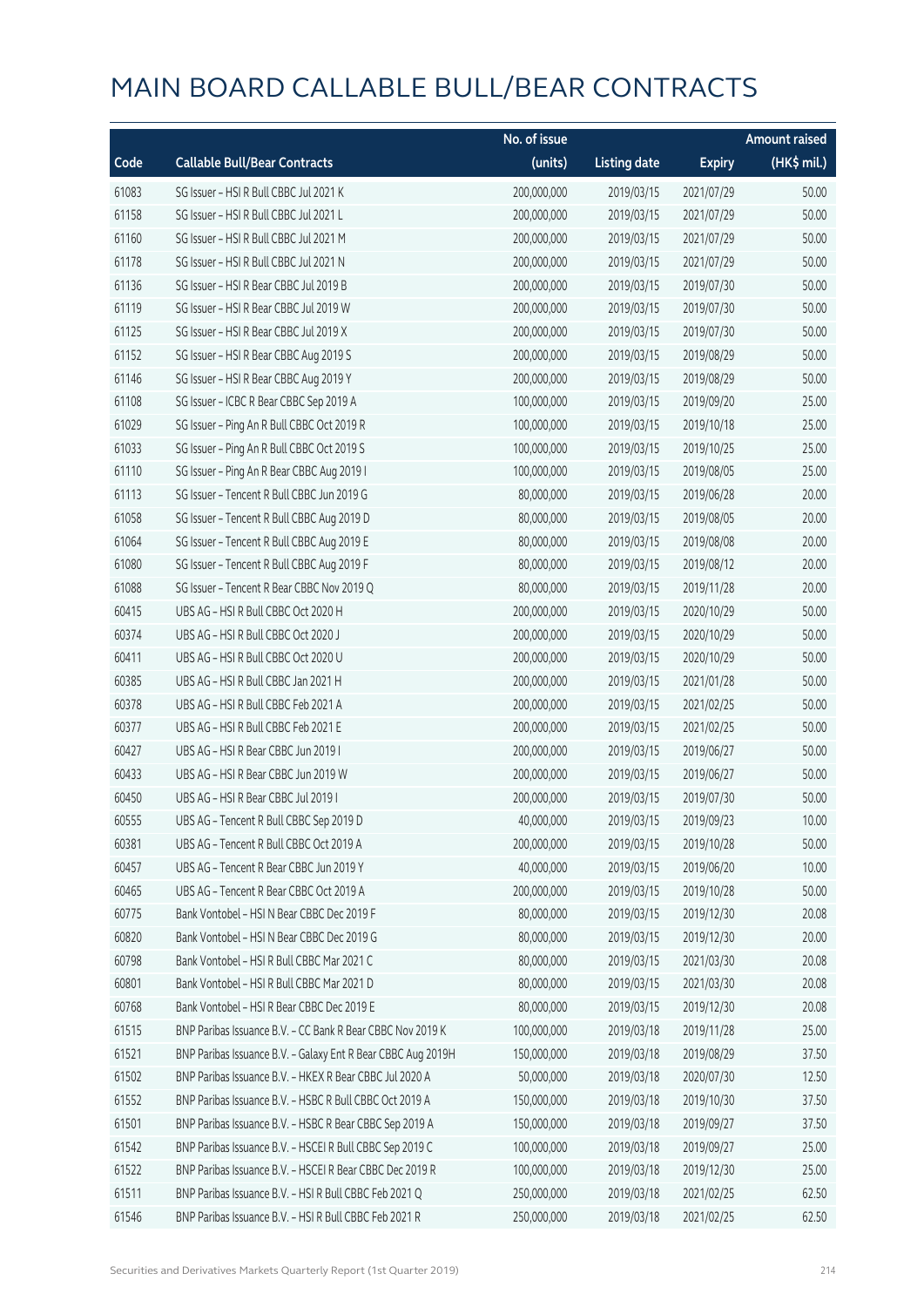|       |                                                            | No. of issue |                     |               | <b>Amount raised</b> |
|-------|------------------------------------------------------------|--------------|---------------------|---------------|----------------------|
| Code  | <b>Callable Bull/Bear Contracts</b>                        | (units)      | <b>Listing date</b> | <b>Expiry</b> | (HK\$ mil.)          |
| 61543 | BNP Paribas Issuance B.V. - HSI R Bear CBBC Jul 2019 I     | 240,000,000  | 2019/03/18          | 2019/07/30    | 60.00                |
| 61505 | BNP Paribas Issuance B.V. - Tencent R Bear CBBC Oct 2019 T | 50,000,000   | 2019/03/18          | 2019/10/30    | 12.50                |
| 61509 | BNP Paribas Issuance B.V. - Tencent R Bear CBBC Oct 2019 U | 50,000,000   | 2019/03/18          | 2019/10/30    | 12.50                |
| 61585 | Credit Suisse AG - AIA R Bear CBBC Dec 2019 J              | 70,000,000   | 2019/03/18          | 2019/12/13    | 17.50                |
| 61573 | Credit Suisse AG - CM Bank R Bull CBBC Dec 2019 J          | 70,000,000   | 2019/03/18          | 2019/12/30    | 17.50                |
| 61582 | Credit Suisse AG - Galaxy Ent R Bear CBBC Dec 2019 E       | 50,000,000   | 2019/03/18          | 2019/12/13    | 12.50                |
| 61660 | Credit Suisse AG - HSI R Bull CBBC Feb 2021 D              | 200,000,000  | 2019/03/18          | 2021/02/25    | 50.00                |
| 61662 | Credit Suisse AG - HSI R Bull CBBC Feb 2021 R              | 200,000,000  | 2019/03/18          | 2021/02/25    | 50.00                |
| 61612 | Credit Suisse AG - HSI R Bull CBBC Apr 2021 M              | 300,000,000  | 2019/03/18          | 2021/04/29    | 75.00                |
| 61553 | Credit Suisse AG - HSI R Bear CBBC Jul 2019 Y              | 200,000,000  | 2019/03/18          | 2019/07/30    | 50.00                |
| 61557 | Credit Suisse AG - HSI R Bear CBBC Aug 2019 F              | 200,000,000  | 2019/03/18          | 2019/08/29    | 50.00                |
| 61554 | Credit Suisse AG - HSI R Bear CBBC Sep 2019 W              | 200,000,000  | 2019/03/18          | 2019/09/27    | 50.00                |
| 61568 | Credit Suisse AG - HSI R Bear CBBC Sep 2019 X              | 200,000,000  | 2019/03/18          | 2019/09/27    | 50.00                |
| 61588 | Credit Suisse AG - Ping An R Bull CBBC Dec 2019 R          | 80,000,000   | 2019/03/18          | 2019/12/30    | 20.00                |
| 61595 | Credit Suisse AG - Ping An R Bear CBBC Dec 2019 H          | 60,000,000   | 2019/03/18          | 2019/12/30    | 15.00                |
| 61856 | Goldman Sachs SP (Asia) - CC Bank R Bull CBBC Dec 2019 B   | 100,000,000  | 2019/03/18          | 2019/12/30    | 25.00                |
| 61847 | Goldman Sachs SP (Asia) - HKEX R Bull CBBC Dec 2019 I      | 100,000,000  | 2019/03/18          | 2019/12/30    | 25.00                |
| 61831 | Goldman Sachs SP (Asia) - HSI R Bull CBBC Oct 2021 A       | 200,000,000  | 2019/03/18          | 2021/10/28    | 50.00                |
| 61837 | Goldman Sachs SP (Asia) - HSI R Bull CBBC Oct 2021 B       | 200,000,000  | 2019/03/18          | 2021/10/28    | 50.00                |
| 61351 | Goldman Sachs SP (Asia) - HSI R Bear CBBC Jul 2019 B       | 200,000,000  | 2019/03/18          | 2019/07/30    | 50.00                |
| 61367 | Goldman Sachs SP (Asia) - HSI R Bear CBBC Jul 2019 C       | 200,000,000  | 2019/03/18          | 2019/07/30    | 50.00                |
| 61425 | Goldman Sachs SP (Asia) - HSI R Bear CBBC Jul 2019 D       | 200,000,000  | 2019/03/18          | 2019/07/30    | 50.00                |
| 61432 | Goldman Sachs SP (Asia) - Ping An R Bull CBBC Dec 2019 W   | 100,000,000  | 2019/03/18          | 2019/12/31    | 25.00                |
| 61838 | Goldman Sachs SP (Asia) - Tencent R Bull CBBC Dec 2019 A   | 100,000,000  | 2019/03/18          | 2019/12/31    | 25.00                |
| 61376 | Goldman Sachs SP (Asia) - Tencent R Bear CBBC Jun 2019 N   | 100,000,000  | 2019/03/18          | 2019/06/28    | 25.00                |
| 61841 | Goldman Sachs SP (Asia) - Tencent R Bear CBBC Jun 2019 O   | 100,000,000  | 2019/03/18          | 2019/06/28    | 25.00                |
| 61380 | HK Bank - Geely Auto R Bear CBBC Nov 2019 A                | 80,000,000   | 2019/03/18          | 2019/11/11    | 20.00                |
| 61417 | HK Bank - HKEX R Bull CBBC Nov 2019 A                      | 50,000,000   | 2019/03/18          | 2019/11/04    | 12.50                |
| 61399 | HK Bank - HSCEI R Bear CBBC Sep 2019 A                     | 60,000,000   | 2019/03/18          | 2019/09/27    | 15.00                |
| 61381 | HK Bank - HSI R Bull CBBC Jul 2020 H                       | 80,000,000   | 2019/03/18          | 2020/07/30    | 20.00                |
| 61377 | HK Bank - HSI R Bear CBBC Jul 2019 I                       | 120,000,000  | 2019/03/18          | 2019/07/30    | 30.00                |
| 61384 | HK Bank - HSI R Bear CBBC Jul 2019 J                       | 120,000,000  | 2019/03/18          | 2019/07/30    | 30.00                |
| 61413 | HK Bank - Ping An R Bear CBBC Jul 2019 C                   | 80,000,000   | 2019/03/18          | 2019/07/29    | 20.00                |
| 61407 | HK Bank - Tencent R Bull CBBC Sep 2019 G                   | 60,000,000   | 2019/03/18          | 2019/09/30    | 15.00                |
| 61410 | HK Bank - Tencent R Bear CBBC Jul 2019 P                   | 50,000,000   | 2019/03/18          | 2019/07/29    | 12.50                |
| 61679 | Haitong Int'l Sec - HSI R Bull CBBC Jan 2021 P             | 150,000,000  | 2019/03/18          | 2021/01/28    | 37.50                |
| 61680 | Haitong Int'l Sec - HSI R Bull CBBC Jan 2021 Q             | 150,000,000  | 2019/03/18          | 2021/01/28    | 37.50                |
| 61676 | Haitong Int'l Sec - HSI R Bear CBBC Jul 2019 D             | 120,000,000  | 2019/03/18          | 2019/07/30    | 30.00                |
| 61677 | Haitong Int'l Sec - HSI R Bear CBBC Jul 2019 E             | 120,000,000  | 2019/03/18          | 2019/07/30    | 30.00                |
| 61678 | Haitong Int'l Sec - HSI R Bear CBBC Jul 2019 F             | 120,000,000  | 2019/03/18          | 2019/07/30    | 30.00                |
| 61670 | Haitong Int'l Sec - HSI R Bear CBBC Dec 2019 B             | 120,000,000  | 2019/03/18          | 2019/12/30    | 30.00                |
| 61696 | Haitong Int'l Sec - SUNAC R Bull CBBC Dec 2019 A           | 120,000,000  | 2019/03/18          | 2019/12/31    | 30.00                |
| 61613 | J P Morgan SP BV - HKEX R Bull CBBC Jul 2019 E             | 40,000,000   | 2019/03/18          | 2019/07/12    | 10.00                |
| 61488 | J P Morgan SP BV - HSI R Bull CBBC Sep 2021 F              | 200,000,000  | 2019/03/18          | 2021/09/29    | 50.00                |
| 61489 | J P Morgan SP BV - HSI R Bull CBBC Sep 2021 G              | 200,000,000  | 2019/03/18          | 2021/09/29    | 50.00                |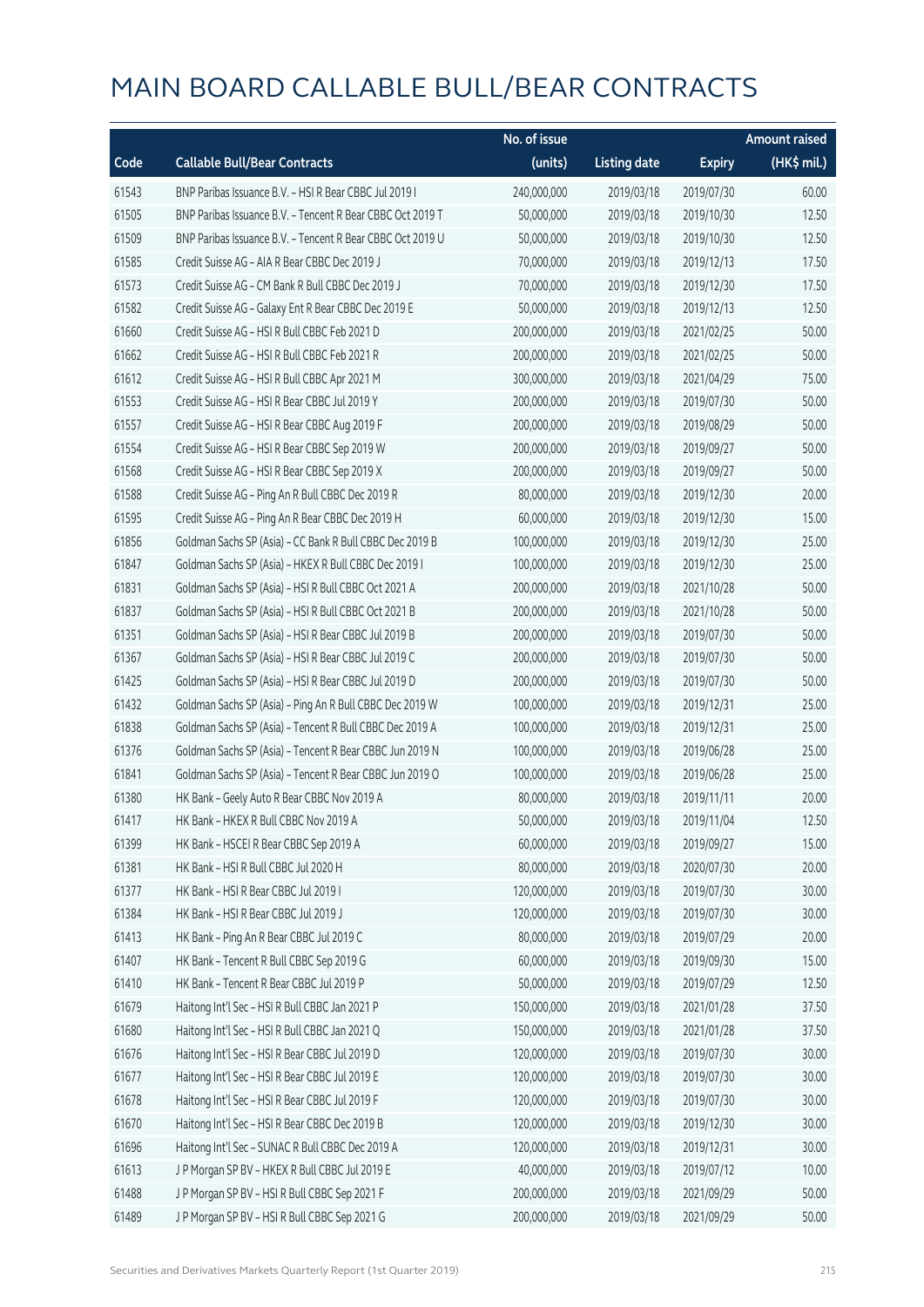|       |                                                             | No. of issue |                     |               | <b>Amount raised</b> |
|-------|-------------------------------------------------------------|--------------|---------------------|---------------|----------------------|
| Code  | <b>Callable Bull/Bear Contracts</b>                         | (units)      | <b>Listing date</b> | <b>Expiry</b> | (HK\$ mil.)          |
| 61475 | J P Morgan SP BV - HSI R Bear CBBC Jul 2019 T               | 200,000,000  | 2019/03/18          | 2019/07/30    | 50.00                |
| 61476 | J P Morgan SP BV - HSI R Bear CBBC Jul 2019 U               | 200,000,000  | 2019/03/18          | 2019/07/30    | 50.00                |
| 61494 | J P Morgan SP BV - HSI R Bear CBBC Jul 2019 V               | 200,000,000  | 2019/03/18          | 2019/07/30    | 50.00                |
| 61495 | J P Morgan SP BV - HSI R Bear CBBC Jul 2019 W               | 200,000,000  | 2019/03/18          | 2019/07/30    | 50.00                |
| 61609 | J P Morgan SP BV - Ping An R Bull CBBC Jul 2019 D           | 100,000,000  | 2019/03/18          | 2019/07/12    | 25.00                |
| 61661 | J P Morgan SP BV - Tencent R Bear CBBC Jul 2019 F           | 50,000,000   | 2019/03/18          | 2019/07/12    | 12.50                |
| 61743 | SG Issuer - AIA R Bull CBBC Oct 2019 I                      | 60,000,000   | 2019/03/18          | 2019/10/31    | 15.00                |
| 61731 | SG Issuer - AIA R Bear CBBC Sep 2019 C                      | 60,000,000   | 2019/03/18          | 2019/09/27    | 15.00                |
| 61749 | SG Issuer - China Mobile R Bear CBBC Oct 2019 A             | 100,000,000  | 2019/03/18          | 2019/10/09    | 25.00                |
| 61748 | SG Issuer - China Life R Bull CBBC Jul 2019 K               | 40,000,000   | 2019/03/18          | 2019/07/10    | 10.00                |
| 61723 | SG Issuer - CM Bank R Bull CBBC Feb 2020 D                  | 100,000,000  | 2019/03/18          | 2020/02/10    | 25.00                |
| 61724 | SG Issuer - Galaxy Ent R Bull CBBC Nov 2019 F               | 100,000,000  | 2019/03/18          | 2019/11/15    | 25.00                |
| 61755 | SG Issuer - HKEX R Bull CBBC Jun 2019 N                     | 50,000,000   | 2019/03/18          | 2019/06/27    | 12.50                |
| 61761 | SG Issuer - HKEX R Bear CBBC Jun 2019 G                     | 50,000,000   | 2019/03/18          | 2019/06/27    | 12.50                |
| 61739 | SG Issuer - HSCEI R Bull CBBC Oct 2020 J                    | 100,000,000  | 2019/03/18          | 2020/10/29    | 25.00                |
| 61737 | SG Issuer - HSI R Bull CBBC May 2021 M                      | 200,000,000  | 2019/03/18          | 2021/05/28    | 50.00                |
| 61738 | SG Issuer - HSI R Bull CBBC Jul 2021 O                      | 200,000,000  | 2019/03/18          | 2021/07/29    | 50.00                |
| 61728 | SG Issuer - HSI R Bear CBBC Jul 2019 C                      | 200,000,000  | 2019/03/18          | 2019/07/30    | 50.00                |
| 61735 | SG Issuer - HSI R Bear CBBC Aug 2019 A                      | 200,000,000  | 2019/03/18          | 2019/08/29    | 50.00                |
| 61729 | SG Issuer - HSI R Bear CBBC Aug 2019 T                      | 200,000,000  | 2019/03/18          | 2019/08/29    | 50.00                |
| 61736 | SG Issuer - HSI R Bear CBBC Sep 2019 W                      | 200,000,000  | 2019/03/18          | 2019/09/27    | 50.00                |
| 61772 | SG Issuer - PetroChina R Bull CBBC Oct 2019 D               | 40,000,000   | 2019/03/18          | 2019/10/25    | 10.00                |
| 61773 | SG Issuer - Tencent R Bull CBBC Jun 2019 T                  | 80,000,000   | 2019/03/18          | 2019/06/26    | 20.00                |
| 61786 | SG Issuer - Tencent R Bull CBBC Jun 2019 U                  | 80,000,000   | 2019/03/18          | 2019/06/27    | 63.20                |
| 61807 | SG Issuer - Tencent R Bull CBBC Jun 2019 V                  | 80,000,000   | 2019/03/18          | 2019/06/28    | 59.20                |
| 61808 | SG Issuer - Tencent R Bear CBBC Oct 2019 H                  | 80,000,000   | 2019/03/18          | 2019/10/23    | 64.00                |
| 61814 | SG Issuer - Tencent R Bear CBBC Oct 2019 I                  | 80,000,000   | 2019/03/18          | 2019/10/28    | 52.00                |
| 61727 | SG Issuer – Tencent R Bear CBBC Nov 2019 R                  | 80,000,000   | 2019/03/18          | 2019/11/15    | 20.00                |
| 61828 | SG Issuer - Tencent R Bear CBBC Dec 2019 L                  | 80,000,000   | 2019/03/18          | 2019/12/13    | 40.80                |
| 61472 | UBS AG - HSI R Bull CBBC Oct 2020 Y                         | 200,000,000  | 2019/03/18          | 2020/10/29    | 50.00                |
| 61446 | UBS AG - HSI R Bear CBBC Jun 2019 M                         | 200,000,000  | 2019/03/18          | 2019/06/27    | 50.00                |
| 61448 | UBS AG - HSI R Bear CBBC Jun 2019 Q                         | 200,000,000  | 2019/03/18          | 2019/06/27    | 50.00                |
| 61452 | UBS AG - HSI R Bear CBBC Jun 2019 R                         | 200,000,000  | 2019/03/18          | 2019/06/27    | 50.00                |
| 61698 | Bank Vontobel - Sinopec Corp R Bear CBBC Dec 2019 A         | 40,000,000   | 2019/03/18          | 2019/12/06    | 10.00                |
| 61702 | Bank Vontobel - Galaxy Ent R Bear CBBC Nov 2019 E           | 40,000,000   | 2019/03/18          | 2019/11/15    | 10.00                |
| 61716 | Bank Vontobel - PetroChina R Bear CBBC Dec 2019 A           | 40,000,000   | 2019/03/18          | 2019/12/06    | 10.00                |
| 61697 | Bank Vontobel - Tencent R Bear CBBC Nov 2019 C              | 40,000,000   | 2019/03/18          | 2019/11/22    | 10.00                |
| 62125 | BOCI Asia Ltd. - HSI R Bull CBBC Sep 2020 L                 | 150,000,000  | 2019/03/19          | 2020/09/29    | 37.50                |
| 62126 | BOCI Asia Ltd. - HSI R Bear CBBC Jun 2019 K                 | 150,000,000  | 2019/03/19          | 2019/06/27    | 37.50                |
| 61892 | BNP Paribas Issuance B.V. - CC Bank R Bull CBBC Sep 2019 C  | 100,000,000  | 2019/03/19          | 2019/09/27    | 25.00                |
| 61889 | BNP Paribas Issuance B.V. - CSOP A50 R Bull CBBC Dec 2019 A | 60,000,000   | 2019/03/19          | 2019/12/30    | 15.00                |
| 61887 | BNP Paribas Issuance B.V. - CSOP A50 ETF R Bear CBBC Oct19A | 60,000,000   | 2019/03/19          | 2019/10/30    | 15.00                |
| 61901 | BNP Paribas Issuance B.V. - HKEX R Bull CBBC Nov 2019 L     | 50,000,000   | 2019/03/19          | 2019/11/28    | 12.50                |
| 62119 | BNP Paribas Issuance B.V. - HKEX R Bear CBBC Jul 2020 B     | 50,000,000   | 2019/03/19          | 2020/07/30    | 12.50                |
| 61904 | BNP Paribas Issuance B.V. - HSI R Bull CBBC Feb 2021 S      | 250,000,000  | 2019/03/19          | 2021/02/25    | 62.50                |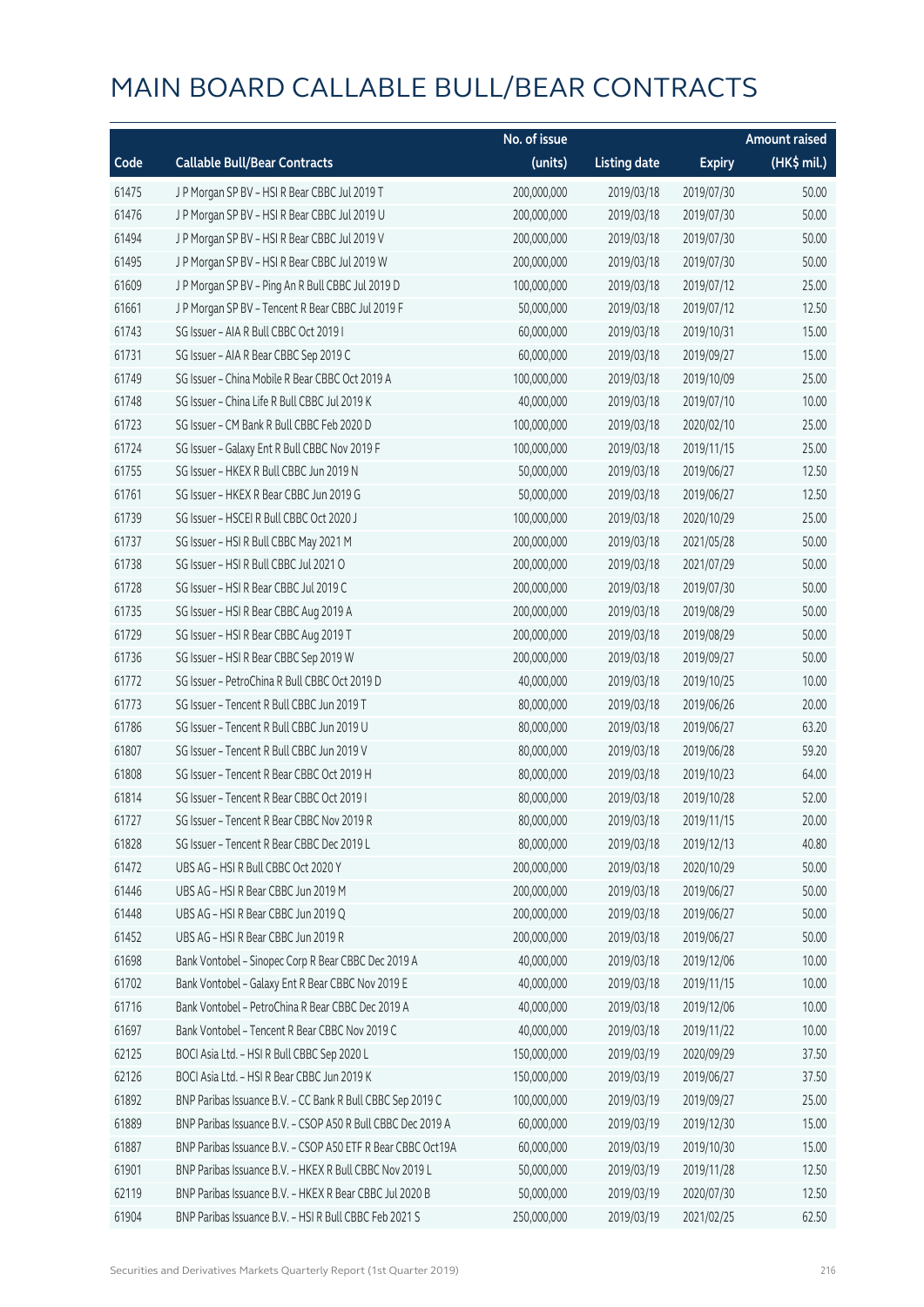|       |                                                            | No. of issue |                     |               | <b>Amount raised</b>  |
|-------|------------------------------------------------------------|--------------|---------------------|---------------|-----------------------|
| Code  | <b>Callable Bull/Bear Contracts</b>                        | (units)      | <b>Listing date</b> | <b>Expiry</b> | $(HK\frac{1}{2}mil.)$ |
| 61905 | BNP Paribas Issuance B.V. - HSI R Bull CBBC Feb 2021 T     | 250,000,000  | 2019/03/19          | 2021/02/25    | 62.50                 |
| 61913 | BNP Paribas Issuance B.V. - HSI R Bull CBBC Feb 2021 U     | 250,000,000  | 2019/03/19          | 2021/02/25    | 62.50                 |
| 61923 | BNP Paribas Issuance B.V. - HSI R Bull CBBC Feb 2021 V     | 250,000,000  | 2019/03/19          | 2021/02/25    | 62.50                 |
| 61857 | BNP Paribas Issuance B.V. - HSI R Bear CBBC Jul 2019 J     | 250,000,000  | 2019/03/19          | 2019/07/30    | 62.50                 |
| 61935 | BNP Paribas Issuance B.V. - HSI R Bear CBBC Jul 2019 K     | 240,000,000  | 2019/03/19          | 2019/07/30    | 60.00                 |
| 61883 | BNP Paribas Issuance B.V. - Tencent R Bear CBBC Nov 2019 X | 50,000,000   | 2019/03/19          | 2019/11/28    | 12.50                 |
| 62267 | Credit Suisse AG - Bank of China R Bull CBBC Jan 2020 A    | 70,000,000   | 2019/03/19          | 2020/01/30    | 17.50                 |
| 62272 | Credit Suisse AG - CSOP A50 ETF R Bull CBBC Jan 2020 H     | 50,000,000   | 2019/03/19          | 2020/01/30    | 12.50                 |
| 62277 | Credit Suisse AG - A50 China R Bull CBBC Jan 2020 F        | 50,000,000   | 2019/03/19          | 2020/01/30    | 12.50                 |
| 62249 | Credit Suisse AG - HKEX R Bull CBBC Jan 2020 A             | 250,000,000  | 2019/03/19          | 2020/01/30    | 62.50                 |
| 62237 | Credit Suisse AG - HSI R Bull CBBC Jan 2021 Z              | 200,000,000  | 2019/03/19          | 2021/01/28    | 50.00                 |
| 62233 | Credit Suisse AG - HSI R Bull CBBC Feb 2021 U              | 200,000,000  | 2019/03/19          | 2021/02/25    | 50.00                 |
| 62287 | Credit Suisse AG - HSI R Bull CBBC Feb 2021 X              | 200,000,000  | 2019/03/19          | 2021/02/25    | 50.00                 |
| 62247 | Credit Suisse AG - HSI R Bull CBBC Mar 2021 M              | 200,000,000  | 2019/03/19          | 2021/03/30    | 50.00                 |
| 62248 | Credit Suisse AG - HSI R Bull CBBC Mar 2021 N              | 200,000,000  | 2019/03/19          | 2021/03/30    | 50.00                 |
| 62219 | Credit Suisse AG - HSI R Bear CBBC Jul 2019 Z              | 200,000,000  | 2019/03/19          | 2019/07/30    | 50.00                 |
| 62220 | Credit Suisse AG - HSI R Bear CBBC Aug 2019 K              | 200,000,000  | 2019/03/19          | 2019/08/29    | 50.00                 |
| 62215 | Credit Suisse AG - HSI R Bear CBBC Sep 2019 Y              | 300,000,000  | 2019/03/19          | 2019/09/27    | 75.00                 |
| 62222 | Credit Suisse AG - HSI R Bear CBBC Sep 2019 Z              | 200,000,000  | 2019/03/19          | 2019/09/27    | 50.00                 |
| 62258 | Credit Suisse AG - ICBC R Bull CBBC Jan 2020 A             | 70,000,000   | 2019/03/19          | 2020/01/30    | 17.50                 |
| 62291 | Credit Suisse AG - Tencent R Bull CBBC Oct 2019 O          | 50,000,000   | 2019/03/19          | 2019/10/30    | 12.50                 |
| 61864 | Bank of East Asia - China Mobile R Bull CBBC Aug 2019 D    | 25,000,000   | 2019/03/19          | 2019/08/22    | 10.00                 |
| 61862 | Bank of East Asia - China Mobile R Bear CBBC Jul 2019 A    | 25,000,000   | 2019/03/19          | 2019/07/08    | 10.00                 |
| 61879 | Bank of East Asia - Galaxy Ent R Bear CBBC Dec 2019 B      | 50,000,000   | 2019/03/19          | 2019/12/06    | 12.50                 |
| 61866 | Bank of East Asia - HKEX R Bull CBBC Dec 2019 A            | 100,000,000  | 2019/03/19          | 2019/12/06    | 25.00                 |
| 61865 | Bank of East Asia - HKEX R Bear CBBC Dec 2019 C            | 25,000,000   | 2019/03/19          | 2019/12/06    | 10.00                 |
| 61860 | Bank of East Asia - Ping An R Bull CBBC Aug 2019 N         | 50,000,000   | 2019/03/19          | 2019/08/22    | 12.50                 |
| 61858 | Bank of East Asia - Ping An R Bear CBBC Jul 2019 A         | 50,000,000   | 2019/03/19          | 2019/07/08    | 12.50                 |
| 61870 | Bank of East Asia - Tencent R Bull CBBC Dec 2019 C         | 150,000,000  | 2019/03/19          | 2019/12/06    | 37.50                 |
| 61878 | Bank of East Asia - Tencent R Bear CBBC Dec 2019 A         | 150,000,000  | 2019/03/19          | 2019/12/06    | 37.50                 |
| 62489 | Goldman Sachs SP (Asia) - HSI R Bear CBBC Jul 2019 E       | 200,000,000  | 2019/03/19          | 2019/07/30    | 50.00                 |
| 62492 | Goldman Sachs SP (Asia) - HSI R Bear CBBC Jul 2019 F       | 200,000,000  | 2019/03/19          | 2019/07/30    | 50.00                 |
| 62015 | HK Bank - AIA R Bull CBBC Nov 2019 A                       | 60,000,000   | 2019/03/19          | 2019/11/04    | 15.00                 |
| 62060 | HK Bank - CC Bank R Bull CBBC Oct 2019 B                   | 75,000,000   | 2019/03/19          | 2019/10/02    | 18.75                 |
| 62053 | HK Bank - China Life R Bull CBBC Oct 2019 C                | 100,000,000  | 2019/03/19          | 2019/10/14    | 25.00                 |
| 62064 | HK Bank - CSOP A50 ETF R Bull CBBC Oct 2019 E              | 40,000,000   | 2019/03/19          | 2019/10/14    | 10.00                 |
| 62065 | HK Bank - A50 China R Bull CBBC Oct 2019 E                 | 40,000,000   | 2019/03/19          | 2019/10/14    | 10.00                 |
| 62028 | HK Bank - Galaxy Ent R Bull CBBC Oct 2019 E                | 60,000,000   | 2019/03/19          | 2019/10/21    | 15.00                 |
| 61984 | HK Bank - HKEX R Bull CBBC Nov 2019 B                      | 100,000,000  | 2019/03/19          | 2019/11/11    | 25.00                 |
| 61999 | HK Bank - HSCEI R Bull CBBC Jul 2020 B                     | 80,000,000   | 2019/03/19          | 2020/07/30    | 20.00                 |
| 62002 | HK Bank - HSI R Bull CBBC Feb 2020 I                       | 120,000,000  | 2019/03/19          | 2020/02/27    | 30.00                 |
| 61981 | HK Bank - HSI R Bull CBBC Jul 2020 I                       | 120,000,000  | 2019/03/19          | 2020/07/30    | 30.00                 |
| 61974 | HK Bank - HSI R Bear CBBC Jul 2019 K                       | 120,000,000  | 2019/03/19          | 2019/07/30    | 30.00                 |
| 62013 | HK Bank - ICBC R Bull CBBC Aug 2019 B                      | 75,000,000   | 2019/03/19          | 2019/08/26    | 18.75                 |
| 62050 | HK Bank - Ping An R Bear CBBC Nov 2019 B                   | 60,000,000   | 2019/03/19          | 2019/11/11    | 15.00                 |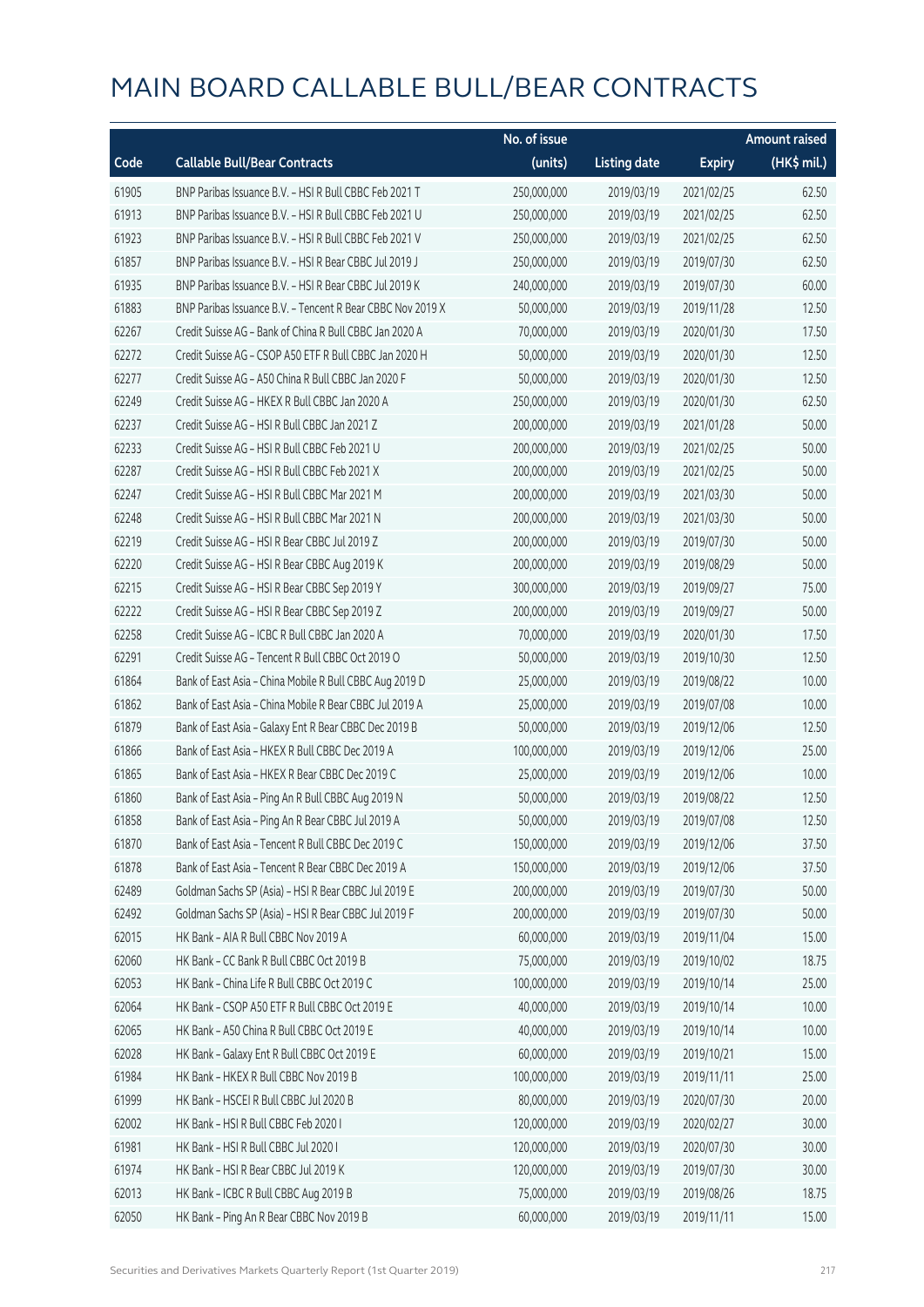|       |                                                      | No. of issue |                     |               | <b>Amount raised</b> |
|-------|------------------------------------------------------|--------------|---------------------|---------------|----------------------|
| Code  | <b>Callable Bull/Bear Contracts</b>                  | (units)      | <b>Listing date</b> | <b>Expiry</b> | (HK\$ mil.)          |
| 62042 | HK Bank - SUNAC R Bull CBBC Nov 2019 D               | 60,000,000   | 2019/03/19          | 2019/11/25    | 15.00                |
| 62066 | HK Bank - Tencent R Bull CBBC Nov 2019 B             | 40,000,000   | 2019/03/19          | 2019/11/11    | 10.00                |
| 61985 | HK Bank - Tencent R Bear CBBC Nov 2019 D             | 100,000,000  | 2019/03/19          | 2019/11/18    | 25.00                |
| 62152 | Haitong Int'l Sec - HSI R Bull CBBC Jan 2021 R       | 120,000,000  | 2019/03/19          | 2021/01/28    | 30.00                |
| 62165 | Haitong Int'l Sec - HSI R Bull CBBC Jan 2021 S       | 120,000,000  | 2019/03/19          | 2021/01/28    | 30.00                |
| 62159 | Haitong Int'l Sec - HSI R Bull CBBC Apr 2021 A       | 120,000,000  | 2019/03/19          | 2021/04/29    | 30.00                |
| 62150 | Haitong Int'l Sec - HSI R Bear CBBC Jul 2019 G       | 150,000,000  | 2019/03/19          | 2019/07/30    | 37.50                |
| 62151 | Haitong Int'l Sec - HSI R Bear CBBC Jul 2019 H       | 150,000,000  | 2019/03/19          | 2019/07/30    | 37.50                |
| 62172 | Haitong Int'l Sec - HSI R Bear CBBC Jul 2019 I       | 120,000,000  | 2019/03/19          | 2019/07/30    | 30.00                |
| 62185 | Haitong Int'l Sec - Tencent R Bear CBBC Oct 2019 G   | 40,000,000   | 2019/03/19          | 2019/10/31    | 27.88                |
| 62180 | Haitong Int'l Sec - Tencent R Bear CBBC Nov 2019 C   | 40,000,000   | 2019/03/19          | 2019/11/04    | 25.88                |
| 62110 | J P Morgan SP BV - HKEX R Bull CBBC Jul 2019 F       | 40,000,000   | 2019/03/19          | 2019/07/12    | 10.00                |
| 62118 | J P Morgan SP BV - HKEX R Bull CBBC Jul 2019 G       | 40,000,000   | 2019/03/19          | 2019/07/12    | 10.00                |
| 62097 | J P Morgan SP BV - HSI R Bull CBBC Sep 2021 H        | 200,000,000  | 2019/03/19          | 2021/09/29    | 50.00                |
| 62098 | J P Morgan SP BV - HSI R Bull CBBC Sep 2021 I        | 200,000,000  | 2019/03/19          | 2021/09/29    | 50.00                |
| 62100 | J P Morgan SP BV - HSI R Bull CBBC Sep 2021 J        | 200,000,000  | 2019/03/19          | 2021/09/29    | 50.00                |
| 62102 | J P Morgan SP BV - HSI R Bull CBBC Sep 2021 K        | 200,000,000  | 2019/03/19          | 2021/09/29    | 50.00                |
| 62104 | J P Morgan SP BV - HSI R Bull CBBC Sep 2021 L        | 200,000,000  | 2019/03/19          | 2021/09/29    | 50.00                |
| 62074 | J P Morgan SP BV - HSI R Bear CBBC Jun 2019 F        | 200,000,000  | 2019/03/19          | 2019/06/27    | 50.00                |
| 62079 | J P Morgan SP BV - HSI R Bear CBBC Jul 2019 X        | 200,000,000  | 2019/03/19          | 2019/07/30    | 50.00                |
| 62071 | J P Morgan SP BV - Tencent R Bear CBBC Jul 2019 G    | 50,000,000   | 2019/03/19          | 2019/07/12    | 12.50                |
| 61924 | Macquarie Bank Ltd. - Tencent R Bull CBBC Jun 2019 U | 11,700,000   | 2019/03/19          | 2019/06/28    | 10.03                |
| 61927 | Macquarie Bank Ltd. - Tencent R Bull CBBC Jun 2019 V | 9,600,000    | 2019/03/19          | 2019/06/28    | 10.03                |
| 61929 | Macquarie Bank Ltd. - Tencent R Bear CBBC Nov 2019 G | 4,900,000    | 2019/03/19          | 2019/11/15    | 10.08                |
| 61932 | Macquarie Bank Ltd. - Tencent R Bear CBBC Nov 2019 H | 4,400,000    | 2019/03/19          | 2019/11/15    | 10.13                |
| 62323 | SG Issuer - AIA R Bull CBBC Nov 2019 E               | 60,000,000   | 2019/03/19          | 2019/11/18    | 15.00                |
| 62293 | SG Issuer - AIA R Bear CBBC Sep 2019 D               | 60,000,000   | 2019/03/19          | 2019/09/27    | 15.00                |
| 62410 | SG Issuer – Bank of China R Bull CBBC Feb 2020 A     | 100,000,000  | 2019/03/19          | 2020/02/21    | 25.00                |
| 62411 | SG Issuer - China Mobile R Bull CBBC Oct 2019 D      | 100,000,000  | 2019/03/19          | 2019/10/16    | 25.00                |
| 62413 | SG Issuer - China Mobile R Bull CBBC Nov 2019 C      | 100,000,000  | 2019/03/19          | 2019/11/18    | 25.00                |
| 62297 | SG Issuer - China Mobile R Bear CBBC Jul 2019 B      | 100,000,000  | 2019/03/19          | 2019/07/30    | 25.00                |
| 62335 | SG Issuer - CC Bank R Bull CBBC Sep 2019 G           | 100,000,000  | 2019/03/19          | 2019/09/11    | 25.00                |
| 62348 | SG Issuer - China Life R Bull CBBC Aug 2019 D        | 40,000,000   | 2019/03/19          | 2019/08/05    | 10.00                |
| 62298 | SG Issuer - Sinopec Corp R Bear CBBC Aug 2019 A      | 40,000,000   | 2019/03/19          | 2019/08/09    | 10.00                |
| 62354 | SG Issuer - CSOP A50 ETF R Bull CBBC Mar 2020 F      | 100,000,000  | 2019/03/19          | 2020/03/30    | 25.00                |
| 62409 | SG Issuer - CSOP A50 ETF R Bull CBBC Mar 2020 G      | 100,000,000  | 2019/03/19          | 2020/03/30    | 25.00                |
| 62419 | SG Issuer - HKEX R Bull CBBC Jul 2019 K              | 50,000,000   | 2019/03/19          | 2019/07/05    | 12.50                |
| 62428 | SG Issuer - HKEX R Bull CBBC Jul 2019 R              | 50,000,000   | 2019/03/19          | 2019/07/18    | 12.50                |
| 62405 | SG Issuer - HKEX R Bear CBBC Jul 2019 R              | 50,000,000   | 2019/03/19          | 2019/07/05    | 12.50                |
| 62408 | SG Issuer - HKEX R Bear CBBC Jul 2019 S              | 50,000,000   | 2019/03/19          | 2019/07/18    | 15.50                |
| 62389 | SG Issuer - HSI R Bull CBBC May 2021 N               | 200,000,000  | 2019/03/19          | 2021/05/28    | 50.00                |
| 62399 | SG Issuer - HSI R Bull CBBC Jul 2021 P               | 200,000,000  | 2019/03/19          | 2021/07/29    | 50.00                |
| 62401 | SG Issuer - HSI R Bull CBBC Jul 2021 Q               | 200,000,000  | 2019/03/19          | 2021/07/29    | 50.00                |
| 62402 | SG Issuer - HSI R Bull CBBC Jul 2021 R               | 200,000,000  | 2019/03/19          | 2021/07/29    | 50.00                |
| 62308 | SG Issuer - HSI R Bear CBBC Jul 2019 D               | 200,000,000  | 2019/03/19          | 2019/07/30    | 50.00                |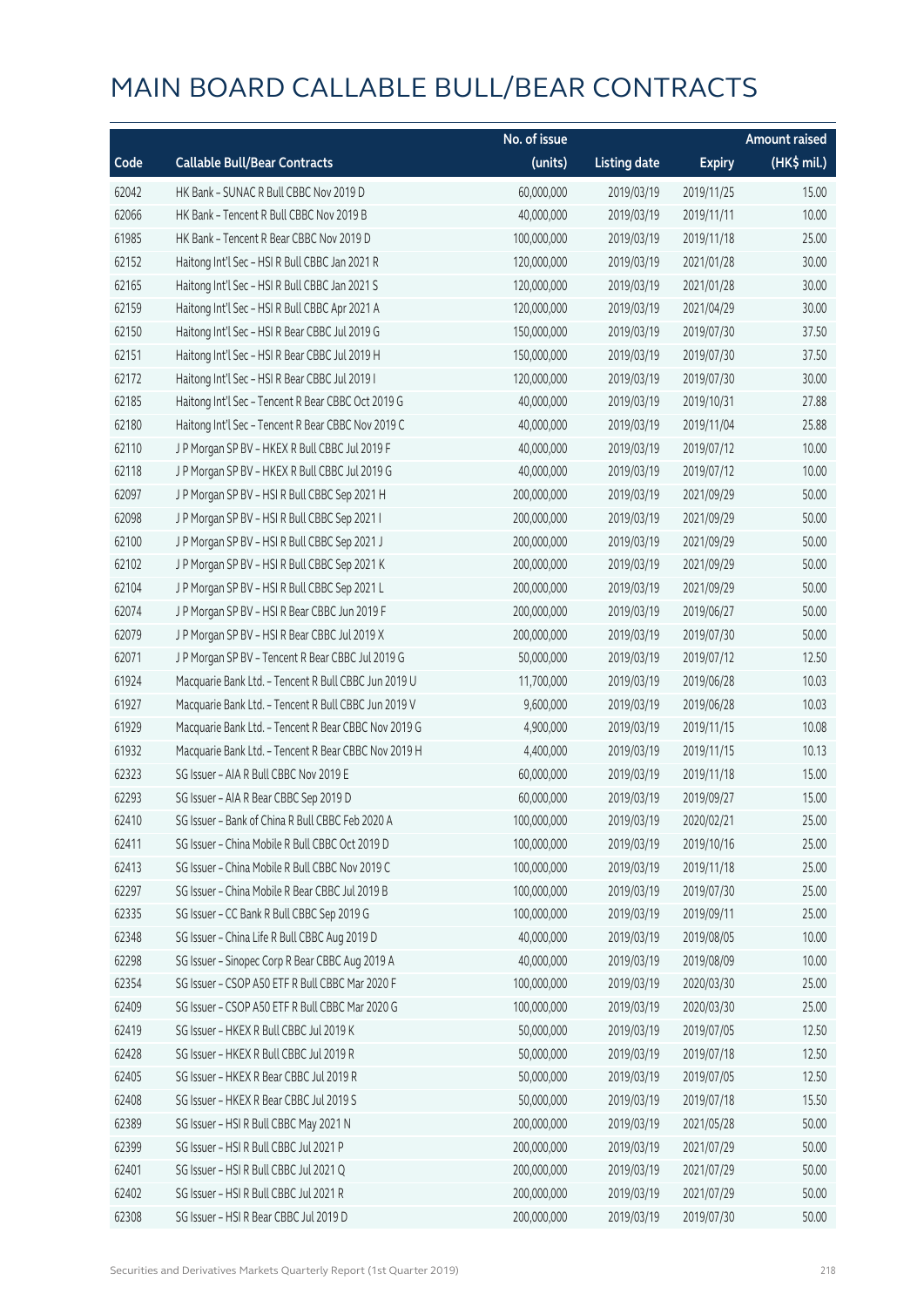|       |                                                          | No. of issue |                     |               | <b>Amount raised</b> |
|-------|----------------------------------------------------------|--------------|---------------------|---------------|----------------------|
| Code  | <b>Callable Bull/Bear Contracts</b>                      | (units)      | <b>Listing date</b> | <b>Expiry</b> | (HK\$ mil.)          |
| 62355 | SG Issuer - HSI R Bear CBBC Jul 2019 F                   | 200,000,000  | 2019/03/19          | 2019/07/30    | 50.00                |
| 62310 | SG Issuer - HSI R Bear CBBC Aug 2019 B                   | 200,000,000  | 2019/03/19          | 2019/08/29    | 50.00                |
| 62312 | SG Issuer - HSI R Bear CBBC Aug 2019 F                   | 200,000,000  | 2019/03/19          | 2019/08/29    | 50.00                |
| 62356 | SG Issuer - HSI R Bear CBBC Aug 2019 J                   | 200,000,000  | 2019/03/19          | 2019/08/29    | 50.00                |
| 62321 | SG Issuer - HSI R Bear CBBC Sep 2019 X                   | 200,000,000  | 2019/03/19          | 2019/09/27    | 50.00                |
| 62360 | SG Issuer - HSI R Bear CBBC Sep 2019 Y                   | 200,000,000  | 2019/03/19          | 2019/09/27    | 50.00                |
| 62364 | SG Issuer - HSI R Bear CBBC Oct 2019 J                   | 200,000,000  | 2019/03/19          | 2019/10/30    | 50.00                |
| 62349 | SG Issuer - Ping An R Bull CBBC Oct 2019 T               | 100,000,000  | 2019/03/19          | 2019/10/18    | 25.00                |
| 62299 | SG Issuer - Ping An R Bear CBBC Aug 2019 J               | 100,000,000  | 2019/03/19          | 2019/08/09    | 25.00                |
| 62432 | SG Issuer - Tencent R Bull CBBC Jun 2019 K               | 80,000,000   | 2019/03/19          | 2019/06/26    | 20.00                |
| 62436 | SG Issuer - Tencent R Bull CBBC Jul 2019 R               | 80,000,000   | 2019/03/19          | 2019/07/19    | 20.00                |
| 62300 | SG Issuer - Tencent R Bear CBBC Nov 2019 S               | 80,000,000   | 2019/03/19          | 2019/11/29    | 20.00                |
| 62305 | SG Issuer - Tencent R Bear CBBC Dec 2019 M               | 80,000,000   | 2019/03/19          | 2019/12/12    | 20.00                |
| 61958 | UBS AG - HSI R Bull CBBC Oct 2020 T                      | 200,000,000  | 2019/03/19          | 2020/10/29    | 50.00                |
| 61956 | UBS AG - HSI R Bull CBBC Feb 2021 J                      | 200,000,000  | 2019/03/19          | 2021/02/25    | 50.00                |
| 61952 | UBS AG - HSI R Bear CBBC Jul 2019 J                      | 200,000,000  | 2019/03/19          | 2019/07/30    | 50.00                |
| 61955 | UBS AG - HSI R Bear CBBC Jul 2019 K                      | 200,000,000  | 2019/03/19          | 2019/07/30    | 50.00                |
| 61970 | UBS AG - HSI R Bear CBBC Aug 2019 B                      | 200,000,000  | 2019/03/19          | 2019/08/29    | 50.00                |
| 61961 | UBS AG - Tencent R Bull CBBC Oct 2019 B                  | 200,000,000  | 2019/03/19          | 2019/10/31    | 50.00                |
| 61966 | UBS AG - Tencent R Bull CBBC Nov 2019 A                  | 200,000,000  | 2019/03/19          | 2019/11/29    | 50.00                |
| 62207 | Bank Vontobel - Geely Auto R Bear CBBC Dec 2019 A        | 40,000,000   | 2019/03/19          | 2019/12/20    | 10.00                |
| 62214 | Bank Vontobel - HSI N Bull CBBC Mar 2021 G               | 80,000,000   | 2019/03/19          | 2021/03/30    | 20.00                |
| 62200 | Bank Vontobel - HSI R Bull CBBC Mar 2021 E               | 80,000,000   | 2019/03/19          | 2021/03/30    | 20.00                |
| 62202 | Bank Vontobel - HSI R Bull CBBC Mar 2021 F               | 80,000,000   | 2019/03/19          | 2021/03/30    | 20.00                |
| 62190 | Bank Vontobel - HSI R Bear CBBC Dec 2019 H               | 80,000,000   | 2019/03/19          | 2019/12/30    | 20.00                |
| 62208 | Bank Vontobel - Meituan Dianping R Bull CBBC Dec 2019 A  | 40,000,000   | 2019/03/19          | 2019/12/06    | 10.00                |
| 62210 | Bank Vontobel - Meituan Dianping R Bull CBBC Dec 2019 B  | 40,000,000   | 2019/03/19          | 2019/12/20    | 11.24                |
| 62718 | BNP Paribas Issuance B.V. - HSI R Bull CBBC Feb 2021 W   | 250,000,000  | 2019/03/20          | 2021/02/25    | 62.50                |
| 62720 | BNP Paribas Issuance B.V. - HSI R Bull CBBC Feb 2021 X   | 250,000,000  | 2019/03/20          | 2021/02/25    | 62.50                |
| 62719 | BNP Paribas Issuance B.V. - HSI R Bear CBBC Jul 2019 L   | 250,000,000  | 2019/03/20          | 2019/07/30    | 62.50                |
| 62833 | Credit Suisse AG - HSBC R Bull CBBC Dec 2019 C           | 70,000,000   | 2019/03/20          | 2019/12/30    | 17.50                |
| 62826 | Credit Suisse AG - HSI R Bull CBBC Mar 2021 F            | 200,000,000  | 2019/03/20          | 2021/03/30    | 50.00                |
| 62822 | Credit Suisse AG - HSI R Bull CBBC Mar 2021 Q            | 200,000,000  | 2019/03/20          | 2021/03/30    | 50.00                |
| 62823 | Credit Suisse AG - HSI R Bull CBBC Mar 2021 S            | 200,000,000  | 2019/03/20          | 2021/03/30    | 50.00                |
| 62829 | Credit Suisse AG - HSI R Bull CBBC Apr 2021 N            | 200,000,000  | 2019/03/20          | 2021/04/29    | 50.00                |
| 62831 | Credit Suisse AG - HSI R Bear CBBC Aug 2019 G            | 200,000,000  | 2019/03/20          | 2019/08/29    | 50.00                |
| 62834 | Credit Suisse AG - Ping An R Bull CBBC Jan 2020 C        | 80,000,000   | 2019/03/20          | 2020/01/24    | 20.00                |
| 62838 | Credit Suisse AG - Tencent R Bull CBBC Dec 2019 D        | 200,000,000  | 2019/03/20          | 2019/12/20    | 50.00                |
| 62494 | Goldman Sachs SP (Asia) - HSI R Bull CBBC Oct 2021 C     | 200,000,000  | 2019/03/20          | 2021/10/28    | 50.00                |
| 62513 | Goldman Sachs SP (Asia) - HSI R Bull CBBC Oct 2021 D     | 200,000,000  | 2019/03/20          | 2021/10/28    | 50.00                |
| 62543 | Goldman Sachs SP (Asia) - HSI R Bull CBBC Oct 2021 E     | 200,000,000  | 2019/03/20          | 2021/10/28    | 50.00                |
| 62554 | Goldman Sachs SP (Asia) - HSI R Bull CBBC Oct 2021 F     | 200,000,000  | 2019/03/20          | 2021/10/28    | 50.00                |
| 62568 | Goldman Sachs SP (Asia) - HSI R Bull CBBC Oct 2021 G     | 200,000,000  | 2019/03/20          | 2021/10/28    | 50.00                |
| 62566 | Goldman Sachs SP (Asia) - HSI R Bear CBBC Jul 2019 G     | 200,000,000  | 2019/03/20          | 2019/07/30    | 50.00                |
| 62561 | Goldman Sachs SP (Asia) - Tencent R Bull CBBC Dec 2019 E | 100,000,000  | 2019/03/20          | 2019/12/31    | 25.00                |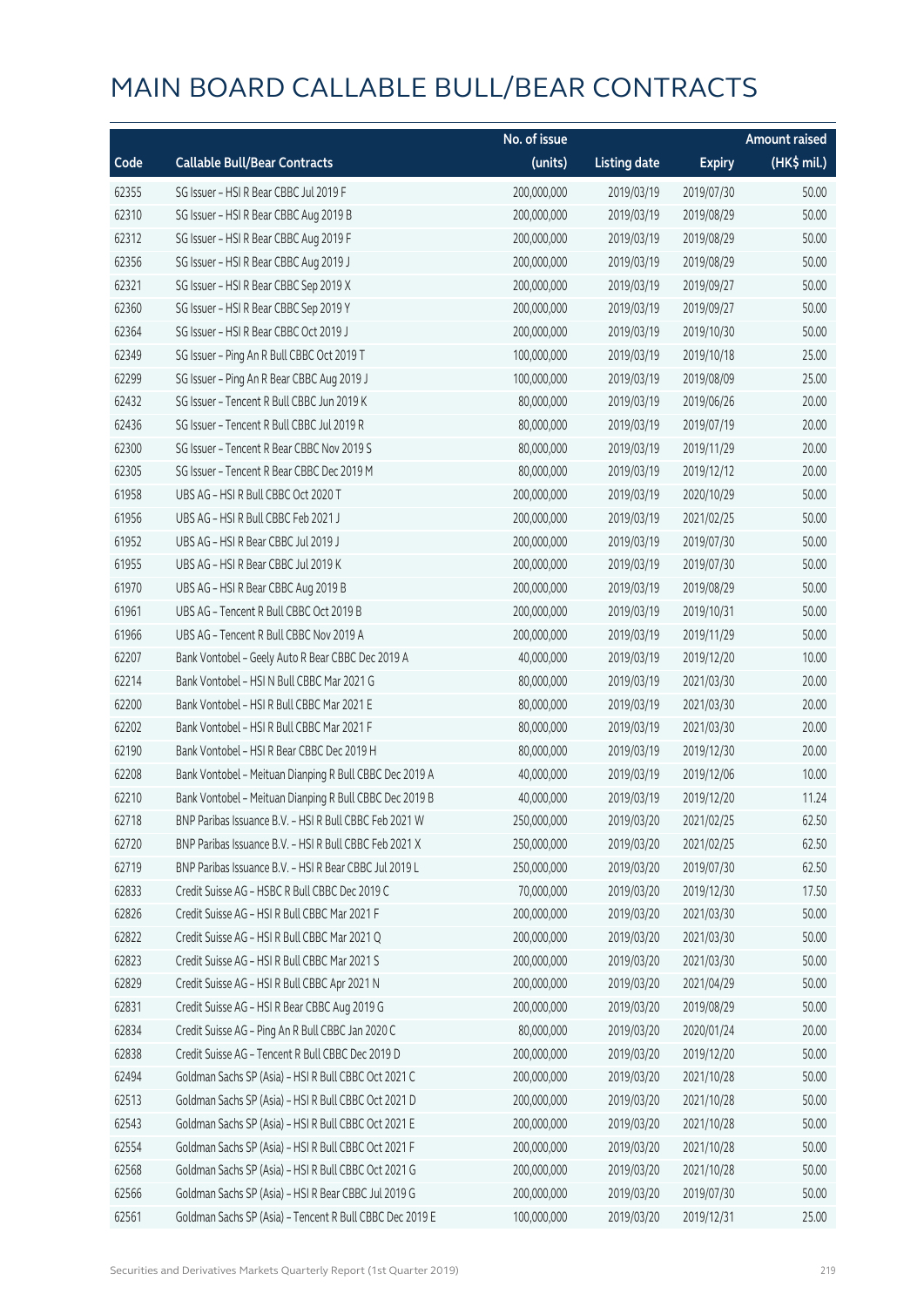|       |                                                             | No. of issue |                     |               | <b>Amount raised</b> |
|-------|-------------------------------------------------------------|--------------|---------------------|---------------|----------------------|
| Code  | <b>Callable Bull/Bear Contracts</b>                         | (units)      | <b>Listing date</b> | <b>Expiry</b> | (HK\$ mil.)          |
| 62599 | HK Bank - China Mobile R Bull CBBC Oct 2019 D               | 60,000,000   | 2019/03/20          | 2019/10/21    | 15.00                |
| 62590 | HK Bank - HKEX R Bear CBBC Dec 2019 A                       | 100,000,000  | 2019/03/20          | 2019/12/02    | 25.00                |
| 62578 | HK Bank - HSI R Bull CBBC Jul 2020 J                        | 120,000,000  | 2019/03/20          | 2020/07/30    | 30.00                |
| 62583 | HK Bank - HSI R Bear CBBC Jul 2019 L                        | 80,000,000   | 2019/03/20          | 2019/07/30    | 20.00                |
| 62587 | HK Bank - Meituan Dianping R Bull CBBC Oct 2019 B           | 40,000,000   | 2019/03/20          | 2019/10/28    | 10.00                |
| 62603 | HK Bank - Meituan Dianping R Bull CBBC Nov 2019 A           | 40,000,000   | 2019/03/20          | 2019/11/18    | 10.00                |
| 62589 | HK Bank - Ping An R Bull CBBC Oct 2019 G                    | 80,000,000   | 2019/03/20          | 2019/10/28    | 20.00                |
| 62629 | Haitong Int'l Sec - HSI R Bull CBBC Dec 2019 B              | 120,000,000  | 2019/03/20          | 2019/12/30    | 30.00                |
| 62695 | Haitong Int'l Sec - HSI R Bull CBBC Jan 2021 T              | 120,000,000  | 2019/03/20          | 2021/01/28    | 30.00                |
| 62708 | Haitong Int'l Sec - HSI R Bull CBBC Apr 2021 B              | 120,000,000  | 2019/03/20          | 2021/04/29    | 30.00                |
| 62713 | Haitong Int'l Sec - HSI R Bear CBBC Jul 2019 J              | 150,000,000  | 2019/03/20          | 2019/07/30    | 37.50                |
| 62714 | Haitong Int'l Sec - HSI R Bear CBBC Sep 2019 B              | 120,000,000  | 2019/03/20          | 2019/09/27    | 30.00                |
| 62641 | Haitong Int'l Sec - Meituan Dianping R Bull CBBC Sep 2019 A | 90,000,000   | 2019/03/20          | 2019/09/09    | 22.50                |
| 62643 | Haitong Int'l Sec - Meituan Dianping R Bull CBBC Sep 2019 B | 90,000,000   | 2019/03/20          | 2019/09/09    | 22.50                |
| 62638 | Haitong Int'l Sec - Ping An R Bull CBBC Oct 2019 A          | 50,000,000   | 2019/03/20          | 2019/10/04    | 12.50                |
| 62682 | J P Morgan SP BV - HKEX R Bull CBBC Jul 2019 H              | 40,000,000   | 2019/03/20          | 2019/07/19    | 10.00                |
| 62656 | J P Morgan SP BV - HSI R Bull CBBC Sep 2021 M               | 200,000,000  | 2019/03/20          | 2021/09/29    | 50.00                |
| 62665 | J P Morgan SP BV - HSI R Bull CBBC Sep 2021 N               | 200,000,000  | 2019/03/20          | 2021/09/29    | 50.00                |
| 62669 | J P Morgan SP BV - HSI R Bull CBBC Sep 2021 O               | 200,000,000  | 2019/03/20          | 2021/09/29    | 50.00                |
| 62683 | J P Morgan SP BV - HSI R Bear CBBC Jul 2019 Y               | 200,000,000  | 2019/03/20          | 2019/07/30    | 50.00                |
| 62676 | J P Morgan SP BV - Tencent R Bull CBBC Jul 2019 D           | 50,000,000   | 2019/03/20          | 2019/07/19    | 12.50                |
| 62678 | J P Morgan SP BV - Tencent R Bear CBBC Jul 2019 H           | 50,000,000   | 2019/03/20          | 2019/07/19    | 12.50                |
| 62569 | Macquarie Bank Ltd. - Tencent R Bull CBBC Jul 2019 H        | 19,900,000   | 2019/03/20          | 2019/07/19    | 10.03                |
| 62572 | Macquarie Bank Ltd. - Tencent R Bear CBBC Nov 2019 I        | 9,400,000    | 2019/03/20          | 2019/11/29    | 10.11                |
| 62753 | SG Issuer - CM Bank R Bear CBBC Dec 2019 B                  | 100,000,000  | 2019/03/20          | 2019/12/30    | 25.00                |
| 62812 | SG Issuer - Sinopec Corp R Bull CBBC Sep 2019 A             | 40,000,000   | 2019/03/20          | 2019/09/27    | 10.00                |
| 62756 | SG Issuer - Geely Auto R Bull CBBC Oct 2019 C               | 40,000,000   | 2019/03/20          | 2019/10/16    | 10.00                |
| 62813 | SG Issuer - Galaxy Ent R Bear CBBC Sep 2019 H               | 100,000,000  | 2019/03/20          | 2019/09/27    | 25.00                |
| 62724 | SG Issuer - HSI R Bull CBBC Apr 2021 K                      | 200,000,000  | 2019/03/20          | 2021/04/29    | 50.00                |
| 62788 | SG Issuer - HSI R Bull CBBC Apr 2021 Q                      | 200,000,000  | 2019/03/20          | 2021/04/29    | 50.00                |
| 62727 | SG Issuer - HSI R Bull CBBC May 2021 R                      | 200,000,000  | 2019/03/20          | 2021/05/28    | 50.00                |
| 62790 | SG Issuer - HSI R Bull CBBC Jul 2021 S                      | 200,000,000  | 2019/03/20          | 2021/07/29    | 50.00                |
| 62791 | SG Issuer - HSI R Bull CBBC Jul 2021 T                      | 200,000,000  | 2019/03/20          | 2021/07/29    | 50.00                |
| 62768 | SG Issuer - HSI R Bear CBBC Jul 2019 I                      | 200,000,000  | 2019/03/20          | 2019/07/30    | 50.00                |
| 62787 | SG Issuer - HSI R Bear CBBC Sep 2019 D                      | 200,000,000  | 2019/03/20          | 2019/09/27    | 50.00                |
| 62772 | SG Issuer - HSI R Bear CBBC Sep 2019 Z                      | 200,000,000  | 2019/03/20          | 2019/09/27    | 50.00                |
| 62769 | SG Issuer - HSI R Bear CBBC Nov 2019 B                      | 400,000,000  | 2019/03/20          | 2019/11/28    | 100.00               |
| 62815 | SG Issuer - Meituan Dianping R Bull CBBC Dec 2019 A         | 60,000,000   | 2019/03/20          | 2019/12/16    | 15.00                |
| 62817 | SG Issuer - Meituan Dianping R Bull CBBC Dec 2019 B         | 60,000,000   | 2019/03/20          | 2019/12/30    | 15.00                |
| 62814 | SG Issuer - Ping An R Bull CBBC Sep 2019 E                  | 100,000,000  | 2019/03/20          | 2019/09/27    | 25.00                |
| 62728 | SG Issuer - Ping An R Bear CBBC Jul 2019 J                  | 100,000,000  | 2019/03/20          | 2019/07/23    | 25.00                |
| 62729 | SG Issuer - Sunny Optical R Bull CBBC Jul 2019 H            | 40,000,000   | 2019/03/20          | 2019/07/17    | 10.00                |
| 62765 | SG Issuer - Sunny Optical R Bear CBBC Sep 2019 C            | 40,000,000   | 2019/03/20          | 2019/09/11    | 10.00                |
| 62742 | SG Issuer - Tencent R Bull CBBC Jul 2019 S                  | 80,000,000   | 2019/03/20          | 2019/07/17    | 20.00                |
| 62743 | SG Issuer - Tencent R Bull CBBC Aug 2019 G                  | 80,000,000   | 2019/03/20          | 2019/08/02    | 20.00                |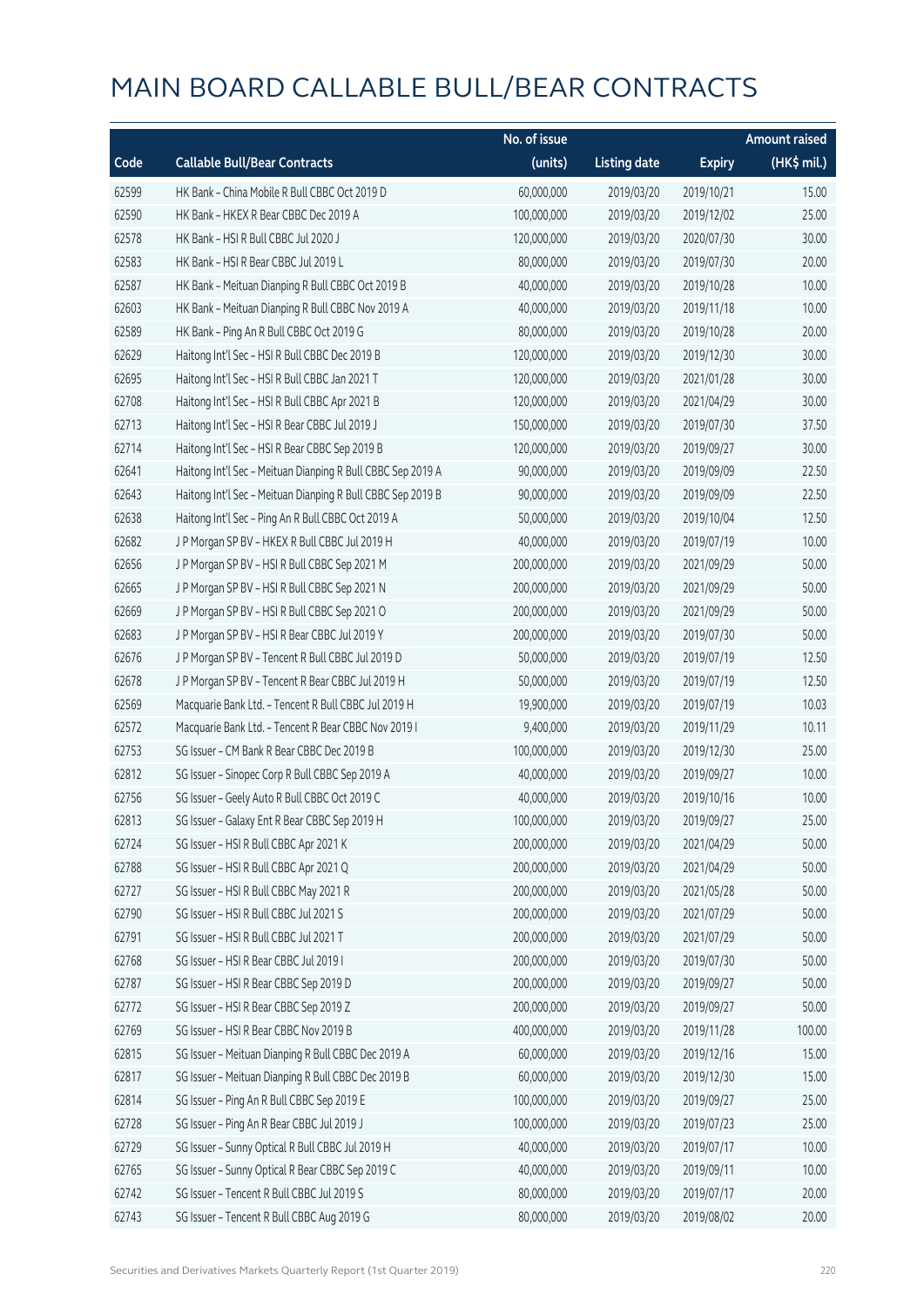|       |                                                              | No. of issue |                     |               | <b>Amount raised</b> |
|-------|--------------------------------------------------------------|--------------|---------------------|---------------|----------------------|
| Code  | <b>Callable Bull/Bear Contracts</b>                          | (units)      | <b>Listing date</b> | <b>Expiry</b> | (HK\$ mil.)          |
| 62767 | SG Issuer - Tencent R Bear CBBC Dec 2019 N                   | 80,000,000   | 2019/03/20          | 2019/12/16    | 20.00                |
| 62612 | UBS AG - HSI R Bull CBBC Oct 2020 Z                          | 200,000,000  | 2019/03/20          | 2020/10/29    | 50.00                |
| 62611 | UBS AG - HSI R Bull CBBC Feb 2021 D                          | 200,000,000  | 2019/03/20          | 2021/02/25    | 50.00                |
| 62615 | UBS AG - HSI R Bear CBBC Jul 2019 L                          | 200,000,000  | 2019/03/20          | 2019/07/30    | 50.00                |
| 62860 | BOCI Asia Ltd. - HSI R Bull CBBC Sep 2020 M                  | 150,000,000  | 2019/03/21          | 2020/09/29    | 37.80                |
| 62922 | BNP Paribas Issuance B.V. - HSI R Bull CBBC Feb 2021 A       | 240,000,000  | 2019/03/21          | 2021/02/25    | 60.00                |
| 62861 | BNP Paribas Issuance B.V. - HSI R Bull CBBC Feb 2021 Y       | 250,000,000  | 2019/03/21          | 2021/02/25    | 62.50                |
| 62862 | BNP Paribas Issuance B.V. - HSI R Bull CBBC Feb 2021 Z       | 250,000,000  | 2019/03/21          | 2021/02/25    | 62.50                |
| 62921 | BNP Paribas Issuance B.V. - HSI R Bear CBBC Jul 2019 R       | 240,000,000  | 2019/03/21          | 2019/07/30    | 60.00                |
| 62908 | Credit Suisse AG - China Mobile R Bull CBBC Dec 2019 E       | 70,000,000   | 2019/03/21          | 2019/12/30    | 17.50                |
| 62907 | Credit Suisse AG - Geely Auto R Bear CBBC Jan 2020 A         | 150,000,000  | 2019/03/21          | 2020/01/30    | 37.50                |
| 62918 | Credit Suisse AG - HSI R Bull CBBC Apr 2021 O                | 200,000,000  | 2019/03/21          | 2021/04/29    | 50.00                |
| 62919 | Credit Suisse AG - HSI R Bull CBBC Apr 2021 P                | 200,000,000  | 2019/03/21          | 2021/04/29    | 50.00                |
| 62906 | Credit Suisse AG - HSI R Bear CBBC Jul 2019 F                | 200,000,000  | 2019/03/21          | 2019/07/30    | 50.00                |
| 62916 | Credit Suisse AG - Meituan Dianping R Bull CBBC Dec 2019 B   | 40,000,000   | 2019/03/21          | 2019/12/30    | 10.00                |
| 62909 | Credit Suisse AG - Ping An R Bull CBBC Jan 2020 D            | 80,000,000   | 2019/03/21          | 2020/01/30    | 20.00                |
| 62982 | Goldman Sachs SP (Asia) - AIA R Bull CBBC Nov 2019 Q         | 100,000,000  | 2019/03/21          | 2019/11/15    | 25.00                |
| 62994 | Goldman Sachs SP (Asia) - CSOP A50 ETF R Bull CBBC Nov 2019N | 100,000,000  | 2019/03/21          | 2019/11/25    | 25.00                |
| 62976 | Goldman Sachs SP (Asia) - HKEX R Bull CBBC Dec 2019 E        | 100,000,000  | 2019/03/21          | 2019/12/30    | 25.00                |
| 62856 | Goldman Sachs SP (Asia) - HSI R Bull CBBC Oct 2021 H         | 200,000,000  | 2019/03/21          | 2021/10/28    | 50.00                |
| 62882 | Goldman Sachs SP (Asia) - HSI R Bull CBBC Oct 2021 I         | 200,000,000  | 2019/03/21          | 2021/10/28    | 50.00                |
| 62883 | Goldman Sachs SP (Asia) - HSI R Bull CBBC Oct 2021 J         | 200,000,000  | 2019/03/21          | 2021/10/28    | 50.00                |
| 62851 | Goldman Sachs SP (Asia) - HSI R Bear CBBC Jul 2019 H         | 200,000,000  | 2019/03/21          | 2019/07/30    | 50.00                |
| 62974 | Goldman Sachs SP (Asia) - Ping An R Bull CBBC Dec 2019 X     | 100,000,000  | 2019/03/21          | 2019/12/31    | 25.00                |
| 62853 | Goldman Sachs SP (Asia) - Tencent R Bull CBBC Dec 2019 I     | 100,000,000  | 2019/03/21          | 2019/12/31    | 25.00                |
| 62963 | Goldman Sachs SP (Asia) - Tencent R Bear CBBC Oct 2021 A     | 100,000,000  | 2019/03/21          | 2021/10/28    | 25.00                |
| 62841 | HK Bank - China Mobile R Bull CBBC Nov 2019 A                | 60,000,000   | 2019/03/21          | 2019/11/04    | 15.00                |
| 62849 | HK Bank - CC Bank R Bull CBBC Oct 2019 C                     | 75,000,000   | 2019/03/21          | 2019/10/28    | 18.75                |
| 62844 | HK Bank - CC Bank R Bear CBBC Aug 2019 A                     | 50,000,000   | 2019/03/21          | 2019/08/26    | 12.50                |
| 62839 | HK Bank - Ping An R Bull CBBC Aug 2019 F                     | 80,000,000   | 2019/03/21          | 2019/08/19    | 20.00                |
| 62850 | HK Bank - SUNAC R Bear CBBC Sep 2019 A                       | 40,000,000   | 2019/03/21          | 2019/09/30    | 10.00                |
| 62937 | Haitong Int'l Sec - AIA R Bull CBBC Aug 2019 C               | 60,000,000   | 2019/03/21          | 2019/08/21    | 15.00                |
| 62933 | Haitong Int'l Sec - China Mobile R Bull CBBC Aug 2019 B      | 50,000,000   | 2019/03/21          | 2019/08/08    | 12.50                |
| 62934 | Haitong Int'l Sec - China Mobile R Bull CBBC Aug 2019 C      | 50,000,000   | 2019/03/21          | 2019/08/08    | 12.50                |
| 62925 | Haitong Int'l Sec - HSI R Bull CBBC Mar 2021 A               | 120,000,000  | 2019/03/21          | 2021/03/30    | 30.00                |
| 62928 | Haitong Int'l Sec - HSI R Bull CBBC Mar 2021 B               | 120,000,000  | 2019/03/21          | 2021/03/30    | 30.00                |
| 62929 | Haitong Int'l Sec - HSI R Bear CBBC Jul 2019 K               | 120,000,000  | 2019/03/21          | 2019/07/30    | 30.00                |
| 62932 | Haitong Int'l Sec - HSI R Bear CBBC Jul 2019 L               | 120,000,000  | 2019/03/21          | 2019/07/30    | 30.00                |
| 62943 | Haitong Int'l Sec - Meituan Dianping R Bull CBBC Sep 2019 C  | 90,000,000   | 2019/03/21          | 2019/09/11    | 22.50                |
| 62938 | Haitong Int'l Sec - Ping An R Bull CBBC Oct 2019 B           | 50,000,000   | 2019/03/21          | 2019/10/15    | 12.50                |
| 62945 | Haitong Int'l Sec - Ping An R Bear CBBC Aug 2019 E           | 50,000,000   | 2019/03/21          | 2019/08/15    | 12.50                |
| 62950 | Haitong Int'l Sec - Ping An R Bear CBBC Aug 2019 F           | 50,000,000   | 2019/03/21          | 2019/08/15    | 12.50                |
| 62923 | Haitong Int'l Sec - Tencent R Bear CBBC Oct 2019 H           | 40,000,000   | 2019/03/21          | 2019/10/31    | 10.00                |
| 62885 | J P Morgan SP BV - HSI R Bull CBBC Sep 2021 P                | 200,000,000  | 2019/03/21          | 2021/09/29    | 50.00                |
| 62899 | J P Morgan SP BV - HSI R Bull CBBC Sep 2021 Q                | 200,000,000  | 2019/03/21          | 2021/09/29    | 50.00                |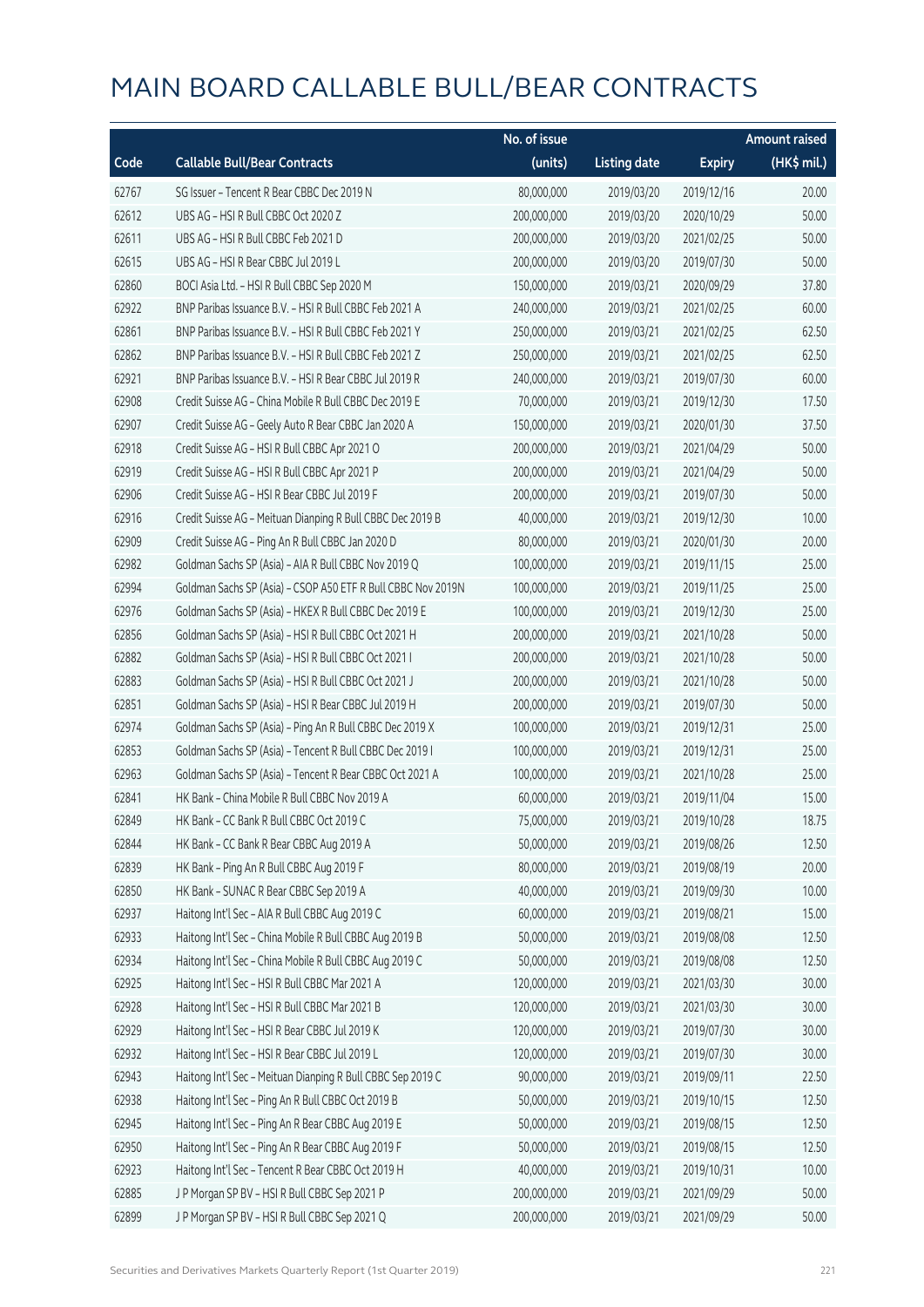|       |                                                            | No. of issue |                     |               | <b>Amount raised</b> |
|-------|------------------------------------------------------------|--------------|---------------------|---------------|----------------------|
| Code  | <b>Callable Bull/Bear Contracts</b>                        | (units)      | <b>Listing date</b> | <b>Expiry</b> | (HK\$ mil.)          |
| 62888 | J P Morgan SP BV - HSI R Bear CBBC Jun 2019 K              | 200,000,000  | 2019/03/21          | 2019/06/27    | 50.00                |
| 62893 | J P Morgan SP BV - HSI R Bear CBBC Jul 2019 C              | 200,000,000  | 2019/03/21          | 2019/07/30    | 50.00                |
| 62891 | J P Morgan SP BV - HSI R Bear CBBC Jul 2019 Z              | 200,000,000  | 2019/03/21          | 2019/07/30    | 50.00                |
| 62905 | J P Morgan SP BV - Ping An R Bull CBBC Jul 2019 E          | 100,000,000  | 2019/03/21          | 2019/07/19    | 25.00                |
| 62869 | Macquarie Bank Ltd. - Ping An R Bull CBBC Jan 2020 A       | 20,000,000   | 2019/03/21          | 2020/01/31    | 10.10                |
| 62866 | Macquarie Bank Ltd. - Ping An R Bear CBBC Jan 2020 A       | 15,500,000   | 2019/03/21          | 2020/01/31    | 10.09                |
| 63097 | SG Issuer - CSOP A50 ETF R Bull CBBC Feb 2020 I            | 100,000,000  | 2019/03/21          | 2020/02/27    | 25.00                |
| 63006 | SG Issuer - HKEX R Bull CBBC Jul 2019 T                    | 50,000,000   | 2019/03/21          | 2019/07/15    | 12.50                |
| 63058 | SG Issuer - HKEX R Bear CBBC Jul 2019 T                    | 50,000,000   | 2019/03/21          | 2019/07/15    | 12.50                |
| 63048 | SG Issuer - HSI R Bull CBBC May 2021 U                     | 200,000,000  | 2019/03/21          | 2021/05/28    | 50.00                |
| 63017 | SG Issuer - HSI R Bull CBBC Jul 2021 U                     | 200,000,000  | 2019/03/21          | 2021/07/29    | 50.00                |
| 63055 | SG Issuer - HSI R Bull CBBC Jul 2021 V                     | 200,000,000  | 2019/03/21          | 2021/07/29    | 50.00                |
| 63020 | SG Issuer - HSI R Bear CBBC Jul 2019 K                     | 200,000,000  | 2019/03/21          | 2019/07/30    | 50.00                |
| 63024 | SG Issuer - HSI R Bear CBBC Jul 2019 L                     | 200,000,000  | 2019/03/21          | 2019/07/30    | 50.00                |
| 63022 | SG Issuer - HSI R Bear CBBC Sep 2019 G                     | 200,000,000  | 2019/03/21          | 2019/09/27    | 50.00                |
| 63059 | SG Issuer - Ping An R Bull CBBC Nov 2019 N                 | 100,000,000  | 2019/03/21          | 2019/11/06    | 25.00                |
| 63060 | SG Issuer - Tencent R Bull CBBC Jul 2019 T                 | 80,000,000   | 2019/03/21          | 2019/07/15    | 20.00                |
| 63013 | SG Issuer - Tencent R Bull CBBC Aug 2019 H                 | 80,000,000   | 2019/03/21          | 2019/08/06    | 20.00                |
| 63063 | SG Issuer - Tencent R Bear CBBC Nov 2019 T                 | 80,000,000   | 2019/03/21          | 2019/11/28    | 20.00                |
| 62872 | UBS AG - HSI R Bull CBBC May 2021 S                        | 200,000,000  | 2019/03/21          | 2021/05/28    | 50.00                |
| 62873 | UBS AG - HSI R Bear CBBC Aug 2019 C                        | 200,000,000  | 2019/03/21          | 2019/08/29    | 50.00                |
| 62880 | UBS AG - HSI R Bear CBBC Aug 2019 D                        | 200,000,000  | 2019/03/21          | 2019/08/29    | 50.00                |
| 62961 | Bank Vontobel - HSI R Bull CBBC Dec 2019 A                 | 80,000,000   | 2019/03/21          | 2019/12/30    | 20.00                |
| 62957 | Bank Vontobel - HSI R Bear CBBC Dec 2019 I                 | 80,000,000   | 2019/03/21          | 2019/12/30    | 20.00                |
| 62959 | Bank Vontobel - HSI R Bear CBBC Dec 2019 J                 | 80,000,000   | 2019/03/21          | 2019/12/30    | 20.00                |
| 63255 | BOCI Asia Ltd. - HSI R Bull CBBC Sep 2020 N                | 150,000,000  | 2019/03/22          | 2020/09/29    | 37.50                |
| 63256 | BOCI Asia Ltd. - HSI R Bear CBBC Jun 2019 L                | 150,000,000  | 2019/03/22          | 2019/06/27    | 37.50                |
| 63135 | BNP Paribas Issuance B.V. - HSI R Bull CBBC Feb 2021 B     | 250,000,000  | 2019/03/22          | 2021/02/25    | 62.50                |
| 63137 | BNP Paribas Issuance B.V. - HSI R Bull CBBC Feb 2021 C     | 250,000,000  | 2019/03/22          | 2021/02/25    | 62.50                |
| 63504 | BNP Paribas Issuance B.V. - HSI R Bull CBBC Feb 2021 D     | 250,000,000  | 2019/03/22          | 2021/02/25    | 62.50                |
| 63523 | BNP Paribas Issuance B.V. - HSI R Bull CBBC Feb 2021 E     | 250,000,000  | 2019/03/22          | 2021/02/25    | 62.50                |
| 63527 | BNP Paribas Issuance B.V. - HSI R Bull CBBC Feb 2021 F     | 250,000,000  | 2019/03/22          | 2021/02/25    | 62.50                |
| 63530 | BNP Paribas Issuance B.V. - HSI R Bull CBBC Feb 2021 G     | 250,000,000  | 2019/03/22          | 2021/02/25    | 62.50                |
| 63110 | BNP Paribas Issuance B.V. - HSI R Bear CBBC Jul 2019 G     | 250,000,000  | 2019/03/22          | 2019/07/30    | 62.50                |
| 63112 | BNP Paribas Issuance B.V. - HSI R Bear CBBC Jul 2019 H     | 250,000,000  | 2019/03/22          | 2019/07/30    | 62.50                |
| 63118 | BNP Paribas Issuance B.V. - HSI R Bear CBBC Jul 2019 M     | 250,000,000  | 2019/03/22          | 2019/07/30    | 62.50                |
| 63121 | BNP Paribas Issuance B.V. - HSI R Bear CBBC Jul 2019 N     | 250,000,000  | 2019/03/22          | 2019/07/30    | 62.50                |
| 63125 | BNP Paribas Issuance B.V. - HSI R Bear CBBC Jul 2019 O     | 240,000,000  | 2019/03/22          | 2019/07/30    | 61.20                |
| 63127 | BNP Paribas Issuance B.V. - HSI R Bear CBBC Jul 2019 P     | 250,000,000  | 2019/03/22          | 2019/07/30    | 68.75                |
| 63128 | BNP Paribas Issuance B.V. - HSI R Bear CBBC Jul 2019 Q     | 250,000,000  | 2019/03/22          | 2019/07/30    | 81.25                |
| 63131 | BNP Paribas Issuance B.V. - HSI R Bear CBBC Jul 2019 S     | 250,000,000  | 2019/03/22          | 2019/07/30    | 62.50                |
| 63105 | BNP Paribas Issuance B.V. - HSI R Bear CBBC Jul 2019 T     | 250,000,000  | 2019/03/22          | 2019/07/30    | 62.50                |
| 63535 | BNP Paribas Issuance B.V. - HSI R Bear CBBC Jul 2019 U     | 240,000,000  | 2019/03/22          | 2019/07/30    | 60.00                |
| 63543 | BNP Paribas Issuance B.V. - Tencent R Bull CBBC Jul 2019 Z | 50,000,000   | 2019/03/22          | 2019/07/30    | 12.50                |
| 63538 | BNP Paribas Issuance B.V. - Tencent R Bear CBBC Oct 2019 V | 50,000,000   | 2019/03/22          | 2019/10/30    | 22.50                |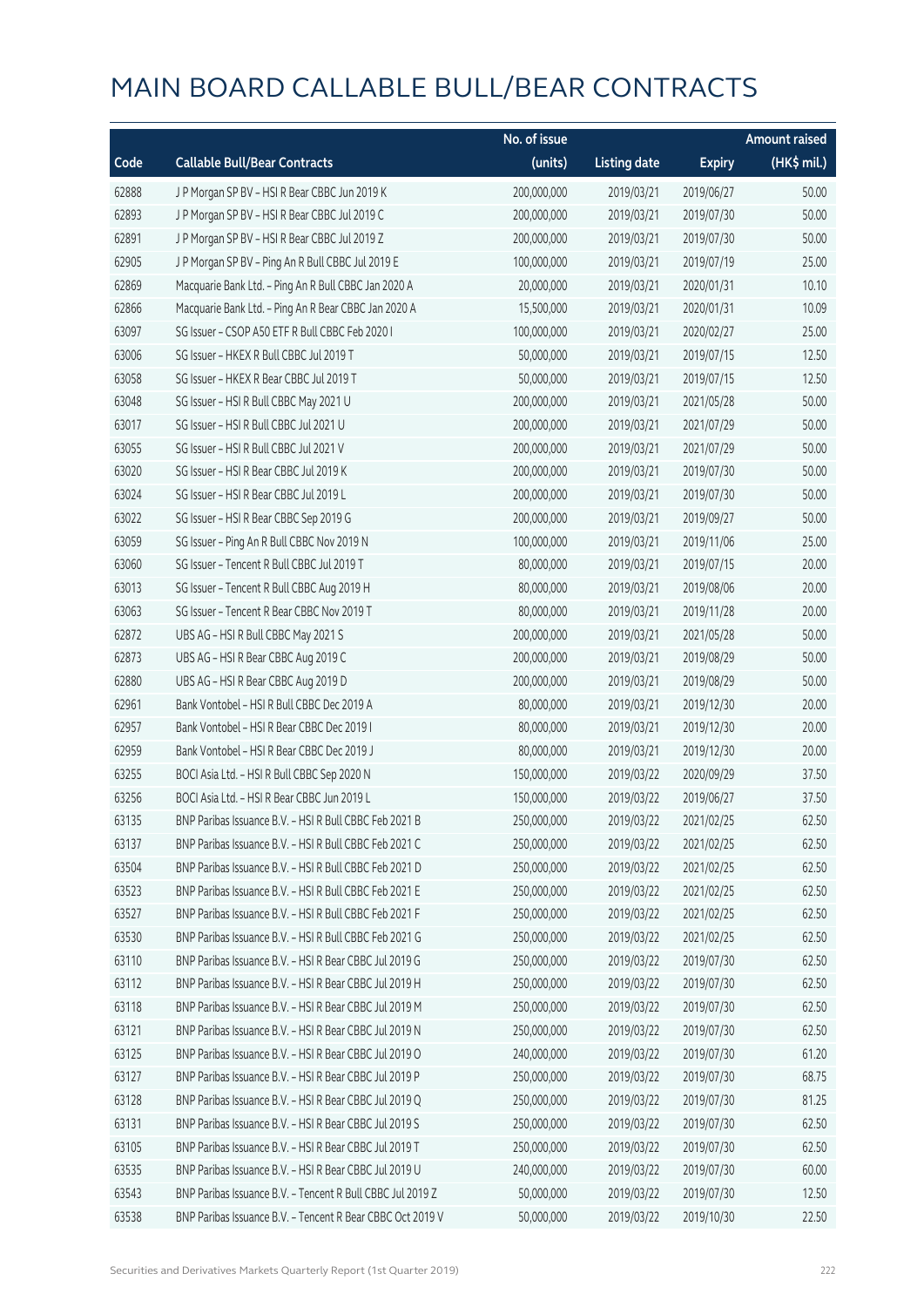|       |                                                             | No. of issue |                     |               | <b>Amount raised</b> |
|-------|-------------------------------------------------------------|--------------|---------------------|---------------|----------------------|
| Code  | <b>Callable Bull/Bear Contracts</b>                         | (units)      | <b>Listing date</b> | <b>Expiry</b> | (HK\$ mil.)          |
| 63542 | BNP Paribas Issuance B.V. - Tencent R Bear CBBC Oct 2019 W  | 50,000,000   | 2019/03/22          | 2019/10/30    | 27.50                |
| 63544 | BNP Paribas Issuance B.V. - Tencent R Bear CBBC Oct 2019 X  | 50,000,000   | 2019/03/22          | 2019/10/30    | 12.50                |
| 63539 | BNP Paribas Issuance B.V. - Tencent R Bear CBBC Nov 2019 Y  | 50,000,000   | 2019/03/22          | 2019/11/28    | 20.00                |
| 63691 | Credit Suisse AG - AIA R Bull CBBC Dec 2019 K               | 70,000,000   | 2019/03/22          | 2019/12/30    | 17.50                |
| 63705 | Credit Suisse AG - CM Bank R Bull CBBC Dec 2019 K           | 70,000,000   | 2019/03/22          | 2019/12/20    | 17.50                |
| 63644 | Credit Suisse AG - HSI R Bull CBBC Feb 2021 V               | 200,000,000  | 2019/03/22          | 2021/02/25    | 50.00                |
| 63637 | Credit Suisse AG - HSI R Bull CBBC Mar 2021 H               | 200,000,000  | 2019/03/22          | 2021/03/30    | 50.00                |
| 63643 | Credit Suisse AG - HSI R Bull CBBC Mar 2021 L               | 200,000,000  | 2019/03/22          | 2021/03/30    | 50.00                |
| 63651 | Credit Suisse AG - HSI R Bull CBBC Mar 2021 O               | 200,000,000  | 2019/03/22          | 2021/03/30    | 50.00                |
| 63661 | Credit Suisse AG - HSI R Bull CBBC Apr 2021 Q               | 300,000,000  | 2019/03/22          | 2021/04/29    | 75.00                |
| 63619 | Credit Suisse AG - HSI R Bear CBBC Jul 2019 C               | 200,000,000  | 2019/03/22          | 2019/07/30    | 50.00                |
| 63620 | Credit Suisse AG - HSI R Bear CBBC Aug 2019 R               | 200,000,000  | 2019/03/22          | 2019/08/29    | 50.00                |
| 63626 | Credit Suisse AG - HSI R Bear CBBC Aug 2019 S               | 200,000,000  | 2019/03/22          | 2019/08/29    | 50.00                |
| 63701 | Credit Suisse AG - Ping An R Bull CBBC Dec 2019 S           | 80,000,000   | 2019/03/22          | 2019/12/30    | 20.00                |
| 63708 | Credit Suisse AG - Tencent R Bear CBBC Dec 2019 Q           | 200,000,000  | 2019/03/22          | 2019/12/19    | 50.00                |
| 63266 | Bank of East Asia - HKEX R Bull CBBC Oct 2019 B             | 25,000,000   | 2019/03/22          | 2019/10/25    | 10.00                |
| 63272 | Bank of East Asia - HKEX R Bear CBBC Dec 2019 D             | 100,000,000  | 2019/03/22          | 2019/12/31    | 25.00                |
| 63283 | Bank of East Asia - Ping An R Bull CBBC Aug 2019 O          | 50,000,000   | 2019/03/22          | 2019/08/22    | 12.50                |
| 63284 | Bank of East Asia - Ping An R Bull CBBC Aug 2019 P          | 50,000,000   | 2019/03/22          | 2019/08/22    | 12.50                |
| 63288 | Bank of East Asia - Ping An R Bull CBBC Aug 2019 Q          | 50,000,000   | 2019/03/22          | 2019/08/22    | 12.50                |
| 63275 | Bank of East Asia - Ping An R Bear CBBC Jul 2019 B          | 100,000,000  | 2019/03/22          | 2019/07/08    | 25.00                |
| 63276 | Bank of East Asia - Ping An R Bear CBBC Jul 2019 C          | 100,000,000  | 2019/03/22          | 2019/07/08    | 25.00                |
| 63731 | Goldman Sachs SP (Asia) - China Life R Bull CBBC Dec 2019 J | 100,000,000  | 2019/03/22          | 2019/12/30    | 25.00                |
| 63730 | Goldman Sachs SP (Asia) - Galaxy Ent R Bull CBBC Dec 2020 A | 100,000,000  | 2019/03/22          | 2020/12/14    | 25.00                |
| 63202 | Goldman Sachs SP (Asia) - HKEX R Bull CBBC Dec 2019 J       | 100,000,000  | 2019/03/22          | 2019/12/30    | 25.00                |
| 63739 | Goldman Sachs SP (Asia) - HKEX R Bear CBBC Dec 2019 E       | 100,000,000  | 2019/03/22          | 2019/12/30    | 36.30                |
| 63196 | Goldman Sachs SP (Asia) - HSI R Bull CBBC Oct 2021 K        | 200,000,000  | 2019/03/22          | 2021/10/28    | 50.00                |
| 63197 | Goldman Sachs SP (Asia) - HSI R Bull CBBC Oct 2021 L        | 200,000,000  | 2019/03/22          | 2021/10/28    | 50.00                |
| 63140 | Goldman Sachs SP (Asia) - HSI R Bear CBBC Jun 2019 A        | 200,000,000  | 2019/03/22          | 2019/06/27    | 50.00                |
| 63138 | Goldman Sachs SP (Asia) - HSI R Bear CBBC Jun 2019 Z        | 200,000,000  | 2019/03/22          | 2019/06/27    | 50.00                |
| 63201 | Goldman Sachs SP (Asia) - Ping An R Bull CBBC Dec 2019 Y    | 100,000,000  | 2019/03/22          | 2019/12/31    | 25.00                |
| 63719 | Goldman Sachs SP (Asia) - Ping An R Bull CBBC Dec 2019 Z    | 100,000,000  | 2019/03/22          | 2019/12/31    | 25.00                |
| 63722 | Goldman Sachs SP (Asia) - Ping An R Bear CBBC Jul 2019 C    | 100,000,000  | 2019/03/22          | 2019/07/25    | 25.00                |
| 63709 | Goldman Sachs SP (Asia) - Tencent R Bull CBBC Dec 2019 J    | 100,000,000  | 2019/03/22          | 2019/12/31    | 25.00                |
| 63147 | Goldman Sachs SP (Asia) - Tencent R Bear CBBC Jun 2019 P    | 100,000,000  | 2019/03/22          | 2019/06/28    | 25.00                |
| 63176 | HK Bank - China Mobile R Bear CBBC Sep 2019 A               | 40,000,000   | 2019/03/22          | 2019/09/30    | 10.00                |
| 63184 | HK Bank - CNOOC R Bull CBBC Oct 2019 B                      | 50,000,000   | 2019/03/22          | 2019/10/14    | 12.50                |
| 63174 | HK Bank - HSCEI R Bull CBBC Jul 2020 C                      | 80,000,000   | 2019/03/22          | 2020/07/30    | 20.00                |
| 63171 | HK Bank - HSI R Bull CBBC Feb 2020 J                        | 80,000,000   | 2019/03/22          | 2020/02/27    | 20.00                |
| 63153 | HK Bank - HSI R Bear CBBC Jul 2019 M                        | 120,000,000  | 2019/03/22          | 2019/07/30    | 30.00                |
| 63183 | HK Bank - Ping An R Bull CBBC Nov 2019 B                    | 80,000,000   | 2019/03/22          | 2019/11/11    | 20.00                |
| 63157 | HK Bank - Ping An R Bear CBBC Aug 2019 D                    | 80,000,000   | 2019/03/22          | 2019/08/12    | 20.00                |
| 63155 | HK Bank - Tencent R Bear CBBC Sep 2019 J                    | 50,000,000   | 2019/03/22          | 2019/09/09    | 12.50                |
| 63428 | Haitong Int'l Sec - CSOP A50 ETF R Bull CBBC Sep 2019 B     | 40,000,000   | 2019/03/22          | 2019/09/12    | 10.00                |
| 63431 | Haitong Int'l Sec - A50 R Bull CBBC Sep 2019 A              | 40,000,000   | 2019/03/22          | 2019/09/12    | 10.00                |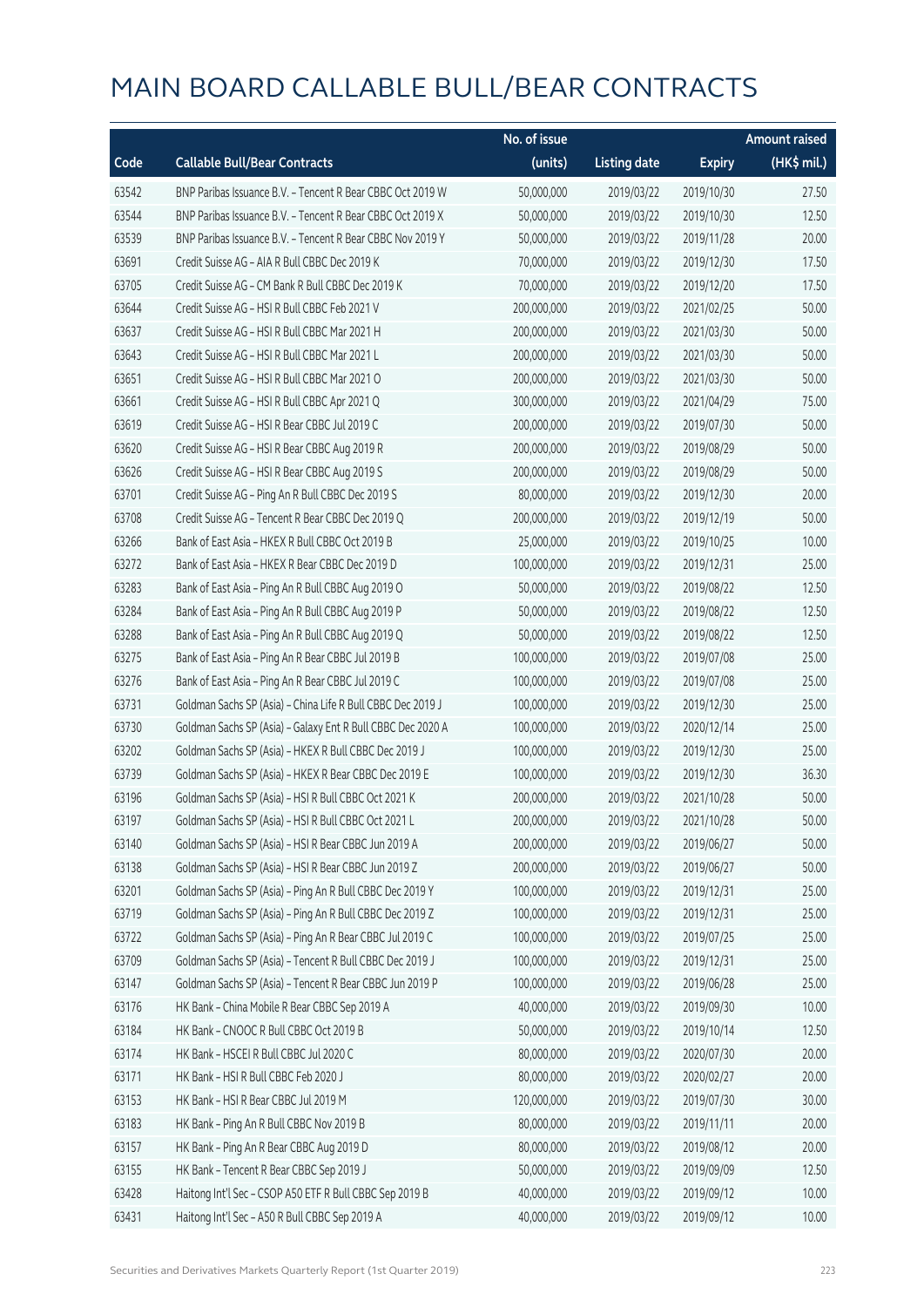|       |                                                             | No. of issue |                     |               | <b>Amount raised</b> |
|-------|-------------------------------------------------------------|--------------|---------------------|---------------|----------------------|
| Code  | <b>Callable Bull/Bear Contracts</b>                         | (units)      | <b>Listing date</b> | <b>Expiry</b> | (HK\$ mil.)          |
| 63441 | Haitong Int'l Sec - A50 R Bull CBBC Sep 2019 B              | 40,000,000   | 2019/03/22          | 2019/09/11    | 10.00                |
| 63494 | Haitong Int'l Sec - HSI R Bull CBBC Mar 2021 C              | 120,000,000  | 2019/03/22          | 2021/03/30    | 30.00                |
| 63482 | Haitong Int'l Sec - HSI R Bull CBBC Apr 2021 C              | 120,000,000  | 2019/03/22          | 2021/04/29    | 30.00                |
| 63471 | Haitong Int'l Sec - HSI R Bear CBBC Jul 2019 M              | 120,000,000  | 2019/03/22          | 2019/07/30    | 30.00                |
| 63399 | Haitong Int'l Sec - HSI R Bear CBBC Nov 2020 A              | 120,000,000  | 2019/03/22          | 2020/11/27    | 30.00                |
| 63421 | Haitong Int'l Sec - HSI R Bear CBBC Nov 2020 B              | 120,000,000  | 2019/03/22          | 2020/11/27    | 30.00                |
| 63448 | Haitong Int'l Sec - Meituan Dianping R Bull CBBC Sep 2019 D | 80,000,000   | 2019/03/22          | 2019/09/13    | 20.00                |
| 63462 | Haitong Int'l Sec - Meituan Dianping R Bull CBBC Sep 2019 E | 80,000,000   | 2019/03/22          | 2019/09/11    | 20.00                |
| 63446 | Haitong Int'l Sec - Ping An R Bull CBBC Nov 2019 A          | 50,000,000   | 2019/03/22          | 2019/11/11    | 12.50                |
| 63423 | Haitong Int'l Sec - Tencent R Bull CBBC Oct 2019 B          | 40,000,000   | 2019/03/22          | 2019/10/24    | 10.00                |
| 63442 | Haitong Int'l Sec - Tencent R Bear CBBC Dec 2019 B          | 40,000,000   | 2019/03/22          | 2019/12/31    | 10.00                |
| 63319 | J P Morgan SP BV - CSOP A50 ETF R Bull CBBC Jul 2019 A      | 60,000,000   | 2019/03/22          | 2019/07/12    | 15.00                |
| 63320 | J P Morgan SP BV - CSOP A50 ETF R Bull CBBC Jul 2019 B      | 60,000,000   | 2019/03/22          | 2019/07/12    | 15.00                |
| 63338 | J P Morgan SP BV - CSOP A50 ETF R Bear CBBC Jul 2019 A      | 60,000,000   | 2019/03/22          | 2019/07/12    | 15.00                |
| 63345 | J P Morgan SP BV - CSOP A50 ETF R Bear CBBC Jul 2019 B      | 60,000,000   | 2019/03/22          | 2019/07/12    | 15.00                |
| 63348 | J P Morgan SP BV - A50 China R Bull CBBC Jul 2019 A         | 60,000,000   | 2019/03/22          | 2019/07/12    | 15.00                |
| 63349 | J P Morgan SP BV - A50 China R Bull CBBC Jul 2019 B         | 60,000,000   | 2019/03/22          | 2019/07/12    | 15.00                |
| 63350 | J P Morgan SP BV - A50 China R Bear CBBC Jul 2019 A         | 60,000,000   | 2019/03/22          | 2019/07/12    | 15.00                |
| 63352 | J P Morgan SP BV - A50 China R Bear CBBC Jul 2019 B         | 60,000,000   | 2019/03/22          | 2019/07/12    | 15.00                |
| 63316 | J P Morgan SP BV - HKEX R Bull CBBC Oct 2019 A              | 200,000,000  | 2019/03/22          | 2019/10/11    | 50.00                |
| 63318 | J P Morgan SP BV - HKEX R Bear CBBC Oct 2019 A              | 200,000,000  | 2019/03/22          | 2019/10/11    | 50.00                |
| 63363 | J P Morgan SP BV - HSI R Bull CBBC Sep 2021 R               | 200,000,000  | 2019/03/22          | 2021/09/29    | 50.00                |
| 63364 | J P Morgan SP BV - HSI R Bull CBBC Sep 2021 S               | 200,000,000  | 2019/03/22          | 2021/09/29    | 50.00                |
| 63369 | J P Morgan SP BV - HSI R Bull CBBC Sep 2021 T               | 200,000,000  | 2019/03/22          | 2021/09/29    | 50.00                |
| 63373 | J P Morgan SP BV - HSI R Bull CBBC Sep 2021 U               | 200,000,000  | 2019/03/22          | 2021/09/29    | 50.00                |
| 63356 | J P Morgan SP BV - HSI R Bear CBBC Jun 2019 E               | 200,000,000  | 2019/03/22          | 2019/06/27    | 50.00                |
| 63374 | J P Morgan SP BV - HSI R Bear CBBC Jun 2019 G               | 200,000,000  | 2019/03/22          | 2019/06/27    | 50.00                |
| 63381 | J P Morgan SP BV - HSI R Bear CBBC Jun 2019 O               | 200,000,000  | 2019/03/22          | 2019/06/27    | 50.00                |
| 63382 | J P Morgan SP BV - HSI R Bear CBBC Jun 2019 S               | 200,000,000  | 2019/03/22          | 2019/06/27    | 50.00                |
| 63289 | J P Morgan SP BV - Tencent R Bull CBBC Aug 2019 A           | 250,000,000  | 2019/03/22          | 2019/08/09    | 62.50                |
| 63292 | J P Morgan SP BV - Tencent R Bull CBBC Aug 2019 B           | 250,000,000  | 2019/03/22          | 2019/08/09    | 62.50                |
| 63392 | J P Morgan SP BV - Tencent R Bull CBBC Sep 2019 A           | 250,000,000  | 2019/03/22          | 2019/09/13    | 62.50                |
| 63293 | J P Morgan SP BV - Tencent R Bear CBBC Aug 2019 A           | 250,000,000  | 2019/03/22          | 2019/08/09    | 62.50                |
| 63303 | J P Morgan SP BV - Tencent R Bear CBBC Aug 2019 B           | 250,000,000  | 2019/03/22          | 2019/08/09    | 62.50                |
| 63307 | J P Morgan SP BV - Tencent R Bear CBBC Aug 2019 C           | 250,000,000  | 2019/03/22          | 2019/08/09    | 62.50                |
| 63148 | Macquarie Bank Ltd. - Tencent R Bull CBBC Jul 2019 I        | 10,400,000   | 2019/03/22          | 2019/07/15    | 10.08                |
| 63149 | Macquarie Bank Ltd. - Tencent R Bear CBBC Nov 2019 J        | 4,700,000    | 2019/03/22          | 2019/11/28    | 10.06                |
| 63574 | SG Issuer - AIA R Bull CBBC Dec 2019 C                      | 60,000,000   | 2019/03/22          | 2019/12/30    | 15.00                |
| 63604 | SG Issuer - China Mobile R Bull CBBC Oct 2019 E             | 100,000,000  | 2019/03/22          | 2019/10/17    | 25.00                |
| 63580 | SG Issuer - HSI R Bull CBBC May 2021 V                      | 200,000,000  | 2019/03/22          | 2021/05/28    | 50.00                |
| 63592 | SG Issuer - HSI R Bull CBBC May 2021 W                      | 200,000,000  | 2019/03/22          | 2021/05/28    | 50.00                |
| 63597 | SG Issuer - HSI R Bull CBBC May 2021 X                      | 200,000,000  | 2019/03/22          | 2021/05/28    | 50.00                |
| 63548 | SG Issuer - HSI R Bear CBBC Jul 2019 E                      | 200,000,000  | 2019/03/22          | 2019/07/30    | 50.00                |
| 63547 | SG Issuer - HSI R Bear CBBC Jul 2019 M                      | 200,000,000  | 2019/03/22          | 2019/07/30    | 50.00                |
| 63581 | SG Issuer - HSI R Bear CBBC Jul 2019 Z                      | 200,000,000  | 2019/03/22          | 2019/07/30    | 50.00                |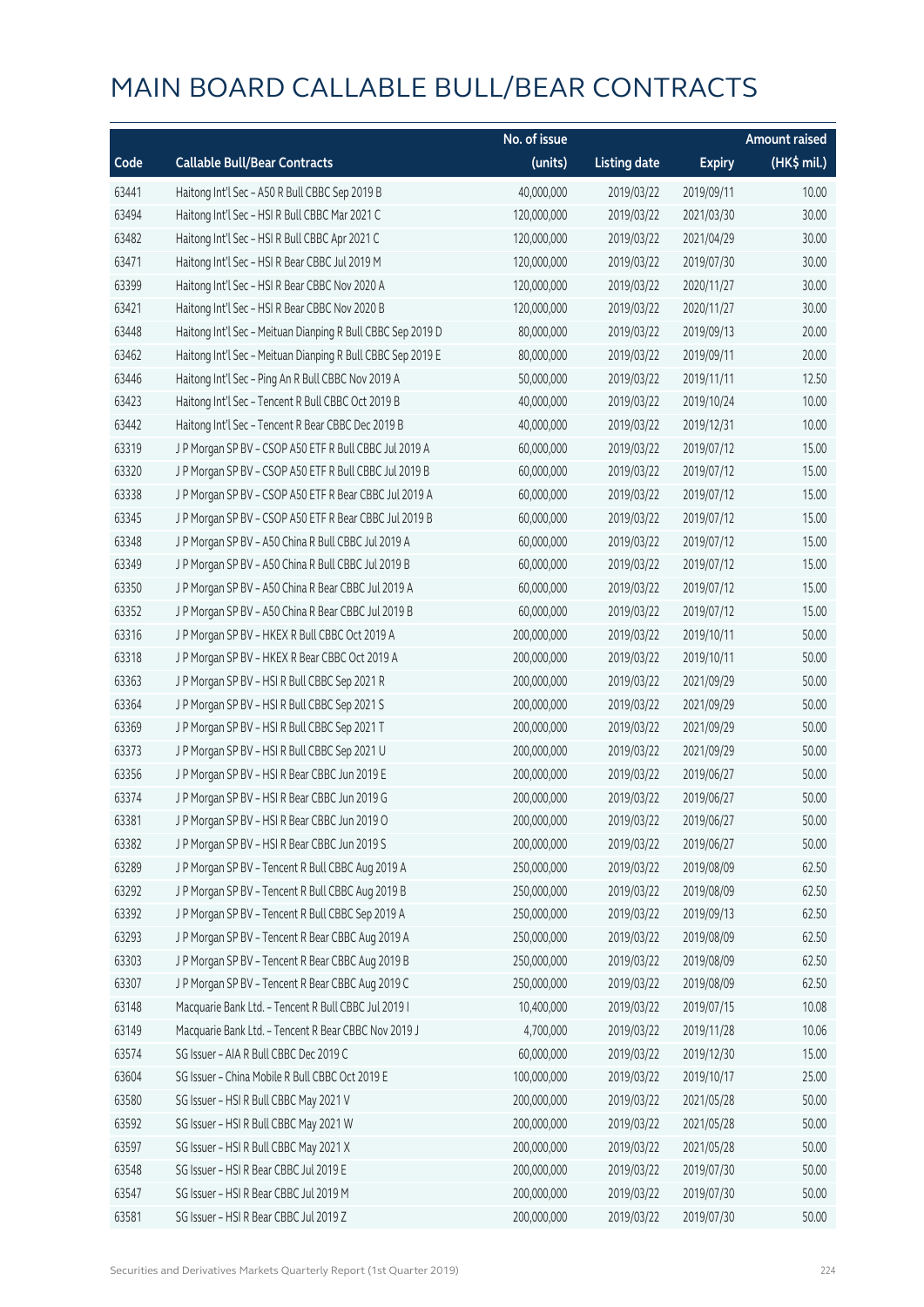|       |                                                        | No. of issue |                     |               | <b>Amount raised</b> |
|-------|--------------------------------------------------------|--------------|---------------------|---------------|----------------------|
| Code  | <b>Callable Bull/Bear Contracts</b>                    | (units)      | <b>Listing date</b> | <b>Expiry</b> | (HK\$ mil.)          |
| 63554 | SG Issuer - HSI R Bear CBBC Aug 2019 U                 | 200,000,000  | 2019/03/22          | 2019/08/29    | 50.00                |
| 63610 | SG Issuer - Ping An R Bull CBBC Nov 2019 O             | 100,000,000  | 2019/03/22          | 2019/11/08    | 25.00                |
| 63617 | SG Issuer - Ping An R Bull CBBC Nov 2019 P             | 100,000,000  | 2019/03/22          | 2019/11/15    | 25.00                |
| 63606 | SG Issuer - Ping An R Bear CBBC Aug 2019 K             | 100,000,000  | 2019/03/22          | 2019/08/07    | 25.00                |
| 63575 | SG Issuer - Tencent R Bull CBBC Jul 2019 U             | 80,000,000   | 2019/03/22          | 2019/07/10    | 20.00                |
| 63577 | SG Issuer - Tencent R Bull CBBC Jul 2019 V             | 80,000,000   | 2019/03/22          | 2019/07/12    | 20.00                |
| 63562 | SG Issuer - Tencent R Bear CBBC Nov 2019 U             | 80,000,000   | 2019/03/22          | 2019/11/22    | 20.00                |
| 63571 | SG Issuer - Tencent R Bear CBBC Nov 2019 V             | 80,000,000   | 2019/03/22          | 2019/11/28    | 20.00                |
| 63249 | UBS AG - HKEX R Bull CBBC Nov 2019 C                   | 50,000,000   | 2019/03/22          | 2019/11/11    | 12.50                |
| 63251 | UBS AG - HKEX R Bull CBBC Dec 2019 C                   | 200,000,000  | 2019/03/22          | 2019/12/23    | 50.00                |
| 63224 | UBS AG - HSI R Bull CBBC Oct 2020 L                    | 200,000,000  | 2019/03/22          | 2020/10/29    | 50.00                |
| 63212 | UBS AG - HSI R Bull CBBC May 2021 T                    | 200,000,000  | 2019/03/22          | 2021/05/28    | 50.00                |
| 63210 | UBS AG - HSI R Bear CBBC Jun 2019 K                    | 200,000,000  | 2019/03/22          | 2019/06/27    | 50.00                |
| 63206 | UBS AG - HSI R Bear CBBC Jun 2019 T                    | 200,000,000  | 2019/03/22          | 2019/06/27    | 50.00                |
| 63208 | UBS AG - HSI R Bear CBBC Jun 2019 U                    | 200,000,000  | 2019/03/22          | 2019/06/27    | 50.00                |
| 63211 | UBS AG - HSI R Bear CBBC Jun 2019 V                    | 200,000,000  | 2019/03/22          | 2019/06/27    | 50.00                |
| 63244 | UBS AG - Ping An R Bull CBBC Dec 2019 A                | 100,000,000  | 2019/03/22          | 2019/12/09    | 25.00                |
| 63227 | UBS AG - Tencent R Bull CBBC Jun 2019 B                | 40,000,000   | 2019/03/22          | 2019/06/26    | 10.00                |
| 63239 | UBS AG - Tencent R Bear CBBC Jun 2019 Z                | 40,000,000   | 2019/03/22          | 2019/06/26    | 10.00                |
| 63243 | UBS AG - Tencent R Bear CBBC Oct 2019 B                | 200,000,000  | 2019/03/22          | 2019/10/28    | 50.00                |
| 63756 | BOCI Asia Ltd. - HSI R Bull CBBC Sep 2020 O            | 150,000,000  | 2019/03/25          | 2020/09/29    | 37.95                |
| 63768 | BOCI Asia Ltd. - HSI R Bull CBBC Sep 2020 P            | 150,000,000  | 2019/03/25          | 2020/09/29    | 38.40                |
| 63776 | BOCI Asia Ltd. - HSI R Bear CBBC Jun 2019 M            | 150,000,000  | 2019/03/25          | 2019/06/27    | 38.25                |
| 63781 | BOCI Asia Ltd. - HSI R Bear CBBC Jun 2019 N            | 150,000,000  | 2019/03/25          | 2019/06/27    | 38.10                |
| 63744 | BNP Paribas Issuance B.V. - HSI R Bull CBBC Feb 2021 H | 250,000,000  | 2019/03/25          | 2021/02/25    | 62.50                |
| 63891 | BNP Paribas Issuance B.V. - HSI R Bull CBBC Feb 2021 I | 250,000,000  | 2019/03/25          | 2021/02/25    | 62.50                |
| 63898 | BNP Paribas Issuance B.V. - HSI R Bull CBBC Feb 2021 K | 250,000,000  | 2019/03/25          | 2021/02/25    | 62.50                |
| 63918 | BNP Paribas Issuance B.V. - HSLR Bull CBBC Feb 2021 L  | 250,000,000  | 2019/03/25          | 2021/02/25    | 62.50                |
| 63742 | BNP Paribas Issuance B.V. - HSI R Bear CBBC Jul 2019 V | 250,000,000  | 2019/03/25          | 2019/07/30    | 62.50                |
| 63816 | BNP Paribas Issuance B.V. - HSI R Bear CBBC Jul 2019 W | 250,000,000  | 2019/03/25          | 2019/07/30    | 62.50                |
| 63910 | BNP Paribas Issuance B.V. - HSI R Bear CBBC Jul 2019 X | 240,000,000  | 2019/03/25          | 2019/07/30    | 60.00                |
| 64181 | Credit Suisse AG - AIA R Bull CBBC Jan 2020 A          | 70,000,000   | 2019/03/25          | 2020/01/30    | 17.50                |
| 64171 | Credit Suisse AG - China Life R Bull CBBC Dec 2019 I   | 120,000,000  | 2019/03/25          | 2019/12/30    | 30.00                |
| 64186 | Credit Suisse AG - CSOP A50 ETF R Bull CBBC Nov 2019 G | 50,000,000   | 2019/03/25          | 2019/11/28    | 12.50                |
| 64187 | Credit Suisse AG - CSOP A50 ETF R Bull CBBC Feb 2020 C | 150,000,000  | 2019/03/25          | 2020/02/27    | 37.50                |
| 64230 | Credit Suisse AG - A50 China R Bull CBBC Feb 2020 C    | 120,000,000  | 2019/03/25          | 2020/02/27    | 30.00                |
| 64180 | Credit Suisse AG - HKEX R Bull CBBC Nov 2019 B         | 200,000,000  | 2019/03/25          | 2019/11/29    | 50.00                |
| 64211 | Credit Suisse AG - HSI R Bull CBBC Mar 2021 P          | 200,000,000  | 2019/03/25          | 2021/03/30    | 50.00                |
| 64222 | Credit Suisse AG - HSI R Bull CBBC Apr 2021 R          | 200,000,000  | 2019/03/25          | 2021/04/29    | 50.00                |
| 64224 | Credit Suisse AG - HSI R Bull CBBC Apr 2021 S          | 200,000,000  | 2019/03/25          | 2021/04/29    | 50.00                |
| 64228 | Credit Suisse AG - HSI R Bull CBBC Apr 2021 T          | 300,000,000  | 2019/03/25          | 2021/04/29    | 75.00                |
| 64136 | Credit Suisse AG - HSI R Bear CBBC Jul 2019 A          | 200,000,000  | 2019/03/25          | 2019/07/30    | 50.00                |
| 64139 | Credit Suisse AG - HSI R Bear CBBC Jul 2019 G          | 200,000,000  | 2019/03/25          | 2019/07/30    | 50.00                |
| 64159 | Credit Suisse AG - HSI R Bear CBBC Aug 2019 T          | 200,000,000  | 2019/03/25          | 2019/08/29    | 50.00                |
| 64191 | Credit Suisse AG - HSI R Bear CBBC Aug 2019 U          | 200,000,000  | 2019/03/25          | 2019/08/29    | 50.00                |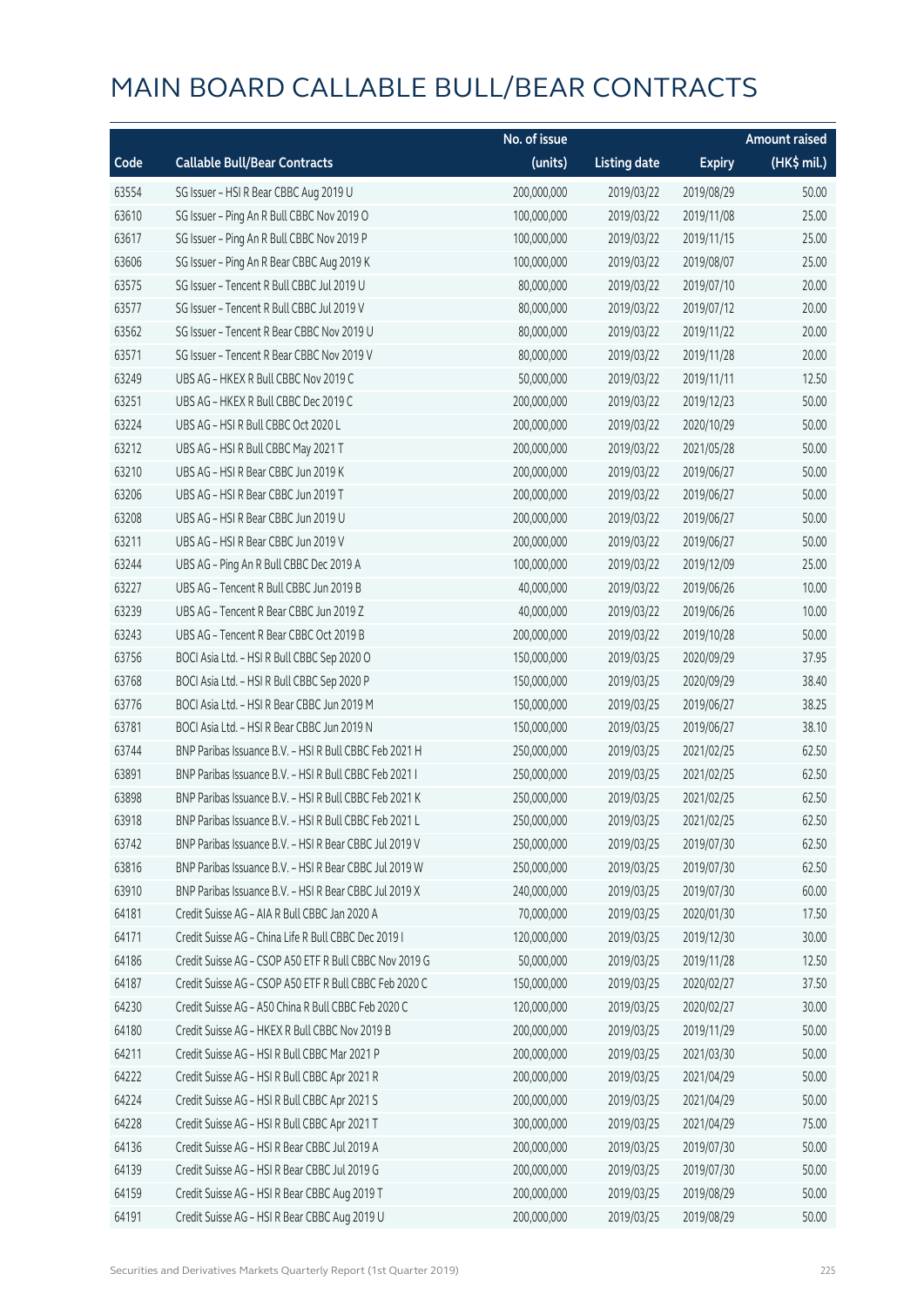|       |                                                              | No. of issue |                     |               | <b>Amount raised</b> |
|-------|--------------------------------------------------------------|--------------|---------------------|---------------|----------------------|
| Code  | <b>Callable Bull/Bear Contracts</b>                          | (units)      | <b>Listing date</b> | <b>Expiry</b> | (HK\$ mil.)          |
| 64193 | Credit Suisse AG - HSI R Bear CBBC Oct 2019 G                | 200,000,000  | 2019/03/25          | 2019/10/30    | 50.00                |
| 64198 | Credit Suisse AG - HSI R Bear CBBC Oct 2019 H                | 200,000,000  | 2019/03/25          | 2019/10/30    | 50.00                |
| 64176 | Credit Suisse AG - Tencent R Bull CBBC Nov 2019 R            | 200,000,000  | 2019/03/25          | 2019/11/29    | 50.00                |
| 64177 | Credit Suisse AG - Tencent R Bull CBBC Nov 2019 S            | 50,000,000   | 2019/03/25          | 2019/11/28    | 12.50                |
| 64161 | Credit Suisse AG - Tencent R Bear CBBC Nov 2019 Q            | 200,000,000  | 2019/03/25          | 2019/11/29    | 50.00                |
| 64069 | Goldman Sachs SP (Asia) - CSOP A50 ETF R Bull CBBC Jun 2019C | 100,000,000  | 2019/03/25          | 2019/06/28    | 25.00                |
| 64077 | Goldman Sachs SP (Asia) - Galaxy Ent R Bear CBBC Dec 2019 B  | 80,000,000   | 2019/03/25          | 2019/12/30    | 20.00                |
| 64081 | Goldman Sachs SP (Asia) - HKEX R Bull CBBC Jun 2019 A        | 100,000,000  | 2019/03/25          | 2019/06/28    | 25.00                |
| 64120 | Goldman Sachs SP (Asia) - HKEX R Bull CBBC Jun 2019 B        | 100,000,000  | 2019/03/25          | 2019/06/28    | 25.00                |
| 64071 | Goldman Sachs SP (Asia) - HSI R Bull CBBC Aug 2020 S         | 200,000,000  | 2019/03/25          | 2020/08/28    | 50.00                |
| 64108 | Goldman Sachs SP (Asia) - HSI R Bull CBBC Aug 2020 T         | 200,000,000  | 2019/03/25          | 2020/08/28    | 50.00                |
| 64109 | Goldman Sachs SP (Asia) - HSI R Bull CBBC Aug 2020 U         | 200,000,000  | 2019/03/25          | 2020/08/28    | 50.00                |
| 64111 | Goldman Sachs SP (Asia) - HSI R Bull CBBC Aug 2020 V         | 200,000,000  | 2019/03/25          | 2020/08/28    | 50.00                |
| 63748 | Goldman Sachs SP (Asia) - HSI R Bear CBBC Jun 2019 B         | 200,000,000  | 2019/03/25          | 2019/06/27    | 50.00                |
| 64085 | Goldman Sachs SP (Asia) - HSI R Bear CBBC Jun 2019 D         | 200,000,000  | 2019/03/25          | 2019/06/27    | 50.00                |
| 64086 | Goldman Sachs SP (Asia) - HSI R Bear CBBC Jun 2019 E         | 200,000,000  | 2019/03/25          | 2019/06/27    | 50.00                |
| 64096 | Goldman Sachs SP (Asia) - HSI R Bear CBBC Jun 2019 H         | 200,000,000  | 2019/03/25          | 2019/06/27    | 50.00                |
| 63749 | Goldman Sachs SP (Asia) - HSI R Bear CBBC Jun 2019 P         | 200,000,000  | 2019/03/25          | 2019/06/27    | 50.00                |
| 63750 | Goldman Sachs SP (Asia) - HSI R Bear CBBC Jun 2019 Q         | 200,000,000  | 2019/03/25          | 2019/06/27    | 50.00                |
| 64070 | Goldman Sachs SP (Asia) - Ping An R Bull CBBC Dec 2019 A     | 100,000,000  | 2019/03/25          | 2019/12/30    | 25.00                |
| 63753 | Goldman Sachs SP (Asia) - Tencent R Bull CBBC Jun 2019 Z     | 100,000,000  | 2019/03/25          | 2019/06/27    | 25.00                |
| 63813 | HK Bank - CSOP A50 ETF R Bull CBBC Sep 2019 D                | 40,000,000   | 2019/03/25          | 2019/09/16    | 10.00                |
| 63810 | HK Bank - Evergrande R Bull CBBC Oct 2019 B                  | 40,000,000   | 2019/03/25          | 2019/10/28    | 10.00                |
| 63797 | HK Bank - A50 China R Bull CBBC Sep 2019 D                   | 40,000,000   | 2019/03/25          | 2019/09/16    | 10.00                |
| 63802 | HK Bank - HKEX R Bull CBBC Sep 2019 E                        | 40,000,000   | 2019/03/25          | 2019/09/26    | 10.00                |
| 63798 | HK Bank - HSI R Bull CBBC Jul 2020 K                         | 120,000,000  | 2019/03/25          | 2020/07/30    | 30.00                |
| 63787 | HK Bank - HSI R Bear CBBC Jul 2019 N                         | 120,000,000  | 2019/03/25          | 2019/07/30    | 30.00                |
| 63811 | HK Bank - Sunny Optical R Bull CBBC Nov 2019 A               | 40,000,000   | 2019/03/25          | 2019/11/04    | 10.00                |
| 63809 | HK Bank - Tencent R Bull CBBC Sep 2019 H                     | 50,000,000   | 2019/03/25          | 2019/09/09    | 12.50                |
| 63788 | HK Bank - Tencent R Bear CBBC Oct 2019 G                     | 50,000,000   | 2019/03/25          | 2019/10/02    | 12.50                |
| 63887 | Haitong Int'l Sec - Conch Cement R Bear CBBC Oct 2019 A      | 100,000,000  | 2019/03/25          | 2019/10/30    | 25.00                |
| 63888 | Haitong Int'l Sec - AIA R Bear CBBC Jul 2019 B               | 60,000,000   | 2019/03/25          | 2019/07/30    | 15.00                |
| 63889 | Haitong Int'l Sec - AIA R Bear CBBC Aug 2019 C               | 60,000,000   | 2019/03/25          | 2019/08/01    | 15.00                |
| 63886 | Haitong Int'l Sec - Galaxy Ent R Bear CBBC Aug 2019 A        | 80,000,000   | 2019/03/25          | 2019/08/20    | 20.00                |
| 63945 | Haitong Int'l Sec - HKEX R Bull CBBC Jan 2020 A              | 40,000,000   | 2019/03/25          | 2020/01/22    | 10.00                |
| 63931 | Haitong Int'l Sec - HSI R Bull CBBC Feb 2021 A               | 120,000,000  | 2019/03/25          | 2021/02/25    | 30.00                |
| 63935 | Haitong Int'l Sec - HSI R Bull CBBC Apr 2021 D               | 120,000,000  | 2019/03/25          | 2021/04/29    | 30.00                |
| 63942 | Haitong Int'l Sec - HSI R Bull CBBC Apr 2021 E               | 120,000,000  | 2019/03/25          | 2021/04/29    | 30.00                |
| 63874 | Haitong Int'l Sec - HSI R Bear CBBC Jul 2019 N               | 120,000,000  | 2019/03/25          | 2019/07/30    | 30.00                |
| 63882 | Haitong Int'l Sec - HSI R Bear CBBC Jul 2019 O               | 120,000,000  | 2019/03/25          | 2019/07/30    | 30.00                |
| 63923 | Haitong Int'l Sec - HSI R Bear CBBC Jul 2019 P               | 120,000,000  | 2019/03/25          | 2019/07/30    | 30.00                |
| 63929 | Haitong Int'l Sec - HSI R Bear CBBC Jul 2019 Q               | 120,000,000  | 2019/03/25          | 2019/07/30    | 30.00                |
| 63885 | Haitong Int'l Sec - Ping An R Bull CBBC Oct 2019 C           | 50,000,000   | 2019/03/25          | 2019/10/30    | 12.50                |
| 63958 | Haitong Int'l Sec - Tencent R Bull CBBC Oct 2019 C           | 40,000,000   | 2019/03/25          | 2019/10/15    | 10.00                |
| 63961 | Haitong Int'l Sec - Tencent R Bull CBBC Oct 2019 D           | 40,000,000   | 2019/03/25          | 2019/10/14    | 10.00                |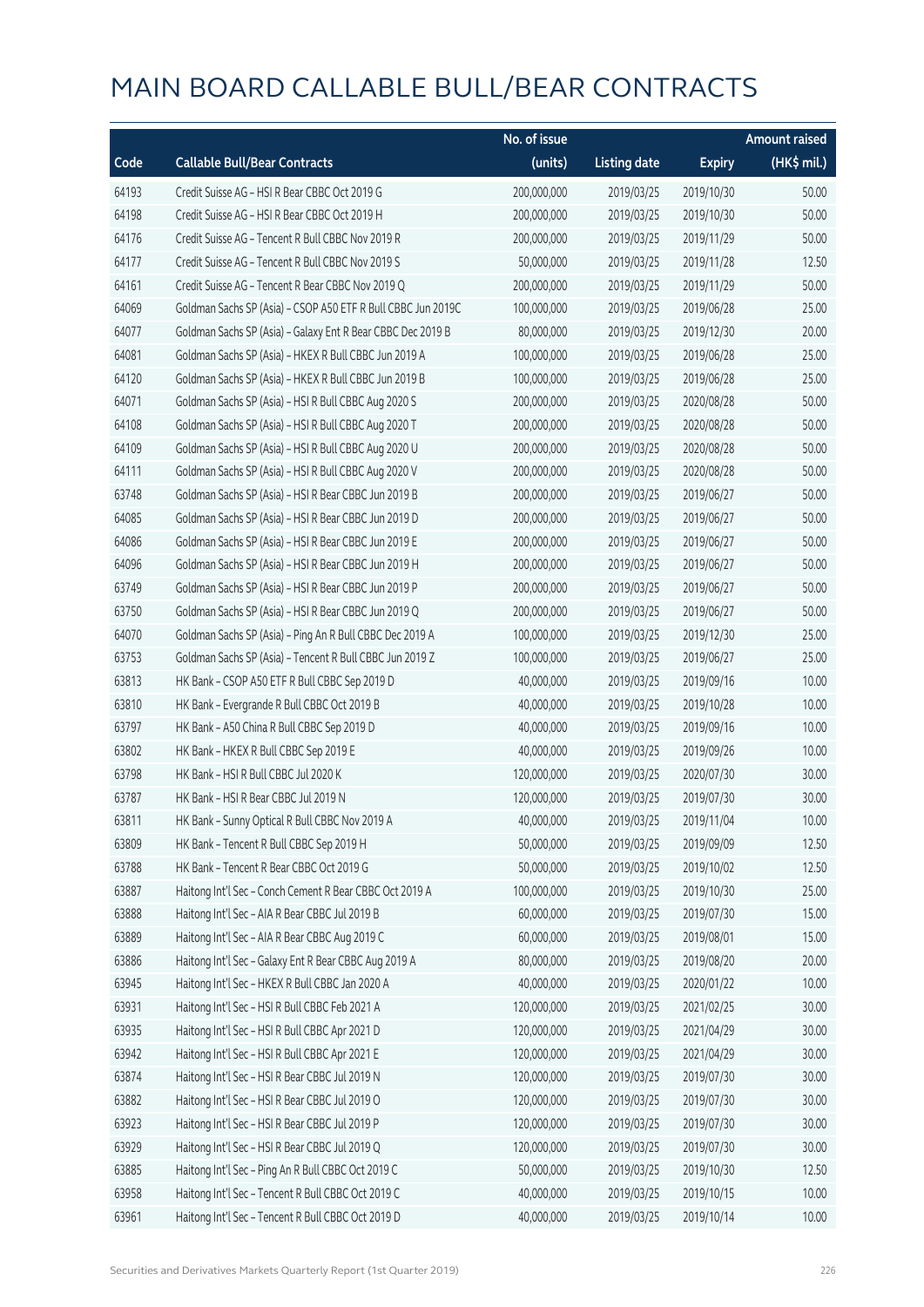|       |                                                    | No. of issue |                     |               | <b>Amount raised</b> |
|-------|----------------------------------------------------|--------------|---------------------|---------------|----------------------|
| Code  | <b>Callable Bull/Bear Contracts</b>                | (units)      | <b>Listing date</b> | <b>Expiry</b> | (HK\$ mil.)          |
| 64240 | J P Morgan SP BV - HKEX R Bull CBBC Jul 2019 I     | 40,000,000   | 2019/03/25          | 2019/07/12    | 10.00                |
| 64038 | J P Morgan SP BV - HKEX R Bear CBBC Aug 2019 A     | 200,000,000  | 2019/03/25          | 2019/08/09    | 50.00                |
| 64060 | J P Morgan SP BV - HKEX R Bear CBBC Aug 2019 B     | 200,000,000  | 2019/03/25          | 2019/08/09    | 50.00                |
| 64018 | J P Morgan SP BV - HSI R Bull CBBC Sep 2021 V      | 200,000,000  | 2019/03/25          | 2021/09/29    | 50.00                |
| 64019 | J P Morgan SP BV - HSI R Bull CBBC Sep 2021 W      | 200,000,000  | 2019/03/25          | 2021/09/29    | 50.00                |
| 64022 | J P Morgan SP BV - HSI R Bull CBBC Sep 2021 X      | 200,000,000  | 2019/03/25          | 2021/09/29    | 50.00                |
| 64024 | J P Morgan SP BV - HSI R Bull CBBC Sep 2021 Y      | 200,000,000  | 2019/03/25          | 2021/09/29    | 50.00                |
| 64005 | J P Morgan SP BV - HSI R Bear CBBC Jun 2019 L      | 200,000,000  | 2019/03/25          | 2019/06/27    | 50.00                |
| 63995 | J P Morgan SP BV - HSI R Bear CBBC Jun 2019 T      | 200,000,000  | 2019/03/25          | 2019/06/27    | 50.00                |
| 63999 | J P Morgan SP BV - HSI R Bear CBBC Jun 2019 V      | 200,000,000  | 2019/03/25          | 2019/06/27    | 50.00                |
| 64002 | J P Morgan SP BV - HSI R Bear CBBC Jun 2019 W      | 200,000,000  | 2019/03/25          | 2019/06/27    | 50.00                |
| 64010 | J P Morgan SP BV - HSI R Bear CBBC Jul 2019 D      | 200,000,000  | 2019/03/25          | 2019/07/30    | 50.00                |
| 63962 | J P Morgan SP BV - HSI R Bear CBBC Jul 2019 L      | 200,000,000  | 2019/03/25          | 2019/07/30    | 50.00                |
| 63963 | J P Morgan SP BV - HSI R Bear CBBC Jul 2019 M      | 200,000,000  | 2019/03/25          | 2019/07/30    | 50.00                |
| 63968 | J P Morgan SP BV - HSI R Bear CBBC Jul 2019 N      | 200,000,000  | 2019/03/25          | 2019/07/30    | 50.00                |
| 63974 | J P Morgan SP BV - HSI R Bear CBBC Jul 2019 P      | 200,000,000  | 2019/03/25          | 2019/07/30    | 50.00                |
| 63983 | J P Morgan SP BV - HSI R Bear CBBC Jul 2019 Q      | 200,000,000  | 2019/03/25          | 2019/07/30    | 50.00                |
| 63986 | J P Morgan SP BV - HSI R Bear CBBC Jul 2019 R      | 200,000,000  | 2019/03/25          | 2019/07/30    | 50.00                |
| 63991 | J P Morgan SP BV - HSI R Bear CBBC Jul 2019 S      | 200,000,000  | 2019/03/25          | 2019/07/30    | 76.00                |
| 64015 | J P Morgan SP BV - HSI R Bear CBBC Jul 2019 T      | 200,000,000  | 2019/03/25          | 2019/07/30    | 50.00                |
| 64061 | J P Morgan SP BV - Ping An R Bull CBBC Jul 2019 F  | 100,000,000  | 2019/03/25          | 2019/07/12    | 25.00                |
| 64065 | J P Morgan SP BV - Ping An R Bear CBBC Jul 2019 C  | 100,000,000  | 2019/03/25          | 2019/07/12    | 25.00                |
| 64232 | J P Morgan SP BV - Tencent R Bull CBBC Jul 2019 E  | 50,000,000   | 2019/03/25          | 2019/07/12    | 12.50                |
| 64027 | J P Morgan SP BV - Tencent R Bull CBBC Aug 2019 C  | 250,000,000  | 2019/03/25          | 2019/08/09    | 62.50                |
| 64033 | J P Morgan SP BV - Tencent R Bear CBBC Jul 2019 I  | 250,000,000  | 2019/03/25          | 2019/07/12    | 62.50                |
| 63786 | Macquarie Bank Ltd. - SUNAC R Bull CBBC Dec 2019 A | 30,000,000   | 2019/03/25          | 2019/12/31    | 10.05                |
| 63784 | Macquarie Bank Ltd. - SUNAC R Bear CBBC Dec 2019 A | 22,500,000   | 2019/03/25          | 2019/12/31    | 10.10                |
| 64303 | SG Issuer - Conch Cement R Bull CBBC Dec 2019 B    | 80,000,000   | 2019/03/25          | 2019/12/20    | 20.00                |
| 64319 | SG Issuer - China Mobile R Bear CBBC Oct 2019 B    | 100,000,000  | 2019/03/25          | 2019/10/30    | 25.00                |
| 64308 | SG Issuer - China Life R Bull CBBC Jul 2019 L      | 40,000,000   | 2019/03/25          | 2019/07/31    | 10.00                |
| 64317 | SG Issuer - CM Bank R Bull CBBC Jan 2020 B         | 100,000,000  | 2019/03/25          | 2020/01/30    | 25.00                |
| 64339 | SG Issuer - CSOP A50 ETF R Bull CBBC Feb 2020 J    | 100,000,000  | 2019/03/25          | 2020/02/27    | 25.00                |
| 64295 | SG Issuer - CSPC Pharma R Bull CBBC Nov 2019 A     | 40,000,000   | 2019/03/25          | 2019/11/22    | 10.00                |
| 64344 | SG Issuer - A50 China R Bull CBBC Mar 2020 A       | 80,000,000   | 2019/03/25          | 2020/03/30    | 20.00                |
| 64321 | SG Issuer - Galaxy Ent R Bull CBBC Dec 2019 E      | 100,000,000  | 2019/03/25          | 2019/12/30    | 25.00                |
| 64322 | SG Issuer - HKEX R Bull CBBC Jul 2019 S            | 50,000,000   | 2019/03/25          | 2019/07/15    | 12.50                |
| 64252 | SG Issuer - HKEX R Bear CBBC Jul 2019 U            | 50,000,000   | 2019/03/25          | 2019/07/05    | 12.50                |
| 64396 | SG Issuer - HSCEI R Bull CBBC Oct 2020 K           | 100,000,000  | 2019/03/25          | 2020/10/29    | 25.00                |
| 64376 | SG Issuer - HSI R Bull CBBC Jan 2021 F             | 200,000,000  | 2019/03/25          | 2021/01/28    | 50.00                |
| 64389 | SG Issuer - HSI R Bull CBBC Jan 2021 G             | 200,000,000  | 2019/03/25          | 2021/01/28    | 50.00                |
| 64393 | SG Issuer - HSI R Bull CBBC Feb 2021 U             | 200,000,000  | 2019/03/25          | 2021/02/25    | 50.00                |
| 64355 | SG Issuer - HSI R Bear CBBC Jul 2019 B             | 200,000,000  | 2019/03/25          | 2019/07/30    | 50.00                |
| 64358 | SG Issuer - HSI R Bear CBBC Jul 2019 G             | 200,000,000  | 2019/03/25          | 2019/07/30    | 50.00                |
| 64281 | SG Issuer - HSI R Bear CBBC Jul 2019 P             | 200,000,000  | 2019/03/25          | 2019/07/30    | 50.00                |
| 64351 | SG Issuer - HSI R Bear CBBC Jul 2019 T             | 200,000,000  | 2019/03/25          | 2019/07/30    | 50.00                |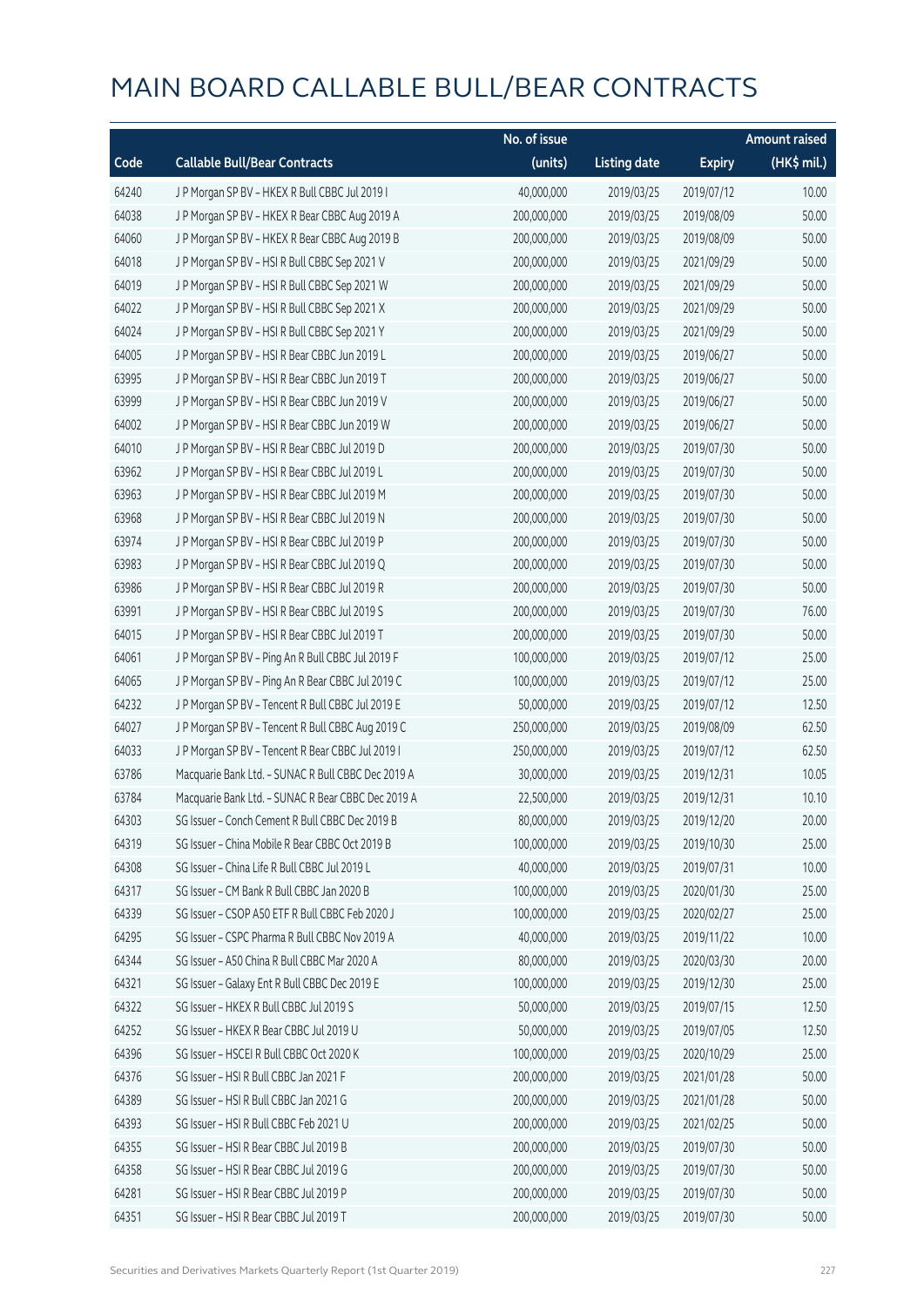|       |                                                              | No. of issue |                     |               | <b>Amount raised</b> |
|-------|--------------------------------------------------------------|--------------|---------------------|---------------|----------------------|
| Code  | <b>Callable Bull/Bear Contracts</b>                          | (units)      | <b>Listing date</b> | <b>Expiry</b> | (HK\$ mil.)          |
| 64286 | SG Issuer - HSI R Bear CBBC Aug 2019 C                       | 200,000,000  | 2019/03/25          | 2019/08/29    | 50.00                |
| 64294 | SG Issuer - HSI R Bear CBBC Aug 2019 I                       | 200,000,000  | 2019/03/25          | 2019/08/29    | 50.00                |
| 64299 | SG Issuer - HSI R Bear CBBC Aug 2019 K                       | 300,000,000  | 2019/03/25          | 2019/08/29    | 75.00                |
| 64360 | SG Issuer - HSI R Bear CBBC Aug 2019 N                       | 200,000,000  | 2019/03/25          | 2019/08/29    | 50.00                |
| 64366 | SG Issuer - HSI R Bear CBBC Oct 2019 K                       | 200,000,000  | 2019/03/25          | 2019/10/30    | 50.00                |
| 64324 | SG Issuer - ICBC R Bull CBBC Sep 2019 F                      | 100,000,000  | 2019/03/25          | 2019/09/27    | 25.00                |
| 64326 | SG Issuer - Ping An R Bull CBBC Oct 2019 U                   | 100,000,000  | 2019/03/25          | 2019/10/17    | 25.00                |
| 64256 | SG Issuer - Ping An R Bear CBBC Aug 2019 L                   | 100,000,000  | 2019/03/25          | 2019/08/05    | 25.00                |
| 64329 | SG Issuer - Tencent R Bull CBBC Jun 2019 L                   | 80,000,000   | 2019/03/25          | 2019/06/26    | 20.00                |
| 64328 | SG Issuer - Tencent R Bull CBBC Jun 2019 N                   | 80,000,000   | 2019/03/25          | 2019/06/25    | 20.00                |
| 64265 | SG Issuer - Tencent R Bear CBBC Oct 2019 J                   | 80,000,000   | 2019/03/25          | 2019/10/30    | 20.00                |
| 64270 | SG Issuer - Tencent R Bear CBBC Nov 2019 W                   | 80,000,000   | 2019/03/25          | 2019/11/13    | 20.00                |
| 64337 | SG Issuer - Tencent R Bear CBBC Nov 2019 X                   | 80,000,000   | 2019/03/25          | 2019/11/28    | 20.00                |
| 64275 | SG Issuer - Tencent R Bear CBBC Dec 2019 O                   | 80,000,000   | 2019/03/25          | 2019/12/10    | 52.80                |
| 64277 | SG Issuer - Tencent R Bear CBBC Dec 2019 P                   | 80,000,000   | 2019/03/25          | 2019/12/17    | 20.00                |
| 64279 | SG Issuer - Tencent R Bear CBBC Dec 2019 Q                   | 80,000,000   | 2019/03/25          | 2019/12/20    | 20.00                |
| 64280 | SG Issuer - Tencent R Bear CBBC Dec 2019 R                   | 80,000,000   | 2019/03/25          | 2019/12/30    | 30.40                |
| 63852 | UBS AG - HSI R Bull CBBC Oct 2020 N                          | 200,000,000  | 2019/03/25          | 2020/10/29    | 50.00                |
| 63853 | UBS AG - HSI R Bull CBBC May 2021 U                          | 200,000,000  | 2019/03/25          | 2021/05/28    | 50.00                |
| 63824 | UBS AG - HSI R Bear CBBC Jun 2019 A                          | 200,000,000  | 2019/03/25          | 2019/06/27    | 50.00                |
| 63825 | UBS AG - HSI R Bear CBBC Jun 2019 C                          | 200,000,000  | 2019/03/25          | 2019/06/27    | 50.00                |
| 63821 | UBS AG - HSI R Bear CBBC Jun 2019 H                          | 200,000,000  | 2019/03/25          | 2019/06/27    | 50.00                |
| 63829 | UBS AG - HSI R Bear CBBC Dec 2019 B                          | 400,000,000  | 2019/03/25          | 2019/12/30    | 100.00               |
| 64562 | BNP Paribas Issuance B.V. - HKEX R Bull CBBC Nov 2019 M      | 50,000,000   | 2019/03/26          | 2019/11/28    | 12.50                |
| 64570 | BNP Paribas Issuance B.V. - HSCEI R Bull CBBC Sep 2019 W     | 100,000,000  | 2019/03/26          | 2019/09/27    | 25.00                |
| 64581 | BNP Paribas Issuance B.V. - HSI R Bull CBBC Sep 2021 A       | 240,000,000  | 2019/03/26          | 2021/09/29    | 60.00                |
| 64578 | BNP Paribas Issuance B.V. - HSI R Bear CBBC Jul 2019 Y       | 240,000,000  | 2019/03/26          | 2019/07/30    | 60.00                |
| 64560 | BNP Paribas Issuance B.V. - Ping An R Bull CBBC Nov 2019 A   | 200,000,000  | 2019/03/26          | 2019/11/28    | 50.00                |
| 64561 | BNP Paribas Issuance B.V. - Ping An R Bull CBBC Nov 2019 B   | 200,000,000  | 2019/03/26          | 2019/11/28    | 50.00                |
| 64567 | BNP Paribas Issuance B.V. - Tencent R Bull CBBC Dec 2019 A   | 50,000,000   | 2019/03/26          | 2019/12/30    | 12.50                |
| 64568 | BNP Paribas Issuance B.V. - Tencent R Bull CBBC Jan 2020 A   | 50,000,000   | 2019/03/26          | 2020/01/30    | 12.50                |
| 64724 | Credit Suisse AG - CSPC Pharma R Bull CBBC Feb 2020 A        | 150,000,000  | 2019/03/26          | 2020/02/27    | 37.50                |
| 64754 | Credit Suisse AG - HSI R Bull CBBC Mar 2021 R                | 200,000,000  | 2019/03/26          | 2021/03/30    | 50.00                |
| 64750 | Credit Suisse AG - HSI R Bull CBBC Apr 2021 U                | 200,000,000  | 2019/03/26          | 2021/04/29    | 50.00                |
| 64755 | Credit Suisse AG - HSI R Bull CBBC Apr 2021 V                | 200,000,000  | 2019/03/26          | 2021/04/29    | 50.00                |
| 64722 | Credit Suisse AG - HSI R Bear CBBC Sep 2019 A                | 200,000,000  | 2019/03/26          | 2019/09/27    | 50.00                |
| 64749 | Credit Suisse AG - HSI R Bear CBBC Sep 2019 B                | 200,000,000  | 2019/03/26          | 2019/09/27    | 50.00                |
| 64748 | Credit Suisse AG - Ping An R Bull CBBC Jan 2020 E            | 80,000,000   | 2019/03/26          | 2020/01/30    | 20.00                |
| 64736 | Credit Suisse AG - SUNAC R Bull CBBC Dec 2019 A              | 80,000,000   | 2019/03/26          | 2019/12/30    | 20.00                |
| 64745 | Credit Suisse AG - SUNAC R Bull CBBC Dec 2019 B              | 80,000,000   | 2019/03/26          | 2019/12/30    | 20.00                |
| 64725 | Credit Suisse AG - Tencent R Bear CBBC Jan 2020 A            | 200,000,000  | 2019/03/26          | 2020/01/30    | 50.00                |
| 64726 | Credit Suisse AG - Tencent R Bear CBBC Jan 2020 B            | 200,000,000  | 2019/03/26          | 2020/01/30    | 50.00                |
| 65120 | Goldman Sachs SP (Asia) - China Mobile R Bull CBBC Jul 2019A | 100,000,000  | 2019/03/26          | 2019/07/26    | 25.00                |
| 65100 | Goldman Sachs SP (Asia) - HSBC R Bull CBBC Sep 2019 L        | 100,000,000  | 2019/03/26          | 2019/09/26    | 25.00                |
| 64486 | Goldman Sachs SP (Asia) - HSI R Bull CBBC Aug 2020 W         | 200,000,000  | 2019/03/26          | 2020/08/28    | 50.00                |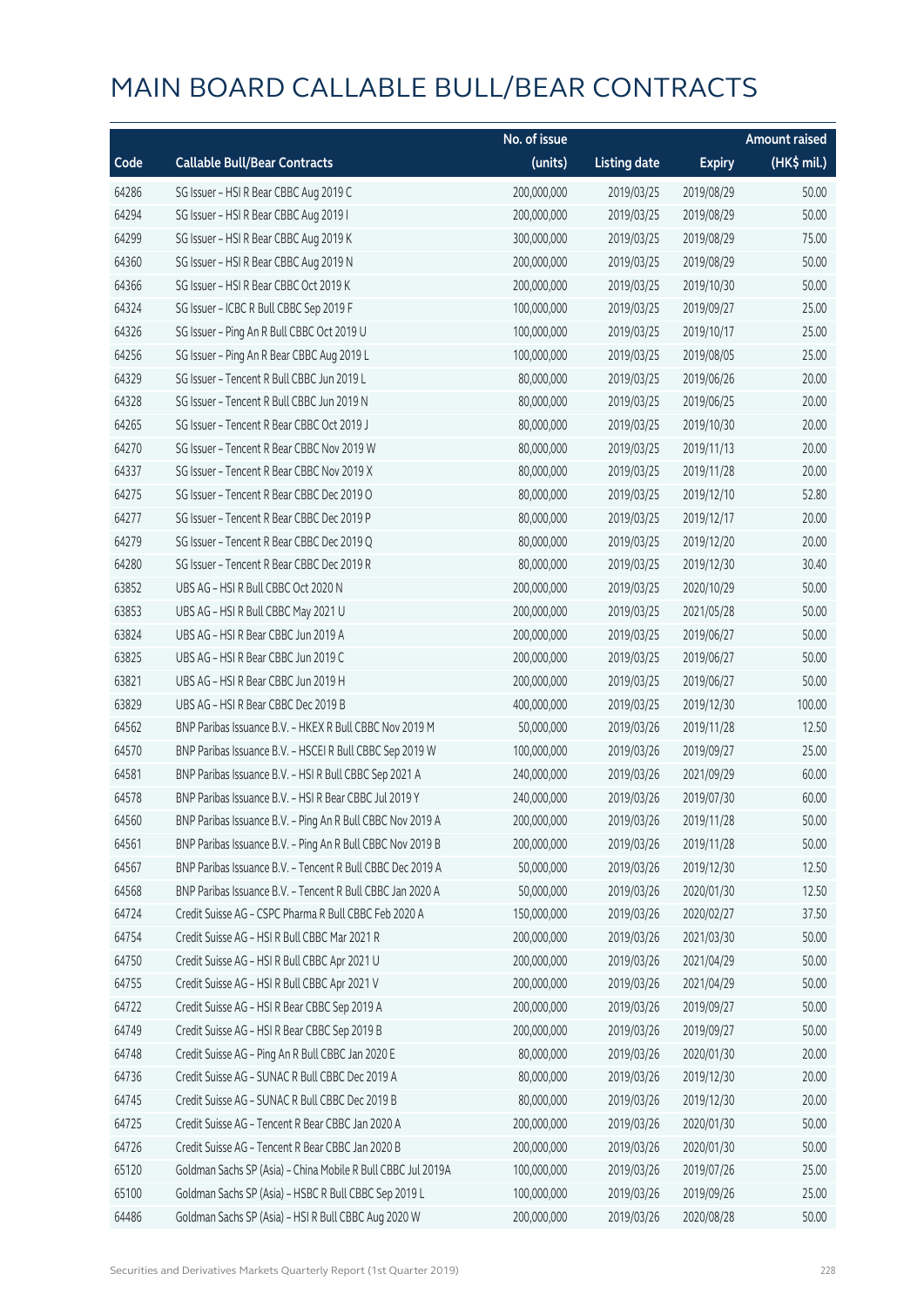|       |                                                          | No. of issue |                     |               | <b>Amount raised</b> |
|-------|----------------------------------------------------------|--------------|---------------------|---------------|----------------------|
| Code  | <b>Callable Bull/Bear Contracts</b>                      | (units)      | <b>Listing date</b> | <b>Expiry</b> | (HK\$ mil.)          |
| 65087 | Goldman Sachs SP (Asia) - HSI R Bull CBBC Aug 2020 X     | 200,000,000  | 2019/03/26          | 2020/08/28    | 50.00                |
| 65101 | Goldman Sachs SP (Asia) - HSI R Bull CBBC Aug 2020 Y     | 200,000,000  | 2019/03/26          | 2020/08/28    | 50.00                |
| 65119 | Goldman Sachs SP (Asia) - HSI R Bull CBBC Aug 2020 Z     | 200,000,000  | 2019/03/26          | 2020/08/28    | 50.00                |
| 64589 | Goldman Sachs SP (Asia) - HSI R Bear CBBC Jun 2019 K     | 200,000,000  | 2019/03/26          | 2019/06/27    | 50.00                |
| 65097 | Goldman Sachs SP (Asia) - HSI R Bear CBBC Jun 2019 S     | 200,000,000  | 2019/03/26          | 2019/06/27    | 50.00                |
| 65098 | Goldman Sachs SP (Asia) - HSI R Bear CBBC Jun 2019 T     | 200,000,000  | 2019/03/26          | 2019/06/27    | 50.00                |
| 65089 | Goldman Sachs SP (Asia) - Ping An R Bull CBBC Dec 2019 B | 100,000,000  | 2019/03/26          | 2019/12/31    | 25.00                |
| 65083 | Goldman Sachs SP (Asia) - Tencent R Bull CBBC Jun 2019 C | 100,000,000  | 2019/03/26          | 2019/06/28    | 25.00                |
| 65086 | Goldman Sachs SP (Asia) - Tencent R Bull CBBC Jun 2019 D | 100,000,000  | 2019/03/26          | 2019/06/28    | 25.00                |
| 64590 | Goldman Sachs SP (Asia) - Tencent R Bear CBBC Jun 2019 Q | 80,000,000   | 2019/03/26          | 2019/06/27    | 20.00                |
| 65088 | Goldman Sachs SP (Asia) - Tencent R Bear CBBC Jun 2019 R | 80,000,000   | 2019/03/26          | 2019/06/28    | 41.76                |
| 64558 | HK Bank - China Mobile R Bull CBBC Oct 2019 E            | 60,000,000   | 2019/03/26          | 2019/10/02    | 15.00                |
| 64559 | HK Bank - China Mobile R Bear CBBC Oct 2019 A            | 40,000,000   | 2019/03/26          | 2019/10/14    | 10.00                |
| 64554 | HK Bank - CKH R Bull CBBC Nov 2019 B                     | 40,000,000   | 2019/03/26          | 2019/11/25    | 10.00                |
| 64556 | HK Bank - CSPC Pharma R Bull CBBC Oct 2019 A             | 40,000,000   | 2019/03/26          | 2019/10/02    | 10.00                |
| 64545 | HK Bank - HKEX R Bear CBBC Sep 2019 E                    | 40,000,000   | 2019/03/26          | 2019/09/16    | 10.00                |
| 64499 | HK Bank - HSI R Bull CBBC Feb 2020 K                     | 80,000,000   | 2019/03/26          | 2020/02/27    | 20.00                |
| 64509 | HK Bank - HSI R Bull CBBC Jul 2020 L                     | 120,000,000  | 2019/03/26          | 2020/07/30    | 30.00                |
| 64511 | HK Bank - HSI R Bear CBBC Jul 2019 O                     | 80,000,000   | 2019/03/26          | 2019/07/30    | 20.00                |
| 64551 | HK Bank - Meituan Dianping R Bull CBBC Sep 2019 C        | 40,000,000   | 2019/03/26          | 2019/09/30    | 10.00                |
| 64555 | HK Bank - SUNAC R Bull CBBC Dec 2019 F                   | 60,000,000   | 2019/03/26          | 2019/12/23    | 15.00                |
| 64516 | HK Bank - Tencent R Bull CBBC Oct 2019 F                 | 50,000,000   | 2019/03/26          | 2019/10/08    | 12.50                |
| 64522 | HK Bank - Tencent R Bear CBBC Aug 2019 P                 | 50,000,000   | 2019/03/26          | 2019/08/12    | 12.50                |
| 64532 | HK Bank - Tencent R Bear CBBC Dec 2019 B                 | 100,000,000  | 2019/03/26          | 2019/12/23    | 25.00                |
| 64698 | Haitong Int'l Sec - Evergrande R Bull CBBC Mar 2020 A    | 140,000,000  | 2019/03/26          | 2020/03/04    | 35.00                |
| 64704 | Haitong Int'l Sec - Evergrande R Bear CBBC Feb 2020 A    | 140,000,000  | 2019/03/26          | 2020/02/04    | 35.00                |
| 64497 | Haitong Int'l Sec - HSI R Bull CBBC Aug 2019 A           | 120,000,000  | 2019/03/26          | 2019/08/29    | 30.00                |
| 64667 | Haitong Int'l Sec - HSI R Bull CBBC Jan 2021 U           | 120,000,000  | 2019/03/26          | 2021/01/28    | 30.00                |
| 64668 | Haitong Int'l Sec - HSI R Bull CBBC Mar 2021 D           | 120,000,000  | 2019/03/26          | 2021/03/30    | 30.00                |
| 64673 | Haitong Int'l Sec - HSI R Bear CBBC Jul 2019 R           | 120,000,000  | 2019/03/26          | 2019/07/30    | 30.00                |
| 64683 | Haitong Int'l Sec - HSI R Bear CBBC Jul 2019 S           | 120,000,000  | 2019/03/26          | 2019/07/30    | 30.00                |
| 64687 | Haitong Int'l Sec - HSI R Bear CBBC Jul 2019 T           | 120,000,000  | 2019/03/26          | 2019/07/30    | 30.00                |
| 64689 | Haitong Int'l Sec - SUNAC R Bull CBBC Dec 2019 B         | 110,000,000  | 2019/03/26          | 2019/12/31    | 27.50                |
| 64701 | Haitong Int'l Sec - SUNAC R Bear CBBC Nov 2019 B         | 110,000,000  | 2019/03/26          | 2019/11/15    | 27.50                |
| 64718 | Haitong Int'l Sec - Sunny Optical R Bull CBBC Aug 2019 E | 50,000,000   | 2019/03/26          | 2019/08/16    | 12.50                |
| 64719 | Haitong Int'l Sec - Sunny Optical R Bear CBBC Dec 2019 A | 50,000,000   | 2019/03/26          | 2019/12/10    | 12.50                |
| 64659 | J P Morgan SP BV - HSI R Bull CBBC Jul 2021 A            | 200,000,000  | 2019/03/26          | 2021/07/29    | 50.00                |
| 64666 | J P Morgan SP BV - HSI R Bull CBBC Jul 2021 B            | 200,000,000  | 2019/03/26          | 2021/07/29    | 50.00                |
| 64658 | J P Morgan SP BV - HSI R Bull CBBC Sep 2021 Z            | 200,000,000  | 2019/03/26          | 2021/09/29    | 50.00                |
| 64652 | J P Morgan SP BV - HSI R Bear CBBC Jun 2019 P            | 200,000,000  | 2019/03/26          | 2019/06/27    | 50.00                |
| 64483 | Macquarie Bank Ltd. - Tencent R Bull CBBC Jun 2019 W     | 24,700,000   | 2019/03/26          | 2019/06/27    | 10.00                |
| 64467 | Macquarie Bank Ltd. - Tencent R Bear CBBC Oct 2019 E     | 10,500,000   | 2019/03/26          | 2019/10/30    | 10.02                |
| 64970 | SG Issuer - China Mobile R Bear CBBC Oct 2019 C          | 100,000,000  | 2019/03/26          | 2019/10/30    | 25.00                |
| 64878 | SG Issuer - CC Bank R Bull CBBC Sep 2019 H               | 100,000,000  | 2019/03/26          | 2019/09/30    | 25.00                |
| 64979 | SG Issuer - CKH R Bull CBBC Oct 2019 C                   | 100,000,000  | 2019/03/26          | 2019/10/29    | 25.00                |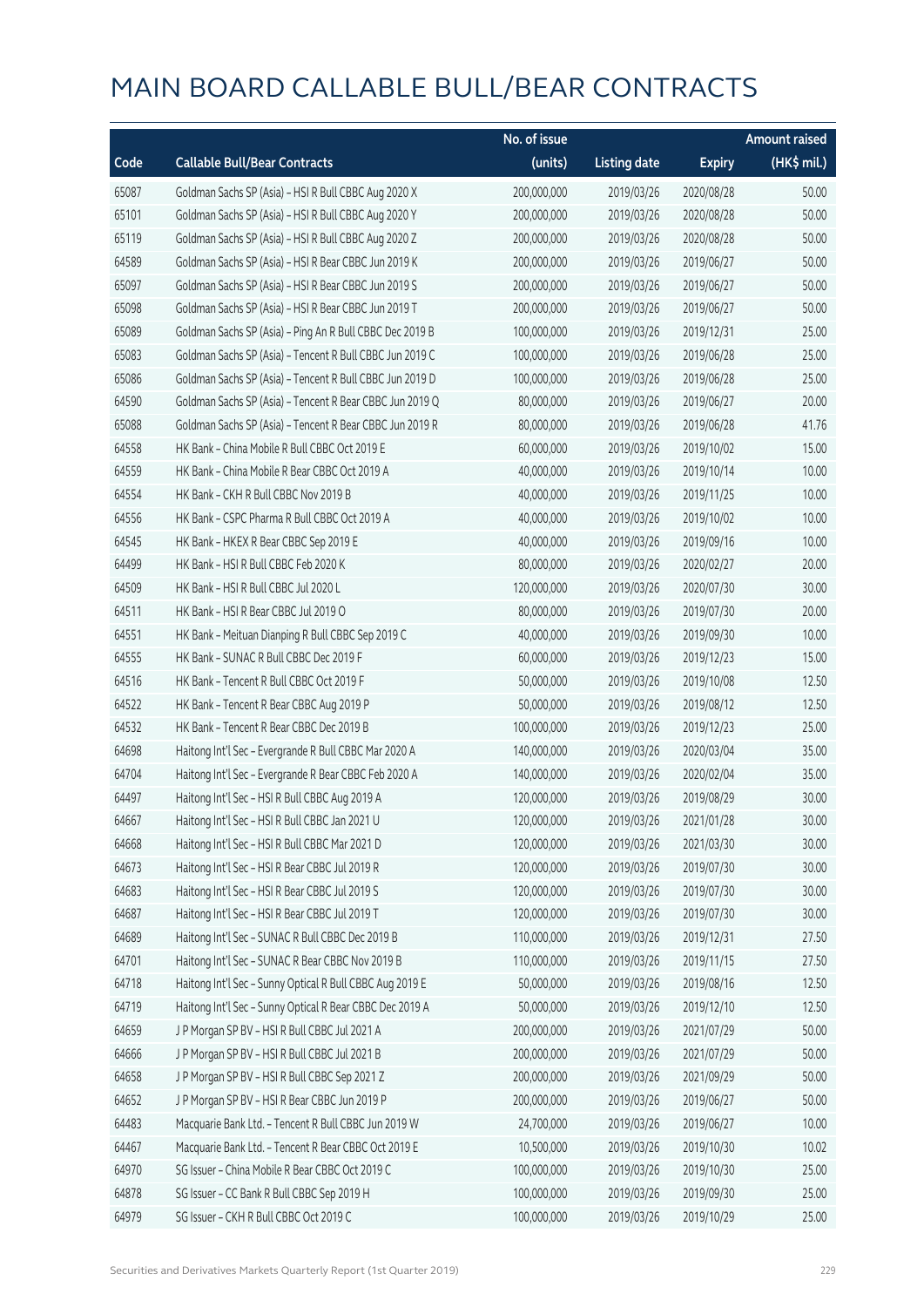|       |                                                    | No. of issue |                     |               | <b>Amount raised</b> |
|-------|----------------------------------------------------|--------------|---------------------|---------------|----------------------|
| Code  | <b>Callable Bull/Bear Contracts</b>                | (units)      | <b>Listing date</b> | <b>Expiry</b> | (HK\$ mil.)          |
| 64986 | SG Issuer - CSPC Pharma R Bull CBBC Apr 2020 A     | 40,000,000   | 2019/03/26          | 2020/04/15    | 10.00                |
| 64880 | SG Issuer - HKEX R Bull CBBC Sep 2019 G            | 50,000,000   | 2019/03/26          | 2019/09/30    | 12.50                |
| 65063 | SG Issuer - HSI R Bull CBBC May 2021 H             | 200,000,000  | 2019/03/26          | 2021/05/28    | 50.00                |
| 64876 | SG Issuer - HSI R Bull CBBC May 2021 Z             | 200,000,000  | 2019/03/26          | 2021/05/28    | 50.00                |
| 65065 | SG Issuer - HSI R Bull CBBC Jul 2021 W             | 200,000,000  | 2019/03/26          | 2021/07/29    | 50.00                |
| 65071 | SG Issuer - HSI R Bull CBBC Jul 2021 X             | 200,000,000  | 2019/03/26          | 2021/07/29    | 50.00                |
| 64904 | SG Issuer - HSI R Bear CBBC Jul 2019 R             | 200,000,000  | 2019/03/26          | 2019/07/30    | 50.00                |
| 64920 | SG Issuer - HSI R Bear CBBC Jul 2019 S             | 200,000,000  | 2019/03/26          | 2019/07/30    | 50.00                |
| 65039 | SG Issuer - HSI R Bear CBBC Jul 2019 W             | 200,000,000  | 2019/03/26          | 2019/07/30    | 50.00                |
| 64930 | SG Issuer - HSI R Bear CBBC Aug 2019 L             | 200,000,000  | 2019/03/26          | 2019/08/29    | 50.00                |
| 64924 | SG Issuer - HSI R Bear CBBC Aug 2019 R             | 200,000,000  | 2019/03/26          | 2019/08/29    | 50.00                |
| 64941 | SG Issuer - HSI R Bear CBBC Sep 2019 C             | 200,000,000  | 2019/03/26          | 2019/09/27    | 50.00                |
| 64942 | SG Issuer - HSI R Bear CBBC Sep 2019 E             | 200,000,000  | 2019/03/26          | 2019/09/27    | 50.00                |
| 64933 | SG Issuer - HSI R Bear CBBC Sep 2019 H             | 200,000,000  | 2019/03/26          | 2019/09/27    | 50.00                |
| 65041 | SG Issuer - HSI R Bear CBBC Sep 2019 J             | 200,000,000  | 2019/03/26          | 2019/09/27    | 50.00                |
| 64969 | SG Issuer - HSI R Bear CBBC Oct 2019 L             | 200,000,000  | 2019/03/26          | 2019/10/30    | 50.00                |
| 65042 | SG Issuer - HSI R Bear CBBC Oct 2019 M             | 400,000,000  | 2019/03/26          | 2019/10/30    | 100.00               |
| 65047 | SG Issuer - HSI R Bear CBBC Oct 2019 N             | 200,000,000  | 2019/03/26          | 2019/10/30    | 50.00                |
| 65079 | SG Issuer - HSI R Bear CBBC Oct 2019 O             | 200,000,000  | 2019/03/26          | 2019/10/30    | 50.00                |
| 65052 | SG Issuer - HSI R Bear CBBC Nov 2019 C             | 400,000,000  | 2019/03/26          | 2019/11/28    | 100.00               |
| 65082 | SG Issuer - HSI R Bear CBBC Nov 2019 D             | 400,000,000  | 2019/03/26          | 2019/11/28    | 100.00               |
| 64881 | SG Issuer - Ping An R Bull CBBC Sep 2019 F         | 100,000,000  | 2019/03/26          | 2019/09/30    | 25.00                |
| 64988 | SG Issuer - Ping An R Bull CBBC Oct 2019 V         | 100,000,000  | 2019/03/26          | 2019/10/23    | 25.00                |
| 64884 | SG Issuer - SUNAC R Bull CBBC Feb 2020 D           | 80,000,000   | 2019/03/26          | 2020/02/27    | 20.00                |
| 65005 | SG Issuer - SUNAC R Bull CBBC Feb 2020 E           | 80,000,000   | 2019/03/26          | 2020/02/27    | 20.00                |
| 64890 | SG Issuer - Tencent R Bull CBBC Jun 2019 R         | 80,000,000   | 2019/03/26          | 2019/06/28    | 20.00                |
| 65018 | SG Issuer - Tencent R Bull CBBC Jul 2019 W         | 80,000,000   | 2019/03/26          | 2019/07/23    | 20.00                |
| 64973 | SG Issuer – Tencent R Bear CBBC Dec 2019 S         | 80,000,000   | 2019/03/26          | 2019/12/06    | 20.00                |
| 64978 | SG Issuer - Tencent R Bear CBBC Dec 2019 T         | 80,000,000   | 2019/03/26          | 2019/12/17    | 20.00                |
| 64651 | UBS AG - HKEX R Bull CBBC Nov 2019 D               | 200,000,000  | 2019/03/26          | 2019/11/04    | 50.00                |
| 64604 | UBS AG - HSI R Bull CBBC May 2021 V                | 200,000,000  | 2019/03/26          | 2021/05/28    | 50.00                |
| 64605 | UBS AG - HSI R Bull CBBC May 2021 W                | 200,000,000  | 2019/03/26          | 2021/05/28    | 50.00                |
| 64592 | UBS AG - HSI R Bear CBBC Jun 2019 D                | 200,000,000  | 2019/03/26          | 2019/06/27    | 50.00                |
| 64607 | UBS AG - HSI R Bear CBBC Jun 2019 I                | 200,000,000  | 2019/03/26          | 2019/06/27    | 50.00                |
| 64616 | UBS AG - HSI R Bear CBBC Jun 2019 W                | 200,000,000  | 2019/03/26          | 2019/06/27    | 50.00                |
| 64619 | UBS AG - HSI R Bear CBBC Jun 2019 Y                | 200,000,000  | 2019/03/26          | 2019/06/27    | 50.00                |
| 64620 | UBS AG - Tencent R Bull CBBC Oct 2019 C            | 40,000,000   | 2019/03/26          | 2019/10/21    | 10.00                |
| 64771 | Bank Vontobel - AIA R Bull CBBC Dec 2019 A         | 40,000,000   | 2019/03/26          | 2019/12/20    | 10.00                |
| 64858 | Bank Vontobel - CKH R Bull CBBC Dec 2019 A         | 40,000,000   | 2019/03/26          | 2019/12/06    | 10.00                |
| 64861 | Bank Vontobel - CKH R Bull CBBC Dec 2019 B         | 40,000,000   | 2019/03/26          | 2019/12/13    | 10.00                |
| 64871 | Bank Vontobel - CKH R Bear CBBC Dec 2019 A         | 40,000,000   | 2019/03/26          | 2019/12/20    | 10.00                |
| 64765 | Bank Vontobel - China Life R Bull CBBC Dec 2019 A  | 60,000,000   | 2019/03/26          | 2019/12/13    | 15.00                |
| 64855 | Bank Vontobel - CSPC Pharma R Bull CBBC Dec 2019 B | 40,000,000   | 2019/03/26          | 2019/12/13    | 10.00                |
| 64804 | Bank Vontobel - HSI N Bull CBBC Mar 2021 H         | 80,000,000   | 2019/03/26          | 2021/03/30    | 20.00                |
| 64852 | Bank Vontobel - HSI N Bull CBBC Mar 2021 I         | 80,000,000   | 2019/03/26          | 2021/03/30    | 20.00                |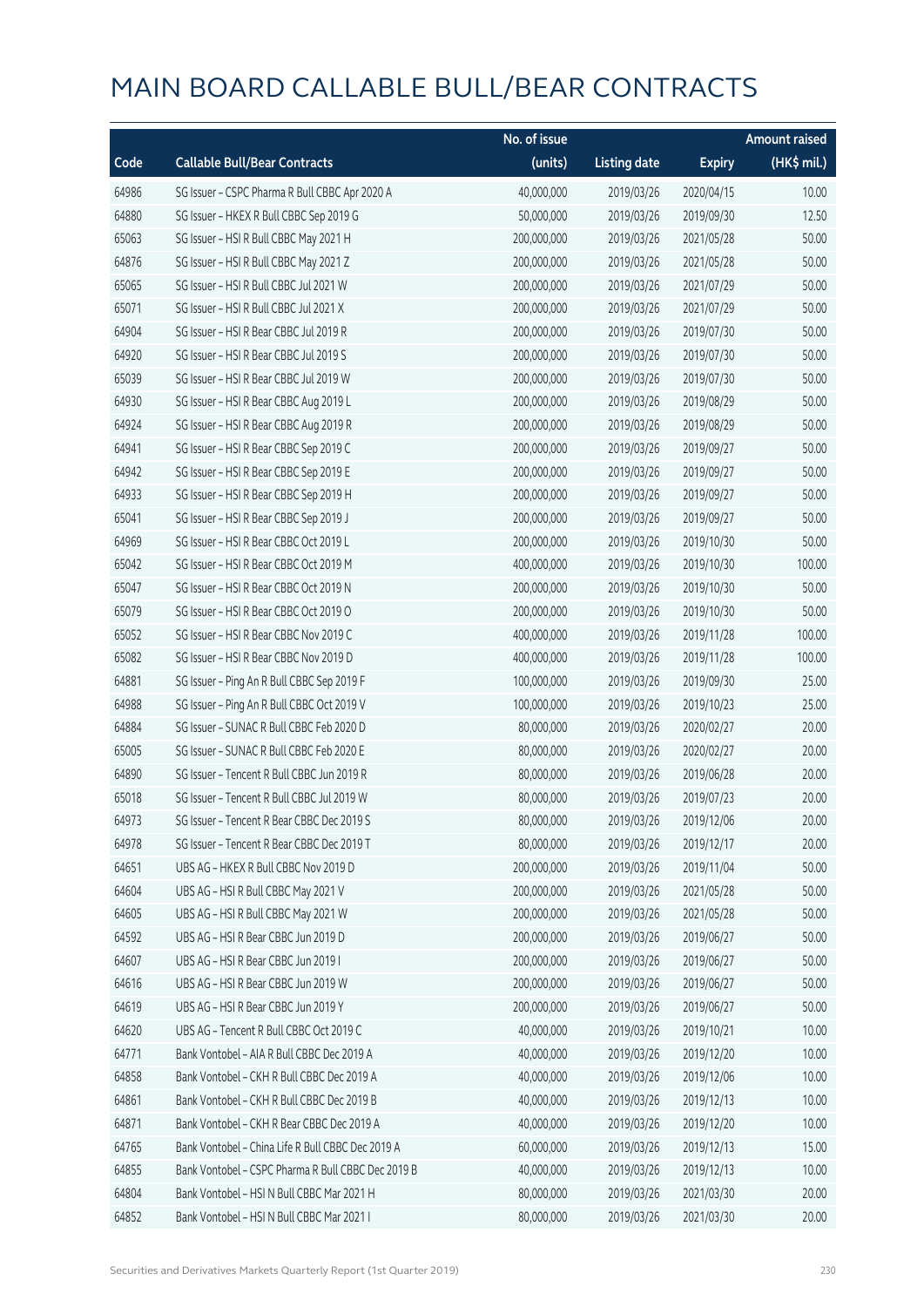|       |                                                            | No. of issue |                     |               | <b>Amount raised</b> |
|-------|------------------------------------------------------------|--------------|---------------------|---------------|----------------------|
| Code  | <b>Callable Bull/Bear Contracts</b>                        | (units)      | <b>Listing date</b> | <b>Expiry</b> | (HK\$ mil.)          |
| 64838 | Bank Vontobel - HSI R Bear CBBC Dec 2019 K                 | 80,000,000   | 2019/03/26          | 2019/12/30    | 20.00                |
| 64843 | Bank Vontobel - HSI R Bear CBBC Dec 2019 L                 | 80,000,000   | 2019/03/26          | 2019/12/30    | 20.00                |
| 64853 | Bank Vontobel - PetroChina R Bull CBBC Dec 2019 A          | 40,000,000   | 2019/03/26          | 2019/12/06    | 10.00                |
| 64794 | Bank Vontobel - Ping An R Bull CBBC Nov 2019 D             | 40,000,000   | 2019/03/26          | 2019/11/22    | 10.00                |
| 64773 | Bank Vontobel - Ping An R Bull CBBC Dec 2019 A             | 40,000,000   | 2019/03/26          | 2019/12/20    | 10.00                |
| 64758 | Bank Vontobel - Tencent R Bull CBBC Dec 2019 A             | 40,000,000   | 2019/03/26          | 2019/12/13    | 10.00                |
| 65186 | BNP Paribas Issuance B.V. - HSI R Bull CBBC Sep 2021 B     | 250,000,000  | 2019/03/27          | 2021/09/29    | 62.50                |
| 65189 | BNP Paribas Issuance B.V. - HSI R Bull CBBC Sep 2021 C     | 250,000,000  | 2019/03/27          | 2021/09/29    | 62.50                |
| 65252 | BNP Paribas Issuance B.V. - HSI R Bull CBBC Sep 2021 D     | 240,000,000  | 2019/03/27          | 2021/09/29    | 60.00                |
| 65127 | BNP Paribas Issuance B.V. - HSI R Bear CBBC Jul 2019 I     | 250,000,000  | 2019/03/27          | 2019/07/30    | 62.50                |
| 65128 | BNP Paribas Issuance B.V. - HSI R Bear CBBC Jul 2019 J     | 250,000,000  | 2019/03/27          | 2019/07/30    | 62.50                |
| 65143 | BNP Paribas Issuance B.V. - HSI R Bear CBBC Jul 2019 K     | 250,000,000  | 2019/03/27          | 2019/07/30    | 62.50                |
| 65262 | BNP Paribas Issuance B.V. - HSI R Bear CBBC Jul 2019 L     | 240,000,000  | 2019/03/27          | 2019/07/30    | 60.00                |
| 65123 | BNP Paribas Issuance B.V. - HSI R Bear CBBC Jul 2019 Z     | 250,000,000  | 2019/03/27          | 2019/07/30    | 62.50                |
| 65251 | BNP Paribas Issuance B.V. - Tencent R Bear CBBC Oct 2019 Y | 50,000,000   | 2019/03/27          | 2019/10/30    | 12.50                |
| 65363 | Credit Suisse AG - CKH R Bull CBBC Dec 2019 B              | 50,000,000   | 2019/03/27          | 2019/12/30    | 12.50                |
| 65365 | Credit Suisse AG - CKH R Bull CBBC Dec 2019 C              | 50,000,000   | 2019/03/27          | 2019/12/20    | 12.50                |
| 65339 | Credit Suisse AG - HSI R Bull CBBC Mar 2021 T              | 200,000,000  | 2019/03/27          | 2021/03/30    | 50.00                |
| 65355 | Credit Suisse AG - HSI R Bull CBBC Apr 2021 W              | 200,000,000  | 2019/03/27          | 2021/04/29    | 50.00                |
| 65351 | Credit Suisse AG - HSI R Bull CBBC May 2021 B              | 300,000,000  | 2019/03/27          | 2021/05/28    | 75.00                |
| 65362 | Credit Suisse AG - HSI R Bear CBBC Aug 2019 D              | 200,000,000  | 2019/03/27          | 2019/08/29    | 50.00                |
| 65361 | Credit Suisse AG - HSI R Bear CBBC Sep 2019 K              | 300,000,000  | 2019/03/27          | 2019/09/27    | 75.00                |
| 65358 | Credit Suisse AG - Tencent R Bull CBBC Dec 2019 F          | 200,000,000  | 2019/03/27          | 2019/12/18    | 50.00                |
| 65360 | Credit Suisse AG - Tencent R Bear CBBC Dec 2019 R          | 200,000,000  | 2019/03/27          | 2019/12/18    | 50.00                |
| 65590 | Goldman Sachs SP (Asia) - CC Bank R Bull CBBC Dec 2019 C   | 80,000,000   | 2019/03/27          | 2019/12/30    | 20.00                |
| 65148 | Goldman Sachs SP (Asia) - HSI R Bull CBBC Aug 2020 B       | 200,000,000  | 2019/03/27          | 2020/08/28    | 50.00                |
| 65274 | Goldman Sachs SP (Asia) - HSI R Bear CBBC Jun 2019 W       | 200,000,000  | 2019/03/27          | 2019/06/27    | 50.00                |
| 65593 | Goldman Sachs SP (Asia) - HSI R Bear CBBC Jun 2019 X       | 200,000,000  | 2019/03/27          | 2019/06/27    | 50.00                |
| 65577 | Goldman Sachs SP (Asia) - Tencent R Bull CBBC Jun 2019 A   | 100,000,000  | 2019/03/27          | 2019/06/28    | 25.00                |
| 65586 | Goldman Sachs SP (Asia) - Tencent R Bear CBBC Jun 2019 S   | 80,000,000   | 2019/03/27          | 2019/06/28    | 20.00                |
| 65166 | HK Bank - CKH R Bull CBBC Oct 2019 C                       | 40,000,000   | 2019/03/27          | 2019/10/28    | 10.00                |
| 65176 | HK Bank - Sinopec Corp R Bull CBBC Oct 2019 D              | 40,000,000   | 2019/03/27          | 2019/10/14    | 10.00                |
| 65182 | HK Bank - Sinopec Corp R Bear CBBC Oct 2019 A              | 40,000,000   | 2019/03/27          | 2019/10/28    | 10.00                |
| 65161 | HK Bank - Evergrande R Bull CBBC Oct 2019 C                | 60,000,000   | 2019/03/27          | 2019/10/08    | 15.00                |
| 65160 | HK Bank - HSI R Bull CBBC Jul 2020 M                       | 120,000,000  | 2019/03/27          | 2020/07/30    | 30.00                |
| 65184 | HK Bank - Ping An R Bear CBBC Nov 2019 C                   | 60,000,000   | 2019/03/27          | 2019/11/18    | 15.00                |
| 65334 | Haitong Int'l Sec - HKEX R Bear CBBC Jul 2019 H            | 40,000,000   | 2019/03/27          | 2019/07/29    | 10.00                |
| 65331 | Haitong Int'l Sec - HSI R Bull CBBC May 2021 A             | 120,000,000  | 2019/03/27          | 2021/05/28    | 30.00                |
| 65330 | Haitong Int'l Sec - HSI R Bull CBBC Sep 2021 A             | 120,000,000  | 2019/03/27          | 2021/09/29    | 30.00                |
| 65322 | Haitong Int'l Sec - HSI R Bear CBBC Jul 2019 U             | 120,000,000  | 2019/03/27          | 2019/07/30    | 30.00                |
| 65325 | Haitong Int'l Sec - HSI R Bear CBBC Jul 2019 V             | 120,000,000  | 2019/03/27          | 2019/07/30    | 30.00                |
| 65318 | J P Morgan SP BV - HKEX R Bear CBBC Sep 2019 A             | 200,000,000  | 2019/03/27          | 2019/09/13    | 50.00                |
| 65288 | J P Morgan SP BV - HSCEI R Bull CBBC Nov 2021 B            | 100,000,000  | 2019/03/27          | 2021/11/29    | 25.00                |
| 65280 | J P Morgan SP BV - HSI R Bull CBBC Jul 2021 C              | 200,000,000  | 2019/03/27          | 2021/07/29    | 50.00                |
| 65281 | J P Morgan SP BV - HSI R Bull CBBC Jul 2021 D              | 200,000,000  | 2019/03/27          | 2021/07/29    | 50.00                |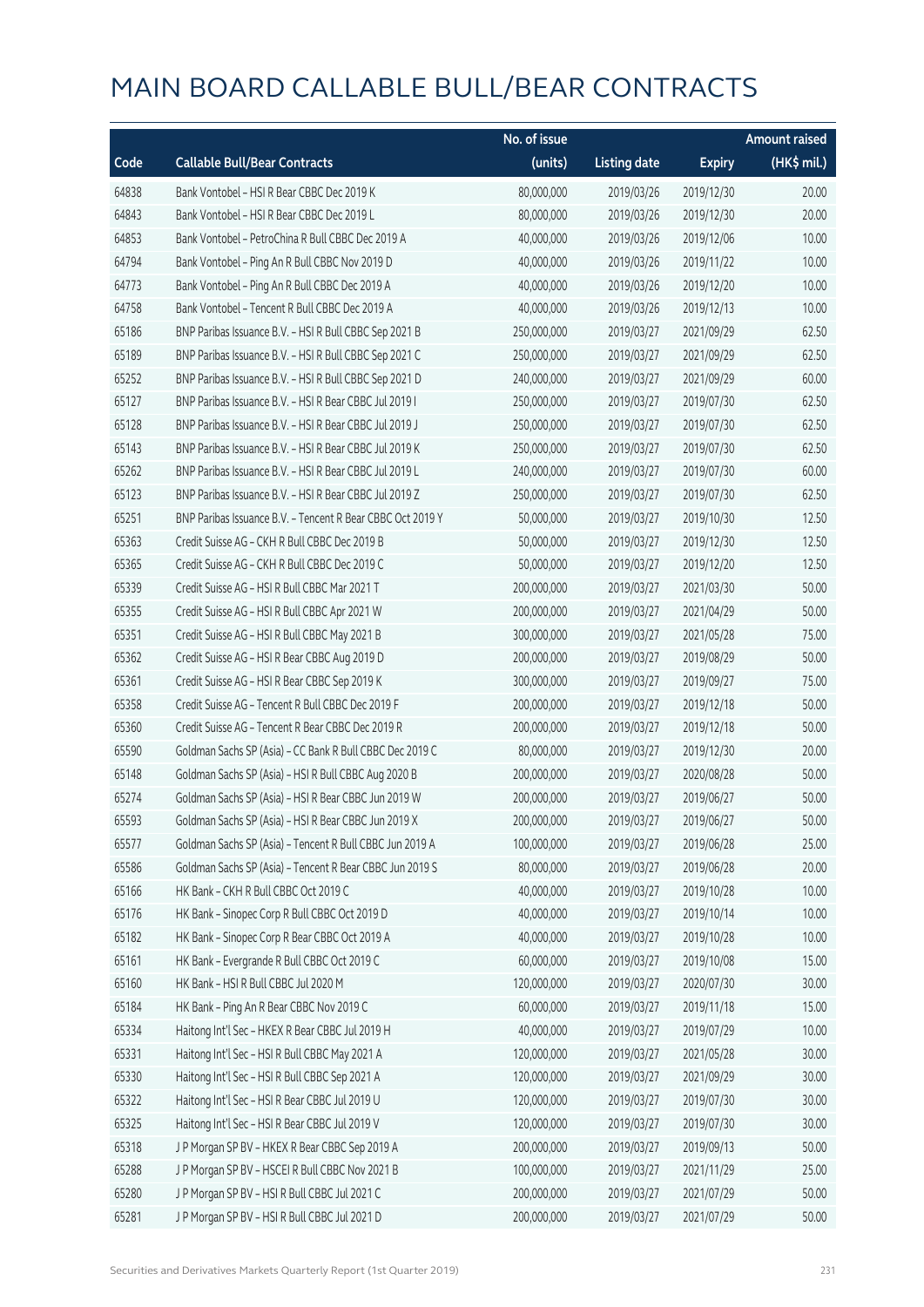|       |                                                      | No. of issue |                     |               | <b>Amount raised</b> |
|-------|------------------------------------------------------|--------------|---------------------|---------------|----------------------|
| Code  | <b>Callable Bull/Bear Contracts</b>                  | (units)      | <b>Listing date</b> | <b>Expiry</b> | (HK\$ mil.)          |
| 65282 | J P Morgan SP BV - HSI R Bull CBBC Sep 2021 A        | 200,000,000  | 2019/03/27          | 2021/09/29    | 50.00                |
| 65286 | J P Morgan SP BV - HSI R Bear CBBC Jun 2019 F        | 200,000,000  | 2019/03/27          | 2019/06/27    | 50.00                |
| 65284 | J P Morgan SP BV - HSI R Bear CBBC Jun 2019 U        | 200,000,000  | 2019/03/27          | 2019/06/27    | 50.00                |
| 65296 | J P Morgan SP BV - Tencent R Bull CBBC Jul 2019 F    | 50,000,000   | 2019/03/27          | 2019/07/12    | 12.50                |
| 65194 | Macquarie Bank Ltd. - Tencent R Bull CBBC Jul 2019 J | 19,800,000   | 2019/03/27          | 2019/07/23    | 10.04                |
| 65200 | Macquarie Bank Ltd. - Tencent R Bear CBBC Dec 2019 E | 9,100,000    | 2019/03/27          | 2019/12/06    | 10.05                |
| 65377 | SG Issuer - CNOOC R Bear CBBC Aug 2019 A             | 40,000,000   | 2019/03/27          | 2019/08/02    | 10.00                |
| 65367 | SG Issuer - Evergrande R Bull CBBC Apr 2020 A        | 80,000,000   | 2019/03/27          | 2020/04/16    | 20.00                |
| 65373 | SG Issuer - Evergrande R Bull CBBC Apr 2020 B        | 80,000,000   | 2019/03/27          | 2020/04/23    | 20.00                |
| 65379 | SG Issuer - HKEX R Bull CBBC Jul 2019 U              | 50,000,000   | 2019/03/27          | 2019/07/19    | 12.50                |
| 65404 | SG Issuer - HSBC R Bear CBBC Sep 2019 A              | 100,000,000  | 2019/03/27          | 2019/09/23    | 25.00                |
| 65406 | SG Issuer - HSBC R Bear CBBC Nov 2019 A              | 100,000,000  | 2019/03/27          | 2019/11/28    | 25.00                |
| 65449 | SG Issuer - HSI R Bull CBBC Apr 2021 S               | 200,000,000  | 2019/03/27          | 2021/04/29    | 50.00                |
| 65386 | SG Issuer - HSI R Bull CBBC May 2021 E               | 200,000,000  | 2019/03/27          | 2021/05/28    | 50.00                |
| 65394 | SG Issuer - HSI R Bull CBBC Jul 2021 Y               | 200,000,000  | 2019/03/27          | 2021/07/29    | 50.00                |
| 65403 | SG Issuer - HSI R Bull CBBC Jul 2021 Z               | 200,000,000  | 2019/03/27          | 2021/07/29    | 50.00                |
| 65458 | SG Issuer - HSI R Bear CBBC Jul 2019 X               | 200,000,000  | 2019/03/27          | 2019/07/30    | 50.00                |
| 65434 | SG Issuer - HSI R Bear CBBC Aug 2019 M               | 200,000,000  | 2019/03/27          | 2019/08/29    | 50.00                |
| 65459 | SG Issuer - HSI R Bear CBBC Aug 2019 S               | 200,000,000  | 2019/03/27          | 2019/08/29    | 50.00                |
| 65462 | SG Issuer - HSI R Bear CBBC Aug 2019 X               | 200,000,000  | 2019/03/27          | 2019/08/29    | 50.00                |
| 65417 | SG Issuer - PetroChina R Bear CBBC Sep 2019 A        | 40,000,000   | 2019/03/27          | 2019/09/27    | 10.00                |
| 65380 | SG Issuer - Ping An R Bear CBBC Aug 2019 M           | 100,000,000  | 2019/03/27          | 2019/08/02    | 25.00                |
| 65427 | SG Issuer - SUNAC R Bear CBBC Dec 2019 D             | 80,000,000   | 2019/03/27          | 2019/12/31    | 20.00                |
| 65382 | SG Issuer - Tencent R Bull CBBC Aug 2019 I           | 80,000,000   | 2019/03/27          | 2019/08/02    | 20.00                |
| 65431 | SG Issuer - Tencent R Bull CBBC Aug 2019 J           | 80,000,000   | 2019/03/27          | 2019/08/28    | 56.00                |
| 65463 | SG Issuer - Tencent R Bear CBBC Oct 2019 K           | 80,000,000   | 2019/03/27          | 2019/10/28    | 60.00                |
| 65384 | SG Issuer - Tencent R Bear CBBC Nov 2019 Y           | 80,000,000   | 2019/03/27          | 2019/11/19    | 20.00                |
| 65474 | SG Issuer – Tencent R Bear CBBC Dec 2019 U           | 80,000,000   | 2019/03/27          | 2019/12/05    | 48.00                |
| 65476 | SG Issuer - Tencent R Bear CBBC Dec 2019 V           | 80,000,000   | 2019/03/27          | 2019/12/23    | 33.60                |
| 65210 | UBS AG - HSI R Bull CBBC May 2021 X                  | 200,000,000  | 2019/03/27          | 2021/05/28    | 50.00                |
| 65218 | UBS AG - HSI R Bear CBBC Jun 2019 E                  | 200,000,000  | 2019/03/27          | 2019/06/27    | 50.00                |
| 65225 | UBS AG - HSI R Bear CBBC Jun 2019 G                  | 200,000,000  | 2019/03/27          | 2019/06/27    | 50.00                |
| 65232 | UBS AG - HSI R Bear CBBC Jun 2019 M                  | 200,000,000  | 2019/03/27          | 2019/06/27    | 50.00                |
| 65237 | UBS AG - HSI R Bear CBBC Jun 2019 N                  | 200,000,000  | 2019/03/27          | 2019/06/27    | 50.00                |
| 65215 | UBS AG - HSI R Bear CBBC Jun 2019 Z                  | 200,000,000  | 2019/03/27          | 2019/06/27    | 50.00                |
| 65558 | Bank Vontobel - CSOP A50 ETF R Bull CBBC Nov 2019 B  | 40,000,000   | 2019/03/27          | 2019/11/22    | 10.00                |
| 65477 | Bank Vontobel - CSOP A50 ETF R Bear CBBC Dec 2019 A  | 40,000,000   | 2019/03/27          | 2019/12/06    | 10.00                |
| 65523 | Bank Vontobel - HSI N Bull CBBC Mar 2021 J           | 80,000,000   | 2019/03/27          | 2021/03/30    | 20.00                |
| 65546 | Bank Vontobel - HSI N Bull CBBC Mar 2021 K           | 80,000,000   | 2019/03/27          | 2021/03/30    | 20.00                |
| 65515 | Bank Vontobel - HSI R Bear CBBC Nov 2019 B           | 80,000,000   | 2019/03/27          | 2019/11/28    | 20.00                |
| 65509 | Bank Vontobel - HSI R Bear CBBC Dec 2019 M           | 80,000,000   | 2019/03/27          | 2019/12/30    | 20.00                |
| 65504 | Bank Vontobel - HSI R Bear CBBC Mar 2020 A           | 80,000,000   | 2019/03/27          | 2020/03/30    | 20.00                |
| 65596 | BOCI Asia Ltd. - HSI R Bull CBBC Sep 2020 Q          | 150,000,000  | 2019/03/28          | 2020/09/29    | 38.70                |
| 65602 | BOCI Asia Ltd. - HSI R Bear CBBC Jul 2019 A          | 150,000,000  | 2019/03/28          | 2019/07/30    | 38.10                |
| 65606 | BOCI Asia Ltd. - HSI R Bear CBBC Jul 2019 B          | 150,000,000  | 2019/03/28          | 2019/07/30    | 38.10                |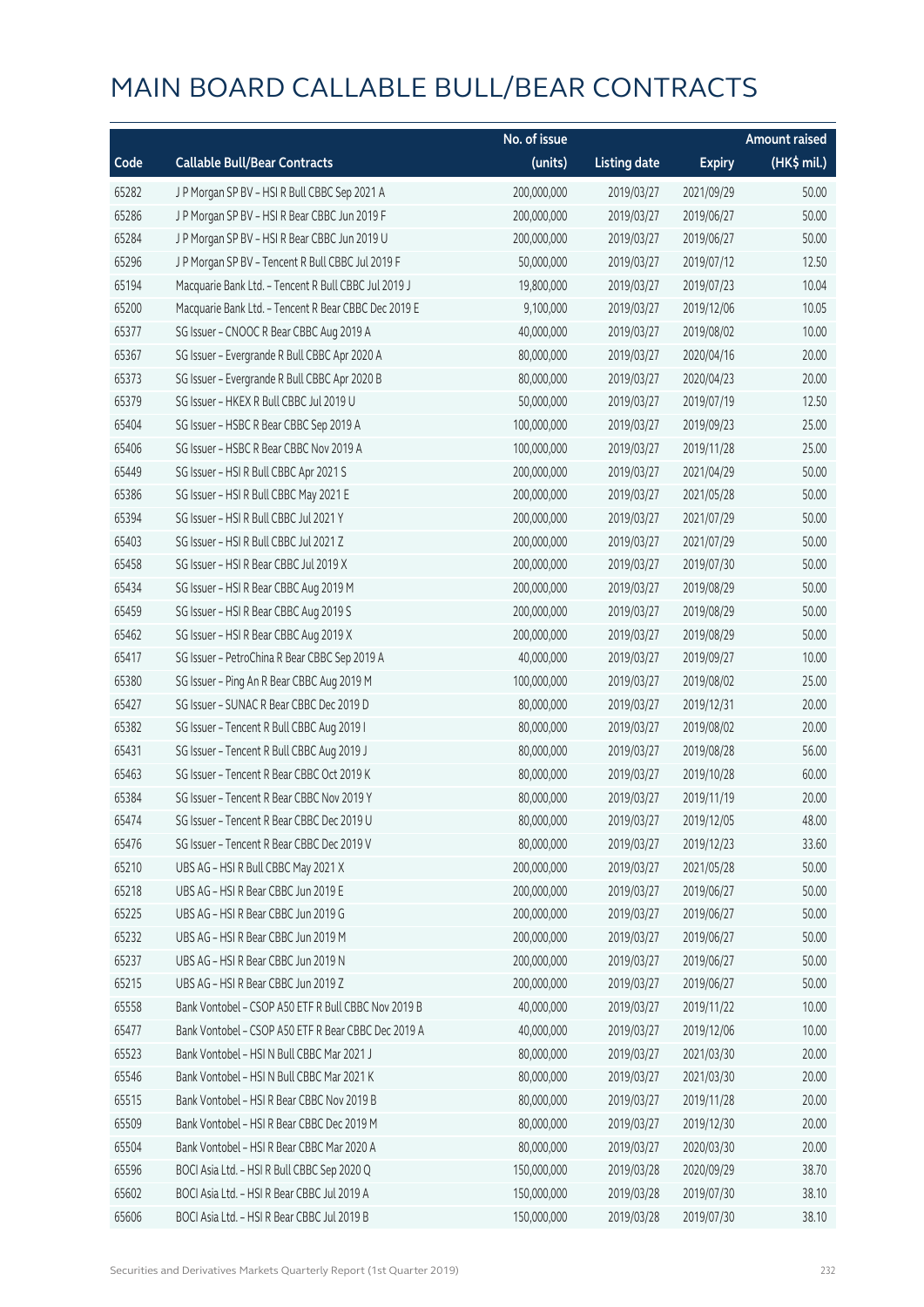|       |                                                        | No. of issue |                     |               | Amount raised |
|-------|--------------------------------------------------------|--------------|---------------------|---------------|---------------|
| Code  | <b>Callable Bull/Bear Contracts</b>                    | (units)      | <b>Listing date</b> | <b>Expiry</b> | (HK\$ mil.)   |
| 65886 | BNP Paribas Issuance B.V. - HSI R Bull CBBC Sep 2021 E | 240,000,000  | 2019/03/28          | 2021/09/29    | 60.00         |
| 65887 | BNP Paribas Issuance B.V. - HSI R Bear CBBC Jul 2019 R | 240,000,000  | 2019/03/28          | 2019/07/30    | 60.00         |
| 65981 | Credit Suisse AG - Geely Auto R Bull CBBC Jan 2020 D   | 150,000,000  | 2019/03/28          | 2020/01/30    | 37.50         |
| 65941 | Credit Suisse AG - Galaxy Ent R Bull CBBC Dec 2019 C   | 50,000,000   | 2019/03/28          | 2019/12/20    | 12.50         |
| 65920 | Credit Suisse AG - HSI R Bull CBBC Jul 2021 A          | 200,000,000  | 2019/03/28          | 2021/07/29    | 50.00         |
| 65933 | Credit Suisse AG - HSI R Bull CBBC Sep 2021 A          | 200,000,000  | 2019/03/28          | 2021/09/29    | 50.00         |
| 65951 | Credit Suisse AG - HSI R Bull CBBC Sep 2021 B          | 200,000,000  | 2019/03/28          | 2021/09/29    | 50.00         |
| 65967 | Credit Suisse AG - HSI R Bear CBBC Jul 2019 R          | 200,000,000  | 2019/03/28          | 2019/07/30    | 50.00         |
| 65952 | Credit Suisse AG - HSI R Bear CBBC Aug 2019 E          | 200,000,000  | 2019/03/28          | 2019/08/29    | 50.00         |
| 65963 | Credit Suisse AG - HSI R Bear CBBC Aug 2019 V          | 200,000,000  | 2019/03/28          | 2019/08/29    | 50.00         |
| 66115 | Goldman Sachs SP (Asia) - HSI R Bull CBBC Aug 2020 E   | 200,000,000  | 2019/03/28          | 2020/08/28    | 50.00         |
| 66119 | Goldman Sachs SP (Asia) - HSI R Bear CBBC Jul 2019 I   | 200,000,000  | 2019/03/28          | 2019/07/30    | 50.00         |
| 66120 | Goldman Sachs SP (Asia) - HSI R Bear CBBC Jul 2019 J   | 200,000,000  | 2019/03/28          | 2019/07/30    | 50.00         |
| 66132 | Goldman Sachs SP (Asia) - HSI R Bear CBBC Jul 2019 K   | 200,000,000  | 2019/03/28          | 2019/07/30    | 50.00         |
| 65865 | HK Bank - CKH R Bear CBBC Oct 2019 A                   | 40,000,000   | 2019/03/28          | 2019/10/02    | 10.00         |
| 65871 | HK Bank - CNOOC R Bear CBBC Oct 2019 A                 | 40,000,000   | 2019/03/28          | 2019/10/02    | 10.40         |
| 65843 | HK Bank - CSOP A50 ETF R Bull CBBC Nov 2019 B          | 40,000,000   | 2019/03/28          | 2019/11/04    | 10.00         |
| 65852 | HK Bank - A50 China R Bull CBBC Nov 2019 B             | 40,000,000   | 2019/03/28          | 2019/11/04    | 10.00         |
| 65854 | HK Bank - HSCEI ETF R Bull CBBC Oct 2019 A             | 40,000,000   | 2019/03/28          | 2019/10/21    | 10.00         |
| 65832 | HK Bank - HSI R Bull CBBC Jul 2020 N                   | 120,000,000  | 2019/03/28          | 2020/07/30    | 30.00         |
| 65841 | HK Bank - HSI R Bear CBBC Dec 2019 L                   | 120,000,000  | 2019/03/28          | 2019/12/30    | 30.00         |
| 65857 | HK Bank - Sands China R Bull CBBC Nov 2019 C           | 80,000,000   | 2019/03/28          | 2019/11/11    | 20.00         |
| 65868 | HK Bank - SUNAC R Bear CBBC Sep 2019 B                 | 40,000,000   | 2019/03/28          | 2019/09/16    | 10.00         |
| 65872 | HK Bank - Tencent R Bull CBBC Sep 2019 I               | 100,000,000  | 2019/03/28          | 2019/09/16    | 25.00         |
| 65863 | HK Bank - Tencent R Bear CBBC Dec 2019 C               | 100,000,000  | 2019/03/28          | 2019/12/02    | 25.00         |
| 65781 | HK Bank - Tracker Fund R Bull CBBC Nov 2019 B          | 40,000,000   | 2019/03/28          | 2019/11/11    | 10.00         |
| 65885 | Haitong Int'l Sec - HSI R Bull CBBC May 2021 B         | 120,000,000  | 2019/03/28          | 2021/05/28    | 30.00         |
| 65745 | Haitong Int'l Sec - HSI R Bull CBBC Oct 2021 A         | 120,000,000  | 2019/03/28          | 2021/10/28    | 30.00         |
| 65771 | Haitong Int'l Sec - HSI R Bull CBBC Oct 2021 B         | 120,000,000  | 2019/03/28          | 2021/10/28    | 30.00         |
| 65876 | Haitong Int'l Sec - HSI R Bear CBBC Jul 2019 W         | 120,000,000  | 2019/03/28          | 2019/07/30    | 30.00         |
| 65879 | Haitong Int'l Sec - HSI R Bear CBBC Jul 2019 X         | 120,000,000  | 2019/03/28          | 2019/07/30    | 30.00         |
| 65715 | J P Morgan SP BV - HSI R Bull CBBC Jul 2021 E          | 200,000,000  | 2019/03/28          | 2021/07/29    | 50.00         |
| 65718 | J P Morgan SP BV - HSI R Bull CBBC Jul 2021 F          | 200,000,000  | 2019/03/28          | 2021/07/29    | 50.00         |
| 65900 | J P Morgan SP BV - HSI R Bear CBBC Jun 2019 K          | 200,000,000  | 2019/03/28          | 2019/06/27    | 50.00         |
| 65893 | J P Morgan SP BV - HSI R Bear CBBC Jun 2019 X          | 200,000,000  | 2019/03/28          | 2019/06/27    | 50.00         |
| 65724 | J P Morgan SP BV - Tencent R Bear CBBC Jul 2019 J      | 50,000,000   | 2019/03/28          | 2019/07/12    | 12.50         |
| 65742 | J P Morgan SP BV - Tencent R Bear CBBC Jul 2019 K      | 250,000,000  | 2019/03/28          | 2019/07/19    | 62.50         |
| 65725 | J P Morgan SP BV - Tencent R Bear CBBC Aug 2019 D      | 250,000,000  | 2019/03/28          | 2019/08/16    | 62.50         |
| 65617 | Macquarie Bank Ltd. - Tencent R Bull CBBC Aug 2019 A   | 15,500,000   | 2019/03/28          | 2019/08/28    | 10.04         |
| 65618 | Macquarie Bank Ltd. - Tencent R Bear CBBC Nov 2019 K   | 8,700,000    | 2019/03/28          | 2019/11/19    | 10.05         |
| 65623 | Macquarie Bank Ltd. - Tencent R Bear CBBC Nov 2019 L   | 7,900,000    | 2019/03/28          | 2019/11/19    | 10.09         |
| 65984 | SG Issuer - China Life R Bull CBBC Aug 2019 E          | 40,000,000   | 2019/03/28          | 2019/08/09    | 10.00         |
| 66041 | SG Issuer - CSOP A50 ETF R Bull CBBC Feb 2020 K        | 100,000,000  | 2019/03/28          | 2020/02/27    | 25.00         |
| 66006 | SG Issuer - Galaxy Ent R Bull CBBC Oct 2019 J          | 100,000,000  | 2019/03/28          | 2019/10/17    | 25.00         |
| 66013 | SG Issuer - HKEX R Bear CBBC Sep 2019 G                | 50,000,000   | 2019/03/28          | 2019/09/26    | 12.50         |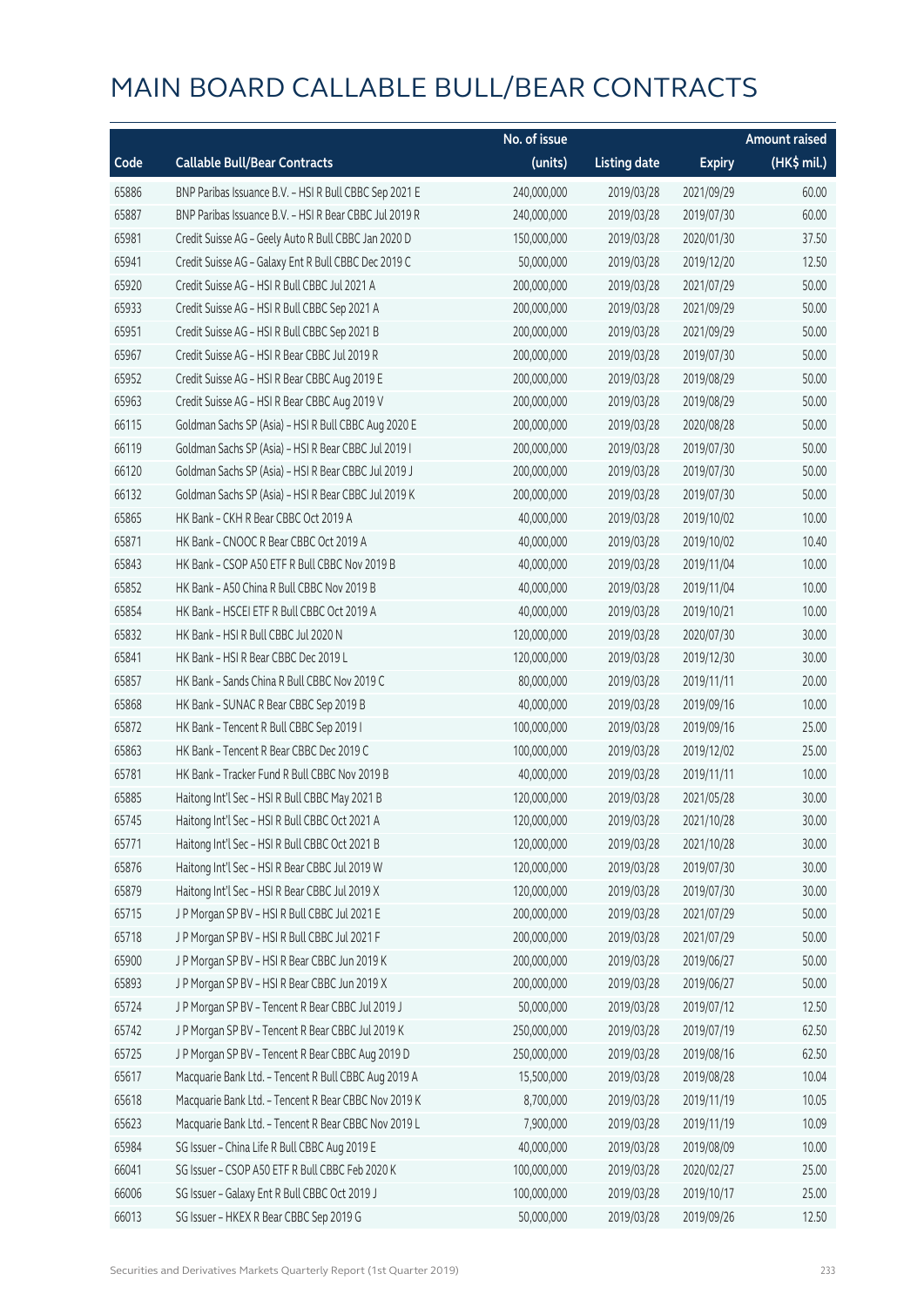|       |                                                        | No. of issue |                     |               | <b>Amount raised</b> |
|-------|--------------------------------------------------------|--------------|---------------------|---------------|----------------------|
| Code  | <b>Callable Bull/Bear Contracts</b>                    | (units)      | <b>Listing date</b> | <b>Expiry</b> | (HK\$ mil.)          |
| 66111 | SG Issuer - HSI R Bull CBBC Apr 2021 V                 | 200,000,000  | 2019/03/28          | 2021/04/29    | 50.00                |
| 66075 | SG Issuer - HSI R Bull CBBC Jul 2021 A                 | 200,000,000  | 2019/03/28          | 2021/07/29    | 50.00                |
| 66042 | SG Issuer - HSI R Bull CBBC Jul 2021 C                 | 200,000,000  | 2019/03/28          | 2021/07/29    | 50.00                |
| 66052 | SG Issuer - HSI R Bull CBBC Jul 2021 D                 | 200,000,000  | 2019/03/28          | 2021/07/29    | 50.00                |
| 66072 | SG Issuer - HSI R Bull CBBC Jul 2021 E                 | 200,000,000  | 2019/03/28          | 2021/07/29    | 50.00                |
| 66094 | SG Issuer - HSI R Bear CBBC Jul 2019 A                 | 200,000,000  | 2019/03/28          | 2019/07/30    | 50.00                |
| 66102 | SG Issuer - HSI R Bear CBBC Sep 2019 L                 | 200,000,000  | 2019/03/28          | 2019/09/27    | 50.00                |
| 66105 | SG Issuer - HSI R Bear CBBC Sep 2019 O                 | 200,000,000  | 2019/03/28          | 2019/09/27    | 50.00                |
| 66021 | SG Issuer - Ping An R Bull CBBC Oct 2019 W             | 100,000,000  | 2019/03/28          | 2019/10/17    | 25.00                |
| 66024 | SG Issuer - SUNAC R Bull CBBC Dec 2019 C               | 80,000,000   | 2019/03/28          | 2019/12/30    | 20.00                |
| 66028 | SG Issuer - Tencent R Bull CBBC Jun 2019 S             | 80,000,000   | 2019/03/28          | 2019/06/28    | 20.00                |
| 66114 | SG Issuer - Tencent R Bull CBBC Jul 2019 X             | 80,000,000   | 2019/03/28          | 2019/07/22    | 20.00                |
| 66030 | SG Issuer - Tencent R Bull CBBC Aug 2019 K             | 80,000,000   | 2019/03/28          | 2019/08/09    | 20.00                |
| 66086 | SG Issuer - Tencent R Bear CBBC Oct 2019 L             | 80,000,000   | 2019/03/28          | 2019/10/18    | 20.00                |
| 66089 | SG Issuer - Tencent R Bear CBBC Nov 2019 Z             | 80,000,000   | 2019/03/28          | 2019/11/15    | 20.00                |
| 65660 | UBS AG - HSI R Bull CBBC Oct 2020 E                    | 200,000,000  | 2019/03/28          | 2020/10/29    | 50.00                |
| 65706 | UBS AG - HSI R Bull CBBC May 2021 B                    | 200,000,000  | 2019/03/28          | 2021/05/28    | 50.00                |
| 65712 | UBS AG - HSI R Bull CBBC May 2021 E                    | 200,000,000  | 2019/03/28          | 2021/05/28    | 50.00                |
| 65663 | UBS AG - HSI R Bull CBBC May 2021 Y                    | 200,000,000  | 2019/03/28          | 2021/05/28    | 50.00                |
| 65699 | UBS AG - HSI R Bull CBBC May 2021 Z                    | 200,000,000  | 2019/03/28          | 2021/05/28    | 50.00                |
| 65666 | UBS AG - HSI R Bear CBBC Jun 2019 P                    | 200,000,000  | 2019/03/28          | 2019/06/27    | 50.00                |
| 65686 | UBS AG - HSI R Bear CBBC Jun 2019 Q                    | 200,000,000  | 2019/03/28          | 2019/06/27    | 50.00                |
| 65713 | UBS AG - Tencent R Bull CBBC Oct 2019 D                | 200,000,000  | 2019/03/28          | 2019/10/23    | 50.00                |
| 65714 | UBS AG - Tencent R Bear CBBC Oct 2019 C                | 200,000,000  | 2019/03/28          | 2019/10/23    | 50.00                |
| 65909 | Bank Vontobel - CNOOC R Bull CBBC Nov 2019 J           | 40,000,000   | 2019/03/28          | 2019/11/29    | 10.00                |
| 65916 | Bank Vontobel - Sands China R Bull CBBC Dec 2019 A     | 40,000,000   | 2019/03/28          | 2019/12/06    | 10.00                |
| 66165 | BNP Paribas Issuance B.V. - HSI R Bull CBBC Sep 2021 F | 250,000,000  | 2019/03/29          | 2021/09/29    | 62.50                |
| 66172 | BNP Paribas Issuance B.V. - HSI R Bull CBBC Sep 2021 G | 250,000,000  | 2019/03/29          | 2021/09/29    | 62.50                |
| 66305 | BNP Paribas Issuance B.V. - HSI R Bull CBBC Sep 2021 H | 250,000,000  | 2019/03/29          | 2021/09/29    | 62.50                |
| 66142 | BNP Paribas Issuance B.V. - HSI R Bear CBBC Jul 2019 G | 250,000,000  | 2019/03/29          | 2019/07/30    | 62.50                |
| 66173 | BNP Paribas Issuance B.V. - HSI R Bear CBBC Jul 2019 S | 250,000,000  | 2019/03/29          | 2019/07/30    | 62.50                |
| 66174 | BNP Paribas Issuance B.V. - HSI R Bear CBBC Jul 2019 T | 250,000,000  | 2019/03/29          | 2019/07/30    | 62.50                |
| 66306 | BNP Paribas Issuance B.V. - HSI R Bear CBBC Jul 2019 U | 240,000,000  | 2019/03/29          | 2019/07/30    | 60.00                |
| 66594 | Credit Suisse AG - AIA R Bull CBBC Dec 2019 L          | 70,000,000   | 2019/03/29          | 2019/12/20    | 17.50                |
| 66542 | Credit Suisse AG - China Mobile R Bear CBBC Dec 2019 A | 70,000,000   | 2019/03/29          | 2019/12/30    | 17.50                |
| 66575 | Credit Suisse AG - CNOOC R Bull CBBC Feb 2020 A        | 100,000,000  | 2019/03/29          | 2020/02/27    | 25.00                |
| 66585 | Credit Suisse AG - Geely Auto R Bull CBBC Jan 2020 E   | 150,000,000  | 2019/03/29          | 2020/01/30    | 37.50                |
| 66510 | Credit Suisse AG - HKEX R Bull CBBC Jan 2020 B         | 200,000,000  | 2019/03/29          | 2020/01/30    | 50.00                |
| 66550 | Credit Suisse AG - HSI R Bull CBBC Jul 2021 B          | 200,000,000  | 2019/03/29          | 2021/07/29    | 50.00                |
| 66566 | Credit Suisse AG - HSI R Bull CBBC Jul 2021 C          | 200,000,000  | 2019/03/29          | 2021/07/29    | 50.00                |
| 66540 | Credit Suisse AG - HSI R Bear CBBC Jul 2019 S          | 200,000,000  | 2019/03/29          | 2019/07/30    | 50.00                |
| 66531 | Credit Suisse AG - HSI R Bear CBBC Aug 2019 W          | 200,000,000  | 2019/03/29          | 2019/08/29    | 50.00                |
| 66538 | Credit Suisse AG - HSI R Bear CBBC Sep 2019 L          | 200,000,000  | 2019/03/29          | 2019/09/27    | 50.00                |
| 66549 | Credit Suisse AG - HSI R Bear CBBC Sep 2019 M          | 200,000,000  | 2019/03/29          | 2019/09/27    | 50.00                |
| 66601 | Credit Suisse AG - Ping An R Bull CBBC Jan 2020 F      | 80,000,000   | 2019/03/29          | 2020/01/30    | 20.00                |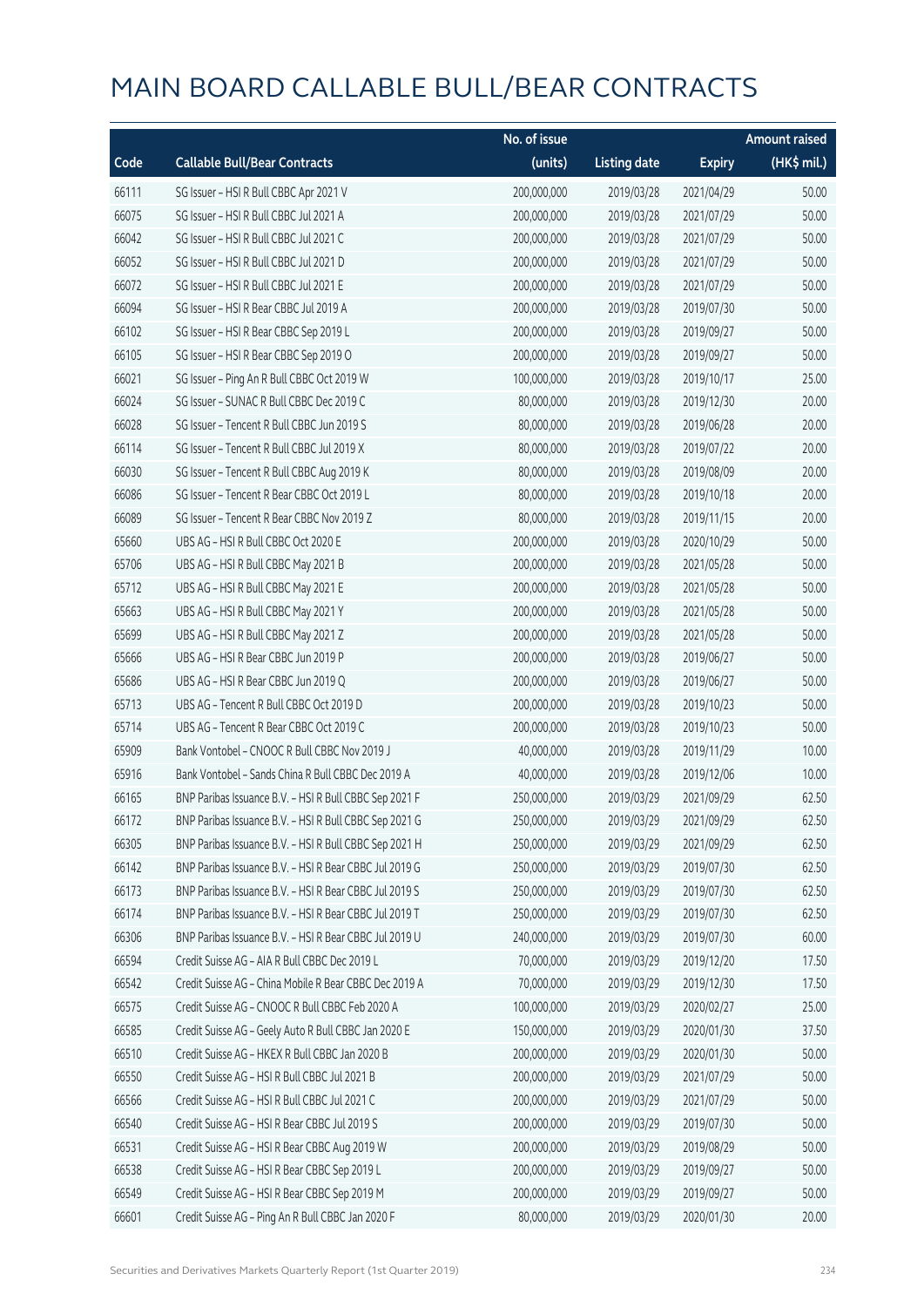|       |                                                             | No. of issue |                     |               | <b>Amount raised</b> |
|-------|-------------------------------------------------------------|--------------|---------------------|---------------|----------------------|
| Code  | <b>Callable Bull/Bear Contracts</b>                         | (units)      | <b>Listing date</b> | <b>Expiry</b> | (HK\$ mil.)          |
| 66525 | Credit Suisse AG - Tencent R Bull CBBC Jan 2020 A           | 200,000,000  | 2019/03/29          | 2020/01/30    | 50.00                |
| 66275 | Bank of East Asia - China Mobile R Bull CBBC Aug 2019 E     | 60,000,000   | 2019/03/29          | 2019/08/22    | 15.00                |
| 66266 | Bank of East Asia - China Mobile R Bear CBBC Dec 2019 A     | 60,000,000   | 2019/03/29          | 2019/12/06    | 15.00                |
| 66244 | Bank of East Asia - CKH R Bull CBBC Dec 2019 A              | 40,000,000   | 2019/03/29          | 2019/12/06    | 10.00                |
| 66243 | Bank of East Asia - Geely Auto R Bull CBBC Dec 2019 A       | 40,000,000   | 2019/03/29          | 2019/12/06    | 10.00                |
| 66219 | Bank of East Asia - Galaxy Ent R Bull CBBC Dec 2019 B       | 50,000,000   | 2019/03/29          | 2019/12/06    | 12.50                |
| 66251 | Bank of East Asia - Ping An R Bear CBBC Jul 2019 D          | 100,000,000  | 2019/03/29          | 2019/07/08    | 25.00                |
| 66265 | Bank of East Asia - Ping An R Bear CBBC Jul 2019 E          | 100,000,000  | 2019/03/29          | 2019/07/08    | 25.00                |
| 66224 | Bank of East Asia - Tencent R Bull CBBC Dec 2019 D          | 150,000,000  | 2019/03/29          | 2019/12/06    | 37.50                |
| 66233 | Bank of East Asia - Tencent R Bull CBBC Dec 2019 E          | 150,000,000  | 2019/03/29          | 2019/12/06    | 37.50                |
| 66237 | Bank of East Asia - Tencent R Bear CBBC Dec 2019 B          | 150,000,000  | 2019/03/29          | 2019/12/06    | 37.50                |
| 66509 | Goldman Sachs SP (Asia) - China Life R Bull CBBC Jul 2019 A | 100,000,000  | 2019/03/29          | 2019/07/02    | 25.00                |
| 66505 | Goldman Sachs SP (Asia) - HKEX R Bull CBBC Jul 2019 F       | 100,000,000  | 2019/03/29          | 2019/07/02    | 25.00                |
| 66214 | Goldman Sachs SP (Asia) - HSI R Bull CBBC Oct 2021 M        | 200,000,000  | 2019/03/29          | 2021/10/28    | 50.00                |
| 66498 | Goldman Sachs SP (Asia) - HSI R Bull CBBC Oct 2021 N        | 200,000,000  | 2019/03/29          | 2021/10/28    | 50.00                |
| 66490 | Goldman Sachs SP (Asia) - HSI R Bear CBBC Apr 2020 A        | 200,000,000  | 2019/03/29          | 2020/04/28    | 50.00                |
| 66491 | Goldman Sachs SP (Asia) - HSI R Bear CBBC Apr 2020 B        | 200,000,000  | 2019/03/29          | 2020/04/28    | 50.00                |
| 66493 | Goldman Sachs SP (Asia) - HSI R Bear CBBC Apr 2020 C        | 200,000,000  | 2019/03/29          | 2020/04/28    | 50.00                |
| 66208 | Goldman Sachs SP (Asia) - Ping An R Bull CBBC Dec 2019 C    | 100,000,000  | 2019/03/29          | 2019/12/30    | 25.00                |
| 66207 | Goldman Sachs SP (Asia) - Tencent R Bull CBBC Jul 2019 A    | 100,000,000  | 2019/03/29          | 2019/07/02    | 25.00                |
| 66497 | Goldman Sachs SP (Asia) - Tencent R Bear CBBC Jul 2019 A    | 80,000,000   | 2019/03/29          | 2019/07/02    | 20.00                |
| 66191 | HK Bank - China Mobile R Bear CBBC Aug 2019 B               | 40,000,000   | 2019/03/29          | 2019/08/01    | 10.00                |
| 66187 | HK Bank - Geely Auto R Bull CBBC Oct 2019 A                 | 40,000,000   | 2019/03/29          | 2019/10/14    | 10.00                |
| 66190 | HK Bank - HKEX R Bear CBBC Aug 2019 C                       | 40,000,000   | 2019/03/29          | 2019/08/01    | 10.00                |
| 66185 | HK Bank - HSCEI R Bear CBBC Sep 2019 B                      | 50,000,000   | 2019/03/29          | 2019/09/27    | 12.50                |
| 66178 | HK Bank - HSI R Bull CBBC Feb 2020 L                        | 80,000,000   | 2019/03/29          | 2020/02/27    | 20.00                |
| 66183 | HK Bank - HSI R Bear CBBC Sep 2019 E                        | 120,000,000  | 2019/03/29          | 2019/09/27    | 30.00                |
| 66201 | HK Bank - Tencent R Bull CBBC Nov 2019 C                    | 50,000,000   | 2019/03/29          | 2019/11/11    | 12.50                |
| 66197 | HK Bank - Tencent R Bear CBBC Sep 2019 K                    | 40,000,000   | 2019/03/29          | 2019/09/09    | 10.00                |
| 66336 | Haitong Int'l Sec - Conch Cement R Bull CBBC Oct 2019 B     | 90,000,000   | 2019/03/29          | 2019/10/30    | 22.50                |
| 66335 | Haitong Int'l Sec - Geely Auto R Bull CBBC Sep 2019 A       | 40,000,000   | 2019/03/29          | 2019/09/17    | 10.00                |
| 66339 | Haitong Int'l Sec - Geely Auto R Bear CBBC Oct 2019 B       | 40,000,000   | 2019/03/29          | 2019/10/31    | 11.88                |
| 66330 | Haitong Int'l Sec - Galaxy Ent R Bull CBBC Oct 2019 C       | 80,000,000   | 2019/03/29          | 2019/10/02    | 20.00                |
| 66327 | Haitong Int'l Sec - HSI R Bull CBBC May 2021 C              | 120,000,000  | 2019/03/29          | 2021/05/28    | 30.00                |
| 66284 | Haitong Int'l Sec - HSI R Bull CBBC Jul 2021 A              | 120,000,000  | 2019/03/29          | 2021/07/29    | 30.00                |
| 66322 | Haitong Int'l Sec - HSI R Bull CBBC Sep 2021 B              | 150,000,000  | 2019/03/29          | 2021/09/29    | 37.50                |
| 66282 | Haitong Int'l Sec - HSI R Bull CBBC Oct 2021 C              | 120,000,000  | 2019/03/29          | 2021/10/28    | 30.00                |
| 66314 | Haitong Int'l Sec - HSI R Bear CBBC Jul 2019 C              | 120,000,000  | 2019/03/29          | 2019/07/30    | 30.00                |
| 66291 | Haitong Int'l Sec - HSI R Bear CBBC Jul 2019 Y              | 120,000,000  | 2019/03/29          | 2019/07/30    | 30.00                |
| 66313 | Haitong Int'l Sec - HSI R Bear CBBC Jul 2019 Z              | 120,000,000  | 2019/03/29          | 2019/07/30    | 30.00                |
| 66338 | Haitong Int'l Sec - Meituan Dianping R Bull CBBC Sep 2019 F | 90,000,000   | 2019/03/29          | 2019/09/12    | 22.50                |
| 66341 | Haitong Int'l Sec - Tencent R Bull CBBC Sep 2019 C          | 40,000,000   | 2019/03/29          | 2019/09/17    | 10.00                |
| 66342 | Haitong Int'l Sec - Tencent R Bear CBBC Nov 2019 D          | 40,000,000   | 2019/03/29          | 2019/11/01    | 10.00                |
| 66345 | J P Morgan SP BV - HSI R Bull CBBC Jul 2021 G               | 200,000,000  | 2019/03/29          | 2021/07/29    | 50.00                |
| 66346 | J P Morgan SP BV - HSI R Bull CBBC Jul 2021 H               | 200,000,000  | 2019/03/29          | 2021/07/29    | 50.00                |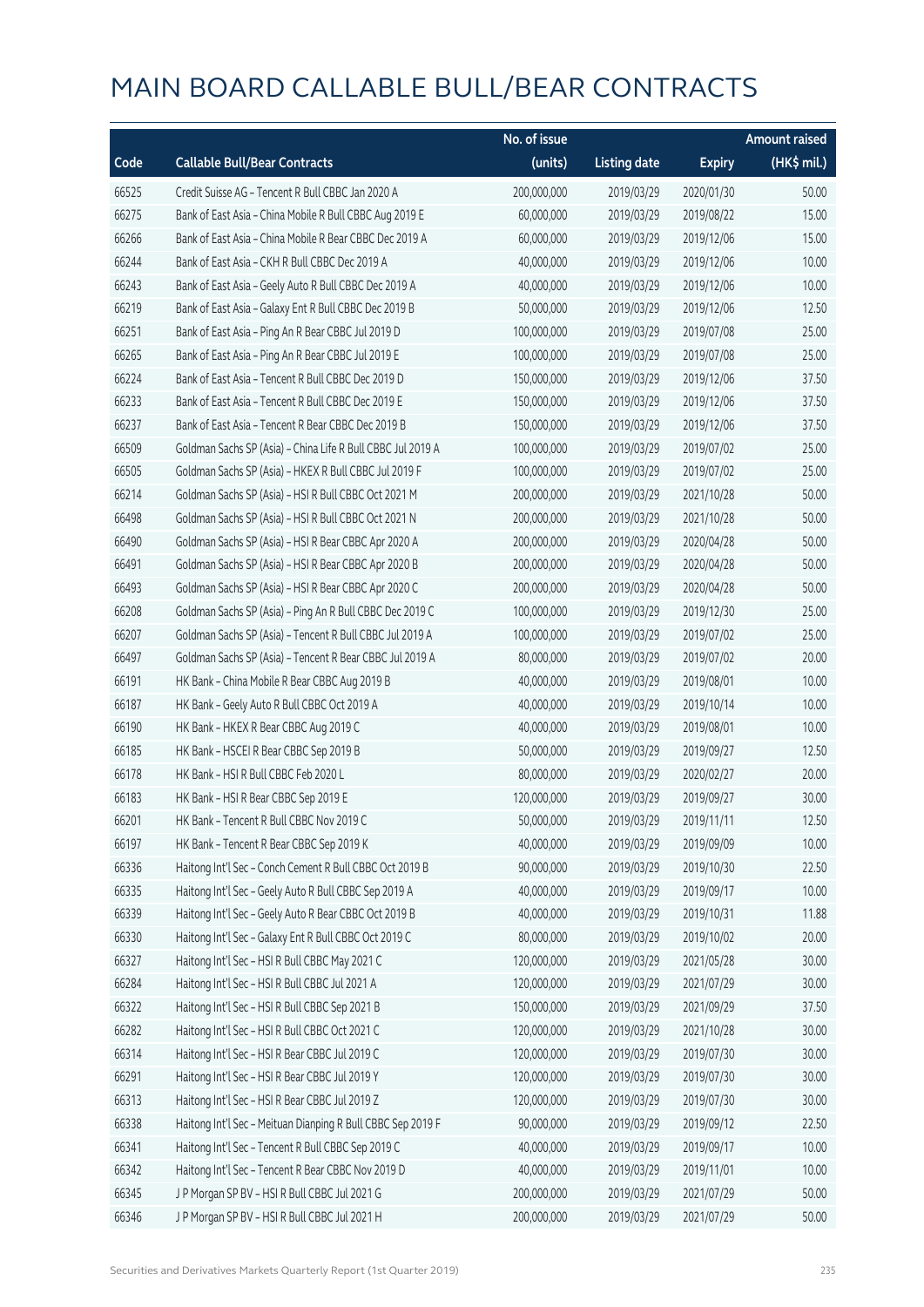|       |                                                      | No. of issue |                     |               | Amount raised |
|-------|------------------------------------------------------|--------------|---------------------|---------------|---------------|
| Code  | <b>Callable Bull/Bear Contracts</b>                  | (units)      | <b>Listing date</b> | <b>Expiry</b> | (HK\$ mil.)   |
| 66347 | J P Morgan SP BV - HSI R Bear CBBC Jul 2019 U        | 200,000,000  | 2019/03/29          | 2019/07/30    | 50.00         |
| 66348 | J P Morgan SP BV - HSI R Bear CBBC Jul 2019 V        | 200,000,000  | 2019/03/29          | 2019/07/30    | 50.00         |
| 66350 | J P Morgan SP BV - Tencent R Bull CBBC Aug 2019 D    | 250,000,000  | 2019/03/29          | 2019/08/09    | 62.50         |
| 66279 | Macquarie Bank Ltd. - Tencent R Bull CBBC Jul 2019 K | 20,800,000   | 2019/03/29          | 2019/07/22    | 10.03         |
| 66280 | Macquarie Bank Ltd. - Tencent R Bear CBBC Oct 2019 F | 11,500,000   | 2019/03/29          | 2019/10/18    | 10.04         |
| 66452 | SG Issuer - China Mobile R Bull CBBC Dec 2019 B      | 100,000,000  | 2019/03/29          | 2019/12/30    | 25.00         |
| 66405 | SG Issuer - CC Bank R Bull CBBC Sep 2019 I           | 100,000,000  | 2019/03/29          | 2019/09/16    | 25.00         |
| 66418 | SG Issuer - CNOOC R Bull CBBC Oct 2019 B             | 40,000,000   | 2019/03/29          | 2019/10/15    | 10.00         |
| 66475 | SG Issuer - Galaxy Ent R Bear CBBC Sep 2019 I        | 100,000,000  | 2019/03/29          | 2019/09/26    | 25.00         |
| 66479 | SG Issuer - HKEX R Bull CBBC Sep 2019 H              | 50,000,000   | 2019/03/29          | 2019/09/26    | 12.50         |
| 66447 | SG Issuer - HSI R Bull CBBC Apr 2021 Y               | 200,000,000  | 2019/03/29          | 2021/04/29    | 50.00         |
| 66423 | SG Issuer - HSI R Bull CBBC May 2021 I               | 200,000,000  | 2019/03/29          | 2021/05/28    | 50.00         |
| 66425 | SG Issuer - HSI R Bull CBBC Jul 2021 B               | 200,000,000  | 2019/03/29          | 2021/07/29    | 50.00         |
| 66429 | SG Issuer - HSI R Bear CBBC Jul 2019 C               | 200,000,000  | 2019/03/29          | 2019/07/30    | 50.00         |
| 66445 | SG Issuer - HSI R Bear CBBC Aug 2019 A               | 200,000,000  | 2019/03/29          | 2019/08/29    | 50.00         |
| 66446 | SG Issuer - HSI R Bear CBBC Aug 2019 E               | 200,000,000  | 2019/03/29          | 2019/08/29    | 50.00         |
| 66430 | SG Issuer - HSI R Bear CBBC Aug 2019 Y               | 200,000,000  | 2019/03/29          | 2019/08/29    | 50.00         |
| 66419 | SG Issuer - Ping An R Bull CBBC Oct 2019 X           | 100,000,000  | 2019/03/29          | 2019/10/15    | 25.00         |
| 66422 | SG Issuer - Ping An R Bull CBBC Nov 2019 Q           | 100,000,000  | 2019/03/29          | 2019/11/12    | 25.00         |
| 66440 | SG Issuer - Ping An R Bear CBBC Sep 2019 C           | 100,000,000  | 2019/03/29          | 2019/09/27    | 25.00         |
| 66482 | SG Issuer - Tencent R Bull CBBC Jun 2019 Z           | 80,000,000   | 2019/03/29          | 2019/06/28    | 20.00         |
| 66483 | SG Issuer - Tencent R Bull CBBC Aug 2019 L           | 80,000,000   | 2019/03/29          | 2019/08/13    | 20.00         |
| 66444 | SG Issuer - Tencent R Bear CBBC Nov 2019 B           | 80,000,000   | 2019/03/29          | 2019/11/28    | 20.00         |
| 66297 | UBS AG - HSI R Bull CBBC Oct 2020 O                  | 200,000,000  | 2019/03/29          | 2020/10/29    | 50.00         |
| 66293 | UBS AG - HSI R Bull CBBC Feb 2021 D                  | 200,000,000  | 2019/03/29          | 2021/02/25    | 50.00         |
| 66299 | UBS AG - HSI R Bear CBBC Jul 2019 M                  | 200,000,000  | 2019/03/29          | 2019/07/30    | 50.00         |
| 66301 | UBS AG - HSI R Bear CBBC Jul 2019 N                  | 200,000,000  | 2019/03/29          | 2019/07/30    | 50.00         |
| 66296 | UBS AG - Tencent R Bull CBBC Jun 2019 C              | 40,000,000   | 2019/03/29          | 2019/06/28    | 10.00         |
| 66295 | UBS AG - Tencent R Bull CBBC Nov 2019 B              | 200,000,000  | 2019/03/29          | 2019/11/18    | 50.00         |
| 66388 | Bank Vontobel - China Mobile R Bear CBBC Dec 2019 A  | 40,000,000   | 2019/03/29          | 2019/12/13    | 10.00         |
| 66391 | Bank Vontobel - Geely Auto R Bull CBBC Dec 2019 B    | 40,000,000   | 2019/03/29          | 2019/12/13    | 10.00         |
| 66383 | Bank Vontobel - HSI R Bear CBBC Dec 2019 N           | 80,000,000   | 2019/03/29          | 2019/12/30    | 20.00         |
| 66387 | Bank Vontobel - HSI R Bear CBBC Dec 2019 O           | 80,000,000   | 2019/03/29          | 2019/12/30    | 20.00         |
| 66389 | Bank Vontobel - Tencent R Bear CBBC Dec 2019 C       | 40,000,000   | 2019/03/29          | 2019/12/20    | 10.00         |
| Total |                                                      |              |                     |               | 211,608.09    |

# Further issue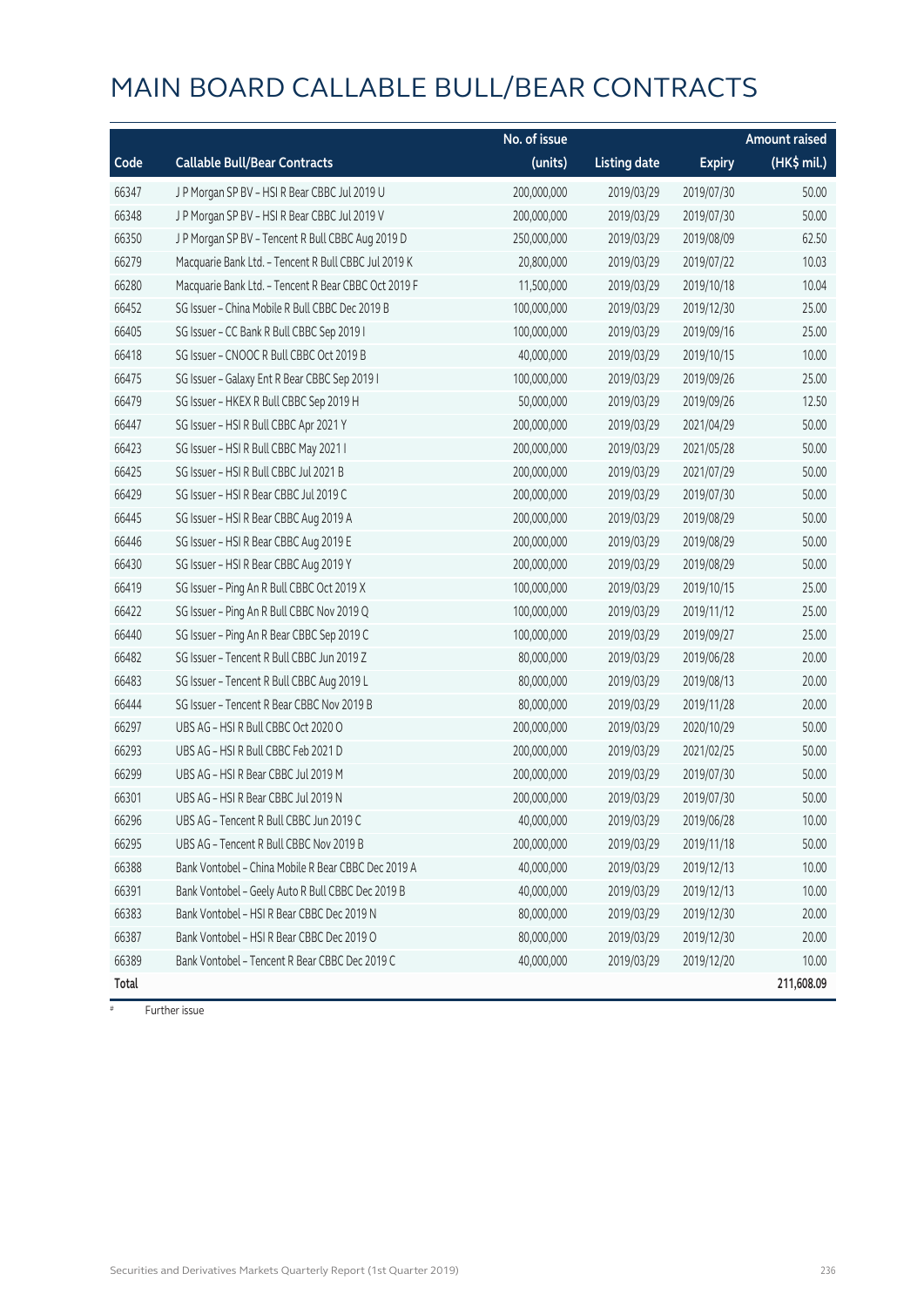## DR/ELI/Trading Only Stocks Trading Statistics

### **Depositary Receipt Trading Statistics**

|      |                | No. of issues | Turnover value (HK\$ mil.) |
|------|----------------|---------------|----------------------------|
| 2018 | Q1             |               | 47.76                      |
|      | Q <sub>2</sub> |               | 15.87                      |
|      | Q3             |               | 16.09                      |
|      | Q4             |               | 28.59                      |
| 2019 | Ο1             |               | 23.02                      |

### **Equity Linked Instrument Trading Statistics**

|      |                | No. of issues            | Turnover value (HK\$ mil.) |
|------|----------------|--------------------------|----------------------------|
| 2018 | Q1             |                          |                            |
|      | Q <sub>2</sub> | $\overline{\phantom{0}}$ | $\overline{\phantom{0}}$   |
|      | Q <sub>3</sub> | $\overline{\phantom{0}}$ | $\overline{\phantom{0}}$   |
|      | Q4             | $\overline{\phantom{0}}$ |                            |
| 2019 | 01             |                          | $\overline{\phantom{0}}$   |

#### **NASDAQ Stocks**

|      |    | No. of issues | Turnover value (HK\$ mil.) |
|------|----|---------------|----------------------------|
| 2018 | Q1 | 6             | 4.30                       |
|      | Q2 | 6             | 0.15                       |
|      | Q3 | 6             | 0.07                       |
|      | Q4 | 6             | 0.29                       |
| 2019 | 01 | 6             | 2.87                       |

#### **iShares**

|      |                | No. of issues            | Turnover value (HK\$ mil.) |
|------|----------------|--------------------------|----------------------------|
| 2018 | Q1             |                          | -                          |
|      | Q <sub>2</sub> | $\overline{\phantom{0}}$ | $\overline{\phantom{0}}$   |
|      | Q3             | -                        | $\overline{\phantom{0}}$   |
|      | Q4             |                          | -                          |
| 2019 | Q1             | $\overline{\phantom{0}}$ | $\overline{\phantom{0}}$   |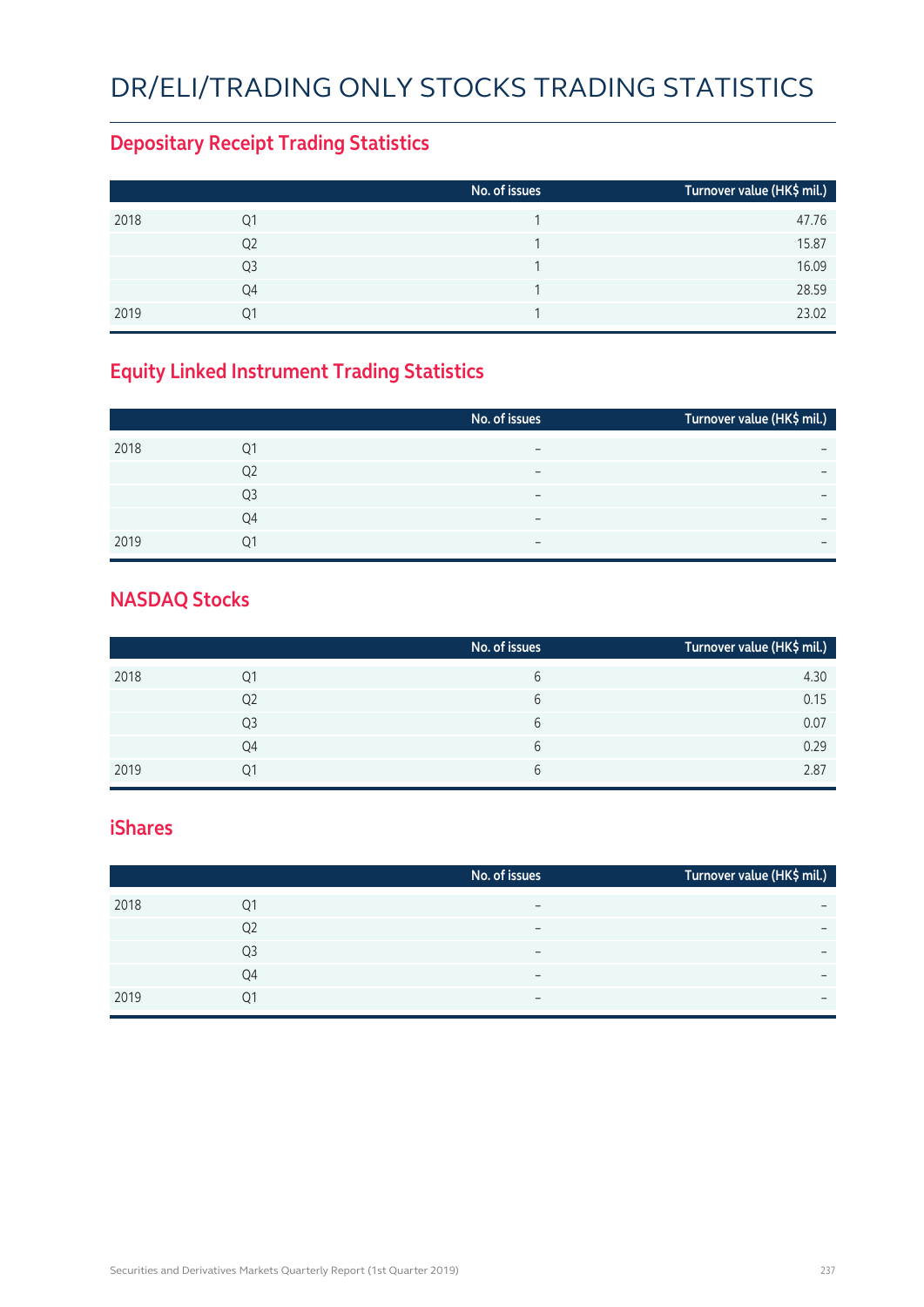### **Equity Turnover – GEM**

|      |    | Share (Mil. shs) | Value (HK\$ mil.) | No. of deals |
|------|----|------------------|-------------------|--------------|
| 2018 | Q1 | 108,008.14       | 40,458.45         | 1,559,834    |
|      | Q2 | 84,808.26        | 41,444.85         | 1,252,432    |
|      | Q3 | 68,627.46        | 26,101.90         | 952,799      |
|      | Q4 | 73,427.70        | 19,482.19         | 864,331      |
| 2019 | Q1 | 50,803.56        | 15,250.68         | 706,122      |

### **Equity Trading Statistics – GEM**

|      |                | No. of<br>trading days | Average daily turnover<br>(HK\$ mil.) | Average value<br>per deal |
|------|----------------|------------------------|---------------------------------------|---------------------------|
| 2018 | Q1             | 61                     | 663.25                                | 25,938                    |
|      | Q <sub>2</sub> | 60                     | 690.75                                | 33,092                    |
|      | Q <sub>3</sub> | 63                     | 414.32                                | 27,395                    |
|      | Q4             | 62                     | 314.23                                | 22,540                    |
| 2019 | Q1             | 60                     | 254.18                                | 21,598                    |

### **20 Most Advanced GEM Stocks**

for 1st quarter 2019

|                |       |                          |                 | <b>Closing price</b> |        |
|----------------|-------|--------------------------|-----------------|----------------------|--------|
| Rank           | Code  | <b>Stock</b>             | End of Mar 2019 | End of Dec 2018      | $%$ up |
| 1              | 08436 | <b>TAKBO GROUP</b>       | 3.830           | 1.600                | 139.38 |
| $\overline{2}$ | 08218 | ECHO INT HOLD            | 0.137           | 0.060                | 128.33 |
| 3              | 08523 | <b>SHEUNG MOON</b>       | 0.770           | 0.350                | 120.00 |
| 4              | 08619 | <b>WAC HOLDINGS</b>      | 2.320           | 1.170                | 98.29  |
| 5              | 08425 | <b>HING MING HLDGS</b>   | 2.860           | 1.450                | 97.24  |
| 6              | 08606 | KINETIX SYSTEMS          | 0.255           | 0.145                | 75.86  |
| $\overline{7}$ | 08366 | <b>ZJ UNITED INV</b>     | 0.230           | 0.141                | 63.12  |
| 8              | 08272 | C FOOD&BEV GP            | 0.016           | 0.010                | 60.00  |
| 9              | 08162 | LOCO HK                  | 0.455           | 0.285                | 59.65  |
| 10             | 08105 | <b>KINGSLEY EDU</b>      | 0.640           | 0.405                | 58.02  |
| 11             | 08536 | <b>TL NATURAL GAS</b>    | 0.560           | 0.355                | 57.75  |
| 12             | 08522 | <b>GAIN PLUS HLDGS</b>   | 1.260           | 0.800                | 57.50  |
| 13             | 08427 | <b>SK TARGET</b>         | 0.315           | 0.200                | 57.50  |
| 14             | 08445 | NOBLE ENG GP             | 0.530           | 0.340                | 55.88  |
| 15             | 08311 | PERFECT OPT              | 0.375           | 0.241                | 55.60  |
| 16             | 08195 | <b>L&amp;A INTL HOLD</b> | 0.053           | 0.035                | 51.43  |
| 17             | 08226 | <b>KOALA FIN GP</b>      | 0.045           | 0.030                | 50.00  |
| 18             | 08452 | <b>FY FINANCIAL</b>      | 1.300           | 0.890                | 46.07  |
| 19             | 08485 | <b>SMART GLOBE</b>       | 0.102           | 0.070                | 45.71  |
| 20             | 08490 | NICHE-TECH               | 0.435           | 0.300                | 45.00  |

A Adjusted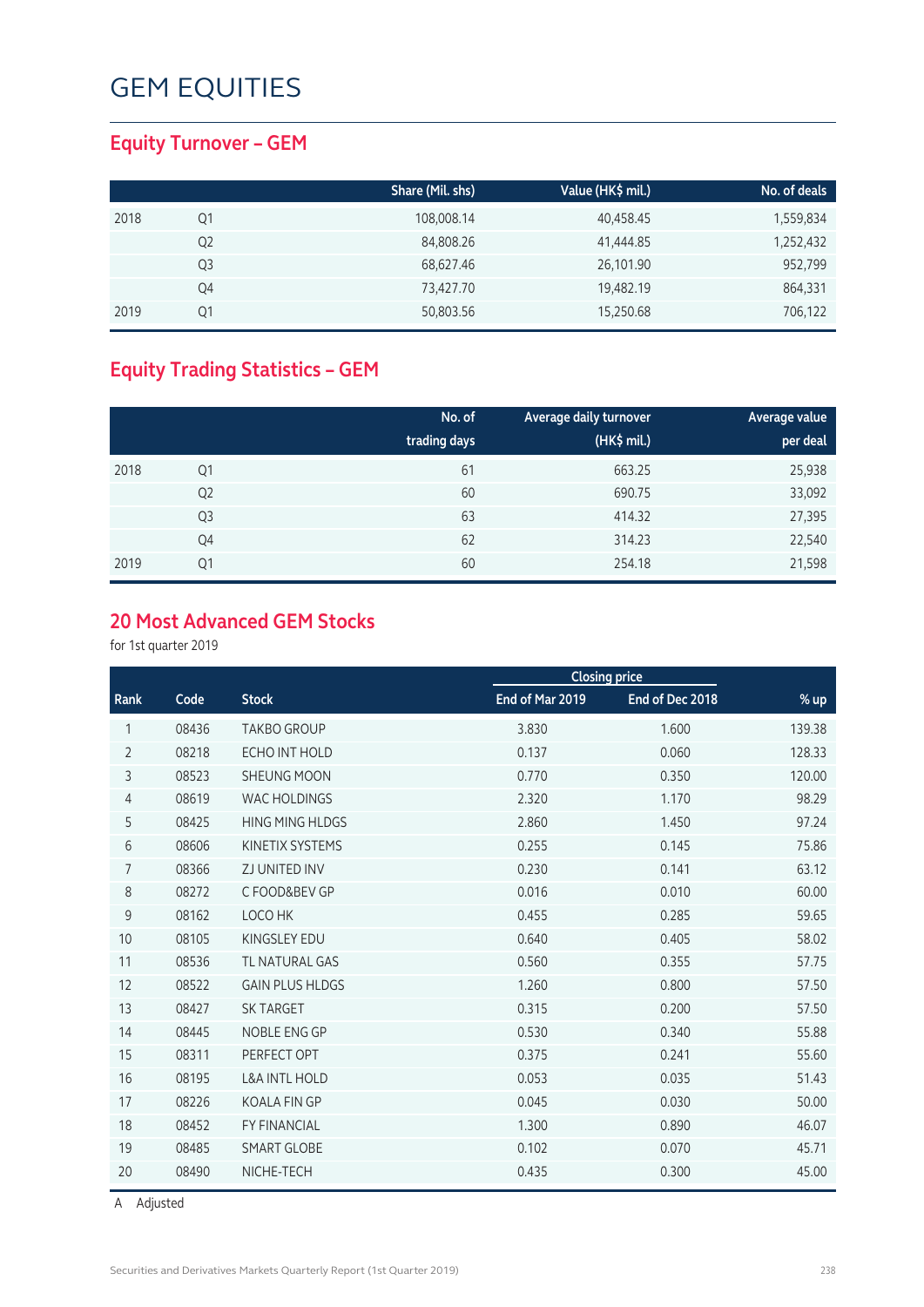#### **20 Most Declined GEM Stocks**

for 1st quarter 2019

|                |       |                         |                 | <b>Closing price</b>    |          |
|----------------|-------|-------------------------|-----------------|-------------------------|----------|
| Rank           | Code  | <b>Stock</b>            | End of Mar 2019 | End of Dec 2018         | % down   |
| 1              | 08090 | <b>CHI ASSURANCE</b>    | 0.041           | 0.640                   | $-93.59$ |
| $\overline{2}$ | 08232 | <b>CLASSIFIED GP</b>    | 0.231           | 1.160                   | $-80.09$ |
| 3              | 08238 | <b>WINTO GROUP</b>      | 0.202           | 0.680<br>$\overline{A}$ | $-70.29$ |
| $\overline{4}$ | 08526 | WING FUNG GROUP         | 0.330           | 1.080                   | $-69.44$ |
| 5              | 08202 | <b>INNO-TECH HOLD</b>   | 0.076           | 0.243                   | $-68.72$ |
| 6              | 08158 | CRMI                    | 0.025           | 0.075                   | $-66.67$ |
| $\overline{7}$ | 08460 | <b>BASETROPHY GP</b>    | 0.570           | 1.700                   | $-66.47$ |
| 8              | 08430 | <b>C&amp;N HOLDINGS</b> | 0.148           | 0.430                   | $-65.58$ |
| 9              | 08210 | <b>DLC ASIA</b>         | 0.153           | 0.420                   | $-63.57$ |
| 10             | 08423 | CHI HO DEV              | 1.400           | 3.600                   | $-61.11$ |
| 11             | 08545 | <b>AMUSE GROUP</b>      | 0.145           | 0.370                   | $-60.81$ |
| 12             | 08265 | <b>CHINA TRUSTFUL</b>   | 0.570           | 1.450                   | $-60.69$ |
| 13             | 08487 | <b>ISP GLOBAL</b>       | 1.120           | 2.820                   | $-60.28$ |
| 14             | 08315 | <b>GREATWALLE INC</b>   | 0.097           | 0.238<br>$\overline{A}$ | $-59.24$ |
| 15             | 08085 | <b>HK LIFE SCI</b>      | 0.017           | 0.036                   | $-52.78$ |
| 16             | 08410 | <b>EDVANCE INTL</b>     | 0.460           | 0.900                   | $-48.89$ |
| 17             | 08243 | <b>DAHE MEDIA</b>       | 0.105           | 0.202                   | $-48.02$ |
| 18             | 08192 | <b>GLOBAL TOKEN</b>     | 0.065           | 0.125                   | $-48.00$ |
| 19             | 08266 | <b>ZHUOXIN INTL</b>     | 0.435           | 0.810                   | $-46.30$ |
| 20             | 08163 | <b>MERDEKA FIN</b>      | 0.027           | 0.050                   | $-46.00$ |
|                |       |                         |                 |                         |          |

A Adjusted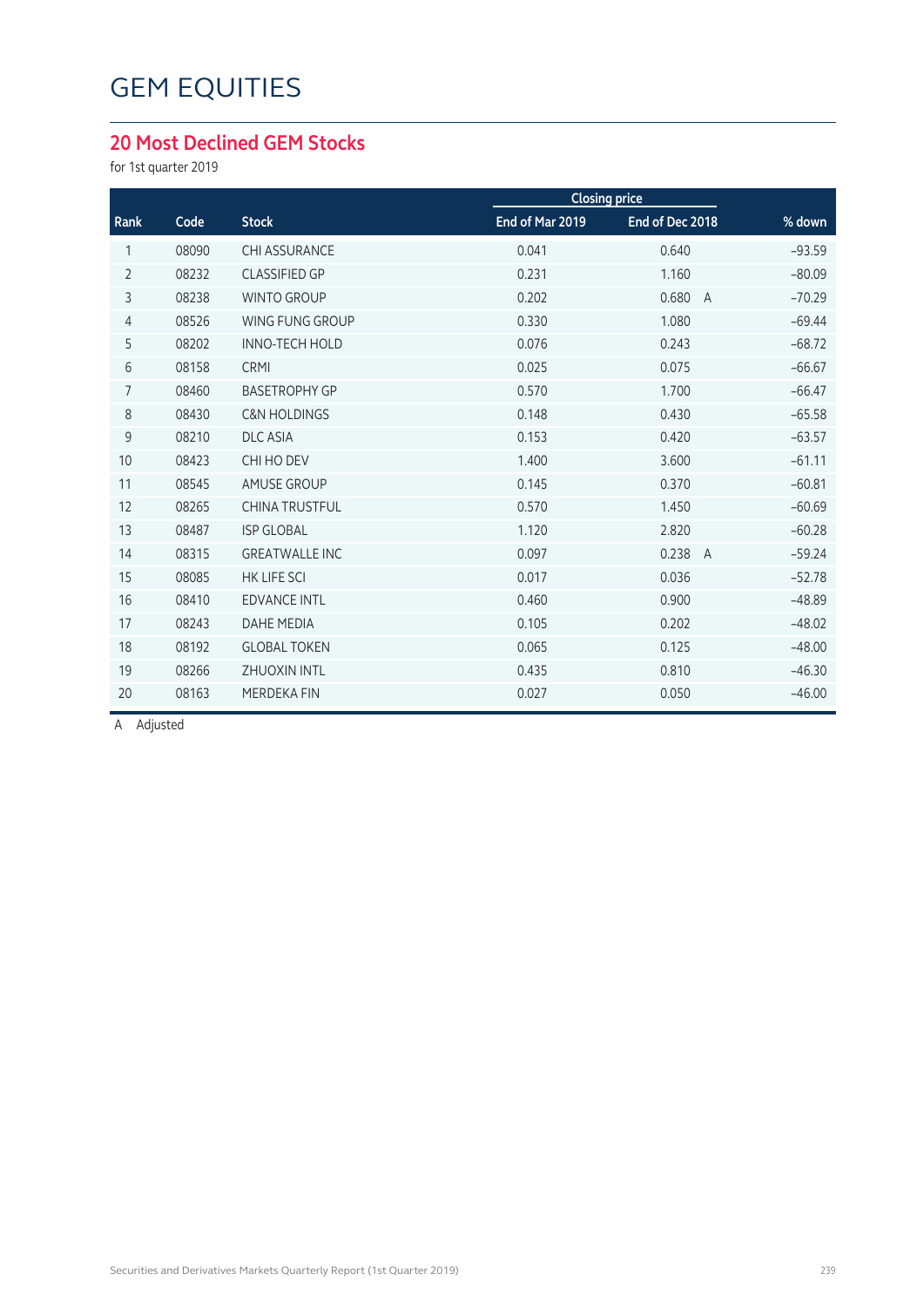### **20 Most Active GEM Stocks by Value**

for 1st quarter 2019

| Rank           | Code  | <b>Stock</b>           | Turnover (HK\$ mil.) | % of total |
|----------------|-------|------------------------|----------------------|------------|
| 1              | 08083 | CHINA YOUZAN           | 1,108.60             | 7.27       |
| $\overline{2}$ | 08057 | <b>MADISON HLDG</b>    | 1,103.21             | 7.23       |
| 3              | 08202 | INNO-TECH HOLD         | 447.15               | 2.93       |
| 4              | 08469 | <b>SHENGYE CAPITAL</b> | 415.86               | 2.73       |
| 5              | 08232 | <b>CLASSIFIED GP</b>   | 410.54               | 2.69       |
| 6              | 08228 | NATIONAL ARTS          | 326.60               | 2.14       |
| $\overline{7}$ | 08022 | <b>EVERSHINE GP</b>    | 300.77               | 1.97       |
| $\,8\,$        | 08210 | <b>DLC ASIA</b>        | 295.99               | 1.94       |
| $\mathsf 9$    | 08436 | <b>TAKBO GROUP</b>     | 294.18               | 1.93       |
| 10             | 08293 | SINGASIA HLDG          | 293.38               | 1.92       |
| 11             | 08470 | <b>LUMINA GROUP</b>    | 280.14               | 1.84       |
| 12             | 08410 | <b>EDVANCE INTL</b>    | 229.82               | 1.51       |
| 13             | 08460 | <b>BASETROPHY GP</b>   | 226.10               | 1.48       |
| 14             | 08526 | WING FUNG GROUP        | 219.34               | 1.44       |
| 15             | 08207 | <b>CHONGSING HLDGS</b> | 218.15               | 1.43       |
| 16             | 08259 | <b>HON CORP</b>        | 215.26               | 1.41       |
| 17             | 08032 | <b>VIVA CHINA</b>      | 211.26               | 1.39       |
| 18             | 08227 | <b>HAITIANTIAN</b>     | 198.93               | 1.30       |
| 19             | 08140 | <b>BOSATECH</b>        | 187.72               | 1.23       |
| 20             | 08631 | <b>SUN KONG HLDGS</b>  | 186.34               | 1.22       |
| Total          |       |                        | 7,169.34             | 47.01      |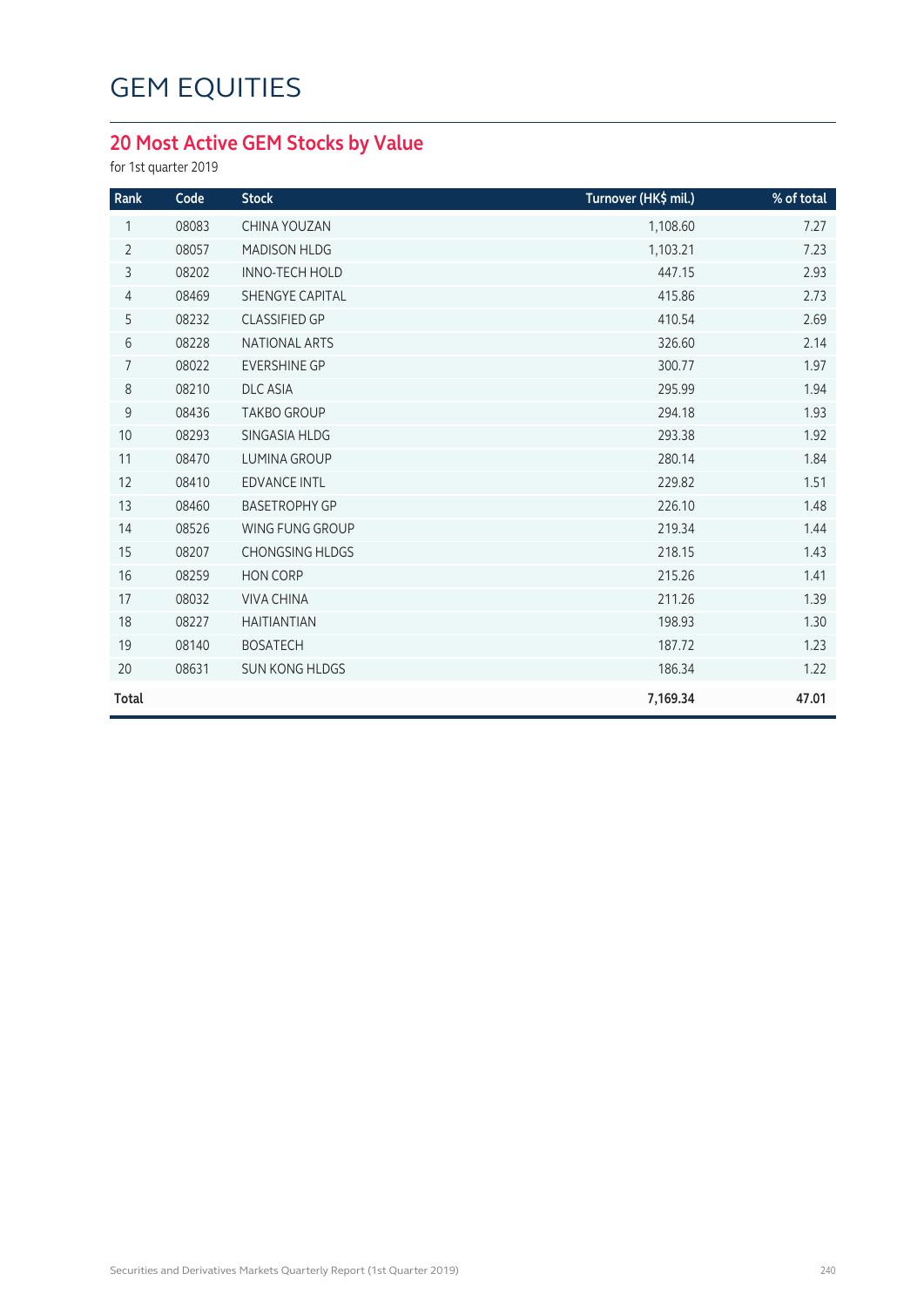### **20 Most Active GEM Stock by Shares**

for 1st quarter 2019

| Rank           | Code  | <b>Stock</b>            | Turnover (Mil. shs) | % of total |
|----------------|-------|-------------------------|---------------------|------------|
| 1              | 08207 | <b>CHONGSING HLDGS</b>  | 2,912.34            | 5.73       |
| $\overline{2}$ | 08078 | <b>HMV DIGIT CHINA</b>  | 2,139.95            | 4.21       |
| $\mathsf{3}$   | 08202 | <b>INNO-TECH HOLD</b>   | 1,767.79            | 3.48       |
| $\overline{4}$ | 08083 | <b>CHINA YOUZAN</b>     | 1,751.09            | 3.45       |
| 5              | 08163 | <b>MERDEKA FIN</b>      | 1,741.16            | 3.43       |
| 6              | 08158 | <b>CRMI</b>             | 1,391.93            | 2.74       |
| $\overline{7}$ | 08057 | <b>MADISON HLDG</b>     | 1,290.36            | 2.54       |
| 8              | 08090 | <b>CHI ASSURANCE</b>    | 1,243.27            | 2.45       |
| 9              | 08238 | <b>WINTO GROUP</b>      | 1,213.63            | 2.39       |
| 10             | 08086 | <b>SINO VISION WW</b>   | 1,121.31            | 2.21       |
| 11             | 08272 | C FOOD&BEV GP           | 1,044.90            | 2.06       |
| 12             | 08228 | NATIONAL ARTS           | 1,032.97            | 2.03       |
| 13             | 08148 | <b>AURUM PACIFIC</b>    | 1,009.68            | 1.99       |
| 14             | 08147 | MILLENNIUM PG           | 921.61              | 1.81       |
| 15             | 08226 | <b>KOALA FIN GP</b>     | 799.14              | 1.57       |
| 16             | 08300 | <b>ROYALCATERING</b>    | 761.12              | 1.50       |
| 17             | 08210 | <b>DLC ASIA</b>         | 678.28              | 1.34       |
| 18             | 08018 | <b>FINSOFT FIN</b>      | 591.45              | 1.16       |
| 19             | 08430 | <b>C&amp;N HOLDINGS</b> | 580.73              | 1.14       |
| 20             | 08036 | <b>EBROKER GROUP</b>    | 566.86              | 1.12       |
| <b>Total</b>   |       |                         | 24,559.55           | 48.34      |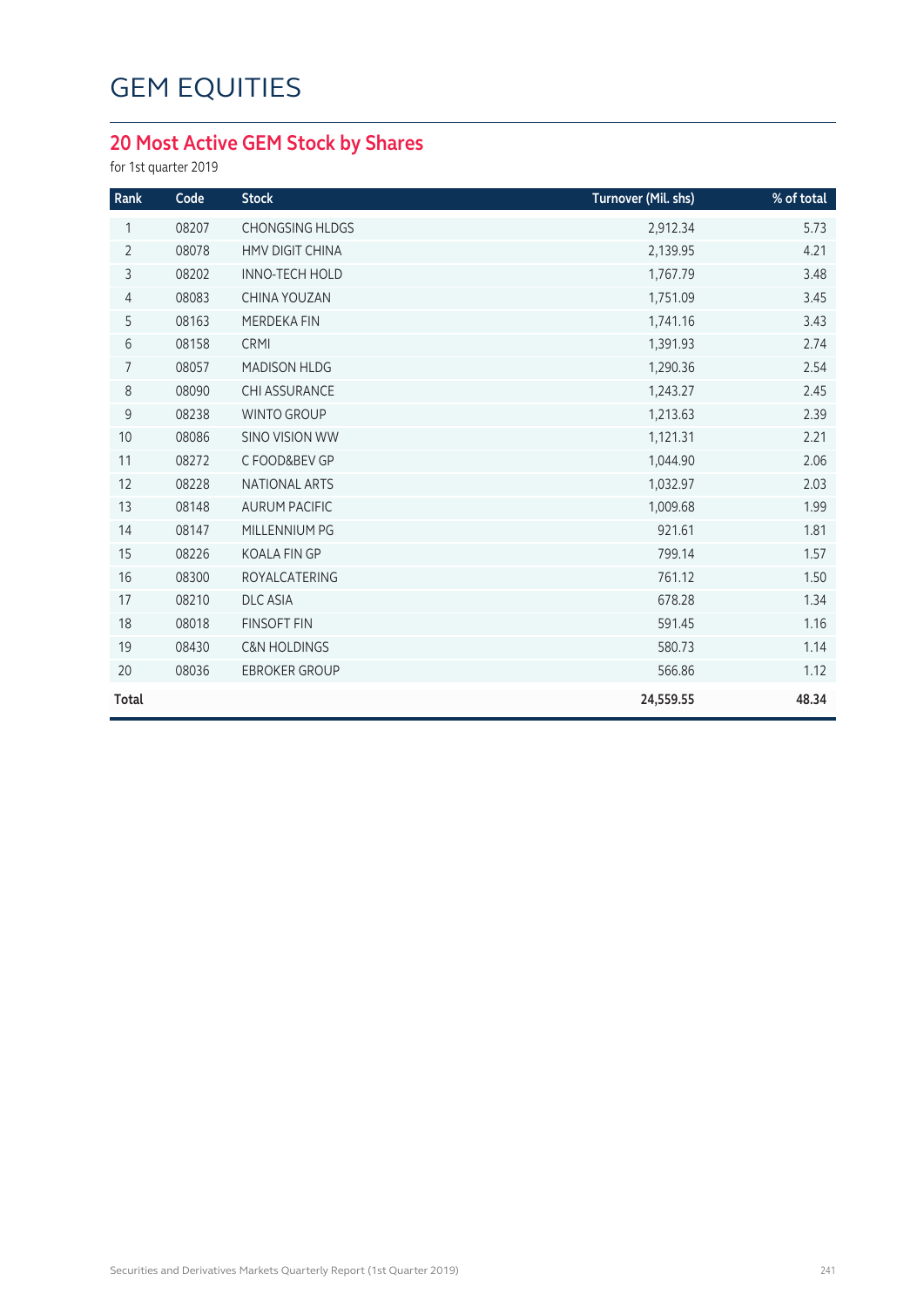#### **Market Capitalisation of Listed Companies for GEM**

as at the quarter end

|      |                | HK\$ mil.    |
|------|----------------|--------------|
| 2018 | Q1             | 263,735.88   |
|      | Q <sub>2</sub> | 248,066.40   |
|      | Q3             | 209,809.82   |
|      | Q4             | 186, 183. 32 |
| 2019 | O <sub>1</sub> | 166,890.33   |

### **Market Capitalisation by Hang Seng Industry Classification System \* – GEM**

Quarter-end figures



\* Hang Seng Industry Classification System (HSICS) is provided by Hang Seng Indexes Company Limited.

Note: New Hang Seng Industry Classification System took effect on 9 September 2013.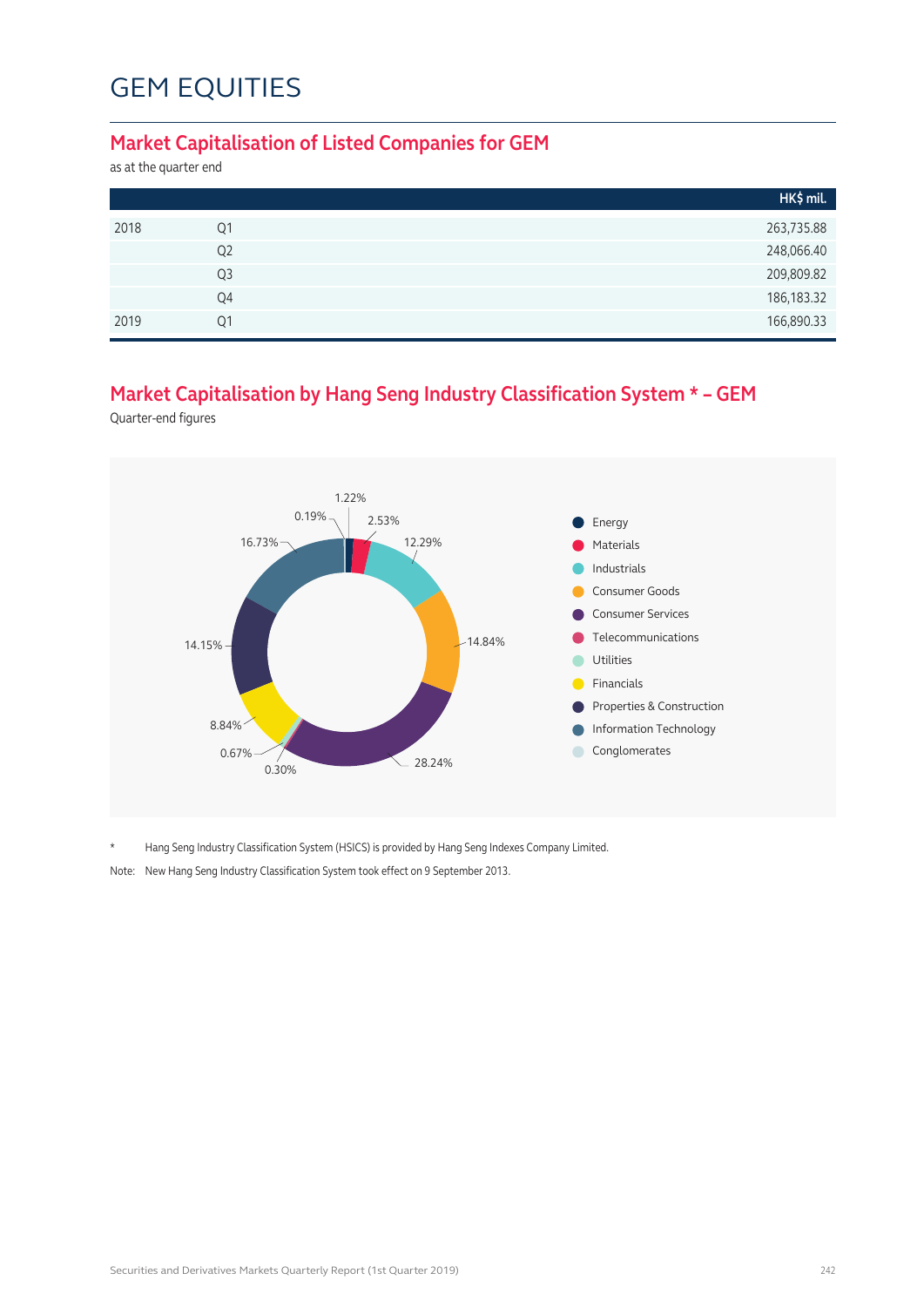### **50 Leading Companies by Market Capitalisation – GEM**

as at the 1st quarter end 2019

|       |                     |                                                             | <b>Market capitalisation</b> |                   |
|-------|---------------------|-------------------------------------------------------------|------------------------------|-------------------|
| Rank  |                     | Company                                                     | $(HK$$ mil.)                 | % of market total |
| 1     | 08137               | Honbridge Holdings Ltd.                                     | 9,755.99                     | 5.85              |
| 2     | 08083               | China Youzan Ltd.                                           | 9,210.34                     | 5.52              |
| 3     | 08293               | SingAsia Holdings Ltd.                                      | 7,500.00                     | 4.49              |
| 4     | 08469               | Sheng Ye Capital Ltd.                                       | 6,582.64                     | 3.94              |
| 5     | 08032               | Viva China Holdings Ltd.                                    | 6,373.14                     | 3.82              |
| 6     | 08279               | AGTech Holdings Ltd.                                        | 5,748.89                     | 3.44              |
| 7     | 08170               | China All Nation International Holdings Group Ltd.          | 3,865.28                     | 2.32              |
| 8     | 08039               | KNK Holdings Ltd.                                           | 3,594.80                     | 2.15              |
| 9     | 08057               | Madison Holdings Group Ltd.                                 | 3,426.65                     | 2.05              |
| $10$  | 08283               | Zheng Li Holdings Ltd.                                      | 2,565.00                     | 1.54              |
| 11    | 08176               | SuperRobotics Ltd.                                          | 2,531.10                     | 1.52              |
| 12    | 08619               | WAC Holdings Ltd.                                           | 2,227.20                     | 1.33              |
| 13    | 08022               | Evershine Group Holdings Ltd.                               | 2,110.14                     | 1.26              |
| 14    | 08047               | China Ocean Fishing Holdings Ltd.                           | 1,901.68                     | 1.14              |
| 15    | 08227               | Xi'an Haitiantian Holdings Co., Ltd. - H Shares             | 1,782.31                     | 1.07              |
| 16    | 08345               | Fire Rock Holdings Ltd.                                     | 1,760.00                     | 1.05              |
| 17    | 08053               | Pizu Group Holdings Ltd.                                    | 1,708.19                     | 1.02              |
| 18    | 08037               | China Biotech Services Holdings Ltd.                        | 1,571.38                     | 0.94              |
| 19    | 08167               | Neo Telemedia Ltd.                                          | 1,552.12                     | 0.93              |
| 20    | 08436               | Takbo Group Holdings Ltd.                                   | 1,532.00                     | 0.92              |
| 21    | 08265               | China Trustful Group Ltd.                                   | 1,524.99                     | 0.91              |
| 22    | 08207               | Chong Sing Holdings FinTech Group Ltd.                      | 1,504.19                     | 0.90              |
| 23    | 08228               | National Arts Entertainment and Culture Group Ltd.          | 1,484.45                     | 0.89              |
| 24    | 08480               | Furniweb Holdings Ltd.                                      | 1,411.20                     | 0.85              |
| 25    | 08328               | Xinyi Automobile Glass Hong Kong Enterprises Ltd.           | 1,231.46                     | 0.74              |
| 26    | 08308               | Gudou Holdings Ltd.                                         | 1,176.00                     | 0.70              |
| 27    | 08425               | Hing Ming Holdings Ltd.                                     | 1,144.00                     | 0.69              |
| 28    | 08423               | Chi Ho Development Holdings Ltd.                            | 1,120.00                     | 0.67              |
| 29    | 08527               | JLogo Holdings Ltd.                                         | 1,100.00                     | 0.66              |
| 30    | 08246               | Zhonghua Gas Holdings Ltd.                                  | 1,092.64                     | 0.65              |
| 31    | 08516               | Grand Talents Group Holdings Ltd.                           | 979.20                       | 0.59              |
| 32    | 08030               | Flying Financial Service Holdings Ltd.                      | 952.29                       | 0.57              |
| 33    | 08325               | China Smartpay Group Holdings Ltd.                          | 920.75                       | 0.55              |
| 34    | 08487               | ISP Global Ltd.                                             | 896.00                       | 0.54              |
| 35    | 08491               | Cool Link (Holdings) Ltd.                                   | 894.00                       | 0.54              |
| 36    | 08055               | China E-Information Technology Group Ltd.                   | 840.29                       | 0.50              |
| 37    | 08005               | Yuxing InfoTech Investment Holdings Ltd.                    | 838.44                       | 0.50              |
| 38    | 08140               | BOSA Technology Holdings Ltd.                               | 816.00                       | 0.49              |
| 39    | 08016               | Changhong Jiahua Holdings Ltd.                              | 741.87                       | 0.44              |
| 40    | 08095               | Beijing Beida Jade Bird Universal Sci-Tech Co. Ltd. - H Shs | 678.72                       | 0.41              |
| 41    | 08206               | Shentong Robot Education Group Co. Ltd.                     | 663.49                       | 0.40              |
| 42    | 08462               | Omnibridge Holdings Ltd.                                    | 660.00                       | 0.40              |
| 43    | 08156               | China Vanguard You Champion Holdings Ltd.                   | 650.26                       | 0.39              |
| 44    | 08178               | China Information Technology Development Ltd.               | 634.05                       | 0.38              |
| 45    | 08313               | ZACD Group Ltd.                                             | 610.00                       | 0.37              |
| 46    | 08260               | Yin He Holdings Ltd.                                        | 609.68                       | 0.37              |
| 47    | 08259               | Hon Corporation Ltd.                                        | 609.60                       | 0.37              |
| 48    | 08021               | WLS Holdings Ltd.                                           | 603.42                       | 0.36              |
| 49    | 08537               | Dominate Group Holdings Co. Ltd.                            | 585.00                       | 0.35              |
| 50    | 08460               | Basetrophy Group Holdings Ltd.                              | 570.00                       | 0.34              |
| Total |                     |                                                             | 104,840.83                   | 62.82             |
|       | <b>Market Total</b> |                                                             | 166,890.33                   | 100.00            |

Securities and Derivatives Markets Quarterly Report (1st Quarter 2019) 243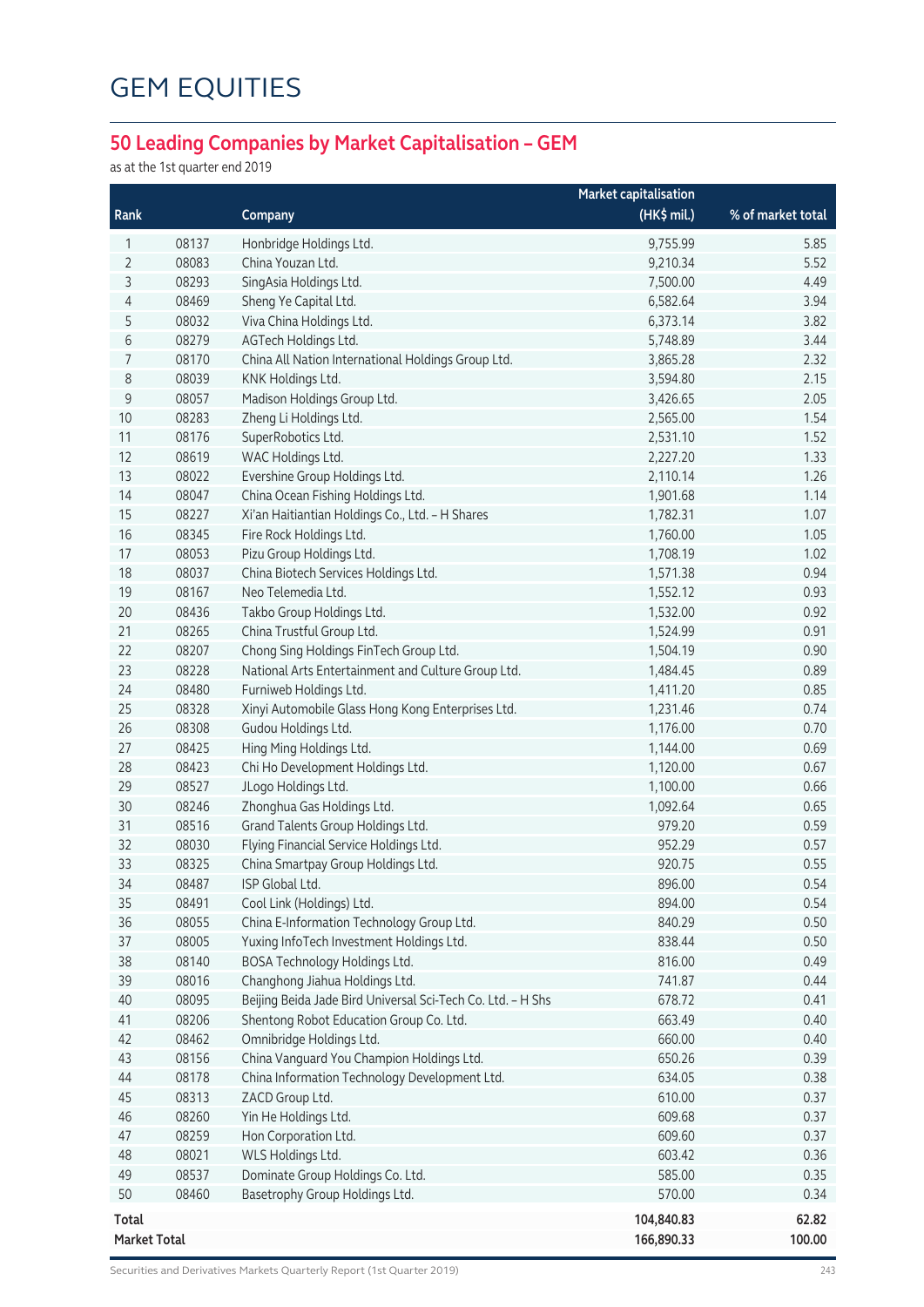#### **New Listing Statistics – equities for GEM**

|                | No. of newly listed companies | Funds raised (HK\$ mil.) |
|----------------|-------------------------------|--------------------------|
| Ο1             | 33                            | 2,237.28                 |
| Q <sub>2</sub> | 17                            | 1,171.84                 |
| Q3             | 17                            | 1,171.93                 |
| Q4             | 8                             | 479.54                   |
| Ο1             |                               | 348.15                   |
|                |                               |                          |

#### **Newly Listed Companies for GEM**

for 1st quarter 2019

| Code  | Company                           | <b>Listing date</b> | No. of issued shares | Funds raised (HK\$ mil.) |
|-------|-----------------------------------|---------------------|----------------------|--------------------------|
| 08631 | Sun Kong Holdings Ltd.            | 2019/01/08          | 400,000,000          | 60.00                    |
| 08036 | eBroker Group Ltd.                | 2019/02/19          | 1,230,000,000        | 64.40                    |
| 08607 | Narnia (Hong Kong) Group Co. Ltd. | 2019/02/26          | 800,000,000          | 80.00                    |
| 08096 | Tasty Concepts Holding Ltd.       | 2019/03/15          | 500,000,000          | 87.50                    |
| 08537 | Dominate Group Holdings Co. Ltd.  | 2019/03/27          | 750,000,000          | 56.25                    |
| Total |                                   |                     |                      | 348.15                   |

### **Withdrawal of Listed Companies – GEM**

for 1st quarter 2019

| Code  | Company                                                  | Last trading date | <b>Delisted date</b> |
|-------|----------------------------------------------------------|-------------------|----------------------|
| 08407 | China Industrial Securities Int'l Financial Group Ltd. * | 2019/01/02        | 2019/01/03<br>ξ      |
| 08251 | A.Plus Group Holdings Ltd. *                             | 2019/01/10        | 2019/01/11<br>ξ      |
| 08409 | WINDMILL Group Ltd. *                                    | 2019/02/13        | 2019/02/14<br>ξ      |
| 08358 | Miricor Enterprises Holdings Ltd. *                      | 2019/02/15        | 2019/02/18<br>ξ      |
| 08359 | Hypebeast Ltd. *                                         | 2019/03/07        | 2019/03/08<br>ξ      |
| 08240 | Goal Forward Holdings Ltd. *                             | 2019/03/20        | 2019/03/21<br>ξ      |
| 08129 | Cloud Investment Holdings Ltd.                           | 2018/04/11        | 2019/03/26           |

\* Transfers of listing from GEM to Main Board pursuant to the revised Rule 9.24 of the GEM Listing Rules and to the new Chapter 9A of the Main Board Listing Rules effective from 1 July 2008.

§ Effective date of the transfer of listing from GEM to Main Board.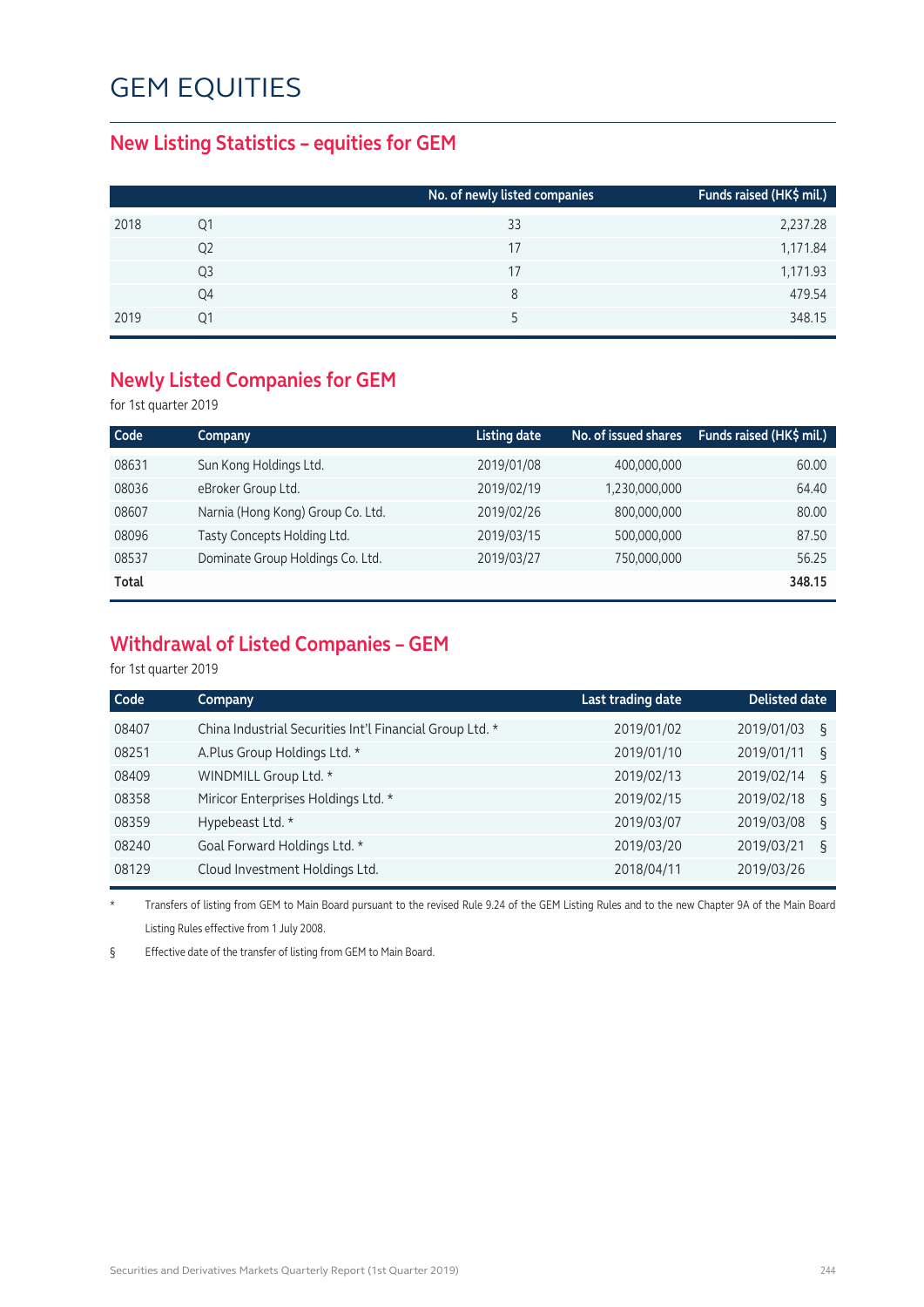#### **Company Name Changes for GEM**

for 1st quarter 2019

| Code  | Old name                                | New name                                           | <b>Effective date</b> | <b>Adoption date</b> |
|-------|-----------------------------------------|----------------------------------------------------|-----------------------|----------------------|
| 08312 | China Hanya Group Holdings Ltd.         | Rui Feng Group Holdings Co. Ltd.                   | 2018/11/27            | 2019/01/10           |
| 08193 | GreaterChina Professional Services Ltd. | Asia-Pac Financial Investment Co. Ltd.             | 2019/01/14            | 2019/02/25           |
| 08170 | KSL Holdings Ltd.                       | China All Nation International Holdings Group Ltd. | 2019/01/31            | 2019/03/20           |
| 08143 | Hua Xia Healthcare Holdings Ltd.        | Good Fellow Healthcare Holdings Ltd.               | 2019/02/08            | 2019/03/25           |

### **Bonus Issues/Bonus Warrants for GEM**

for 1st quarter 2019

| Code | Company | Particulars' | <b>Ex-date</b> |
|------|---------|--------------|----------------|
| Nil  |         |              |                |

### **Share Split/Consolidation for GEM**

for 1st quarter 2019

| Code  | Company                                | <b>Particulars</b>      | <b>Effective date</b> |
|-------|----------------------------------------|-------------------------|-----------------------|
| 08193 | Asia-Pac Financial Investment Co. Ltd. | Consolidation 10 into 1 | 2019/01/15            |
| 08238 | Winto Group (Holdings) Ltd.            | Consolidation 20 into 1 | 2019/02/20            |
| 08299 | Grand T G Gold Holdings Ltd.           | Consolidation 15 into 1 | 2019/03/06            |
| 08080 | North Asia Strategic Holdings Ltd.     | Consolidation 10 into 1 | 2019/03/26            |

### **Rights Issues & Open Offers for GEM**

for 1st quarter 2019

| Month | Code  | Company         | Ratio               | Funds raised (HK\$ mil.) |
|-------|-------|-----------------|---------------------|--------------------------|
| Mar   | 08315 | Greatwalle Inc. | Rts 1 for 2 @\$0.10 | 41.46                    |
| Total |       |                 |                     | 41.46                    |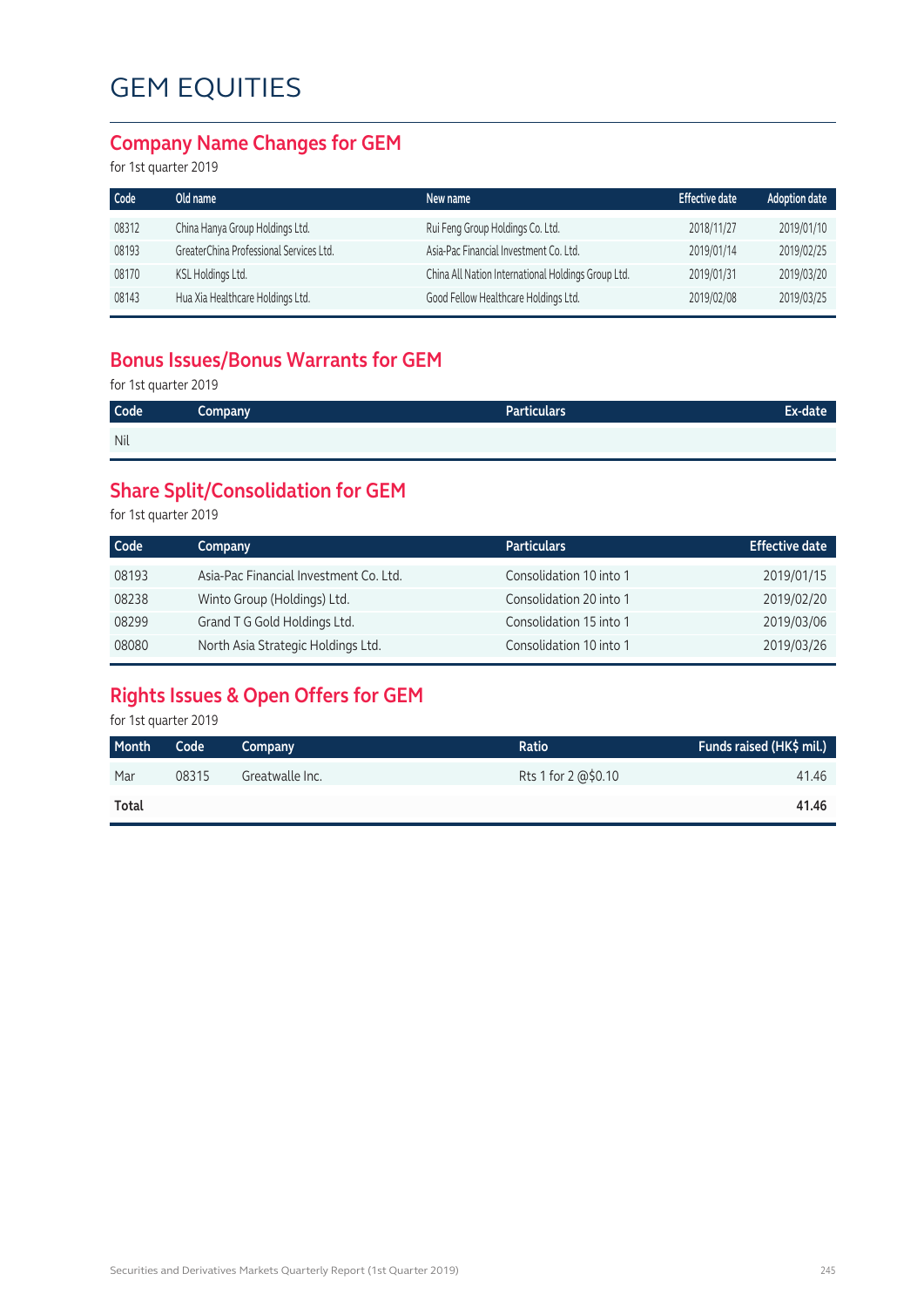### **Placing\***

|       |       |                       | No. of      |                      |                     |
|-------|-------|-----------------------|-------------|----------------------|---------------------|
|       |       |                       | new shares  | <b>Placing price</b> | <b>Funds raised</b> |
| Month | Code  | Company               | placed      | (HK <sub>5</sub> )   | (HK\$ mil.)         |
| 2019  |       |                       |             |                      |                     |
| Jan   | 08156 | <b>CHINA VANGUARD</b> | 168,000,000 | 0.2380               | 39.98               |
|       |       |                       |             |                      |                     |
| Feb   | 08162 | LOCO HK               | 96,000,000  | 0.2410               | 23.14               |
|       | 08130 | <b>ZHI CHENG H</b>    | 324,085,995 | 0.1780               | 57.69               |
|       |       |                       |             |                      |                     |
| Mar   | 08037 | <b>CH BIOTECH SER</b> | 5,800,000   | 2.0000               | 11.60               |
|       | 08132 | CHINAOILGANGRAN       | 22,897,000  | 0.3160               | 7.24                |
|       | 08089 | <b>CHINESE STRAT</b>  | 27,518,400  | 0.3500               | 9.63                |
|       | 08228 | NATIONAL ARTS         | 428,769,230 | 0.2600               | 111.48              |
| Total |       |                       |             |                      | 260.75              |

\* Due to the reporting time-lag, placing figures for the quarter are provisional.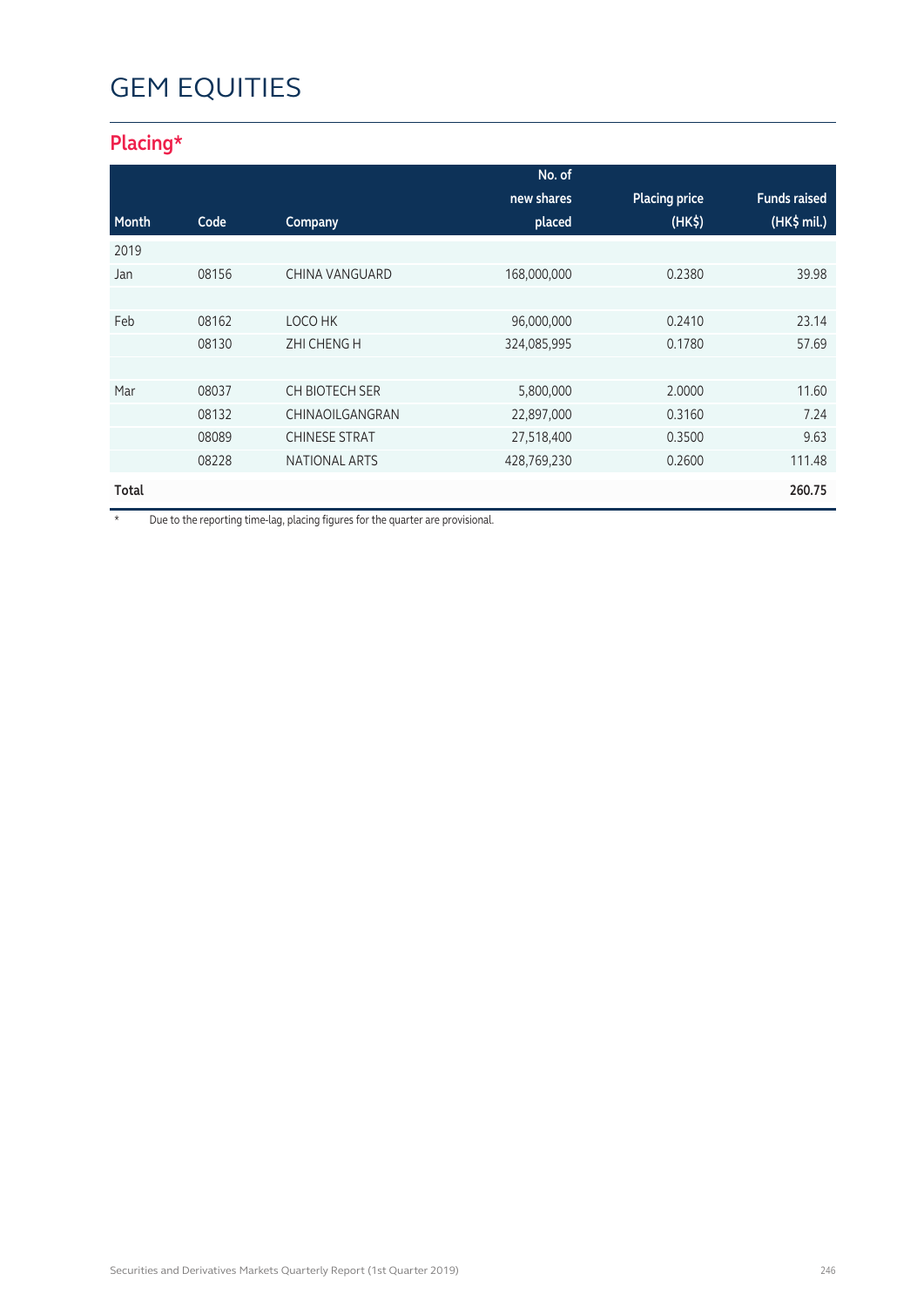### GEM Warrants

### **Warrant Trading and Market Value Statistics – GEM**

|      |    | <b>Number</b> | Turnover value (HK\$ mil.) | Market value (HK\$ mil.) |
|------|----|---------------|----------------------------|--------------------------|
| 2018 | Ο1 |               | 0.05                       | 62.83                    |
|      | Q2 |               | 0.03                       | 62.83                    |
|      | Q3 |               | 0.00                       | 62.83                    |
|      | Q4 |               | 0.01                       | 62.83                    |
| 2019 | ∩1 |               | 0.02                       | 62.83                    |

### **Newly Listed Equity GEM Warrants**

for 1st quarter 2019

|            |                        | Initial issued |              |               | <b>Amount raised</b> |
|------------|------------------------|----------------|--------------|---------------|----------------------|
| Code       | <b>Equity warrants</b> | amount (HK)    | Listing date | <b>Expiry</b> | (HK\$ mil.)          |
| <b>Nil</b> |                        |                |              |               |                      |
| Total      |                        |                |              |               | -                    |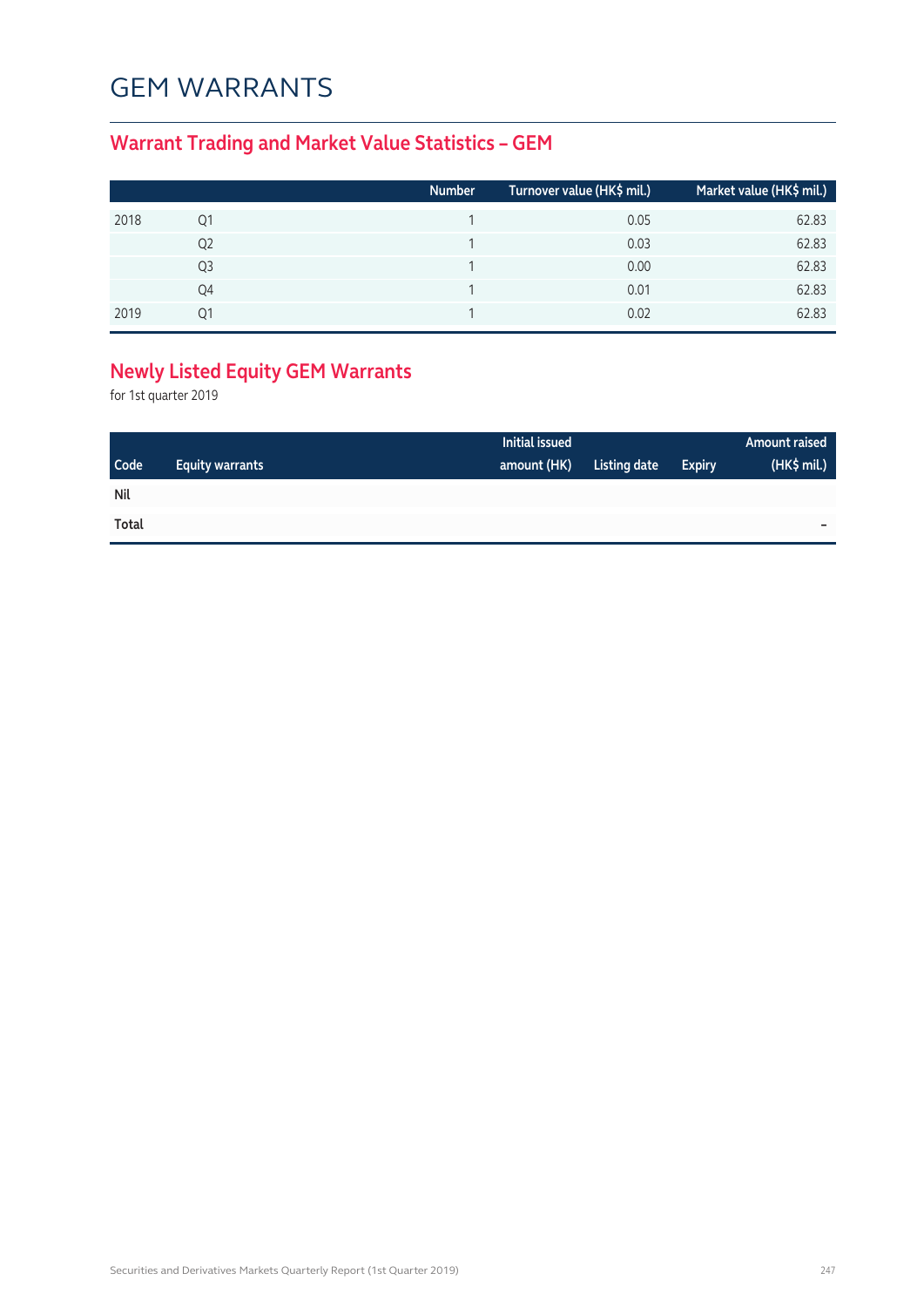### Stock Market Indices

#### **Hang Seng Index**



#### **S&P/HKEX LargeCap Index**



#### **S&P/HKEX GEM Index**

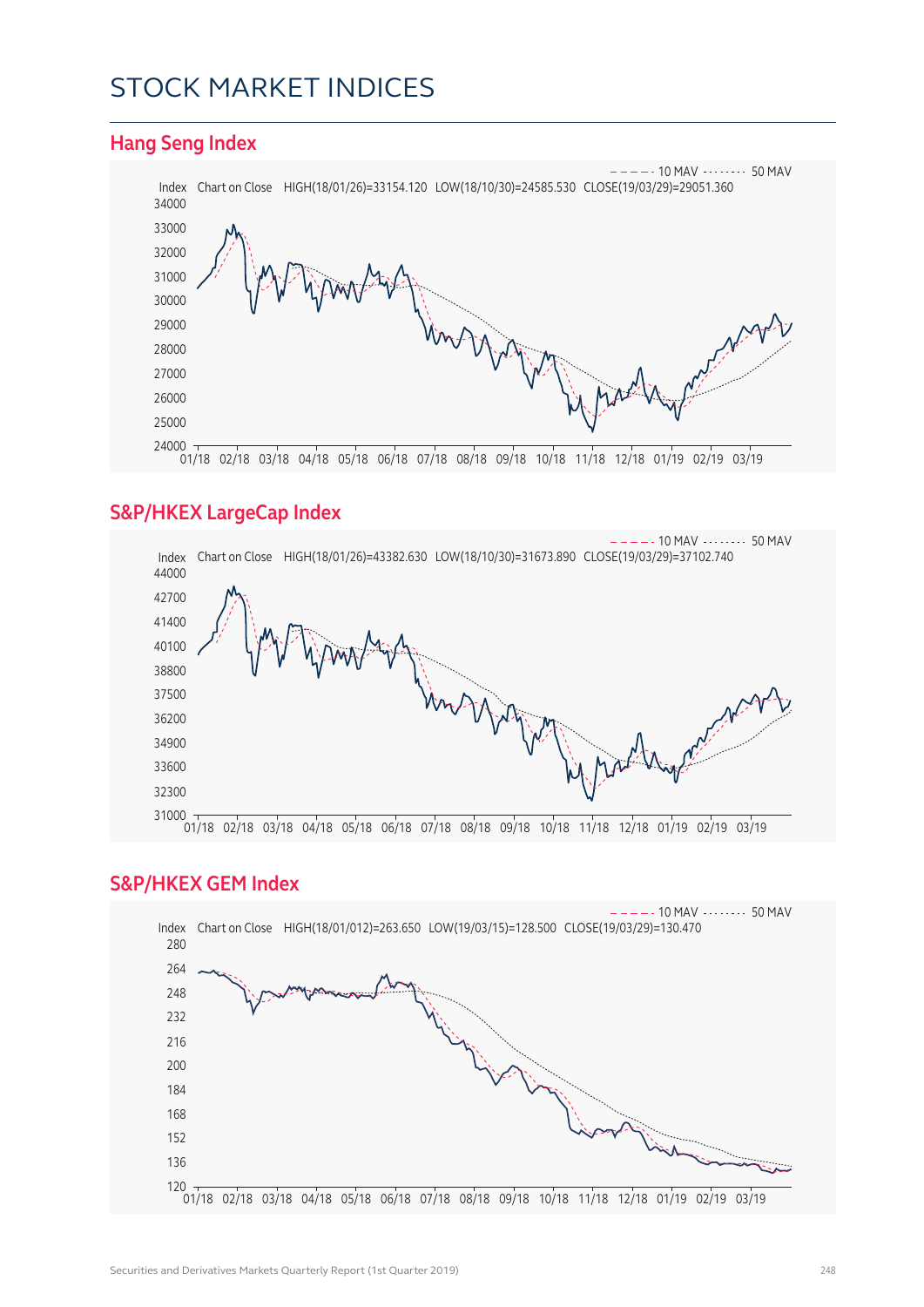### Stock Market Indices

### **Hong Kong Stock Market Indices**

|                                               | End of Mar 2019 | End of Dec 2018 |                    |
|-----------------------------------------------|-----------------|-----------------|--------------------|
| <b>Index</b>                                  | <b>Close</b>    | <b>Close</b>    | Change %           |
| S&P/HKEX LargeCap Index                       | 37102.74        | 33622.78        | + 10.35%           |
|                                               |                 |                 |                    |
| S&P/HKEX GEM Index                            | 130.47          | 146.01          | 10.64%<br>$\equiv$ |
|                                               |                 |                 |                    |
| <b>HANG SENG INDEX</b>                        | 29051.36        | 25845.70        | $+ 12.40%$         |
| <b>SECTORIAL INDICES</b>                      |                 |                 |                    |
| Finance                                       | 39510.15        | 35808.22        | $+ 10.34%$         |
| <b>Utilities</b>                              | 61797.19        | 57792.61        | 6.93%<br>$+$       |
| Properties                                    | 44605.36        | 37143.40        | $+20.09%$          |
| Commerce & Industry                           | 16662.01        | 14656.68        | + 13.68%           |
|                                               |                 |                 |                    |
| HANG SENG CHINA-AFFILIATED CORPORATIONS INDEX | 4679.15         | 4169.04         | $+ 12.24%$         |
| HANG SENG CHINA ENTERPRISES INDEX             | 11379.62        | 10124.75        | $+ 12.39%$         |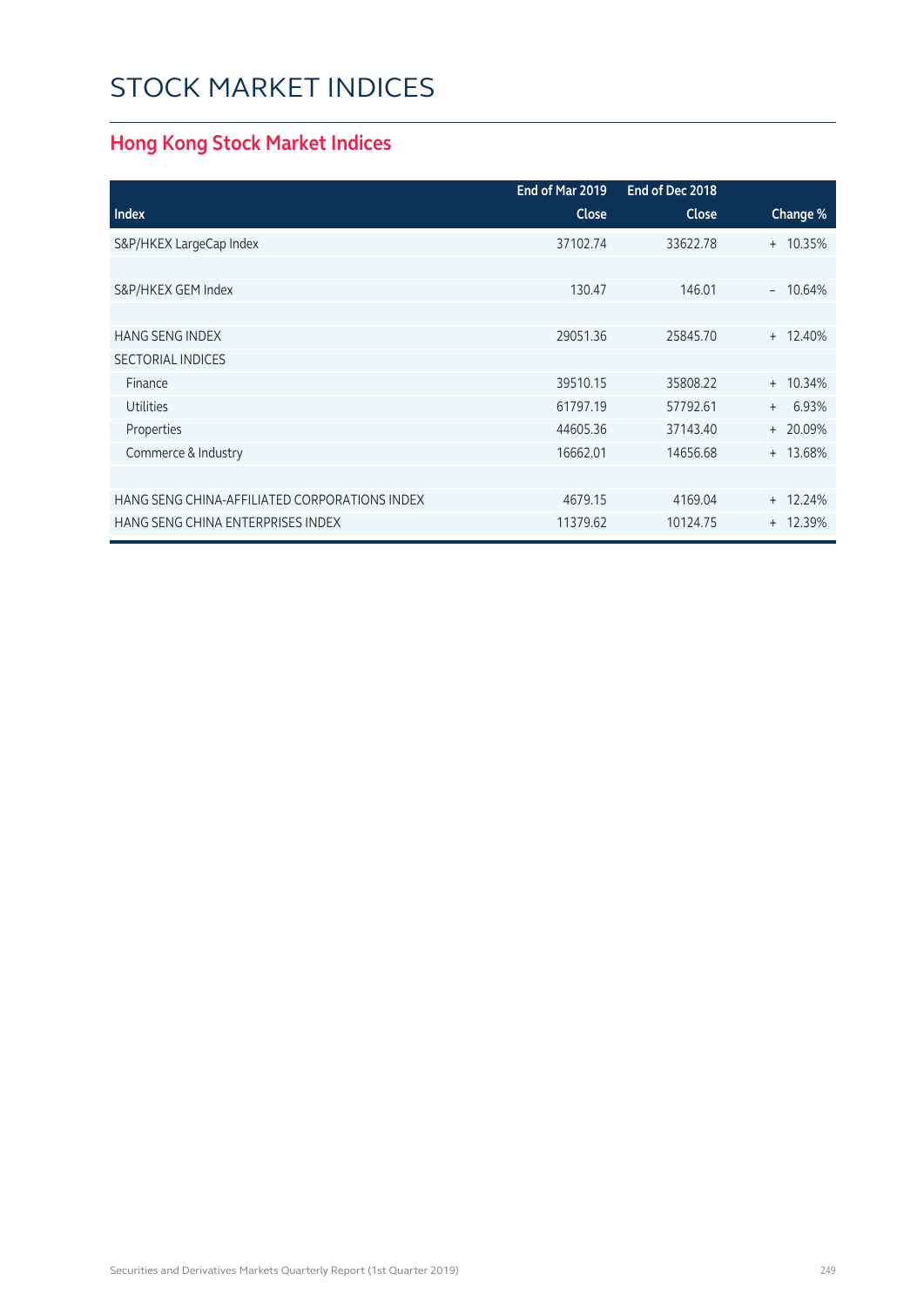# Stock Market Indices

### **World Indices**

|                             | End of Mar 2019 | End of Dec 2018 |                                           |
|-----------------------------|-----------------|-----------------|-------------------------------------------|
| Index                       | Close           | Close           | Change %                                  |
| <b>HONG KONG</b>            |                 |                 |                                           |
| S&P/HKEX LargeCap Index     | 37102.74        | 33622.78        | + 10.35%                                  |
| Hang Seng Index             | 29051.36        | 25845.70        | $+ 12.40%$                                |
| <b>AUSTRALIA</b>            |                 |                 |                                           |
| All Ordinaries Index        | 6261.70         | 5709.40         | 9.67%<br>$\begin{array}{c} + \end{array}$ |
| <b>JAKARTA</b>              |                 |                 |                                           |
| Composite Index             | 6468.76         | 6194.50         | 4.43%<br>$\begin{array}{c} + \end{array}$ |
| <b>JAPAN</b>                |                 |                 |                                           |
| Nikkei (225)                | 21205.81        | 20014.77        | 5.95%<br>$\begin{array}{c} + \end{array}$ |
| <b>KOREA</b>                |                 |                 |                                           |
| KOSPI Index                 | 2140.67         | 2041.04         | 4.88%<br>$\begin{array}{c} + \end{array}$ |
| <b>KUALA LUMPUR</b>         |                 |                 |                                           |
| Composite Index             | 1643.63         | 1690.58         | 2.78%<br>$\overline{\phantom{a}}$         |
| <b>MANILA</b>               |                 |                 |                                           |
| Composite Index             | 7920.93         | 7466.02         | 6.09%<br>$\begin{array}{c} + \end{array}$ |
| <b>NEW ZEALAND</b>          |                 |                 |                                           |
| <b>NZSE (50)</b>            | 9844.95         | 8811.27         | + 11.73%                                  |
| SHANGHAI                    |                 |                 |                                           |
| A Shares Index              | 3237.20         | 2611.38         | + 23.97%                                  |
| <b>B Shares Index</b>       | 306.78          | 271.05          | + 13.18%                                  |
| <b>SHENZHEN</b>             |                 |                 |                                           |
| A Shares Index              | 1772.83         | 1325.66         | $+ 33.73%$                                |
| <b>B Shares Index</b>       | 1035.87         | 837.18          | + 23.73%                                  |
| <b>SINGAPORE</b>            |                 |                 |                                           |
| <b>Straits Times Index</b>  | 3212.88         | 3068.76         | 4.70%<br>$\begin{array}{c} + \end{array}$ |
| <b>TAIWAN</b>               |                 |                 |                                           |
| Taipei Weighted Stock Index | 10641.04        | 9727.41         | 9.39%<br>$^{+}$                           |
| THAII AND                   |                 |                 |                                           |
| <b>SET Index</b>            | 1638.65         | 1563.88         | 4.78%<br>$+$                              |
| <b>NEW YORK</b>             |                 |                 |                                           |
| <b>DJIA</b>                 | 25928.68        | 23327.46        | + 11.15%                                  |
| Nasdaq Composite Index      | 7729.32         | 6635.28         | + 16.49%                                  |
| <b>TORONTO</b>              |                 |                 |                                           |
| S&P/TSX Composite Index     | 16102.09        | 14322.86        | $+ 12.42%$                                |
| <b>GERMANY</b>              |                 |                 |                                           |
| <b>DAX Kursindex</b>        | 5274.00         | 4862.74         | 8.46%<br>$^{+}$                           |
| LONDON                      |                 |                 |                                           |
| FTSE 100 Index              | 7279.19         | 6728.13         | 8.19%<br>$\begin{array}{c} + \end{array}$ |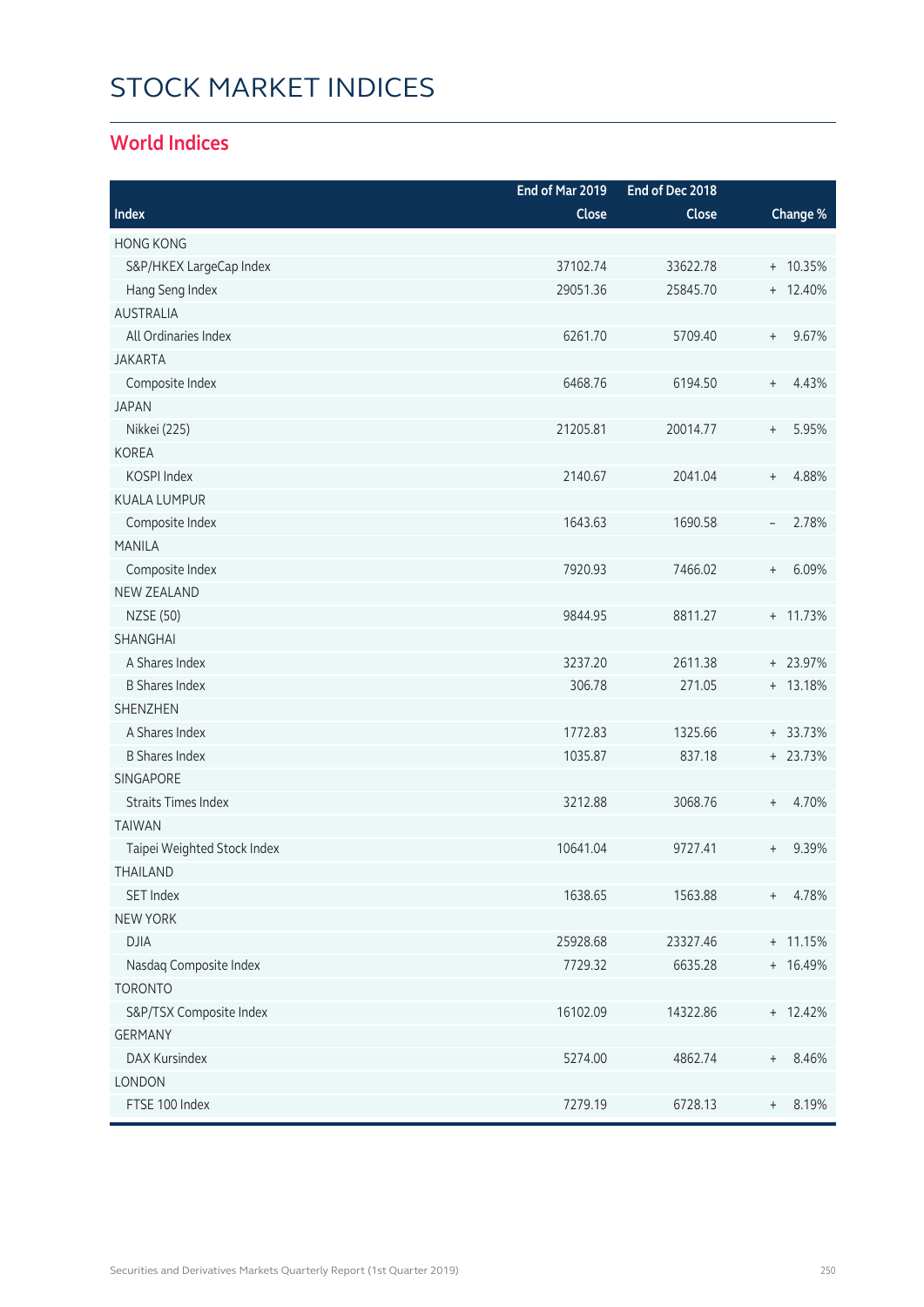#### **Contract Volume by Derivatives Products**

|                                                       |                  | <b>Contracts</b> |
|-------------------------------------------------------|------------------|------------------|
| <b>Derivatives product</b>                            | 1st Quarter 2019 | 1st Quarter 2018 |
| Hang Seng Index Futures                               | 13,320,506       | 12,511,293       |
| Hang Seng Index Options                               | 2,978,149        | 3,591,231        |
| Mini-Hang Seng Index Futures                          | 5,641,143        | 6,139,659        |
| Mini-Hang Seng Index Options                          | 754,722          | 540,261          |
| HSI (Gross Total Return Index) Futures <sup>1</sup>   | 27               |                  |
| HSI (Net Total Return Index) Futures <sup>2</sup>     | 25               |                  |
| Hang Seng China Enterprises Index Futures             | 8,891,576        | 9,265,269        |
| Hang Seng China Enterprises Index Options             | 5,748,816        | 6,514,001        |
| Mini-Hang Seng China Enterprises Index Futures        | 1,020,526        | 1,866,251        |
| Mini-Hang Seng China Enterprises Index Options        | 79,210           | 194,023          |
| HSCEI (Gross Total Return Index) Futures <sup>3</sup> | 4                |                  |
| HSCEI (Net Total Return Index) Futures <sup>4</sup>   | 3                |                  |
| Flexible Hang Seng Index Options                      | 0                | 762              |
| Flexible Hang Seng China Enterprises Index Options    | $\Omega$         | 4,750            |
| HSI Dividend Point Index Futures                      | 5,050            | 7,274            |
| <b>HSCEI Dividend Point Index Futures</b>             | 138,826          | 105,131          |
| HSI Volatility Index Futures                          | 74               | 1                |
| MSCI AC Asia ex Japan NTR Index Futures <sup>5</sup>  | 2,830            |                  |
| CES China 120 Index Futures                           | 74               | 625              |
| CES Gaming Top 10 Index Futures                       | 8                | 150              |
| Hang Seng Mainland Oil & Gas Index Futures            | 25,407           | 4,171            |
| Hang Seng Mainland Banks Index Futures                | 9,264            | 12,423           |
| Hang Seng Mainland Healthcare Index Futures           | 12               | 9                |
| Hang Seng Mainland Properties Index Futures           | 6,457            | 4,456            |
| Hang Seng IT Hardware Index Futures                   | 0                | 91               |
| Hang Seng Software & Services Index Futures           | 0                | 86               |
| <b>IBOVESPA Futures</b>                               | 0                | $\mathbf 0$      |
| <b>MICEX Index Futures</b>                            | 0                | $\mathbf 0$      |
| S&P BSE Sensex Index Futures <sup>6</sup>             |                  | 0                |
| FTSE/JSE Top40 Futures                                | 0                | $\mathbf 0$      |
| <b>Stock Futures</b>                                  | 311,049          | 65,484           |
|                                                       |                  |                  |
| <b>Stock Options</b>                                  | 31,683,747       | 40,592,232       |
| Three-month HIBOR Futures                             | 8                | 25<br>30         |
| One-month HIBOR Futures                               | 15               |                  |
| RMB Currency Futures - USD/CNH Futures                | 514,389          | 321,567          |
| RMB Currency Options - USD/CNH Options                | 3,872            | 2,359            |
| RMB Currency Futures - EUR/CNH Futures                | 7,546            | 491              |
| RMB Currency Futures - JPY/CNH Futures                | 747              | 444              |
| RMB Currency Futures - AUD/CNH Futures                | 2,515            | 119              |
| RMB Currency Futures - CNH/USD Futures                | 4,777            | 1,661            |
| <b>USD Gold Futures</b>                               | 80,544           | 116,674          |
| <b>CNH Gold Futures</b>                               | 16,494           | 11,599           |
| Iron Ore Futures - Monthly Contracts                  | 3,285            | 3,043            |
| Iron Ore Futures - Quarterly Contracts                | 0                | 0                |
| London Aluminium Mini Futures                         | $\mathbf 0$      | 151              |
| London Zinc Mini Futures                              | 54               | 198              |
| London Copper Mini Futures                            | 0                | 73               |
| London Lead Mini Futures                              | 0                | $\overline{0}$   |
| London Nickel Mini Futures                            | 2                | 258              |
| London Tin Mini Futures                               | 0                | $\Omega$         |
| Total                                                 | 71,251,753       | 81,878,325       |

1 Trading in HSI (Gross Total Return Index) Futures commenced on 05 Nov 2018

<sup>2</sup> Trading in HSI (Net Total Return Index) Futures commenced on 05 Nov 2018

3 Trading in HSCEI (Gross Total Return Index) Futures commenced on 05 Nov 2018

4 Trading in HSCEI (Net Total Return Index) Futures commenced on 05 Nov 2018

5 Trading in MSCI AC Asia ex Japan NTR Index Futures commenced on 11 Jun 2018

6 Trading in S&P BSE Sensex Index Futures suspended with effect from 27 Jul 2018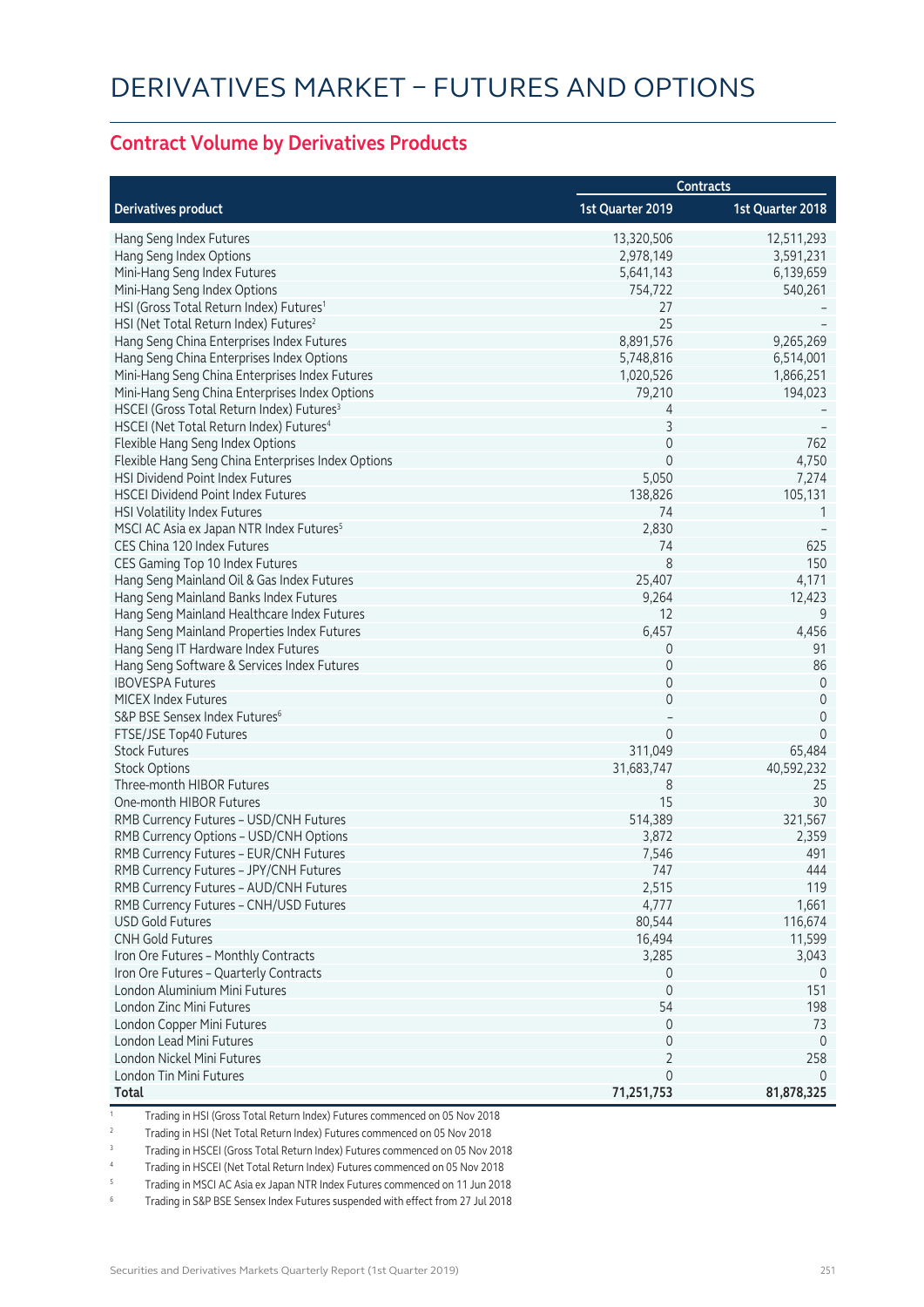## Derivatives Market – Futures and Options

#### **Hang Seng Index Futures – Contract Volume and Open Interest (contracts)**

|      |                | <b>Total</b><br>contract volume | Quarter-end<br>open interest |
|------|----------------|---------------------------------|------------------------------|
| 2018 | Q1             | 12,511,293                      | 129,784                      |
|      | Q <sub>2</sub> | 14,140,082                      | 123,361                      |
|      | Q <sub>3</sub> | 14,812,594                      | 118,778                      |
|      | Q4             | 16,204,377                      | 133,924                      |
| 2019 | Q1             | 13,320,506                      | 143,478                      |

### **Mini Hang Seng Index Futures – Contract Volume and Open Interest (contracts)**

|      |                | <b>Total</b><br>contract volume | Quarter-end<br>open interest |
|------|----------------|---------------------------------|------------------------------|
| 2018 | Q1             | 6,139,659                       | 8,861                        |
|      | Q <sub>2</sub> | 5,419,705                       | 11,557                       |
|      | Q <sub>3</sub> | 5,956,980                       | 14,116                       |
|      | Q4             | 7,148,037                       | 12,587                       |
| 2019 | Q1             | 5,641,143                       | 15,429                       |

### **Hang Seng Index Options – Contract Volume and Open Interest (contracts)**

|      |                | <b>Total</b>    | Quarter-end   |
|------|----------------|-----------------|---------------|
|      |                | contract volume | open interest |
| 2018 | Q1             | 3,591,231       | 381,856       |
|      | Q <sub>2</sub> | 2,775,119       | 343,600       |
|      | Q <sub>3</sub> | 2,957,776       | 334,605       |
|      | Q4             | 3,392,369       | 279,856       |
| 2019 | Q1             | 2,978,149       | 259,679       |

### **Hang Seng China Enterprises Index Futures – Contract Volume and Open Interest (contracts)**

|      |                | <b>Total</b><br>contract volume | Quarter-end<br>open interest |
|------|----------------|---------------------------------|------------------------------|
| 2018 | Q1             | 9,265,269                       | 275,905                      |
|      | Q <sub>2</sub> | 8,407,737                       | 355,581                      |
|      | Q <sub>3</sub> | 9,481,964                       | 382,593                      |
|      | Q4             | 10,296,311                      | 428,692                      |
| 2019 | Q <sub>1</sub> | 8,891,576                       | 383,144                      |

### **Stock Options Market Turnover and Open Interest (contracts)**

|      |                | <b>Total</b><br>Premium (HK\$ mil.) | <b>Total</b><br>contract volume | Quarter-end<br>open interest |
|------|----------------|-------------------------------------|---------------------------------|------------------------------|
| 2018 | Q1             | 36,925.03                           | 40,592,232                      | 9,585,088                    |
|      | Q <sub>2</sub> | 20,957.48                           | 28,891,853                      | 9,255,436                    |
|      | Q3             | 21,588.94                           | 28,766,745                      | 8,465,878                    |
|      | Q4             | 26,126.32                           | 29,028,271                      | 7,213,486                    |
| 2019 | Q1             | 24,070.13                           | 31,683,747                      | 8,579,783                    |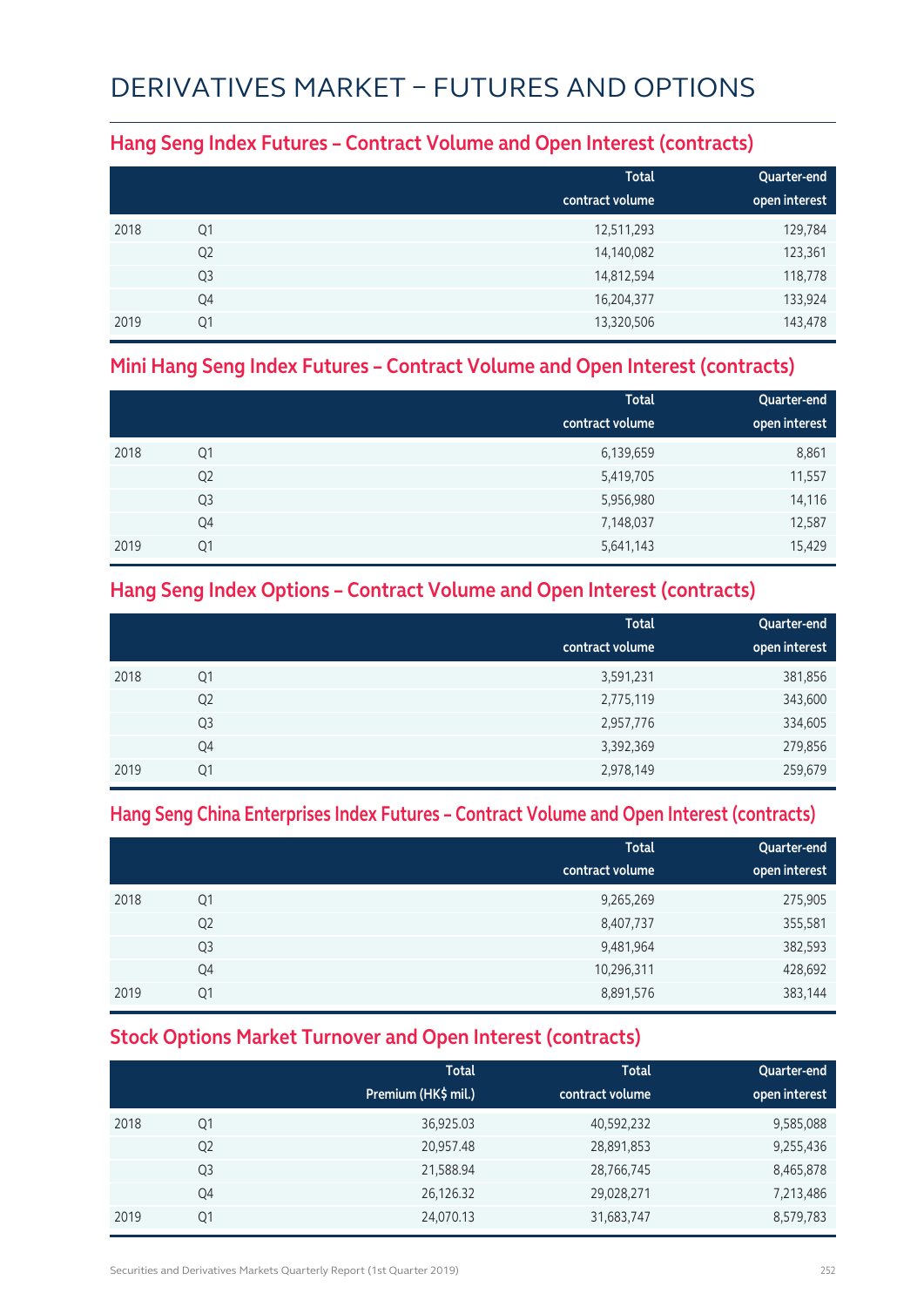## **Stock Options Premium by Class**

for 1st Quarter 2019

|                                           |                  | Premium        |            |
|-------------------------------------------|------------------|----------------|------------|
| <b>Options class</b>                      |                  | $(HK\$ mil.)   | % of total |
| <b>ISHARES A50</b>                        | A50              | 330.17         | 1.37       |
| AAC TECH                                  | AAC              | 301.46         | 1.25       |
| <b>CONCH CEMENT</b>                       | ACC              | 113.49         | 0.47       |
| AIA                                       | AIA              | 841.49         | 3.50       |
| <b>AIR CHINA</b>                          | AIR              | 5.40           | 0.02       |
| CHALCO                                    | ALC              | 10.20          | 0.04       |
| CAM CSI300                                | AMC              | 496.30         | 2.06       |
| <b>BANKCOMM</b>                           | <b>BCM</b>       | 11.54          | 0.05       |
| <b>BANK OF E ASIA</b>                     | <b>BEA</b>       | 3.92           | 0.02       |
| <b>BOC HONG KONG</b>                      | <b>BOC</b>       | 80.70          | 0.34       |
| <b>BYD COMPANY</b>                        | <b>BYD</b>       | 175.25         | 0.73       |
| CHINA COMM CONS                           | CCC              | 22.15          | 0.09       |
| <b>CHINA COAL</b>                         | CCE              | 3.38           | 0.01       |
| <b>COSCO SHIP HOLD</b>                    | CCS              | 0.02           | 0.00       |
| <b>CHINA CINDA</b>                        | CDA              | 7.62           | 0.03       |
| <b>CGN POWER</b>                          | CGN              | 2.27           | 0.01       |
| <b>CHINA MOBILE</b>                       | CHT              | 528.31         | 2.19       |
| <b>CHINA UNICOM</b>                       | <b>CHU</b>       | 82.18          | 0.34       |
| <b>CITIC</b>                              | <b>CIT</b>       | 10.61          | 0.04       |
| <b>CKH HOLDINGS</b>                       | <b>CKH</b>       | 130.90         | 0.54       |
| <b>CK ASSET</b>                           | <b>CKP</b>       | 114.98         | 0.48       |
| <b>CHINA LIFE</b>                         | <b>CLI</b>       | 619.43         | 2.57       |
| <b>CLP HOLDINGS</b>                       | <b>CLP</b>       | 38.95          | 0.16       |
| <b>CM BANK</b>                            | CMB              | 214.91         | 0.89       |
| <b>CNOOC</b>                              | <b>CNC</b>       | 178.19         | 0.74       |
| <b>COUNTRY GARDEN</b>                     | COG              | 151.49         | 0.63       |
| <b>CHINA OVERSEAS</b>                     | <b>COL</b>       | 119.11         | 0.49       |
| <b>CATHAY PAC AIR</b>                     | CPA              | 1.64           | 0.01       |
| SINOPEC CORP                              | CPC              | 197.18         | 0.82       |
| <b>CPIC</b>                               | CPI              | 227.22         | 0.94       |
| <b>CHINA RAIL CONS</b>                    | CRC              | 5.50           | 0.02       |
| <b>CHINA RAILWAY</b>                      | <b>CRG</b>       | 15.92          | 0.07       |
| <b>CHINA RES LAND</b>                     | <b>CRL</b>       | 153.94         | 0.64       |
| CSOP A50 ETF                              | <b>CSA</b>       | 458.09         | 1.90       |
| CHINA SHENHUA                             | <b>CSE</b>       | 120.11         | 0.50       |
| <b>CSPC PHARMA</b>                        | <b>CSP</b>       | 85.18          | 0.35       |
| <b>CITIC BANK</b>                         | <b>CTB</b>       | 19.76          | 0.08       |
| CHINA TELECOM                             | CTC              | 14.05          | 0.06       |
|                                           |                  |                |            |
| <b>CITIC SEC</b><br><b>DONGFENG GROUP</b> | C <sub>I</sub> S | 177.38         | 0.74       |
| EVERGRANDE                                | DFM<br>EVG       | 3.78<br>153.30 | 0.02       |
|                                           |                  |                | 0.64       |
| <b>GAC GROUP</b>                          | GAC              | 18.44          | 0.08       |
| <b>GEELY AUTO</b>                         | GAH              | 600.86         | 2.50       |
| <b>GALAXY ENT</b>                         | GLX              | 338.10         | 1.40       |
| <b>GREATWALL MOTOR</b>                    | <b>GWM</b>       | 32.46          | 0.13       |
| <b>HAITONG SEC</b>                        | HAI              | 91.62          | 0.38       |
| <b>HSCEI ETF</b>                          | <b>HCF</b>       | 32.33          | 0.13       |
| POWER ASSETS                              | <b>HEH</b>       | 14.10          | 0.06       |
| <b>HKEX</b>                               | <b>HEX</b>       | 1,202.43       | 5.00       |
| <b>HENGAN INT'L</b>                       | <b>HGN</b>       | 45.11          | 0.19       |
| <b>HSBC HOLDINGS</b>                      | <b>HKB</b>       | 630.27         | 2.62       |
| HK & CHINA GAS                            | <b>HKG</b>       | 16.41          | 0.07       |
| <b>HENDERSON LAND</b>                     | <b>HLD</b>       | 62.93          | 0.26       |
| <b>HUANENG POWER</b>                      | <b>HNP</b>       | 7.40           | 0.03       |
| <b>HANG SENG BANK</b>                     | <b>HSB</b>       | 54.20          | 0.23       |
| <b>JIANGXI COPPER</b>                     | <b>JXC</b>       | 17.94          | 0.07       |
| <b>KUNLUN ENERGY</b>                      | <b>KLE</b>       | 24.65          | 0.10       |
| <b>KINGSOFT</b>                           | <b>KSO</b>       | 102.30         | 0.43       |
| LENOVO GROUP                              | LEN              | 119.65         | 0.50       |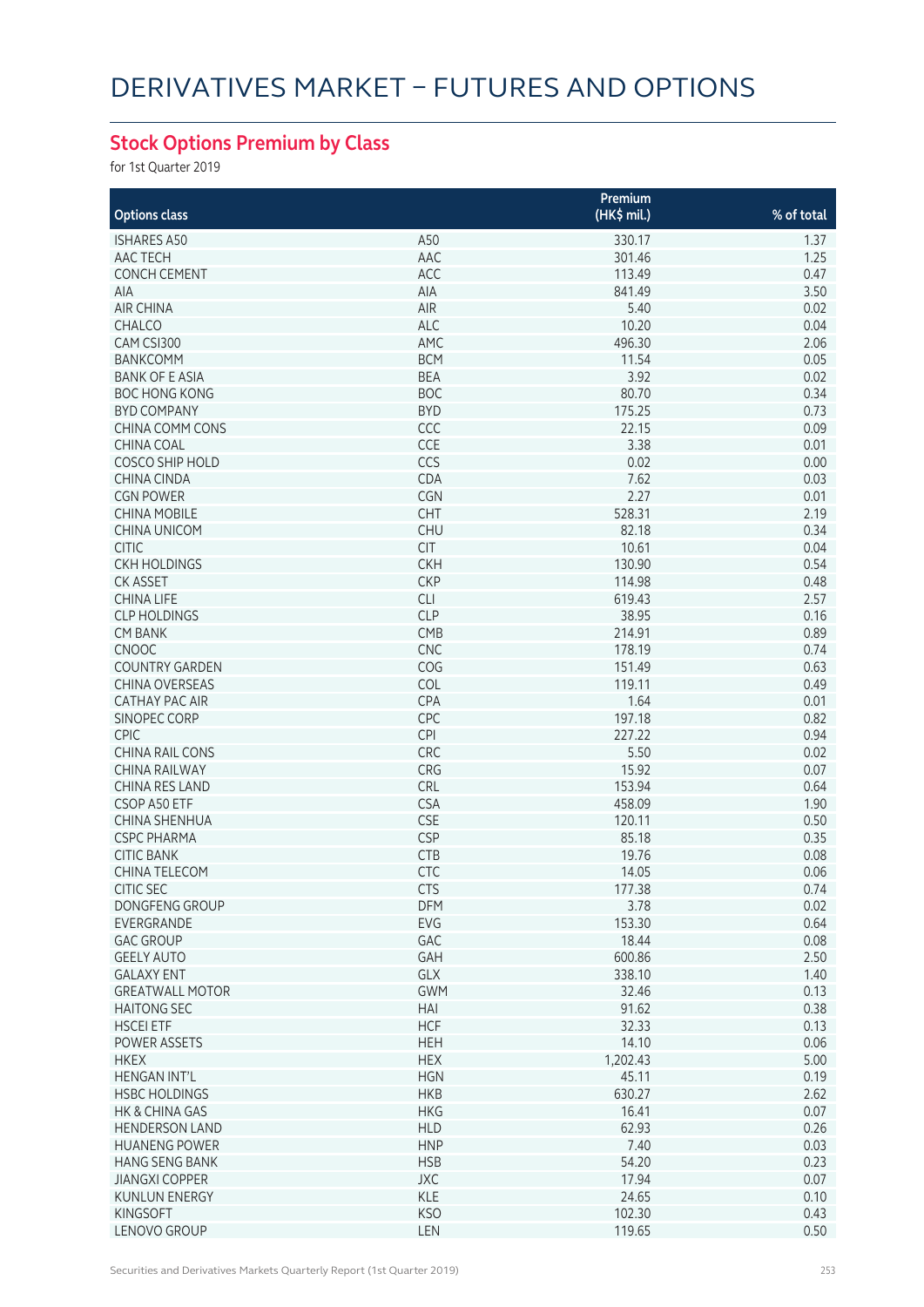# Derivatives Market – Futures and Options

|                           |            | Premium     |            |
|---------------------------|------------|-------------|------------|
| <b>Options class</b>      |            | (HK\$ mil.) | % of total |
| LI & FUNG                 | LIF        | 0.82        | 0.00       |
| <b>LINK REIT</b>          | <b>LNK</b> | 102.21      | 0.42       |
| <b>MENGNIU DAIRY</b>      | <b>MEN</b> | 30.87       | 0.13       |
| MEITUAN-W                 | <b>MET</b> | 205.73      | 0.85       |
| MGM CHINA                 | <b>MGM</b> | 2.88        | 0.01       |
| <b>XIAOMI-W</b>           | MIU        | 339.23      | 1.41       |
| MINSHENG BANK             | <b>MSB</b> | 24.04       | 0.10       |
| MTR CORPORATION           | <b>MTR</b> | 15.52       | 0.06       |
| <b>CNBM</b>               | <b>NBM</b> | 37.40       | 0.16       |
| <b>NCI</b>                | <b>NCL</b> | 175.72      | 0.73       |
| NEW WORLD DEV             | <b>NWD</b> | 22.60       | 0.09       |
| PING AN                   | PAI        | 3,617.48    | 15.03      |
| <b>PETROCHINA</b>         | PEC        | 143.71      | 0.60       |
| PICC P&C                  | PIC        | 42.78       | 0.18       |
| PICC GROUP                | PIN        | 19.69       | 0.08       |
| <b>GCL-POLY ENERGY</b>    | PLE        | 0.03        | 0.00       |
| <b>R&amp;F PROPERTIES</b> | <b>RFP</b> | 6.63        | 0.03       |
| <b>SANDS CHINA LTD</b>    | SAN        | 128.52      | 0.53       |
| <b>SHK PPT</b>            | <b>SHK</b> | 648.10      | 2.69       |
| <b>SUNNY OPTICAL</b>      | SNO        | 290.87      | 1.21       |
| <b>SINOPHARM</b>          | SNP        | 15.44       | 0.06       |
| <b>STANCHART</b>          | <b>STC</b> | 1.32        | 0.01       |
| <b>SUNAC</b>              | <b>SUN</b> | 197.45      | 0.82       |
| <b>SWIRE PACIFIC A</b>    | <b>SWA</b> | 23.38       | 0.10       |
| <b>TENCENT</b>            | <b>TCH</b> | 7,291.77    | 30.29      |
| <b>TRACKER FUND</b>       | <b>TRF</b> | 5.20        | 0.02       |
| <b>CHINA VANKE</b>        | <b>VNK</b> | 19.33       | 0.08       |
| <b>WHARF HOLDINGS</b>     | WHL        | 4.65        | 0.02       |
| WANT WANT CHINA           | <b>WWC</b> | 2.80        | 0.01       |
| <b>ABC</b>                | <b>XAB</b> | 59.04       | 0.25       |
| <b>BANK OF CHINA</b>      | XBC        | 155.74      | 0.65       |
| CCB                       | XCC        | 414.32      | 1.72       |
| <b>ICBC</b>               | XIC        | 172.14      | 0.72       |
| <b>PSBC</b>               | <b>XPB</b> | 3.23        | 0.01       |
| <b>CHINA TOWER</b>        | <b>XTW</b> | 164.91      | 0.69       |
| YANZHOU COAL              | <b>YZC</b> | 38.98       | 0.16       |
| <b>ZIJIN MINING</b>       | ZJM        | 6.91        | 0.03       |
| <b>Total</b>              |            | 24,070.13   | 100.00     |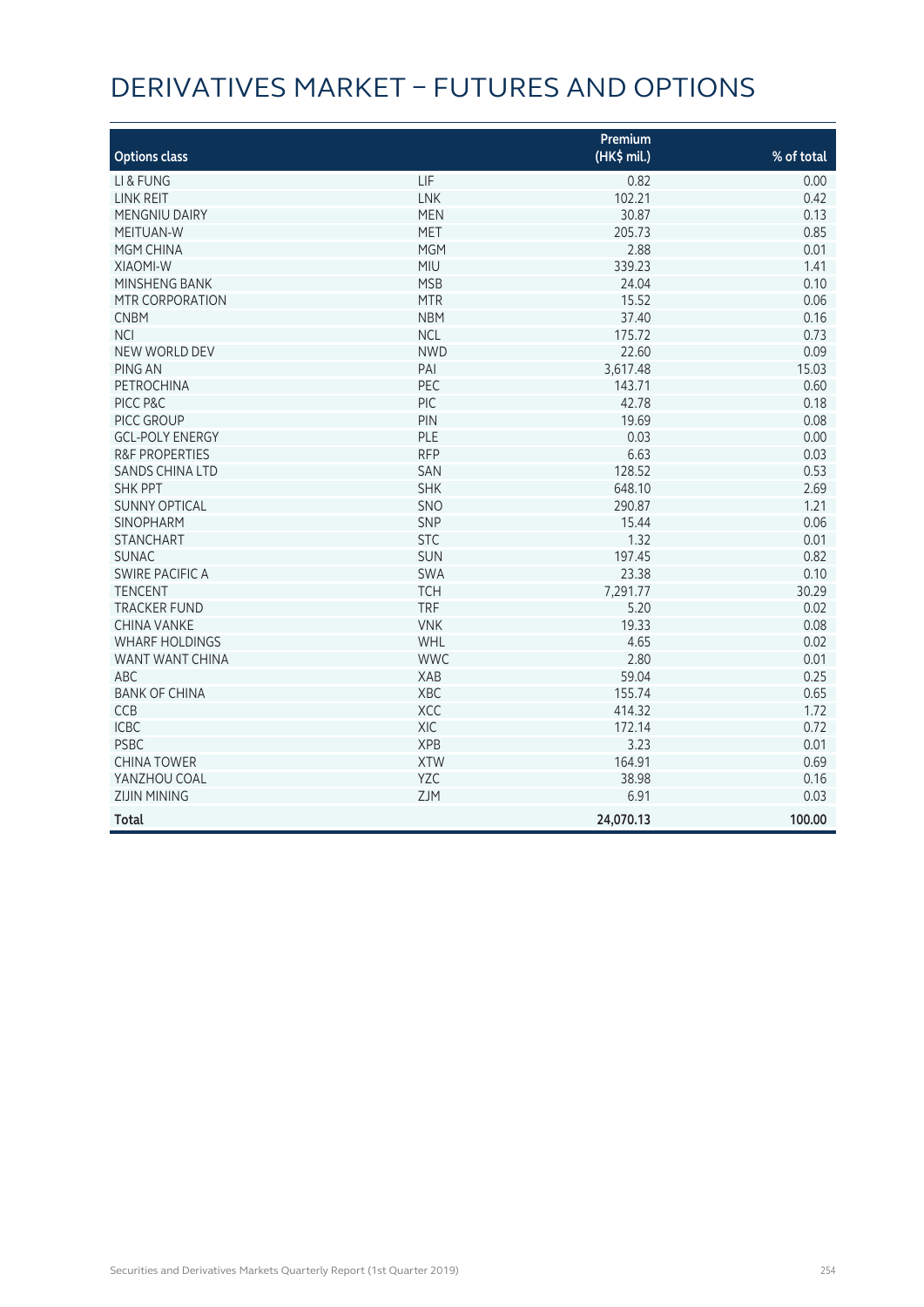## **Stock Options Contract Volume by Class**

for 1st Quarter 2019

|                        |            | Contract  |            |
|------------------------|------------|-----------|------------|
| <b>Options class</b>   |            | volume    | % of total |
| <b>ISHARES A50</b>     | A50        | 233,866   | 0.74       |
| AAC TECH               | AAC        | 199,856   | 0.63       |
| <b>CONCH CEMENT</b>    | ACC        | 225,077   | 0.71       |
| <b>AIA</b>             | AIA        | 518,674   | 1.64       |
|                        |            |           |            |
| <b>AIR CHINA</b>       | AIR        | 9,777     | 0.03       |
| <b>CHALCO</b>          | <b>ALC</b> | 39,749    | 0.13       |
| CAM CSI300             | AMC        | 268,245   | 0.85       |
| <b>BANKCOMM</b>        | <b>BCM</b> | 102,237   | 0.32       |
| <b>BANK OF E ASIA</b>  | <b>BEA</b> | 31,835    | 0.10       |
| <b>BOC HONG KONG</b>   | <b>BOC</b> | 311,879   | 0.98       |
| <b>BYD COMPANY</b>     | <b>BYD</b> | 263,435   | 0.83       |
| CHINA COMM CONS        | CCC        | 162,581   | 0.51       |
| <b>CHINA COAL</b>      | CCE        | 53,036    | 0.17       |
| <b>COSCO SHIP HOLD</b> | CCS        | 330       | 0.00       |
| <b>CHINA CINDA</b>     | CDA        | 15,233    | 0.05       |
| <b>CGN POWER</b>       | CGN        | 4,019     | 0.01       |
| <b>CHINA MOBILE</b>    | <b>CHT</b> | 748,851   | 2.36       |
| <b>CHINA UNICOM</b>    | <b>CHU</b> | 212,151   | 0.67       |
| <b>CITIC</b>           | <b>CIT</b> | 50,872    | 0.16       |
| <b>CKH HOLDINGS</b>    | <b>CKH</b> | 192,832   | 0.61       |
| <b>CK ASSET</b>        | <b>CKP</b> | 98,201    | 0.31       |
| <b>CHINA LIFE</b>      | <b>CLI</b> | 1,034,280 | 3.26       |
| <b>CLP HOLDINGS</b>    | <b>CLP</b> | 74,493    | 0.24       |
| <b>CM BANK</b>         | CMB        | 505,209   | 1.59       |
| <b>CNOOC</b>           | <b>CNC</b> | 469,327   | 1.48       |
|                        |            |           |            |
| <b>COUNTRY GARDEN</b>  | COG        | 85,382    | 0.27       |
| <b>CHINA OVERSEAS</b>  | COL        | 112,853   | 0.36       |
| <b>CATHAY PAC AIR</b>  | CPA        | 5,970     | 0.02       |
| SINOPEC CORP           | CPC        | 401,396   | 1.27       |
| <b>CPIC</b>            | <b>CPI</b> | 325,057   | 1.03       |
| <b>CHINA RAIL CONS</b> | CRC        | 38,592    | 0.12       |
| <b>CHINA RAILWAY</b>   | CRG        | 61,649    | 0.19       |
| CHINA RES LAND         | CRL        | 99,320    | 0.31       |
| CSOP A50 ETF           | <b>CSA</b> | 284,767   | 0.90       |
| CHINA SHENHUA          | <b>CSE</b> | 437,115   | 1.38       |
| <b>CSPC PHARMA</b>     | <b>CSP</b> | 90,277    | 0.28       |
| <b>CITIC BANK</b>      | <b>CTB</b> | 148,324   | 0.47       |
| CHINA TELECOM          | <b>CTC</b> | 78,682    | 0.25       |
| CHIC SEC               | CIS        | 326,161   | 1.03       |
| DONGFENG GROUP         | DFM        | 7,192     | 0.02       |
| EVERGRANDE             | EVG        | 88,475    | 0.28       |
| <b>GAC GROUP</b>       | GAC        | 17,282    | 0.05       |
| <b>GEELY AUTO</b>      | GAH        | 243,269   | 0.77       |
| <b>GALAXY ENT</b>      | GLX        | 268,669   | 0.85       |
| <b>GREATWALL MOTOR</b> | <b>GWM</b> | 307,079   | 0.97       |
| <b>HAITONG SEC</b>     | HAI        | 160,667   | 0.51       |
| <b>HSCEI ETF</b>       | <b>HCF</b> | 25,893    | 0.08       |
|                        | <b>HEH</b> |           | 0.12       |
| POWER ASSETS           |            | 37,368    |            |
| <b>HKEX</b>            | <b>HEX</b> | 1,888,009 | 5.96       |
| <b>HENGAN INT'L</b>    | <b>HGN</b> | 55,400    | 0.17       |
| <b>HSBC HOLDINGS</b>   | <b>HKB</b> | 1,274,262 | 4.02       |
| HK & CHINA GAS         | <b>HKG</b> | 64,009    | 0.20       |
| <b>HENDERSON LAND</b>  | <b>HLD</b> | 70,963    | 0.22       |
| <b>HUANENG POWER</b>   | <b>HNP</b> | 28,169    | 0.09       |
| <b>HANG SENG BANK</b>  | <b>HSB</b> | 217,536   | 0.69       |
| <b>JIANGXI COPPER</b>  | JXC        | 69,426    | 0.22       |
| <b>KUNLUN ENERGY</b>   | <b>KLE</b> | 56,134    | 0.18       |
| <b>KINGSOFT</b>        | <b>KSO</b> | 162,247   | 0.51       |
| LENOVO GROUP           | LEN        | 274,383   | 0.87       |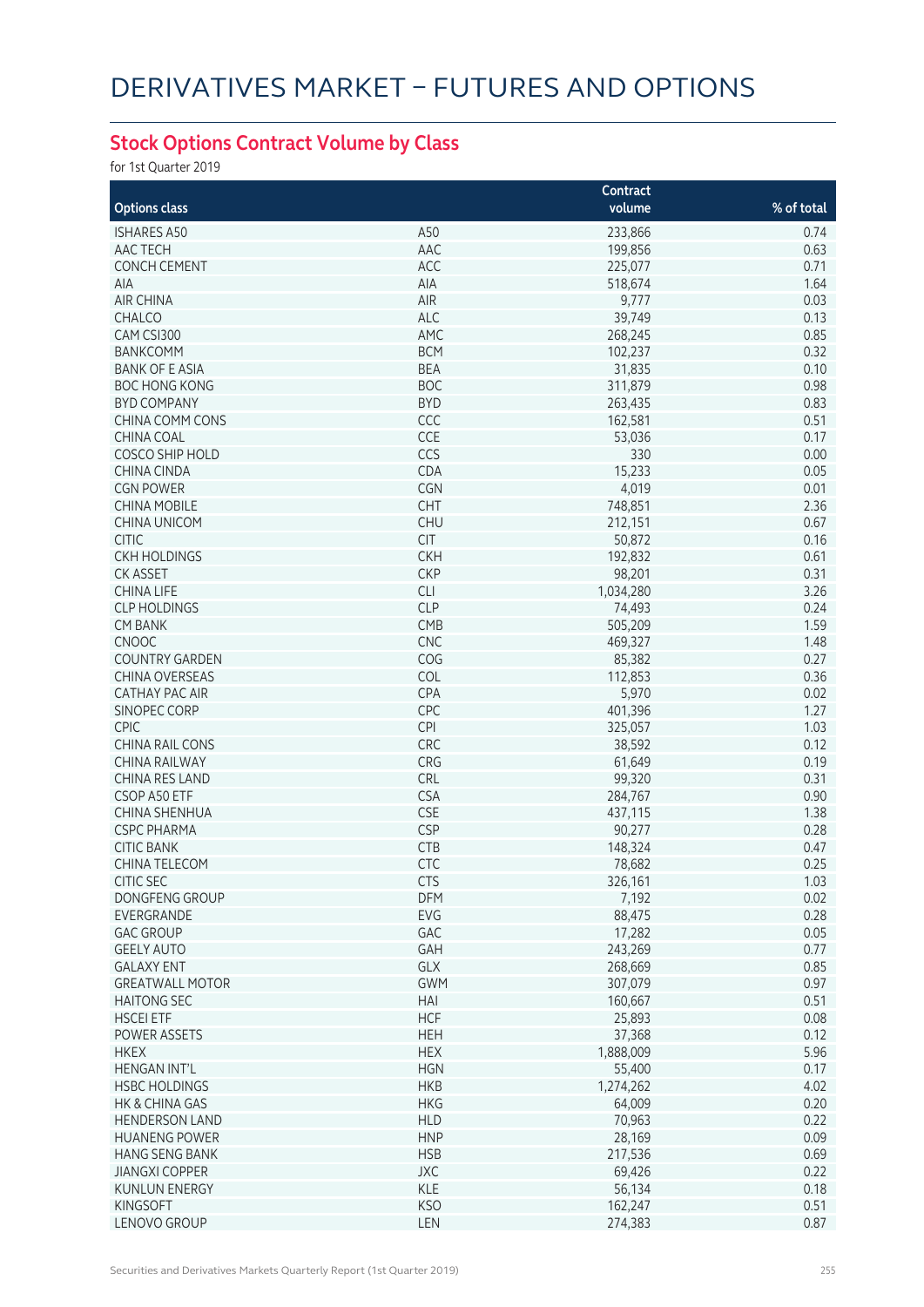# Derivatives Market – Futures and Options

|                           |            | Contract   |            |
|---------------------------|------------|------------|------------|
| <b>Options class</b>      |            | volume     | % of total |
| LI & FUNG                 | LIF        | 5,967      | 0.02       |
| <b>LINK REIT</b>          | LNK        | 77,191     | 0.24       |
| <b>MENGNIU DAIRY</b>      | <b>MEN</b> | 53,625     | 0.17       |
| MEITUAN-W                 | <b>MET</b> | 170,220    | 0.54       |
| MGM CHINA                 | <b>MGM</b> | 21,812     | 0.07       |
| XIAOMI-W                  | <b>MIU</b> | 580,813    | 1.83       |
| MINSHENG BANK             | <b>MSB</b> | 82,612     | 0.26       |
| MTR CORPORATION           | <b>MTR</b> | 48,024     | 0.15       |
| <b>CNBM</b>               | <b>NBM</b> | 87,901     | 0.28       |
| <b>NCI</b>                | <b>NCL</b> | 227,590    | 0.72       |
| NEW WORLD DEV             | <b>NWD</b> | 72,195     | 0.23       |
| PING AN                   | PAI        | 2,791,001  | 8.81       |
| <b>PETROCHINA</b>         | PEC        | 473,710    | 1.50       |
| PICC P&C                  | PIC        | 117,187    | 0.37       |
| PICC GROUP                | PIN        | 40,702     | 0.13       |
| <b>GCL-POLY ENERGY</b>    | PLE        | 90         | 0.00       |
| <b>R&amp;F PROPERTIES</b> | <b>RFP</b> | 41,707     | 0.13       |
| <b>SANDS CHINA LTD</b>    | SAN        | 310,209    | 0.98       |
| <b>SHK PPT</b>            | <b>SHK</b> | 295,987    | 0.93       |
| <b>SUNNY OPTICAL</b>      | SNO        | 95,504     | 0.30       |
| <b>SINOPHARM</b>          | SNP        | 23,879     | 0.08       |
| <b>STANCHART</b>          | <b>STC</b> | 27,226     | 0.09       |
| <b>SUNAC</b>              | SUN        | 92,868     | 0.29       |
| <b>SWIRE PACIFIC A</b>    | SWA        | 27,620     | 0.09       |
| <b>TENCENT</b>            | <b>TCH</b> | 5,497,154  | 17.35      |
| <b>TRACKER FUND</b>       | <b>TRF</b> | 21,912     | 0.07       |
| <b>CHINA VANKE</b>        | <b>VNK</b> | 33,463     | 0.11       |
| <b>WHARF HOLDINGS</b>     | WHL        | 11,944     | 0.04       |
| WANT WANT CHINA           | <b>WWC</b> | 15,982     | 0.05       |
| ABC                       | XAB        | 81,660     | 0.26       |
| <b>BANK OF CHINA</b>      | XBC        | 1,866,334  | 5.89       |
| CCB                       | XCC        | 2,949,440  | 9.31       |
| <b>ICBC</b>               | XIC        | 1,328,810  | 4.19       |
| <b>PSBC</b>               | <b>XPB</b> | 9,631      | 0.03       |
| <b>CHINA TOWER</b>        | <b>XTW</b> | 329,842    | 1.04       |
| YANZHOU COAL              | YZC        | 95,511     | 0.30       |
| <b>ZIJIN MINING</b>       | ZJM        | 38,402     | 0.12       |
| <b>Total</b>              |            | 31,683,747 | 100.00     |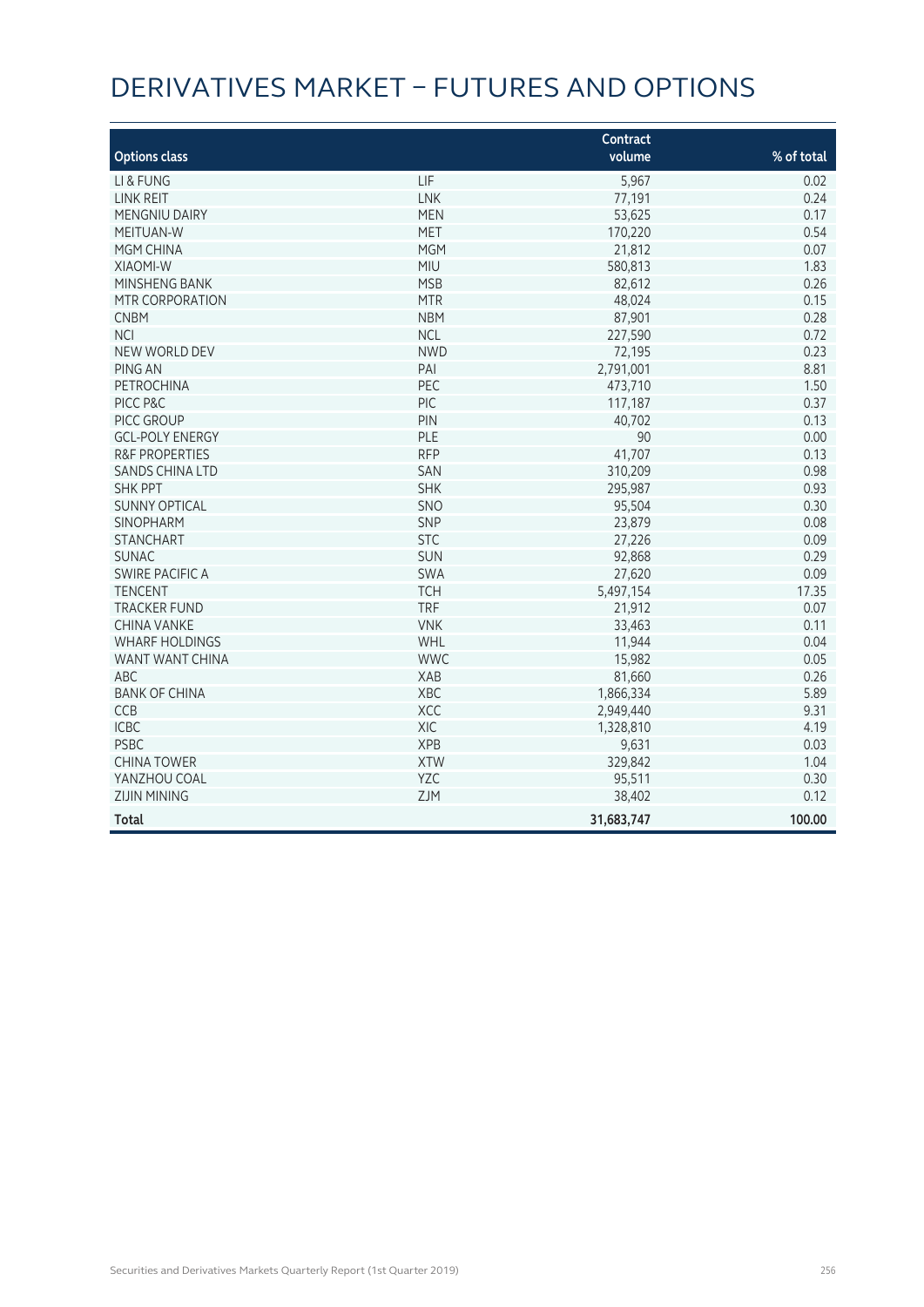### **Average Daily Settlement Instructions (SIs) Settled in CCASS**

(both delivering and receiving SIs are counted)

|            |                |               | SIs by shares | SIs by value |
|------------|----------------|---------------|---------------|--------------|
| Year/Month |                | Number of SIs | (bil. shs)    | (HK\$bil.)   |
| 2018       | Q1             | 113,959       | 55.26         | 299.46       |
|            | Q <sub>2</sub> | 104,188       | 50.80         | 291.72       |
|            | Q <sub>3</sub> | 95,037        | 47.84         | 246.88       |
|            | Q4             | 98,625        | 47.19         | 225.63       |
| 2019       | Q1             | 101,072       | 47.72         | 234.62       |

## **Average Daily Investor Settlement Instructions (ISIs) settled in CCASS**

(one sided ISIs are counted)

|            |                |                | <b>ISIs by shares</b> | <b>ISIs by value</b> |
|------------|----------------|----------------|-----------------------|----------------------|
| Year/month |                | Number of ISIs | (Mil shs)             | (HK\$ mil.)          |
| 2018       | Q1             | 442            | 87.64                 | 283.87               |
|            | Q <sub>2</sub> | 303            | 352.59                | 190.54               |
|            | Q <sub>3</sub> | 261            | 42.51                 | 179.44               |
|            | Q4             | 214            | 53.95                 | 187.92               |
| 2019       | Q1             | 251            | 87.13                 | 109.56               |

### **Securities under CCASS Custody**

(balances at quarter end)

|            |                |            | % of issued       |                     | % of market       |
|------------|----------------|------------|-------------------|---------------------|-------------------|
|            |                | Number of  | shares of         |                     | capitalisation of |
|            |                | shares     | admitted          | <b>Market value</b> | admitted          |
| Year/Month |                | (bil. shs) | <b>securities</b> | (HK\$ bil.)         | securities        |
| 2018       | Q1             | 6,628.95   | 76.47             | 22,128.66           | 60.04             |
|            | Q <sub>2</sub> | 6,663.56   | 76.69             | 21,197.14           | 59.56             |
|            | Q <sub>3</sub> | 6,587.30   | 75.87             | 20,139.79           | 58.33             |
|            | Q4             | 6,644.42   | 76.15             | 18,815.11           | 58.78             |
| 2019       | Q1             | 6,712.97   | 75.97             | 21,734.35           | 60.09             |

Share quantity and market value of securities in non-HKD currency are included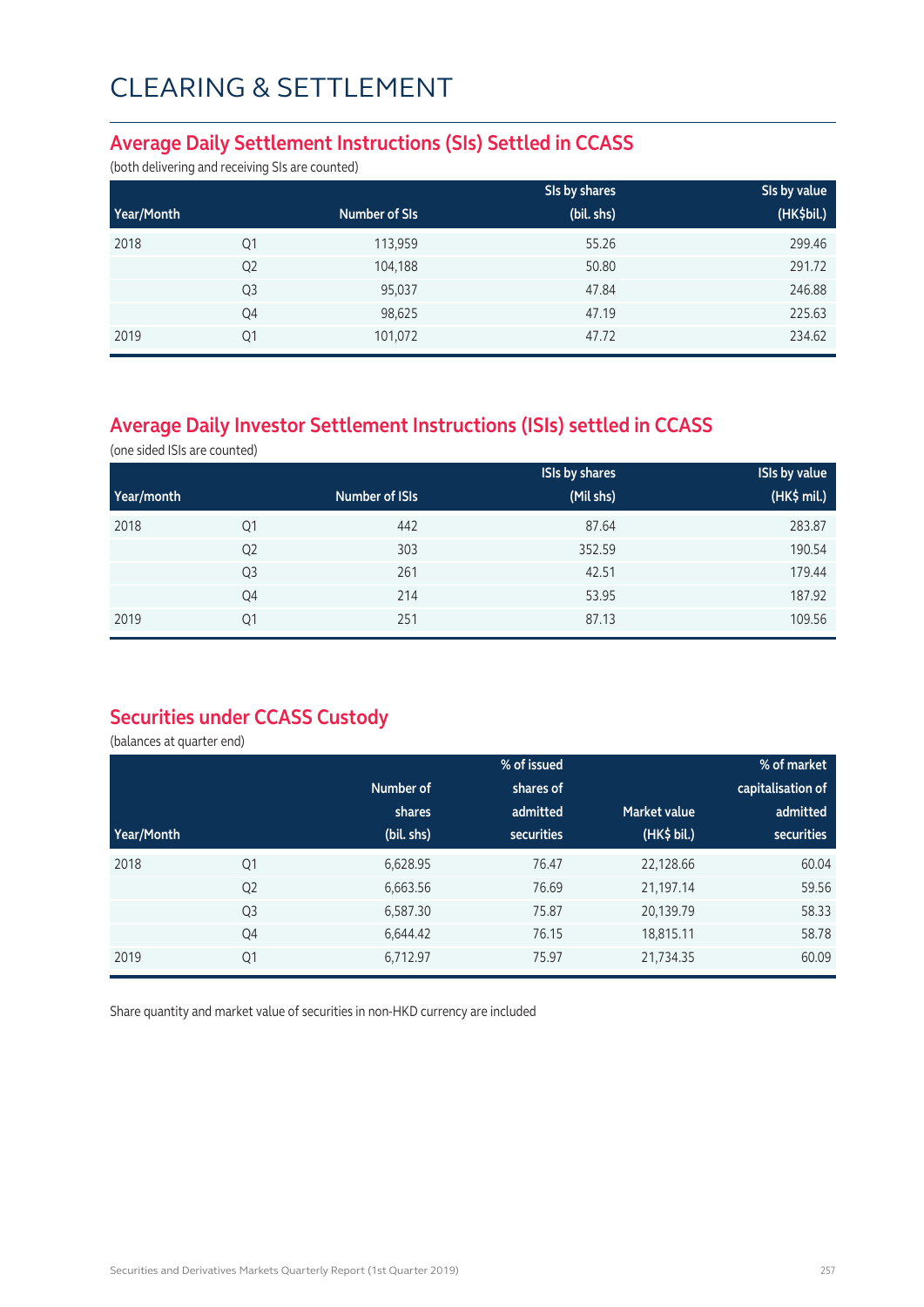#### **Average Daily Stock Exchange Trades Processed in CCASS**

(including CNS trades, isolated trades and cross trades)

|            |                | No. of CCASS | % of Exchange | No. of shares | % of market | Value of trades | % of market |
|------------|----------------|--------------|---------------|---------------|-------------|-----------------|-------------|
| Year/Month |                | trades       | trades        | (Mil. shs)    | turnover    | $(HK\$ mil.)    | turnover    |
| 2018       | Q1             | 1,813,140    | 100           | 252.571.39    | 100         | 145.832.37      | 100         |
|            | Q <sub>2</sub> | 1,633,677    | 100           | 203.686.61    | 100         | 106.620.31      | 100         |
|            | Q <sub>3</sub> | 1,491,219    | 100           | 203.640.60    | 100         | 91,633.38       | 100         |
|            | Q4             | 1,444,003    | 100           | 244.966.47    | 100         | 85,400.12       | 100         |
| 2019       | Q1             | 1,644,627    | 100           | 340,802.33    | 100         | 100,674.63      | 100         |

## **Average Daily Netting Efficiency of CNS Trades**

(in stock positions and share quantity)

|            |                |                 | <b>Netting</b> | No. of shares due | <b>Netting</b> |
|------------|----------------|-----------------|----------------|-------------------|----------------|
|            |                | No. of CNS      | efficiency     | for settlement    | efficiency     |
| Year/Month |                | stock positions | $(\%)$         | (Mil. shs)        | $(\%)$         |
| 2018       | Q1             | 109,085         | 96.81          | 37,586.85         | 92.44          |
|            | Q <sub>2</sub> | 90,439          | 97.07          | 29,533.08         | 92.53          |
|            | Q <sub>3</sub> | 80,694          | 97.14          | 26,012.54         | 93.56          |
|            | Q4             | 80,124          | 97.02          | 27,640.56         | 94.02          |
| 2019       | Q1             | 89,630          | 97.13          | 30,306.66         | 95.46          |

## **Average Daily Settlement Efficiency of CNS Stock Positions**

|            |                |       | Settlement efficiency (%) |
|------------|----------------|-------|---------------------------|
| Year/Month |                | S day | $S + 1$ day               |
| 2018       | Q1             | 99.89 | 99.99                     |
|            | Q <sub>2</sub> | 99.87 | 99.99                     |
|            | Q3             | 99.89 | 99.99                     |
|            | Q4             | 99.92 | 99.99                     |
| 2019       | Q1             | 99.92 | 99.99                     |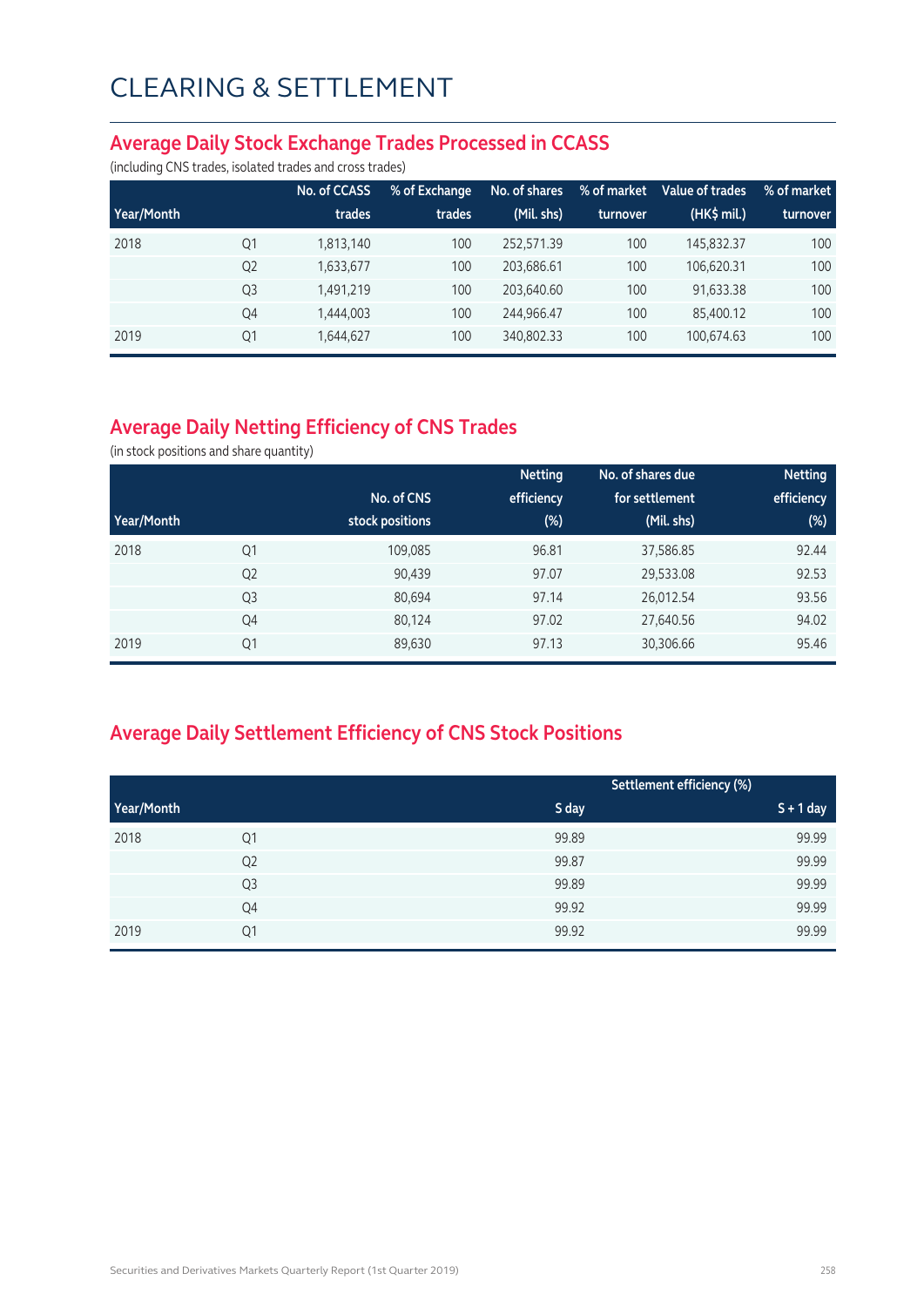### **Open Interest by Derivatives Products**

|                                                       | <b>Contracts</b> |                  |  |
|-------------------------------------------------------|------------------|------------------|--|
| <b>Derivatives product</b>                            | 1st Quarter 2019 | 1st Quarter 2018 |  |
| Hang Seng Index Futures                               | 143,478          | 129,784          |  |
| Hang Seng Index Options                               | 259,679          | 381,856          |  |
| Mini-Hang Seng Index Futures                          | 15,429           | 8,861            |  |
| Mini-Hang Seng Index Options                          | 18,579           | 9,625            |  |
| HSI (Gross Total Return Index) Futures <sup>1</sup>   | 13               |                  |  |
| HSI (Net Total Return Index) Futures <sup>2</sup>     | 11               |                  |  |
| Hang Seng China Enterprises Index Futures             | 383,144          | 275,905          |  |
| Hang Seng China Enterprises Index Options             | 2,579,157        | 2,736,275        |  |
| Mini-Hang Seng China Enterprises Index Futures        | 6,056            | 5,890            |  |
| Mini-Hang Seng China Enterprises Index Options        | 8,776            | 2,754            |  |
| HSCEI (Gross Total Return Index) Futures <sup>3</sup> | 0                |                  |  |
| HSCEI (Net Total Return Index) Futures <sup>4</sup>   | $\mathbf 0$      |                  |  |
| Flexible Hang Seng Index Options                      | $\mathbf 0$      | $\theta$         |  |
| Flexible Hang Seng China Enterprises Index Options    | $\Omega$         | 1,250            |  |
| HSI Dividend Point Index Futures                      | 4,898            | 11,826           |  |
| <b>HSCEI Dividend Point Index Futures</b>             | 127,287          | 88,841           |  |
| HSI Volatility Index Futures                          | 37               | $\overline{0}$   |  |
| MSCI AC Asia ex Japan NTR Index Futures <sup>5</sup>  | 890              |                  |  |
| CES China 120 Index Futures                           | 16               | 12               |  |
| CES Gaming Top 10 Index Futures                       | $\mathbf 0$      | 5                |  |
| Hang Seng Mainland Oil & Gas Index Futures            | 73               | 23               |  |
|                                                       | 90               | 50               |  |
| Hang Seng Mainland Banks Index Futures                | $\mathbf 0$      | -1               |  |
| Hang Seng Mainland Healthcare Index Futures           | 31               |                  |  |
| Hang Seng Mainland Properties Index Futures           |                  | 70               |  |
| Hang Seng IT Hardware Index Futures                   | $\mathbf 0$      | -1               |  |
| Hang Seng Software & Services Index Futures           | $\mathbf 0$      | 10               |  |
| <b>IBOVESPA Futures</b>                               | $\overline{0}$   | $\mathbf 0$      |  |
| MICEX Index Futures                                   | 0                | $\mathbf 0$      |  |
| S&P BSE Sensex Index Futures <sup>6</sup>             |                  | $\mathbf 0$      |  |
| FTSE/JSE Top 40 Futures                               | $\mathbf 0$      | $\mathbf 0$      |  |
| <b>Stock Futures</b>                                  | 20,845           | 11,729           |  |
| <b>Stock Options</b>                                  | 8,579,783        | 9,585,088        |  |
| Three-month HIBOR Futures                             | 113              | 280              |  |
| One-month HIBOR Futures                               | $\mathbf 0$      | 10               |  |
| RMB Currency Futures - USD/CNH Futures                | 32,865           | 29,887           |  |
| RMB Currency Options - USD/CNH Options                | 4,029            | 3,522            |  |
| RMB Currency Futures - EUR/CNH Futures                | 186              | 81               |  |
| RMB Currency Futures - JPY/CNH Futures                | 23               | 140              |  |
| RMB Currency Futures - AUD/CNH Futures                | 92               | 12               |  |
| RMB Currency Futures - CNH/USD Futures                | 1,182            | 395              |  |
| <b>USD Gold Futures</b>                               | 534              | 99               |  |
| <b>CNH Gold Futures</b>                               | 16               | 91               |  |
| Iron Ore Futures - Monthly Contracts                  | 851              | 150              |  |
| Iron Ore Futures - Quarterly Contracts                | $\mathbb O$      | 19               |  |
| London Aluminium Mini Futures                         | $\overline{0}$   | 0                |  |
| London Zinc Mini Futures                              | 13               | 5                |  |
| London Copper Mini Futures                            | $\mathbf{0}$     | 3                |  |
| London Lead Mini Futures                              | $\Omega$         | $\mathbf 0$      |  |
| London Nickel Mini Futures                            | 0                | 3                |  |
| London Tin Mini Futures                               | 0                | $\Omega$         |  |
| Total                                                 | 12,188,176       | 13,284,553       |  |

1 Trading in HSI (Gross Total Return Index) Futures commenced on 05 Nov 2018

<sup>2</sup> Trading in HSI (Net Total Return Index) Futures commenced on 05 Nov 2018

3 Trading in HSCEI (Gross Total Return Index) Futures commenced on 05 Nov 2018

4 Trading in HSCEI (Net Total Return Index) Futures commenced on 05 Nov 2018

5 Trading in MSCI AC Asia ex Japan NTR Index Futures commenced on 11 Jun 2018

6 Trading in S&P BSE Sensex Index Futures suspended with effect from 27 Jul 2018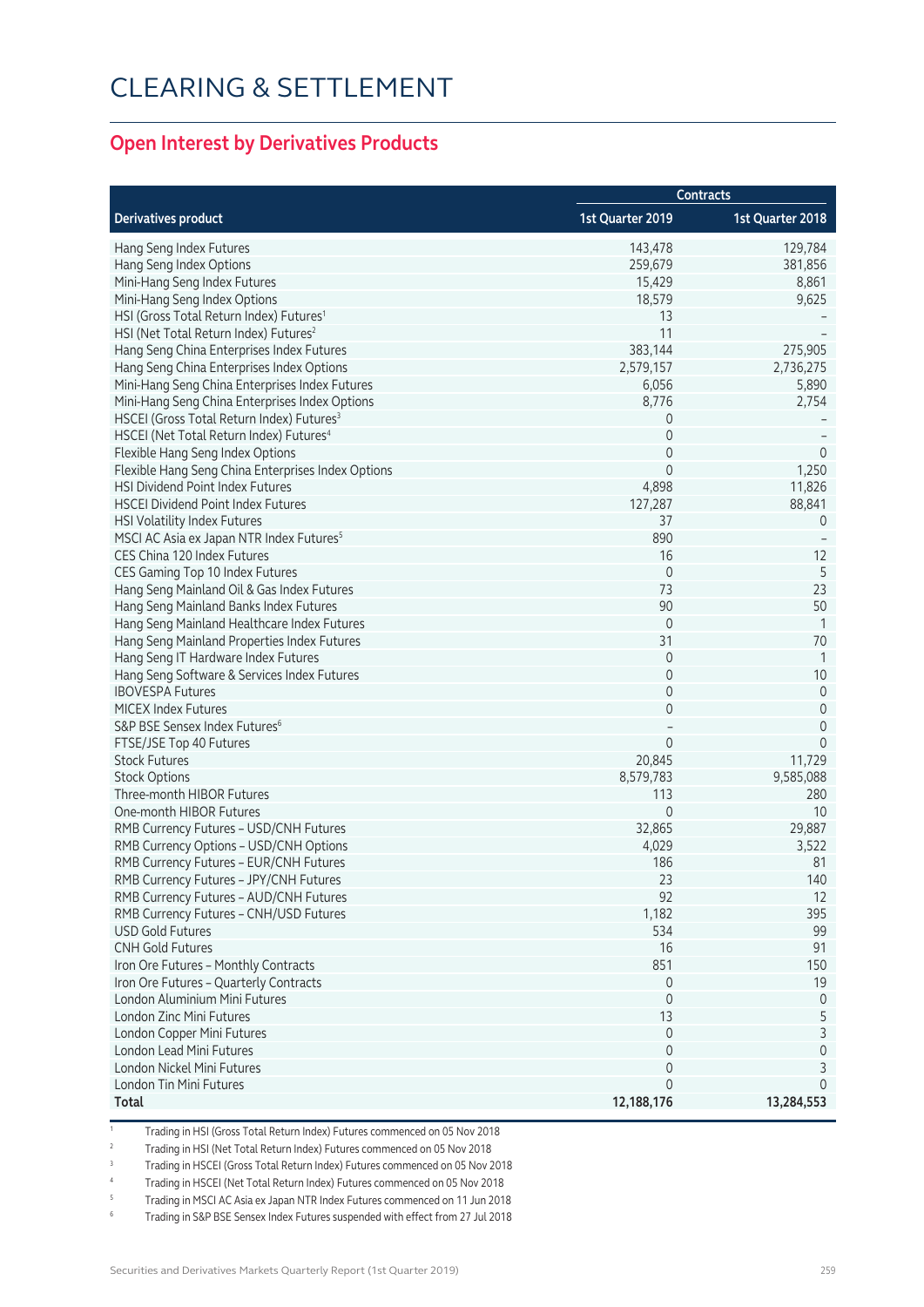### **Stock Options Open Interest by Class**

as at the end of 1st Quarter 2019

|                       |            | Open interest |            |
|-----------------------|------------|---------------|------------|
| <b>Options class</b>  |            | (contracts)   | % of total |
| <b>ISHARES A50</b>    | A50        | 60,052        | 0.70       |
| AAC TECH              | AAC        | 25,437        | 0.30       |
| <b>CONCH CEMENT</b>   | ACC        | 39,902        | 0.47       |
| AIA                   | AIA        | 104,148       | 1.21       |
| AIR CHINA             | AIR        | 1,539         | 0.02       |
| CHALCO                | <b>ALC</b> | 26,849        | 0.31       |
| CAM CSI300            | AMC        | 60,401        | 0.70       |
| <b>BANKCOMM</b>       | <b>BCM</b> | 32,003        | 0.37       |
| <b>BANK OF E ASIA</b> | <b>BEA</b> | 7,427         | 0.09       |
| <b>BOC HONG KONG</b>  | <b>BOC</b> | 80,349        | 0.94       |
| <b>BYD COMPANY</b>    | <b>BYD</b> | 58,229        | 0.68       |
| CHINA COMM CONS       | CCC        | 30,483        | 0.36       |
| CHINA COAL            | CCE        | 21,611        | 0.25       |
| COSCO SHIP HOLD       | CCS        | $\mathsf{O}$  | 0.00       |
| CHINA CINDA           | CDA        | 6,869         | 0.08       |
| <b>CGN POWER</b>      | CGN        | 1,447         | 0.02       |
| <b>CHINA MOBILE</b>   | <b>CHT</b> | 184,089       | 2.15       |
| CHINA UNICOM          | <b>CHU</b> | 36,810        | 0.43       |
| <b>CITIC</b>          | <b>CIT</b> | 20,791        | 0.24       |
| <b>CKH HOLDINGS</b>   | <b>CKH</b> | 44,433        | 0.52       |
| <b>CK ASSET</b>       | <b>CKP</b> | 14,617        | 0.17       |
| <b>CHINA LIFE</b>     | CLI        | 298,681       | 3.48       |
| <b>CLP HOLDINGS</b>   | <b>CLP</b> | 12,165        | 0.14       |
| <b>CM BANK</b>        | CMB        | 114,061       | 1.33       |
| CNOOC                 | CNC        | 142,029       | 1.66       |
| <b>COUNTRY GARDEN</b> | COG        | 20,764        | 0.24       |
| CHINA OVERSEAS        | COL        | 21,548        | 0.25       |
| CATHAY PAC AIR        | CPA        | 1,368         | 0.02       |
| SINOPEC CORP          | CPC        | 211,715       | 2.47       |
| CPIC                  | <b>CPI</b> | 75,944        | 0.89       |
| CHINA RAIL CONS       | CRC        | 4,583         | 0.05       |
| CHINA RAILWAY         | CRG        | 14,129        | 0.16       |
| CHINA RES LAND        | <b>CRL</b> | 18,345        | 0.21       |
| CSOP A50 ETF          | <b>CSA</b> | 70,308        | 0.82       |
| CHINA SHENHUA         | <b>CSE</b> | 62,889        | 0.73       |
| <b>CSPC PHARMA</b>    | <b>CSP</b> | 12,801        | 0.15       |
| <b>CITIC BANK</b>     | CTB        | 57,155        | 0.67       |
| CHINA TELECOM         | <b>CTC</b> | 24,151        | 0.28       |
| CITIC SEC             | <b>CTS</b> | 55,431        | 0.65       |
| DONGFENG GROUP        | DFM        | 2,095         | 0.02       |
| EVERGRANDE            | EVG        | 26,046        | 0.30       |
| <b>GAC GROUP</b>      | GAC        | 3,888         | 0.05       |
| <b>GEELY AUTO</b>     | GAH        | 34,541        | 0.40       |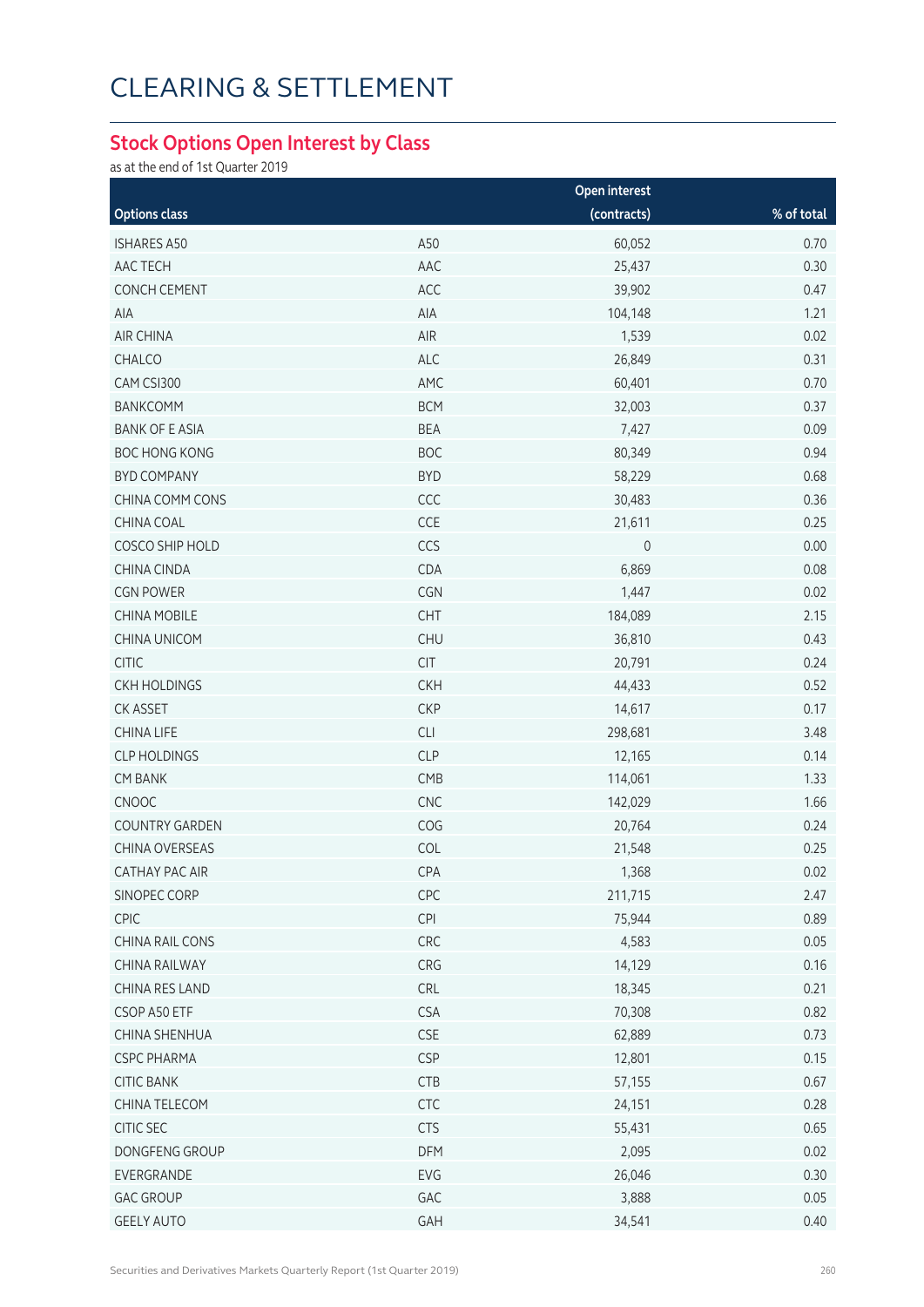|                           |            | <b>Open interest</b> |            |
|---------------------------|------------|----------------------|------------|
| <b>Options class</b>      |            | (contracts)          | % of total |
| <b>GALAXY ENT</b>         | GLX        | 44,907               | 0.52       |
| <b>GREATWALL MOTOR</b>    | <b>GWM</b> | 67,421               | 0.79       |
| <b>HAITONG SEC</b>        | HAI        | 32,570               | 0.38       |
| <b>HSCEI ETF</b>          | <b>HCF</b> | 7,999                | 0.09       |
| POWER ASSETS              | <b>HEH</b> | 8,458                | 0.10       |
| <b>HKEX</b>               | <b>HEX</b> | 338,516              | 3.95       |
| <b>HENGAN INT'L</b>       | <b>HGN</b> | 11,265               | 0.13       |
| <b>HSBC HOLDINGS</b>      | <b>HKB</b> | 404,232              | 4.71       |
| HK & CHINA GAS            | <b>HKG</b> | 22,526               | 0.26       |
| <b>HENDERSON LAND</b>     | <b>HLD</b> | 11,704               | 0.14       |
| <b>HUANENG POWER</b>      | <b>HNP</b> | 6,781                | 0.08       |
| <b>HANG SENG BANK</b>     | <b>HSB</b> | 35,297               | 0.41       |
| <b>JIANGXI COPPER</b>     | JXC        | 12,392               | 0.14       |
| <b>KUNLUN ENERGY</b>      | <b>KLE</b> | 8,618                | 0.10       |
| <b>KINGSOFT</b>           | <b>KSO</b> | 25,795               | 0.30       |
| LENOVO GROUP              | LEN        | 96,811               | 1.13       |
| LI & FUNG                 | LIF        | 2,295                | 0.03       |
| LINK REIT                 | <b>LNK</b> | 12,391               | 0.14       |
| MENGNIU DAIRY             | <b>MEN</b> | 9,959                | 0.12       |
| MEITUAN-W                 | <b>MET</b> | 45,960               | 0.54       |
| MGM CHINA                 | <b>MGM</b> | 3,589                | 0.04       |
| XIAOMI-W                  | <b>MIU</b> | 131,590              | 1.53       |
| MINSHENG BANK             | <b>MSB</b> | 37,410               | 0.44       |
| MTR CORPORATION           | <b>MTR</b> | 9,931                | 0.12       |
| <b>CNBM</b>               | <b>NBM</b> | 22,028               | 0.26       |
| <b>NCI</b>                | <b>NCL</b> | 17,027               | 0.20       |
| NEW WORLD DEV             | <b>NWD</b> | 15,221               | 0.18       |
| PING AN                   | PAI        | 1,022,972            | 11.92      |
| PETROCHINA                | PEC        | 160,186              | 1.87       |
| PICC P&C                  | PIC        | 19,603               | 0.23       |
| PICC GROUP                | PIN        | 8,987                | 0.10       |
| <b>GCL-POLY ENERGY</b>    | PLE        | $\mathsf{O}$         | 0.00       |
| <b>R&amp;F PROPERTIES</b> | <b>RFP</b> | 8,072                | 0.09       |
| SANDS CHINA LTD           | SAN        | 67,734               | 0.79       |
| <b>SHK PPT</b>            | <b>SHK</b> | 31,642               | 0.37       |
| <b>SUNNY OPTICAL</b>      | SNO        | 14,226               | 0.17       |
| SINOPHARM                 | SNP        | 5,791                | 0.07       |
| <b>STANCHART</b>          | <b>STC</b> | 5,177                | 0.06       |
| <b>SUNAC</b>              | SUN        | 19,572               | 0.23       |
| SWIRE PACIFIC A           | SWA        | 3,829                | 0.04       |
| <b>TENCENT</b>            | <b>TCH</b> | 1,292,086            | 15.06      |
| <b>TRACKER FUND</b>       | <b>TRF</b> | 4,117                | 0.05       |
| <b>CHINA VANKE</b>        | <b>VNK</b> | 10,081               | 0.12       |
| WHARF HOLDINGS            | WHL        | 1,986                | 0.02       |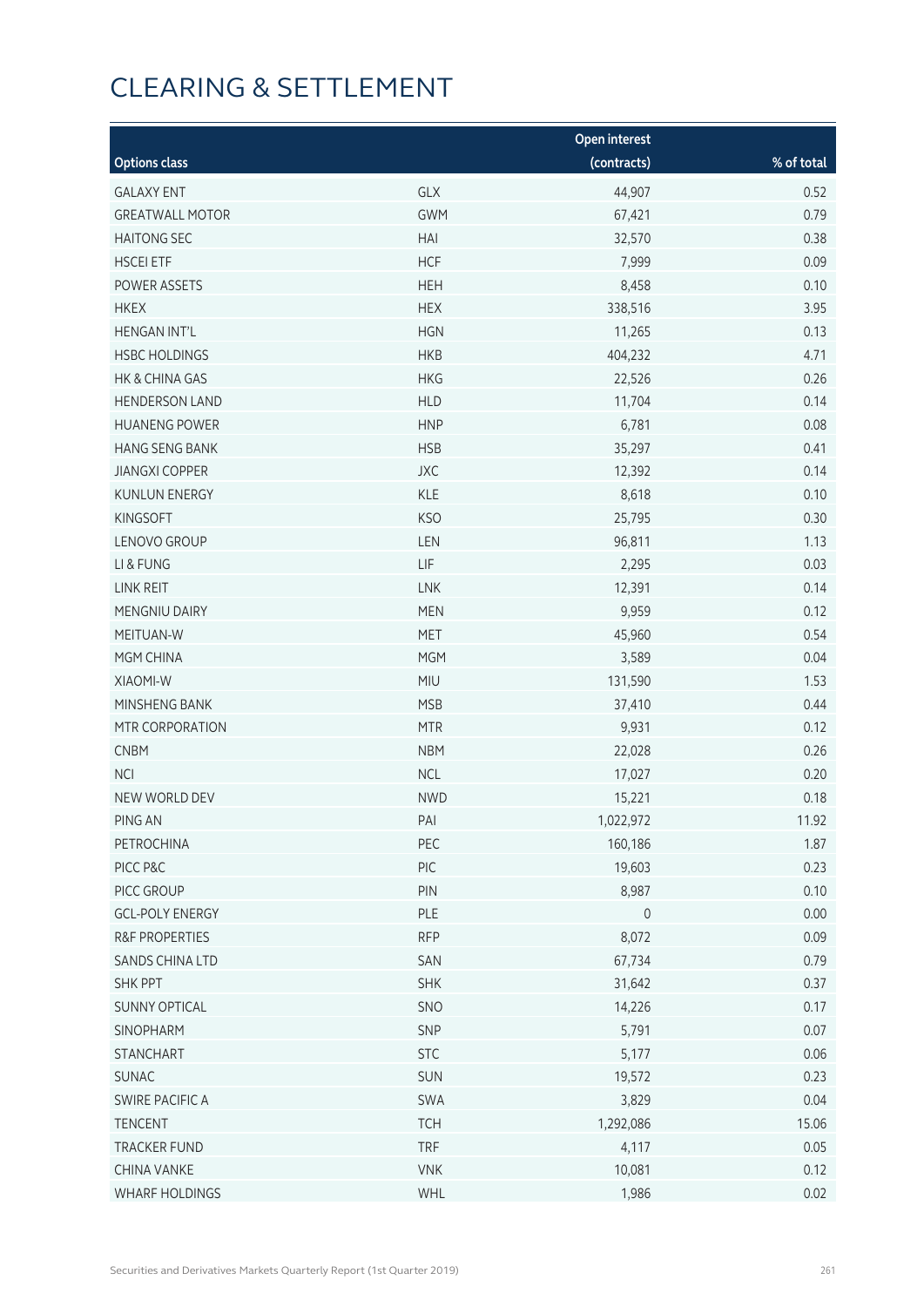|                      |            | <b>Open interest</b> |            |
|----------------------|------------|----------------------|------------|
| <b>Options class</b> |            | (contracts)          | % of total |
| WANT WANT CHINA      | <b>WWC</b> | 3,417                | 0.04       |
| ABC                  | XAB        | 30,352               | 0.35       |
| <b>BANK OF CHINA</b> | <b>XBC</b> | 831,309              | 9.69       |
| <b>CCB</b>           | <b>XCC</b> | 849,678              | 9.90       |
| <b>ICBC</b>          | XIC        | 506,299              | 5.90       |
| <b>PSBC</b>          | <b>XPB</b> | 2,367                | 0.03       |
| <b>CHINA TOWER</b>   | <b>XTW</b> | 75,797               | 0.88       |
| YANZHOU COAL         | <b>YZC</b> | 11,761               | 0.14       |
| <b>ZIJIN MINING</b>  | <b>ZJM</b> | 7,926                | 0.09       |
| Total                |            | 8,579,783            | 100.00     |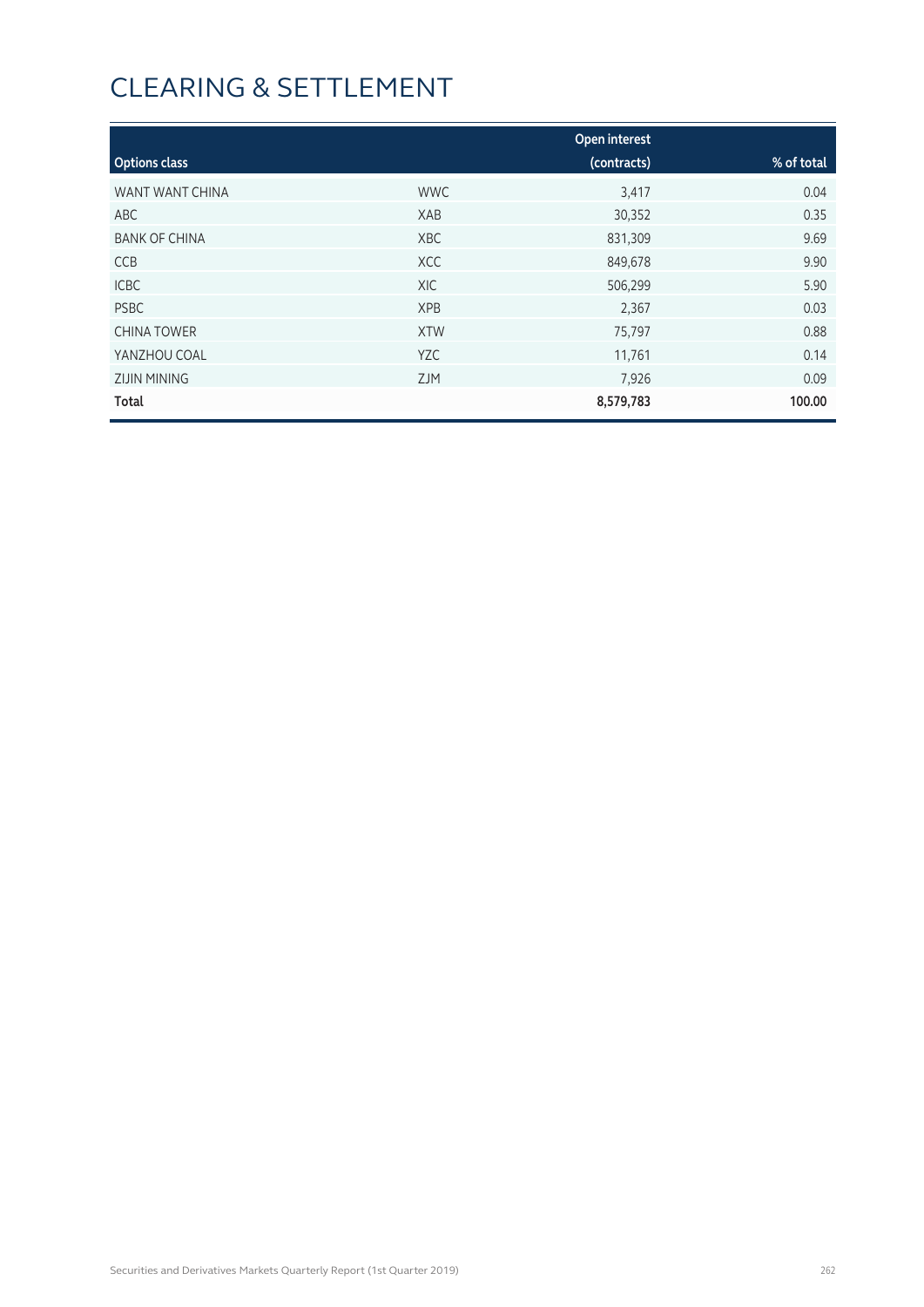## Exchange Participants Statistics

### **Stock Exchange**

|      |                | No. of Trading<br><b>Right Holders</b> | Exchange<br><b>Participants -</b><br><b>Trading</b> | <b>Exchange</b><br>Participants -<br>Non-Trading | Non-Exchange<br><b>Participants</b> |
|------|----------------|----------------------------------------|-----------------------------------------------------|--------------------------------------------------|-------------------------------------|
| 2018 | Q1             | 673 (1070)                             | 626 (1017)                                          | 32(38)                                           | 15(15)                              |
|      | Q <sub>2</sub> | 680 (1077)                             | 635 (1026)                                          | 30(36)                                           | 15(15)                              |
|      | Q <sub>3</sub> | 685 (1082)                             | 639 (1029)                                          | 31(38)                                           | 15(15)                              |
|      | Q4             | 688 (1084)                             | 640 (1028)                                          | 33(41)                                           | 15(15)                              |
| 2019 | Q1             | 695 (1090)                             | 646 (1034)                                          | 34(41)                                           | 15(15)                              |

( ) No. of trading rights

## **Futures Exchange**

|      |                | No. of Trading<br><b>Right Holders</b> | Exchange<br><b>Participants -</b><br><b>Trading</b> | <b>Exchange</b><br>Participants -<br>Non-Trading | Non-Exchange<br><b>Participants</b> |
|------|----------------|----------------------------------------|-----------------------------------------------------|--------------------------------------------------|-------------------------------------|
| 2018 | Q <sub>1</sub> | 241 (263)                              | 189 (209)                                           | $\overline{\phantom{m}}$                         | 52 (54)                             |
|      | Q <sub>2</sub> | 246 (268)                              | 192 (212)                                           | $\overline{\phantom{a}}$                         | 54 (56)                             |
|      | Q <sub>3</sub> | 249 (271)                              | 194 (214)                                           | $\overline{\phantom{a}}$                         | 55 (57)                             |
|      | Q4             | 248 (270)                              | 194 (214)                                           | $\overline{\phantom{a}}$                         | 54 (56)                             |
| 2019 | Q1             | 250 (272)                              | 195 (215)                                           |                                                  | 55 (57)                             |

Notes:

(1) The figures in blanket is the number of trading rights held.

(2) An Exchange Participant is a corporation who may trade on or through the Exchange and is licensed under the Securities and Futures Ordinance to carry on securities/futures/options dealing activity.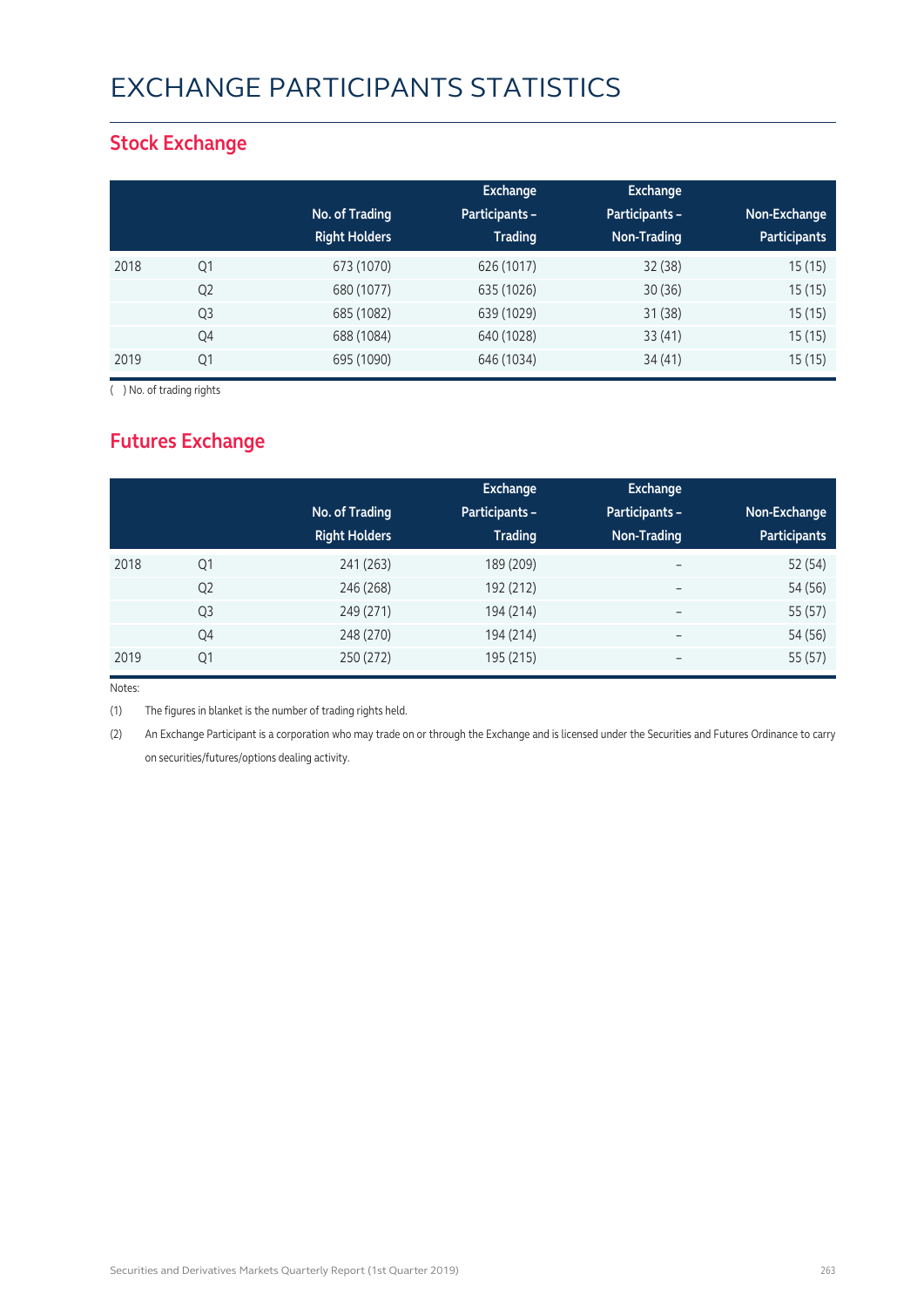## Clearing Participants Statistics

### **HKCC Participants**

|            |                |                              | <b>General Clearing</b> |
|------------|----------------|------------------------------|-------------------------|
| Year/month |                | <b>Clearing Participants</b> | Participants            |
| 2018       | Q1             | 157                          | 9                       |
|            | Q <sub>2</sub> | 160                          | 9                       |
|            | Q <sub>3</sub> | 162                          | $\mathsf{Q}$            |
|            | Q4             | 162                          | $\mathsf{Q}$            |
| 2019       | Q1             | 163                          | $\mathsf{Q}$            |

### **SEOCH Participants**

|            |                |                                     | <b>General Clearing</b> |
|------------|----------------|-------------------------------------|-------------------------|
| Year/month |                | <b>Direct Clearing Participants</b> | Participants            |
| 2018       | Q1             | 62                                  | 9                       |
|            | Q <sub>2</sub> | 63                                  | 9                       |
|            | Q <sub>3</sub> | 63                                  | 9                       |
|            | Q4             | 63                                  | 9                       |
| 2019       | Q1             | 64                                  | 9                       |

## **HKSCC Participants**

|            |                | <b>Direct Clearing</b> | <b>General Clearing</b> | Non-broker     |
|------------|----------------|------------------------|-------------------------|----------------|
| Year/month |                | Participants           | Participants            | Participants * |
| 2018       | Q1             | 600                    | 9                       | 43             |
|            | Q <sub>2</sub> | 608                    | 9                       | 43             |
|            | Q <sub>3</sub> | 614                    | 9                       | 44             |
|            | Q4             | 616                    | 9                       | 44             |
| 2019       | Q1             | 624                    | 9                       | 44             |

\* Non-broker participants include Clearing Agency Participants, Custodian Participants and Stock Pledgee Participants.